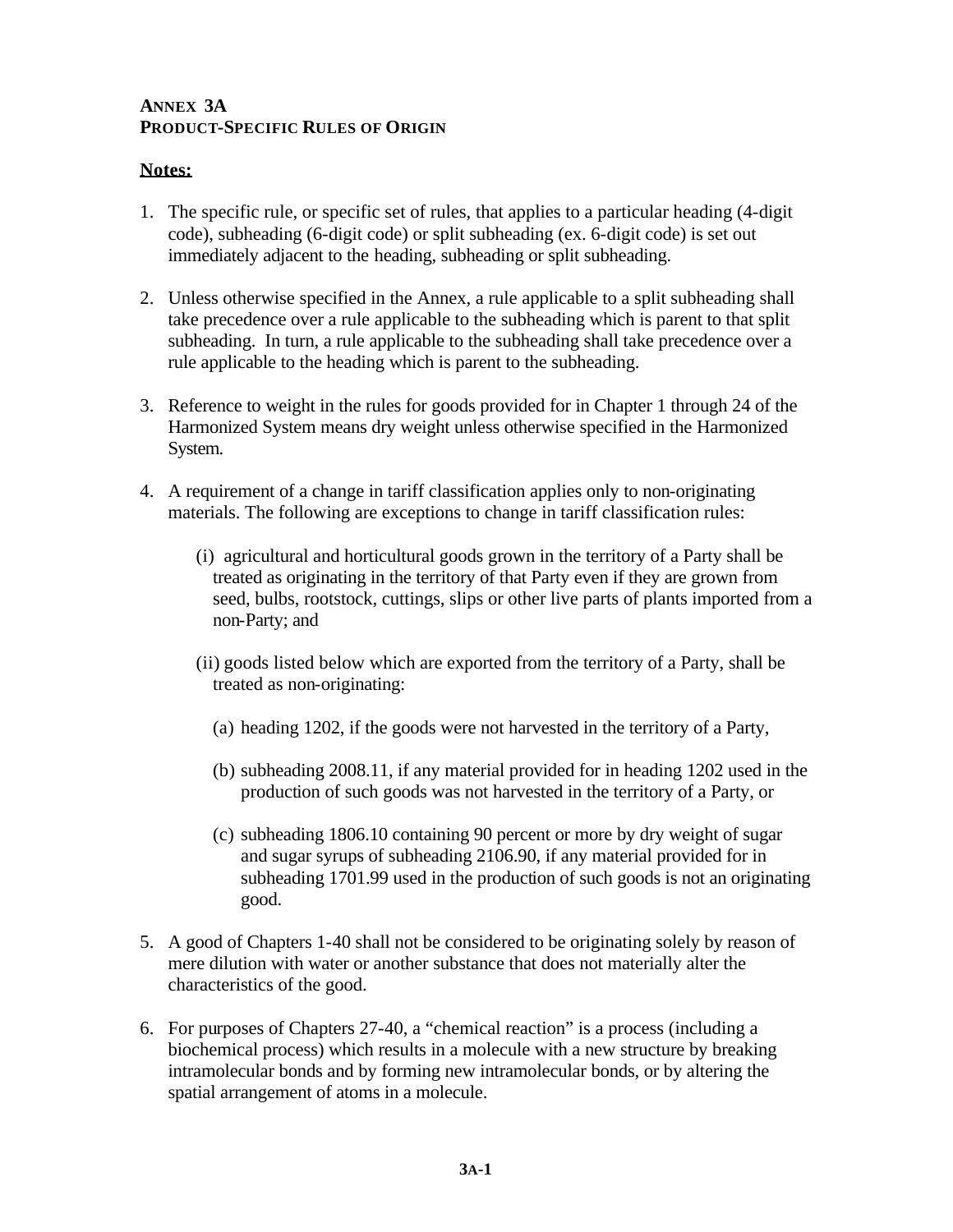The following are not considered to be chemical reactions for the purposes of this definition:

- (a) dissolving in water or other solvents;
- (b) the eliminating of solvents including solvent water; or
- (c) the addition or elimination of water of crystallization.

A chemical reaction as defined above is considered to result in an originating good.

Notwithstanding any of the line-by-line rules, the "chemical reaction" rule may be applied to any good classified in Chapters 28-40.

- 7. The following definitions apply:
	- **(a) Chapter** means a chapter of the Harmonized System;
	- **(b) Heading** means the first four digits in the tariff classification number under the Harmonised System;
	- **(c) Section** means a section of the Harmonized System;
	- **(d) Subheading** means the first six digits in the tariff classification number under the Harmonized System; and
	- **(e) Split subheading** means specific products which are a subset of a subheading.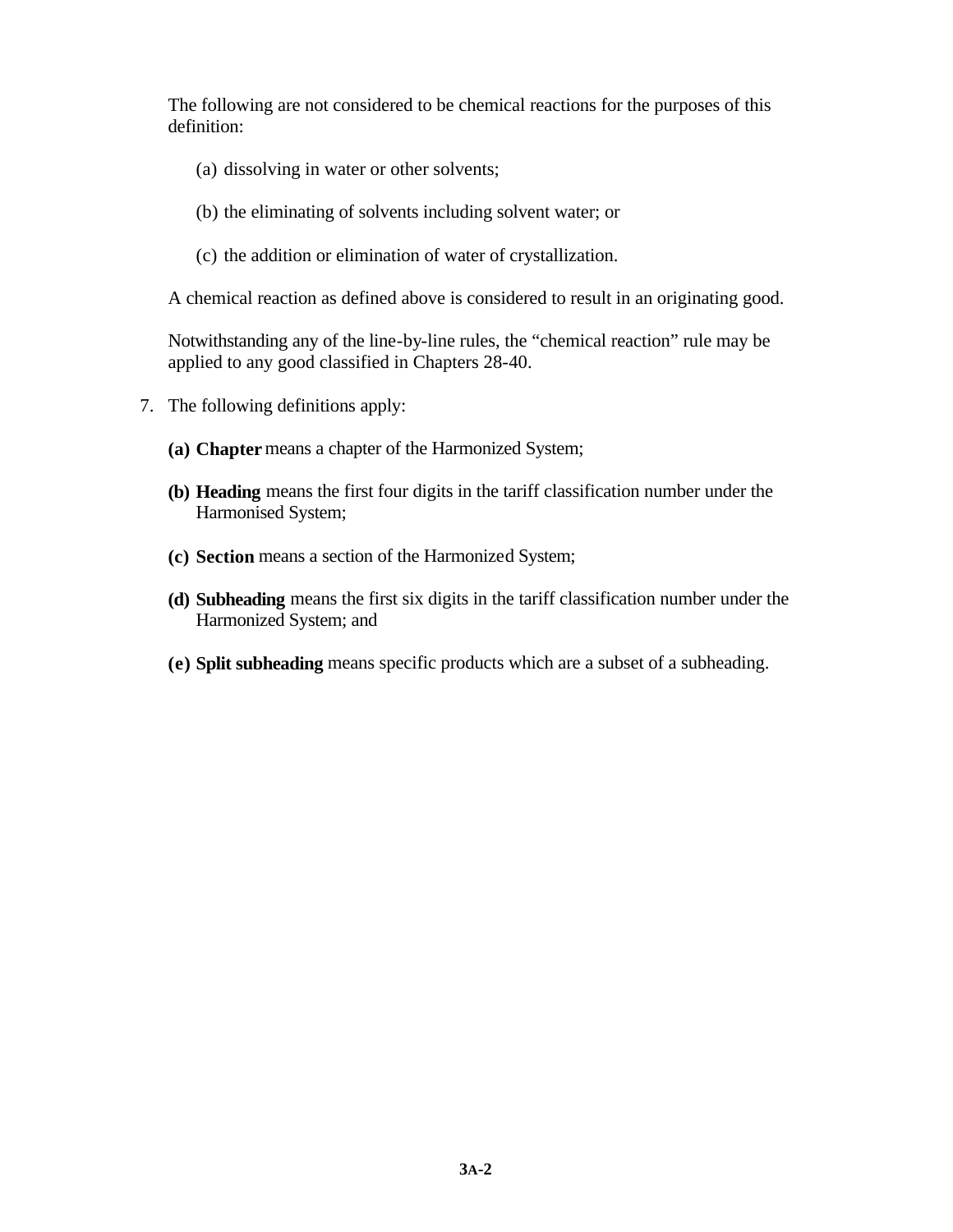| <b>Tariff item</b><br>(HS96) | <b>Description of products</b>                                                                                                                           | <b>Specific Rule</b>                           |  |
|------------------------------|----------------------------------------------------------------------------------------------------------------------------------------------------------|------------------------------------------------|--|
| <b>CHAPTER 1</b>             | <b>LIVE ANIMALS</b><br>(e)                                                                                                                               |                                                |  |
| 0101                         | Live horses, asses, mules and<br>hinnies.                                                                                                                | Change to heading 0101 from any other chapter. |  |
| 0102                         | Live bovine animals.                                                                                                                                     | Change to heading 0102 from any other chapter. |  |
| 0103                         | Live swine.                                                                                                                                              | Change to heading 0103 from any other chapter. |  |
| 0104                         | Live sheep and goats.                                                                                                                                    | Change to heading 0104 from any other chapter. |  |
| 0105                         | Live poultry, that is to say, fowls<br>of the species Gallus<br>domesticus, ducks geese,<br>turkeys and guinea fowls.                                    | Change to heading 0105 from any other chapter. |  |
| 0106                         | Other live animals.                                                                                                                                      | Change to heading 0106 from any other chapter. |  |
| <b>CHAPTER 2</b><br>0201     | <b>MEAT AND EDIBLE MEAT OFFAL</b><br>Meat of bovine animals, fresh or<br>chilled.                                                                        | Change to heading 0201 from any other chapter. |  |
| 0202                         | Meat of bovine animals, frozen                                                                                                                           | Change to heading 0202 from any other chapter. |  |
| 0203                         | Meat of swine, fresh, chilled or<br>frozen.                                                                                                              | Change to heading 0203 from any other chapter. |  |
| 0204                         | Meat of sheep or goats, fresh,<br>chilled or frozen.                                                                                                     | Change to heading 0204 from any other chapter. |  |
| 0205                         | Meat of horses, asses, mules or                                                                                                                          | Change to heading 0205 from any other chapter. |  |
| 0206                         | hinnies, fresh, chilled or frozen.<br>Edible offal of bovine animals,                                                                                    | Change to heading 0206 from any other chapter. |  |
|                              | swine, sheep, goats, horses,<br>asses, mules or hinnies, fresh,<br>chilled or frozen.                                                                    |                                                |  |
| 0207                         | Meat and edible offal, of the<br>poultry of heading 0105, fresh,<br>chilled or frozen.                                                                   | Change to heading 0207 from any other chapter. |  |
| 0208                         | Other meat and edible meat offal,<br>fresh, chilled or frozen.                                                                                           | Change to heading 0208 from any other chapter. |  |
| 0209                         | Pig fat, free of lean meat, and<br>poultry fat, not rendered or<br>otherwise extracted, fresh,<br>chilled, frozen, salted, in brine,<br>dried or smoked. | Change to heading 0209 from any other chapter. |  |
| 0210                         | Meat and edible meat offal,<br>salted, in brine, dried or smoked,<br>edible flours and meals of meat<br>or meat offal.                                   | Change to heading 0210 from any other chapter. |  |
| <b>CHAPTER 3</b>             | FISH AND CRUSTACEANS, MOLLUSCS<br><b>AND OTHER AQUATIC</b><br><b>INVERTEBRATES</b>                                                                       |                                                |  |
| 0301                         | Live fish.                                                                                                                                               | Change to heading 0301 from any other chapter  |  |
| 030110                       | - Ornamental fish                                                                                                                                        | Change to subheading 030110 from any other     |  |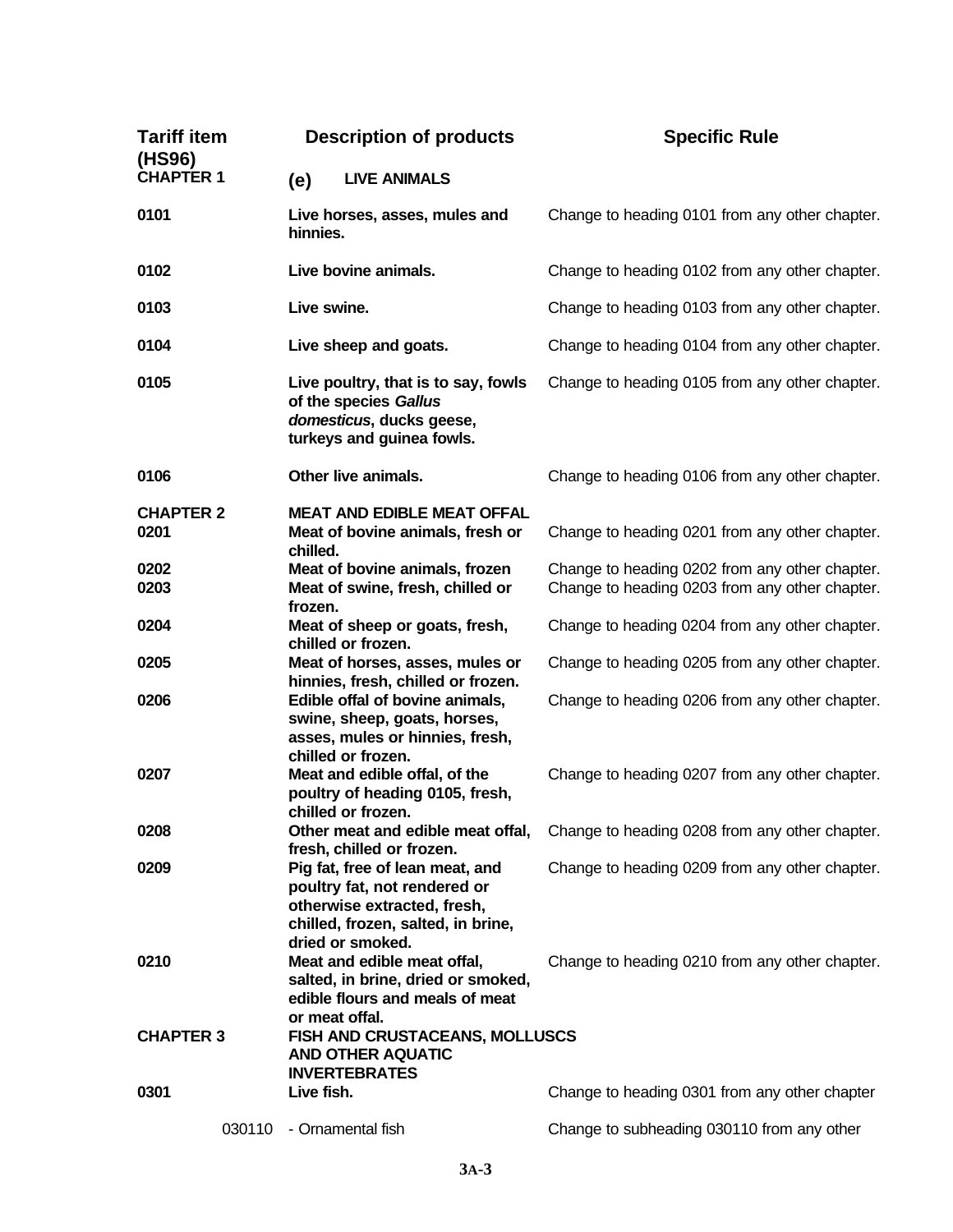| <b>Tariff item</b><br>(HS96) |        | <b>Description of products</b>                                                                                                                                                                                                                                                                                              | <b>Specific Rule</b>                                                                                                                     |  |
|------------------------------|--------|-----------------------------------------------------------------------------------------------------------------------------------------------------------------------------------------------------------------------------------------------------------------------------------------------------------------------------|------------------------------------------------------------------------------------------------------------------------------------------|--|
|                              |        |                                                                                                                                                                                                                                                                                                                             | chapter or Raising from fry, including fingerling.                                                                                       |  |
| 0302                         |        | Fish, fresh or chilled, excluding<br>fish fillets and other fish meat of<br>heading 0304.                                                                                                                                                                                                                                   | Change to heading 0302 from any other chapter.                                                                                           |  |
| 0303                         |        | Fish, frozen, excluding fish fillets<br>and other fish meat of heading<br>0304.                                                                                                                                                                                                                                             | Change to heading 0303 from any other chapter.                                                                                           |  |
|                              | 030341 | - Albacore or longfinned tunas<br>(Tunnus alalunga)                                                                                                                                                                                                                                                                         | Product of a combination of 3 or more processes,<br>including freezing, cleaning, gutting, removing of<br>gills, scaling and de-heading. |  |
|                              | 030342 | - Yellowfin tunas (Thunnus<br>albacares)                                                                                                                                                                                                                                                                                    | Product of a combination of 3 or more processes,<br>including freezing, cleaning, gutting, removing of<br>gills, scaling and de-heading. |  |
|                              | 030349 | - Other tunas (other than albacore<br>or longfinned tunas, yellowfin tunas,<br>skipjack or stripe-bellied bonito,<br>bigeye tunas, bluefin tunas and<br>southern bluefin tunas)                                                                                                                                             | Product of a combination of 3 or more processes,<br>including freezing, cleaning, gutting, removing of<br>gills, scaling and de-heading. |  |
|                              | 030379 | - Other marine fish (eg. bream and<br>grouper) (other than salmon, flat<br>fish, tunas, herrings cod, sardines,<br>haddock, coalfish, mackerel,<br>dogfish and other sharks, eels, sea<br>bass and hake), excluding livers<br>and roes                                                                                      | Product of a combination of 3 or more processes,<br>including freezing, cleaning, gutting, removing of<br>gills, scaling and de-heading. |  |
| 0304                         |        | Fish filets and other fish meat<br>(whether or not minced), fresh,<br>chilled or frozen.                                                                                                                                                                                                                                    | Change to heading 0304 from any other chapter.                                                                                           |  |
| 0305                         |        | Fish, dried, salted or in brine;<br>smoked fish, whether or not<br>cooked before or during the<br>smoking process; flours, meals<br>and pellets of fish, fit for human<br>consumption.                                                                                                                                      | Change to heading 0305 from any other chapter.                                                                                           |  |
| 0306                         |        | Crustaceans, whether in shell or<br>not, live, fresh, chilled, frozen,<br>dried, salted or in brine;<br>crustaceans, in shell, cooked by<br>steaming or by boiling in water,<br>whether or not chilled, frozen,<br>dried, salted or in brine; flours,<br>meals and pellets of<br>crustaceans, fit for human<br>consumption. | Change to heading 0306 from any other chapter.                                                                                           |  |
| 0307                         |        | Molluscs, whether in shell or not,<br>live, fresh, chilled, frozen, dried,<br>salted or in brine; aquatic<br>invertebrates other than<br>crustaceans and molluscs, live,<br>fresh, chilled, frozen, dried,<br>salted or in brine; flours, meals<br>and pellets of aquatic                                                   | Change to heading 0307 from any other chapter.                                                                                           |  |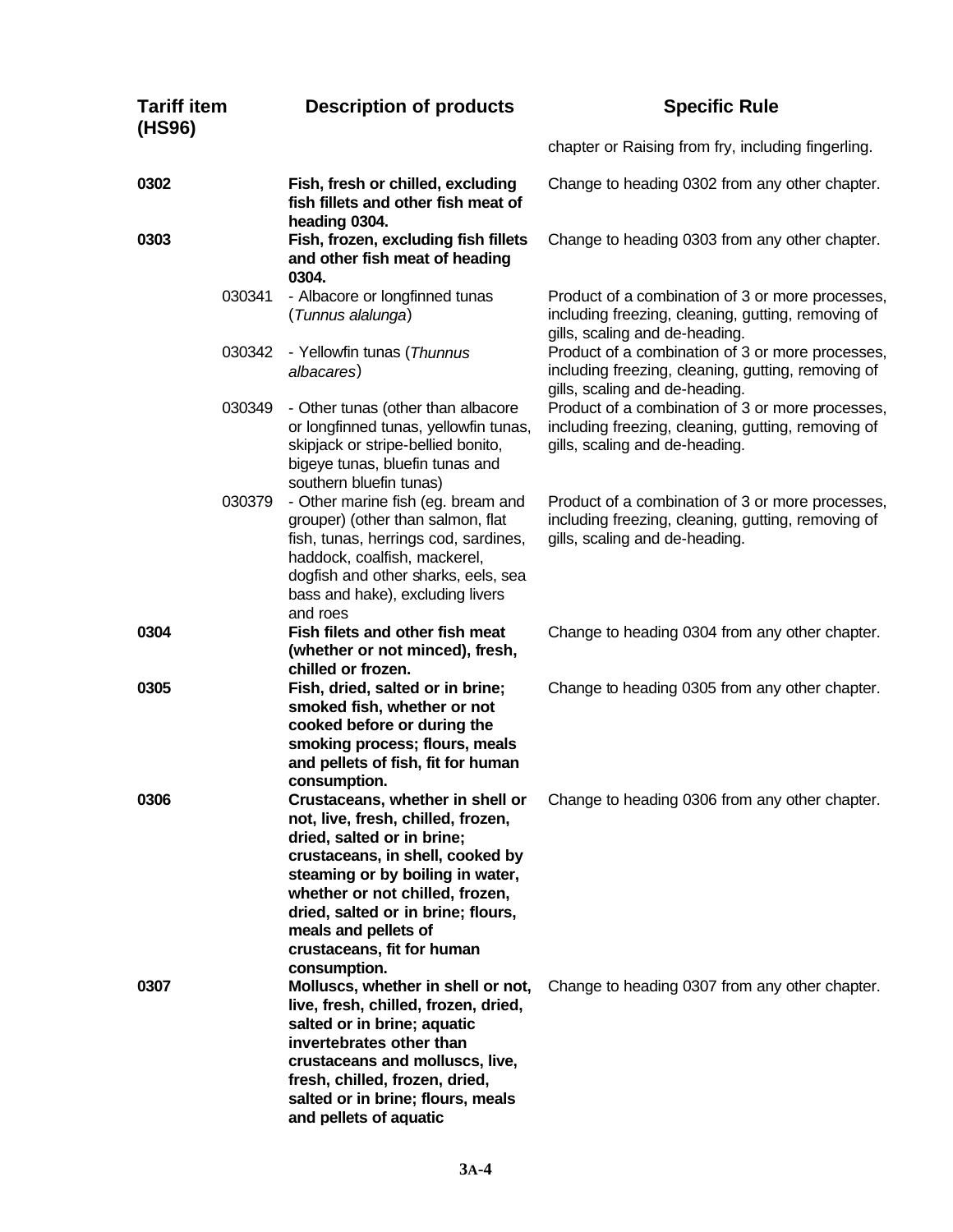| <b>Tariff item</b><br>(HS96) | <b>Description of products</b>        | <b>Specific Rule</b>                              |
|------------------------------|---------------------------------------|---------------------------------------------------|
|                              | invertebrates other than              |                                                   |
|                              | crustaceans, fit for human            |                                                   |
|                              | consumption.                          |                                                   |
| <b>CHAPTER 4</b>             | DAIRY PRODUCE; BIRD' EGGS;            |                                                   |
|                              | <b>NATURAL HONEY; EDIBLE PRODUCTS</b> |                                                   |
|                              | OF ANIMAL ORIGIN, NOT ELSEWHERE       |                                                   |
|                              | SPECIFIED OR INCLUDED.                |                                                   |
| 0401                         | Milk and cream, not                   | Change to heading 0401 from any other chapter,    |
|                              | concentrated nor containing           | except from dairy preparations containing over 10 |
|                              | added sugar or other                  | percent by weight of milk solids of subheadings   |
|                              | sweetening matter.                    | 1901.90 and products containing over 10 percent   |
|                              |                                       | by weight on milk solids of subheading 2106.90    |
| 0402                         | Milk and cream, concentrated or       | Change to heading 0402 from any other chapter,    |
|                              | containing added sugar or other       | except from dairy preparations containing over 10 |
|                              | sweetening matter.                    | percent by weight of milk solids of subheadings   |
|                              |                                       | 1901.90 and products containing over 10 percent   |
|                              |                                       | by weight on milk solids of subheading 2106.90    |
| 0403                         | Buttermilk, curdled milk and          | Change to heading 0403 from any other chapter,    |
|                              | cream, yogurt, kephir and other       | except from dairy preparations containing over 10 |
|                              | fermented or acidified milk and       | percent by weight of milk solids of subheadings   |
|                              | cream, whether or not                 | 1901.90 and products containing over 10 percent   |
|                              | concentrated or containing            | by weight on milk solids of subheading 2106.90    |
|                              | added sugar or other                  |                                                   |
|                              | sweetening matter or flavoured        |                                                   |
|                              | or containing added fruit, nuts       |                                                   |
|                              | or cocoa.                             |                                                   |
| 0404                         | Whey, whether or not                  | Change to heading 0404 from any other chapter,    |
|                              | concentrated or containing            | except from dairy preparations containing over 10 |
|                              | added sugar or other                  | percent by weight of milk solids of subheadings   |
|                              | sweetening matter; products           | 1901.90 and products containing over 10 percent   |
|                              | consisting of natural milk            | by weight on milk solids of subheading 2106.90    |
|                              | constituents, whether or not          |                                                   |
|                              | containing added sugar or other       |                                                   |
|                              | sweetening matter, not                |                                                   |
|                              | elsewhere specified or included.      |                                                   |
| 0405                         | Butter and other fats and oils        | Change to heading 0405 from any other chapter,    |
|                              | derived from milk; Dairy spreads.     | except from dairy preparations containing over 10 |
|                              |                                       | percent by weight of milk solids of subheadings   |
|                              |                                       | 1901.90 and products containing over 10 percent   |
|                              |                                       | by weight on milk solids of subheading 2106.90    |
| 0406                         | Cheese and curd.                      | Change to heading 0406 from any other chapter,    |
|                              |                                       | except from dairy preparations containing over 10 |
|                              |                                       | percent by weight of milk solids of subheadings   |
|                              |                                       | 1901.90 and products containing over 10 percent   |
|                              |                                       | by weight on milk solids of subheading 2106.90    |
| 0407                         | Birds' eggs, in shell, fresh,         | Change to heading 0407 from any other chapter,    |
|                              | preserved or cooked.                  | except from dairy preparations containing over 10 |
|                              |                                       | percent by weight of milk solids of subheadings   |
|                              |                                       | 1901.90 and products containing over 10 percent   |
|                              |                                       | by weight on milk solids of subheading 2106.90    |
| 0408                         | Birds' eggs, not in shell, and egg    | Change to heading 0408 from any other chapter,    |
|                              | yolks, fresh, dried, cooked by        | except from dairy preparations containing over 10 |
|                              | steaming or by boiling in water,      | percent by weight of milk solids of subheadings   |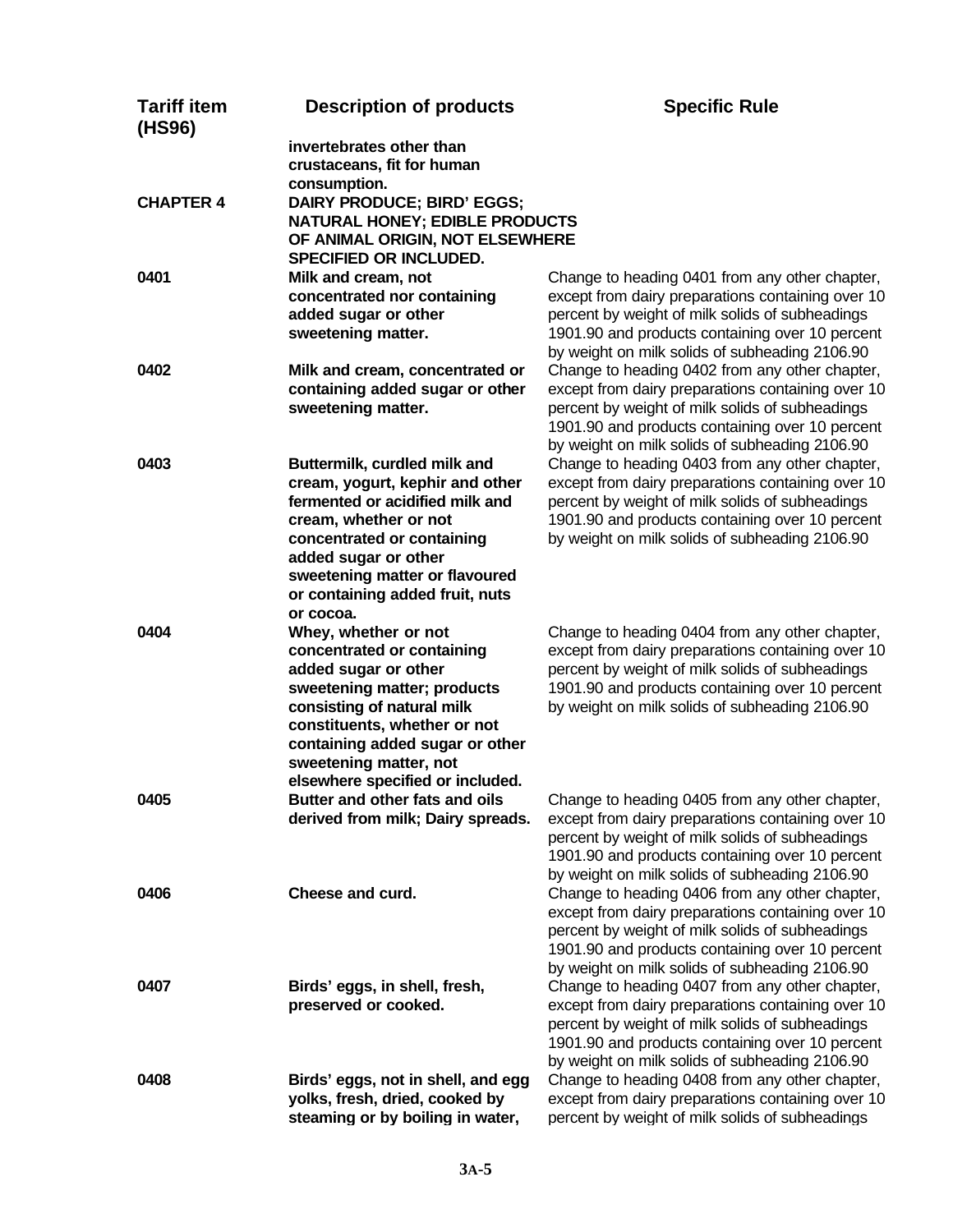| <b>Tariff item</b><br>(HS96) | <b>Description of products</b>                                                                                                                                                                                                                                                                 | <b>Specific Rule</b>                                                                                                                                                                                                                                        |
|------------------------------|------------------------------------------------------------------------------------------------------------------------------------------------------------------------------------------------------------------------------------------------------------------------------------------------|-------------------------------------------------------------------------------------------------------------------------------------------------------------------------------------------------------------------------------------------------------------|
|                              | moulded, frozen or otherwise<br>preserved, whether or not<br>containing added sugar or other<br>sweetening matter.                                                                                                                                                                             | 1901.90 and products containing over 10 percent<br>by weight on milk solids of subheading 2106.90                                                                                                                                                           |
| 0409                         | Natural honey.                                                                                                                                                                                                                                                                                 | Change to heading 0409 from any other chapter,<br>except from dairy preparations containing over 10<br>percent by weight of milk solids of subheadings<br>1901.90 and products containing over 10 percent<br>by weight on milk solids of subheading 2106.90 |
| 0410                         | Edible products of animal origin,<br>not elsewhere specified or<br>included.                                                                                                                                                                                                                   | Change to heading 0410 from any other chapter,<br>except from dairy preparations containing over 10<br>percent by weight of milk solids of subheadings<br>1901.90 and products containing over 10 percent<br>by weight on milk solids of subheading 2106.90 |
| <b>CHAPTER 5</b>             | PRODUCTS OF ANIMAL ORIGIN,<br><b>NOT ELSEWHERE SPECIFIED</b><br><b>OR INCLUDED</b>                                                                                                                                                                                                             |                                                                                                                                                                                                                                                             |
| 0501                         | Human hair, unworked, whether<br>or not washed or scoured;<br>waste of human hair.                                                                                                                                                                                                             | Change to heading 0501 from any other chapter.                                                                                                                                                                                                              |
| 0502                         | Pigs', hogs' or boars' bristles<br>and hair; badger hair and other<br>brush making hair; waste of<br>such bristles or hair.                                                                                                                                                                    | Change to heading 0502 from any other chapter.                                                                                                                                                                                                              |
| 0503                         | Horsehair and horsehair waste,<br>whether or not put up as a layer<br>with or without supporting<br>material.                                                                                                                                                                                  | Change to heading 0503 from any other chapter.                                                                                                                                                                                                              |
| 0504                         | Guts, bladders and stomachs of<br>animals (other than fish), whole<br>and pieces thereof, fresh, chilled,<br>frozen, salted, in brine, dried or<br>smoked.                                                                                                                                     | Change to heading 0504 from any other chapter.                                                                                                                                                                                                              |
| 0505                         | Skins and other parts of birds,<br>with their feathers or down,<br>feathers and parts of feathers<br>(whether or not with trimmed<br>edges) and down, not further<br>worked than cleaned, disinfected<br>or treated for preservation;<br>powder and waste of feathers or<br>parts of feathers. | Change to heading 0505 from any other chapter.                                                                                                                                                                                                              |
| 0506                         | Bones and horn-cores,<br>unworked, defatted, simply<br>prepared (but not cut to shape),<br>treated with acid or<br>degelatinised; powder and waste<br>of these products.                                                                                                                       | Change to heading 0506 from any other chapter.                                                                                                                                                                                                              |
| 0507                         | Ivory, tortoise-shell, whalebone<br>and whalebone hair, horns,<br>antlers, hooves, nails, claws and<br>beaks, unworked or simply<br>prepared but not cut to shape;                                                                                                                             | Change to heading 0507 from any other chapter.                                                                                                                                                                                                              |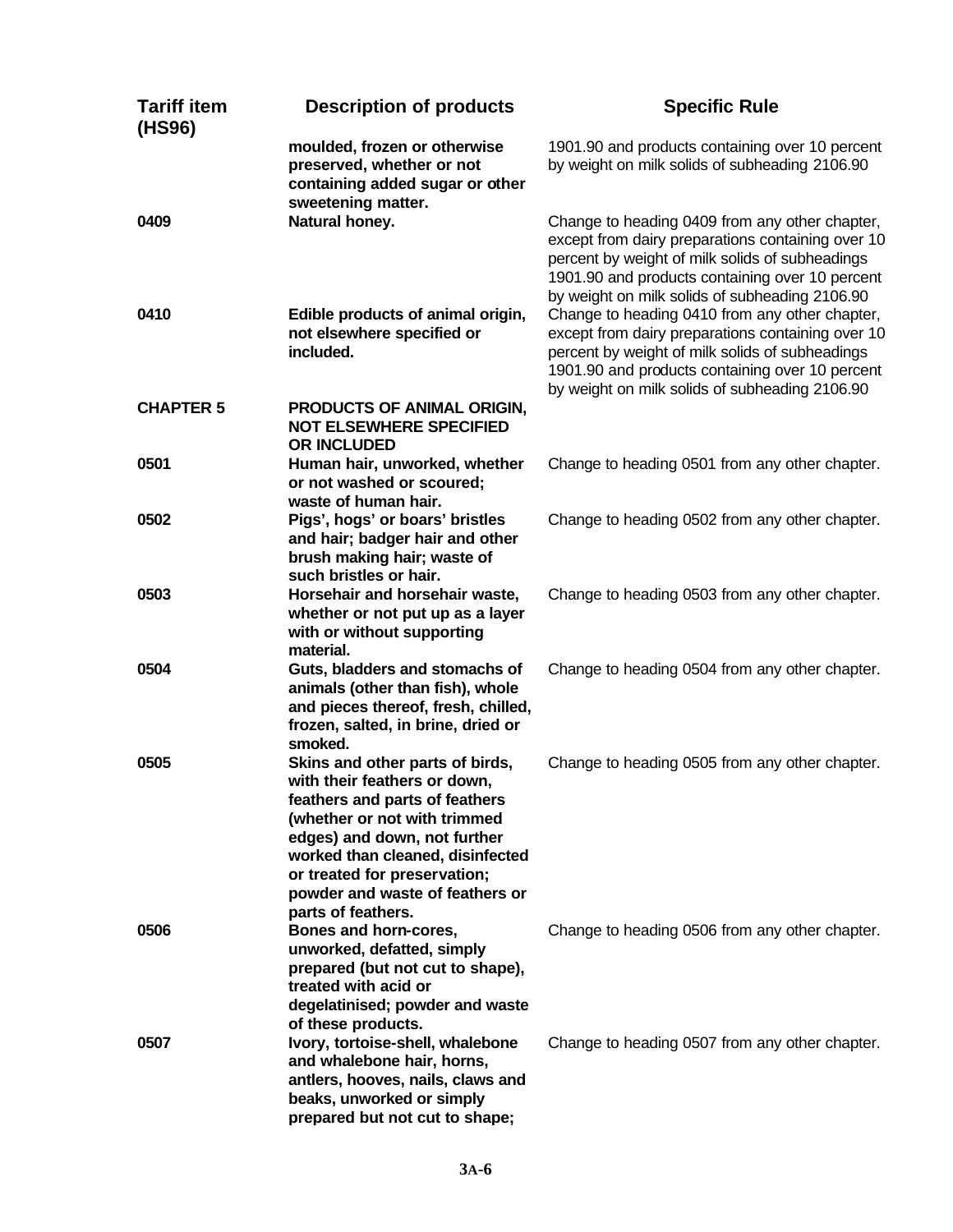| <b>Tariff item</b><br>(HS96) | <b>Description of products</b>                                                                                                                                                                                                                                                                                                                    | <b>Specific Rule</b>                           |
|------------------------------|---------------------------------------------------------------------------------------------------------------------------------------------------------------------------------------------------------------------------------------------------------------------------------------------------------------------------------------------------|------------------------------------------------|
| 0508                         | powder and waste of these<br>products.<br>Coral and similar materials,<br>unworked or simply prepared<br>but not otherwise worked; shells<br>of molluscs, crustaceans or<br>echinoderms and cuttle-bone,<br>unworked or simply prepared<br>but not cut to shape, powder<br>and waste thereof.                                                     | Change to heading 0508 from any other chapter. |
| 0509                         | Natural sponges of animal origin.                                                                                                                                                                                                                                                                                                                 | Change to heading 0509 from any other chapter. |
| 0510                         | Ambergris, castoreum, civet and<br>musk; cantharides; bile, whether<br>or not dried; glands and other<br>animal products used in the<br>preparation of pharmaceutical<br>products, fresh, chilled, frozen<br>or otherwise provisionally<br>preserved.                                                                                             | Change to heading 0510 from any other chapter. |
| 0511<br><b>CHAPTER 6</b>     | Animal products not elsewhere<br>specified or included; dead<br>animals of Chapter 1 or 3, unfit<br>for human consumption.<br><b>LIVE TREES AND OTHER</b>                                                                                                                                                                                         | Change to heading 0511 from any other chapter. |
|                              | PLANTS; BULBS, ROOTS AND<br>THE LIKE; CUT FLOWERS AND                                                                                                                                                                                                                                                                                             |                                                |
| 0601                         | <b>ORNAMENTAL FOLIAGE</b><br>Bulbs, tubers, tuberous roots,<br>corms, crowns and rhizomes,<br>dormant, in growth or in flower;<br>chicory plants and roots other<br>than roots of heading 1212.                                                                                                                                                   | Change to heading 0601 from any other chapter. |
| 0602                         | Other live plants (including their<br>roots), cuttings and slips;<br>mushroom spawn.                                                                                                                                                                                                                                                              | Change to heading 0602 from any other chapter. |
| 0603                         | Cut flowers and flower buds of a<br>kind suitable for bouquets or for<br>ornamental purposes, fresh,<br>dried, dyed, bleached,<br>impregnated or otherwise<br>prepared.                                                                                                                                                                           | Change to heading 0603 from any other chapter. |
| 0604<br><b>CHAPTER 7</b>     | Foliage, branches and other<br>parts of plants, without flowers<br>or flower buds, and grasses,<br>mosses and lichens, being<br>goods of a kind suitable for<br>bouquets or for ornamental<br>purposes, fresh, dried, dyed,<br>bleached, impregnated or<br>otherwise prepared.<br><b>EDIBLE VEGETABLES AND</b><br><b>CERTAIN ROOTS AND TUBERS</b> | Change to heading 0604 from any other chapter. |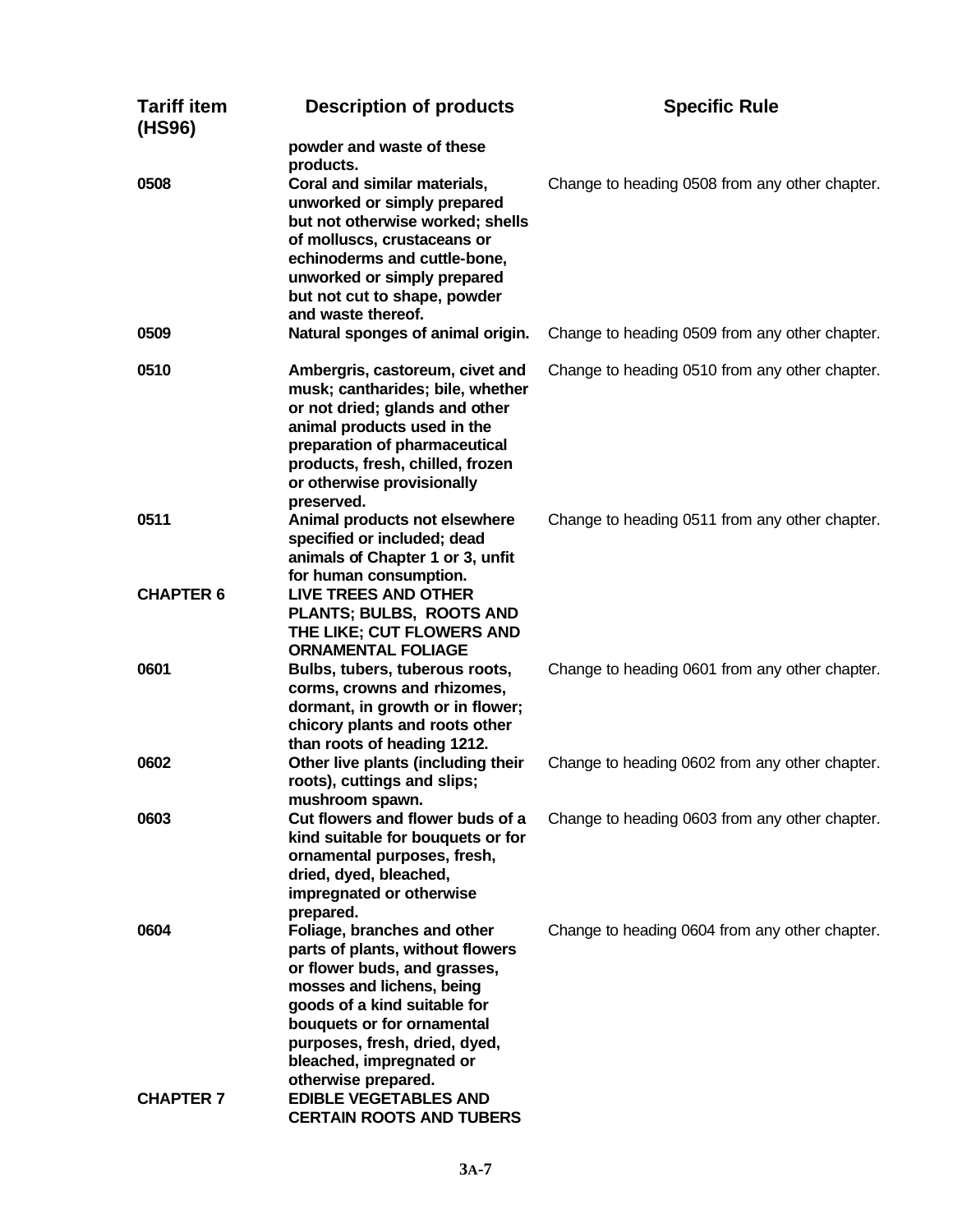| <b>Tariff item</b><br>(HS96) | <b>Description of products</b>                                                                                                                                                                                                                                                       | <b>Specific Rule</b>                           |
|------------------------------|--------------------------------------------------------------------------------------------------------------------------------------------------------------------------------------------------------------------------------------------------------------------------------------|------------------------------------------------|
| 0701                         | Potatoes, fresh or chilled.                                                                                                                                                                                                                                                          | Change to heading 0701 from any other chapter. |
| 0702                         | Tomatoes, fresh or chilled.                                                                                                                                                                                                                                                          | Change to heading 0702 from any other chapter. |
| 0703                         | Onions, shallots, garlic, leeks<br>and other alliaceous vegetables,<br>fresh or chilled.                                                                                                                                                                                             | Change to heading 0703 from any other chapter. |
| 0704                         | Cabbages, cauliflowers, kohlrabi,<br>kale and similar edible brassicas,<br>fresh or chilled.                                                                                                                                                                                         | Change to heading 0704 from any other chapter. |
| 0705                         | Lettuce (Lactuca sativa) and<br>chicory (Cichorium spp.), fresh<br>or chilled.                                                                                                                                                                                                       | Change to heading 0705 from any other chapter. |
| 0706                         | Carrots, turnips, salad beetroot,<br>salsify, celeriac, radishes and<br>similar edible roots, fresh or<br>chilled.                                                                                                                                                                   | Change to heading 0706 from any other chapter. |
| 0707                         | <b>Cucumbers and gherkins, fresh</b><br>or chilled.                                                                                                                                                                                                                                  | Change to heading 0707 from any other chapter. |
| 0708                         | Leguminous vegetables, shelled<br>or unshelled, fresh or chilled.                                                                                                                                                                                                                    | Change to heading 0708 from any other chapter. |
| 0709                         | Other vegetables, fresh or<br>chilled.                                                                                                                                                                                                                                               | Change to heading 0709 from any other chapter. |
| 0710                         | <b>Vegetables (uncooked or cooked</b><br>by steaming or boiling in water),<br>frozen.                                                                                                                                                                                                | Change to heading 0710 from any other chapter. |
| 0711                         | <b>Vegetables provisionally</b><br>preserved (for example, by<br>sulphur dioxide gas, in brine, in<br>sulphur water or in other<br>preservative solutions), but<br>unsuitable in that state for<br>immediate consumption.                                                            | Change to heading 0711 from any other chapter. |
| 0712                         | Dried vegetables, whole, cut,<br>sliced, broken or in powder, but<br>not further prepared.                                                                                                                                                                                           | Change to heading 0712 from any other chapter. |
| 0713                         | Dried leguminous vegetables,<br>shelled, whether or not skinned<br>or split.                                                                                                                                                                                                         | Change to heading 0713 from any other chapter. |
| 0714<br><b>CHAPTER 8</b>     | Manioc, arrowroot, salep,<br>Jerusalem artichokes, sweet<br>potatoes and similar roots and<br>tubers with high starch or inulin<br>content, fresh, chilled, frozen or<br>dried, whether or not sliced or in<br>the form of pellets; sago pith.<br><b>EDIBLE FRUIT AND NUTS; PEEL</b> | Change to heading 0714 from any other chapter. |
| 0801                         | OF CITRUS FRUIT OR MELONS<br><b>Coconuts, Brazil nuts and</b><br>cashew nuts, fresh or dried,                                                                                                                                                                                        | Change to heading 0801 from any other chapter. |
| 0802                         | whether or not shelled or peeled.<br>Other nuts, fresh or dried,<br>whether or not shelled or peeled.                                                                                                                                                                                | Change to heading 0802 from any other chapter. |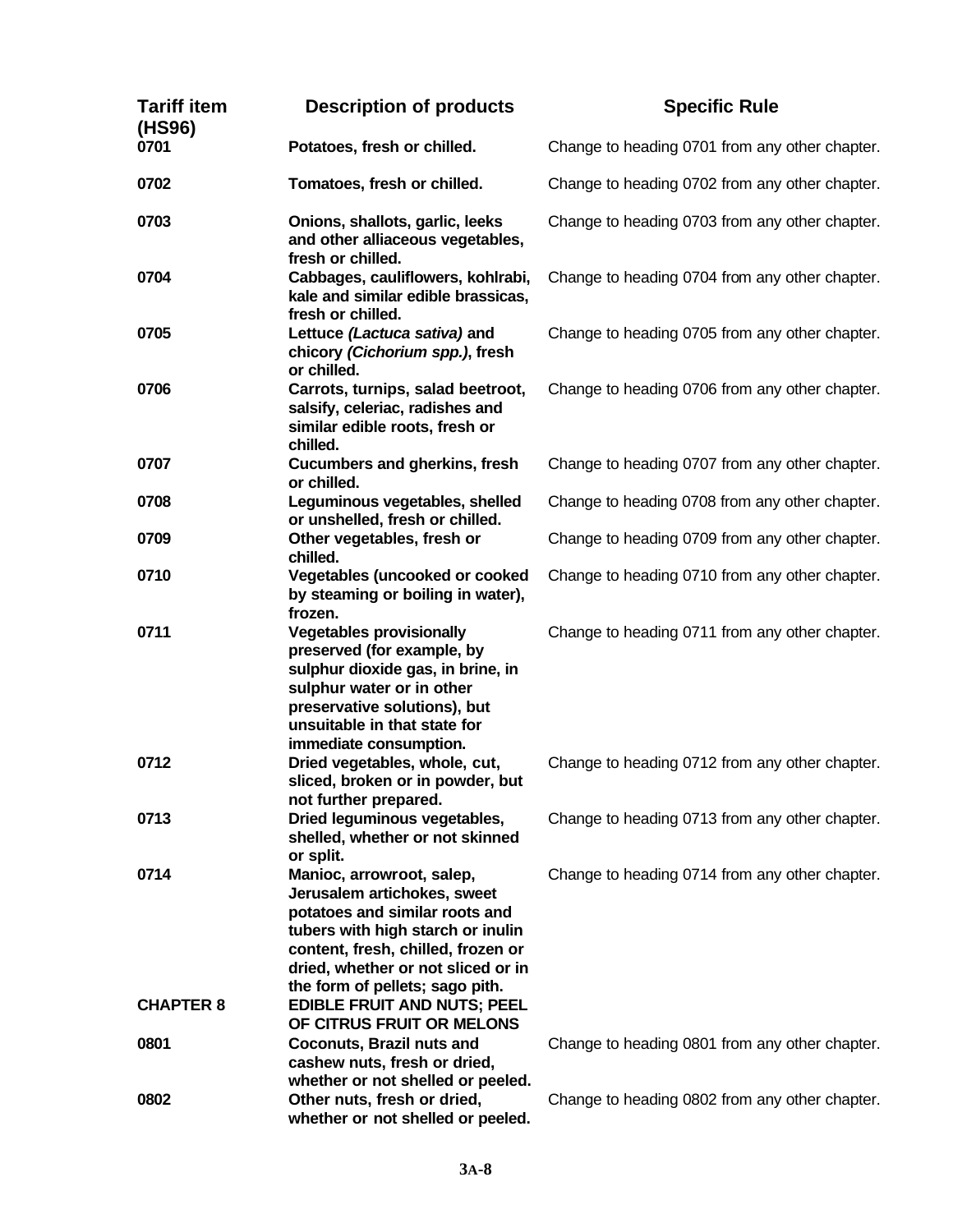| <b>Tariff item</b><br>(HS96) |        | <b>Description of products</b>                                                                                                                                                                            |                                                                                                                                                                                               |          | <b>Specific Rule</b>                           |                                                           |
|------------------------------|--------|-----------------------------------------------------------------------------------------------------------------------------------------------------------------------------------------------------------|-----------------------------------------------------------------------------------------------------------------------------------------------------------------------------------------------|----------|------------------------------------------------|-----------------------------------------------------------|
| 0803                         |        | Bananas, including plantains,<br>fresh or dried.                                                                                                                                                          |                                                                                                                                                                                               |          | Change to heading 0803 from any other chapter. |                                                           |
| 0804                         |        | Dates, figs, pineapples,<br>avocados, guavas, mangoes and<br>mangosteens, fresh or dried.                                                                                                                 |                                                                                                                                                                                               |          | Change to heading 0804 from any other chapter. |                                                           |
| 0805                         |        |                                                                                                                                                                                                           | Citrus fruit, fresh or dried.                                                                                                                                                                 |          |                                                | Change to heading 0805 from any other chapter.            |
| 0806                         |        |                                                                                                                                                                                                           | Grapes, fresh or dried.                                                                                                                                                                       |          |                                                | Change to heading 0806 from any other chapter.            |
| 0807                         |        |                                                                                                                                                                                                           | <b>Melons (including watermelons)</b><br>and papaws (papayas), fresh.                                                                                                                         |          |                                                | Change to heading 0807 from any other chapter.            |
| 0808                         |        | fresh.                                                                                                                                                                                                    | Apples, pears and quinces,                                                                                                                                                                    |          |                                                | Change to heading 0808 from any other chapter.            |
| 0809                         |        |                                                                                                                                                                                                           | Apricots, cherries, peaches<br>(including nectarines), plums<br>and sloes, fresh.                                                                                                             |          |                                                | Change to heading 0809 from any other chapter.            |
| 0810                         |        |                                                                                                                                                                                                           | Other fruit, fresh.                                                                                                                                                                           |          |                                                | Change to heading 0810 from any other chapter.            |
| 0811                         |        |                                                                                                                                                                                                           | Fruit and nuts, uncooked or<br>cooked by steaming or boiling in<br>water, frozen, whether or not<br>containing added sugar or other<br>sweetening matter.                                     |          |                                                | Change to heading 0811 from any other chapter.            |
| 0812                         |        |                                                                                                                                                                                                           | Fruit and nuts, provisionally<br>preserved (for example, by<br>sulphur dioxide gas, in brine, in<br>sulphur water or in other<br>preservative solutions), but<br>unsuitable in that state for |          |                                                | Change to heading 0812 from any other chapter.            |
| 0813                         |        | immediate consumption.<br>Fruit, dried, other than that of<br>headings 08.01 to 08.06;<br>mixtures of nuts or dried fruits                                                                                |                                                                                                                                                                                               |          | Change to heading 0813 from any other chapter. |                                                           |
| 0814                         |        | of this Chapter.<br>Peel of citrus fruit or melons<br>(including watermelons), fresh,<br>frozen, dried or provisionally<br>preserved in brine, in sulphur<br>water or in other preservative<br>solutions. |                                                                                                                                                                                               |          | Change to heading 0814 from any other chapter. |                                                           |
| <b>CHAPTER 9</b>             |        | <b>SPICES</b>                                                                                                                                                                                             | <b>COFFEE, TEA, MATE AND</b>                                                                                                                                                                  |          |                                                |                                                           |
| 0901                         |        |                                                                                                                                                                                                           | Coffee, whether or not roasted<br>or decaffeinated; coffee husks<br>and skins; coffee substitutes<br>containing coffee in any<br>proportion.                                                  |          |                                                |                                                           |
|                              | 090111 |                                                                                                                                                                                                           | -Coffee, not roasted, not<br>decaffeinated                                                                                                                                                    |          |                                                | Change to subheading 090111 from any other<br>subheading. |
|                              | 090112 |                                                                                                                                                                                                           | Coffee,<br>decaffeinated                                                                                                                                                                      | not      | roasted:                                       | Change to subheading 090112 from any other<br>subheading. |
|                              | 090121 |                                                                                                                                                                                                           | Coffee,                                                                                                                                                                                       | roasted: | not                                            | Change to subheading 090121 from any other                |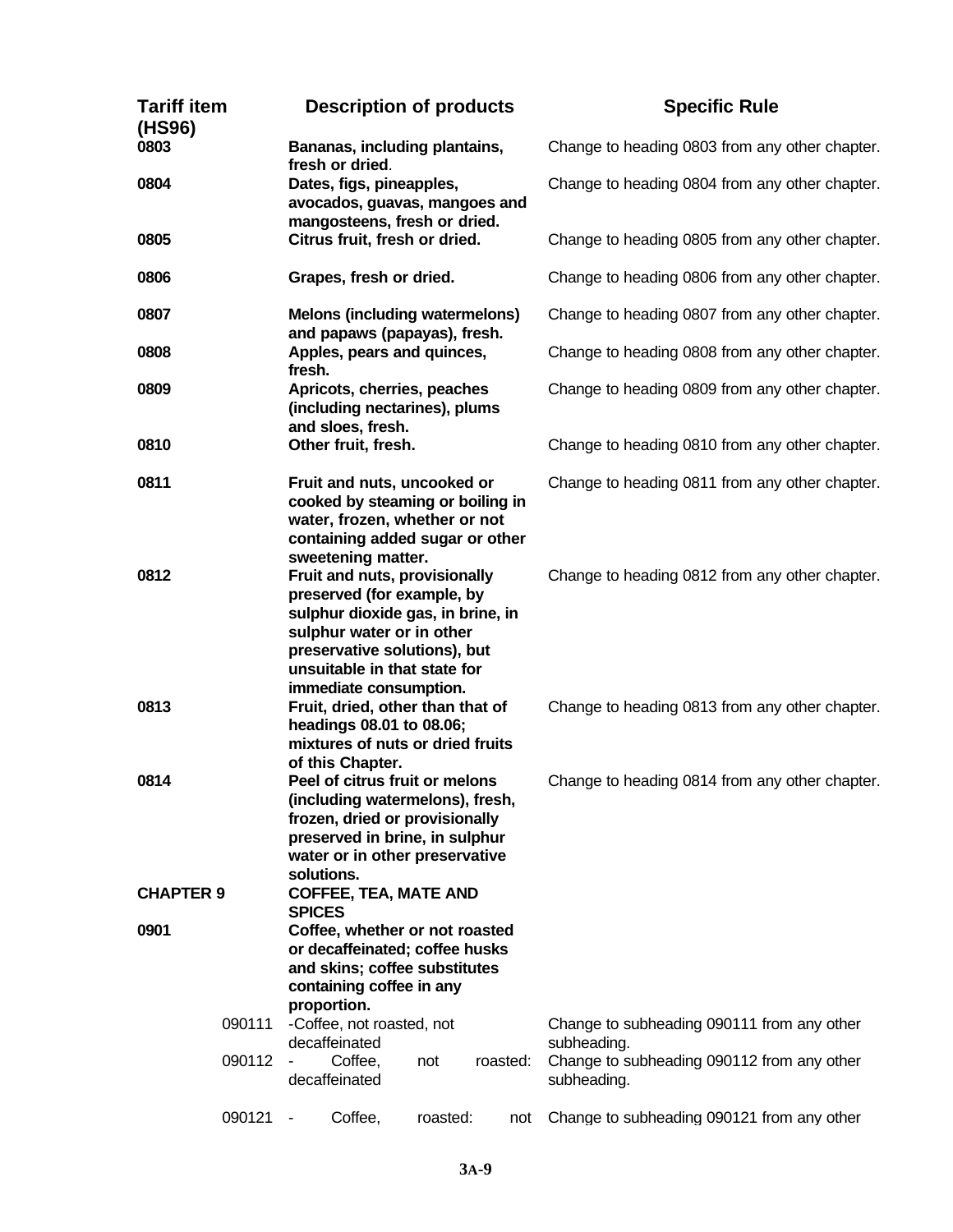| <b>Tariff item</b><br>(HS96) |        | <b>Description of products</b>                                                                                       | <b>Specific Rule</b>                                       |  |
|------------------------------|--------|----------------------------------------------------------------------------------------------------------------------|------------------------------------------------------------|--|
|                              |        | decaffeinated:                                                                                                       | subheading.                                                |  |
|                              | 090122 | - Coffee, roasted: decaffeinated:                                                                                    | Change to subheading 090122 from any other<br>subheading.  |  |
|                              | 090190 | - Other                                                                                                              | Change to subheading 0901.90 from any other<br>subheading. |  |
| 0902                         |        | Tea, whether or not flavoured.                                                                                       | Change to heading 0902 from any other chapter.             |  |
| 0903                         |        | Mate.                                                                                                                | Change to heading 0903 from any other chapter.             |  |
| 0904                         |        | Pepper of the genus Piper; dried<br>or crushed or ground fruits of<br>the genus Capsicum or of the<br>genus Pimenta. | Change to heading 0904 from any other chapter.             |  |
|                              | 090412 | - Crushed or ground                                                                                                  | Change to subheading 090412 from any other<br>subheading   |  |
| 0905                         |        | Vanilla.                                                                                                             | Change to heading 0905 from any other chapter.             |  |
| 0906                         |        | <b>Cinnamon and cinnamon-tree</b><br>flowers.                                                                        | Change to heading 0906 from any other chapter.             |  |
|                              | 090620 | - Crushed or ground                                                                                                  | Change to subheading 090620 from any other<br>subheading   |  |
| 0907                         |        | Cloves (whole fruit, cloves and<br>stems).                                                                           | Change to heading 0907 from any other chapter.             |  |
| 0908                         |        | Nutmeg, mace and cardamoms.                                                                                          | Change to heading 0908 from any other chapter.             |  |
| 0909                         |        | Seeds of anise, badian, fennel,<br>coriander, cumin or caraway;<br>juniper berries.                                  | Change to heading 0909 from any other chapter.             |  |
| 0910                         |        | Ginger, saffron, turmeric<br>(curcuma), thyme, bay leaves,<br>curry and other spices.                                | Change to heading 0910 from any other chapter.             |  |
|                              | 091099 | - Other Spices                                                                                                       | Change to subheading 091099 from any other<br>heading      |  |
| <b>CHAPTER 10</b><br>1001    |        | <b>CEREALS</b><br>Wheat and meslin.                                                                                  | Change to heading 1001 from any other chapter.             |  |
| 1002                         |        | Rye.                                                                                                                 | Change to heading 1002 from any other chapter.             |  |
| 1003                         |        | Barley.                                                                                                              | Change to heading 1003 from any other chapter.             |  |
| 1004                         |        | Oats.                                                                                                                | Change to heading 1004 from any other chapter.             |  |
| 1005                         |        | Maize (corn).                                                                                                        | Change to heading 1005 from any other chapter.             |  |
| 1006                         |        | Rice.                                                                                                                | Change to heading 1006 from any other chapter.             |  |
| 1007                         |        | Grain sorghum.                                                                                                       | Change to heading 1007 from any other chapter.             |  |
| 1008                         |        | Buckwheat, millet and canary<br>seed; other cereals.                                                                 | Change to heading 1008 from any other chapter.             |  |
| <b>CHAPTER 11</b>            |        | PRODUCTS OF THE MILLING                                                                                              |                                                            |  |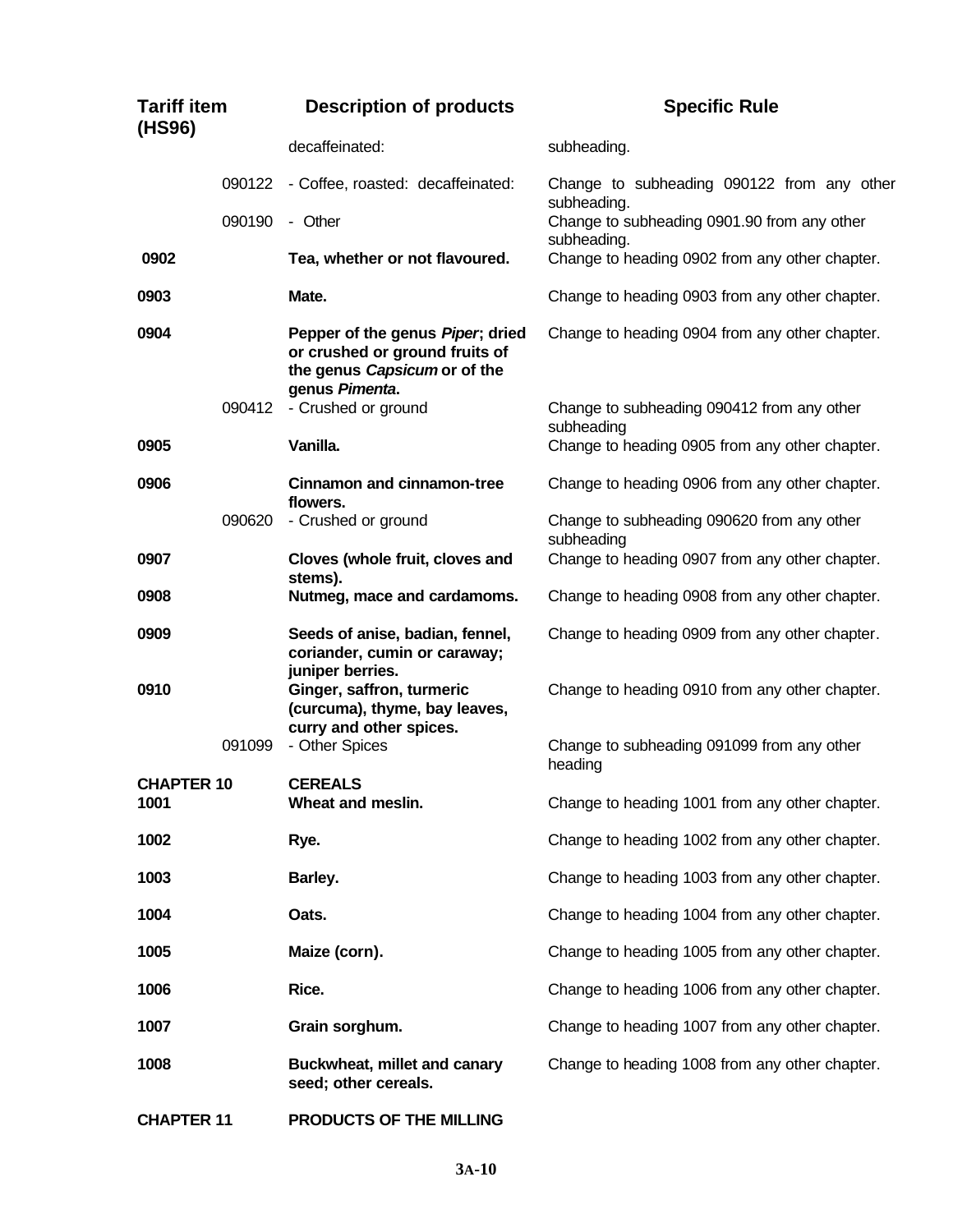| <b>Tariff item</b><br>(HS96) | <b>Description of products</b>                                                                                                                                                                   | <b>Specific Rule</b>                           |
|------------------------------|--------------------------------------------------------------------------------------------------------------------------------------------------------------------------------------------------|------------------------------------------------|
|                              | <b>INDUSTRY; MALT; STARCHES;</b><br><b>INULIN; WHEAT GLUTEN</b>                                                                                                                                  |                                                |
| 1101                         | Wheat or meslin flour.                                                                                                                                                                           | Change to heading 1101 from any other chapter. |
| 1102                         | Cereal flours other than of wheat<br>or meslin.                                                                                                                                                  | Change to heading 1102 from any other chapter. |
| 1103                         | Cereal groats, meal and pellets.                                                                                                                                                                 | Change to heading 1103 from any other chapter. |
| 1104                         | Cereal grains otherwise worked<br>(for example, hulled, rolled,<br>flaked, pearled, sliced or<br>kibbled), except rice of heading<br>10.06; germ of cereals, whole,<br>rolled, flaked or ground. | Change to heading 1104 from any other chapter. |
| 1105                         | Flour, meal, powder, flakes,<br>granules and pellets of potatoes.                                                                                                                                | Change to heading 1105 from any other chapter. |
| 1106                         | Flour, meal and powder of the<br>dried leguminous vegetables of<br>heading 07.13, of sago or of<br>roots or tubers of heading 07.14                                                              | Change to heading 1106 from any other chapter. |
| 1107                         | or of the products of Chapter 8.<br>Malt, whether or not roasted.                                                                                                                                | Change to heading 1107 from any other chapter. |
| 1108                         | Starches; inulin.                                                                                                                                                                                | Change to heading 1108 from any other chapter. |
| 1109                         | Wheat gluten, whether or not<br>dried.                                                                                                                                                           | Change to heading 1109 from any other chapter. |
| <b>CHAPTER 12</b>            | OIL SEEDS AND OLEAGINOUS<br><b>FRUITS; MISCELLANEOUS</b><br><b>GRAINS, SEEDS AND FRUIT;</b><br><b>INDUSTRIAL OR MEDICINAL</b><br><b>PLANTS; STRAW AND FODDER</b>                                 |                                                |
| 1201                         | Soya beans, whether or not<br>broken.                                                                                                                                                            | Change to heading 1201 from any other chapter. |
| 1202                         | Ground-nuts, not roasted or<br>otherwise cooked, whether or<br>not shelled or broken.                                                                                                            | Change to heading 1202 from any other chapter. |
| 1203                         | Copra.                                                                                                                                                                                           | Change to heading 1203 from any other chapter. |
| 1204                         | Linseed, whether or not broken.                                                                                                                                                                  | Change to heading 1204 from any other chapter. |
| 1205                         | Rape or colza seeds, whether or<br>not broken.                                                                                                                                                   | Change to heading 1205 from any other chapter. |
| 1206                         | Sunflower seeds, whether or not<br>broken.                                                                                                                                                       | Change to heading 1206 from any other chapter. |
| 1207                         | Other oil seeds and oleaginous<br>fruits, whether or not broken.                                                                                                                                 | Change to heading 1207 from any other chapter. |
| 1208                         | Flours and meals of oil seeds or<br>oleaginous fruits, other than<br>those of mustard.                                                                                                           | Change to heading 1208 from any other chapter. |
| 1209                         | Seeds, fruit and spores, of a kind                                                                                                                                                               | Change to heading 1209 from any other chapter. |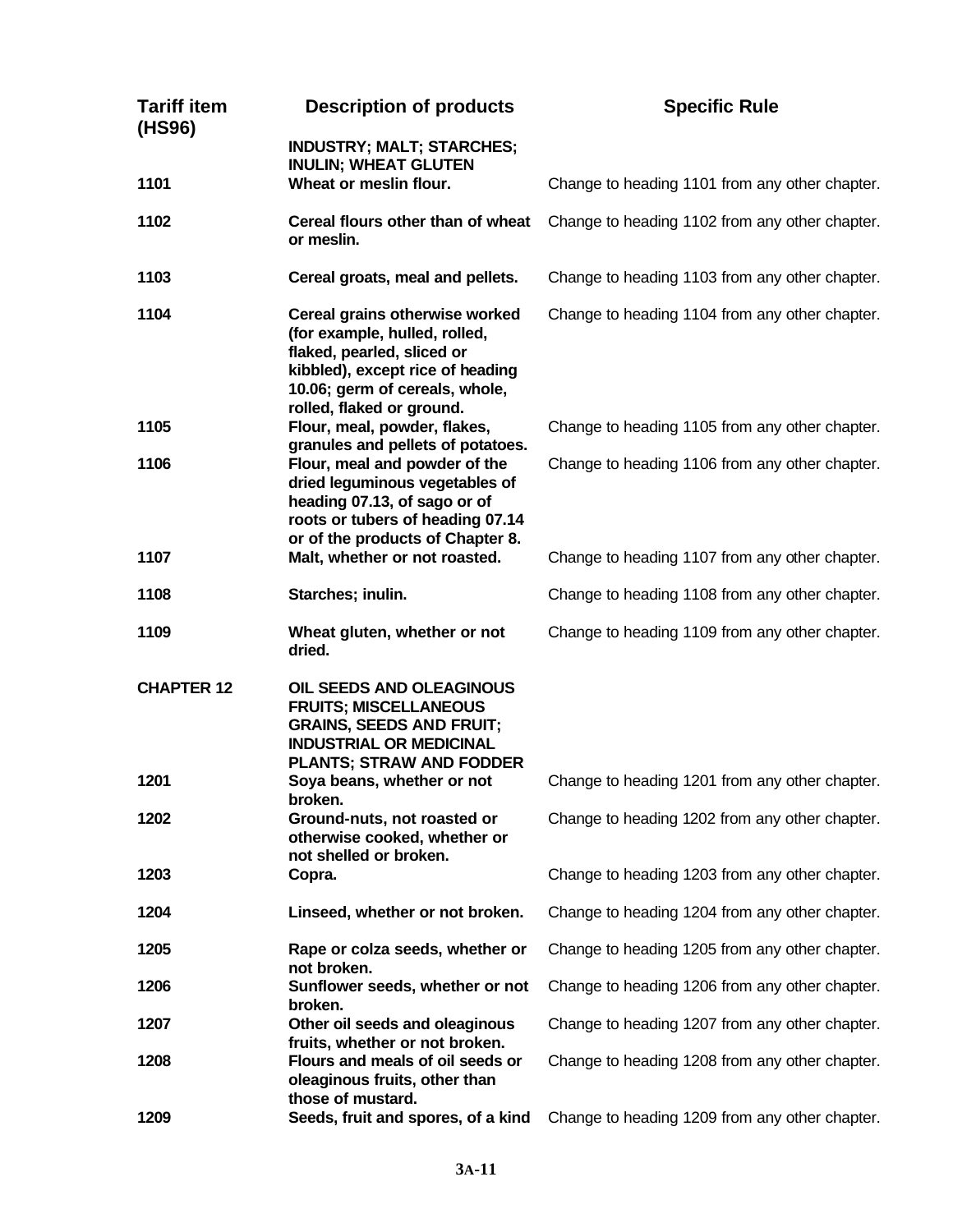| <b>Tariff item</b><br>(HS96) | <b>Description of products</b>                                                                                                                                                                                                                                                                                                                                                      | <b>Specific Rule</b>                           |
|------------------------------|-------------------------------------------------------------------------------------------------------------------------------------------------------------------------------------------------------------------------------------------------------------------------------------------------------------------------------------------------------------------------------------|------------------------------------------------|
| 1210                         | used for sowing.<br>Hop cones, fresh or dried,<br>whether or not ground,<br>powdered or in the form of<br>pellets; lupulin.                                                                                                                                                                                                                                                         | Change to heading 1210 from any other chapter. |
| 1211                         | Plants and parts of plants<br>(including seeds and fruits), of a<br>kind used primarily in perfumery,<br>in pharmacy or for insecticidal,<br>fungicidal or similar purposes,<br>fresh or dried, whether or not<br>cut, crushed or powdered.                                                                                                                                         | Change to heading 1211 from any other chapter. |
| 1212                         | Locust beans, seaweeds and<br>other algae, sugar beet and<br>sugar cane, fresh, chilled, frozen<br>or dried, whether or not ground;<br>fruit stones and kernels and<br>other vegetable products<br>(including unroasted chicory<br>roots of the variety Cichorium<br>intybus sativum) of a kind used<br>primarily for human<br>consumption, not elsewhere<br>specified or included. | Change to heading 1212 from any other chapter. |
| 1213                         | Cereal straw and husks,<br>unprepared, whether or not<br>chopped, ground, pressed or in<br>the form of pellets.                                                                                                                                                                                                                                                                     | Change to heading 1213 from any other chapter. |
| 1214                         | Swedes, mangolds, fodder roots,<br>hay, lucerne (alfalfa), clover,<br>sainfoin, forage kale, lupines,<br>vetches and similar forage<br>products, whether or not in the<br>form of pellets.                                                                                                                                                                                          | Change to heading 1214 from any other chapter. |
| <b>CHAPTER 13</b>            | LAC; GUMS, RESINS AND<br><b>OTHER VEGETABLE SAPS AND</b><br><b>EXTRACTS</b>                                                                                                                                                                                                                                                                                                         |                                                |
| 1301                         | Lac; natural gums, resins, gum-<br>resins and oleoresins (for<br>example, balsams).                                                                                                                                                                                                                                                                                                 | Change to heading 1301 from any other chapter. |
| 1302                         | Vegetable saps and extracts;<br>pectic substances, pectinates<br>and pectates; agar-agar and<br>other mucilages and thickeners,<br>whether or not modified, derived<br>from vegetable products.                                                                                                                                                                                     | Change to heading 1302 from any other chapter. |
| <b>CHAPTER 14</b>            | <b>VEGETABLE PLAITING</b><br><b>MATERIALS; VEGETABLE</b><br><b>PRODUCTS NOT ELSEWHERE</b><br><b>SPECIFIED OR INCLUDED</b>                                                                                                                                                                                                                                                           |                                                |
| 1401                         | Vegetable materials of a kind<br>used primarily for plaiting (for<br>example, bamboos, rattans,                                                                                                                                                                                                                                                                                     | Change to heading 1401 from any other chapter. |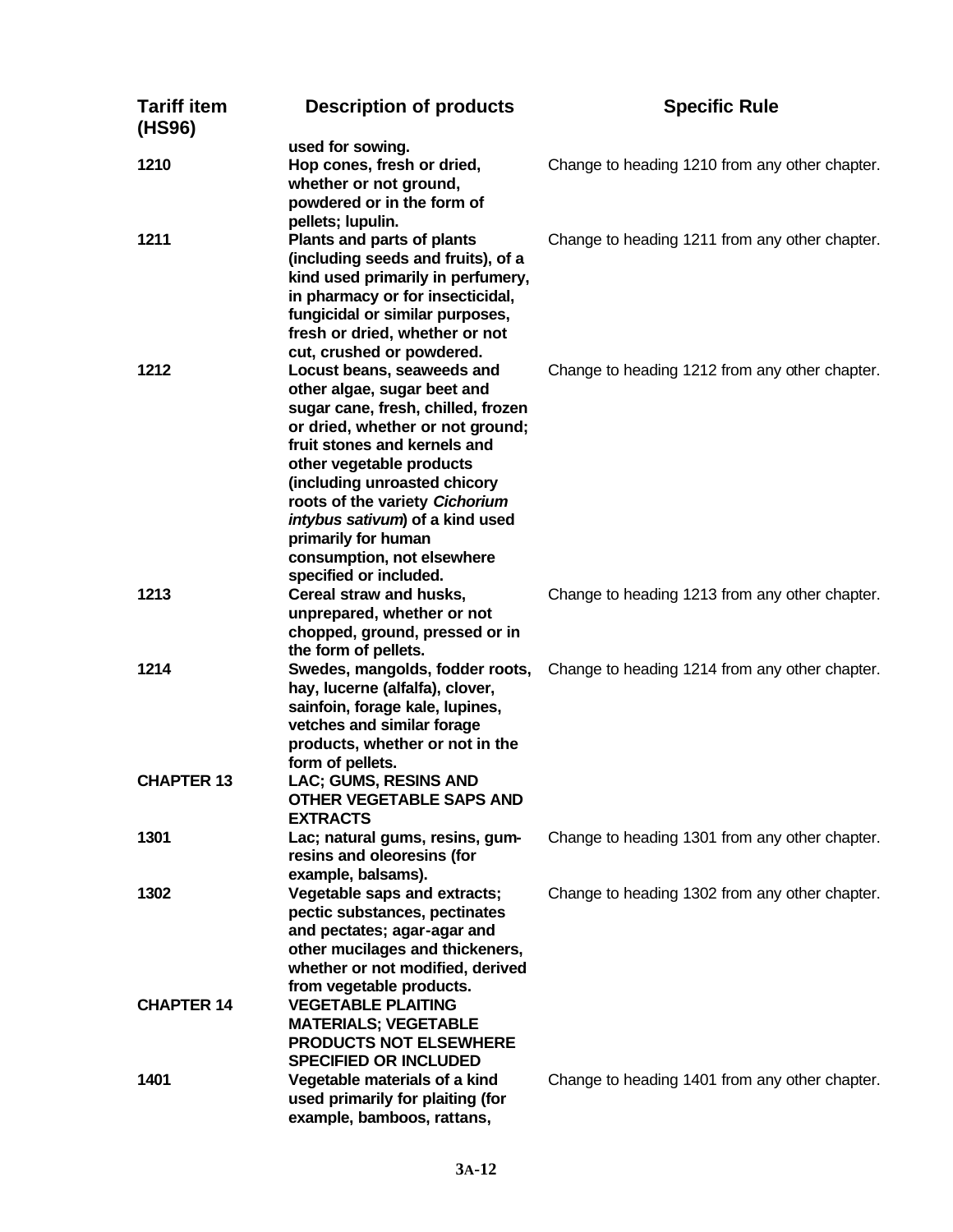| <b>Tariff item</b><br>(HS96) | <b>Description of products</b>                                                                                                                                           | <b>Specific Rule</b>                                                       |
|------------------------------|--------------------------------------------------------------------------------------------------------------------------------------------------------------------------|----------------------------------------------------------------------------|
|                              | reeds, rushes, osier, raffia,<br>cleaned, bleached or dyed cereal<br>straw, and lime bark).                                                                              |                                                                            |
| 1402                         | Vegetable materials of a kind<br>used primarily as stuffing or as<br>padding (for example, kapok,<br>vegetable hair and eel-grass),<br>whether or not put up as a layer  | Change to heading 1402 from any other chapter.                             |
|                              | with or without supporting<br>material.                                                                                                                                  |                                                                            |
| 1403                         | Vegetable materials of a kind<br>used primarily in brooms or in<br>brushes (for example, broom-<br>corn, piassava, couch-grass and<br>istle), whether or not in hanks or | Change to heading 1403 from any other chapter.                             |
| 1404                         | bundles.<br>Vegetable products not                                                                                                                                       | Change to heading 1404 from any other chapter.                             |
| <b>CHAPTER 15</b>            | elsewhere specified or included.<br><b>ANIMAL OR VEGETABLE FATS</b><br>AND OILS AND THEIR                                                                                |                                                                            |
|                              | <b>CLEAVAGE PRODUCTS;</b><br><b>PREPARED EDIBLE FATS;</b><br><b>ANIMAL OR VEGETABLE</b><br><b>WAXES</b>                                                                  |                                                                            |
| 1501                         | Pig fat (including lard) and<br>poultry fat, other than that of<br>heading 0209 or 1503.                                                                                 | Change to heading 1501 from any other chapter<br>except from heading 3823. |
| 1502                         | Fats of bovine animals, sheep or<br>goats, other than those of                                                                                                           | Change to heading 1502 from any other chapter<br>except from heading 3823. |
| 1503                         | heading 1503.<br>Lard stearin, lard oil, oleostearin,<br>oleo-oil and tallow oil, not<br>emulsified or mixed or otherwise<br>prepared.                                   | Change to heading 1503 from any other chapter<br>except from heading 3823. |
| 1504                         | Fats and oils and their fractions,<br>of fish or marine mammals,<br>whether or not refined, but not<br>chemically modified.                                              | Change to heading 1504 from any other chapter<br>except from heading 3823. |
| 1505                         | Wool grease and fatty<br>substances derived therefrom<br>(including lanolin).                                                                                            | Change to heading 1505 from any other chapter<br>except from heading 3823. |
| 1506                         | Other animal fats and oils and<br>their fractions, whether or not<br>refined, but not chemically<br>modified.                                                            | Change to heading 1506 from any other chapter<br>except from heading 3823. |
| 1507                         | Soya-bean oil and its fractions,<br>whether or not refined, but not<br>chemically modified.                                                                              | Change to heading 1507 from any other chapter<br>except from heading 3823. |
| 1508                         | Ground-nut oil and its fractions,<br>whether or not refined, but not<br>chemically modified.                                                                             | Change to heading 1508 from any other chapter<br>except from heading 3823. |
| 1509                         | Olive oil and its fractions,<br>whether or not refined, but not                                                                                                          | Change to heading 1509 from any other chapter<br>except from heading 3823. |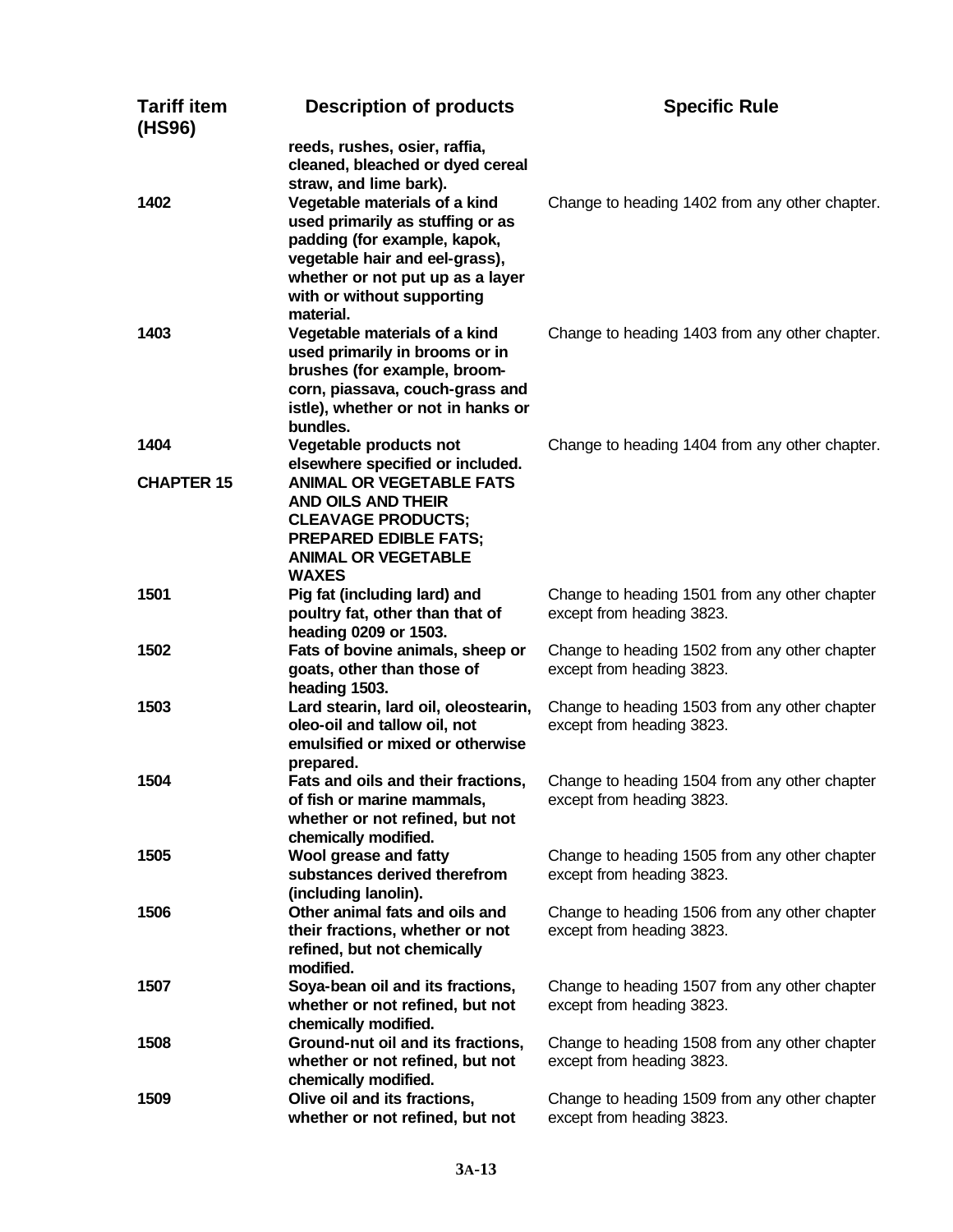| <b>Tariff item</b><br>(HS96) | <b>Description of products</b>                                                                                                                                                                                                                                                                                                                                          | <b>Specific Rule</b>                                                       |
|------------------------------|-------------------------------------------------------------------------------------------------------------------------------------------------------------------------------------------------------------------------------------------------------------------------------------------------------------------------------------------------------------------------|----------------------------------------------------------------------------|
| 1510                         | chemically modified.<br>Other oils and their fractions,<br>obtained solely from olives,<br>whether or not refined, but not<br>chemically modified, including<br>blends of these oils or fractions<br>with oils or fractions of heading<br>1509.                                                                                                                         | Change to heading 1510 from any other chapter<br>except from heading 3823. |
| 1511                         | Palm oil and its fractions,<br>whether or not refined, but not<br>chemically modified.                                                                                                                                                                                                                                                                                  | Change to heading 1511 from any other chapter<br>except from heading 3823. |
| 1512                         | Sunflower-seed, safflower or<br>cotton-seed oil and fractions<br>thereof, whether or not refined,<br>but not chemically modified.                                                                                                                                                                                                                                       | Change to heading 1512 from any other chapter<br>except from heading 3823. |
| 1513                         | Coconut (copra), palm kernel or<br>babassu oil and fractions<br>thereof, whether or not refined,<br>but not chemically modified.                                                                                                                                                                                                                                        | Change to heading 1513 from any other chapter<br>except from heading 3823. |
| 1514                         | Rape, colza or mustard oil and<br>fractions thereof, whether or not<br>refined, but not chemically<br>modified.                                                                                                                                                                                                                                                         | Change to heading 1514 from any other chapter<br>except from heading 3823. |
| 1515                         | Other fixed vegetable fats and<br>oils (including jojoba oil) and<br>their fractions, whether or not<br>refined, but not chemically<br>modified.                                                                                                                                                                                                                        | Change to heading 1515 from any other chapter<br>except from heading 3823. |
| 1516                         | Animal or vegetable fats and oils<br>and their fractions, partly or<br>wholly hydrogenated, inter-<br>esterified, re-esterified or<br>elaidinised, whether or not<br>refined, but not further<br>prepared.                                                                                                                                                              | Change to heading 1516 from any other chapter<br>except from heading 3823. |
| 1517                         | Margarine; edible mixtures or<br>preparations of animal or<br>vegetable fats or oils or of<br>fractions of different fats or oils<br>of this Chapter, other than edible<br>fats or oils or their fractions of<br>heading 1516.                                                                                                                                          | Change to heading 1517 from any other chapter<br>except from heading 3823. |
| 1518                         | Animal or vegetable fats and oils<br>and their fractions, boiled,<br>oxidised, dehydrated,<br>sulphurised, blown, polymerised<br>by heat in vacuum or in inert gas<br>or otherwise chemically<br>modified, excluding those of<br>heading 1516; inedible mixtures<br>or preparations of animal or<br>vegetable fats or oils or of<br>fractions of different fats or oils | Change to heading 1518 from any other chapter<br>except from heading 3823. |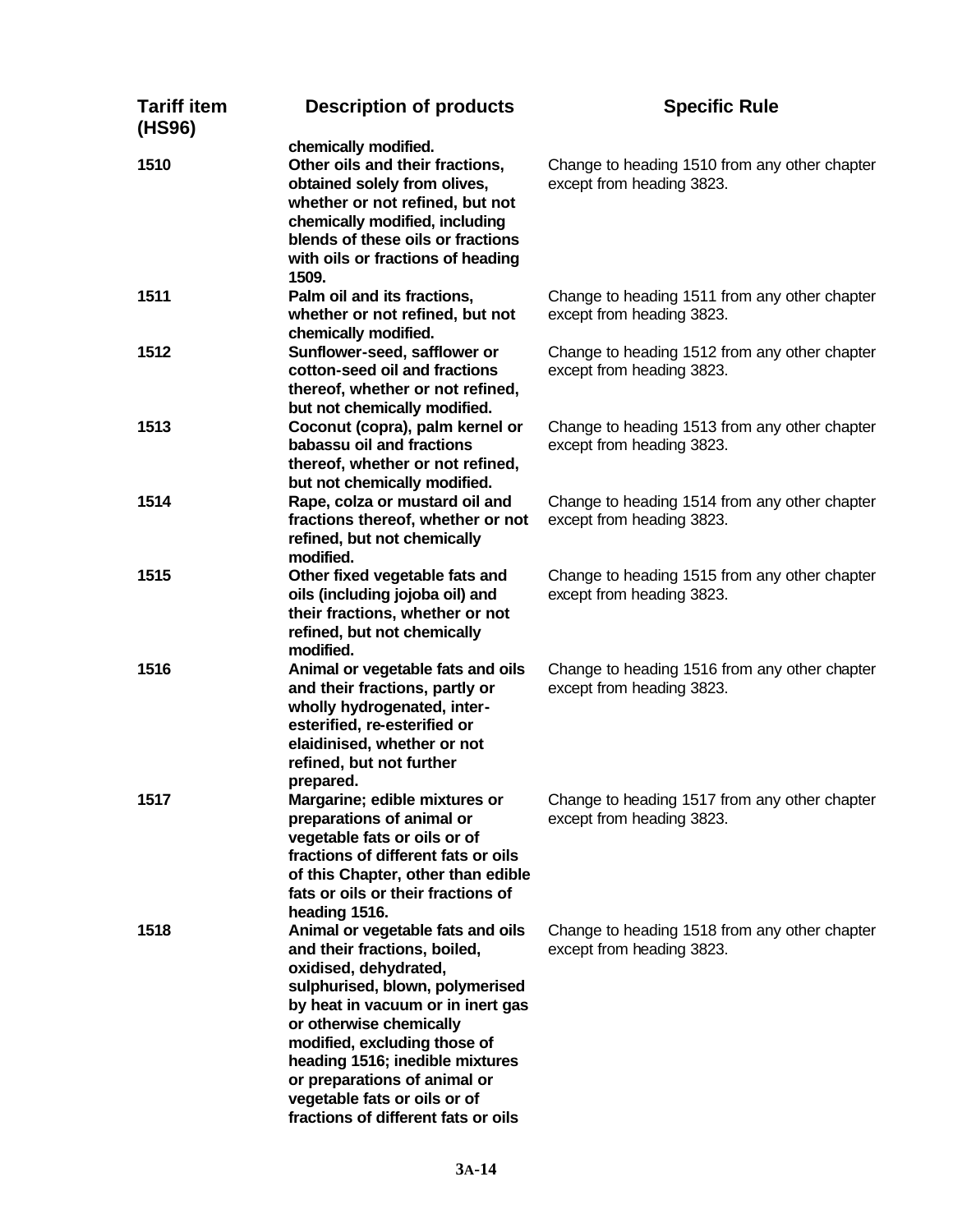| <b>Tariff item</b><br>(HS96) | <b>Description of products</b>                                            | <b>Specific Rule</b>                                                       |
|------------------------------|---------------------------------------------------------------------------|----------------------------------------------------------------------------|
|                              | of this Chapter, not elsewhere<br>specified or included.                  |                                                                            |
| 1520                         | Glycerol, crude; glycerol waters                                          | Change to heading 1520 from any other heading                              |
| 1521                         | and glycerol lyes.<br>Vegetable waxes (other than                         | except from heading 3823<br>Change to heading 1521 from any other chapter. |
|                              | triglycerides), beeswax, other                                            |                                                                            |
|                              | insect waxes and spermaceti,                                              |                                                                            |
|                              | whether or not refined or                                                 |                                                                            |
|                              | coloured.                                                                 |                                                                            |
| 1522                         | Degras; residues resulting from                                           | Change to heading 1522 from any other chapter.                             |
|                              | the treatment of fatty<br>substances or animal or                         |                                                                            |
|                              | vegetable waxes.                                                          |                                                                            |
| <b>CHAPTER 16</b>            | PREPARATIONS OF MEAT, OF                                                  |                                                                            |
|                              | <b>FISH OR OF CRUSTACEANS,</b>                                            |                                                                            |
|                              | <b>MOLLUSCS OR OTHER</b>                                                  |                                                                            |
|                              | <b>AQUATIC INVERTEBRATES</b>                                              |                                                                            |
| 1601                         | Sausages and similar products,<br>of meat, meat offal or blood;           | Change to heading 1601 from any other chapter.                             |
|                              | food preparations based on                                                |                                                                            |
|                              | these products.                                                           |                                                                            |
| 1602                         | Other prepared or preserved                                               | Change to heading 1602 from any other chapter.                             |
|                              | meat, meat offal or blood.                                                |                                                                            |
| 1603                         | Extracts and juices of meat, fish                                         | Change to heading 1603 from any other chapter.                             |
|                              | or crustaceans, molluscs or<br>other aquatic invertebrates.               |                                                                            |
| 1604                         | Prepared or preserved fish;                                               | Change to heading 1604 from any other chapter.                             |
|                              | caviar and caviar substitutes                                             |                                                                            |
|                              | prepared from fish eggs.                                                  |                                                                            |
| 1605                         | Crustaceans, molluscs and other                                           | Change to heading 1605 from any other chapter.                             |
|                              | aquatic invertebrates, prepared                                           |                                                                            |
|                              | or preserved.<br><b>SUGARS AND SUGAR</b>                                  |                                                                            |
| (e)<br><b>CHAPTER 17</b>     | <b>CONFECTIONERY</b>                                                      |                                                                            |
| 1701                         | Cane or beet sugar and                                                    | Change to heading 1701 from any other chapter.                             |
|                              | chemically pure sucrose, in solid                                         |                                                                            |
|                              | form.                                                                     |                                                                            |
| 1702                         | Other sugars, including                                                   | Change to heading 1702 from any other chapter.                             |
|                              | chemically pure lactose, maltose,                                         |                                                                            |
|                              | glucose and fructose, in solid<br>form; sugar syrups not                  |                                                                            |
|                              | containing added flavouring or                                            |                                                                            |
|                              | colouring matter; artificial honey,                                       |                                                                            |
|                              | whether or not mixed with                                                 |                                                                            |
|                              | natural honey; caramel.                                                   |                                                                            |
| 1703                         | Molasses resulting from the                                               | Change to heading 1703 from any other chapter.                             |
| 1704                         | extraction or refining of sugar.<br><b>Sugar confectionery (including</b> | Change to heading 1704 from any other heading.                             |
|                              | white chocolate), not containing                                          |                                                                            |
|                              | cocoa.                                                                    |                                                                            |
| <b>CHAPTER 18</b>            | <b>COCOA AND COCOA</b>                                                    |                                                                            |
|                              | <b>PREPARATIONS</b>                                                       |                                                                            |
| 1801                         | Cocoa beans, whole or broken,                                             | Change to heading 1801 from any other chapter.                             |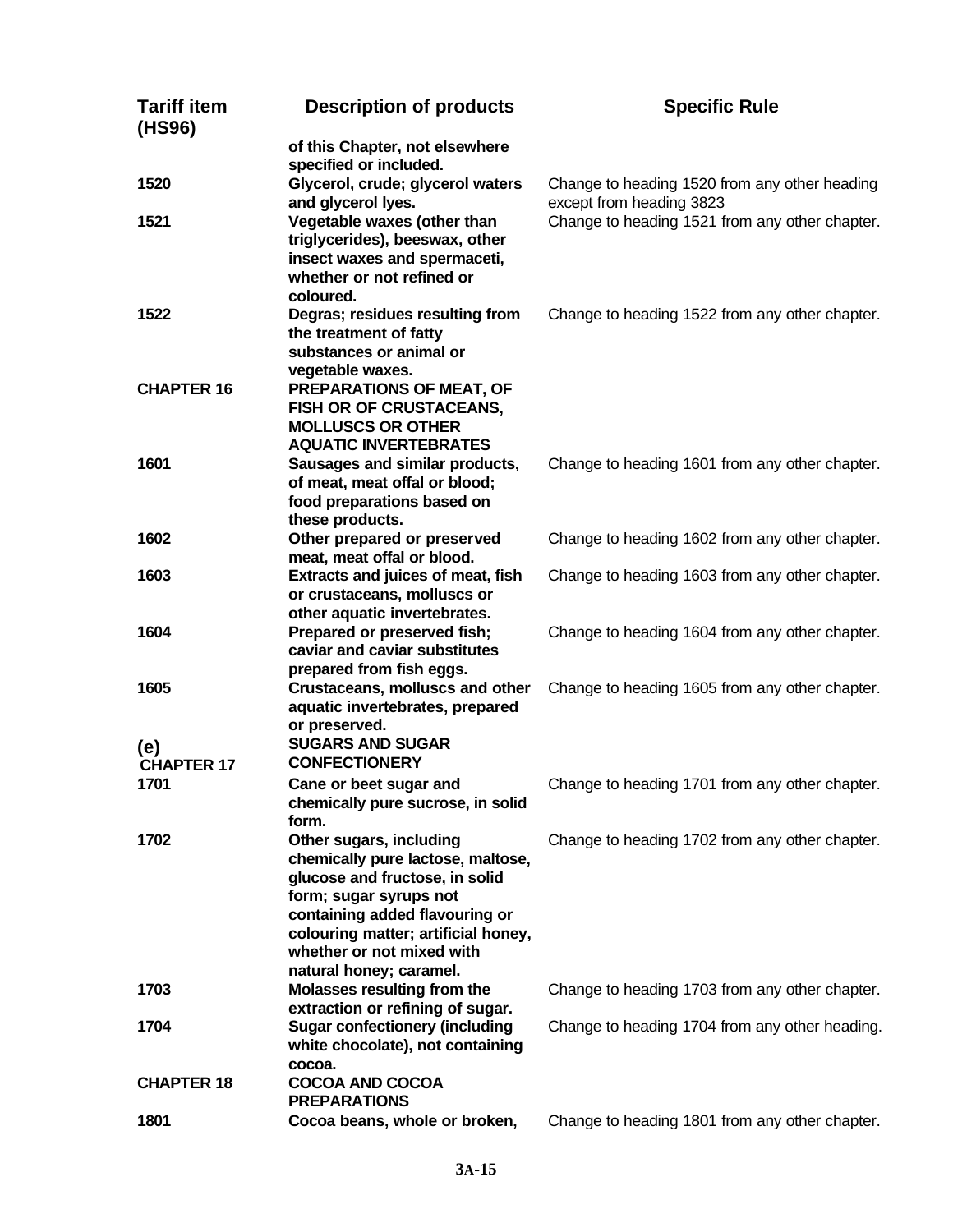| <b>Tariff item</b><br>(HS96) |        | <b>Description of products</b>                                                                                                                                                                                                                                                                                                                                                                                                                                                                                                | <b>Specific Rule</b>                                                                                                                                                                                                                                                                                                                                                                                                                                                         |
|------------------------------|--------|-------------------------------------------------------------------------------------------------------------------------------------------------------------------------------------------------------------------------------------------------------------------------------------------------------------------------------------------------------------------------------------------------------------------------------------------------------------------------------------------------------------------------------|------------------------------------------------------------------------------------------------------------------------------------------------------------------------------------------------------------------------------------------------------------------------------------------------------------------------------------------------------------------------------------------------------------------------------------------------------------------------------|
| 1802                         |        | raw or roasted.<br>Cocoa shells, husks, skins and<br>other cocoa waste.                                                                                                                                                                                                                                                                                                                                                                                                                                                       | Change to heading 1802 from any other chapter.                                                                                                                                                                                                                                                                                                                                                                                                                               |
| 1803                         |        | Cocoa paste, whether or not<br>defatted.                                                                                                                                                                                                                                                                                                                                                                                                                                                                                      | Change to heading 1803 from any other chapter.                                                                                                                                                                                                                                                                                                                                                                                                                               |
| 1804                         |        | Cocoa butter, fat and oil.                                                                                                                                                                                                                                                                                                                                                                                                                                                                                                    | Change to heading 1804 from any other chapter.                                                                                                                                                                                                                                                                                                                                                                                                                               |
| 1805                         |        | Cocoa powder, not containing<br>added sugar or other<br>sweetening matter.                                                                                                                                                                                                                                                                                                                                                                                                                                                    | Change to heading 1805 from any other chapter.                                                                                                                                                                                                                                                                                                                                                                                                                               |
| 1806                         | 180610 | Chocolate and other food<br>preparations containing cocoa.<br>- Cocoa powder, containing<br>added sugar or other sweetening<br>matter.                                                                                                                                                                                                                                                                                                                                                                                        | Change to subheading 180610 from any other<br>heading, provided that such products of 180610<br>containing 90percent or more by dry weight of<br>sugar do not contain non-originating sugar of<br>chapter 17 and that products of 180610 containing<br>less than 90percent by dry weight of sugar do not<br>contain more than 35 percent of non-originating<br>sugar of Chapter 17 nor more than 35 percent by<br>weight of non-originating cocoa powder of<br>heading 1805. |
|                              |        | 180620 - Other preparations in blocks,<br>slabs or bars weighing more than 2<br>kg or in liquid, paste, powder,<br>granular or other bulk form in<br>containers or immediate packings,<br>of a content exceeding 2 kg                                                                                                                                                                                                                                                                                                         | Change to subheading 180620 from any other<br>heading,                                                                                                                                                                                                                                                                                                                                                                                                                       |
|                              | 180631 | - Other, in blocks, slabs or bars,<br>filled                                                                                                                                                                                                                                                                                                                                                                                                                                                                                  | Change to subheading 180631 from any other<br>subheading.                                                                                                                                                                                                                                                                                                                                                                                                                    |
|                              | 180632 | - Other, in blocks, slabs or bars,<br>not filled                                                                                                                                                                                                                                                                                                                                                                                                                                                                              | Change to subheading 180632 from any other<br>heading,                                                                                                                                                                                                                                                                                                                                                                                                                       |
|                              | 180690 | - Other                                                                                                                                                                                                                                                                                                                                                                                                                                                                                                                       | Change to subheading 180690 from any other<br>subheading.                                                                                                                                                                                                                                                                                                                                                                                                                    |
| <b>CHAPTER 19</b>            |        | PREPARATIONS OF CEREALS,<br><b>FLOUR, STARCH OR MILK;</b><br><b>PASTRYCOOKS' PRODUCTS</b>                                                                                                                                                                                                                                                                                                                                                                                                                                     |                                                                                                                                                                                                                                                                                                                                                                                                                                                                              |
| 1901                         | 190110 | Malt extract; food preparations<br>of flour, groats, meal, starch or<br>malt extract, not containing<br>cocoa or containing less than<br>40 percent by weight of cocoa<br>calculated on a totally defatted<br>basis, not elsewhere specified or<br>included; food preparations of<br>goods of headings 0401 to 0404,<br>not containing cocoa or<br>containing less than 5percent by<br>weight of cocoa calculated on a<br>totally defatted basis, not<br>elsewhere specified or included.<br>Preparations for infant use, put | Change to subheading 190110 from any other                                                                                                                                                                                                                                                                                                                                                                                                                                   |
|                              |        | up for retail sale                                                                                                                                                                                                                                                                                                                                                                                                                                                                                                            | chapter provided that products of 190110                                                                                                                                                                                                                                                                                                                                                                                                                                     |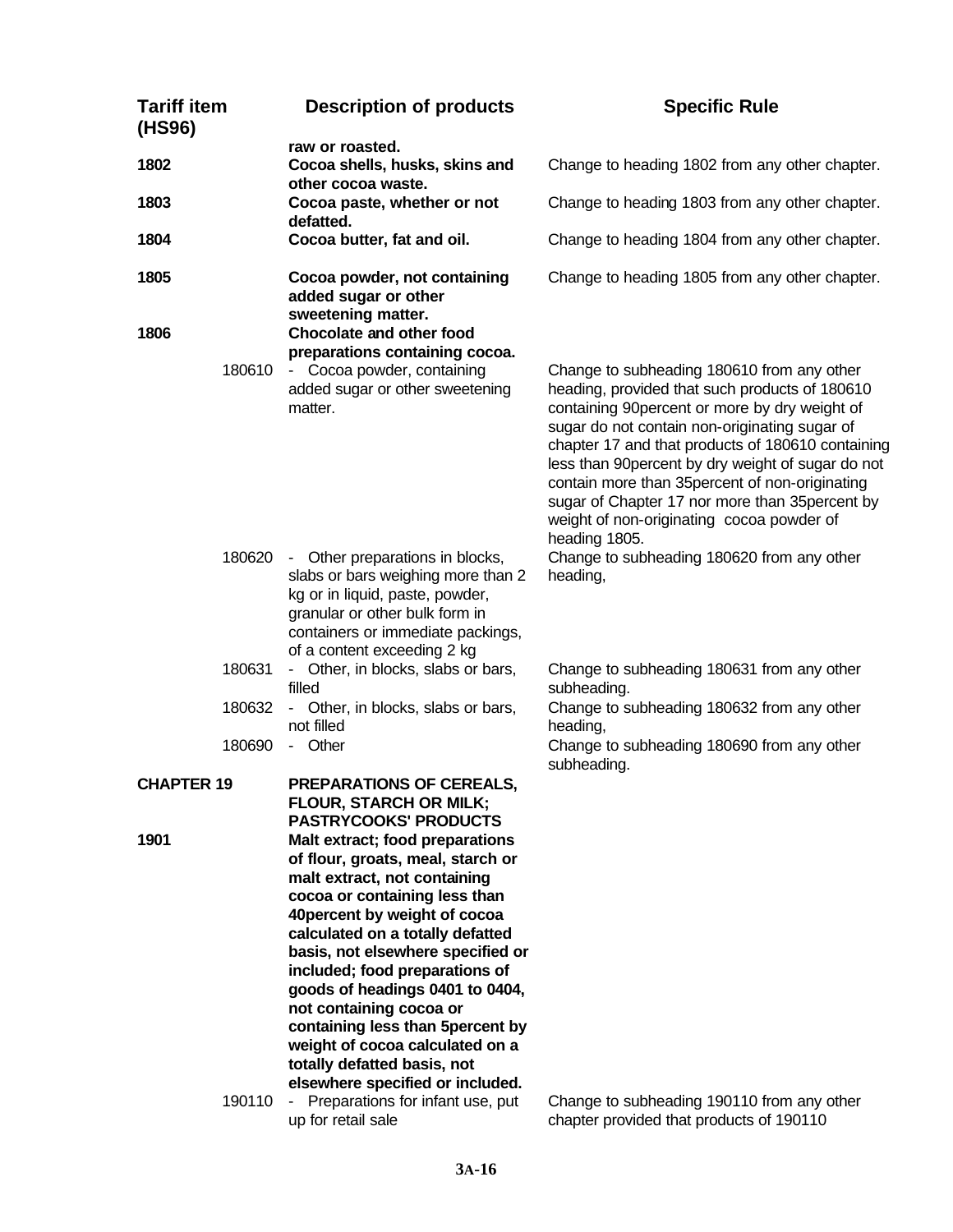| <b>Tariff item</b><br>(HS96) | <b>Description of products</b>                                                                                                                                                                                                                                                                                                                    | <b>Specific Rule</b>                                                                                                                                                                                                                                                                                                                                                                                                                                           |
|------------------------------|---------------------------------------------------------------------------------------------------------------------------------------------------------------------------------------------------------------------------------------------------------------------------------------------------------------------------------------------------|----------------------------------------------------------------------------------------------------------------------------------------------------------------------------------------------------------------------------------------------------------------------------------------------------------------------------------------------------------------------------------------------------------------------------------------------------------------|
|                              |                                                                                                                                                                                                                                                                                                                                                   | containing over 10 percent by weight of milk solids<br>do not contain non-originating dairy products of<br>chapter 4.                                                                                                                                                                                                                                                                                                                                          |
| 190120                       | - Mixes and doughs for the<br>preparation of bakers' wares of<br>heading 1905                                                                                                                                                                                                                                                                     | Change to subheading 190120 from any other<br>chapter provided that products of 190120<br>containing over 25 percent by weight of butterfat,<br>not put up for retail sale, do not contain non-<br>originating dairy products of chapter 4.                                                                                                                                                                                                                    |
| 190190                       | - Other                                                                                                                                                                                                                                                                                                                                           | Change to subheading 190190 from any other<br>chapter provided that products of 190190<br>containing over 10 percent by weight of milk solids<br>do not contain non-originating dairy products of<br>chapter 4.                                                                                                                                                                                                                                                |
| 1902                         | Pasta, whether or not cooked or<br>stuffed (with meat or other<br>substances) or otherwise<br>prepared, such as Spaghetti,<br>macaroni, noodles, lasagne,<br>gnocchi, ravioli, cannelloni;<br>couscous, whether or not<br>prepared.                                                                                                               | Change to heading 1902 from any other chapter.                                                                                                                                                                                                                                                                                                                                                                                                                 |
| 1903                         | Tapioca and substitutes therefor<br>prepared from starch, in the<br>form of flakes, grains, pearls,<br>siftings or in similar forms.                                                                                                                                                                                                              | Change to heading 1903 from any other chapter.                                                                                                                                                                                                                                                                                                                                                                                                                 |
| 1904                         | Prepared foods obtained by the<br>swelling or roasting of cereals or<br>cereal products (for example,<br>corn flakes); cereals (other than<br>maize (corn)), in grain form or in<br>the form of flakes or other<br>worked grains (except flour,<br>groats and meal), pre-cooked or<br>otherwise prepared, not<br>elsewhere specified or included. | Change to heading 1904 from any other chapter.                                                                                                                                                                                                                                                                                                                                                                                                                 |
| 1905                         | Bread, pastry, cakes, biscuits<br>and other bakers' wares,<br>whether or not containing<br>cocoa; communion wafers,<br>empty cachets of a kind suitable<br>for pharmaceutical use, sealing<br>wafers, rice paper and similar<br>products.                                                                                                         | Change to heading 1905 from any other chapter.                                                                                                                                                                                                                                                                                                                                                                                                                 |
| <b>CHAPTER 20</b>            | <b>PREPARATIONS OF</b><br><b>VEGETABLES, FRUIT, NUTS OR</b><br><b>OTHER PARTS OF PLANTS</b>                                                                                                                                                                                                                                                       | <b>Chapter Note:</b><br>Fruit, nut and vegetable preparations of<br>Chapter 20 that have been prepared or<br>preserved by freezing, by packing (including<br>canning) in water, brine or natural juices, or by<br>roasting, either dry or in oil (including<br>processing incidental to freezing, packing, or<br>roasting), shall be treated as an originating<br>good only if the fresh good were wholly<br>produced or obtained entirely in the territory of |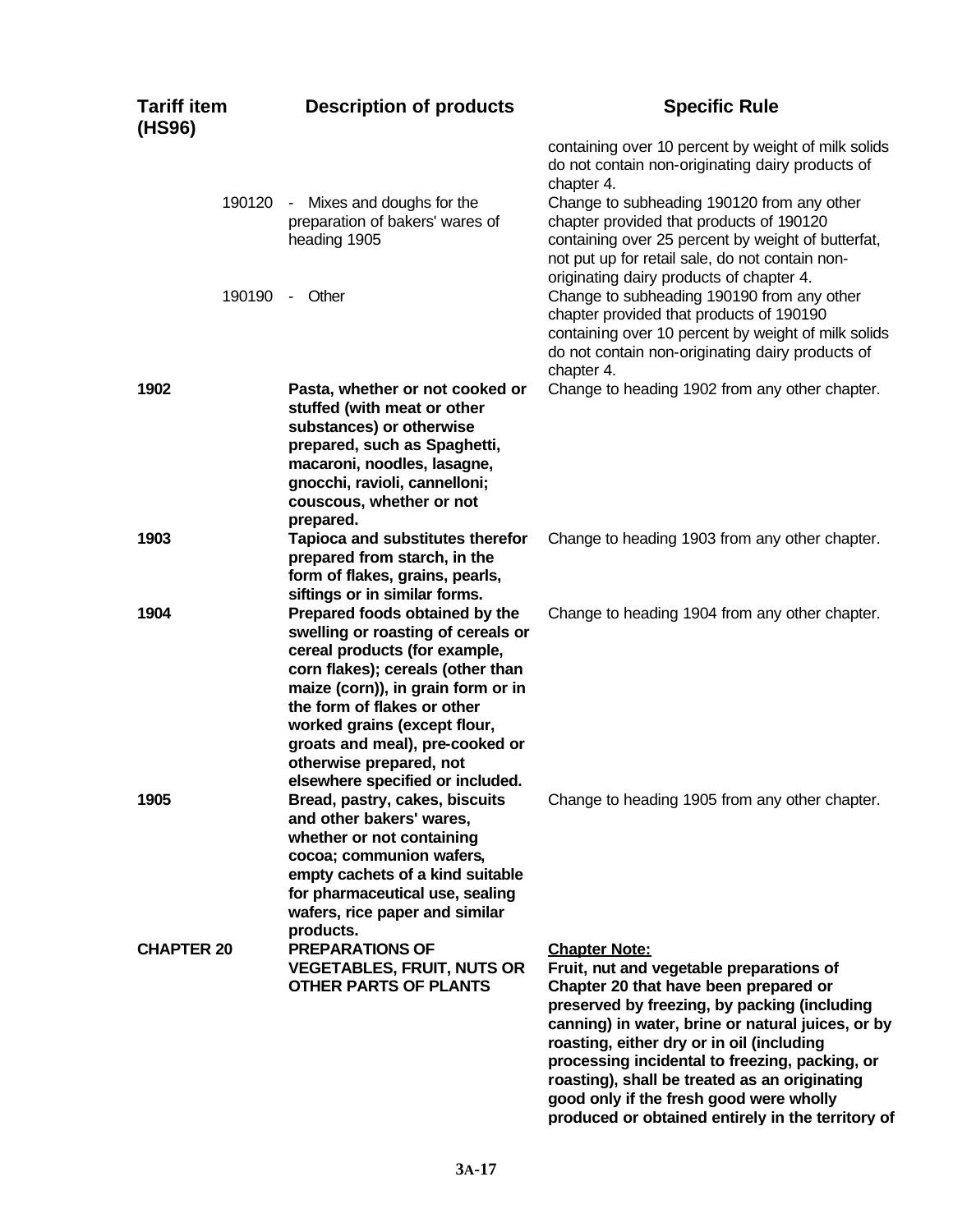| <b>Tariff item</b><br>(HS96) |                  | <b>Description of products</b>                                                                                                                                                                                 | <b>Specific Rule</b>                                                                                                                      |
|------------------------------|------------------|----------------------------------------------------------------------------------------------------------------------------------------------------------------------------------------------------------------|-------------------------------------------------------------------------------------------------------------------------------------------|
|                              |                  |                                                                                                                                                                                                                | one or more of the Parties.                                                                                                               |
| 2001                         |                  | Vegetables, fruit, nuts and other<br>edible parts of plants, prepared<br>or preserved by vinegar or<br>acetic acid.                                                                                            | Change to heading 2001 from any other chapter                                                                                             |
| 2002                         |                  | Tomatoes prepared or preserved<br>otherwise than by vinegar or<br>acetic acid.                                                                                                                                 | Change to heading 2002 from any other chapter                                                                                             |
| 2003                         |                  | Mushrooms and truffles,<br>prepared or preserved otherwise<br>than by vinegar or acetic acid.                                                                                                                  | Change to heading 2003 from any other chapter                                                                                             |
| 2004                         |                  | Other vegetables prepared or<br>preserved otherwise than by<br>vinegar or acetic acid, frozen,<br>other than products of heading<br>2006.                                                                      | Change to heading 2004 from any other chapter                                                                                             |
| 2005                         |                  | Other vegetables prepared or<br>preserved otherwise than by<br>vinegar or acetic acid, not<br>frozen, other than products of<br>heading 2006.                                                                  | Change to heading 2005 from any other chapter                                                                                             |
| 2006                         |                  | Vegetables, fruit, nuts, fruit-peel<br>and other parts of plants,<br>preserved by sugar (drained,<br>glace or crystallised).                                                                                   | Change to heading 2006 from any other chapter                                                                                             |
| 2007                         |                  | Jams, fruit jellies, marmalades,<br>fruit or nut puree and fruit or nut<br>pastes, obtained by cooking,<br>whether or not containing added<br>sugar or other sweetening<br>matter.                             | Change to heading 2007 from any other chapter                                                                                             |
| 2008                         |                  | Fruit, nuts and other edible parts<br>of plants, otherwise prepared or<br>preserved, whether or not<br>containing added sugar or other<br>sweetening matter or spirit, not<br>elsewhere specified or included. | Change to heading 2008 from any other chapter                                                                                             |
|                              | 200811           | - Ground-nuts:                                                                                                                                                                                                 | Change to subheading 200811 from any other<br>heading except from heading 1202 and except as<br>provided for in above note for Chapter 20 |
| 2009                         |                  | Fruit juices (including grape<br>must) and vegetable juices,<br>unfermented and not containing<br>added spirit, whether or not<br>containing added sugar other<br>sweetening matter.                           |                                                                                                                                           |
|                              | 200911           | Orange juice, frozen<br>$\sim$ $-$                                                                                                                                                                             | Change to subheading 200911 from any other<br>chapter except from heading 0805.                                                           |
|                              | 200912           | Orange juice, not frozen, of a<br>Brix value of not exceeding 20                                                                                                                                               | Change to subheading 200912 from any other<br>chapter except from heading 0805.                                                           |
|                              | 200919<br>200921 | Orange juice, other<br>$\sim$<br>Grapefruit juice, of a Brix value<br>$\sim$                                                                                                                                   | Change to subheading 200919 from any other<br>chapter except from heading 0805.<br>Change to subheading 200921 from any other             |
|                              |                  |                                                                                                                                                                                                                |                                                                                                                                           |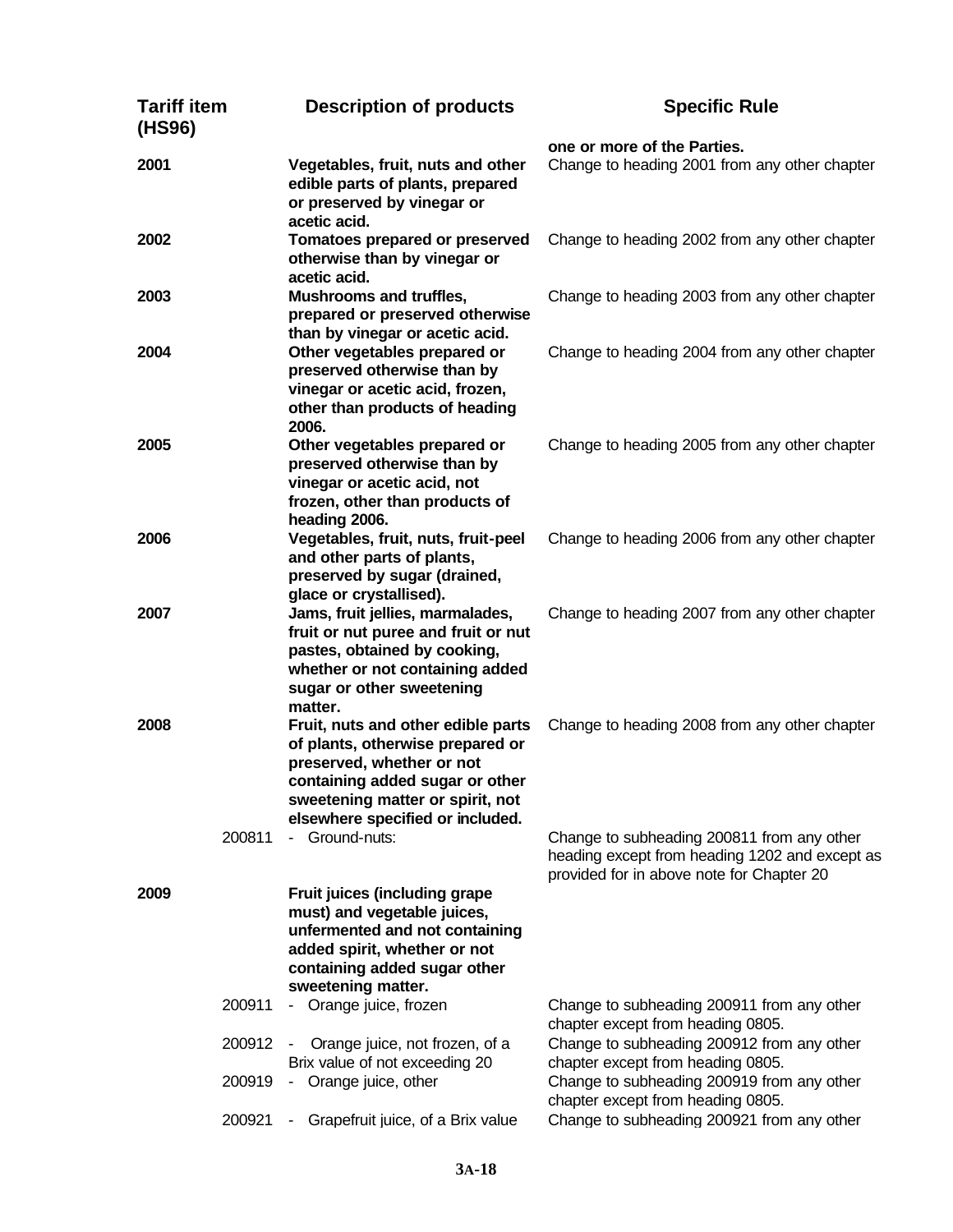| <b>Tariff item</b><br>(HS96) | <b>Description of products</b>                                                                                                                                                                                                                                                             | <b>Specific Rule</b>                                                                                                                                                                                                                                                                                                                                                                          |
|------------------------------|--------------------------------------------------------------------------------------------------------------------------------------------------------------------------------------------------------------------------------------------------------------------------------------------|-----------------------------------------------------------------------------------------------------------------------------------------------------------------------------------------------------------------------------------------------------------------------------------------------------------------------------------------------------------------------------------------------|
| 200929                       | of not exceeding 20<br>- Grapefruit juice, other                                                                                                                                                                                                                                           | chapter except from heading 0805.<br>Change to subheading 200929 from any other<br>chapter except from heading 0805.                                                                                                                                                                                                                                                                          |
| 200931                       | - Juice of any other single citrus<br>fruit, of a Brix value of not<br>exceeding 20                                                                                                                                                                                                        | Change to subheading 200931 from any other<br>chapter except from heading 0805.                                                                                                                                                                                                                                                                                                               |
| 200939                       | Juice of any other single citrus<br>fruit, other                                                                                                                                                                                                                                           | Change to subheading 200939 from any other<br>chapter except from heading 0805.                                                                                                                                                                                                                                                                                                               |
| 200941                       | - Pineapple juice, of a Brix value<br>of not exceeding 20                                                                                                                                                                                                                                  | Change to subheading 200941 from any other<br>chapter.                                                                                                                                                                                                                                                                                                                                        |
| 200949                       | Pineapple juice, other<br>$\sim$                                                                                                                                                                                                                                                           | Change to subheading 200949 from any other<br>chapter.                                                                                                                                                                                                                                                                                                                                        |
| 200950                       | Tomato juice<br>$\sim$                                                                                                                                                                                                                                                                     | Change to subheading 200950 from any other<br>chapter.                                                                                                                                                                                                                                                                                                                                        |
| 200961                       | Grapefruit juice, of a Brix value<br>of not exceeding 30                                                                                                                                                                                                                                   | Change to subheading 200961 from any other<br>chapter.                                                                                                                                                                                                                                                                                                                                        |
| 200969                       | - Grapefruit juice, other                                                                                                                                                                                                                                                                  | Change to subheading 200969 from any other<br>chapter.                                                                                                                                                                                                                                                                                                                                        |
| 200971                       | Apple juice, of a Brix value of<br>not exceeding 20                                                                                                                                                                                                                                        | Change to subheading 200971 from any other<br>chapter.                                                                                                                                                                                                                                                                                                                                        |
| 200979                       | - Apple juice, other                                                                                                                                                                                                                                                                       | Change to subheading 200979 from any other<br>chapter.                                                                                                                                                                                                                                                                                                                                        |
| 200980                       | - Juice of any other single fruit or<br>vegetable                                                                                                                                                                                                                                          | Change to subheading 200980 from any other<br>chapter.                                                                                                                                                                                                                                                                                                                                        |
| 200990                       | Mixture of juices<br>$\sim$                                                                                                                                                                                                                                                                | Change to subheading 200990 from any other<br>chapter or<br>Change to subheading 200990 from any other<br>subheading within Chapter 20, whether or not there<br>is also a change from any other chapter, provided<br>that a single juice ingredient, or juice ingredients<br>from a single non-Party, constitute in single<br>strength form no more than 60 percent by volume<br>of the good. |
| <b>CHAPTER 21</b>            | (e)<br><b>MISCELLANEOUS</b><br><b>EDIBLE</b><br><b>PREPARATIONS</b>                                                                                                                                                                                                                        |                                                                                                                                                                                                                                                                                                                                                                                               |
| 2101                         | <b>Extracts, essences and</b><br>concentrates, of coffee, tea or<br>mate, and preparations with a<br>basis of these products or with a<br>basis of coffee, tea or mate;<br>roasted chicory and other<br>roasted coffee substitutes, and<br>extracts, essences and<br>concentrates thereof. | Change to heading 2101 from any other chapter.                                                                                                                                                                                                                                                                                                                                                |
| 2102                         | Yeasts (active or inactive); other<br>single-cell micro-organisms,<br>dead (but not including vaccines<br>of heading 3002); prepared<br>baking powders.                                                                                                                                    | Change to heading 2102 from any other chapter.                                                                                                                                                                                                                                                                                                                                                |
| 2103                         | <b>Sauces and preparations</b><br>therefor; mixed condiments and                                                                                                                                                                                                                           | Change to heading 2103 from any other chapter.                                                                                                                                                                                                                                                                                                                                                |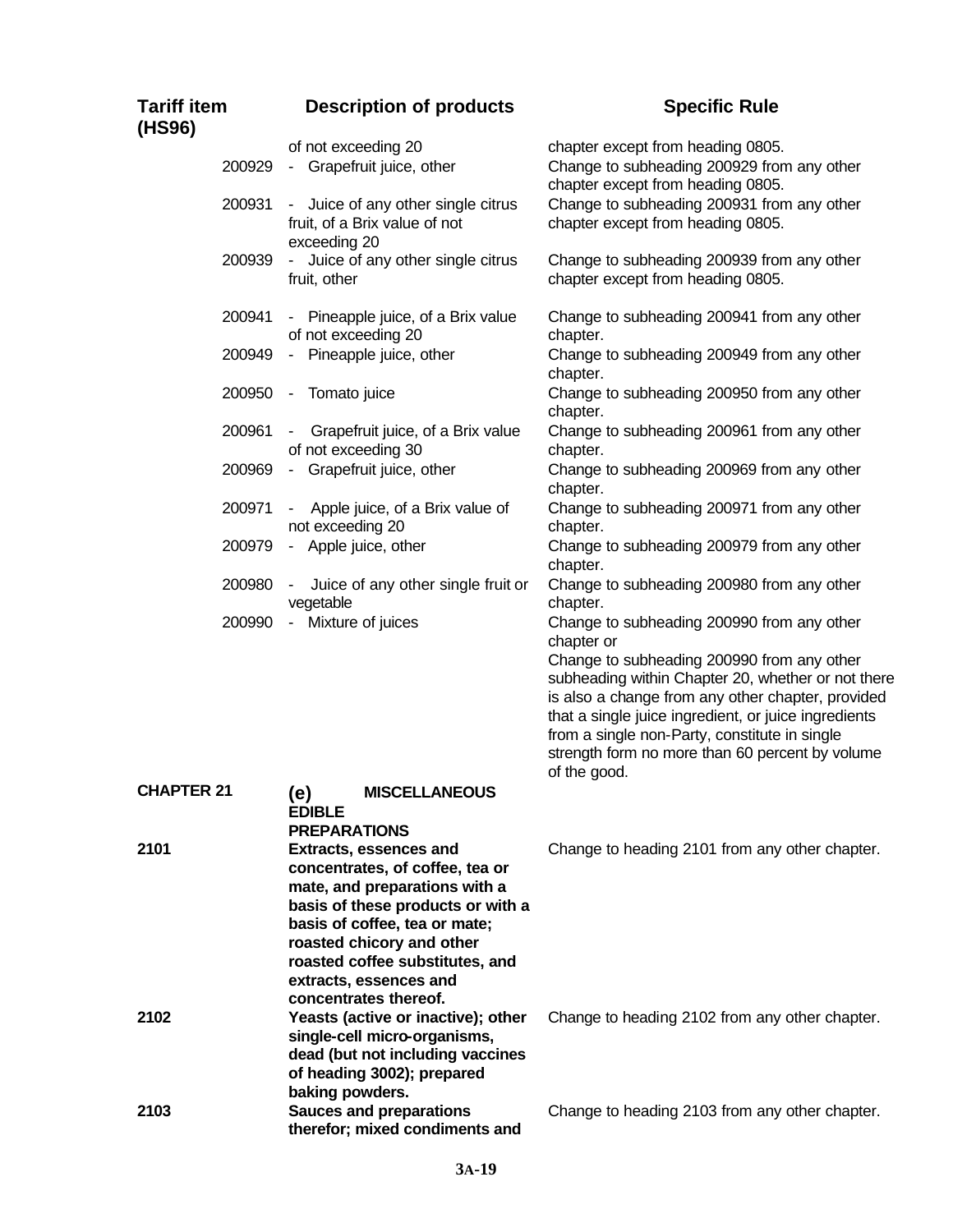| <b>Tariff item</b><br>(HS96) |        | <b>Description of products</b>                                                                                                                                               | <b>Specific Rule</b>                                                                                                                                                                                                                                                                                                                                                                                                                                                                                                                                                                                                                                                                                                                                                                                                                                                                                                                                                                                                                                                                                                                                                                                                                                                         |
|------------------------------|--------|------------------------------------------------------------------------------------------------------------------------------------------------------------------------------|------------------------------------------------------------------------------------------------------------------------------------------------------------------------------------------------------------------------------------------------------------------------------------------------------------------------------------------------------------------------------------------------------------------------------------------------------------------------------------------------------------------------------------------------------------------------------------------------------------------------------------------------------------------------------------------------------------------------------------------------------------------------------------------------------------------------------------------------------------------------------------------------------------------------------------------------------------------------------------------------------------------------------------------------------------------------------------------------------------------------------------------------------------------------------------------------------------------------------------------------------------------------------|
|                              | 210320 | mixed seasonings; mustard flour<br>and meal and prepared mustard.<br>- Tomato ketchup and other tomato<br>sauces                                                             | Change to subheading 210320 from any other<br>chapter provided that tomato ketchup of heading<br>210320 does not contain non-originating products<br>from subheading 200290.                                                                                                                                                                                                                                                                                                                                                                                                                                                                                                                                                                                                                                                                                                                                                                                                                                                                                                                                                                                                                                                                                                 |
| 2104                         |        | Soups and broths and<br>preparations therefor;<br>homogenised composite food<br>preparations.                                                                                | Change to heading 2104 from any other chapter.                                                                                                                                                                                                                                                                                                                                                                                                                                                                                                                                                                                                                                                                                                                                                                                                                                                                                                                                                                                                                                                                                                                                                                                                                               |
| 2105                         |        | Ice cream and other edible ice,<br>whether or not containing<br>cocoa.                                                                                                       | Change to heading 2105 from any other heading<br>except from Chapter 4 and from dairy preparations<br>containing over 10 percent by weight of milk solids<br>of subheading 190190                                                                                                                                                                                                                                                                                                                                                                                                                                                                                                                                                                                                                                                                                                                                                                                                                                                                                                                                                                                                                                                                                            |
| 2106                         |        | Food preparations not elsewhere<br>specified or included.                                                                                                                    | Change to fruit and vegetable juices of subheading<br>210690 from any other chapter, except from<br>headings 0805 or 2009, or from fruit or vegetable<br>juices of subheading 220290.<br>Articles of subheading 210690 containing over 10<br>percent by weight of milk solids of subheading<br>210690 do not contain non-originating dairy<br>products of chapter 4 or of subheading 190190,<br>and that sugar syrups of subheading 210690 do<br>not contain non-originating sugar of chapter 17.<br><b>Mixtures</b><br>Change to mixtures of juices of subheading<br>210690 from any other chapter, except from<br>heading 2209 or from mixtures of juices of<br>subheading 220290; or<br>Change to mixtures of juices of subheading<br>210690 from any other subheading within chapter<br>21, heading 2009 or from mixtures of juices of<br>subheading 220290, whether or not there is also a<br>change from any other chapter, provided that a<br>single juice ingredient, or juice ingredients from<br>one non-Party to the Agreement, constitute in<br>single strength form no more than 60 percent by<br>volume of the good.<br>Change to compound alcoholic preparations of<br>subheading 210690 from any other subheading<br>except from headings 2203 through 2209. |
| <b>CHAPTER 22</b>            |        | <b>BEVERAGES, SPIRITS AND</b><br><b>VINEGAR</b>                                                                                                                              |                                                                                                                                                                                                                                                                                                                                                                                                                                                                                                                                                                                                                                                                                                                                                                                                                                                                                                                                                                                                                                                                                                                                                                                                                                                                              |
| 2201                         |        | Waters, including natural or<br>artificial mineral waters and<br>aerated waters, not containing<br>added sugar or other<br>sweetening matter nor<br>flavoured; ice and snow. | Change to heading 2201 from any other chapter.                                                                                                                                                                                                                                                                                                                                                                                                                                                                                                                                                                                                                                                                                                                                                                                                                                                                                                                                                                                                                                                                                                                                                                                                                               |
| 2202                         |        | <b>Waters, including mineral waters</b><br>and aerated waters, containing<br>added sugar or other<br>sweetening matter or flavoured,                                         |                                                                                                                                                                                                                                                                                                                                                                                                                                                                                                                                                                                                                                                                                                                                                                                                                                                                                                                                                                                                                                                                                                                                                                                                                                                                              |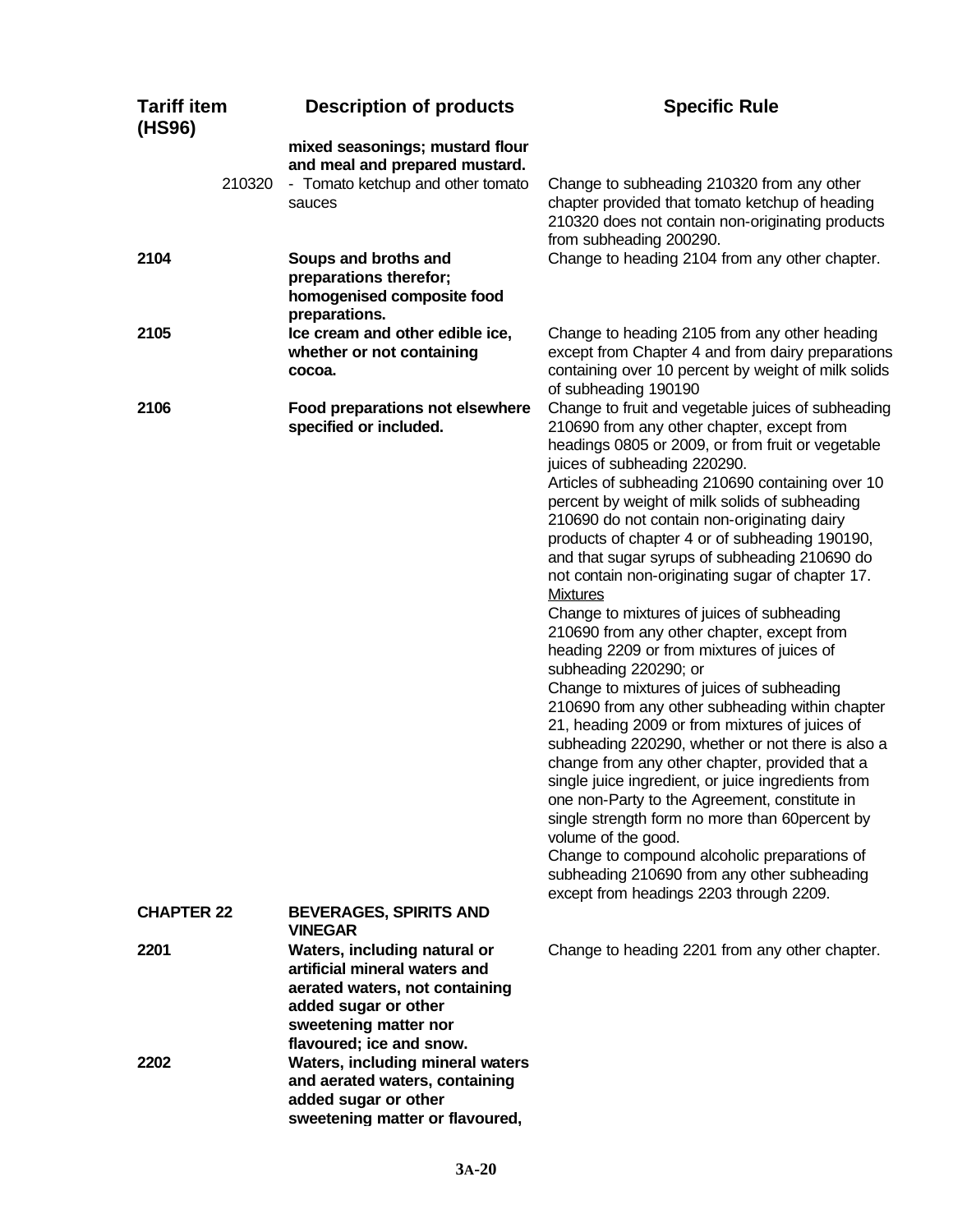| <b>Tariff item</b><br>(HS96) | <b>Description of products</b>                                                                                                                                                                                          | <b>Specific Rule</b>                                                                                                                                                                                                                                                                                                               |
|------------------------------|-------------------------------------------------------------------------------------------------------------------------------------------------------------------------------------------------------------------------|------------------------------------------------------------------------------------------------------------------------------------------------------------------------------------------------------------------------------------------------------------------------------------------------------------------------------------|
| 220210                       | and other non-alcoholic<br>beverages, not including fruit or<br>vegetable juices of heading 2009.<br>- Waters, including mineral<br>waters and aerated waters,<br>containing added sugar or other                       | Change to subheading 220210 from any other<br>chapter.                                                                                                                                                                                                                                                                             |
| 220290                       | sweetening matter or flavoured.<br>- Waters, other non-alcoholic<br>beverages, not including fruit or<br>vegetable juices of heading 2009.                                                                              | Change to fruit or single vegetable juice of<br>subheading 220290 from any other chapter, except<br>from headings 0805 or 2009, or from fruit or<br>vegetable juices of subheading 210690;<br><b>Mixtures</b><br>Change to mixtures of juices of subheading                                                                        |
|                              |                                                                                                                                                                                                                         | 220290:<br>From any other chapter, except from heading 2009<br>or from mixtures of juices of subheading 210690;<br>or<br>From any other subheading within chapter 22,                                                                                                                                                              |
|                              |                                                                                                                                                                                                                         | heading 2009 or from mixtures of juices of<br>subheading 210690, whether or not there is also a<br>change from any other chapter, provided that a<br>single juice ingredient, or juice ingredients from<br>one non-Party to the Agreement, constitutes in<br>single strength form no more than 60percent by<br>volume of the good. |
|                              |                                                                                                                                                                                                                         | Change to beverages containing milk from any<br>other chapter, except from chapter 4 or from dairy<br>preparations containing over 10 percent by weight<br>of milk solids of subheading 190190; or                                                                                                                                 |
|                              |                                                                                                                                                                                                                         | Change to other goods of subheading 220290 from<br>any other chapter.                                                                                                                                                                                                                                                              |
| 2203                         | Beer made from malt.                                                                                                                                                                                                    | Change to heading 2203 from any heading except<br>from headings 2204 through 2209.                                                                                                                                                                                                                                                 |
| 2204                         | Wine of fresh grapes, including<br>fortified wines; grape must other<br>than that of heading 2009.                                                                                                                      | Change to heading 2204 from any heading except<br>from headings 2203, 2205 through 2209.                                                                                                                                                                                                                                           |
| 2205                         | Vermouth and other wine of<br>fresh grapes flavoured with                                                                                                                                                               | Change to heading 2205 from any heading except<br>from headings 2203 through 2204, 2206 through<br>2209.                                                                                                                                                                                                                           |
| 2206                         | plants or aromatic substances.<br>Other fermented beverages (for<br>example, cider, perry, mead);<br>mixtures of fermented beverages<br>and mixtures of fermented<br>beverages and non-alcoholic                        | Change to heading 2206 from any heading except<br>from headings 2203 through 2205, 2207 through<br>2209.                                                                                                                                                                                                                           |
| 2207                         | beverages, not elsewhere<br>specified or included.<br>Undenatured ethyl alcohol of an<br>alcoholic strength by volume of<br>80percent vol or higher; ethyl<br>alcohol and other spirits,<br>denatured, of any strength. | Change to heading 2207 from any heading except<br>from headings 2203 through 2206, 2208 through<br>2209.                                                                                                                                                                                                                           |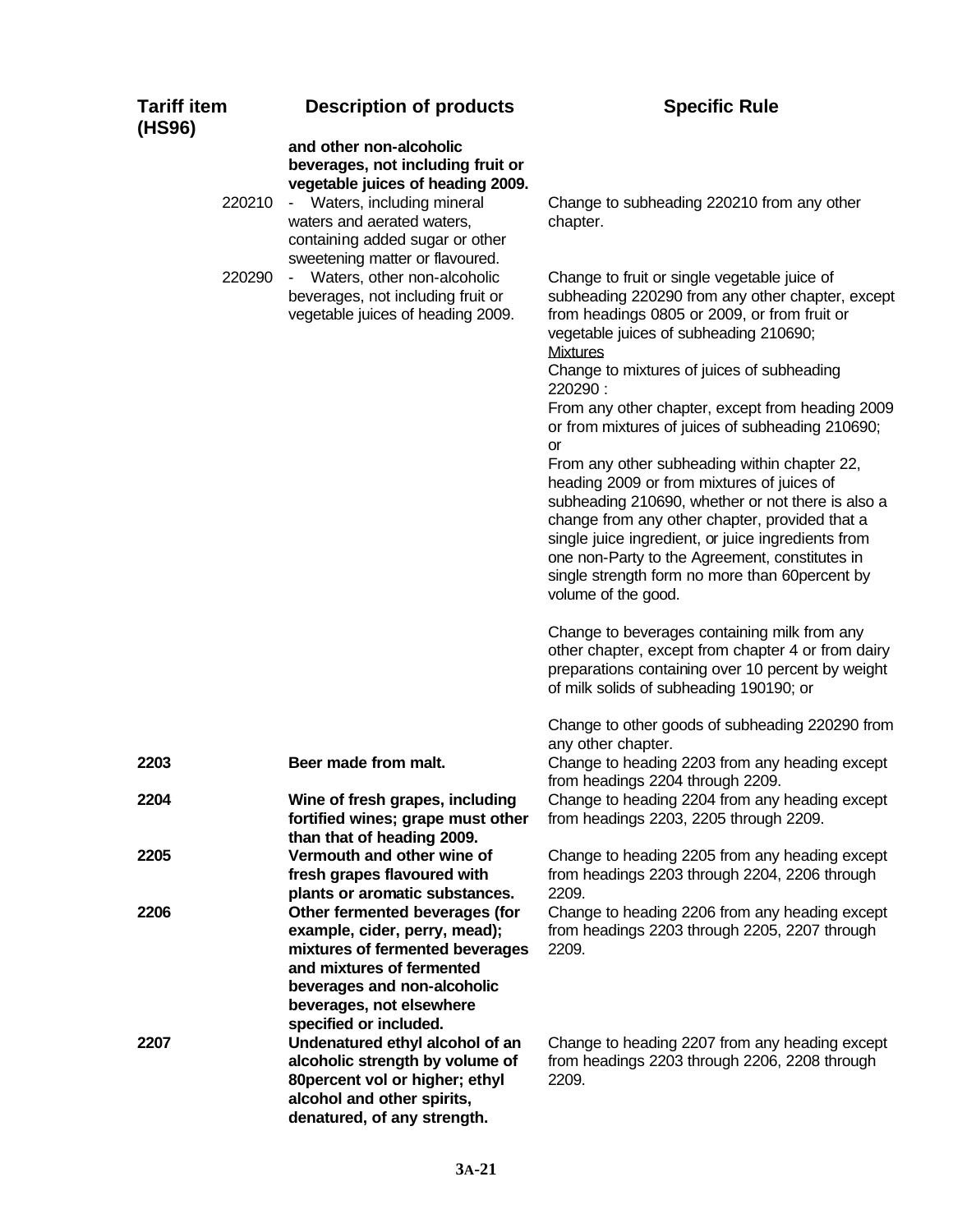| <b>Tariff item</b><br>(HS96) | <b>Description of products</b>                                                                                                                                                                                       | <b>Specific Rule</b>                                                                         |
|------------------------------|----------------------------------------------------------------------------------------------------------------------------------------------------------------------------------------------------------------------|----------------------------------------------------------------------------------------------|
| 2208                         | Undenatured ethyl alcohol of an<br>alcoholic strength by volume of<br>less than 80percent vol; spirits,<br>liqueurs and other spirituous<br>beverages.                                                               | Change to heading 2208 from any heading except<br>from headings 2203 through 2207, and 2209. |
| 2209                         | Vinegar and substitutes for<br>vinegar obtained from acetic<br>acid.                                                                                                                                                 | Change to heading 2209 from any heading except<br>from headings 2203 through 2208.           |
| <b>CHAPTER 23</b>            | <b>RESIDUES AND WASTE FROM</b><br>THE FOOD INDUSTRIES;<br><b>PREPARED ANIMAL FODDER</b>                                                                                                                              |                                                                                              |
| 2301                         | Flours, meals and pellets, of<br>meat or meat offal, of fish or of<br>crustaceans, molluscs or other<br>aquatic invertebrates, unfit for<br>human consumption; greaves.                                              | Change to heading 2301 from any other chapter.                                               |
| 2302                         | Bran, sharps and other residues,<br>whether or not in the form of<br>pellets, derived from the sifting,<br>milling or other working of<br>cereals or of leguminous plants.                                           | Change to heading 2302 from any other chapter.                                               |
| 2303                         | <b>Residues of starch manufacture</b><br>and similar residues, beet-pulp,<br>bagasse and other waste of<br>sugar manufacture, brewing or<br>distilling dregs and waste,<br>whether or not in the form of<br>pellets. | Change to heading 2303 from any other chapter.                                               |
| 2304                         | Oil-cake and other solid<br>residues, whether or not ground<br>or in the form of pellets,<br>resulting from the extraction of<br>soya-bean oil.                                                                      | Change to heading 2304 from any other chapter.                                               |
| 2305                         | Oil-cake and other solid<br>residues, whether or not ground<br>or in the form of pellets,<br>resulting from the extraction of<br>ground-nut oil.                                                                     | Change to heading 2305 from any other chapter.                                               |
| 2306                         | Oil-cake and other solid<br>residues, whether or not ground<br>or in the form of pellets,<br>resulting from the extraction of<br>vegetable fats or oils, other than<br>those of heading 2304 or 2305.                | Change to heading 2306 from any other chapter.                                               |
| 2307                         | Wine lees; argol.                                                                                                                                                                                                    | Change to heading 2307 from any other chapter.                                               |
| 2308                         | Vegetable materials and<br>vegetable waste, vegetable<br>residues and by-products,<br>whether or not in the form of<br>pellets, of a kind used in animal<br>feeding, not elsewhere specified                         | Change to heading 2308 from any other chapter.                                               |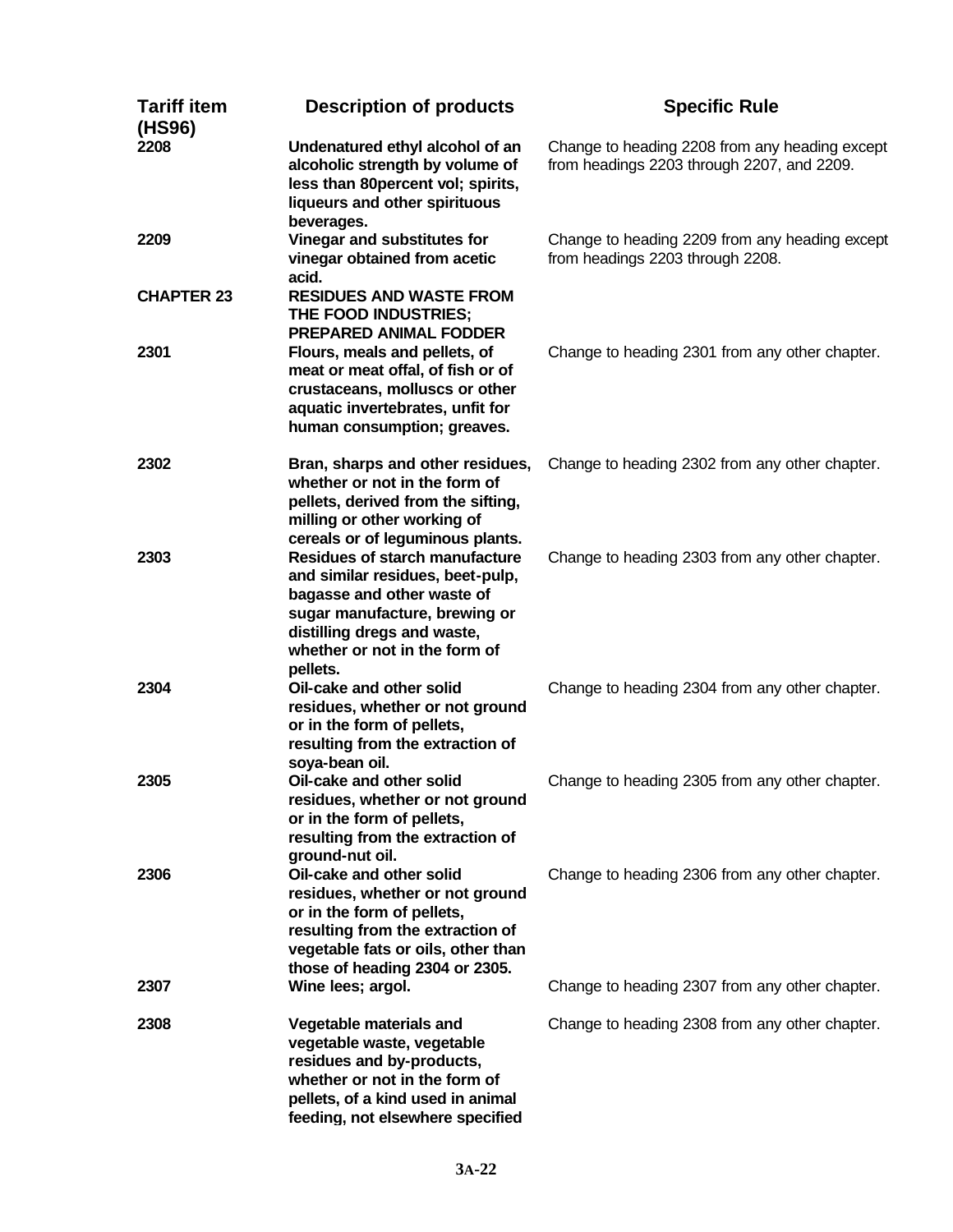| <b>Tariff item</b><br>(HS96) |        | <b>Description of products</b>                                                                                                                                                                | <b>Specific Rule</b>                                                                                                                                                                                                                 |
|------------------------------|--------|-----------------------------------------------------------------------------------------------------------------------------------------------------------------------------------------------|--------------------------------------------------------------------------------------------------------------------------------------------------------------------------------------------------------------------------------------|
| 2309                         |        | or included.<br>Preparations of a kind used in<br>animal feeding.                                                                                                                             |                                                                                                                                                                                                                                      |
|                              | 230910 | - Dog or cat food, put up for retail<br>sale                                                                                                                                                  | Change to subheading 230910 from any other<br>heading.                                                                                                                                                                               |
|                              | 230990 | - Other                                                                                                                                                                                       | Change to subheading 230990 from any other<br>heading except from Chapter 4 or subheading<br>190190.                                                                                                                                 |
| <b>CHAPTER 24</b>            |        | <b>TOBACCO AND</b><br><b>MANUFACTURED TOBACCO</b><br><b>SUBSTITUTES</b>                                                                                                                       |                                                                                                                                                                                                                                      |
| 2401                         |        | Unmanufactured tobacco;<br>tobacco refuse.                                                                                                                                                    | Change to heading 2401 from any other chapter or<br>from wrapper tobacco not threshed or similarly<br>processed of Chapter 24, or from homogenized or<br>reconstituted tobacco suitable for use as wrapper<br>tobacco of Chapter 24. |
| 2402                         |        | Cigars, cheroots, cigarillos and<br>cigarettes, of tobacco or of<br>tobacco substitutes.                                                                                                      | Change to heading 2402 from any other chapter or<br>from wrapper tobacco not threshed or similarly<br>processed of Chapter 24, or from homogenized or<br>reconstituted tobacco suitable for use as wrapper<br>tobacco of Chapter 24. |
| 2403                         |        | Other manufactured tobacco and<br>manufactured tobacco<br>substitutes; homogenised or<br>reconstituted tobacco;<br>tobacco extracts and essences.                                             | Change to heading 2403 from any other chapter or<br>from wrapper tobacco not threshed or similarly<br>processed of Chapter 24, or from homogenized or<br>reconstituted tobacco suitable for use as wrapper<br>tobacco of Chapter 24. |
| <b>CHAPTER 25</b>            |        | <b>SALT; SULPHUR; EARTHS AND</b><br><b>STONE; PLASTERING</b><br><b>MATERIALS, LIME AND CEMENT</b>                                                                                             |                                                                                                                                                                                                                                      |
| 2501                         |        | Salt (including table salt and<br>denatured salt) and pure sodium<br>chloride, whether or not in<br>aqueous solution or containing<br>added anti-caking or free-flowing<br>agents; sea water. | Change to heading 2501 from any other heading.                                                                                                                                                                                       |
| 2502                         |        | Unroasted iron pyrites.                                                                                                                                                                       | Change to heading 2502 from any other heading.                                                                                                                                                                                       |
| 2503                         |        | Sulphur of all kinds, other than<br>sublimed sulphur, precipitated<br>sulphur and colloidal sulphur.                                                                                          | Change to heading 2503 from any other heading.                                                                                                                                                                                       |
| 2504                         |        | Natural graphite.                                                                                                                                                                             | Change to heading 2504 from any other heading.                                                                                                                                                                                       |
| 2505                         |        | Natural sands of all kinds,<br>whether or not coloured, other<br>than metal-bearing sands of<br>Chapter 26.                                                                                   | Change to heading 2505 from any other heading.                                                                                                                                                                                       |
| 2506                         |        | Quartz (other than natural<br>sands); quartzite, whether or<br>not roughly trimmed or merely<br>cut, by sawing or otherwise, into<br>blocks or slabs of a rectangular                         | Change to heading 2506 from any other heading.                                                                                                                                                                                       |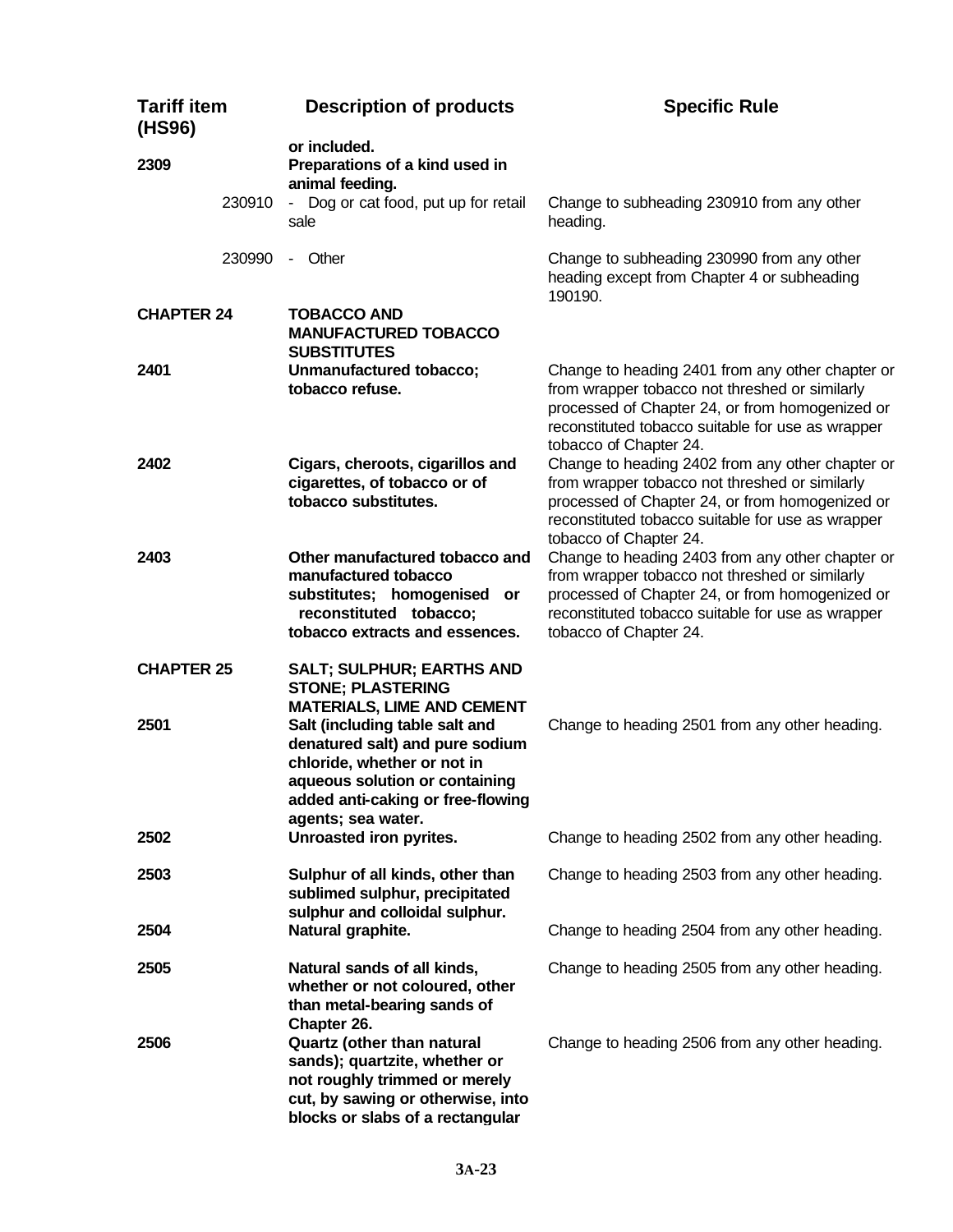| <b>Tariff item</b><br>(HS96) | <b>Description of products</b>                                                                                                                                                                                                                                                                               | <b>Specific Rule</b>                           |
|------------------------------|--------------------------------------------------------------------------------------------------------------------------------------------------------------------------------------------------------------------------------------------------------------------------------------------------------------|------------------------------------------------|
| 2507                         | (including square) shape.<br>Kaolin and other kaolinic clays,<br>whether or not calcined.                                                                                                                                                                                                                    | Change to heading 2507 from any other heading. |
| 2508                         | Other clays (not including<br>expanded clays of heading<br>68.06), andalusite, kyanite and<br>sillimanite, whether or not<br>calcined; mullite; chamotte or<br>dinas earths.                                                                                                                                 | Change to heading 2508 from any other heading. |
| 2509                         | Chalk.                                                                                                                                                                                                                                                                                                       | Change to heading 2509 from any other heading. |
| 2510                         | Natural calcium phosphates,<br>natural aluminium calcium<br>phosphates and phosphatic<br>chalk.                                                                                                                                                                                                              | Change to heading 2510 from any other heading. |
| 2511                         | Natural barium sulphate<br>(barytes); natural barium<br>carbonate (witherite), whether or<br>not calcined, other than barium<br>oxide of heading 2816.                                                                                                                                                       | Change to heading 2511 from any other heading. |
| 2512                         | Siliceous fossil meals (for<br>example, kieselguhr, tripolite and<br>diatomite) and similar siliceous<br>earths, whether or not calcined,<br>of an apparent specific gravity of<br>1 or less.                                                                                                                | Change to heading 2512 from any other heading. |
| 2513                         | Pumice stone; emery; natural<br>corundum, natural garnet and<br>other natural abrasives, whether<br>or not heat-treated.                                                                                                                                                                                     | Change to heading 2513 from any other heading. |
| 2514                         | Slate, whether or not roughly<br>trimmed or merely cut, by<br>sawing or otherwise, into blocks<br>or slabs of a rectangular<br>(including square) shape.                                                                                                                                                     | Change to heading 2514 from any other heading. |
| 2515                         | Marble, travertine, ecaussine and<br>other calcareous monumental or<br>building stone of an apparent<br>specific gravity of 2.5 or more,<br>and alabaster, whether or not<br>roughly trimmed or merely cut,<br>by sawing or otherwise, into<br>blocks or slabs of a rectangular<br>(including square) shape. | Change to heading 2515 from any other heading. |
| 2516<br>2517                 | Granite, porphyry, basalt,<br>sandstone and other<br>monumental or building stone,<br>whether or not roughly trimmed<br>or merely cut, by sawing or<br>otherwise, into blocks or slabs<br>of a rectangular (including<br>square) shape.<br>Pebbles, gravel, broken or                                        | Change to heading 2516 from any other heading. |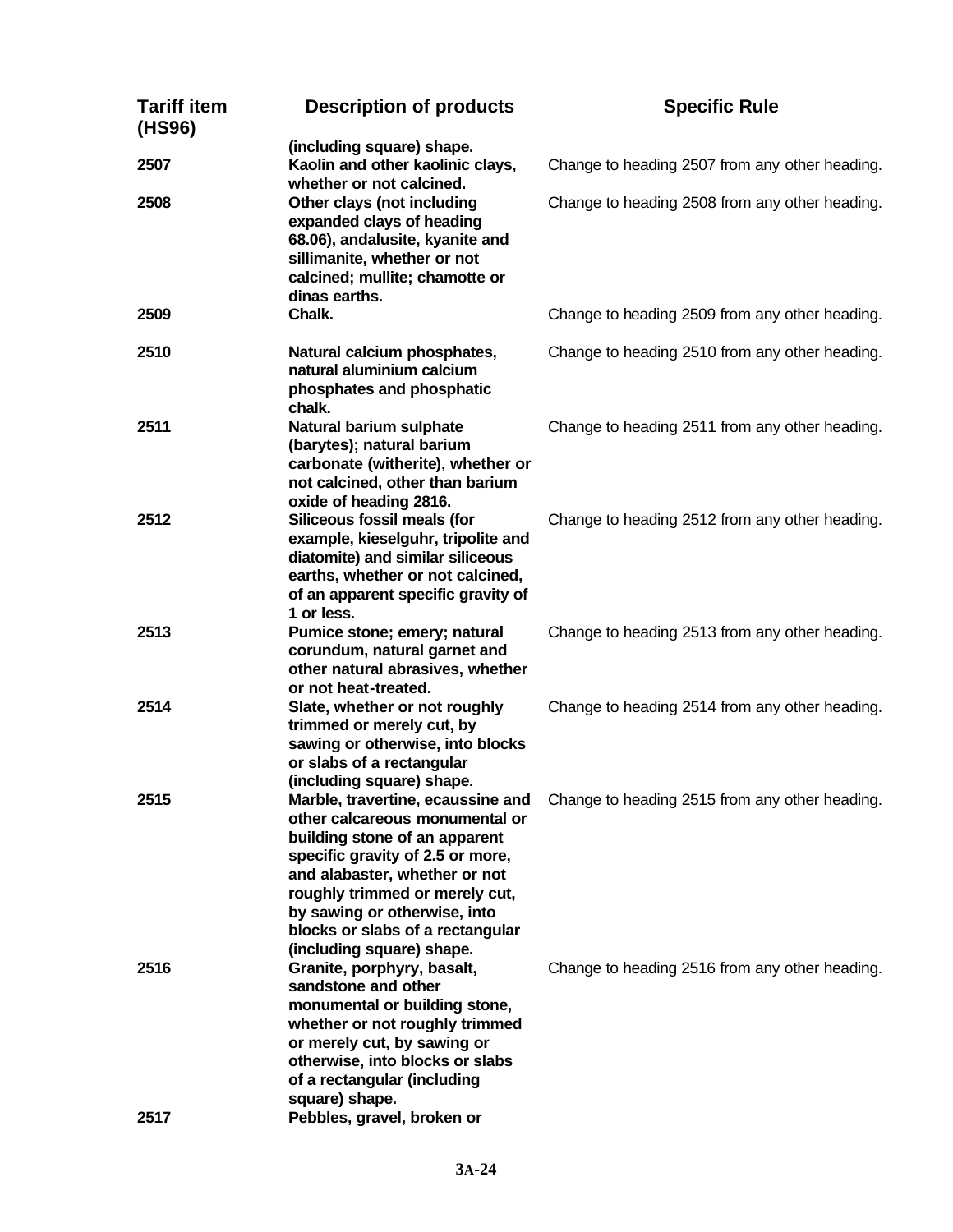| <b>Tariff item</b><br>(HS96) | <b>Description of products</b>                                                                                                                                                                                                                                                                                                                                                                                                                                     | <b>Specific Rule</b>                                      |
|------------------------------|--------------------------------------------------------------------------------------------------------------------------------------------------------------------------------------------------------------------------------------------------------------------------------------------------------------------------------------------------------------------------------------------------------------------------------------------------------------------|-----------------------------------------------------------|
|                              | crushed stone, of a kind<br>commonly used for concrete<br>aggregates, for road metalling or<br>for railway or other ballast,<br>shingle and flint, whether or not<br>heat-treated; macadam of slag,<br>dross or similar industrial waste,<br>whether or not incorporating the<br>materials cited in the first part of<br>the heading; tarred macadam;<br>granules, chippings and powder,<br>of stones of heading 2515 or<br>2516, whether or not heat-<br>treated. |                                                           |
| 251710                       | - Pebbles, gravel, broken or<br>crushed stone, of a kind commonly<br>used for concrete aggregates, for<br>road metalling or for railway or<br>other ballast, shingle and flint,<br>whether or not heat-treated:                                                                                                                                                                                                                                                    | Change to subheading 251710 from any other<br>heading.    |
| 251720                       | - Macadam of slag, dross or<br>similar industrial waste, whether or<br>not incorporating the materials cited<br>in subheading 2517.10                                                                                                                                                                                                                                                                                                                              | Change to subheading 251720 from any other<br>heading.    |
| 251730                       | - Tarred macadam                                                                                                                                                                                                                                                                                                                                                                                                                                                   | Change to subheading 251730 from any other<br>subheading. |
| 251741                       | - Granules, chippings and<br>powder, of stones of heading 2515<br>or 2516, whether or not heat-<br>treated, of marbles                                                                                                                                                                                                                                                                                                                                             | Change to subheading 251741 from any other<br>heading.    |
| 251749                       | Granules, chippings and<br>$\sim$<br>powder, of stones of heading 2515<br>or 2516, whether or not heat-<br>treated, other than marbles                                                                                                                                                                                                                                                                                                                             | Change to subheading 251749 from any other<br>heading.    |
| 2518                         | Dolomite, whether or not<br>calcined or sintered, including<br>dolomite roughly trimmed or<br>merely cut, by sawing or<br>otherwise, into blocks or slabs<br>of a rectangular (including<br>square) shape; dolomite<br>ramming mix.                                                                                                                                                                                                                                | Change to heading 2518 from any other heading.            |
| 2519                         | Natural magnesium carbonate<br>(magnesite); fused magnesia;<br>dead-burned (sintered)<br>magnesia, whether or not<br>containing small quantities of<br>other oxides added before<br>sintering; other magnesium<br>oxide, whether or not pure.                                                                                                                                                                                                                      | Change to heading 2519 from any other heading.            |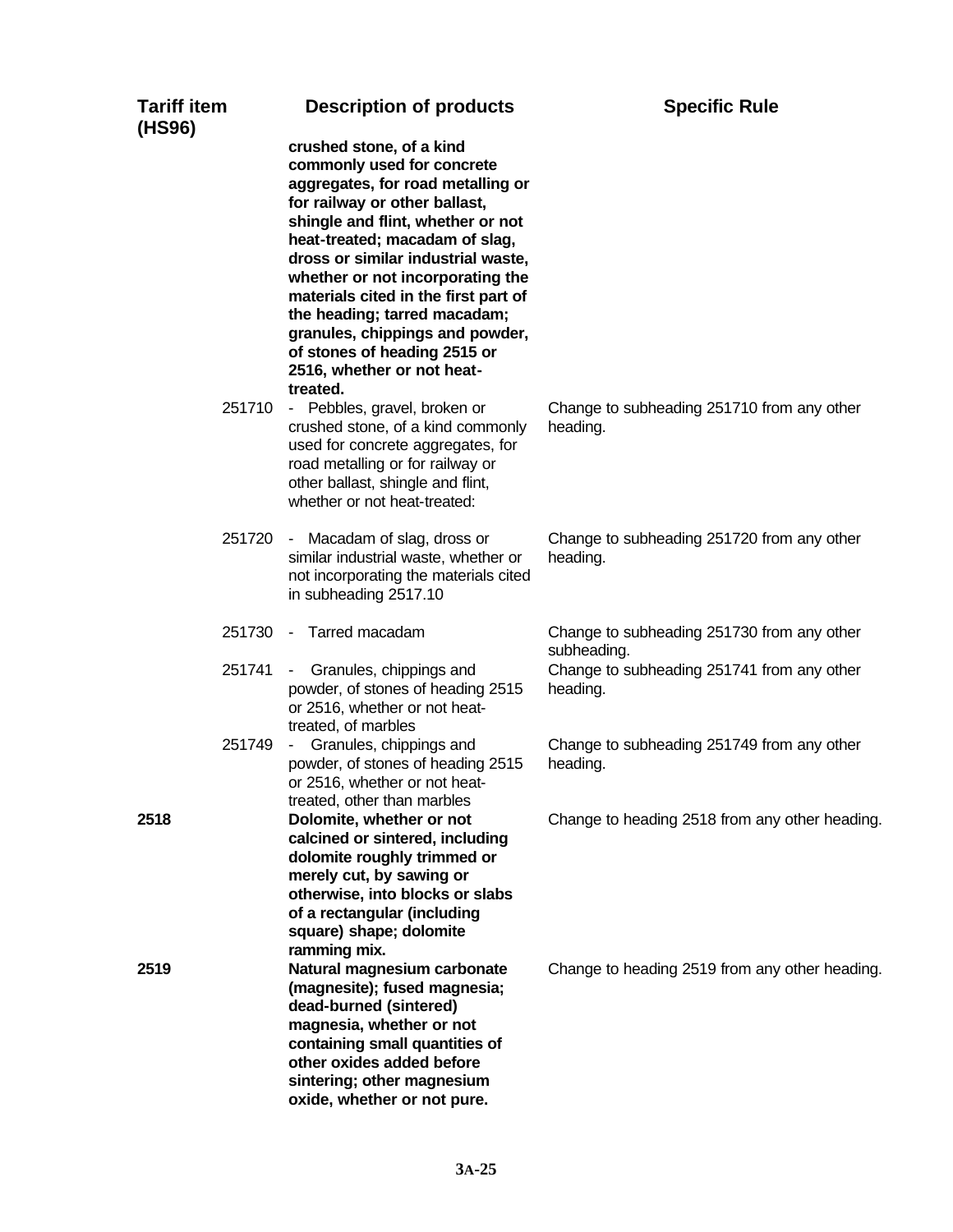| <b>Tariff item</b><br>(HS96) | <b>Description of products</b>                                                                                                                                                                                                                            | <b>Specific Rule</b>                           |
|------------------------------|-----------------------------------------------------------------------------------------------------------------------------------------------------------------------------------------------------------------------------------------------------------|------------------------------------------------|
| 2520                         | Gypsum; anhydrite; plasters<br>(consisting of calcined gypsum<br>or calcium sulphate) whether or<br>not coloured, with or without<br>small quantities of accelerators<br>or retarders.                                                                    | Change to heading 2520 from any other heading. |
| 2521                         | Limestone flux; limestone and<br>other calcareous stone, of a kind<br>used for the manufacture of lime<br>or cement.                                                                                                                                      | Change to heading 2521 from any other heading. |
| 2522                         | Quicklime, slaked lime and<br>hydraulic lime, other than<br>calcium oxide and hydroxide of<br>heading 2825.                                                                                                                                               | Change to heading 2522 from any other heading. |
| 2523                         | Portland cement, aluminous<br>cement, slag cement,<br>supersulphate cement and<br>similar hydraulic cements,<br>whether or not coloured or in<br>the form of clinkers.                                                                                    | Change to heading 2523 from any other heading. |
| 2524                         | Asbestos.                                                                                                                                                                                                                                                 | Change to heading 2524 from any other heading. |
| 2525                         | Mica, including splittings; mica                                                                                                                                                                                                                          | Change to heading 2525 from any other heading. |
| 2526                         | waste.<br>Natural steatite, whether or not<br>roughly trimmed or merely cut,<br>by sawing or otherwise, into<br>blocks or slabs of a rectangular<br>(including square) shape; talc.                                                                       | Change to heading 2526 from any other heading. |
| 2528                         | <b>Natural borates and</b><br>concentrates thereof (whether<br>or not calcined), but not<br>including borates separated from<br>natural brine; natural boric acid<br>containing not more than<br>85 percent of $H_3B0_3$ calculated on<br>the dry weight. | Change to heading 2528 from any other heading. |
| 2529                         | Felspar; leucite; nepheline and<br>nepheline syenite; fluorspar.                                                                                                                                                                                          | Change to heading 2529 from any other heading. |
| 2530                         | <b>Mineral substances not</b><br>elsewhere specified or included.                                                                                                                                                                                         | Change to heading 2530 from any other heading. |
| <b>CHAPTER 26</b>            | <b>ORES, SLAG AND</b><br>(e)<br><b>ASH</b>                                                                                                                                                                                                                |                                                |
| 2601                         | Iron ores and concentrates,<br>including roasted iron pyrites.                                                                                                                                                                                            | Change to heading 2601 from any other heading. |
| 2602                         | <b>Manganese ores and</b><br>concentrates, including<br>ferruginous manganese ores and<br>concentrates with a manganese<br>content of 20 percent or more,<br>calculated on the dry weight.                                                                | Change to heading 2602 from any other heading. |
| 2603                         | Copper ores and concentrates.                                                                                                                                                                                                                             | Change to heading 2603 from any other heading. |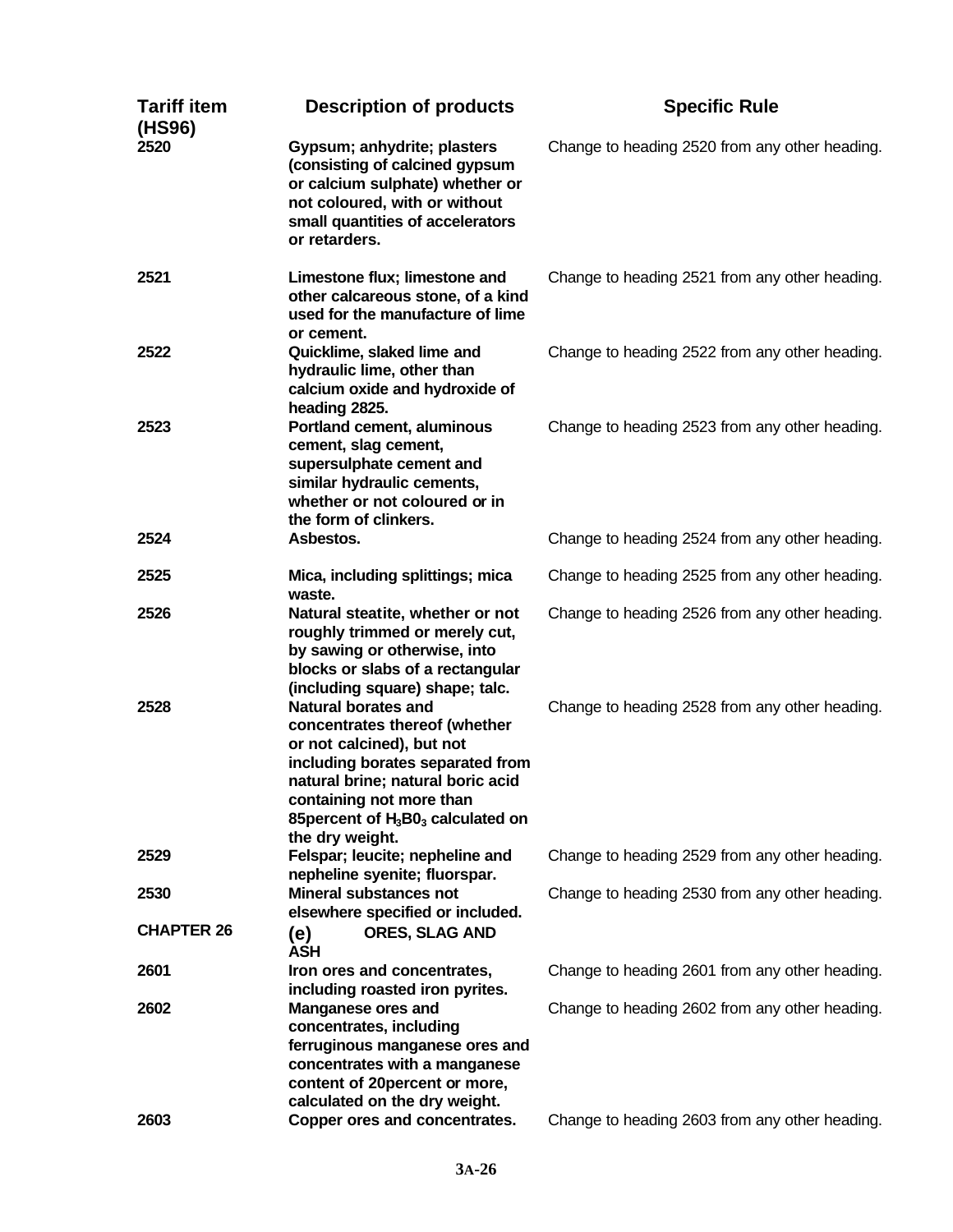## **Tariff item (HS96) Description of products Specific Rule 2604 Nickel ores and concentrates.** Change to heading 2604 from any other heading. **2605 Nickel ores and concentrates.** Change to heading 2605 from any other heading. **2606 Aluminium ores and concentrates.** Change to heading 2606 from any other heading. **2607 Lead ores and concentrates.** Change to heading 2607 from any other heading. **2608 Zinc ores and concentrates.** Change to heading 2608 from any other heading. **2609 Tin ores and concentrates.** Change to heading 2609 from any other heading. **2610 Chromium ores and concentrates.** Change to heading 2610 from any other heading. **2611 Tungsten ores and concentrates.** Change to heading 2611 from any other heading. **2612 Uranium or thorium ores and concentrates.** Change to heading 2612 from any other heading. **2613 Molybdenum ores and concentrates.** Change to heading 2613 from any other heading. **2614 Titanium ores and concentrates.** Change to heading 2614 from any other heading. **2615 Niobium, tantalum, vanadium or zirconium ores and concentrates.** Change to heading 2615 from any other heading. **2616 Precious metal ores and concentrates.** Change to heading 2616 from any other heading. **2617 Other ores and concentrates.** Change to heading 2617 from any other heading. **2618 Granulated slag (slag sand) from the manufacture of iron or steel.** Change to heading 2618 from any other heading. **2619 Slag, dross (other than granulated slag), scalings and other waste from the manufacture of iron or steel.** Change to heading 2619 from any other heading. **2620 Ash and residues (other than from the manufacture of iron or steel), containing arsenic, metals or their compounds.** Change to heading 2620 from any other heading. **2621 Other slag and ash, including seaweed ash (kelp); ash and residues from the incineration of municipal waste.** Change to heading 2621 from any other heading. **CHAPTER 27 MINERAL FUELS, MINERAL OILS AND PRODUCTS OF THEIR DISTILLATION; BITUMINOUS SUBSTANCES; MINERAL WAXES** Any good of Chapter 27 that is a product of a chemical reaction, as defined in the Headnotes, shall be considered to be an originating good. **2701 Coal; briquettes, ovoids and similar solid fuels manufactured from coal.** Change to heading 2701 from any other heading. **2702 Lignite, whether or not** Change to heading 2702 from any other heading.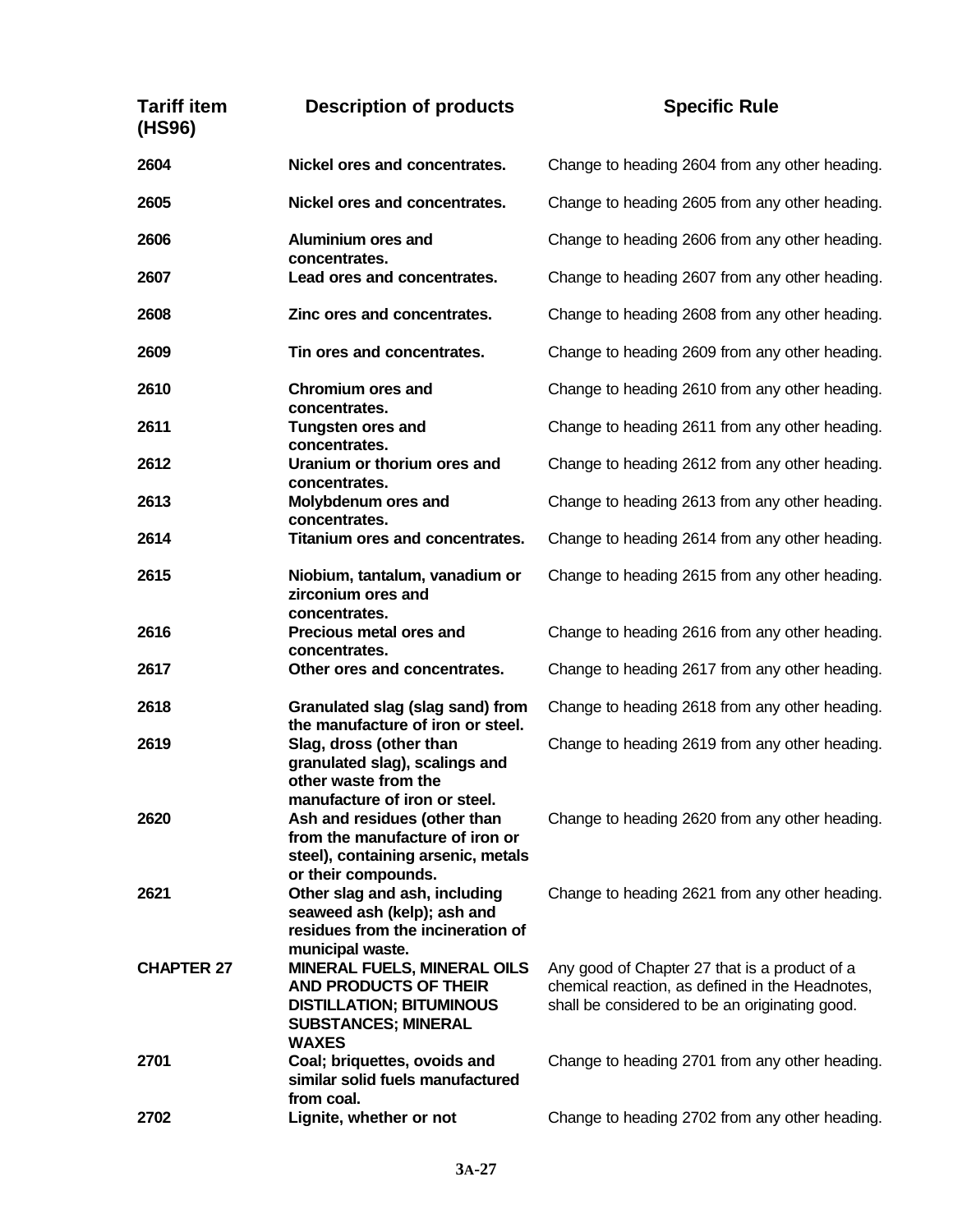| <b>Tariff item</b><br>(HS96) | <b>Description of products</b>                                                                                                                                                                            | <b>Specific Rule</b>                                                                                                                                                                                                                                   |
|------------------------------|-----------------------------------------------------------------------------------------------------------------------------------------------------------------------------------------------------------|--------------------------------------------------------------------------------------------------------------------------------------------------------------------------------------------------------------------------------------------------------|
| 2703                         | agglomerated, excluding jet.<br>Peat (including peat litter),<br>whether or not agglomerated.                                                                                                             | Change to heading 2703 from any other heading.                                                                                                                                                                                                         |
| 2704                         | Coke and semi-coke of coal, of<br>lignite or of peat, whether or not                                                                                                                                      | Change to heading 2704 from any other heading.                                                                                                                                                                                                         |
| 2705                         | agglomerated; retort carbon.<br>Coal gas, water gas, producer<br>gas and similar gases, other<br>than petroleum gases and other<br>gaseous hydrocarbons.                                                  | Change to heading 2705 from any other heading.                                                                                                                                                                                                         |
| 2706                         | Tar distilled from coal, from<br>lignite or from peat, and other<br>mineral tars, whether or not<br>dehydrated or partially distilled,<br>including reconstituted tars.                                   | Change to heading 2706 from any other heading.                                                                                                                                                                                                         |
| 2707                         | Oils and other products of the<br>distillation of high temperature<br>coal tar; similar products in<br>which the weight of the aromatic<br>constituents exceeds that of the<br>non-aromatic constituents. |                                                                                                                                                                                                                                                        |
| 270710                       | - Benzol (benzene)                                                                                                                                                                                        | Change to subheading 270710 from any other<br>heading; or<br>Change to subheading 270710 from any other<br>subheading provided that the good classified in<br>subheading 270710 is the product of a chemical<br>reaction as defined in the Headnotes.  |
|                              | 270720 - Toluol (toluene)                                                                                                                                                                                 | Change to subheading 270720 from any other<br>heading; or<br>Change to subheading 270720 from any other<br>subheading provided that the good classified in<br>subheading 2707.20 is the product of a chemical<br>reaction as defined in the Headnotes. |
|                              | 270730 - Xylol (xylenes)                                                                                                                                                                                  | Change to subheading 270730 from any other<br>heading; or<br>Change to subheading 270730 from any other<br>subheading provided that the good classified in<br>subheading 270730 is the product of a chemical<br>reaction as defined in the Headnotes.  |
| 270740                       | - Naphthalene:                                                                                                                                                                                            | Change to subheading 270740 from any other<br>heading; or<br>Change to subheading 270740 from any other<br>subheading provided that the good classified in<br>subheading 270740 is the product of a chemical<br>reaction as defined in the Headnotes.  |
| 270750                       | - Other<br>aromatic<br>hydrocarbon<br>mixtures of which 65percent or<br>more by volume (including losses)<br>distils at 250°C by the ASTM D 86<br>method                                                  | Change to subheading 270750 from any other<br>heading; or<br>Change to subheading 270750 from any other<br>subheading provided that the good classified in<br>subheading 270750 is the product of a chemical<br>reaction as defined in the Headnotes.  |
| 270760                       | - Phenols                                                                                                                                                                                                 | Change to subheading 270760 from any other<br>heading; or                                                                                                                                                                                              |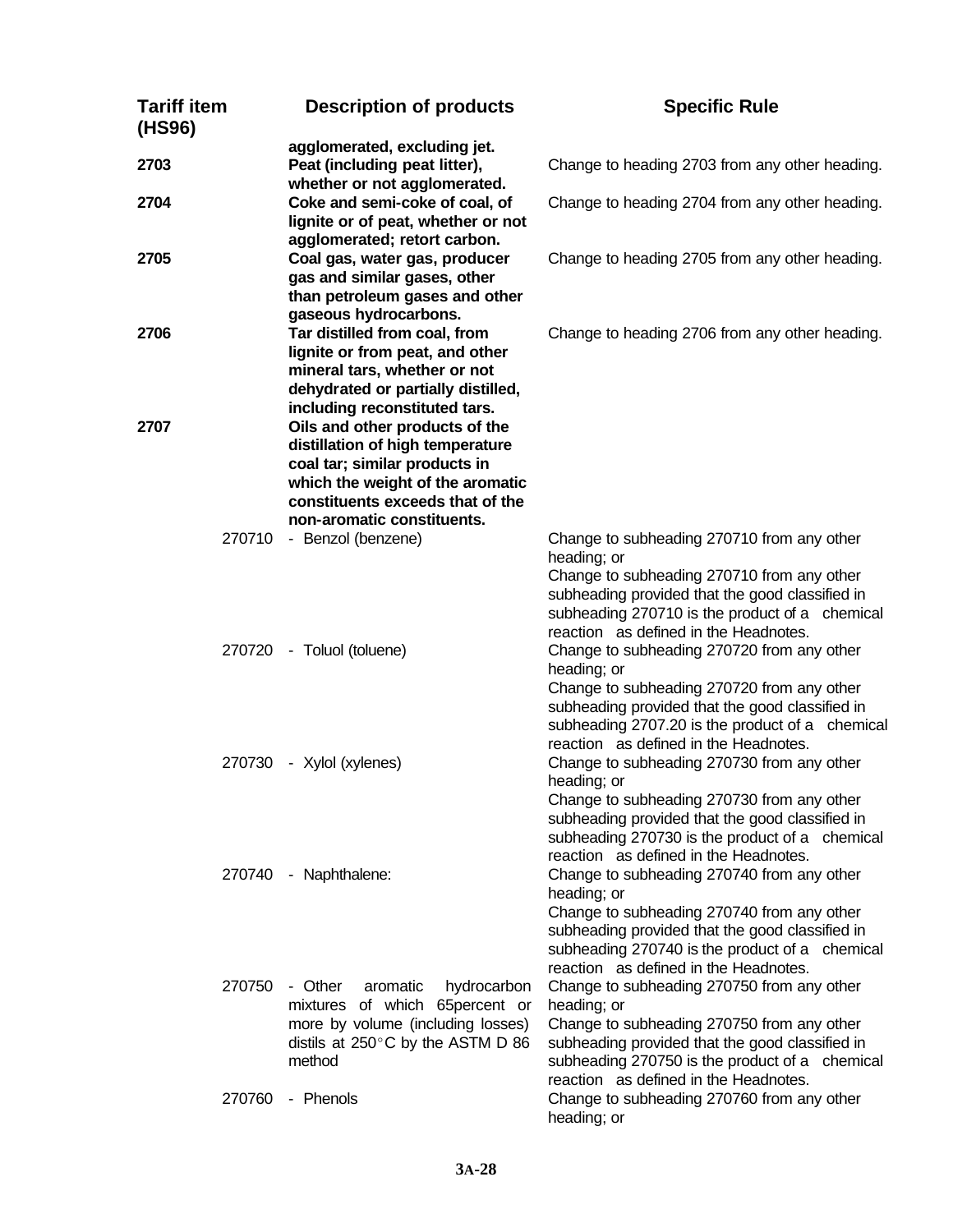| <b>Tariff item</b><br>(HS96) |        | <b>Description of products</b>                                                                                                                                                                                                     | <b>Specific Rule</b>                                                                                                                                                                                                                                                                                                                                                                                     |
|------------------------------|--------|------------------------------------------------------------------------------------------------------------------------------------------------------------------------------------------------------------------------------------|----------------------------------------------------------------------------------------------------------------------------------------------------------------------------------------------------------------------------------------------------------------------------------------------------------------------------------------------------------------------------------------------------------|
|                              | 270791 | Other: creosote oils<br>$\sim$                                                                                                                                                                                                     | Change to subheading 270760 from any other<br>subheading provided that the good classified in<br>subheading 270760 is the product of a chemical<br>reaction as defined in the Headnotes.<br>Change to subheading 270791 from any other<br>heading; or<br>Change to subheading 270791 from any other<br>subheading provided that the good classified in<br>subheading 270791 is the product of a chemical |
|                              | 270799 | Other: other<br>$\sim$                                                                                                                                                                                                             | reaction as defined in the Headnotes.<br>Change to subheading 270799 from any other<br>heading; or<br>Change to subheading 270799 from any other<br>subheading provided that the good classified in<br>subheading 270799 is the product of a chemical<br>reaction as defined in the Headnotes.                                                                                                           |
| 2708                         |        | Pitch and pitch coke, obtained<br>from coal tar or from other<br>mineral tars.                                                                                                                                                     | Change to heading 2708 from any other heading.                                                                                                                                                                                                                                                                                                                                                           |
| 2709                         |        | Petroleum oils and oils obtained<br>from bituminous minerals, crude.                                                                                                                                                               | Change to heading 2709 from any other heading.                                                                                                                                                                                                                                                                                                                                                           |
| 2710                         |        | Petroleum oils and oils obtained<br>from bituminous minerals, other<br>than crude; preparations not                                                                                                                                | Change to heading 2710 from any other heading;<br>or<br>Change to any good of heading 2710 from any                                                                                                                                                                                                                                                                                                      |
|                              |        | elsewhere specified or included,<br>containing by weight 70percent<br>or more of petroleum oils or of<br>oils obtained from bituminous<br>minerals, these oils being the<br>basic constituents of the<br>preparations; waste oils. | other good of heading 2710, provided that the good<br>classified in heading 2710 is the product of a<br>chemical reaction as defined in Headnotes.                                                                                                                                                                                                                                                       |
| 2711                         |        | Petroleum gases and other<br>gaseous hydrocarbons.                                                                                                                                                                                 |                                                                                                                                                                                                                                                                                                                                                                                                          |
|                              | 271111 | - Liquefied natural gas                                                                                                                                                                                                            | Change to subheading 271111 from any other<br>subheading except from subheading 271121.                                                                                                                                                                                                                                                                                                                  |
|                              |        | 271112 - Liquefied propane                                                                                                                                                                                                         | Change to subheading 271112 from any other<br>subheading except from subheading 2711.29.                                                                                                                                                                                                                                                                                                                 |
|                              | 271113 | Liquefied butane<br>$\blacksquare$                                                                                                                                                                                                 | Change to subheading 271113 from any other<br>subheading except from subheading 271129.                                                                                                                                                                                                                                                                                                                  |
|                              | 271114 | Liquefied ethylene, propylene,<br>butylene and butadiene                                                                                                                                                                           | Change to subheading 271114 from any other<br>subheading except from subheading 271129.                                                                                                                                                                                                                                                                                                                  |
|                              | 271119 | - Liquefied, other gases                                                                                                                                                                                                           | Change to subheading 271119 from any other<br>subheading except from subheading 271129.                                                                                                                                                                                                                                                                                                                  |
|                              | 271121 | Natural gas, in gaseous state                                                                                                                                                                                                      | Change to subheading 271121 from any other<br>subheading except from subheading 271111.                                                                                                                                                                                                                                                                                                                  |
|                              | 271129 | Other gases, in gaseous state                                                                                                                                                                                                      | Change to subheading 271129 from any other<br>subheading except from subheading 271112<br>through 271121.                                                                                                                                                                                                                                                                                                |
| 2712                         |        | Petroleum jelly; paraffin wax,<br>microcrystalline petroleum wax,<br>slack wax, ozokerite, lignite wax,<br>peat wax, other mineral waxes,                                                                                          | Change to heading 2712 from any other heading.                                                                                                                                                                                                                                                                                                                                                           |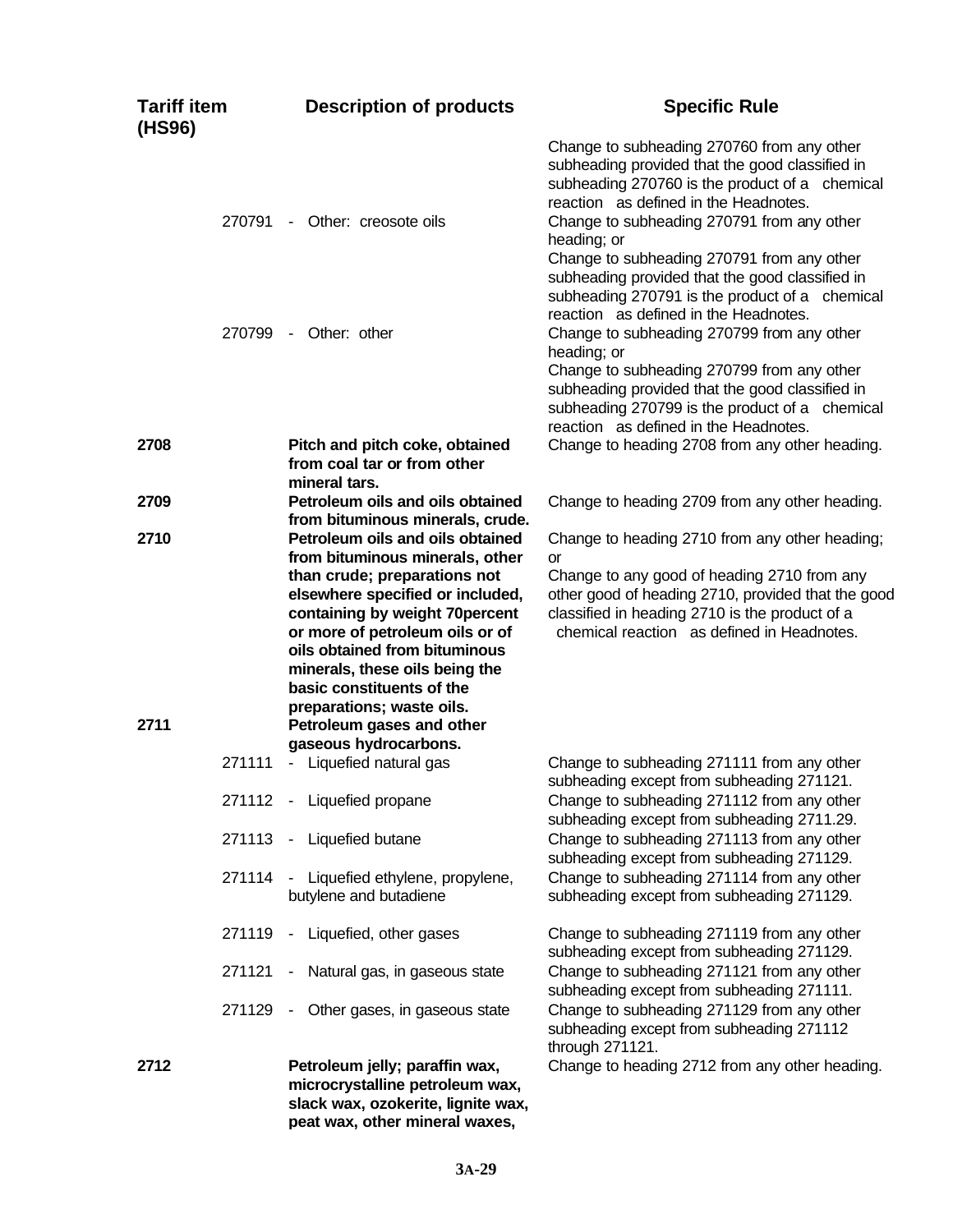| <b>Tariff item</b><br>(HS96) |        | <b>Description of products</b>                                                                                                                                                                     | <b>Specific Rule</b>                                                                                                                               |
|------------------------------|--------|----------------------------------------------------------------------------------------------------------------------------------------------------------------------------------------------------|----------------------------------------------------------------------------------------------------------------------------------------------------|
| 2713                         |        | and similar products obtained by<br>synthesis or by other processes,<br>whether or not coloured.<br>Petroleum coke, petroleum                                                                      | Change to heading 2713 from any other heading.                                                                                                     |
|                              |        | bitumen and other residues of<br>petroleum oils or of oils obtained<br>from bituminous minerals.                                                                                                   |                                                                                                                                                    |
| 2714                         |        | Bitumen and asphalt, natural;<br>bituminous or oil shale and tar<br>sands; asphaltites and asphaltic<br>rocks.                                                                                     | Change to heading 2714 from any other heading.                                                                                                     |
| 2715                         |        | <b>Bituminous mixtures based on</b><br>natural asphalt, on natural<br>bitumen, on petroleum bitumen,<br>on mineral tar or on mineral tar<br>pitch (for example, bituminous<br>mastics, cut-backs). | Change to heading 2715 from any other heading<br>except from heading 2714 or subheading 271320.                                                    |
| 2716                         |        | <b>Electrical energy.</b>                                                                                                                                                                          | Change to heading 2716 from any other heading.                                                                                                     |
| <b>CHAPTER 28</b>            |        | <b>INORGANIC CHEMICALS;</b><br><b>ORGANIC OR INORGANIC</b><br><b>COMPOUNDS OF PRECIOUS</b><br><b>METALS, OF RARE-EARTH</b><br><b>METALS, OF RADIOACTIVE</b><br><b>ELEMENTS OR OF ISOTOPES</b>      | Any good of Chapter 28 that is a product of a<br>chemical reaction, as defined in the Headnotes,<br>shall be considered to be an originating good. |
| 2801                         |        | Fluorine, chlorine, bromine and<br>iodine.                                                                                                                                                         |                                                                                                                                                    |
|                              | 280110 | - Chlorine                                                                                                                                                                                         | Change to subheading 280110 from any other<br>subheading.                                                                                          |
|                              | 280120 | - Iodine                                                                                                                                                                                           | Change to subheading 280120 from any other<br>subheading.                                                                                          |
|                              | 280130 | - Fluorine; bromine                                                                                                                                                                                | Change to subheading 280130 from any other<br>subheading.                                                                                          |
| 2802                         |        | Sulphur, sublimed or<br>precipitated; colloidal sulphur.                                                                                                                                           | Change to heading 2802 from any other heading<br>except from heading 2503.                                                                         |
| 2803                         |        | Carbon (carbon blacks and other<br>forms of carbon not elsewhere<br>specified or included).                                                                                                        | Change to heading 2803 from any other heading.                                                                                                     |
| 2804                         |        | Hydrogen, rare gases and other<br>non-metals.                                                                                                                                                      |                                                                                                                                                    |
|                              | 280410 | - Hydrogen                                                                                                                                                                                         | Change to subheading 280410 from any other<br>subheading.                                                                                          |
|                              | 280421 | - Rare gases, Argon                                                                                                                                                                                | Change to subheading 280421 from any other<br>subheading.                                                                                          |
|                              | 280429 | Other Rare gases<br>$\sim$                                                                                                                                                                         | Change to subheading 280429 from any other<br>subheading.                                                                                          |
|                              | 280430 | - Nitrogen                                                                                                                                                                                         | Change to subheading 280430 from any other<br>subheading.                                                                                          |
|                              | 280440 | - Oxygen                                                                                                                                                                                           | Change to subheading 280440 from any other<br>subheading.                                                                                          |
|                              | 280450 | - Boron; tellurium                                                                                                                                                                                 | Change to subheading 280450 from any other<br>subheading.                                                                                          |
|                              | 280461 | Silicon, containing by weight not<br>$\blacksquare$                                                                                                                                                | Change to subheading 280461 from any other                                                                                                         |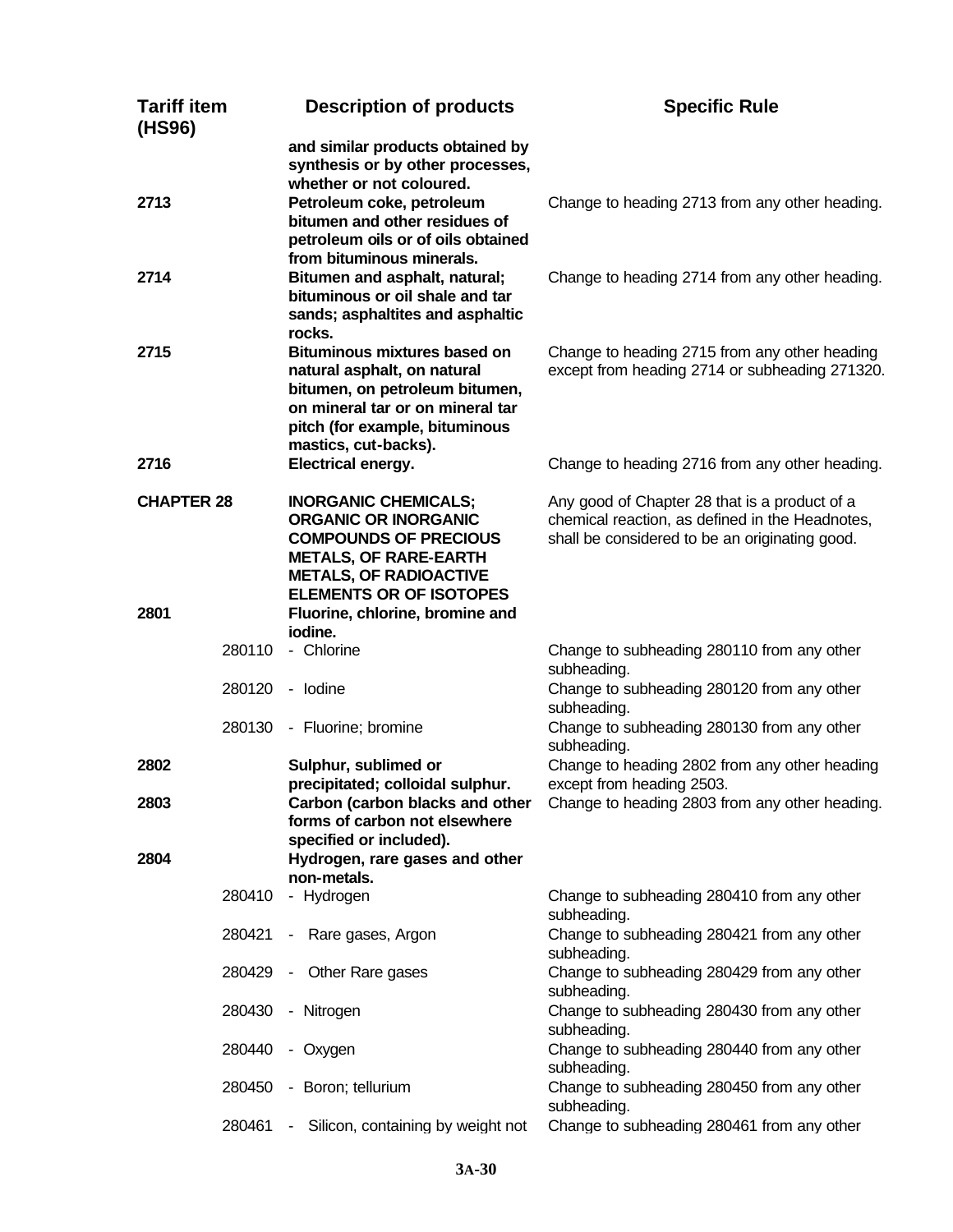| <b>Tariff item</b><br>(HS96) | <b>Description of products</b>                                                                                                            | <b>Specific Rule</b>                                                                    |
|------------------------------|-------------------------------------------------------------------------------------------------------------------------------------------|-----------------------------------------------------------------------------------------|
|                              | less than 99.99 percent of silicon                                                                                                        | subheading except from subheading 280469.                                               |
| 280469                       | Silicon, others<br>$\sim$                                                                                                                 | Change to subheading 280469 from any other<br>subheading except from subheading 280461. |
| 280470                       | - Phosphorus                                                                                                                              | Change to subheading 280470 from any other<br>subheading.                               |
| 280480                       | - Arsenic                                                                                                                                 | Change to subheading 280480 from any other<br>subheading.                               |
| 280490                       | - Selenium                                                                                                                                | Change to subheading 280490 from any other<br>subheading.                               |
| 2805                         | Alkali or alkaline-earth metals;<br>rare-earth metals, scandium and<br>yttrium, whether or not<br>intermixed or interalloyed;<br>mercury. | Change to heading 2805 from any other heading.                                          |
| 2806                         | Hydrogen chloride (hydrochloric<br>acid); chlorosulphuric acid.                                                                           |                                                                                         |
| 280610                       | - Hydrogen chloride (hydrochloric<br>acid)                                                                                                | Change to subheading 280610 from any other<br>subheading.                               |
| 280620                       | - Chlorosulphuric acid                                                                                                                    | Change to subheading 280620 from any other<br>subheading.                               |
| 2807                         | Sulphuric acid; oleum.                                                                                                                    | Change to heading 2807 from any other heading.                                          |
| 2808                         | Nitric acid; sulphonitric acids.                                                                                                          | Change to heading 2808 from any other heading.                                          |
| 2809                         | Diphosphorous pentaoxide;<br>phosphoric acid; polyphosphoric<br>acids, whether or not chemically<br>defined.                              |                                                                                         |
| 280910                       | -Diphosphorus pentaoxide                                                                                                                  | Change to subheading 280910 from any other<br>subheading.                               |
| 280920                       | Phosphoric acid and<br>polyphosphoric acids                                                                                               | Change to subheading 280920 from any other<br>subheading.                               |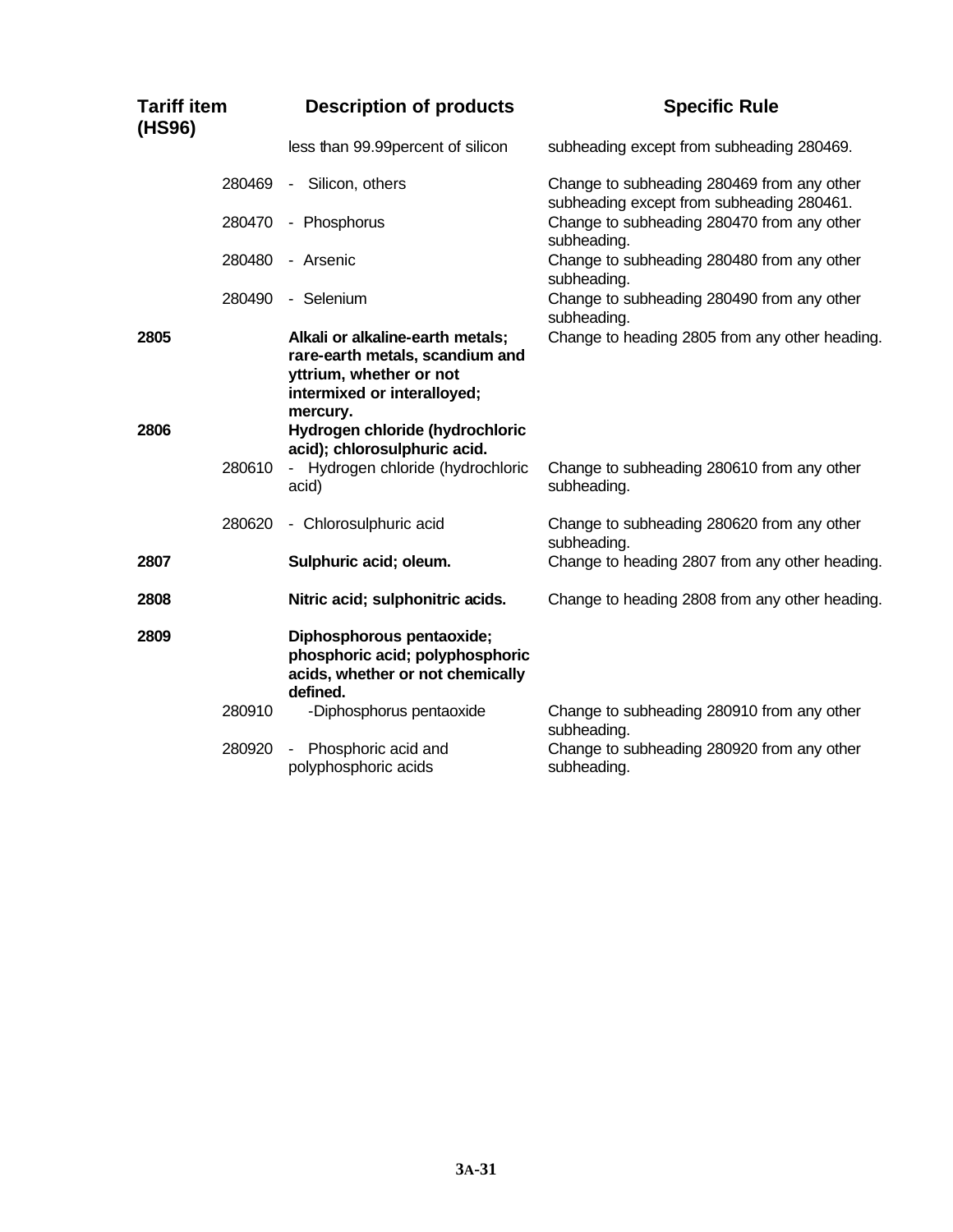| <b>Tariff item</b><br>(HS96) |        | <b>Description of products</b>                                                                                    | <b>Specific Rule</b>                                                                                         |
|------------------------------|--------|-------------------------------------------------------------------------------------------------------------------|--------------------------------------------------------------------------------------------------------------|
| 2810                         |        | Oxides of boron; boric acids.                                                                                     | Change to heading 2810 from any other heading.                                                               |
| 2811                         |        | Other inorganic acids and other<br>inorganic oxygen compounds of<br>non-metals.                                   |                                                                                                              |
|                              | 281111 | - Other inorganic acid, hydrogen<br>fluoride (hydrofluoric acid)                                                  | Change to subheading 281111 from any other<br>subheading.                                                    |
|                              | 281119 | - Other inorganic acid, other than<br>hydrogen fluoride (hydrofluoric<br>acid)                                    | Change to subheading 281119 from any other<br>subheading except from subheading 281122.                      |
|                              | 281121 | - Carbon dioxide                                                                                                  | Change to subheading 281121 from any other<br>subheading.                                                    |
|                              | 281122 | - Silicon dioxide                                                                                                 | Change to subheading 281122 from any other<br>subheading except from subheading 250510,<br>250610 or 281119. |
|                              | 281123 | - Sulphur dioxide                                                                                                 | Change to subheading 281123 from any other<br>subheading.                                                    |
| 2812                         | 281129 | Other inorganic oxygen<br>$\sim 100$<br>compounds of non-metals<br>Halides and halide oxides of non-              | Change to subheading 281129 from any other<br>subheading.                                                    |
|                              |        | metals.                                                                                                           |                                                                                                              |
|                              | 281210 | - Chlorides and chloride oxides                                                                                   | Change to subheading 281210 from any other<br>subheading.                                                    |
|                              | 281290 | - Other                                                                                                           | Change to subheading 281290 from any other<br>subheading.                                                    |
| 2813                         |        | Sulphides of non-metals;<br>commercial phosphorus<br>trisulphide.                                                 |                                                                                                              |
|                              | 281310 | - Carbon disulphide                                                                                               | Change to subheading 281310 from any other<br>subheading.                                                    |
|                              | 281390 | - Other                                                                                                           | Change to subheading 281390 from any other<br>subheading.                                                    |
| 2814                         |        | Ammonia, anhydrous or in<br>aqueous solution.                                                                     | Change to heading 2814 from any other heading.                                                               |
| 2815                         |        | Sodium hydroxide (caustic<br>soda); potassium hydroxide<br>(caustic potash); peroxides of<br>sodium or potassium. |                                                                                                              |
|                              | 281511 | - Sodium hydroxide (caustic soda),<br>in solid form                                                               | Change to subheading 281511 from any other<br>subheading except from subheading 281512.                      |
|                              | 281512 | - Sodium hydroxide (caustic soda),<br>in aqueous solution (soda lye or<br>liquid soda)                            | Change to subheading 281512 from any other<br>subheading except from subheading 281511.                      |
|                              | 281520 | - Potassium hydroxide (caustic<br>potash)                                                                         | Change to subheading 281520 from any other<br>subheading.                                                    |
|                              | 281530 | Peroxides of sodium or<br>$\sim$ 10 $\pm$<br>potassium                                                            | Change to subheading 281530 from any other<br>subheading.                                                    |
| 2816                         |        | Hydroxide and peroxide of<br>magnesium; oxides, hydroxides<br>and peroxides, of strontium or<br>barium.           |                                                                                                              |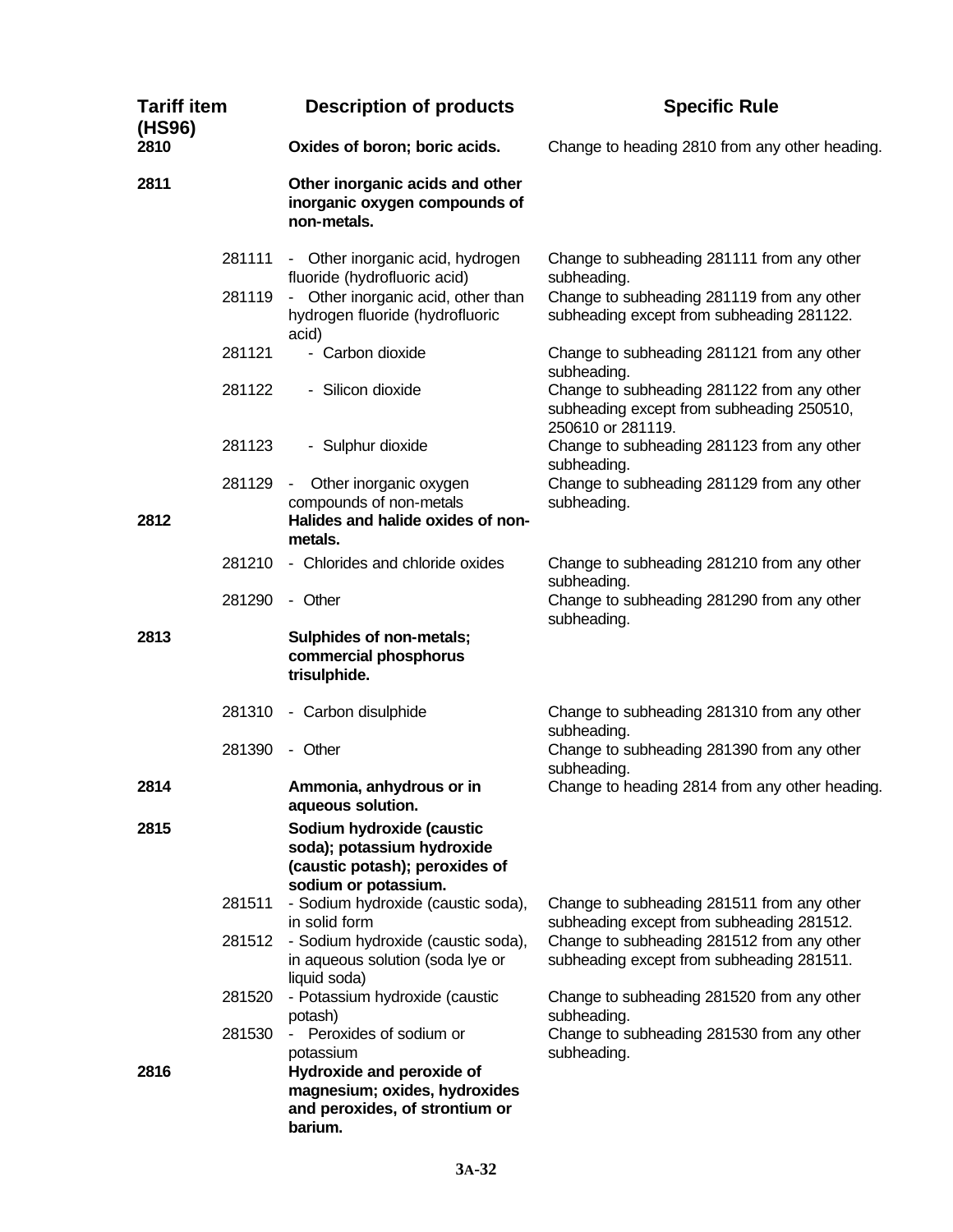| <b>Tariff item</b><br>(HS96) |        | <b>Description of products</b>                                                                                                        | <b>Specific Rule</b>                                                                                                           |
|------------------------------|--------|---------------------------------------------------------------------------------------------------------------------------------------|--------------------------------------------------------------------------------------------------------------------------------|
|                              | 281610 | - Hydroxide and peroxide of<br>magnesium                                                                                              | Change to subheading 281610 from any other<br>subheading.                                                                      |
|                              | 281620 | - Oxide, hydroxide and peroxide of<br>strontium                                                                                       | Change to subheading 281620 from any other<br>subheading.                                                                      |
|                              | 281630 | - Oxides, hydroxides and<br>peroxides, of barium                                                                                      | Change to subheading 281630 from any other<br>subheading.                                                                      |
| 2817                         |        | Zinc oxide; zinc peroxide.                                                                                                            | Change to heading 2817 from any other heading<br>except from heading 2608.                                                     |
| 2818                         |        | Artificial corundum, whether or<br>not chemically defined;<br>aluminium oxide; aluminium<br>hydroxide.                                |                                                                                                                                |
|                              | 281810 | - Artificial corundum, whether or<br>not chemically defined                                                                           | Change to subheading 281810 from any other<br>subheading except from heading 2606 or<br>subheading 262040                      |
|                              | 281820 | - Aluminium oxide, other than<br>artificial corundum                                                                                  | Change to subheading 281820 from any other<br>subheading except from heading 2606 or<br>subheading 262040                      |
|                              | 281830 | - Aluminium hydroxide                                                                                                                 | Change to subheading 281830 from any other<br>subheading except from heading 2606 or<br>subheading 262040                      |
| 2819                         |        | <b>Chromium oxides and</b><br>hydroxides.                                                                                             |                                                                                                                                |
|                              | 281910 | - Chromium trioxide                                                                                                                   | Change to subheading 281910 from any other<br>subheading.                                                                      |
|                              | 281990 | - Other                                                                                                                               | Change to subheading 281990 from any other<br>subheading.                                                                      |
| 2820                         |        | <b>Chromium oxides and</b><br>hydroxides.                                                                                             |                                                                                                                                |
|                              | 282010 | - Manganese dioxide                                                                                                                   | Change to subheading 282010 from any other<br>subheading except from subheading 253090 or<br>heading 2602.                     |
|                              | 282090 | - Other                                                                                                                               | Change to subheading 282090 from any other<br>subheading except from subheading 253090 or<br>heading 2602.                     |
| 2821                         |        | Iron oxides and hydroxides;<br>earth colours containing<br>70 percent or more by weight of<br>combined iron evaluated as<br>$Fe2O3$ . |                                                                                                                                |
|                              | 282110 | - Iron oxides and hydroxides                                                                                                          | Change to subheading 282110 from any other<br>subheading.                                                                      |
|                              |        | 282120 - Earth colours                                                                                                                | Change to subheading 282120 from any other<br>subheading except from subheading 253030 or<br>subheading 260111 through 260120. |
| 2822<br>2823                 |        | <b>Cobalt oxides and hydroxides;</b><br>commercial cobalt oxides.<br>Titanium oxides.                                                 | Change to heading 2822 from any other heading<br>except from heading 2605.<br>Change to heading 2823 from any other heading.   |
| 2824                         |        | Lead oxides; red lead and                                                                                                             |                                                                                                                                |
|                              |        | orange lead.                                                                                                                          |                                                                                                                                |
|                              | 282410 | Lead<br>monoxide<br>÷.<br>(litharge,                                                                                                  | Change to subheading 282410 from any other                                                                                     |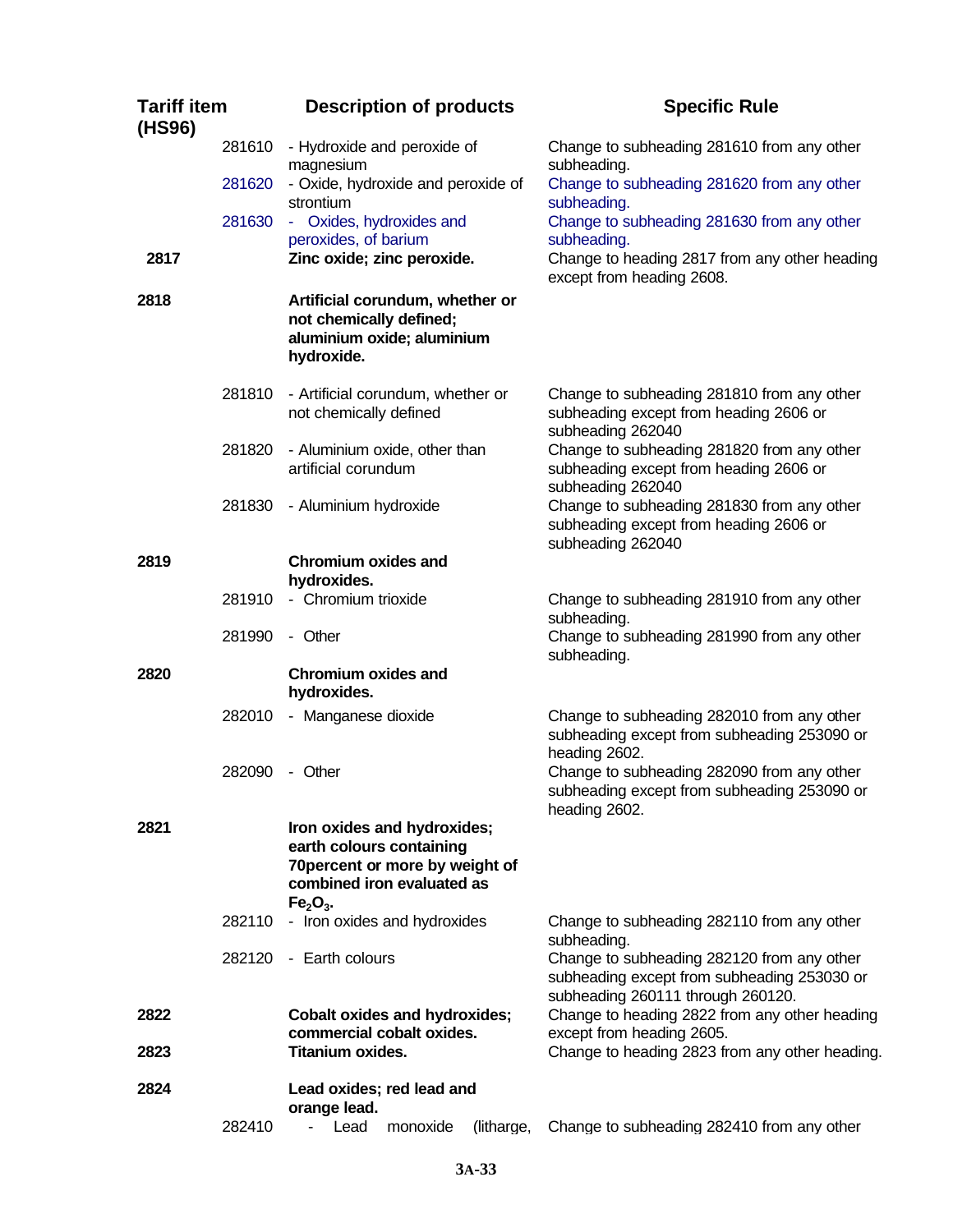| <b>Tariff item</b><br>(HS96) |                  | <b>Description of products</b>                                                                                                          | <b>Specific Rule</b>                                                                                                                                                                     |
|------------------------------|------------------|-----------------------------------------------------------------------------------------------------------------------------------------|------------------------------------------------------------------------------------------------------------------------------------------------------------------------------------------|
|                              |                  | massicot)                                                                                                                               | subheading except from heading 2607.                                                                                                                                                     |
|                              | 282420<br>282490 | - Red lead and orange lead<br>- Other                                                                                                   | Change to subheading 282420 from any other<br>subheading except from heading 2607.<br>Change to subheading 282490 from any other                                                         |
| 2825                         |                  | Hydrazine and hydroxylamine<br>and their inorganic salts; other<br>inorganic bases; other metal<br>oxides, hydroxides and<br>peroxides. | subheading except from heading 2607.                                                                                                                                                     |
|                              | 282510           | - Hydrazine and hydroxylamine and<br>their inorganic salts                                                                              | Change to subheading 282510 from any other<br>subheading.                                                                                                                                |
|                              | 282520           | - Lithium oxide and hydroxide                                                                                                           | Change to subheading 282520 from any other<br>subheading.                                                                                                                                |
|                              | 282530           | Vanadium<br>oxides<br>and<br>hydroxides                                                                                                 | Change to subheading 282530 from any other<br>subheading.                                                                                                                                |
|                              | 282540           | - Nickel oxides and hydroxides                                                                                                          | Change to subheading 282540 from any other<br>subheading.                                                                                                                                |
|                              | 282550           | - Copper oxides and hydroxides                                                                                                          | Change to subheading 282550 from any other<br>subheading except from heading 2603.                                                                                                       |
|                              | 282560           | - Germanium oxides and zirconium<br>dioxide                                                                                             | Change to subheading 282560 from any other<br>subheading except from subheading 261510.                                                                                                  |
|                              | 282570           | - Molybdenum oxides and<br>hydroxides                                                                                                   | Change to subheading 282570 from any other<br>subheading except from subheading 261310.                                                                                                  |
|                              | 282580           | Antimony oxides<br>-                                                                                                                    | Change to subheading 282580 from any other<br>subheading except from subheading 261710.                                                                                                  |
|                              | 282590           | Other<br>$\overline{\phantom{a}}$                                                                                                       | Change to subheading 282590 from any other<br>subheading provided that the good classified in<br>subheading 282590 is the product of a chemical<br>reaction as defined in the Headnotes. |
| 2826                         |                  | Fluorides; fluorosilicates,<br>fluoroaluminates and other<br>complex fluorine salts.                                                    |                                                                                                                                                                                          |
|                              | 282611           | - Fluorides, of ammonium or of<br>sodium                                                                                                | Change to subheading 282611 from any other<br>subheading.                                                                                                                                |
|                              | 282612           | - Fluorides, of aluminium                                                                                                               | Change to subheading 282612 from any other<br>subheading.                                                                                                                                |
|                              | 282619           | - Other fluorides                                                                                                                       | Change to subheading 282619 from any other<br>subheading.                                                                                                                                |
|                              | 282620           | - Fluorosilicates of sodium or of<br>potassium                                                                                          | Change to subheading 282620 from any other<br>subheading.                                                                                                                                |
|                              | 282630           | Sodium hexafluoroaluminate<br>(synthetic cryolite)                                                                                      | Change to subheading 282630 from any other<br>subheading.                                                                                                                                |
|                              | 282690           | Other<br>$\sim$                                                                                                                         | Change to subheading 2826.90 from any other<br>subheading.                                                                                                                               |
| 2827                         |                  | Chlorides, chloride oxides and<br>chloride hydroxides; bromides<br>and bromide oxides; iodides and<br>iodide oxides.                    |                                                                                                                                                                                          |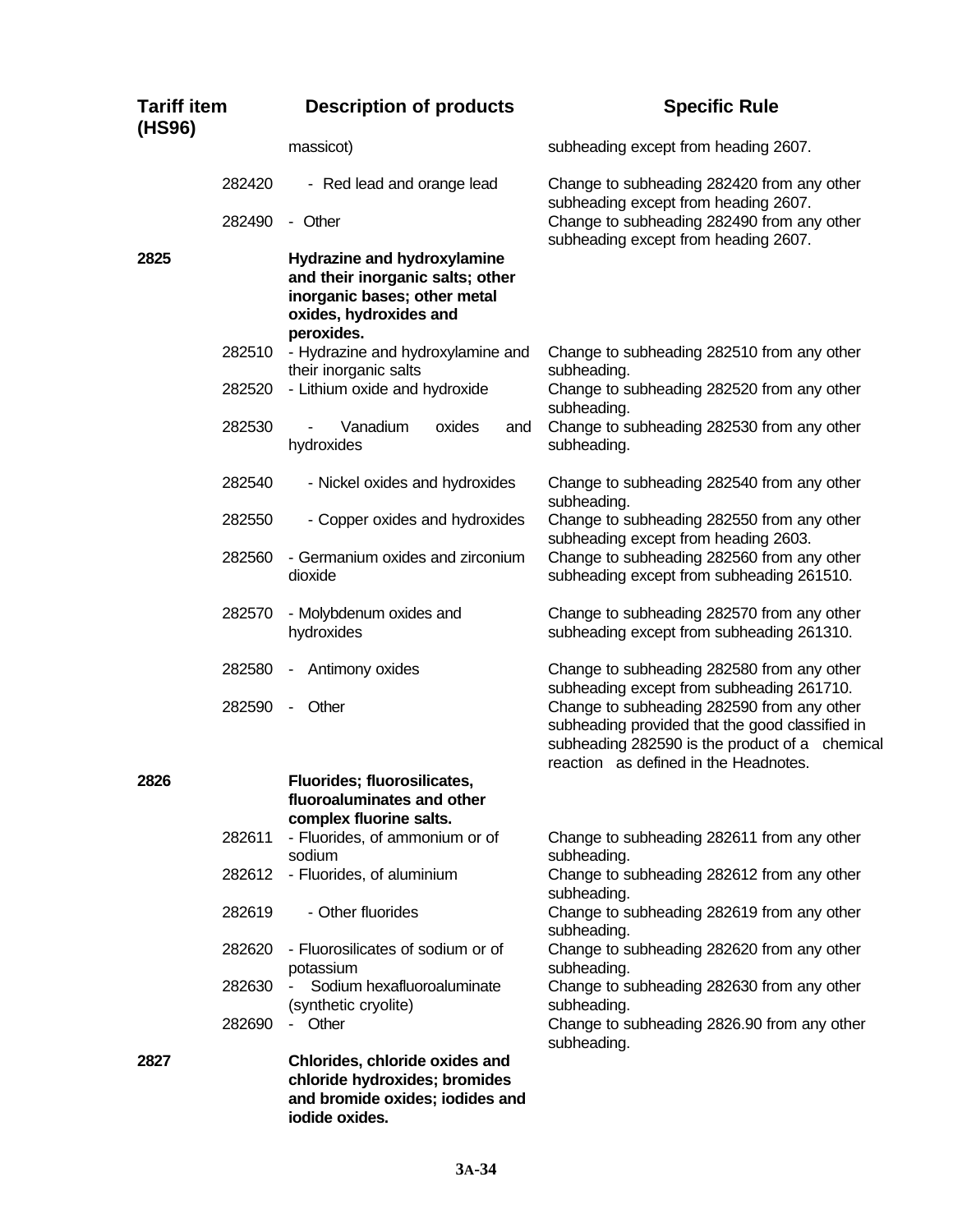| <b>Tariff item</b><br>(HS96) |        | <b>Description of products</b>                                                                         | <b>Specific Rule</b>                                      |
|------------------------------|--------|--------------------------------------------------------------------------------------------------------|-----------------------------------------------------------|
|                              | 282710 | - Ammonium chloride                                                                                    | Change to subheading 282710 from any other<br>subheading. |
|                              | 282720 | - Calcium chloride                                                                                     | Change to subheading 282720 from any other<br>subheading. |
|                              | 282731 | - Other chlorides, of magnesium                                                                        | Change to subheading 282731 from any other<br>subheading. |
|                              | 282732 | - Other chlorides, of aluminium                                                                        | Change to subheading 282732 from any other<br>subheading. |
|                              | 282733 | - Other chlorides, of iron                                                                             | Change to subheading 282733 from any other<br>subheading. |
|                              | 282734 | - Other chlorides, of cobalt                                                                           | Change to subheading 282734 from any other<br>subheading. |
|                              | 282735 | - Other chlorides, of nickel                                                                           | Change to subheading 282735 from any other<br>subheading. |
|                              | 282736 | - Other chlorides, of zinc                                                                             | Change to subheading 282736 from any other<br>subheading. |
|                              | 282739 | - Other chlorides, others                                                                              | Change to subheading 282739 from any other<br>subheading. |
|                              | 282741 | - Chloride oxides and chloride<br>hydroxides, of copper                                                | Change to subheading 282741 from any other<br>subheading. |
|                              | 282749 | - Chloride oxides and chloride<br>hydroxides, other than copper                                        | Change to subheading 282749 from any other<br>subheading. |
|                              | 282751 | Bromides of sodium or<br>οf<br>$\sim$<br>potassium                                                     | Change to subheading 282751 from any other<br>subheading. |
|                              | 282759 | Other than bromides of sodium<br>or of potassium                                                       | Change to subheading 282759 from any other<br>subheading. |
|                              | 282760 | - lodides and iodide oxides                                                                            | Change to subheading 282760 from any other<br>subheading. |
| 2828                         |        | <b>Hypochlorites;</b><br>commercial<br>calcium hypochlorite; chlorites;<br>hypobromites.               |                                                           |
|                              | 282810 | Commercial calcium<br>hypochlorite and other calcium<br>hypochlorites                                  | Change to subheading 282810 from any other<br>subheading. |
|                              | 282890 | - Other                                                                                                | Change to subheading 282890 from any other<br>subheading. |
| 2829                         |        | perchlorates;<br><b>Chlorates</b><br>and<br>bromates<br>perbromates;<br>and<br>iodates and periodates. |                                                           |
|                              | 282911 | - Chlorates, of sodium                                                                                 | Change to subheading 282911 from any other<br>subheading. |
|                              | 282919 | - Chlorates, other than sodium                                                                         | Change to subheading 282919 from any other<br>subheading. |
|                              | 282990 | - Other                                                                                                | Change to subheading 282990 from any other<br>subheading. |
| 2830                         |        | Sulphides; polysulphides,<br>whether or not chemically<br>defined.                                     |                                                           |
|                              | 283010 | - Sodium sulphides                                                                                     | Change to subheading 283010 from any other                |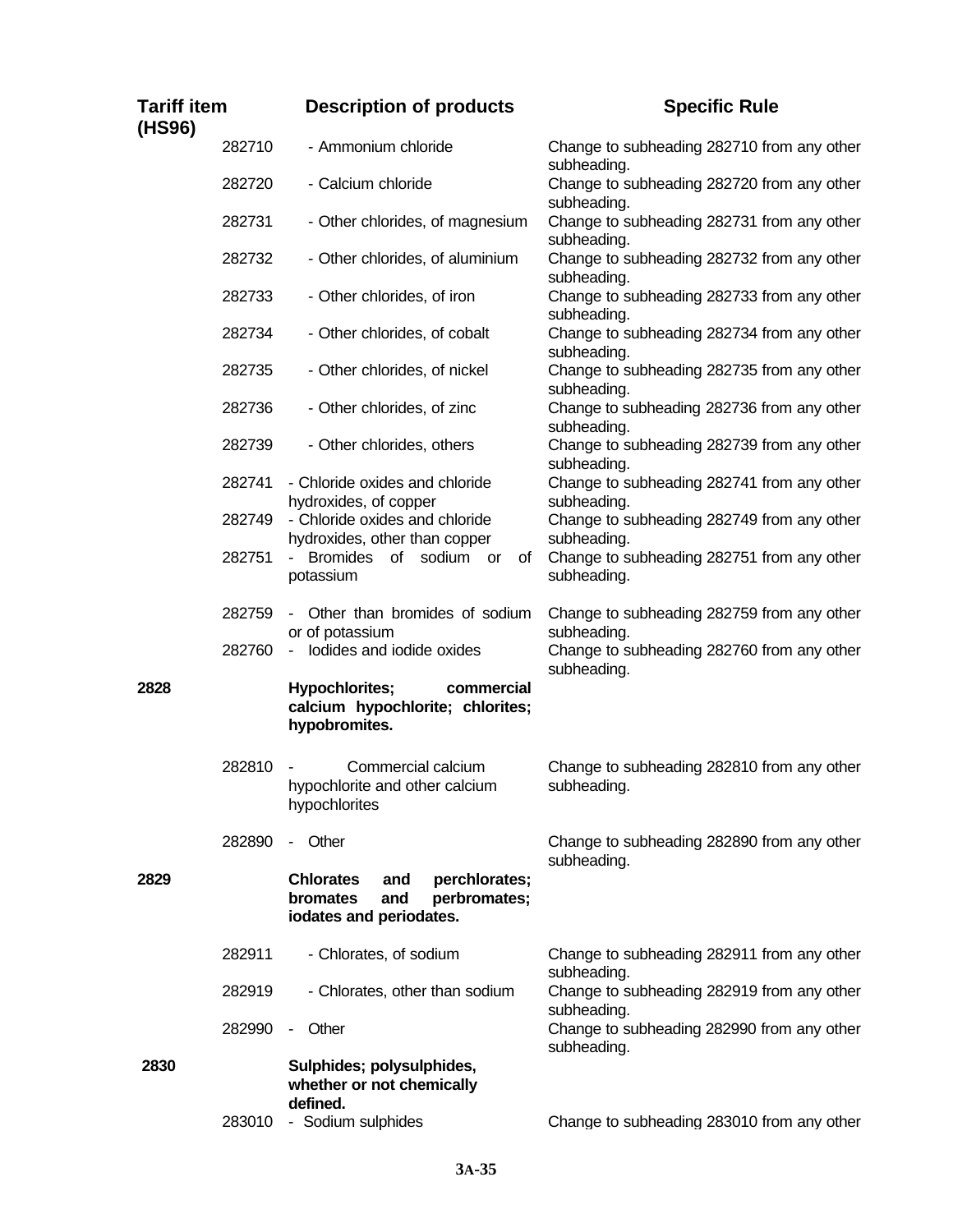| <b>Tariff item</b><br>(HS96) |        | <b>Description of products</b>                          | <b>Specific Rule</b>                                                                    |
|------------------------------|--------|---------------------------------------------------------|-----------------------------------------------------------------------------------------|
|                              | 283020 | - Zinc sulphide                                         | subheading.<br>Change to subheading 283020 from any other                               |
|                              | 283030 | - Cadmium sulphide                                      | subheading.<br>Change to subheading 283030 from any other<br>subheading.                |
|                              | 283090 | - Other                                                 | Change to subheading 283090 from any other<br>subheading.                               |
| 2831                         |        | Dithionites and sulphoxylates.                          |                                                                                         |
|                              | 283110 | - Of sodium                                             | Change to subheading 283110 from any other<br>subheading.                               |
|                              | 283190 | - Other                                                 | Change to subheading 283190 from any other<br>subheading.                               |
| 2832                         |        | Sulphites; thiosulphates.                               |                                                                                         |
|                              | 283210 | - Sodium sulphites                                      | Change to subheading 283210 from any other<br>subheading.                               |
|                              | 283220 | - Other sulphites                                       | Change to subheading 283220 from any other<br>subheading.                               |
|                              | 283230 | - Thiosulphates                                         | Change to subheading 283230 from any other<br>subheading.                               |
| 2833                         |        | Sulphates;<br>alums;<br>peroxosulphates (persulphates). |                                                                                         |
|                              | 283311 | - Sodium<br>sulphates:<br>disodium<br>sulphate          | Change to subheading 283311 from any other<br>subheading.                               |
|                              | 283319 | - Sodium sulphates: other than<br>disodium sulphate     | Change to subheading 283319 from any other<br>subheading.                               |
|                              | 283321 | - Other sulphates: of magnesium                         | Change to subheading 283321 from any other<br>subheading except from subheading 253020. |
|                              | 283322 | Other sulphates: of aluminium<br>$\sim$                 | Change to subheading 283322 from any other<br>subheading.                               |
|                              | 283323 | Other sulphates: of chromium<br>$\sim$                  | Change to subheading 283323 from any other<br>subheading.                               |
|                              | 283324 | Other sulphates: of nickel<br>$\sim$                    | Change to subheading 283324 from any other<br>subheading.                               |
|                              |        | 283325 - Other sulphates: off copper                    | Change to subheading 283325 from any other<br>subheading.                               |
|                              | 283326 | Other sulphates: of zinc<br>$\sim$                      | Change to subheading 283326 from any other<br>subheading.                               |
|                              | 283327 | Other sulphates: of barium<br>$\sim$                    | Change to subheading 283327 from any other<br>subheading except from subheading 251110. |
|                              | 283329 | Other sulphates: other<br>$\sim$                        | Change to subheading 283329 from any other<br>subheading except from heading 2520.      |
|                              | 283330 | - Alums                                                 | Change to subheading 283330 from any other<br>subheading.                               |
|                              | 283340 | -Peroxosulphates (persulphates)                         | Change to subheading 283340 from any other<br>subheading.                               |
| 2834                         |        | Nitrites; nitrates.                                     |                                                                                         |
|                              | 283410 | - Nitrites                                              | Change to subheading 283410 from any other<br>subheading.                               |
|                              | 283421 | - Nitrates: of potassium                                | Change to subheading 283421 from any other<br>subheading.                               |
|                              | 283429 | - Nitrates: other than potassium                        | Change to subheading 283429 from any other                                              |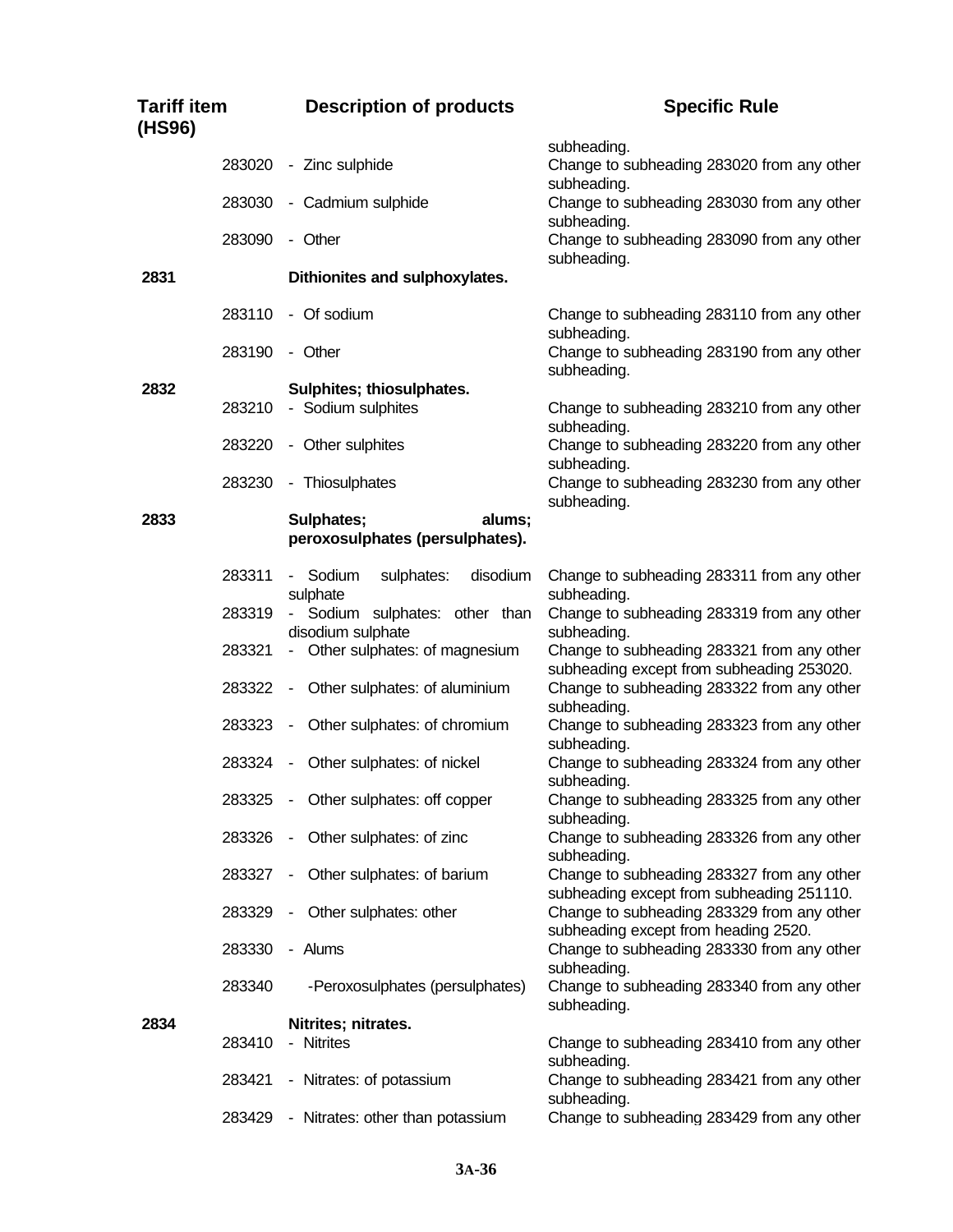| Tariff item<br>(HS96) | <b>Description of products</b>                                                                                                          | <b>Specific Rule</b>                                                                                                                                      |
|-----------------------|-----------------------------------------------------------------------------------------------------------------------------------------|-----------------------------------------------------------------------------------------------------------------------------------------------------------|
| 2835                  | Phosphinates (hypophosphites),<br>phosphonates (phosphites) and<br>phosphates; polyphosphates,<br>whether or not chemically<br>defined. | subheading.                                                                                                                                               |
| 283510                | Phosphinates (hypophosphites)<br>$\sim$ 10 $\pm$<br>and phosphonates (phosphites)                                                       | Change to subheading 283510 from any other<br>subheading.                                                                                                 |
| 283522                | Phospates:<br>0f<br>mono-<br>or<br>disodium                                                                                             | Change to subheading 283522 from any other<br>subheading.                                                                                                 |
| 283523                | Phospates: of trisodium<br>$\sim$                                                                                                       | Change to subheading 283523 from any other<br>subheading.                                                                                                 |
| 283524                | Phospates: of potassium<br>$\sim$                                                                                                       | Change to subheading 283524 from any other<br>subheading.                                                                                                 |
| 283525                | Phospates: calcium<br>hydrogenorthophosphate<br>(dicalcium phosphate)                                                                   | Change to subheading 283525 from any other<br>subheading.                                                                                                 |
| 283526                | Phospates: other phosphates of<br>calcium                                                                                               | Change to subheading 283526 from any other<br>subheading except from heading 2510.                                                                        |
| 283529                | Phospates: other<br>$\blacksquare$                                                                                                      | Change to subheading 283529 from any other<br>subheading.                                                                                                 |
| 283531                | Polyphosphates: sodium<br>triphosphate (sodium<br>tripolyphosphate)                                                                     | Change to subheading 283531 from any other<br>subheading.                                                                                                 |
| 283539                | -Polyphosphates: other than<br>sodium triphosphate                                                                                      | Change to subheading 283539 from any other<br>subheading.                                                                                                 |
| 2836                  | Carbonates; peroxocarbonates<br>(percarbonates);<br>commercial<br>ammonium carbonate containing<br>ammonium carbamate.                  |                                                                                                                                                           |
| 283610                | - Commercial<br>ammonium<br>carbonate and other ammonium<br>carbonates                                                                  | Change to subheading 283610 from any other<br>subheading.                                                                                                 |
| 283620                | Disodium carbonate                                                                                                                      | Change to subheading 283620 from any other<br>subheading except from subheading 253090.                                                                   |
| 283630                | Sodium hydrogencarbonate<br>(sodium bicarbonate)                                                                                        | Change to subheading 283630 from any other<br>subheading.                                                                                                 |
| 283640                | Potassium carbonates<br>$\sim$                                                                                                          | Change to subheading 283640 from any other<br>subheading.                                                                                                 |
| 283650                | Calcium carbonate<br>$\sim$                                                                                                             | Change to subheading 283650 from any other<br>subheading except from heading 2509, subheading<br>251741 or 251749, heading 2521, or subheading<br>253090. |
| 283660                | Barium carbonate<br>$\sim$                                                                                                              | Change to subheading 283660 from any other<br>subheading except from subheading 251120.                                                                   |
| 283670                | Lead carbonates<br>$\sim$                                                                                                               | Change to subheading 283670 from any other<br>subheading except from heading 2607.                                                                        |
| 283691                | - Lithium carbonates                                                                                                                    | Change to subheading 283691 from any other<br>subheading.                                                                                                 |
| 283692                | Trontium carbonate<br>$\blacksquare$                                                                                                    | Change to subheading 283692 from any other<br>subheading except from subheading 253090.                                                                   |
| 283699                | - Other                                                                                                                                 | Change to bismuth carbonate of subheading                                                                                                                 |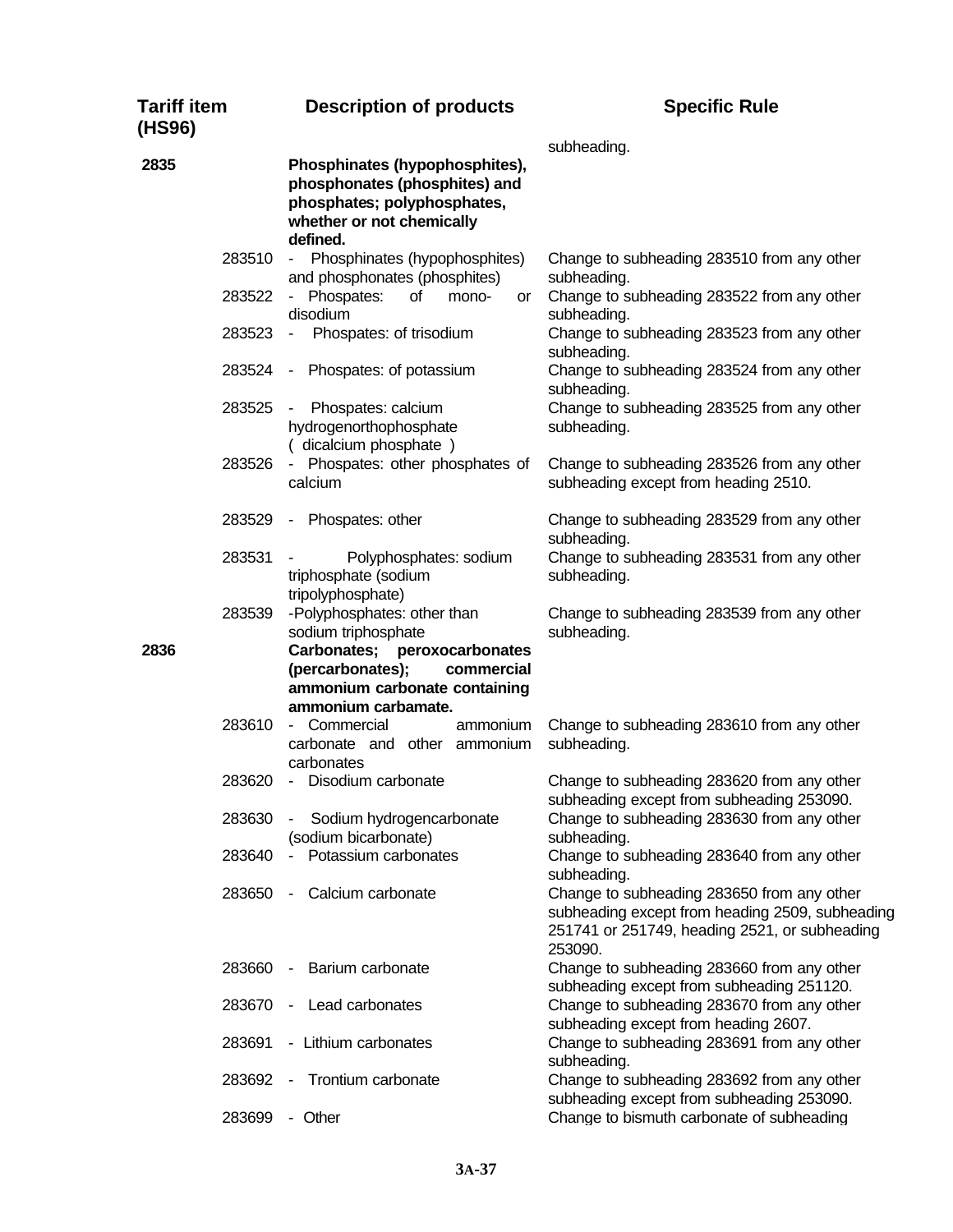| <b>Tariff item</b><br>(HS96) |        | <b>Description of products</b>                      | <b>Specific Rule</b>                                                                                                                                                                                                                                                                             |
|------------------------------|--------|-----------------------------------------------------|--------------------------------------------------------------------------------------------------------------------------------------------------------------------------------------------------------------------------------------------------------------------------------------------------|
|                              |        |                                                     | 283699 from any other subheading except from<br>subheading 261790; or<br>Change to subheading 283699 other than to<br>bismuth carbonate from any other subheading<br>provided that the good classified in subheading<br>283699 is the product of a chemical reaction as<br>defined in Headnotes. |
| 2837                         |        | Cyanides, cyanide oxides and<br>complex cyanides.   |                                                                                                                                                                                                                                                                                                  |
|                              | 283711 | - Cyanides and cyanide oxides: of<br>sodium         | Change to subheading 283711 from any other<br>subheading.                                                                                                                                                                                                                                        |
|                              | 283719 | - Cyanides and cyanide oxides:<br>other than sodium | Change to subheading 283719 from any other<br>subheading.                                                                                                                                                                                                                                        |
|                              | 283720 | - Complex cyanides                                  | Change to subheading 283720 from any other<br>subheading.                                                                                                                                                                                                                                        |
| 2838                         |        | <b>Fulminates, cyanates and</b><br>thiocyanates.    | Change to heading 2838 from any other heading.                                                                                                                                                                                                                                                   |
| 2839                         |        | Silicates; commercial alkali metal<br>silicates.    |                                                                                                                                                                                                                                                                                                  |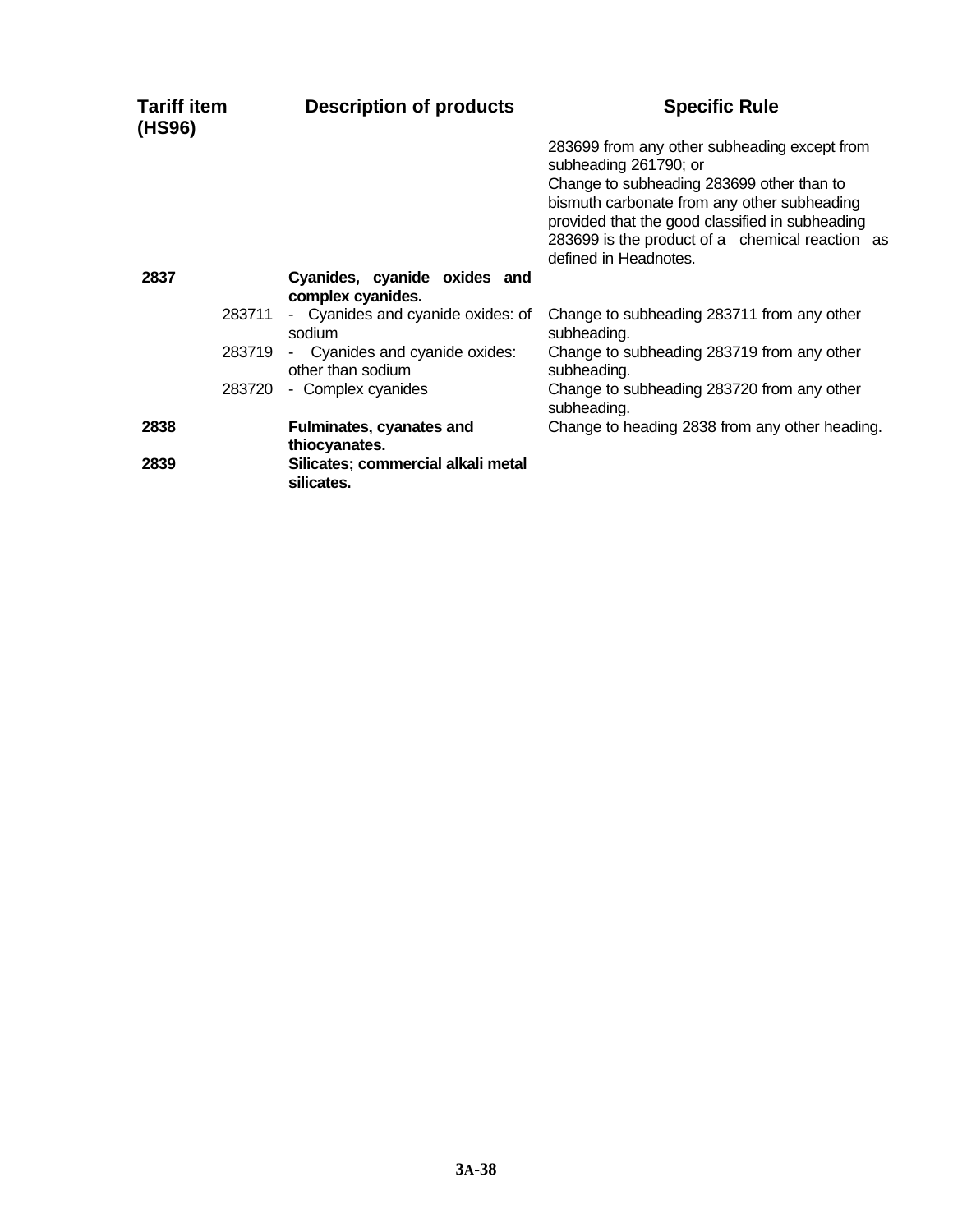| <b>Tariff item</b><br>(HS96) |        | <b>Description of products</b>                                                                                                               | <b>Specific Rule</b>                                                                                                                                                                     |
|------------------------------|--------|----------------------------------------------------------------------------------------------------------------------------------------------|------------------------------------------------------------------------------------------------------------------------------------------------------------------------------------------|
|                              | 283911 | Of Sodium: sodium metasilicates<br>$\blacksquare$                                                                                            | Change to subheading 283911 from any other<br>subheading except from subheading 283719.                                                                                                  |
|                              | 283919 | sodium<br>Sodium:<br>other<br>than<br>metasilicates                                                                                          | Change to subheading 283919 from any other<br>subheading except from subheading 283711.                                                                                                  |
|                              | 283920 | - Of potassium                                                                                                                               | Change to subheading 283920 from any other<br>subheading.                                                                                                                                |
|                              | 283990 | - Other                                                                                                                                      | Change to subheading 283990 from any other<br>subheading.                                                                                                                                |
| 2840                         |        | Borates;<br>peroxoborates<br>(perborates).                                                                                                   |                                                                                                                                                                                          |
|                              | 284011 | Disodium tetraborate<br>(refined<br>$\sim$                                                                                                   | Change to subheading 284011 from any other                                                                                                                                               |
|                              |        | borax): anhydrous                                                                                                                            | subheading except from subheading 284019,<br>284020 and 252810.                                                                                                                          |
|                              | 284019 | Disodium<br>tetraborate<br>(refined<br>$\frac{1}{2}$<br>borax): other than anhydrous                                                         | Change to subheading 284019 from any other<br>subheading except from subheading 284011,<br>284020 and 252810.                                                                            |
|                              | 284020 | - Other borates                                                                                                                              | Change to subheading 284020 from any other<br>subheading except from subheading 284011,<br>284019 and 252810.                                                                            |
|                              | 284030 | - Peroxoborates (perborates)                                                                                                                 | Change to subheading 284030 from any other<br>subheading.                                                                                                                                |
| 2841                         |        | <b>Salts</b><br><b>of</b><br>oxometallic<br>or                                                                                               |                                                                                                                                                                                          |
|                              | 284110 | peroxometallic acids.<br>- Aluminates                                                                                                        | Change to subheading 284110 from any other                                                                                                                                               |
|                              |        |                                                                                                                                              | subheading.                                                                                                                                                                              |
|                              | 284120 | - Chromates of zinc or of lead                                                                                                               | Change to subheading 284120 from any other<br>subheading.                                                                                                                                |
|                              | 284130 | - Sodium dichromate                                                                                                                          | Change to subheading 284130 from any other<br>subheading.                                                                                                                                |
|                              | 284150 | - Other<br>chromates<br>and<br>dichromates; peroxochromates                                                                                  | Change to subheading 284150 from any other<br>subheading except from heading 2610.                                                                                                       |
|                              | 284161 | Manganites, manganates and<br>permanganates: potassium<br>permanganate                                                                       | Change to subheading 284161 from any other<br>subheading except from subheading 284169.                                                                                                  |
|                              | 284169 | Manganites, manganates and<br>permanganates: other than                                                                                      | Change to subheading 284169 from any other<br>subheading except from subheading 284161.                                                                                                  |
|                              |        | potassium permanganate                                                                                                                       |                                                                                                                                                                                          |
|                              | 284170 | - Molybdates                                                                                                                                 | Change to subheading 284170 from any other<br>subheading except from subheading 261390                                                                                                   |
|                              | 284180 | - Tungstates (wolframates)                                                                                                                   | Change to subheading 284180 from any other<br>subheading except from heading 2611.                                                                                                       |
|                              | 284190 | - Other                                                                                                                                      | Change to subheading 284190 from any other<br>subheading provided that the good classified in<br>subheading 284190 is the product of a chemical<br>reaction as defined in the Headnotes. |
| 2842                         |        | Other salts of inorganic acids or<br>peroxoacids (including<br>aluminosilicates whether or not<br>chemically defined), other than<br>azides. |                                                                                                                                                                                          |
|                              | 284210 | Double or complex silicates,<br>$\sim$ $-$                                                                                                   | Change to subheading 284210 from any other                                                                                                                                               |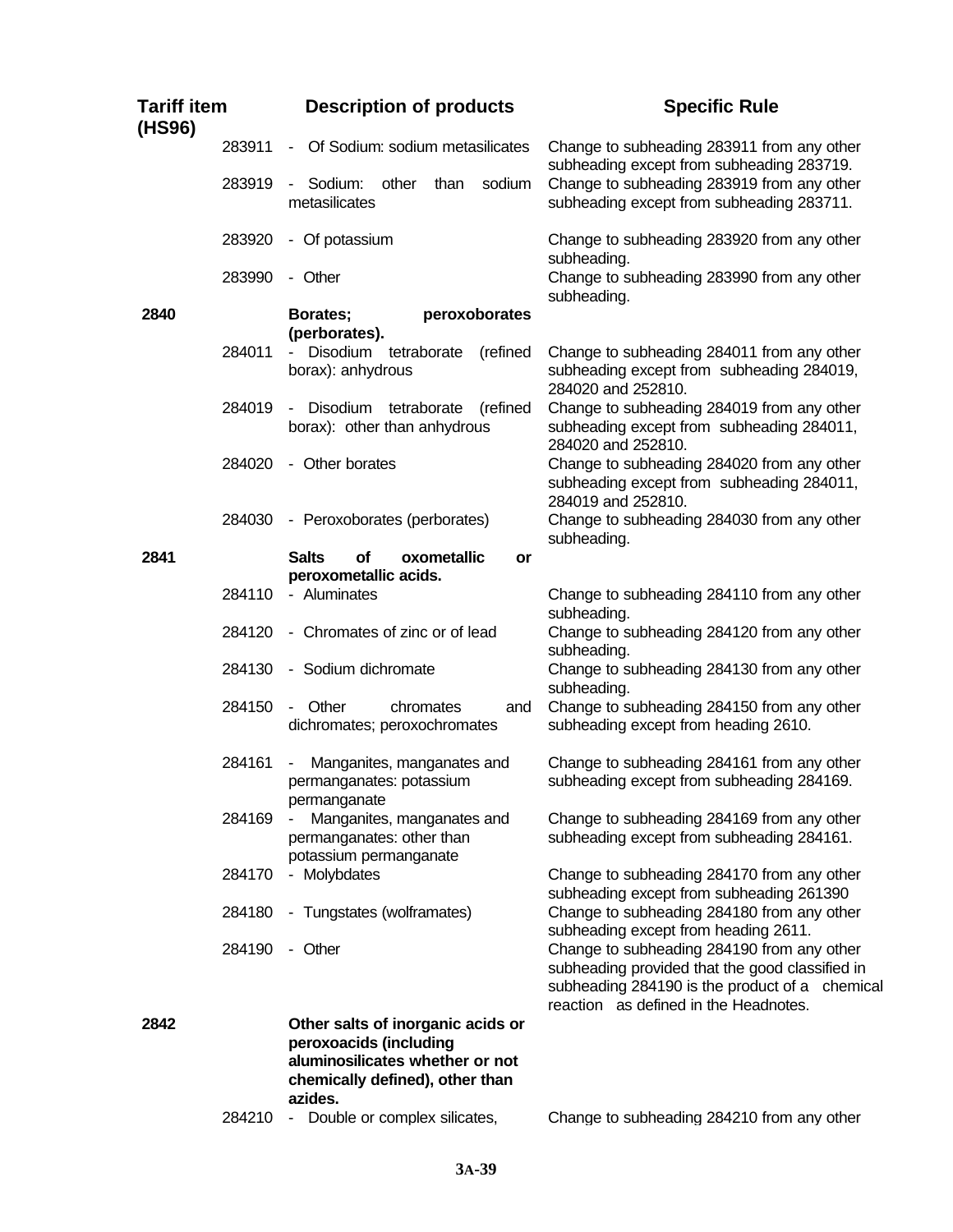| <b>Tariff item</b><br>(HS96) |        | <b>Description of products</b>                                                                                                                                                                                                                              | <b>Specific Rule</b>                                                                                                                                                                     |
|------------------------------|--------|-------------------------------------------------------------------------------------------------------------------------------------------------------------------------------------------------------------------------------------------------------------|------------------------------------------------------------------------------------------------------------------------------------------------------------------------------------------|
|                              |        | including aluminosilicates whether<br>or not chemically defined                                                                                                                                                                                             | subheading.                                                                                                                                                                              |
|                              | 284290 | - Other                                                                                                                                                                                                                                                     | Change to subheading 284290 from any other<br>subheading provided that the good classified in<br>subheading 284290 is the product of a chemical<br>reaction as defined in the Headnotes. |
| 2843                         |        | <b>Colloidal precious metals;</b><br>inorganic or organic compounds<br>of precious metals, whether or<br>not chemically defined;<br>amalgams of precious metals.                                                                                            |                                                                                                                                                                                          |
|                              | 284310 | - Colloidal precious metals                                                                                                                                                                                                                                 | Change to subheading 284210 from any other<br>subheading except from heading 7106, 7108, 7110<br>or 7112.                                                                                |
|                              | 284321 | - Silver compounds: silver nitrate                                                                                                                                                                                                                          | Change to subheading 284221 from any other<br>subheading.                                                                                                                                |
|                              | 284329 | Silver compounds: other than<br>$\blacksquare$<br>silver nitrate                                                                                                                                                                                            | Change to subheading 284229 from any other<br>subheading.                                                                                                                                |
|                              | 284330 | - Gold compounds                                                                                                                                                                                                                                            | Change to subheading 284330 from any other<br>subheading except from subheading 261690.                                                                                                  |
|                              | 284390 | - Other compounds, amalgams                                                                                                                                                                                                                                 | Change to subheading 284390 from any other<br>subheading except from subheading 261690.                                                                                                  |
| 2844                         |        | Radioactive chemical<br>elements<br>radioactive<br>and<br>isotopes<br>(including the fissile or fertile<br>chemical elements and isotopes)<br>and their compounds; mixtures<br>and residues containing these<br>products.                                   |                                                                                                                                                                                          |
|                              | 284410 | Natural<br>uranium<br>and<br>its<br>$\sim$<br>compounds;<br>alloys,<br>dispersions<br>(including<br>cermets),<br>ceramic<br>products and mixtures containing<br>natural uranium or natural uranium<br>compounds                                             | Change to subheading 284410 from any other<br>subheading except from subheading 261210.                                                                                                  |
|                              | 284420 | Uranium enriched in U 235 and<br>its compounds; plutonium and its<br>compounds; alloys, dispersions<br>(including cermets), ceramic<br>products and mixtures containing<br>uranium enriched in U 235,<br>plutonium or compounds of these<br>products        | Change to subheading 2844.20 from any other<br>subheading.                                                                                                                               |
|                              | 284430 | - Uranium depleted in U 235 and<br>its compounds; thorium and its<br>compounds;<br>alloys,<br>dispersions<br>(including<br>cermets),<br>ceramic<br>products and mixtures containing<br>uranium depleted in U 235, thorium<br>or compounds of these products | Change to subheading 284430 from any other<br>subheading except from subheading 284420.                                                                                                  |
|                              | 284440 | Radioactive elements and<br>isotopes and compounds other than                                                                                                                                                                                               | Change to subheading 284440 from any other<br>subheading.                                                                                                                                |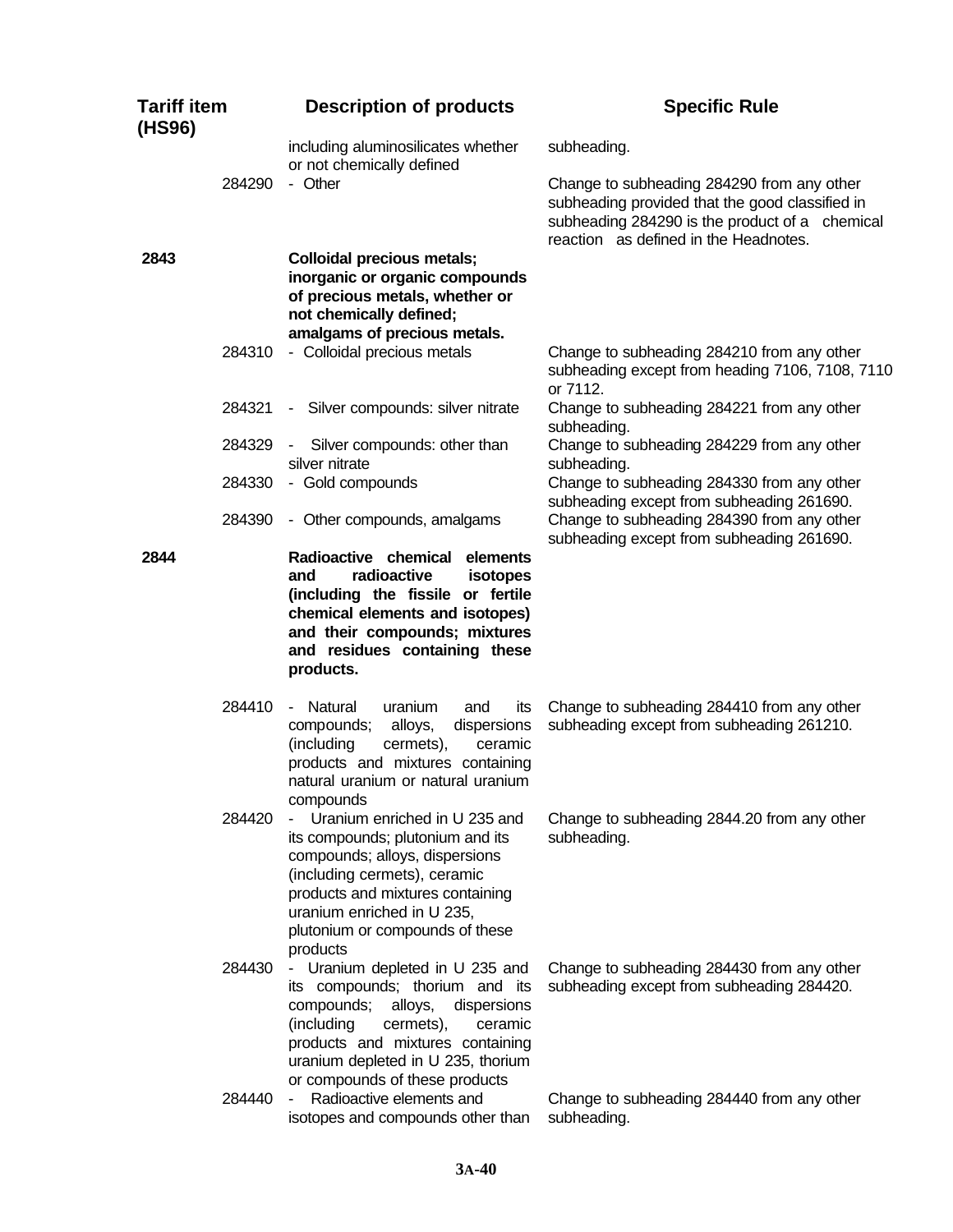| <b>Tariff item</b><br>(HS96) |        | <b>Description of products</b>                                                                                                                                                                                                                                           | <b>Specific Rule</b>                                                                                                                               |
|------------------------------|--------|--------------------------------------------------------------------------------------------------------------------------------------------------------------------------------------------------------------------------------------------------------------------------|----------------------------------------------------------------------------------------------------------------------------------------------------|
|                              |        | those of subheading 2844.10,<br>2844.20 or 2844.30; alloys,<br>dispersions (including cermets),<br>ceramic products and mixtures<br>containing these elements, isotopes<br>or compounds; radioactive residues                                                            |                                                                                                                                                    |
|                              | 284450 | - Spent (irradiated) fuel elements<br>(cartridges) of nuclear reactors                                                                                                                                                                                                   | Change to subheading 284450 from any other<br>subheading.                                                                                          |
| 2845                         |        | Isotopes other than those of<br>heading<br>2844;<br>compounds,<br>inorganic or organic, of such<br>isotopes,<br>whether<br>or<br>not<br>chemically defined.                                                                                                              | Change to heading 2845 from any other heading.                                                                                                     |
| 2846                         |        | Compounds,<br>inorganic<br>or<br>organic, of rare-earth metals, of<br>yttrium or of scandium or of<br>mixtures of these metals.                                                                                                                                          | Change to subheading 2846 from any other<br>heading except from subheading 253090.                                                                 |
| 2847                         |        | Hydrogen peroxide, whether or<br>not solidified with urea.                                                                                                                                                                                                               | Change to heading 2847 from any other heading.                                                                                                     |
| 2848                         |        | Phosphides, whether or not<br>chemically defined, excluding<br>ferrophosphorus.                                                                                                                                                                                          | Change to heading 2848 from any other heading.                                                                                                     |
| 2849                         |        | Carbides, whether or not<br>chemically defined.                                                                                                                                                                                                                          |                                                                                                                                                    |
|                              | 284910 | - Of calcium                                                                                                                                                                                                                                                             | Change to subheading 284910 from any other<br>subheading.                                                                                          |
|                              | 284920 | - Of silicon                                                                                                                                                                                                                                                             | Change to subheading 284920 from any other<br>subheading.                                                                                          |
|                              | 284990 | - Other                                                                                                                                                                                                                                                                  | Change to subheading 284990 from any other<br>subheading.                                                                                          |
| 2850                         |        | Hydrides,<br>nitrides,<br>azides,<br>silicides and borides, whether or<br>not chemically defined, other<br>than compounds which are also<br>carbides of heading 2849.                                                                                                    | Change to heading 2850 from any other heading.                                                                                                     |
| 2851                         |        | Other<br>inorganic<br>compounds<br>distilled<br>(including<br>or<br>conductivity water and water of<br>similar<br>purity);<br>liquid<br>air<br>(whether or not rare gases have<br>been removed); compressed air;<br>amalgams, other than amalgams<br>of precious metals. | Change to heading 2851 from any other heading.                                                                                                     |
| <b>CHAPTER 29</b>            |        | <b>ORGANIC CHEMICALS</b>                                                                                                                                                                                                                                                 | Any good of Chapter 29 that is a product of a<br>chemical reaction, as defined in the Headnotes,<br>shall be considered to be an originating good. |
| 2901                         |        | Acyclic hydrocarbons.                                                                                                                                                                                                                                                    |                                                                                                                                                    |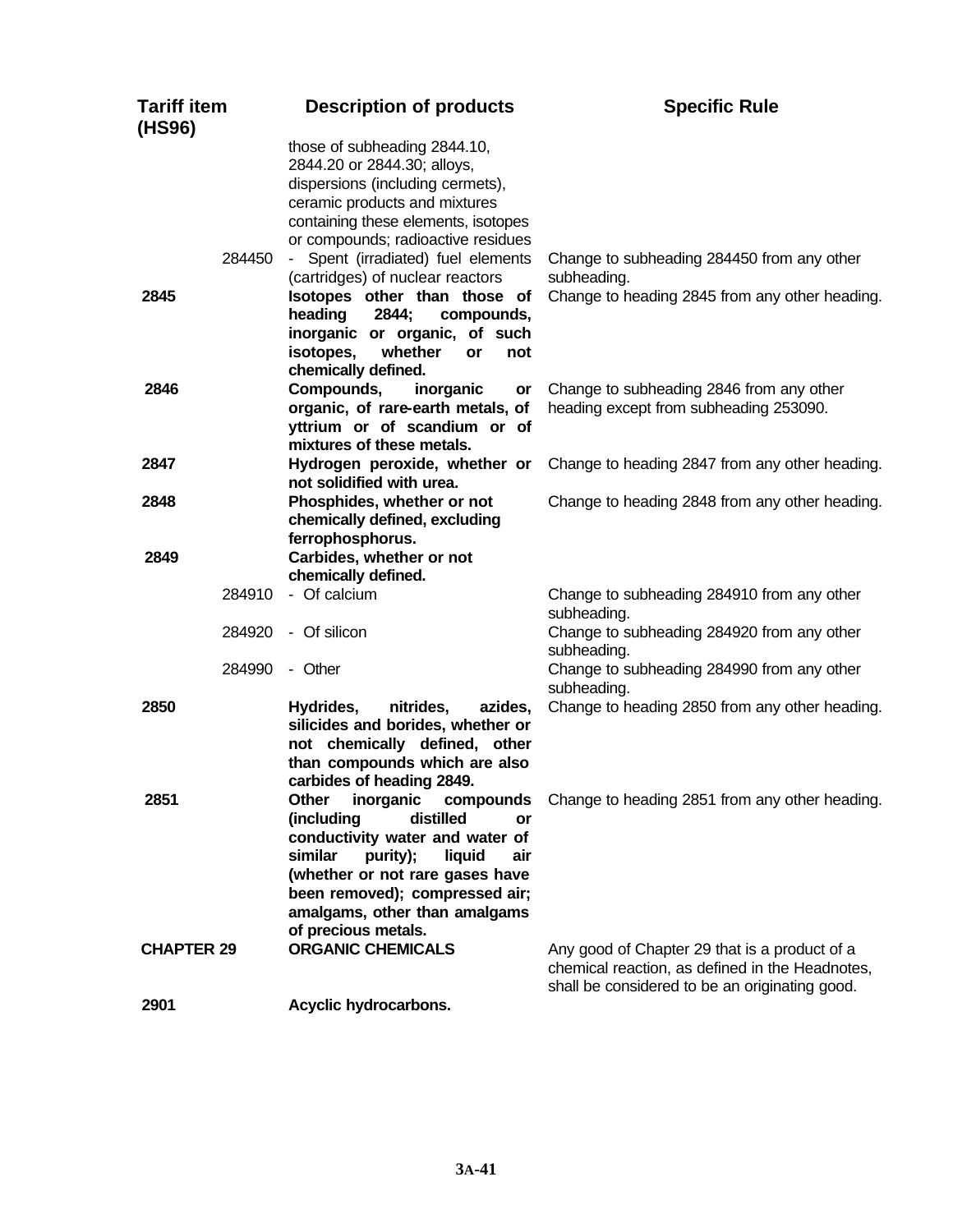| <b>Tariff item</b><br>(HS96) | <b>Description of products</b>                                                           | <b>Specific Rule</b>                                                                                                                                                    |
|------------------------------|------------------------------------------------------------------------------------------|-------------------------------------------------------------------------------------------------------------------------------------------------------------------------|
| 290110                       | - Saturated                                                                              | Change to subheading 290110 from any other<br>subheading except from acyclic petroleum oils of<br>heading 2710 or from subheading 271113,<br>271114, 271119, or 271129. |
| 290121                       | - Unsaturated: ethylene                                                                  | Change to subheading 290121 from any other<br>subheading except from acyclic petroleum oils of<br>heading 2710 or from subheading 271113,<br>271114, 271119, or 271129. |
| 290122                       | Unsaturated:<br>propene<br>$\blacksquare$<br>(propylene)                                 | Change to subheading 290122 from any other<br>subheading except from acyclic petroleum oils of<br>heading 2710 or from subheading 271113,<br>271114, 271119, or 271129. |
| 290123                       | Unsaturated: butene (butylene)<br>and isomers thereof                                    | Change to subheading 290123 from any other<br>subheading except from acyclic petroleum oils of<br>heading 2710 or from subheading 271113,<br>271114, 271119, or 271129. |
| 290124                       | Unsaturated: buta-1,3-diene and<br>۰<br>isoprene                                         | Change to subheading 290124 from any other<br>subheading except from acyclic petroleum oils of<br>heading 2710 or from subheading 271113,<br>271114, 271119, or 271129. |
| 290129                       | Unsaturated: other<br>$\blacksquare$                                                     | Change to subheading 290129 from any other<br>subheading except from acyclic petroleum oils of<br>heading 2710 or from subheading 271113,<br>271114, 271119, or 271129. |
| 2902                         | <b>Cyclic hydrocarbons.</b>                                                              |                                                                                                                                                                         |
| 290211                       | Cyclanes,<br>cyclenes<br>and<br>$\sim$<br>cycloterpenes: cyclohexane                     | Change to subheading 290211 from any other<br>subheading.                                                                                                               |
| 290219                       | Cyclanes,<br>cyclenes<br>and<br>$\sim$<br>cycloterpenes:<br>other<br>than<br>cyclohexane | Change to subheading 290219 from any other<br>subheading except from non-aromatic cyclic<br>petroleum oils of subheading 270750, 270799 or<br>heading 2710.             |
| 290220                       | - Benzene                                                                                | Change to subheading 290220 from any other<br>subheading except from subheading 270710,<br>270750 or 270799.                                                            |
| 290230                       | - Toluene                                                                                | Change to subheading 290230 from any other<br>subheading except from subheading 270720,<br>270750 or 270799.                                                            |
|                              | 290241 - O-Xylene                                                                        | Change to subheading 290241 from any other<br>subheading except from subheading 270730,<br>270750 or 270799.                                                            |
|                              | 290242 - M-Xylene                                                                        | Change to subheading 290242 from any other<br>subheading except from subheading 270730,<br>270750 or 270799.                                                            |
|                              | 290243 - P-Xylene                                                                        | Change to subheading 290243 from any other<br>subheading except from subheading 270730,<br>270750 or 270799.                                                            |
|                              | 290244 - Mixed Xylene Isomers                                                            | Change to subheading 290244 from any other<br>subheading except from subheading 270730,<br>270750 or 270799.                                                            |
| 290250                       | - Styrene                                                                                | Change to subheading 290250 from any other<br>subheading.                                                                                                               |
| 290260                       | - Ethylbenzene                                                                           | Change to subheading 290260 from any other<br>subheading except from subheading 270730,                                                                                 |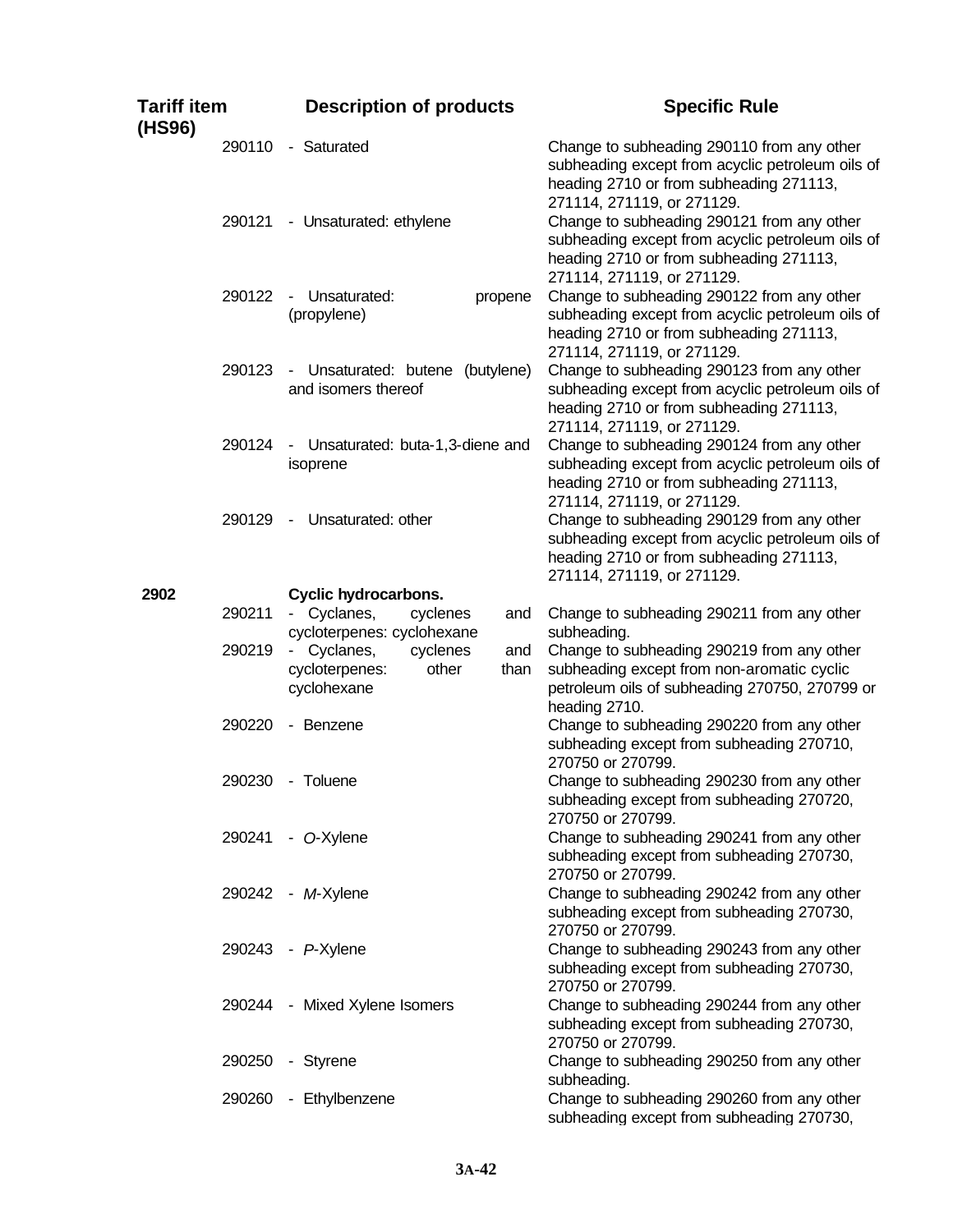| Tariff item<br>(HS96) | <b>Description of products</b>                                                                                                                          | <b>Specific Rule</b>                                                                                                                                  |
|-----------------------|---------------------------------------------------------------------------------------------------------------------------------------------------------|-------------------------------------------------------------------------------------------------------------------------------------------------------|
| 290270                | - Cumene                                                                                                                                                | 270750, 270799 or heading 2710.<br>Change to subheading 290270 from any other<br>subheading except from subheading 270750,<br>270799 or heading 2710. |
| 290290                | - Other                                                                                                                                                 | Change to subheading 290290 from any other<br>subheading except from subheading 270750,<br>270799 or heading 2710.                                    |
| 2903                  | derivatives<br>Halogenated<br><b>of</b>                                                                                                                 |                                                                                                                                                       |
| 290311                | hydrocarbons.<br>Saturated chlorinated derivatives<br>$\sim$<br>of acyclic hydrocarbons:<br>chloromethane (methyl chloride)                             | Change to subheading 290311 from any other<br>subheading.                                                                                             |
| 290312                | and chloroethane (ethyl chloride)<br>Saturated chlorinated derivatives<br>$\sim$<br>of acyclic hydrocarbons:<br>dichloromethane (methylene<br>chloride) | Change to subheading 290312 from any other<br>subheading.                                                                                             |
| 290313                | - Saturated chlorinated derivatives<br>acyclic<br>hydrocarbons:<br>οf<br>chloroform (trichloromethane)                                                  | Change to subheading 290313 from any other<br>subheading.                                                                                             |
| 290314                | - Saturated chlorinated derivatives<br>of acyclic hydrocarbons: carbon<br>tetrachloride                                                                 | Change to subheading 290314 from any other<br>subheading.                                                                                             |
| 290315                | - Saturated chlorinated derivatives<br>hydrocarbons:<br>acyclic<br>$1,2-$<br>of<br>dichloroethane<br>(ethylene<br>dichloride)                           | Change to subheading 290315 from any other<br>subheading.                                                                                             |
| 290319                | - Saturated chlorinated derivatives<br>of acyclic hydrocarbons: other                                                                                   | Change to subheading 290319 from any other<br>subheading.                                                                                             |
| 290321                | Unsaturated chlorinated<br>$\sim$<br>derivatives of acyclic<br>hydrocarbons: vinyl chloride<br>(chloroethylene)                                         | Change to subheading 290321 from any other<br>subheading.                                                                                             |
| 290322                | - Unsaturated<br>chlorinated<br>derivatives<br>οf<br>acyclic<br>hydrocarbons: trichloroethylene                                                         | Change to subheading 290322 from any other<br>subheading.                                                                                             |
| 290323                | Unsaturated chlorinated<br>derivatives of acyclic<br>hydrocarbons: tetrachloroethylene<br>(perchloroethylene)                                           | Change to subheading 290323 from any other<br>subheading.                                                                                             |
| 290329                | chlorinated<br>Unsaturated<br>derivatives<br>of<br>acyclic<br>hydrocarbons: other                                                                       | Change to subheading 290329 from any other<br>subheading.                                                                                             |
| 290330                | - Fluorinated,<br>brominated<br>or<br>iodinated derivatives<br>of acyclic<br>hydrocarbons                                                               | Change to subheading 290330 from any other<br>subheading.                                                                                             |
| 290341                | Halogenated derivatives of<br>acyclic hydrocarbons containing<br>two or more different halogens:<br>trichlorofluoromethane                              | Change to subheading 290341 from any other<br>subheading except from subheading 290342,<br>290343, 290344, 290345, 290346, 290347 or<br>290349.       |
| 290342                | Halogenated derivatives of<br>٠<br>acyclic hydrocarbons containing<br>two or more different halogens:                                                   | Change to subheading 290342 from any other<br>subheading except from subheading 290341,<br>290343, 290344, 290345, 290346, 290347 or                  |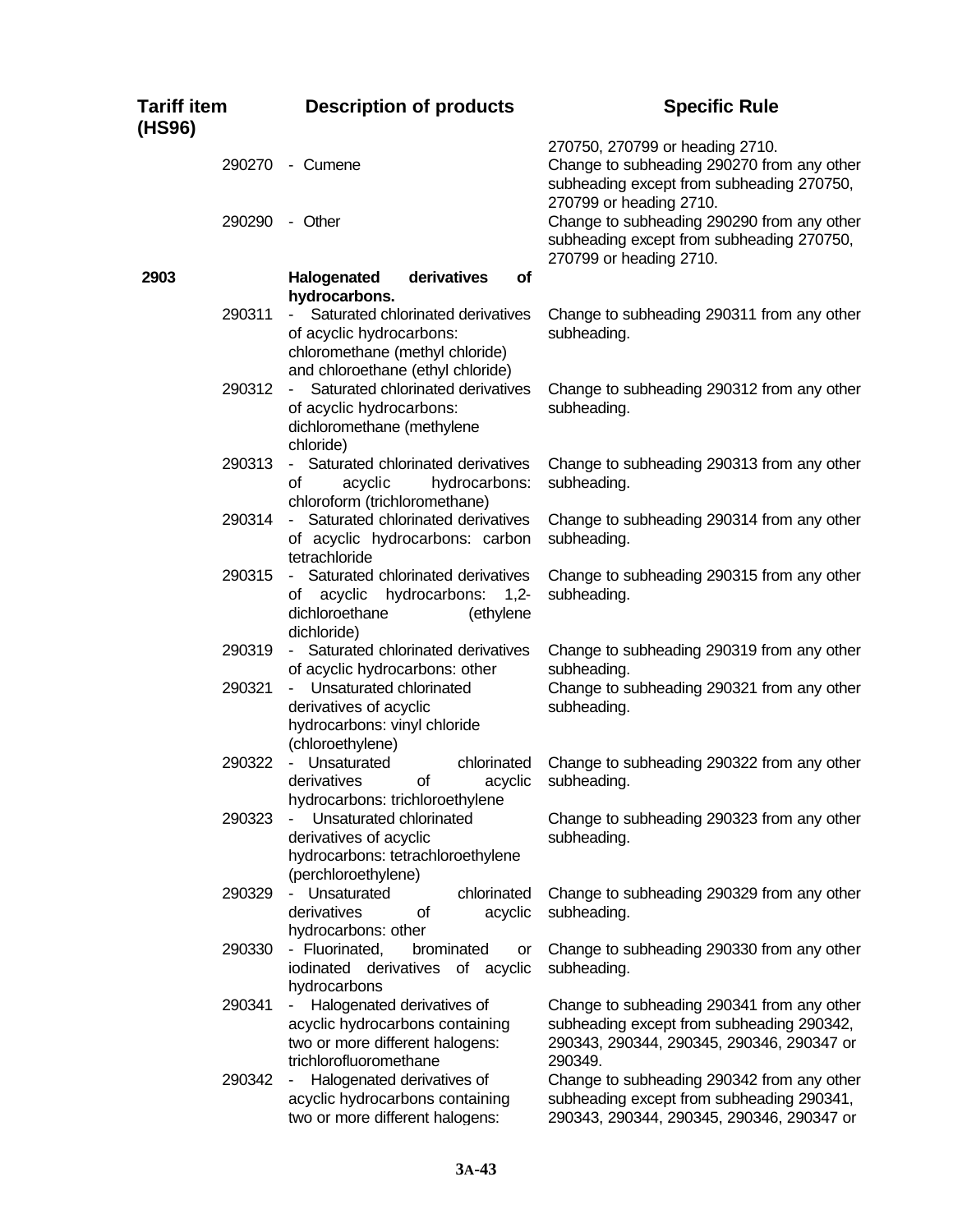## 290343 - Halogenated derivatives of acyclic hydrocarbons containing two or more different halogens: trichlorotrifluoroethanes Change to subheading 290343 from any other subheading except from subheading 290341, 290342, 290344, 290345, 290346, 290347 or 290349. 290344 -Halogenated derivatives of acyclic hydrocarbons containing two or more different halogens: dichlorotetrafluoroethanes and chloropentafluoroethane Change to subheading 290344 from any other subheading except from subheading 290341, 290342, 290343, 290345, 290346, 290347 or 290349. 290345 -Halogenated derivatives of acyclic hydrocarbons containing two or more different halogens: other derivatives perhalogenated only with fluorine and chlorine Change to subheading 290345 from any other subheading except from subheading 290341, 290342, 290343, 290344, 290346, 290347 or 290349. 290346 - Halogenated derivatives of acyclic hydrocarbons containing two or more different halogens: bromochlorodifluoromethane, bromotrifluoromethane and dibromotetrafluoroethanes Change to subheading 290346 from any other subheading except from subheading 290341, 290342, 290343, 290344, 290345, 290347 or 290349. 290347 - Halogenated derivatives of acyclic hydrocarbons containing two or more different halogens: other perhalogenated derivatives Change to subheading 290347 from any other subheading except from subheading 290341, 290342, 290343, 290344, 290345, 290346 or 290349. 290349 - Halogenated derivatives of acyclic hydrocarbons containing two or more different halogens: other Change to subheading 290349 from any other subheading except from subheading 290341, 290342, 290343, 290344, 290345, 290346 or 290347. 290351 - Halogenated derivatives of cyclanic, cyclenic or cycloterpenic hydrocarbons: 1,2,3,4,5,6 hexachlorocyclohexane Change to subheading 290351 from any other subheading. 290359 - Halogenated derivatives of cyclanic, cyclenic or cycloterpenic hydrocarbons: other than 1,2,3,4,5,6-hexachlorocyclohexane Change to subheading 290359 from any other subheading. 290361 - Halogenated derivatives of aromatic hydrocarbons: chlorobenzene, *o*-dichlorobenzene and *p*-dichlorobenzene Change to subheading 290361 from any other subheading. 290362 - Halogenated derivatives of aromatic hydrocarbons: hexachlorobenzene and ddt (1,1,1 trichloro-2, 2-bis(*p*chlorophenyl)ethane) Change to subheading 290362 from any other subheading. 290369 -Halogenated derivatives of aromatic hydrocarbons: other Change to subheading 290369 from any other subheading. **2904 Sulphonated, nitrated or nitrosated derivatives of hydrocarbons, whether or not**

**Description of products Specific Rule** 

dichlorodifluoromethane 290349.

**halogenated.**

**Tariff item (HS96)**

290410 - Derivatives containing only Change to subheading 290410 from any other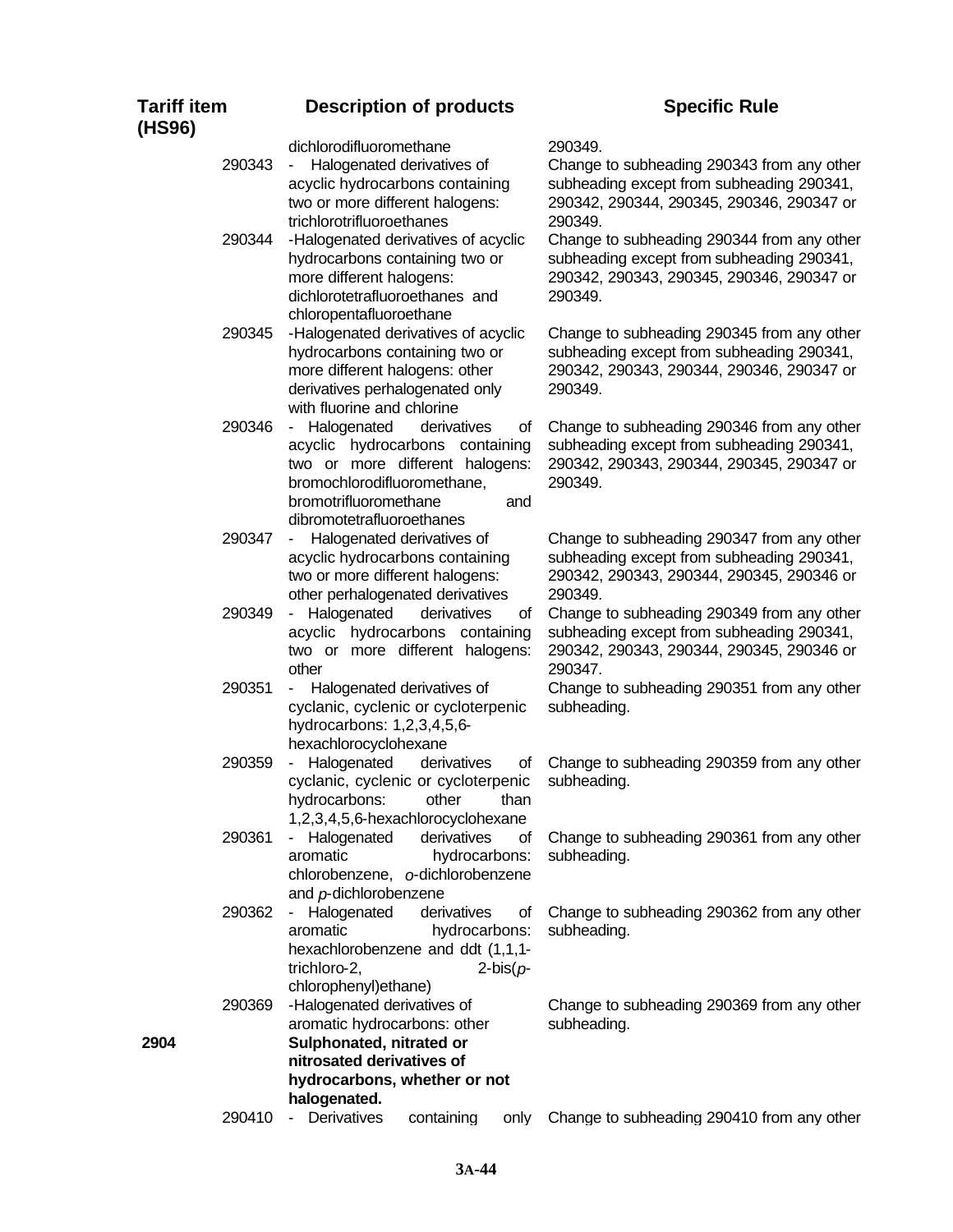| <b>Tariff item</b><br>(HS96) |        | <b>Description of products</b>                                                                                                                     | <b>Specific Rule</b>                                                                                         |
|------------------------------|--------|----------------------------------------------------------------------------------------------------------------------------------------------------|--------------------------------------------------------------------------------------------------------------|
|                              |        | sulpho groups, their salts and ethyl<br>esters                                                                                                     | subheading.                                                                                                  |
|                              | 290420 | - Derivatives containing only nitro                                                                                                                | Change to subheading 290420 from any other                                                                   |
|                              | 290490 | or only nitroso groups<br>- Other                                                                                                                  | subheading.<br>Change to subheading 290490 from any other<br>subheading.                                     |
| 2905                         |        | alcohols<br><b>Acyclic</b><br>and<br>their<br>halogenated,<br>sulphonated,<br>nitrated<br>nitrosated<br>or<br>derivatives.                         |                                                                                                              |
|                              | 290511 | Saturated monohydric alcohols:<br>methanol (methyl alcohol)                                                                                        | Change to subheading 290511 from any other<br>subheading.                                                    |
|                              | 290512 | - Saturated monohydric alcohols:<br>propan-1-ol (propyl alcohol) and<br>propan-2-ol (isopropyl alcohol)                                            | Change to subheading 290512 from any other<br>subheading.                                                    |
|                              | 290513 | - Saturated monohydric alcohols:<br>butan-1-ol ( $n$ -butyl alcohol)                                                                               | Change to subheading 290513 from any other<br>subheading.                                                    |
|                              | 290514 | - Saturated monohydric alcohols:<br>other butanols                                                                                                 | Change to subheading 290514 from any other<br>subheading.                                                    |
|                              | 290515 | - Saturated monohydric alcohols:<br>alcohol)<br>pentanol<br>(amyl<br>and<br>isomers thereof                                                        | Change to subheading 290515 from any other<br>subheading.                                                    |
|                              | 290516 | - Saturated monohydric alcohols:<br>octanol (octyl alcohol) and isomers<br>thereof                                                                 | Change to subheading 290516 from any other<br>subheading.                                                    |
|                              | 290517 | - Saturated monohydric alcohols:<br>dodecan-l-ol<br>(lauryl<br>alcohol),<br>hexadecan-l-ol (cetyl alcohol) and<br>octadecan-l-ol (stearyl alcohol) | Change to subheading 290517 from any other<br>subheading.                                                    |
|                              | 290519 | - Saturated monohydric alcohols:<br>other                                                                                                          | Change to subheading 290519 from any other<br>subheading.                                                    |
|                              | 290522 | - Unsaturated<br>monohydric<br>alcohols: acyclic terpene alcohols                                                                                  | Change to subheading 290522 from any other<br>subheading except from subheading 130190,<br>330190 or 380590. |
|                              | 290529 | - Unsaturated<br>monohydric<br>alcohols: other than acyclic terpene<br>alcohols                                                                    | Change to subheading 290529 from any other<br>subheading except from subheading 130190,<br>330190 or 380590. |
|                              | 290531 | Diols:ethylene<br>glycol<br>(ethanediol)                                                                                                           | Change to subheading 290531 from any other<br>subheading.                                                    |
|                              | 290532 | - Diols:<br>propylene<br>glycol<br>(propane-1,2-diol)                                                                                              | Change to subheading 290532 from any other<br>subheading.                                                    |
|                              | 290539 | - Diols: other                                                                                                                                     | Change to subheading 290539 from any other<br>subheading.                                                    |
|                              | 290541 | - Other polyhydric alcohols: 2-<br>ethyl-2-(hydroxymethyl)propane-<br>1,3-diol (trimethylolpropane)                                                | Change to subheading 290541 from any other<br>subheading.                                                    |
|                              | 290542 | - Other<br>polyhydric<br>alcohols:<br>pentaerythritol                                                                                              | Change to subheading 290542 from any other<br>subheading.                                                    |
|                              | 290543 | polyhydric<br>- Other<br>alcohols:<br>mannitol                                                                                                     | Change to subheading 290543 from any other<br>subheading.                                                    |
|                              | 290544 | - Other<br>polyhydric alcohols: d-                                                                                                                 | Change to subheading 290544 from any other                                                                   |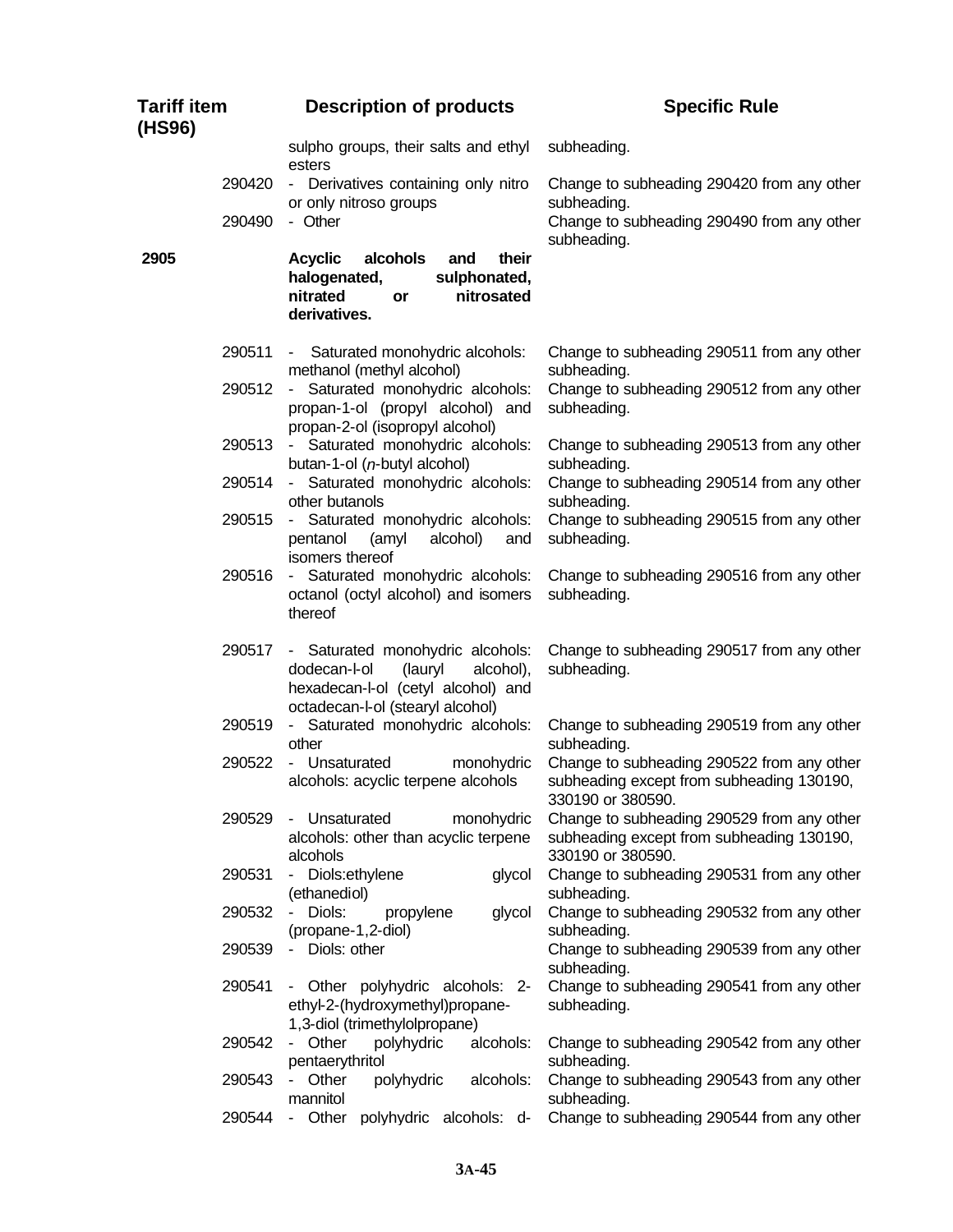| <b>Tariff item</b><br>(HS96) |        | <b>Description of products</b>                                                                                                                       | <b>Specific Rule</b>                                                                                 |
|------------------------------|--------|------------------------------------------------------------------------------------------------------------------------------------------------------|------------------------------------------------------------------------------------------------------|
|                              | 290545 | glucitol (sorbitol)<br>- Other<br>alcohols:<br>polyhydric<br>glycerol                                                                                | subheading.<br>Change to subheading 290545 from any other<br>subheading except from heading 1520.    |
|                              | 290549 | - Other polyhydric alcohols: other                                                                                                                   | Change to subheading 290549 from any other<br>subheading.                                            |
|                              | 290551 | - Halogenated,<br>sulphonated,<br>nitrated or nitrosated derivatives of<br>acyclic alcohols: ethchlorvynol (inn)                                     | Change to subheading 290551 from any other<br>subheading.                                            |
|                              | 290559 | Halogenated, sulphonated,<br>nitrated or nitrosated derivatives of                                                                                   | Change to subheading 290559 from any other<br>subheading.                                            |
| 2906                         |        | acyclic alcohols: other<br><b>Cyclic</b><br>alcohols<br>their<br>and<br>halogenated,<br>sulphonated,<br>nitrated<br>nitrosated<br>or<br>derivatives. |                                                                                                      |
|                              | 290611 | - Cyclanic,<br>cyclenic<br>or<br>cycloterpenic: - menthol                                                                                            | Change to subheading 290611 from any other<br>subheading except from subheading 330124 or<br>330125. |
|                              | 290612 | - Cyclanic,<br>cyclenic<br>or<br>cycloterpenic:<br>cyclohexanol,<br>methylcyclohexanols<br>and<br>dimethylcyclohexanols                              | Change to subheading 290612 from any other<br>subheading.                                            |
|                              | 290613 | - Cyclanic,<br>cyclenic<br>or<br>cycloterpenic: sterols and inositols                                                                                | Change to subheading 290613 from any other<br>subheading.                                            |
|                              | 290614 | Cyclanic,<br>cyclenic<br>$\sim$<br>or<br>cycloterpenic: terpineols                                                                                   | Change to subheading 290614 from any other<br>subheading except from heading 3805.                   |
|                              | 290619 | Cyclanic,<br>cyclenic<br>$\sim$<br>or<br>cycloterpenic: other                                                                                        | Change to subheading 290619 from any other<br>subheading except from subheading 330190 or<br>380590. |
|                              | 290621 | - Aromatic: benzyl alcohol                                                                                                                           | Change to subheading 290621 from any other<br>subheading.                                            |
|                              | 290629 | -Aromatic: other                                                                                                                                     | Change to subheading 290629 from any other<br>subheading except from subheading 270760 or<br>330190. |
| 2907                         | 290711 | Phenols; phenol-alcohols.<br>Monophenols:<br>phenol<br>$\sim$<br>(hydroxybenzene) and its salts                                                      | Change to subheading 290711 from any other<br>subheading except from subheading 270760.              |
|                              | 290712 | - Monophenols: cresols and their<br>salts                                                                                                            | Change to subheading 290712 from any other<br>subheading except from subheading 270799.              |
|                              | 290713 | - Monophenols:<br>octylphenol,<br>nonylphenol and their isomers; salts<br>thereof                                                                    | Change to subheading 290713 from any other<br>subheading except from subheading 270799.              |
|                              | 290714 | - Monophenols: xylenols and their<br>salts                                                                                                           | Change to subheading 290714 from any other<br>subheading except from subheading 270799.              |
|                              | 290715 | Monophenols:<br>naphthols<br>and<br>$\sim$<br>their salts                                                                                            | Change to subheading 290715 from any other<br>subheading except from subheading 270799.              |
|                              | 290719 | - Monophenols: other                                                                                                                                 | Change to subheading 290719 from any other<br>subheading except from subheading 270799.              |
|                              | 290721 | Polyphenols;<br>phenol-alcohols:<br>resorcinol and its salts                                                                                         | Change to subheading 290721 from any other<br>subheading except from subheading 270799.              |
|                              |        | 290722 - Polyphenols;<br>phenol-alcohols:                                                                                                            | Change to subheading 290722 from any other                                                           |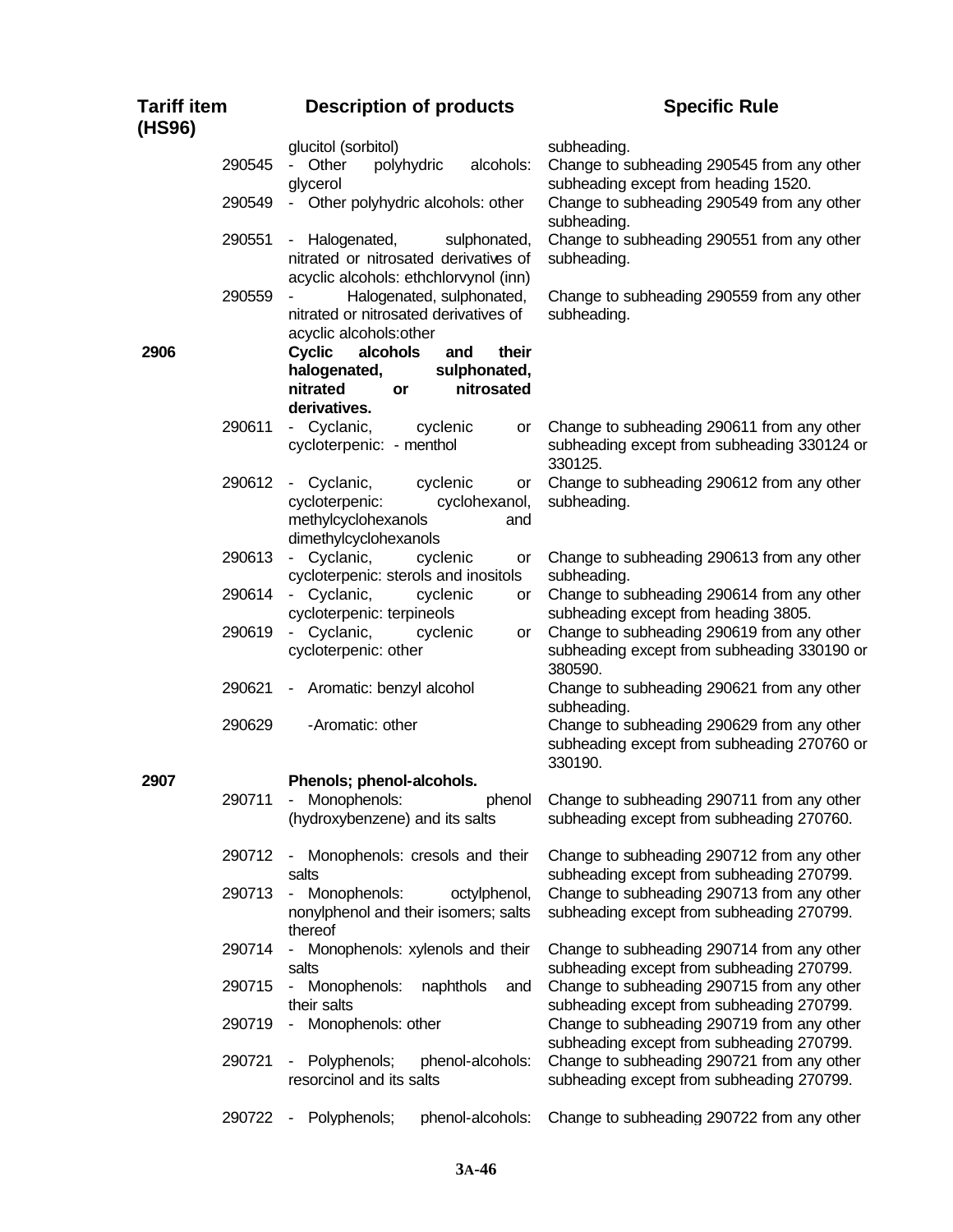| <b>Tariff item</b><br>(HS96) | <b>Description of products</b>                                                                                                                                                                                                                        | <b>Specific Rule</b>                                                                                   |
|------------------------------|-------------------------------------------------------------------------------------------------------------------------------------------------------------------------------------------------------------------------------------------------------|--------------------------------------------------------------------------------------------------------|
| 290723                       | hydroquinone (quinol) and its salts<br>Polyphenols;<br>phenol-alcohols:<br>$\sim$<br>4,4 - Isopropylidenediphenol<br>(bisphenol A, diphenylolpropane)<br>and its salts                                                                                | subheading except from subheading 270799.<br>Change to subheading 290723 from any other<br>subheading. |
| 290729                       | - Polyphenols;<br>phenol-alcohols:<br>other                                                                                                                                                                                                           | Change to subheading 290729 from any other<br>subheading except from subheading 270799.                |
| 2908                         | Halogenated,<br>sulphonated,<br>nitrated or nitrosated derivatives<br>of phenols or phenol-alcohols.                                                                                                                                                  | Change to heading 2908 from any other heading.                                                         |
| 2909                         | Ethers, ether-alcohols, ether-<br>phenols, ether-alcohol-phenols,<br>alcohol peroxides, ether<br>peroxides, ketone peroxides<br>(whether or not chemically<br>defined), and their halogenated,<br>sulphonated, nitrated or<br>nitrosated derivatives. |                                                                                                        |
| 290911                       | - Acyclic<br>ethers<br>and<br>their<br>halogenated, sulphonated, nitrated<br>or nitrosated derivatives:<br>diethyl<br>ether                                                                                                                           | Change to subheading 290911 from any other<br>subheading.                                              |
| 290919                       | ethers<br>- Acyclic<br>and<br>their<br>halogenated, sulphonated, nitrated<br>or nitrosated derivatives: other                                                                                                                                         | Change to subheading 290919 from any other<br>subheading.                                              |
| 290920                       | - Cyclanic,<br>cyclenic<br>or<br>ethers<br>cycloterpenic<br>and<br>their<br>halogenated, sulphonated, nitrated<br>or nitrosated derivatives                                                                                                           | Change to subheading 290920 from any other<br>subheading.                                              |
| 290930                       | - Aromatic<br>ethers<br>and<br>their<br>halogenated, sulphonated, nitrated<br>or nitrosated derivatives                                                                                                                                               | Change to subheading 290930 from any other<br>subheading.                                              |
| 290941                       | - Ether-alcohols<br>and<br>their<br>halogenated, sulphonated, nitrated<br>nitrosated derivatives:<br>$2,2 -$<br>or<br>Oxydiethanol<br>(diethylene<br>glycol,<br>digol)                                                                                | Change to subheading 290941 from any other<br>subheading.                                              |
| 290942                       | - Ether-alcohols<br>and<br>their<br>halogenated, sulphonated, nitrated<br>nitrosated<br>derivatives:<br>or<br>monomethyl ethers<br>of ethylene<br>glycol or of diethylene glycol                                                                      | Change to subheading 290942 from any other<br>subheading.                                              |
| 290943                       | - Ether-alcohols<br>and<br>their<br>halogenated, sulphonated, nitrated<br>or nitrosated derivatives: monobutyl<br>ethers of ethylene glycol or of<br>diethylene glycol                                                                                | Change to subheading 290943 from any other<br>subheading.                                              |
| 290944                       | - Ether-alcohols<br>and<br>their<br>halogenated, sulphonated, nitrated<br>nitrosated<br>derivatives:<br>other<br>or<br>monoalkylethers of ethylene glycol<br>or of diethylene glycol                                                                  | Change to subheading 290944 from any other<br>subheading.                                              |
| 290949                       | Ether-alcohols<br>and<br>their<br>$\sim$                                                                                                                                                                                                              | Change to subheading 290949 from any other                                                             |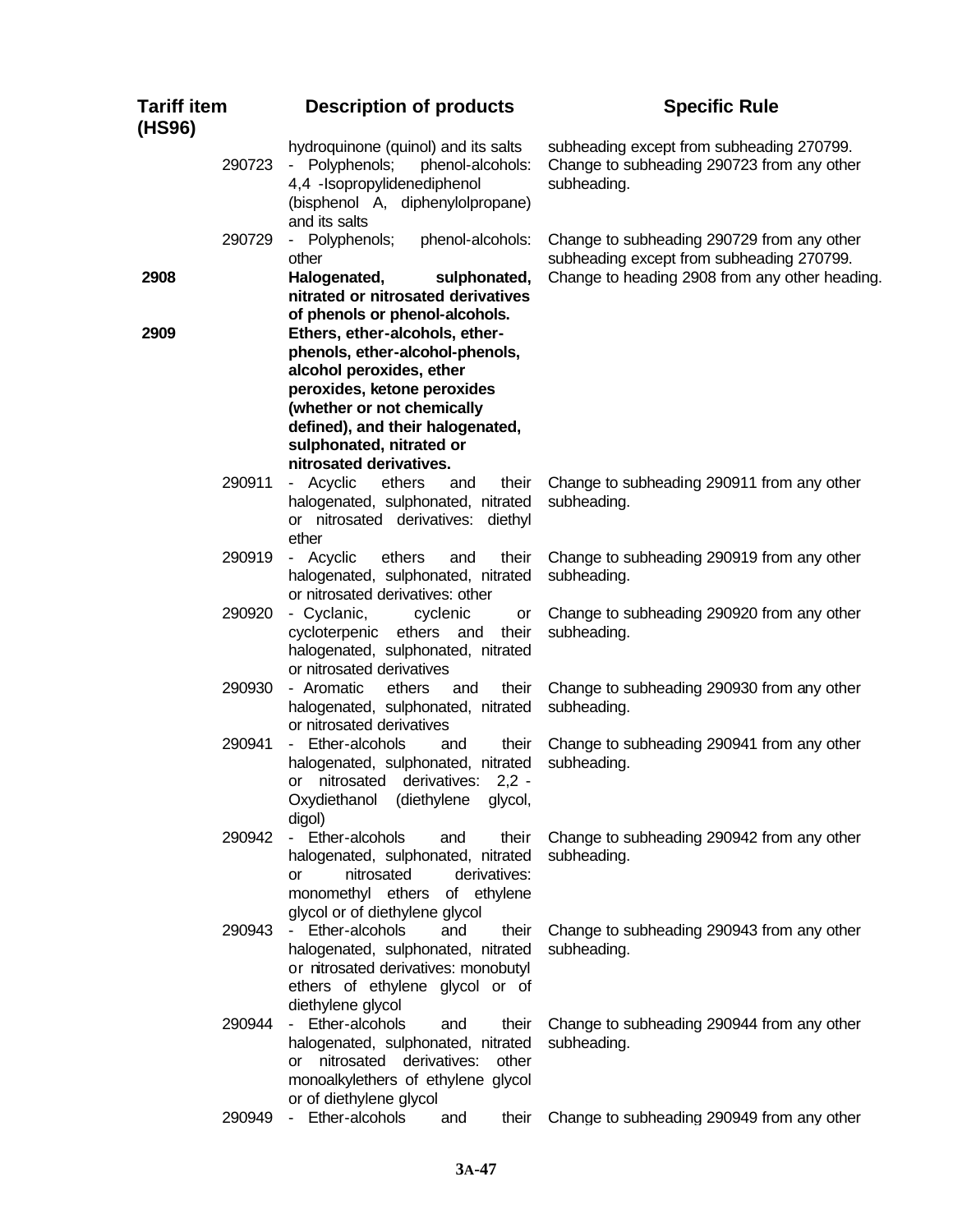| <b>Tariff item</b><br>(HS96) |        | <b>Description of products</b>                                                                                                                                                                       | <b>Specific Rule</b>                                                                    |
|------------------------------|--------|------------------------------------------------------------------------------------------------------------------------------------------------------------------------------------------------------|-----------------------------------------------------------------------------------------|
|                              |        | halogenated, sulphonated, nitrated<br>or nitrosated derivatives: other                                                                                                                               | subheading.                                                                             |
|                              | 290950 | - Ether-phenols,<br>ether-alcohol-<br>phenols and their halogenated,<br>sulphonated, nitrated or nitrosated<br>derivatives                                                                           | Change to subheading 290950 from any other<br>subheading except from subheading 330190. |
|                              | 290960 | - Alcohol<br>peroxides,<br>ether<br>peroxides, ketone peroxides and<br>halogenated,<br>sulphonated,<br>their<br>nitrated or nitrosated derivatives                                                   | Change to subheading 290960 from any other<br>subheading.                               |
| 2910                         |        | Epoxides,<br>epoxyalcohols,<br>epoxyphenols and epoxyethers,<br>with a three-membered ring, and<br>their halogenated, sulphonated,<br>nitrated<br>nitrosated<br>or<br>derivatives.                   |                                                                                         |
|                              | 291010 | - Oxirane (ethylene oxide)                                                                                                                                                                           | Change to subheading 291010 from any other<br>subheading.                               |
|                              | 291020 | - Methyloxirane (propylene oxide)                                                                                                                                                                    | Change to subheading 291020 from any other<br>subheading.                               |
|                              | 291030 | - 1-chloro-2,3-epoxypropane<br>(epichlorohydrin)                                                                                                                                                     | Change to subheading 291030 from any other<br>subheading.                               |
|                              | 291090 | - Other                                                                                                                                                                                              | Change to subheading 291090 from any other<br>subheading.                               |
| 2911                         |        | <b>Acetals</b><br>hemiacetals,<br>and<br>whether<br>with<br>other<br>or<br>not<br>function<br>and<br>their<br>oxygen<br>halogenated,<br>sulphonated,<br>nitrated<br>nitrosated<br>or<br>derivatives. | Change to heading 2911 from any other heading.                                          |
| 2912                         |        | Aldehydes, whether or not with<br>other oxygen function; cyclic<br>aldehydes;<br>polymers<br>of<br>paraformaldehyde.                                                                                 |                                                                                         |
|                              | 291211 | Acyclic aldehydes without other<br>- 1<br>oxygen function: methanal<br>(formaldehyde)                                                                                                                | Change to subheading 291211 from any other<br>subheading.                               |
|                              | 291212 | Acyclic aldehydes without other<br>function:<br>oxygen<br>ethanal<br>(acetaldehyde)                                                                                                                  | Change to subheading 291212 from any other<br>subheading.                               |
|                              | 291213 | Acyclic aldehydes without other<br>function:<br>oxygen<br>butanal<br>(butyraldehyde, normal isomer)                                                                                                  | Change to subheading 291213 from any other<br>subheading.                               |
|                              | 291219 | Acyclic aldehydes without other<br>oxygen function: other                                                                                                                                            | Change to subheading 291219 from any other<br>subheading except from subheading 330190. |
|                              | 291221 | Cyclic aldehydes without other<br>oxygen function: benzaldehyde                                                                                                                                      | Change to subheading 291221 from any other<br>subheading except from subheading 330190. |
|                              | 291229 | Cyclic aldehydes without other<br>oxygen function: other                                                                                                                                             | Change to subheading 291229 from any other<br>subheading except from subheading 330190. |
|                              | 291230 | - Aldehyde-alcohols                                                                                                                                                                                  | Change to subheading 291230 from any other<br>subheading except from subheading 330190. |
|                              | 291241 | Aldehyde-ethers, aldehyde-<br>-<br>phenols and aldehydes with other                                                                                                                                  | Change to subheading 291241 from any other<br>subheading except from subheading 330190. |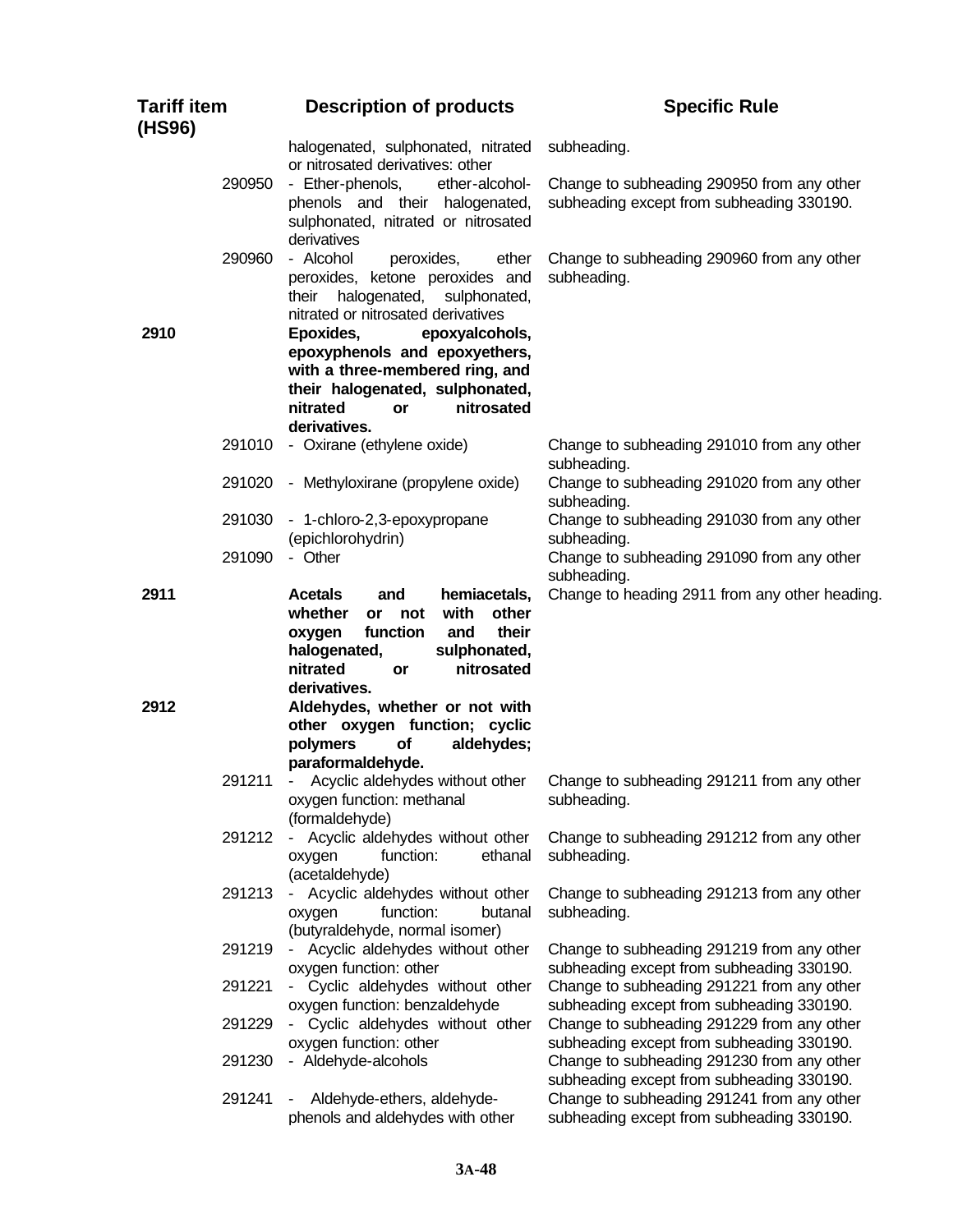| <b>Tariff item</b><br>(HS96) | <b>Description of products</b>                                                                                                                                                                                     | <b>Specific Rule</b>                                                                                 |
|------------------------------|--------------------------------------------------------------------------------------------------------------------------------------------------------------------------------------------------------------------|------------------------------------------------------------------------------------------------------|
| 291242                       | oxygen function: vanillin (4-<br>hydroxy-3-methoxybenzaldehyde)<br>Aldehyde-ethers, aldehyde-<br>$\sim$<br>phenols and aldehydes with other<br>oxygen function: ethylvanillin (3-<br>ethoxy-4-hydroxybenzaldehyde) | Change to subheading 291242 from any other<br>subheading except from subheading 330190.              |
| 291249                       | Aldehyde-ethers, aldehyde-<br>$\sim 10$<br>phenols and aldehydes with other<br>oxygen function: other                                                                                                              | Change to subheading 291249 from any other<br>subheading except from subheading 330190.              |
| 291250                       | - Cyclic polymers of aldehydes                                                                                                                                                                                     | Change to subheading 291250 from any other<br>subheading.                                            |
| 291260                       | - Paraformaldehyde                                                                                                                                                                                                 | Change to subheading 291260 from any other<br>subheading.                                            |
| 2913                         | Halogenated,<br>sulphonated,<br>nitrated or nitrosated derivatives<br>of products of heading 29.12.                                                                                                                | Change to heading 2913 from any other heading.                                                       |
| 2914                         | Ketones and quinones, whether<br>not with<br>other<br>oxygen<br>or<br>function, and their halogenated,<br>sulphonated,<br>nitrated<br>or<br>nitrosated derivatives.                                                |                                                                                                      |
| 291411                       | - Acyclic ketones without other<br>oxygen function: acetone                                                                                                                                                        | Change to subheading 291411 from any other<br>subheading except from subheading 330190.              |
| 291412                       | - Acyclic ketones without other<br>oxygen function: butanone (methyl<br>ethyl ketone)                                                                                                                              | Change to subheading 291412 from any other<br>subheading except from subheading 330190.              |
| 291413                       | - Acyclic ketones without other<br>oxygen function: 4-methylpentan-2-<br>one (methyl isobutyl ketone)                                                                                                              | Change to subheading 291413 from any other<br>subheading except from subheading 330190.              |
| 291419                       | - Acyclic ketones without other<br>oxygen function: other                                                                                                                                                          | Change to subheading 291419 from any other<br>subheading except from subheading 330190.              |
| 291421                       | Cyclanic,<br>cyclenic<br>or<br>cycloterpenic ketones without other<br>oxygen function: camphor                                                                                                                     | Change to subheading 291421 from any other<br>subheading.                                            |
| 291422                       | - Cyclanic,<br>cyclenic<br>or<br>cycloterpenic ketones without other<br>oxygen function: cyclohexanone<br>and methylcyclohexanones                                                                                 | Change to subheading 291422 from any other<br>subheading.                                            |
| 291423                       | Cyclanic, cyclenic or<br>cycloterpenic ketones without other<br>oxygen function: ionones and<br>methylionones                                                                                                      | Change to subheading 291423 from any other<br>subheading except from subheading 330190.              |
| 291429                       | - Cyclanic,<br>cyclenic<br>or<br>cycloterpenic ketones without other<br>oxygen function: other                                                                                                                     | Change to subheading 291429 from any other<br>subheading except from subheading 330190 or<br>380590. |
| 291431                       | - Aromatic ketones without other<br>oxygen function: phenylacetone<br>(phenylpropan-2-one)                                                                                                                         | Change to subheading 291431 from any other<br>subheading except from subheading 291439 or<br>330190. |
| 291439                       | - Aromatic ketones without other<br>oxygen function: other                                                                                                                                                         | Change to subheading 291439 from any other<br>subheading except from subheading 291431 or<br>330190. |
| 291440                       | - Ketone-alcohols<br>ketone-<br>and<br>aldehydes                                                                                                                                                                   | Change to subheading 291440 from any other<br>subheading except from subheading 330190.              |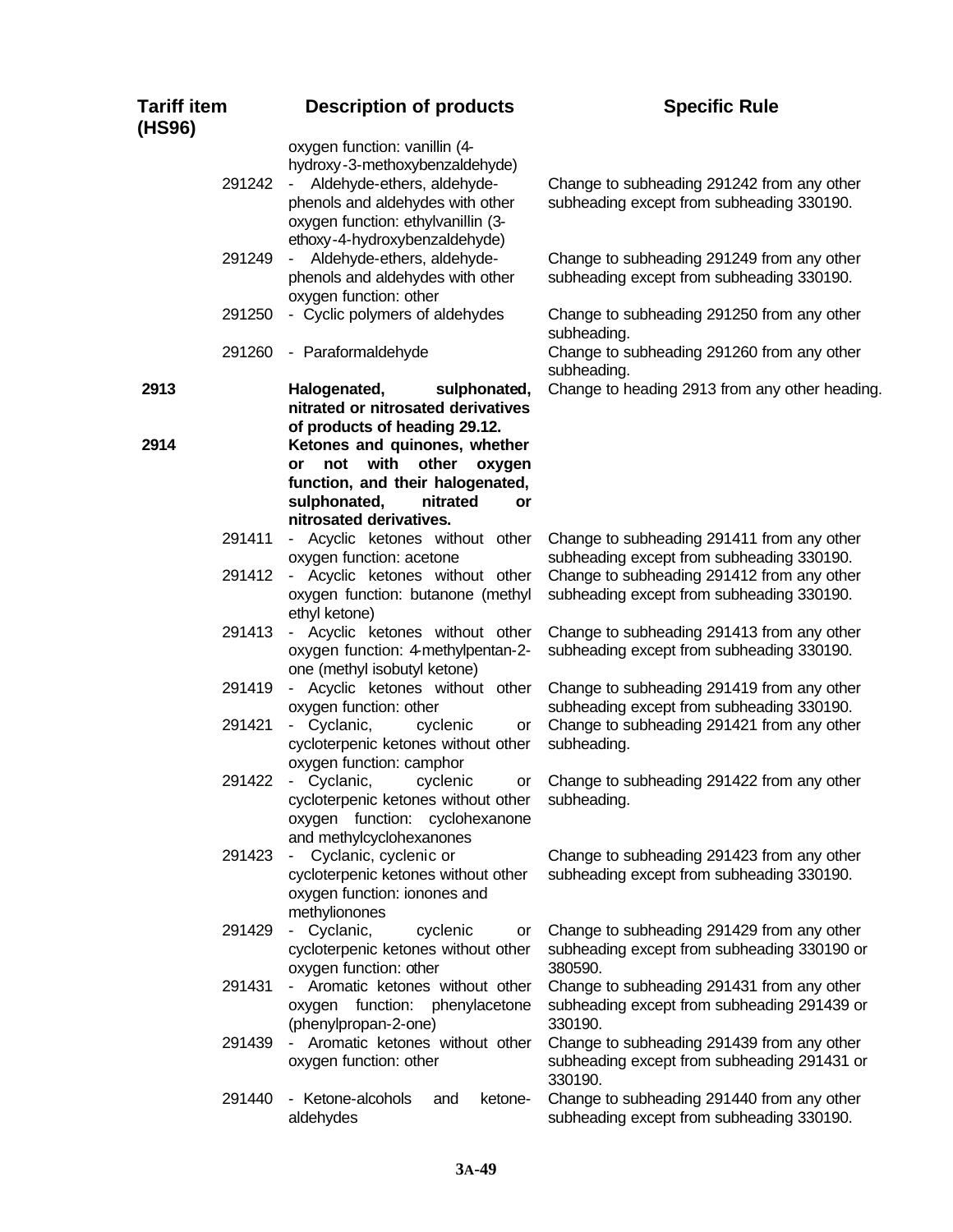| <b>Tariff item</b><br>(HS96) |                  | <b>Description of products</b>                                                                                                                                                                                  | <b>Specific Rule</b>                                                                                                                  |
|------------------------------|------------------|-----------------------------------------------------------------------------------------------------------------------------------------------------------------------------------------------------------------|---------------------------------------------------------------------------------------------------------------------------------------|
|                              | 291450<br>291461 | - Ketone-phenols and ketones with<br>other oxygen function<br>- Quinones: anthraquinone                                                                                                                         | Change to subheading 291450 from any other<br>subheading except from subheading 330190.<br>Change to subheading 291461 from any other |
|                              | 291469           | - Quinones: other                                                                                                                                                                                               | subheading except from subheading 330190.<br>Change to subheading 291469 from any other<br>subheading except from subheading 330190.  |
|                              | 291470           | - Halogenated, sulphonated,<br>nitrated or nitrosated derivatives                                                                                                                                               | Change to subheading 291470 from any other<br>subheading except from subheading 330190.                                               |
| 2915                         |                  | <b>Saturated</b><br>acyclic<br>monocarboxylic acids and their<br>anhydrides, halides, peroxides<br>and<br>peroxyacids;<br>their<br>halogenated,<br>sulphonated,<br>nitrosated<br>nitrated<br>or<br>derivatives. |                                                                                                                                       |
|                              | 291511           | - Formic acid, its salts and esters:<br>formic acid                                                                                                                                                             | Change to subheading 291511 from any other<br>subheading.                                                                             |
|                              | 291512           | - Formic acid, its salts and esters:<br>salts of formic acid                                                                                                                                                    | Change to subheading 291512 from any other<br>subheading.                                                                             |
|                              | 291513           | - Formic acid, its salts and esters:<br>esters of formic acid                                                                                                                                                   | Change to subheading 291513 from any other<br>subheading.                                                                             |
|                              | 291521           | - Acetic acid and its salts; acetic<br>anhydride: acetic acid                                                                                                                                                   | Change to subheading 291521 from any other<br>subheading.                                                                             |
|                              | 291522           | - Acetic acid and its salts; acetic<br>anhydride: sodium acetate                                                                                                                                                | Change to subheading 291522 from any other<br>subheading.                                                                             |
|                              | 291523           | - Acetic acid and its salts; acetic<br>anhydride: cobalt acetates                                                                                                                                               | Change to subheading 291523 from any other<br>subheading.                                                                             |
|                              | 291524           | - Acetic acid and its salts; acetic<br>anhydride: acetic anhydride                                                                                                                                              | Change to subheading 291524 from any other<br>subheading.                                                                             |
|                              | 291529           | - Acetic acid and its salts; acetic<br>anhydride: other                                                                                                                                                         | Change to subheading 291529 from any other<br>subheading.                                                                             |
|                              | 291531           | - Esters of acetic acid:<br>ethyl<br>acetate                                                                                                                                                                    | Change to subheading 291531 from any other<br>subheading.                                                                             |
|                              | 291532           | - Esters of acetic acid: vinyl<br>acetate                                                                                                                                                                       | Change to subheading 291532 from any other<br>subheading.                                                                             |
|                              | 291533           | - Esters of acetic acid: $n$ -Butyl<br>acetate                                                                                                                                                                  | Change to subheading 291533 from any other<br>subheading.                                                                             |
|                              | 291534           | - Esters of acetic acid: isobutyl<br>acetate                                                                                                                                                                    | Change to subheading 291534 from any other<br>subheading.                                                                             |
|                              | 291535           | - Esters<br>of<br>acetic<br>acid:<br>$2 -$<br>Ethoxyethyl acetate                                                                                                                                               | Change to subheading 291535 from any other<br>subheading.                                                                             |
|                              | 291539           | - Esters of acetic acid: other                                                                                                                                                                                  | Change to subheading 291539 from any other<br>subheading except from subheading 330190.                                               |
|                              | 291540           | - Mono-, di- or trichloroacetic<br>acids, their salts and esters                                                                                                                                                | Change to subheading 291540 from any other<br>subheading.                                                                             |
|                              | 291550           | - Propionic acid, its salts and<br>esters                                                                                                                                                                       | Change to subheading 291550 from any other<br>subheading.                                                                             |
|                              | 291560           | - Butanoic acids, pentanoic acids,<br>their salts and esters                                                                                                                                                    | Change to subheading 291560 from any other<br>subheading.                                                                             |
|                              | 291570           | - Palmitic acid, stearic acid, their<br>salts and esters                                                                                                                                                        | Change to subheading 291570 from any other<br>subheading.                                                                             |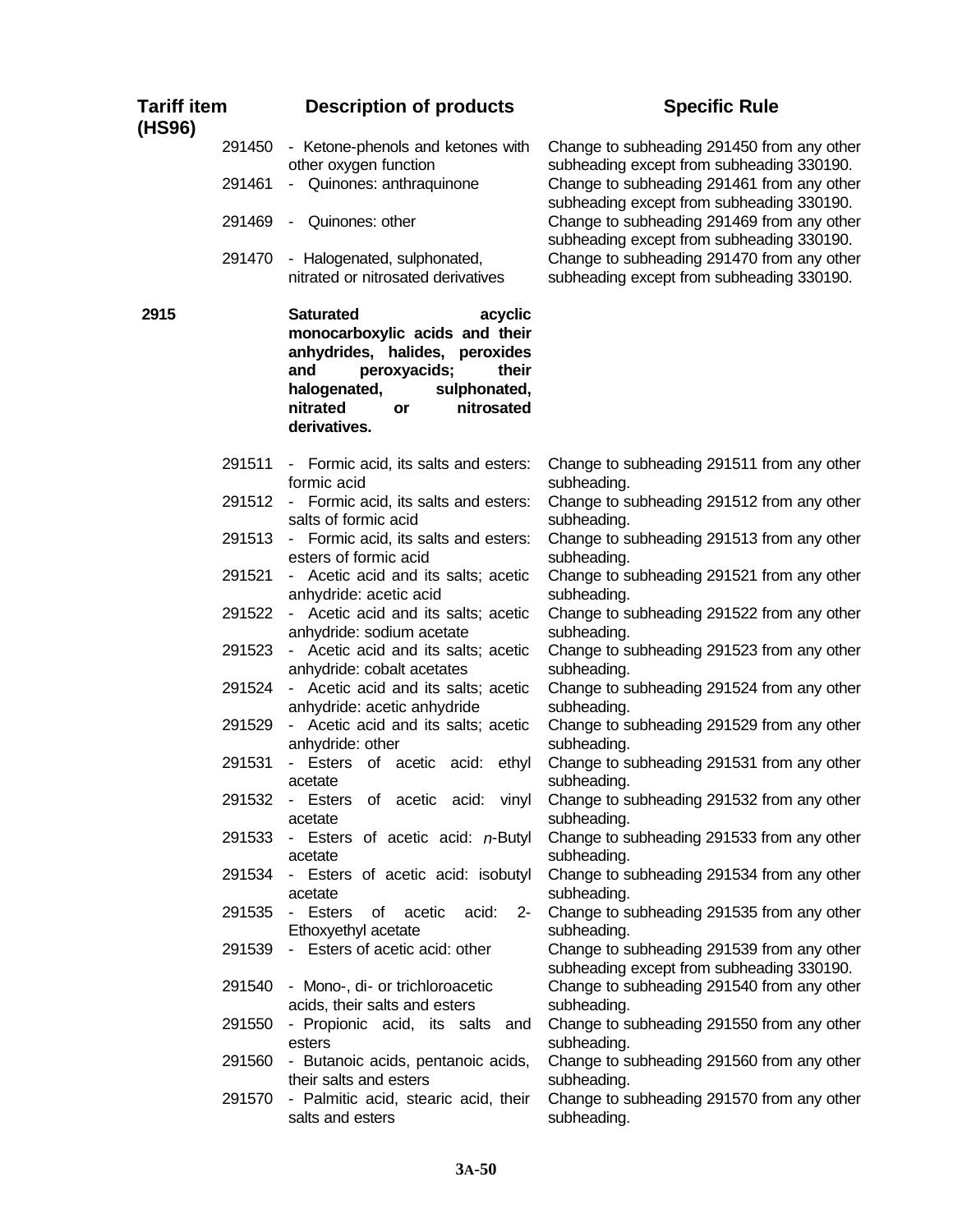| <b>Tariff item</b><br>(HS96) | <b>Description of products</b>                                                                                                                                                                                                                             | <b>Specific Rule</b>                                                                    |  |
|------------------------------|------------------------------------------------------------------------------------------------------------------------------------------------------------------------------------------------------------------------------------------------------------|-----------------------------------------------------------------------------------------|--|
| 291590                       | - Other:                                                                                                                                                                                                                                                   | Change to subheading 291590 from any other<br>subheading.                               |  |
| 2916                         | <b>Unsaturated</b><br>acyclic<br>monocarboxylic<br>acids,<br>cyclic<br>monocarboxylic<br>acids,<br>their<br>anhydrides, halides, peroxides<br>peroxyacids;<br>their<br>and<br>halogenated,<br>sulphonated,<br>nitrosated<br>nitrated<br>or<br>derivatives. |                                                                                         |  |
| 291611                       | - Unsaturated<br>acyclic<br>their<br>monocarboxylic<br>acids,<br>anhydrides,<br>halides, peroxides,<br>peroxyacids and their derivatives:<br>acrylic acid and its salts                                                                                    | Change to subheading 291611 from any other<br>subheading.                               |  |
| 291612                       | - Unsaturated acyclic<br>monocarboxylic acids, their<br>anhydrides, halides, peroxides,<br>peroxyacids and their derivatives:<br>esters of acrylic acid                                                                                                    | Change to subheading 291612 from any other<br>subheading.                               |  |
| 291613                       | - Unsaturated<br>acyclic<br>their<br>monocarboxylic<br>acids,<br>halides, peroxides,<br>anhydrides,<br>peroxyacids and their derivatives:<br>methacrylic acid and its salts                                                                                | Change to subheading 291613 from any other<br>subheading.                               |  |
| 291614                       | - Unsaturated acyclic<br>monocarboxylic acids, their<br>anhydrides, halides, peroxides,<br>peroxyacids and their derivatives:<br>esters of methacrylic acid                                                                                                | Change to subheading 291614 from any other<br>subheading.                               |  |
| 291615                       | - Unsaturated<br>acyclic<br>their<br>monocarboxylic<br>acids,<br>anhydrides, halides, peroxides,<br>peroxyacids and their derivatives:<br>oleic, linoleic or linolenic acids,<br>their salts and esters                                                    | Change to subheading 291615 from any other<br>subheading.                               |  |
| 291619                       | Unsaturated acyclic<br>$\sim$<br>monocarboxylic acids, their<br>anhydrides, halides, peroxides,<br>peroxyacids and their derivatives:<br>other                                                                                                             | Change to subheading 291619 from any other<br>subheading.                               |  |
| 291620                       | - Cyclanic,<br>cyclenic<br>or<br>cycloterpenic<br>mono-<br>carboxylic<br>acids, their anhydrides, halides,<br>peroxides, peroxyacids and their<br>derivatives                                                                                              | Change to subheading 291620 from any other<br>subheading.                               |  |
| 291631                       | - Aromatic monocarboxylic acids,<br>anhydrides,<br>their<br>halides,<br>peroxides, peroxyacids and their<br>derivatives: benzoic acid, its salts<br>and esters                                                                                             | Change to subheading 291631 from any other<br>subheading except from subheading 330190. |  |
| 291632                       | - Aromatic monocarboxylic acids,<br>anhydrides,<br>their<br>halides,                                                                                                                                                                                       | Change to subheading 291632 from any other<br>subheading except from subheading 330190. |  |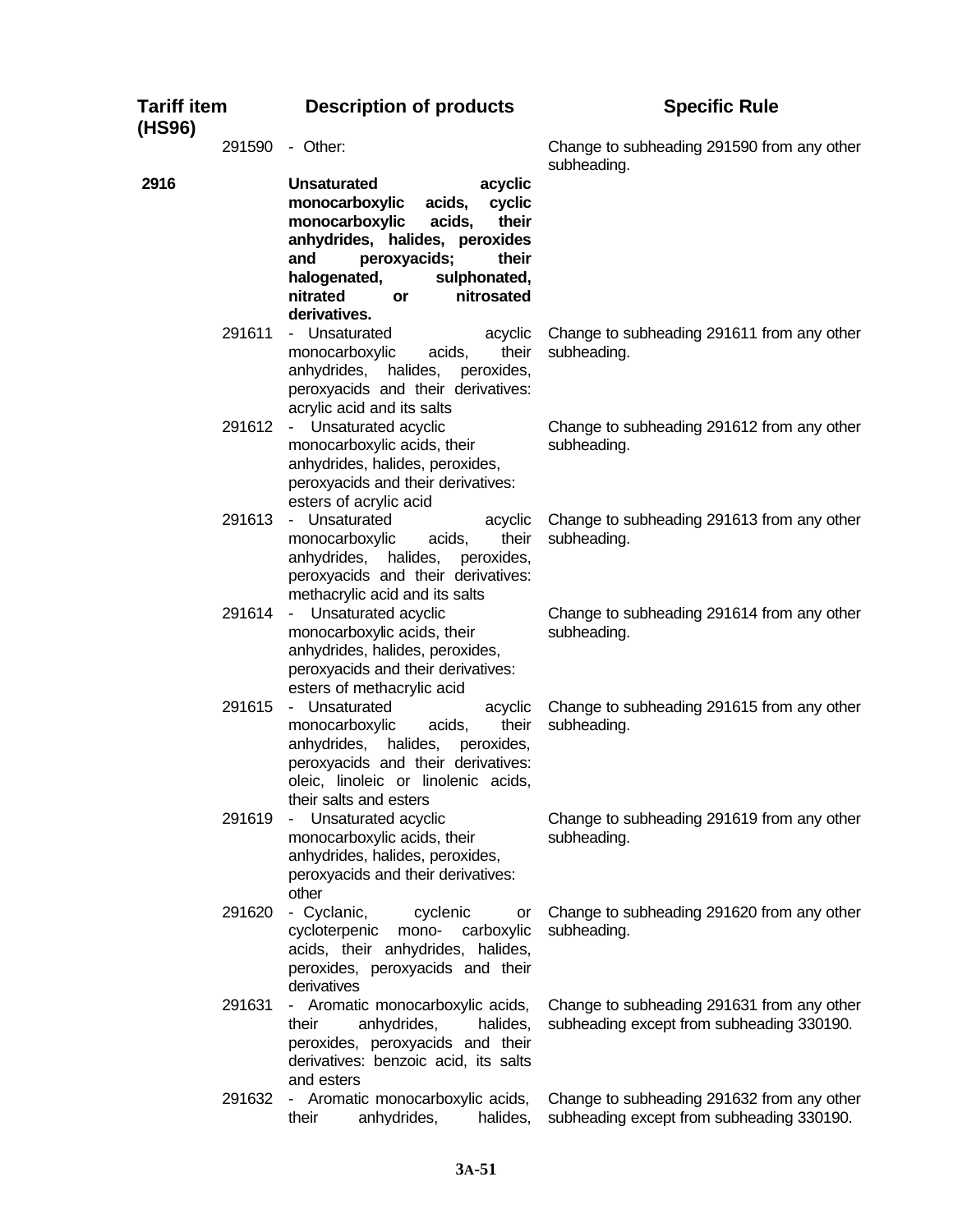| <b>Tariff item</b><br>(HS96) | <b>Description of products</b>                                                                                                                                                      | <b>Specific Rule</b>                                                                    |
|------------------------------|-------------------------------------------------------------------------------------------------------------------------------------------------------------------------------------|-----------------------------------------------------------------------------------------|
| 291634                       | peroxides, peroxyacids and their<br>derivatives: benzoyl peroxide and<br>benzoyl chloride<br>- Aromatic monocarboxylic acids,                                                       | Change to subheading 291634 from any other                                              |
|                              | anhydrides,<br>their<br>halides,<br>peroxides, peroxyacids and their<br>derivatives: phenylacetic acid and<br>its salts                                                             | subheading except from subheading 330190.                                               |
| 291635                       | - Aromatic monocarboxylic acids,<br>anhydrides,<br>their<br>halides,<br>peroxides, peroxyacids and their<br>derivatives: esters of phenylacetic<br>acid                             | Change to subheading 291635 from any other<br>subheading except from subheading 330190. |
| 291639                       | - Aromatic monocarboxylic acids,<br>anhydrides,<br>their<br>halides,<br>peroxides, peroxyacids and their<br>derivatives: other                                                      | Change to subheading 291639 from any other<br>subheading except from subheading 330190. |
| 2917                         | Polycarboxylic<br>acids,<br>their<br>anhydrides, halides, peroxides<br>peroxyacids;<br>their<br>and<br>halogenated,<br>sulphonated,<br>nitrated<br>nitrosated<br>or<br>derivatives. |                                                                                         |
| 291711                       | - Acyclic polycarboxylic acids,<br>anhydrides,<br>their<br>halides,<br>peroxides, peroxyacids and their<br>derivatives: oxalic acid, its salts and<br>esters                        | Change to subheading 291711 from any other<br>subheading.                               |
| 291712                       | - Acyclic polycarboxylic acids,<br>their anhydrides, halides,<br>peroxides, peroxyacids and their<br>derivatives: adipic acid, its salts<br>and esters                              | Change to subheading 291712 from any other<br>subheading.                               |
| 291713                       | - Acyclic<br>polycarboxylic<br>acids,<br>anhydrides,<br>their<br>halides.<br>peroxides, peroxyacids and their<br>derivatives: azelaic acid, sebacic<br>acid, their salts and esters | Change to subheading 291713 from any other<br>subheading.                               |
| 291714                       | polycarboxylic<br>- Acyclic<br>acids,<br>their<br>anhydrides,<br>halides,<br>peroxides, peroxyacids and their<br>derivatives: maleic anhydride                                      | Change to subheading 291714 from any other<br>subheading.                               |
| 291719                       | polycarboxylic acids,<br>- Acyclic<br>anhydrides,<br>their<br>halides,<br>peroxides, peroxyacids and their<br>derivatives: other                                                    | Change to subheading 291719 from any other<br>subheading.                               |
| 291720                       | - Cyclanic, cyclenic or<br>cycloterpenic polycarboxylic acids,<br>their anhydrides, halides,<br>peroxides, peroxyacids and their<br>derivatives                                     | Change to subheading 291720 from any other<br>subheading.                               |
| 291731                       | Aromatic polycarboxylic acids,<br>their anhydrides, halides,                                                                                                                        | Change to subheading 291731 from any other<br>subheading.                               |

**3A-52**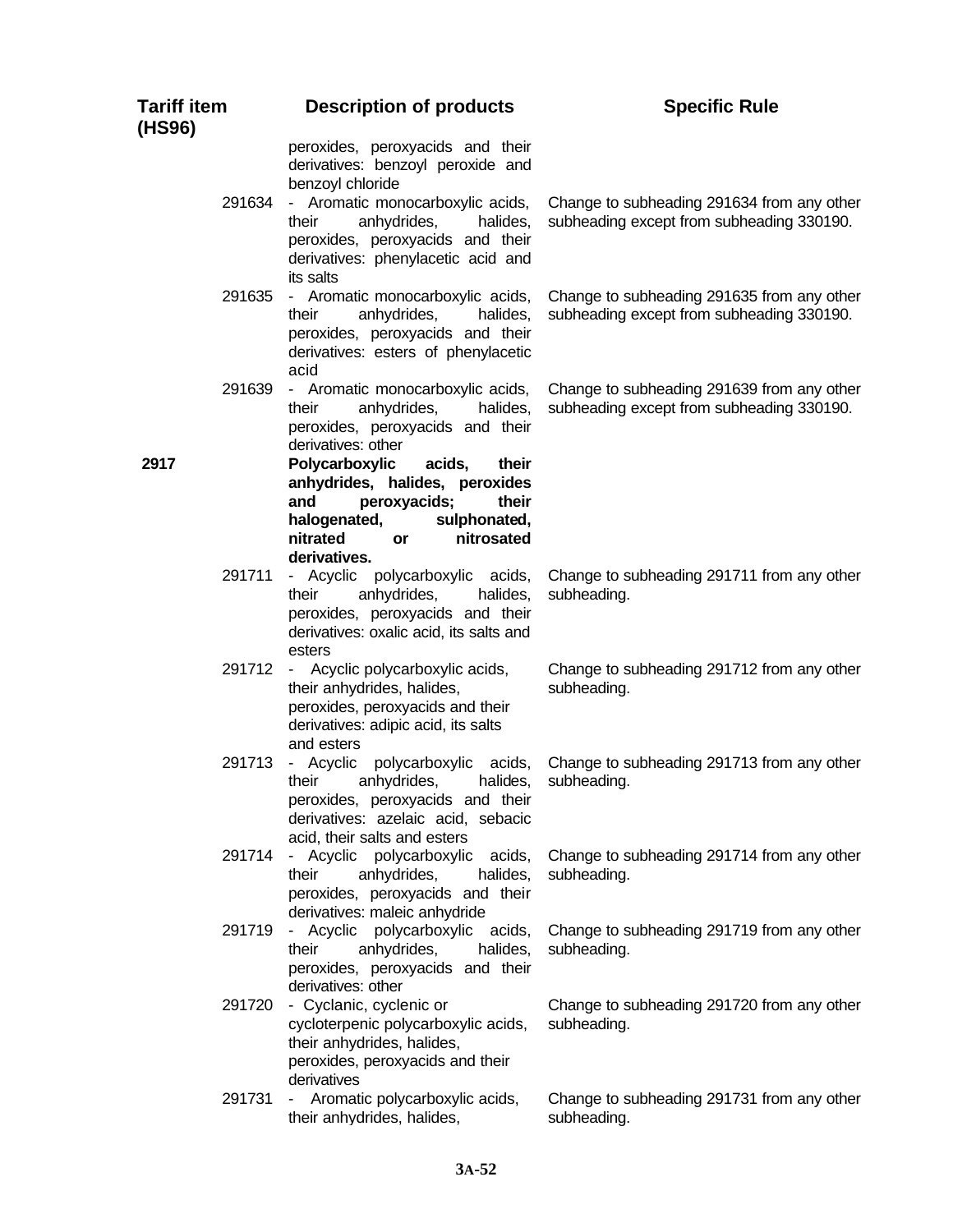| <b>Tariff item</b><br>(HS96) | <b>Description of products</b>                                                                                                                                                                                                                                                                                                                             | <b>Specific Rule</b>                                      |
|------------------------------|------------------------------------------------------------------------------------------------------------------------------------------------------------------------------------------------------------------------------------------------------------------------------------------------------------------------------------------------------------|-----------------------------------------------------------|
| 291732                       | peroxides, peroxyacids and their<br>derivatives: dibutyl orthophthalates<br>- Aromatic polycarboxylic acids,<br>anhydrides,<br>their<br>halides,<br>peroxides, peroxyacids and their                                                                                                                                                                       | Change to subheading 291732 from any other<br>subheading. |
| 291733                       | derivatives: dioctyl orthophthalates<br>- Aromatic polycarboxylic acids,<br>their<br>anhydrides,<br>halides,<br>peroxides, peroxyacids and their<br>dinonyl or didecyl<br>derivatives:<br>orthophthalates                                                                                                                                                  | Change to subheading 291733 from any other<br>subheading. |
| 291734                       | - Aromatic polycarboxylic acids,<br>their<br>anhydrides,<br>halides,<br>peroxides, peroxyacids and their<br>derivatives:<br>other<br>esters<br>οf<br>orthophthalic acid                                                                                                                                                                                    | Change to subheading 291734 from any other<br>subheading. |
| 291735                       | - Aromatic polycarboxylic acids,<br>their anhydrides, halides,<br>peroxides, peroxyacids and their<br>derivatives: phthalic anhydride                                                                                                                                                                                                                      | Change to subheading 291735 from any other<br>subheading. |
| 291736                       | - Aromatic polycarboxylic acids,<br>their<br>anhydrides,<br>halides,<br>peroxides, peroxyacids and their<br>derivatives: terephthalic acid and its<br>salts                                                                                                                                                                                                | Change to subheading 291736 from any other<br>subheading. |
| 291737                       | - Aromatic polycarboxylic acids,<br>anhydrides,<br>their<br>halides,<br>peroxides, peroxyacids and their<br>derivatives: dimethyl terephthalate                                                                                                                                                                                                            | Change to subheading 291737 from any other<br>subheading. |
| 291739<br>2918               | - Aromatic polycarboxylic acids,<br>their<br>anhydrides,<br>halides,<br>peroxides, peroxyacids and their<br>derivatives: other<br>Carboxylic acids with additional<br>function<br>oxygen<br>and<br>their<br>anhydrides, halides, peroxides<br>peroxyacids;<br>their<br>and<br>halogenated,<br>sulphonated,<br>nitrated<br>nitrosated<br>or<br>derivatives. | Change to subheading 291739 from any other<br>subheading. |
| 291811                       | - Carboxylic acids with alcohol<br>function but without other oxygen<br>function, their anhydrides, halides<br>peroxides, peroxyacids and their<br>derivatives: lactic acid, its salts and<br>esters                                                                                                                                                       | Change to subheading 291811 from any other<br>subheading. |
| 291812                       | - Carboxylic acids with alcohol<br>function but without other oxygen<br>function, their anhydrides, halides<br>peroxides, peroxyacids and their                                                                                                                                                                                                            | Change to subheading 291812 from any other<br>subheading. |

derivatives: tartaric acid 291813 - Carboxylic acids with alcohol Change to subheading 291813 from any other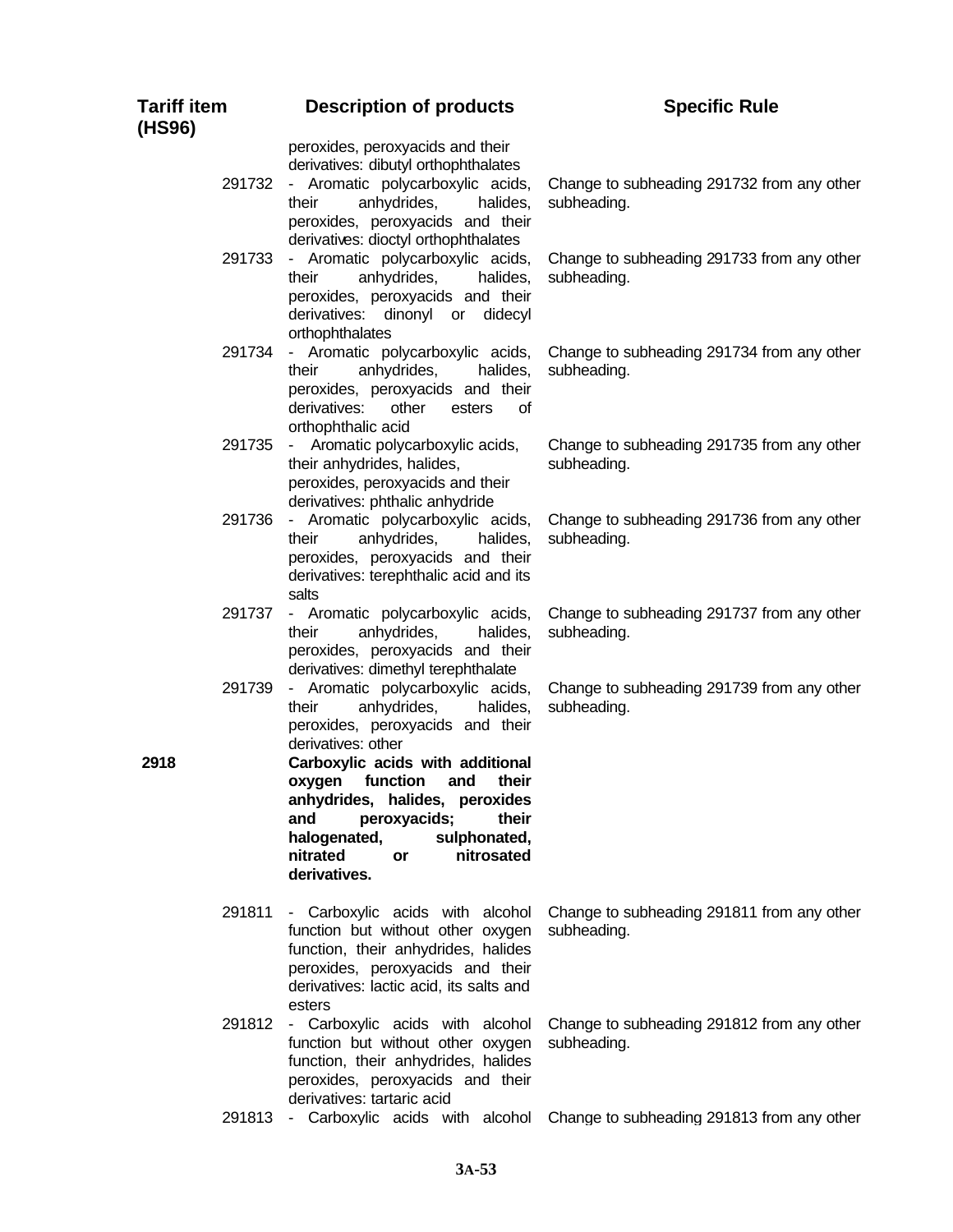| <b>Tariff item</b><br>(HS96) | <b>Description of products</b>                                                                                                                                                                                    | <b>Specific Rule</b>                                                                    |
|------------------------------|-------------------------------------------------------------------------------------------------------------------------------------------------------------------------------------------------------------------|-----------------------------------------------------------------------------------------|
|                              | function but without other oxygen<br>function, their anhydrides, halides<br>peroxides, peroxyacids and their<br>derivatives: salts and esters of<br>tartaric acid                                                 | subheading.                                                                             |
|                              | 291814 - Carboxylic acids with alcohol<br>function but without other oxygen<br>function, their anhydrides, halides<br>peroxides, peroxyacids and their<br>derivatives: citric acid                                | Change to subheading 291814 from any other<br>subheading.                               |
|                              | 291815 - Carboxylic acids with alcohol<br>function but without other oxygen<br>function, their anhydrides, halides<br>peroxides, peroxyacids and their<br>derivatives: salts and esters of citric<br>acid         | Change to subheading 291815 from any other<br>subheading.                               |
|                              | 291816 - Carboxylic acids with alcohol<br>function but without other oxygen<br>function, their anhydrides, halides<br>peroxides, peroxyacids and their<br>derivatives: gluconic acid, its salts<br>and esters     | Change to subheading 291816 from any other<br>subheading.                               |
|                              | 291819 - Carboxylic acids with alcohol<br>function but without other oxygen<br>function, their anhydrides, halides<br>peroxides, peroxyacids and their<br>derivatives: other                                      | Change to subheading 291819 from any other<br>subheading.                               |
| 291821                       | - Carboxylic acids with phenol<br>function but without other oxygen<br>function, their anhydrides, halides,<br>peroxides, peroxyacids and their<br>derivatives: salicylic acid and its<br>salts                   | Change to subheading 291821 from any other<br>subheading.                               |
| 291822                       | - Carboxylic acids with phenol<br>function but without other oxygen<br>function, their anhydrides, halides,<br>peroxides, peroxyacids and their<br>derivatives: 0-Acetylsalicylic acid,<br>its salts and esters   | Change to subheading 291822 from any other<br>subheading.                               |
| 291823                       | - Carboxylic acids with phenol<br>function but without other oxygen<br>function, their anhydrides, halides,<br>peroxides, peroxyacids and their<br>derivatives: other esters of salicylic<br>acid and their salts | Change to subheading 291823 from any other<br>subheading except from subheading 330190. |
| 291829                       | - Carboxylic acids with phenol<br>function but without other oxygen<br>function, their anhydrides, halides,<br>peroxides, peroxyacids and their<br>derivatives: other                                             | Change to subheading 291829 from any other<br>subheading.                               |
| 291830                       | - Carboxylic acids with aldehyde<br>or ketone function but without<br>oxygen function, their anhydrides,                                                                                                          | Change to subheading 291830 from any other<br>subheading.                               |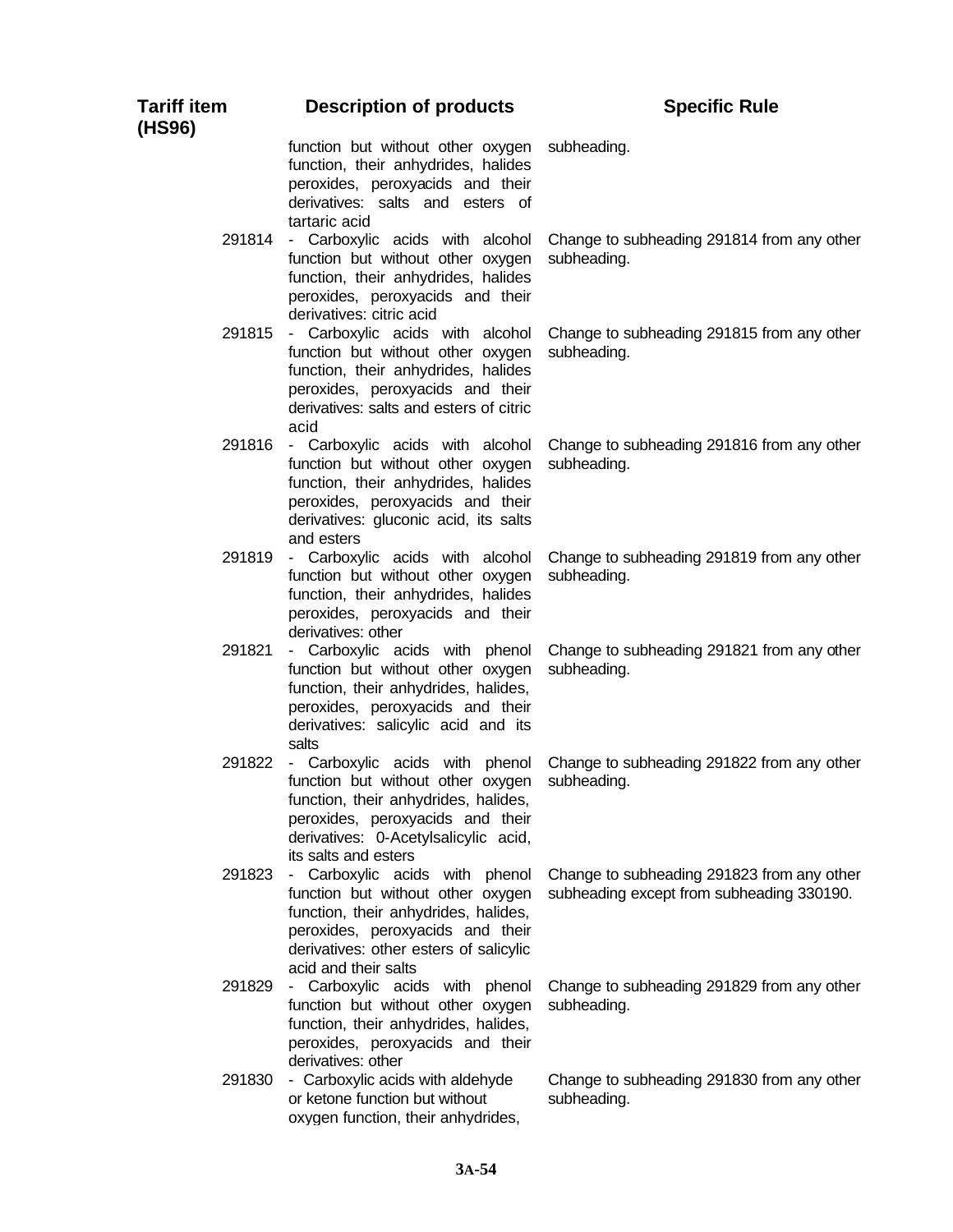| <b>Tariff item</b><br>(HS96) |        | <b>Description of products</b>                                                                                                                                            | <b>Specific Rule</b>                                                                    |
|------------------------------|--------|---------------------------------------------------------------------------------------------------------------------------------------------------------------------------|-----------------------------------------------------------------------------------------|
|                              | 291890 | halides, peroxides, peroxyacids<br>and their derivatives<br>- Other                                                                                                       | Change to subheading 291890 from any other<br>subheading except from subheading 330190. |
| 2919                         |        | Phosphoric esters and their<br>salts, including lactophosphates;<br>their halogenated, sulphonated,<br>nitrated<br>nitrosated<br><b>or</b><br>derivatives.                | Change to heading 2919 from any other heading.                                          |
| 2920                         |        | Esters of other inorganic acids<br>of non-metals (excluding esters<br>of hydrogen halides) and their<br>their<br>halogenated,<br>salts;<br>sulphonated,<br>nitrated<br>or |                                                                                         |
|                              | 292010 | nitrosated derivatives.<br>- Thiophosphoric<br>esters<br>(phosphorothioates) and their salts;<br>halogenated, sulphonated,<br>their<br>nitrated or nitrosated derivatives | Change to subheading 292010 from any other<br>subheading.                               |
|                              | 292090 | - Other                                                                                                                                                                   | Change to subheading 292090 from any other<br>subheading.                               |
| 2921                         | 292111 | Amine-function compounds.<br>- Acyclic monoamines and their<br>derivatives;<br>salts<br>thereof:<br>methylamine, di- or trimethylamine<br>and their salts                 | Change to subheading 292111 from any other<br>subheading.                               |
|                              |        | 292112 - Acyclic monoamines and their<br>derivatives;<br>salts<br>thereof:<br>diethylamine and its salts                                                                  | Change to subheading 292112 from any other<br>subheading.                               |
|                              |        | 292119 - Acyclic monoamines and their<br>derivatives; salts thereof: other                                                                                                | Change to subheading 292119 from any other<br>subheading.                               |
|                              | 292121 | - Acyclic polyamines and their<br>derivatives;<br>salts<br>thereof:<br>ethylenediamine and its salts                                                                      | Change to subheading 292121 from any other<br>subheading.                               |
|                              |        | 292122 - Acyclic polyamines and their<br>derivatives;<br>salts<br>thereof:<br>hexamethylenediamine and its salts                                                          | Change to subheading 292122 from any other<br>subheading.                               |
|                              |        | 292129 - Acyclic polyamines and their<br>derivatives; salts thereof: other                                                                                                | Change to subheading 292129 from any other<br>subheading.                               |
|                              | 292130 | - Cyclanic,<br>cyclenic<br>or<br>cycloterpenic<br>mono-<br>or<br>polyamines, and their derivatives;<br>salts thereof                                                      | Change to subheading 292130 from any other<br>subheading.                               |
|                              | 292141 | - Aromatic monoamines and their<br>derivatives; salts thereof: aniline<br>and its salts                                                                                   | Change to subheading 292141 from any other<br>subheading.                               |
|                              |        | 292142 - Aromatic monoamines and their<br>derivatives; salts thereof: aniline<br>derivatives and their salts                                                              | Change to subheading 292142 from any other<br>subheading.                               |
|                              | 292143 | - Aromatic monoamines and their<br>derivatives; salts thereof: toluidines<br>and their derivatives; salts thereof                                                         | Change to subheading 292143 from any other<br>subheading.                               |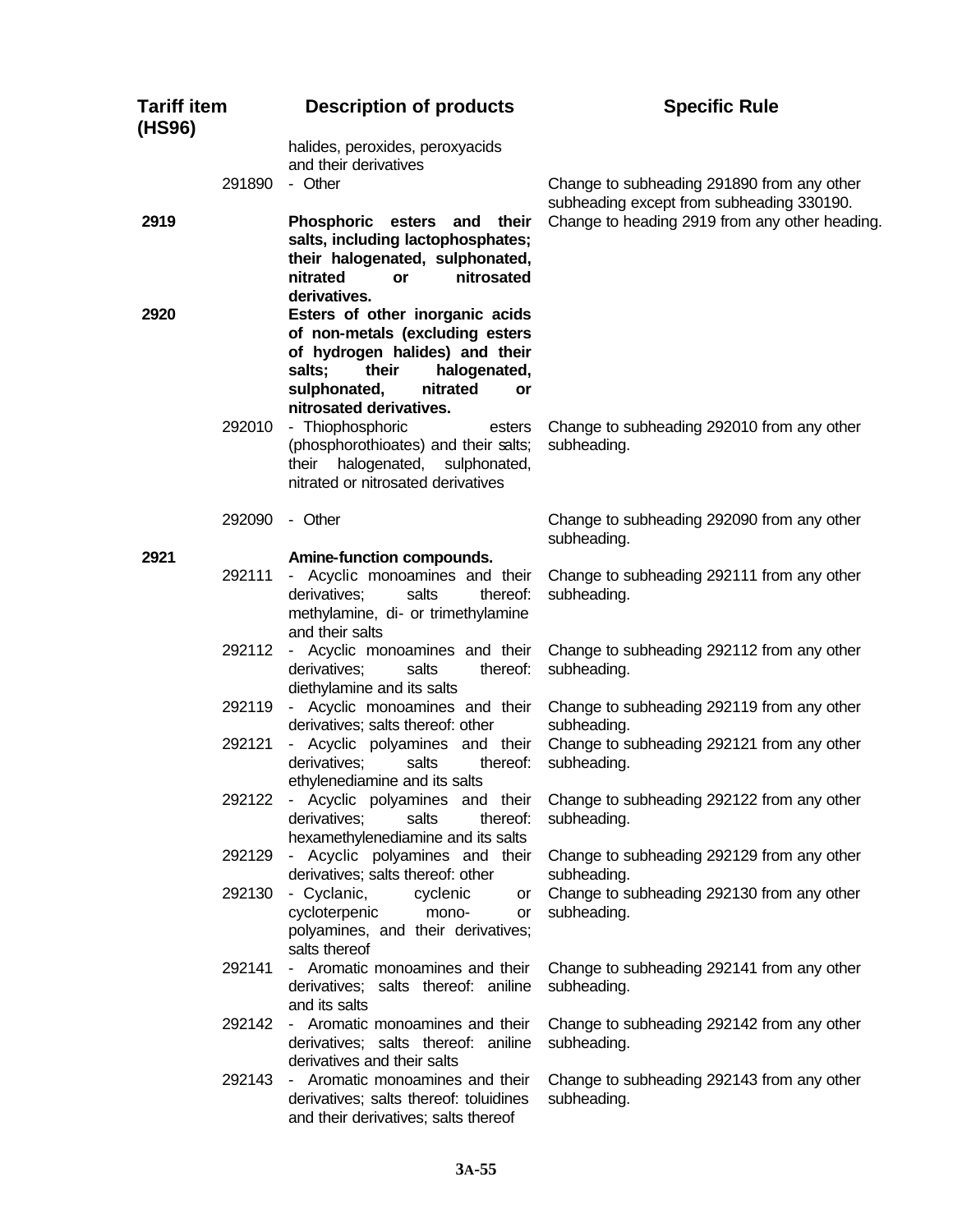| <b>Tariff item</b><br>(HS96) |        | <b>Description of products</b>                                                                                                                                                                                                                                                                                        | <b>Specific Rule</b>                                      |
|------------------------------|--------|-----------------------------------------------------------------------------------------------------------------------------------------------------------------------------------------------------------------------------------------------------------------------------------------------------------------------|-----------------------------------------------------------|
|                              | 292144 | - Aromatic monoamines and their<br>salts<br>derivatives;<br>thereof:<br>diphenylamine and its derivatives;<br>salts thereof                                                                                                                                                                                           | Change to subheading 292144 from any other<br>subheading. |
|                              | 292145 | - Aromatic monoamines and their<br>$1 -$<br>derivatives;<br>salts<br>thereof:<br>Napthylamine<br>(alpha-<br>naphthylamine), 2-naphthylamine (<br>beta-naphthylamine)<br>and<br>their<br>derivatives; salts therof                                                                                                     | Change to subheading 292145 from any other<br>subheading. |
|                              | 292146 | - Aromatic monoamines and their<br>derivatives;<br>salts<br>thereof:<br>amfetamine (INN), benzfetamine<br>dexamfetamine<br>$(INN)$ ,<br>$(INN)$ ,<br>etilamfetamine (INN), fencamfamin<br>$(INN)$ ,<br>lefetamine<br>$(INN)$ ,<br>levamfetamine (INN),<br>mefenorex<br>(INN) and phentermine (INN); salts<br>thereof. | Change to subheading 292146 from any other<br>subheading. |
|                              | 292149 | - Aromatic monoamines and their<br>derivatives; salts thereof: other                                                                                                                                                                                                                                                  | Change to subheading 292149 from any other<br>subheading. |
|                              | 292151 | - Aromatic polyamines and their<br>derivatives; salts thereof: $\sigma$ , $m$ , $p$ -<br>Phenylenediamine,<br>diaminotoluenes<br>their<br>and<br>derivatives; salts thereof                                                                                                                                           | Change to subheading 292151 from any other<br>subheading. |
| 2922                         | 292159 | - Aromatic polyamines and their<br>derivatives; salts thereof: other<br>Oxygen-function<br>amino-<br>compounds.                                                                                                                                                                                                       | Change to subheading 292159 from any other<br>subheading. |
|                              | 292211 | - Amino-alcohols, other than those<br>containing more than one kind of<br>oxygen function, their ethers and<br>salts<br>esters;<br>thereof:<br>monoethanolamine and its salts                                                                                                                                         | Change to subheading 292211 from any other<br>subheading. |
|                              | 292212 | - Amino-alcohols, other than those<br>containing more than one kind of<br>oxygen function, their ethers and<br>salts<br>esters;<br>thereof:<br>diethanolamine and its salts                                                                                                                                           | Change to subheading 292212 from any other<br>subheading. |
|                              | 292213 | - Amino-alcohols, other than those<br>containing more than one kind of<br>oxygen function, their ethers and<br>salts<br>esters;<br>thereof:<br>triethanolamine and its salts                                                                                                                                          | Change to subheading 292213 from any other<br>subheading. |
|                              | 292214 | - Amino-alcohols, other than those<br>containing more than one kind of<br>oxygen function, their ethers and<br>salts<br>thereof:<br>esters;<br>dextropropoxyphene (INN) and its<br>salts                                                                                                                              | Change to subheading 292214 from any other<br>subheading. |
|                              | 292219 | - Amino-alcohols, other than those<br>containing more than one kind of                                                                                                                                                                                                                                                | Change to subheading 292219 from any other<br>subheading. |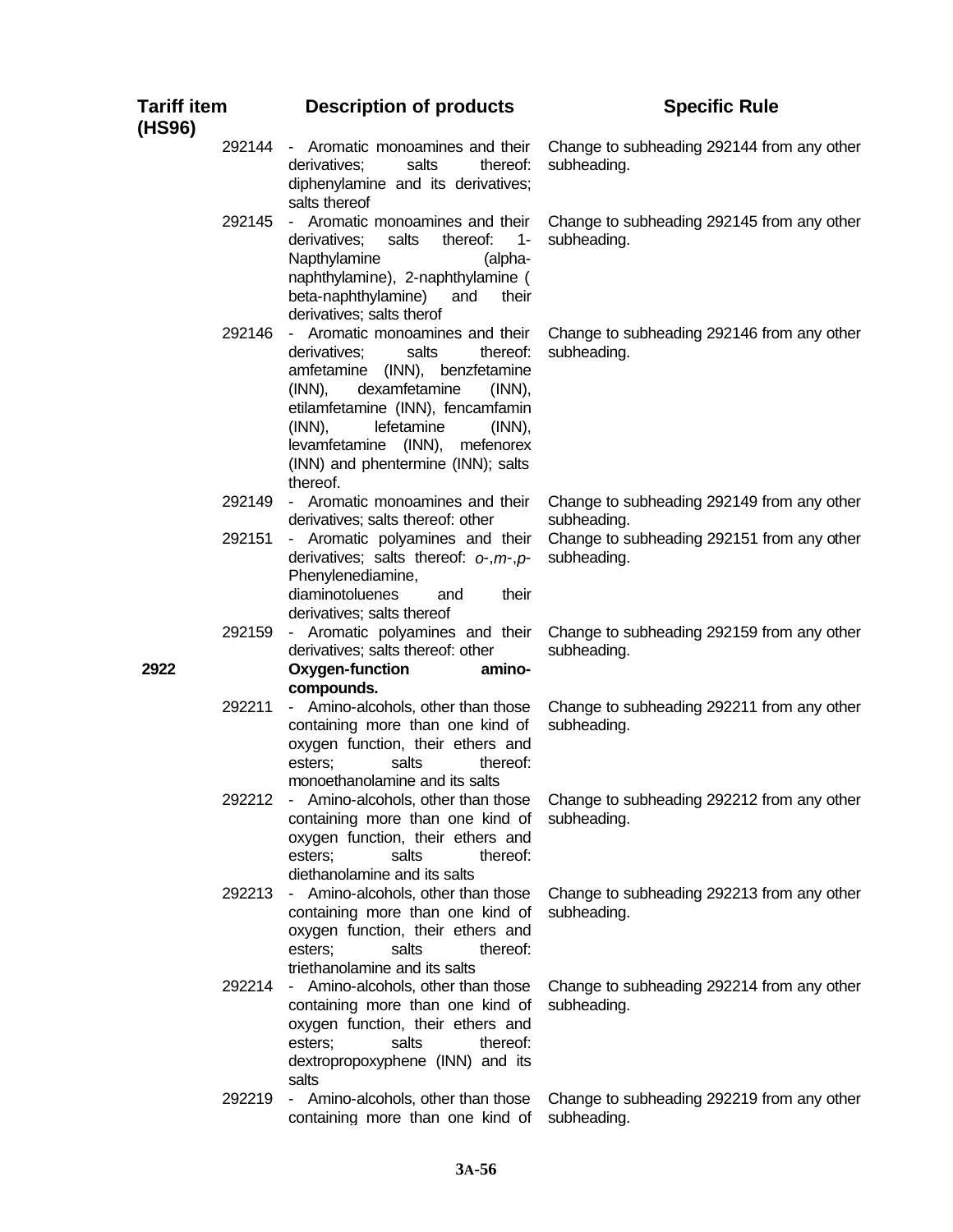| <b>Tariff item</b><br>(HS96) | <b>Description of products</b>                                                                                                                                                                                                                                                        | <b>Specific Rule</b>                                      |
|------------------------------|---------------------------------------------------------------------------------------------------------------------------------------------------------------------------------------------------------------------------------------------------------------------------------------|-----------------------------------------------------------|
| 292221                       | oxygen function, their ethers and<br>esters; salts thereof: other<br>- Amino-naphthols<br>and<br>other<br>amino-phenols, other than those<br>containing more than one kind of<br>oxygen function, their ethers and<br>salts<br>esters;<br>thereof:<br>aminohydroxynapthalenesulphonic | Change to subheading 292221 from any other<br>subheading. |
| 292222                       | acids and their salts<br>- Amino-naphthols<br>other<br>and<br>amino-phenols, other than those<br>containing more than one kind of<br>oxygen function, their ethers and<br>esters; salts thereof: anisidines,<br>dianisidines, phenetidines,<br>and<br>their salts                     | Change to subheading 292222 from any other<br>subheading. |
| 292229                       | - Amino-naphthols<br>other<br>and<br>amino-phenols, other than those<br>containing more than one kind of<br>oxygen function, their ethers and<br>esters; salts thereof: other                                                                                                         | Change to subheading 292229 from any other<br>subheading. |
| 292231                       | - Amino-aldehydes,<br>amino-<br>ketones and amino-quinones, other<br>than those containing more than<br>one kind of oxygen function; salts<br>amfepramone<br>thereof:<br>$(INN)$ ,<br>methadone<br>(INN)<br>and<br>normethadone(INN); salts thereof                                   | Change to subheading 292231 from any other<br>subheading. |
| 292239                       | - Amino-aldehydes,<br>amino-<br>ketones and amino-quinones, other<br>than those containing more than<br>one kind of oxygen function; salts<br>thereof: other                                                                                                                          | Change to subheading 292239 from any other<br>subheading. |
| 292241                       | - Amino-acids, other than those<br>containing more than one kind of<br>oxygen function, and their esters;<br>salts thereof: ysine and its esters;<br>salts thereof                                                                                                                    | Change to subheading 292241 from any other<br>subheading. |
|                              | 292242 - Amino-acids, other than those<br>containing more than one kind of<br>oxygen function, and their esters;<br>salts thereof: dutamic acid and its<br>salts:                                                                                                                     | Change to subheading 292242 from any other<br>subheading. |
| 292243                       | Amino-acids, other than those<br>$\sim$<br>containing more than one kind of<br>oxygen function, and their esters;<br>salts thereof: anthranilic acid and<br>its salts                                                                                                                 | Change to subheading 292243 from any other<br>subheading. |
| 292244                       | - Amino-acids, other than those<br>containing more than one kind of<br>oxygen function, and their esters;<br>salts thereof: tilidine (INN) and its<br>salts                                                                                                                           | Change to subheading 292244 from any other<br>subheading. |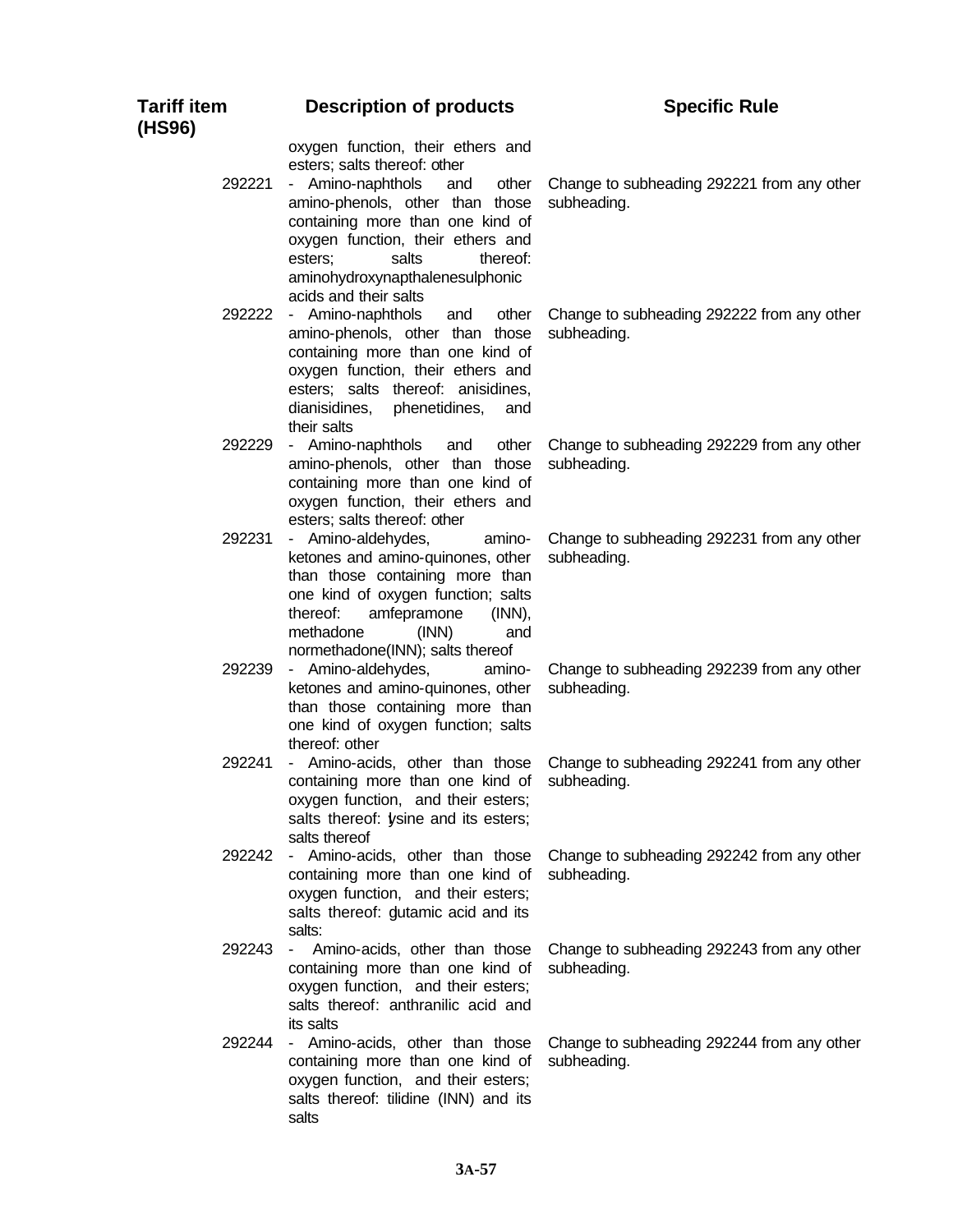| <b>Tariff item</b><br>(HS96) |        | <b>Description of products</b>                                                                                                                                                                                                      | <b>Specific Rule</b>                                      |
|------------------------------|--------|-------------------------------------------------------------------------------------------------------------------------------------------------------------------------------------------------------------------------------------|-----------------------------------------------------------|
|                              |        | 292249 - Amino-acids, other than those<br>containing more than one kind of<br>oxygen function, and their esters;<br>salts thereof: other                                                                                            | Change to subheading 292249 from any other<br>subheading. |
| 2923                         | 292250 | - Amino-alcohol-phenols, amino-<br>acid-phenols and other amino-<br>compounds with oxygen function<br>Quaternary ammonium salts and<br>hydroxides; lecithins and other<br>phosphoaminolipids, whether or<br>not chemically defined. | Change to subheading 292250 from any other<br>subheading. |
|                              | 292310 | - Choline and its salts                                                                                                                                                                                                             | Change to subheading 292310 from any other<br>subheading. |
|                              | 292320 | - Lecithins<br>other<br>and<br>phosphoaminolipids                                                                                                                                                                                   | Change to subheading 292320 from any other<br>subheading. |
|                              | 292390 | - Other                                                                                                                                                                                                                             | Change to subheading 292390 from any other<br>subheading. |
| 2924                         |        | Carboxyamide-function<br>compounds;<br>amide-function<br>compounds of carbonic acid.                                                                                                                                                |                                                           |
|                              | 292411 | - Acyclic<br>amides<br>(including<br>and their<br>acyclic carbamates)<br>thereof:<br>derivatives;<br>salts<br>meprobamate (INN)                                                                                                     | Change to subheading 292411 from any other<br>subheading. |
|                              | 292419 | - Acyclic<br>amides<br>(including<br>acyclic carbamates)<br>and their<br>derivatives; salts thereof: other                                                                                                                          | Change to subheading 292419 from any other<br>subheading. |
|                              | 292421 | - Cyclic amides (including cyclic<br>carbamates) and their derivatives;<br>salts thereof: ureines and their<br>derivatives; salts thereof:                                                                                          | Change to subheading 292421 from any other<br>subheading. |
|                              | 292423 | - Cyclic amides (including cyclic<br>carbamates) and their derivatives;<br>salts thereof: 2-Acetamidobenzoic<br>acid (N-acetylanthranilic acid) and<br>its salts                                                                    | Change to subheading 292423 from any other<br>subheading. |
|                              | 292424 | - Cyclic amides (including cyclic<br>carbamates) and their derivatives;<br>salts thereof: ethinamate (INN)                                                                                                                          | Change to subheading 292424 from any other<br>subheading. |
| 2925                         | 292429 | - Cyclic amides (including cyclic<br>carbamates) and their derivatives;<br>salts thereof: other<br><b>Carboxyimide-function</b>                                                                                                     | Change to subheading 292429 from any other<br>subheading. |
|                              |        | compounds (including saccharin<br>and its salts) and imine-function<br>compounds.                                                                                                                                                   |                                                           |
|                              | 292511 | - Imides and their derivatives;<br>salts thereof: saccharin and its salts                                                                                                                                                           | Change to subheading 292511 from any other<br>subheading. |
|                              | 292512 | Imides and their derivatives;<br>salts thereof: glutethimide(INN)                                                                                                                                                                   | Change to subheading 292512 from any other<br>subheading. |
|                              | 292519 | Imides and their derivatives;<br>salts thereof: other                                                                                                                                                                               | Change to subheading 292519 from any other<br>subheading. |
|                              | 292520 | Imines and their derivatives;<br>$\sim$                                                                                                                                                                                             | Change to subheading 292520 from any other                |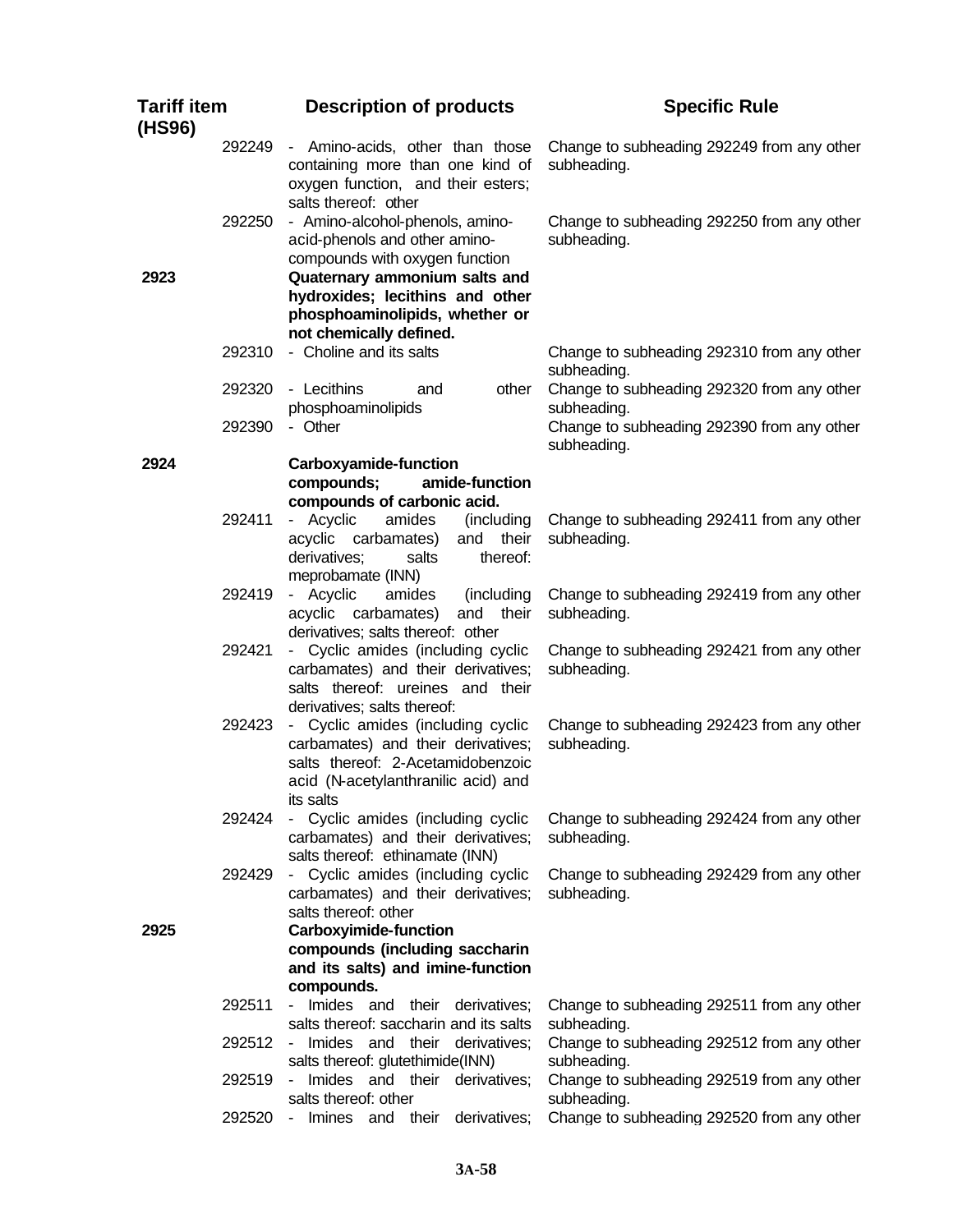| Tariff item<br>(HS96) |        | <b>Description of products</b>                                                                                                                       | <b>Specific Rule</b>                                                                    |
|-----------------------|--------|------------------------------------------------------------------------------------------------------------------------------------------------------|-----------------------------------------------------------------------------------------|
|                       |        | salts thereof:                                                                                                                                       | subheading.                                                                             |
| 2926                  |        | Nitrile-function compounds.                                                                                                                          |                                                                                         |
|                       | 292610 | - Acrylonitrile                                                                                                                                      | Change to subheading 292610 from any other<br>subheading.                               |
|                       | 292620 | - 1-Cyanoguanidine<br>(dicyandiamide)                                                                                                                | Change to subheading 292620 from any other<br>subheading.                               |
|                       | 292630 | - Fenproporex(inn) and its salts;<br>methadone(inn) intermediate (4-<br>cyano-2-dimethylamino-4, 4-<br>diphenylbutane)                               | Change to subheading 292630 from any other<br>subheading.                               |
|                       | 292690 | - Other                                                                                                                                              | Change to subheading 292690 from any other<br>subheading.                               |
| 2927                  |        | Diazo-,<br>azo-<br>or<br>azoxy-<br>compounds.                                                                                                        | Change to heading 2927 from any other heading.                                          |
| 2928                  |        | Organic derivatives of hydrazine<br>or of hydroxylamine.                                                                                             | Change to heading 2928 from any other heading.                                          |
| 2929                  |        | Compounds with other nitrogen                                                                                                                        |                                                                                         |
|                       | 292910 | function.<br>- Isocyanates                                                                                                                           | Change to subheading 292910 from any other<br>subheading.                               |
|                       | 292990 | - Other:                                                                                                                                             | Change to subheading 292990 from any other<br>subheading.                               |
| 2930                  |        | Organo-sulphur compounds.                                                                                                                            |                                                                                         |
|                       | 293010 | - Dithiocarbonates (xanthates)                                                                                                                       | Change to subheading 293010 from any other<br>subheading.                               |
|                       | 293020 | - Thiocarbamates<br>and<br>dithiocarbamates                                                                                                          | Change to subheading 293020 from any other<br>subheading.                               |
|                       | 293030 | Thiuram<br>di-<br>mono-,<br>or<br>$\sim$<br>tetrasulphides                                                                                           | Change to subheading 293030 from any other<br>subheading.                               |
|                       | 293040 | - Methionine                                                                                                                                         | Change to subheading 293040 from any other<br>subheading.                               |
|                       | 293090 | - Other                                                                                                                                              | Change to subheading 293090 from any other<br>subheading.                               |
| 2931                  |        | Other<br>organo-inorganic<br>compounds.                                                                                                              | Change to heading 2931 from any other heading.                                          |
| 2932                  |        | <b>Heterocyclic</b><br>compounds<br>with<br>oxygen hetero-atom(s) only.                                                                              |                                                                                         |
|                       | 293211 | - Compounds<br>containing<br>an<br>unfused furan ring (whether or not<br>hydrogenated)<br>in the structure:<br>tetrahydrofuran                       | Change to subheading 293211 from any other<br>subheading except from subheading 330190. |
|                       | 293212 | - Compounds<br>containing<br>an<br>unfused furan ring (whether or not<br>hydrogenated) in the structure: 2<br>Furaldehyde (furfuraldehyde)           | Change to subheading 293212 from any other<br>subheading except from subheading 330190. |
|                       | 293213 | Compounds<br>containing<br>$\sim$<br>an<br>unfused furan ring (whether or not<br>hydrogenated)<br>in the<br>structure:<br>furfuryl<br>alcohol<br>and | Change to subheading 293213 from any other<br>subheading except from subheading 330190. |
|                       | 293219 | tetrahydrofurfuryl alcohol<br>- Compounds<br>containing<br>an<br>unfused furan ring (whether or not<br>hydrogenated)<br>in<br>the<br>structure:      | Change to subheading 293219 from any other<br>subheading except from subheading 330190. |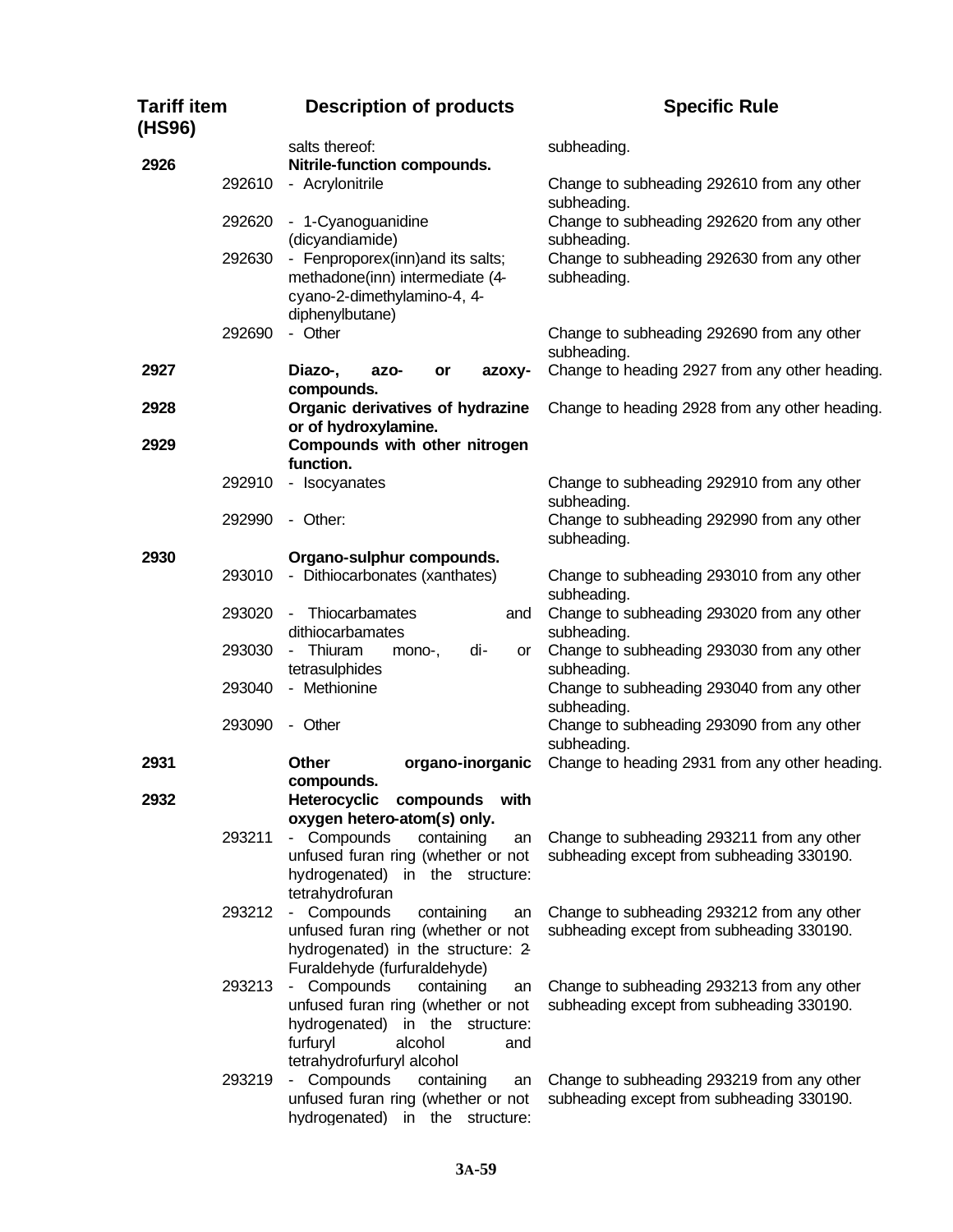| Tariff item<br>(HS96) | <b>Description of products</b>                                                                                                                                                                                        | <b>Specific Rule</b>                                                                    |
|-----------------------|-----------------------------------------------------------------------------------------------------------------------------------------------------------------------------------------------------------------------|-----------------------------------------------------------------------------------------|
|                       | other                                                                                                                                                                                                                 |                                                                                         |
| 293221                | - Lactones:<br>coumarin,<br>methylcoumarins<br>and                                                                                                                                                                    | Change to subheading 293221 from any other<br>subheading except from subheading 330190. |
| 293229                | ethylcoumarins<br>- Other lactones                                                                                                                                                                                    | Change to subheading 293229 from any other<br>subheading except from subheading 330190. |
| 293291                | - Isosafrole                                                                                                                                                                                                          | Change to subheading 293291 from any other<br>subheading except from subheading 330190. |
| 293292                | 1-(1,3-Benzodioxol-5-yl)propan-<br>2-one                                                                                                                                                                              | Change to subheading 293292 from any other<br>subheading except from subheading 330190. |
| 293293                | - Piperonal                                                                                                                                                                                                           | Change to subheading 293293 from any other<br>subheading except from subheading 330190. |
| 293294                | - Safrole                                                                                                                                                                                                             | Change to subheading 293294 from any other<br>subheading except from subheading 330190. |
| 293295                | - Tetrahydrocannabinols<br>(all<br>isomers)                                                                                                                                                                           | Change to subheading 293295 from any other<br>subheading except from subheading 330190. |
| 293299                | - Other                                                                                                                                                                                                               | Change to subheading 293299 from any other<br>subheading except from subheading 330190. |
| 2933<br>293311        | Heterocyclic compounds with<br>nitrogen hetero-atom(s) only.<br>- Compounds<br>containing<br>an<br>unfused pyrazole ring (whether or<br>not hydrogenated) in the structure:<br>phenazone<br>(antipyrin)<br>and<br>its | Change to subheading 293311 from any other<br>subheading.                               |
| 293319                | derivatives<br>- Compounds<br>containing<br>an<br>unfused pyrazole ring (whether or<br>not hydrogenated) in the structure:                                                                                            | Change to subheading 293319 from any other<br>subheading.                               |
| 293321                | other<br>- Compounds<br>containing<br>an<br>unfused imidazole ring (whether or<br>not hydrogenated) in the structure:<br>hydantoin and its derivatives                                                                | Change to subheading 293321 from any other<br>subheading.                               |
| 293329                | Compounds<br>containing<br>an<br>unfused imidazole ring (whether or<br>not hydrogenated) in the structure:<br>other                                                                                                   | Change to subheading 293329 from any other<br>subheading.                               |
| 293331                | - Compounds<br>containing<br>an<br>unfused pyridine ring (whether or<br>not hydrogenated) in the structure:<br>pyridine and its salts                                                                                 | Change to subheading 293331 from any other<br>subheading.                               |
| 293332                | - Compounds<br>containing<br>an<br>unfused pyridine ring (whether or<br>not hydrogenated) in the structure:<br>piperidine and its salts                                                                               | Change to subheading 293332 from any other<br>subheading.                               |
| 293339                | Compounds<br>containing<br>an<br>unfused pyridine ring (whether or<br>not hydrogenated) in the structure:<br>other                                                                                                    | Change to subheading 293339 from any other<br>subheading.                               |
| 293341                | - Compounds containing in the<br>structure a quinoline or isoquinoline<br>ring-system<br>(whether<br><b>or</b><br>not<br>hydrogenated), not further fused:                                                            | Change to subheading 293341 from any other<br>subheading.                               |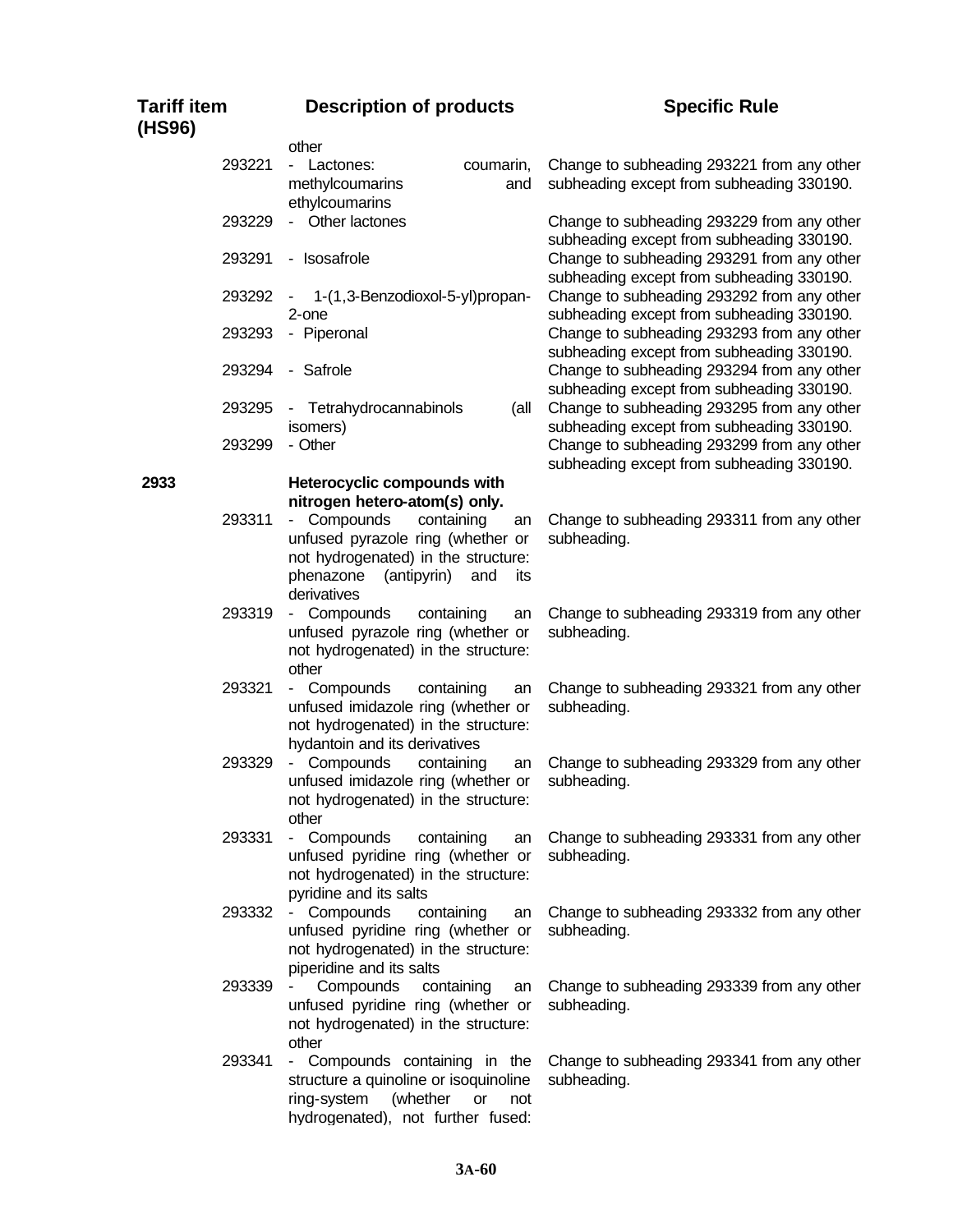| Tariff item<br>(HS96) | <b>Description of products</b>                                                                                                                                                                                                                                                                                                                                                                        | <b>Specific Rule</b>                                                     |
|-----------------------|-------------------------------------------------------------------------------------------------------------------------------------------------------------------------------------------------------------------------------------------------------------------------------------------------------------------------------------------------------------------------------------------------------|--------------------------------------------------------------------------|
| 293349                | levorphanol (INN) and its salts<br>- Compounds containing in the<br>structure a quinoline or isoquinoline<br>ring-system<br>(whether<br><b>or</b><br>not<br>hydrogenated), not further fused:<br>other                                                                                                                                                                                                | Change to subheading 293349 from any other<br>subheading.                |
| 293352                | - Compounds<br>containing<br>a<br>pyrimidine ring (whether or not<br>hydrogenated) or piperazine ring in<br>structure:<br>malonylurea<br>the<br>(barbituric acid) and its salts                                                                                                                                                                                                                       | Change to subheading 293352 from any other<br>subheading.                |
| 293353                | - Compounds<br>containing<br>a<br>pyrimidine ring (whether or not<br>hydrogenated) or piperazine ring in<br>the<br>structure:<br>allobarbital(INN), amobarbital(INN), b<br>arbital<br>(INN), butalbital (INN), butobarbital,<br>cyclobarbital(INN), methylphenobar<br>bital(INN),<br>pentobarbital(INN), phenobarbital(IN<br>N),<br>secbutabarbital<br>$(INN)$ ,<br>secobarbital (INN) and vinylbital | Change to subheading 293353 from any other<br>subheading.                |
| 293354                | (INN); salts thereof<br>- Compounds<br>containing<br>a<br>pyrimidine ring (whether or not<br>hydrogenated) or piperazine ring in<br>the structure: other derivatives of<br>malonylurea (barbituric acid); salts                                                                                                                                                                                       | Change to subheading 293354 from any other<br>subheading.                |
| 293355                | thereof<br>- Compounds containing a<br>pyrimidine ring (whether or not<br>hydrogenated) or piperazine ring in<br>the structure: Loprazolam(INN),<br>mecloqualone(INN), methaqualone<br>(INN) and zipeprol(INN); salts<br>thereof                                                                                                                                                                      | Change to subheading 293355 from any other<br>subheading.                |
| 293359                | - Compounds<br>containing<br>a<br>pyrimidine ring (whether or not<br>hydrogenated) or piperazine ring in<br>the structure: other                                                                                                                                                                                                                                                                      | Change to subheading 293359 from any other<br>subheading.                |
| 293361                | - Compounds<br>containing<br>an<br>unfused triazine ring (whether or<br>not hydrogenated) in the structure:<br>melamine                                                                                                                                                                                                                                                                               | Change to subheading 293361 from any other<br>subheading.                |
| 293369                | - Compounds<br>containing<br>an<br>unfused triazine ring (whether or<br>not hydrogenated) in the structure:<br>other                                                                                                                                                                                                                                                                                  | Change to subheading 293369 from any other<br>subheading.                |
| 293371                | - Lactams:<br>6-Hexanelactam                                                                                                                                                                                                                                                                                                                                                                          | Change to subheading 293371 from any other                               |
| 293372                | (epsilon-caprolactam)<br>- Lactams: clobazam(INN)<br>and<br>methyprylon(INN)                                                                                                                                                                                                                                                                                                                          | subheading.<br>Change to subheading 293372 from any other<br>subheading. |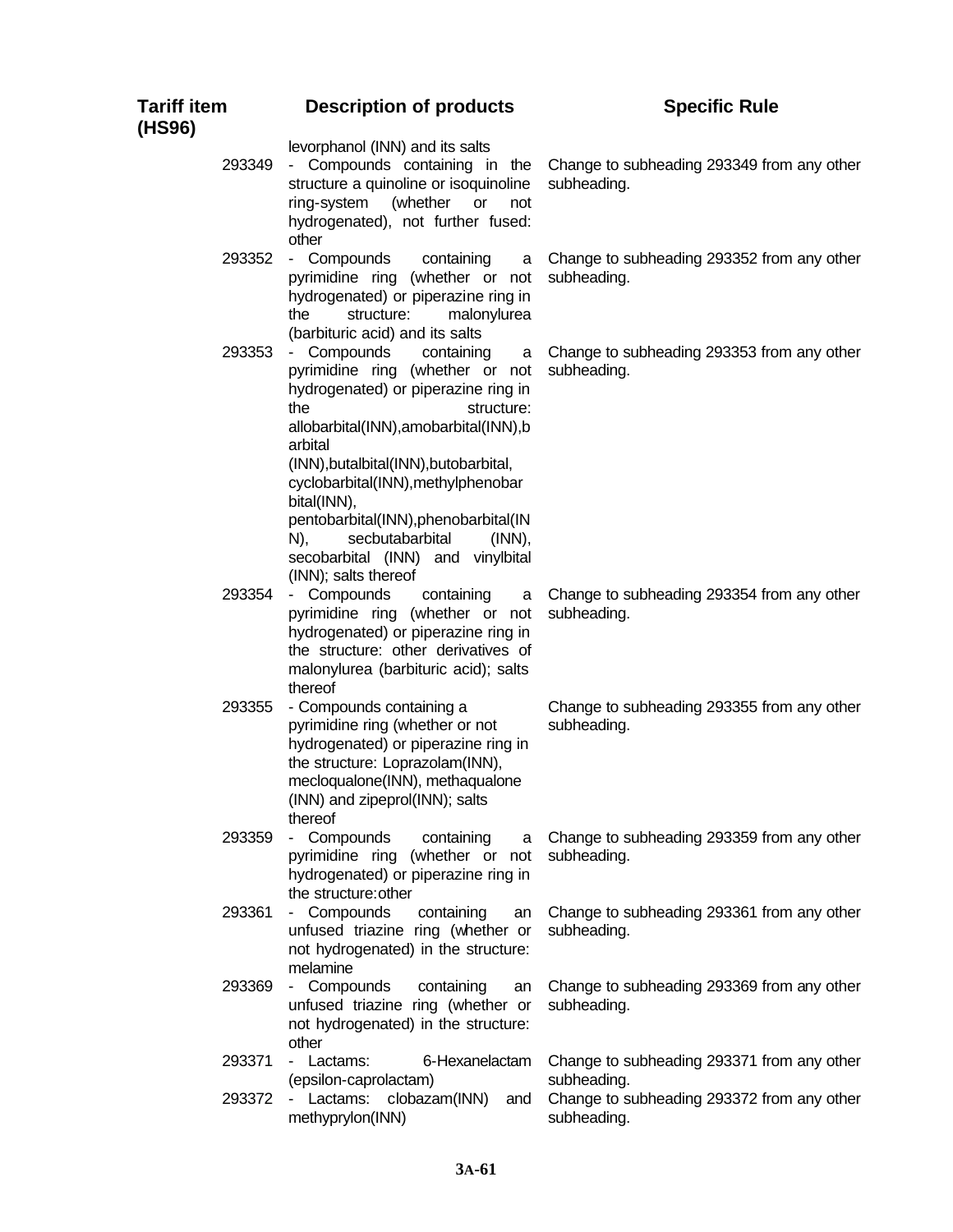| <b>Tariff item</b><br>(HS96) | <b>Description of products</b>                                                                                                 | <b>Specific Rule</b>                                      |
|------------------------------|--------------------------------------------------------------------------------------------------------------------------------|-----------------------------------------------------------|
| 293379                       | Other lactams<br>٠                                                                                                             | Change to subheading 293379 from any other<br>subheading. |
| 293390                       | Heterocyclic compounds with<br>nitrogen hetero-                                                                                | Change to subheading 293391 from any other<br>subheading. |
| 293399                       | Other: Other<br>$\mathbf{r}$                                                                                                   | Change to subheading 293399 from any other<br>subheading. |
| 2934                         | Nucleic acids and their salts;<br>chemically<br>whether<br>not<br><b>or</b><br>defined;<br>other<br>heterocyclic<br>compounds. |                                                           |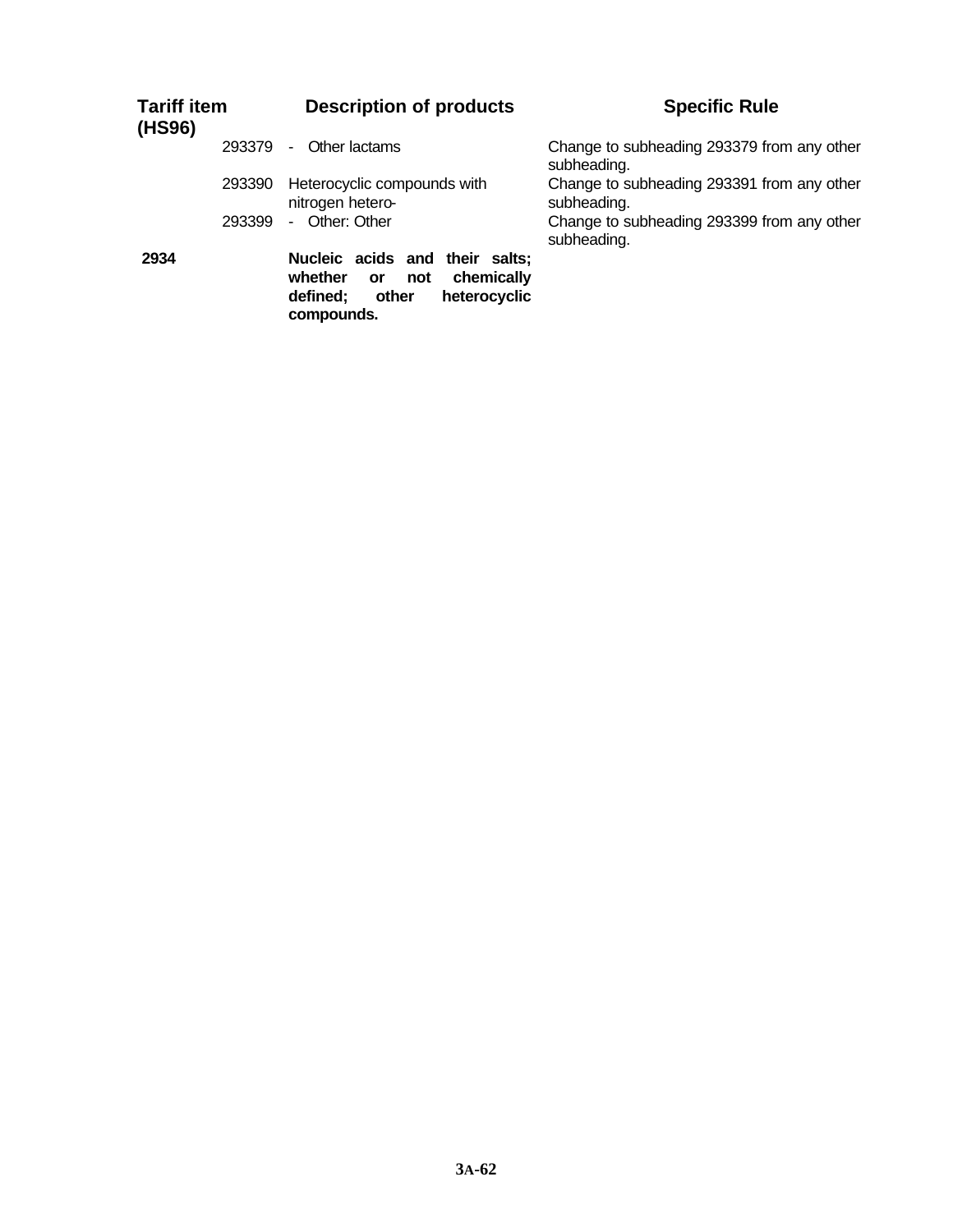| <b>Tariff item</b><br>(HS96) |        | <b>Description of products</b>                                                                                                                                                                                                                                                                          | <b>Specific Rule</b>                                                                        |
|------------------------------|--------|---------------------------------------------------------------------------------------------------------------------------------------------------------------------------------------------------------------------------------------------------------------------------------------------------------|---------------------------------------------------------------------------------------------|
|                              | 293410 | - Compounds<br>containing<br>an<br>unfused thiazole ring (whether or<br>not hydrogenated) in the structure                                                                                                                                                                                              | Change to subheading 293410 from any other<br>subheading.                                   |
|                              | 293420 | - Compounds containing in the<br>structure<br>benzothiazole<br>a<br>(whether<br>ring-system<br>or<br>not<br>hydrogenated), not further fused                                                                                                                                                            | Change to subheading 293420 from any other<br>subheading.                                   |
|                              | 293430 | - Compounds containing in the<br>phenothiazine<br>structure<br>a<br>(whether<br>ring-system<br><b>or</b><br>not<br>hydrogenated), not further fused                                                                                                                                                     | Change to subheading 293430 from any other<br>subheading.                                   |
|                              | 293491 | -Aminorex(inn), brotizolam(inn),<br>clotiazepam (inn), cloxazolam(inn),<br>dextromoramide(inn), haloxazolam<br>(inn), ketazolam (inn), mesocarb<br>(inn), oxazolam(inn), pemoline(inn),<br>phendimetrazine(inn),<br>phenmetrazine(inn) and<br>sufentanil(inn); salts thereof                            | Change to subheading 293491 from any other<br>subheading.                                   |
|                              | 293499 | - Other                                                                                                                                                                                                                                                                                                 | Change to subheading 293499 from any other<br>subheading.                                   |
| 2935<br>2936                 |        | Sulphonamides.<br><b>Provitamins</b><br>vitamins,<br>and<br>natural<br>reproduced<br><b>or</b><br>by<br>synthesis<br>(including<br>natural<br>derivatives<br>concentrates),<br>thereof<br>primarily<br>used<br>as<br>vitamins, and intermixtures of<br>the foregoing, whether or not in<br>any solvent. | Change to heading 2935 from any other heading.                                              |
|                              | 293610 | - Provitamins, unmixed                                                                                                                                                                                                                                                                                  | Change to subheading 293610 from any other<br>subheading.                                   |
|                              | 293621 | - Vitamin A and their derivatives                                                                                                                                                                                                                                                                       | Change to subheading 293621 from any other<br>subheading.                                   |
|                              | 293622 | - Vitamin $B_1$ and its derivatives                                                                                                                                                                                                                                                                     | Change to subheading 293622 from any other<br>subheading.                                   |
|                              | 293623 | - Vitamin $B_2$ and its derivatives                                                                                                                                                                                                                                                                     | Change to subheading 293623 from any other<br>subheading.                                   |
|                              | 293624 | DL-Pantothenic<br>- D-or<br>acid<br>(Vitamin B <sub>3</sub> or Vitamin B <sub>3</sub> ) and its<br>derivatives                                                                                                                                                                                          | Change to subheading 293624 from any other<br>subheading.                                   |
|                              | 293625 | - Vitamin $B_6$ and its derivatives                                                                                                                                                                                                                                                                     | Change to subheading 293625 from any other<br>subheading.                                   |
|                              | 293626 | - Vitamin $B_{12}$ and its derivatives                                                                                                                                                                                                                                                                  | Change to subheading 293626 from any other<br>subheading.                                   |
|                              | 293627 | - Vitamin C and its derivatives                                                                                                                                                                                                                                                                         | Change to subheading 293627 from any other<br>subheading.                                   |
|                              | 293628 | - Vitamin E and its derivatives                                                                                                                                                                                                                                                                         | Change to subheading 293628 from any other<br>subheading.                                   |
|                              | 293629 | - Other<br>vitamins<br>their<br>and<br>derivatives                                                                                                                                                                                                                                                      | Change to subheading 293629 from any other<br>subheading.                                   |
|                              | 293690 | - Other,<br>including<br>natural<br>concentrates                                                                                                                                                                                                                                                        | Change to subheading 293690 from any other<br>subheading except from 293610 through 293629. |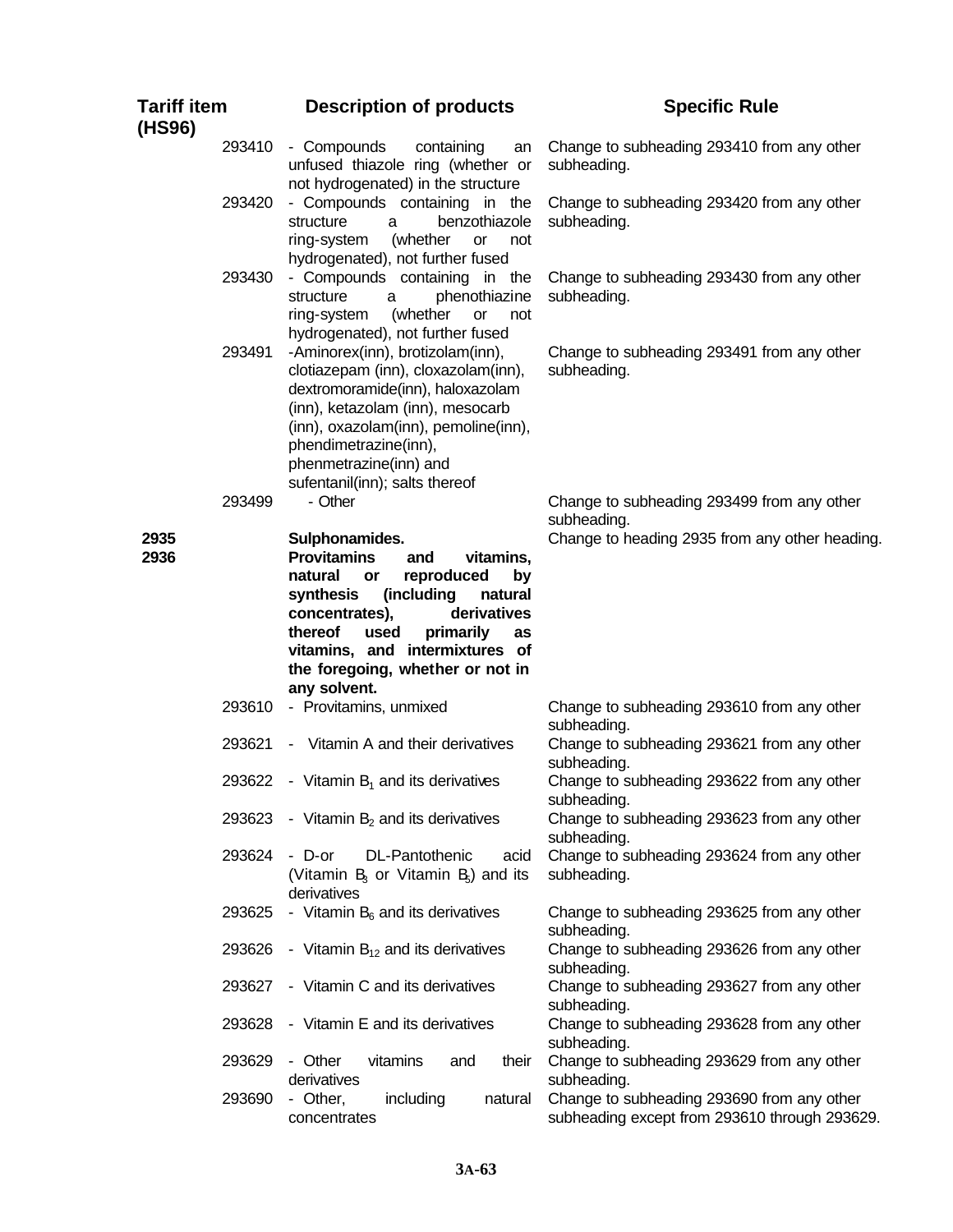| <b>Tariff item</b><br>(HS96) | <b>Description of products</b>                                                                                                                                                                                                                                                                                                                                           | <b>Specific Rule</b>                                                                                                                                                                                                                                            |
|------------------------------|--------------------------------------------------------------------------------------------------------------------------------------------------------------------------------------------------------------------------------------------------------------------------------------------------------------------------------------------------------------------------|-----------------------------------------------------------------------------------------------------------------------------------------------------------------------------------------------------------------------------------------------------------------|
| 2937                         | Hormones,<br>prostaglandins,<br>thromboxanes and leukotrienes,<br>natural<br>reproduced<br>or<br>by<br>synthesis;<br>derivatives<br>and<br>analogues<br>structural<br>thereof,<br>chain<br>modified<br>including<br>polypeptides, used primarily as<br>hormones.                                                                                                         | Change to heading 2937 from any other heading.                                                                                                                                                                                                                  |
| 2938                         | Glycosides,<br>natural<br>or<br>reproduced by synthesis, and<br>their salts, ethers, esters and<br>other derivatives.                                                                                                                                                                                                                                                    | Change to heading 2938 from any other heading.                                                                                                                                                                                                                  |
| 2939                         | Vegetable alkaloids, natural or<br>reproduced by synthesis, and<br>their salts, ethers, esters and<br>other derivatives.                                                                                                                                                                                                                                                 | Change to heading 2939 from any other heading.                                                                                                                                                                                                                  |
| 2940                         | Sugars, chemically pure, other<br>than sucrose, lactose, maltose,<br>glucose and fructose; sugar<br>ethers, sugar acetals and sugar<br>esters, and their salts, other<br>than products of heading 2937,<br>2938 or 2939.                                                                                                                                                 | Change to heading 2940 from any other heading.                                                                                                                                                                                                                  |
| 2941<br>2942                 | Antibiotics.<br>Other organic compounds.                                                                                                                                                                                                                                                                                                                                 | Change to heading 2941 from any other heading.<br>Change to heading 2942 from any other chapter.                                                                                                                                                                |
| <b>CHAPTER 30</b>            | <b>PHARMACEUTICAL</b><br>(e)<br><b>PRODUCTS</b>                                                                                                                                                                                                                                                                                                                          | Any good of Chapter 30 that is a product of a<br>chemical reaction, as defined in the Headnotes,<br>shall be considered to be an originating good.                                                                                                              |
| 3001                         | Glands and other organs for<br>organo-therapeutic uses, dried,<br>whether<br>powdered;<br><b>or</b><br>not<br>extracts of glands or other<br>organs or of their secretions for<br>organo-therapeutic<br>uses:<br>heparin and its salts; other<br>human or animal substances<br>prepared for therapeutic or<br>prophylactic uses, not elsewhere<br>specified or included. |                                                                                                                                                                                                                                                                 |
|                              | 300110 - Glands and other organs, dried,<br>whether or not powdered                                                                                                                                                                                                                                                                                                      | Change to subheading 300110 from any other<br>subheading, except from subheading 020610<br>through 020890 or 030520, heading 0504 or 0510,<br>or subheading 051199 if the change from these<br>provisions is not to a powder classified in<br>subheading 300110 |
| 300120                       | -Extracts of glands or other organs<br>or of their secretions                                                                                                                                                                                                                                                                                                            | Change to subheading 300120 from any other<br>subheading.                                                                                                                                                                                                       |
| 300190                       | - Other                                                                                                                                                                                                                                                                                                                                                                  | Change to subheading 300190 from any other<br>subheading.                                                                                                                                                                                                       |
| 3002                         | Human blood; animal blood<br>prepared for therapeutic,<br>prophylactic or diagnostic uses;                                                                                                                                                                                                                                                                               |                                                                                                                                                                                                                                                                 |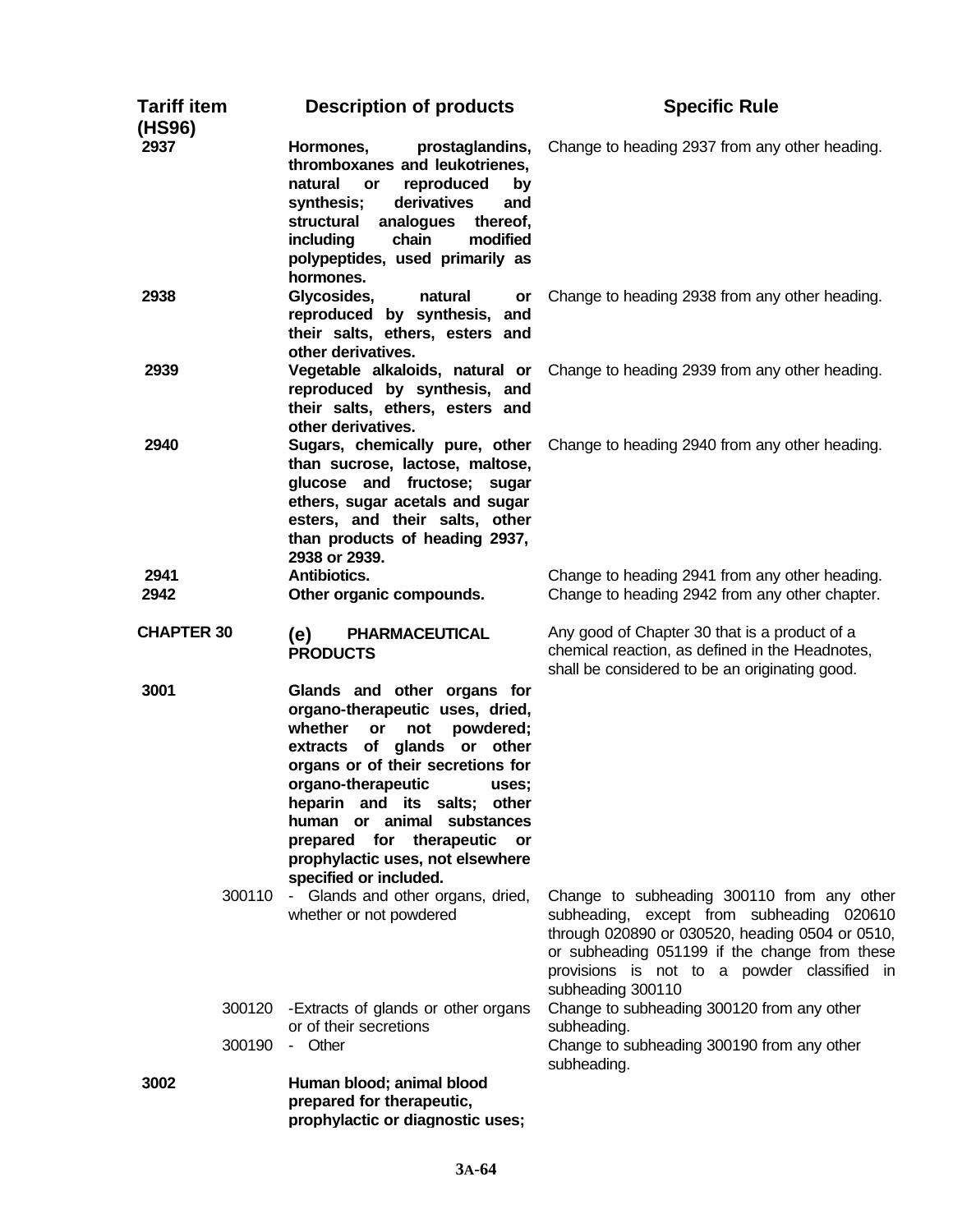| <b>Tariff item</b><br>(HS96) | <b>Description of products</b>                                                                                                                                                                                                                         | <b>Specific Rule</b>                                                                                                                                                                                                                      |
|------------------------------|--------------------------------------------------------------------------------------------------------------------------------------------------------------------------------------------------------------------------------------------------------|-------------------------------------------------------------------------------------------------------------------------------------------------------------------------------------------------------------------------------------------|
|                              | antisera and other blood<br>fractions and modified<br>immunological products,<br>whether or not obtained by<br>means of biotechnological<br>processes; vaccines, toxins,<br>cultures of micro-organisms<br>(excluding yeasts) and similar<br>products. |                                                                                                                                                                                                                                           |
| 300210                       | - Antisera<br>other<br>and<br>blood<br>fractions<br>modified<br>and<br>immunological products, whether or<br>obtained<br>οf<br>not<br>by<br>means<br>biotechnological processes                                                                        | Change to subheading 300210 from any other<br>subheading.                                                                                                                                                                                 |
| 300220                       | - Vaccines for human medicine                                                                                                                                                                                                                          | Change to subheading 300220 from any other<br>subheading.                                                                                                                                                                                 |
| 300230                       | - Vaccines for veterinary medicine                                                                                                                                                                                                                     | Change to subheading 300230 from any other<br>subheading.                                                                                                                                                                                 |
| 300290<br>3003               | - Other<br><b>Medicaments (excluding goods)</b>                                                                                                                                                                                                        | Change to subheading 300290 from any other<br>subheading.                                                                                                                                                                                 |
|                              | of heading 3002, 3005 or 3006)<br>consisting of two or more<br>constituents which have been<br>mixed together for therapeutic<br>or prophylactic uses, not put up<br>in measured doses or in forms<br>or packings for retail sale.                     |                                                                                                                                                                                                                                           |
| 300310                       | - Containing<br>penicillins<br>or<br>derivatives<br>thereof,<br>with<br>a<br>penicillanic<br>acid<br>structure,<br>or<br>streptomycins or their derivatives                                                                                            | Change to subheading 300310 from any other<br>subheading except from subheading 294110,<br>294120 or 300320.                                                                                                                              |
| 300320                       | - Containing other antibiotics                                                                                                                                                                                                                         | Change to subheading 300320 from any other<br>subheading except from subheading 294130<br>through 294190.                                                                                                                                 |
| 300331                       | - Containing hormones or other<br>products of heading 2937 but not<br>containing antibiotics: containing<br>insulin                                                                                                                                    | Change to subheading 300331 from any other<br>subheading except from subheading 293791                                                                                                                                                    |
| 300339                       | - Containing hormones or other<br>products of heading 2937 but not<br>containing antibiotics: other                                                                                                                                                    | Change to subheading 300339 from any other<br>subheading except from hormones or their<br>derivatives classified in Chapter 29.                                                                                                           |
| 300340                       | - Containing<br>alkaloids<br>or<br>derivatives<br>thereof<br>but<br>not<br>other<br>containing<br>hormones<br>or<br>products of heading<br>2937<br>or<br>antibiotics                                                                                   | Change to subheading 300340 from any other<br>subheading, except from heading 1211,<br>subheading 130211, 130219, 130220, or 130239<br>or alkaloids or derivatives thereof classified in<br>Chapter 29.                                   |
| 300390                       | - Other                                                                                                                                                                                                                                                | Change to subheading 300390 from any other<br>subheading, provided that the domestic content of<br>the therapeutic or prophylactic component is no<br>less than 40 percent by weight of the total<br>therapeutic or prophylactic content. |
| 3004                         | <b>Medicaments (excluding goods</b>                                                                                                                                                                                                                    |                                                                                                                                                                                                                                           |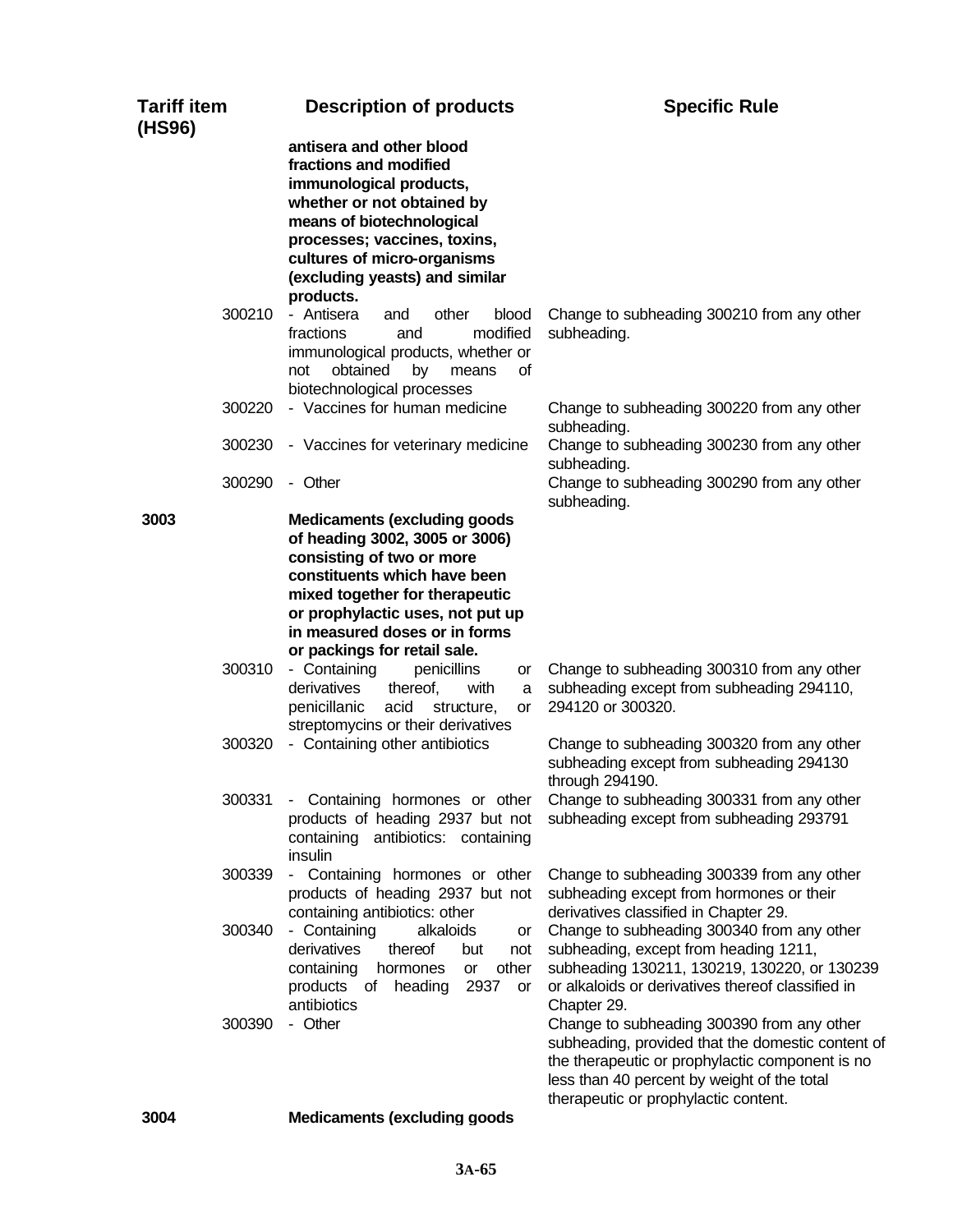| <b>Tariff item</b><br>(HS96) | <b>Description of products</b>                                                                                                                                                                                                                                                                                     | <b>Specific Rule</b>                                                                                                                                                                                            |
|------------------------------|--------------------------------------------------------------------------------------------------------------------------------------------------------------------------------------------------------------------------------------------------------------------------------------------------------------------|-----------------------------------------------------------------------------------------------------------------------------------------------------------------------------------------------------------------|
|                              | of heading 3002, 3005 or 3006)<br>consisting of mixed or unmixed<br>products for therapeutic or<br>prophylatic uses, put up in<br>measured doses (including those<br>in the form of transdermal<br>administration system) or in<br>forms or packings for retail sale.                                              |                                                                                                                                                                                                                 |
| 300410                       | - Containing<br>penicillins<br>or<br>derivatives<br>thereof,<br>with<br>a<br>penicillanic<br>acid structure,<br>or<br>streptomycins or their derivatives                                                                                                                                                           | Change to subheading 300410 from any other<br>subheading, except from subheading 294110,<br>294120, 300310, or 300320.                                                                                          |
| 300420                       | - Containing other antibiotics                                                                                                                                                                                                                                                                                     | Change to subheading 300420 from any other<br>subheading, except from subheading 294130<br>through 294190 or 300320.                                                                                            |
| 300431                       | - Containing hormones or other<br>products of heading 2937 but not<br>containing antibiotics: containing<br>insulin                                                                                                                                                                                                | Change to subheading 300431 from any other<br>subheading, except from subheading 293791,<br>300331 or 300339                                                                                                    |
| 300432                       | - Containing hormones or other<br>products of heading 2937 but not<br>containing antibiotics: containing<br>corticosteroid<br>hormones,<br>their<br>derivatives and structural analogues                                                                                                                           | Change to subheading 300432 from any other<br>subheading, except from subheading 300339 or<br>adrenal cortical hormones classified in Chapter 29.                                                               |
| 300439                       | - Containing hormones or other<br>products of heading 2937 but not<br>containing antibiotics: other                                                                                                                                                                                                                | Change to subheading 300439 from any other<br>subheading, except from subheading 300339 or<br>hormones or derivatives thereof classified in<br>Chapter 29.                                                      |
| 300440                       | - Containing alkaloids or<br>derivatives thereof but not<br>containing hormones, other<br>products of heading 2937 or<br>antibiotics                                                                                                                                                                               | Change to subheading 300440 from any other<br>subheading, except from heading 1211,<br>subheading 130211, 130219, 130220, 130239, or<br>300340 or alkaloids or derivatives thereof classified<br>in Chapter 29. |
| 300450                       | - Other medicaments containing<br>vitamins or other products of<br>heading 2936                                                                                                                                                                                                                                    | Change to subheading 300450 from any other<br>subheading, except from subheading 300390 or<br>vitamins classified in Chapter 29 or products<br>classified in heading 2936.                                      |
| 300490                       | - Other                                                                                                                                                                                                                                                                                                            | Change to subheading 300490 from any other<br>subheading, except from subheading 300390.                                                                                                                        |
| 3005                         | Wadding, gauze, bandages and<br>similar articles (for example,<br>adhesive<br>dressings,<br>plasters,<br>poultices),<br>impregnated<br>or<br>coated<br>with<br>pharmaceutical<br>substances or put up in forms or<br>packings for retail sale for<br>medical,<br>dental<br>surgical,<br>or<br>veterinary purposes. |                                                                                                                                                                                                                 |
| 300510<br>300590             | - Adhesive dressings and other<br>articles having an adhesive layer<br>- Other                                                                                                                                                                                                                                     | Change to subheading 300510 from any other<br>subheading.<br>Change to subheading 300590 from any other                                                                                                         |
| 3006                         | <b>Pharmaceutical goods specified</b>                                                                                                                                                                                                                                                                              | subheading.                                                                                                                                                                                                     |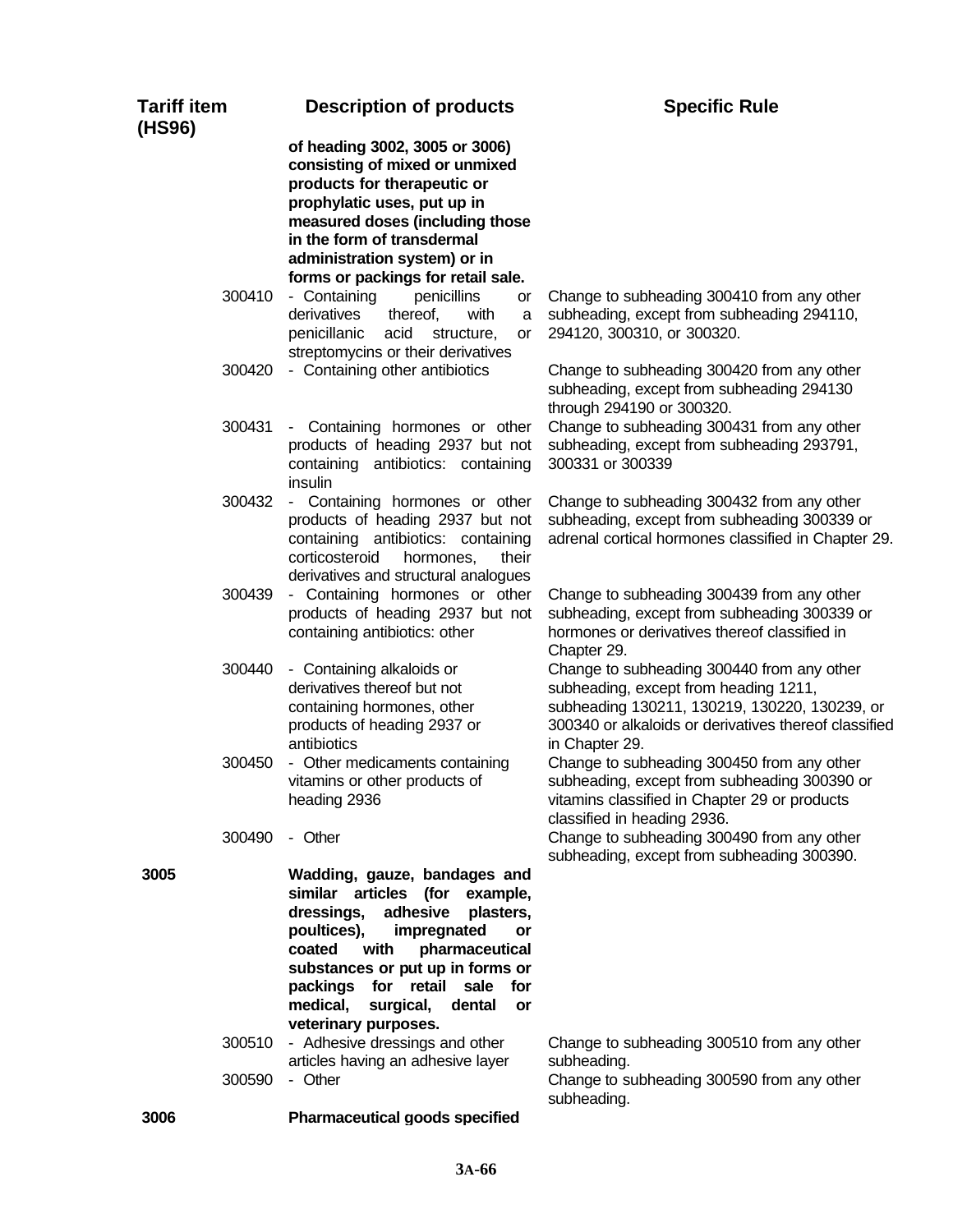| <b>Tariff item</b><br>(HS96) | <b>Description of products</b>                                                                                                                                                                                                                                      | <b>Specific Rule</b>                                                                                                                                                                |
|------------------------------|---------------------------------------------------------------------------------------------------------------------------------------------------------------------------------------------------------------------------------------------------------------------|-------------------------------------------------------------------------------------------------------------------------------------------------------------------------------------|
| 300610                       | in Note 4 to this Chapter.<br>- Sterile surgical catgut, similar<br>sterile suture materials and sterile<br>tissue adhesives for surgical wound<br>closure; sterile laminaria and sterile<br>laminaria tents; sterile absorbable<br>surgical or dental haemostatics | Change to subheading 300610 from any other<br>subheading except from subheading 121220 or<br>420610.                                                                                |
| 300620                       | - Blood-grouping reagents                                                                                                                                                                                                                                           | Change to subheading 300620 from any other<br>subheading.                                                                                                                           |
| 300630                       | - Opacifying preparations for X-<br>ray examinations; diagnostic<br>reagents designed to be<br>administered to the patient                                                                                                                                          | Change to subheading 300630 from any other<br>subheading.                                                                                                                           |
| 300640                       | - Dental cements and other dental<br>fillings; bone reconstruction<br>cements                                                                                                                                                                                       | Change to subheading 300640 from any other<br>subheading.                                                                                                                           |
| 300650                       | - First-aid boxes and kits                                                                                                                                                                                                                                          | Change to subheading 300650 from any other<br>subheading.                                                                                                                           |
| 300660                       | - Chemical contraceptive<br>preparations based on hormones,<br>on other products of heading 2937<br>or on spermicides                                                                                                                                               | Change to subheading 300660 from any other<br>subheading.                                                                                                                           |
| <b>CHAPTER 31</b>            | <b>FERTILISERS</b>                                                                                                                                                                                                                                                  | Any good of Chapter 31 that is a product of a<br>chemical reaction, as defined in the Headnotes,<br>shall be considered to be an originating good.                                  |
| 3101<br>3102                 | Animal or vegetable fertilisers,<br>whether or not mixed together<br>or chemically treated; fertilisers<br>produced by the mixing or<br>chemical treatment of animal or<br>vegetable products.<br>Mineral or chemical fertilisers,                                  | Change to heading 3101 from any other heading,<br>except from subheading 230120 or from powders<br>and meals of subheading 050690, heading 0508,<br>or subheading 051191 or 051199. |
| 310210                       | nitrogenous.<br>- Urea, whether or not in aqueous                                                                                                                                                                                                                   | Change to subheading 310210 from any other                                                                                                                                          |
|                              | solution                                                                                                                                                                                                                                                            | subheading.                                                                                                                                                                         |
| 310221                       | -Ammonium sulphate; double salts<br>and mixtures of ammonium sulphate<br>and ammonium nitrate: ammonium<br>sulphate                                                                                                                                                 | Change to subheading 310221 from any other<br>subheading.                                                                                                                           |
| 310229                       | -Ammonium sulphate; double salts<br>and mixtures of ammonium sulphate<br>and ammonium nitrate: other                                                                                                                                                                | Change to subheading 310229 from any other<br>subheading, except from subheading 310221 or<br>310230.                                                                               |
|                              | 310230 - Ammonium nitrate, whether or<br>not in aqueous solution                                                                                                                                                                                                    | Change to subheading 310230 from any other<br>subheading.                                                                                                                           |
| 310240                       | - Mixtures of ammonium nitrate<br>with calcium carbonate or other<br>inorganic non-fertilising substances                                                                                                                                                           | Change to subheading 310240 from any other<br>subheading, except from subheading 310230.                                                                                            |
| 310250                       | - Sodium nitrate                                                                                                                                                                                                                                                    | Change to subheading 310250 from any other<br>subheading.                                                                                                                           |
| 310260                       | - Double salts and mixtures of<br>calcium nitrate and ammonium<br>nitrate                                                                                                                                                                                           | Change to subheading 310260 from any other<br>subheading, except from subheading 283429 or<br>310230.                                                                               |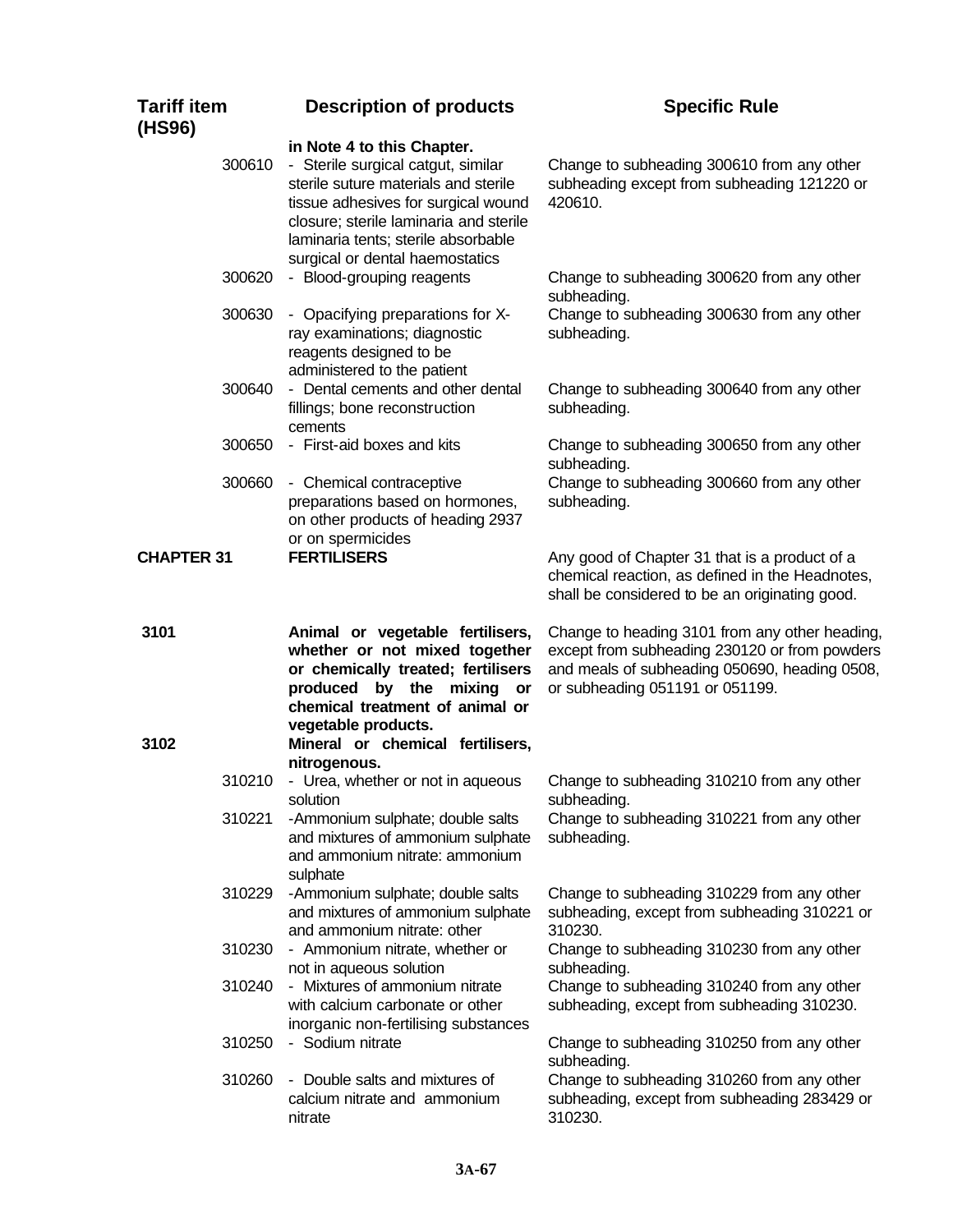| <b>Tariff item</b><br>(HS96) |        | <b>Description of products</b>                                                                                                                                                                                                                                                      | <b>Specific Rule</b>                                                                                       |
|------------------------------|--------|-------------------------------------------------------------------------------------------------------------------------------------------------------------------------------------------------------------------------------------------------------------------------------------|------------------------------------------------------------------------------------------------------------|
|                              | 310270 | - Calcium cyanamide                                                                                                                                                                                                                                                                 | Change to subheading 310270 from any other<br>subheading.                                                  |
|                              | 310280 | - Mixtures of urea and ammonium<br>nitrate in aqueous or ammoniacal<br>solution                                                                                                                                                                                                     | Change to subheading 310280 from any other<br>subheading, except from subheading 310210 or<br>310230.      |
| 3103                         | 310290 | - Other, including mixtures not<br>specified in the foregoing<br>subheadings<br>Mineral or chemical fertilisers,                                                                                                                                                                    | Change to subheading 310290 from any other<br>subheading, except from subheading 310210<br>through 310280. |
|                              |        | phosphatic.                                                                                                                                                                                                                                                                         |                                                                                                            |
|                              | 310310 | - Superphosphates                                                                                                                                                                                                                                                                   | Change to subheading 310310 from any other<br>subheading.                                                  |
|                              | 310320 | - Basic slag                                                                                                                                                                                                                                                                        | Change to subheading 310320 from any other<br>subheading.                                                  |
|                              | 310390 | - Other                                                                                                                                                                                                                                                                             | Change to subheading 310390 from any other<br>subheading, except from subheading 310310 or<br>310320.      |
| 3104                         |        | Mineral or chemical fertilisers,<br>potassic.                                                                                                                                                                                                                                       |                                                                                                            |
|                              | 310410 | - Carnallite, sylvite and other crude<br>natural potassium salts                                                                                                                                                                                                                    | Change to subheading 310410 from any other<br>subheading.                                                  |
|                              | 310420 | - Potassium chloride                                                                                                                                                                                                                                                                | Change to subheading 310420 from any other<br>subheading.                                                  |
|                              | 310430 | - Potassium sulphate                                                                                                                                                                                                                                                                | Change to subheading 310430 from any other<br>subheading.                                                  |
|                              | 310490 | - Other                                                                                                                                                                                                                                                                             | Change to subheading 310490 from any other<br>subheading, except from subheading 310410<br>through 310430. |
| 3105                         |        | Mineral or chemical fertilisers<br>containing two or three of the<br>fertilising<br>elements<br>nitrogen,<br>phosphorus<br>potassium;<br>and<br>other fertilisers; goods of this<br>Chapter in tablets or similar<br>forms or in packages of a gross<br>weight not exceeding 10 kg. |                                                                                                            |
|                              | 310510 | - Goods of this Chapter in tablets<br>or similar forms or in packages of a<br>gross weight not exceeding 10 kg                                                                                                                                                                      | Change to subheading 310510 from any other<br>subheading, except from Chapter 31.                          |
|                              | 310520 | - Mineral or chemical fertilisers<br>containing the three fertilising<br>elements nitrogen, phosphorus and<br>potassium                                                                                                                                                             | Change to subheading 310520 from any other<br>heading, except from heading 3102 through 3104.              |
|                              | 310530 | - Diammonium<br>hydrogenorthophosphate<br>(diammonium phosphate)                                                                                                                                                                                                                    | Change to subheading 310530 from any other<br>subheading.                                                  |
|                              | 310540 | - Ammonium<br>dihydrogenorthophosphate<br>(monoammonium phosphate) and<br>mixtures thereof with diammonium<br>hydrogenorthophosphate<br>(diammonium phosphate)                                                                                                                      | Change to subheading 310540 from any other<br>subheading.                                                  |
|                              | 310551 | -Other mineral or chemical                                                                                                                                                                                                                                                          | Change to subheading 310551 from any other                                                                 |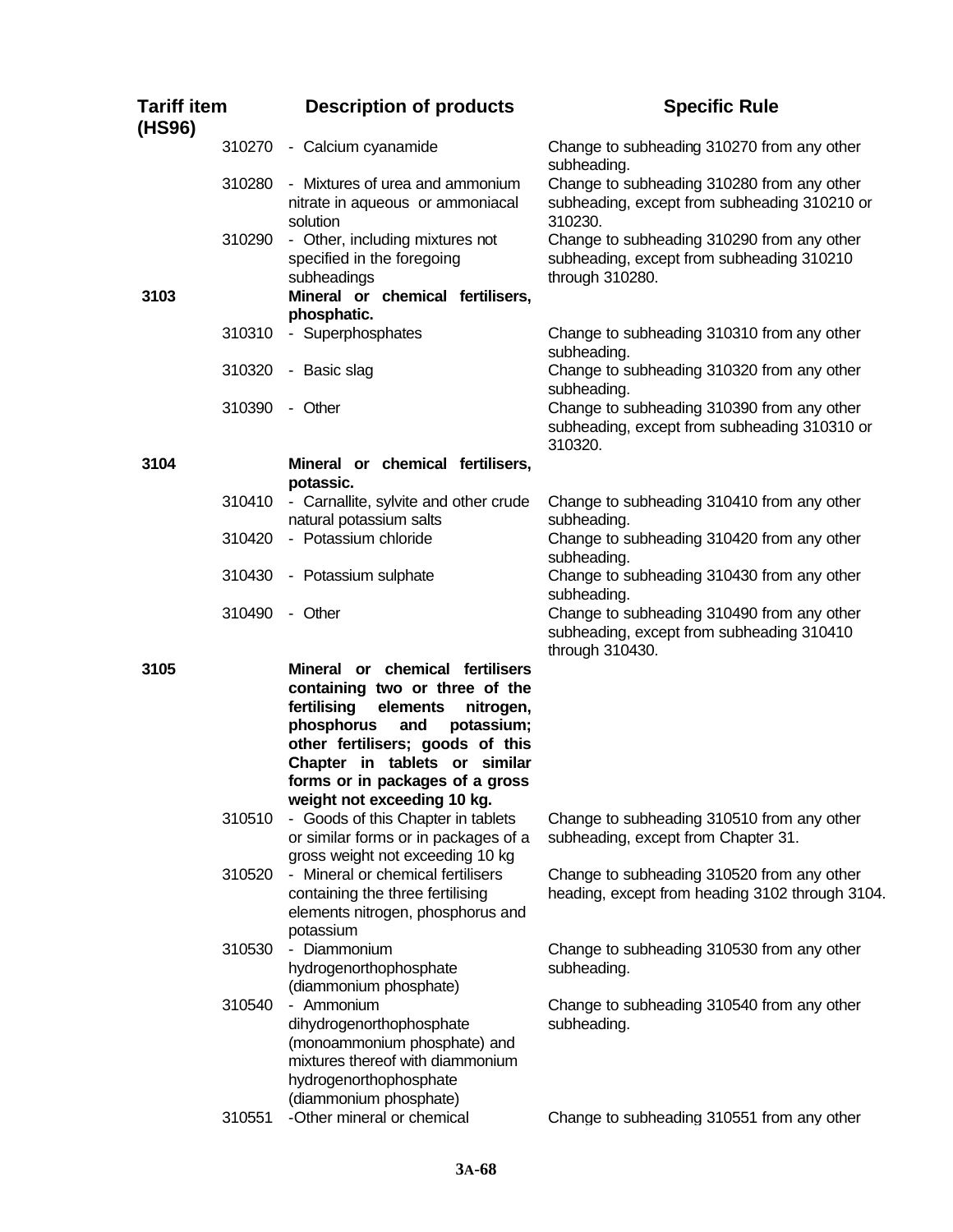| <b>Tariff item</b><br>(HS96) | <b>Description of products</b>                                                                                                                                                                                                                                                          | <b>Specific Rule</b>                                                                                                                   |
|------------------------------|-----------------------------------------------------------------------------------------------------------------------------------------------------------------------------------------------------------------------------------------------------------------------------------------|----------------------------------------------------------------------------------------------------------------------------------------|
|                              | fertilisers containing the two<br>fertilising elements nitrogen and<br>phosphorus: containing nitrates and<br>phosphates                                                                                                                                                                | subheading except from subheading 310210<br>through 310390 or 310530 through 310540.                                                   |
| 310559                       | -Other mineral or chemical<br>fertilisers containing the two<br>fertilising elements nitrogen and<br>phosphorus: other                                                                                                                                                                  | Change to subheading 310559 from any other<br>subheading except from subheading 310210<br>through 310390 or 310530 through 310540.     |
| 310560                       | - Mineral or chemical fertilisers<br>containing the two fertilising<br>elements phosphorus and<br>potassium                                                                                                                                                                             | Change to subheading 310560 from any other<br>subheading, except from heading 3103 through<br>3104.                                    |
| 310590<br><b>CHAPTER 32</b>  | - Other<br><b>OR</b><br><b>DYEING</b><br><b>TANNING</b>                                                                                                                                                                                                                                 | Change to subheading 310590 from any other<br>chapter, except from subheading 283421.<br>Any good of Chapter 32 that is a product of a |
|                              | <b>TANNINS</b><br><b>EXTRACTS;</b><br><b>AND</b><br><b>DERIVATIVES;</b><br><b>THEIR</b><br>DYES,<br><b>PIGMENTS</b><br><b>AND</b><br><b>OTHER</b><br><b>COLOURING MATTER; PAINTS</b><br>AND VARNISHES; PUTTY AND<br><b>OTHER MASTICS; INKS</b>                                          | chemical reaction, as defined in the Headnotes,<br>shall be considered to be an originating good.                                      |
| 3201                         | Tanning extracts of vegetable<br>origin; tannins and their salts,<br>ethers,<br>other<br>esters<br>and<br>derivatives.                                                                                                                                                                  |                                                                                                                                        |
| 320110                       | - Quebracho extract                                                                                                                                                                                                                                                                     | Change to subheading 320110 from any other<br>subheading.                                                                              |
| 320120                       | - Wattle extract                                                                                                                                                                                                                                                                        | Change to subheading 320120 from any other<br>subheading.                                                                              |
| 320190                       | - Other                                                                                                                                                                                                                                                                                 | Change to subheading 320190 from any other<br>subheading.                                                                              |
| 3202                         | organic<br><b>Synthetic</b><br>tanning<br>inorganic<br>substances;<br>tanning<br>substances;<br>tanning<br>preparations, whether<br>or not<br>containing<br>natural<br>tanning<br>substances;<br>enzymatic<br>preparations for pre-tanning.                                             |                                                                                                                                        |
| 320210                       | Synthetic<br>organic<br>tanning<br>substances                                                                                                                                                                                                                                           | Change to subheading 320210 from any other<br>subheading.                                                                              |
| 320290                       | - Other                                                                                                                                                                                                                                                                                 | Change to subheading 320290 from any other<br>subheading.                                                                              |
| 3203                         | Colouring matter of vegetable or<br>animal origin (including dyeing<br>extracts but excluding animal<br>black), whether or not chemically<br>defined;<br>preparations<br>as<br>specified in Note 3 to this<br>Chapter<br>based on colouring<br>matter of vegetable or animal<br>origin. | Change to heading 3203 from any other heading.                                                                                         |
| 3204                         | <b>Synthetic</b><br>organic<br>colouring<br>whether<br>matter,<br>not<br>or                                                                                                                                                                                                             |                                                                                                                                        |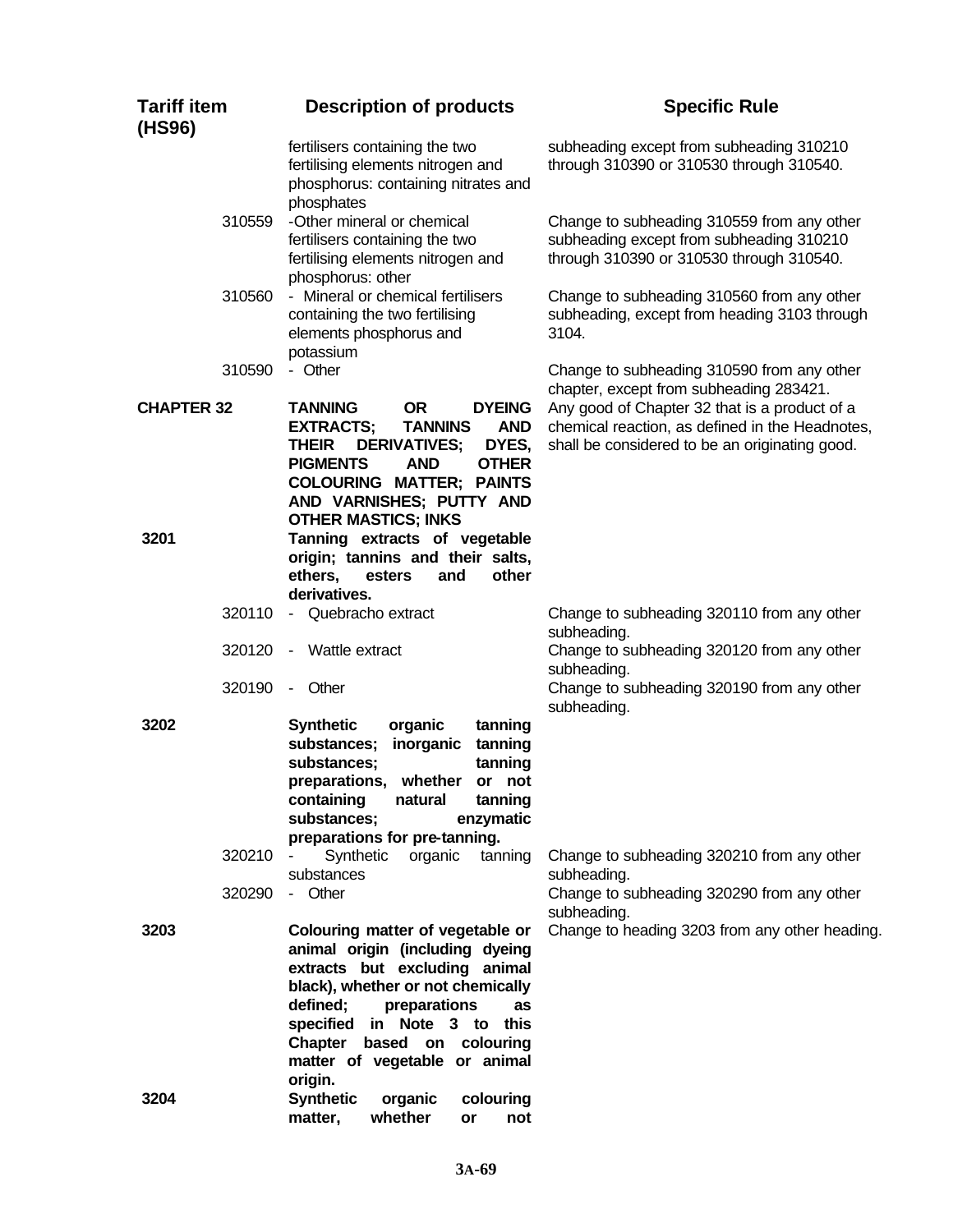| <b>Tariff item</b><br>(HS96) | <b>Description of products</b>                                                                                                                                                                                                                                                                | <b>Specific Rule</b>                                                                                       |
|------------------------------|-----------------------------------------------------------------------------------------------------------------------------------------------------------------------------------------------------------------------------------------------------------------------------------------------|------------------------------------------------------------------------------------------------------------|
|                              | chemically defined; preparations<br>as specified in Note 3 to this<br><b>Chapter</b><br>based on<br>synthetic<br>organic<br>colouring<br>matter;<br>synthetic organic products of a<br>kind<br>used<br>as<br>fluorescent<br>brightening<br>agents<br>or<br>as<br>luminophores, whether or not |                                                                                                            |
|                              | chemically defined.                                                                                                                                                                                                                                                                           |                                                                                                            |
| 320411                       | -Synthetic organic colouring matter<br>and preparations based thereon as<br>specified in Note 3 to this Chapter:<br>disperse dyes and preparations<br>based thereon                                                                                                                           | Change to subheading 320411 from any other<br>subheading.                                                  |
| 320412                       | -Synthetic organic colouring matter<br>and preparations based thereon as<br>specified in Note 3 to this Chapter:<br>acid dyes, whether or not<br>premetallised, and preparations<br>based thereon; mordant dyes and<br>preparations based thereon                                             | Change to subheading 320412 from any other<br>subheading.                                                  |
| 320413                       | -Synthetic organic colouring matter<br>and preparations based thereon as<br>specified in Note 3 to this Chapter:<br>basic dyes and preparations<br>based thereon                                                                                                                              | Change to subheading 320413 from any other<br>subheading.                                                  |
| 320414                       | -Synthetic organic colouring matter<br>and preparations based thereon as<br>specified in Note 3 to this Chapter:<br>direct dyes and preparations<br>based thereon                                                                                                                             | Change to subheading 320414 from any other<br>subheading.                                                  |
| 320415                       | -Synthetic organic colouring matter<br>and preparations based thereon as<br>specified in Note 3 to this Chapter:<br>vat dyes (including those usable in<br>that state as pigments) and<br>preparations based thereon                                                                          | Change to subheading 320415 from any other<br>subheading.                                                  |
| 320416                       | -Synthetic organic colouring matter<br>and preparations based thereon as<br>specified in Note 3 to this Chapter:<br>reactive dyes and preparations<br>based thereon                                                                                                                           | Change to subheading 320416 from any other<br>subheading.                                                  |
| 320417                       | -Synthetic organic colouring matter<br>and preparations based thereon as<br>specified in Note 3 to this Chapter:<br>pigments and preparations based<br>thereon                                                                                                                                | Change to subheading 320417 from any other<br>subheading.                                                  |
| 320419                       | -Synthetic organic colouring matter<br>and preparations based thereon as<br>specified in Note 3 to this Chapter:<br>other, including mixtures of<br>colouring matter of two or more of<br>the subheadings 320411 to 320419                                                                    | Change to subheading 320419 from any other<br>subheading, except from subheading 320411<br>through 320417. |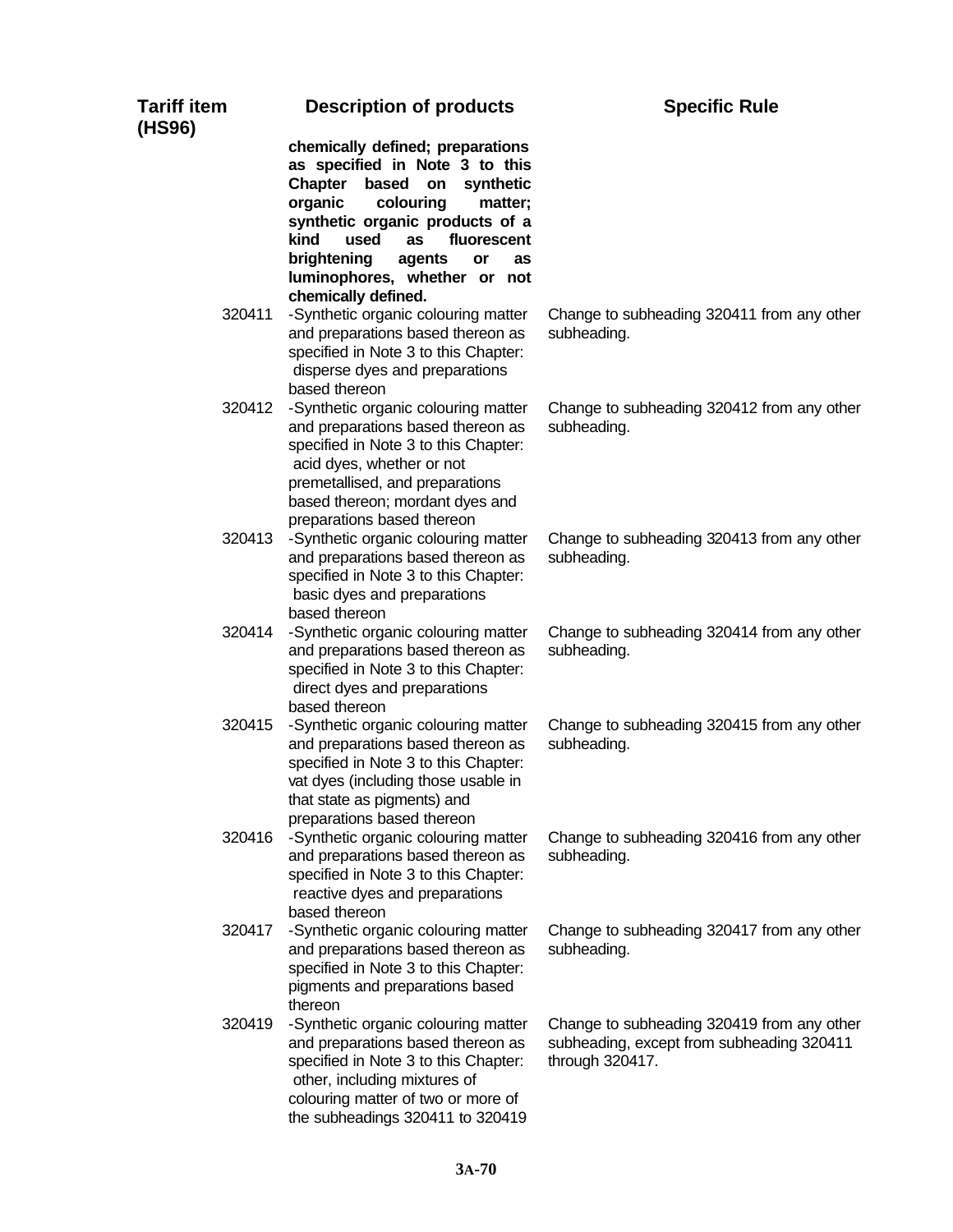| <b>Tariff item</b><br>(HS96) |        | <b>Description of products</b>                                                                                                                                                                                                                                      | <b>Specific Rule</b>                                                                    |
|------------------------------|--------|---------------------------------------------------------------------------------------------------------------------------------------------------------------------------------------------------------------------------------------------------------------------|-----------------------------------------------------------------------------------------|
|                              | 320420 | - Synthetic organic products of a<br>kind used as fluorescent<br>brightening agents                                                                                                                                                                                 | Change to subheading 320420 from any other<br>subheading.                               |
|                              | 320490 | - Other                                                                                                                                                                                                                                                             | Change to subheading 320490 from any other<br>subheading.                               |
| 3205                         |        | Colour lakes; preparations as<br>specified in Note 3 to this<br>Chapter based on colour lakes.                                                                                                                                                                      | Change to heading 3205 from any other heading.                                          |
| 3206                         |        | <b>Other</b><br>colouring<br>matter;<br>preparations as specified in Note<br>3 to this Chapter, other than<br>those of heading 3203, 3204 or<br>3205; inorganic products of a<br>used<br>as luminophores,<br>kind<br>chemically<br>whether<br>or<br>not<br>defined. |                                                                                         |
|                              | 320611 | -Pigments and preparations based<br>on titanium dioxide: containing<br>80percent or more by weight of<br>titanium dioxide calculated on the<br>dry matter                                                                                                           | Change to subheading 320611 from any other<br>subheading except from subheading 320619. |
|                              | 320619 | -Pigments and preparations based<br>on titanium dioxide: other                                                                                                                                                                                                      | Change to subheading 320619 from any other<br>subheading except from subheading 320611. |
|                              | 320620 | -Pigments and preparations based<br>on chromium compounds                                                                                                                                                                                                           | Change to subheading 320620 from any other<br>subheading.                               |
|                              | 320630 | -Pigments and preparations based<br>on cadmium compounds                                                                                                                                                                                                            | Change to subheading 320630 from any other<br>subheading.                               |
|                              | 320641 | -Other colouring matter and other<br>preparations: ultramarine and<br>preparations based thereon                                                                                                                                                                    | Change to subheading 320641 from any other<br>subheading.                               |
|                              | 320642 | -Other colouring matter and other<br>preparations: lithopone and other<br>pigments and preparations based<br>on zinc sulphide                                                                                                                                       | Change to subheading 320642 from any other<br>subheading.                               |
|                              | 320643 | -Other colouring matter and other<br>preparations: pigments and<br>preparations based on<br>hexacyanoferrates (ferrocyanides<br>and ferricyanides)                                                                                                                  | Change to subheading 320643 from any other<br>subheading.                               |
|                              | 320649 | -Other colouring matter and other<br>preparations: other                                                                                                                                                                                                            | Change to subheading 320649 from any other<br>subheading.                               |
|                              | 320650 | -Inorganic products of a kind used<br>as luminophores                                                                                                                                                                                                               | Change to subheading 320650 from any other<br>subheading.                               |
| 3207                         |        | <b>Prepared</b><br>pigments,<br>prepared<br>opacifiers and prepared colours,<br>vitrifiable enamels and glazes,<br>engobes (slips), liquid lustres<br>and similar preparations, of a<br>the<br>ceramic,<br>kind<br>used<br>in<br>enamelling or glass<br>industry;   |                                                                                         |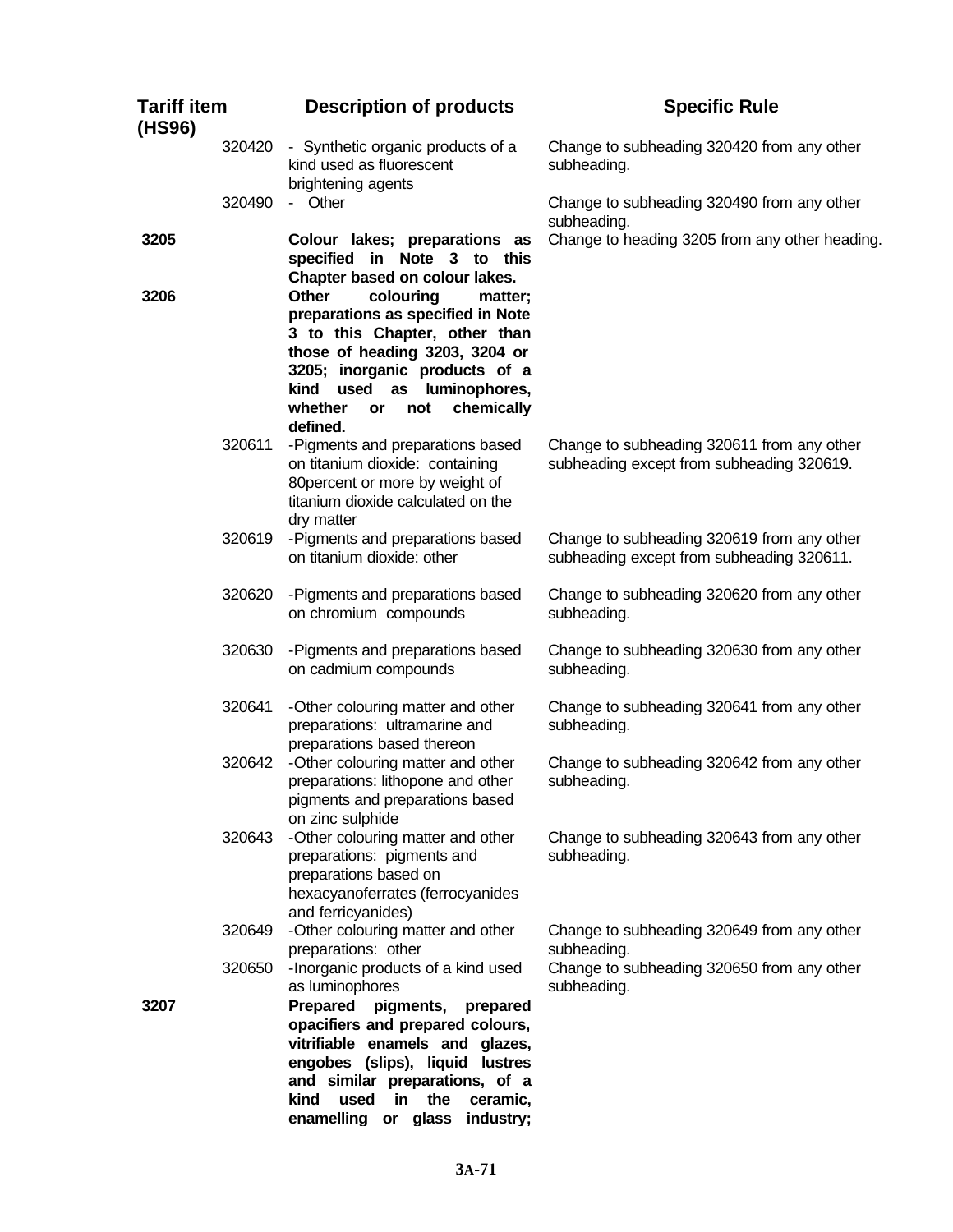| <b>Tariff item</b><br>(HS96) |        | <b>Description of products</b>                                                                                                                                                                                                                                                                                                    | <b>Specific Rule</b>                                                            |
|------------------------------|--------|-----------------------------------------------------------------------------------------------------------------------------------------------------------------------------------------------------------------------------------------------------------------------------------------------------------------------------------|---------------------------------------------------------------------------------|
|                              |        | glass frit and other glass, in the<br>form of powder, granules or<br>flakes.                                                                                                                                                                                                                                                      |                                                                                 |
|                              | 320710 | - Prepared pigments, prepared<br>opacifiers, prepared colours and<br>similar preparations                                                                                                                                                                                                                                         | Change to subheading 320710 from any other<br>subheading.                       |
|                              | 320720 | - Vitrifiable enamels and glazes,<br>engobes (slips) and similar<br>preparations                                                                                                                                                                                                                                                  | Change to subheading 320720 from any other<br>subheading.                       |
|                              | 320730 | - Liquid lustres and similar<br>preparations                                                                                                                                                                                                                                                                                      | Change to subheading 320730 from any other<br>subheading.                       |
| 3208                         | 320740 | - Glass frit and other glass, in the<br>form of powder, granules or flakes<br>Paints and varnishes (including<br>enamels and lacquers) based on<br>synthetic polymers or chemically<br>modified<br>natural<br>polymers,<br>dispersed or dissolved in a non-<br>aqueous medium; solutions as<br>defined in Note 4 to this Chapter. | Change to subheading 320740 from any other<br>subheading.                       |
|                              | 320810 | - Based on polyesters:                                                                                                                                                                                                                                                                                                            | Change to subheading 320810 from any other<br>subheading.                       |
|                              | 320820 | - Based on acrylic or vinyl<br>polymers:                                                                                                                                                                                                                                                                                          | Change to subheading 320820 from any other<br>subheading.                       |
|                              | 320890 | - Other:                                                                                                                                                                                                                                                                                                                          | Change to subheading 320890 from any other<br>subheading.                       |
| 3209                         |        | Paints and varnishes (including<br>enamels and lacquers) based on<br>synthetic polymers or chemically<br>modified<br>polymers,<br>natural<br>dispersed or dissolved in an<br>aqueous medium.                                                                                                                                      |                                                                                 |
|                              | 320910 | - Based on acrylic or vinyl<br>polymers:                                                                                                                                                                                                                                                                                          | Change to subheading 320910 from any other<br>subheading.                       |
|                              |        | 320990 - Other:                                                                                                                                                                                                                                                                                                                   | Change to subheading 320990 from any other<br>subheading.                       |
| 3210                         |        | Other<br>paints<br>and<br>varnishes<br>(including enamels, lacquers and<br>distempers);<br>prepared<br>water<br>pigments of a kind used for<br>finishing leather.                                                                                                                                                                 | Change to heading 3210 from any other heading.                                  |
| 3211                         |        | Prepared driers.                                                                                                                                                                                                                                                                                                                  | Change to heading 3211 from any other heading<br>except from subheading 380620. |
| 3212                         |        | <b>Pigments</b><br>(including<br>metallic<br>powders and flakes) dispersed in<br>non-aqueous media, in liquid or<br>paste form, of a kind used in the<br>manufacture of paints (including<br>enamels); stamping foils; dyes<br>and other colouring matter put<br>up in forms or packings for retail                               |                                                                                 |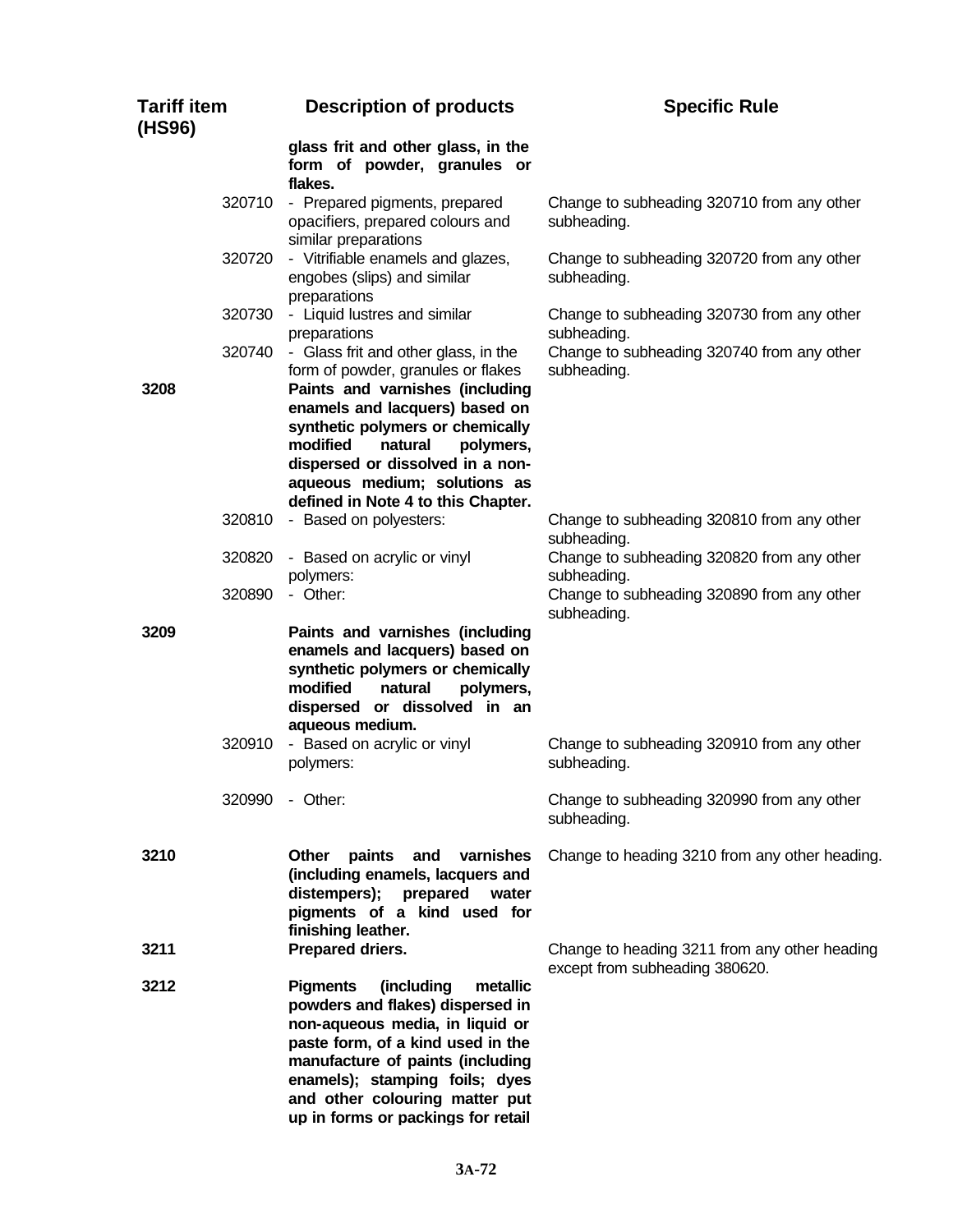| <b>Tariff item</b><br>(HS96) | <b>Description of products</b>                                                                                                                                                                                                                                                                                                                                                     | <b>Specific Rule</b>                                                                                                                                                                                                                                                           |
|------------------------------|------------------------------------------------------------------------------------------------------------------------------------------------------------------------------------------------------------------------------------------------------------------------------------------------------------------------------------------------------------------------------------|--------------------------------------------------------------------------------------------------------------------------------------------------------------------------------------------------------------------------------------------------------------------------------|
| 321210                       | sale.<br>- Stamping foils                                                                                                                                                                                                                                                                                                                                                          | Change to subheading 321210 from any other<br>subheading.                                                                                                                                                                                                                      |
| 321290                       | - Other                                                                                                                                                                                                                                                                                                                                                                            | Change to subheading 321290 from any other<br>subheading.                                                                                                                                                                                                                      |
| 3213                         | Artists', students' or signboard<br>painters'<br>colours,<br>modifying<br>tints, amusement colours and<br>the like, in tablets, tubes, jars,<br>bottles, pans or in similar forms<br>or packings.                                                                                                                                                                                  | Change to heading 3213 from any other heading.                                                                                                                                                                                                                                 |
| 3214                         | Glaziers' putty, grafting putty,<br>resin<br>cements,<br>caulking<br>compounds and other mastics;<br>painters' fillings; non-refractory<br>surfacing<br>preparations<br>for<br>facades, indoor walls, floors,<br>ceilings or the like.                                                                                                                                             |                                                                                                                                                                                                                                                                                |
| 321410                       | - Glaziers' putty, grafting putty,<br>resin cements, caulking<br>compounds and other mastics;<br>painters' fillings                                                                                                                                                                                                                                                                | Change to subheading 321410 from any other<br>subheading except from subheading 382450.                                                                                                                                                                                        |
| 321490                       | - Other                                                                                                                                                                                                                                                                                                                                                                            | Change to subheading 321490 from any other<br>subheading except from subheading 382450.                                                                                                                                                                                        |
| 3215                         | Printing ink, writing or drawing<br>ink and other inks, whether or<br>not concentrated or solid.                                                                                                                                                                                                                                                                                   |                                                                                                                                                                                                                                                                                |
| 321511                       | -Printing ink: black                                                                                                                                                                                                                                                                                                                                                               | Change to subheading 321511 from any other<br>heading or<br>Change to subheading 321511 from any other<br>subheading provided there is a regional value<br>content of not less than 35 percent based on the<br>build up method or 45percent based on the build<br>down method  |
|                              | 321519 - Printing ink: other than black                                                                                                                                                                                                                                                                                                                                            | Change to subheading 321519 from any other<br>heading or<br>Change to subheading 321519 from any other<br>subheading provided there is A regional value<br>content of not less than 35 percent based on the<br>build up method or 45 percent based on the build<br>down method |
| 321590                       | - Other:                                                                                                                                                                                                                                                                                                                                                                           | Change to subheading 321590 from any other<br>heading.                                                                                                                                                                                                                         |
| <b>CHAPTER 33</b><br>3301    | <b>ESSENTIAL</b><br><b>OILS</b><br><b>AND</b><br><b>RESINOIDS;</b><br>PERFUMERY,<br><b>COSMETIC</b><br><b>OR</b><br><b>TOILET</b><br><b>PREPARATIONS</b><br>Essential oils (terpeneless or<br>not), including concretes and<br>absolutes; resinoids; extracted<br>oleoresins;<br>concentrates<br>οf<br>essential oils in fats, in fixed oils,<br>in waxes or the like, obtained by | Any good of Chapter 33 that is a product of a<br>chemical reaction, as defined in the Headnotes,<br>shall be considered to be an originating good.                                                                                                                             |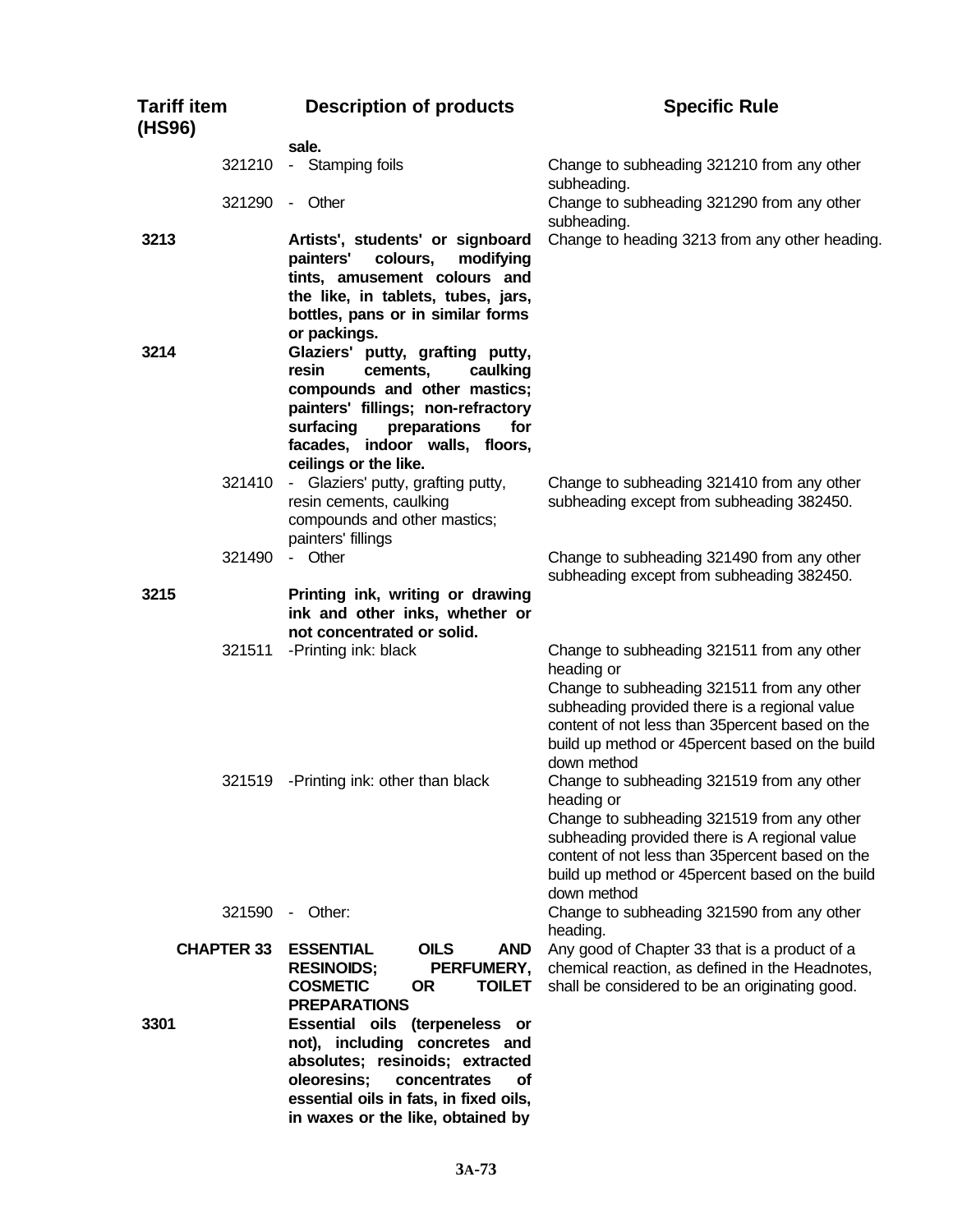| <b>Tariff item</b><br>(HS96) | <b>Description of products</b>                                                                                                                                                                                                                                                                                                      | <b>Specific Rule</b>                                                                                               |
|------------------------------|-------------------------------------------------------------------------------------------------------------------------------------------------------------------------------------------------------------------------------------------------------------------------------------------------------------------------------------|--------------------------------------------------------------------------------------------------------------------|
|                              | enfleurage<br>maceration;<br>or<br>terpenic by-products<br>of<br>the<br>deterpenation of essential oils;<br>aqueous distillates and aqueous<br>solutions of essential oils.                                                                                                                                                         |                                                                                                                    |
| 330111                       | -Essential oils of citrus fruit: of<br>bergamot                                                                                                                                                                                                                                                                                     | Change to subheading 330111 from any other<br>subheading.                                                          |
| 330112                       | -Essential oils of citrus fruit: of<br>orange                                                                                                                                                                                                                                                                                       | Change to subheading 330112 from any other<br>subheading.                                                          |
| 330113                       | -Essential oils of citrus fruit: of<br>lemon                                                                                                                                                                                                                                                                                        | Change to subheading 330113 from any other<br>subheading.                                                          |
| 330114                       | -Essential oils of citrus fruit: of lime                                                                                                                                                                                                                                                                                            | Change to subheading 330114 from any other<br>subheading.                                                          |
|                              | 330119 - Essential oils of citrus fruit: other                                                                                                                                                                                                                                                                                      | Change to subheading 330119 from any other<br>subheading.                                                          |
| 330121                       | -Essential oils other than those of<br>citrus fruit: of geranium                                                                                                                                                                                                                                                                    | Change to subheading 330121 from any other<br>subheading.                                                          |
| 330122                       | -Essential oils other than those of<br>citrus fruit: of jasmin                                                                                                                                                                                                                                                                      | Change to subheading 330122 from any other<br>subheading.                                                          |
| 330123                       | -Essential oils other than those of<br>citrus fruit: of lavender or of<br>lavandin                                                                                                                                                                                                                                                  | Change to subheading 330123 from any other<br>subheading.                                                          |
| 330124                       | -Essential oils other than those of<br>citrus fruit: of peppermint (Mentha<br>piperita)                                                                                                                                                                                                                                             | Change to subheading 330124 from any other<br>subheading.                                                          |
| 330125                       | -Essential oils other than those of<br>citrus fruit: of other mints                                                                                                                                                                                                                                                                 | Change to subheading 330125 from any other<br>subheading.                                                          |
| 330126                       | -Essential oils other than those of<br>citrus fruit: of vetiver                                                                                                                                                                                                                                                                     | Change to subheading 330126 from any other<br>subheading.                                                          |
| 330129                       | -Essential oils other than those of<br>citrus fruit: other                                                                                                                                                                                                                                                                          | Change to subheading 330129 from any other<br>subheading.                                                          |
| 330130                       | - Resinoids                                                                                                                                                                                                                                                                                                                         | Change to subheading 330130 from any other<br>subheading.                                                          |
| 330190                       | - Other                                                                                                                                                                                                                                                                                                                             | Change to subheading 330190 from any other<br>subheading.                                                          |
| 3302                         | of<br>odoriferous<br><b>Mixtures</b><br>substances<br>mixtures<br>and<br>(including alcoholic<br>solutions)<br>with a basis of one or more of<br>these substances, of a kind used<br>as raw materials in industry;<br>other preparations based on<br>odoriferous substances, of a<br>kind used for the manufacture of<br>beverages. | Change to heading 3302 from any other heading,<br>except from subheading 210690 or heading 2207,<br>2208, or 3301. |
| 3303                         | Perfumes and toilet waters.                                                                                                                                                                                                                                                                                                         | Change to heading 3303 from any other heading,<br>except from subheading 330290.                                   |
| 3304                         | Beauty or make-up preparations<br>and preparations for the care of<br>skin<br>the<br>(other<br>than<br>medicaments),<br>including<br>sunscreen<br>tan<br>or<br>sun                                                                                                                                                                  |                                                                                                                    |

**preparations; manicure or**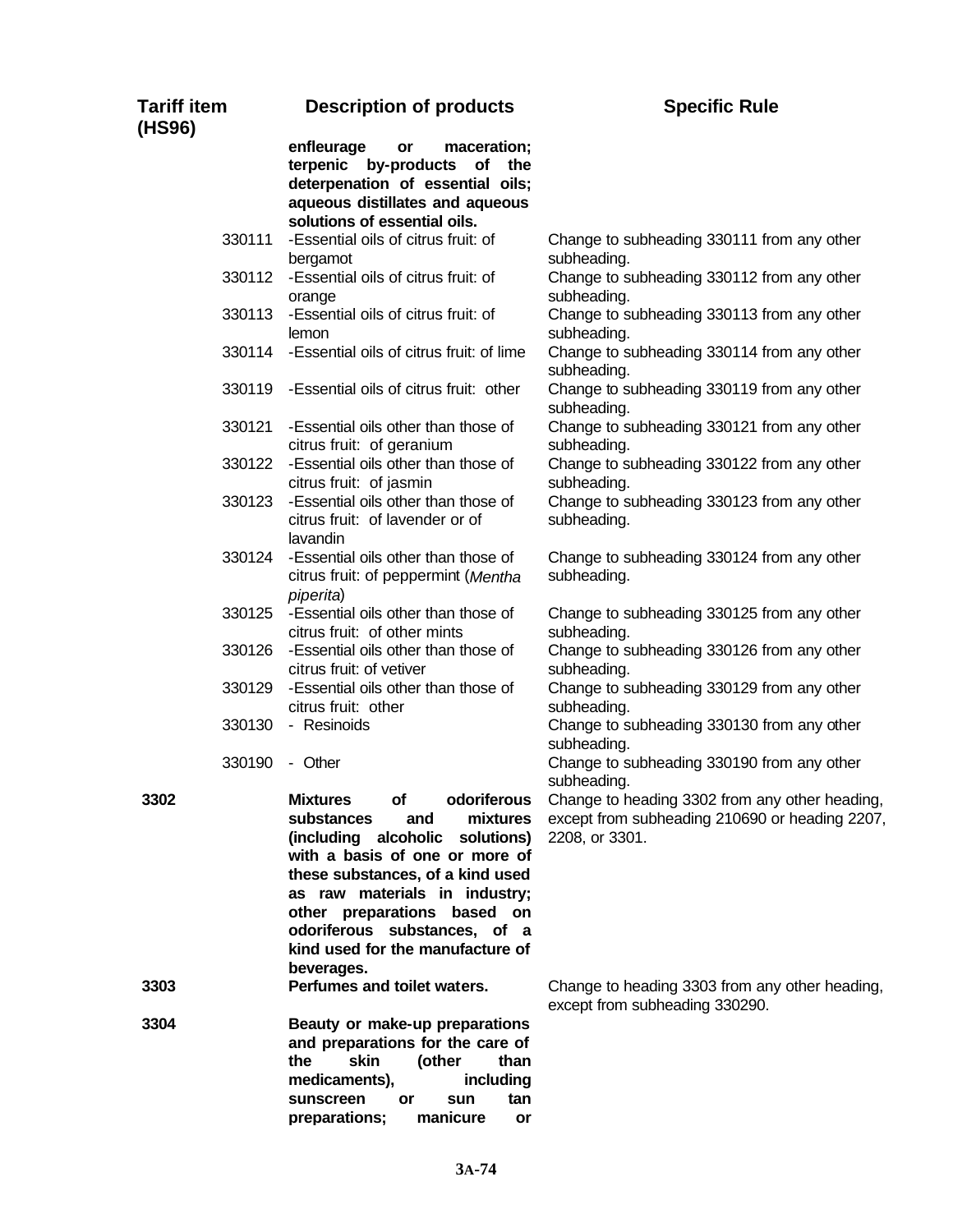| <b>Description of products</b>                                                                                                                                                                                                                                                                                                                                                                                                                                  | <b>Specific Rule</b>                                                                                                                                                                                                                             |
|-----------------------------------------------------------------------------------------------------------------------------------------------------------------------------------------------------------------------------------------------------------------------------------------------------------------------------------------------------------------------------------------------------------------------------------------------------------------|--------------------------------------------------------------------------------------------------------------------------------------------------------------------------------------------------------------------------------------------------|
|                                                                                                                                                                                                                                                                                                                                                                                                                                                                 |                                                                                                                                                                                                                                                  |
| - Lip make-up preparations                                                                                                                                                                                                                                                                                                                                                                                                                                      | Change to subheading 330410 from any other<br>subheading.                                                                                                                                                                                        |
| 330420 - Eye make-up preparations                                                                                                                                                                                                                                                                                                                                                                                                                               | Change to subheading 330420 from any other<br>subheading.                                                                                                                                                                                        |
| 330430<br>-Manicure and pedicure                                                                                                                                                                                                                                                                                                                                                                                                                                | Change to subheading 330430 from any other<br>subheading.                                                                                                                                                                                        |
| -Powders, whether or not                                                                                                                                                                                                                                                                                                                                                                                                                                        | Change to subheading 330491 from any other<br>subheading.                                                                                                                                                                                        |
| -Other                                                                                                                                                                                                                                                                                                                                                                                                                                                          | Change to subheading 330499 from any other<br>subheading.                                                                                                                                                                                        |
|                                                                                                                                                                                                                                                                                                                                                                                                                                                                 |                                                                                                                                                                                                                                                  |
| - Shampoos                                                                                                                                                                                                                                                                                                                                                                                                                                                      | Change to subheading 330510 from any other<br>subheading.                                                                                                                                                                                        |
| -Preparations for permanent waving                                                                                                                                                                                                                                                                                                                                                                                                                              | Change to subheading 330520 from any other<br>subheading.                                                                                                                                                                                        |
| - Hair lacquers                                                                                                                                                                                                                                                                                                                                                                                                                                                 | Change to subheading 330530 from any other<br>subheading.                                                                                                                                                                                        |
| - Other                                                                                                                                                                                                                                                                                                                                                                                                                                                         | Change to subheading 330590 from any other<br>subheading.                                                                                                                                                                                        |
| hygiene,<br>including<br>denture<br>fixative pastes and powders;<br>yarn used to clean between the<br>teeth (dental floss), in individual<br>retail packages.<br>- Dentifrices<br>330610<br>- Yarn used to clean between the<br>teeth (dental floss)<br>- Other<br>shaving<br>after-<br>Pre-shave,<br>$\mathsf{or}$<br>preparations,<br>personal<br>shave<br>deodorants, bath preparations,<br>depilatories<br>and<br>other<br>or toilet<br>perfumery, cosmetic | Change to subheading 330610 from any other<br>subheading.<br>Change to subheading 330620 from any other<br>subheading except from Chapter 54.<br>Change to subheading 330690 from any other<br>subheading.                                       |
| specified or included; prepared<br>room deodorisers, whether or<br>perfumed<br>not<br>having<br>or<br>disinfectant properties.<br>- Pre-shave, shaving or after-<br>shave preparations<br>- Personal deodorants and<br>antiperspirants<br>- Perfumed bath salts and other<br>bath preparations<br>-Preparations for perfuming or<br>deodorising rooms, including<br>odoriferous preparations used<br>during religious rites:<br>agarbatti                       | Change to subheading 330710 from any other<br>subheading.<br>Change to subheading 330720 from any other<br>subheading.<br>Change to subheading 330730 from any other<br>subheading.<br>Change to subheading 330741 from any other<br>subheading. |
|                                                                                                                                                                                                                                                                                                                                                                                                                                                                 | pedicure preparations.<br>preparations<br>compressed<br>Preparations for use on the hair.<br>or straightening<br>Preparations for oral or dental<br>preparations,<br>not<br>elsewhere<br>and other odoriferous preparations                      |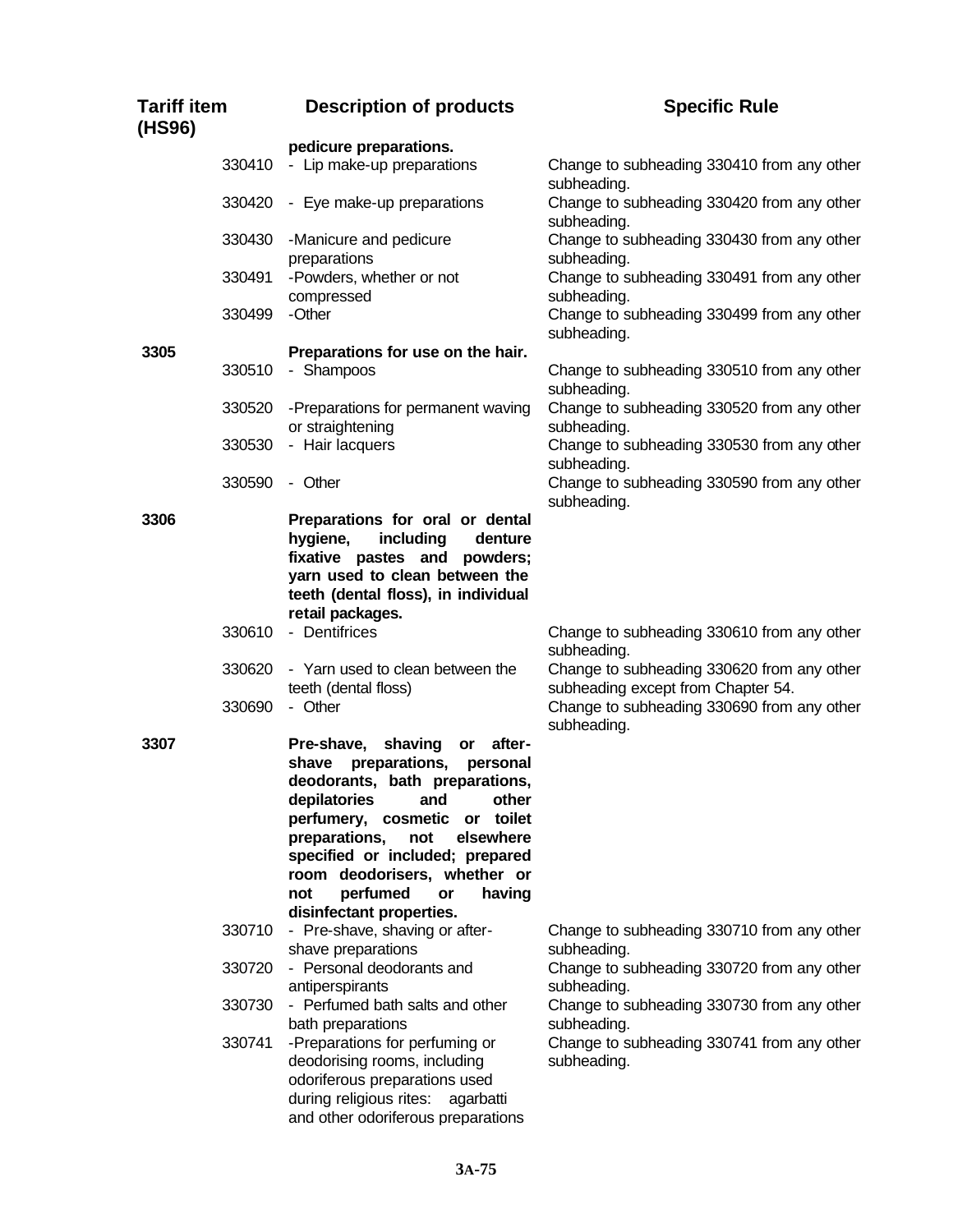| <b>Tariff item</b><br>(HS96) | <b>Description of products</b>                                                                                                                                                                                                                                                                                                                                                                                                                                                                                    | <b>Specific Rule</b>                                                                                                                               |
|------------------------------|-------------------------------------------------------------------------------------------------------------------------------------------------------------------------------------------------------------------------------------------------------------------------------------------------------------------------------------------------------------------------------------------------------------------------------------------------------------------------------------------------------------------|----------------------------------------------------------------------------------------------------------------------------------------------------|
| 330749                       | which operate by burning<br>-Preparations for perfuming or<br>deodorising rooms, including<br>odoriferous preparations used<br>during religious rites: other                                                                                                                                                                                                                                                                                                                                                      | Change to subheading 330749 from any other<br>subheading.                                                                                          |
| 330790                       | - Other                                                                                                                                                                                                                                                                                                                                                                                                                                                                                                           | Change to subheading 330790 from any other<br>subheading.                                                                                          |
| <b>CHAPTER 34</b>            | SOAP,<br><b>ORGANIC</b><br><b>SURFACE-</b><br><b>ACTIVE</b><br><b>AGENTS,</b><br>WASHING<br>PREPARATIONS, LUBRICATING<br>PREPARATIONS,<br><b>ARTIFICIAL</b><br>WAXES, PREPARED WAXES,<br><b>POLISHING</b><br><b>OR</b><br><b>SCOURING</b><br>PREPARATIONS, CANDLES AND<br>SIMILAR ARTICLES, MODELLING<br>DENTAL WAXES<br><b>PASTES,</b><br>AND DENTAL PREPARATIONS<br><b>WITH A BASIS OF PLASTER</b>                                                                                                              | Any good of Chapter 34 that is a product of a<br>chemical reaction, as defined in the Headnotes,<br>shall be considered to be an originating good. |
| 3401                         | organic surface-active<br>Soap;<br>products and preparations for<br>use as soap, in the form of bars,<br>cakes,<br>moulded<br>pieces<br>or<br>whether<br>shapes,<br>or<br>not<br>containing<br>organic<br>soap;<br>surface-active<br>products<br>and<br>preparations for washing the<br>skin, in the form of liquid or<br>cream and put up for retail sale,<br>whether or not containing soap;<br>wadding,<br>felt<br>and<br>paper,<br>impregnated,<br>nonwovens,<br>coated or covered with soap or<br>detergent. | Change to heading 3401 from any other heading.                                                                                                     |
| 3402                         | Organic surface-active agents<br>(other than soap); surface-active<br>preparations, washing<br>preparations (including auxiliary<br>washing preparations) and<br>cleaning preparations, whether<br>or not containing soap, other<br>than those of heading 3401.                                                                                                                                                                                                                                                   |                                                                                                                                                    |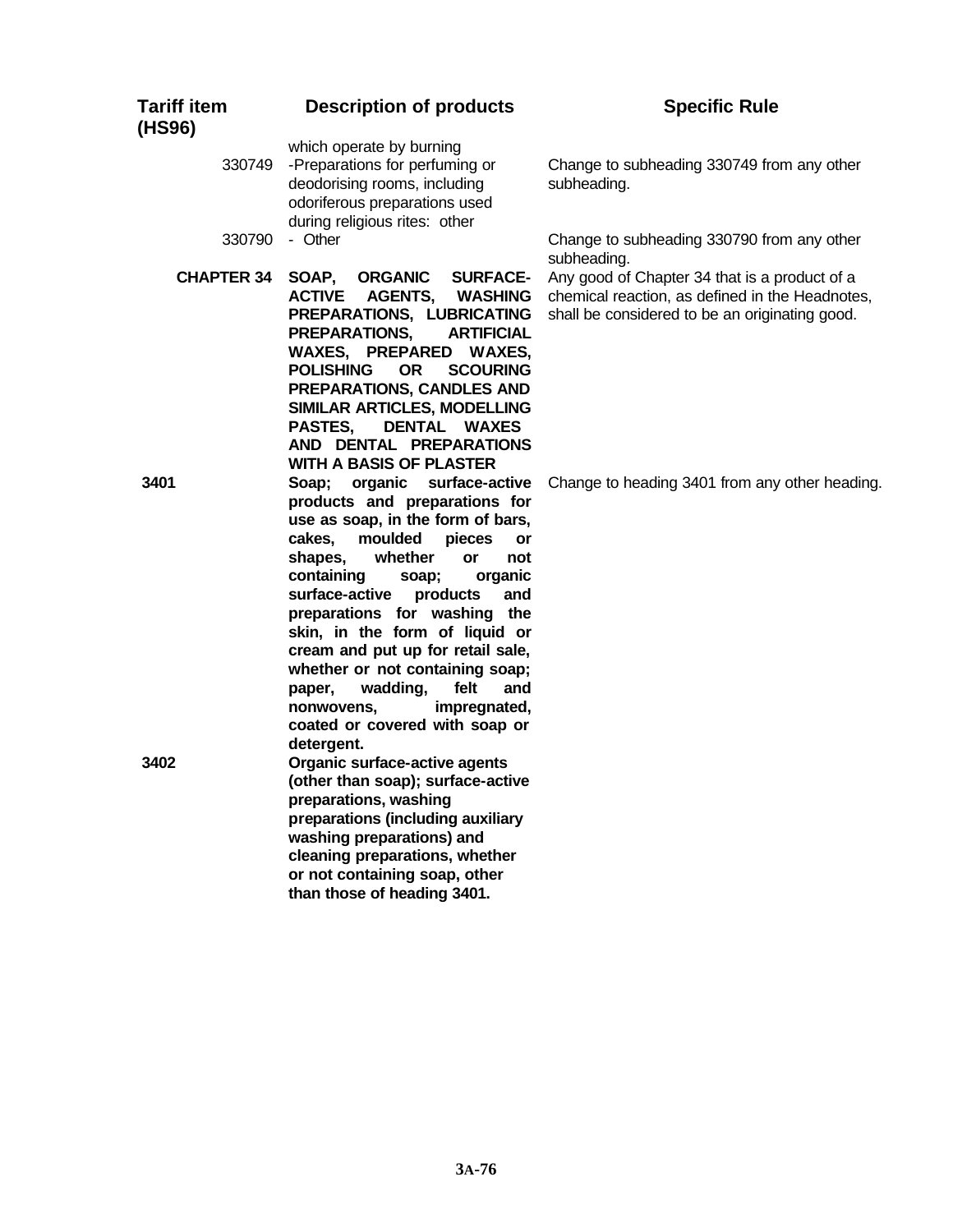| <b>Tariff item</b><br>(HS96) | <b>Description of products</b>                                                                                                                                                                                                                                                                                                                                                                                                                                                                                                                                                                                              | <b>Specific Rule</b>                                                                       |
|------------------------------|-----------------------------------------------------------------------------------------------------------------------------------------------------------------------------------------------------------------------------------------------------------------------------------------------------------------------------------------------------------------------------------------------------------------------------------------------------------------------------------------------------------------------------------------------------------------------------------------------------------------------------|--------------------------------------------------------------------------------------------|
| 340211                       | -Organic surface-active agents,<br>whether or not put up for retail sale:<br>anionic                                                                                                                                                                                                                                                                                                                                                                                                                                                                                                                                        | Change to subheading 340211 from any other<br>subheading, except from subheading 381710.   |
| 340212                       | -Organic surface-active agents,<br>whether or not put up for retail sale:<br>cationic                                                                                                                                                                                                                                                                                                                                                                                                                                                                                                                                       | Change to subheading 340212 from any other<br>subheading.                                  |
| 340213                       | -Organic surface-active agents,<br>whether or not put up for retail sale:<br>non-ionic                                                                                                                                                                                                                                                                                                                                                                                                                                                                                                                                      | Change to subheading 340213 from any other<br>subheading.                                  |
| 340219                       | -Organic surface-active agents,<br>whether or not put up for retail sale:<br>other                                                                                                                                                                                                                                                                                                                                                                                                                                                                                                                                          | Change to subheading 340219 from any other<br>subheading.                                  |
| 340220                       | - Preparations put up for retail sale                                                                                                                                                                                                                                                                                                                                                                                                                                                                                                                                                                                       | Change to subheading 340220 from any other<br>subheading.                                  |
| 340290                       | - Other                                                                                                                                                                                                                                                                                                                                                                                                                                                                                                                                                                                                                     | Change to subheading 340290 from any other<br>heading.                                     |
| 3403<br>340311               | Lubricating<br>preparations<br>(including<br>cutting-oil<br>preparations, bolt or nut release<br>preparations, anti-rust or anti-<br>corrosion<br>preparations<br>and<br>mould<br>release<br>preparations,<br>lubricants)<br>based<br>and<br>on<br>preparations of a kind used for<br>the oil or grease treatment of<br>textile materials, leather, furskins<br>or other materials, but excluding<br>preparations<br>containing,<br>as<br>basic constituents, 70percent or<br>more by weight of petroleum oils<br>of<br><b>oils</b><br>obtained<br>from<br>or<br>bituminous minerals.<br>-Containing petroleum oils or oils | Change to subheading 340311 from any other                                                 |
|                              | obtained from bituminous minerals:<br>preparations for the treatment of<br>textile materials, leather, furskins or<br>other materials                                                                                                                                                                                                                                                                                                                                                                                                                                                                                       | subheading except from heading 2710 or 2712.                                               |
| 340319                       | -Containing petroleum oils or oils<br>obtained from bituminous minerals:<br>other                                                                                                                                                                                                                                                                                                                                                                                                                                                                                                                                           | Change to subheading 340319 from any other<br>subheading except from heading 2710 or 2712. |
| 340391                       | -Preparations for the treatment of<br>textile materials, leather, furskins or<br>other materials                                                                                                                                                                                                                                                                                                                                                                                                                                                                                                                            | Change to subheading 340391 from any other<br>subheading.                                  |
| 340399                       | - Other                                                                                                                                                                                                                                                                                                                                                                                                                                                                                                                                                                                                                     | Change to subheading 340399 from any other<br>subheading.                                  |
| 3404                         | Artificial waxes and prepared<br>waxes.                                                                                                                                                                                                                                                                                                                                                                                                                                                                                                                                                                                     |                                                                                            |
| 340410                       | - Of chemically modified lignite                                                                                                                                                                                                                                                                                                                                                                                                                                                                                                                                                                                            | Change to subheading 340410 from any other<br>subheading.                                  |
| 340420                       | - Of<br>poly(oxyethylene)(polyethylene<br>glycol)                                                                                                                                                                                                                                                                                                                                                                                                                                                                                                                                                                           | Change to subheading 340420 from any other<br>subheading.                                  |

## **3A-77**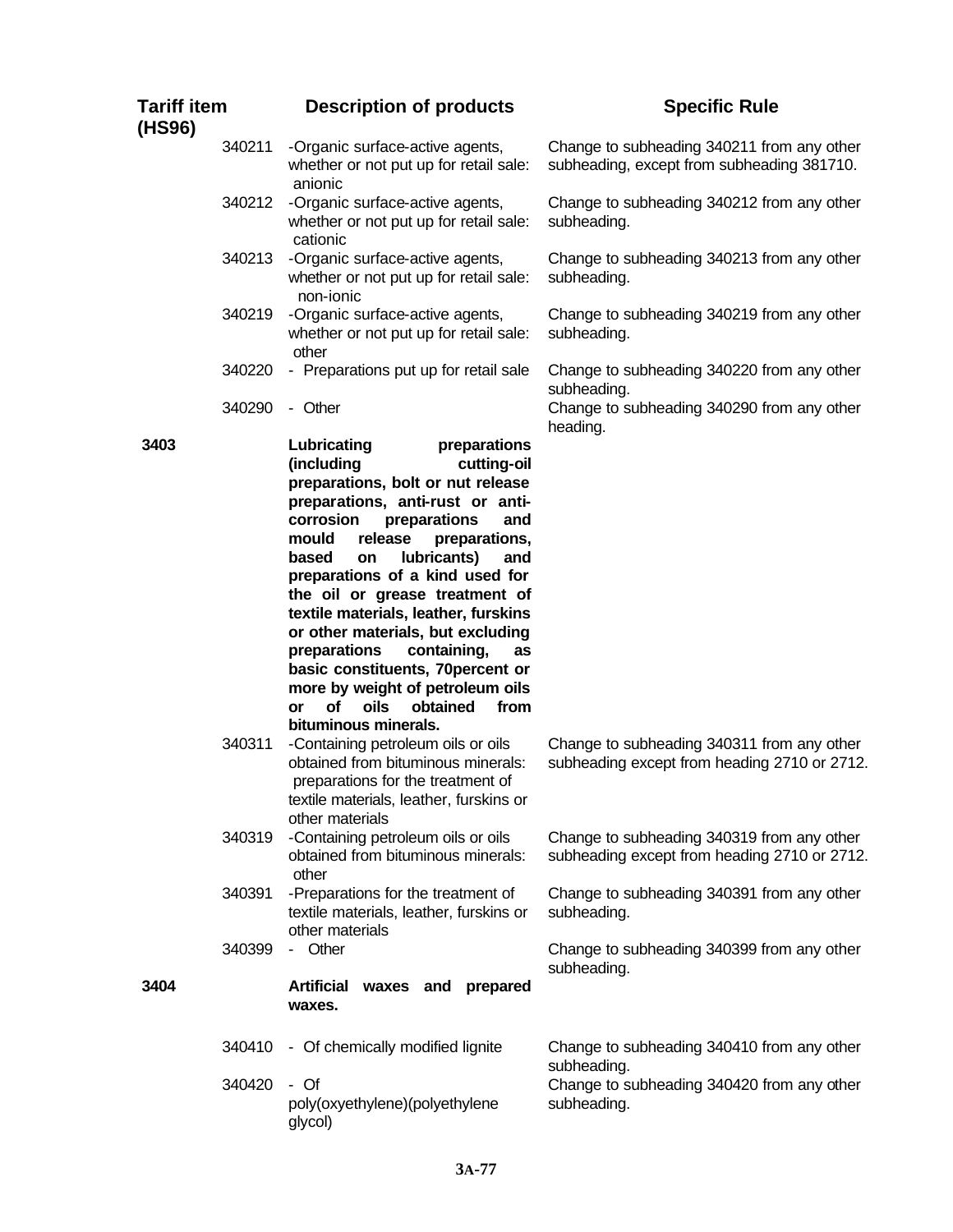| <b>Tariff item</b><br>(HS96)      | <b>Description of products</b>                                                                                                                                                                                                                                                                                                                                                                                                                                                          | <b>Specific Rule</b>                                                                                                                              |
|-----------------------------------|-----------------------------------------------------------------------------------------------------------------------------------------------------------------------------------------------------------------------------------------------------------------------------------------------------------------------------------------------------------------------------------------------------------------------------------------------------------------------------------------|---------------------------------------------------------------------------------------------------------------------------------------------------|
| 340490                            | - Other                                                                                                                                                                                                                                                                                                                                                                                                                                                                                 | Change to subheading 340490 from any other<br>subheading, except from heading 1521 or<br>subheading 271220 or 271290.                             |
| 3405                              | <b>Polishes</b><br>for<br>and<br>creams,<br>furniture,<br>footwear,<br>floors,<br>coachwork,<br>glass<br>or<br>metal,<br>scouring pastes and powders<br>similar<br>and<br>preparations<br>(whether or not in the form of<br>paper, wadding, felt, nonwovens,<br>cellular<br>plastics<br>cellular<br>or<br>rubber, impregnated, coated or<br>covered with such preparations),<br>excluding waxes of<br>heading<br>3404.                                                                  |                                                                                                                                                   |
| 340510<br>340520                  | - Polishes, creams and similar<br>preparations for footwear or leather<br>- Polishes, creams and similar<br>preparations for the maintenance of<br>wooden furniture, floors or other<br>woodwork                                                                                                                                                                                                                                                                                        | Change to subheading 340510 from any other<br>subheading.<br>Change to subheading 340520 from any other<br>subheading.                            |
| 340530                            | - Polishes and similar preparations<br>for coachwork, other than metal<br>polishes                                                                                                                                                                                                                                                                                                                                                                                                      | Change to subheading 340530 from any other<br>subheading.                                                                                         |
| 340540<br>340590                  | - Scouring pastes and powders<br>and other scouring preparations<br>- Other                                                                                                                                                                                                                                                                                                                                                                                                             | Change to subheading 340540 from any other<br>subheading.<br>Change to subheading 340590 from any other<br>subheading.                            |
| 3406<br>3407<br><b>CHAPTER 35</b> | Candles, tapers and the like.<br><b>Modelling</b><br>pastes,<br>including<br>those put up for children's<br>amusement; preparations known<br>dental wax or as<br>dental<br><b>as</b><br>impression compounds, put up<br>in sets, in packings for retail sale<br>or in plates, horseshoe shapes,<br>sticks or similar forms; other<br>preparations for use in dentistry,<br>basis of plaster (of<br>with a<br>calcined<br>gypsum<br>or calcium<br>sulphate).<br>ALBUMINOIDAL SUBSTANCES; | Change to heading 3406 from any other heading.<br>Change to heading 3407 from any other heading.<br>Any good of Chapter 35 that is a product of a |
|                                   | <b>MODIFIED STARCHES; GLUES;</b><br><b>ENZYMES</b>                                                                                                                                                                                                                                                                                                                                                                                                                                      | chemical reaction, as defined in the Headnotes,<br>shall be considered to be an originating good.                                                 |
| 3501<br>350110<br>350190          | Casein, caseinates and other<br>casein derivatives; casein glues.<br>- Casein<br>- Other                                                                                                                                                                                                                                                                                                                                                                                                | Change to subheading 350110 from any other<br>subheading.<br>Change to subheading 350190 from any other                                           |
| 3502                              | <b>Albumins</b><br>(including<br>concentrates of two or more                                                                                                                                                                                                                                                                                                                                                                                                                            | subheading.                                                                                                                                       |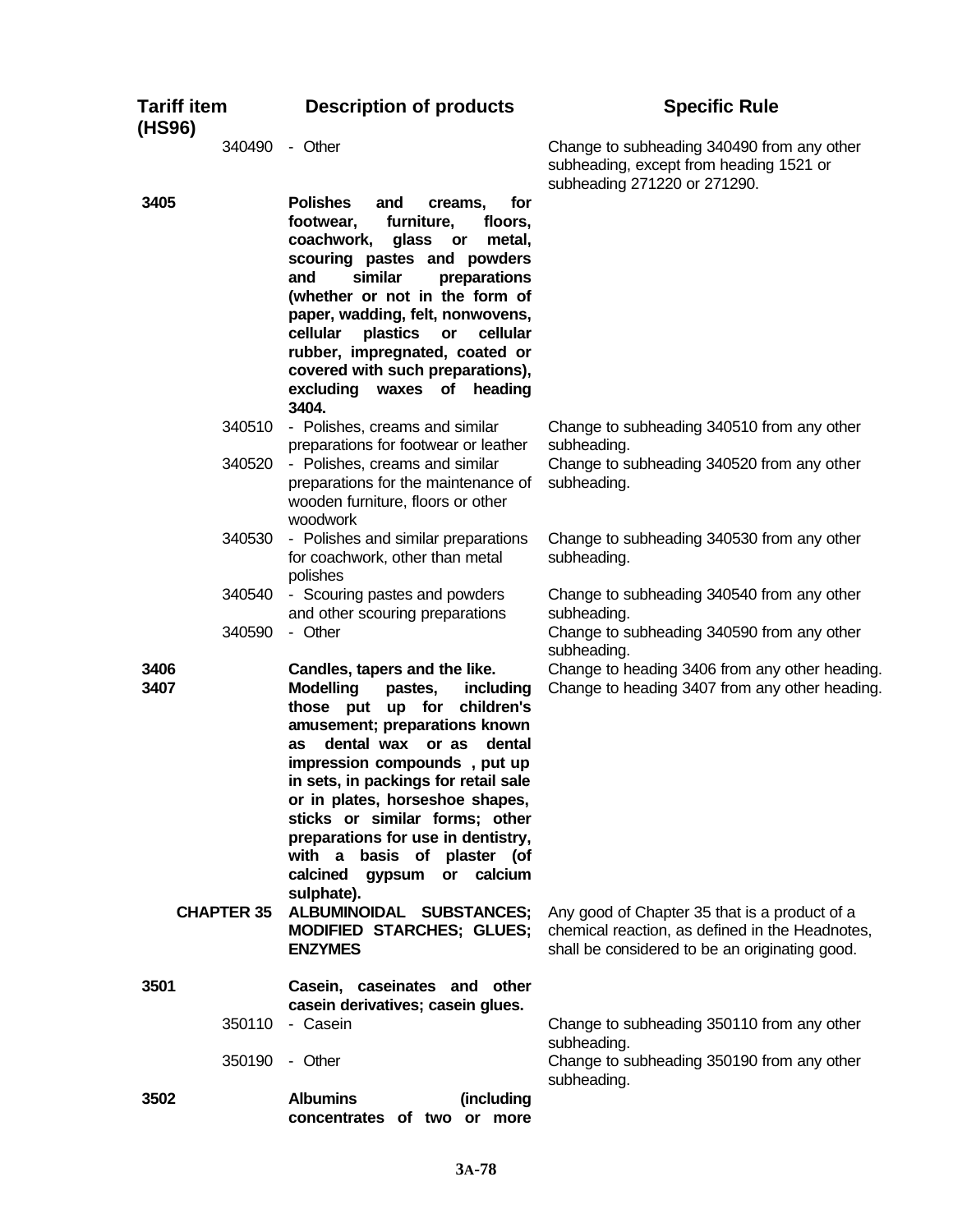| <b>Tariff item</b><br>(HS96) | <b>Description of products</b>                                                                                                                                                                                                                                  | <b>Specific Rule</b>                                                                                        |
|------------------------------|-----------------------------------------------------------------------------------------------------------------------------------------------------------------------------------------------------------------------------------------------------------------|-------------------------------------------------------------------------------------------------------------|
|                              | whey proteins, containing by<br>weight more than 80 percent<br>whey proteins, calculated on the<br>dry matter), albuminates and<br>other albumin derivatives.                                                                                                   |                                                                                                             |
| 350211                       | - Egg albumin: dried                                                                                                                                                                                                                                            | Change to subheading 350211 from any other<br>subheading except from heading 0407 and<br>subheading 350219. |
|                              | 350219 - Egg albumin: other                                                                                                                                                                                                                                     | Change to subheading 350219 from any other<br>subheading except from heading 0407 and<br>subheading 350211. |
| 350220                       | -Milk albumin, including<br>concentrates of two or more whey<br>proteins                                                                                                                                                                                        | Change to subheading 350220 from any other<br>subheading.                                                   |
| 350290                       | - Other                                                                                                                                                                                                                                                         | Change to subheading 350290 from any other<br>subheading.                                                   |
| 3503                         | (including<br>Gelatin<br>gelatin<br>in.<br>rectangular (including square)<br>sheets, whether or not surface-<br>worked or coloured) and gelatin<br>derivatives;<br>isinglass;<br>other<br>glues of animal origin, excluding<br>casein glues of heading 35.01.   | Change to heading 3503 from any other heading.                                                              |
| 3504                         | Peptones and their derivatives;<br>other protein substances and<br>their derivatives, not elsewhere<br>specified<br>included;<br>hide<br>or<br>powder,<br>whether<br>not<br>or<br>chromed.                                                                      | Change to heading 3504 from any other heading.                                                              |
| 3505                         | <b>Dextrins</b><br>and other<br>modified<br>starches<br>(for<br>example,<br>esterified<br>pregelatinised<br>or<br>starches);<br>glues<br>based<br>on<br>starches, or on dextrins or other<br>modified starches.                                                 |                                                                                                             |
| 350510                       | modified<br>- Dextrins<br>other<br>and<br>starches                                                                                                                                                                                                              | Change to subheading 350510 from any other<br>subheading.                                                   |
| 350520                       | - Glues                                                                                                                                                                                                                                                         | Change to subheading 350520 from any other<br>subheading except from heading 1108.                          |
| 3506                         | other<br><b>Prepared</b><br>glues<br>and<br>prepared<br>adhesives,<br>not<br>elsewhere specified or included;<br>products suitable for use as<br>glues or adhesives, put up for<br>retail sale as glues or adhesives,<br>not exceeding a net weight of 1<br>kg. |                                                                                                             |
| 350610                       | - Products suitable for use as<br>glues or adhesives, put up for retail<br>sale as glues or adhesives, not<br>exceeding a net weight of 1 kg                                                                                                                    | Change to subheading 350610 from any other<br>subheading, except from heading 3503 or<br>subheading 350190. |
| 350691                       | - Adhesives based on polymers of                                                                                                                                                                                                                                | Change to subheading 350691 from any other                                                                  |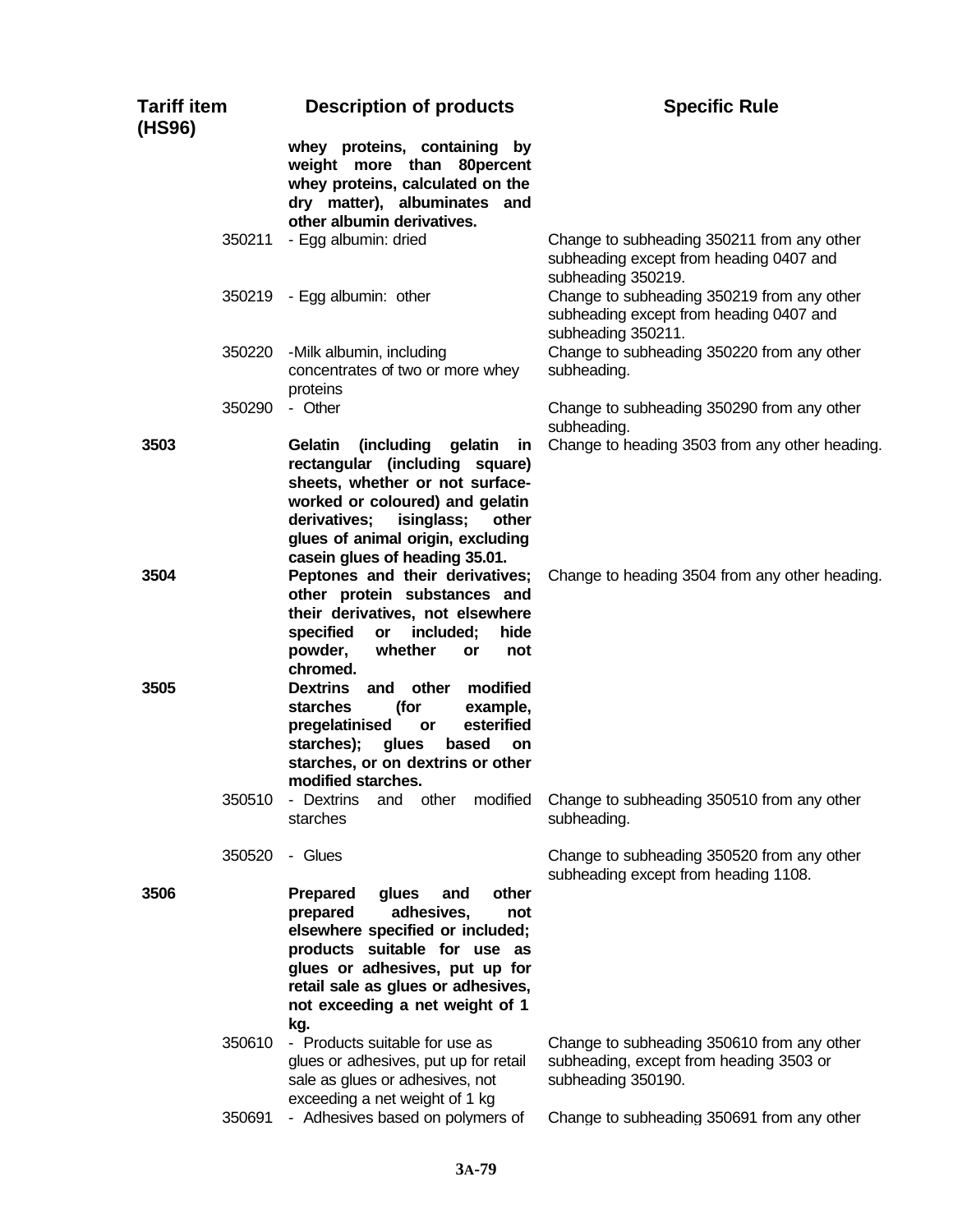| <b>Tariff item</b><br>(HS96) | <b>Description of products</b>                                                                                                                                                                                               | <b>Specific Rule</b>                                                                                                                               |
|------------------------------|------------------------------------------------------------------------------------------------------------------------------------------------------------------------------------------------------------------------------|----------------------------------------------------------------------------------------------------------------------------------------------------|
|                              | headings 3901 to 3913 or on<br>rubber                                                                                                                                                                                        | subheading.                                                                                                                                        |
| 350699                       | - Other                                                                                                                                                                                                                      | Change to subheading 350699 from any other<br>subheading.                                                                                          |
| 3507                         | Enzymes; prepared enzymes not<br>elsewhere specified or included.                                                                                                                                                            |                                                                                                                                                    |
| 350710                       | - Rennet and concentrates thereof                                                                                                                                                                                            | Change to subheading 350710 from any other<br>heading.                                                                                             |
| 350790                       | - Other                                                                                                                                                                                                                      | Change to subheading 350790 from any other<br>heading                                                                                              |
| <b>CHAPTER 36</b>            | <b>EXPLOSIVES;</b><br><b>PYROTECHNIC</b><br><b>PRODUCTS;</b><br><b>MATCHES;</b><br><b>PYROPHORIC</b><br><b>ALLOYS;</b><br><b>COMBUSTIBLE</b><br><b>CERTAIN</b><br><b>PREPARATIONS</b>                                        | Any good of Chapter 36 that is a product of a<br>chemical reaction, as defined in the Headnotes,<br>shall be considered to be an originating good. |
| 3601<br>3602                 | Propellent powders.<br>Prepared explosives, other than<br>propellent powders.                                                                                                                                                | Change to heading 3601 from any other heading.<br>Change to heading 3602 from any other heading.                                                   |
| 3603                         | Safety fuses; detonating fuses;<br>percussion or detonating caps;<br>igniters; electric detonators.                                                                                                                          | Change to heading 3603 from any other heading.                                                                                                     |
| 3604                         | Fireworks, signalling flares, rain<br>rockets, fog signals and other<br>pyrotechnic articles.                                                                                                                                | Change to heading 3604 from any other heading.                                                                                                     |
| 3605                         | Matches, other than pyrotechnic<br>articles of heading 3604.                                                                                                                                                                 | Change to heading 3605 from any other heading.                                                                                                     |
| 3606                         | Ferro-cerium<br>other<br>and<br>pyrophoric alloys in all forms;<br>articles of combustible materials<br>as specified in Note 2 to this<br>Chapter.                                                                           | Change to heading 3606 from any other heading.                                                                                                     |
| <b>CHAPTER 37</b>            | <b>PHOTOGRAPHIC</b><br><b>OR</b><br><b>CINEMATOGRAPHIC GOODS</b>                                                                                                                                                             | Any good of Chapter 37 that is a product of a<br>chemical reaction, as defined in the Headnotes,<br>shall be considered to be an originating good. |
| 3701                         | Photographic plates and film in<br>the flat, sensitised, unexposed,<br>of any material other than paper,<br>paperboard or textiles; instant<br>print film in the flat, sensitised,<br>unexposed, whether or not in<br>packs. | Change to heading 3701 from any other heading<br>except from heading 3702 or 3703.                                                                 |
| 3702                         | Photographic<br>film<br>in<br>rolls,<br>sensitised, unexposed, of any<br>material<br>other<br>than<br>paper,<br>paperboard or textiles; instant<br>print film in rolls, sensitised,<br>unexposed.                            | Change to heading 3702 from any other heading<br>except from heading 3701 or 3703.                                                                 |
| 3703                         | Photographic paper, paperboard<br>textiles,<br>sensitised,<br>and<br>unexposed.                                                                                                                                              | Change to heading 3703 from any other heading<br>except from heading 3701 or 3702.                                                                 |
| 3704                         | Photographic plates, film, paper,<br>paperboard<br>textiles,<br>and<br>exposed but not developed.                                                                                                                            | Change to heading 3704 from any other heading.                                                                                                     |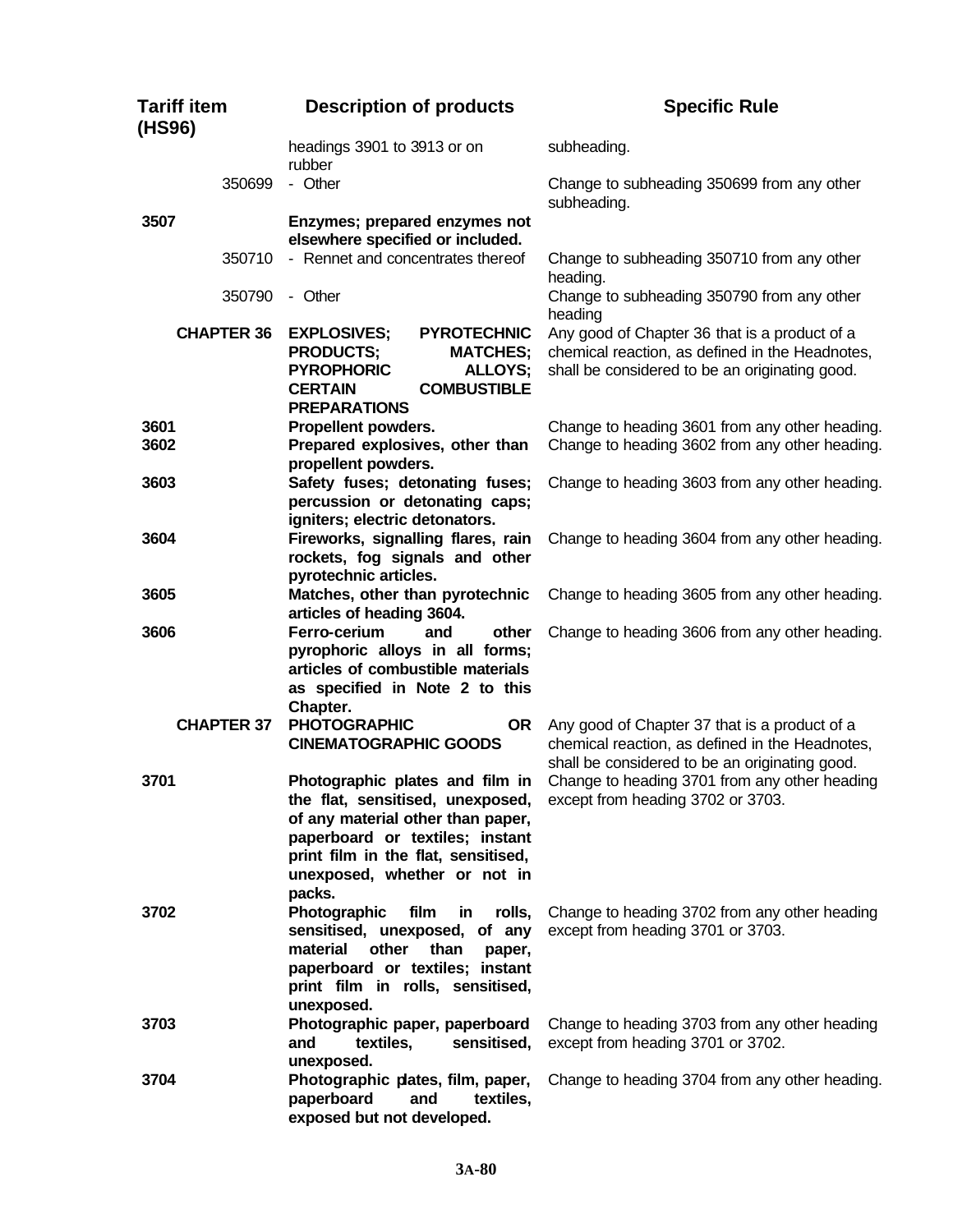| <b>Tariff item</b><br>(HS96) | <b>Description of products</b>                                                                                                                                                                                                                                           | <b>Specific Rule</b>                                                                                                                                              |
|------------------------------|--------------------------------------------------------------------------------------------------------------------------------------------------------------------------------------------------------------------------------------------------------------------------|-------------------------------------------------------------------------------------------------------------------------------------------------------------------|
| 3705                         | Photographic plates and film,<br>exposed and developed, other<br>than cinematographic film.                                                                                                                                                                              | Change to heading 3705 from any other heading.                                                                                                                    |
| 3706                         | Cinematographic film, exposed<br>and developed, whether or not<br>incorporating sound track or<br>consisting only of sound track.                                                                                                                                        | Change to heading 3706 from any other heading.                                                                                                                    |
| 3707                         | <b>Chemical</b><br>preparations<br>for<br>photographic uses (other than<br>varnishes, glues, adhesives and<br>similar preparations); unmixed<br>products for photographic uses,<br>put up in measured portions or<br>put up for retail sale in a form<br>ready for use.  |                                                                                                                                                                   |
| 370710<br>370790             | - Sensitising emulsions<br>- Other                                                                                                                                                                                                                                       | Change to subheading 370710 from any other<br>subheading.<br>Change to subheading 370790 from any other                                                           |
| <b>CHAPTER 38</b>            | <b>CHEMICAL</b><br><b>MISCELLANEOUS</b><br><b>PRODUCTS</b>                                                                                                                                                                                                               | subheading.<br>Any good of Chapter 38 that is a product of a<br>chemical reaction, as defined in the Headnotes,<br>shall be considered to be an originating good. |
| 3801                         | Artificial graphite; colloidal or<br>semi-colloidal<br>graphite;<br>preparations based on graphite<br>or other carbon in the form of<br>pastes, blocks, plates or other<br>semi-manufactures.                                                                            |                                                                                                                                                                   |
| 380110                       | - Artificial graphite                                                                                                                                                                                                                                                    | Change to subheading 380110 from any other<br>subheading.                                                                                                         |
| 380120                       | -Colloidal or semi-colloidal graphite                                                                                                                                                                                                                                    | Change to subheading 380120 from any other<br>subheading except from heading 2504 or<br>subheading 380110.                                                        |
| 380130                       | - Carbonaceous pastes for<br>electrodes and similar pastes for<br>furnace linings                                                                                                                                                                                        | Change to subheading 380130 from any other<br>subheading.                                                                                                         |
| 380190                       | - Other                                                                                                                                                                                                                                                                  | Change to subheading 380190 from any other<br>subheading except from heading 2504.                                                                                |
| 3802                         | <b>Activated</b><br>carbon;<br>activated<br>natural mineral products; animal<br>black, including spent animal<br>black.                                                                                                                                                  | Change to heading 3802 from any other heading.                                                                                                                    |
| 3803<br>3804                 | Tall oil, whether or not refined.<br><b>Residual</b><br>the<br><b>lyes</b><br>from<br>manufacture<br>of<br>pulp,<br>wood<br>whether or not concentrated,<br>desugared or chemically treated,<br>including lignin sulphonates, but<br>excluding tall oil of heading 3803. | Change to heading 3803 from any other heading.<br>Change to heading 3804 from any other heading.                                                                  |
| 3805                         | wood<br>sulphate<br>Gum,<br>or<br>turpentine and other terpenic<br>oils produced by the distillation<br>or other treatment of coniferous                                                                                                                                 | Change to heading 3805 from any other heading.                                                                                                                    |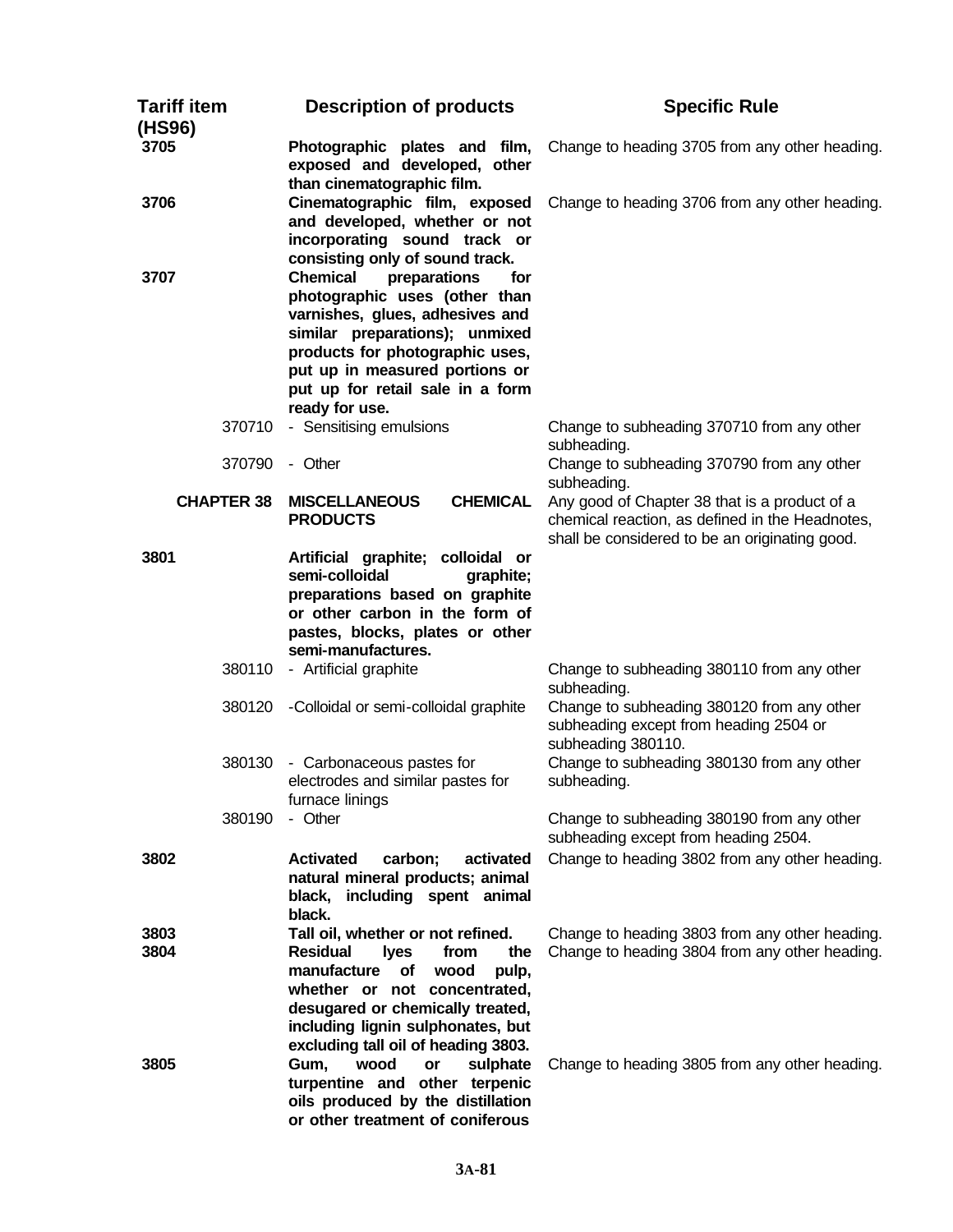| <b>Tariff item</b><br>(HS96) | <b>Description of products</b>                                                                                                                                                                                                                                                                                                         | <b>Specific Rule</b>                                                                                                                                                                                                                                                                                                                                                                                                                                   |
|------------------------------|----------------------------------------------------------------------------------------------------------------------------------------------------------------------------------------------------------------------------------------------------------------------------------------------------------------------------------------|--------------------------------------------------------------------------------------------------------------------------------------------------------------------------------------------------------------------------------------------------------------------------------------------------------------------------------------------------------------------------------------------------------------------------------------------------------|
|                              | woods;<br>crude<br>dipentene;<br>sulphite turpentine and other<br>crude para-cymene; pine<br>oil<br>containing alpha-terpineol as the<br>main constituent.                                                                                                                                                                             |                                                                                                                                                                                                                                                                                                                                                                                                                                                        |
| 3806                         | Rosin and resin acids, and<br>derivatives thereof; rosin spirit<br>and rosin oils; run gums.                                                                                                                                                                                                                                           |                                                                                                                                                                                                                                                                                                                                                                                                                                                        |
|                              | 380610 - Rosin and resin acids                                                                                                                                                                                                                                                                                                         | Change to subheading 380610 from any other<br>subheading.                                                                                                                                                                                                                                                                                                                                                                                              |
| 380620                       | - Salts of rosin, of resin acids or of<br>derivatives of rosin or resin acids,<br>other than salts of rosin adducts                                                                                                                                                                                                                    | Change to subheading 380620 from any other<br>subheading.                                                                                                                                                                                                                                                                                                                                                                                              |
| 380630                       | - Ester gums                                                                                                                                                                                                                                                                                                                           | Change to subheading 380630 from any other<br>subheading.                                                                                                                                                                                                                                                                                                                                                                                              |
| 380690                       | - Other                                                                                                                                                                                                                                                                                                                                | Change to subheading 380690 from any other<br>subheading.                                                                                                                                                                                                                                                                                                                                                                                              |
| 3807                         | Wood tar; wood tar oils; wood<br>creosote:<br>wood<br>naphtha;<br>vegetable pitch; brewers' pitch<br>and similar preparations based<br>on rosin, resin acids or on<br>vegetable pitch.                                                                                                                                                 | Change to heading 3807 from any other heading.                                                                                                                                                                                                                                                                                                                                                                                                         |
| 3808                         | Insecticides,<br>rodenticides,<br>fungicides,<br>herbicides,<br>anti-<br>sprouting products and plant-<br>growth regulators, disinfectants<br>and similar products, put up in<br>forms or packings for retail sale<br>or as preparations or articles<br>(for example, sulphur-treated<br>bands, wicks and candles, and<br>fly-papers). |                                                                                                                                                                                                                                                                                                                                                                                                                                                        |
| 380810                       | - Insecticides:                                                                                                                                                                                                                                                                                                                        | Change to subheading 380810 from any other<br>subheading, except from subheading 130214 or<br>from any insecticide classified in Chapter 28 or<br>29.                                                                                                                                                                                                                                                                                                  |
| 380820                       | - Fungicides                                                                                                                                                                                                                                                                                                                           | Change to subheading 380820 from any other<br>subheading, except from fungicides classified in<br>Chapter 28 or 29.                                                                                                                                                                                                                                                                                                                                    |
| 380830                       | -Herbicides, anti-sprouting<br>products and plant-growth<br>regulators:                                                                                                                                                                                                                                                                | Change to subheading 380830 from any other<br>subheading, except from herbicides, antisprouting<br>products and plant-growth regulators classified in<br>Chapter 28 or 29; or<br>Change to a mixture of subheading 380830 from<br>any other subheading, provided that the mixture is<br>made from two or more active ingredients and a<br>domestic active ingredient constitutes no less than<br>40 percent by weight of the total active ingredients. |
| 380840                       | - Disinfectants                                                                                                                                                                                                                                                                                                                        | Change to subheading 380840 from any other<br>subheading.                                                                                                                                                                                                                                                                                                                                                                                              |
| 380890                       | - Other                                                                                                                                                                                                                                                                                                                                | Change to subheading 380890 from any other<br>subheading, except from rodenticides and other                                                                                                                                                                                                                                                                                                                                                           |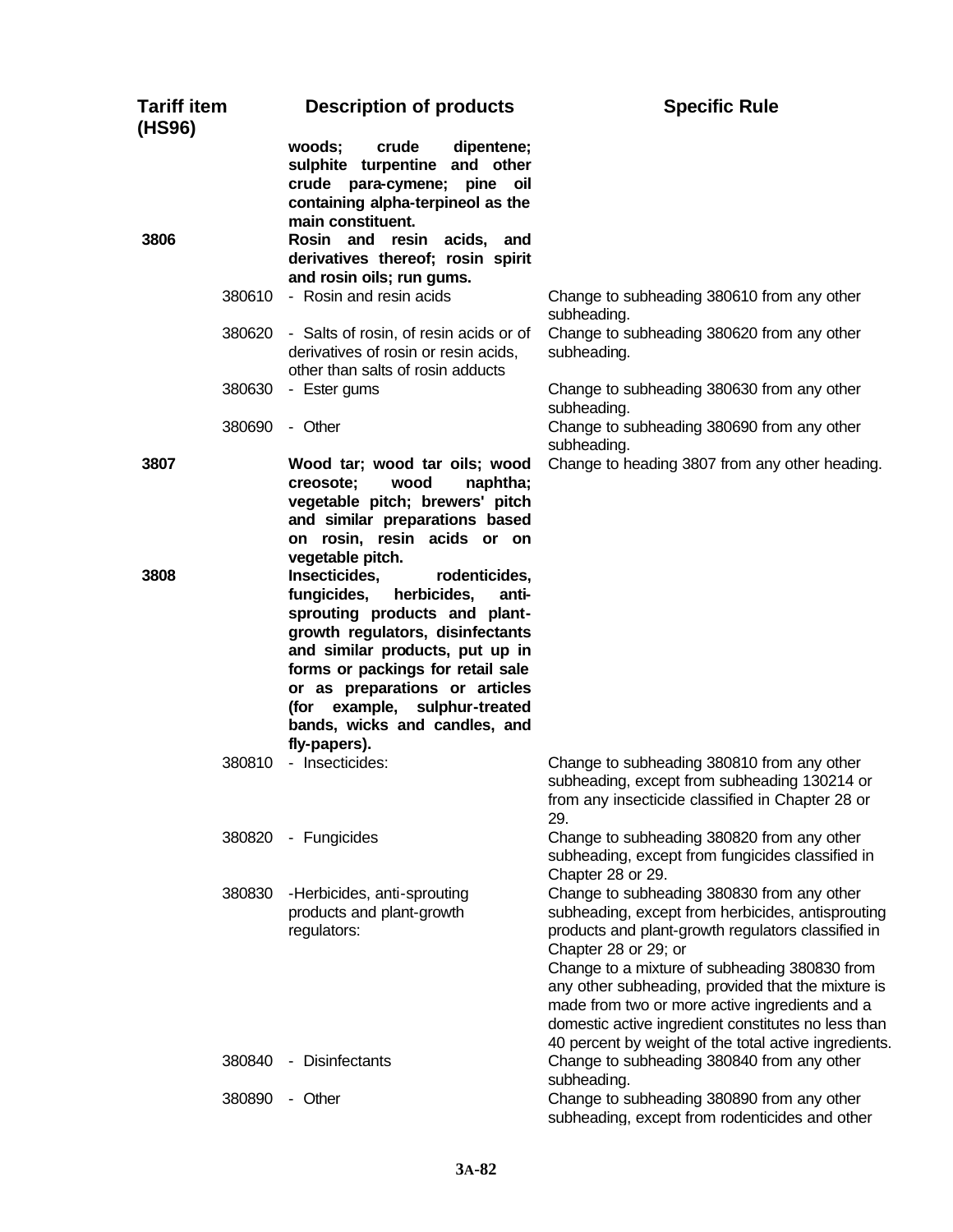| <b>Tariff item</b><br>(HS96) | <b>Description of products</b>                                                                                                                                                                                                                                                                      | <b>Specific Rule</b>                                                                                                                                                                                                                                                                                                   |
|------------------------------|-----------------------------------------------------------------------------------------------------------------------------------------------------------------------------------------------------------------------------------------------------------------------------------------------------|------------------------------------------------------------------------------------------------------------------------------------------------------------------------------------------------------------------------------------------------------------------------------------------------------------------------|
|                              |                                                                                                                                                                                                                                                                                                     | pesticides classified in Chapter 28 or 29; or<br>Change to a mixture of subheading 380890 from<br>any other subheading, provided that the mixture is<br>made from two or more active ingredients and a<br>domestic active ingredient constitutes no less than<br>40 percent by weight of the total active ingredients. |
| 3809                         | Finishing agents, dye carriers to<br>accelerate the dyeing or fixing of<br>dyestuffs and other products<br>and preparations (for example,<br>dressings and mordants), of a<br>kind used in the textile, paper,<br>leather or like industries, not<br>elsewhere specified or included.               |                                                                                                                                                                                                                                                                                                                        |
| 380910                       | - With a basis of amylaceous<br>substances                                                                                                                                                                                                                                                          | Change to subheading 380910 from any other<br>subheading, except from subheading 350510.                                                                                                                                                                                                                               |
| 380991                       | -Other: of a kind used in the textile<br>or like industries                                                                                                                                                                                                                                         | Change to subheading 380991 from any other<br>subheading.                                                                                                                                                                                                                                                              |
| 380992<br>380993             | -Other: of a kind used in the paper<br>or like industries                                                                                                                                                                                                                                           | Change to subheading 380992 from any other<br>subheading.                                                                                                                                                                                                                                                              |
| 3810                         | -Other: of a kind used in the leather<br>or like industries<br>Pickling preparations for metal                                                                                                                                                                                                      | Change to subheading 380993 from any other<br>subheading.<br>Change to heading 3810 from any other heading.                                                                                                                                                                                                            |
|                              | other<br>surfaces; fluxes<br>and<br>for<br>auxiliary<br>preparations<br>soldering, brazing or welding;<br>soldering, brazing or welding<br>powders and pastes consisting<br>of metal and other materials;<br>preparations of a kind used as<br>cores or coatings for welding<br>electrodes or rods. |                                                                                                                                                                                                                                                                                                                        |
| 3811                         | Anti-knock<br>preparations,<br>inhibitors,<br>oxidation<br>gum<br>inhibitors, viscosity improvers,<br>anti-corrosive preparations and<br>other prepared additives, for<br>mineral oils (including gasoline)<br>or for other liquids used for the<br>same purposes as mineral oils.                  | Change to heading 3811 from any other heading.                                                                                                                                                                                                                                                                         |
| 3812                         | Prepared rubber accelerators;<br>compound<br>plasticisers<br>for<br>rubber or plastics, not elsewhere<br>specified or<br>included;<br>anti-<br>oxidising preparations and other<br>compound stabilisers for rubber<br>or plastics.                                                                  | Change to heading 3812 from any other heading.                                                                                                                                                                                                                                                                         |
| 3813                         | Preparations and charges for<br>fire-extinguishers; charged fire-<br>extinguishing grenades.                                                                                                                                                                                                        | Change to heading 3813 from any other heading.                                                                                                                                                                                                                                                                         |
| 3814                         | Organic composite solvents and<br>thinners, not elsewhere specified<br>or included; prepared paint or                                                                                                                                                                                               | Change to heading 3814 from any other heading.                                                                                                                                                                                                                                                                         |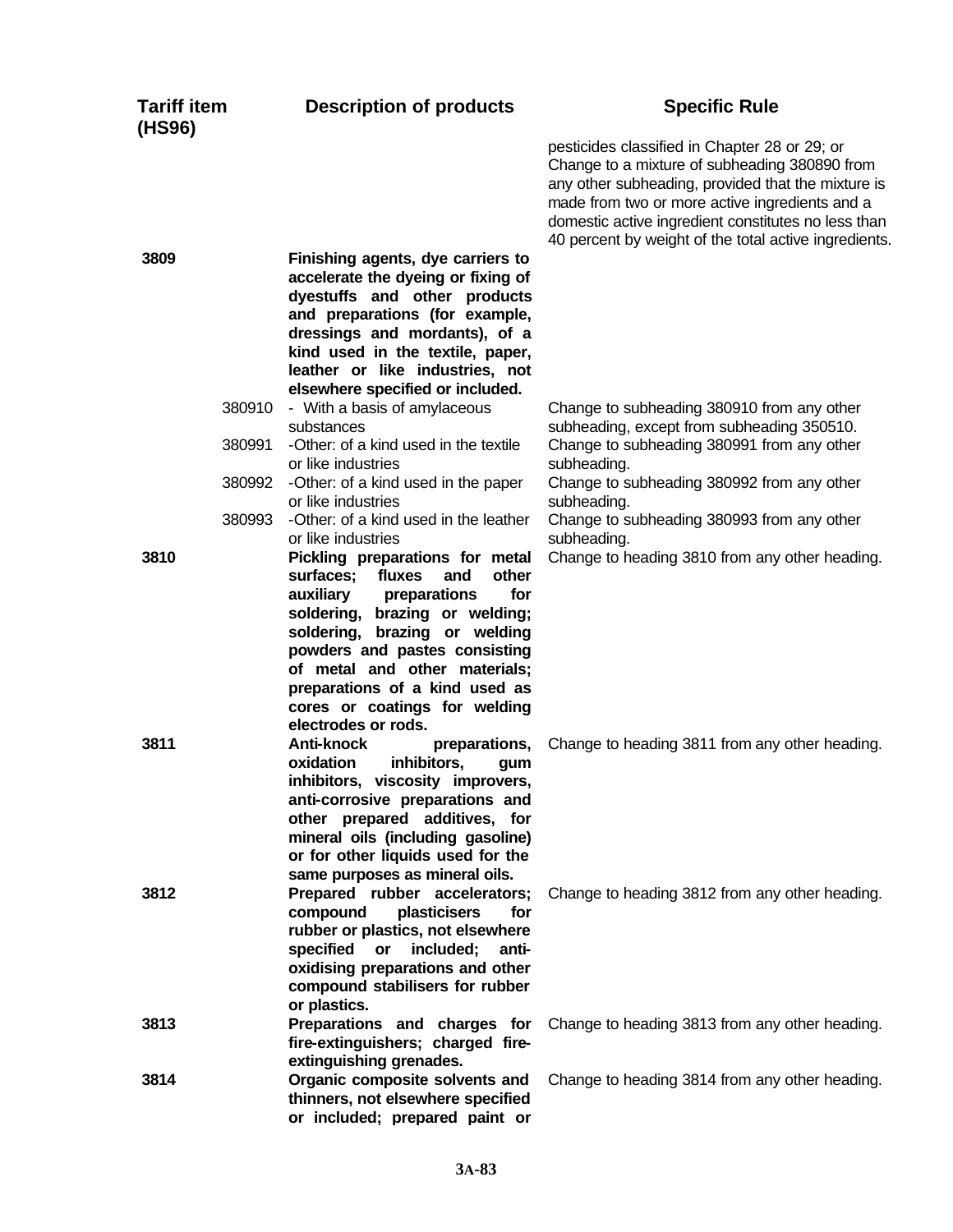| Tariff item<br>(HS96) |        | <b>Description of products</b>                                                        | <b>Specific Rule</b>                                                            |
|-----------------------|--------|---------------------------------------------------------------------------------------|---------------------------------------------------------------------------------|
|                       |        | varnish removers.                                                                     |                                                                                 |
| 3815                  |        | <b>Reaction</b><br>initiators,<br>reaction<br>catalytic<br><b>accelerators</b><br>and | Change to heading 3815 from any other heading.                                  |
|                       |        | preparations,<br>elsewhere<br>not<br>specified or included.                           |                                                                                 |
| 3816                  |        | Refractory cements,<br>mortars,<br>similar<br>concretes<br>and                        | Change to heading 3816 from any other heading.                                  |
|                       |        | compositions,<br>other<br>than<br>products of heading 3801.                           |                                                                                 |
| 3817                  |        | Mixed alkylbenzenes and mixed<br>alkylnaphthalenes, other than                        | Change to heading 3817 from any other heading<br>except from subheading 290290. |
|                       |        | those of heading 2707 or 2902.                                                        |                                                                                 |
| 3818                  |        | Chemical elements doped for use<br>in electronics, in the form of                     | Change to heading 3818 from any other heading.                                  |
|                       |        | discs, wafers or similar forms;<br>chemical compounds doped for                       |                                                                                 |
|                       |        | use in electronics.                                                                   |                                                                                 |
| 3819                  |        | Hydraulic brake fluids and other                                                      | Change to heading 3819 from any other heading                                   |
|                       |        | prepared liquids for hydraulic                                                        | except from heading 2710.                                                       |
|                       |        | transmission, not containing or                                                       |                                                                                 |
|                       |        | containing less than 70percent                                                        |                                                                                 |
|                       |        | by weight of petroleum oils or                                                        |                                                                                 |
|                       |        | oils obtained from bituminous                                                         |                                                                                 |
|                       |        | minerals.                                                                             |                                                                                 |
| 3820                  |        | Anti-freezing preparations and                                                        | Change to heading 3820 from any other heading                                   |
|                       |        | prepared de-icing fluids.                                                             | except from subheading 290531.                                                  |
| 3821                  |        | Prepared culture<br>media<br>for                                                      | Change to heading 3821 from any other heading.                                  |
|                       |        | development<br>of<br>micro-                                                           |                                                                                 |
|                       |        | organisms.                                                                            |                                                                                 |
| 3822                  |        | <b>Diagnostic</b><br>laboratory<br>or                                                 | Change to heading 3822 from any other heading                                   |
|                       |        | reagents on a backing, prepared                                                       | except from subheading 300210 or 350290 or                                      |
|                       |        | diagnostic<br>laboratory<br>or                                                        | heading 3504.                                                                   |
|                       |        | reagents whether or not on a                                                          |                                                                                 |
|                       |        | backing, other than those of                                                          |                                                                                 |
|                       |        | heading 3002 or 3006; certified                                                       |                                                                                 |
|                       |        | reference materials.                                                                  |                                                                                 |
| 3823                  |        | Industrial monocarboxylic fatty                                                       |                                                                                 |
|                       |        | acids; acid oils from refining;                                                       |                                                                                 |
|                       |        | industrial fatty alcohols.                                                            |                                                                                 |
|                       | 382311 | -Industrial monocarboxylic fatty                                                      | Change to subheading 382311 from any other                                      |
|                       |        | acids; acid oils from refining:<br>stearic acid                                       | subheading except from heading 1520.                                            |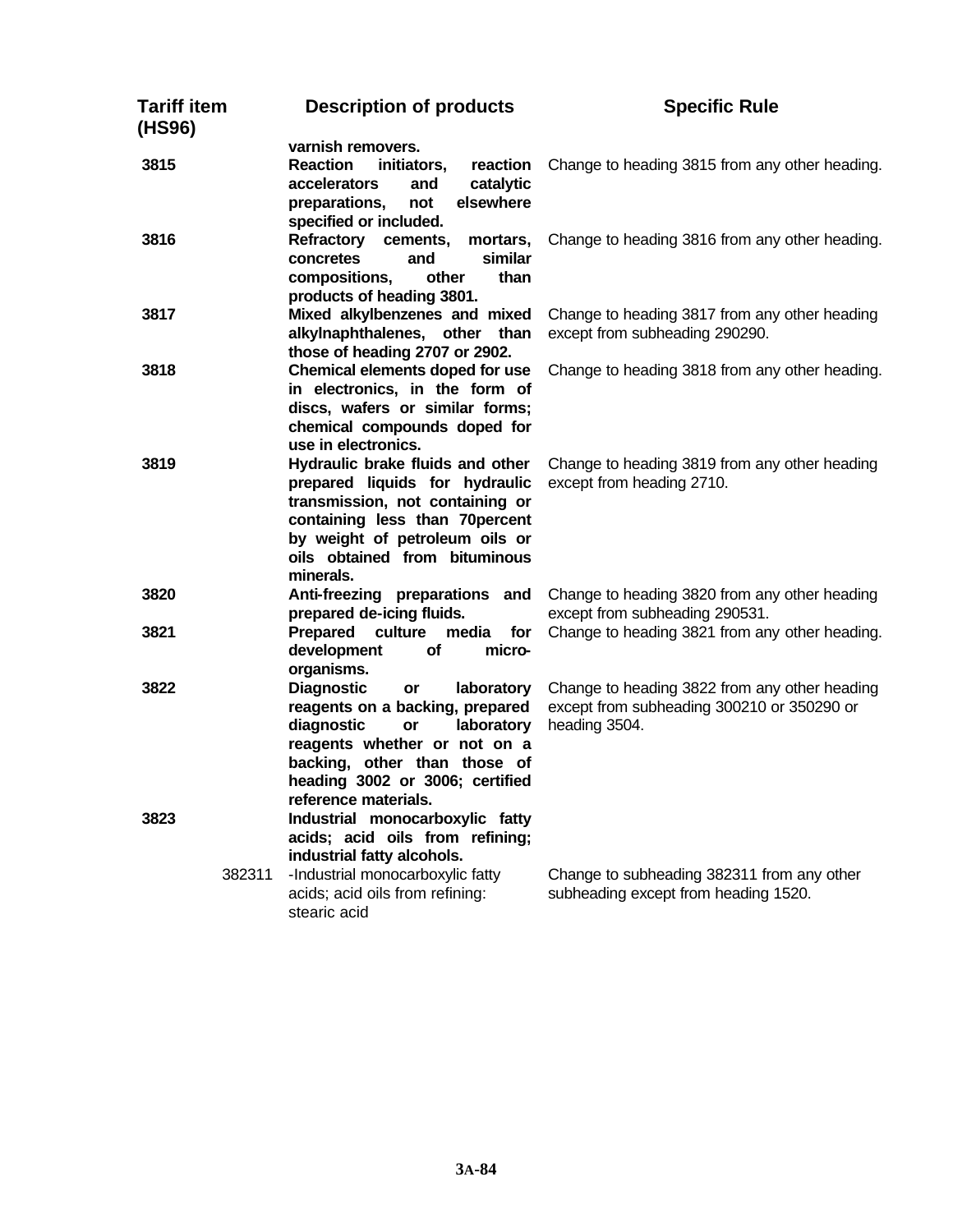| <b>Tariff item</b><br>(HS96) |                   |                                                                                                          | <b>Description of products</b>                                                                                                                                                                  |    | <b>Specific Rule</b>                                                                                                                                                                                   |
|------------------------------|-------------------|----------------------------------------------------------------------------------------------------------|-------------------------------------------------------------------------------------------------------------------------------------------------------------------------------------------------|----|--------------------------------------------------------------------------------------------------------------------------------------------------------------------------------------------------------|
|                              | 382312            | -Industrial monocarboxylic fatty<br>acid                                                                 | acids; acid oils from refining: oleic                                                                                                                                                           |    | Change to subheading 382312 from any other<br>subheading except from heading 1520.                                                                                                                     |
|                              | 382313            | -Industrial monocarboxylic fatty<br>oil fatty acids                                                      | acids; acid oils from refining: tall                                                                                                                                                            |    | Change to subheading 382313 from any other<br>subheading except from heading 1520.                                                                                                                     |
|                              | 382319            | -Industrial monocarboxylic fatty                                                                         | acids; acid oils from refining: other                                                                                                                                                           |    | Change to subheading 382319 from any other<br>subheading.                                                                                                                                              |
|                              | 382370            | - Industrial fatty alcohols                                                                              |                                                                                                                                                                                                 |    | Change to subheading 382370 from any other<br>subheading except from heading 1520.                                                                                                                     |
| 3824                         |                   | <i>moulds</i><br><b>or</b><br>chemical or<br>elsewhere<br>not<br>included.                               | Prepared binders for foundry<br>chemical<br>cores;<br>products and preparations of the<br>allied<br>industries<br>(including those consisting of<br>mixtures of natural products),<br>specified | or |                                                                                                                                                                                                        |
|                              | 382410            | moulds or cores                                                                                          | - Prepared binders for foundry                                                                                                                                                                  |    | Change to subheading 382410 from any other<br>subheading, except from heading 3505,<br>subheading 380610 or 380620, or heading 3903,<br>3905, 3906, 3909, 3911, or 3913.                               |
|                              | 382420            | - Naphthenic acids, their water-<br>insoluble salts and their esters                                     |                                                                                                                                                                                                 |    | Change to subheading 382420 from any other<br>subheading.                                                                                                                                              |
|                              | 382430            | mixed together or with metallic<br>binders                                                               | - Non-agglomerated metal carbides                                                                                                                                                               |    | Change to subheading 382430 from any other<br>subheading, except from heading 2849.                                                                                                                    |
|                              | 382440            | mortars or concretes                                                                                     | - Prepared additives for cements,                                                                                                                                                               |    | Change to subheading 382440 from any other<br>subheading.                                                                                                                                              |
|                              | 382450            | - Non-refractory mortars and<br>concretes                                                                |                                                                                                                                                                                                 |    | Change to subheading 382450 from any other<br>subheading, except from subheading 321490.                                                                                                               |
|                              | 382460            | - Sorbitol other than that of<br>subheading 290544                                                       |                                                                                                                                                                                                 |    | Change to subheading 382460 from any other<br>subheading.                                                                                                                                              |
|                              | 382471            | -Mixtures containing<br>perhalogenated derivatives of<br>two or more different halogens:<br>and chlorine | acyclic hydrocarbons containing<br>containing acyclic hydrocarbons<br>perhalogenated only with fluorine                                                                                         |    | Change to subheading 382471 from any other<br>subheading provided that no more than 60 percent<br>by weight of the good classified in this subheading<br>is attributable to one substance or compound. |
|                              | 382479            | -Mixtures containing<br>perhalogenated derivatives of<br>two or more different halogens:<br>other        | acyclic hydrocarbons containing                                                                                                                                                                 |    | Change to subheading 382479 from any other<br>subheading provided that no more than 60 percent<br>by weight of the good classified in this subheading<br>is attributable to one substance or compound. |
|                              | 382490            | - Other                                                                                                  |                                                                                                                                                                                                 |    | Change to subheading 382490 from any other<br>subheading provided that no more than 60 percent<br>by weight of the good classified in this subheading<br>is attributable to one substance or compound. |
|                              | <b>CHAPTER 39</b> | <b>PLASTICS</b><br><b>THEREOF</b>                                                                        | <b>ARTICLES</b><br><b>AND</b>                                                                                                                                                                   |    | Any good of Chapter 39 that is a product of a<br>chemical reaction, as defined in the Headnotes,                                                                                                       |
| 3901                         |                   |                                                                                                          | Polymers of ethylene, in primary                                                                                                                                                                |    | shall be considered to be an originating good.<br>Change to heading 3901 from any other heading                                                                                                        |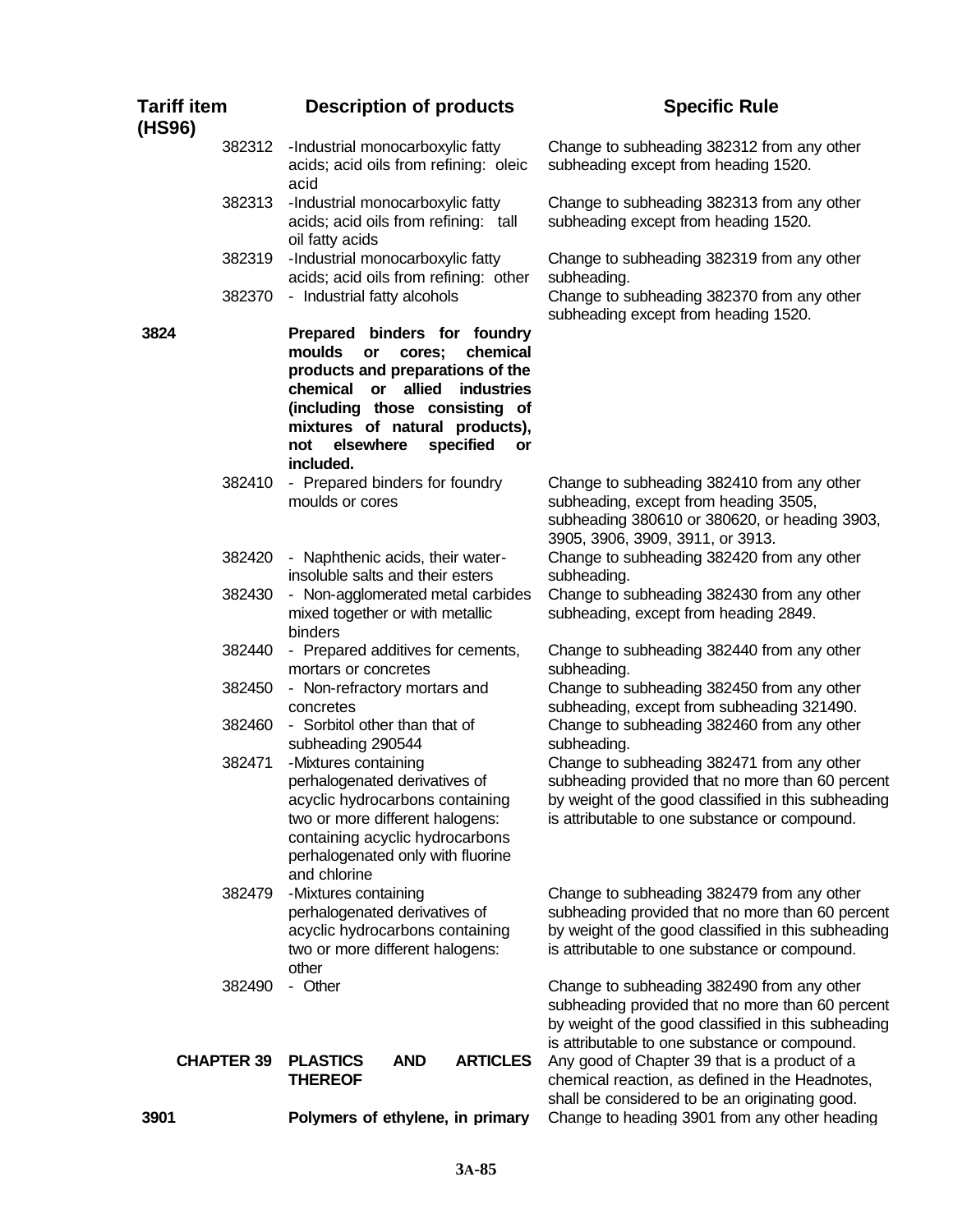| Tariff item<br>(HS96) | <b>Description of products</b>                                                                                                                                                                                                   | <b>Specific Rule</b>                                                                                                                                                 |
|-----------------------|----------------------------------------------------------------------------------------------------------------------------------------------------------------------------------------------------------------------------------|----------------------------------------------------------------------------------------------------------------------------------------------------------------------|
|                       | forms.                                                                                                                                                                                                                           | provided that the domestic polymer content is no<br>less than 40 percent by weight of the total polymer<br>content.                                                  |
| 3902                  | Polymers of propylene or of<br>other olefins, in primary forms.                                                                                                                                                                  | Change to heading 3902 from any other heading<br>provided that the domestic polymer content is no<br>less than 40 percent by weight of the total polymer<br>content. |
| 3903                  | Polymers of styrene, in primary<br>forms.                                                                                                                                                                                        | Change to heading 3903 from any other heading<br>provided that the domestic polymer content is no<br>less than 40 percent by weight of the total polymer<br>content. |
| 3904                  | Polymers of vinyl chloride or of<br>other halogenated olefins, in<br>primary forms.                                                                                                                                              | Change to heading 3904 from any other heading<br>provided that the domestic polymer content is no<br>less than 40 percent by weight of the total polymer<br>content. |
| 3905                  | Polymers of vinyl acetate or of<br>other vinyl esters, in primary<br>forms; other vinyl polymers in<br>primary forms.                                                                                                            | Change to heading 3905 from any other heading<br>provided that the domestic polymer content is no<br>less than 40 percent by weight of the total polymer<br>content. |
| 3906                  | <b>Acrylic</b><br>primary<br>polymers<br>in<br>forms.                                                                                                                                                                            | Change to heading 3906 from any other heading<br>provided that the domestic polymer content is no<br>less than 40 percent by weight of the total polymer<br>content. |
| 3907                  | Polyacetals, other<br>polyethers<br>and epoxide resins, in primary<br>polycarbonates, alkyd<br>forms;<br>resins, polyallyl esters and other<br>polyesters, in primary forms.                                                     | Change to heading 3907 from any other heading<br>provided that the domestic polymer content is no<br>less than 40 percent by weight of the total polymer<br>content. |
| 3908                  | Polyamides in primary forms.                                                                                                                                                                                                     | Change to heading 3908 from any other heading<br>provided that the domestic polymer content is no<br>less than 40 percent by weight of the total polymer<br>content. |
| 3909                  | Amino-resins,<br>phenolic<br>resins<br>and polyurethanes, in primary<br>forms.                                                                                                                                                   | Change to heading 3909 from any other heading<br>provided that the domestic polymer content is no<br>less than 40 percent by weight of the total polymer<br>content. |
| 3910                  | Silicones in primary forms.                                                                                                                                                                                                      | Change to heading 3910 from any other heading<br>provided that the domestic polymer content is no<br>less than 40 percent by weight of the total polymer<br>content. |
| 3911                  | Petroleum resins, coumarone-<br>indene<br>resins,<br>polyterpenes,<br>polysulphides,<br>polysulphones<br>and other products specified in<br>Note 3 to this Chapter, not<br>elsewhere specified or included,<br>in primary forms. | Change to heading 3911 from any other heading<br>provided that the domestic polymer content is no<br>less than 40 percent by weight of the total polymer<br>content. |
| 3912                  | <b>Cellulose</b><br>its<br>chemical<br>and<br>derivatives,<br>elsewhere<br>not<br>specified or included, in primary<br>forms.                                                                                                    | Change to heading 3912 from any other heading<br>provided that the domestic polymer content is no<br>less than 40 percent by weight of the total polymer<br>content. |
| 3913                  | Natural polymers (for example,<br>alginic acid) and modified natural                                                                                                                                                             | Change to heading 3913 from any other heading<br>provided that the domestic polymer content is no                                                                    |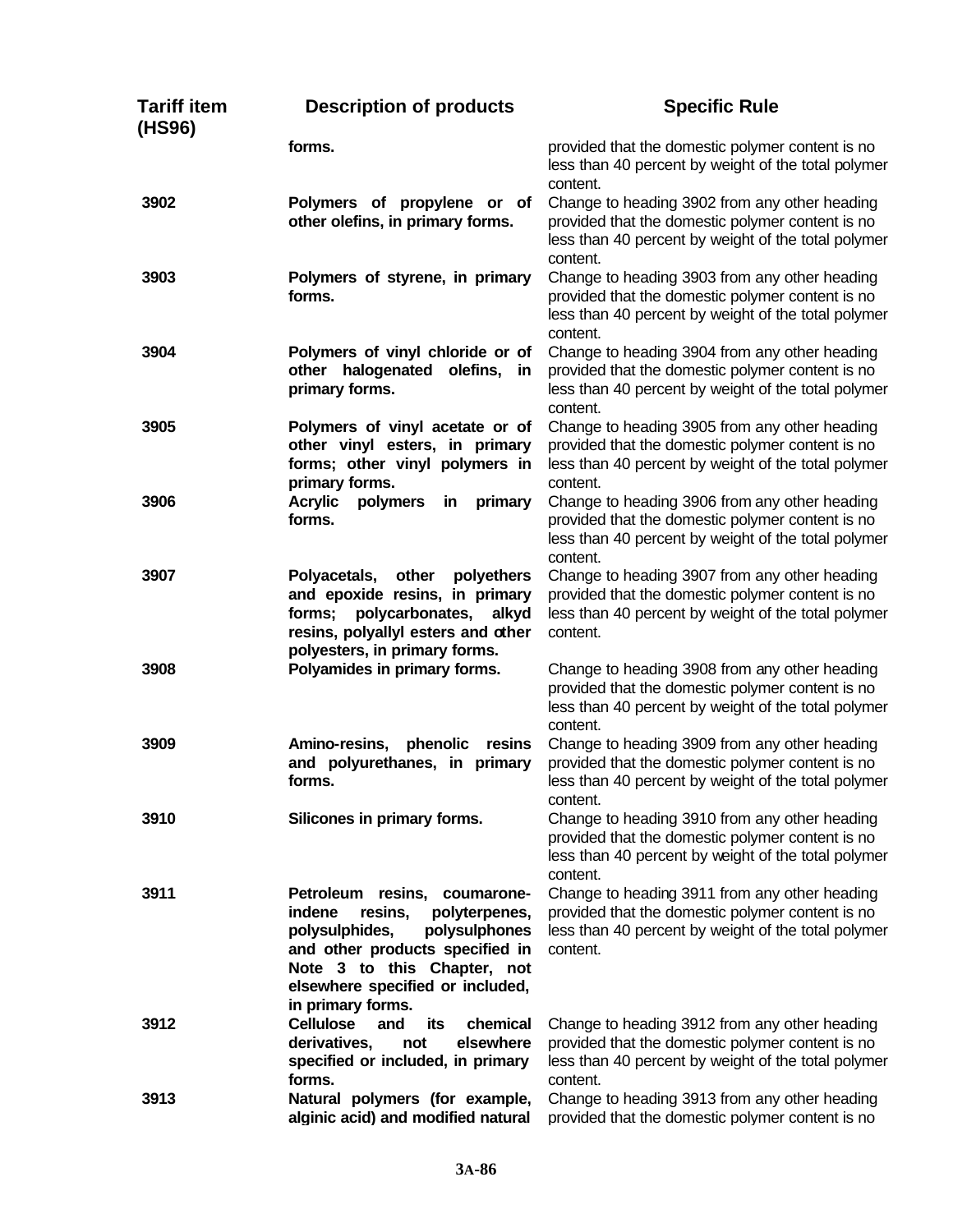| <b>Tariff item</b><br>(HS96) | <b>Description of products</b>                                                                                                                                                                                  | <b>Specific Rule</b>                                                                                                                                                 |
|------------------------------|-----------------------------------------------------------------------------------------------------------------------------------------------------------------------------------------------------------------|----------------------------------------------------------------------------------------------------------------------------------------------------------------------|
|                              | polymers (for example, hardened<br>proteins, chemical derivatives of<br>natural rubber), not elsewhere<br>specified or included, in primary<br>forms.                                                           | less than 40 percent by weight of the total polymer<br>content.                                                                                                      |
| 3914                         | lon-exchangers<br>based<br>on<br>polymers of headings 39.01 to<br>39.13, in primary forms.                                                                                                                      | Change to heading 3914 from any other heading<br>provided that the domestic polymer content is no<br>less than 40 percent by weight of the total polymer<br>content. |
| 3915                         | Waste, parings and scrap, of<br>plastics.                                                                                                                                                                       | Change to heading 3915 from any other heading<br>provided that the domestic polymer content is no<br>less than 40 percent by weight of the total polymer<br>content. |
| 3916                         | <b>Monofilament</b><br>οf<br>which<br>any<br>cross-sectional<br>dimension<br>exceeds 1 mm, rods, sticks and<br>profile shapes, whether or not<br>surface-worked<br>but<br>not<br>otherwise worked, of plastics. |                                                                                                                                                                      |
| 391610                       | - Of polymers of ethylene                                                                                                                                                                                       | Change to subheading 391610 from any other<br>subheading.                                                                                                            |
| 391620                       | - Of polymers of vinyl chloride                                                                                                                                                                                 | Change to subheading 391620 from any other<br>subheading.                                                                                                            |
| 391690                       | - Of other plastics                                                                                                                                                                                             | Change to subheading 391690 from any other<br>subheading.                                                                                                            |
| 3917                         | Tubes, pipes and hoses, and<br>fittings therefor (for example,<br>joints,<br>elbows,<br>flanges),<br><b>of</b><br>plastics.                                                                                     |                                                                                                                                                                      |
| 391710                       | - Artificial guts (sausage casings)<br>of hardened protein or of cellulosic<br>materials                                                                                                                        | Change to subheading 391710 from any other<br>subheading.                                                                                                            |
| 391721                       | -Tubes, pipes and hoses, rigid: of<br>polymers of ethylene                                                                                                                                                      | Change to subheading 391721 from any other<br>subheading.                                                                                                            |
| 391722                       | -Tubes, pipes and hoses, rigid: of<br>polymers of propylene                                                                                                                                                     | Change to subheading 391722 from any other<br>subheading.                                                                                                            |
| 391723                       | -Tubes, pipes and hoses, rigid: of<br>polymers of vinyl chloride                                                                                                                                                | Change to subheading 391723 from any other<br>subheading.                                                                                                            |
| 391729                       | -Tubes, pipes and hoses, rigid: of<br>other plastics                                                                                                                                                            | Change to subheading 391729 from any other<br>subheading.                                                                                                            |
| 391731                       | -Other tubes, pipes and hoses:<br>flexible tubes, pipes and hoses,<br>having a minimum burst pressure<br>of 27.6 Mpa                                                                                            | Change to subheading 391731 from any other<br>subheading.                                                                                                            |
| 391732                       | -Other tubes, pipes and hoses:<br>other, not reinforced or otherwise<br>combined with other materials,<br>without fittings                                                                                      | Change to subheading 391732 from any other<br>subheading.                                                                                                            |
| 391733                       | -Other tubes, pipes and hoses:<br>other, not reinforced or otherwise<br>combined with other materials, with<br>fittings                                                                                         | Change to subheading 391733 from any other<br>subheading.                                                                                                            |
| 391739                       | -Other tubes, pipes and hoses:                                                                                                                                                                                  | Change to subheading 391739 from any other                                                                                                                           |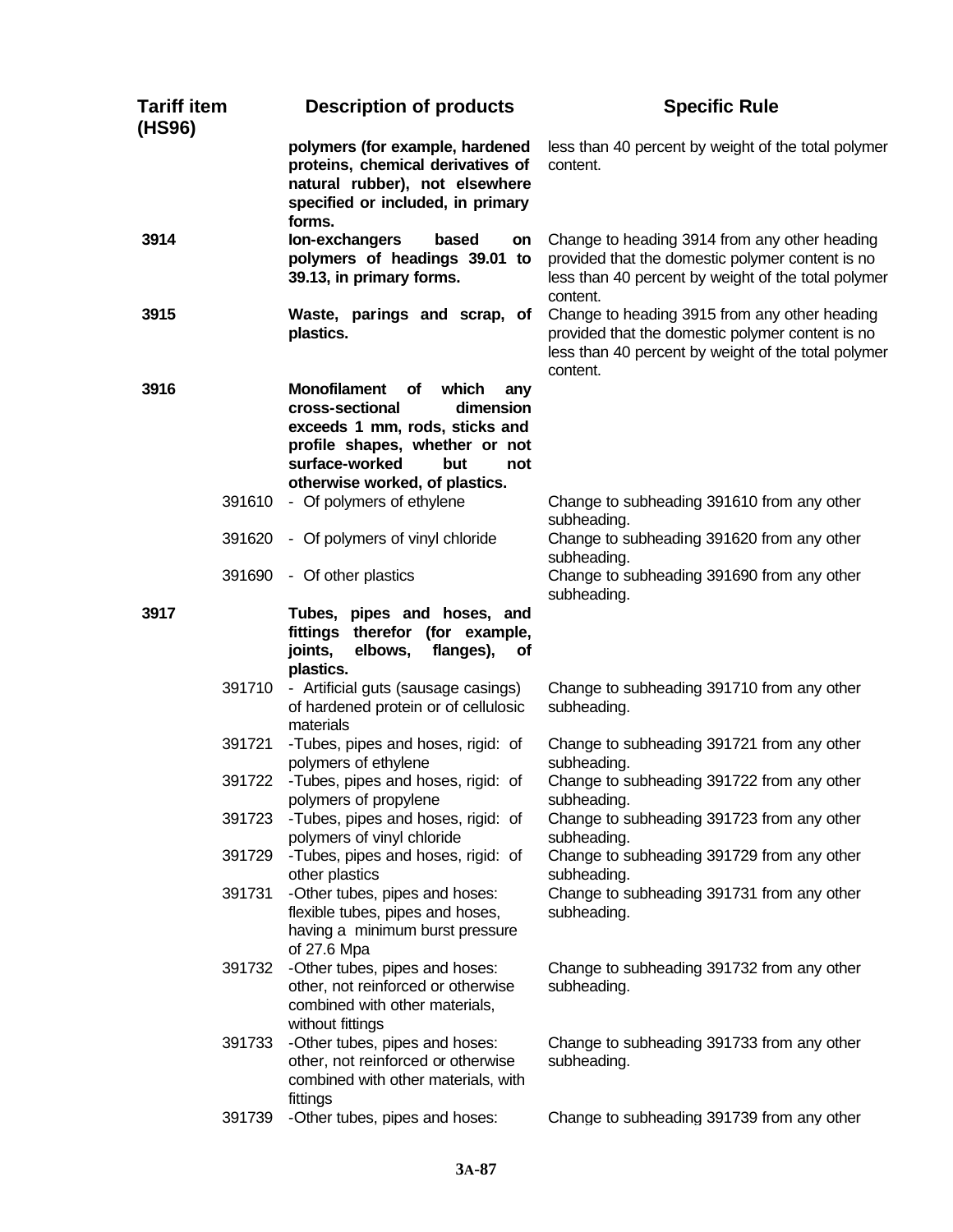| <b>Tariff item</b><br>(HS96) |        | <b>Description of products</b>                                                                                                                                                              | <b>Specific Rule</b>                                                                    |
|------------------------------|--------|---------------------------------------------------------------------------------------------------------------------------------------------------------------------------------------------|-----------------------------------------------------------------------------------------|
|                              | 391740 | other<br>- Fittings                                                                                                                                                                         | subheading.<br>Change to subheading 391740 from any other<br>subheading.                |
| 3918                         |        | Floor coverings<br>of plastics,<br>whether or not self-adhesive, in<br>rolls or in the form of tiles; wall<br>or ceiling coverings of plastics,<br>as defined in Note 9 to this<br>Chapter. |                                                                                         |
|                              | 391810 | - Of polymers of vinyl chloride                                                                                                                                                             | Change to subheading 391810 from any other<br>subheading.                               |
|                              | 391890 | - Of other plastics                                                                                                                                                                         | Change to subheading 391890 from any other<br>subheading.                               |
| 3919                         |        | Self-adhesive plates, sheets, film,<br>foil, tape, strip and other flat<br>shapes, of plastics, whether or<br>not in rolls.                                                                 |                                                                                         |
|                              | 391910 | - In rolls of a width not exceeding<br>$20 \text{ cm}$                                                                                                                                      | Change to subheading 391910 from any other<br>subheading except from subheading 391990. |
|                              | 391990 | - Other                                                                                                                                                                                     | Change to subheading 391990 from any other<br>subheading except from subheading 391910. |
| 3920                         |        | Other plates, sheets, film, foil<br>and strip, of<br>plastics, non-<br>cellular<br>and<br>not<br>reinforced,<br>laminated, supported or similarly<br>combined with other materials.         |                                                                                         |
|                              | 392010 | - Of polymers of ethylene                                                                                                                                                                   | Change to subheading 392010 from any other<br>subheading.                               |
|                              | 392020 | - Of polymers of propylene                                                                                                                                                                  | Change to subheading 392020 from any other<br>subheading.                               |
|                              | 392030 | - Of polymers of styrene                                                                                                                                                                    | Change to subheading 392030 from any other<br>subheading.                               |
|                              | 392043 | - Of polymers of vinyl chloride:<br>containing by weight not less than 6<br>percent of plasticisers                                                                                         | Change to subheading 392043 from any other<br>subheading.                               |
|                              | 392049 | - Of polymers of vinyl chloride:<br>other                                                                                                                                                   | Change to subheading 392049 from any other<br>subheading.                               |
|                              | 392051 | - Of acrylic polymers: of<br>poly(methyl methacrylate)                                                                                                                                      | Change to subheading 392051 from any other<br>subheading.                               |
|                              | 392059 | -Of acrylic polymers: other                                                                                                                                                                 | Change to subheading 392059 from any other<br>subheading.                               |
|                              | 392061 | -Of polycarbonates, alkyd resins,<br>polyallyl esters or other polyesters:<br>of polycarbonates                                                                                             | Change to subheading 392061 from any other<br>subheading.                               |
|                              | 392062 | -Of polycarbonates, alkyd resins,<br>polyallyl esters or other polyesters:<br>of poly(ethylene terephthalate)                                                                               | Change to subheading 392062 from any other<br>subheading.                               |
|                              | 392063 | -Of polycarbonates, alkyd resins,<br>polyallyl esters or other polyesters:<br>of unsaturated polyesters                                                                                     | Change to subheading 392063 from any other<br>subheading.                               |
|                              | 392069 | -Of polycarbonates, alkyd resins,<br>polyallyl esters or other polyesters:<br>of other polyesters                                                                                           | Change to subheading 392069 from any other<br>subheading.                               |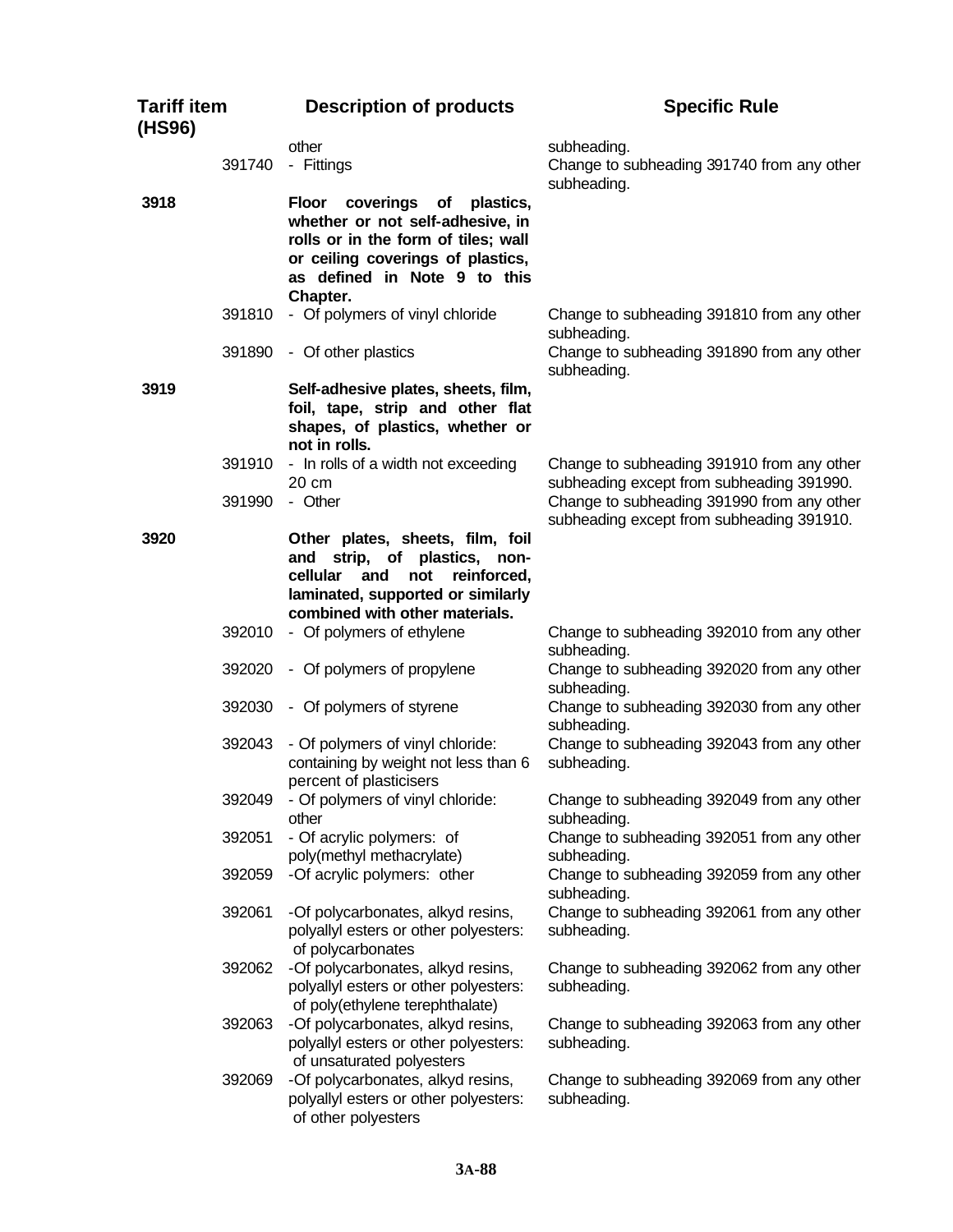| <b>Tariff item</b><br>(HS96) |        | <b>Description of products</b>                                                                                                                                   | <b>Specific Rule</b>                                                                             |
|------------------------------|--------|------------------------------------------------------------------------------------------------------------------------------------------------------------------|--------------------------------------------------------------------------------------------------|
|                              | 392071 | -Of cellulose<br>chemical<br>or<br>its<br>of<br>derivatives:<br>regenerated<br>cellulose                                                                         | Change to subheading 392071 from any other<br>subheading.                                        |
|                              | 392072 | -Of cellulose<br>chemical<br>or<br>its<br>derivatives: of vulcanised fibre                                                                                       | Change to subheading 392072 from any other<br>subheading.                                        |
|                              | 392073 | -Of<br>cellulose<br>its<br>chemical<br>or<br>derivatives: of cellulose acetate                                                                                   | Change to subheading 392073 from any other<br>subheading.                                        |
|                              | 392079 | cellulose<br>-Of<br>its<br>chemical<br><b>or</b><br>of other<br>derivatives:<br>cellulose<br>derivatives                                                         | Change to subheading 392079 from any other<br>subheading.                                        |
|                              | 392091 | -Of other plastics:<br>of poly(vinyl<br>butyral)                                                                                                                 | Change to subheading 392091 from any other<br>subheading.                                        |
|                              | 392092 | -Of other plastics: of polyamides                                                                                                                                | Change to subheading 392092 from any other<br>subheading.                                        |
|                              | 392093 | -Of other plastics: of amino-resins                                                                                                                              | Change to subheading 392093 from any other<br>subheading.                                        |
|                              | 392094 | -Of other plastics:<br>of phenolic<br>resins                                                                                                                     | Change to subheading 392094 from any other<br>subheading.                                        |
|                              | 392099 | - Of other plastics                                                                                                                                              | Change to subheading 392099 from any other<br>subheading.                                        |
| 3921                         |        | Other plates, sheets, film, foil<br>and strip, of plastics.                                                                                                      |                                                                                                  |
|                              | 392111 | -Cellular: of polymers of styrene                                                                                                                                | Change to subheading 392111 from any other<br>subheading.                                        |
|                              | 392112 | -Cellular: of polymers of vinyl<br>chloride                                                                                                                      | Change to subheading 392112 from any other<br>subheading.                                        |
|                              | 392113 | -Cellular: of polyurethanes                                                                                                                                      | Change to subheading 392113 from any other<br>subheading.                                        |
|                              | 392114 | -Cellular: of regenerated cellulose                                                                                                                              | Change to subheading 392114 from any other<br>subheading.                                        |
|                              | 392119 | -Cellular: of other plastics                                                                                                                                     | Change to subheading 392119 from any other<br>subheading.                                        |
|                              | 392190 | - Other                                                                                                                                                          | Change to subheading 392190 from any other<br>subheading.                                        |
| 3922                         |        | Baths,<br>shower-baths,<br>sinks,<br>wash-basins, bidets, lavatory<br>pans, seats and covers, flushing<br>cisterns and similar<br>sanitary<br>ware, of plastics. | Change to heading 3922 from any other heading.                                                   |
| 3923                         |        | Articles for the conveyance or<br>packing of goods, of plastics;<br>stoppers, lids, caps and other<br>closures, of plastics.                                     | Change to heading 3923 from any other heading.                                                   |
| 3924                         |        | Tableware, kitchenware,<br>other<br>household<br>articles and<br>toilet<br>articles, of plastics.                                                                | Change to heading 3924 from any other heading.                                                   |
| 3925                         |        | Builders ware of plastics, not<br>elsewhere specified or included.                                                                                               | Change to heading 3925 from any other heading.                                                   |
| 3926                         |        | Other articles of plastics and<br>articles of other materials of<br>headings 3901 to 3914.                                                                       | Change to heading 3926 from any other heading.                                                   |
| <b>CHAPTER 40</b>            |        | <b>RUBBER</b><br><b>AND</b><br><b>ARTICLES</b><br><b>THEREOF</b>                                                                                                 | Any good of Chapter 40 that is a product of a<br>chemical reaction, as defined in the Headnotes, |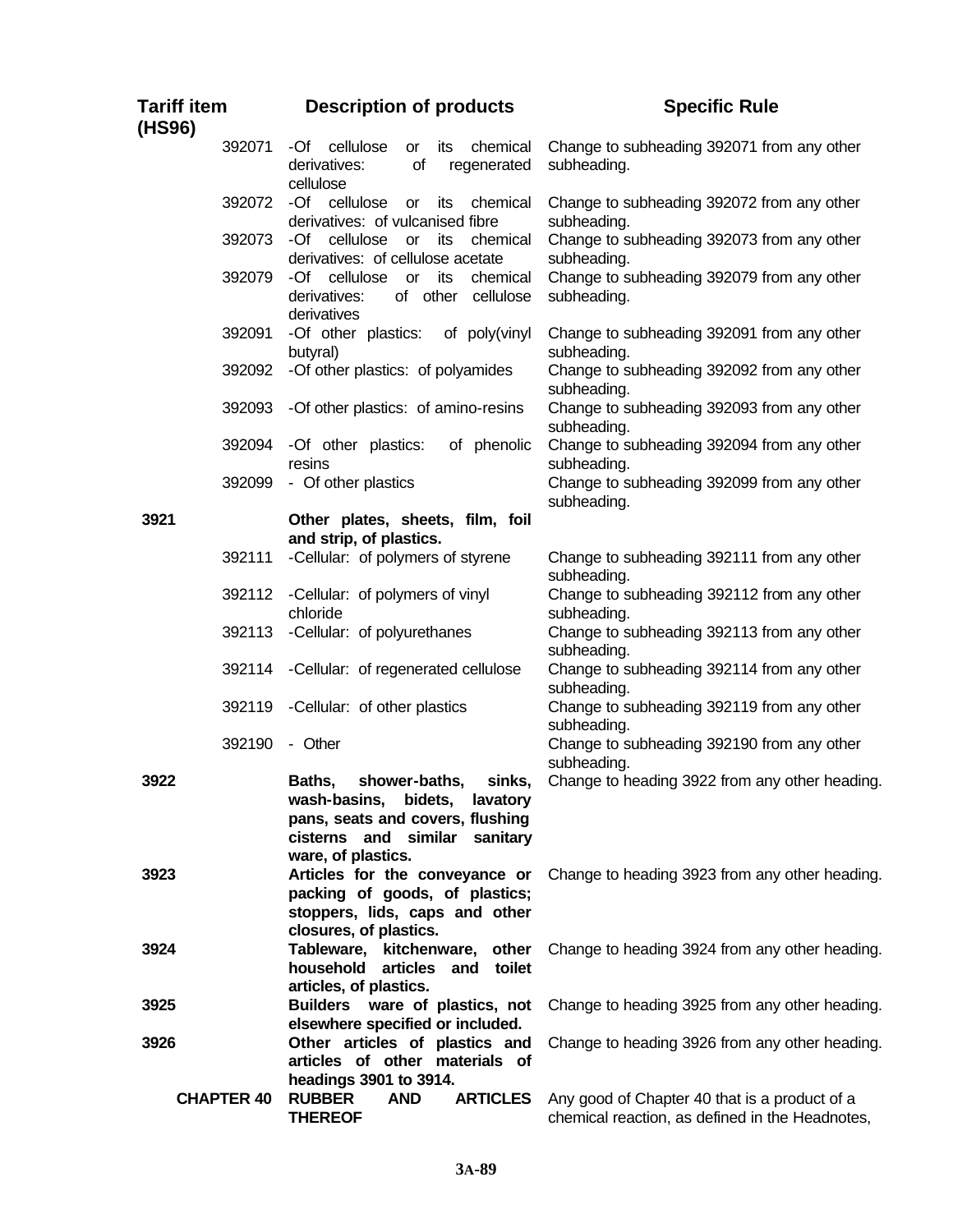| <b>Tariff item</b><br>(HS96) | <b>Description of products</b>                                                                                                               | <b>Specific Rule</b>                           |
|------------------------------|----------------------------------------------------------------------------------------------------------------------------------------------|------------------------------------------------|
| 4001                         | Natural rubber, balata, gutta-<br>percha, guayule, chicle and<br>similar natural gums, in primary<br>forms or in plates, sheets or<br>strip. | shall be considered to be an originating good. |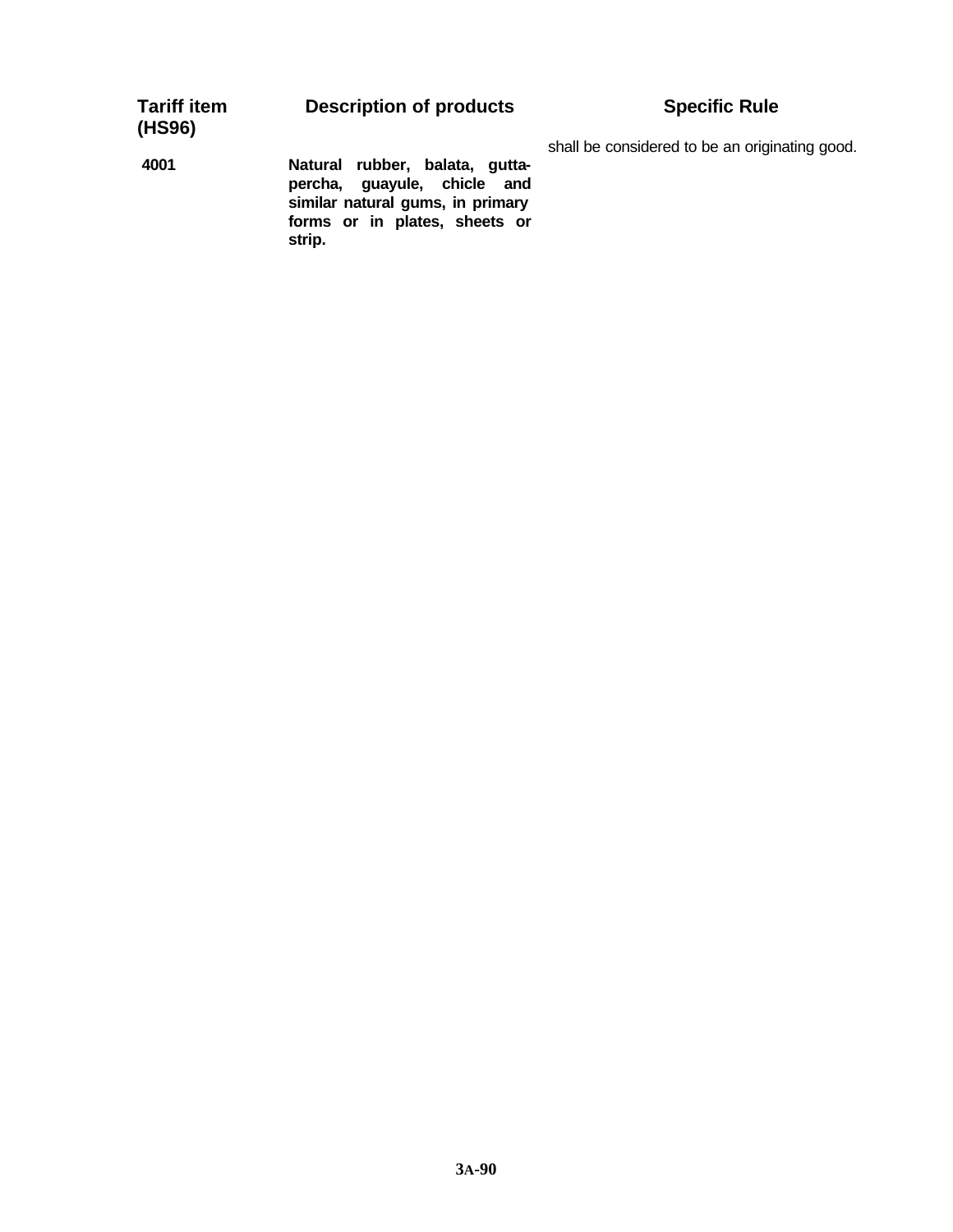| <b>Tariff item</b><br>(HS96) |        | <b>Description of products</b>                                                                                                                                        | <b>Specific Rule</b>                                                                                                                                                       |
|------------------------------|--------|-----------------------------------------------------------------------------------------------------------------------------------------------------------------------|----------------------------------------------------------------------------------------------------------------------------------------------------------------------------|
|                              | 400110 | - Natural rubber latex, whether or<br>not pre-vulcanised                                                                                                              | Change to subheading 400110 from any other<br>subheading.                                                                                                                  |
|                              | 400121 | -Natural rubber in other forms:<br>smoked sheets                                                                                                                      | Change to subheading 400121 from any other<br>subheading.                                                                                                                  |
|                              | 400122 | - Natural rubber in other forms:<br>technically specified natural rubber<br>(TSNR)                                                                                    | Change to subheading 400122 from any other<br>subheading.                                                                                                                  |
|                              | 400129 | - Natural rubber in other forms:<br>other                                                                                                                             | Change to subheading 400129 from any other<br>subheading except from subheading 400121 or<br>400122.                                                                       |
| 4002                         | 400130 | - Balata, gutta-percha, guayule,<br>chicle and similar natural gums<br>Synthetic rubber and factice<br>derived from oils, in primary<br>forms or in plates, sheets or | Change to subheading 400130 from any other<br>subheading.                                                                                                                  |
|                              |        | strip; mixtures of any product of<br>heading 4001 with any product<br>of this heading, in primary forms<br>or in plates, sheets or strip.                             |                                                                                                                                                                            |
|                              | 400211 | -Styrene-butadiene rubber (SBR);<br>carboxylated styrene-butadiene<br>rubber (XSBR): latex                                                                            | Change to subheading 400211 from any other<br>subheading.                                                                                                                  |
|                              | 400219 | -Styrene-butadiene rubber (SBR);<br>carboxylated styrene-butadiene<br>rubber (XSBR): other                                                                            | Change to subheading 400219 from any other<br>subheading.                                                                                                                  |
|                              | 400220 | - Butadiene rubber (BR)                                                                                                                                               | Change to subheading 400220 from any other<br>subheading.                                                                                                                  |
|                              | 400231 | -Isobutene-isoprene (butyl) rubber<br>(IIR); halo-isobutene-isoprene<br>rubber (CIIR or BIIR): isobutene-<br>isoprene (butyl) rubber (IIR)                            | Change to subheading 400231 from any other<br>subheading.                                                                                                                  |
|                              | 400239 | -Isobutene-isoprene (butyl) rubber<br>(IIR); halo-isobutene-isoprene<br>rubber (CIIR or BIIR): other                                                                  | Change to subheading 400239 from any other<br>subheading.                                                                                                                  |
|                              | 400241 | -Chloroprene (chlorobutadiene)<br>rubber $(CR)$ : latex                                                                                                               | Change to subheading 400241 from any other<br>subheading.                                                                                                                  |
|                              | 400249 | -Chloroprene (chlorobutadiene)<br>rubber $(CR)$ : other                                                                                                               | Change to subheading 400249 from any other<br>subheading.                                                                                                                  |
|                              | 400251 | -Acrylonitrile-butadiene rubber<br>(NBR): latex                                                                                                                       | Change to subheading 400251 from any other<br>subheading.                                                                                                                  |
|                              | 400259 | -Acrylonitrile-butadiene rubber<br>(NBR): other                                                                                                                       | Change to subheading 400259 from any other<br>subheading.                                                                                                                  |
|                              | 400260 | - Isoprene rubber $(IR)$                                                                                                                                              | Change to subheading 400260 from any other<br>subheading.                                                                                                                  |
|                              | 400270 | - Ethylene-propylene-non-<br>conjugated diene rubber (EPDM)                                                                                                           | Change to subheading 400270 from any other<br>subheading.                                                                                                                  |
|                              | 400280 | - Mixtures of any product of<br>heading 4001 with any product of<br>this heading                                                                                      | Change to subheading 400280 from any other<br>subheading provided that the domestic rubber<br>content is no less than 40 percent by weight of the<br>total rubber content. |
|                              | 400291 | -Other: latex                                                                                                                                                         | Change to subheading 400291 from any other<br>subheading provided that the domestic rubber<br>content is no less than 40 percent by weight of the                          |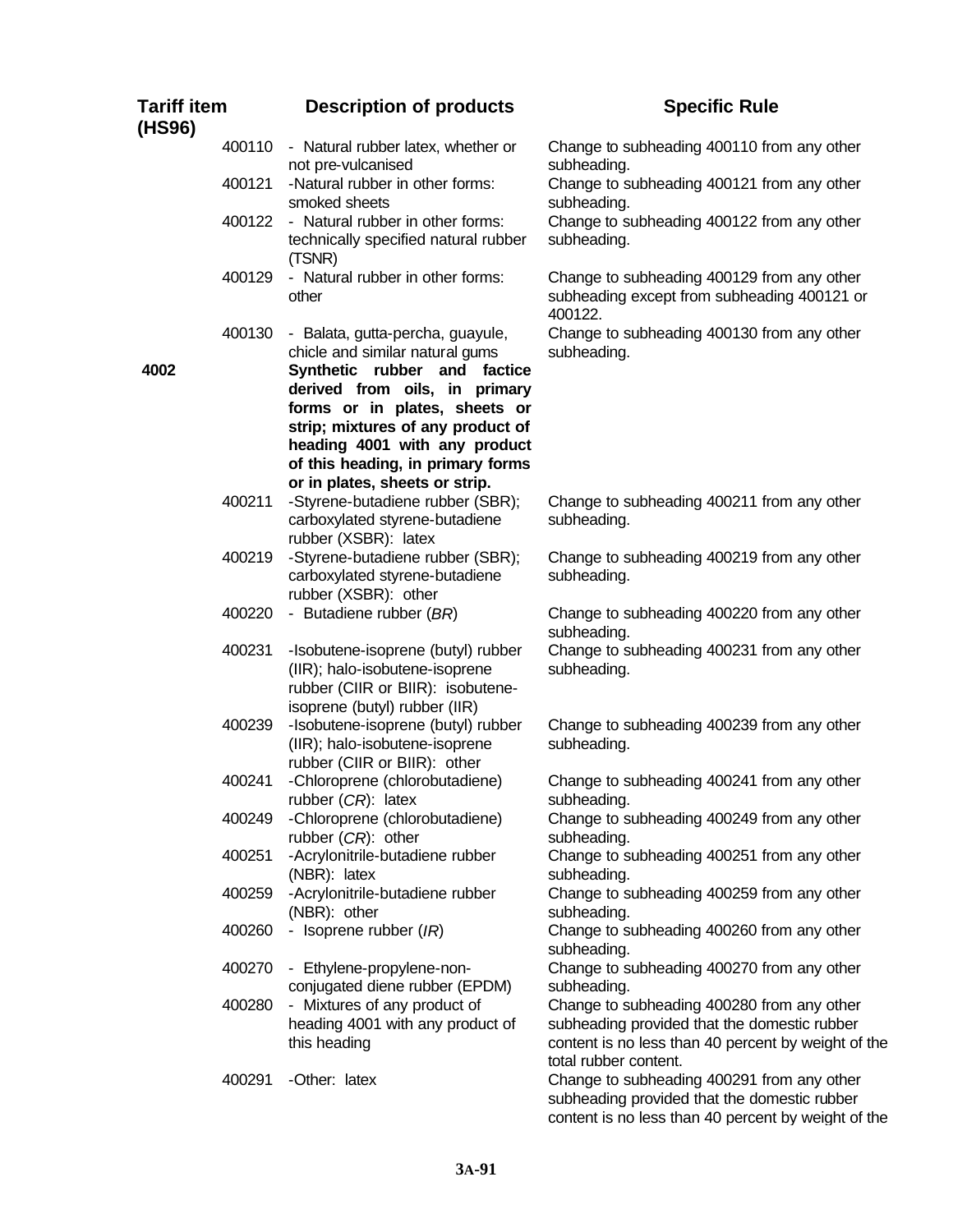| <b>Tariff item</b><br>(HS96) |        | <b>Description of products</b>                                                                                                                                                    | <b>Specific Rule</b>                                                                                                                                                                                |
|------------------------------|--------|-----------------------------------------------------------------------------------------------------------------------------------------------------------------------------------|-----------------------------------------------------------------------------------------------------------------------------------------------------------------------------------------------------|
|                              | 400299 | -Other: other                                                                                                                                                                     | total rubber content.<br>Change to subheading 400299 from any other<br>subheading provided that the domestic rubber<br>content is no less than 40 percent by weight of the<br>total rubber content. |
| 4003                         |        | Reclaimed rubber in primary<br>forms or in plates, sheets or<br>strip.                                                                                                            | Change to heading 4003 from any other heading.                                                                                                                                                      |
| 4004                         |        | Waste, parings and scrap of<br>rubber (other than hard rubber)<br>powders<br>and<br>granules<br>and<br>obtained therefrom.                                                        | Change to heading 4004 from any other heading.                                                                                                                                                      |
| 4005                         |        | Compounded<br>rubber,<br>unvulcanised, in primary forms<br>or in plates, sheets or strip.                                                                                         | Change to heading 4005 from any other heading<br>except from heading 4001 or 4002.                                                                                                                  |
| 4006                         |        | Other forms (for example, rods,<br>tubes and profile shapes) and<br>articles (for example, discs and<br>rings), of unvulcanised rubber.                                           | Change to heading 4006 from any other heading.                                                                                                                                                      |
| 4007                         |        | Vulcanised rubber thread and<br>cord.                                                                                                                                             | Change to heading 4007 from any other heading.                                                                                                                                                      |
| 4008                         |        | Plates, sheets, strip, rods and<br>profile shapes, of vulcanised<br>rubber other than hard rubber.                                                                                | Change to heading 4008 from any other heading.                                                                                                                                                      |
| 4009                         |        | Tubes, pipes and hoses, of<br>vulcanised rubber other than<br>hard rubber, with or without<br>their fittings (for example, joints,<br>elbows, flanges).                           | Change to heading 4009 from any other heading.                                                                                                                                                      |
| 4010<br>4011                 |        | Conveyor or transmission belts<br>or belting, of vulcanised rubber.                                                                                                               | Change to heading 4010 from any other heading.                                                                                                                                                      |
|                              | 401110 | New pneumatic tyres, of rubber.<br>- Of a kind used on motor cars<br>(including station wagons and<br>racing cars)                                                                | Change to subheading 401110 from any other<br>subheading.                                                                                                                                           |
|                              | 401120 | - Of a kind used on buses or<br><b>lorries</b>                                                                                                                                    | Change to subheading 401120 from any other<br>subheading.                                                                                                                                           |
|                              | 401130 | - Of a kind used on aircraft                                                                                                                                                      | Change to subheading 401130 from any other<br>subheading.                                                                                                                                           |
|                              | 401140 | - Of a kind used on motorcycles                                                                                                                                                   | Change to subheading 401140 from any other<br>subheading.                                                                                                                                           |
|                              | 401150 | - Of a kind used on bicycles                                                                                                                                                      | Change to subheading 401150 from any other<br>subheading.                                                                                                                                           |
|                              | 401161 | -Other, having a herring-bone or<br>similar tread: of a kind used on<br>agricultural or forestry vehicles and<br>machines                                                         | Change to subheading 401161 from any other<br>subheading.                                                                                                                                           |
|                              | 401162 | -Other, having a herring-bone or<br>similar tread: of a kind used on<br>construction or industrial handling<br>vehicles and machines and having<br>a rim size not exceeding 61 cm | Change to subheading 401162 from any other<br>subheading.                                                                                                                                           |
|                              | 401163 | -Other, having a herring-bone or                                                                                                                                                  | Change to subheading 401163 from any other                                                                                                                                                          |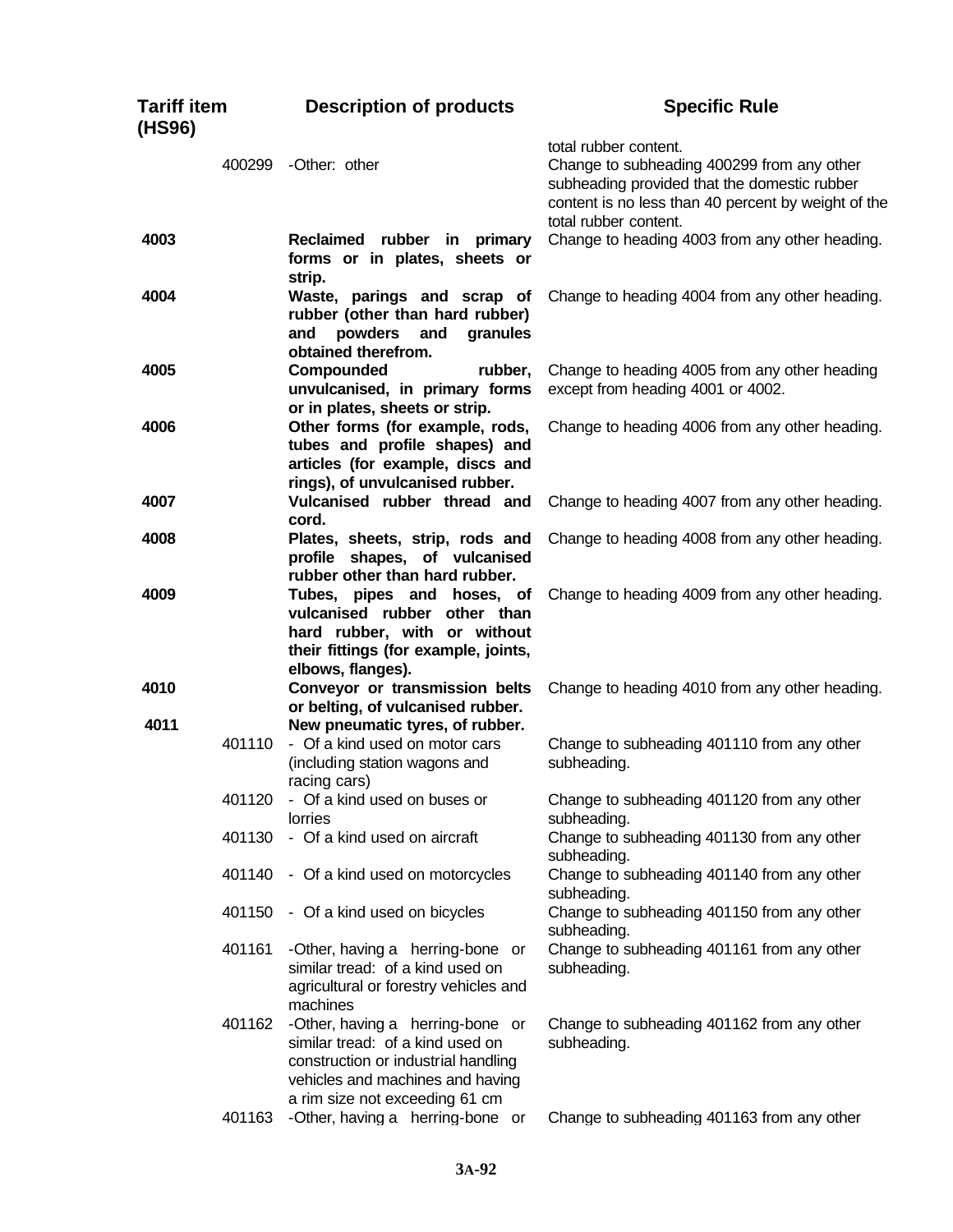| <b>Tariff item</b><br>(HS96) | <b>Description of products</b>                                                                                                                                                                   | <b>Specific Rule</b>                                      |
|------------------------------|--------------------------------------------------------------------------------------------------------------------------------------------------------------------------------------------------|-----------------------------------------------------------|
|                              | similar tread: of a kind used on<br>construction or industrial handling<br>vehicles and machines and having<br>a rim size exceeding 61 cm                                                        | subheading.                                               |
| 401169                       | -Other, having a herring-bone or<br>similar tread: other                                                                                                                                         | Change to subheading 401169 from any other<br>subheading. |
|                              | 401192 - Other: of a kind used on<br>agricultural or forestry vehicles and<br>machines                                                                                                           | Change to subheading 401192 from any other<br>subheading. |
| 401193                       | -Other: of a kind used on<br>construction or industrial handling<br>vehicles and machines and having<br>a rim size not exceeding 61 cm                                                           | Change to subheading 401193 from any other<br>subheading. |
| 401194                       | -Other: of a kind used on<br>construction or industrial handling<br>vehicles and machines and having<br>a rim size exceeding 61 cm                                                               | Change to subheading 401194 from any other<br>subheading. |
| 401199                       | -Other: other                                                                                                                                                                                    | Change to subheading 401199 from any other<br>subheading. |
| 4012                         | Retreaded or used pneumatic<br>tyres of rubber; solid or cushion<br>tyres, tyre treads and tyre flaps,<br>of rubber.                                                                             |                                                           |
| 401211                       | -Retreaded tyres: of a kind used<br>on motor cars (including station<br>wagons and racing cars)                                                                                                  | Change to subheading 401211 from any other<br>subheading. |
|                              | 401212 - Retreaded tyres: of a kind used<br>on buses or lorries                                                                                                                                  | Change to subheading 401212 from any other<br>subheading. |
| 401213                       | -Retreaded tyres: of a kind used<br>on aircraft                                                                                                                                                  | Change to subheading 401213 from any other<br>subheading. |
|                              | 401219 - Retreaded tyres: other                                                                                                                                                                  | Change to subheading 401219 from any other<br>subheading. |
| 401220                       | - Used pneumatic tyres                                                                                                                                                                           | Change to subheading 401220 from any other<br>subheading. |
| 401290                       | - Other                                                                                                                                                                                          | Change to subheading 401290 from any other<br>subheading. |
| 4013<br>4014                 | Inner tubes, of rubber.<br><b>Hygienic</b><br>pharmaceutical<br>or<br>articles (including teats), of<br>vulcanised rubber other than<br>hard rubber, with or without<br>fittings of hard rubber. | Change to heading 4013 from any other heading.            |
|                              | 401410 - Sheath contraceptives                                                                                                                                                                   | Change to subheading 401410 from any other<br>subheading. |
| 401490                       | - Other                                                                                                                                                                                          | Change to subheading 401490 from any other<br>subheading. |
| 4015                         | Articles of apparel and clothing<br>accessories (including gloves,<br>mittens and<br>mitts),<br>for<br>all<br>purposes, of vulcanised rubber                                                     | Change to heading 4015 from any other heading.            |
| 4016                         | other than hard rubber.<br>articles of vulcanised<br>Other<br>rubber other than hard rubber.                                                                                                     |                                                           |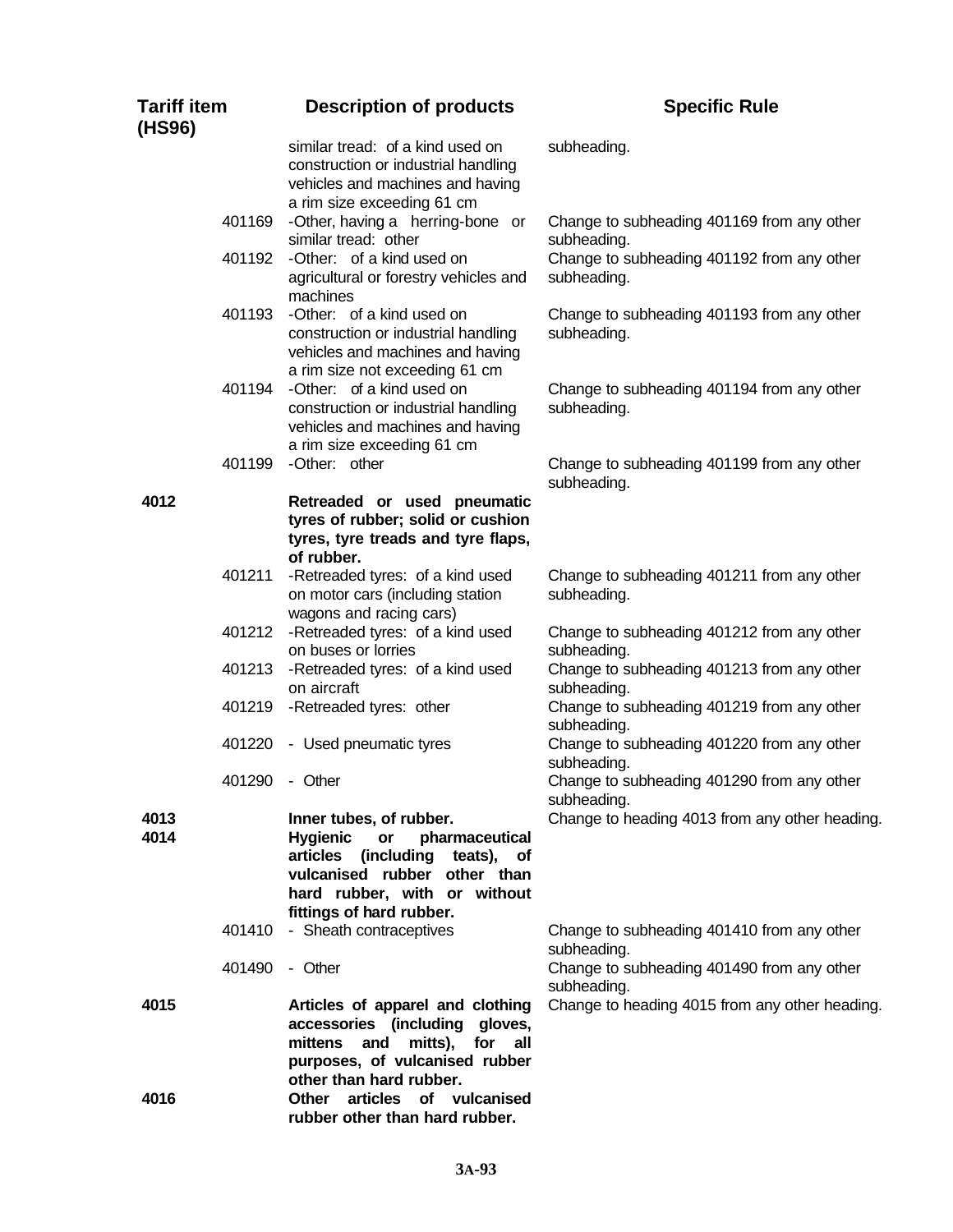| <b>Tariff item</b><br>(HS96) |                   | <b>Description of products</b>                                                                                                                                                                                                                                                              | <b>Specific Rule</b>                                                                             |
|------------------------------|-------------------|---------------------------------------------------------------------------------------------------------------------------------------------------------------------------------------------------------------------------------------------------------------------------------------------|--------------------------------------------------------------------------------------------------|
|                              | 401610            | - Of cellular rubber                                                                                                                                                                                                                                                                        | Change to subheading 401610 from any other<br>subheading.                                        |
|                              | 401691            | -Other: floor coverings and mats                                                                                                                                                                                                                                                            | Change to subheading 401691 from any other<br>subheading.                                        |
|                              | 401692            | - Other: erasers                                                                                                                                                                                                                                                                            | Change to subheading 401692 from any other<br>subheading.                                        |
|                              | 401693            | -Other: gaskets, washers and other<br>seals                                                                                                                                                                                                                                                 | Change to subheading 401693 from any other<br>subheading.                                        |
|                              | 401694            | -Other: boat or dock fenders,<br>whether or not inflatable                                                                                                                                                                                                                                  | Change to subheading 401694 from any other<br>subheading.                                        |
|                              | 401695            | -Other: other inflatable articles                                                                                                                                                                                                                                                           | Change to subheading 401695 from any other<br>subheading.                                        |
|                              | 401699            | -Other: other                                                                                                                                                                                                                                                                               | Change to subheading 401699 from any other<br>subheading.                                        |
| 4017                         |                   | (for<br>Hard<br>rubber<br>example,<br>ebonite) in all forms, including<br>waste and scrap; articles of hard<br>rubber.                                                                                                                                                                      | Change to heading 4017 from any other heading.                                                   |
|                              | <b>CHAPTER 41</b> | <b>RAW HIDES AND SKINS (OTHER</b><br><b>AND</b><br><b>THAN</b><br><b>FURSKINS)</b><br><b>LEATHER</b>                                                                                                                                                                                        |                                                                                                  |
| 4101                         |                   | Raw hides and skins of bovine<br>(including buffalo) or equine<br>animals (fresh, or salted, dried,<br>pickled<br>limed,<br>or otherwise<br>but not tanned,<br>preserved,<br>parchment-dressed or further<br>prepared),<br>whether<br>not<br>or<br>dehaired or split.                       | Change to heading 4101 from any other chapter.                                                   |
| 4102                         |                   | Raw skins of sheep or lambs<br>(fresh, or salted, dried, limed,<br>pickled or otherwise preserved,<br>but not tanned, parchment-<br>dressed or further prepared),<br>whether or not with wool on or<br>split, other than those excluded<br>by Note 1(c) to this Chapter.                    | Change to heading 4102 from any other chapter.                                                   |
| 4103                         |                   | <b>Other</b><br>hides and skins<br>raw<br>(fresh, or salted, dried, limed,<br>pickled or otherwise preserved,<br>but not tanned, parchment-<br>dressed or further prepared),<br>whether or not dehaired or split,<br>other than those excluded by<br>Note $1(b)$ or $1(c)$ to this Chapter. | Change to heading 4103 from any other chapter.                                                   |
| 4104<br>4105                 |                   | Tanned or crust hides and skins<br>of bovine (including buffalo) or<br>equine animals, without hair on,<br>whether or not split, but not<br>further prepared.<br>Tanned or crust skins of sheep                                                                                             | Change to heading 4104 from any other heading.<br>Change to heading 4105 from any other heading. |
|                              |                   |                                                                                                                                                                                                                                                                                             |                                                                                                  |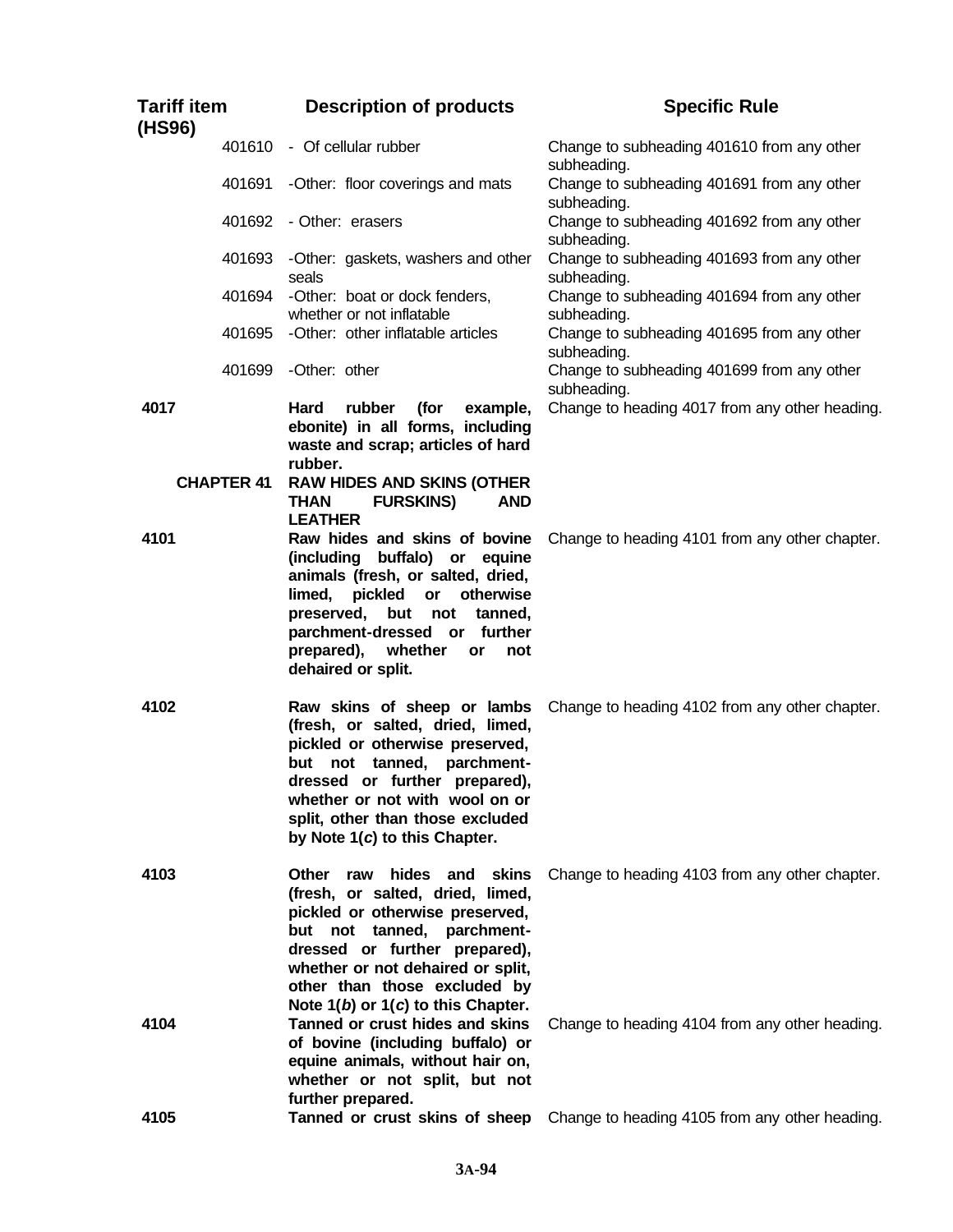| <b>Tariff item</b><br>(HS96) | <b>Description of products</b>                                                                                                                                                                                                                                                                                   | <b>Specific Rule</b>                           |
|------------------------------|------------------------------------------------------------------------------------------------------------------------------------------------------------------------------------------------------------------------------------------------------------------------------------------------------------------|------------------------------------------------|
|                              | or lambs, without wool on,<br>whether or not split, but not<br>further prepared.                                                                                                                                                                                                                                 |                                                |
| 4106                         | Tanned or crust hides and skins<br>of other animals, without wool or<br>hair on, whether or not split, but<br>not further prepared.                                                                                                                                                                              | Change to heading 4106 from any other heading. |
| 4107                         | Leather further prepared after<br>tanning or crusting, including<br>parchment-dressed leather, of<br>bovine (including buffalo) or<br>equine animals, without hair on,<br>whether or not split, other than<br>leather of heading 4114.                                                                           | Change to heading 4107 from any other heading. |
| 4112                         | Leather further prepared after<br>tanning or crusting, including<br>parchment-dressed leather, of<br>sheep or lamb, without wool on,<br>whether or not split, other than<br>leather of heading 4114.                                                                                                             | Change to heading 4112 from any other heading. |
| 4113                         | Leather further prepared after<br>tanning or crusting, including<br>parchment-dressed leather, of<br>other animals, without wool or<br>hair on, whether or not split,<br>other than leather of heading<br>4114.                                                                                                  | Change to heading 4113 from any other heading. |
| 4114                         | Chamois (including combination<br>chamois) leather; patent leather<br>and patent laminated leather;<br>metallised leather.                                                                                                                                                                                       | Change to heading 4114 from any other heading. |
| 4115                         | <b>Composition leather with a basis</b><br>of leather or leather fibre, in<br>slabs, sheets or strip, whether<br>or not in rolls; parings and other<br>leather<br>waste<br>οf<br>or<br>Οt<br>composition leather, not suitable<br>for the manufacture of leather<br>articles; leather dust, powder<br>and flour. | Change to heading 4115 from any other heading. |
| <b>CHAPTER 42</b>            | <b>ARTICLES OF LEATHER;</b><br><b>SADDLERY AND HARNESS;</b><br><b>TRAVEL GOODS, HANDBAGS</b><br><b>AND SIMILAR CONTAINERS;</b><br><b>ARTICLES OF ANIMAL GUT</b><br>(OTHER THAN SILK-WORM GUT)                                                                                                                    |                                                |
| 4201                         | Saddlery and harness for any<br>animal (including traces, leads,<br>knee pads, muzzles, saddle<br>cloths, saddle bags, dog coats<br>and the like), of any material.                                                                                                                                              | Change to heading 4201 from any other heading. |
| 4202                         | Trunks, suit-cases, vanity-cases,<br>executive-cases, briefcases,                                                                                                                                                                                                                                                |                                                |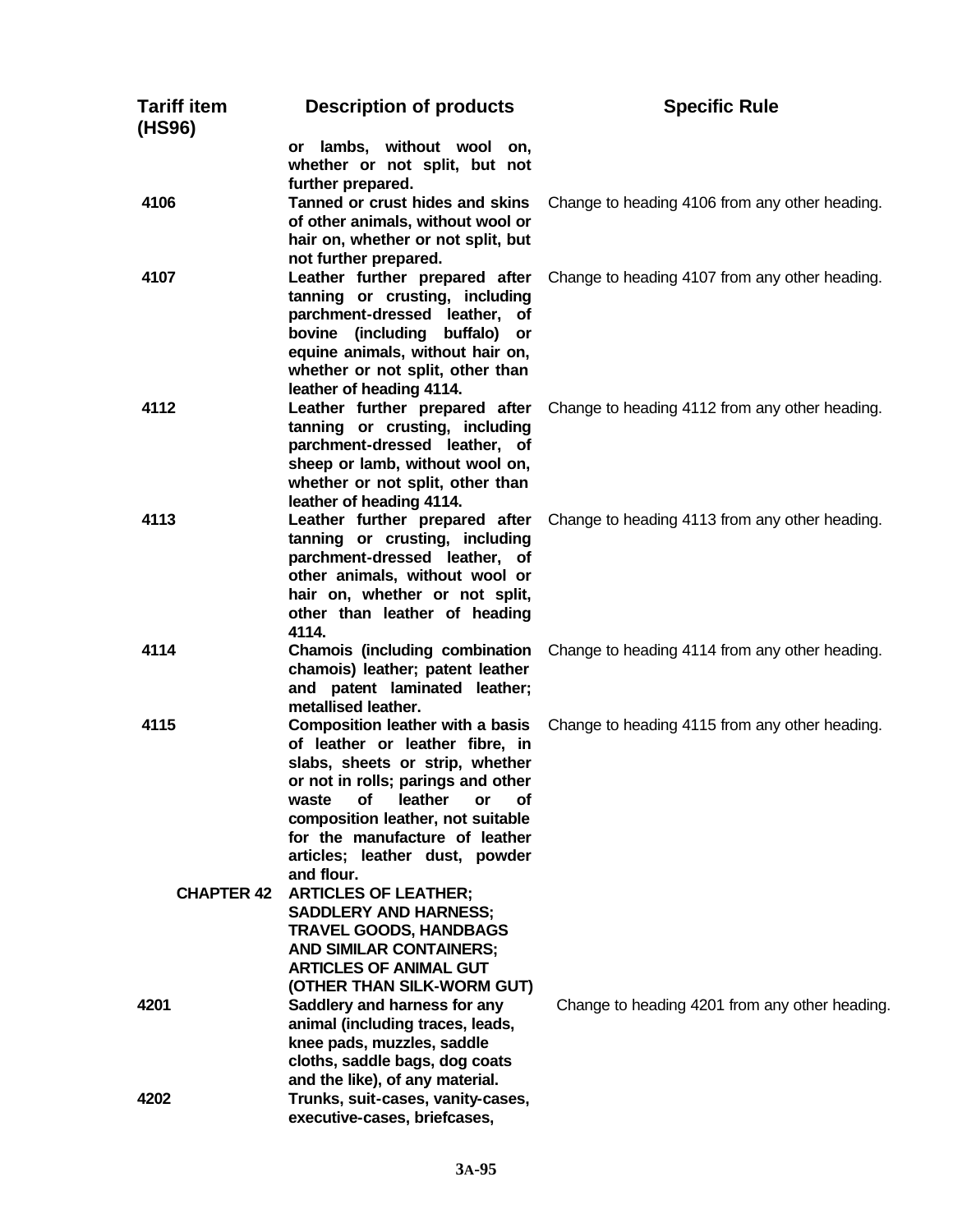| Tariff item<br>(HS96) | <b>Description of products</b>                                                                                                                                                                                                                                                                                                                                                                                                                                                                                                                                                                                                                                      | <b>Specific Rule</b>                                                                                                                                                                                                                                                                                                                     |
|-----------------------|---------------------------------------------------------------------------------------------------------------------------------------------------------------------------------------------------------------------------------------------------------------------------------------------------------------------------------------------------------------------------------------------------------------------------------------------------------------------------------------------------------------------------------------------------------------------------------------------------------------------------------------------------------------------|------------------------------------------------------------------------------------------------------------------------------------------------------------------------------------------------------------------------------------------------------------------------------------------------------------------------------------------|
|                       | school satchels, spectacle cases,<br>binocular cases, camera cases,<br>musical instrument cases, gun<br>cases, holsters and similar<br>containers; travelling-bags,<br>insulated food or beverages bags,<br>toilet bags, rucksacks, handbags,<br>shopping bags, wallets, purses,<br>map-cases, cigarette-cases,<br>tobacco-pouches, tool bags,<br>sports bags, bottle-cases,<br>jewellery boxes, powder-boxes,<br>cutlery cases and similar<br>containers, of leather or of<br>composition leather, of sheeting<br>of plastics, of textile materials, of<br>vulcanised fibre or of paperboard,<br>or wholly or mainly covered with<br>such materials or with paper. |                                                                                                                                                                                                                                                                                                                                          |
| 420211                | - Trunks, suit-cases, vanity-cases,<br>executive-cases, brief-cases, school<br>satchels and similar containers: with<br>outer surface of leather, of<br>composition leather or of patent<br>leather                                                                                                                                                                                                                                                                                                                                                                                                                                                                 | Change to subheading 420211 from any other<br>chapter.                                                                                                                                                                                                                                                                                   |
| 420212                | - Trunks, suit-cases, vanity-cases,<br>executive-cases, brief-cases, school<br>satchels and similar containers: with<br>outer surface of plastics or of textile<br>materials                                                                                                                                                                                                                                                                                                                                                                                                                                                                                        | Change to subheading 420212 from any other<br>chapter except from headings 5407, 5408 or<br>5512 through 5516 or tariff items 5903.10.15,<br>5903.10.18, 5903.1020, 5903.1025, 5903.2015,<br>5903.2018, 5903.2020, 5903.2025, 5903.9015,<br>5903.9018, 5903.9020, 5903.9025, 5906.9920,<br>5906.9925, 5907.0005, 5907.0015 or 5907.0060. |
| 420219                | -Trunks, suit-cases, vanity-cases,<br>executive-cases, brief-cases, school<br>satchels and similar containers:<br>other                                                                                                                                                                                                                                                                                                                                                                                                                                                                                                                                             | Change to subheading 420219 from any other<br>chapter.                                                                                                                                                                                                                                                                                   |
| 420221                | Handbags, whether or not with<br>٠<br>shoulder strap, including those<br>without handle: with outer surface of<br>leather, of composition leather or of<br>patent leather                                                                                                                                                                                                                                                                                                                                                                                                                                                                                           | Change to subheading 420221 from any other<br>chapter.                                                                                                                                                                                                                                                                                   |
| 420222                | Handbags, whether or not with<br>٠<br>shoulder strap, including those<br>without handle: with outer surface of<br>plastic sheeting or of textile materials                                                                                                                                                                                                                                                                                                                                                                                                                                                                                                          | Change to subheading 420222 from any other<br>chapter except from headings 5407, 5408 or<br>5512 through 5516 or tariff items 5903.1015,<br>5903.1018, 5903.1020, 5903.1025, 5903.2015,<br>5903.2018, 5903.2020, 5903.2025, 5903.9015,<br>5903.9018, 5903.9020, 5903.9025, 5906.9920,<br>5906.9925, 5907.0005, 5907.0015 or 5907.0060.   |
| 420229                | Handbags, whether or not with<br>shoulder strap, including those<br>without handle: other                                                                                                                                                                                                                                                                                                                                                                                                                                                                                                                                                                           | Change to subheading 420229 from any other<br>chapter.                                                                                                                                                                                                                                                                                   |
| 420231                | Articles of a kind normally carried<br>$\sim$<br>in the pocket or in the handbag: with                                                                                                                                                                                                                                                                                                                                                                                                                                                                                                                                                                              | Change to subheading 420231 from any other<br>chapter.                                                                                                                                                                                                                                                                                   |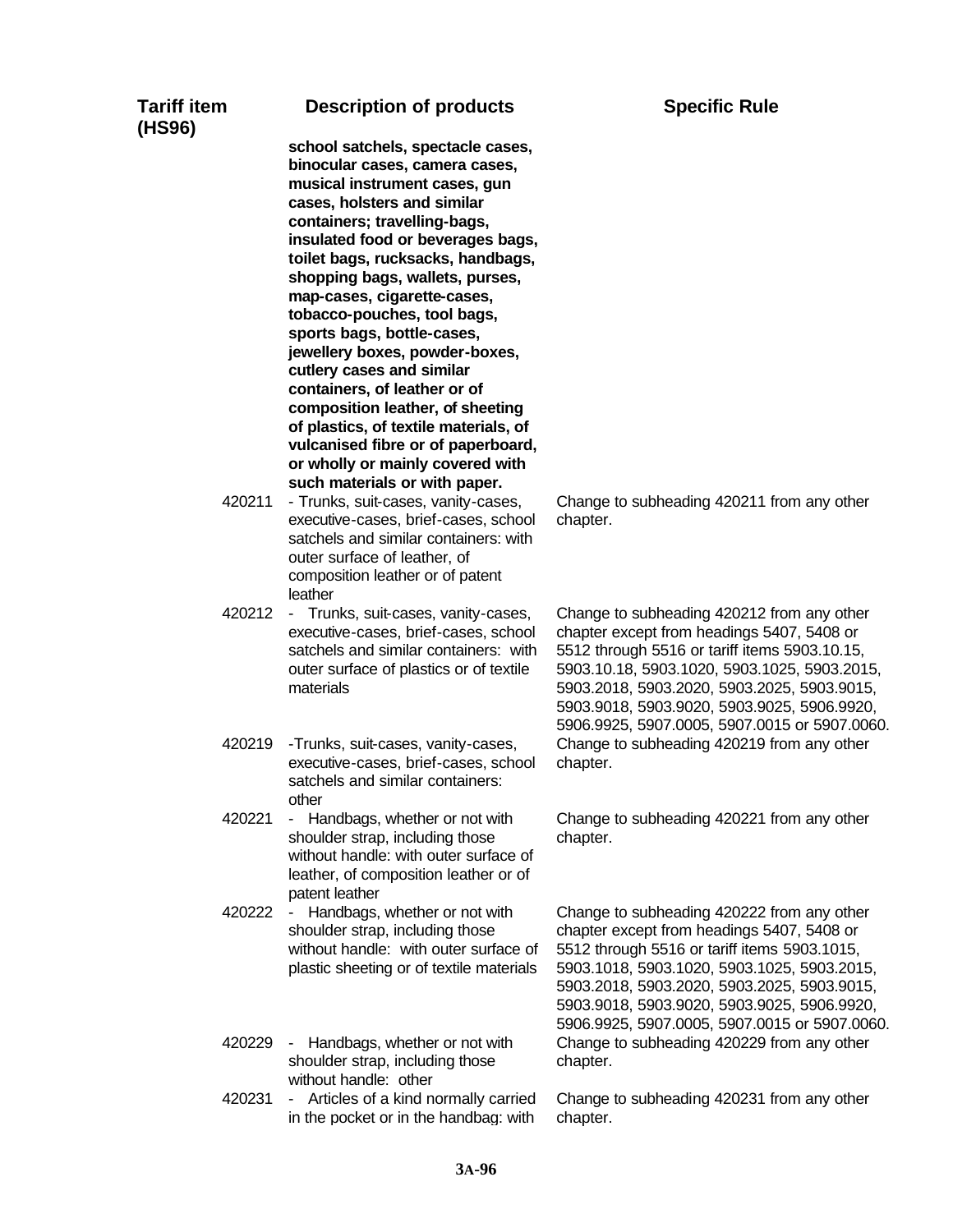| <b>Tariff item</b><br>(HS96) | <b>Description of products</b>                                                                                                                                              | <b>Specific Rule</b>                                                                                                                                                                                                                                                                                                                   |
|------------------------------|-----------------------------------------------------------------------------------------------------------------------------------------------------------------------------|----------------------------------------------------------------------------------------------------------------------------------------------------------------------------------------------------------------------------------------------------------------------------------------------------------------------------------------|
|                              | outer surface of leather, of<br>composition leather or of patent<br>leather                                                                                                 |                                                                                                                                                                                                                                                                                                                                        |
| 420232                       | - Articles of a kind normally carried<br>in the pocket or in the handbag: with<br>outer surface of plastic sheeting or<br>of textile materials                              | Change to subheading 420232 from any other<br>chapter except from headings 5407, 5408 or<br>5512 through 5516 or tariff items 5903.1015,<br>5903.1018, 5903.1020, 5903.1025, 5903.2015,<br>5903.2018, 5903.2020, 5903.2025, 5903.9015,<br>5903.9018, 5903.9020, 5903.9025, 5906.9920,<br>5906.9925, 5907.0005, 5907.0015 or 5907.0060. |
| 420239                       | - Articles of a kind normally carried<br>in the pocket or in the handbag:<br>other                                                                                          | Change to subheading 420239 from any other<br>chapter.                                                                                                                                                                                                                                                                                 |
| 420291                       | - Other: with outer surface of<br>leather, of composition leather or of<br>patent leather                                                                                   | Change to subheading 420291 from any other<br>chapter.                                                                                                                                                                                                                                                                                 |
| 420292                       | - Other: with outer surface of<br>plastic sheeting or of textile materials                                                                                                  | Change to subheading 420292 from any other<br>chapter except from headings 5407, 5408 or<br>5512 through 5516 or tariff items 5903.1015,<br>5903.1018, 5903.1020, 5903.1025, 5903.2015,<br>5903.2018, 5903.2020, 5903.2025, 5903.9015,<br>5903.9018, 5903.9020, 5903.9025, 5906.9920,<br>5906.9925, 5907.0005, 5907.0015 or 5907.0060. |
| 4203                         | Articles of apparel and clothing<br>accessories, of leather or of<br>composition leather.                                                                                   |                                                                                                                                                                                                                                                                                                                                        |
| 420310                       | - Articles of apparel                                                                                                                                                       | Change to subheading 420310 from any other<br>chapter.                                                                                                                                                                                                                                                                                 |
| 420321                       | - Gloves,<br>mittens<br>mitts:<br>and<br>specially designed for use in sports                                                                                               | Change to subheading 420321 from any other<br>chapter.                                                                                                                                                                                                                                                                                 |
| 420329                       | - Gloves, mittens and mitts: other                                                                                                                                          | Change to subheading 420329 from any other<br>chapter.                                                                                                                                                                                                                                                                                 |
| 420330                       | - Belts and bandoliers                                                                                                                                                      | Change to subheading 420330 from any other<br>heading.                                                                                                                                                                                                                                                                                 |
| 420340                       | - Other clothing accessories                                                                                                                                                | Change to subheading 420340 from any other<br>heading.                                                                                                                                                                                                                                                                                 |
| 4204                         | <b>Articles</b><br>of<br>leather<br>Οf<br>or<br>composition leather, of a kind<br>used in machinery or mechanical<br>appliances or for other technical<br>uses.             | Change to heading 4204 from any other heading.                                                                                                                                                                                                                                                                                         |
| 4205                         | Other articles of leather or of<br>composition leather.                                                                                                                     | Change to subheading 4205 from any other<br>heading.                                                                                                                                                                                                                                                                                   |
| 4206<br><b>CHAPTER 43</b>    | Articles of gut (other than silk-<br>worm gut), of goldbeater's skin,<br>of bladders or of tendons.<br><b>FURSKINS AND ARTIFICIAL FUR;</b><br><b>MANUFACTURES THEREOF</b>   | Change to subheading 4206 from any other<br>heading.                                                                                                                                                                                                                                                                                   |
| 4301                         | Raw furskins (including heads,<br>tails, paws and other pieces or<br>cuttings, suitable for furriers'<br>use), other than raw hides and<br>skins of heading 41.01, 41.02 or | Change to heading 4301 from any other chapter.                                                                                                                                                                                                                                                                                         |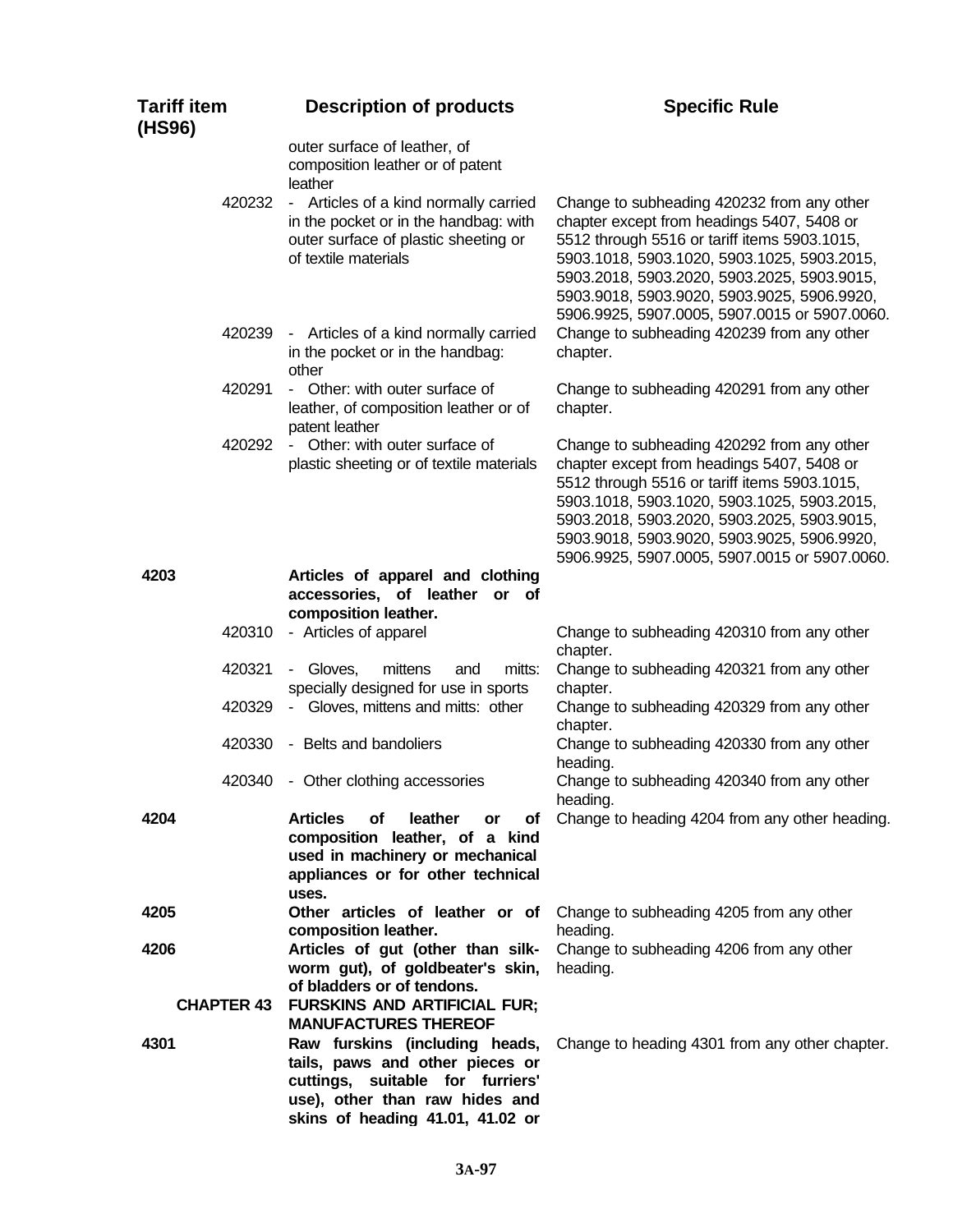| Tariff item<br>(HS96) | <b>Description of products</b>                                                                                                                                                                                                                                                                                      | <b>Specific Rule</b>                                                                             |
|-----------------------|---------------------------------------------------------------------------------------------------------------------------------------------------------------------------------------------------------------------------------------------------------------------------------------------------------------------|--------------------------------------------------------------------------------------------------|
| 4302                  | 41.03.<br><b>Tanned</b><br>dressed<br>furskins<br>or<br>(including heads, tails, paws and<br>other<br>pieces<br>or<br>cuttings),<br>assembled<br>unassembled,<br>or<br>(without the addition of other<br>materials) other than those of<br>heading 43.03.                                                           | Change to heading 4302 from any other heading.                                                   |
| 4303                  | <b>Articles</b><br>of<br>apparel,<br>clothing<br>accessories and other articles of<br>furskin.                                                                                                                                                                                                                      | Change to heading 4303 from any other heading<br>except from heading 4304.                       |
| 4304                  | Artificial fur and articles thereof.                                                                                                                                                                                                                                                                                | Change to heading 4304 from any other heading<br>except from heading 4303.                       |
| <b>CHAPTER 44</b>     | <b>AND</b><br><b>OF</b><br><b>WOOD</b><br><b>ARTICLES</b><br><b>WOOD; WOOD CHARCOAL</b>                                                                                                                                                                                                                             |                                                                                                  |
| 4401                  | Fuel wood, in logs, in billets, in<br>twigs, in faggots or in similar<br>forms; wood in chips or particles;<br>sawdust and wood waste and<br>whether<br>scrap,<br>or<br>not<br>agglomerated in logs, briquettes,<br>pellets or similar forms.                                                                       | Change to heading 4401 from any other heading.                                                   |
| 4402                  | Wood charcoal (including shell or<br>nut charcoal), whether or not<br>agglomerated.                                                                                                                                                                                                                                 | Change to heading 4402 from any other heading.                                                   |
| 4403                  | Wood in the rough, whether or<br>not stripped of bark or sapwood,<br>or roughly squared.                                                                                                                                                                                                                            | Change to heading 4403 from any other heading.                                                   |
| 4404                  | Hoopwood; split poles; piles,<br>pickets and stakes of wood,<br>pointed but not sawn lengthwise;<br>wooden sticks, roughly trimmed<br>but not turned, bent or otherwise<br>worked,<br>suitable<br>for<br>the<br>manufacture<br>of walking-sticks,<br>umbrellas, tool handles or the<br>like; chipwood and the like. | Change to heading 4404 from any other heading.                                                   |
| 4405<br>4406          | Wood wool; wood flour.<br>Railway or tramway<br>sleepers                                                                                                                                                                                                                                                            | Change to heading 4405 from any other heading.<br>Change to heading 4406 from any other heading. |
|                       | (cross-ties) of wood.                                                                                                                                                                                                                                                                                               |                                                                                                  |
| 4407                  | Wood<br>chipped<br>sawn<br>or<br>sliced<br>lengthwise,<br>peeled,<br>or<br>whether or not planed, sanded or<br>end-jointed,<br>thickness<br>Οf<br>a<br>exceeding 6 mm.                                                                                                                                              | Change to heading 4407 from any other heading.                                                   |
| 4408                  | Sheets for veneering (including<br>obtained<br>those<br>by<br>slicing<br>laminated wood), for plywood or<br>for other similar laminated wood<br>and other wood, sawn lengthwise,<br>sliced or peeled, whether or not<br>planed, sanded, spliced or end-<br>jointed,<br>thickness<br>оf<br>a<br>not                  | Change to heading 4408 from any other heading.                                                   |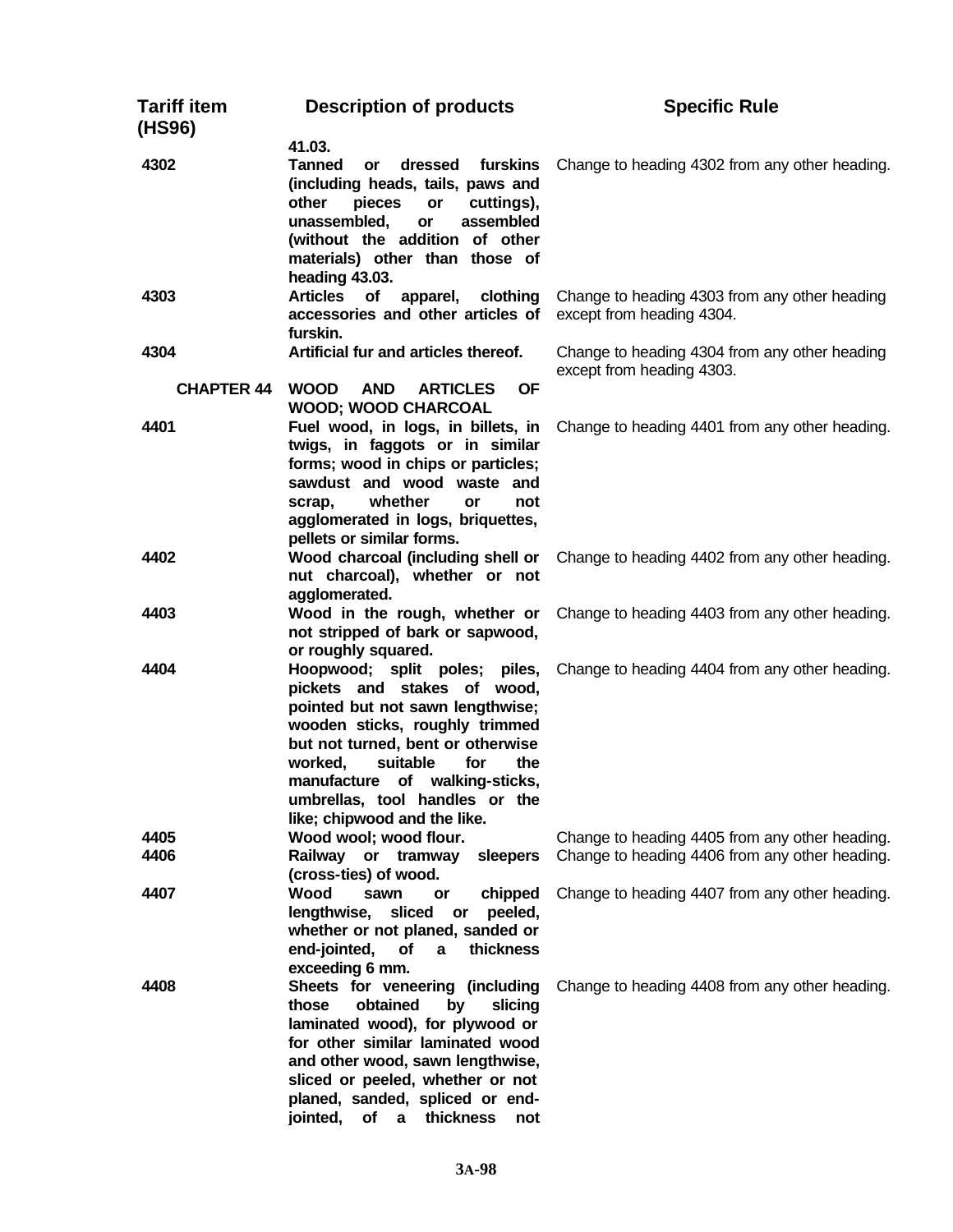| Tariff item<br>(HS96) | <b>Description of products</b>                                                                                                                                                                                                                                                                           | <b>Specific Rule</b>                                                          |
|-----------------------|----------------------------------------------------------------------------------------------------------------------------------------------------------------------------------------------------------------------------------------------------------------------------------------------------------|-------------------------------------------------------------------------------|
| 4409                  | exceeding 6 mm.<br>Wood<br>(including<br>strips<br>and<br>friezes for parquet flooring, not<br>assembled) continuously shaped<br>(tongued, grooved,<br>rebated,<br>chamfered, V-jointed,<br>beaded,<br>moulded, rounded or the like)<br>along any of its edges, ends or<br>faces, whether or not planed, | Change to heading 4409 from any other heading.                                |
| 4410                  | sanded or end-jointed<br>Particle board and similar board<br>(for example, oriented strand<br>board and waferboard) of wood<br>other<br>ligneous<br>materials,<br>or<br>whether or not agglomerated with<br>resins or other organic binding<br>substances.                                               | Change to heading 4410 from any other heading.                                |
| 4411                  | Fibreboard of wood or other<br>ligneous materials, whether or not<br>bonded with resins or other<br>organic substances.                                                                                                                                                                                  | Change to heading 4411 from any other heading.                                |
| 4412                  | similar laminated wood.                                                                                                                                                                                                                                                                                  | Plywood, veneered panels and Change to heading 4412 from any other heading.   |
| 4413                  | Densified wood, in blocks, plates,<br>strips or profile shapes.                                                                                                                                                                                                                                          | Change to heading 4413 from any other heading.                                |
| 4414                  | Wooden frames for paintings,<br>photographs, mirrors or similar<br>objects.                                                                                                                                                                                                                              | Change to heading 4414 from any other heading.                                |
| 4415                  | Packing cases, boxes, crates,<br>drums and similar packings, of<br>wood; cable-drums of wood;<br>pallets, box pallets and other load<br>boards, of wood; pallet collars of<br>wood.                                                                                                                      | Change to heading 4415 from any other heading.                                |
| 4416                  | other coopers<br>products and<br>parts thereof, of wood, including<br>staves.                                                                                                                                                                                                                            | Casks, barrels, vats, tubs and Change to heading 4416 from any other heading. |
| 4417                  | Tools, tool bodies, tool handles,<br>brush bodies<br>broom or<br>and<br>handles, of wood; boot or shoe<br>lasts and trees, of wood.                                                                                                                                                                      | Change to heading 4417 from any other heading.                                |
| 4418                  | Builders joinery and carpentry of<br>wood, including cellular wood<br>assembled<br>panels,<br>parquet<br>panels, shingles and shakes.                                                                                                                                                                    | Change to heading 4418 from any other heading.                                |
| 4419                  | Tableware and kitchenware, of<br>wood.                                                                                                                                                                                                                                                                   | Change to heading 4419 from any other heading.                                |
| 4420                  | Wood marquetry and inlaid wood;<br>caskets and cases for jewellery or<br>cutlery, and similar articles, of<br>wood;<br>statuettes<br>other<br>and<br>ornaments, of wood; wooden                                                                                                                          | Change to heading 4420 from any other heading.                                |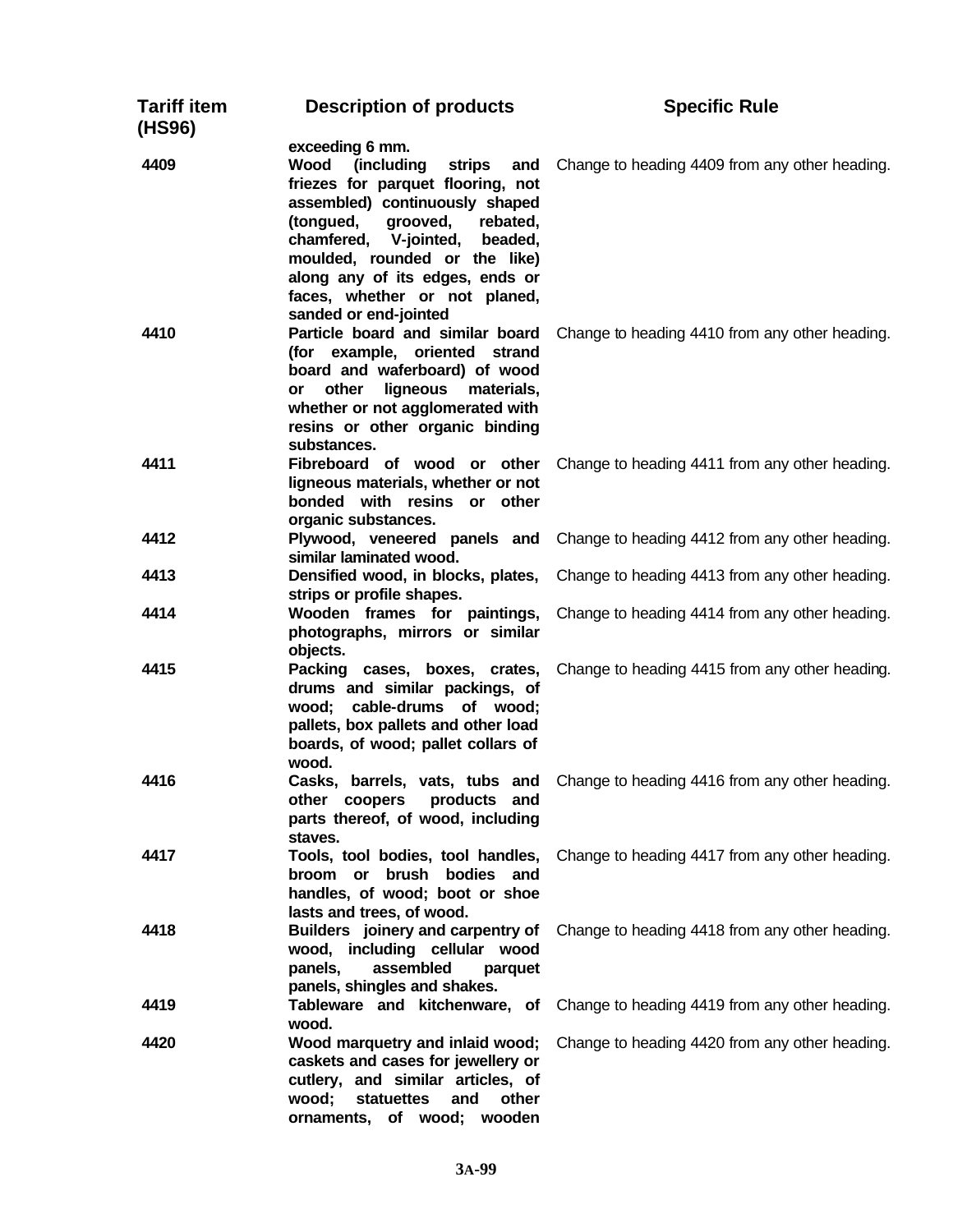| <b>Tariff item</b><br>(HS96) | <b>Description of products</b>                                                                                                                                                                                                                                                                  | <b>Specific Rule</b>                                                                             |
|------------------------------|-------------------------------------------------------------------------------------------------------------------------------------------------------------------------------------------------------------------------------------------------------------------------------------------------|--------------------------------------------------------------------------------------------------|
|                              | articles of furniture not falling in                                                                                                                                                                                                                                                            |                                                                                                  |
| 4421                         | Chapter 94.<br>Other articles of wood.                                                                                                                                                                                                                                                          | Change to heading 4421 from any other heading.                                                   |
| <b>CHAPTER 45</b>            | <b>CORK AND ARTICLES OF CORK</b>                                                                                                                                                                                                                                                                |                                                                                                  |
| 4501                         | simply<br>Natural cork, raw<br>or<br>prepared; waste cork; crushed,<br>granulated or ground cork.                                                                                                                                                                                               | Change to heading 4501 from any other heading.                                                   |
| 4502                         | Natural cork, debacked or roughly<br>squared,<br>or<br>in<br>rectangular<br>(including square) blocks, plates,<br>sheets or strip (including sharp-<br>blanks for corks or<br>edged<br>stoppers).                                                                                               | Change to heading 4502 from any other heading.                                                   |
| 4503                         | Articles of natural cork.                                                                                                                                                                                                                                                                       |                                                                                                  |
| 450310                       | - Corks and stoppers                                                                                                                                                                                                                                                                            | Change to subheading 450310 from any other<br>heading.                                           |
| 450390                       | - Other                                                                                                                                                                                                                                                                                         | Change to subheading 450390 from any other                                                       |
| 4504                         | Agglomerated<br>cork<br>(with<br>or<br>without a binding substance) and                                                                                                                                                                                                                         | heading except from heading 4504.<br>Change to heading 4504 from any other heading.              |
| <b>CHAPTER 46</b>            | articles of agglomerated cork.<br><b>MANUFACTURES OF STRAW, OF</b><br><b>ESPARTO</b><br><b>OR</b><br><b>OF</b><br><b>OTHER</b><br><b>MATERIALS;</b><br><b>PLAITING</b><br><b>BASKETWARE</b><br><b>AND</b>                                                                                       |                                                                                                  |
| 4601                         | <b>WICKERWORK</b><br>Plaits and similar products of                                                                                                                                                                                                                                             | Change to heading 4601 from any other chapter.                                                   |
|                              | plaiting materials, whether or not<br>assembled into strips; plaiting<br>materials, plaits and similar<br>products of plaiting materials,<br>bound together in parallel strands<br>or woven, in sheet form, whether<br>or not being finished articles (for<br>example, mats, matting, screens). |                                                                                                  |
| 4602                         | Basketwork,<br>wickerwork<br>and<br>other articles, made directly to<br>shape from plaiting materials or<br>made up from goods of heading<br>46.01; articles of loofah.                                                                                                                         | Change to heading 4602 from any other heading.                                                   |
| <b>CHAPTER 47</b>            | PULP OF WOOD OR OF OTHER<br><b>FIBROUS</b><br><b>CELLULOSIC</b><br><b>MATERIAL; RECOVERED (WASTE</b><br><b>PAPER</b><br><b>AND</b><br>SCRAP)<br><b>OR</b><br><b>PAPERBOARD</b>                                                                                                                  |                                                                                                  |
| 4701<br>4702                 | Mechanical wood pulp.<br>Chemical wood pulp, dissolving<br>grades.                                                                                                                                                                                                                              | Change to heading 4701 from any other heading.<br>Change to heading 4702 from any other heading. |
| 4703                         | Chemical wood pulp, soda or<br>sulphate, other than dissolving<br>grades.                                                                                                                                                                                                                       |                                                                                                  |
| 470311                       | - Unbleached: coniferous                                                                                                                                                                                                                                                                        | Change to subheading 470311 from any other                                                       |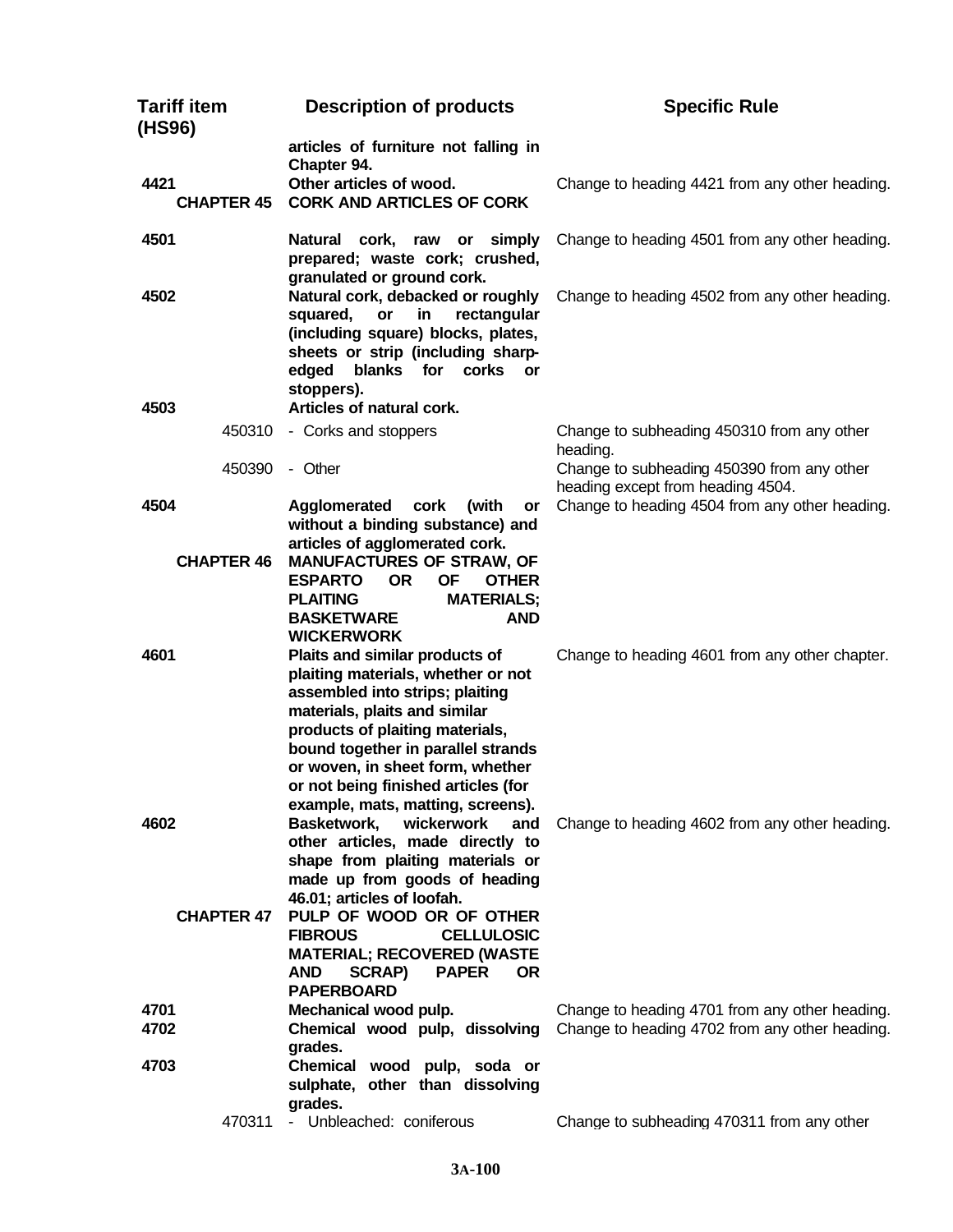| <b>Tariff item</b><br>(HS96) | <b>Description of products</b>                                                                                                                                                                                                                                                                                                                           | <b>Specific Rule</b>                                                     |
|------------------------------|----------------------------------------------------------------------------------------------------------------------------------------------------------------------------------------------------------------------------------------------------------------------------------------------------------------------------------------------------------|--------------------------------------------------------------------------|
| 470319                       | - Unbleached: non-coniferous                                                                                                                                                                                                                                                                                                                             | subheading.<br>Change to subheading 470319 from any other                |
| 470321                       | - Semi-bleached<br>bleached:<br>or<br>coniferous                                                                                                                                                                                                                                                                                                         | subheading.<br>Change to subheading 470321 from any other<br>subheading. |
| 470329                       | - Semi-bleached<br>bleached:<br>or<br>non-coniferous                                                                                                                                                                                                                                                                                                     | Change to subheading 470329 from any other<br>subheading.                |
| 4704                         | Chemical wood<br>pulp, sulphite,                                                                                                                                                                                                                                                                                                                         |                                                                          |
| 470411                       | other than dissolving grades.<br>- Unbleached: coniferous                                                                                                                                                                                                                                                                                                | Change to subheading 470411 from any other                               |
| 470419                       | - Unbleached: non-coniferous                                                                                                                                                                                                                                                                                                                             | subheading.<br>Change to subheading 470419 from any other<br>subheading. |
| 470421                       | - Semi-bleached<br>bleached:<br>or<br>coniferous                                                                                                                                                                                                                                                                                                         | Change to subheading 470421 from any other<br>subheading.                |
| 470429                       | - Semi-bleached or bleached: non-<br>coniferous                                                                                                                                                                                                                                                                                                          | Change to subheading 470429 from any other<br>subheading.                |
| 4705                         | Wood<br>pulp<br>obtained<br>by<br>a<br>combination of mechanical and                                                                                                                                                                                                                                                                                     | Change to heading 4705 from any other heading.                           |
|                              | chemical pulping processes.                                                                                                                                                                                                                                                                                                                              |                                                                          |
| 4706                         | Pulps of fibres derived<br>from<br>recovered<br>(waste<br>and<br>scrap)<br>paper or paperboard or of other<br>fibrous cellulosic material.                                                                                                                                                                                                               | Change to heading 4706 from any other heading.                           |
| 4707                         | Recovered (waste and<br>scrap)                                                                                                                                                                                                                                                                                                                           | Change to heading 4707 from any other heading.                           |
| <b>CHAPTER 48</b>            | paper or paperboard.<br><b>PAPER</b><br><b>AND</b><br>PAPERBOARD;<br>ARTICLES OF PAPER PULP, OF<br><b>PAPER OR OF PAPERBOARD</b>                                                                                                                                                                                                                         |                                                                          |
| 4801                         | Newsprint, in rolls or sheets.                                                                                                                                                                                                                                                                                                                           | Change to heading 4801 from any other heading.                           |
| 4802                         | Uncoated paper and paperboard,<br>of a kind used for writing, printing<br>or other graphic purposes, and<br>non perforated punch-cards and<br>punch tape paper, in rolls or<br>rectangular<br>(including)<br>square)<br>sheets, of any size, other than<br>paper of heading 48.01 or 48.03;<br>hand-made<br>and<br>paper                                 | Change to heading 4802 from any other heading.                           |
| 4803                         | paperboard.<br>Toilet or facial tissue stock, towel<br>or napkin stock and similar paper<br>of a kind used for household or<br>sanitary<br>cellulose<br>purposes,<br>wadding and webs of cellulose<br>fibres, whether or not creped,<br>crinkled, embossed, perforated,<br>surface-coloured,<br>surface-<br>decorated or printed, in rolls or<br>sheets. | Change to heading 4803 from any other heading.                           |
| 4804                         | <b>Uncoated</b><br>kraft<br>and<br>paper<br>paperboard, in rolls or sheets,                                                                                                                                                                                                                                                                              | Change to heading 4804 from any other heading.                           |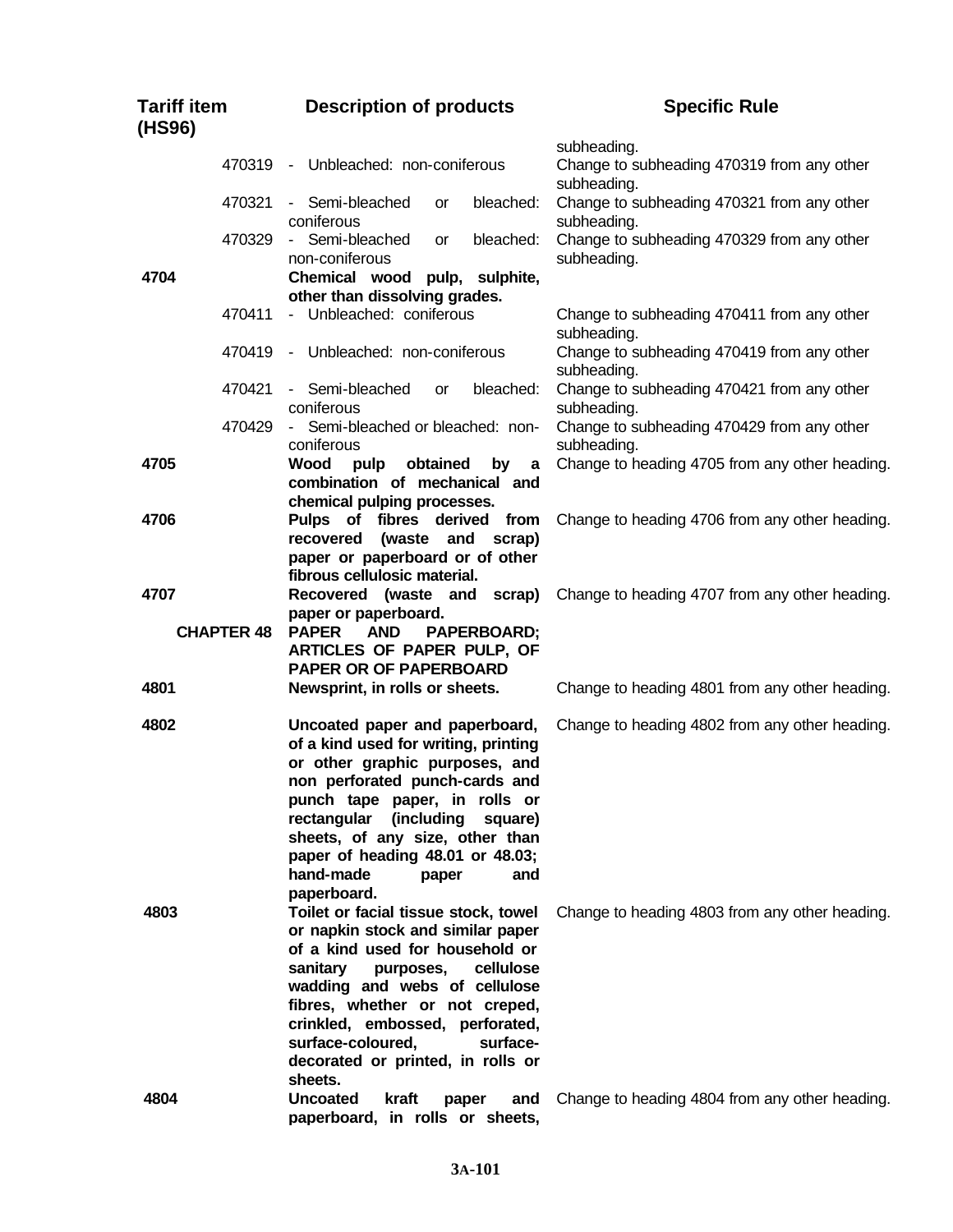| <b>Tariff item</b><br>(HS96) | <b>Description of products</b>                                                                                                                                                                                                                                                                                                                              | <b>Specific Rule</b>                                                    |
|------------------------------|-------------------------------------------------------------------------------------------------------------------------------------------------------------------------------------------------------------------------------------------------------------------------------------------------------------------------------------------------------------|-------------------------------------------------------------------------|
|                              | other than that of heading 48.02<br>or 48.03.                                                                                                                                                                                                                                                                                                               |                                                                         |
| 4805                         | <b>Other</b><br>uncoated<br>paper<br>and<br>paperboard, in rolls or sheets, not<br>further worked or processed than<br>as specified in Note 3 to this                                                                                                                                                                                                       | Change to heading 4805 from any other heading.                          |
| 4806                         | Chapter.<br>Vegetable<br>parchment,<br>greaseproof<br>tracing<br>papers,<br>papers and glassine and other<br>glazed transparent or translucent<br>papers, in rolls or sheets.                                                                                                                                                                               | Change to heading 4806 from any other heading.                          |
| 4807                         | Composite paper and paperboard<br>(made by sticking flat layers of<br>paper or paperboard together<br>with<br>adhesive),<br>an<br>not<br>surface-coated or impregnated,<br>whether<br>not<br>internally<br>or                                                                                                                                               | Change to heading 4807 from any other heading.                          |
| 4808                         | reinforced, in rolls or sheets.<br>and<br>paperboard,<br>Paper<br>corrugated (with or without glued<br>surface<br>sheets), creped,<br>flat<br>crinkled, embossed or perforated,<br>in rolls or sheets, other than<br>paper of the kind described in<br>heading 48.03.                                                                                       |                                                                         |
| 480810                       | - Corrugated paper and<br>paperboard, whether or not<br>perforated                                                                                                                                                                                                                                                                                          | Change to subheading 480810 from any other<br>heading.                  |
| 480820                       | - Sack kraft paper, creped or<br>crinkled, whether or not embossed<br>or perforated                                                                                                                                                                                                                                                                         | Change to subheading 480820 from any other<br>heading except from 4804. |
| 480830                       | - Other kraft paper, creped or<br>crinkled, whether or not embossed<br>or perforated                                                                                                                                                                                                                                                                        | Change to subheading 480830 from any other<br>heading except from 4804. |
| 480890                       | - Other                                                                                                                                                                                                                                                                                                                                                     | Change to subheading 480890 from any other<br>chapter.                  |
| 4809                         | Carbon paper, self-copy paper<br>and other copying or transfer<br>(including<br>coated<br>papers<br>or<br>impregnated paper for duplicator<br>stencils or offset plates), whether<br>or not printed, in rolls or sheets.                                                                                                                                    | Change to heading 4809 from any other heading.                          |
| 4810<br>4811                 | Paper and paperboard, coated on<br>one or both sides with kaolin<br>(China clay) or other inorganic<br>substances, with or without a<br>binder, and with no other coating,<br>whether or not surface-coloured,<br>surface-decorated or printed, in<br>rolls or rectangular (including<br>square) sheets, of any size.<br>cellulose<br>Paper,<br>paperboard, | Change to heading 4810 from any other heading.                          |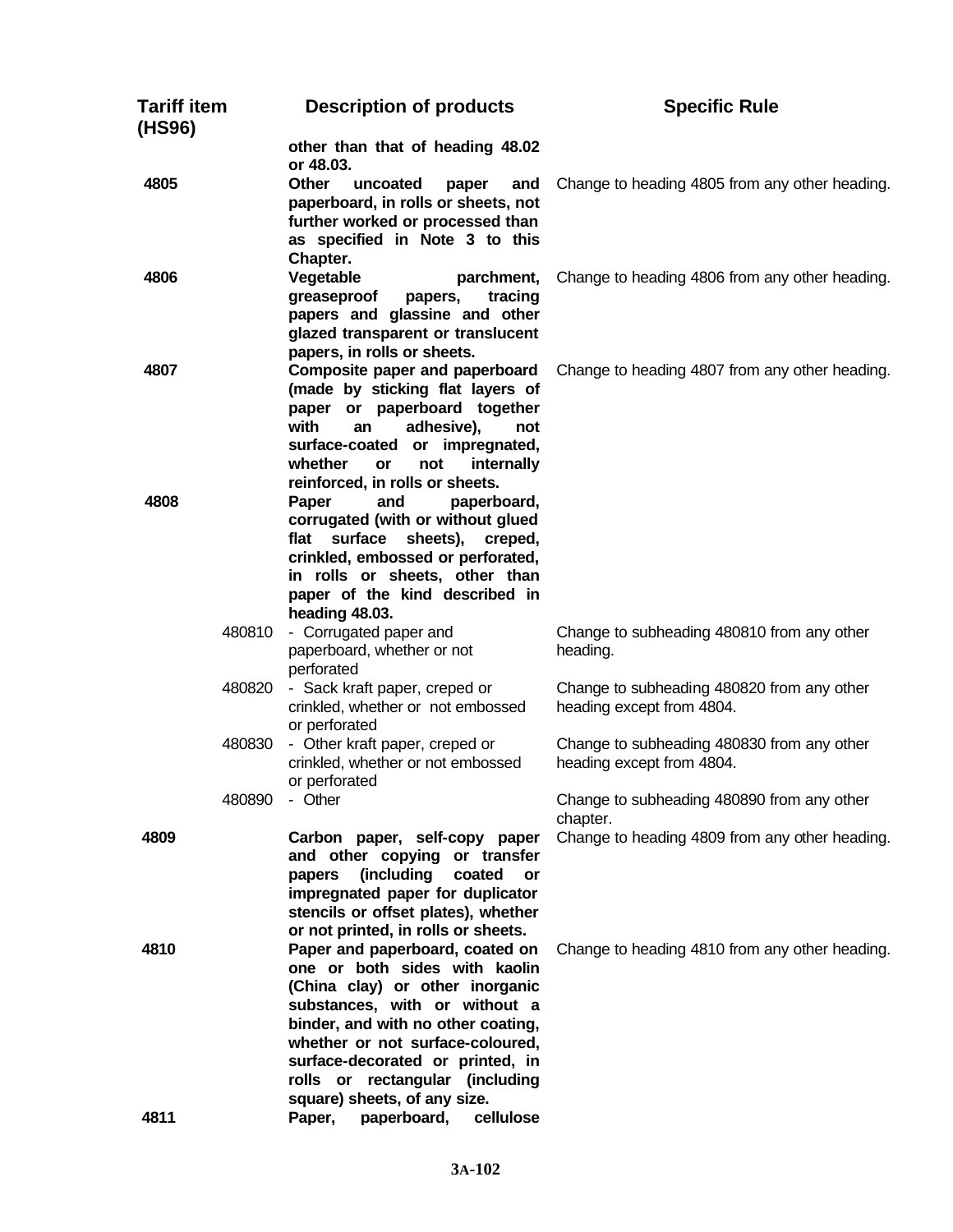| <b>Tariff item</b><br>(HS96) | <b>Description of products</b>                                                                                                                                                                                                                        | <b>Specific Rule</b>                                                            |
|------------------------------|-------------------------------------------------------------------------------------------------------------------------------------------------------------------------------------------------------------------------------------------------------|---------------------------------------------------------------------------------|
|                              | wadding and webs of cellulose<br>coated,<br>fibres,<br>impregnated,<br>surface-coloured,<br>covered,<br>surface-decorated or printed, in<br>rolls or rectangular (including<br>square) sheets, of any size, other<br>than goods of the kind described |                                                                                 |
|                              | in heading 48.03, 48.09 or 48.10.                                                                                                                                                                                                                     |                                                                                 |
| 481110                       | - Tarred, bituminised or asphalted                                                                                                                                                                                                                    | Change to subheading 4811.10 from any other                                     |
| 481141                       | paper and paperboard<br>-Gummed or adhesive paper and                                                                                                                                                                                                 | heading.<br>Change to subheading 4811.41 from any other                         |
|                              | paperboard: self-adhesive                                                                                                                                                                                                                             | heading.                                                                        |
| 481149                       | -Gummed or adhesive paper and<br>paperboard: other                                                                                                                                                                                                    | Change to subheading 481149 from any other<br>heading.                          |
| 481151                       | -Paper and paperboard coated,<br>impregnated or covered with plastics<br>(excluding adhesives): bleached,<br>weighing more than 150 $g/m^2$                                                                                                           | Change to subheading 481151 from any other<br>heading.                          |
| 481159                       | -Paper and paperboard coated,<br>impregnated or covered with plastics<br>(excluding adhesives): other                                                                                                                                                 | Change to subheading 481159 from any other<br>heading except from heading 4804. |
| 481160                       | - Paper and paperboard, coated,<br>impregnated or covered with wax,<br>paraffin wax, stearin, oil or glycerol                                                                                                                                         | Change to subheading 481160 from any other<br>heading.                          |
| 481190                       | - Other paper, paperboard, cellulose<br>wadding and webs of cellulose fibres                                                                                                                                                                          | Change to subheading 481190 from any other<br>heading.                          |
| 4812                         | Filter blocks, slabs and plates, of                                                                                                                                                                                                                   | Change to heading 4812 from any other heading.                                  |
| 4813                         | paper pulp.<br>Cigarette paper, whether or not<br>cut to size or in the form of<br>booklets or tubes.                                                                                                                                                 | Change to heading 4813 from any other heading.                                  |
| 4814                         | similar<br>Wallpaper<br>wall<br>and<br>coverings;<br>window<br>transparencies of paper.                                                                                                                                                               | Change to heading 4814 from any other heading.                                  |
| 4815                         | paper or of paperboard, whether<br>or not cut to size.                                                                                                                                                                                                | Floor coverings on a base of Change to heading 4815 from any other heading.     |
| 4816                         | Carbon paper, self-copy paper<br>and other copying or transfer<br>papers (other than those of<br>heading 48.09), duplicator stencils<br>and offset plates, of paper,<br>whether or not put up in boxes.                                               | Change to heading 4816 from any other heading<br>except from heading 4809.      |
| 4817                         | Envelopes, letter cards, plain<br>postcards and correspondence<br>cards, of paper or paperboard;<br>boxes, pouches, wallets<br>and<br>writing compendiums, of paper or<br>paperboard,<br>containing<br>an<br>assortment of paper stationery.          | Change to heading 4817 from any other heading.                                  |
| 4818                         | Toilet paper and similar paper,<br>cellulose wadding or webs of                                                                                                                                                                                       | Change to heading 4818 from any other heading.                                  |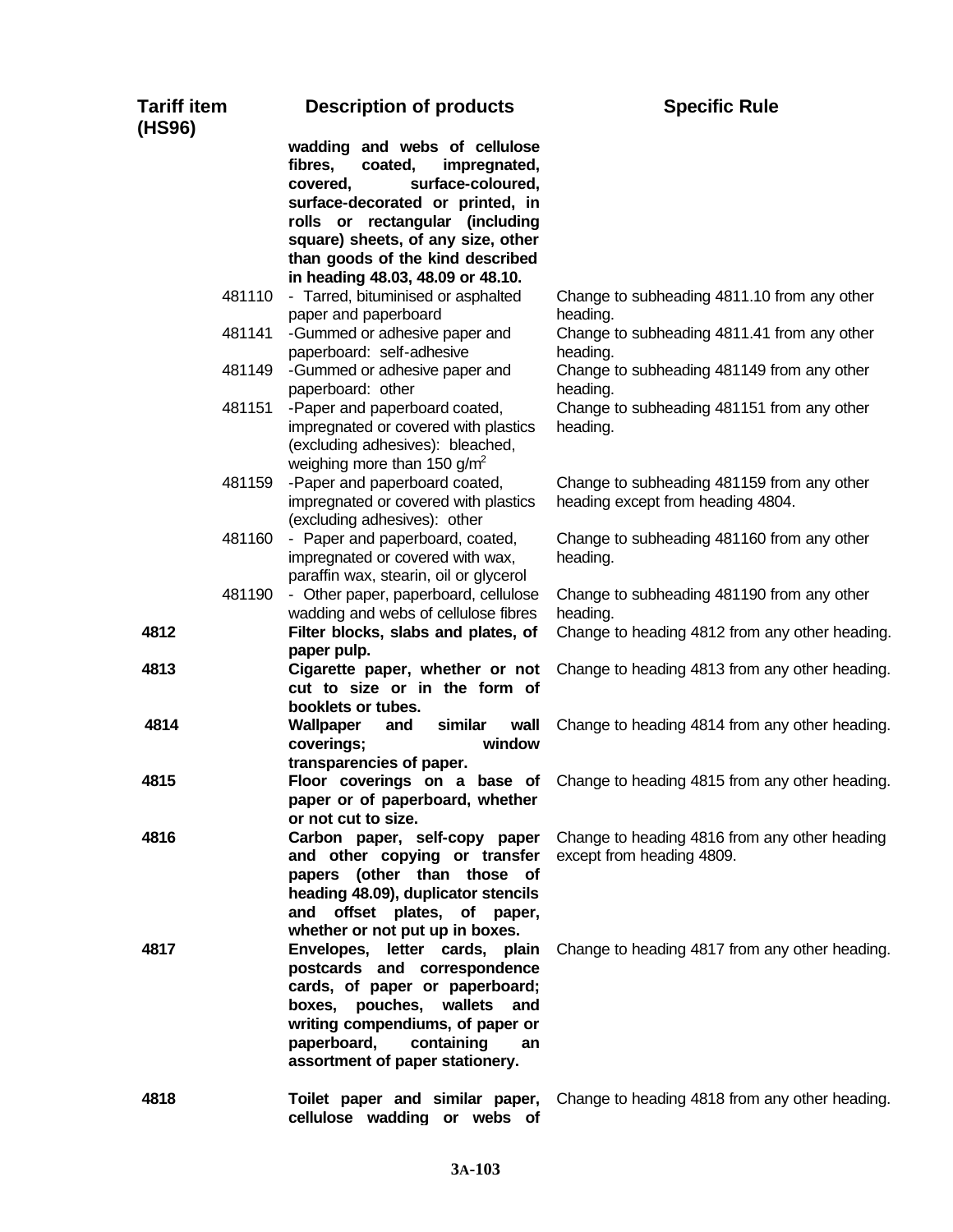| <b>Tariff item</b><br>(HS96) |        | <b>Description of products</b>                                                                                                                                                                                                                                                                                                                                                                                                                                                       | <b>Specific Rule</b>                                                                                                   |
|------------------------------|--------|--------------------------------------------------------------------------------------------------------------------------------------------------------------------------------------------------------------------------------------------------------------------------------------------------------------------------------------------------------------------------------------------------------------------------------------------------------------------------------------|------------------------------------------------------------------------------------------------------------------------|
|                              |        | cellulose fibres, of a kind used for<br>household or sanitary purposes,<br>in rolls of a width not exceeding<br>36 cm, or cut to size or shape;<br>handkerchiefs, cleansing tissues,<br>towels, tablecloths, serviettes,<br>napkins for babies, tampons, bed<br>sheets and similar household,<br>sanitary or hospital<br>articles,<br>articles of apparel and clothing<br>accessories, of paper pulp, paper,<br>cellulose wadding or webs of<br>cellulose fibres.                    |                                                                                                                        |
| 4819                         |        | Cartons, boxes, cases, bags and<br>packing containers, of<br>other<br>paperboard,<br>cellulose<br>paper,<br>wadding or webs of cellulose<br>fibres; box files, letter trays, and<br>similar articles, of paper<br>or<br>paperboard of a kind used in<br>offices, shops or the like.                                                                                                                                                                                                  | Change to heading 4819 from any other heading.                                                                         |
| 4820                         |        | Registers, account books, note<br>books, order<br>books,<br>receipt<br>books, letter pads, memorandum<br>pads, diaries and similar articles,<br>exercise books, blotting-pads,<br>binders (loose-leaf or other),<br>file covers,<br>folders,<br>manifold<br>forms,<br>interleaved<br><b>business</b><br>carbon sets and other articles of<br>of<br>stationery,<br>paper<br>or<br>paperboard; albums for samples<br>or for collections and<br>book<br>covers, of paper or paperboard. | Change to heading 4820 from any other heading.                                                                         |
| 4821                         |        | Paper or paperboard labels of all<br>kinds, whether or not printed.                                                                                                                                                                                                                                                                                                                                                                                                                  | Change to heading 4821 from any other heading.                                                                         |
| 4822                         |        | Bobbins, spools, cops and similar<br>supports of paper pulp, paper or<br>paperboard (whether<br>or<br>not<br>perforated or hardened).                                                                                                                                                                                                                                                                                                                                                | Change to heading 4822 from any other heading.                                                                         |
| 4823                         |        | Other<br>paperboard,<br>paper,<br>cellulose wadding and webs of<br>cellulose fibres, cut to size or<br>shape; other articles of paper<br>pulp, paper, paperboard, cellulose<br>wadding or webs of cellulose<br>fibres.                                                                                                                                                                                                                                                               |                                                                                                                        |
|                              | 482319 | 482312 - Gummed or adhesive paper, in<br>strips or rolls: self-adhesive<br>- Gummed or adhesive paper, in<br>strips or rolls: other                                                                                                                                                                                                                                                                                                                                                  | Change to subheading 482312 from any other<br>subheading.<br>Change to subheading 482319 from any other<br>subheading. |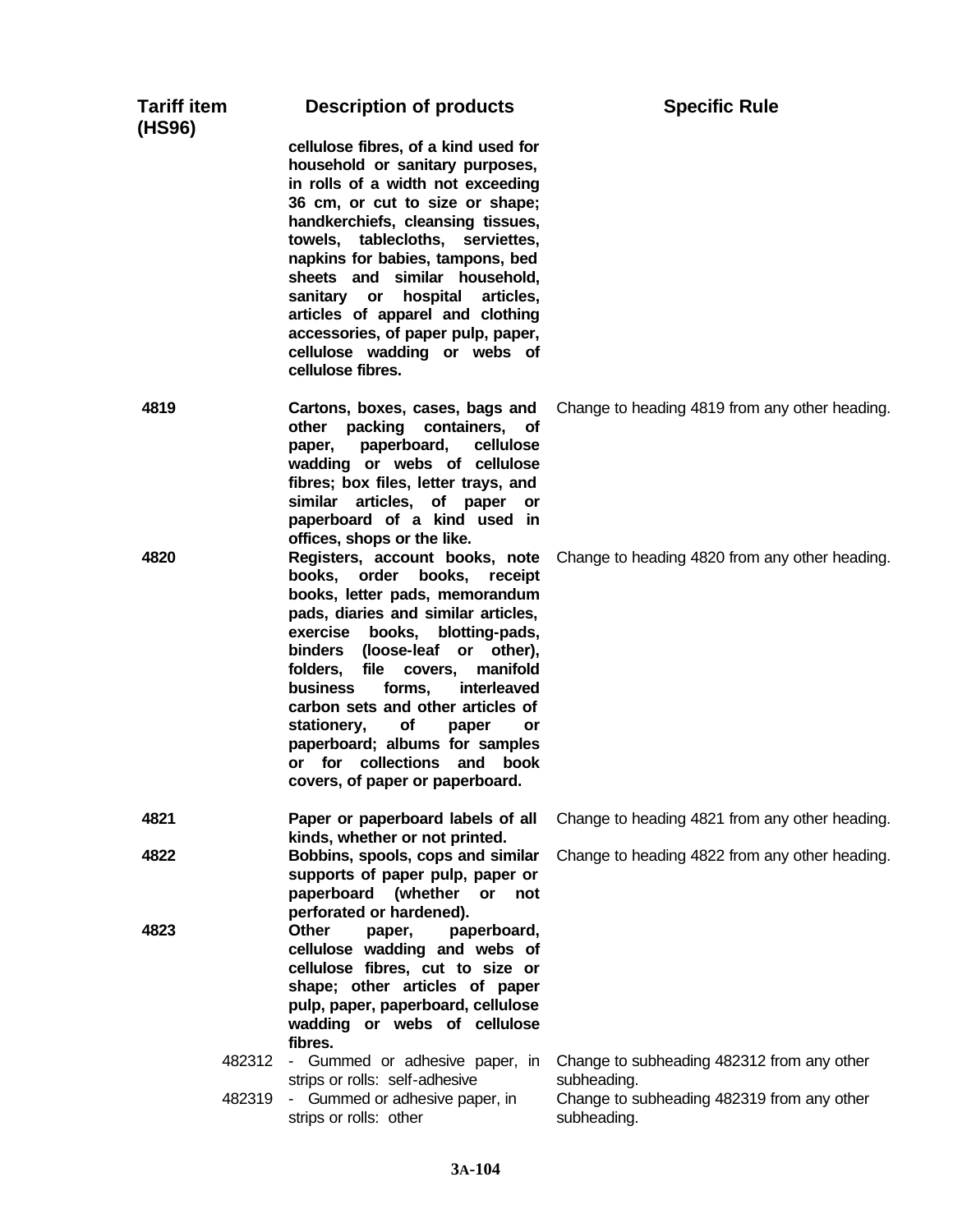| <b>Tariff item</b><br>(HS96) | <b>Description of products</b>                                                                                                                                                                                                                                                                                   | <b>Specific Rule</b>                                                                                                                                                                                                                                 |
|------------------------------|------------------------------------------------------------------------------------------------------------------------------------------------------------------------------------------------------------------------------------------------------------------------------------------------------------------|------------------------------------------------------------------------------------------------------------------------------------------------------------------------------------------------------------------------------------------------------|
| 482320                       | - Filter paper and paperboard                                                                                                                                                                                                                                                                                    | Change to subheading 482320 from any other<br>chapter.                                                                                                                                                                                               |
| 482340                       | - Rolls, sheets and dials, printed for<br>self-recording apparatus                                                                                                                                                                                                                                               | Change to subheading 482340 from any other<br>chapter.                                                                                                                                                                                               |
| 482360                       | - Trays, dishes, plates, cups and<br>the like, of paper or paperboard                                                                                                                                                                                                                                            | Change to subheading 482360 from any other<br>subheading.                                                                                                                                                                                            |
| 482370                       | - Moulded or pressed articles of<br>paper pulp                                                                                                                                                                                                                                                                   | Change to subheading 482370 from any other<br>subheading.                                                                                                                                                                                            |
| 482390                       | - Other                                                                                                                                                                                                                                                                                                          | Change to a good of subheading 482390, other<br>than to cards not punched and for punchcard<br>machines, from any other subheading; or<br>Change to cards not punched and for punchcard<br>machines of subheading 4823.90 from any other<br>chapter. |
| <b>CHAPTER 49</b>            | <b>PRINTED</b><br>BOOKS,<br>NEWSPAPERS, PICTURES AND<br><b>OTHER</b><br><b>PRODUCTS</b><br><b>OF</b><br><b>THE</b><br><b>PRINTING</b><br><b>INDUSTRY;</b><br><b>TYPESCRIPTS</b><br><b>MANUSCRIPTS,</b><br><b>AND PLANS</b>                                                                                       |                                                                                                                                                                                                                                                      |
| 4901                         | Printed books, brochures, leaflets<br>and similar printed matter,<br>whether or not in single sheets.                                                                                                                                                                                                            | Change to heading 4901 from any other heading.                                                                                                                                                                                                       |
| 4902                         | Newspapers,<br>journals<br>and<br>periodicals,<br>whether<br>or<br>not<br>illustrated<br>containing<br><b>or</b><br>advertising material.                                                                                                                                                                        | Change to heading 4902 from any other heading.                                                                                                                                                                                                       |
| 4903                         | Children s picture, drawing or<br>colouring books.                                                                                                                                                                                                                                                               | Change to heading 4903 from any other heading.                                                                                                                                                                                                       |
| 4904                         | Music, printed or in manuscript,<br>whether<br>not<br>bound<br><b>or</b><br>or<br>illustrated.                                                                                                                                                                                                                   | Change to heading 4904 from any other heading.                                                                                                                                                                                                       |
| 4905                         | Maps and hydrographic or similar<br>charts of all kinds, including<br>atlases, wall maps, topographical<br>plans and globes, printed.                                                                                                                                                                            | Change to heading 4905 from any other heading.                                                                                                                                                                                                       |
| 4906                         | <b>Plans</b><br>and<br>drawings<br>for<br>architectural,<br>engineering,<br>industrial,<br>commercial,<br>topographical<br>similar<br>or<br>purposes, being originals drawn<br>by hand; hand-written texts;<br>photographic reproductions on<br>sensitised<br>paper<br>and<br>carbon<br>copies of the foregoing. | Change to heading 4906 from any other heading.                                                                                                                                                                                                       |
| 4907                         | <b>Unused</b><br>postage, revenue<br>or<br>similar stamps of current or new<br>issue in the country in which they<br>have, or will have, a recognised<br>stamp-impressed<br>face<br>value;<br>paper; banknotes; cheque forms;<br>stock, share or bond certificates<br>and similar documents of title.            | Change to heading 4907 from any other heading.                                                                                                                                                                                                       |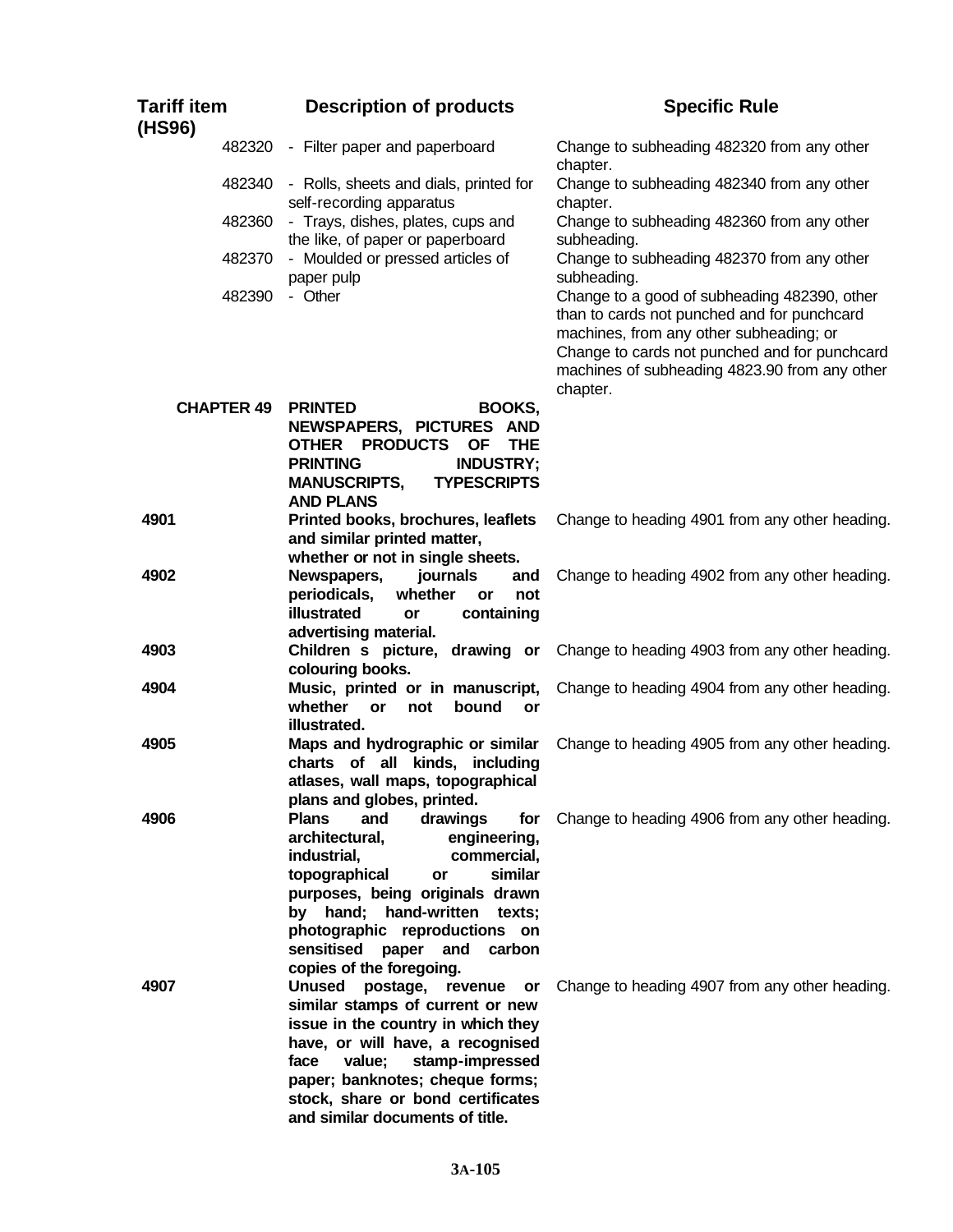| Tariff item<br>(HS96) | <b>Description of products</b>                                                                                                                                                                                                         | <b>Specific Rule</b>                                                                             |
|-----------------------|----------------------------------------------------------------------------------------------------------------------------------------------------------------------------------------------------------------------------------------|--------------------------------------------------------------------------------------------------|
| 4908<br>4909          | Transfers (decalcomanias).<br>Printed or illustrated postcards;<br>printed cards bearing personal<br>greetings,<br>messages<br>or<br>announcements, whether or not<br>illustrated,<br>with<br>without<br>or<br>envelopes or trimmings. | Change to heading 4908 from any other heading.<br>Change to heading 4909 from any other heading. |
| 4910                  | Calendars of any kind, printed,<br>including calendar blocks.                                                                                                                                                                          | Change to heading 4910 from any other heading.                                                   |
| 4911                  | Other printed matter, including<br>printed<br>pictures<br>and<br>photographs.                                                                                                                                                          | Change to heading 4911 from any other heading.                                                   |
| <b>CHAPTER 50</b>     | <b>SILK</b>                                                                                                                                                                                                                            |                                                                                                  |
| 5001                  | reeling.                                                                                                                                                                                                                               | Silk-worm cocoons suitable for Change to heading 5001 from any other chapter.                    |
| 5002<br>5003          | Raw silk (not thrown).<br>Silk waste (including cocoons<br>unsuitable for reeling, yarn waste<br>and garnetted stock).                                                                                                                 | Change to heading 5002 from any other chapter.<br>Change to heading 5003 from any other chapter. |
| 5004                  | Silk yarn (other than yarn spun<br>from silk waste) not put up for<br>retail sale.                                                                                                                                                     | Change to heading 5004 from any other heading<br>except from heading 5005 or 5006.               |
| 5005                  | Yarn spun from silk waste, not<br>put up for retail sale.                                                                                                                                                                              | Change to heading 5005 from any other heading<br>except from heading 5004 or 5006.               |
| 5006                  | Silk yarn and yarn spun from silk<br>waste, put up for retail sale; silk-<br>worm gut.                                                                                                                                                 | Change to heading 5006 from any other heading<br>except from heading 5004 or 5005.               |
| 5007                  | Woven fabrics of silk or of silk<br>waste.                                                                                                                                                                                             | Change to heading 5007 from any other heading.                                                   |
| <b>CHAPTER 51</b>     | WOOL,<br><b>FINE</b><br><b>OR</b><br><b>COARSE</b><br><b>ANIMAL HAIR; HORSEHAIR YARN</b><br><b>AND WOVEN FABRIC</b>                                                                                                                    |                                                                                                  |
| 5101<br>5102          | Wool, not carded or combed.<br>Fine or coarse animal hair, not<br>carded or combed.                                                                                                                                                    | Change to heading 5101 from any other chapter.<br>Change to heading 5102 from any other chapter. |
| 5103                  | Waste of wool or of fine or coarse<br>animal hair, including yarn waste<br>but excluding garnetted stock.                                                                                                                              | Change to heading 5103 from any other chapter.                                                   |
| 5104                  | Garnetted stock of wool or of fine<br>or coarse animal hair.                                                                                                                                                                           | Change to heading 5104 from any other chapter.                                                   |
| 5105                  | Wool and fine or coarse animal<br>hair, carded or combed (including<br>combed wool in fragments).                                                                                                                                      | Change to heading 5105 from any other chapter.                                                   |
| 5106                  | Yarn of carded wool, not put up<br>for retail sale                                                                                                                                                                                     | Change to heading 5106 from any other chapter                                                    |
| 5107                  | Yarn of combed wool, not put up<br>for retail sale.                                                                                                                                                                                    | Change to heading 5107 from any other heading<br>except from heading 5106, 5108, 5109 or 5110.   |
| 5108                  | Yarn of fine animal hair (carded or<br>combed), not put up for retail<br>sale.                                                                                                                                                         | Change to heading 5108 from any other heading<br>except from heading 5106, 5107, 5109 or 5110.   |
| 5109                  | Yarn of wool or of fine animal hair,<br>put up for retail sale.                                                                                                                                                                        | Change to heading 5109 from any other heading<br>except from heading 5106, 5107, 5108 or 5110.   |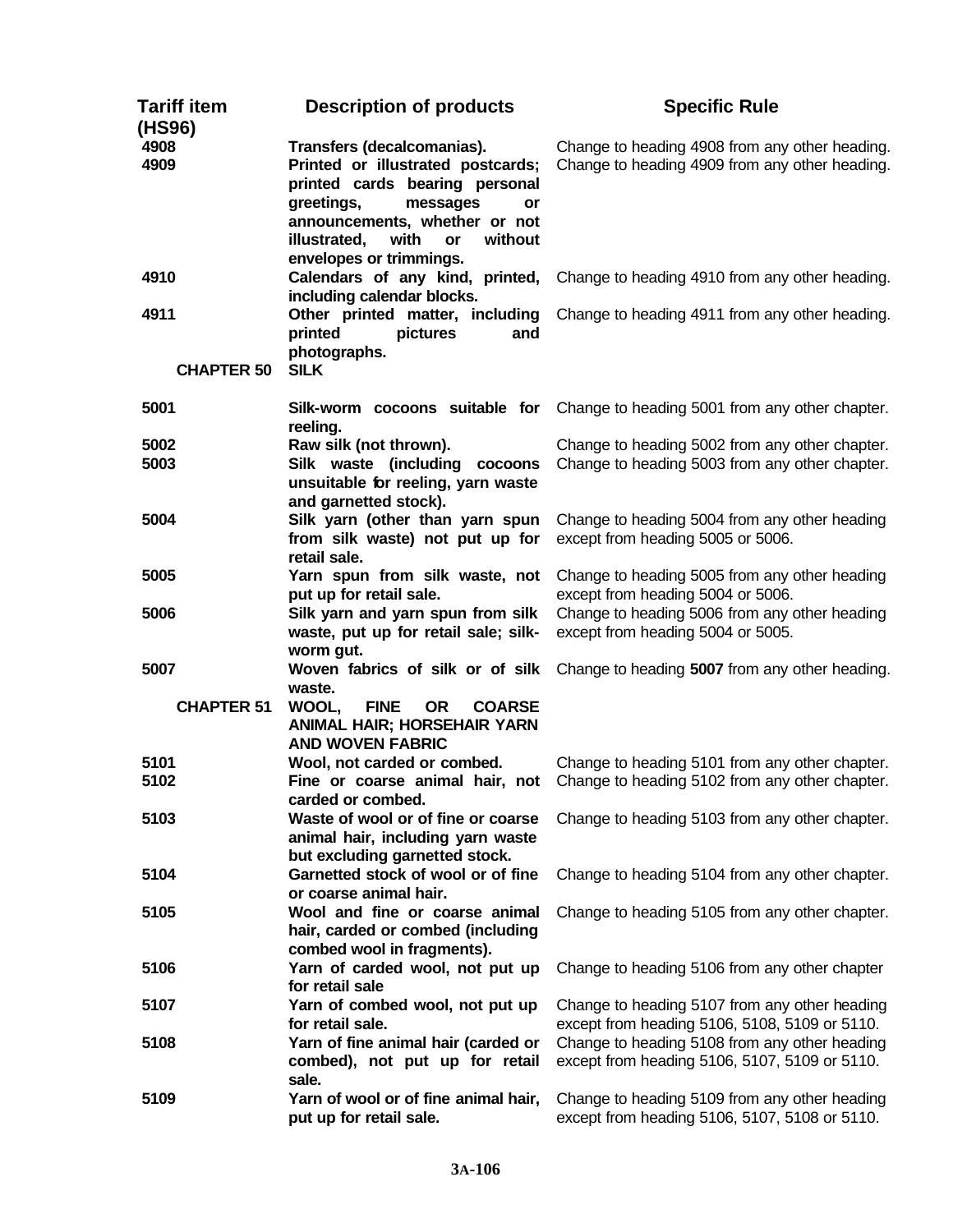| Tariff item<br>(HS96) | <b>Description of products</b>                                                                                                               | <b>Specific Rule</b>                                                                                                                                                 |
|-----------------------|----------------------------------------------------------------------------------------------------------------------------------------------|----------------------------------------------------------------------------------------------------------------------------------------------------------------------|
| 5110                  | Yarn of coarse animal hair or of<br>horsehair<br>(including<br>gimped<br>horsehair yarn), whether or not<br>put up for retail sale.          | Change to heading 5110 from any other heading<br>except from heading 5106, 5107, 5108 or 5009.                                                                       |
| 5111                  | Woven fabrics of carded wool or<br>of carded fine animal hair.                                                                               | Change to heading 5111 from any other heading<br>except from heading 5106 through 5110, 5112,<br>5113, 5205 through 5206, 5401 through 5404 or<br>5509 through 5510. |
| 5112                  | Woven fabrics of combed wool or<br>of combed fine animal hair.                                                                               | Change to heading 5112 from any other heading<br>except from heading 5106 through 5110, 5111,<br>5113, 5205 through 5206, 5401 through 5404 or<br>5509 through 5510. |
| 5113                  | Woven fabrics of coarse animal<br>hair or of horsehair.                                                                                      | Change to heading 5113 from any other heading<br>except from heading 5106 through 5110, 5111,<br>5112, 5205 through 5206, 5401 through 5404 or<br>5509 through 5510. |
| <b>CHAPTER 52</b>     | <b>COTTON</b>                                                                                                                                |                                                                                                                                                                      |
| 5201                  | Cotton, not carded or combed.                                                                                                                | Change to heading 5201 from any other chapter<br>except from heading 5401 through 5405 or 5501<br>through 5507.                                                      |
| 5202                  | (including<br>Cotton<br>waste<br>yarn<br>waste and garnetted stock).                                                                         | Change to heading 5202 from any other chapter<br>except from heading 5401 through 5405 or 5501<br>through 5507.                                                      |
| 5203                  | Cotton, carded or combed.                                                                                                                    | Change to heading 5203 from any other chapter<br>except from heading 5401 through 5405 or 5501<br>through 5507.                                                      |
| 5204                  | Cotton sewing thread, whether or<br>not put up for retail sale.                                                                              | Change to heading 5204 from any other chapter<br>except from heading 5401 through 5405 or 5501<br>through 5507.                                                      |
| 5205                  | Cotton yarn (other than sewing<br>thread), containing 85 percent or<br>more by weight of cotton, not put<br>up for retail sale.              | Change to heading 5205 from any other chapter<br>except from heading 5401 through 5405 or 5501<br>through 5507.                                                      |
| 5206                  | Cotton yarn (other than sewing<br>thread), containing less than 85<br>percent by weight of cotton, not<br>put up for retail sale.            | Change to heading 5206 from any other chapter<br>except from heading 5401 through 5405 or 5501<br>through 5507.                                                      |
| 5207                  | Cotton yarn (other than sewing<br>thread) put up for retail sale.                                                                            | Change to heading 5207 from any other chapter<br>except from heading 5401 through 5405 or 5501<br>through 5507.                                                      |
| 5208                  | Woven<br>fabrics<br>of<br>cotton,<br>containing 85 percent or more by<br>weight of cotton, weighing not<br>more than 200 $g/m^2$ .           | Change to heading 5208 except from heading<br>5106 through 5110, 5205 through 5206, 5209,<br>5210, 5211, 5212, 5401 through 5404 or 5509<br>through 5510.            |
| 5209                  | fabrics<br>Woven<br>of<br>cotton,<br>containing 85 percent or more by<br>weight of cotton, weighing more<br>than 200 $g/m^2$ .               | Change to heading 5209 except from heading<br>5106 through 5110, 5205 through 5206, 5208,<br>5210, 5211, 5212, 5401 through 5404 or 5509<br>through 5510.            |
| 5210                  | Woven<br>fabrics<br>of<br>cotton,<br>containing less than 85 percent<br>by weight of cotton, mixed mainly<br>or solely with man-made fibres, | Change to heading 5210 except from heading<br>5106 through 5110, 5205 through 5206, 5208,<br>5209, 5211, 5212, 5401 through 5404 or 5509<br>through 5510.            |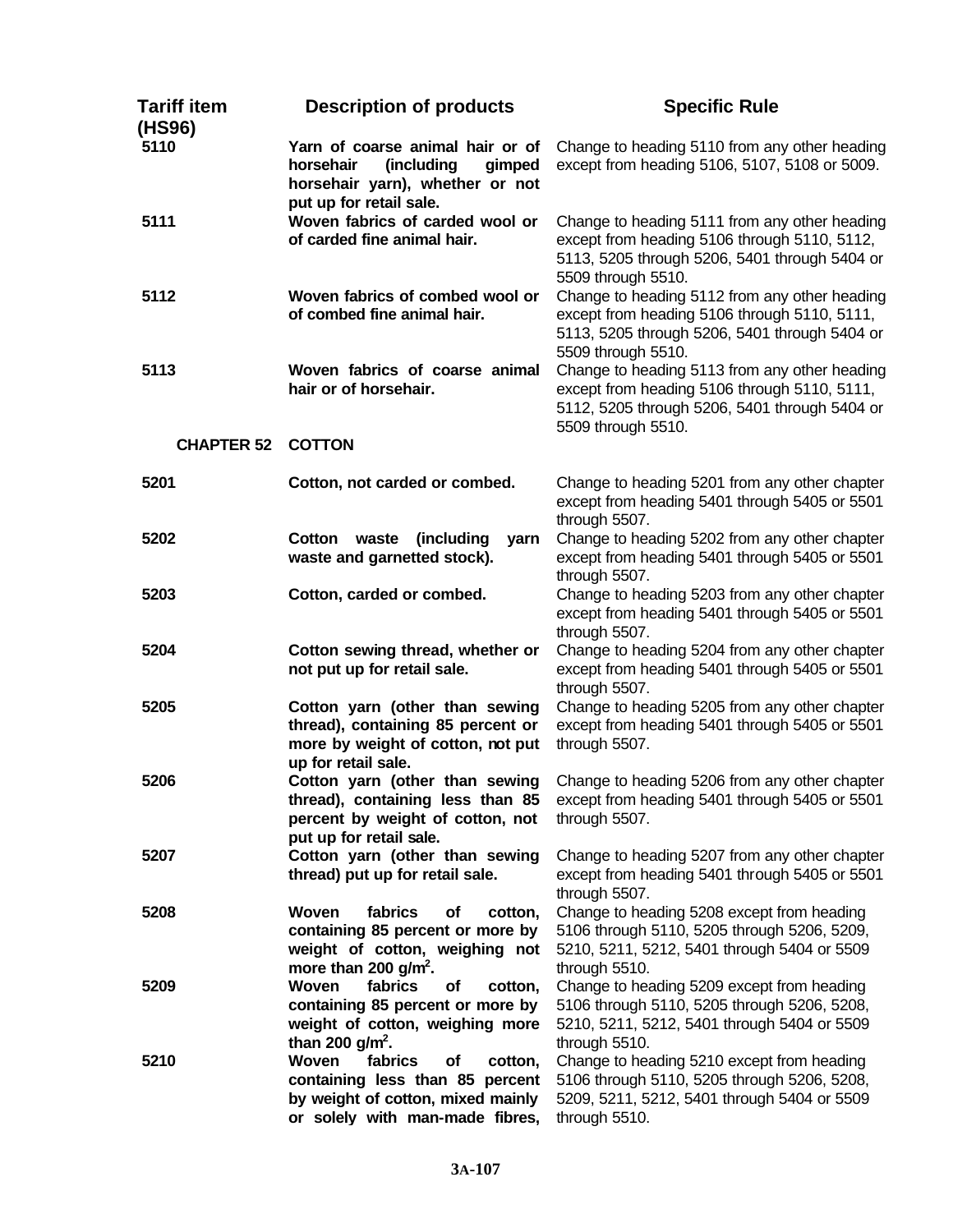| <b>Tariff item</b><br>(HS96) | <b>Description of products</b>                                                                                                                                                                                                                                         | <b>Specific Rule</b>                                                                                                                                      |
|------------------------------|------------------------------------------------------------------------------------------------------------------------------------------------------------------------------------------------------------------------------------------------------------------------|-----------------------------------------------------------------------------------------------------------------------------------------------------------|
| 5211                         | weighing not more than 200 $g/m^2$ .<br><b>Woven</b><br>fabrics<br>of<br>cotton,<br>containing less than 85 percent<br>by weight of cotton, mixed mainly<br>or solely with man-made fibres,<br>weighing more than 200 $g/m^2$ .                                        | Change to heading 5211 except from heading<br>5106 through 5110, 5205 through 5206, 5208,<br>5209, 5210, 5212, 5401 through 5404 or 5509<br>through 5510. |
| 5212                         | Other woven fabrics of cotton.                                                                                                                                                                                                                                         | Change to heading 5212 except from heading<br>5106 through 5110, 5205 through 5206, 5208,<br>5209, 5210, 5211, 5401 through 5404 or 5509<br>through 5510. |
| <b>CHAPTER 53</b>            | <b>OTHER</b><br><b>VEGETABLE</b><br><b>TEXTILE</b><br><b>FIBRES;</b><br><b>PAPER</b><br><b>YARN</b><br><b>AND</b><br><b>WOVEN</b><br><b>FABRICS OF PAPER</b><br><b>YARN</b>                                                                                            |                                                                                                                                                           |
| 5301                         | Flax, raw or processed but not<br>flax<br>tow<br>and<br>waste<br>spun;<br>(including<br>yarn<br>waste<br>and<br>garnetted stock).                                                                                                                                      | Change to heading 5301 from any other chapter.                                                                                                            |
| 5302                         | True hemp (Cannabis sativa L.),<br>raw or processed but not spun;<br>tow and waste of true hemp<br>(including<br>yarn<br>waste<br>and<br>garnetted stock).                                                                                                             | Change to heading 5302 from any other chapter.                                                                                                            |
| 5303                         | Jute and other textile bast fibres<br>(excluding flax, true hemp and<br>ramie), raw or processed but not<br>spun; tow and waste of these<br>fibres (including yarn waste and<br>garnetted stock).                                                                      | Change to heading 5303 from any other chapter.                                                                                                            |
| 5304                         | Sisal and other textile fibres of the<br>genus Agave, raw or processed<br>but not spun; tow and waste of<br>these fibres (including yarn waste<br>and garnetted stock).                                                                                                | Change to heading 5304 from any other chapter.                                                                                                            |
| 5305                         | Coconut, abaca (Manila hemp or<br>Musa textilis Nee), ramie and<br>other vegetable textile fibres, not<br>elsewhere specified or included,<br>raw or processed but not spun;<br>tow, noils and waste of these<br>fibres (including yarn waste and<br>garnetted stock). | Change to heading 5305 from any other chapter.                                                                                                            |
| 5306                         | Flax yarn.                                                                                                                                                                                                                                                             | Change to heading 5306 from any other heading<br>except from 5307 or 5308.                                                                                |
| 5307                         | Yarn of jute or of other textile<br>bast fibres of heading 5303.                                                                                                                                                                                                       | Change to heading 5307 from any other heading<br>except from 5306 or 5308.                                                                                |
| 5308                         | Yarn of other vegetable textile<br>fibres; paper yarn.                                                                                                                                                                                                                 | Change to heading 5308 from any other heading<br>except from 5306 or 5307.                                                                                |
| 5309                         | Woven fabrics of flax.                                                                                                                                                                                                                                                 | Change to heading 5309 from any other heading<br>except from heading 5307 through 5308.                                                                   |
| 5310                         | Woven fabrics of jute or of other<br>textile bast fibres of heading 5303.                                                                                                                                                                                              | Change to heading 5310 from any other heading<br>except from heading 5307 through 5308 or 5311.                                                           |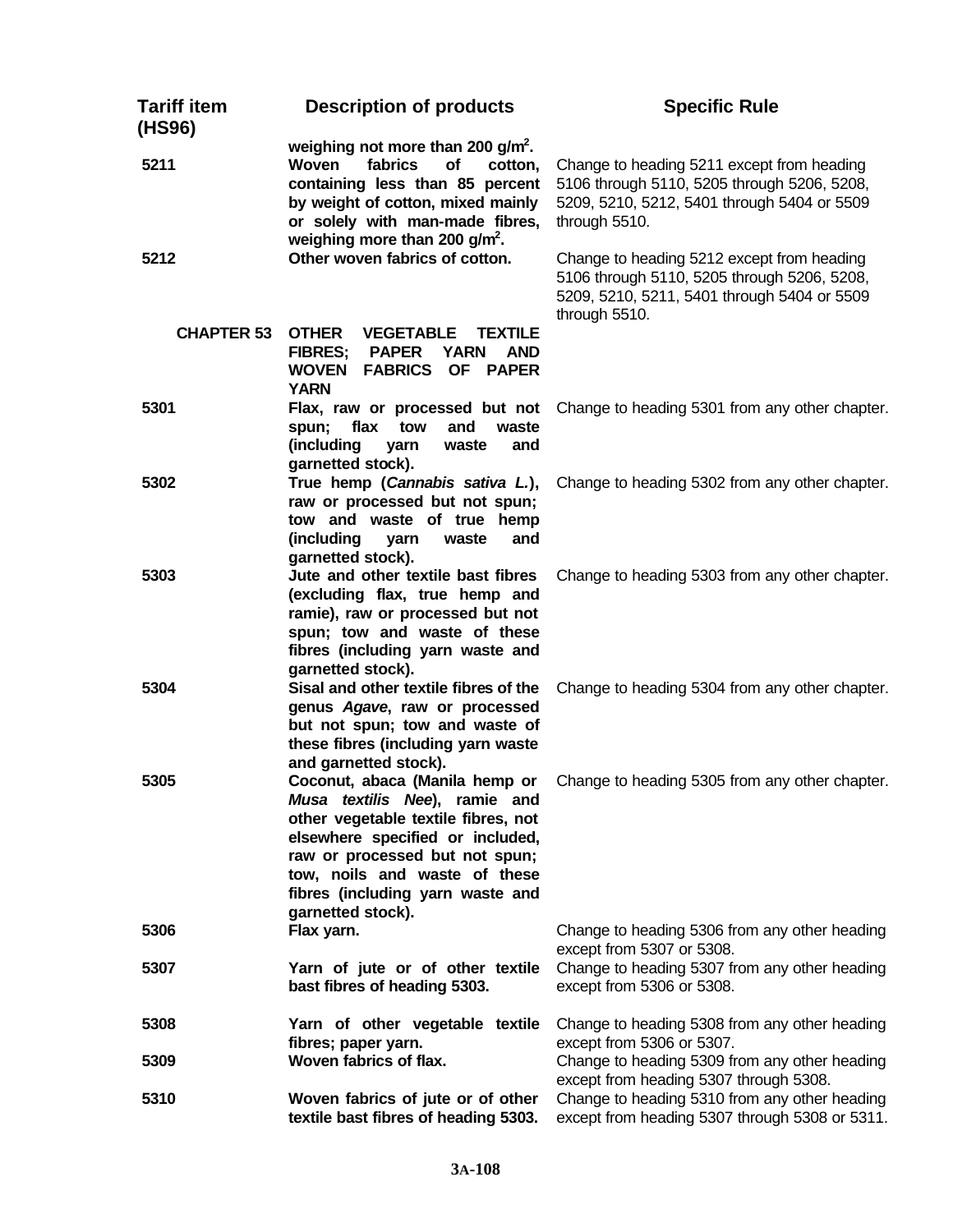| <b>Tariff item</b><br>(HS96) | <b>Description of products</b>                                                                                                                                                                                                                                                                    | <b>Specific Rule</b>                                                                                                                                                                         |
|------------------------------|---------------------------------------------------------------------------------------------------------------------------------------------------------------------------------------------------------------------------------------------------------------------------------------------------|----------------------------------------------------------------------------------------------------------------------------------------------------------------------------------------------|
| 5311                         | Woven fabrics of other vegetable<br>textile fibres; woven fabrics of<br>paper yarn.                                                                                                                                                                                                               | Change to heading 5311 from any other heading<br>except from heading 5307 through 5308 or 5310.                                                                                              |
| <b>CHAPTER 54</b>            | <b>MAN-MADE FILAMENTS</b>                                                                                                                                                                                                                                                                         |                                                                                                                                                                                              |
| 5401                         | Sewing<br>thread<br>man-made<br>of<br>filaments, whether or not put up<br>for retail sale.                                                                                                                                                                                                        | Change to heading 5401 from any other chapter<br>except from heading 5201 through 5203 or 5501<br>through 5507.                                                                              |
| 5402                         | Synthetic filament yarn (other<br>than sewing thread), not put up<br>for retail sale, including synthetic<br>monofilament of less than 67<br>decitex.                                                                                                                                             | Change to heading 5402 from any other chapter<br>except from heading 5201 through 5203 or 5501<br>through 5507.                                                                              |
| 5403                         | Artificial filament yarn (other than<br>sewing thread), not put up for<br>including<br>retail sale,<br>artificial<br>monofilament of less than 67<br>decitex.                                                                                                                                     | Change to heading 5403 from any other chapter<br>except from heading 5201 through 5203 or 5501<br>through 5507.                                                                              |
| 5404                         | Synthetic monofilament of 67<br>decitex or more and of which no<br>cross-sectional<br>dimension<br>exceeds 1 mm; strip and the like<br>(for example, artificial straw) of<br>synthetic textile materials of an<br>apparent width not exceeding 5<br>mm.                                           | Change to heading 5404 from any other chapter<br>except from heading 5201 through 5203 or 5501<br>through 5507.                                                                              |
| 5405                         | <b>Artificial</b><br>monofilament<br><b>of</b><br>67<br>decitex or more and of which no<br>cross-sectional<br>dimension<br>exceeds 1 mm; strip and the like<br>(for example, artificial straw) of<br>artificial textile materials of an<br>apparent width not exceeding 5<br>mm.                  | Change to heading 5405 from any other chapter<br>except from heading 5201 through 5203 or 5501<br>through 5507.                                                                              |
| 5406                         | Man-made filament yarn (other<br>than sewing thread), put up for<br>retail sale.                                                                                                                                                                                                                  | Change to heading 5406 from any other chapter<br>except from heading 5201 through 5203 or 5501<br>through 5507.                                                                              |
| 5407                         | <b>Woven</b><br>fabrics<br>of<br>synthetic<br>filament yarn, including woven<br>fabrics obtained from materials of<br>heading 5404.                                                                                                                                                               | Change to heading 5407 from any other chapter<br>except from heading 5106 through 5110, 5205<br>through 5206 or 5509 through 5510.                                                           |
| 5407.6111                    | - Other woven fabrics, containing<br>85percent or more by weight of<br>polyester filaments:<br>wholly of<br>polyester, of single yarns measuring<br>not less than 75 decitex but not more<br>than 80 decitex, having 24 filaments<br>per yarn and with a twist of 900 or<br>more turns per meter. | Change to tariff item 5407.6111 from tariff items<br>5402.4310 or 5402.5210, or from any other<br>chapter except from headings 5106 through 5110,<br>5205 through 5206 or 5509 through 5510. |
| 5407.6121                    | - Other woven fabrics, containing<br>85percent or more by weight of<br>polyester filaments:<br>wholly of<br>polyester, of single yarns measuring                                                                                                                                                  | Change to tariff item 5407.6121 from tariff items<br>5402.4310 or 5402.5210, or from any other<br>chapter except from headings 5106 through 5110,<br>5205 through 5206 or 5509 through 5510. |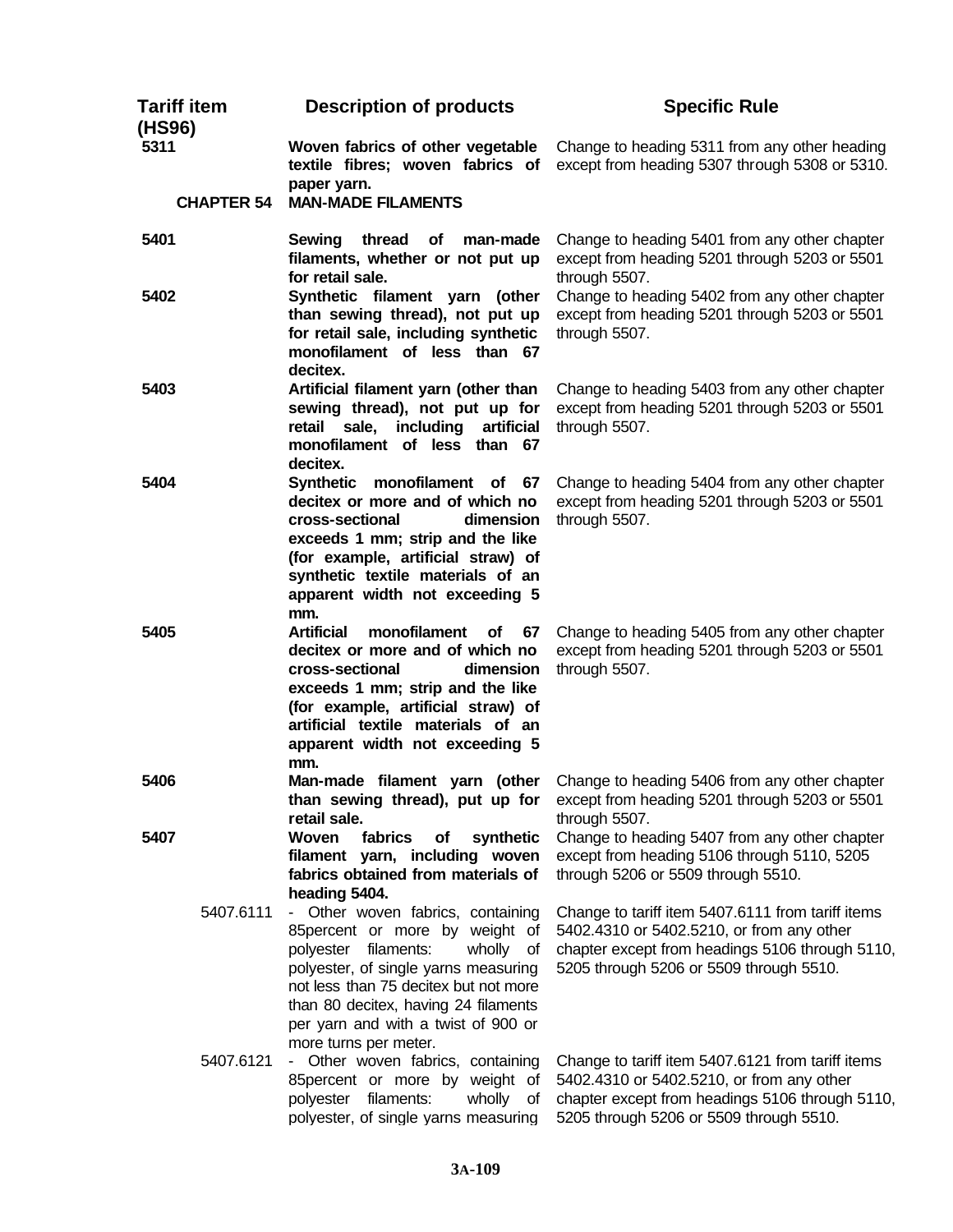| <b>Tariff item</b><br>(HS96) | <b>Description of products</b>                                                                                                                                                                                                                                                                                                                                                                                            | <b>Specific Rule</b>                                                                                                                                                                         |
|------------------------------|---------------------------------------------------------------------------------------------------------------------------------------------------------------------------------------------------------------------------------------------------------------------------------------------------------------------------------------------------------------------------------------------------------------------------|----------------------------------------------------------------------------------------------------------------------------------------------------------------------------------------------|
| 5407.6191                    | not less than 75 decitex but not more<br>than 80 decitex, having 24 filaments<br>per yarn and with a twist of 900 or<br>more turns per meter.<br>- Other woven fabrics, containing<br>85percent or more by weight of<br>polyester filaments:<br>wholly of<br>polyester, of single yarns measuring<br>not less than 75 decitex but not more<br>than 80 decitex, having 24 filaments<br>per yarn and with a twist of 900 or | Change to tariff item 5407.6191 from tariff items<br>5402.4310 or 5402.5210, or from any other<br>chapter except from headings 5106 through 5110,<br>5205 through 5206 or 5509 through 5510. |
| 5408<br><b>CHAPTER 55</b>    | more turns per meter.<br>Woven fabrics of artificial filament<br>yarn, including<br>woven fabrics<br>from<br>obtained<br>materials<br><b>of</b><br>heading 5405.<br><b>MAN-MADE STAPLE FIBRES</b>                                                                                                                                                                                                                         | Change to heading 5408 from any other chapter<br>except from heading 5106 through 5110, 5205<br>through 5206 or 5509 through 5510.                                                           |
| 5501                         | Synthetic filament tow.                                                                                                                                                                                                                                                                                                                                                                                                   | Change to heading 5501 from any other chapter<br>except from heading 5201 through 5203 or 5401<br>through 5405.                                                                              |
| 5502                         | <b>Artificial filament tow.</b>                                                                                                                                                                                                                                                                                                                                                                                           | Change to heading 5502 from any other chapter<br>except from heading 5201 through 5203 or 5401<br>through 5405.                                                                              |
| 5503                         | <b>Synthetic</b><br>staple<br>fibres,<br>not<br>carded, combed<br>otherwise<br>$\mathsf{or}$<br>processed for spinning.                                                                                                                                                                                                                                                                                                   | Change to heading 5503 from any other chapter<br>except from heading 5201 through 5203 or 5401<br>through 5405.                                                                              |
| 5504                         | Artificial staple fibres, not carded,<br>combed or otherwise processed<br>for spinning.                                                                                                                                                                                                                                                                                                                                   | Change to heading 5504 from any other chapter<br>except from heading 5201 through 5203 or 5401<br>through 5405.                                                                              |
| 5505                         | (including<br><b>Waste</b><br>noils,<br>yarn<br>waste and garnetted stock) of<br>man-made fibres.                                                                                                                                                                                                                                                                                                                         | Change to heading 5505 from any other chapter<br>except from heading 5201 through 5203 or 5401<br>through 5405.                                                                              |
| 5506                         | Synthetic staple fibres, carded,<br>combed or otherwise processed<br>for spinning.                                                                                                                                                                                                                                                                                                                                        | Change to heading 5506 from any other chapter<br>except from heading 5201 through 5203 or 5401<br>through 5405.                                                                              |
| 5507                         | Artificial staple fibres, carded,<br>combed or otherwise processed<br>for spinning.                                                                                                                                                                                                                                                                                                                                       | Change to heading 5507 from any other chapter<br>except from heading 5201 through 5203 or 5401<br>through 5405.                                                                              |
| 5508                         | <b>Sewing</b><br>thread<br>Οf<br>man-made<br>staple fibres, whether or not put<br>up for retail sale.                                                                                                                                                                                                                                                                                                                     | Change to heading 5508 from any other chapter<br>except from heading 5201 through 5203 or 5401<br>through 5405.                                                                              |
| 5509                         | Yarn (other than sewing thread)<br>of synthetic staple fibres, not put<br>up for retail sale.                                                                                                                                                                                                                                                                                                                             | Change to heading 5509 from any other chapter<br>except from heading 5201 through 5203 or 5401<br>through 5405.                                                                              |
| 5510                         | Yarn (other than sewing thread)                                                                                                                                                                                                                                                                                                                                                                                           | Change to heading 5510 from any other chapter                                                                                                                                                |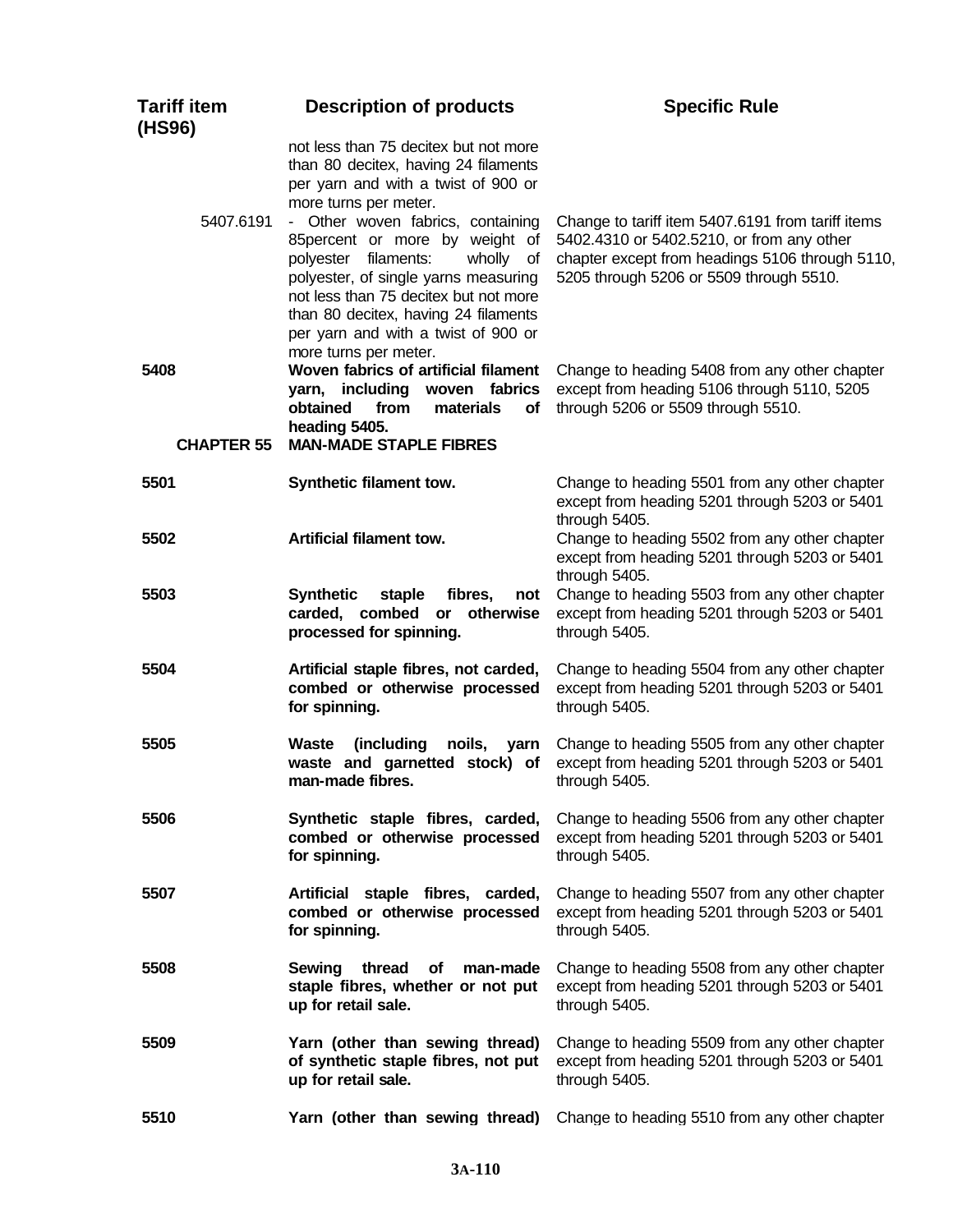| <b>Tariff item</b><br>(HS96) | <b>Description of products</b>                                                                                                                                                                                     | <b>Specific Rule</b>                                                                                                                                                               |
|------------------------------|--------------------------------------------------------------------------------------------------------------------------------------------------------------------------------------------------------------------|------------------------------------------------------------------------------------------------------------------------------------------------------------------------------------|
|                              | of artificial staple fibres, not put<br>up for retail sale.                                                                                                                                                        | except from heading 5201 through 5203 or 5401<br>through 5405.                                                                                                                     |
| 5511                         | Yarn (other than sewing thread)<br>of man-made staple fibres, put up<br>for retail sale.                                                                                                                           | Change to heading 5511 from any other chapter<br>except from heading 5201 through 5203 or 5401<br>through 5405.                                                                    |
| 5512                         | Woven fabrics of synthetic staple<br>fibres, containing 85percent or<br>more by weight of synthetic<br>staple fibres.                                                                                              | Change to heading 5512 from any other heading<br>except from heading 5106 through 5110, 5205<br>through 5206, 5401 through 5404, 5509 through<br>5510, 5513, 5514, 5515 or 5516.   |
| 5513                         | Woven fabrics of synthetic staple<br>containing<br>less<br>than<br>fibres,<br>85percent by weight of<br>such<br>fibres, mixed mainly or solely with<br>cotton, of a weight not exceeding<br>170 g/m <sup>2</sup> . | Change to heading 5513 from any other heading<br>except from heading 5106 through 5110, 5205<br>through 5206, 5401 through 5404, 5509 through<br>5510, 5512, 5514, 5515 or 5516.   |
| 5514                         | Woven fabrics of synthetic staple<br>fibres, containing less than 85<br>percent by weight of such fibres,<br>mainly or solely with<br>mixed<br>cotton, of a weight exceeding 170<br>$g/m2$ .                       | Change to heading 5514 from any other heading<br>except from heading 5106 through 5110, 5205<br>through 5206, 5401 through 5404, 5509 through<br>5510, 5512, 5513, 5515 or 5516.   |
| 5515                         | Other woven fabrics of synthetic<br>staple fibres.                                                                                                                                                                 | Change to heading 5515 from any other heading<br>except from heading 5106 through 5110, 5205<br>through 5206, 5401 through 5404, 5509 through<br>5510, 5512, 5513, 5514 or 5516.   |
| 5516                         | Woven fabrics of artificial staple<br>fibres.                                                                                                                                                                      | Change to heading 5516 from any other heading<br>except from heading 5106 through 5110, 5205<br>through 5206, 5401 through 5404, 5509 through<br>5510, 5512, 5513, 5514 or 5515.   |
| <b>CHAPTER 56</b>            | <b>WADDING,</b><br><b>FELT</b><br><b>AND</b><br><b>NONWOVENS; SPECIAL YARNS;</b><br>TWINE, CORDAGE, ROPES AND<br><b>CABLES</b><br><b>AND</b><br><b>ARTICLES</b><br><b>THEREOF</b>                                  | Change to heading 5601 from any other chapter<br>except from heading 5106 through 5113, 5204<br>through 5212, 5307 through 5308 or 5310<br>through 5311, or Chapter 54 through 55. |
| 5601                         | Wadding of textile materials and<br>articles thereof; textile fibres, not<br>exceeding 5 mm in length (flock),<br>textile dust and mill neps.                                                                      | Change to heading 5601 from any other chapter<br>except from heading 5106 through 5113, 5204<br>through 5212, 5307 through 5308 or 5310<br>through 5311, or Chapter 54 through 55. |
| 5602                         | Felt, whether or not impregnated,<br>coated, covered or laminated.                                                                                                                                                 | Change to heading 5602 from any other chapter<br>except from heading 5106 through 5113, 5204<br>through 5212, 5307 through 5308 or 5310<br>through 5311, or Chapter 54 through 55. |
| 5603                         | whether<br>Nonwovens,<br>or<br>not<br>impregnated, coated, covered or<br>laminated.                                                                                                                                | Change to heading 5603 from any other chapter<br>except from heading 5106 through 5113, 5204<br>through 5212, 5307 through 5308 or 5310<br>through 5311, or Chapter 54 through 55. |
| 5604                         | Rubber thread and cord, textile<br>covered; textile yarn, and strip<br>and the like of heading 54.04 or<br>impregnated,<br>54.05,<br>coated,                                                                       | Change to heading 5604 from any other chapter<br>except from heading 5106 through 5113, 5204<br>through 5212, 5307 through 5308 or 5310<br>through 5311, or Chapter 54 through 55. |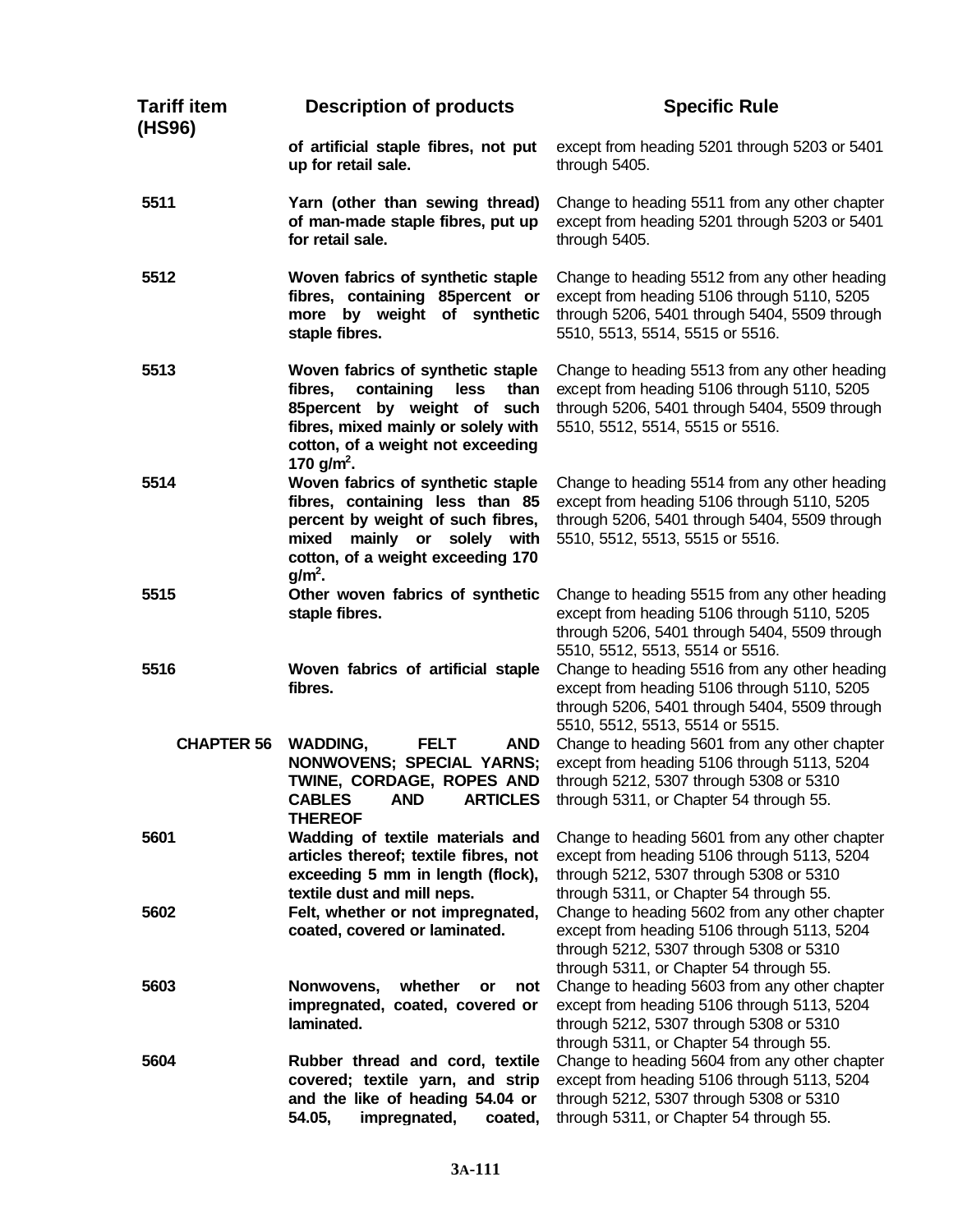| <b>Tariff item</b><br>(HS96) | <b>Description of products</b>                                         | <b>Specific Rule</b>                                                                         |
|------------------------------|------------------------------------------------------------------------|----------------------------------------------------------------------------------------------|
|                              | covered or sheathed with rubber                                        |                                                                                              |
|                              | or plastics.                                                           |                                                                                              |
| 5605                         | Metallised yarn, whether or not                                        | Change to heading 5605 from any other chapter                                                |
|                              | gimped, being textile yarn, or                                         | except from heading 5106 through 5113, 5204                                                  |
|                              | strip or the like of heading 54.04                                     | through 5212, 5307 through 5308 or 5310                                                      |
|                              | or 54.05, combined with metal in                                       | through 5311, or Chapter 54 through 55.                                                      |
|                              | the form of thread, strip or                                           |                                                                                              |
|                              | powder or covered with metal.                                          |                                                                                              |
| 5606                         | Gimped yarn, and strip and the                                         | Change to heading 5606 from any other chapter                                                |
|                              | like of heading 54.04 or 54.05,                                        | except from heading 5106 through 5113, 5204                                                  |
|                              | gimped (other than those of                                            | through 5212, 5307 through 5308 or 5310                                                      |
|                              | 56.05<br>heading<br>and<br>gimped                                      | through 5311, or Chapter 54 through 55.                                                      |
|                              | horsehair yarn); chenille yarn                                         |                                                                                              |
|                              | (including flock chenille yarn);                                       |                                                                                              |
|                              | loop wale-yarn.                                                        |                                                                                              |
| 5607                         | Twine, cordage, ropes and cables,<br>whether or not plaited or braided | Change to heading 5607 from any other chapter                                                |
|                              | and whether or not impregnated,                                        | except from heading 5106 through 5113, 5204<br>through 5212, 5307 through 5308 or 5310       |
|                              | coated, covered or sheathed with                                       | through 5311, or Chapter 54 through 55.                                                      |
|                              | rubber or plastics.                                                    |                                                                                              |
| 5608                         | Knotted netting of twine, cordage                                      | Change to heading 5608 from any other chapter                                                |
|                              | or rope; made up fishing nets and                                      | except from heading 5106 through 5113, 5204                                                  |
|                              | other made up nets, of textile                                         | through 5212, 5307 through 5308 or 5310                                                      |
|                              | materials.                                                             | through 5311, or Chapter 54 through 55.                                                      |
| 5609                         | Articles of yarn, strip or the like of                                 | Change to heading 5609 from any other chapter                                                |
|                              | heading 54.04 or 54.05, twine,                                         | except from heading 5106 through 5113, 5204                                                  |
|                              | cordage, rope or cables, not                                           | through 5212, 5307 through 5308 or 5310                                                      |
|                              | elsewhere specified or included.                                       | through 5311, or Chapter 54 through 55.                                                      |
|                              |                                                                        |                                                                                              |
| <b>CHAPTER 57</b>            | <b>CARPETS AND OTHER TEXTILE</b>                                       |                                                                                              |
|                              | <b>FLOOR COVERINGS</b>                                                 |                                                                                              |
| 5701                         | Carpets and other textile floor                                        | Change to heading 5701 from any other chapter                                                |
|                              | coverings, knotted, whether or                                         | except from heading 5106 through 5113, 5204                                                  |
|                              | not made up.                                                           | through 5212, 5308 or 5311, Chapter 54, or                                                   |
|                              |                                                                        | heading 5508 through 5516.                                                                   |
| 5702                         | Carpets and other textile floor                                        | Change to heading 5702 from any other chapter                                                |
|                              | coverings, woven, not tufted or                                        | except from heading 5106 through 5113, 5204                                                  |
|                              | flocked, whether or not made up,                                       | through 5212, 5308 or 5311, Chapter 54, or                                                   |
|                              | including<br>Kelem,                                                    | heading 5508 through 5516.                                                                   |
|                              | Schumacks,<br>Karamanie<br>and                                         |                                                                                              |
|                              | similar hand-woven rugs.                                               |                                                                                              |
| 5703                         | Carpets and other textile floor<br>coverings, tufted, whether or not   | Change to heading 5703 from any other chapter<br>except from heading 5106 through 5113, 5204 |
|                              | made up.                                                               | through 5212, 5308 or 5311, Chapter 54, or                                                   |
|                              |                                                                        | heading 5508 through 5516.                                                                   |
| 5704                         | Carpets and other textile floor                                        | Change to heading 5704 from any other chapter                                                |
|                              | coverings, of felt, not tufted or                                      | except from heading 5106 through 5113, 5204                                                  |
|                              | flocked, whether or not made up.                                       | through 5212, 5308 or 5311, Chapter 54, or                                                   |
|                              |                                                                        | heading 5508 through 5516.                                                                   |
| 5705                         | Other carpets and other textile                                        | Change to heading 5705 from any other chapter                                                |
|                              | floor coverings, whether or not                                        | except from heading 5106 through 5113, 5204                                                  |
|                              | made up.                                                               | through 5212, 5308 or 5311, Chapter 54, or                                                   |
|                              |                                                                        | heading 5508 through 5516.                                                                   |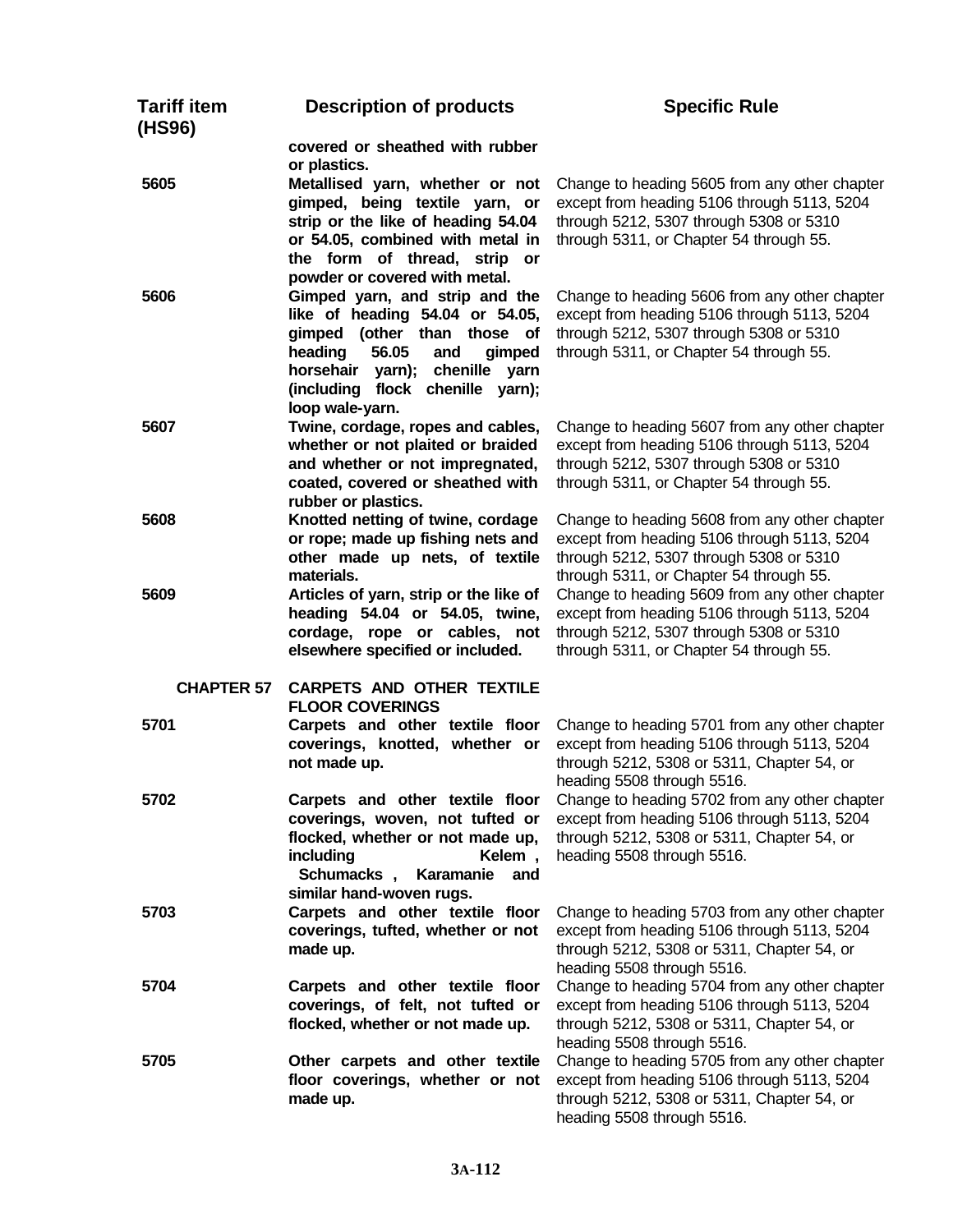| <b>Tariff item</b> | <b>Description of products</b>                                                                                                                                                                                                 | <b>Specific Rule</b>                                                                                                                                                               |
|--------------------|--------------------------------------------------------------------------------------------------------------------------------------------------------------------------------------------------------------------------------|------------------------------------------------------------------------------------------------------------------------------------------------------------------------------------|
| (HS96)             |                                                                                                                                                                                                                                |                                                                                                                                                                                    |
| <b>CHAPTER 58</b>  | <b>SPECIAL</b><br><b>WOVEN</b><br><b>FABRICS;</b><br><b>TUFTED</b><br><b>TEXTILE</b><br><b>FABRICS;</b><br>LACE; TAPESTRIES; TRIMMINGS;<br><b>EMBROIDERY</b>                                                                   |                                                                                                                                                                                    |
| 5801               | Woven pile fabrics and chenille                                                                                                                                                                                                | Change to heading 5801 from any other chapter                                                                                                                                      |
|                    | fabrics, other than fabrics of<br>heading 5802 or 58.06.                                                                                                                                                                       | except from heading 5106 through 5113, 5204<br>through 5212, 5307 through 5308 or 5310<br>through 5311, or Chapter 54 through 55.                                                  |
| 5802               | Terry towelling and similar woven<br>terry fabrics, other than narrow<br>fabrics of heading 58.06; tufted<br>textile<br>fabrics,<br>other<br>than<br>products of heading 57.03.                                                | Change to heading 5802 from any other chapter<br>except from heading 5106 through 5113, 5204<br>through 5212, 5307 through 5308 or 5310<br>through 5311, or Chapter 54 through 55. |
| 5803               | Gauze, other than narrow fabrics<br>of heading 58.06.                                                                                                                                                                          | Change to heading 5803 from any other chapter<br>except from heading 5106 through 5113, 5204<br>through 5212, 5307 through 5308 or 5310<br>through 5311, or Chapter 54 through 55. |
| 5804               | Tulles and other net fabrics, not                                                                                                                                                                                              | Change to heading 5804 from any other chapter                                                                                                                                      |
|                    | including<br>knitted<br>woven,<br>or                                                                                                                                                                                           | except from heading 5106 through 5113, 5204                                                                                                                                        |
|                    | crocheted fabrics; lace in the                                                                                                                                                                                                 | through 5212, 5307 through 5308 or 5310                                                                                                                                            |
|                    | piece, in strips or in motifs, other<br>than fabrics of headings 6002 to<br>6006.                                                                                                                                              | through 5311, or Chapter 54 through 55.                                                                                                                                            |
| 5805               | Hand-woven tapestries of the<br>Gobelins,<br>Flanders,<br>types<br>Aubusson, Beauvais and the like,<br>and needle-worked tapestries (for<br>example, petit point, cross stitch),<br>whether or not made up.                    | Change to heading 5805 from any other chapter<br>except from heading 5106 through 5113, 5204<br>through 5212, 5307 through 5308 or 5310<br>through 5311, or Chapter 54 through 55. |
| 5806               | Narrow woven fabrics, other than                                                                                                                                                                                               | Change to heading 5806 from any other chapter                                                                                                                                      |
|                    | goods of heading 58.07; narrow<br>fabrics consisting of warp without<br>weft assembled by means of an                                                                                                                          | except from heading 5106 through 5113, 5204<br>through 5212, 5307 through 5308 or 5310<br>through 5311, or Chapter 54 through 55.                                                  |
| 5807               | adhesive (bolducs).<br>Labels,<br>badges<br>and<br>similar                                                                                                                                                                     | Change to heading 5807 from any other chapter                                                                                                                                      |
|                    | articles of textile materials, in the<br>piece, in strips or cut to shape or<br>size, not embroidered.                                                                                                                         | except from heading 5106 through 5113, 5204<br>through 5212, 5307 through 5308 or 5310<br>through 5311, or Chapter 54 through 55.                                                  |
| 5808               | Braids in the piece; ornamental<br>trimmings in the piece, without<br>embroidery, other than knitted or<br>crocheted; tassels, pompons and<br>similar articles.                                                                | Change to heading 5808 from any other chapter<br>except from heading 5106 through 5113, 5204<br>through 5212, 5307 through 5308 or 5310<br>through 5311, or Chapter 54 through 55. |
| 5809               | Woven fabrics of metal thread<br>and woven fabrics of metallised<br>yarn of heading 56.05, of a kind<br>used in apparel, as furnishing<br>fabrics or for similar purposes,<br>elsewhere<br>specified<br>not<br>or<br>included. | Change to heading 5809 from any other chapter<br>except from heading 5106 through 5113, 5204<br>through 5212, 5307 through 5308 or 5310<br>through 5311, or Chapter 54 through 55. |
| 5810               | Embroidery in the piece, in strips<br>or in motifs.                                                                                                                                                                            | Change to heading 5810 from any other chapter<br>except from heading 5106 through 5113, 5204                                                                                       |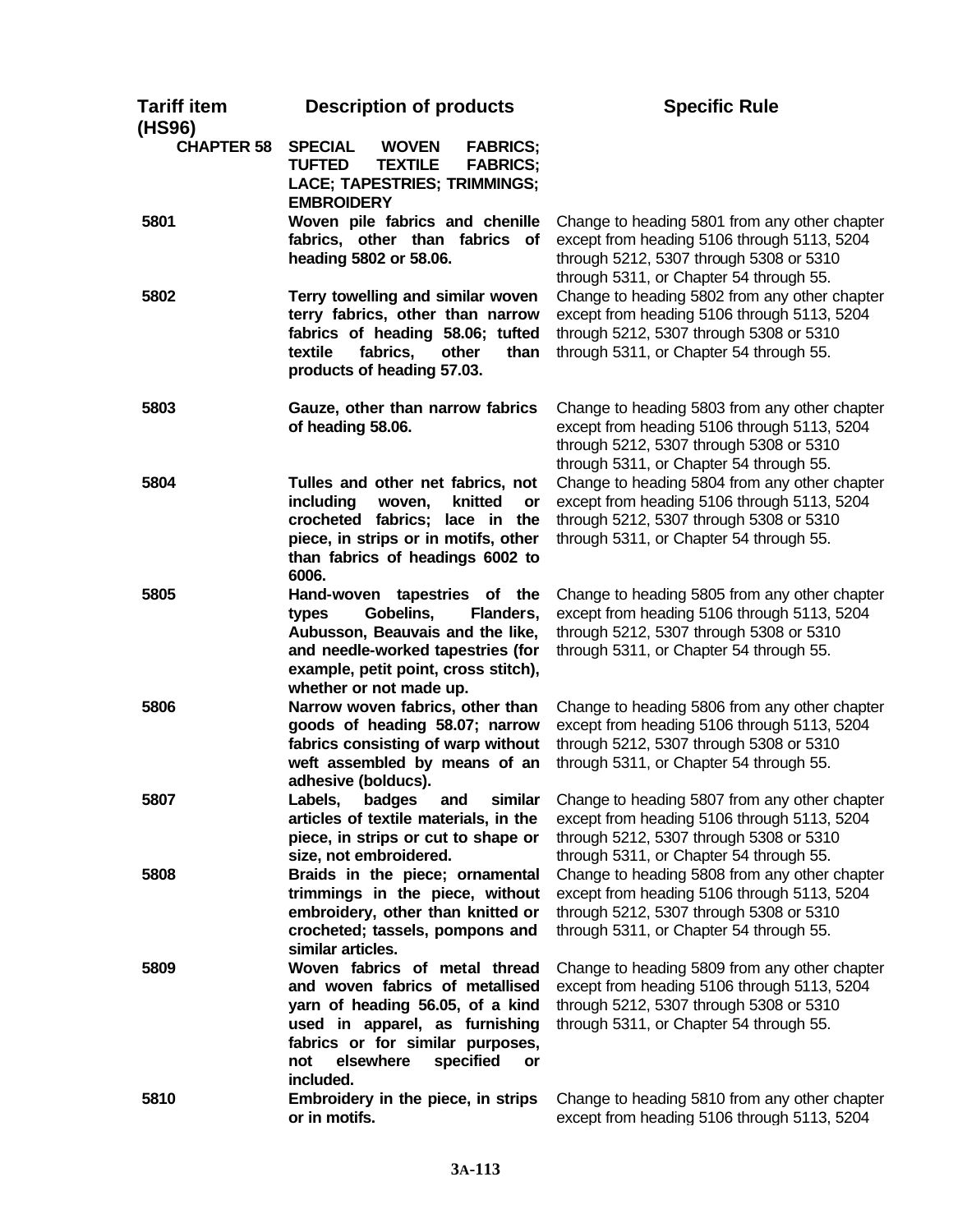| <b>Tariff item</b><br>(HS96) | <b>Description of products</b>                                                                                                                                                                                                                                                                                                                                                                                                       | <b>Specific Rule</b>                                                                                                                                                                                                                                                     |
|------------------------------|--------------------------------------------------------------------------------------------------------------------------------------------------------------------------------------------------------------------------------------------------------------------------------------------------------------------------------------------------------------------------------------------------------------------------------------|--------------------------------------------------------------------------------------------------------------------------------------------------------------------------------------------------------------------------------------------------------------------------|
| 5811<br><b>CHAPTER 59</b>    | Quilted textile products in the<br>piece, composed of one or more<br>of<br>textile<br>materials<br>layers<br>with<br>assembled<br>padding<br>by<br>stitching or otherwise, other than<br>embroidery of heading 58.10.<br><b>IMPREGNATED,</b><br>COATED,<br><b>OR</b><br><b>COVERED</b><br><b>LAMINATED</b><br><b>TEXTILE</b><br><b>FABRICS;</b><br><b>TEXTILE</b><br><b>ARTICLES OF A KIND SUITABLE</b><br><b>FOR INDUSTRIAL USE</b> | through 5212, 5307 through 5308 or 5310<br>through 5311, or Chapter 54 through 55.<br>Change to heading 5811 from any other chapter<br>except from heading 5106 through 5113, 5204<br>through 5212, 5307 through 5308 or 5310<br>through 5311, or Chapter 54 through 55. |
| 5901                         | Textile fabrics coated with gum or<br>amylaceous substances, of a kind<br>used for the outer covers of<br>books or the like; tracing cloth;<br>painting<br>prepared<br>canvas;<br>and similar<br>stiffened<br>buckram<br>textile fabrics of a kind used for<br>hat foundations.                                                                                                                                                      | Change to heading 5901 from any other chapter<br>except from heading 5111 through 5113, 5208<br>through 5212, 5310 through 5311, 5407 through<br>5408 or 5512 through 5516.                                                                                              |
| 5902                         | Tyre cord fabric of high tenacity<br>of<br>nylon<br>other<br>yarn<br>or<br>polyamides, polyesters or viscose<br>rayon.                                                                                                                                                                                                                                                                                                               | Change to heading 5902 from any other heading<br>except from heading 5106 through 5113, 5204<br>through 5212 or 5306 through 5311, or Chapter<br>54 through 55.                                                                                                          |
| 5903                         | <b>Textile</b><br>fabrics<br>impregnated,<br>coated, covered or laminated with<br>plastics, other than those of<br>heading 59.02.                                                                                                                                                                                                                                                                                                    | Change to heading 5903 from any other chapter<br>except from heading 5111 through 5113, 5208<br>through 5212, 5310 through 5311, 5407 through<br>5408 or 5512 through 5516.                                                                                              |
| 5904                         | Linoleum, whether or not cut to<br>shape; floor coverings consisting<br>of Coating or covering applied on<br>a textile backing, whether or not<br>cut to shape.                                                                                                                                                                                                                                                                      | Change to heading 5904 from any other chapter<br>except from heading 5111 through 5113, 5208<br>through 5212, 5310 through 5311, 5407 through<br>5408 or 5512 through 5516.                                                                                              |
| 5905                         | <b>Textile wall coverings.</b>                                                                                                                                                                                                                                                                                                                                                                                                       | Change to heading 5905 from any other chapter<br>except from heading 5111 through 5113, 5208<br>through 5212, 5310 through 5311, 5407 through<br>5408 or 5512 through 5516.                                                                                              |
| 5906                         | Rubberised textile fabrics, other<br>than those of heading 59.02.                                                                                                                                                                                                                                                                                                                                                                    | Change to heading 5906 from any other chapter<br>except from heading 5111 through 5113, 5208<br>through 5212, 5310 through 5311, 5407 through<br>5408 or 5512 through 5516.                                                                                              |
| 5907                         | <b>Textile</b><br>fabrics<br>otherwise<br>impregnated, coated or covered;<br>painted canvas being theatrical<br>scenery, studio back-cloths or the<br>like.                                                                                                                                                                                                                                                                          | Change to heading 5907 from any other chapter<br>except from heading 5111 through 5113, 5208<br>through 5212, 5310 through 5311, 5407 through<br>5408 or 5512 through 5516.                                                                                              |
| 5908                         | Textile wicks, woven, plaited or<br>knitted,<br>for<br>lamps,<br>stoves,<br>candles<br>or the like;<br>lighters,<br>incandescent gas mantles and<br>tubular knitted gas mantle fabric<br>therefor,<br>whether<br>or<br>not                                                                                                                                                                                                           | Change to heading 5908 from any other chapter<br>except from heading 5111 through 5113, 5208<br>through 5212, 5310 through 5311, 5407 through<br>5408 or 5512 through 5516.                                                                                              |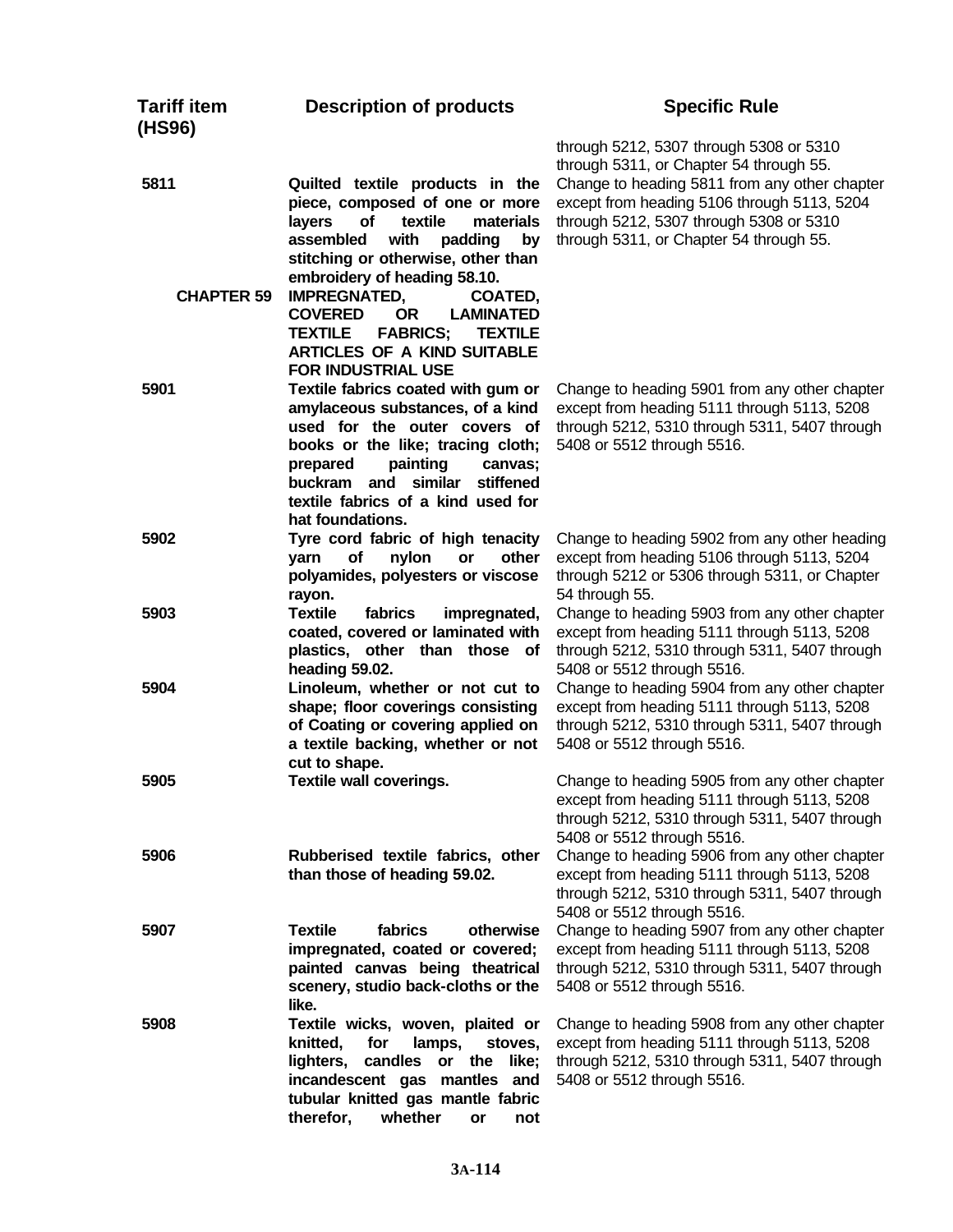| <b>Tariff item</b><br>(HS96) | <b>Description of products</b>                                                                                                                                                                        | <b>Specific Rule</b>                                                                                                                                                                                                                                                                                                        |
|------------------------------|-------------------------------------------------------------------------------------------------------------------------------------------------------------------------------------------------------|-----------------------------------------------------------------------------------------------------------------------------------------------------------------------------------------------------------------------------------------------------------------------------------------------------------------------------|
| 5909                         | impregnated.<br>Textile hosepiping and similar<br>textile tubing, with or without<br>lining, armour or accessories of<br>other materials.                                                             | Change to heading 5909 from any other chapter<br>except from heading 5111 through 5113, 5208<br>through 5212 or 5310 through 5311, Chapter 54,<br>or heading 5512 through 5516.                                                                                                                                             |
| 5910                         | Transmission or conveyor belts<br>or belting, of textile material,<br>impregnated,<br>whether or not<br>coated, covered or laminated with<br>plastics, or reinforced with metal<br>or other material. | Change to heading 5910 from any other heading<br>except from heading 5106 through 5113, 5204<br>through 5212, 5307 through 5308 or 5310<br>through 5311, or Chapter 54 through 55.                                                                                                                                          |
| 5911                         | Textile products and articles, for<br>technical uses, specified in Note 7<br>to this Chapter.                                                                                                         | Change to heading 5911 from any other chapter<br>except from heading 5111 through 5113, 5208<br>through 5212, 5310 through 5311, 5407 through<br>5408 or 5512 through 5516.                                                                                                                                                 |
| <b>CHAPTER 60</b>            | <b>CROCHETED</b><br><b>KNITTED</b><br><b>OR</b><br><b>FABRICS</b>                                                                                                                                     |                                                                                                                                                                                                                                                                                                                             |
| 6001                         | Pile fabrics, including<br>long pile<br>fabrics and terry fabrics, knitted<br>or crocheted.                                                                                                           | Change to heading 6001 from any other chapter<br>except from heading 5106 through 5113, Chapter<br>52, heading 5307 through 5308 or 5310 through<br>5311, or Chapter 54 through 55.                                                                                                                                         |
| 6002                         | Knitted or crocheted fabrics of a<br>not exceeding<br>width<br>30 cm,<br>containing by weight 5percent or<br>more of elastomeric yarn or<br>rubber thread, other than those<br>of heading 6001        | Change to heading 6002 from any other chapter<br>except from heading 5106 through 5113, Chapter<br>52, heading 5307 through 5308 or 5310 through<br>5311, or Chapter 54 through 55.                                                                                                                                         |
| 6003                         | Knitted or crocheted fabrics of a<br>width not exceeding 30 cm, other<br>than those of heading 6001 or<br>6002.                                                                                       | Change to heading 6003 from any other chapter<br>except from heading 5106 through 5113, Chapter<br>52, heading 5307 through 5308 or 5310 through<br>5311, or Chapter 54 through 55.                                                                                                                                         |
| 6004                         | Knitted or crocheted fabrics of a<br>width<br>exceeding<br>30<br>cm,<br>containing by weight 5percent or<br>more of elastomeric yarn<br>or<br>rubber thread, other than those<br>of heading 6001.     | Change to heading 6004 from any other chapter<br>except from heading 5106 through 5113, Chapter<br>52, heading 5307 through 5308 or 5310 through<br>5311, or Chapter 54 through 55.                                                                                                                                         |
| 6005                         | Warp knit fabrics (including those<br>galloon<br>knitting<br>made<br>on<br>machines), other than those of<br>headings 6001 to 6004.                                                                   | Change to heading 6005 from any other chapter<br>except from heading 5106 through 5113, Chapter<br>52, heading 5307 through 5308 or 5310 through<br>5311, or Chapter 54 through 55.                                                                                                                                         |
| 6006                         | Other<br>knitted<br>crocheted<br>or<br>fabrics.                                                                                                                                                       | Change to heading 6006 from any other chapter<br>except from heading 5106 through 5113, Chapter<br>52, heading 5307 through 5308 or 5310 through<br>5311, or Chapter 54 through 55.                                                                                                                                         |
| <b>CHAPTER 61</b>            | <b>ARTICLES</b><br><b>OF</b><br><b>APPAREL</b><br><b>AND</b><br><b>CLOTHING</b><br><b>ACCESSORIES,</b><br><b>KNITTED OR CROCHETED</b>                                                                 | Chapter Rule 1:<br>Except for fabrics classified in 5408.22.10,<br>5408.23.11, 5408.23.21, and 5408.24.10, the<br>fabrics identified in the following sub-headings<br>and headings, when used as visible lining material<br>in certain men's and women's suits, suit-type<br>jackets, skirts, overcoats, carcoats, anoraks, |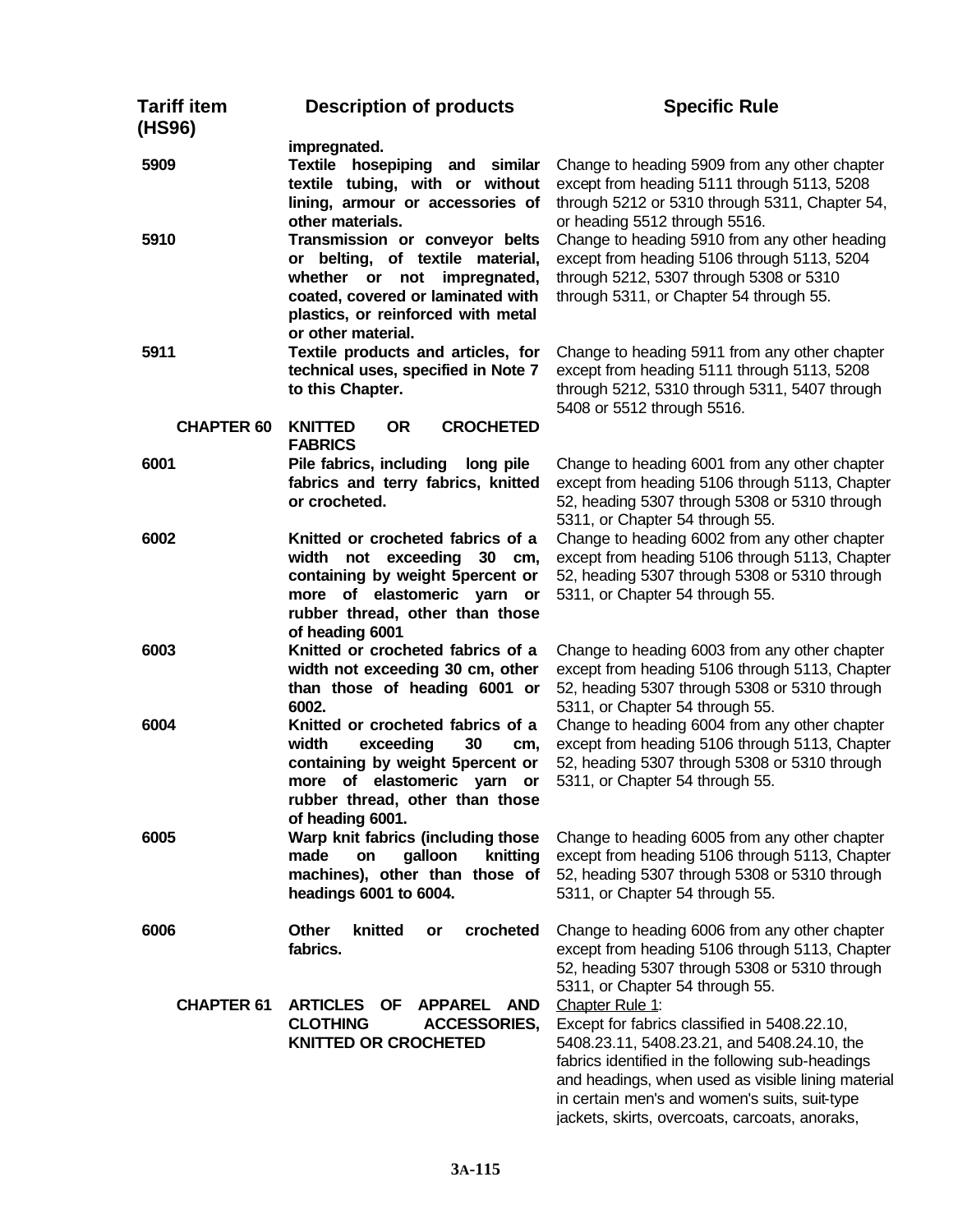| <b>Tariff item</b> |  |
|--------------------|--|
| (HS96)             |  |

windbreakers, and similar articles, must be both formed from yarn and finished in the territory of a Party:

5111 through 5112, 520831 through 520859, 520931 through 520959, 521031 through 521059, 521131 through 521159, 521213 through 521215, 521223 through 521225, 540742 through 540744, 540752 through 540754, 540761, 540772 through 540774, 540782 through 540784, 540792 through 540794, 540822 through 540824, 540832 through 540834, 551219, 551229, 551299, 551321 through 551349, 551421 through 551599, 551612 through 551614, 551622 through 551624, 551632 through 551634, 551642 through 551644, 551692 through 551694, 600110, 600192, 600243 or 600291 through 600293.

Chapter Rule 2:

For purposes of determining the origin of a good of this Chapter, the rule applicable to that good shall only apply to the component that determines the tariff classification of the good and such component must satisfy the tariff change requirements set out in the rule for that good. If the rule requires that the good must also satisfy the tariff change requirements for visible lining fabrics listed in chapter rule 1 to this Chapter, such requirement shall only apply to the visible lining fabric in the main body of the garment, excluding sleeves, which covers the largest surface area, and shall not apply to removable linings.

**6101 Men s or boys overcoats, carcoats, capes, cloaks, anoraks (including ski-jackets), windcheaters, wind-jackets and similar articles, knitted or crocheted, other than those of heading 6103.** 610110 - Of wool or fine animal hair Change to subheading 610110 from any other

chapter except from headings 5106 through 5113, 5204 through 5212, 5307 through 5308 or 5310 through 5311, Chapter 54, or headings 5508 through 5516 or 6001 through 6006, provided that:

(a) the good is both cut (or knit to shape) and sewn or otherwise assembled in the territory of one or both of the Parties, and

(b) any visible lining material used in the apparel article as imported into the U.S. must satisfy the requirements of Chapter Rule 1 for Chapter 61. 610120 - Of cotton Change to subheading 610120 from any other chapter except from headings 5106 through 5113, 5204 through 5212, 5307 through 5308 or 5310 through 5311, Chapter 54, or headings 5508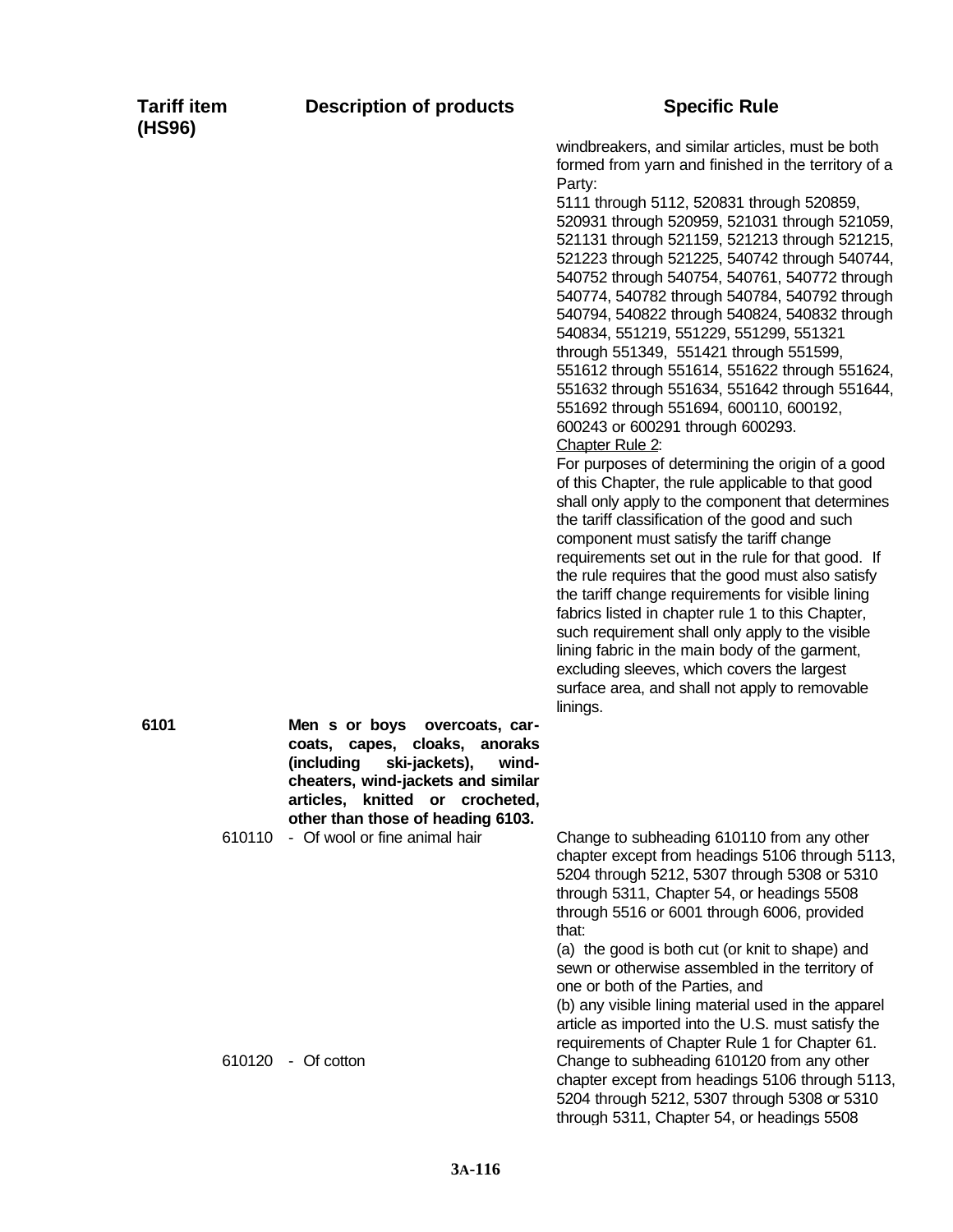| <b>Tariff item</b><br>(HS96) | <b>Description of products</b>                                                                                                                                                                                                                             | <b>Specific Rule</b>                                                                                                                                                                                                                                                                                                                                                                                                                                                                                                                                                                                                                                                                              |
|------------------------------|------------------------------------------------------------------------------------------------------------------------------------------------------------------------------------------------------------------------------------------------------------|---------------------------------------------------------------------------------------------------------------------------------------------------------------------------------------------------------------------------------------------------------------------------------------------------------------------------------------------------------------------------------------------------------------------------------------------------------------------------------------------------------------------------------------------------------------------------------------------------------------------------------------------------------------------------------------------------|
| 610130                       | - Of man-made fibres                                                                                                                                                                                                                                       | through 5516 or 6001 through 6006, provided<br>that:<br>(a) the good is both cut (or knit to shape) and<br>sewn or otherwise assembled in the territory of<br>one or both of the Parties, and<br>(b) any visible lining material used in the apparel<br>article as imported into the U.S. must satisfy the<br>requirements of Chapter Rule 1 for Chapter 61.<br>Change to subheadings 610130 from any other<br>chapter except from headings 5106 through 5113,<br>5204 through 5212, 5307 through 5308 or 5310<br>through 5311, Chapter 54, or headings 5508<br>through 5516 or 6001 through 6006, provided                                                                                       |
| 610190                       | - Of other textile materials                                                                                                                                                                                                                               | that:<br>(a) the good is both cut (or knit to shape) and<br>sewn or otherwise assembled in the territory of<br>one or both of the Parties, and<br>(b) any visible lining material used in the apparel<br>article as imported into the U.S. must satisfy the<br>requirements of Chapter Rule 1 for Chapter 61.<br>Change to subheading 610190 from any other<br>chapter except from headings 5106 through 5113,<br>5204 through 5212, 5307 through 5308 or 5310<br>through 5311, Chapter 54, or headings 5508<br>through 5516 or 6001 through 6006, provided that<br>the good is both cut (or knit to shape) and sewn<br>or otherwise assembled in the territory of one or<br>both of the Parties. |
| 6102<br>610210               | Women s or girls<br>overcoats,<br>car-coats, capes, cloaks, anoraks<br>ski-jackets),<br>(including<br>wind-<br>cheaters, wind-jackets and similar<br>articles, knitted or crocheted,<br>other than those of heading 6104.<br>- Of wool or fine animal hair | Change to subheading 610210 from any other<br>chapter except from headings 5106 through 5113,<br>5204 through 5212, 5307 through 5308 or 5310<br>through 5311, Chapter 54, or headings 5508<br>through 5516 or 6001 through 6006, provided<br>that:<br>(a) the good is both cut (or knit to shape) and                                                                                                                                                                                                                                                                                                                                                                                            |
| 610220                       | - Of cotton                                                                                                                                                                                                                                                | sewn or otherwise assembled in the territory of<br>one or both of the Parties, and<br>(b) any visible lining material used in the apparel<br>article as imported into the U.S. must satisfy the<br>requirements of Chapter Rule 1 for Chapter 61.<br>Change to subheading 610220 from any other<br>chapter except from headings 5106 through 5113,<br>5204 through 5212, 5307 through 5308 or 5310<br>through 5311, Chapter 54, or headings 5508<br>through 5516 or 6001 through 6006, provided<br>that:<br>(a) the good is both cut (or knit to shape) and                                                                                                                                       |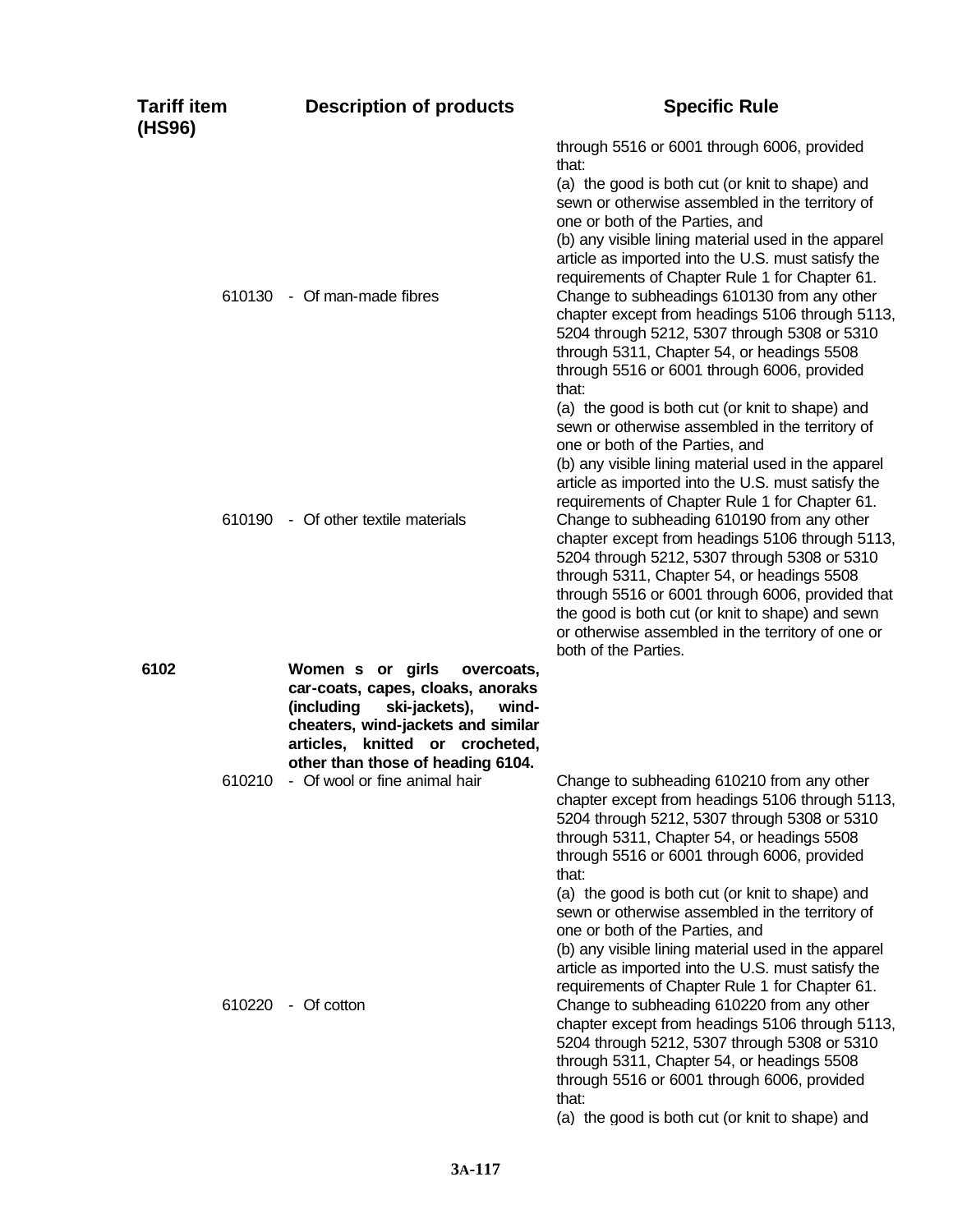| <b>Tariff item</b><br>(HS96) | <b>Description of products</b>                                                                                                             | <b>Specific Rule</b>                                                                                                                                                                                                                                                                                                                                                                                                                                                                                                                                                                                                                                                                     |
|------------------------------|--------------------------------------------------------------------------------------------------------------------------------------------|------------------------------------------------------------------------------------------------------------------------------------------------------------------------------------------------------------------------------------------------------------------------------------------------------------------------------------------------------------------------------------------------------------------------------------------------------------------------------------------------------------------------------------------------------------------------------------------------------------------------------------------------------------------------------------------|
|                              | 610230 - Of man-made fibres                                                                                                                | sewn or otherwise assembled in the territory of<br>one or both of the Parties, and<br>(b) any visible lining material used in the apparel<br>article as imported into the U.S. must satisfy the<br>requirements of Chapter Rule 1 for Chapter 61.<br>Change to subheadings 610230 from any other<br>chapter except from headings 5106 through 5113,<br>5204 through 5212, 5307 through 5308 or 5310<br>through 5311, Chapter 54, or headings 5508<br>through 5516 or 6001 through 6006, provided<br>that:                                                                                                                                                                                |
| 610290                       | - Of other textile materials                                                                                                               | (a) the good is both cut (or knit to shape) and<br>sewn or otherwise assembled in the territory of<br>one or both of the Parties, and<br>(b) any visible lining material used in the apparel<br>article as imported into the U.S. must satisfy the<br>requirements of Chapter Rule 1 for Chapter 61.<br>Change to subheading 610290 from any other<br>chapter except from headings 5106 through 5113,<br>5204 through 5212, 5307 through 5308 or 5310<br>through 5311, Chapter 54, or headings 5508<br>through 5516 or 6001 through 6006, provided that<br>the good is both cut (or knit to shape) and sewn<br>or otherwise assembled in the territory of one or<br>both of the Parties. |
| 6103                         | Men s or boys suits, ensembles,<br>jackets, blazers, trousers, bib and<br>brace overalls,<br>breeches and<br>shorts (other than swimwear), |                                                                                                                                                                                                                                                                                                                                                                                                                                                                                                                                                                                                                                                                                          |
| 610311                       | knitted or crocheted.<br>-Suits: of wool or fine animal hair                                                                               | Change to subheading 6103.11 from any other<br>chapter except from headings 5106 through 5113,<br>5204 through 5212, 5307 through 5308 or 5310<br>through 5311, Chapter 54, or headings 5508<br>through 5516 or 6001 through 6006, provided<br>that:<br>(a) the good is both cut (or knit to shape) and                                                                                                                                                                                                                                                                                                                                                                                  |
|                              | 610312 - Suits: of synthetic fibres                                                                                                        | sewn or otherwise assembled in the territory of<br>one or both of the Parties, and<br>(b) any visible lining material used in the apparel<br>article as imported into the U.S. must satisfy the<br>requirements of Chapter Rule 1 for Chapter 61.<br>Change to subheading 6103.12 from any other<br>chapter except from headings 5106 through 5113,<br>5204 through 5212, 5307 through 5308 or 5310<br>through 5311, Chapter 54, or headings 5508<br>through 5516 or 6001 through 6006, provided                                                                                                                                                                                         |
|                              |                                                                                                                                            | that:<br>(a) the good is both cut (or knit to shape) and<br>sewn or otherwise assembled in the territory of<br>one or both of the Parties, and<br>(b) any visible lining material used in the apparel<br>article as imported into the U.S. must satisfy the                                                                                                                                                                                                                                                                                                                                                                                                                              |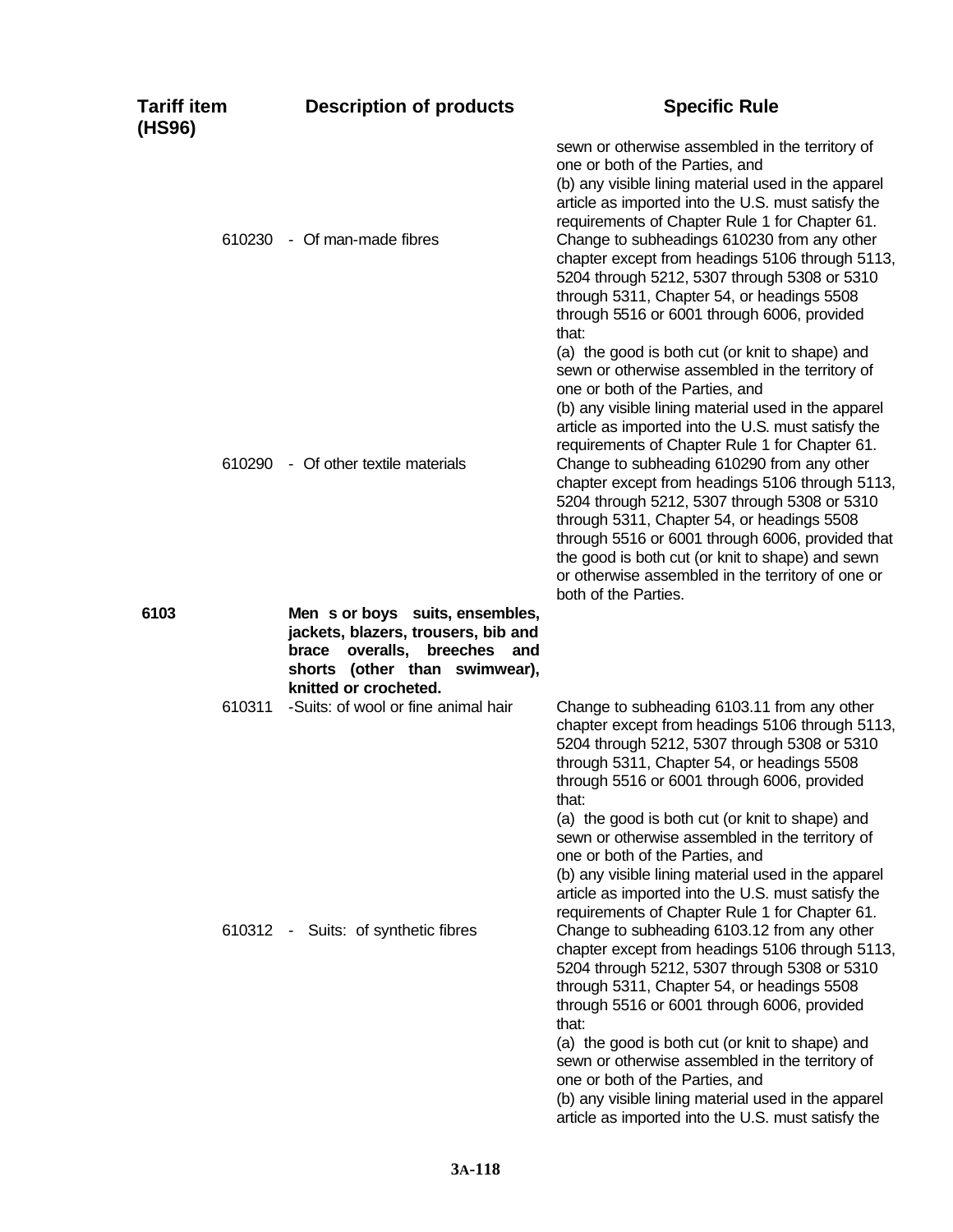| <b>Tariff item</b><br>(HS96) | <b>Description of products</b>                                                                              | <b>Specific Rule</b>                                                                                                                                                                                                                                                                                                                                                                                                                                                                                                                   |
|------------------------------|-------------------------------------------------------------------------------------------------------------|----------------------------------------------------------------------------------------------------------------------------------------------------------------------------------------------------------------------------------------------------------------------------------------------------------------------------------------------------------------------------------------------------------------------------------------------------------------------------------------------------------------------------------------|
| 610319                       | Suits: of other textile materials:<br>$\sim$                                                                | requirements of Chapter Rule 1 for Chapter 61.<br>Change to subheading 6103.19 from any other<br>chapter except from headings 5106 through 5113,<br>5204 through 5212, 5307 through 5308 or 5310<br>through 5311, Chapter 54, or headings 5508<br>through 5516 or 6001 through 6006, provided<br>that:<br>(a) the good is both cut (or knit to shape) and                                                                                                                                                                              |
|                              |                                                                                                             | sewn or otherwise assembled in the territory of<br>one or both of the Parties, and<br>(b) any visible lining material used in the apparel<br>article as imported into the U.S. must satisfy the<br>requirements of Chapter Rule 1 for Chapter 61.                                                                                                                                                                                                                                                                                      |
| 6103.1960                    | - Suits:<br>of other textile materials:<br>containing 70 percent or more by<br>weight of silk or silk waste | Change to tariff item 6103.1960 from any other<br>chapter except from headings 5106 through 5113,<br>5204 through 5212, 5307 through 5308 or 5310<br>through 5311, chapter 54, or headings 5508<br>through 5516 or 6001 through 6006, provided that<br>the good is both cut (or knit to shape) and sewn<br>or otherwise assembled in the territory of one or<br>both of the Parties.                                                                                                                                                   |
| 6103.1990                    | of other textile materials:<br>-Suits:<br>other                                                             | Change to tariff item 6103.1990 from any other<br>chapter except from headings 5106 through 5113,<br>5204 through 5212, 5307 through 5308 or 5310<br>through 5311, chapter 54, or headings 5508<br>through 5516 or 6001 through 6006, provided that<br>the good is both cut (or knit to shape) and sewn<br>or otherwise assembled in the territory of one or<br>both of the Parties.                                                                                                                                                   |
| 610321                       | - Ensembles: of wool or fine animal<br>hair                                                                 | Change to subheadings 610321 from any other<br>chapter except from headings 5106 through 5113,<br>5204 through 5212, 5307 through 5308 or 5310<br>through 5311, Chapter 54, or headings 5508<br>through 5516 or 6001 through 6006, provided<br>that:                                                                                                                                                                                                                                                                                   |
|                              |                                                                                                             | (a) the good is both cut (or knit to shape) and<br>sewn or otherwise assembled in the territory of<br>one or both of the Parties, and<br>(b) with respect to a garment described in<br>heading 6101 or a jacket or a blazer described in<br>heading 6103, of wool, fine animal hair, cotton or<br>man-made fibers, imported as part of an<br>ensemble of these subheadings, any visible lining<br>material used in the apparel article as imported<br>into the U.S. must satisfy the requirements of<br>Chapter Rule 1 for Chapter 61. |
| $610322 -$                   | Ensembles: of cotton                                                                                        | Change to subheadings 610322 from any other<br>chapter except from headings 5106 through 5113,<br>5204 through 5212, 5307 through 5308 or 5310<br>through 5311, Chapter 54, or headings 5508<br>through 5516 or 6001 through 6006, provided<br>that:<br>(a) the good is both cut (or knit to shape) and                                                                                                                                                                                                                                |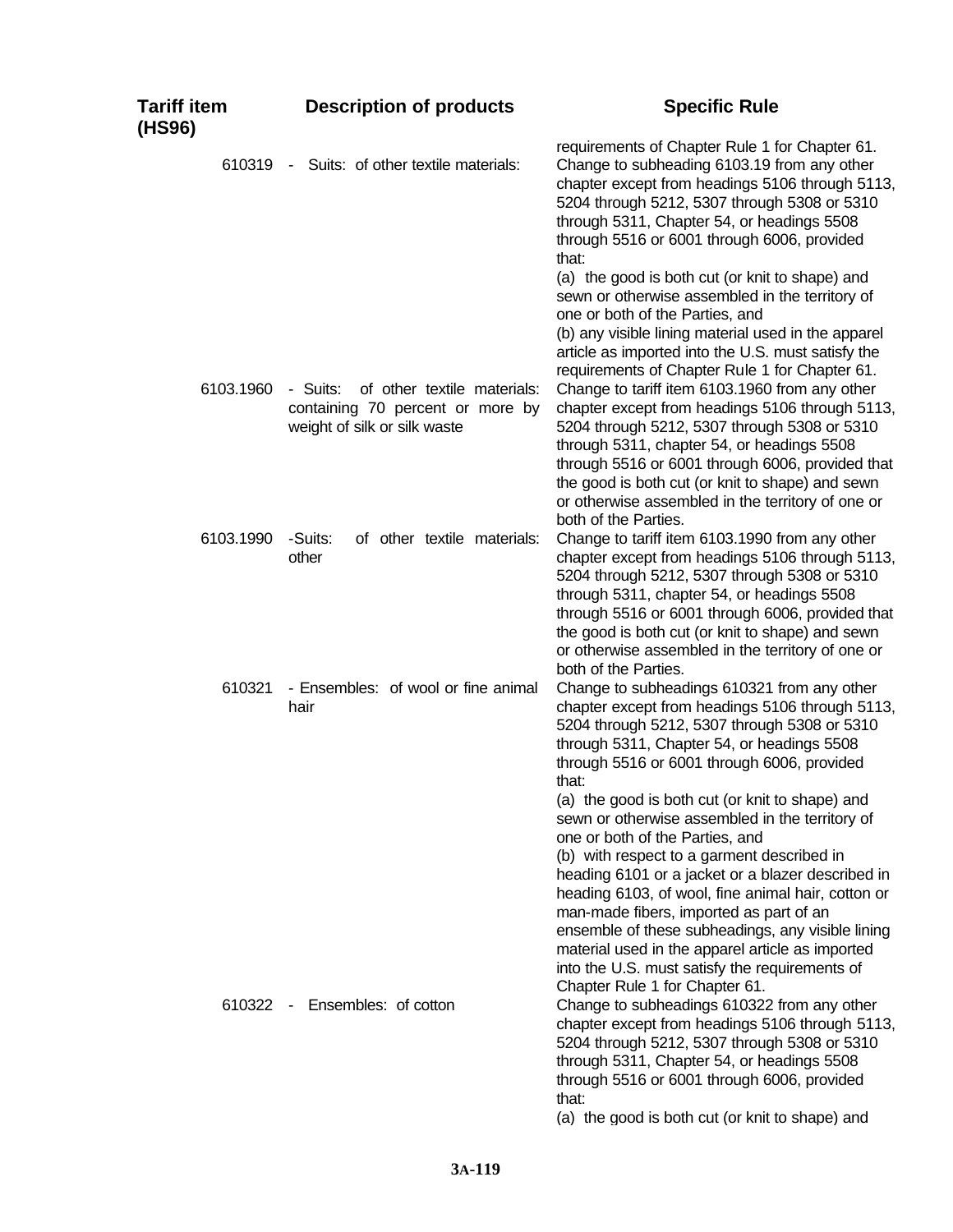|                                                              | sewn or otherwise assembled in the territory of                                                                                                                                                                                                                                                                                                                                                                                                                                                                                                                                                                                                                                                                                                                                                                                                                                                     |
|--------------------------------------------------------------|-----------------------------------------------------------------------------------------------------------------------------------------------------------------------------------------------------------------------------------------------------------------------------------------------------------------------------------------------------------------------------------------------------------------------------------------------------------------------------------------------------------------------------------------------------------------------------------------------------------------------------------------------------------------------------------------------------------------------------------------------------------------------------------------------------------------------------------------------------------------------------------------------------|
| 610323 - Ensembles: of synthetic fibres                      | one or both of the Parties, and<br>(b) with respect to a garment described in<br>heading 6101 or a jacket or a blazer described in<br>heading 6103, of wool, fine animal hair, cotton or<br>man-made fibers, imported as part of an<br>ensemble of these subheadings, any visible lining<br>material used in the apparel article as imported<br>into the U.S. must satisfy the requirements of<br>Chapter Rule 1 for Chapter 61.<br>Change to subheadings 610323 from any other<br>chapter except from headings 5106 through 5113,<br>5204 through 5212, 5307 through 5308 or 5310<br>through 5311, Chapter 54, or headings 5508<br>through 5516 or 6001 through 6006, provided<br>that:                                                                                                                                                                                                            |
| Ensembles:<br>other<br>of<br>textile<br>$\sim$<br>materials: | (a) the good is both cut (or knit to shape) and<br>sewn or otherwise assembled in the territory of<br>one or both of the Parties, and<br>(b) with respect to a garment described in<br>heading 6101 or a jacket or a blazer described in<br>heading 6103, of wool, fine animal hair, cotton or<br>man-made fibers, imported as part of an<br>ensemble of these subheadings, any visible lining<br>material used in the apparel article as imported<br>into the U.S. must satisfy the requirements of<br>Chapter Rule 1 for Chapter 61.<br>Change to subheadings 610329 from any other<br>chapter except from headings 5106 through 5113,<br>5204 through 5212, 5307 through 5308 or 5310<br>through 5311, Chapter 54, or headings 5508<br>through 5516 or 6001 through 6006, provided<br>that:                                                                                                      |
| Jackets and blazers: of wool or<br>fine animal hair          | (a) the good is both cut (or knit to shape) and<br>sewn or otherwise assembled in the territory of<br>one or both of the Parties, and<br>(b) with respect to a garment described in<br>heading 6101 or a jacket or a blazer described in<br>heading 6103, of wool, fine animal hair, cotton or<br>man-made fibers, imported as part of an<br>ensemble of these subheadings, any visible lining<br>material used in the apparel article as imported<br>into the U.S. must satisfy the requirements of<br>Chapter Rule 1 for Chapter 61.<br>Change to subheading 610331 from any other<br>chapter except from headings 5106 through 5113,<br>5204 through 5212, 5307 through 5308 or 5310<br>through 5311, Chapter 54, or headings 5508<br>through 5516 or 6001 through 6006, provided<br>that:<br>(a) the good is both cut (or knit to shape) and<br>sewn or otherwise assembled in the territory of |
|                                                              |                                                                                                                                                                                                                                                                                                                                                                                                                                                                                                                                                                                                                                                                                                                                                                                                                                                                                                     |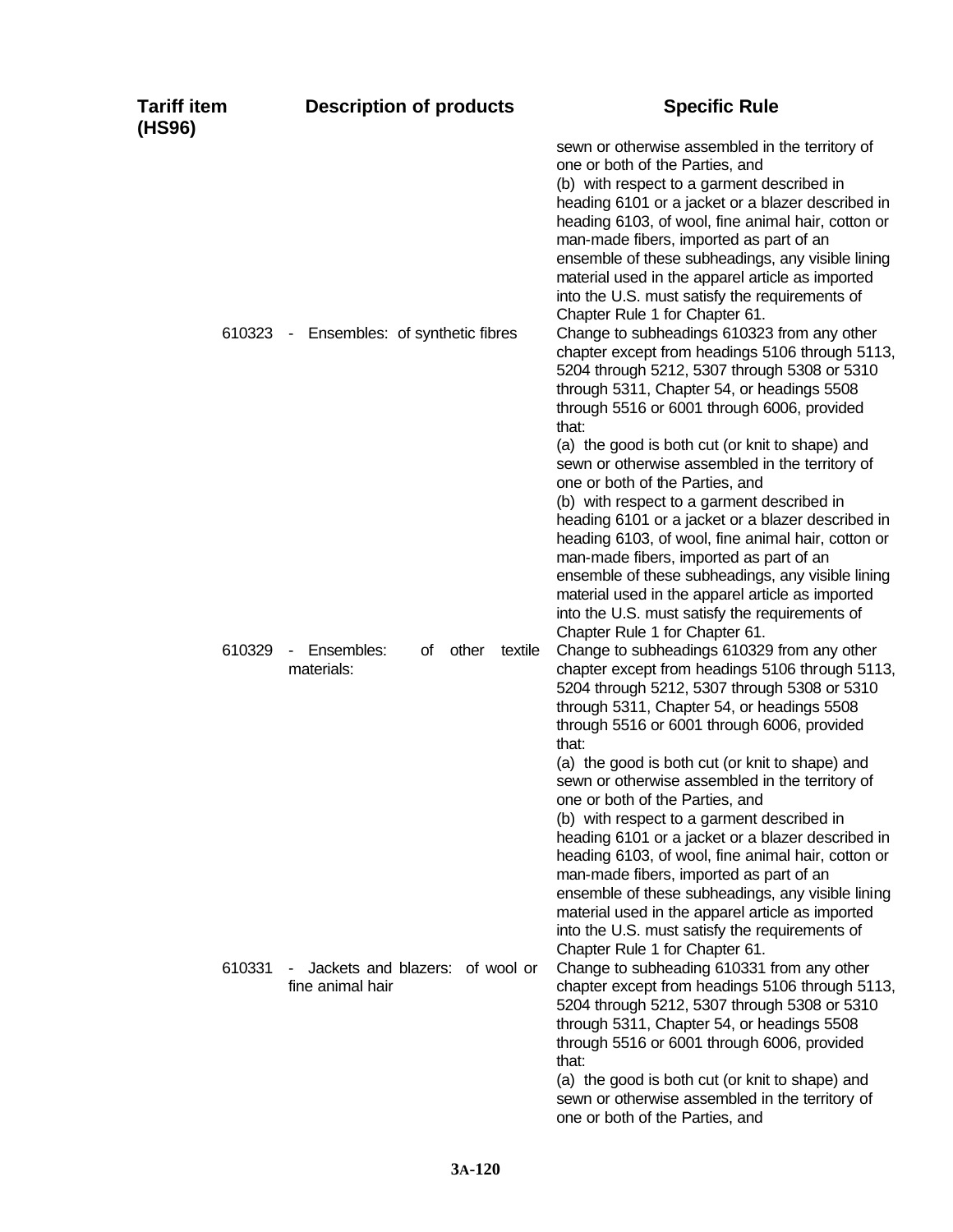| Tariff item<br>(HS96) | <b>Description of products</b>                                                                                                                     | <b>Specific Rule</b>                                                                                                                                                                                                                                                                                                                                                                                                                                                                                                                                                                                                                                                 |
|-----------------------|----------------------------------------------------------------------------------------------------------------------------------------------------|----------------------------------------------------------------------------------------------------------------------------------------------------------------------------------------------------------------------------------------------------------------------------------------------------------------------------------------------------------------------------------------------------------------------------------------------------------------------------------------------------------------------------------------------------------------------------------------------------------------------------------------------------------------------|
| 610332                | Jackets and blazers: of cotton<br>$\sim$                                                                                                           | (b) any visible lining material used in the apparel<br>article as imported into the U.S. must satisfy the<br>requirements of Chapter Rule 1 for Chapter 61.<br>Change to subheading 610332 from any other<br>chapter except from headings 5106 through 5113,<br>5204 through 5212, 5307 through 5308 or 5310<br>through 5311, Chapter 54, or headings 5508<br>through 5516 or 6001 through 6006, provided<br>that:                                                                                                                                                                                                                                                   |
| 610333                | Jackets and blazers: of synthetic<br>$\sim$<br>fibres                                                                                              | (a) the good is both cut (or knit to shape) and<br>sewn or otherwise assembled in the territory of<br>one or both of the Parties, and<br>(b) any visible lining material used in the apparel<br>article as imported into the U.S. must satisfy the<br>requirements of Chapter Rule 1 for Chapter 61.<br>Change to subheading 610333 from any other<br>chapter except from headings 5106 through 5113,<br>5204 through 5212, 5307 through 5308 or 5310<br>through 5311, Chapter 54, or headings 5508<br>through 5516 or 6001 through 6006, provided<br>that:                                                                                                          |
| 610339                | - Jackets and blazers: of other<br>textile materials                                                                                               | (a) the good is both cut (or knit to shape) and<br>sewn or otherwise assembled in the territory of<br>one or both of the Parties, and<br>(b) any visible lining material used in the apparel<br>article as imported into the U.S. must satisfy the<br>requirements of Chapter Rule 1 for Chapter 61.<br>Change to subheading 610339 from any other<br>chapter except from headings 5106 through 5113,<br>5204 through 5212, 5307 through 5308 or 5310<br>through 5311, Chapter 54, or headings 5508<br>through 5516 or 6001 through 6006, provided<br>that:                                                                                                          |
| 6103.3940             | of other<br>Jackets and blazers:<br>$\blacksquare$<br>textile<br>materials,<br>containing<br>70 percent or more by weight of silk<br>or silk waste | (a) the good is both cut (or knit to shape) and<br>sewn or otherwise assembled in the territory of<br>one or both of the Parties, and<br>(b) any visible lining material used in the apparel<br>article as imported into the U.S. must satisfy the<br>requirements of Chapter Rule 1 for Chapter 61.<br>Change to tariff item 6103.3940 from any other<br>chapter except from headings 5106 through 5113,<br>5204 through 5212, 5307 through 5308 or 5310<br>through 5311, chapter 54, or headings 5508<br>through 5516 or 6001 through 6006, provided that<br>the good is both cut (or knit to shape) and sewn<br>or otherwise assembled in the territory of one or |
| 6103.3980             | of other<br>Jackets and blazers:<br>$\blacksquare$<br>textile materials, other                                                                     | both of the Parties.<br>Change to tariff item 6103.3980 from any other<br>chapter except from headings 5106 through 5113,<br>5204 through 5212, 5307 through 5308 or 5310<br>through 5311, chapter 54, or headings 5508<br>through 5516 or 6001 through 6006, provided that<br>the good is both cut (or knit to shape) and sewn                                                                                                                                                                                                                                                                                                                                      |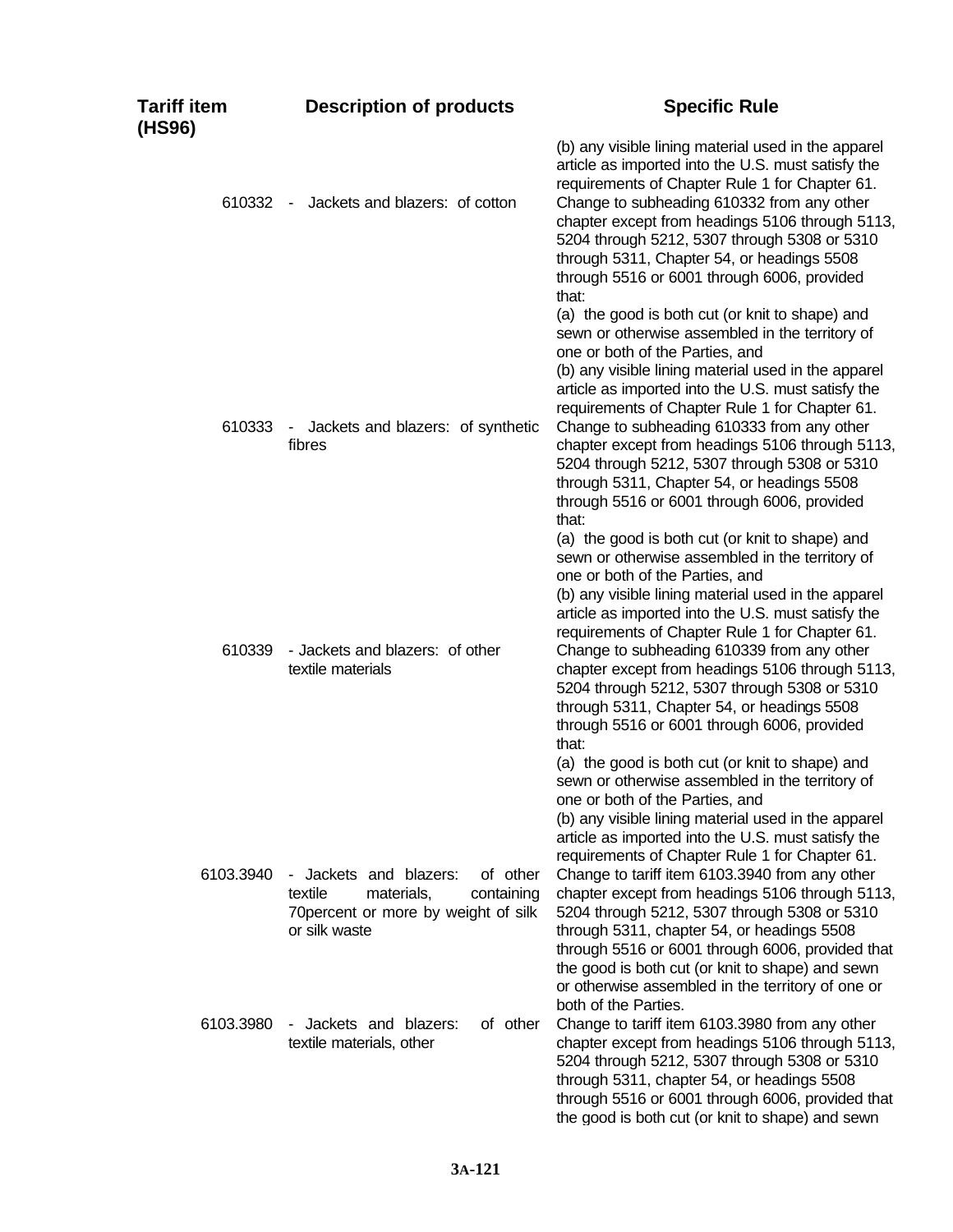| Tariff item<br>(HS96) |        | <b>Description of products</b>                                                                                                                                                                                         | <b>Specific Rule</b>                                                                                                                                                                                                                                                                                                                                                                                                                                                                                                                                        |
|-----------------------|--------|------------------------------------------------------------------------------------------------------------------------------------------------------------------------------------------------------------------------|-------------------------------------------------------------------------------------------------------------------------------------------------------------------------------------------------------------------------------------------------------------------------------------------------------------------------------------------------------------------------------------------------------------------------------------------------------------------------------------------------------------------------------------------------------------|
|                       | 610341 | -Trousers, bib and brace overalls,<br>breeches and shorts:<br>of wool or<br>fine animal hair                                                                                                                           | or otherwise assembled in the territory of one or<br>both of the Parties.<br>Change to subheading 610341 from any other<br>chapter except from headings 5106 through 5113,<br>5204 through 5212, 5307 through 5308 or 5310<br>through 5311, Chapter 54, or headings 5508<br>through 5516 or 6001 through 6006, provided that<br>the good is both cut (or knit to shape) and sewn<br>or otherwise assembled in the territory of one or                                                                                                                       |
|                       | 610342 | -Trousers, bib and brace overalls,<br>breeches and shorts: of cotton                                                                                                                                                   | both of the Parties.<br>Change to subheading 610342 from any other<br>chapter except from headings 5106 through 5113,<br>5204 through 5212, 5307 through 5308 or 5310<br>through 5311, Chapter 54, or headings 5508<br>through 5516 or 6001 through 6006, provided that<br>the good is both cut (or knit to shape) and sewn<br>or otherwise assembled in the territory of one or<br>both of the Parties.                                                                                                                                                    |
|                       | 610343 | -Trousers, bib and brace overalls,<br>breeches and shorts: of synthetic<br>fibres                                                                                                                                      | Change to subheading 610343 from any other<br>chapter except from headings 5106 through 5113,<br>5204 through 5212, 5307 through 5308 or 5310<br>through 5311, Chapter 54, or headings 5508<br>through 5516 or 6001 through 6006, provided that<br>the good is both cut (or knit to shape) and sewn<br>or otherwise assembled in the territory of one or<br>both of the Parties.                                                                                                                                                                            |
|                       | 610349 | -Trousers, bib and brace overalls,<br>breeches and shorts: of other textile<br>materials:                                                                                                                              | Change to subheading 610349 from any other<br>chapter except from headings 5106 through 5113,<br>5204 through 5212, 5307 through 5308 or 5310<br>through 5311, Chapter 54, or headings 5508<br>through 5516 or 6001 through 6006, provided that<br>the good is both cut (or knit to shape) and sewn<br>or otherwise assembled in the territory of one or<br>both of the Parties.                                                                                                                                                                            |
| 6104                  |        | girls<br>suits,<br>Women s<br>or<br>jackets,<br>ensembles,<br>blazers,<br>dresses, skirts, divided skirts,<br>trousers, bib and brace overalls,<br>breeches and shorts (other than<br>swimwear), knitted or crocheted. |                                                                                                                                                                                                                                                                                                                                                                                                                                                                                                                                                             |
|                       | 610411 | -Suits: of wool or fine animal hair                                                                                                                                                                                    | Change to subheading 610411 from any other<br>chapter except from headings 5106 through 5113,<br>5204 through 5212, 5307 through 5308 or 5310<br>through 5311, Chapter 54, or headings 5508<br>through 5516 or 6001 through 6006, provided<br>that:<br>(a) the good is both cut (or knit to shape) and<br>sewn or otherwise assembled in the territory of<br>one or both of the Parties, and<br>(b) any visible lining material used in the apparel<br>article as imported into the U.S. must satisfy the<br>requirements of Chapter Rule 1 for Chapter 61. |
|                       |        | 610412 - Suits: of cotton                                                                                                                                                                                              | Change to subheading 610412 from any other                                                                                                                                                                                                                                                                                                                                                                                                                                                                                                                  |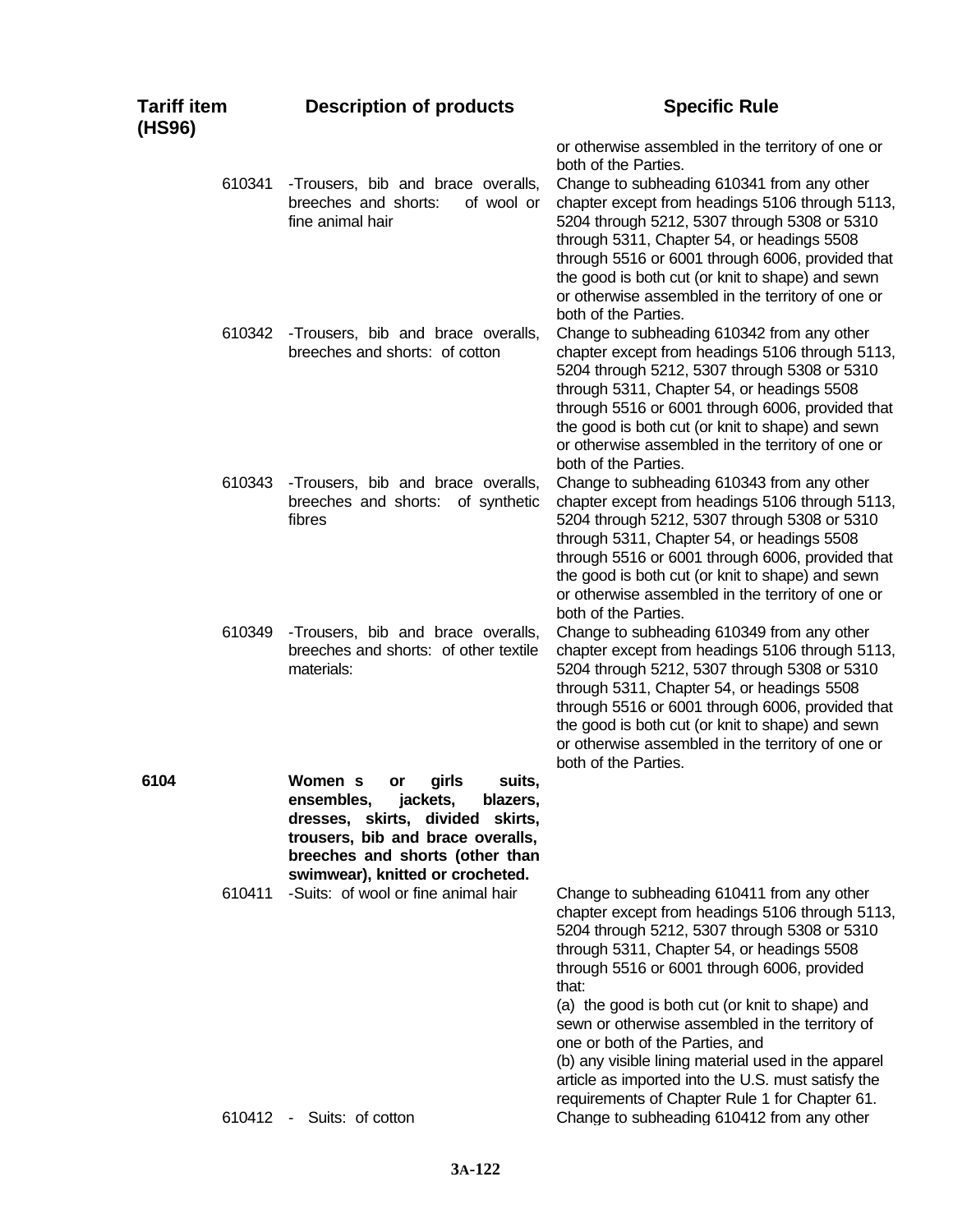| Tariff item<br>(HS96) | <b>Description of products</b>                                                                          | <b>Specific Rule</b>                                                                                                                                                                                                                                                                                                                                                                                                                                                                                                                                        |
|-----------------------|---------------------------------------------------------------------------------------------------------|-------------------------------------------------------------------------------------------------------------------------------------------------------------------------------------------------------------------------------------------------------------------------------------------------------------------------------------------------------------------------------------------------------------------------------------------------------------------------------------------------------------------------------------------------------------|
|                       |                                                                                                         | chapter except from headings 5106 through 5113,<br>5204 through 5212, 5307 through 5308 or 5310<br>through 5311, Chapter 54, or headings 5508<br>through 5516 or 6001 through 6006, provided<br>that:                                                                                                                                                                                                                                                                                                                                                       |
|                       | 610413 - Suits: of synthetic fibres                                                                     | (a) the good is both cut (or knit to shape) and<br>sewn or otherwise assembled in the territory of<br>one or both of the Parties, and<br>(b) any visible lining material used in the apparel<br>article as imported into the U.S. must satisfy the<br>requirements of Chapter Rule 1 for Chapter 61.<br>Change to subheading 610413 from any other<br>chapter except from headings 5106 through 5113,<br>5204 through 5212, 5307 through 5308 or 5310<br>through 5311, Chapter 54, or headings 5508<br>through 5516 or 6001 through 6006, provided<br>that: |
|                       | 610419 - Suits: of other textile materials:                                                             | (a) the good is both cut (or knit to shape) and<br>sewn or otherwise assembled in the territory of<br>one or both of the Parties, and<br>(b) any visible lining material used in the apparel<br>article as imported into the U.S. must satisfy the<br>requirements of Chapter Rule 1 for Chapter 61.<br>Change to subheading 610419 from any other<br>chapter except from headings 5106 through 5113,<br>5204 through 5212, 5307 through 5308 or 5310<br>through 5311, Chapter 54, or headings 5508<br>through 5516 or 6001 through 6006, provided<br>that: |
|                       |                                                                                                         | (a) the good is both cut (or knit to shape) and<br>sewn or otherwise assembled in the territory of<br>one or both of the Parties, and<br>(b) any visible lining material used in the apparel<br>article as imported into the U.S. must satisfy the<br>requirements of Chapter Rule 1 for Chapter 61.                                                                                                                                                                                                                                                        |
| 6104.1940             | - Suits: of other textile materials,<br>containing 70percent or more by<br>weight of silk or silk waste | Change to tariff item 6104.1940 from any other<br>chapter except from headings 5106 through 5113,<br>5204 through 5212, 5307 through 5308 or 5310<br>through 5311, chapter 54, or headings 5508<br>through 5516 or 6001 through 6006, provided that<br>the good is both cut (or knit to shape) and sewn<br>or otherwise assembled in the territory of one or<br>both of the Parties.                                                                                                                                                                        |
| 6104.1980             | of other textile materials,<br>-Suits:<br>other                                                         | Change to tariff item 6104.1980 from any other<br>chapter except from headings 5106 through 5113,<br>5204 through 5212, 5307 through 5308 or 5310<br>through 5311, chapter 54, or headings 5508<br>through 5516 or 6001 through 6006, provided that<br>the good is both cut (or knit to shape) and sewn<br>or otherwise assembled in the territory of one or<br>both of the Parties.                                                                                                                                                                        |
| 610421                | -Ensembles: of wool or fine animal                                                                      | Change to subheading 610421 from any other                                                                                                                                                                                                                                                                                                                                                                                                                                                                                                                  |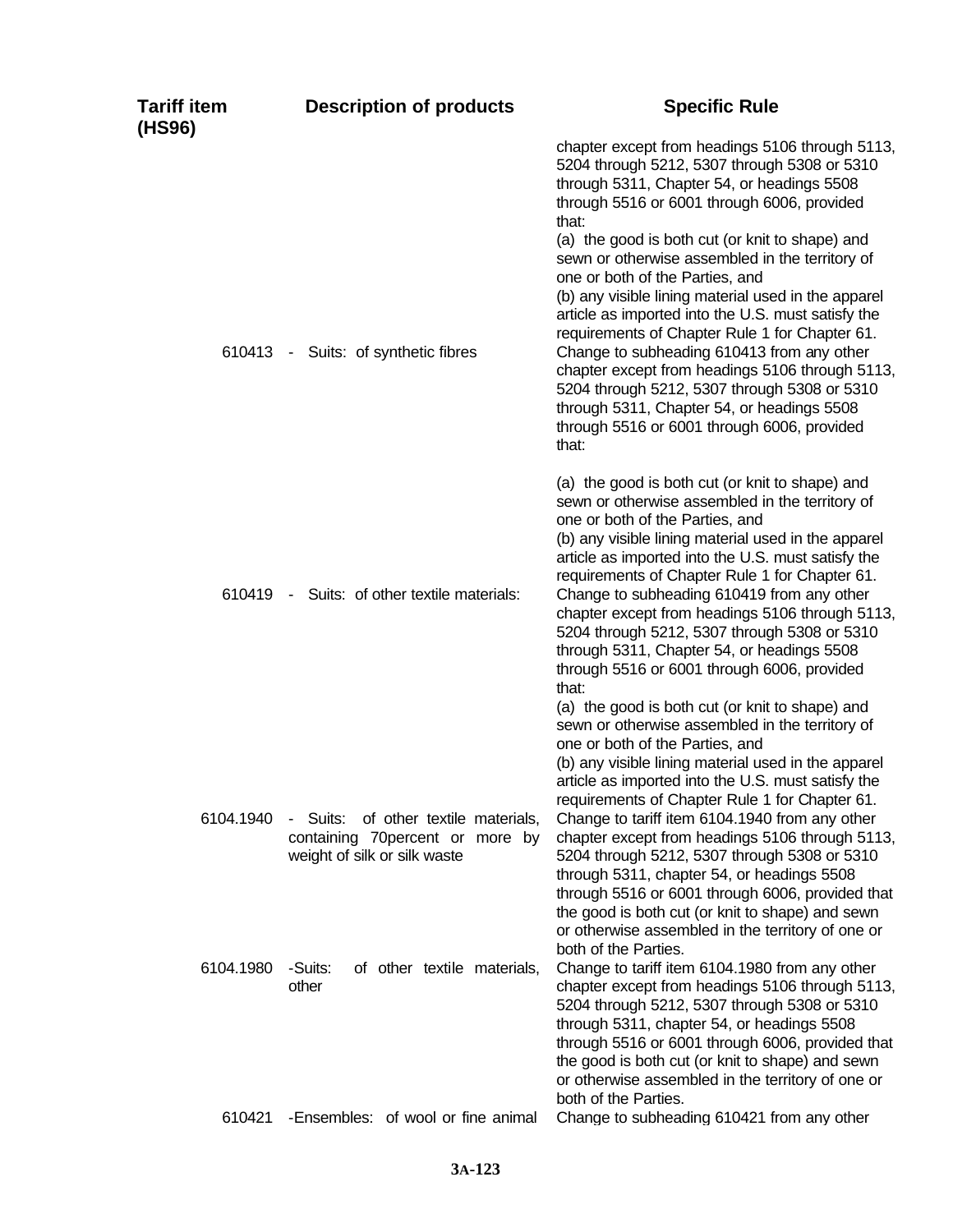| <b>Tariff item</b><br>(HS96) | <b>Description of products</b>                                | <b>Specific Rule</b>                                                                                                                                                                                                                                                                                                                                                                                                                                                                                                                                                                                                                                                                                                                                                                                                                                            |
|------------------------------|---------------------------------------------------------------|-----------------------------------------------------------------------------------------------------------------------------------------------------------------------------------------------------------------------------------------------------------------------------------------------------------------------------------------------------------------------------------------------------------------------------------------------------------------------------------------------------------------------------------------------------------------------------------------------------------------------------------------------------------------------------------------------------------------------------------------------------------------------------------------------------------------------------------------------------------------|
|                              | hair                                                          | chapter except from headings 5106 through 5113,<br>5204 through 5212, 5307 through 5308 or 5310<br>through 5311, Chapter 54, or headings 5508<br>through 5516 or 6001 through 6006, provided<br>that:                                                                                                                                                                                                                                                                                                                                                                                                                                                                                                                                                                                                                                                           |
|                              |                                                               | (a) the good is both cut (or knit to shape) and<br>sewn or otherwise assembled in the territory of<br>one or both of the Parties, and<br>(b) with respect to a garment described in<br>heading 6102, a jacket or a blazer described in<br>heading 6104, or a skirt described in heading<br>6104, of wool, fine animal hair, cotton or man-<br>made fibers, imported as part of an ensemble of<br>these subheadings, any visible lining material<br>used in the apparel article as imported into the<br>U.S. must satisfy the requirements of Chapter<br>Rule 1 for Chapter 61.                                                                                                                                                                                                                                                                                  |
|                              | 610422 - Ensembles: of cotton                                 | Change to subheading 610422 from any other<br>chapter except from headings 5106 through 5113,<br>5204 through 5212, 5307 through 5308 or 5310<br>through 5311, Chapter 54, or headings 5508<br>through 5516 or 6001 through 6006, provided<br>that:<br>(a) the good is both cut (or knit to shape) and<br>sewn or otherwise assembled in the territory of<br>one or both of the Parties, and<br>(b) with respect to a garment described in<br>heading 6102, a jacket or a blazer described in<br>heading 6104, or a skirt described in heading<br>6104, of wool, fine animal hair, cotton or man-<br>made fibers, imported as part of an ensemble of<br>these subheadings, any visible lining material<br>used in the apparel article as imported into the<br>U.S. must satisfy the requirements of Chapter                                                     |
| 610423                       | Ensembles: of synthetic fibres<br>$\mathcal{L}_{\mathcal{A}}$ | Rule 1 for Chapter 61.<br>Change to subheading 610423 from any other<br>chapter except from headings 5106 through 5113,<br>5204 through 5212, 5307 through 5308 or 5310<br>through 5311, Chapter 54, or headings 5508<br>through 5516 or 6001 through 6006, provided<br>that:<br>(a) the good is both cut (or knit to shape) and<br>sewn or otherwise assembled in the territory of<br>one or both of the Parties, and<br>(b) with respect to a garment described in<br>heading 6102, a jacket or a blazer described in<br>heading 6104, or a skirt described in heading<br>6104, of wool, fine animal hair, cotton or man-<br>made fibers, imported as part of an ensemble of<br>these subheadings, any visible lining material<br>used in the apparel article as imported into the<br>U.S. must satisfy the requirements of Chapter<br>Rule 1 for Chapter 61. |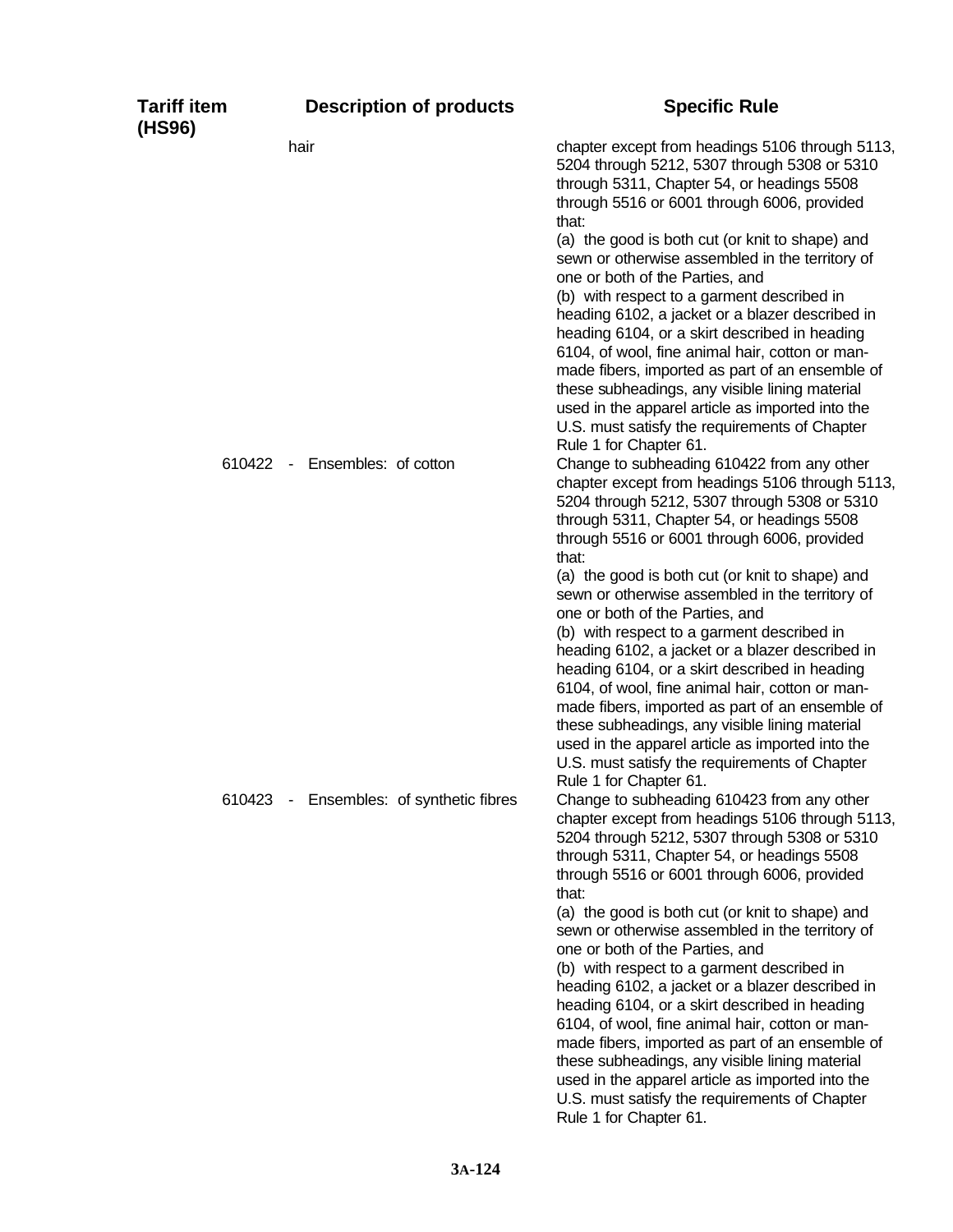| <b>Tariff item</b><br>(HS96) | <b>Description of products</b>                                       | <b>Specific Rule</b>                                                                                                                                                                                                                                                                                                                                                                                                                                                                                                                                                           |
|------------------------------|----------------------------------------------------------------------|--------------------------------------------------------------------------------------------------------------------------------------------------------------------------------------------------------------------------------------------------------------------------------------------------------------------------------------------------------------------------------------------------------------------------------------------------------------------------------------------------------------------------------------------------------------------------------|
| 610429                       | Ensembles:<br>other<br>textile<br>of<br>$\blacksquare$<br>materials: | Change to subheading 610429 from any other<br>chapter except from headings 5106 through 5113,<br>5204 through 5212, 5307 through 5308 or 5310<br>through 5311, Chapter 54, or headings 5508<br>through 5516 or 6001 through 6006, provided<br>that:                                                                                                                                                                                                                                                                                                                            |
|                              |                                                                      | (a) the good is both cut (or knit to shape) and<br>sewn or otherwise assembled in the territory of<br>one or both of the Parties, and<br>(b) with respect to a garment described in<br>heading 6102, a jacket or a blazer described in<br>heading 6104, or a skirt described in heading<br>6104, of wool, fine animal hair, cotton or man-<br>made fibers, imported as part of an ensemble of<br>these subheadings, any visible lining material<br>used in the apparel article as imported into the<br>U.S. must satisfy the requirements of Chapter<br>Rule 1 for Chapter 61. |
| 610431                       | Jackets and blazers: of wool or<br>۰.<br>fine animal hair            | Change to subheading 610431 from any other<br>chapter except from headings 5106 through 5113,<br>5204 through 5212, 5307 through 5308 or 5310<br>through 5311, Chapter 54, or headings 5508<br>through 5516 or 6001 through 6006, provided<br>that:<br>(a) the good is both cut (or knit to shape) and                                                                                                                                                                                                                                                                         |
| 610432                       | Jackets and blazers: of cotton<br>$\sim$                             | sewn or otherwise assembled in the territory of<br>one or both of the Parties, and<br>(b) any visible lining material used in the apparel<br>article as imported into the U.S. must satisfy the<br>requirements of Chapter Rule 1 for Chapter 61.<br>Change to subheading 610432 from any other<br>chapter except from headings 5106 through 5113,<br>5204 through 5212, 5307 through 5308 or 5310<br>through 5311, Chapter 54, or headings 5508<br>through 5516 or 6001 through 6006, provided<br>that:                                                                       |
| 610433                       | Jackets and blazers: of synthetic<br>$\blacksquare$<br>fibres        | (a) the good is both cut (or knit to shape) and<br>sewn or otherwise assembled in the territory of<br>one or both of the Parties, and<br>(b) any visible lining material used in the apparel<br>article as imported into the U.S. must satisfy the<br>requirements of Chapter Rule 1 for Chapter 61.<br>Change to subheading 610433 from any other<br>chapter except from headings 5106 through 5113,<br>5204 through 5212, 5307 through 5308 or 5310<br>through 5311, Chapter 54, or headings 5508<br>through 5516 or 6001 through 6006, provided<br>that:                    |
|                              |                                                                      | (a) the good is both cut (or knit to shape) and<br>sewn or otherwise assembled in the territory of<br>one or both of the Parties, and<br>(b) any visible lining material used in the apparel<br>article as imported into the U.S. must satisfy the                                                                                                                                                                                                                                                                                                                             |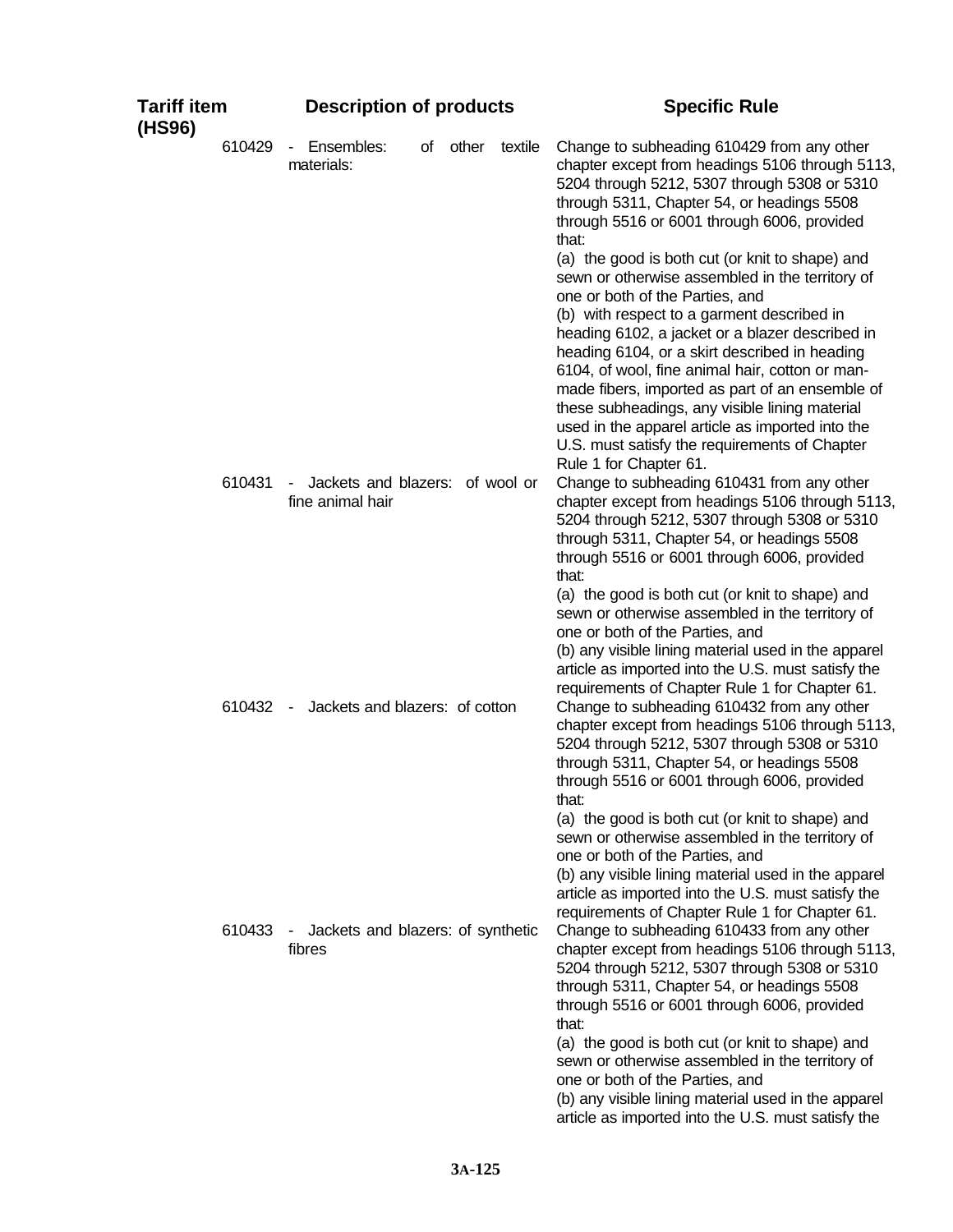| Tariff item<br>(HS96) | <b>Description of products</b>                               | <b>Specific Rule</b>                                                                                                                                                                                                                                                                                                                                                                 |
|-----------------------|--------------------------------------------------------------|--------------------------------------------------------------------------------------------------------------------------------------------------------------------------------------------------------------------------------------------------------------------------------------------------------------------------------------------------------------------------------------|
| 610439                | of other<br>Jackets and blazers:<br>textile materials:       | requirements of Chapter Rule 1 for Chapter 61.<br>Change to subheading 610439 from any other<br>chapter except from headings 5106 through 5113,<br>5204 through 5212, 5307 through 5308 or 5310<br>through 5311, Chapter 54, or headings 5508<br>through 5516 or 6001 through 6006, provided<br>that:                                                                                |
|                       |                                                              | (a) the good is both cut (or knit to shape) and<br>sewn or otherwise assembled in the territory of<br>one or both of the Parties, and<br>(b) any visible lining material used in the apparel<br>article as imported into the U.S. must satisfy the<br>requirements of Chapter Rule 1 for Chapter 61.                                                                                 |
| 6104.3920             | of other<br>Jackets and blazers:<br>textile materials, other | Change to tariff item 6104.3920 from any other<br>chapter except from headings 5106 through 5113,<br>5204 through 5212, 5307 through 5308 or 5310<br>through 5311, chapter 54, or headings 5508<br>through 5516 or 6001 through 6006, provided that<br>the good is both cut (or knit to shape) and sewn<br>or otherwise assembled in the territory of one or<br>both of the Parties. |
| 610441                | -Dresses: of wool or fine animal hair                        | Change to subheading 610441 from any other<br>chapter except from headings 5106 through 5113,<br>5204 through 5212, 5307 through 5308 or 5310<br>through 5311, Chapter 54, or headings 5508<br>through 5516 or 6001 through 6006, provided that<br>the good is both cut (or knit to shape) and sewn<br>or otherwise assembled in the territory of one or<br>both of the Parties.     |
| 610442                | -Dresses: of cotton                                          | Change to subheading 610442 from any other<br>chapter except from headings 5106 through 5113,<br>5204 through 5212, 5307 through 5308 or 5310<br>through 5311, Chapter 54, or headings 5508<br>through 5516 or 6001 through 6006, provided that<br>the good is both cut (or knit to shape) and sewn<br>or otherwise assembled in the territory of one or<br>both of the Parties.     |
| 610443                | -Dresses: of synthetic fibres                                | Change to subheading 610443 from any other<br>chapter except from headings 5106 through 5113,<br>5204 through 5212, 5307 through 5308 or 5310<br>through 5311, Chapter 54, or headings 5508<br>through 5516 or 6001 through 6006, provided that<br>the good is both cut (or knit to shape) and sewn<br>or otherwise assembled in the territory of one or<br>both of the Parties.     |
| 610444                | -Dresses: of artificial fibres                               | Change to subheading 610444 from any other<br>chapter except from headings 5106 through 5113,<br>5204 through 5212, 5307 through 5308 or 5310<br>through 5311, Chapter 54, or headings 5508<br>through 5516 or 6001 through 6006, provided that<br>the good is both cut (or knit to shape) and sewn<br>or otherwise assembled in the territory of one or<br>both of the Parties.     |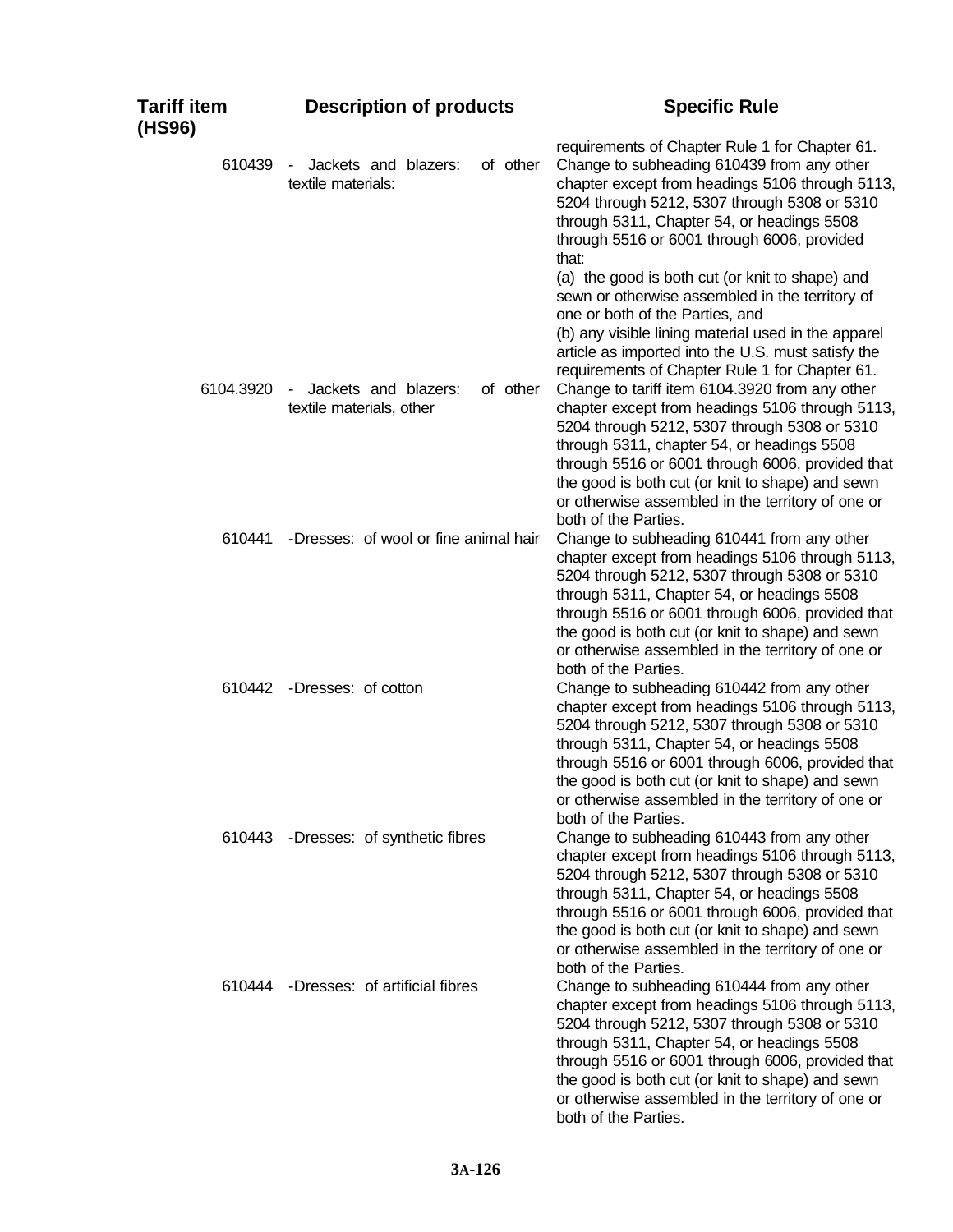| Tariff item<br>(HS96) | <b>Description of products</b>                             | <b>Specific Rule</b>                                                                                                                                                                                                                                                                                                                                                                                  |
|-----------------------|------------------------------------------------------------|-------------------------------------------------------------------------------------------------------------------------------------------------------------------------------------------------------------------------------------------------------------------------------------------------------------------------------------------------------------------------------------------------------|
| 610449                | -Dresses: of other textile materials:                      | Change to subheading 610449 from any other<br>chapter except from headings 5106 through 5113,<br>5204 through 5212, 5307 through 5308 or 5310<br>through 5311, Chapter 54, or headings 5508<br>through 5516 or 6001 through 6006, provided that<br>the good is both cut (or knit to shape) and sewn<br>or otherwise assembled in the territory of one or<br>both of the Parties.                      |
| 610451                | -Skirts and divided skirts: of wool or<br>fine animal hair | Change to subheading 610451 from any other<br>chapter except from headings 5106 through 5113,<br>5204 through 5212, 5307 through 5308 or 5310<br>through 5311, Chapter 54, or headings 5508<br>through 5516 or 6001 through 6006, provided<br>that:                                                                                                                                                   |
| 610452                | divided<br>Skirts and<br>skirts:<br>οf<br>$\sim$<br>cotton | (a) the good is both cut (or knit to shape) and<br>sewn or otherwise assembled in the territory of<br>one or both of the Parties, and<br>(b) any visible lining material used in the apparel<br>article as imported into the U.S. must satisfy the<br>requirements of Chapter Rule 1 for Chapter 61.<br>Change to subheading 610452 from any other<br>chapter except from headings 5106 through 5113, |
|                       |                                                            | 5204 through 5212, 5307 through 5308 or 5310<br>through 5311, Chapter 54, or headings 5508<br>through 5516 or 6001 through 6006, provided<br>that:<br>(a) the good is both cut (or knit to shape) and<br>sewn or otherwise assembled in the territory of<br>one or both of the Parties, and<br>(b) any visible lining material used in the apparel                                                    |
| 610453                | divided skirts:<br>Skirts and<br>οf<br>synthetic fibres    | article as imported into the U.S. must satisfy the<br>requirements of Chapter Rule 1 for Chapter 61.<br>Change to subheading 610453 from any other<br>chapter except from headings 5106 through 5113,<br>5204 through 5212, 5307 through 5308 or 5310<br>through 5311, Chapter 54, or headings 5508<br>through 5516 or 6001 through 6006, provided<br>that:                                           |
| 610459                | Skirts and divided skirts: of other                        | (a) the good is both cut (or knit to shape) and<br>sewn or otherwise assembled in the territory of<br>one or both of the Parties, and<br>(b) any visible lining material used in the apparel<br>article as imported into the U.S. must satisfy the<br>requirements of Chapter Rule 1 for Chapter 61.<br>Change to subheading 610459 from any other                                                    |
|                       | textile materials:                                         | chapter except from headings 5106 through 5113,<br>5204 through 5212, 5307 through 5308 or 5310<br>through 5311, Chapter 54, or headings 5508<br>through 5516 or 6001 through 6006, provided<br>that:<br>(a) the good is both cut (or knit to shape) and<br>sewn or otherwise assembled in the territory of<br>one or both of the Parties, and                                                        |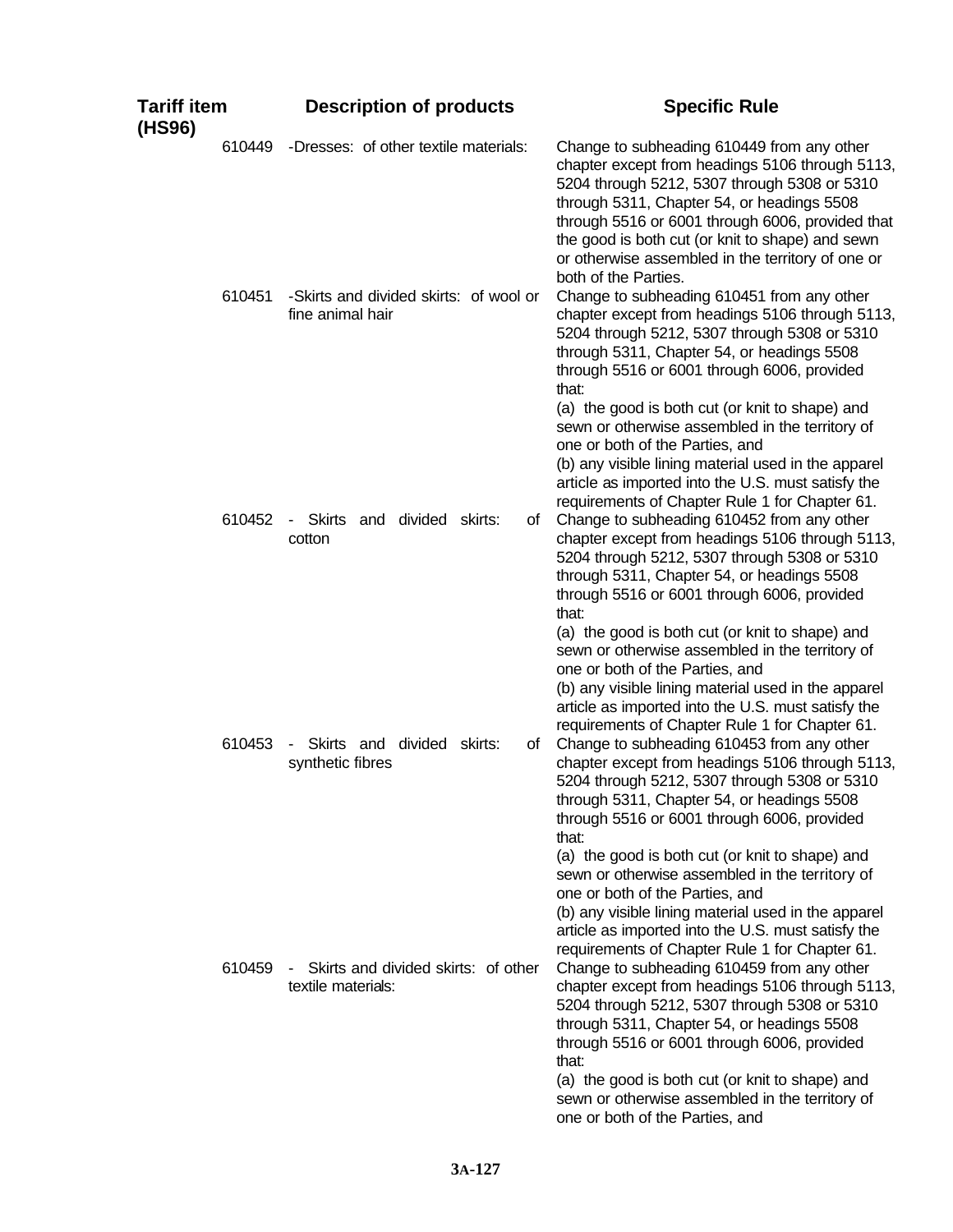| Tariff item<br>(HS96) | <b>Description of products</b>                                                                                                        | <b>Specific Rule</b>                                                                                                                                                                                                                                                                                                                                                                                                                                                                                                                                |
|-----------------------|---------------------------------------------------------------------------------------------------------------------------------------|-----------------------------------------------------------------------------------------------------------------------------------------------------------------------------------------------------------------------------------------------------------------------------------------------------------------------------------------------------------------------------------------------------------------------------------------------------------------------------------------------------------------------------------------------------|
| 6104.5940             | - Skirts and divided skirts: of other<br>textile<br>materials,<br>containing<br>70 percent or more by weight of silk<br>or silk waste | (b) any visible lining material used in the apparel<br>article as imported into the U.S. must satisfy the<br>requirements of Chapter Rule 1 for Chapter 61.<br>Change to tariff item 6104.5940 from any other<br>chapter except from headings 5106 through 5113,<br>5204 through 5212, 5307 through 5308 or 5310<br>through 5311, chapter 54, or headings 5508<br>through 5516 or 6001 through 6006, provided that<br>the good is both cut (or knit to shape) and sewn<br>or otherwise assembled in the territory of one or<br>both of the Parties. |
| 6104.5980             | -Skirts and divided skirts: of other<br>textile materials, other                                                                      | Change to tariff item 6104.5980 from any other<br>chapter except from headings 5106 through 5113,<br>5204 through 5212, 5307 through 5308 or 5310<br>through 5311, chapter 54, or headings 5508<br>through 5516 or 6001 through 6006, provided that<br>the good is both cut (or knit to shape) and sewn<br>or otherwise assembled in the territory of one or<br>both of the Parties.                                                                                                                                                                |
| 610461                | -Trousers, bib and brace overalls,<br>breeches and shorts: of wool or fine<br>animal hair                                             | Change to subheading 610461 from any other<br>chapter except from headings 5106 through 5113,<br>5204 through 5212, 5307 through 5308 or 5310<br>through 5311, Chapter 54, or headings 5508<br>through 5516 or 6001 through 6006, provided that<br>the good is both cut (or knit to shape) and sewn<br>or otherwise assembled in the territory of one or<br>both of the Parties.                                                                                                                                                                    |
| 610462                | -Trousers, bib and brace overalls,<br>breeches and shorts: of cotton                                                                  | Change to subheading 610462 from any other<br>chapter except from headings 5106 through 5113,<br>5204 through 5212, 5307 through 5308 or 5310<br>through 5311, Chapter 54, or headings 5508<br>through 5516 or 6001 through 6006, provided that<br>the good is both cut (or knit to shape) and sewn<br>or otherwise assembled in the territory of one or<br>both of the Parties.                                                                                                                                                                    |
| 610463                | -Trousers, bib and brace overalls,<br>breeches and shorts: of synthetic<br>fibres                                                     | Change to subheading 610463 from any other<br>chapter except from headings 5106 through 5113,<br>5204 through 5212, 5307 through 5308 or 5310<br>through 5311, Chapter 54, or headings 5508<br>through 5516 or 6001 through 6006, provided that<br>the good is both cut (or knit to shape) and sewn<br>or otherwise assembled in the territory of one or<br>both of the Parties.                                                                                                                                                                    |
| 610469                | -Trousers, bib and brace overalls,<br>breeches and shorts: of other textile<br>materials:                                             | Change to subheading 610469 from any other<br>chapter except from headings 5106 through 5113,<br>5204 through 5212, 5307 through 5308 or 5310<br>through 5311, Chapter 54, or headings 5508<br>through 5516 or 6001 through 6006, provided that<br>the good is both cut (or knit to shape) and sewn<br>or otherwise assembled in the territory of one or<br>both of the Parties.                                                                                                                                                                    |
| 6105                  | Men s or boys shirts, knitted or                                                                                                      | Change to heading 6105 from any other chapter                                                                                                                                                                                                                                                                                                                                                                                                                                                                                                       |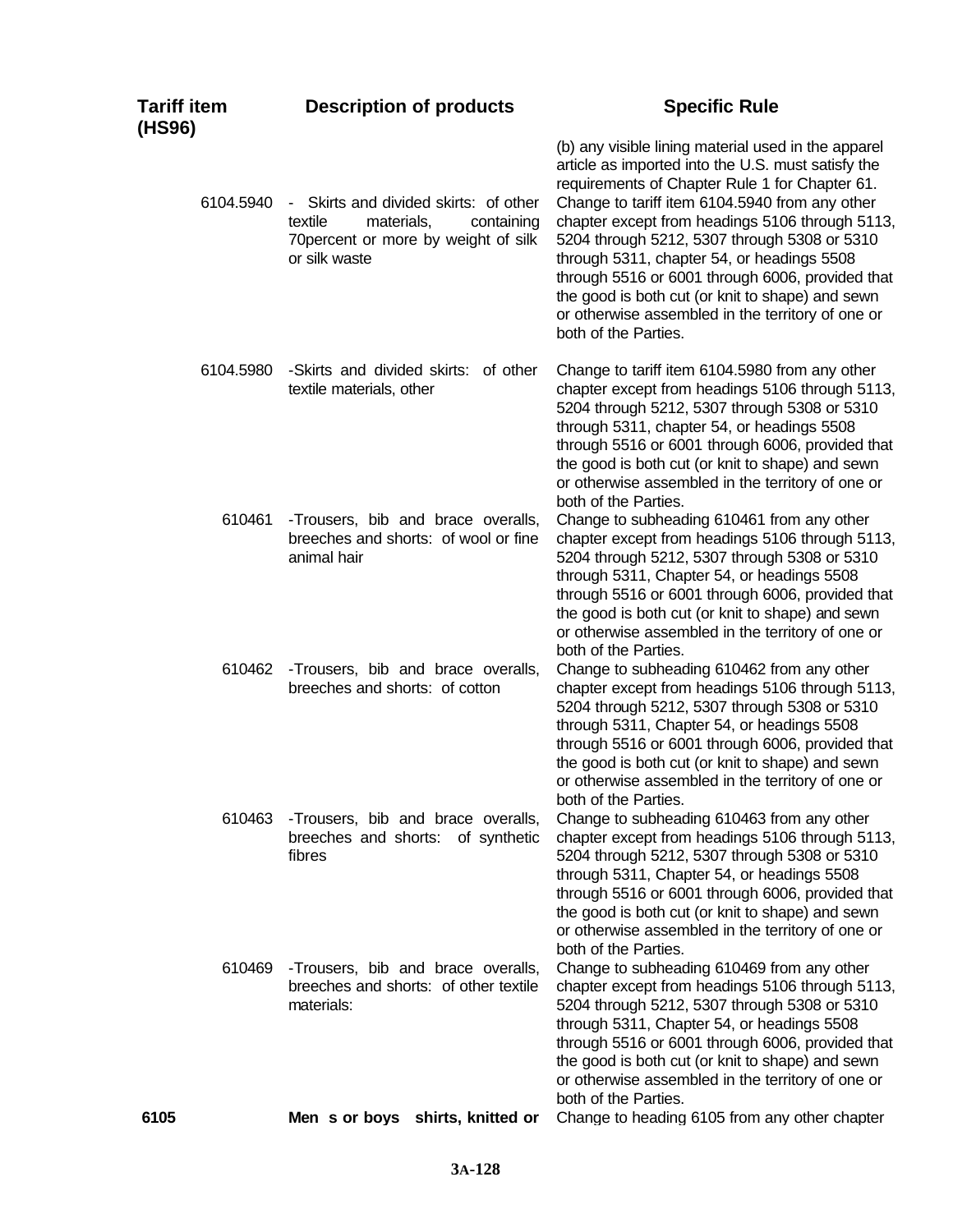| Tariff item<br>(HS96) | <b>Description of products</b>                                                                                                                                    | <b>Specific Rule</b>                                                                                                                                                                                                                                                                                                                                                                                                                       |
|-----------------------|-------------------------------------------------------------------------------------------------------------------------------------------------------------------|--------------------------------------------------------------------------------------------------------------------------------------------------------------------------------------------------------------------------------------------------------------------------------------------------------------------------------------------------------------------------------------------------------------------------------------------|
|                       | crocheted.                                                                                                                                                        | except from headings 5106 through 5113, 5204<br>through 5212, 5307 through 5308 or 5310<br>through 5311, Chapter 54, or headings 5508<br>through 5516 or 6001 through 6006, provided that<br>the good is both cut (or knit to shape) and sewn<br>or otherwise assembled in the territory of one or<br>both of the Parties.                                                                                                                 |
| 6106                  | Women s<br>girls<br>blouses,<br>or<br>shirts and shirt-blouses, knitted<br>or crocheted.                                                                          | Change to heading 6106 from any other chapter<br>except from headings 5106 through 5113, 5204<br>through 5212, 5307 through 5308 or 5310<br>through 5311, Chapter 54, or headings 5508<br>through 5516 or 6001 through 6006, provided that<br>the good is both cut (or knit to shape) and sewn<br>or otherwise assembled in the territory of one or<br>both of the Parties.                                                                |
| 6107                  | Men s<br>boys<br>underpants,<br>or<br>nightshirts,<br>briefs,<br>pyjamas,<br>bathrobes, dressing gowns and<br>articles,<br>similar<br>knitted<br>or<br>crocheted. |                                                                                                                                                                                                                                                                                                                                                                                                                                            |
| 610711                | -Underpants and briefs: of cotton                                                                                                                                 | Change to subheading 610711 from any other<br>chapter except from headings 5106 through 5113,<br>5204 through 5212, 5307 through 5308 or 5310<br>through 5311, Chapter 54, or headings 5508<br>through 5516 or 6001 through 6006, provided that<br>the good is both cut (or knit to shape) and sewn<br>or otherwise assembled in the territory of one or<br>both of the Parties.                                                           |
| 610712                | -Underpants and briefs: of man-<br>made fibres                                                                                                                    | Change to subheading 610712 from any other<br>chapter except from headings 5106 through 5113,<br>5204 through 5212, 5307 through 5308 or 5310<br>through 5311, Chapter 54, or headings 5508<br>through 5516 or 6001 through 6006, provided that<br>the good is both cut (or knit to shape) and sewn<br>or otherwise assembled in the territory of one or<br>both of the Parties.                                                           |
| 610719                | -Underpants and briefs: of other<br>textile materials                                                                                                             | Change to subheading 610719 from any other<br>chapter except from headings 5106 through 5113,<br>5204 through 5212, 5307 through 5308 or 5310<br>through 5311, Chapter 54, or headings 5508<br>through 5516 or 6001 through 6006, provided that<br>the good is both cut (or knit to shape) and sewn<br>or otherwise assembled in the territory of one or<br>both of the Parties.                                                           |
| 610721                | - Nightshirts and pyjamas: of cotton                                                                                                                              | Change to subheading 610721 from:<br>(a) tariff item 6002.9210 provided that the good,<br>exclusive of collar, cuffs, waistband or elastic, is<br>wholly of such fabric and the good is both cut and<br>sewn or otherwise assembled in the territory of<br>one or both of the Parties, or<br>(b) any other chapter except from headings 5106<br>through 5113, 5204 through 5212, 5307 through<br>5308 or 5310 through 5311, Chapter 54, or |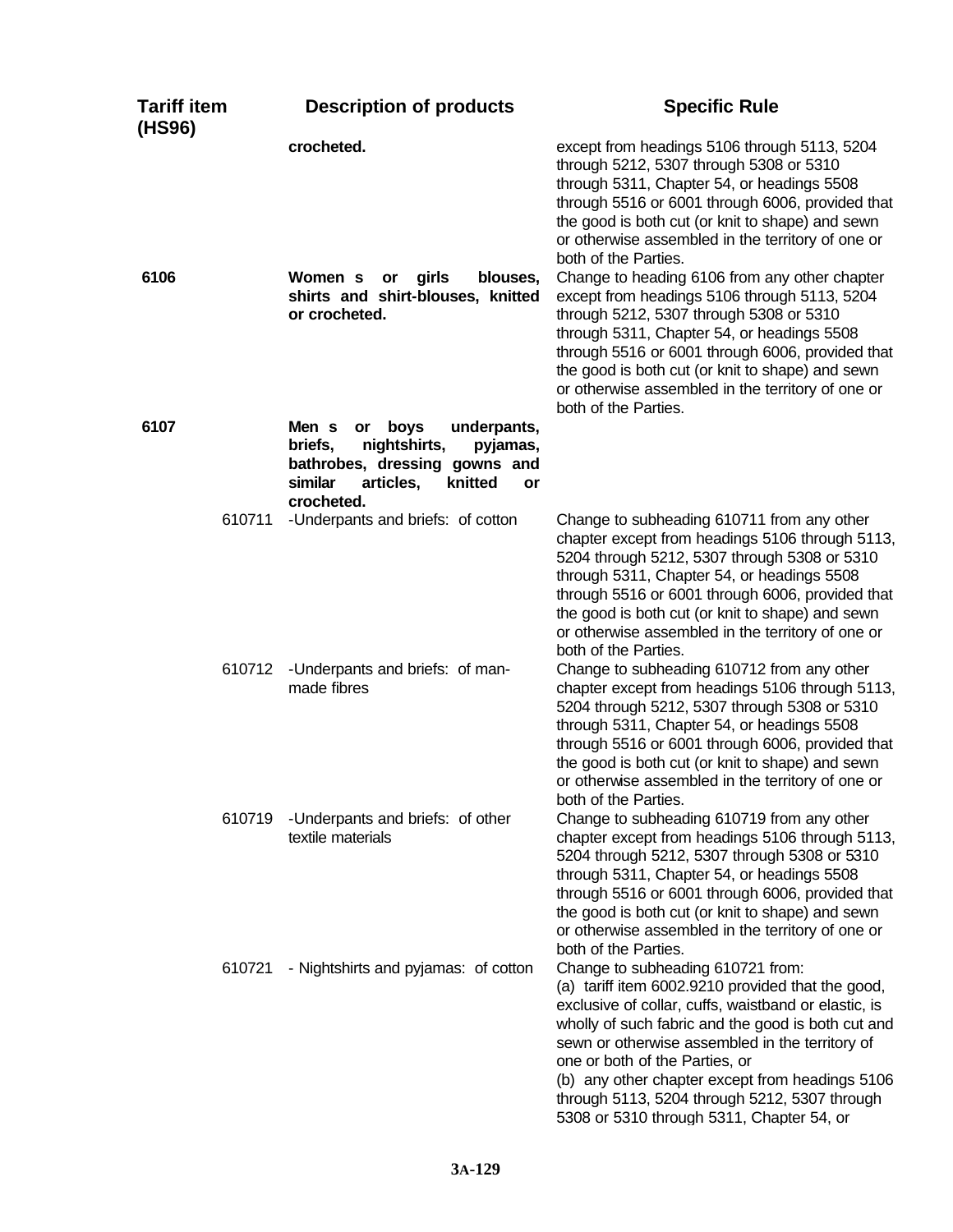| Tariff item<br>(HS96) | <b>Description of products</b>                                                                                                                                             | <b>Specific Rule</b>                                                                                                                                                                                                                                                                                                                                                                                                                                                                                                                                        |
|-----------------------|----------------------------------------------------------------------------------------------------------------------------------------------------------------------------|-------------------------------------------------------------------------------------------------------------------------------------------------------------------------------------------------------------------------------------------------------------------------------------------------------------------------------------------------------------------------------------------------------------------------------------------------------------------------------------------------------------------------------------------------------------|
| 610722                | - Nightshirts and pyjamas: of man-<br>made fibres                                                                                                                          | headings 5508 through 5516 or 6001 through<br>6006, provided that the good is both cut (or knit to<br>shape) and sewn or otherwise assembled in the<br>territory of one or both of the Parties.<br>Change to subheading 610722 from any other<br>chapter except from headings 5106 through 5113,<br>5204 through 5212, 5307 through 5308 or 5310<br>through 5311, Chapter 54, or headings 5508<br>through 5516 or 6001 through 6006, provided that<br>the good is both cut (or knit to shape) and sewn<br>or otherwise assembled in the territory of one or |
| 610729                | -Nightshirts and pyjamas: of other<br>textile materials:                                                                                                                   | both of the Parties.<br>Change to subheading 610729 from any other<br>chapter except from headings 5106 through 5113,<br>5204 through 5212, 5307 through 5308 or 5310<br>through 5311, Chapter 54, or headings 5508<br>through 5516 or 6001 through 6006, provided that<br>the good is both cut (or knit to shape) and sewn                                                                                                                                                                                                                                 |
| 610791                | -Other: of cotton                                                                                                                                                          | or otherwise assembled in the territory of one or<br>both of the Parties.<br>Change to subheading 610791 from any other<br>chapter except from headings 5106 through 5113,<br>5204 through 5212, 5307 through 5308 or 5310<br>through 5311, Chapter 54, or headings 5508<br>through 5516 or 6001 through 6006, provided that<br>the good is both cut (or knit to shape) and sewn<br>or otherwise assembled in the territory of one or                                                                                                                       |
|                       | 610792 - Other: of man-made fibres                                                                                                                                         | both of the Parties.<br>Change to subheading 610792 from any other<br>chapter except from headings 5106 through 5113,<br>5204 through 5212, 5307 through 5308 or 5310<br>through 5311, Chapter 54, or headings 5508<br>through 5516 or 6001 through 6006, provided that<br>the good is both cut (or knit to shape) and sewn<br>or otherwise assembled in the territory of one or<br>both of the Parties.                                                                                                                                                    |
| 610799                | -Other: of other textile materials                                                                                                                                         | Change to subheading 610799 from any other<br>chapter except from headings 5106 through 5113,<br>5204 through 5212, 5307 through 5308 or 5310<br>through 5311, Chapter 54, or headings 5508<br>through 5516 or 6001 through 6006, provided that<br>the good is both cut (or knit to shape) and sewn<br>or otherwise assembled in the territory of one or<br>both of the Parties.                                                                                                                                                                            |
| 6108                  | Women s or girls slips,<br>petticoats, briefs, panties,<br>nightdresses, pyjamas, négligés,<br>bathrobes, dressing gowns and<br>similar articles, knitted or<br>crocheted. |                                                                                                                                                                                                                                                                                                                                                                                                                                                                                                                                                             |
| 610811                | -Slips and petticoats: of man-made<br>fibres                                                                                                                               | Change to subheading 610811 from any other<br>chapter except from headings 5106 through 5113,<br>5204 through 5212, 5307 through 5308 or 5310                                                                                                                                                                                                                                                                                                                                                                                                               |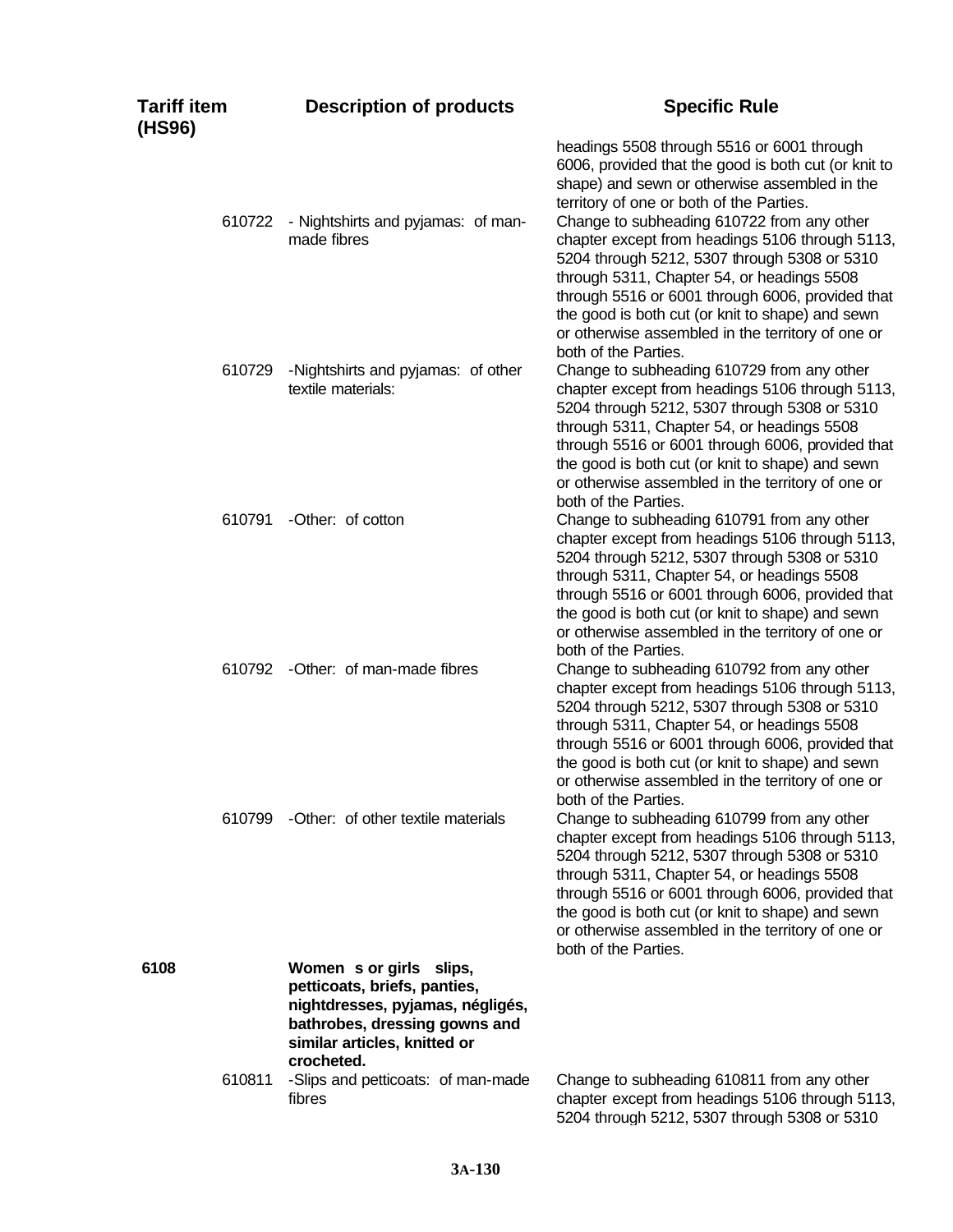| Tariff item<br>(HS96) | <b>Description of products</b>                        | <b>Specific Rule</b>                                                                                                                                                                                                                                                                                                                                                                                                                                                                                                                                                                                                                 |
|-----------------------|-------------------------------------------------------|--------------------------------------------------------------------------------------------------------------------------------------------------------------------------------------------------------------------------------------------------------------------------------------------------------------------------------------------------------------------------------------------------------------------------------------------------------------------------------------------------------------------------------------------------------------------------------------------------------------------------------------|
|                       |                                                       | through 5311, Chapter 54, or headings 5508<br>through 5516 or 6001 through 6006, provided that<br>the good is both cut (or knit to shape) and sewn<br>or otherwise assembled in the territory of one or<br>both of the Parties.                                                                                                                                                                                                                                                                                                                                                                                                      |
| 610819                | -Slips and petticoats: of other textile<br>materials: | Change to subheading 610819 from any other<br>chapter except from headings 5106 through 5113,<br>5204 through 5212, 5307 through 5308 or 5310<br>through 5311, Chapter 54, or headings 5508<br>through 5516 or 6001 through 6006, provided that<br>the good is both cut (or knit to shape) and sewn<br>or otherwise assembled in the territory of one or<br>both of the Parties.                                                                                                                                                                                                                                                     |
| 610821                | -Briefs and panties: of cotton                        | Change to subheading 610821 from:<br>(a) tariff item 6002.9210 provided that the good,<br>exclusive of waistband, elastic or lace, is wholly of<br>such fabric and the good is both cut and sewn or<br>otherwise assembled in the territory of one or<br>both of the Parties, or<br>(b) any other chapter except from headings 5106<br>through 5113, 5204 through 5212, 5307 through<br>5308 or 5310 through 5311, Chapter 54, or<br>headings 5508 through 5516 or 6001 through<br>6006, provided that the good is both cut (or knit to<br>shape) and sewn or otherwise assembled in the<br>territory of one or both of the Parties. |
| 610822                | Briefs and panties: of man-made<br>$\sim$<br>fibres   | Change to subheading 610822 from any other<br>chapter except from headings 5106 through 5113,<br>5204 through 5212, 5307 through 5308 or 5310<br>through 5311, Chapter 54, or headings 5508<br>through 5516 or 6001 through 6006, provided that<br>the good is both cut (or knit to shape) and sewn<br>or otherwise assembled in the territory of one or<br>both of the Parties.                                                                                                                                                                                                                                                     |
| 610829                | -Briefs and panties: of other textile<br>materials:   | Change to subheading 610829 from any other<br>chapter except from headings 5106 through 5113,<br>5204 through 5212, 5307 through 5308 or 5310<br>through 5311, Chapter 54, or headings 5508<br>through 5516 or 6001 through 6006, provided that<br>the good is both cut (or knit to shape) and sewn<br>or otherwise assembled in the territory of one or<br>both of the Parties.                                                                                                                                                                                                                                                     |
| 610831                | -Nightdresses and pyjamas: of<br>cotton               | Change to subheading 610831 from:<br>(a) tariff item 6002.9210 provided that the good,<br>exclusive of collar, cuffs, waistband, elastic or<br>lace, is wholly of such fabric and the good is both<br>cut and sewn or otherwise assembled in the<br>territory of one or both of the Parties, or<br>(b) any other chapter except from headings 5106<br>through 5113, 5204 through 5212, 5307 through<br>5308 or 5310 through 5311, Chapter 54, or<br>headings 5508 through 5516 or 6001 through<br>6006, provided that the good is both cut (or knit to                                                                               |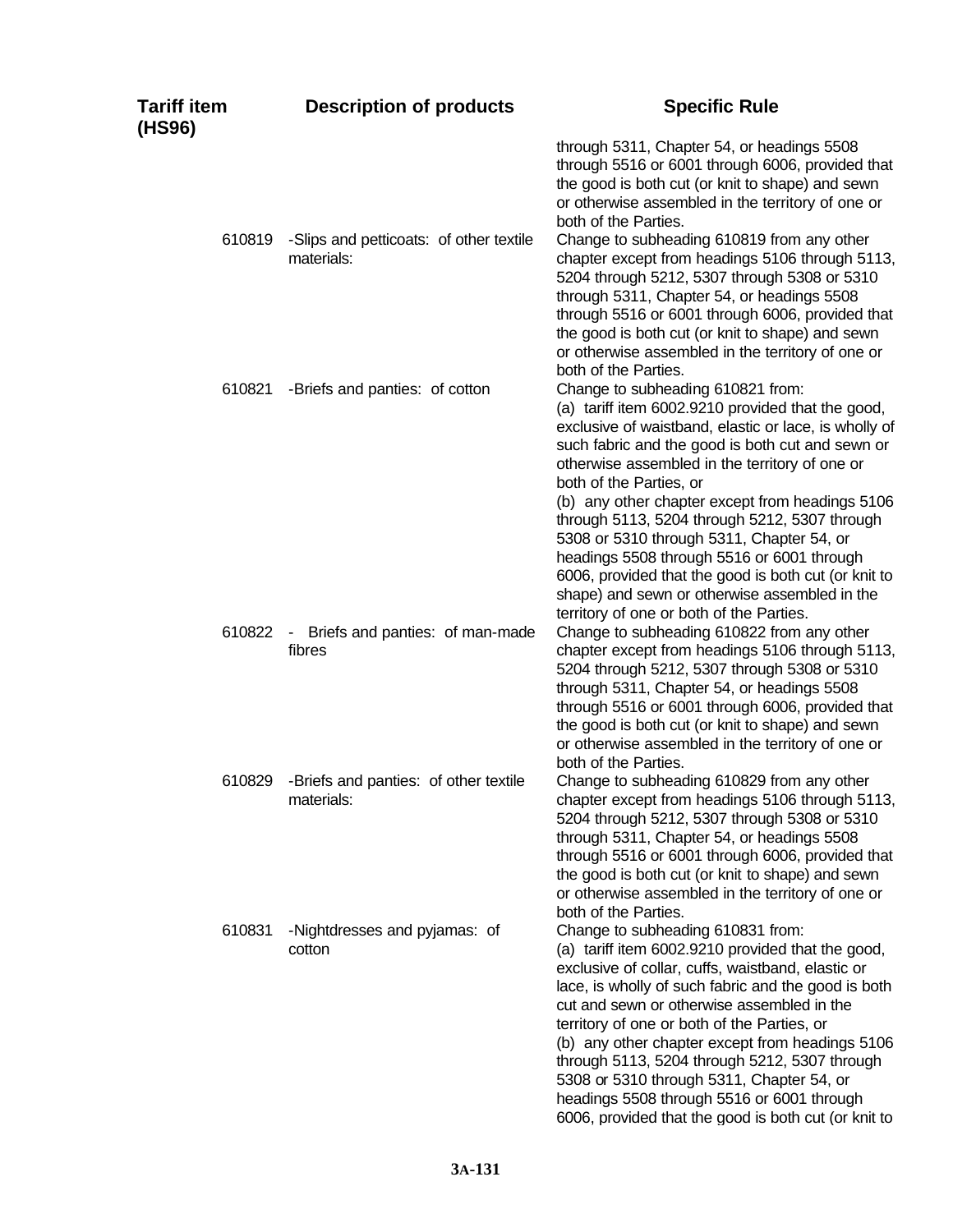| Tariff item<br>(HS96) | <b>Description of products</b>                                                                     | <b>Specific Rule</b>                                                                                                                                                                                                                                                                                                                                                                                                                                  |
|-----------------------|----------------------------------------------------------------------------------------------------|-------------------------------------------------------------------------------------------------------------------------------------------------------------------------------------------------------------------------------------------------------------------------------------------------------------------------------------------------------------------------------------------------------------------------------------------------------|
| 610832                | Nightdresses and pyjamas: of<br>$\sim$<br>man-made fibres                                          | shape) and sewn or otherwise assembled in the<br>territory of one or both of the Parties.<br>Change to subheading 610832 from any other<br>chapter except from headings 5106 through 5113,<br>5204 through 5212, 5307 through 5308 or 5310<br>through 5311, Chapter 54, or headings 5508<br>through 5516 or 6001 through 6006, provided that<br>the good is both cut (or knit to shape) and sewn<br>or otherwise assembled in the territory of one or |
| 610839                | -Nightdresses and pyjamas: of other<br>textile materials:                                          | both of the Parties.<br>Change to subheading 610839 from any other<br>chapter except from headings 5106 through 5113,<br>5204 through 5212, 5307 through 5308 or 5310<br>through 5311, Chapter 54, or headings 5508<br>through 5516 or 6001 through 6006, provided that<br>the good is both cut (or knit to shape) and sewn<br>or otherwise assembled in the territory of one or                                                                      |
| 610891                | -Other: of cotton                                                                                  | both of the Parties.<br>Change to subheading 610891 from any other<br>chapter except from headings 5106 through 5113,<br>5204 through 5212, 5307 through 5308 or 5310<br>through 5311, Chapter 54, or headings 5508<br>through 5516 or 6001 through 6006, provided that<br>the good is both cut (or knit to shape) and sewn<br>or otherwise assembled in the territory of one or                                                                      |
| 610892                | -Other: of man-made fibres                                                                         | both of the Parties.<br>Change to subheading 610892 from any other<br>chapter except from headings 5106 through 5113,<br>5204 through 5212, 5307 through 5308 or 5310<br>through 5311, Chapter 54, or headings 5508<br>through 5516 or 6001 through 6006, provided that<br>the good is both cut (or knit to shape) and sewn<br>or otherwise assembled in the territory of one or<br>both of the Parties.                                              |
| 610899                | -Other: of other textile materials                                                                 | Change to subheading 610899 from any other<br>chapter except from headings 5106 through 5113,<br>5204 through 5212, 5307 through 5308 or 5310<br>through 5311, Chapter 54, or headings 5508<br>through 5516 or 6001 through 6006, provided that<br>the good is both cut (or knit to shape) and sewn<br>or otherwise assembled in the territory of one or<br>both of the Parties.                                                                      |
| 6109                  | T-shirts, singlets and other vests,<br>knitted or crocheted.                                       | Change to heading 6109 from any other chapter<br>except from headings 5106 through 5113, 5204<br>through 5212, 5307 through 5308 or 5310<br>through 5311, Chapter 54, or headings 5508<br>through 5516 or 6001 through 6006, provided that<br>the good is both cut (or knit to shape) and sewn<br>or otherwise assembled in the territory of one or<br>both of the Parties.                                                                           |
| 6110                  | pullovers,<br>cardigans,<br>Jerseys,<br>waist-coats and similar articles,<br>knitted or crocheted. | Change to heading 6110 from any other chapter<br>except from headings 5106 through 5113, 5204<br>through 5212, 5307 through 5308 or 5310                                                                                                                                                                                                                                                                                                              |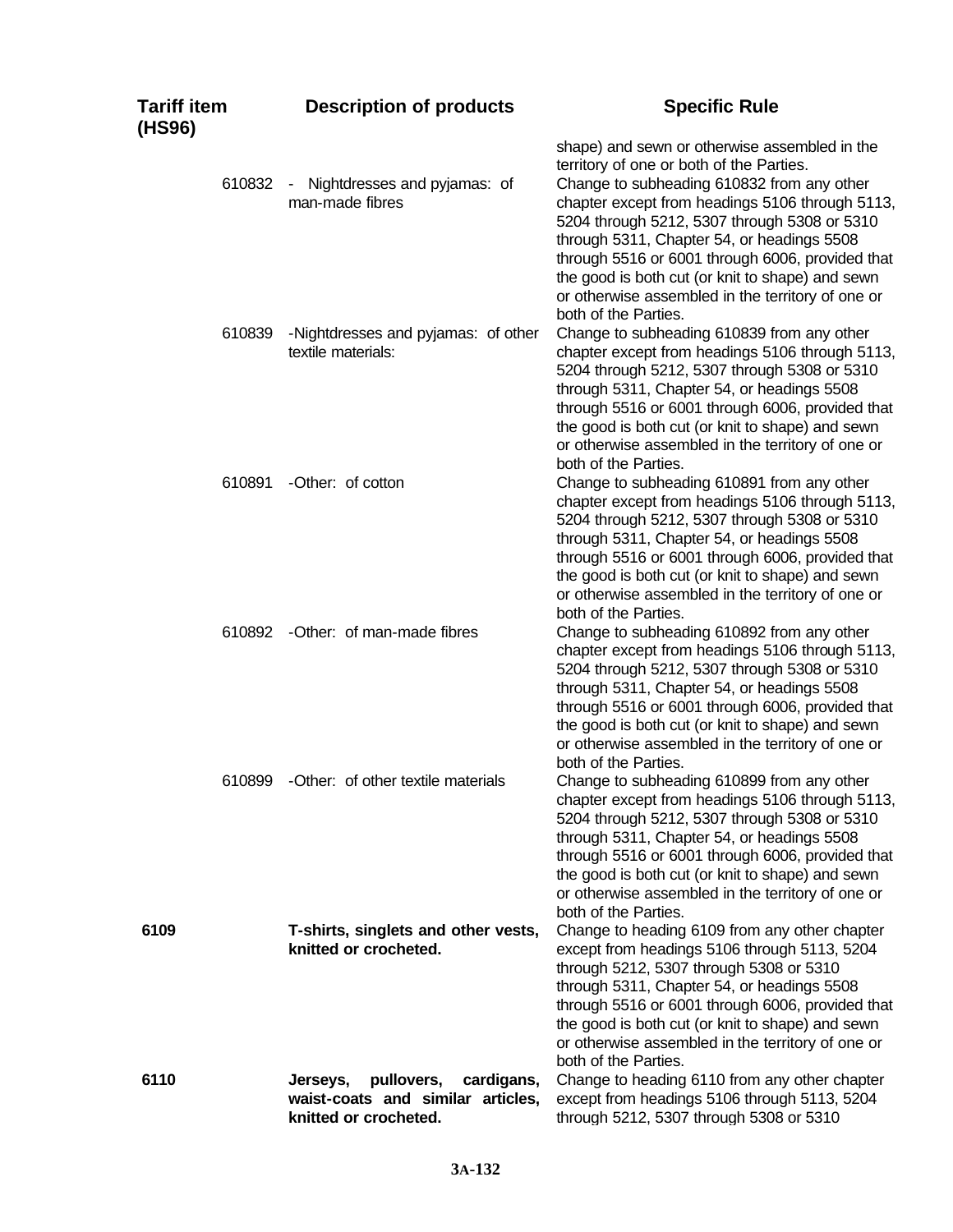| <b>Tariff item</b><br>(HS96) | <b>Description of products</b>                                               | <b>Specific Rule</b>                                                                                                                                                                                                                                                                                                                                                                                                                                                                                                                                                                                                                                        |
|------------------------------|------------------------------------------------------------------------------|-------------------------------------------------------------------------------------------------------------------------------------------------------------------------------------------------------------------------------------------------------------------------------------------------------------------------------------------------------------------------------------------------------------------------------------------------------------------------------------------------------------------------------------------------------------------------------------------------------------------------------------------------------------|
| 6111                         | <b>Babies</b><br>garments and clothing<br>accessories, knitted or crocheted. | through 5311, Chapter 54, or headings 5508<br>through 5516 or 6001 through 6006, provided that<br>the good is both cut (or knit to shape) and sewn<br>or otherwise assembled in the territory of one or<br>both of the Parties.<br>Change to heading 6111 from any other chapter<br>except from headings 5106 through 5113, 5204<br>through 5212, 5307 through 5308 or 5310<br>through 5311, Chapter 54, or headings 5508<br>through 5516 or 6001 through 6006, provided that<br>the good is both cut (or knit to shape) and sewn<br>or otherwise assembled in the territory of one or<br>both of the Parties.                                              |
| 6112                         | Track suits, ski suits and<br>swimwear, knitted or crocheted.                |                                                                                                                                                                                                                                                                                                                                                                                                                                                                                                                                                                                                                                                             |
| 611211                       | -Track suits: of cotton                                                      | Change to subheading 611211 from any other<br>chapter except from headings 5106 through 5113,<br>5204 through 5212, 5307 through 5308 or 5310<br>through 5311, Chapter 54, or headings 5508<br>through 5516 or 6001 through 6006, provided that<br>the good is both cut (or knit to shape) and sewn<br>or otherwise assembled in the territory of one or<br>both of the Parties.                                                                                                                                                                                                                                                                            |
|                              | 611212 - Track suits: of synthetic fibres                                    | Change to subheading 611212 from any other<br>chapter except from headings 5106 through 5113,<br>5204 through 5212, 5307 through 5308 or 5310<br>through 5311, Chapter 54, or headings 5508<br>through 5516 or 6001 through 6006, provided that<br>the good is both cut (or knit to shape) and sewn<br>or otherwise assembled in the territory of one or<br>both of the Parties.                                                                                                                                                                                                                                                                            |
| 611219                       | -Track suits: of other textile<br>materials:                                 | Change to subheading 611219 from any other<br>chapter except from headings 5106 through 5113,<br>5204 through 5212, 5307 through 5308 or 5310<br>through 5311, Chapter 54, or headings 5508<br>through 5516 or 6001 through 6006, provided that<br>the good is both cut (or knit to shape) and sewn<br>or otherwise assembled in the territory of one or<br>both of the Parties.                                                                                                                                                                                                                                                                            |
| 611220                       | - Ski suits                                                                  | Change to subheading 611220 from any other<br>chapter except from headings 5106 through 5113,<br>5204 through 5212, 5307 through 5308 or 5310<br>through 5311, Chapter 54, or headings 5508<br>through 5516 or 6001 through 6006, provided<br>that:<br>(a) the good is both cut (or knit to shape) and<br>sewn or otherwise assembled in the territory of<br>one or both of the Parties, and<br>(b) with respect to a garment described in<br>heading 6101, 6102, 6201 or 6202, of wool, fine<br>animal hair, cotton or man-made fibers, imported<br>as part of a ski-suit of this subheading any visible<br>lining material used in the apparel article as |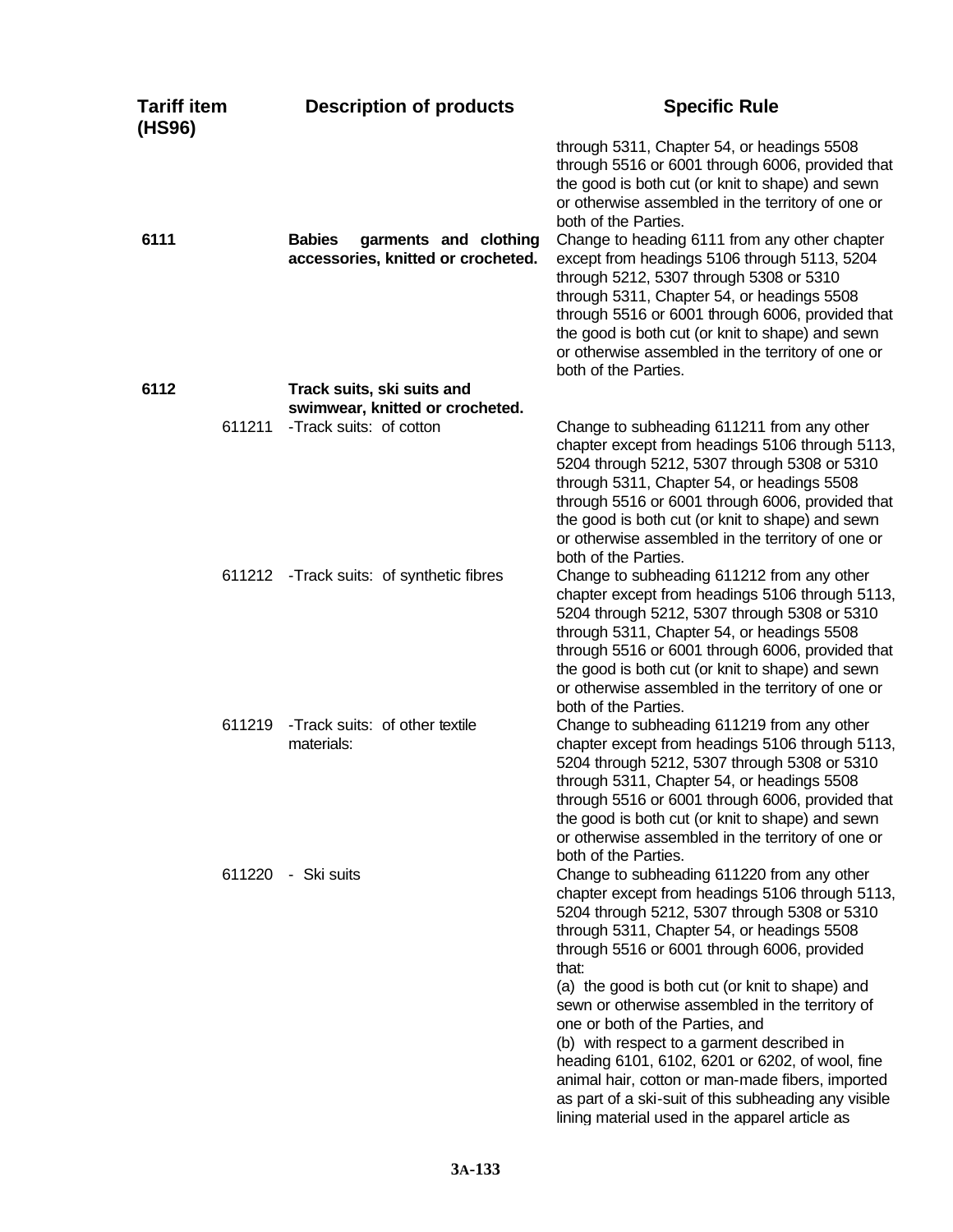| <b>Tariff item</b><br>(HS96) | <b>Description of products</b>                                                                                       | <b>Specific Rule</b>                                                                                                                                                                                                                                                                                                                                                                                                                                  |
|------------------------------|----------------------------------------------------------------------------------------------------------------------|-------------------------------------------------------------------------------------------------------------------------------------------------------------------------------------------------------------------------------------------------------------------------------------------------------------------------------------------------------------------------------------------------------------------------------------------------------|
| 611231                       | - Men s or boys swimwear: of<br>synthetic fibres                                                                     | imported into the U.S. must satisfy the<br>requirements of Chapter Rule 1 for Chapter 61.<br>Change to subheading 611231 from any other<br>chapter except from headings 5106 through 5113,<br>5204 through 5212, 5307 through 5308 or 5310<br>through 5311, Chapter 54, or headings 5508<br>through 5516 or 6001 through 6006, provided that<br>the good is both cut (or knit to shape) and sewn<br>or otherwise assembled in the territory of one or |
| 611239                       | -Men s or boys swimwear:<br>οf<br>other textile materials:                                                           | both of the Parties.<br>Change to subheading 611239 from any other<br>chapter except from headings 5106 through 5113,<br>5204 through 5212, 5307 through 5308 or 5310<br>through 5311, Chapter 54, or headings 5508<br>through 5516 or 6001 through 6006, provided that<br>the good is both cut (or knit to shape) and sewn<br>or otherwise assembled in the territory of one or<br>both of the Parties.                                              |
| 611241                       | -Women s or girls<br>swimwear: of<br>synthetic fibres:                                                               | Change to subheading 611241 from any other<br>chapter except from headings 5106 through 5113,<br>5204 through 5212, 5307 through 5308 or 5310<br>through 5311, Chapter 54, or headings 5508<br>through 5516 or 6001 through 6006, provided that<br>the good is both cut (or knit to shape) and sewn<br>or otherwise assembled in the territory of one or<br>both of the Parties.                                                                      |
| 611249                       | - Women s or girls swimwear: of<br>other textile materials:                                                          | Change to subheading 611249 from any other<br>chapter except from headings 5106 through 5113,<br>5204 through 5212, 5307 through 5308 or 5310<br>through 5311, Chapter 54, or headings 5508<br>through 5516 or 6001 through 6006, provided that<br>the good is both cut (or knit to shape) and sewn<br>or otherwise assembled in the territory of one or<br>both of the Parties.                                                                      |
| 6113                         | Garments, made up of knitted or<br>crocheted<br>heading<br>fabrics<br><b>of</b><br>5903, 5906 or 5907.               | Change to heading 6113 from any other chapter<br>except from headings 5106 through 5113, 5204<br>through 5212, 5307 through 5308 or 5310<br>through 5311, Chapter 54, or headings 5508<br>through 5516 or 6001 through 6006, provided that<br>the good is both cut (or knit to shape) and sewn<br>or otherwise assembled in the territory of one or<br>both of the Parties.                                                                           |
| 6114                         | knitted<br>Other<br>garments,<br>or<br>crocheted.                                                                    | Change to heading 6114 from any other chapter<br>except from headings 5106 through 5113, 5204<br>through 5212, 5307 through 5308 or 5310<br>through 5311, Chapter 54, or headings 5508<br>through 5516 or 6001 through 6006, provided that<br>the good is both cut (or knit to shape) and sewn<br>or otherwise assembled in the territory of one or<br>both of the Parties.                                                                           |
| 6115                         | tights, stockings,<br><b>Panty</b><br>hose,<br>socks<br>other<br>and<br>hosiery,<br>including stockings for varicose | Change to heading 6115 from any other chapter<br>except from headings 5106 through 5113, 5204<br>through 5212, 5307 through 5308 or 5310                                                                                                                                                                                                                                                                                                              |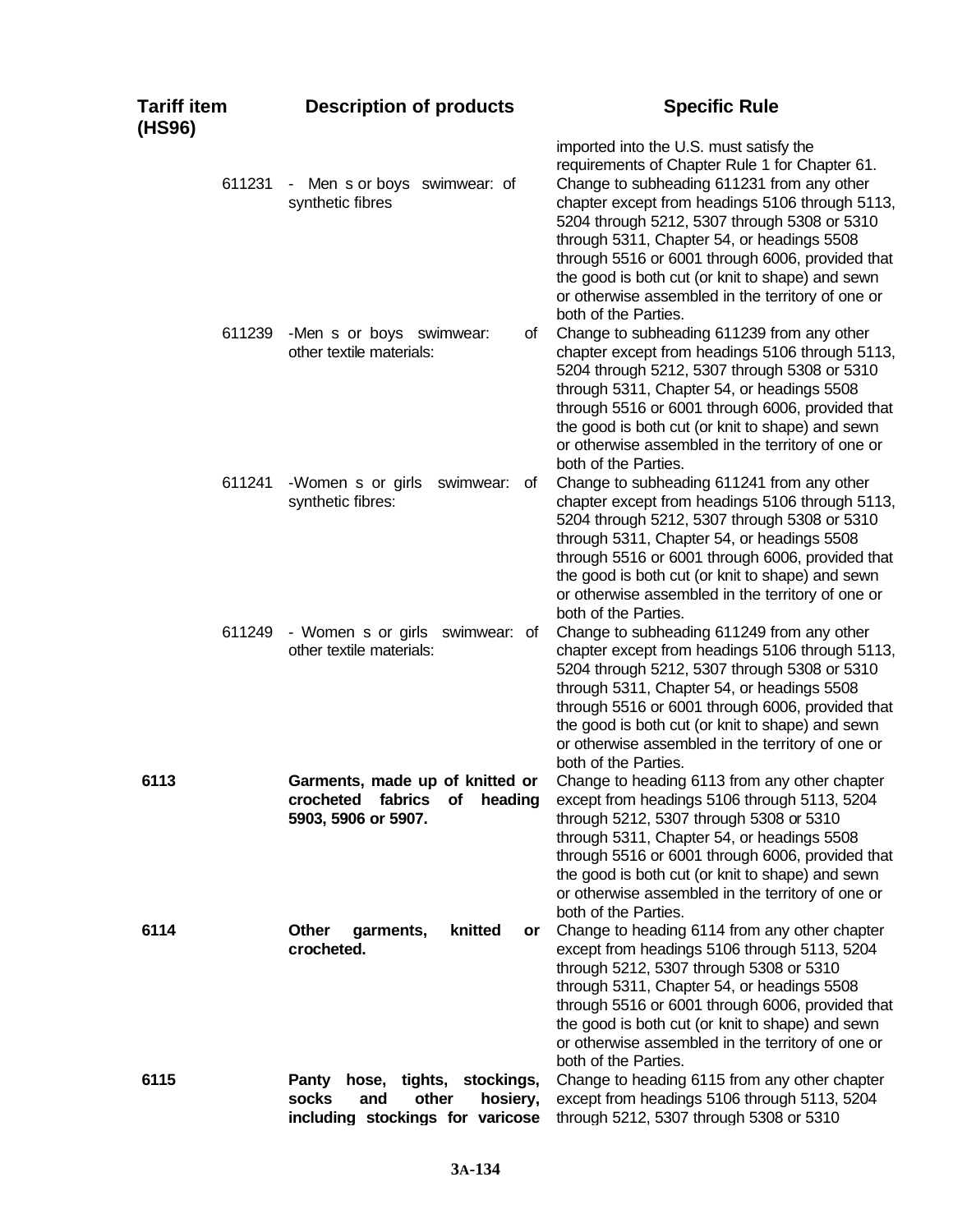| <b>Tariff item</b><br>(HS96) | <b>Description of products</b>                                                                                                                                       | <b>Specific Rule</b>                                                                                                                                                                                                                                                                                                                                                                                                                                                                                                                                                                                                                                                                                                                                                                                                                                                                                                                                                                                                                                                                                                                                                                                                                                                                                                                                                                                                                                           |
|------------------------------|----------------------------------------------------------------------------------------------------------------------------------------------------------------------|----------------------------------------------------------------------------------------------------------------------------------------------------------------------------------------------------------------------------------------------------------------------------------------------------------------------------------------------------------------------------------------------------------------------------------------------------------------------------------------------------------------------------------------------------------------------------------------------------------------------------------------------------------------------------------------------------------------------------------------------------------------------------------------------------------------------------------------------------------------------------------------------------------------------------------------------------------------------------------------------------------------------------------------------------------------------------------------------------------------------------------------------------------------------------------------------------------------------------------------------------------------------------------------------------------------------------------------------------------------------------------------------------------------------------------------------------------------|
|                              | veins<br>without<br>and<br>footwear<br>applied<br>soles,<br>knitted<br>or<br>crocheted.                                                                              | through 5311, Chapter 54, or headings 5508<br>through 5516 or 6001 through 6006, provided that<br>the good is both cut (or knit to shape) and sewn<br>or otherwise assembled in the territory of one or<br>both of the Parties.                                                                                                                                                                                                                                                                                                                                                                                                                                                                                                                                                                                                                                                                                                                                                                                                                                                                                                                                                                                                                                                                                                                                                                                                                                |
| 6116                         | Gloves, mittens and mitts, knitted<br>or crocheted.                                                                                                                  | Change to heading 6116 from any other chapter<br>except from headings 5106 through 5113, 5204<br>through 5212, 5307 through 5308 or 5310<br>through 5311, Chapter 54, or headings 5508<br>through 5516 or 6001 through 6006, provided that<br>the good is both cut (or knit to shape) and sewn<br>or otherwise assembled in the territory of one or<br>both of the Parties.                                                                                                                                                                                                                                                                                                                                                                                                                                                                                                                                                                                                                                                                                                                                                                                                                                                                                                                                                                                                                                                                                    |
| 6117                         | <b>Other</b><br>made<br>clothing<br>up<br>accessories, knitted or crocheted;<br>knitted or crocheted<br>parts of<br>of<br>clothing<br>garments<br>or<br>accessories. | Change to heading 6117 from any other chapter<br>except from headings 5106 through 5113, 5204<br>through 5212, 5307 through 5308 or 5310<br>through 5311, Chapter 54, or headings 5508<br>through 5516 or 6001 through 6006, provided that<br>the good is both cut (or knit to shape) and sewn<br>or otherwise assembled in the territory of one or<br>both of the Parties.                                                                                                                                                                                                                                                                                                                                                                                                                                                                                                                                                                                                                                                                                                                                                                                                                                                                                                                                                                                                                                                                                    |
| <b>CHAPTER 62</b>            | <b>ARTICLES OF APPAREL AND</b><br><b>CLOTHING ACCESSORIES, NOT</b><br><b>KNITTED OR CROCHETED</b>                                                                    | Chapter Rule 1:<br>Except for fabrics classified in 5408.22.10,<br>5408.23.11, 5408.2321, and 5408.2410, the<br>fabrics identified in the following sub-headings<br>and headings, when used as visible lining material<br>in certain men's and women's suits, suit-type<br>jackets, skirts, overcoats, carcoats, anoraks,<br>windbreakers, and similar articles, must be both<br>formed from yarn and finished in the territory of a<br>Party:<br>5111 through 5112, 520831 through 520859,<br>520931 through 520959, 521031 through 521059,<br>521131 through 521159, 521213 through 521215,<br>521223 through 521225, 540742 through 540744,<br>540752 through 540754, 540761, 540772 through<br>540774, 540782 through 540784, 540792 through<br>540794, 540822 through 540824, 540832 through<br>540834, 551219, 551229, 551299, 551321<br>through 551349, 551421 through 551599,<br>551612 through 551614, 551622 through 551624,<br>551632 through 551634, 551642 through 551644,<br>551692 through 551694, 600110, 600192,<br>600531 through 600544 or 600610 through<br>600644.<br>Chapter Rule 2:<br>Apparel goods of this Chapter shall be considered<br>to originate if they are both cut and sewn or<br>otherwise assembled in the territory of one or<br>both of the Parties and if the fabric of the outer<br>shell, exclusive of collars or cuffs, is wholly of one<br>or more of the following:<br>(a) Velveteen fabrics of subheading 580123, |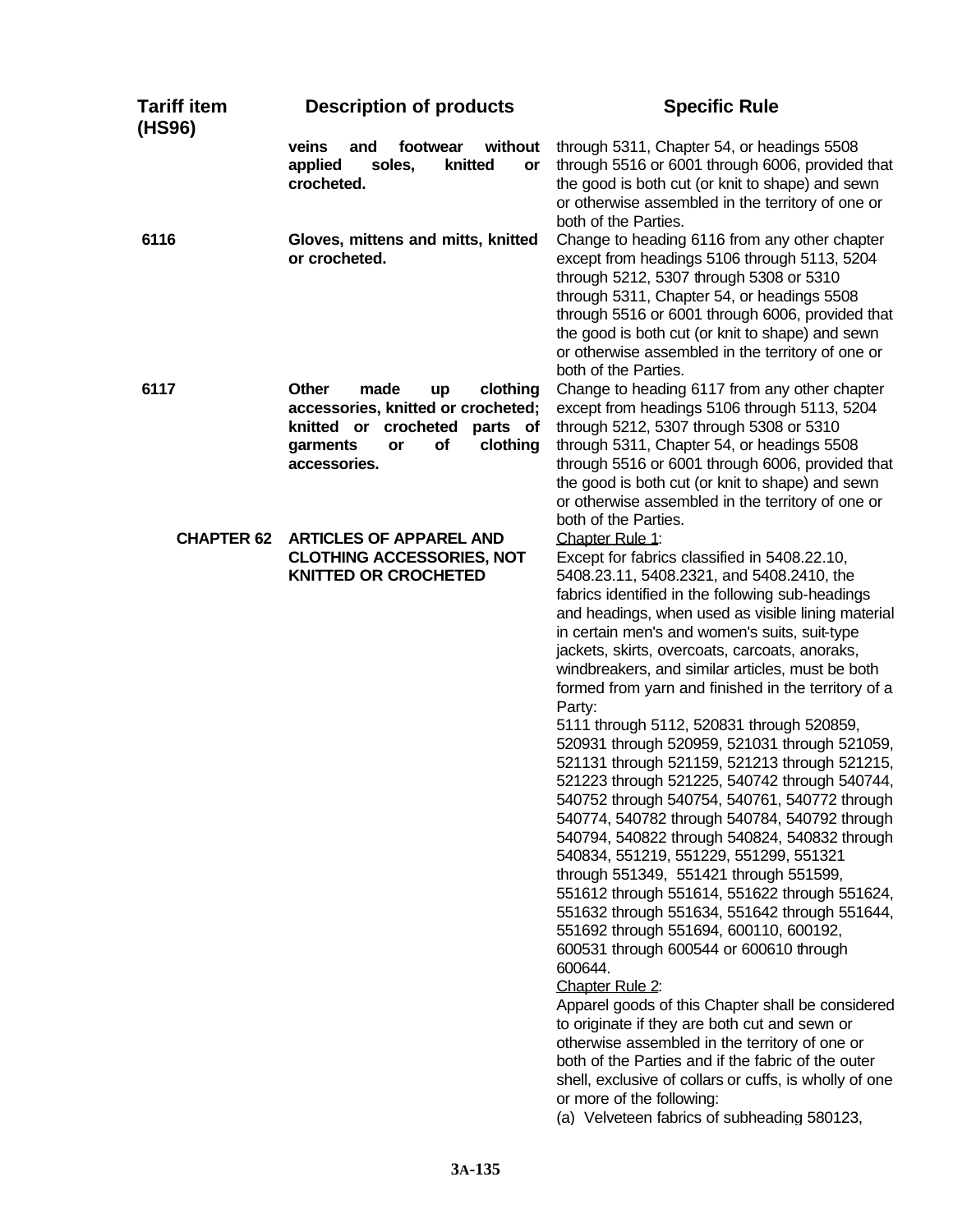containing 85 per cent or more by weight of cotton;

(b) Corduroy fabrics of subheading 580122, containing 85 per cent or more by weight of cotton and containing more than 7.5 wales per centimeter;

(c) Fabrics of subheading 511111 or 511119, if hand-woven, with a loom width of less than 76 cm, woven in the United Kingdom in accordance with the rules and regulations of the Harris Tweed Association, Ltd., and so certified by the Association;

(d) Fabrics of subheading 511230, weighing not more than 340 grams per square meter, containing wool, not less than 20 per cent by weight of fine animal hair and not less than 15 per cent by weight of man-made staple fibers; or (e) Batiste fabrics of subheading 551311 or 551321, of square construction, of single yarns exceeding 76 metric count, containing between 60 and 70 warp ends and filling picks per square centimeter, of a weight not exceeding 110 grams per square meter.

## Chapter Rule 3:

For purposes of determining the origin of a good of this Chapter, the rule applicable to that good shall only apply to the component that determines the tariff classification of the good and such component must satisfy the tariff change requirements set out in the rule for that good. If the rule requires that the good must also satisfy the tariff change requirements for visible lining fabrics listed in chapter rule 1 to this Chapter, such requirement shall only apply to the visible lining fabric in the main body of the garment, excluding sleeves, which covers the largest surface area, and shall not apply to removable linings.

**6201 Men s or boys overcoats, carcoats, capes, cloaks, anoraks (including ski-jackets), windcheaters, wind-jackets and similar articles, other than those of heading 6203.**

> 620111 - Overcoats, raincoats, car-coats, capes, cloaks and similar articles: of wool or fine animal hair

Change to subheadings 620111 from any other chapter except from headings 5106 through 5113, 5204 through 5212, 5307 through 5308 or 5310 through 5311, Chapter 54, or headings 5508 through 5516, 5801 through 5802 or 6001 through 6006, provided that:

(a) the good is both cut and sewn or otherwise assembled in the territory of one or both of the Parties, and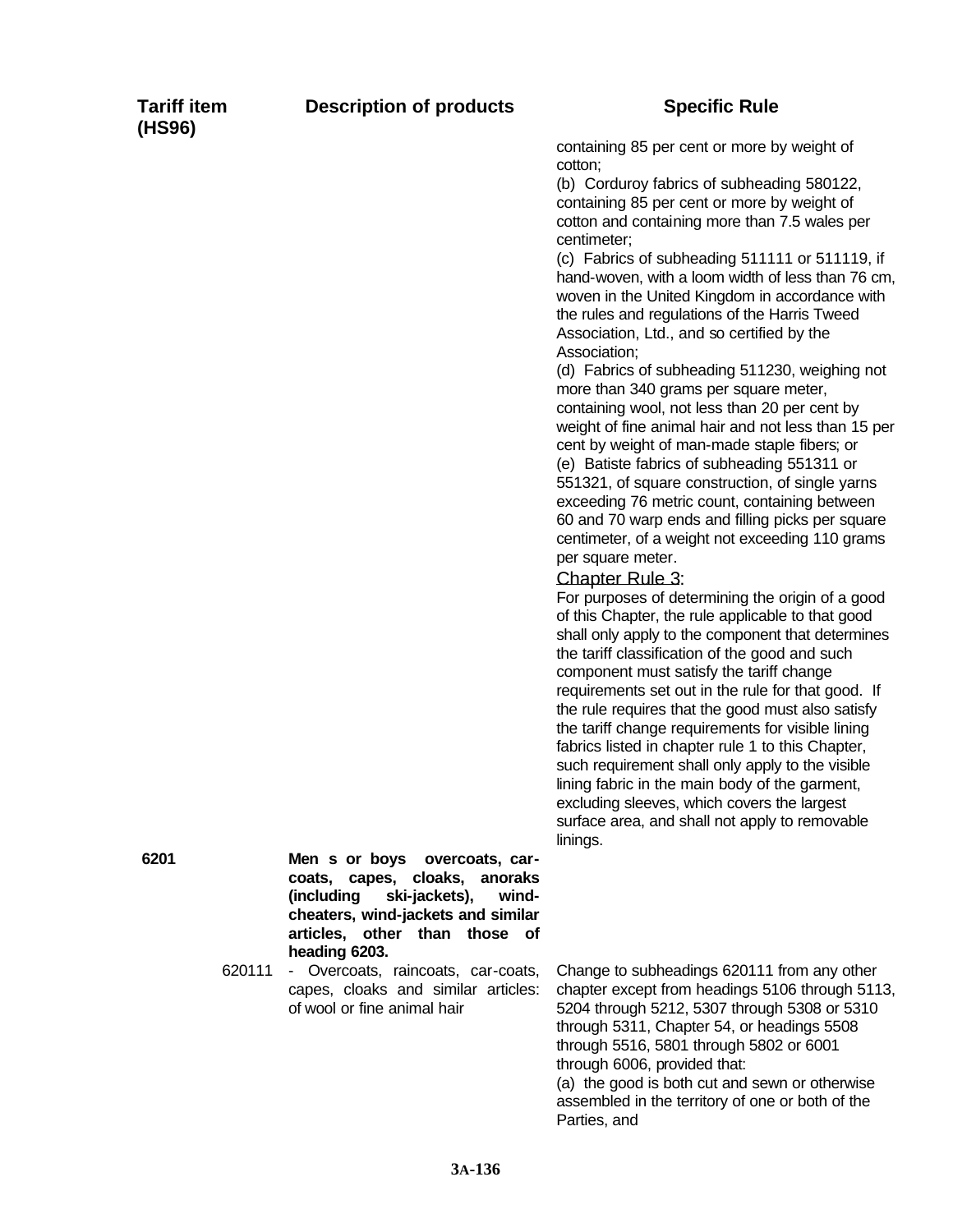| <b>Tariff item</b><br>(HS96) | <b>Description of products</b>                                                                           | <b>Specific Rule</b>                                                                                                                                                                                                                                                                                                                                                                                                                                                                                                                                                                                                            |
|------------------------------|----------------------------------------------------------------------------------------------------------|---------------------------------------------------------------------------------------------------------------------------------------------------------------------------------------------------------------------------------------------------------------------------------------------------------------------------------------------------------------------------------------------------------------------------------------------------------------------------------------------------------------------------------------------------------------------------------------------------------------------------------|
| 620112                       | - Overcoats, raincoats, car-coats,<br>capes, cloaks and similar articles:<br>of cotton                   | (b) any visible lining material used in the apparel<br>article as imported into the U.S. must satisfy the<br>requirements of Chapter Rule 1 for Chapter 62.<br>Change to subheadings 620112 from any other<br>chapter except from headings 5106 through 5113,<br>5204 through 5212, 5307 through 5308 or 5310<br>through 5311, Chapter 54, or headings 5508<br>through 5516, 5801 through 5802 or 6001<br>through 6006, provided that:<br>(a) the good is both cut and sewn or otherwise                                                                                                                                        |
| 620113                       | - Overcoats, raincoats, car-coats,<br>capes, cloaks and similar articles:<br>of man-made fibres          | assembled in the territory of one or both of the<br>Parties, and<br>(b) any visible lining material used in the apparel<br>article as imported into the U.S. must satisfy the<br>requirements of Chapter Rule 1 for Chapter 62.<br>Change to subheading 620113 from any other<br>chapter except from headings 5106 through 5113,<br>5204 through 5212, 5307 through 5308 or 5310<br>through 5311, Chapter 54, or headings 5508<br>through 5516, 5801 through 5802 or 6001<br>through 6006, provided that:<br>(a) the good is both cut and sewn or otherwise<br>assembled in the territory of one or both of the<br>Parties, and |
| 620119                       | - Overcoats, raincoats, car-coats,<br>capes, cloaks and similar articles:<br>of other textile materials: | (b) any visible lining material used in the apparel<br>article as imported into the U.S. must satisfy the<br>requirements of Chapter Rule 1 for Chapter 62.<br>Change to subheading 620119 from any other<br>chapter except from headings 5106 through 5113,<br>5204 through 5212, 5307 through 5308 or 5310<br>through 5311, Chapter 54, or headings 5508<br>through 5516, 5801 through 5802 or 6001<br>through 6006, provided that the good is both cut<br>and sewn or otherwise assembled in the territory                                                                                                                   |
| 620191                       | -Other: of wool or fine animal hair                                                                      | of one or both of the Parties.<br>Change to subheading 620191 from any other<br>chapter except from headings 5106 through 5113,<br>5204 through 5212, 5307 through 5308 or 5310<br>through 5311, Chapter 54, or headings 5508<br>through 5516, 5801 through 5802 or 6001<br>through 6006, provided that:<br>(a) the good is both cut and sewn or otherwise<br>assembled in the territory of one or both of the<br>Parties, and<br>(b) any visible lining material used in the apparel<br>article as imported into the U.S. must satisfy the                                                                                     |
| 620192 -                     | Other: of cotton                                                                                         | requirements of Chapter Rule 1 for Chapter 62.<br>Change to subheading 620192 from any other<br>chapter except from headings 5106 through 5113,<br>5204 through 5212, 5307 through 5308 or 5310<br>through 5311, Chapter 54, or headings 5508<br>through 5516, 5801 through 5802 or 6001<br>through 6006, provided that:                                                                                                                                                                                                                                                                                                        |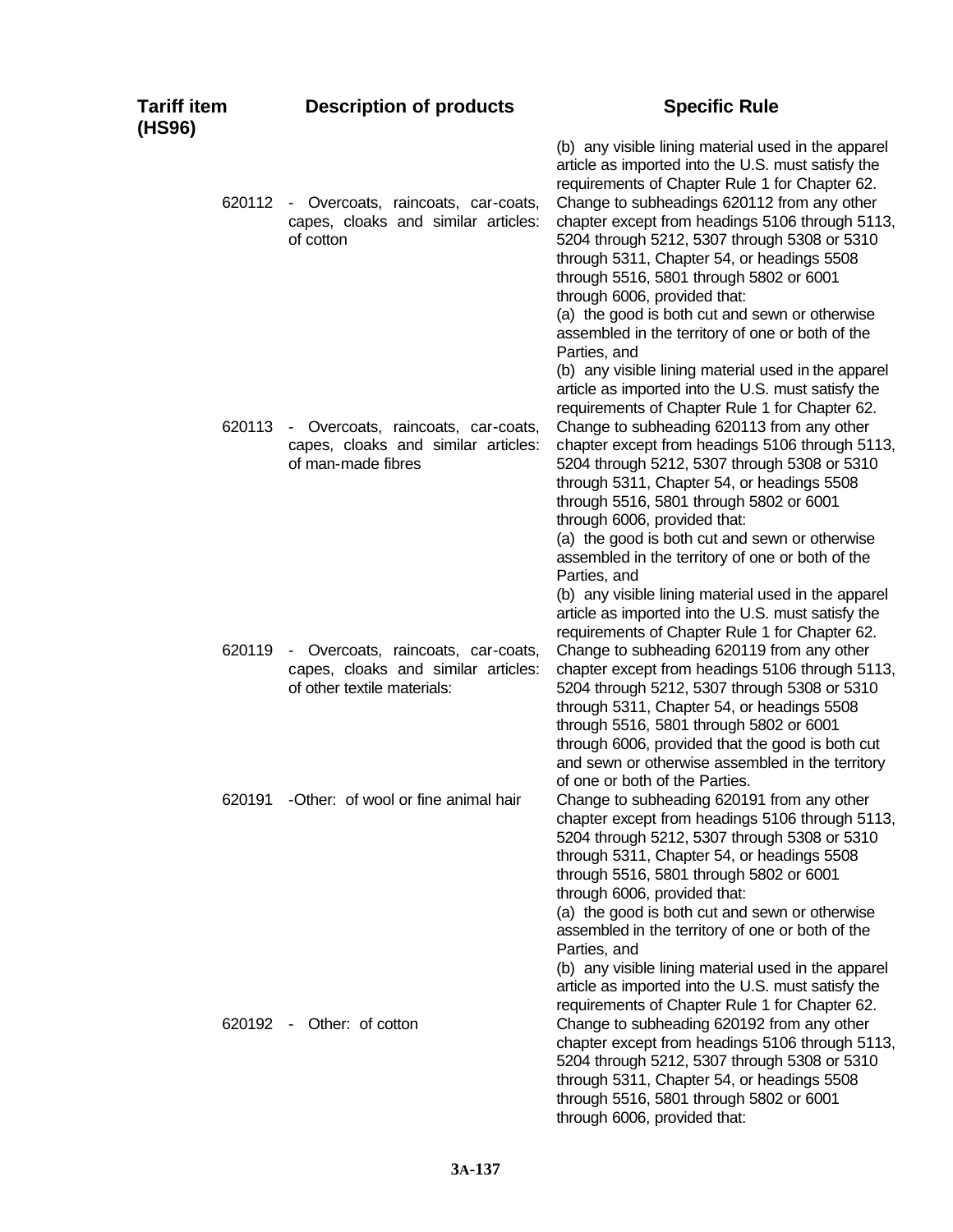| <b>Tariff item</b><br>(HS96) | <b>Description of products</b>                                                                                                                            | <b>Specific Rule</b>                                                                                                                                                                                                                                                                                                                                                                                                                                                                                                                                                                                                            |
|------------------------------|-----------------------------------------------------------------------------------------------------------------------------------------------------------|---------------------------------------------------------------------------------------------------------------------------------------------------------------------------------------------------------------------------------------------------------------------------------------------------------------------------------------------------------------------------------------------------------------------------------------------------------------------------------------------------------------------------------------------------------------------------------------------------------------------------------|
| 620193                       | Other: of man-made fibres<br>$\sim$                                                                                                                       | (a) the good is both cut and sewn or otherwise<br>assembled in the territory of one or both of the<br>Parties, and<br>(b) any visible lining material used in the apparel<br>article as imported into the U.S. must satisfy the<br>requirements of Chapter Rule 1 for Chapter 62.<br>Change to subheading 620193 from any other<br>chapter except from headings 5106 through 5113,<br>5204 through 5212, 5307 through 5308 or 5310<br>through 5311, Chapter 54, or headings 5508<br>through 5516, 5801 through 5802 or 6001<br>through 6006, provided that:<br>(a) the good is both cut and sewn or otherwise                   |
| 620199                       | Other: of other textile materials:<br>$\sim$                                                                                                              | assembled in the territory of one or both of the<br>Parties, and<br>(b) any visible lining material used in the apparel<br>article as imported into the U.S. must satisfy the<br>requirements of Chapter Rule 1 for Chapter 62.<br>Change to subheading 620199 from any other<br>chapter except from headings 5106 through 5113,<br>5204 through 5212, 5307 through 5308 or 5310<br>through 5311, Chapter 54, or headings 5508<br>through 5516, 5801 through 5802 or 6001<br>through 6006, provided that the good is both cut<br>and sewn or otherwise assembled in the territory<br>of one or both of the Parties.             |
| 6202                         | Women s or girls<br>overcoats,<br>car-coats, capes, cloaks, anoraks<br>ski-jackets),<br>(including<br>wind-<br>cheaters, wind-jackets and similar         |                                                                                                                                                                                                                                                                                                                                                                                                                                                                                                                                                                                                                                 |
| 620211                       | articles, other than those of<br>heading 6204.<br>-Overcoats, raincoats, car-coats,<br>capes, cloaks and similar articles: of<br>wool or fine animal hair | Change to subheading 620211 from any other<br>chapter except from headings 5106 through 5113,<br>5204 through 5212, 5307 through 5308 or 5310<br>through 5311, Chapter 54, or headings 5508<br>through 5516, 5801 through 5802 or 6001<br>through 6006, provided that:<br>(a) the good is both cut and sewn or otherwise                                                                                                                                                                                                                                                                                                        |
| 620212                       | Overcoats, raincoats, car-coats,<br>capes, cloaks and similar articles:<br>of cotton                                                                      | assembled in the territory of one or both of the<br>Parties, and<br>(b) any visible lining material used in the apparel<br>article as imported into the U.S. must satisfy the<br>requirements of Chapter Rule 1 for Chapter 62.<br>Change to subheading 620212 from any other<br>chapter except from headings 5106 through 5113,<br>5204 through 5212, 5307 through 5308 or 5310<br>through 5311, Chapter 54, or headings 5508<br>through 5516, 5801 through 5802 or 6001<br>through 6006, provided that:<br>(a) the good is both cut and sewn or otherwise<br>assembled in the territory of one or both of the<br>Parties, and |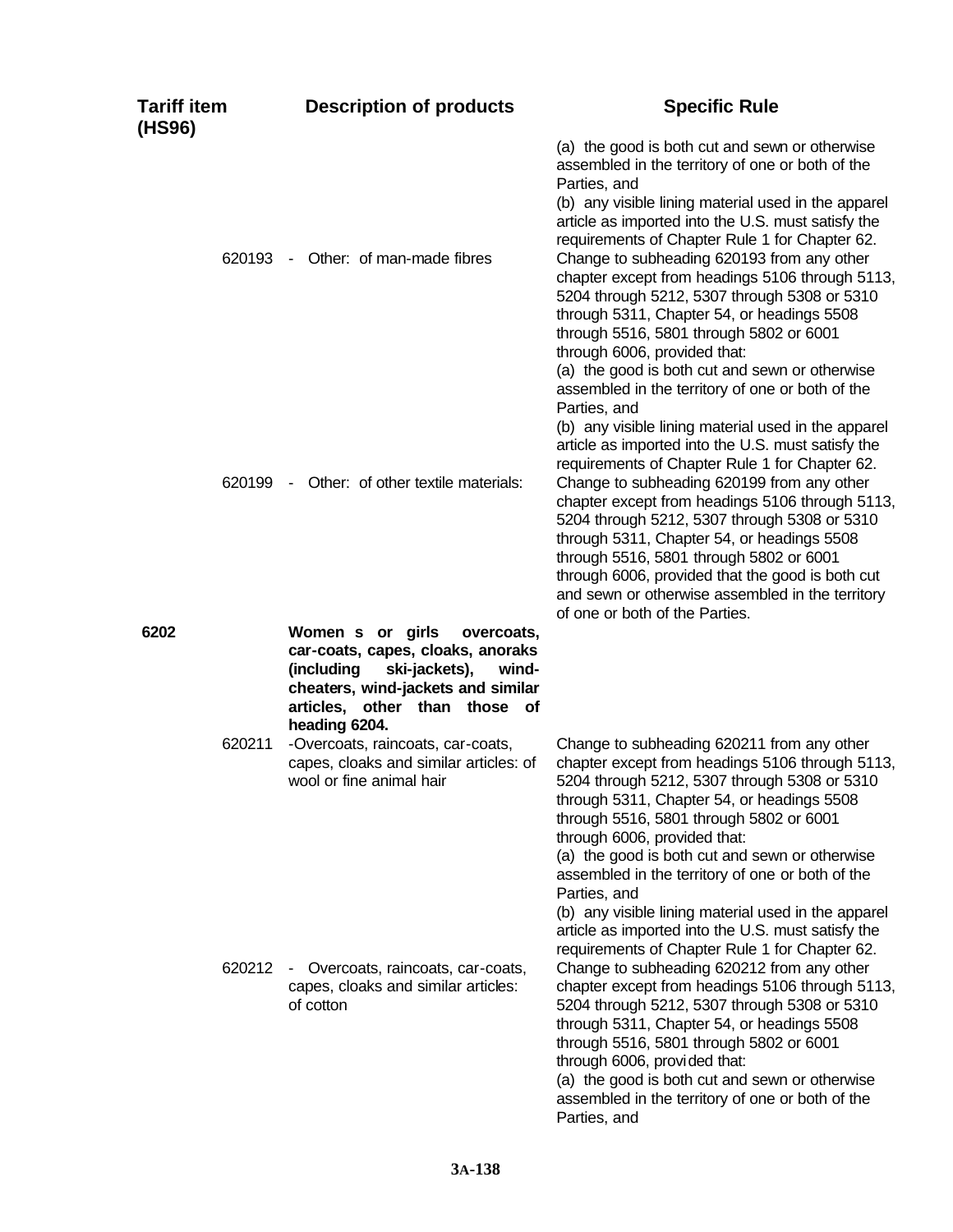| <b>Tariff item</b><br>(HS96) | <b>Description of products</b>                                                                           | <b>Specific Rule</b>                                                                                                                                                                                                                                                                                                                                                                                                                                                                                                                                                                                                                                                                                                                       |
|------------------------------|----------------------------------------------------------------------------------------------------------|--------------------------------------------------------------------------------------------------------------------------------------------------------------------------------------------------------------------------------------------------------------------------------------------------------------------------------------------------------------------------------------------------------------------------------------------------------------------------------------------------------------------------------------------------------------------------------------------------------------------------------------------------------------------------------------------------------------------------------------------|
| 620213                       | - Overcoats, raincoats, car-coats,<br>capes, cloaks and similar articles:<br>of man-made fibres          | (b) any visible lining material used in the apparel<br>article as imported into the U.S. must satisfy the<br>requirements of Chapter Rule 1 for Chapter 62.<br>Change to subheading 620213 from any other<br>chapter except from headings 5106 through 5113,<br>5204 through 5212, 5307 through 5308 or 5310<br>through 5311, Chapter 54, or headings 5508<br>through 5516, 5801 through 5802 or 6001<br>through 6006, provided that:<br>(a) the good is both cut and sewn or otherwise<br>assembled in the territory of one or both of the<br>Parties, and                                                                                                                                                                                |
| 620219                       | - Overcoats, raincoats, car-coats,<br>capes, cloaks and similar articles:<br>of other textile materials: | (b) any visible lining material used in the apparel<br>article as imported into the U.S. must satisfy the<br>requirements of Chapter Rule 1 for Chapter 62.<br>Change to subheading 620219 from any other<br>chapter except from headings 5106 through 5113,<br>5204 through 5212, 5307 through 5308 or 5310<br>through 5311, Chapter 54, or headings 5508<br>through 5516, 5801 through 5802 or 6001<br>through 6006, provided that the good is both cut<br>and sewn or otherwise assembled in the territory                                                                                                                                                                                                                              |
| 620291                       | -Other: of wool or fine animal hair                                                                      | of one or both of the Parties.<br>Change to subheading 620291 from any other<br>chapter except from headings 5106 through 5113,<br>5204 through 5212, 5307 through 5308 or 5310<br>through 5311, Chapter 54, or headings 5508<br>through 5516, 5801 through 5802 or 6001<br>through 6006, provided that:<br>(a) the good is both cut and sewn or otherwise<br>assembled in the territory of one or both of the                                                                                                                                                                                                                                                                                                                             |
| 620292                       | Other: of cotton<br>$\sim$ $-$                                                                           | Parties, and<br>(b) any visible lining material used in the apparel<br>article as imported into the U.S. must satisfy the<br>requirements of Chapter Rule 1 for Chapter 62.<br>Change to subheading 620292 from any other<br>chapter except from headings 5106 through 5113,<br>5204 through 5212, 5307 through 5308 or 5310<br>through 5311, Chapter 54, or headings 5508<br>through 5516, 5801 through 5802 or 6001<br>through 6006, provided that:<br>(a) the good is both cut and sewn or otherwise<br>assembled in the territory of one or both of the<br>Parties, and<br>(b) any visible lining material used in the apparel<br>article as imported into the U.S. must satisfy the<br>requirements of Chapter Rule 1 for Chapter 62. |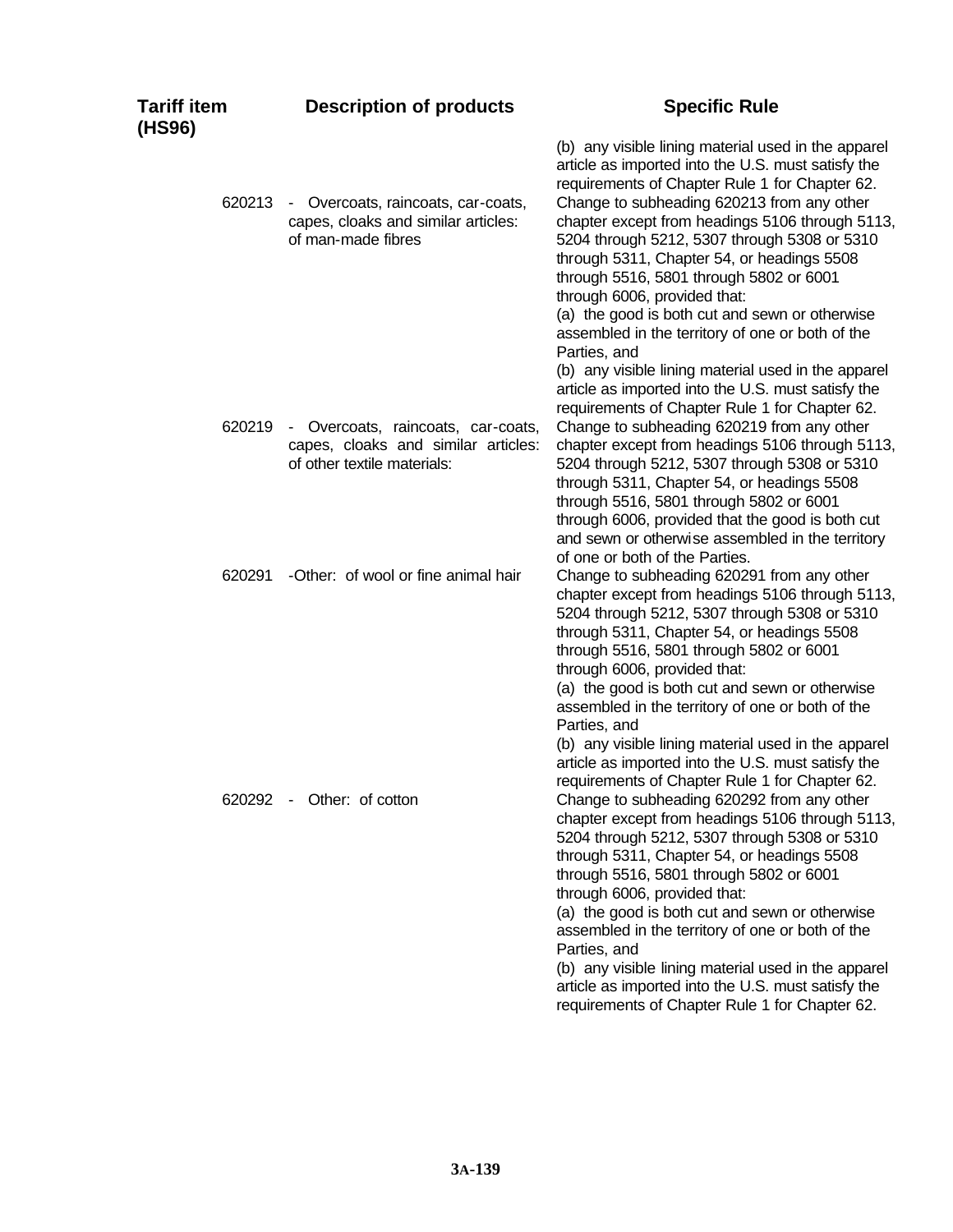| <b>Tariff item</b><br>(HS96) |                  | <b>Description of products</b>                                                                                                                  | <b>Specific Rule</b>                                                                                                                                                                                                                                                                                                                                                                                                                                                                                                                                                                                                                                                                                                                                                                                                                                                                                                                            |
|------------------------------|------------------|-------------------------------------------------------------------------------------------------------------------------------------------------|-------------------------------------------------------------------------------------------------------------------------------------------------------------------------------------------------------------------------------------------------------------------------------------------------------------------------------------------------------------------------------------------------------------------------------------------------------------------------------------------------------------------------------------------------------------------------------------------------------------------------------------------------------------------------------------------------------------------------------------------------------------------------------------------------------------------------------------------------------------------------------------------------------------------------------------------------|
|                              | 620293<br>620299 | Other: of man-made fibres<br>$\blacksquare$<br>Other: of other textile materials:<br>$\blacksquare$                                             | Change to subheading 620293 from any other<br>chapter except from headings 5106 through 5113,<br>5204 through 5212, 5307 through 5308 or 5310<br>through 5311, Chapter 54, or headings 5508<br>through 5516, 5801 through 5802 or 6001<br>through 6006, provided that:<br>(a) the good is both cut and sewn or otherwise<br>assembled in the territory of one or both of the<br>Parties, and<br>(b) any visible lining material used in the apparel<br>article as imported into the U.S. must satisfy the<br>requirements of Chapter Rule 1 for Chapter 62.<br>Change to subheading 620299 from any other<br>chapter except from headings 5106 through 5113,<br>5204 through 5212, 5307 through 5308 or 5310<br>through 5311, Chapter 54, or headings 5508<br>through 5516, 5801 through 5802 or 6001<br>through 6006, provided that the good is both cut<br>and sewn or otherwise assembled in the territory<br>of one or both of the Parties. |
| 6203                         |                  | Men s or boys suits, ensembles,                                                                                                                 |                                                                                                                                                                                                                                                                                                                                                                                                                                                                                                                                                                                                                                                                                                                                                                                                                                                                                                                                                 |
|                              | 620311           | jackets, blazers, trousers, bib and<br>brace overalls, breeches<br>and<br>shorts (other than swimwear).<br>- Suits: of wool or fine animal hair | Change to subheading 620311 from any other<br>chapter except from headings 5106 through 5113,                                                                                                                                                                                                                                                                                                                                                                                                                                                                                                                                                                                                                                                                                                                                                                                                                                                   |
|                              |                  | 620312 - Suits: of synthetic fibres                                                                                                             | 5204 through 5212, 5307 through 5308 or 5310<br>through 5311, Chapter 54, or headings 5508<br>through 5516, 5801 through 5802 or 6001<br>through 6006, provided that:<br>(a) the good is both cut and sewn or otherwise<br>assembled in the territory of one or both of the<br>Parties, and<br>(b) any visible lining material used in the apparel<br>article as imported into the U.S. must satisfy the<br>requirements of Chapter Rule 1 for Chapter 62.<br>Change to subheading 620312 from any other<br>chapter except from headings 5106 through 5113,<br>5204 through 5212, 5307 through 5308 or 5310<br>through 5311, Chapter 54, or headings 5508<br>through 5516, 5801 through 5802 or 6001<br>through 6006, provided that:<br>(a) the good is both cut and sewn or otherwise                                                                                                                                                          |
|                              | 620319           | - Suits: of other textile materials:                                                                                                            | assembled in the territory of one or both of the<br>Parties, and<br>(b) any visible lining material used in the apparel<br>article as imported into the U.S. must satisfy the<br>requirements of Chapter Rule 1 for Chapter 62.<br>Change to subheading 620319 from any other<br>chapter except from headings 5106 through 5113,<br>5204 through 5212, 5307 through 5308 or 5310<br>through 5311, Chapter 54, or headings 5508<br>through 5516, 5801 through 5802 or 6001                                                                                                                                                                                                                                                                                                                                                                                                                                                                       |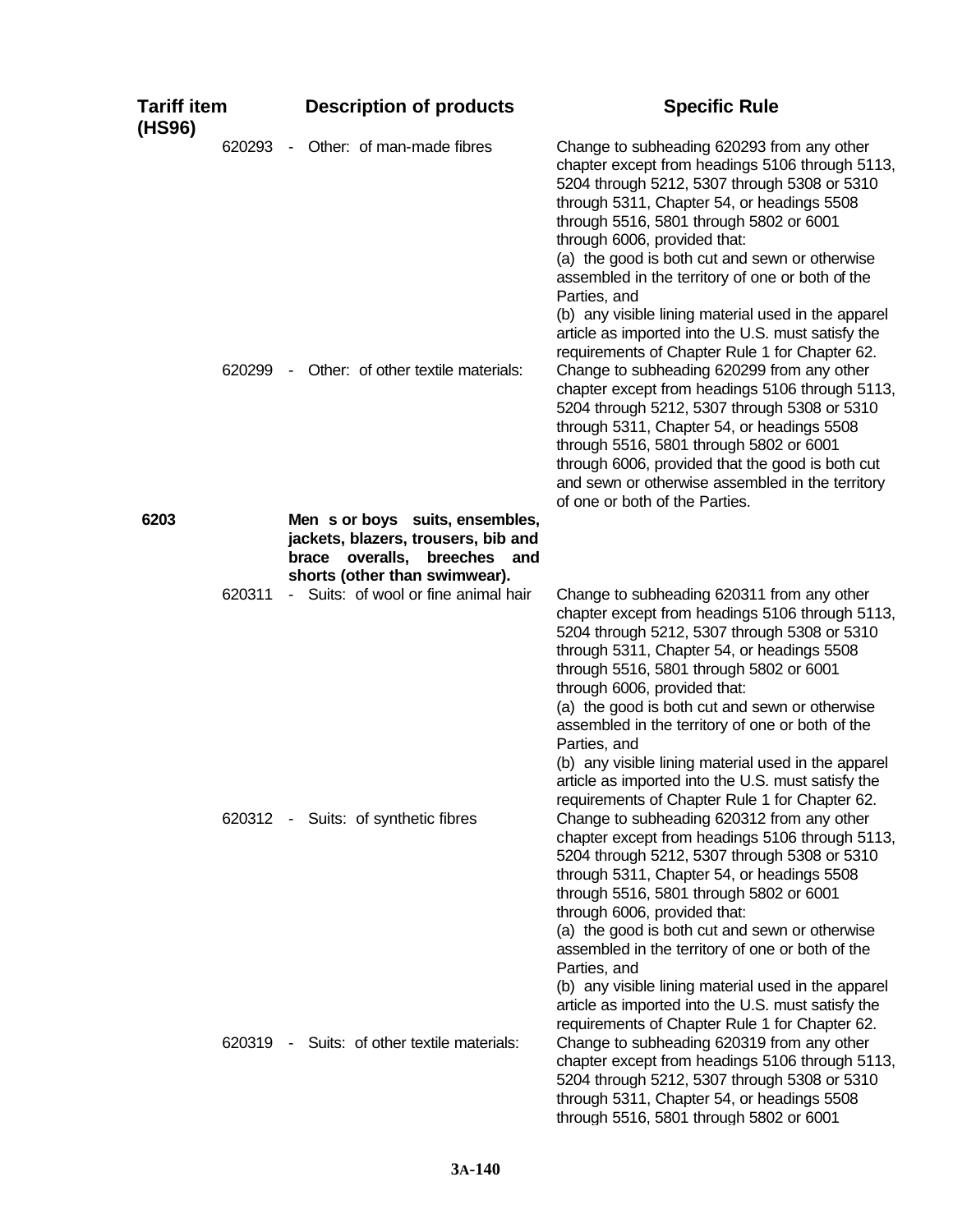| Tariff item<br>(HS96) | <b>Description of products</b>                                                                           | <b>Specific Rule</b>                                                                                                                                                                                                                                                                                                                                                                                                                                                                                                                                                                                                                                                                                                                                                                           |
|-----------------------|----------------------------------------------------------------------------------------------------------|------------------------------------------------------------------------------------------------------------------------------------------------------------------------------------------------------------------------------------------------------------------------------------------------------------------------------------------------------------------------------------------------------------------------------------------------------------------------------------------------------------------------------------------------------------------------------------------------------------------------------------------------------------------------------------------------------------------------------------------------------------------------------------------------|
|                       |                                                                                                          | through 6006, provided that:<br>(a) the good is both cut and sewn or otherwise<br>assembled in the territory of one or both of the<br>Parties, and<br>(b) any visible lining material used in the apparel<br>article as imported into the U.S. must satisfy the<br>requirements of Chapter Rule 1 for Chapter 62.                                                                                                                                                                                                                                                                                                                                                                                                                                                                              |
| 6203.1950             | - Suits: of other textile materials,<br>containing 70percent or more by<br>weight of silk or silk waste: | Change to tariff item 6203.1950 from any other<br>chapter except from headings 5106 through 5113,<br>5204 through 5212, 5307 through 5308 or 5310<br>through 5311, Chapter 54, or headings 5508<br>through 5516, 5801 through 5802 or 6001<br>through 6006, provided that the good is both cut<br>and sewn or otherwise assembled in the territory<br>of one or both of the Parties.                                                                                                                                                                                                                                                                                                                                                                                                           |
| 6203.1990             | Suits: of other textile materials, other                                                                 | Change to tariff item 6203.1990 from any other<br>chapter except from headings 5106 through 5113,<br>5204 through 5212, 5307 through 5308 or 5310<br>through 5311, Chapter 54, or headings 5508<br>through 5516, 5801 through 5802 or 6001<br>through 6006, provided that the good is both cut<br>and sewn or otherwise assembled in the territory<br>of one or both of the Parties.                                                                                                                                                                                                                                                                                                                                                                                                           |
| 620321                | -Ensembles: of wool or fine animal<br>hair                                                               | Change to subheading 6203.21 from any other<br>chapter except from headings 5106 through 5113,<br>5204 through 5212, 5307 through 5308 or 5310<br>through 5311, Chapter 54, or headings 5508<br>through 5516, 5801 through 5802 or 6001<br>through 6006, provided that:<br>(a) the good is both cut and sewn or otherwise<br>assembled in the territory of one or both of the<br>Parties, and<br>(b) with respect to a garment described in<br>heading 6201 or a jacket or a blazer described in<br>heading 6203, of wool, fine animal hair, cotton or<br>man-made fibers, imported as part of an<br>ensemble of these subheadings, any visible lining<br>material used in the apparel article as imported<br>into the U.S. must satisfy the requirements of<br>Chapter Rule 1 for Chapter 62. |
| 620322                | Ensembles: of cotton<br>$\sim$ $-$                                                                       | Change to subheading 620322 from any other<br>chapter except from headings 5106 through 5113,<br>5204 through 5212, 5307 through 5308 or 5310<br>through 5311, Chapter 54, or headings 5508<br>through 5516, 5801 through 5802 or 6001<br>through 6006, provided that:<br>(a) the good is both cut and sewn or otherwise<br>assembled in the territory of one or both of the<br>Parties, and<br>(b) with respect to a garment described in<br>heading 6201 or a jacket or a blazer described in<br>heading 6203, of wool, fine animal hair, cotton or                                                                                                                                                                                                                                          |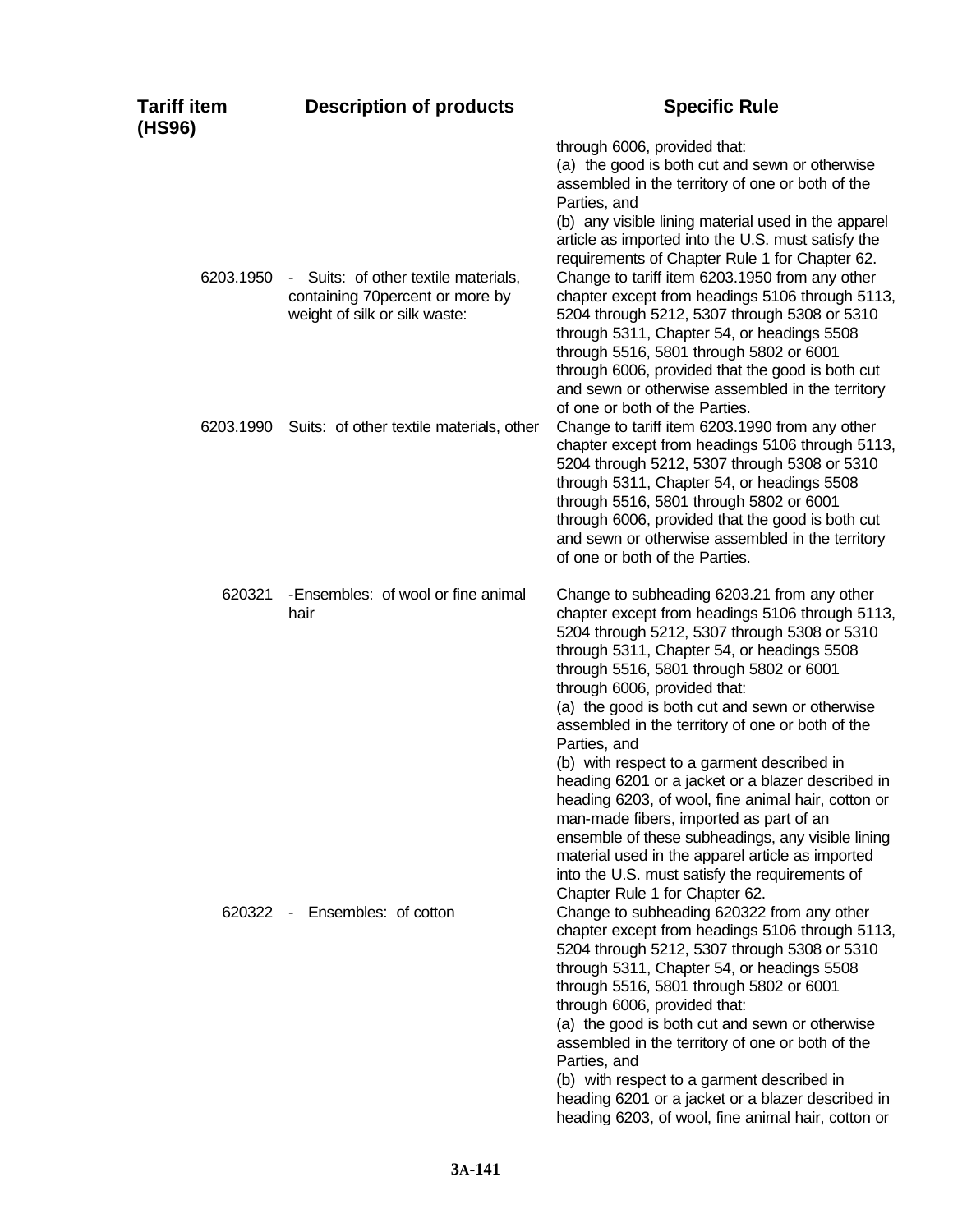| Tariff item<br>(HS96) |        | <b>Description of products</b>                      | <b>Specific Rule</b>                                                                                                                                                                                                                                                                                                                                                                                                                                                                                                                                                                                                                                                                                                                                                                                                                                                                                                                                         |
|-----------------------|--------|-----------------------------------------------------|--------------------------------------------------------------------------------------------------------------------------------------------------------------------------------------------------------------------------------------------------------------------------------------------------------------------------------------------------------------------------------------------------------------------------------------------------------------------------------------------------------------------------------------------------------------------------------------------------------------------------------------------------------------------------------------------------------------------------------------------------------------------------------------------------------------------------------------------------------------------------------------------------------------------------------------------------------------|
|                       |        | 620323 - Ensembles: of synthetic fibres             | man-made fibers, imported as part of an<br>ensemble of these subheadings, any visible lining<br>material used in the apparel article as imported<br>into the U.S. must satisfy the requirements of<br>Chapter Rule 1 for Chapter 62.<br>Change to subheading 620323 from any other<br>chapter except from headings 5106 through 5113,<br>5204 through 5212, 5307 through 5308 or 5310<br>through 5311, Chapter 54, or headings 5508<br>through 5516, 5801 through 5802 or 6001<br>through 6006, provided that:                                                                                                                                                                                                                                                                                                                                                                                                                                               |
|                       | 620329 | Ensembles: of other textile<br>$\sim$               | (a) the good is both cut and sewn or otherwise<br>assembled in the territory of one or both of the<br>Parties, and<br>(b) with respect to a garment described in<br>heading 6201 or a jacket or a blazer described in<br>heading 6203, of wool, fine animal hair, cotton or<br>man-made fibers, imported as part of an<br>ensemble of these subheadings, any visible lining<br>material used in the apparel article as imported<br>into the U.S. must satisfy the requirements of<br>Chapter Rule 1 for Chapter 62.<br>Change to subheading 620329 from any other                                                                                                                                                                                                                                                                                                                                                                                            |
|                       |        | materials:                                          | chapter except from headings 5106 through 5113,<br>5204 through 5212, 5307 through 5308 or 5310<br>through 5311, Chapter 54, or headings 5508<br>through 5516, 5801 through 5802 or 6001<br>through 6006, provided that:<br>(a) the good is both cut and sewn or otherwise<br>assembled in the territory of one or both of the<br>Parties, and                                                                                                                                                                                                                                                                                                                                                                                                                                                                                                                                                                                                               |
|                       | 620331 | Jackets and blazers: of wool or<br>fine animal hair | (b) with respect to a garment described in<br>heading 6201 or a jacket or a blazer described in<br>heading 6203, of wool, fine animal hair, cotton or<br>man-made fibers, imported as part of an<br>ensemble of these subheadings, any visible lining<br>material used in the apparel article as imported<br>into the U.S. must satisfy the requirements of<br>Chapter Rule 1 for Chapter 62.<br>Change to subheading 620331 from any other<br>chapter except from headings 5106 through 5113,<br>5204 through 5212, 5307 through 5308 or 5310<br>through 5311, Chapter 54, or headings 5508<br>through 5516, 5801 through 5802 or 6001<br>through 6006, provided that:<br>(a) the good is both cut and sewn or otherwise<br>assembled in the territory of one or both of the<br>Parties, and<br>(b) any visible lining material used in the apparel<br>article as imported into the U.S. must satisfy the<br>requirements of Chapter Rule 1 for Chapter 62. |
|                       | 620332 | Jackets and blazers: of cotton<br>$\sim$            | Change to subheading 620332 from any other<br>chapter except from headings 5106 through 5113,                                                                                                                                                                                                                                                                                                                                                                                                                                                                                                                                                                                                                                                                                                                                                                                                                                                                |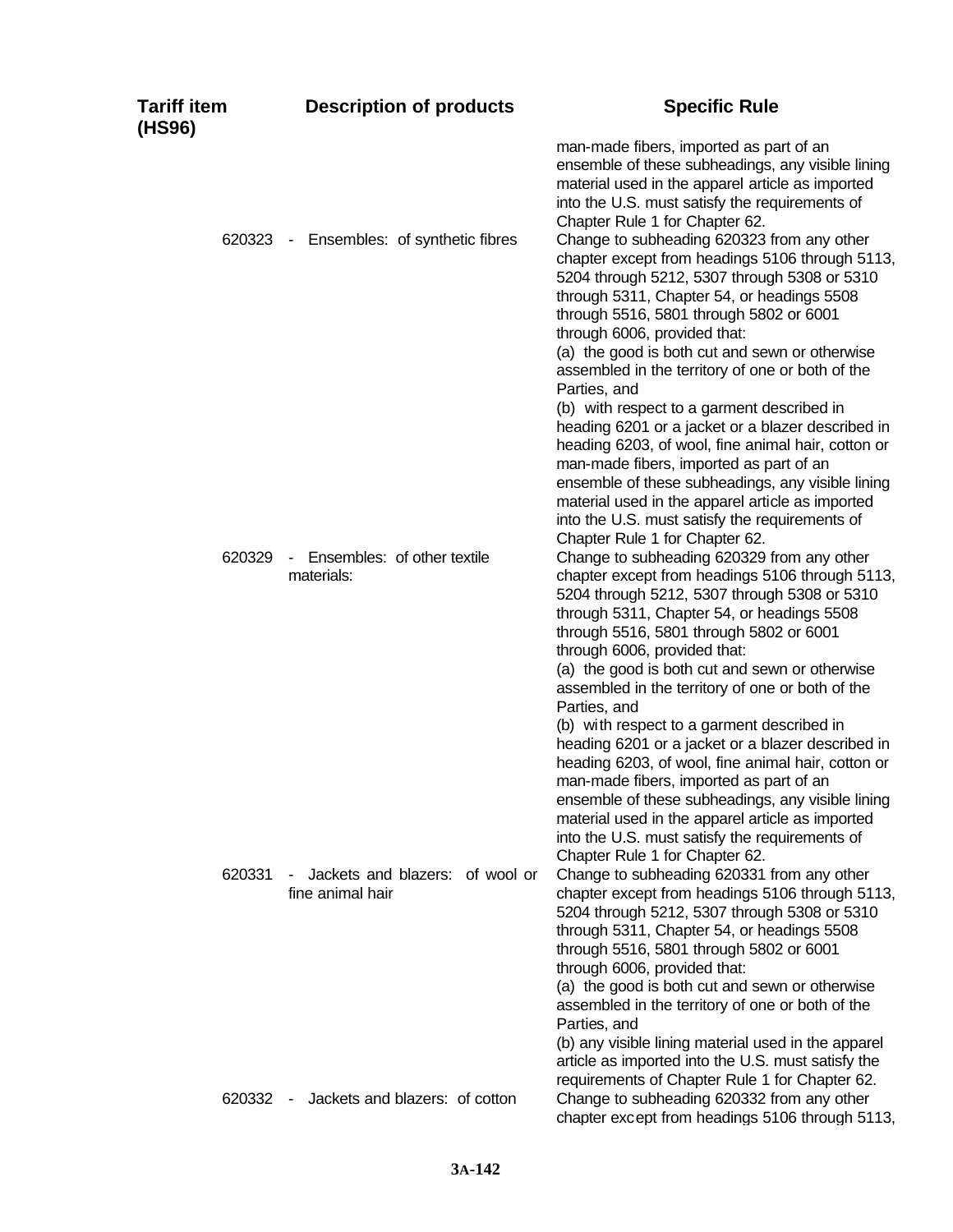| Tariff item<br>(HS96) | <b>Description of products</b>                                                                                                                               | <b>Specific Rule</b>                                                                                                                                                                                                                                                                                                                                                                                                                                                                                                                                                                                                                                                                                                                                                                                                                                                                                                                                                    |
|-----------------------|--------------------------------------------------------------------------------------------------------------------------------------------------------------|-------------------------------------------------------------------------------------------------------------------------------------------------------------------------------------------------------------------------------------------------------------------------------------------------------------------------------------------------------------------------------------------------------------------------------------------------------------------------------------------------------------------------------------------------------------------------------------------------------------------------------------------------------------------------------------------------------------------------------------------------------------------------------------------------------------------------------------------------------------------------------------------------------------------------------------------------------------------------|
| 620333                | Jackets and blazers: of synthetic<br>$\blacksquare$<br>fibres                                                                                                | 5204 through 5212, 5307 through 5308 or 5310<br>through 5311, Chapter 54, or headings 5508<br>through 5516, 5801 through 5802 or 6001<br>through 6006, provided that:<br>(a) the good is both cut and sewn or otherwise<br>assembled in the territory of one or both of the<br>Parties, and<br>(b) any visible lining material used in the apparel<br>article as imported into the U.S. must satisfy the<br>requirements of Chapter Rule 1 for Chapter 62.<br>Change to subheading 620333 from any other<br>chapter except from headings 5106 through 5113,<br>5204 through 5212, 5307 through 5308 or 5310<br>through 5311, Chapter 54, or headings 5508<br>through 5516, 5801 through 5802 or 6001<br>through 6006, provided that:<br>(a) the good is both cut and sewn or otherwise<br>assembled in the territory of one or both of the<br>Parties, and<br>(b) any visible lining material used in the apparel<br>article as imported into the U.S. must satisfy the |
| 620339                | Jackets and blazers:<br>of other<br>textile materials:                                                                                                       | requirements of Chapter Rule 1 for Chapter 62.<br>Change to subheading 620339 from any other<br>chapter except from headings 5106 through 5113,<br>5204 through 5212, 5307 through 5308 or 5310<br>through 5311, Chapter 54, or headings 5508<br>through 5516, 5801 through 5802 or 6001<br>through 6006, provided that:<br>(a) the good is both cut and sewn or otherwise<br>assembled in the territory of one or both of the<br>Parties, and<br>(b) any visible lining material used in the apparel<br>article as imported into the U.S. must satisfy the<br>requirements of Chapter Rule 1 for Chapter 62.                                                                                                                                                                                                                                                                                                                                                           |
| 6203.3950             | Jackets and blazers:<br>of other<br>$\overline{\phantom{a}}$<br>textile<br>materials,<br>containing<br>70 percent or more by weight of silk<br>or silk waste | Change to tariff item 6203.3950 from any other<br>chapter except from headings 5106 through 5113,<br>5204 through 5212, 5307 through 5308 or 5310<br>through 5311, Chapter 54, or headings 5508<br>through 5516, 5801 through 5802 or 6001<br>through 6006, provided that the good is both cut<br>and sewn or otherwise assembled in the territory<br>of one or both of the Parties.                                                                                                                                                                                                                                                                                                                                                                                                                                                                                                                                                                                    |
| 6203.3990             | -Jackets and blazers: of other textile<br>materials, other                                                                                                   | Change to tariff item 6203.3990 from any other<br>chapter except from headings 5106 through 5113,<br>5204 through 5212, 5307 through 5308 or 5310<br>through 5311, Chapter 54, or headings 5508<br>through 5516, 5801 through 5802 or 6001<br>through 6006, provided that the good is both cut<br>and sewn or otherwise assembled in the territory<br>of one or both of the Parties.                                                                                                                                                                                                                                                                                                                                                                                                                                                                                                                                                                                    |
| 620341                | -Trousers, bib and brace overalls,<br>breeches and shorts:<br>of wool or<br>fine animal hair:                                                                | Change to subheading 620341 from any other<br>chapter except from headings 5106 through 5113,<br>5204 through 5212, 5307 through 5308 or 5310                                                                                                                                                                                                                                                                                                                                                                                                                                                                                                                                                                                                                                                                                                                                                                                                                           |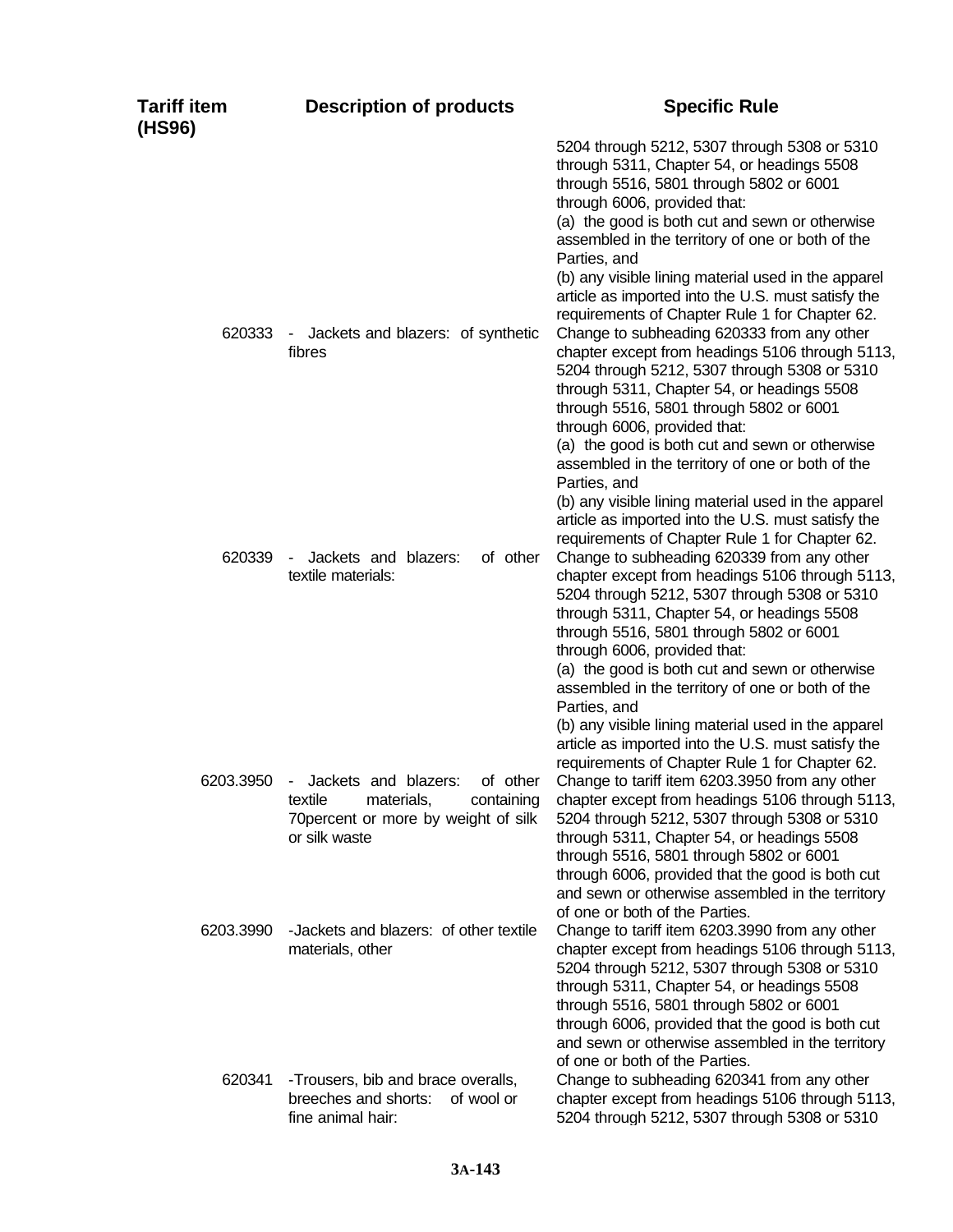| <b>Tariff item</b><br>(HS96) | <b>Description of products</b>                                                                                                                                                                   | <b>Specific Rule</b>                                                                                                                                                                                                                                                                                                                                                                                                                                                                                                                                                                                                |
|------------------------------|--------------------------------------------------------------------------------------------------------------------------------------------------------------------------------------------------|---------------------------------------------------------------------------------------------------------------------------------------------------------------------------------------------------------------------------------------------------------------------------------------------------------------------------------------------------------------------------------------------------------------------------------------------------------------------------------------------------------------------------------------------------------------------------------------------------------------------|
| 620342                       | -Trousers, bib and brace overalls,<br>breeches and shorts:<br>of cotton:                                                                                                                         | through 5311, Chapter 54, or headings 5508<br>through 5516, 5801 through 5802 or 6001<br>through 6006, provided that the good is both cut<br>and sewn or otherwise assembled in the territory<br>of one or both of the Parties.<br>Change to subheading 620342 from any other<br>chapter except from headings 5106 through 5113,<br>5204 through 5212, 5307 through 5308 or 5310<br>through 5311, Chapter 54, or headings 5508<br>through 5516, 5801 through 5802 or 6001<br>through 6006, provided that the good is both cut<br>and sewn or otherwise assembled in the territory<br>of one or both of the Parties. |
| 620343                       | -Trousers, bib and brace overalls,<br>breeches and shorts:<br>of synthetic<br>fibres:                                                                                                            | Change to subheading 620343 from any other<br>chapter except from headings 5106 through 5113,<br>5204 through 5212, 5307 through 5308 or 5310<br>through 5311, Chapter 54, or headings 5508<br>through 5516, 5801 through 5802 or 6001<br>through 6006, provided that the good is both cut<br>and sewn or otherwise assembled in the territory<br>of one or both of the Parties.                                                                                                                                                                                                                                    |
| 620349                       | -Trousers, bib and brace overalls,<br>breeches and shorts:<br>of other<br>textile materials:                                                                                                     | Change to subheading 620349 from any other<br>chapter except from headings 5106 through 5113,<br>5204 through 5212, 5307 through 5308 or 5310<br>through 5311, Chapter 54, or headings 5508<br>through 5516, 5801 through 5802 or 6001<br>through 6006, provided that the good is both cut<br>and sewn or otherwise assembled in the territory<br>of one or both of the Parties.                                                                                                                                                                                                                                    |
| 6204                         | Women s<br>girls<br>suits,<br>or<br>ensembles,<br>jackets,<br>blazers,<br>dresses, skirts, divided skirts,<br>trousers, bib and brace overalls,<br>breeches and shorts (other than<br>swimwear). |                                                                                                                                                                                                                                                                                                                                                                                                                                                                                                                                                                                                                     |
| 620411                       | - Suits: of wool or fine animal hair                                                                                                                                                             | Change to subheading 620411 from any other<br>chapter except from headings 5106 through 5113,<br>5204 through 5212, 5307 through 5308 or 5310<br>through 5311, Chapter 54, or headings 5508<br>through 5516, 5801 through 5802 or 6001<br>through 6006, provided that:<br>(a) the good is both cut and sewn or otherwise<br>assembled in the territory of one or both of the<br>Parties, and<br>(b) any visible lining material used in the apparel<br>article as imported into the U.S. must satisfy the<br>requirements of Chapter Rule 1 for Chapter 62.                                                         |
|                              | 620412 - Suits: of cotton                                                                                                                                                                        | Change to subheading 620412 from any other<br>chapter except from headings 5106 through 5113,<br>5204 through 5212, 5307 through 5308 or 5310<br>through 5311, Chapter 54, or headings 5508<br>through 5516, 5801 through 5802 or 6001<br>through 6006, provided that:                                                                                                                                                                                                                                                                                                                                              |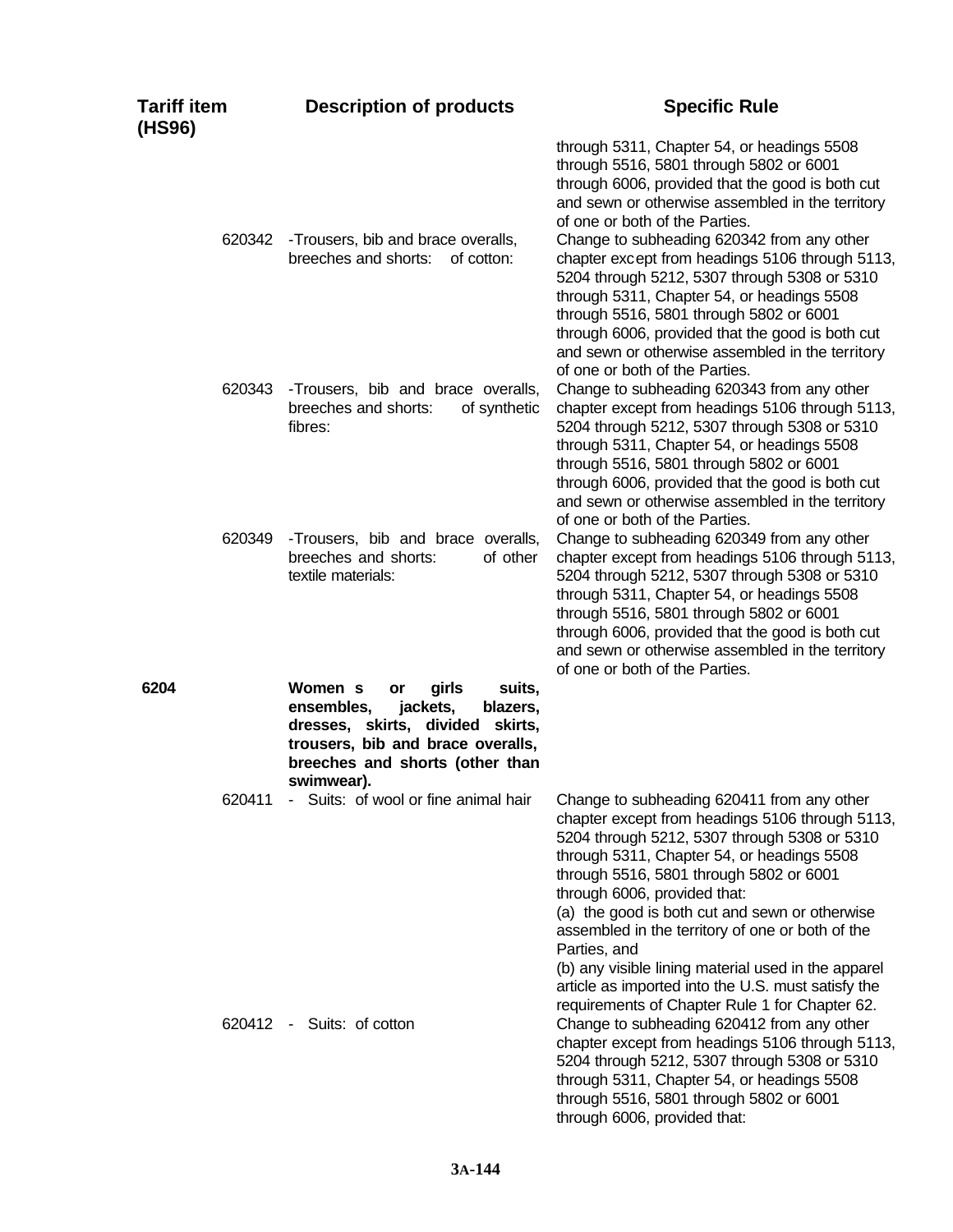| <b>Tariff item</b><br>(HS96) | <b>Description of products</b>                                                                             | <b>Specific Rule</b>                                                                                                                                                                                                                                                                                                                                                                                                                                                                                                                                                                                            |
|------------------------------|------------------------------------------------------------------------------------------------------------|-----------------------------------------------------------------------------------------------------------------------------------------------------------------------------------------------------------------------------------------------------------------------------------------------------------------------------------------------------------------------------------------------------------------------------------------------------------------------------------------------------------------------------------------------------------------------------------------------------------------|
|                              | 620413 - Suits: of synthetic fibres                                                                        | (a) the good is both cut and sewn or otherwise<br>assembled in the territory of one or both of the<br>Parties, and<br>(b) any visible lining material used in the apparel<br>article as imported into the U.S. must satisfy the<br>requirements of Chapter Rule 1 for Chapter 62.<br>Change to subheading 620413 from any other<br>chapter except from headings 5106 through 5113,<br>5204 through 5212, 5307 through 5308 or 5310<br>through 5311, Chapter 54, or headings 5508<br>through 5516, 5801 through 5802 or 6001<br>through 6006, provided that:<br>(a) the good is both cut and sewn or otherwise   |
| 620419                       | Suits: of other textile materials:<br>$\sim 10^{-1}$                                                       | assembled in the territory of one or both of the<br>Parties, and<br>(b) any visible lining material used in the apparel<br>article as imported into the U.S. must satisfy the<br>requirements of Chapter Rule 1 for Chapter 62.<br>Change to subheading 620419 from any other<br>chapter except from headings 5106 through 5113,<br>5204 through 5212, 5307 through 5308 or 5310<br>through 5311, Chapter 54, or headings 5508<br>through 5516, 5801 through 5802 or 6001<br>through 6006, provided that:<br>(a) the good is both cut and sewn or otherwise<br>assembled in the territory of one or both of the |
| 6204.1940                    | of other textile materials,<br>- Suits:<br>containing 70percent or more by<br>weight of silk or silk waste | Parties, and<br>(b) any visible lining material used in the apparel<br>article as imported into the U.S. must satisfy the<br>requirements of Chapter Rule 1 for Chapter 62.<br>Change to tariff item 6204.1940 from any other<br>chapter except from headings 5106 through 5113,<br>5204 through 5212, 5307 through 5308 or 5310<br>through 5311, Chapter 54, or headings 5508<br>through 5516, 5801 through 5802 or 6001<br>through 6006, provided that the good is both cut                                                                                                                                   |
| 6204.1980                    | -Suits:<br>of other textile materials,<br>other                                                            | and sewn or otherwise assembled in the territory<br>of one or both of the Parties.<br>Change to tariff item 6204.1980 from any other<br>chapter except from headings 5106 through 5113,<br>5204 through 5212, 5307 through 5308 or 5310<br>through 5311, Chapter 54, or headings 5508<br>through 5516, 5801 through 5802 or 6001<br>through 6006, provided that the good is both cut                                                                                                                                                                                                                            |
| 620421                       | -Ensembles: of wool or fine animal<br>hair                                                                 | and sewn or otherwise assembled in the territory<br>of one or both of the Parties.<br>Change to subheadings 620421 from any other<br>chapter except from headings 5106 through 5113,<br>5204 through 5212, 5307 through 5308 or 5310<br>through 5311, Chapter 54, or headings 5508<br>through 5516, 5801 through 5802 or 6001<br>through 6006, provided that:<br>(a) the good is both cut and sewn or otherwise                                                                                                                                                                                                 |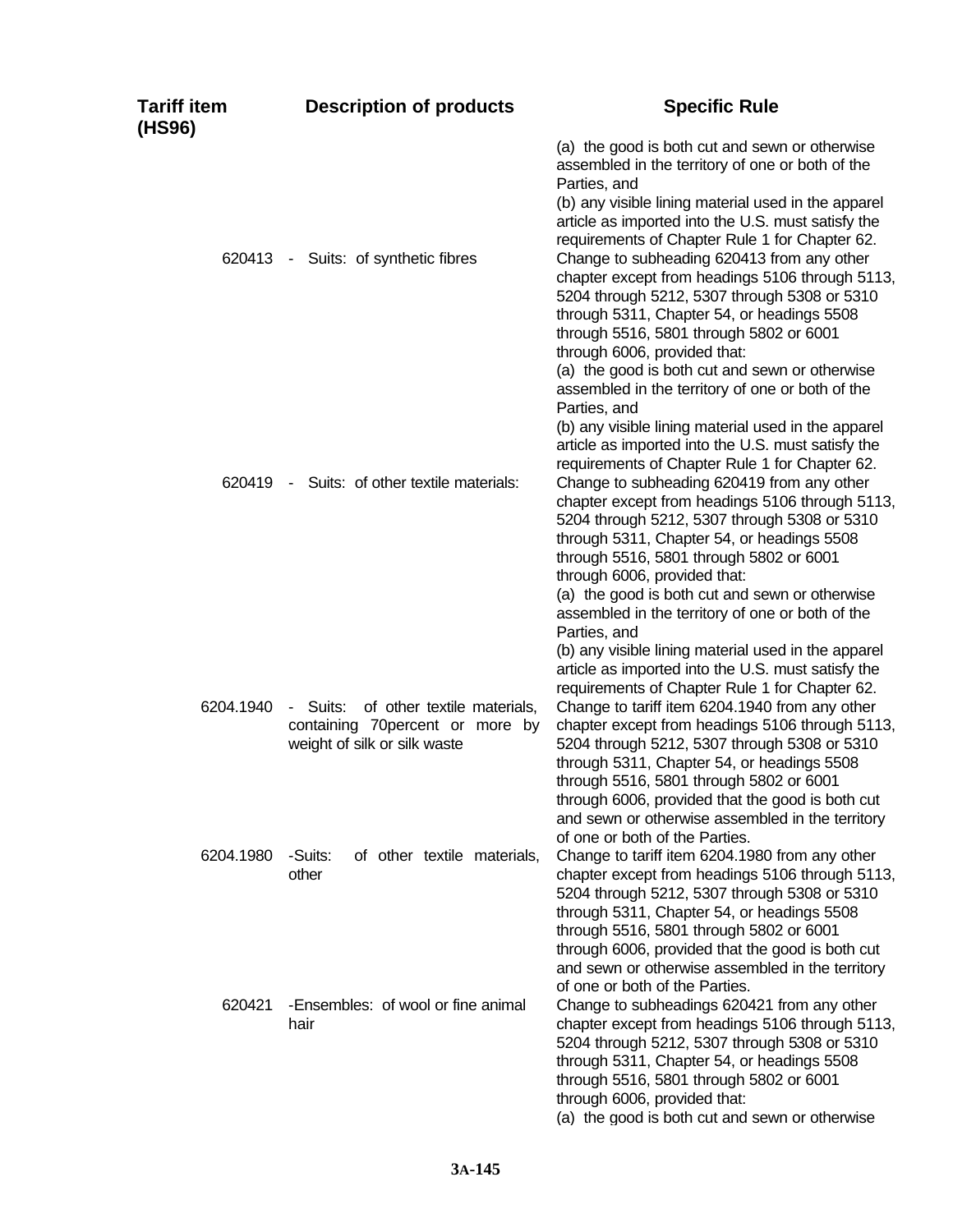| <b>Tariff item</b><br>(HS96) | <b>Description of products</b>                     | <b>Specific Rule</b>                                                                                                                                                                                                                                                                                                                                                                                                                                                                                                                                                                                                                                                                                                                                                                                                                   |
|------------------------------|----------------------------------------------------|----------------------------------------------------------------------------------------------------------------------------------------------------------------------------------------------------------------------------------------------------------------------------------------------------------------------------------------------------------------------------------------------------------------------------------------------------------------------------------------------------------------------------------------------------------------------------------------------------------------------------------------------------------------------------------------------------------------------------------------------------------------------------------------------------------------------------------------|
| 620422                       | Ensembles: of cotton<br>$\sim$                     | assembled in the territory of one or both of the<br>Parties, and<br>(b) with respect to a garment described in<br>heading 6202, a jacket or a blazer described in<br>heading 6204, or a skirt described in heading<br>6204, of wool, fine animal hair, cotton or man-<br>made fibers, imported as part of an ensemble of<br>these subheadings, any visible lining material<br>used in the apparel article as imported into the<br>U.S. must satisfy the requirements of Chapter<br>Rule 1 for Chapter 62.<br>Change to subheadings 620422 from any other<br>chapter except from headings 5106 through 5113,<br>5204 through 5212, 5307 through 5308 or 5310<br>through 5311, Chapter 54, or headings 5508<br>through 5516, 5801 through 5802 or 6001                                                                                   |
|                              |                                                    | through 6006, provided that:<br>(a) the good is both cut and sewn or otherwise<br>assembled in the territory of one or both of the<br>Parties, and<br>(b) with respect to a garment described in<br>heading 6202, a jacket or a blazer described in<br>heading 6204, or a skirt described in heading<br>6204, of wool, fine animal hair, cotton or man-<br>made fibers, imported as part of an ensemble of<br>these subheadings, any visible lining material<br>used in the apparel article as imported into the<br>U.S. must satisfy the requirements of Chapter<br>Rule 1 for Chapter 62.                                                                                                                                                                                                                                            |
| 620423                       | Ensembles: of synthetic fibres<br>$\sim$ $ \sim$   | Change to subheadings 620423 from any other<br>chapter except from headings 5106 through 5113,<br>5204 through 5212, 5307 through 5308 or 5310<br>through 5311, Chapter 54, or headings 5508<br>through 5516, 5801 through 5802 or 6001<br>through 6006, provided that:<br>(a) the good is both cut and sewn or otherwise<br>assembled in the territory of one or both of the<br>Parties, and<br>(b) with respect to a garment described in<br>heading 6202, a jacket or a blazer described in<br>heading 6204, or a skirt described in heading<br>6204, of wool, fine animal hair, cotton or man-<br>made fibers, imported as part of an ensemble of<br>these subheadings, any visible lining material<br>used in the apparel article as imported into the<br>U.S. must satisfy the requirements of Chapter<br>Rule 1 for Chapter 62. |
| 620429                       | Ensembles:<br>other<br>textile<br>οf<br>materials: | Change to subheadings 620429 from any other<br>chapter except from headings 5106 through 5113,<br>5204 through 5212, 5307 through 5308 or 5310<br>through 5311, Chapter 54, or headings 5508<br>through 5516, 5801 through 5802 or 6001<br>through 6006, provided that:                                                                                                                                                                                                                                                                                                                                                                                                                                                                                                                                                                |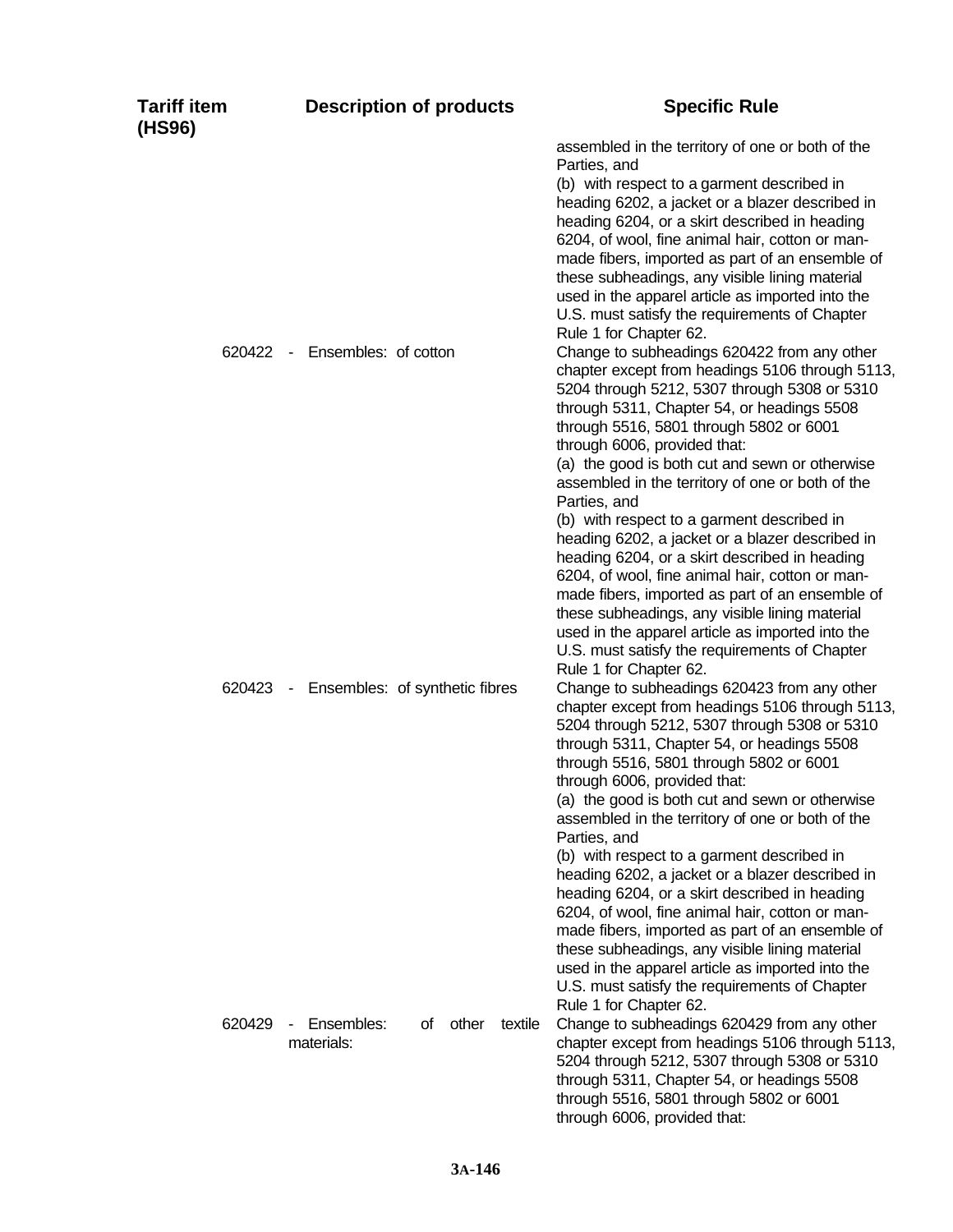| <b>Tariff item</b><br>(HS96) | <b>Description of products</b>                                | <b>Specific Rule</b>                                                                                                                                                                                                                                                                                                                                                                                                                                                                                                                                        |
|------------------------------|---------------------------------------------------------------|-------------------------------------------------------------------------------------------------------------------------------------------------------------------------------------------------------------------------------------------------------------------------------------------------------------------------------------------------------------------------------------------------------------------------------------------------------------------------------------------------------------------------------------------------------------|
|                              |                                                               | (a) the good is both cut and sewn or otherwise<br>assembled in the territory of one or both of the<br>Parties, and<br>(b) with respect to a garment described in<br>heading 6202, a jacket or a blazer described in<br>heading 6204, or a skirt described in heading<br>6204, of wool, fine animal hair, cotton or man-<br>made fibers, imported as part of an ensemble of<br>these subheadings, any visible lining material<br>used in the apparel article as imported into the<br>U.S. must satisfy the requirements of Chapter<br>Rule 1 for Chapter 62. |
| 620431                       | Jackets and blazers: of wool or<br>$\sim$<br>fine animal hair | Change to subheading 620431 from any other<br>chapter except from headings 5106 through 5113,<br>5204 through 5212, 5307 through 5308 or 5310<br>through 5311, Chapter 54, or headings 5508<br>through 5516, 5801 through 5802 or 6001<br>through 6006, provided that:<br>(a) the good is both cut and sewn or otherwise<br>assembled in the territory of one or both of the<br>Parties, and<br>(b) any visible lining material used in the apparel<br>article as imported into the U.S. must satisfy the<br>requirements of Chapter Rule 1 for Chapter 62. |
| 620432                       | Jackets and blazers: of cotton<br>$\sim$                      | Change to subheading 620432 from any other<br>chapter except from headings 5106 through 5113,<br>5204 through 5212, 5307 through 5308 or 5310<br>through 5311, Chapter 54, or headings 5508<br>through 5516, 5801 through 5802 or 6001<br>through 6006, provided that:<br>(a) the good is both cut and sewn or otherwise<br>assembled in the territory of one or both of the<br>Parties, and<br>(b) any visible lining material used in the apparel<br>article as imported into the U.S. must satisfy the<br>requirements of Chapter Rule 1 for Chapter 62. |
| 620433                       | Jackets and blazers: of synthetic<br>$\sim$<br>fibres         | Change to subheading 620433 from any other<br>chapter except from headings 5106 through 5113,<br>5204 through 5212, 5307 through 5308 or 5310<br>through 5311, Chapter 54, or headings 5508<br>through 5516, 5801 through 5802 or 6001<br>through 6006, provided that:<br>(a) the good is both cut and sewn or otherwise<br>assembled in the territory of one or both of the<br>Parties, and<br>(b) any visible lining material used in the apparel<br>article as imported into the U.S. must satisfy the<br>requirements of Chapter Rule 1 for Chapter 62. |
| 620439                       | Jackets and blazers:<br>of other<br>textile materials:        | Change to subheading 620439 from any other<br>chapter except from headings 5106 through 5113,<br>5204 through 5212, 5307 through 5308 or 5310<br>through 5311, Chapter 54, or headings 5508<br>through 5516, 5801 through 5802 or 6001                                                                                                                                                                                                                                                                                                                      |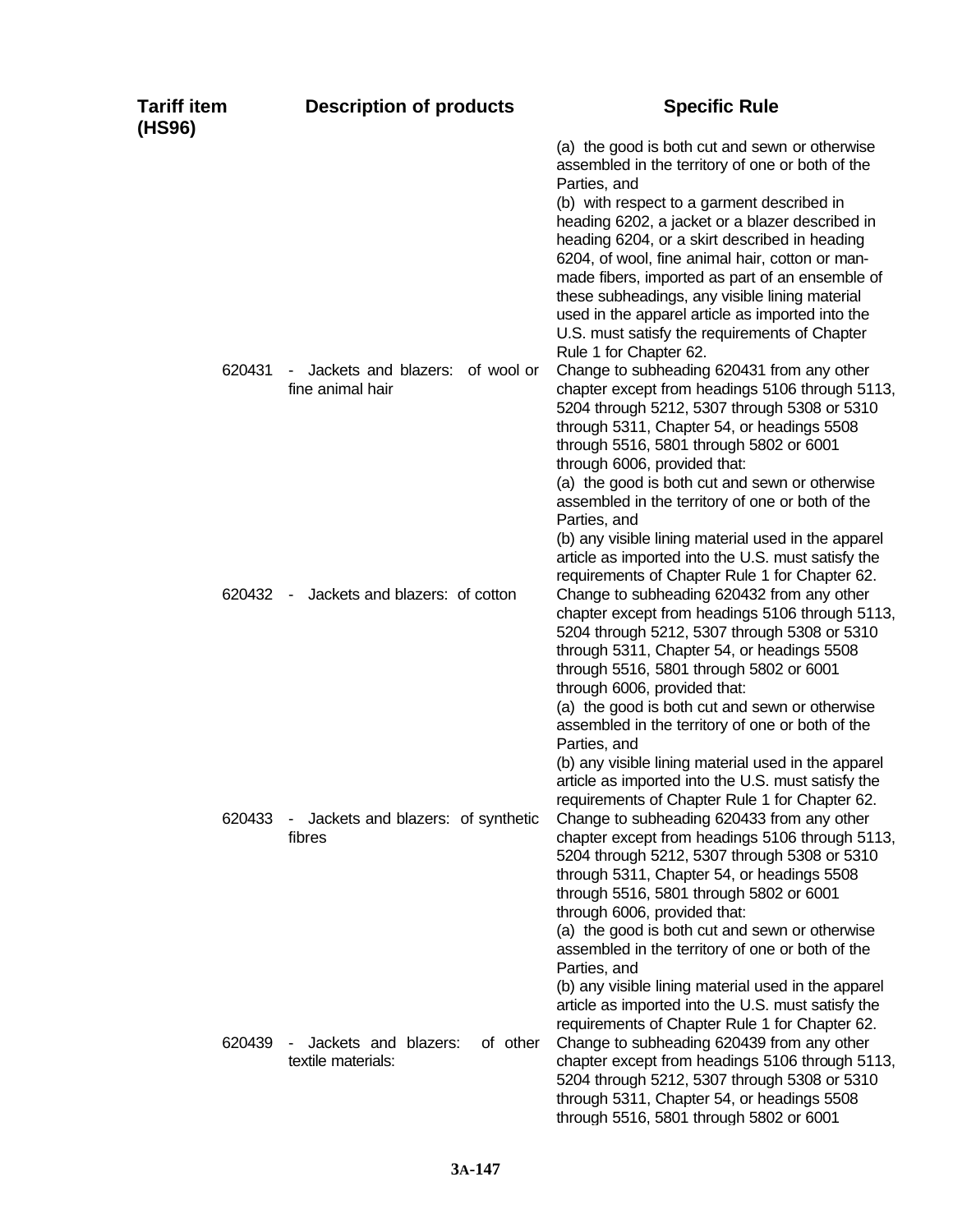| <b>Tariff item</b><br>(HS96) | <b>Description of products</b>                                                                                                                | <b>Specific Rule</b>                                                                                                                                                                                                                                                                                                                                                                 |
|------------------------------|-----------------------------------------------------------------------------------------------------------------------------------------------|--------------------------------------------------------------------------------------------------------------------------------------------------------------------------------------------------------------------------------------------------------------------------------------------------------------------------------------------------------------------------------------|
|                              |                                                                                                                                               | through 6006, provided that:<br>(a) the good is both cut and sewn or otherwise<br>assembled in the territory of one or both of the<br>Parties, and<br>(b) any visible lining material used in the apparel<br>article as imported into the U.S. must satisfy the<br>requirements of Chapter Rule 1 for Chapter 62.                                                                    |
| 6204.3960                    | Jackets and blazers:<br>of other<br>$\sim$<br>textile<br>materials,<br>containing<br>70<br>percent or more by weight of silk or<br>silk waste | Change to tariff item 6204.3960 from any other<br>chapter except from headings 5106 through 5113,<br>5204 through 5212, 5307 through 5308 or 5310<br>through 5311, Chapter 54, or headings 5508<br>through 5516, 5801 through 5802 or 6001<br>through 6006, provided that the good is both cut<br>and sewn or otherwise assembled in the territory<br>of one or both of the Parties. |
| 6204.3980                    | -Jackets and blazers: of other textile<br>materials, other                                                                                    | Change to tariff item 6204.3980 from any other<br>chapter except from headings 5106 through 5113,<br>5204 through 5212, 5307 through 5308 or 5310<br>through 5311, Chapter 54, or headings 5508<br>through 5516, 5801 through 5802 or 6001<br>through 6006, provided that the good is both cut<br>and sewn or otherwise assembled in the territory<br>of one or both of the Parties. |
| 620441                       | -Dresses: of wool or fine animal hair                                                                                                         | Change to subheading 620441 from any other<br>chapter except from headings 5106 through 5113,<br>5204 through 5212, 5307 through 5308 or 5310<br>through 5311, Chapter 54, or headings 5508<br>through 5516, 5801 through 5802 or 6001<br>through 6006, provided that the good is both cut<br>and sewn or otherwise assembled in the territory<br>of one or both of the Parties.     |
| 620442                       | -Dresses: of cotton                                                                                                                           | Change to subheading 620442 from any other<br>chapter except from headings 5106 through 5113,<br>5204 through 5212, 5307 through 5308 or 5310<br>through 5311, Chapter 54, or headings 5508<br>through 5516, 5801 through 5802 or 6001<br>through 6006, provided that the good is both cut<br>and sewn or otherwise assembled in the territory<br>of one or both of the Parties.     |
| 620443                       | -Dresses: of synthetic fibres                                                                                                                 | Change to subheading 620443 from any other<br>chapter except from headings 5106 through 5113,<br>5204 through 5212, 5307 through 5308 or 5310<br>through 5311, Chapter 54, or headings 5508<br>through 5516, 5801 through 5802 or 6001<br>through 6006, provided that the good is both cut<br>and sewn or otherwise assembled in the territory<br>of one or both of the Parties.     |
| 620444                       | -Dresses: of artificial fibres                                                                                                                | Change to subheading 620444 from any other<br>chapter except from headings 5106 through 5113,<br>5204 through 5212, 5307 through 5308 or 5310<br>through 5311, Chapter 54, or headings 5508<br>through 5516, 5801 through 5802 or 6001<br>through 6006, provided that the good is both cut                                                                                           |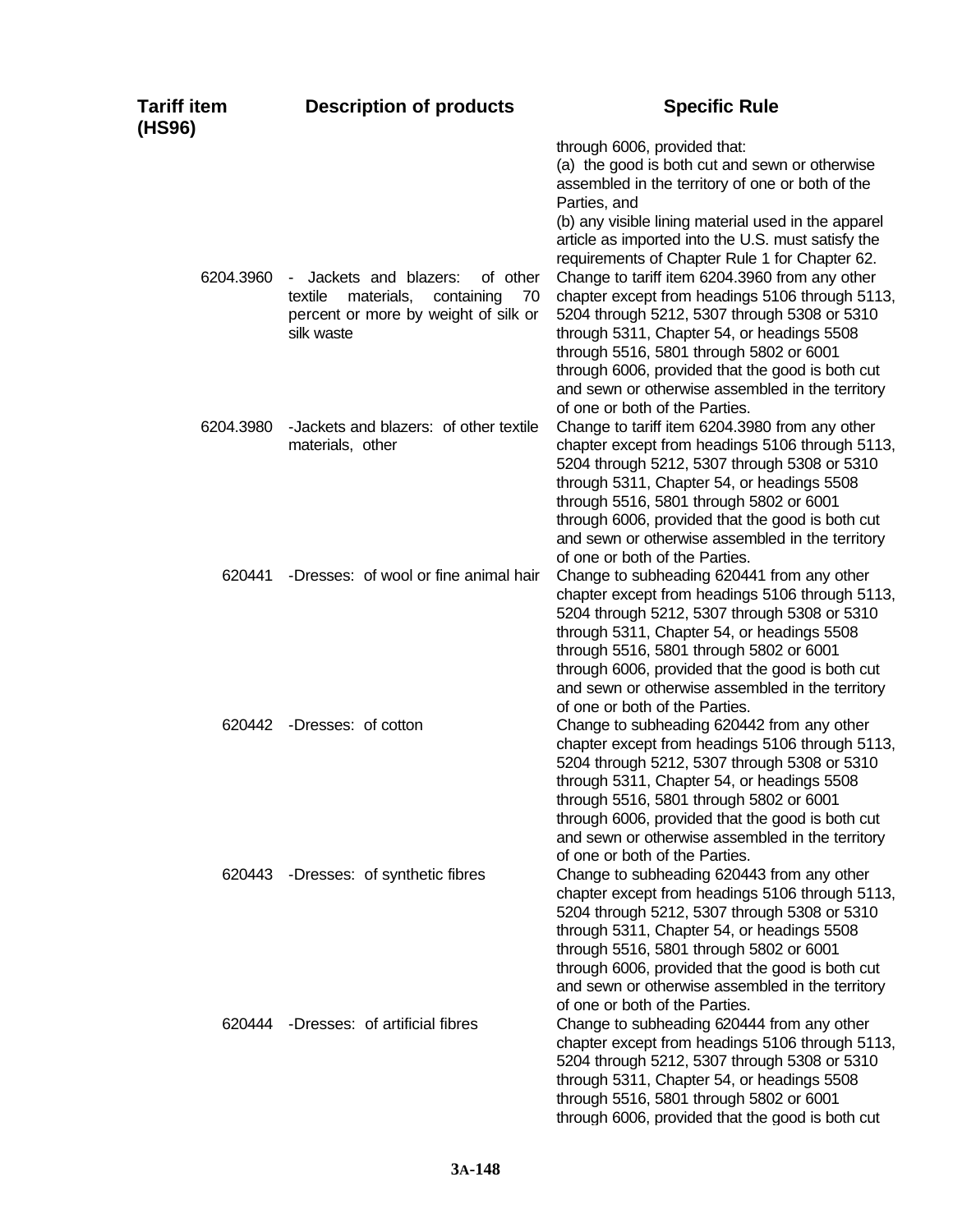| <b>Tariff item</b><br>(HS96) | <b>Description of products</b>                                 | <b>Specific Rule</b>                                                                                                                                                                                                                                                                                                                                                                                                                                                                                                                                                                                          |
|------------------------------|----------------------------------------------------------------|---------------------------------------------------------------------------------------------------------------------------------------------------------------------------------------------------------------------------------------------------------------------------------------------------------------------------------------------------------------------------------------------------------------------------------------------------------------------------------------------------------------------------------------------------------------------------------------------------------------|
| 620449                       | -Dresses: of other textile materials:                          | and sewn or otherwise assembled in the territory<br>of one or both of the Parties.<br>Change to subheading 620449 from any other<br>chapter except from headings 5106 through 5113,<br>5204 through 5212, 5307 through 5308 or 5310<br>through 5311, Chapter 54, or headings 5508                                                                                                                                                                                                                                                                                                                             |
| 620451                       | -Skirts and divided skirts: of wool or<br>fine animal hair     | through 5516, 5801 through 5802 or 6001<br>through 6006, provided that the good is both cut<br>and sewn or otherwise assembled in the territory<br>of one or both of the Parties.<br>Change to subheading 620451 from any other<br>chapter except from headings 5106 through 5113,<br>5204 through 5212, 5307 through 5308 or 5310<br>through 5311, Chapter 54, or headings 5508<br>through 5516, 5801 through 5802 or 6001<br>through 6006, provided that:<br>(a) the good is both cut and sewn or otherwise<br>assembled in the territory of one or both of the                                             |
| 620452                       | Skirts and divided skirts:<br>of<br>$\sim$<br>cotton           | Parties, and<br>(b) any visible lining material used in the apparel<br>article as imported into the U.S. must satisfy the<br>requirements of Chapter Rule 1 for Chapter 62.<br>Change to subheading 620452 from any other<br>chapter except from headings 5106 through 5113,<br>5204 through 5212, 5307 through 5308 or 5310<br>through 5311, Chapter 54, or headings 5508<br>through 5516, 5801 through 5802 or 6001<br>through 6006, provided that:<br>(a) the good is both cut and sewn or otherwise<br>assembled in the territory of one or both of the<br>Parties, and                                   |
| 620453                       | Skirts and divided skirts:<br>$\sim$<br>of<br>synthetic fibres | (b) any visible lining material used in the apparel<br>article as imported into the U.S. must satisfy the<br>requirements of Chapter Rule 1 for Chapter 62.<br>Change to subheading 620453 from any other<br>chapter except from headings 5106 through 5113,<br>5204 through 5212, 5307 through 5308 or 5310<br>through 5311, Chapter 54, or headings 5508<br>through 5516, 5801 through 5802 or 6001<br>through 6006, provided that:                                                                                                                                                                         |
| 620459                       | Skirts and divided skirts: of other<br>textile materials:      | (a) the good is both cut and sewn or otherwise<br>assembled in the territory of one or both of the<br>Parties, and<br>(b) any visible lining material used in the apparel<br>article as imported into the U.S. must satisfy the<br>requirements of Chapter Rule 1 for Chapter 62.<br>Change to subheading 620459 from any other<br>chapter except from headings 5106 through 5113,<br>5204 through 5212, 5307 through 5308 or 5310<br>through 5311, Chapter 54, or headings 5508<br>through 5516, 5801 through 5802 or 6001<br>through 6006, provided that:<br>(a) the good is both cut and sewn or otherwise |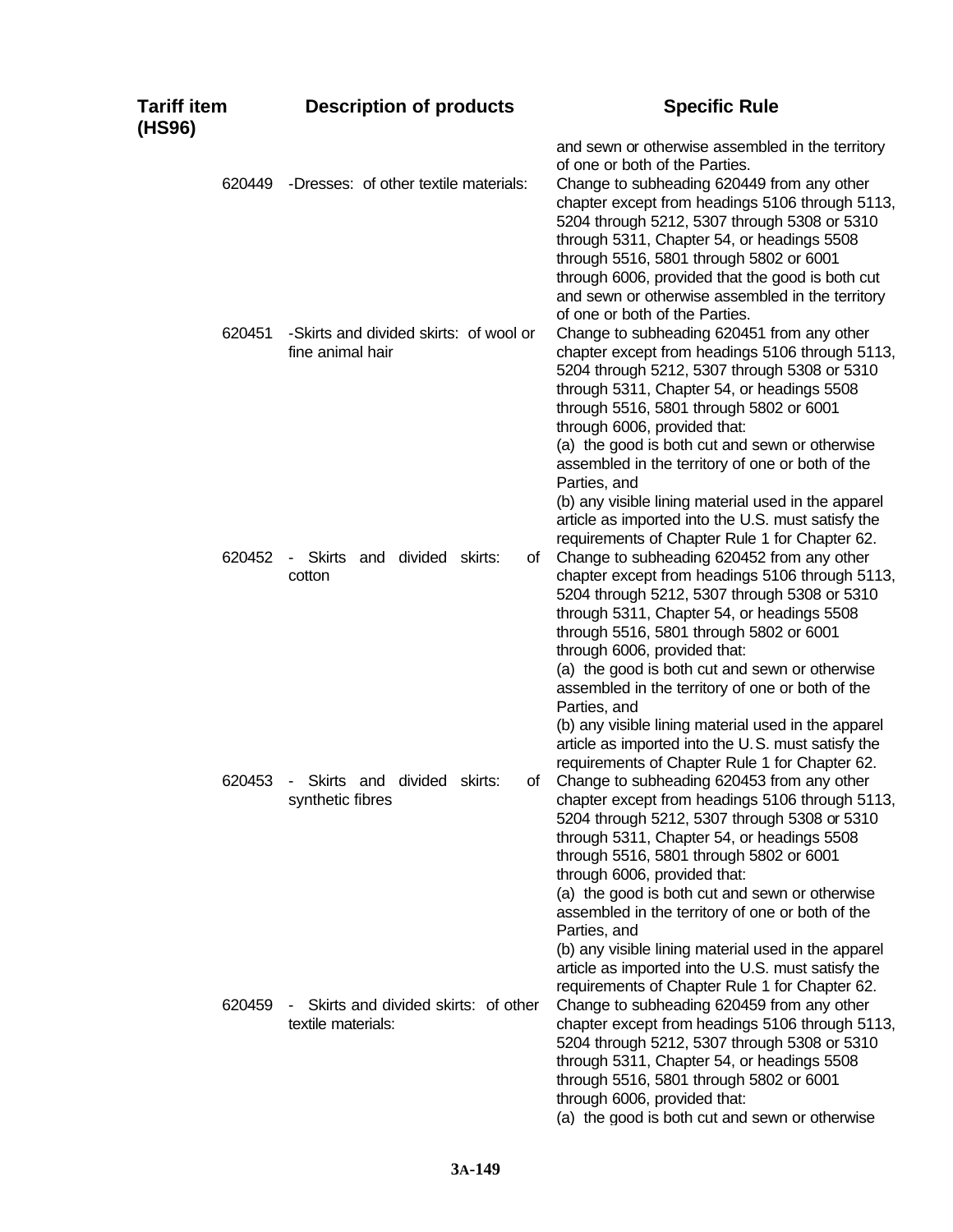| Tariff item<br>(HS96) | <b>Description of products</b>                                                                                                                      | <b>Specific Rule</b>                                                                                                                                                                                                                                                                                                                                                                                                                                                                                                              |
|-----------------------|-----------------------------------------------------------------------------------------------------------------------------------------------------|-----------------------------------------------------------------------------------------------------------------------------------------------------------------------------------------------------------------------------------------------------------------------------------------------------------------------------------------------------------------------------------------------------------------------------------------------------------------------------------------------------------------------------------|
| 6204.5940             | Skirts and divided skirts: of other<br>$\sim 10$<br>materials,<br>containing<br>textile<br>70<br>percent or more by weight of silk or<br>silk waste | assembled in the territory of one or both of the<br>Parties, and<br>(b) any visible lining material used in the apparel<br>article as imported into the U.S. must satisfy the<br>requirements of Chapter Rule 1 for Chapter 62.<br>Change to tariff item 6204.5940 from any other<br>chapter except from headings 5106 through 5113,<br>5204 through 5212, 5307 through 5308 or 5310<br>through 5311, Chapter 54, or headings 5508<br>through 5516, 5801 through 5802 or 6001<br>through 6006, provided that the good is both cut |
| 620461                | -Trousers, bib and brace overalls,<br>breeches and shorts: of wool or fine<br>animal hair                                                           | and sewn or otherwise assembled in the territory<br>of one or both of the Parties.<br>Change to subheading 620461 from any other<br>chapter except from headings 5106 through 5113,<br>5204 through 5212, 5307 through 5308 or 5310<br>through 5311, Chapter 54, or headings 5508<br>through 5516, 5801 through 5802 or 6001<br>through 6006, provided that the good is both cut<br>and sewn or otherwise assembled in the territory<br>of one or both of the Parties.                                                            |
| 620462                | -Trousers, bib and brace overalls,<br>breeches and shorts: of cotton                                                                                | Change to subheading 620462 from any other<br>chapter except from headings 5106 through 5113,<br>5204 through 5212, 5307 through 5308 or 5310<br>through 5311, Chapter 54, or headings 5508<br>through 5516, 5801 through 5802 or 6001<br>through 6006, provided that the good is both cut<br>and sewn or otherwise assembled in the territory<br>of one or both of the Parties.                                                                                                                                                  |
| 620463                | -Trousers, bib and brace overalls,<br>breeches and shorts: of synthetic<br>fibres                                                                   | Change to subheading 620463 from any other<br>chapter except from headings 5106 through 5113,<br>5204 through 5212, 5307 through 5308 or 5310<br>through 5311, Chapter 54, or headings 5508<br>through 5516, 5801 through 5802 or 6001<br>through 6006, provided that the good is both cut<br>and sewn or otherwise assembled in the territory<br>of one or both of the Parties.                                                                                                                                                  |
| 620469                | -Trousers, bib and brace overalls,<br>breeches and shorts: of other textile<br>materials:                                                           | Change to subheading 620469 from any other<br>chapter except from headings 5106 through 5113,<br>5204 through 5212, 5307 through 5308 or 5310<br>through 5311, Chapter 54, or headings 5508<br>through 5516, 5801 through 5802 or 6001<br>through 6006, provided that the good is both cut<br>and sewn or otherwise assembled in the territory<br>of one or both of the Parties.                                                                                                                                                  |
| 6205<br>620510        | Men s or boys shirts.<br>- Of wool or fine animal hair                                                                                              | Change to subheading 620510 from any other<br>chapter except from headings 5106 through 5113,<br>5204 through 5212, 5307 through 5308 or 5310<br>through 5311, Chapter 54, or headings 5508<br>through 5516, 5801 through 5802 or 6001<br>through 6006, provided that the good is both cut<br>and sewn or otherwise assembled in the territory                                                                                                                                                                                    |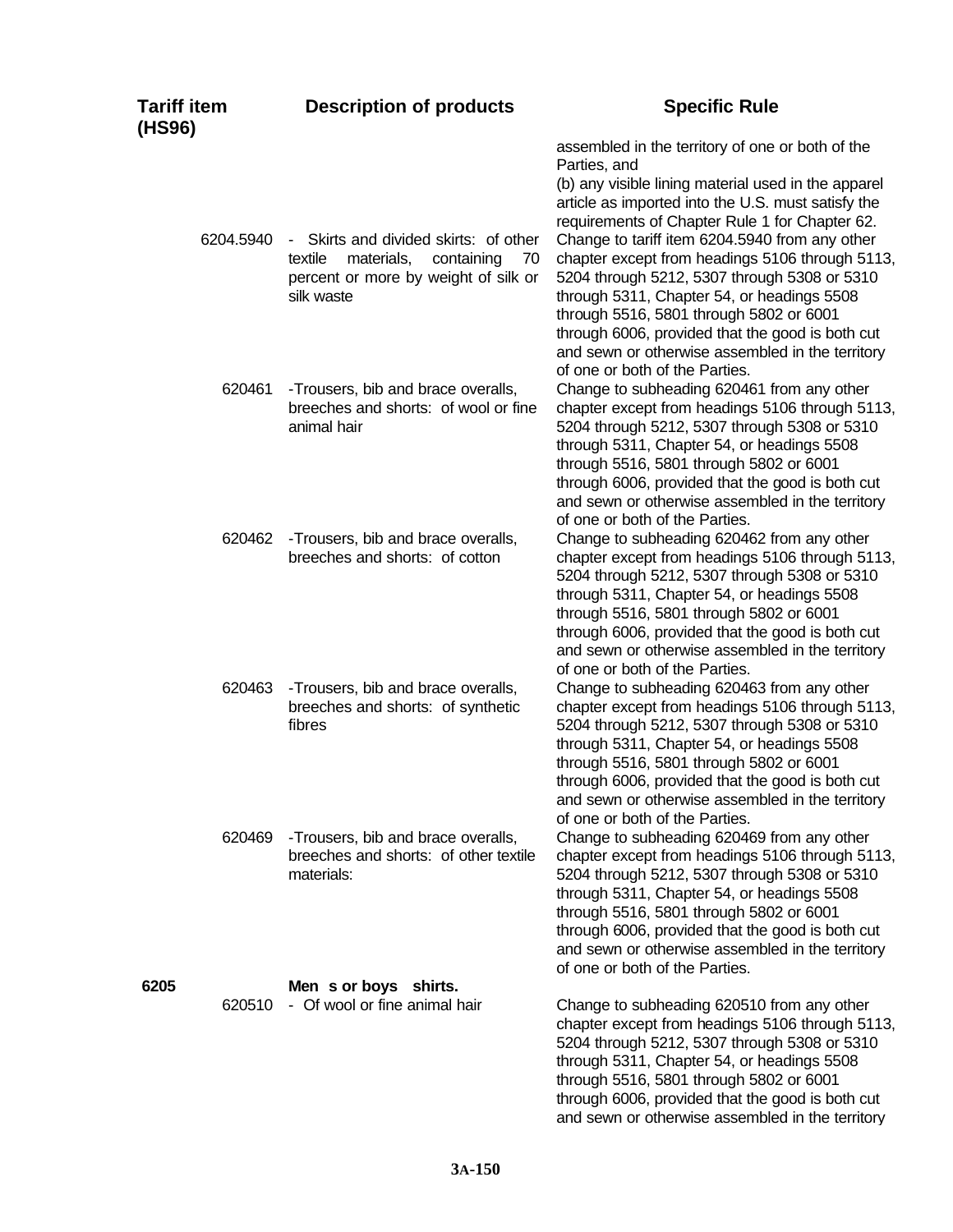| <b>Tariff item</b><br>(HS96) | <b>Description of products</b> | <b>Specific Rule</b>                                                                                                                                    |
|------------------------------|--------------------------------|---------------------------------------------------------------------------------------------------------------------------------------------------------|
| 620520                       |                                | of one or both of the Parties.<br>Subheading Rule:                                                                                                      |
| 620530                       |                                | Men's or boys' shirts of cotton or man-made<br>fibers shall be considered to originate if they are<br>both cut and assembled in the territory of one or |
|                              |                                | more of the Parties and if the fabric of the outer<br>shell, exclusive of collars or cuffs, is wholly of one                                            |
|                              |                                | or more of the following:<br>(a) Fabrics of subheading 5208.21, 5208.22,                                                                                |
|                              |                                | 5208.29, 5208.31, 5208.32, 5208.39, 5208.41,<br>5208.42, 5208.49, 5208.51, 5208.52 or 5208.59,                                                          |
|                              |                                | of average yarn number exceeding 135 metric;<br>(b) Fabrics of subheading 5513.11 or 5513.21,                                                           |
|                              |                                | not of square construction, containing more than                                                                                                        |
|                              |                                | 70 warp ends and filling picks per square<br>centimeter, of average yarn number exceeding 70<br>metric;                                                 |
|                              |                                | (c) Fabrics of subheading 5210.21 or 5210.31,<br>not of square construction, containing more than<br>70 warp ends and filling picks per square          |
|                              |                                | centimeter, of average yarn number exceeding 70<br>metric;                                                                                              |
|                              |                                | (d) Fabrics of subheading 5208.22 or 5208.32,<br>not of square construction, containing more than                                                       |
|                              |                                | 75 warp ends and filling picks per square                                                                                                               |
|                              |                                | centimeter, of average yarn number exceeding 65<br>metric;                                                                                              |
|                              |                                | (e) Fabrics of subheading 5407.81, 5407.82 or<br>5407.83, weighing less than 170 grams per                                                              |
|                              |                                | square meter, having a dobby weave created by<br>a dobby attachment;                                                                                    |
|                              |                                | (f) Fabrics of subheading 5208.42 or 5208.49,<br>not of square construction, containing more than                                                       |
|                              |                                | 85 warp ends and filling picks per square                                                                                                               |
|                              |                                | centimeter, of average yarn number exceeding 85<br>metric;                                                                                              |
|                              |                                | (g) Fabrics of subheading 5208.51, of square<br>construction, containing more than 75 warp ends                                                         |
|                              |                                | and filling picks per square centimeter, made with                                                                                                      |
|                              |                                | single yarns, of average yarn number 95 or<br>greater metric;                                                                                           |
|                              |                                | (h) Fabrics of subheading 5208.41, of square<br>construction, with a gingham pattern, containing                                                        |
|                              |                                | more than 85 warp ends and filling picks per                                                                                                            |
|                              |                                | square centimeter, made with single yarns, of<br>average yarn number 95 or greater metric, and                                                          |
|                              |                                | characterized by a check effect produced by the                                                                                                         |
|                              |                                | variation in color of the yarns in the warp and<br>filling; or                                                                                          |
|                              |                                | (i) Fabrics of subheading 5208.41, with the warp<br>colored with vegetable dyes, and the filling yarns                                                  |
|                              |                                | white or colored with vegetable dyes, of average                                                                                                        |

yarn number greater than 65 metric.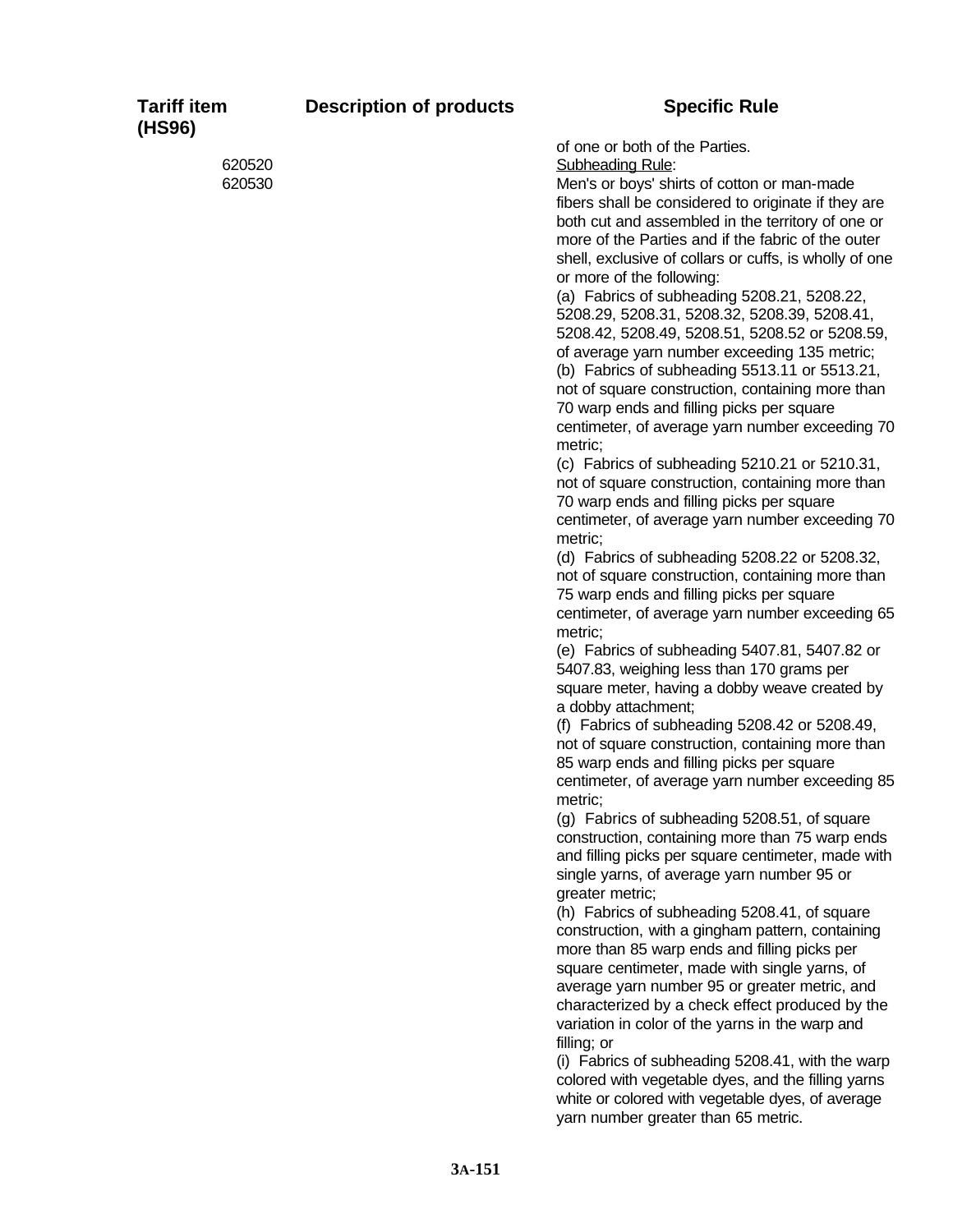| <b>Tariff item</b><br>(HS96) | <b>Description of products</b>                                                                                                                                                                               | <b>Specific Rule</b>                                                                                                                                                                                                                                                                                                                                                             |
|------------------------------|--------------------------------------------------------------------------------------------------------------------------------------------------------------------------------------------------------------|----------------------------------------------------------------------------------------------------------------------------------------------------------------------------------------------------------------------------------------------------------------------------------------------------------------------------------------------------------------------------------|
| 620520                       | - Of cotton                                                                                                                                                                                                  | Change to subheading 620520 from any other<br>chapter except from headings 5106 through 5113,<br>5204 through 5212, 5307 through 5308 or 5310<br>through 5311, Chapter 54, or headings 5508<br>through 5516, 5801 through 5802 or 6001<br>through 6006, provided that the good is both cut<br>and sewn or otherwise assembled in the territory<br>of one or both of the Parties. |
|                              | 620530 - Of man-made fibres                                                                                                                                                                                  | Change to subheading 620530 from any other<br>chapter except from headings 5106 through 5113,<br>5204 through 5212, 5307 through 5308 or 5310<br>through 5311, Chapter 54, or headings 5508<br>through 5516, 5801 through 5802 or 6001<br>through 6006, provided that the good is both cut<br>and sewn or otherwise assembled in the territory<br>of one or both of the Parties. |
|                              | 620590 - Of other textile materials:                                                                                                                                                                         | Change to subheading 620590 from any other<br>chapter except from headings 5106 through 5113,<br>5204 through 5212, 5307 through 5308 or 5310<br>through 5311, Chapter 54, or headings 5508<br>through 5516, 5801 through 5802 or 6001<br>through 6006, provided that the good is both cut<br>and sewn or otherwise assembled in the territory<br>of one or both of the Parties. |
| 6206                         | Women s<br>girls<br>blouses,<br>or<br>shirts and shirt-blouses.                                                                                                                                              | Change to heading 6206 from any other chapter<br>except from headings 5106 through 5113, 5204<br>through 5212, 5307 through 5308 or 5310<br>through 5311, Chapter 54, or headings 5508<br>through 5516, 5801 through 5802 or 6001<br>through 6006, provided that the good is both cut<br>and sewn or otherwise assembled in the territory<br>of one or both of the Parties.      |
| 6207                         | Men s or boys<br>singlets and<br>other vests, underpants, briefs,<br>nightshirts, pyjamas, bathrobes,<br>similar<br>dressing<br>gowns<br>and<br>articles.                                                    | Change to heading 6207 from any other chapter<br>except from headings 5106 through 5113, 5204<br>through 5212, 5307 through 5308 or 5310<br>through 5311, Chapter 54, or headings 5508<br>through 5516, 5801 through 5802 or 6001<br>through 6006, provided that the good is both cut<br>and sewn or otherwise assembled in the territory<br>of one or both of the Parties.      |
| 6208                         | Women s or girls<br>singlets and<br>other vests,<br>slips,<br>petticoats,<br>briefs,<br>panties,<br>nightdresses,<br>pyjamas,<br>négligés,<br>bathrobes,<br>similar<br>dressing<br>and<br>gowns<br>articles. | Change to heading 6208 from any other chapter<br>except from headings 5106 through 5113, 5204<br>through 5212, 5307 through 5308 or 5310<br>through 5311, Chapter 54, or headings 5508<br>through 5516, 5801 through 5802 or 6001<br>through 6006, provided that the good is both cut<br>and sewn or otherwise assembled in the territory<br>of one or both of the Parties.      |
| 6209                         | <b>Babies</b><br>garments and clothing<br>accessories.                                                                                                                                                       | Change to heading 6209 from any other chapter<br>except from headings 5106 through 5113, 5204<br>through 5212, 5307 through 5308 or 5310<br>through 5311, Chapter 54, or headings 5508<br>through 5516, 5801 through 5802 or 6001                                                                                                                                                |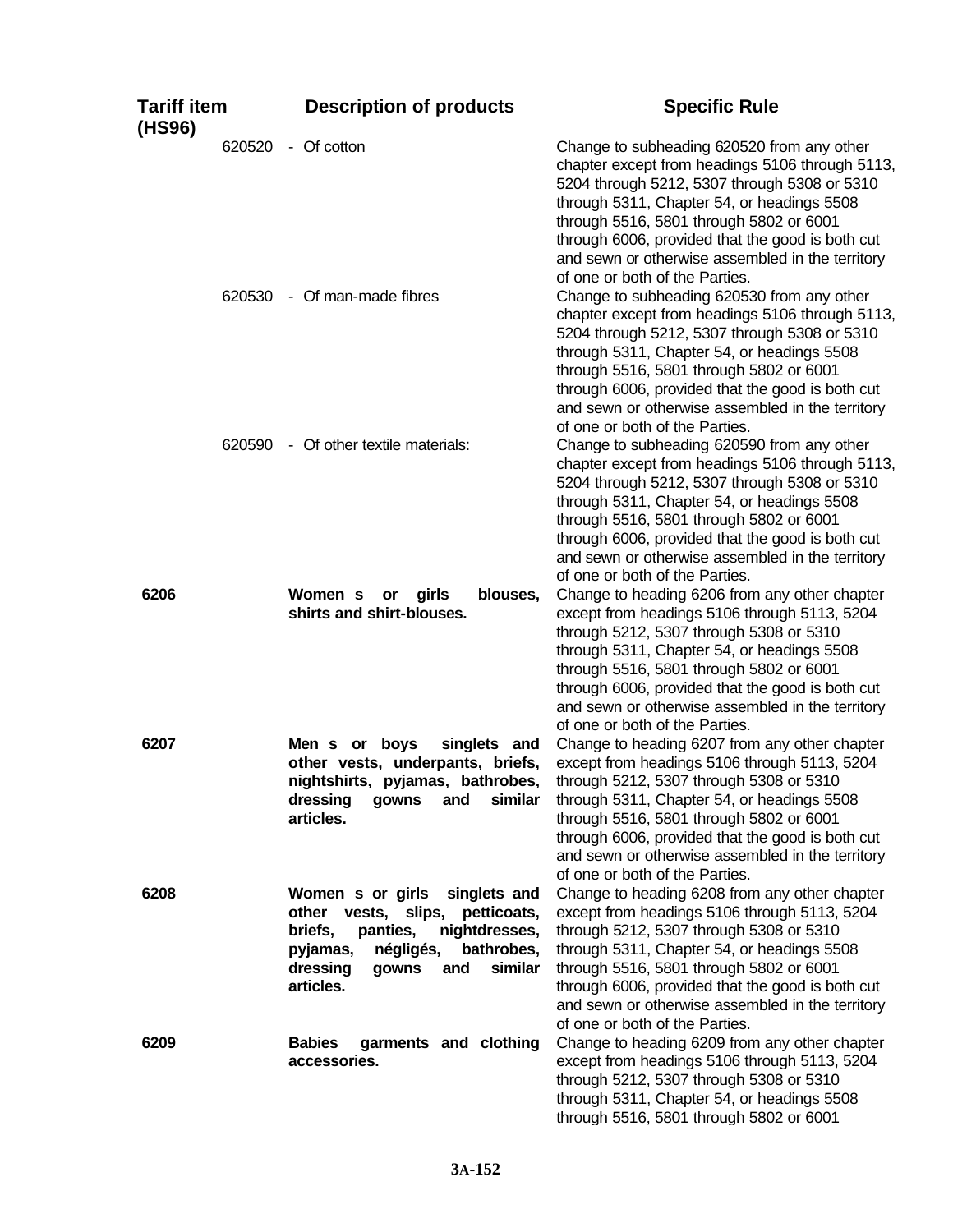| <b>Tariff item</b><br>(HS96) | <b>Description of products</b>                                                | <b>Specific Rule</b>                                                                                                                                                                                                                                                                                                                                                                                                                                                                                                                                                                                                                                                                                                                                     |
|------------------------------|-------------------------------------------------------------------------------|----------------------------------------------------------------------------------------------------------------------------------------------------------------------------------------------------------------------------------------------------------------------------------------------------------------------------------------------------------------------------------------------------------------------------------------------------------------------------------------------------------------------------------------------------------------------------------------------------------------------------------------------------------------------------------------------------------------------------------------------------------|
| 6210                         | Garments, made up of fabrics of<br>heading 5602, 5603, 5903, 5906 or<br>5907. | through 6006, provided that the good is both cut<br>and sewn or otherwise assembled in the territory<br>of one or both of the Parties.<br>Change to heading 6210 from any other chapter<br>except from headings 5106 through 5113, 5204<br>through 5212, 5307 through 5308 or 5310<br>through 5311, Chapter 54, or headings 5508<br>through 5516, 5801 through 5802 or 6001<br>through 6006, provided that the good is both cut<br>and sewn or otherwise assembled in the territory<br>of one or both of the Parties.                                                                                                                                                                                                                                    |
| 6211                         | <b>Track</b><br>suits,<br>ski<br>suits<br>and<br>swimwear; other garments.    |                                                                                                                                                                                                                                                                                                                                                                                                                                                                                                                                                                                                                                                                                                                                                          |
| 621111                       | - Swimwear: men s or boys                                                     | Change to subheading 621111 from any other<br>chapter except from headings 5106 through 5113,<br>5204 through 5212, 5307 through 5308 or 5310<br>through 5311, Chapter 54, or headings 5508<br>through 5516, 5801 through 5802 or 6001<br>through 6006, provided that the good is both cut<br>and sewn or otherwise assembled in the territory<br>of one or both of the Parties.                                                                                                                                                                                                                                                                                                                                                                         |
|                              | 621112 - Swimwear: women s or girls                                           | Change to subheading 621112 from any other<br>chapter except from headings 5106 through 5113,<br>5204 through 5212, 5307 through 5308 or 5310<br>through 5311, Chapter 54, or headings 5508<br>through 5516, 5801 through 5802 or 6001<br>through 6006, provided that the good is both cut<br>and sewn or otherwise assembled in the territory<br>of one or both of the Parties.                                                                                                                                                                                                                                                                                                                                                                         |
|                              | 621120 - Ski suits:                                                           | Change to subheading 621120 from any other<br>chapter except from headings 5106 through 5113,<br>5204 through 5212, 5307 through 5308 or 5310<br>through 5311, Chapter 54, or headings 5508<br>through 5516, 5801 through 5802 or 6001<br>through 6006, provided that:<br>(a) the good is both cut and sewn or otherwise<br>assembled in the territory of one or both of the<br>Parties, and<br>(b) with respect to a garment described in<br>heading 6101, 6102, 6201 or 6202, of wool, fine<br>animal hair, cotton or man-made fibers, imported<br>as part of a ski-suit of this subheading any visible<br>lining material used in the apparel article as<br>imported into the U.S. must satisfy the<br>requirements of Chapter Rule 1 for Chapter 62. |
| 621131                       | Other garments, men s or boys:<br>н.<br>of wool or fine animal hair           | Change to subheading 621131 from any other<br>chapter except from headings 5106 through 5113,<br>5204 through 5212, 5307 through 5308 or 5310<br>through 5311, Chapter 54, or headings 5508<br>through 5516, 5801 through 5802 or 6001<br>through 6006, provided that the good is both cut<br>and sewn or otherwise assembled in the territory<br>of one or both of the Parties.                                                                                                                                                                                                                                                                                                                                                                         |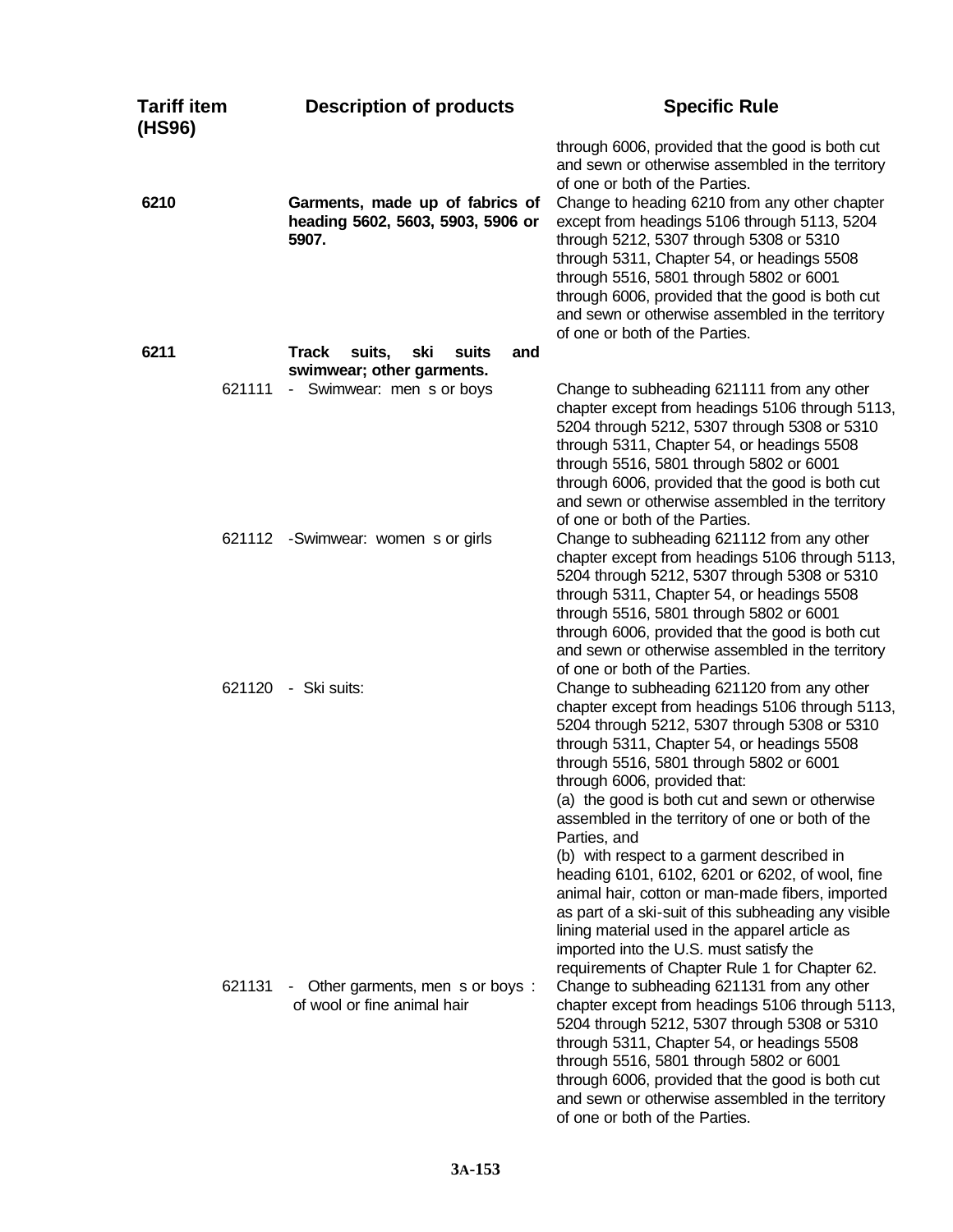| Tariff item<br>(HS96) | <b>Description of products</b>                                     | <b>Specific Rule</b>                                                                                                                                                                                                                                                                                                                                                             |
|-----------------------|--------------------------------------------------------------------|----------------------------------------------------------------------------------------------------------------------------------------------------------------------------------------------------------------------------------------------------------------------------------------------------------------------------------------------------------------------------------|
| 621132                | -Other garments, men s or boys:<br>of cotton                       | Change to subheading 621132 from any other<br>chapter except from headings 5106 through 5113,<br>5204 through 5212, 5307 through 5308 or 5310<br>through 5311, Chapter 54, or headings 5508<br>through 5516, 5801 through 5802 or 6001<br>through 6006, provided that the good is both cut<br>and sewn or otherwise assembled in the territory<br>of one or both of the Parties. |
| 621133                | -Other garments, men s or boys:<br>of man-made fibres              | Change to subheading 621133 from any other<br>chapter except from headings 5106 through 5113,<br>5204 through 5212, 5307 through 5308 or 5310<br>through 5311, Chapter 54, or headings 5508<br>through 5516, 5801 through 5802 or 6001<br>through 6006, provided that the good is both cut<br>and sewn or otherwise assembled in the territory<br>of one or both of the Parties. |
| 621139                | -Other garments, men s or boys:<br>of other textile materials      | Change to subheading 621139 from any other<br>chapter except from headings 5106 through 5113,<br>5204 through 5212, 5307 through 5308 or 5310<br>through 5311, Chapter 54, or headings 5508<br>through 5516, 5801 through 5802 or 6001<br>through 6006, provided that the good is both cut<br>and sewn or otherwise assembled in the territory<br>of one or both of the Parties. |
| 621141                | -Other garments, women s or girls :<br>of wool or fine animal hair | Change to subheading 621141 from any other<br>chapter except from headings 5106 through 5113,<br>5204 through 5212, 5307 through 5308 or 5310<br>through 5311, Chapter 54, or headings 5508<br>through 5516, 5801 through 5802 or 6001<br>through 6006, provided that the good is both cut<br>and sewn or otherwise assembled in the territory<br>of one or both of the Parties. |
| 621142                | -Other garments, women s or girls :<br>of cotton                   | Change to subheading 621142 from any other<br>chapter except from headings 5106 through 5113,<br>5204 through 5212, 5307 through 5308 or 5310<br>through 5311, Chapter 54, or headings 5508<br>through 5516, 5801 through 5802 or 6001<br>through 6006, provided that the good is both cut<br>and sewn or otherwise assembled in the territory<br>of one or both of the Parties. |
| 621143                | -Other garments, women s or girls :<br>of man-made fibres          | Change to subheading 621143 from any other<br>chapter except from headings 5106 through 5113,<br>5204 through 5212, 5307 through 5308 or 5310<br>through 5311, Chapter 54, or headings 5508<br>through 5516, 5801 through 5802 or 6001<br>through 6006, provided that the good is both cut<br>and sewn or otherwise assembled in the territory<br>of one or both of the Parties. |
| 621149                | -Other garments, women s or girls :<br>of other textile materials  | Change to subheading 621149 from any other<br>chapter except from headings 5106 through 5113,<br>5204 through 5212, 5307 through 5308 or 5310<br>through 5311, Chapter 54, or headings 5508<br>through 5516, 5801 through 5802 or 6001                                                                                                                                           |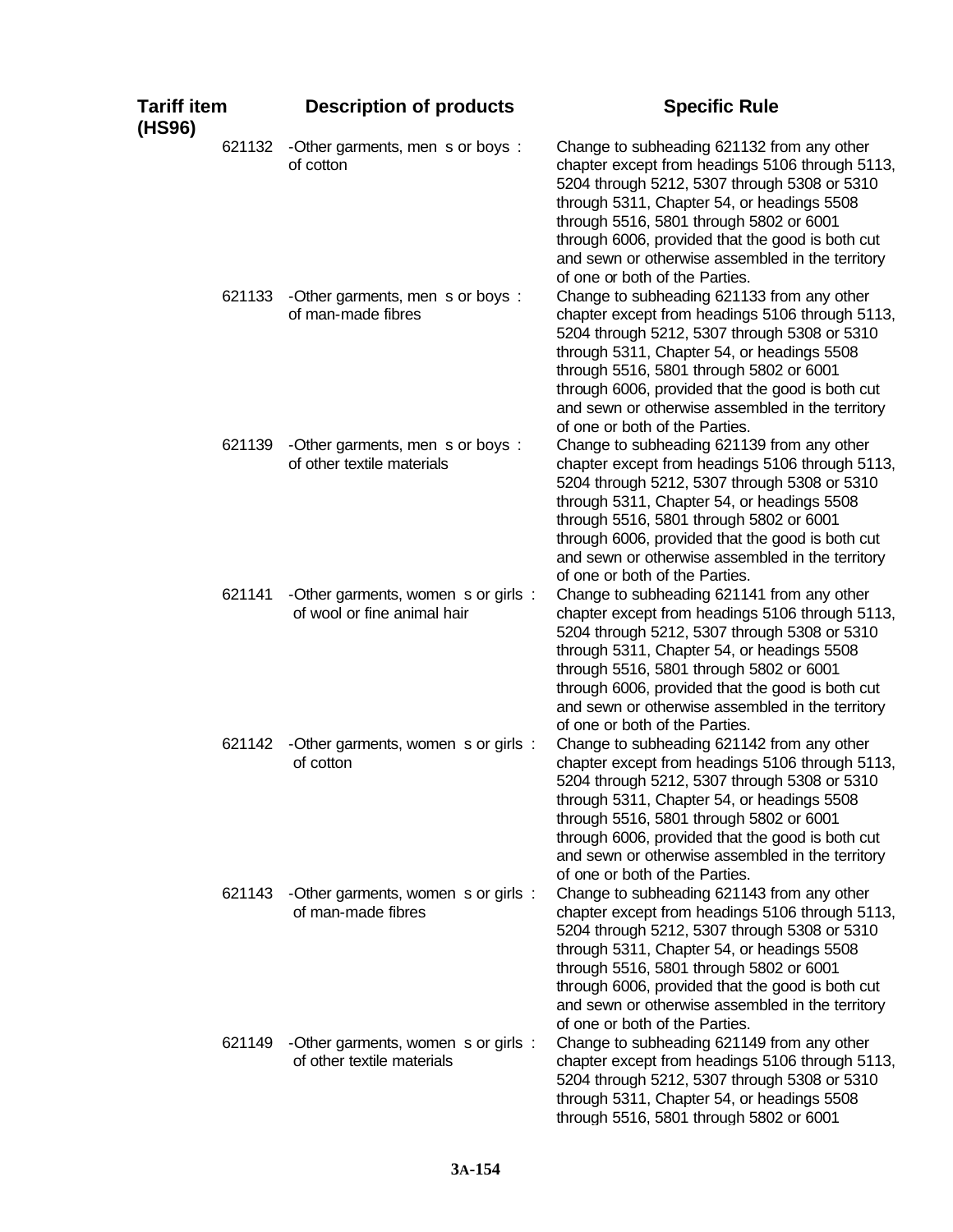| <b>Tariff item</b><br>(HS96) | <b>Description of products</b>                                                                                                                                              | <b>Specific Rule</b>                                                                                                                                                                                                                                                                                                                                                              |
|------------------------------|-----------------------------------------------------------------------------------------------------------------------------------------------------------------------------|-----------------------------------------------------------------------------------------------------------------------------------------------------------------------------------------------------------------------------------------------------------------------------------------------------------------------------------------------------------------------------------|
|                              |                                                                                                                                                                             | through 6006, provided that the good is both cut<br>and sewn or otherwise assembled in the territory<br>of one or both of the Parties.                                                                                                                                                                                                                                            |
| 6212                         | Brassières,<br>girdles,<br>corsets,<br>braces, suspenders, garters and<br>similar articles and parts thereof,<br>knitted<br>whether<br>not<br><b>or</b><br>or<br>crocheted. |                                                                                                                                                                                                                                                                                                                                                                                   |
| 621210                       | - Brassières                                                                                                                                                                | Change to subheading 621210 from any other<br>chapter except from headings 5208 through 5212,<br>5407 through 5408, 5512 through 5516, 5803<br>through 5804, 5806, or 6001 through 6006,<br>provided that the good is both cut and sewn or<br>otherwise assembled in the territory of one or<br>both of the Parties.                                                              |
| 621220                       | - Girdles and panty-girdles                                                                                                                                                 | Change to subheadings 621220 from any other<br>chapter except from headings 5106 through 5113,<br>5204 through 5212, 5307 through 5308 or 5310<br>through 5311, Chapter 54, or headings 5508<br>through 5516, 5801 through 5802 or 6001<br>through 6006, provided that the good is both cut<br>and sewn or otherwise assembled in the territory<br>of one or both of the Parties. |
|                              | 621230 - Corselettes                                                                                                                                                        | Change to subheadings 621230 from any other<br>chapter except from headings 5106 through 5113,<br>5204 through 5212, 5307 through 5308 or 5310<br>through 5311, Chapter 54, or headings 5508<br>through 5516, 5801 through 5802 or 6001<br>through 6006, provided that the good is both cut<br>and sewn or otherwise assembled in the territory<br>of one or both of the Parties. |
| 621290                       | - Other                                                                                                                                                                     | Change to subheadings 621290 from any other<br>chapter except from headings 5106 through 5113,<br>5204 through 5212, 5307 through 5308 or 5310<br>through 5311, Chapter 54, or headings 5508<br>through 5516, 5801 through 5802 or 6001<br>through 6006, provided that the good is both cut<br>and sewn or otherwise assembled in the territory<br>of one or both of the Parties. |
| 6213                         | Handkerchiefs.                                                                                                                                                              | Change to heading 6213 from any other chapter<br>except from headings 5106 through 5113, 5204<br>through 5212, 5307 through 5308 or 5310<br>through 5311, Chapter 54, or headings 5508<br>through 5516, 5801 through 5802 or 6001<br>through 6006, provided that the good is both cut<br>and sewn or otherwise assembled in the territory<br>of one or both of the Parties.       |
| 6214                         | Shawls,<br>mufflers,<br>scarves,<br>mantillas, veils and the like.                                                                                                          | Change to heading 6214 from any other chapter<br>except from headings 5106 through 5113, 5204<br>through 5212, 5307 through 5308 or 5310<br>through 5311, Chapter 54, or headings 5508<br>through 5516, 5801 through 5802 or 6001<br>through 6006, provided that the good is both cut                                                                                             |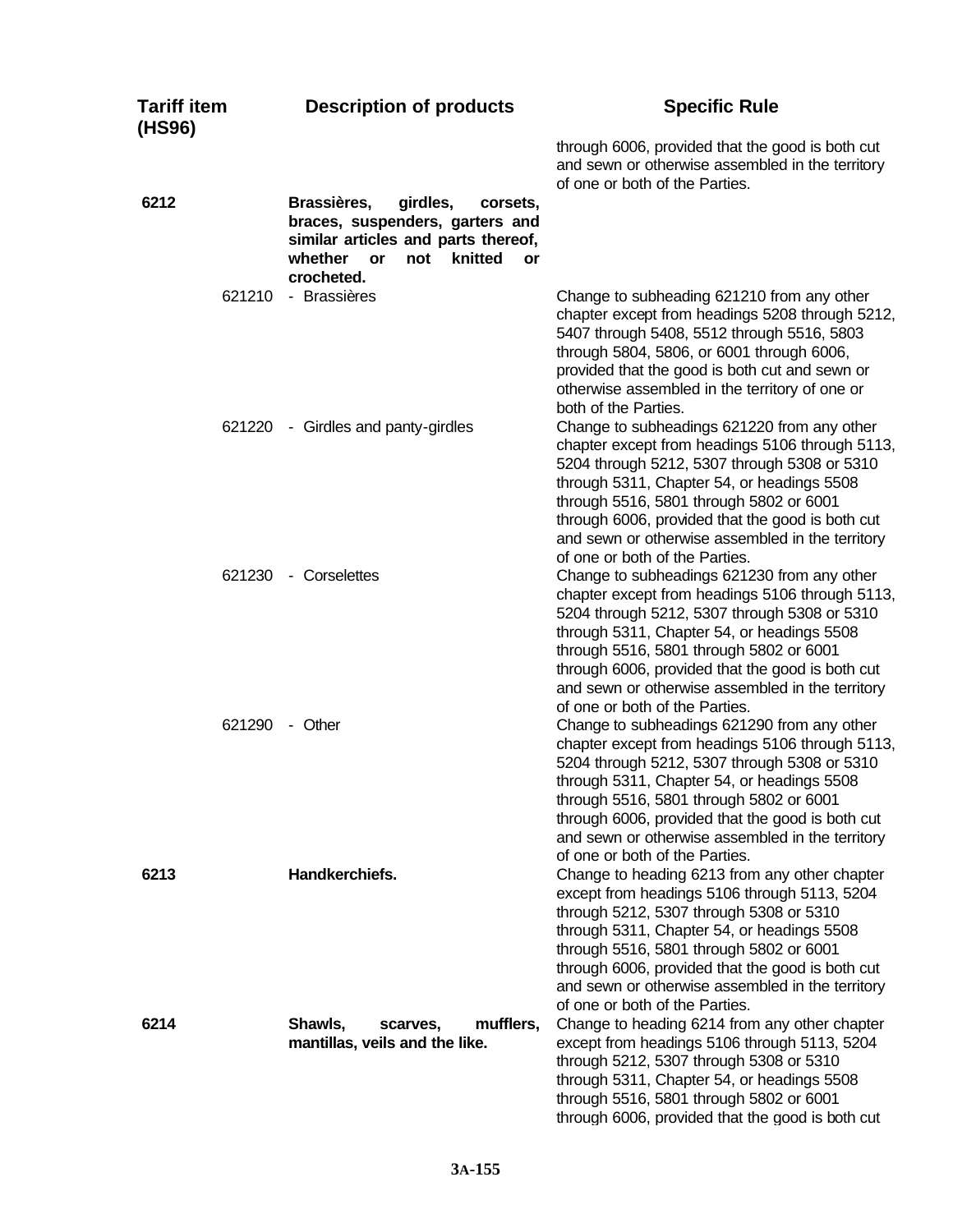| <b>Tariff item</b><br>(HS96) | <b>Description of products</b>                                                                                                                                      | <b>Specific Rule</b>                                                                                                                                                                                                                                                                                                                                                                                                            |
|------------------------------|---------------------------------------------------------------------------------------------------------------------------------------------------------------------|---------------------------------------------------------------------------------------------------------------------------------------------------------------------------------------------------------------------------------------------------------------------------------------------------------------------------------------------------------------------------------------------------------------------------------|
| 6215                         | Ties, bow ties and cravats.                                                                                                                                         | and sewn or otherwise assembled in the territory<br>of one or both of the Parties.<br>Change to heading 6215 from any other chapter<br>except from headings 5106 through 5113, 5204<br>through 5212, 5307 through 5308 or 5310<br>through 5311, Chapter 54, or headings 5508<br>through 5516, 5801 through 5802 or 6001<br>through 6006, provided that the good is both cut                                                     |
| 6216                         | Gloves, mittens and mitts.                                                                                                                                          | and sewn or otherwise assembled in the territory<br>of one or both of the Parties.<br>Change to heading 6216 from any other chapter<br>except from headings 5106 through 5113, 5204<br>through 5212, 5307 through 5308 or 5310<br>through 5311, Chapter 54, or headings 5508<br>through 5516, 5801 through 5802 or 6001<br>through 6006, provided that the good is both cut<br>and sewn or otherwise assembled in the territory |
| 6217                         | <b>Other</b><br>made<br>clothing<br>up<br>accessories; parts of garments or<br>of clothing accessories, other<br>than those of heading 6212.                        | of one or both of the Parties.<br>Change to heading 6217 from any other chapter<br>except from headings 5106 through 5113, 5204<br>through 5212, 5307 through 5308 or 5310<br>through 5311, Chapter 54, or headings 5508<br>through 5516, 5801 through 5802 or 6001<br>through 6006, provided that the good is both cut<br>and sewn or otherwise assembled in the territory<br>of one or both of the Parties.                   |
| <b>CHAPTER 63</b>            | <b>OTHER</b><br><b>UP</b><br><b>MADE</b><br><b>TEXTILE</b><br><b>ARTICLES;</b><br>SETS;<br><b>WORN</b><br><b>CLOTHING AND WORN TEXTILE</b><br><b>ARTICLES; RAGS</b> |                                                                                                                                                                                                                                                                                                                                                                                                                                 |
| 6301                         | <b>Blankets and travelling rugs.</b>                                                                                                                                | Change to heading 6301 from any other chapter<br>except from heading 5106 through 5113, 5204<br>through 5212, 5307 through 5308 or 5310<br>through 5311, Chapter 54, or heading 5508<br>through 5516, 5801 through 5802 or 6001<br>through 6006, provided that the good is both cut<br>(or knit to shape) and sewn or otherwise<br>assembled in the territory of one or both of the<br>Parties.                                 |
| 6302                         | Bed linen, table linen, toilet linen<br>and kitchen linen.                                                                                                          | Change to heading 6302 from any other chapter<br>except from heading 5106 through 5113, 5204<br>through 5212, 5307 through 5308 or 5310<br>through 5311, Chapter 54, or heading 5508<br>through 5516, 5801 through 5802 or 6001<br>through 6006, provided that the good is both cut<br>(or knit to shape) and sewn or otherwise<br>assembled in the territory of one or both of the<br>Parties.                                 |
| 6303                         | Curtains (including drapes) and<br>interior blinds; curtain or bed<br>valances.                                                                                     | Change to heading 6303 from any other chapter<br>except from heading 5106 through 5113, 5204<br>through 5212, 5307 through 5308 or 5310<br>through 5311, Chapter 54, or heading 5508<br>through 5516, 5801 through 5802 or 6001                                                                                                                                                                                                 |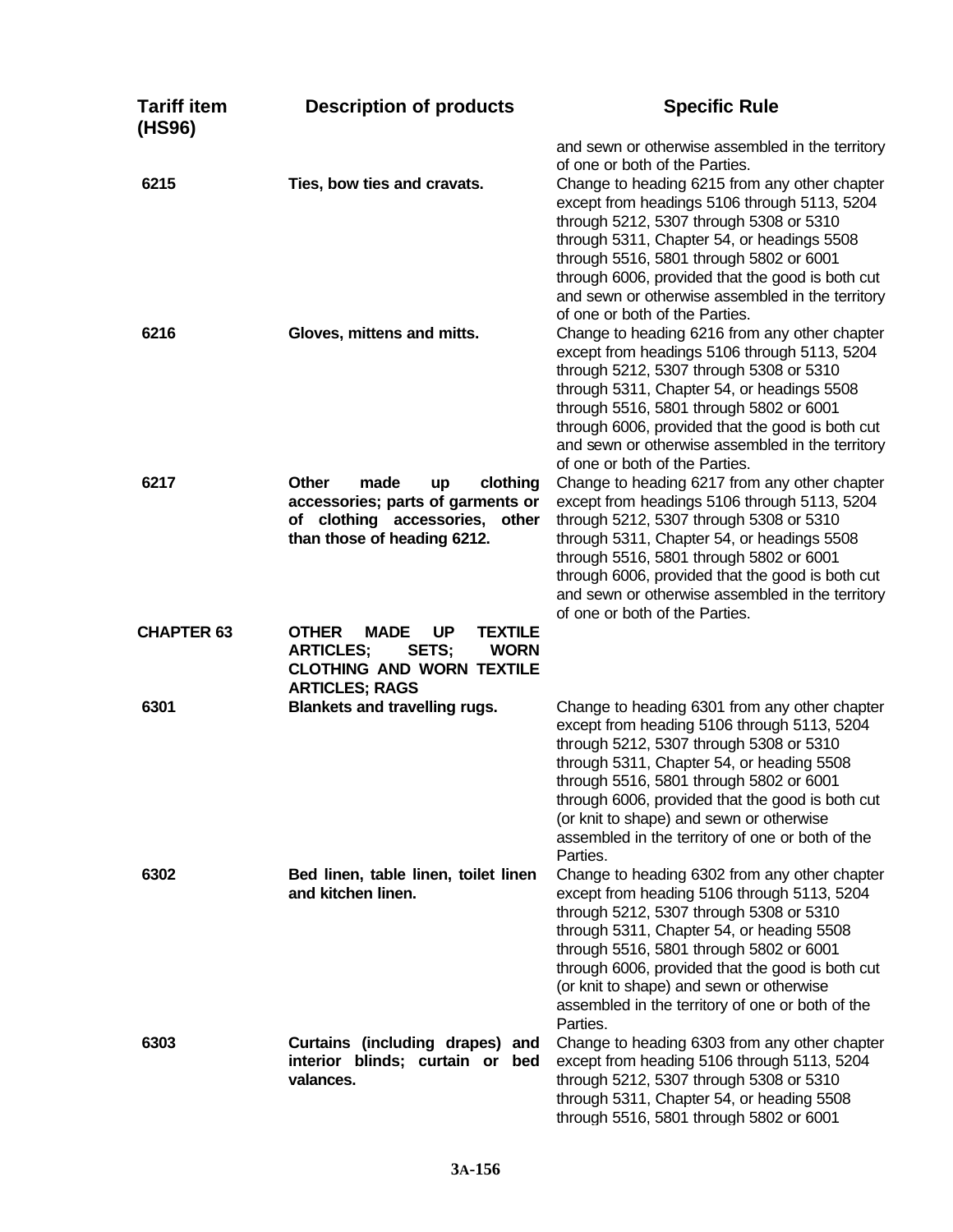| <b>Tariff item</b><br>(HS96) | <b>Description of products</b>                                                                                                       | <b>Specific Rule</b>                                                                                                                                                                                                                                                                                                                                                                                                                                                                                                                                        |
|------------------------------|--------------------------------------------------------------------------------------------------------------------------------------|-------------------------------------------------------------------------------------------------------------------------------------------------------------------------------------------------------------------------------------------------------------------------------------------------------------------------------------------------------------------------------------------------------------------------------------------------------------------------------------------------------------------------------------------------------------|
| 6303.9210                    |                                                                                                                                      | through 6006, provided that the good is both cut<br>(or knit to shape) and sewn or otherwise<br>assembled in the territory of one or both of the<br>Parties.<br>Change to tariff item 6303.9210 from tariff items<br>5402.4310 or 5402.5210 or any other chapter<br>except from headings 5106 through 5113, 5204<br>through 5212, 5307 through 5308 or 5310<br>through 5311, chapter 54, or heading 5508<br>through 5516, 5801 through 5802 or 6001<br>through 6006, provided that the good is both cut<br>and sewn or otherwise assembled in the territory |
| 6304                         | Other<br>furnishing<br>articles,<br>excluding those of heading 9404.                                                                 | of one or both of the Parties.<br>Change to heading 6304 from any other chapter<br>except from headings 5106 through 5113, 5204<br>through 5212, 5307 through 5308 or 5310<br>through 5311, Chapter 54, or heading 5508<br>through 5516, 5801 through 5802 or 6001<br>through 6006, provided that the good is both cut<br>(or knit to shape) and sewn or otherwise<br>assembled in the territory of one or both of the<br>Parties.                                                                                                                          |
| 6305                         | Sacks and bags, of a kind used<br>for the packing of goods.                                                                          | Change to heading 6305 from any other chapter<br>except from headings 5106 through 5113, 5204<br>through 5212, 5307 through 5308 or 5310<br>through 5311, Chapter 54, or heading 5508<br>through 5516, 5801 through 5802 or 6001<br>through 6006, provided that the good is both cut<br>(or knit to shape) and sewn or otherwise<br>assembled in the territory of one or both of the<br>Parties.                                                                                                                                                            |
| 6306                         | Tarpaulins,<br>awnings<br>and<br>sunblinds; tents; sails for boats,<br>sailboards or landcraft; camping<br>goods.                    | Change to heading 6306 from any other chapter<br>except from headings 5106 through 5113, 5204<br>through 5212, 5307 through 5308 or 5310<br>through 5311, Chapter 54, or heading 5508<br>through 5516, 5801 through 5802 or 6001<br>through 6006, provided that the good is both cut<br>(or knit to shape) and sewn or otherwise<br>assembled in the territory of one or both of the<br>Parties.                                                                                                                                                            |
| 6307                         | Other made up articles, including<br>dress patterns.                                                                                 | Change to heading 6307 from any other chapter<br>except from headings 5106 through 5113, 5204<br>through 5212, 5307 through 5308 or 5310<br>through 5311, Chapter 54, or heading 5508<br>through 5516, 5801 through 5802 or 6001<br>through 6006, provided that the good is both cut<br>(or knit to shape) and sewn or otherwise<br>assembled in the territory of one or both of the<br>Parties.                                                                                                                                                            |
| 6308                         | Sets consisting of woven fabric<br>and yarn, whether or not with<br>accessories, for making up into<br>rugs, tapestries, embroidered | Change to heading 6308 from any other chapter<br>except from headings 5106 through 5113, 5204<br>through 5212, 5307 through 5308 or 5310<br>through 5311, Chapter 54, or heading 5508                                                                                                                                                                                                                                                                                                                                                                       |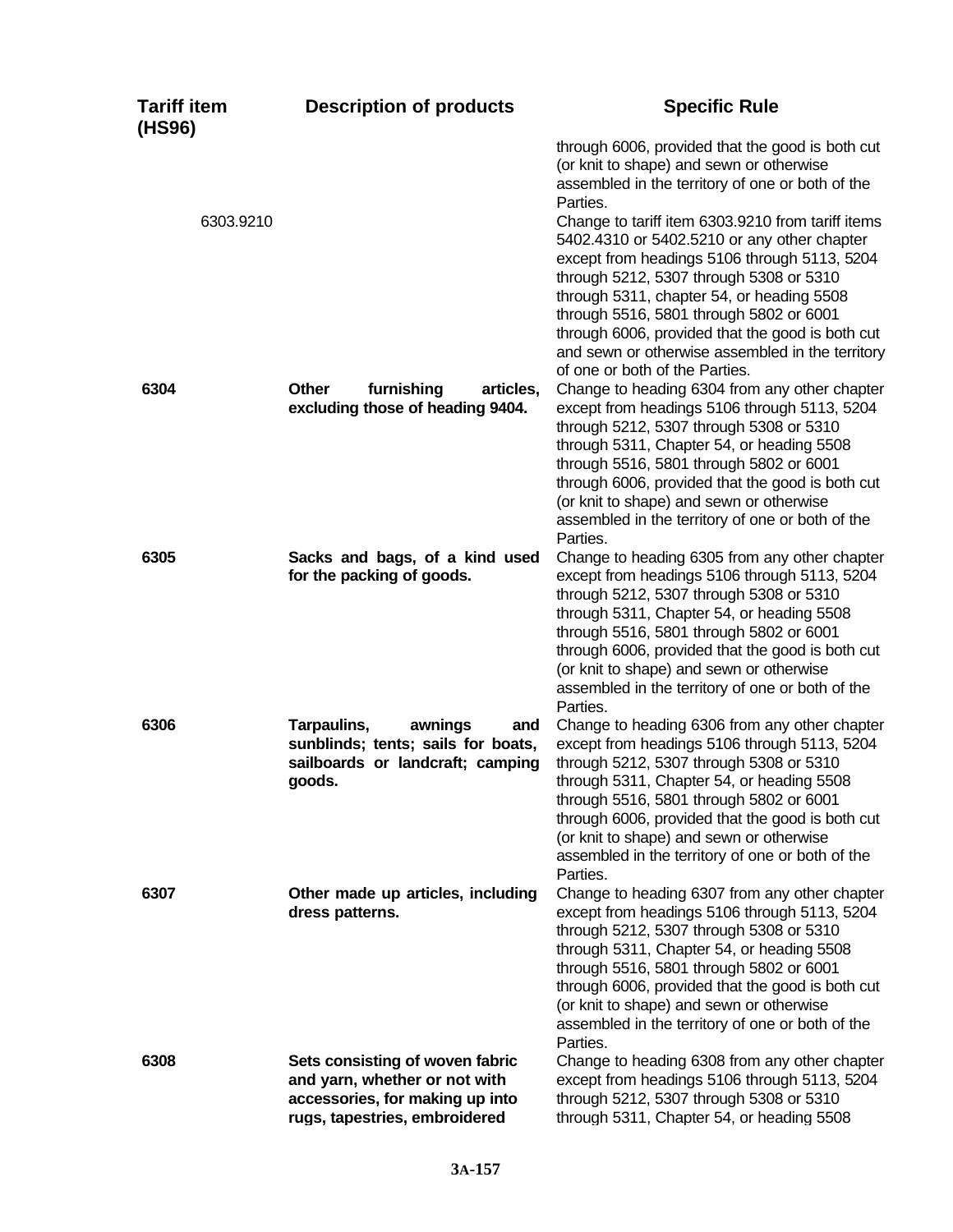| <b>Tariff item</b><br>(HS96) | <b>Description of products</b>                                                                                                                                                                                                           | <b>Specific Rule</b>                                                                                                                                                                                                                                                                                                                                                                            |
|------------------------------|------------------------------------------------------------------------------------------------------------------------------------------------------------------------------------------------------------------------------------------|-------------------------------------------------------------------------------------------------------------------------------------------------------------------------------------------------------------------------------------------------------------------------------------------------------------------------------------------------------------------------------------------------|
|                              | table cloths or serviettes, or<br>similar textile articles, put up in<br>packings for retail sale.                                                                                                                                       | through 5516, 5801 through 5802 or 6001<br>through 6006, provided that the good is both cut<br>(or knit to shape) and sewn or otherwise<br>assembled in the territory of one or both of the<br>Parties.                                                                                                                                                                                         |
| 6309                         | Worn clothing and other worn<br>articles.                                                                                                                                                                                                | Change to 6309 from any other heading.                                                                                                                                                                                                                                                                                                                                                          |
| 6310                         | Used or new rags, scrap twine,<br>cordage, rope and cables and<br>worn out articles of twine,<br>cordage, rope or cables, of textile<br>materials.                                                                                       | Change to heading 6310 from any other chapter<br>except from heading 5106 through 5113, 5204<br>through 5212, 5307 through 5308 or 5310<br>through 5311, Chapter 54, or heading 5508<br>through 5516, 5801 through 5802 or 6001<br>through 6006, provided that the good is both cut<br>(or knit to shape) and sewn or otherwise<br>assembled in the territory of one or both of the<br>Parties. |
| <b>CHAPTER 64</b>            | FOOTWEAR, GAITERS AND THE<br><b>LIKE; PARTS OF SUCH ARTICLES</b>                                                                                                                                                                         |                                                                                                                                                                                                                                                                                                                                                                                                 |
| 6401                         | Waterproof footwear with outer<br>soles and uppers of rubber or of<br>plastics, the uppers of which are<br>neither fixed to the sole nor<br>assembled by stitching, riveting,<br>nailing, screwing, plugging<br>or<br>similar processes. |                                                                                                                                                                                                                                                                                                                                                                                                 |
| 640110                       | - Footwear incorporating a<br>protective metal toe-cap                                                                                                                                                                                   | Change to subheading 640110 from any other<br>heading except from heading 6402 through 6405<br>or subheading 6406.10 provided there is a<br>regional value content of not less than 55 percent<br>based on the build-up method.                                                                                                                                                                 |
| 640191                       | -Other footwear: covering the knee                                                                                                                                                                                                       | Change to subheading 640191 from any other<br>heading except from heading 6402 through 6405<br>or subheading 640610 provided there is a<br>regional value content of not less than 55 percent<br>based on the build-up method.                                                                                                                                                                  |
| 640192                       | -Other footwear: covering the ankle<br>but not covering the knee                                                                                                                                                                         | Change to subheading 640192 from any other<br>heading except from heading 6402 through 6405<br>or formed uppers of subheading 640610 provided<br>there is a regional value content of not less than<br>55 percent based on the build-up method.                                                                                                                                                 |
| 640199                       | -Other footwear: other                                                                                                                                                                                                                   | Change to subheading 640199 from any other<br>heading except from heading 6402 through 6405<br>or formed uppers of subheading 6406.10<br>provided there is a regional value content of not<br>less than 55 percent based on the build-up<br>method.                                                                                                                                             |
| 6402<br>640212               | Other footwear with outer soles<br>and uppers of rubber or plastics.<br>-Sports footwear: ski-boots, cross-<br>country ski footwear and snowboard<br>boots                                                                               | Change to subheading 640212 from any other<br>heading, provided there is a regional value<br>content of not less than 35 percent based on<br>build-up method or 45 percent based on build-<br>down method.                                                                                                                                                                                      |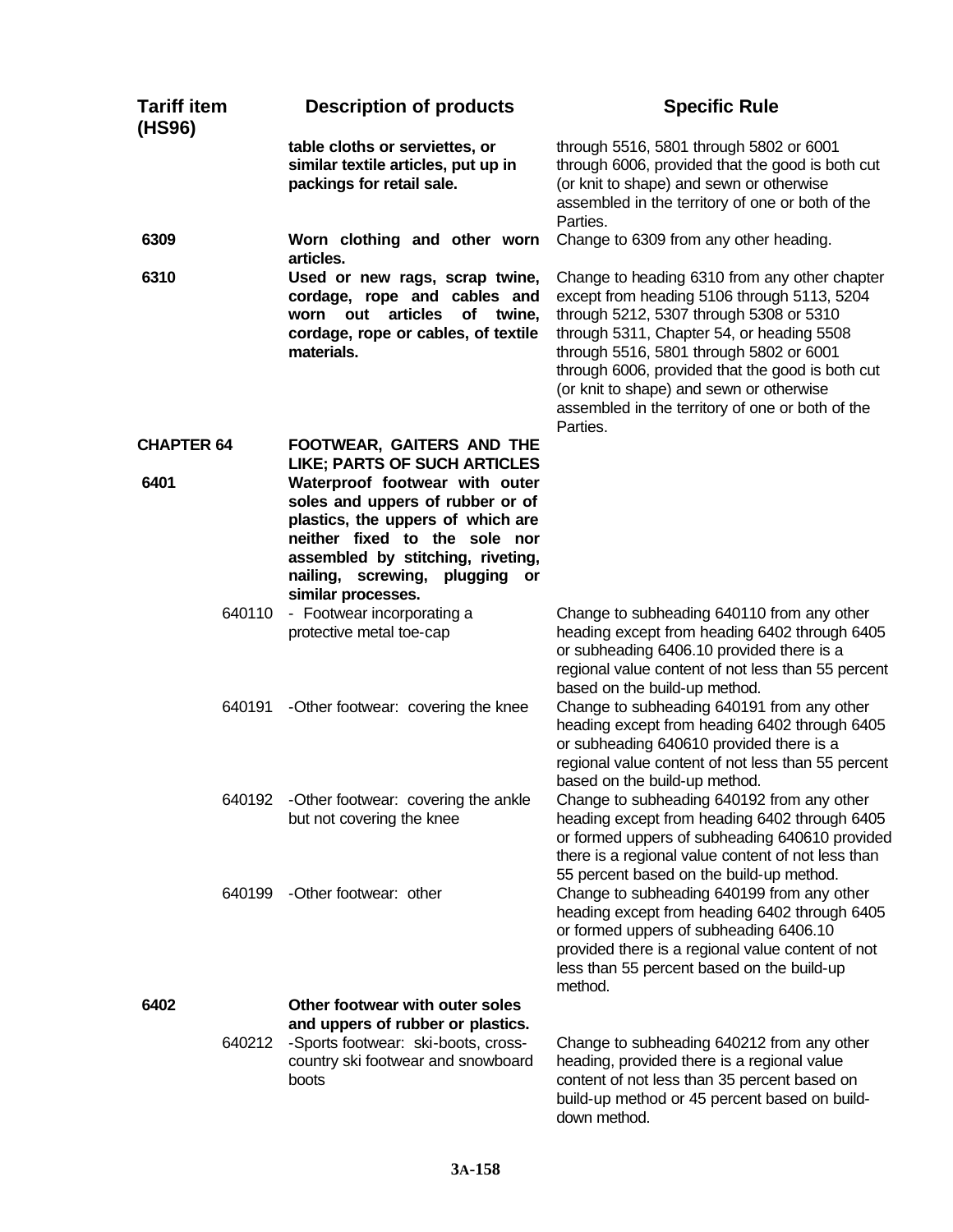| <b>Tariff item</b><br>(HS96) |        | <b>Description of products</b>                                                                                                       | <b>Specific Rule</b>                                                                                                                                                                                                                                      |
|------------------------------|--------|--------------------------------------------------------------------------------------------------------------------------------------|-----------------------------------------------------------------------------------------------------------------------------------------------------------------------------------------------------------------------------------------------------------|
|                              | 640219 | -Sports footwear: other                                                                                                              | Change to subheading 640219 from any other<br>heading, provided there is a regional value<br>content of not less than 35 percent based on<br>build-up method or 45 percent based on build-<br>down method.                                                |
|                              | 640220 | - Footwear with upper straps or<br>thongs assembled to the sole by<br>means of plugs                                                 | Change to subheading 640220 from any other<br>heading, provided there is a regional value<br>content of not less than 35percent based on build-<br>up method or 45 percent based on build-down<br>method.                                                 |
|                              | 640230 | - Other footwear, incorporating a<br>protective metal toe-cap                                                                        | Change to subheading 640230 from any other<br>heading except from heading 6401, 6403 through<br>6405 or formed uppers of subheading 640610,<br>provided there is a regional value content of not<br>less than 55 percent based on the build-up<br>method. |
|                              | 640291 | -Other footwear: covering the ankle                                                                                                  | Change to subheading 640291 from any other<br>heading except from heading 6401, 6403 through<br>6405 or formed uppers of subheading 640610,<br>provided there is a regional value content of not<br>less than 55 percent based on the build-up<br>method. |
|                              | 640299 | -Other footwear: other                                                                                                               | Change to subheading 640299 from any other<br>heading except from heading 6401, 6403 through<br>6405 or formed uppers of subheading 640610,<br>provided there is a regional value content of not<br>less than 55 percent based on the build-up<br>method. |
| 6403                         |        | <b>Footwear</b><br>with outer soles<br>Οf<br>rubber,<br>plastics,<br>leather<br>or<br>composition leather and uppers of<br>leather.  |                                                                                                                                                                                                                                                           |
|                              | 640312 | -Sports footwear: ski-boots, cross-<br>country ski footwear and snowboard<br>boots                                                   | Change to subheading 640312 from any other<br>heading, provided there is a regional value<br>content of not less than 35 percent based on<br>build-up method or 45 percent based on build-<br>down method.                                                |
|                              | 640319 | -Sports footwear: other                                                                                                              | Change to subheading 640319 from any other<br>heading, provided there is a regional value<br>content of not less than 35percent based on build-<br>up method or 45 percent based on build-down<br>method.                                                 |
|                              | 640320 | - Footwear with outer soles of<br>leather, and uppers which consist of<br>leather straps across the instep and<br>around the big toe | Change to subheading 640320 from any other<br>heading, provided there is a regional value<br>content of not less than 35 percent based on<br>build-up method or 45 percent based on build-<br>down method.                                                |
|                              | 640330 | - Footwear made on a base or<br>platform of wood, not having an inner<br>sole or a protective metal toe-cap                          | Change to subheading 640330 from any other<br>heading, provided there is a regional value<br>content of not less than 35 percent based on<br>build-up method or 45 percent based on build-<br>down method.                                                |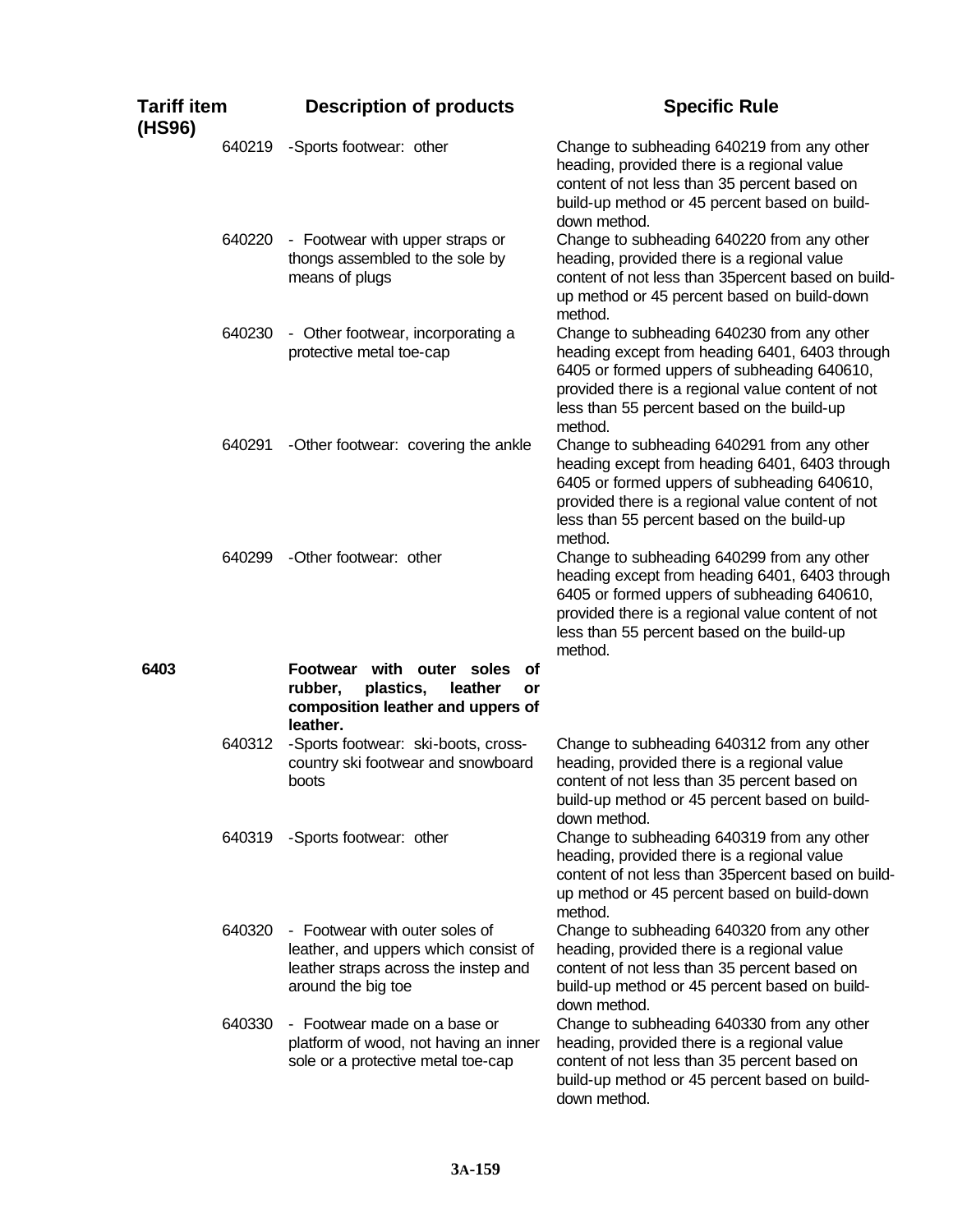| <b>Tariff item</b><br>(HS96) |        | <b>Description of products</b>                                                                                                                     | <b>Specific Rule</b>                                                                                                                                                                                                                  |
|------------------------------|--------|----------------------------------------------------------------------------------------------------------------------------------------------------|---------------------------------------------------------------------------------------------------------------------------------------------------------------------------------------------------------------------------------------|
|                              | 640340 | - Other footwear, incorporating a<br>protective metal toe-cap                                                                                      | Change to subheading 640340 from any other<br>heading, provided there is a regional value<br>content of not less than 35 percent based on<br>build-up method or 45 percent based on build-<br>down method.                            |
|                              | 640351 | -Other footwear with outer soles of<br>leather: covering the ankle                                                                                 | Change to subheading 640351 from any other<br>heading, provided there is a regional value<br>content of not less than 35 percent based on<br>build-up method or 45 percent based on build-<br>down method.                            |
|                              | 640359 | -Other footwear with outer soles of<br>leather: other                                                                                              | Change to subheading 640359 from any other<br>heading, provided there is a regional value<br>content of not less than 35 percent based on<br>build-up method or 45 percent based on build-<br>down method.                            |
|                              | 640391 | -Other footwear: covering the ankle                                                                                                                | Change to subheading 640391 from any other<br>heading, provided there is a regional value<br>content of not less than 35 percent based on<br>build-up method or 45 percent based on build-<br>down method.                            |
|                              | 640399 | -Other footwear: other                                                                                                                             | Change to subheading 640399 from any other<br>heading, provided there is a regional value<br>content of not less than 35 percent based on<br>build-up method or 45 percent based on build-<br>down method.                            |
| 6404                         |        | Footwear with outer soles of<br>rubber, plastics, leather or<br>composition leather and uppers of<br>textile materials.                            |                                                                                                                                                                                                                                       |
|                              | 640411 | -Footwear with outer soles of rubber<br>or plastics: sports footwear; tennis<br>shoes, basketball shoes, gym shoes,<br>training shoes and the like | Change to subheading 640411 from any other<br>heading except from subheading 640610,<br>provided there is a regional value content of not<br>less than 55 percent based on the build-up<br>method.                                    |
|                              | 640419 | -Footwear with outer soles of rubber<br>or plastics: other                                                                                         | Change to subheading 640419 from any other<br>heading except from heading 6401 through 6403,<br>6405 or subheading 640610, provided there is a<br>regional value content of not less than 55 percent<br>based on the build-up method. |
|                              | 640420 | - Footwear with outer soles of<br>leather or composition leather                                                                                   | Change to subheading 640420 from any other<br>heading, provided there is a regional value<br>content of not less than 35 percent based on<br>build-up method or 45 percent based on build-<br>down method.                            |
| 6405                         | 640510 | Other footwear.<br>- With uppers of leather or<br>composition leather                                                                              | Change to subheading 640510 from any other<br>heading, provided there is a regional value<br>content of not less than 35 percent based on<br>build-up method or 45 percent based on build-<br>down method.                            |
|                              | 640520 | - With uppers of textile materials                                                                                                                 | Change to subheading 640520 from any other<br>heading, provided there is a regional value<br>content of not less than 35 percent based on                                                                                             |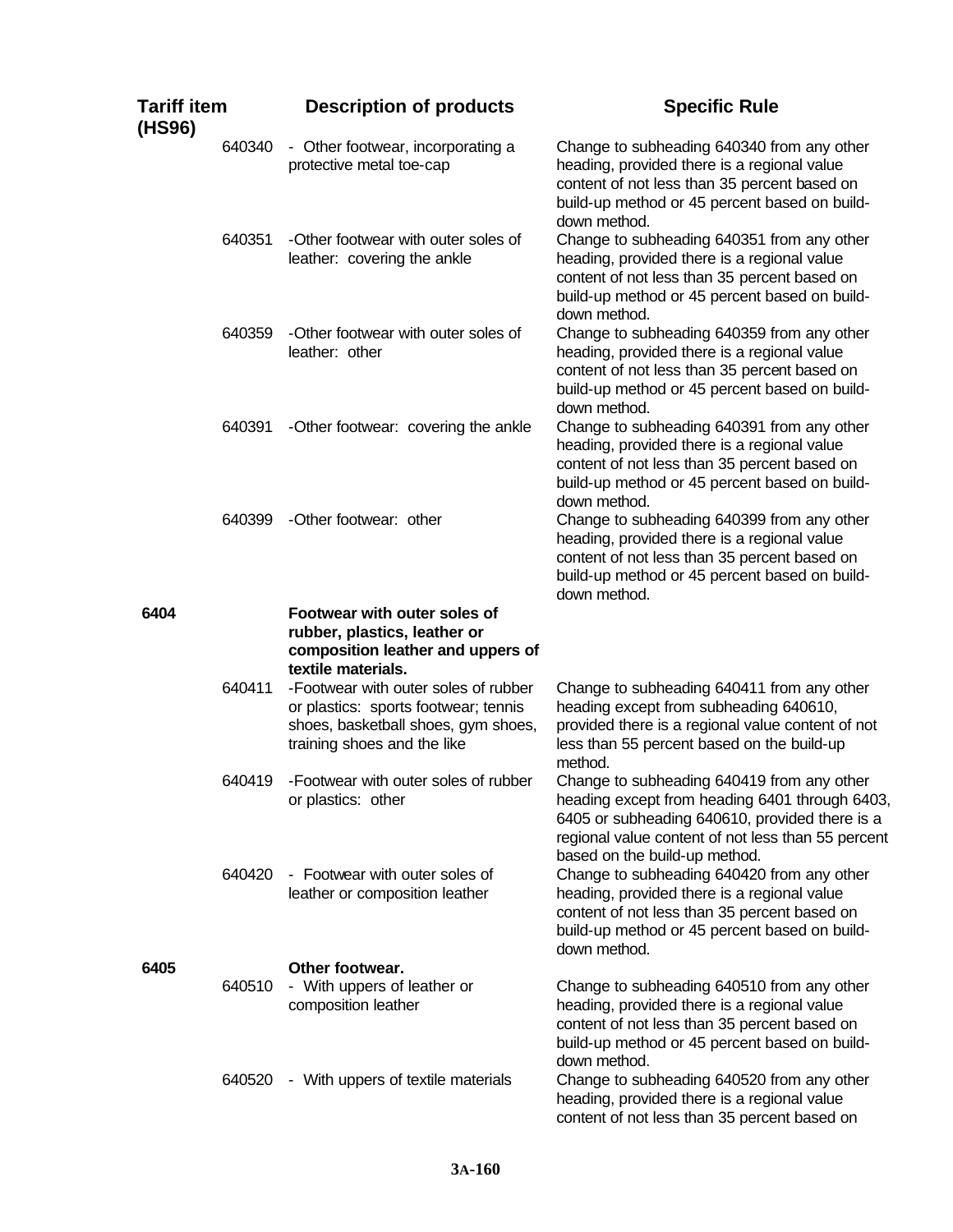| <b>Tariff item</b><br>(HS96) |        | <b>Description of products</b>                                                                                                                                                                                                                      | <b>Specific Rule</b>                                                                                                                                                                                                                                                        |
|------------------------------|--------|-----------------------------------------------------------------------------------------------------------------------------------------------------------------------------------------------------------------------------------------------------|-----------------------------------------------------------------------------------------------------------------------------------------------------------------------------------------------------------------------------------------------------------------------------|
|                              |        | 640590 - Other                                                                                                                                                                                                                                      | build-up method or 45 percent based on build-<br>down method.<br>Change to subheading 640590 from any other<br>heading, provided there is a regional value<br>content of not less than 35 percent based on<br>build-up method or 45 percent based on build-<br>down method. |
| 6406                         |        | Parts of footwear (including<br>uppers whether or not attached<br>to soles other than outer soles);<br>removable in-soles, heel cushions<br>and similar articles; gaiters,<br>leggings and similar articles, and<br>parts thereof.                  |                                                                                                                                                                                                                                                                             |
|                              | 640610 | - Uppers and parts thereof, other<br>than stiffeners                                                                                                                                                                                                | Change to subheading 640610 from any other<br>heading, provided there is a regional value<br>content of not less than 35 percent based on<br>build-up method or 45 percent based on build-<br>down method.                                                                  |
|                              | 640620 | - Outer soles and heels, of rubber<br>or plastics                                                                                                                                                                                                   | Change to subheading 640620 from any other<br>chapter.                                                                                                                                                                                                                      |
|                              | 640691 | - Other: of wood                                                                                                                                                                                                                                    | Change to subheading 640691 from any other<br>chapter.                                                                                                                                                                                                                      |
|                              | 640699 | - Other: of other materials                                                                                                                                                                                                                         | Change to subheading 640699 from any other<br>chapter.                                                                                                                                                                                                                      |
| <b>CHAPTER 65</b>            |        | <b>HEADGEAR AND PARTS</b><br><b>THEREOF</b>                                                                                                                                                                                                         |                                                                                                                                                                                                                                                                             |
| 6501                         |        | Hat-forms, hat bodies and hoods<br>of felt, neither blocked to shape<br>nor with made brims; plateaux<br>and manchons (including slit<br>manchons), of felt.                                                                                        | Change to heading 6501 from any other chapter.                                                                                                                                                                                                                              |
| 6502                         |        | Hat-shapes, plaited or made by<br>assembling strips of any material,<br>neither blocked to shape, nor with<br>made brims, nor lined, nor<br>trimmed.                                                                                                | Change to heading 6502 from any other chapter.                                                                                                                                                                                                                              |
| 6503                         |        | Felt hats and other felt headgear,<br>made from the hat bodies, hoods<br>or plateaux of heading 6501,<br>whether or not lined or trimmed.                                                                                                           | Change to heading 6503 from any other heading<br>except from heading 6504 through 6507.                                                                                                                                                                                     |
| 6504                         |        | Hats and other headgear, plaited<br>or made by assembling strips of<br>any material, whether or not lined<br>or trimmed.                                                                                                                            | Change to heading 6504 from any other heading<br>except from heading 6503 or 6505 through 6507.                                                                                                                                                                             |
| 6505<br>6506                 |        | Hats and other headgear, knitted<br>or crocheted, or made up from<br>lace, felt or other textile fabric, in<br>the piece (but not in strips),<br>whether or not lined or trimmed;<br>hair-nets of any material, whether<br>or not lined or trimmed. | Change to heading 6505 from any other heading<br>except from heading 6503 through 6504 or 6506<br>through 6507.                                                                                                                                                             |
|                              |        | Other headgear, whether or not                                                                                                                                                                                                                      | Change to heading 6506 from any other heading                                                                                                                                                                                                                               |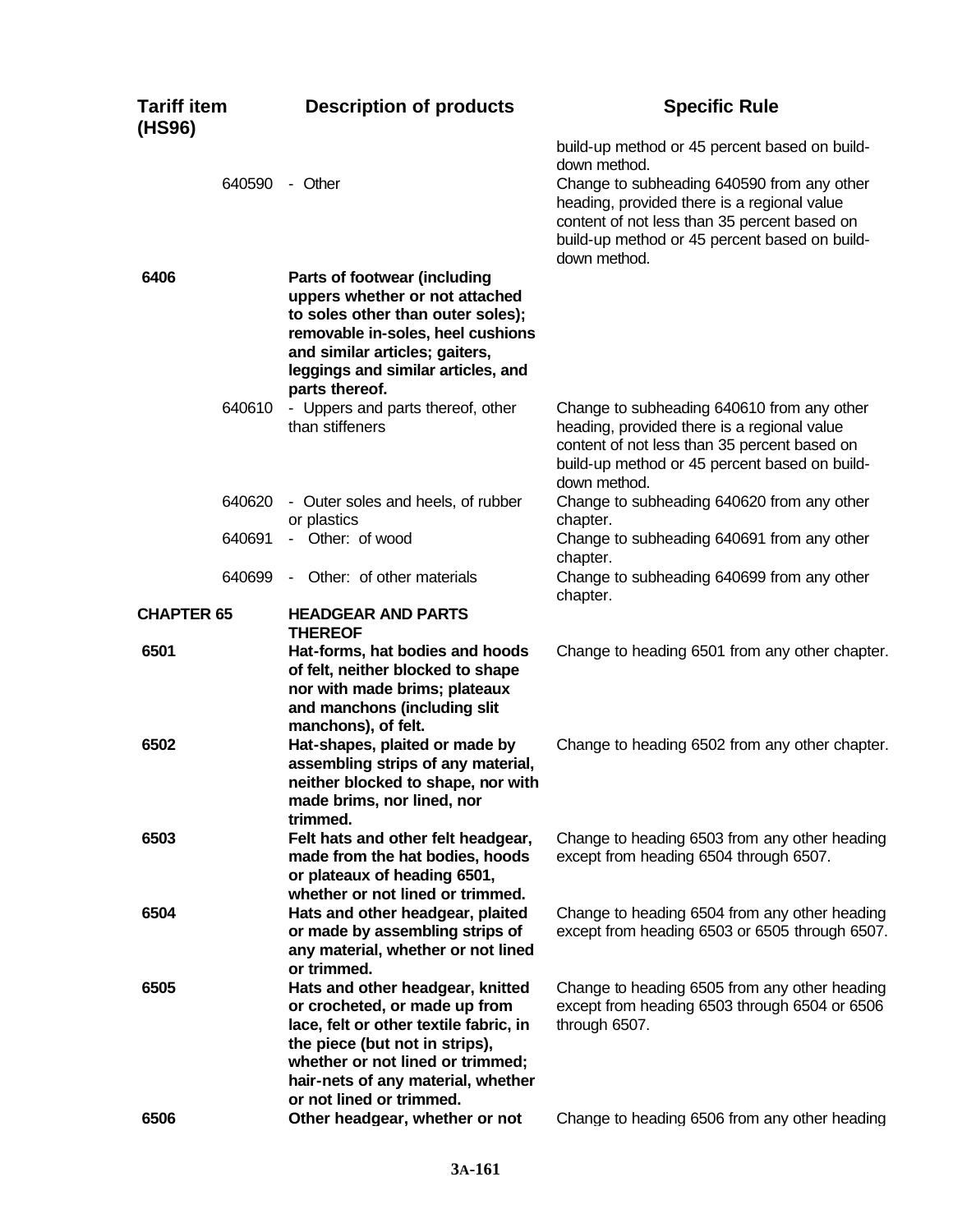| <b>Tariff item</b><br>(HS96) | <b>Description of products</b>                                                                                                                                                                                                         | <b>Specific Rule</b>                                                                                                                                                                                                                                                                                                                              |
|------------------------------|----------------------------------------------------------------------------------------------------------------------------------------------------------------------------------------------------------------------------------------|---------------------------------------------------------------------------------------------------------------------------------------------------------------------------------------------------------------------------------------------------------------------------------------------------------------------------------------------------|
| 6507<br><b>CHAPTER 66</b>    | lined or trimmed.<br>Head-bands, linings, covers, hat<br>foundations, hat frames, peaks<br>and chinstraps, for headgear.<br><b>UMBRELLAS, SUN UMBRELLAS,</b><br><b>WALKING-STICKS, SEAT-STICKS,</b><br><b>WHIPS, RIDING-CROPS, AND</b> | except from heading 6503 through 6505 or 6507.<br>Change to heading 6507 from any other heading.                                                                                                                                                                                                                                                  |
| 6601                         | <b>PARTS THEREOF</b><br><b>Umbrellas and sun umbrellas</b><br>(including walking-stick<br>umbrellas, garden umbrellas and<br>similar umbrellas).                                                                                       | Change to heading 6601 from any other heading<br>except from a combination of both: (a)<br>subheading 6603.20; and (b) heading 3920<br>through 3921, 5007, 5111 through 5113, 5208<br>through 5212, 5309 through 5311, 5407 through<br>5408, 5512 through 5516, 5602 through 5603,<br>5801 through 5811, 5901 through 5911, 6001<br>through 6006. |
| 6602                         | Walking-sticks, seat-sticks,                                                                                                                                                                                                           | Change to heading 6602 from any other heading.                                                                                                                                                                                                                                                                                                    |
| 6603                         | whips, riding-crops and the like.<br>Parts, trimmings and accessories<br>of articles of heading 66.01 or<br>66.02.                                                                                                                     | Change to heading 6603 from any other chapter.                                                                                                                                                                                                                                                                                                    |
| <b>CHAPTER 67</b>            | <b>PREPARED FEATHERS AND</b><br><b>DOWN AND ARTICLES MADE OF</b><br><b>FEATHERS OR OF DOWN;</b><br><b>ARTIFICIAL FLOWERS; ARTICLES</b>                                                                                                 |                                                                                                                                                                                                                                                                                                                                                   |
| 6701                         | OF HUMAN HAIR<br>Skins and other parts of birds<br>with their feathers or down,                                                                                                                                                        | Change to heading 6701 from any other heading;<br>or                                                                                                                                                                                                                                                                                              |
|                              | feathers, parts of feathers, down<br>and articles thereof (other than<br>goods of heading 05.05 and<br>worked quills and scapes).                                                                                                      | Change to articles of feather or down of heading<br>6701 from feathers or down.                                                                                                                                                                                                                                                                   |
| 6702                         | Artificial flowers, foliage and fruit<br>and parts thereof; articles made<br>of artificial flowers, foliage or fruit.                                                                                                                  | Change to heading 6702 from any other heading.                                                                                                                                                                                                                                                                                                    |
| 6703                         | Human hair, dressed, thinned,<br>bleached or otherwise worked;<br>wool or other animal hair or other<br>textile materials, prepared for use<br>in making wigs or the like.                                                             | Change to heading 6703 from any other heading.                                                                                                                                                                                                                                                                                                    |
| 6704                         | Wigs, false beards, eyebrows and<br>eyelashes, switches and the like,<br>of human or animal hair or of<br>textile materials; articles of human<br>hair not elsewhere specified or<br>included.                                         | Change to heading 6704 from any other heading.                                                                                                                                                                                                                                                                                                    |
| <b>CHAPTER 68</b>            | <b>ARTICLES OF STONE, PLASTER,</b><br><b>CEMENT, ASBESTOS, MICA OR</b><br><b>SIMILAR MATERIALS</b>                                                                                                                                     |                                                                                                                                                                                                                                                                                                                                                   |
| 6801                         | Setts, curbstones and flagstones,<br>of natural stone (except slate).                                                                                                                                                                  | Change to heading 6801 from any other heading.                                                                                                                                                                                                                                                                                                    |
| 6802                         | Worked monumental or building<br>stone (except slate) and articles                                                                                                                                                                     | Change to heading 6802 from any other heading.                                                                                                                                                                                                                                                                                                    |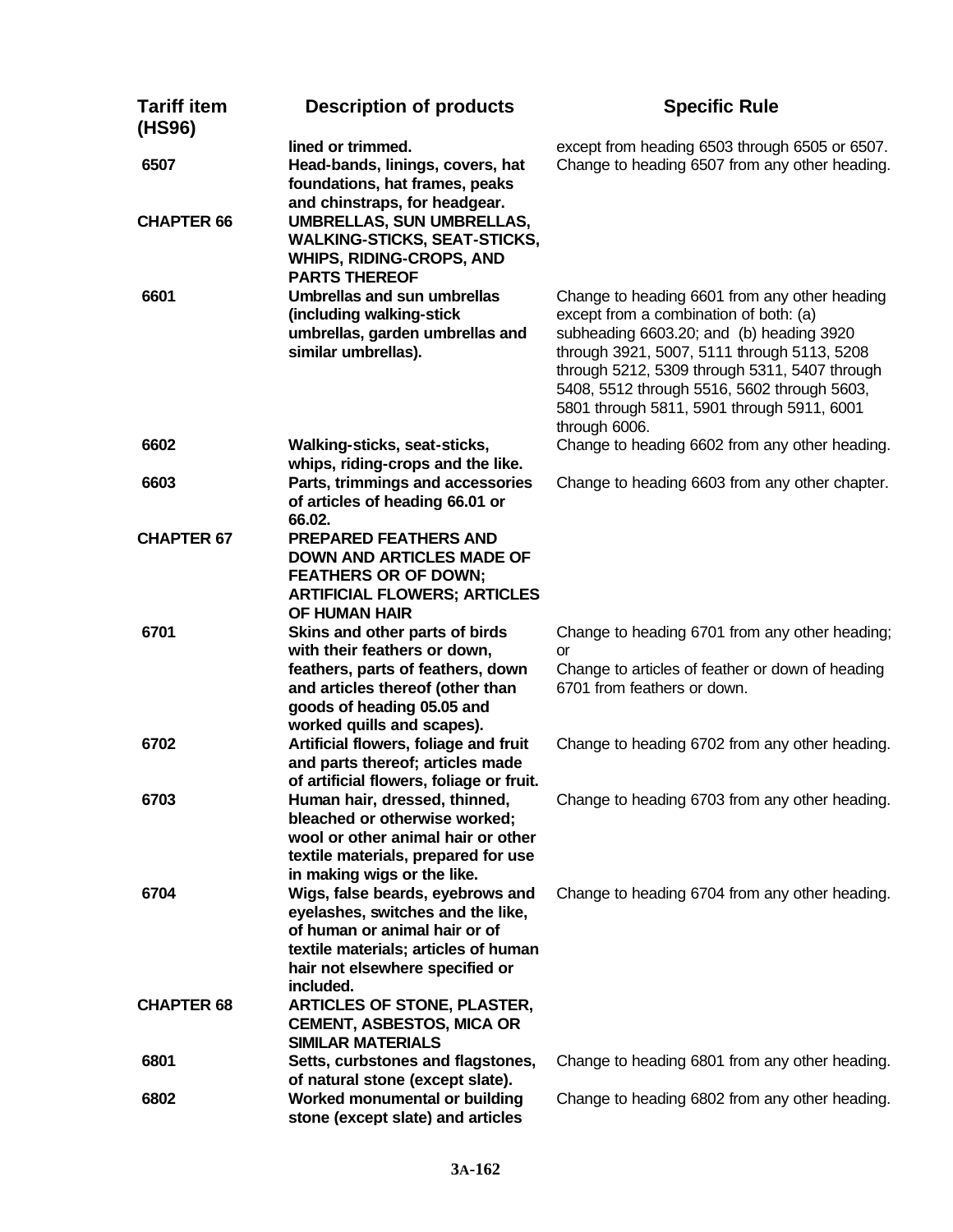| Tariff item<br>(HS96) |        | <b>Description of products</b>                                                                                                                                                                                                                                                                                                                                      | <b>Specific Rule</b>                                   |
|-----------------------|--------|---------------------------------------------------------------------------------------------------------------------------------------------------------------------------------------------------------------------------------------------------------------------------------------------------------------------------------------------------------------------|--------------------------------------------------------|
|                       |        | thereof, other than goods of<br>heading 68.01; mosaic cubes and<br>the like, of natural stone<br>(including slate), whether or not<br>on a backing; artificially coloured<br>granules, chippings and powder,                                                                                                                                                        |                                                        |
| 6803                  |        | of natural stone (including slate).<br>Worked slate and articles of slate                                                                                                                                                                                                                                                                                           | Change to heading 6803 from any other heading.         |
| 6804                  |        | or of agglomerated slate.<br>Millstones, grindstones, grinding<br>wheels and the like, without<br>frameworks, for grinding,<br>sharpening, polishing, trueing or<br>cutting, hand sharpening or<br>polishing stones, and parts<br>thereof, of natural stone, of<br>agglomerated natural or artificial<br>abrasives, or of ceramics, with or                         | Change to heading 6804 from any other heading.         |
| 6805                  |        | without parts of other materials.<br>Natural or artificial abrasive<br>powder or grain, on a base of<br>textile material, of paper, of<br>paperboard or of other materials,<br>whether or not cut to shape or                                                                                                                                                       | Change to heading 6805 from any other heading.         |
| 6806                  |        | sewn or otherwise made up.<br>Slag wool, rock wool and similar<br>mineral wools; exfoliated<br>vermiculite, expanded clays,<br>foamed slag and similar expanded<br>mineral materials; mixtures and<br>articles of heat-insulating, sound-<br>insulating or sound-absorbing<br>mineral materials, other than<br>those of heading 68.11 or 68.12 or<br>of Chapter 69. | Change to heading 6806 from any other heading.         |
| 6807                  |        | Articles of asphalt or of similar<br>material (for example, petroleum<br>bitumen or coal tar pitch).                                                                                                                                                                                                                                                                | Change to heading 6807 from any other heading.         |
| 6808                  |        | Panels, boards, tiles, blocks and<br>similar articles of vegetable fibre,<br>of straw or of shavings, chips,<br>particles, sawdust or other waste,<br>of wood, agglomerated with<br>cement, plaster or other mineral<br>binders.                                                                                                                                    | Change to heading 6808 from any other heading.         |
| 6809                  |        | Articles of plaster or of                                                                                                                                                                                                                                                                                                                                           |                                                        |
|                       | 680911 | compositions based on plaster.<br>-Boards, sheets, panels, tiles and<br>similar articles, not ornamented:<br>faced or reinforced with paper or<br>paperboard only                                                                                                                                                                                                   | Change to subheading 680911 from any other<br>heading. |
|                       | 680919 | -Boards, sheets, panels, tiles and<br>similar articles, not ornamented:                                                                                                                                                                                                                                                                                             | Change to subheading 680919 from any other<br>heading. |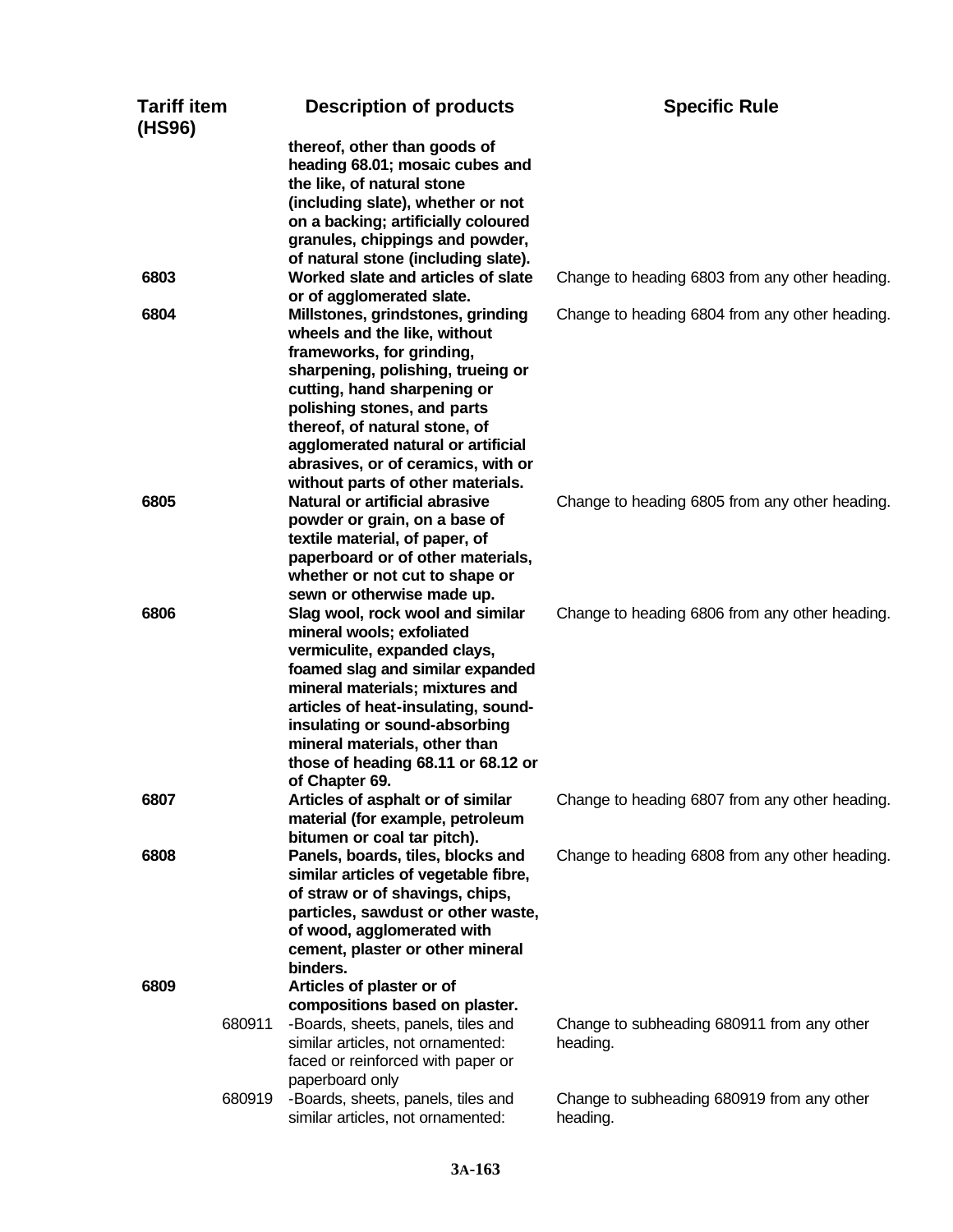| <b>Tariff item</b><br>(HS96) |        | <b>Description of products</b>                                                                                                                                                                                                                                                                                                    | <b>Specific Rule</b>                                                                                   |
|------------------------------|--------|-----------------------------------------------------------------------------------------------------------------------------------------------------------------------------------------------------------------------------------------------------------------------------------------------------------------------------------|--------------------------------------------------------------------------------------------------------|
|                              |        | other                                                                                                                                                                                                                                                                                                                             |                                                                                                        |
|                              | 680990 | - Other articles                                                                                                                                                                                                                                                                                                                  | Change to subheading 680990 from any other<br>heading.                                                 |
| 6810                         |        | Articles of cement, of concrete or<br>of artificial stone, whether or not<br>reinforced.                                                                                                                                                                                                                                          |                                                                                                        |
|                              | 681011 | -Tiles, flagstones, bricks and similar<br>articles: building blocks and bricks                                                                                                                                                                                                                                                    | Change to subheading 681011 from any other<br>heading.                                                 |
|                              | 681019 | - Tiles, flagstones, bricks and<br>similar articles: other                                                                                                                                                                                                                                                                        | Change to subheading 681019 from any other<br>heading.                                                 |
|                              | 681091 | - Other articles: prefabricated<br>structural components for building or<br>civil engineering                                                                                                                                                                                                                                     | Change to subheading 681091 from any other<br>subheading.                                              |
|                              | 681099 | -Other articles: other                                                                                                                                                                                                                                                                                                            | Change to subheading 681099 from any other<br>heading.                                                 |
| 6811                         |        | Articles of asbestos-cement, of<br>cellulose fibre-cement or the like.                                                                                                                                                                                                                                                            | Change to heading 6811 from any other heading.                                                         |
| 6812                         |        | <b>Fabricated asbestos fibres;</b><br>mixtures with a basis of asbestos<br>or with a basis of asbestos and<br>magnesium carbonate; articles of<br>such mixtures or of asbestos (for<br>example, thread, woven fabric,<br>clothing, headgear, footwear,<br>gaskets), whether or not<br>reinforced, other than goods of             |                                                                                                        |
|                              | 681250 | heading 6811 or 6813.<br>- Clothing, clothing accessories,                                                                                                                                                                                                                                                                        | Change to subheading 681250 from any other                                                             |
|                              | 681260 | footwear and headgear<br>- Paper, millboard and felt                                                                                                                                                                                                                                                                              | subheading.<br>Change to subheading 681260 from any other<br>subheading except from subheading 681270. |
|                              | 681270 | - Compressed asbestos fibre<br>jointing, in sheets or rolls                                                                                                                                                                                                                                                                       | Change to subheading 681270 from any other<br>subheading except from subheading 681260.                |
|                              | 681290 | - Other                                                                                                                                                                                                                                                                                                                           | Change to subheading 681290 from any other<br>subheading                                               |
| 6813                         |        | <b>Friction material and articles</b><br>thereof (for example, sheets, rolls,<br>strips, segments, discs, washers,<br>pads), not mounted, for brakes,<br>for clutches or the like, with a<br>basis of asbestos, of other<br>mineral substances or of<br>cellulose, whether or not<br>combined with textile or other<br>materials. | Change to heading 6813 from any other heading.                                                         |
| 6814                         |        | Worked mica and articles of mica,<br>including agglomerated or<br>reconstituted mica, whether or<br>not on a support of paper,<br>paperboard or other materials.                                                                                                                                                                  | Change to heading 6814 from any other heading.                                                         |
| 6815                         |        | Articles of stone or of other<br>mineral substances (including<br>carbon fibres, articles of carbon                                                                                                                                                                                                                               |                                                                                                        |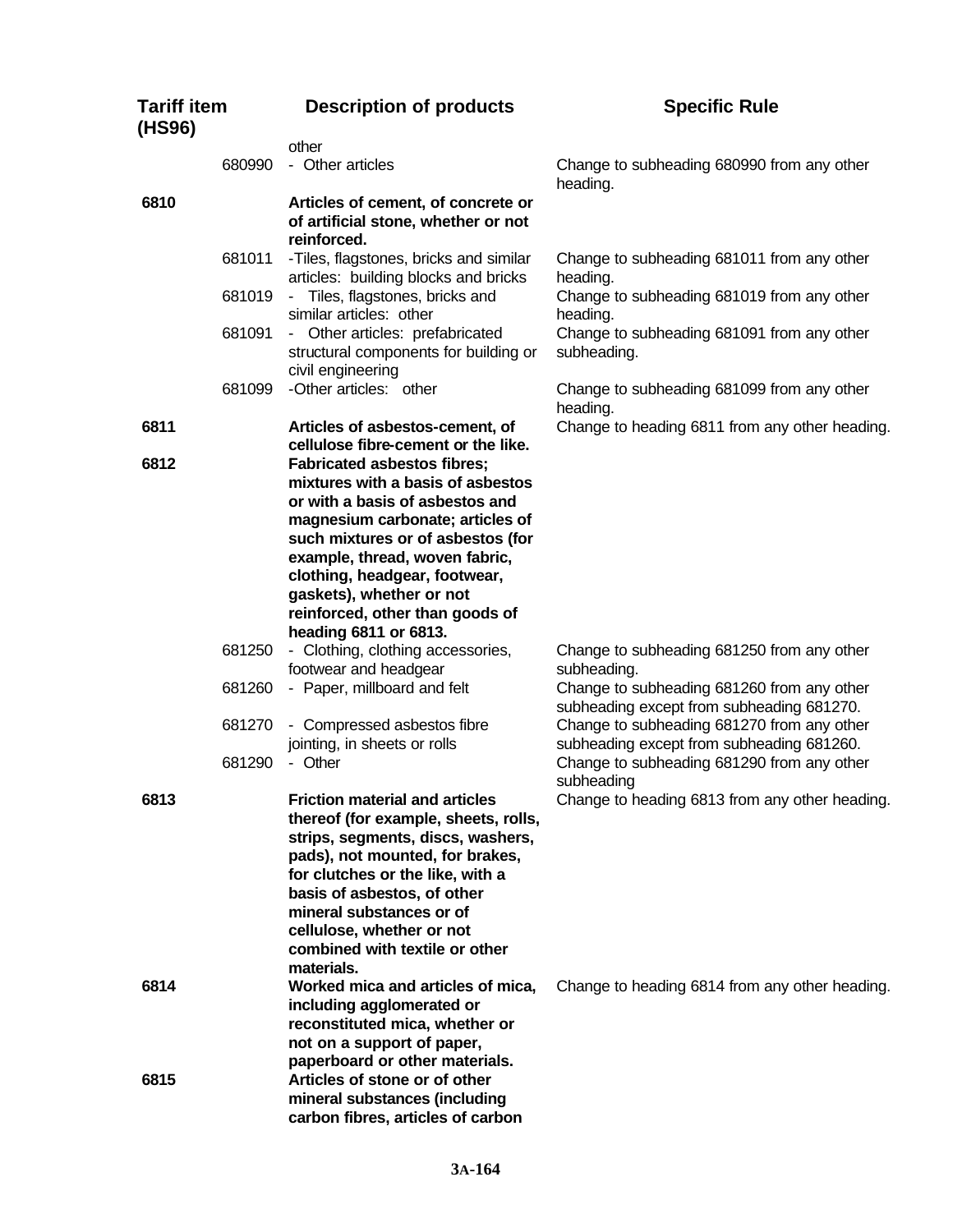| <b>Tariff item</b><br>(HS96) | <b>Description of products</b>                                                                                                                                                                                                            | <b>Specific Rule</b>                                                                                                   |
|------------------------------|-------------------------------------------------------------------------------------------------------------------------------------------------------------------------------------------------------------------------------------------|------------------------------------------------------------------------------------------------------------------------|
|                              | fibres and articles of peat), not<br>elsewhere specified or included.<br>- Non-electrical articles of graphite<br>681510<br>or other carbon<br>- Articles of peat<br>681520                                                               | Change to subheading 681510 from any other<br>subheading.<br>Change to subheading 681520 from any other<br>subheading. |
|                              | 681591<br>- Other articles: containing<br>magnesite, dolomite or chromite<br>- Other articles: other<br>681599                                                                                                                            | Change to subheading 681591 from any other<br>subheading.<br>Change to subheading 681599 from any other<br>subheading. |
| <b>CHAPTER 69</b><br>6901    | <b>CERAMIC PRODUCTS</b><br>Bricks, blocks, tiles and other<br>ceramic goods of siliceous fossil<br>meals (for example, kieselguhr,<br>tripolite or diatomite) or of similar<br>siliceous earths.                                          | Change to heading 6901 from any other chapter.                                                                         |
| 6902                         | Refractory bricks, blocks, tiles<br>and similar refractory ceramic<br>constructional goods, other than<br>those of siliceous fossil meals or<br>similar siliceous earths.                                                                 | Change to heading 6902 from any other chapter.                                                                         |
| 6903                         | Other refractory ceramic goods<br>(for example, retorts, crucibles,<br>muffles, nozzles, plugs, supports,<br>cupels, tubes, pipes, sheaths and<br>rods), other than those of<br>siliceous fossil meals or of similar<br>siliceous earths. | Change to heading 6903 from any other chapter.                                                                         |
| 6904                         | <b>Ceramic building bricks, flooring</b><br>blocks, support or filler tiles and<br>the like.                                                                                                                                              | Change to heading 6904 from any other chapter.                                                                         |
| 6905                         | Roofing tiles, chimney-pots,<br>cowls, chimney liners,<br>architectural ornaments and other<br>ceramic constructional goods.                                                                                                              | Change to heading 6905 from any other chapter.                                                                         |
| 6906                         | Ceramic pipes, conduits,<br>guttering and pipe fittings.                                                                                                                                                                                  | Change to heading 6906 from any other chapter.                                                                         |
| 6907                         | Unglazed ceramic flags and<br>paving, hearth or wall tiles;<br>unglazed ceramic mosaic cubes<br>and the like, whether or not on a<br>backing.                                                                                             | Change to heading 6907 from any other chapter.                                                                         |
| 6908                         | Glazed ceramic flags and paving,<br>hearth or<br>wall tiles;<br>qlazed<br>ceramic mosaic cubes and the<br>like, whether or not on a backing.                                                                                              | Change to heading 6908 from any other chapter.                                                                         |
| 6909                         | Ceramic wares for laboratory,<br>chemical or other technical uses;<br>ceramic troughs, tubs and similar<br>receptacles of a kind used in<br>agriculture; ceramic pots, jars                                                               | Change to heading 6909 from any other chapter.                                                                         |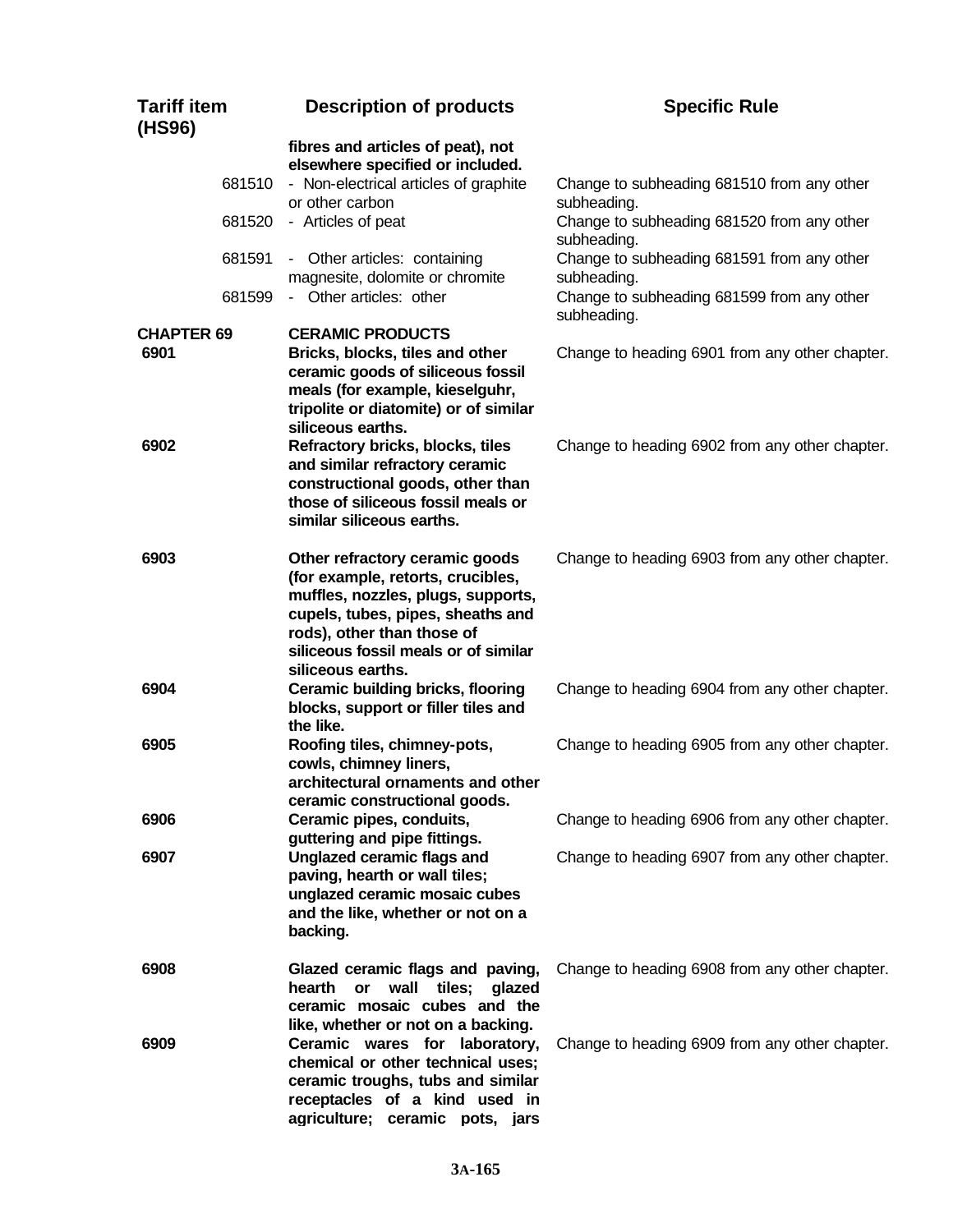| <b>Tariff item</b><br>(HS96) | <b>Description of products</b>                                                                                                                                                    | <b>Specific Rule</b>                                   |
|------------------------------|-----------------------------------------------------------------------------------------------------------------------------------------------------------------------------------|--------------------------------------------------------|
|                              | and similar articles of a kind used<br>for the conveyance or packing of<br>goods.                                                                                                 |                                                        |
| 6910                         | Ceramic sinks, wash basins, wash<br>basin pedestals, baths, bidets,<br>closet<br>flushing<br>water<br>pans,<br>similar<br>urinals<br>and<br>cisterns,<br>sanitary fixtures.       | Change to heading 6910 from any other chapter.         |
| 6911                         | Tableware,<br>kitchenware,<br>other<br>articles<br>household<br>toilet<br>and<br>articles, of porcelain or china.                                                                 | Change to heading 6911 from any other chapter.         |
| 6912                         | Ceramic tableware, kitchenware,<br>other household articles and toilet<br>articles, other than of porcelain or<br>china.                                                          | Change to heading 6912 from any other chapter.         |
| 6913                         | Statuettes and other ornamental<br>ceramic articles.                                                                                                                              | Change to heading 6913 from any other chapter.         |
| 6914<br><b>CHAPTER 70</b>    | Other ceramic articles.<br><b>GLASS FIBER ROVINGS AND</b><br><b>YARNS</b>                                                                                                         | Change to heading 6914 from any other chapter.         |
| 7001<br>7002                 | Cullet and other waste and scrap<br>of glass; glass in the mass.<br><b>Glass</b><br>in.<br>balls<br>(other<br>than<br>microspheres of heading 70.18),<br>rods or tubes, unworked. | Change to heading 7001 from any other heading.         |
| 700210                       | - Balls                                                                                                                                                                           | Change to subheading 700210 from any other<br>heading. |
| 700220                       | - Rods                                                                                                                                                                            | Change to subheading 700220 from any other<br>chapter. |
| 700231                       | -Tubes: of fused quartz or other<br>fused silica                                                                                                                                  | Change to subheading 700231 from any other<br>heading. |
| 700232                       | -Tubes: of other glass having a<br>linear coefficient of expansion not<br>exceeding 5x10 <sup>-6</sup> per Kelvin within a<br>temperature range of 0°C to 300°C                   | Change to subheading 700232 from any other<br>chapter. |
| 700239                       | - Tubes: Other                                                                                                                                                                    | Change to subheading 700239 from any other<br>chapter. |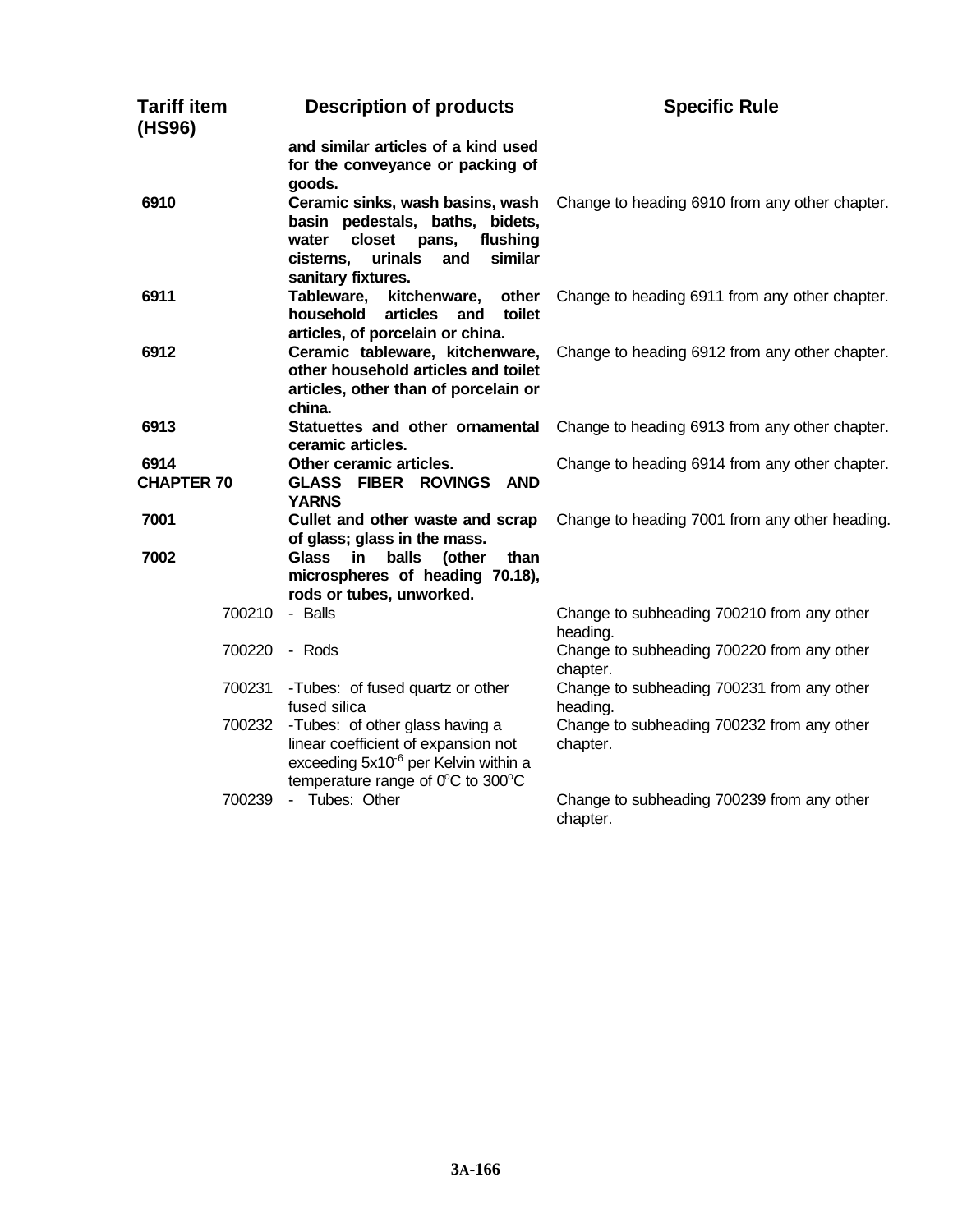| <b>Tariff item</b><br>(HS96) | <b>Description of products</b>                                                                                                                                                                                                               | <b>Specific Rule</b>                                                                                                |
|------------------------------|----------------------------------------------------------------------------------------------------------------------------------------------------------------------------------------------------------------------------------------------|---------------------------------------------------------------------------------------------------------------------|
| 7003                         | Cast glass and rolled glass, in<br>sheets or profiles, whether or not<br>having an absorbent, reflecting or<br>non-reflecting layer, but not<br>otherwise worked.                                                                            | Change to heading 7003 from any other any<br>heading except from heading 7004 through 7009.                         |
| 7004                         | Drawn glass and blown glass, in<br>sheets, whether or not having an<br>absorbent, reflecting<br>$\mathsf{or}$<br>non-<br>reflecting layer, but not otherwise<br>worked.                                                                      | Change to heading 7004 from any other any<br>heading except from heading 7003 or 7005<br>through 7009.              |
| 7005                         | Float glass and surface ground or<br>polished glass, in sheets, whether<br>or not having an absorbent,<br>reflecting or non-reflecting layer,<br>but not otherwise worked.                                                                   | Change to heading 7005 from any other any<br>heading except from heading 7003 through 7004<br>or 7006 through 7009. |
| 7006                         | Glass of heading 70.03, 70.04 or<br>70.05,<br>bent,<br>edge-worked,<br>engraved, drilled, enamelled or<br>otherwise worked, but not framed<br>or fitted with other materials.                                                                | Change to heading 7006 from any other any<br>heading except from heading 7003 through 7005<br>or 7007 through 7009. |
| 7007                         | <b>Safety</b><br>glass,<br>consisting<br>of<br>toughened<br>(tempered)<br>or<br>laminated glass.                                                                                                                                             | Change to heading 7007 from any other any<br>heading except from heading 7003 through 7006<br>or 7008 through 7009. |
| 7008                         | Multiple-walled insulating units of<br>glass.                                                                                                                                                                                                | Change to heading 7008 from any other any<br>heading except from heading 7003 through 7007<br>or 7009.              |
| 7009                         | Glass mirrors, whether or not<br>framed,<br>including<br>rear-view<br>mirrors.                                                                                                                                                               | Change to heading 7009 from any other any<br>heading except from heading 7003 through 7008.                         |
| 7010                         | Carboys,<br>bottles, flasks,<br>jars,<br>pots, phials, ampoules and other<br>containers, of glass, of a kind<br>used for the conveyance or<br>packing of goods; preserving jars<br>of glass; stoppers, lids and other<br>closures, of glass. | Change to heading 7010 from any other heading<br>except from heading 7007 through 7009 or 7011<br>through 7020.     |
| 7011                         | Glass envelopes (including bulbs<br>and tubes), open, and glass parts<br>without<br>fittings,<br>for<br>thereof,<br>electric lamps, cathode-ray tubes<br>or the like.                                                                        | Change to heading 7011 from any other heading<br>except from heading 7007 through 7010 or 7012<br>through 7020.     |
| 7012                         | Glass inners for vacuum flasks or<br>for other vacuum vessels.                                                                                                                                                                               | Change to heading 7012 from any other heading<br>except from heading 7007 through 7011 or 7013<br>through 7020.     |
| 7013                         | Glassware of a kind used for<br>table, kitchen, toilet, office, indoor<br>decoration or similar purposes<br>(other than that of heading 70.10<br>or 70.18).                                                                                  | Change to heading 7013 from any other heading<br>except from heading 7007 through 7012 or 7014<br>through 7020.     |
| 7014                         | Signalling glassware and optical<br>elements of glass (other than<br>those of heading 70.15), not<br>optically worked.                                                                                                                       | Change to heading 7014 from any other heading<br>except from heading 7007 through 7013 or 7015<br>through 7020.     |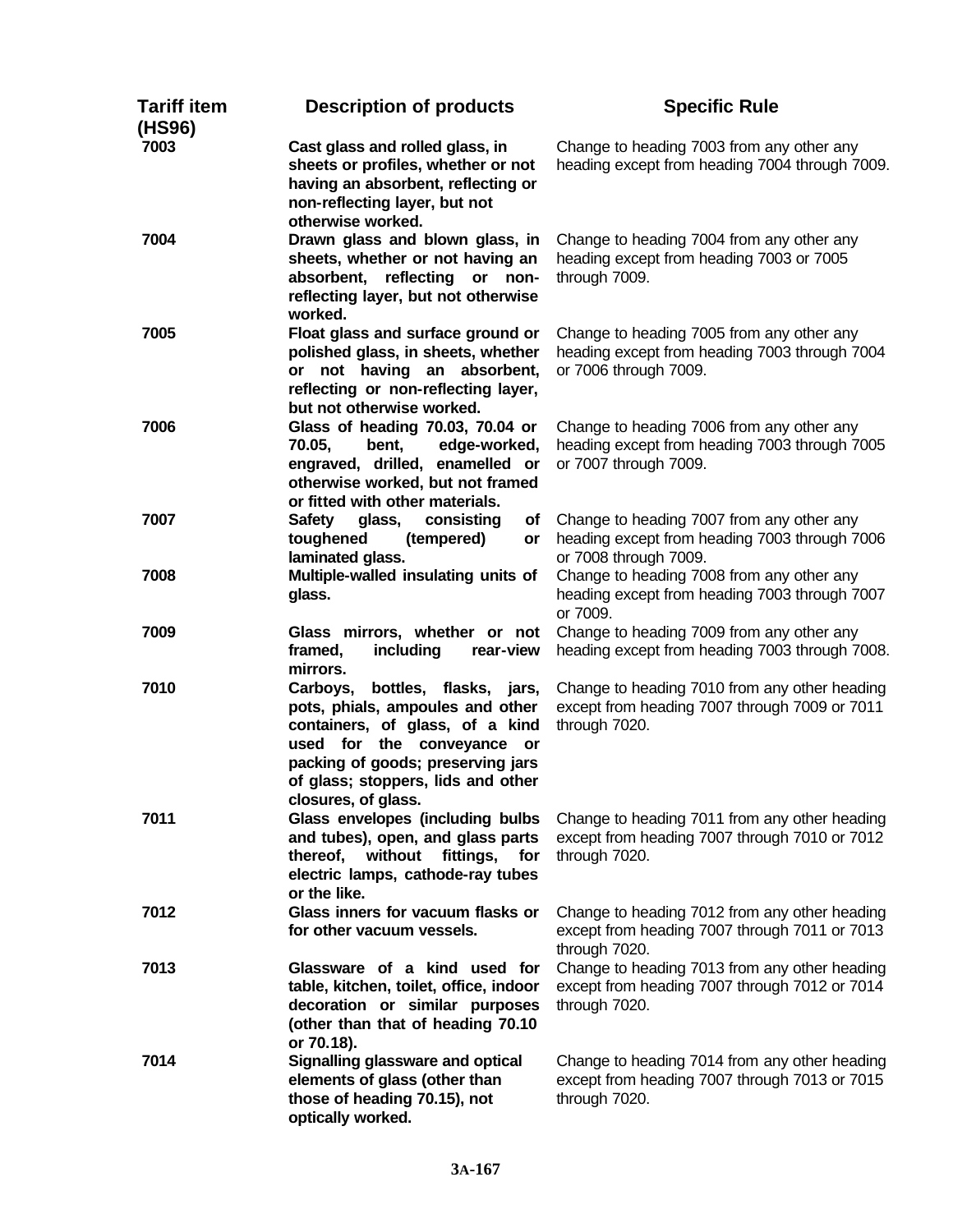| <b>Tariff item</b><br>(HS96) | <b>Description of products</b>                                                                                                                                                                                                                                                                                                                                                                                                                                            | <b>Specific Rule</b>                                                                                            |
|------------------------------|---------------------------------------------------------------------------------------------------------------------------------------------------------------------------------------------------------------------------------------------------------------------------------------------------------------------------------------------------------------------------------------------------------------------------------------------------------------------------|-----------------------------------------------------------------------------------------------------------------|
| 7015                         | Clock or watch glasses and<br>similar glasses, glasses for non-<br>corrective or corrective<br>spectacles, curved, bent,<br>hollowed or the like, not optically<br>worked; hollow glass spheres and<br>their segments, for the                                                                                                                                                                                                                                            | Change to heading 7015 from any other heading<br>except from heading 7007 through 7014 or 7016<br>through 7020. |
| 7016                         | manufacture of such glasses.<br>Paving blocks, slabs, bricks,<br>squares, tiles and other articles of<br>pressed or moulded glass,<br>whether or not wired, of a kind<br>used for building or construction<br>purposes; glass cubes and other<br>glass smallwares, whether or not<br>on a backing, for mosaics or<br>similar decorative purposes;<br>leaded lights and the like;<br>multicellular or foam glass in<br>blocks, panels, plates, shells or<br>similar forms. | Change to heading 7016 from any other heading<br>except from heading 7007 through 7015 or 7017<br>through 7020. |
| 7017                         | Laboratory, hygienic or<br>pharmaceutical glassware,<br>whether or not graduated or<br>calibrated.                                                                                                                                                                                                                                                                                                                                                                        | Change to heading 7017 from any other heading<br>except from heading 7007 through 7016 or 7018<br>through 7020. |
| 7018                         | Glass beads, imitation pearls,<br>imitation precious or semi-<br>precious stones and similar glass<br>smallwares, and articles thereof<br>other than imitation jewellery;<br>glass eyes other than prosthetic<br>articles; statuettes and other<br>ornaments of lamp-worked glass,<br>other than imitation jewellery;<br>glass microspheres not exceeding<br>1 mm in diameter.                                                                                            | Change to heading 7018 from any other heading<br>except from heading 7007 through 7017 or 7019<br>through 7020. |
| 7019                         | Glass fibres (including glass wool)<br>and articles thereof (for example,<br>yarn, woven fabrics).                                                                                                                                                                                                                                                                                                                                                                        | Change to heading 7019 from any other heading<br>except from heading 7007 through 7018 or 7020.                 |
| 7020                         | Other articles of glass.                                                                                                                                                                                                                                                                                                                                                                                                                                                  | Change to heading 7020 from any other heading<br>except from heading 7007 through 7019.                         |
| <b>CHAPTER 71</b>            | <b>NATURAL OR CULTURED</b><br>PEARLS, PRECIOUS OR SEMI-<br><b>PRECIOUS STONES, PRECIOUS</b><br><b>METALS, METALS CLAD WITH</b><br><b>PRECIOUS METAL, AND</b><br><b>ARTICLES THEREOF; IMITATION</b><br><b>JEWELLERY; COIN</b>                                                                                                                                                                                                                                              |                                                                                                                 |
| 7101                         | Pearls, natural or cultured,<br>whether or not worked or graded<br>but not strung, mounted or set;<br>pearls, natural or cultured,<br>temporarily strung for                                                                                                                                                                                                                                                                                                              | Change to heading 7101 from any other heading<br>except from heading 0307.                                      |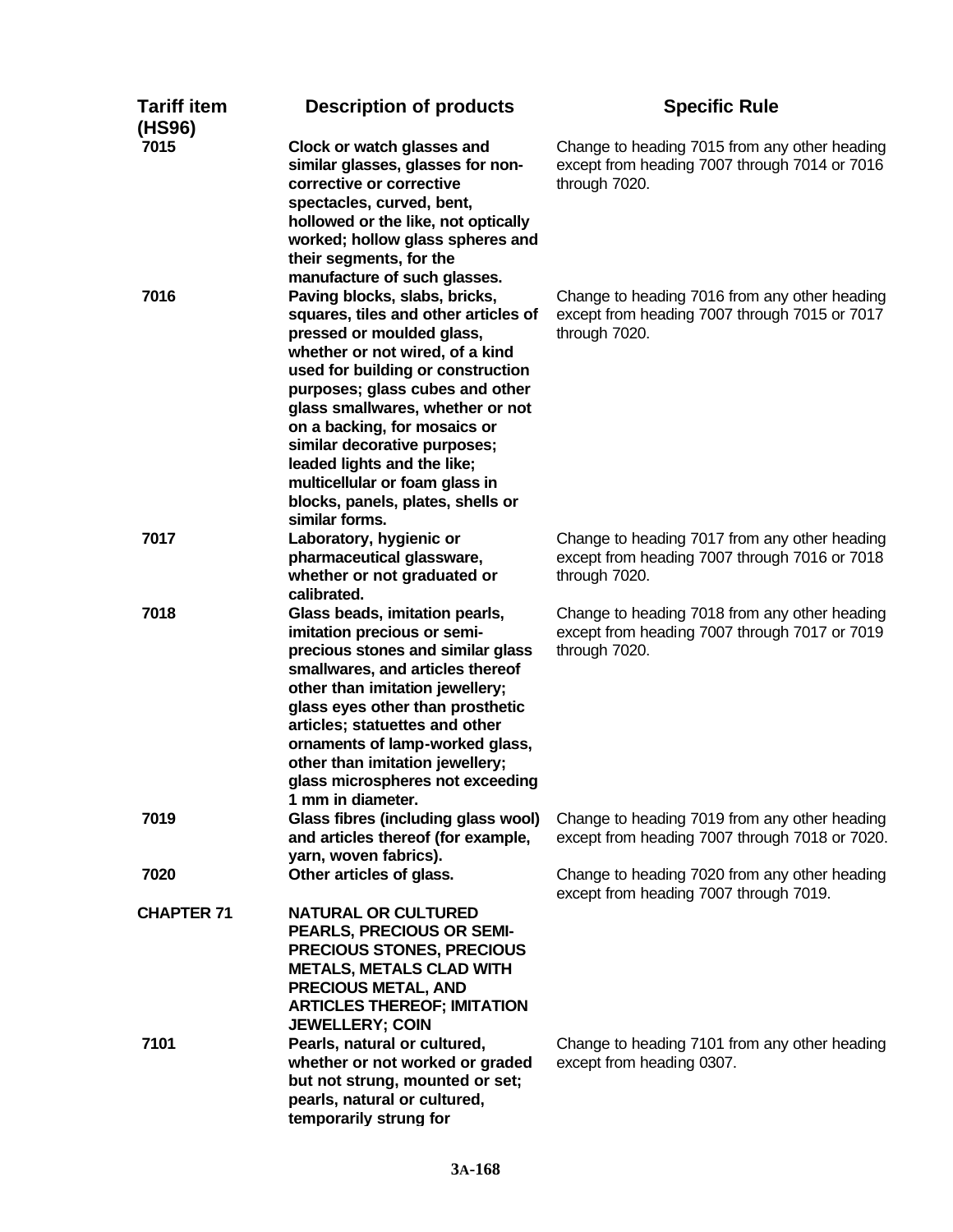| Tariff item<br>(HS96) | <b>Description of products</b>                                                                                                                                                                                                                                                      | <b>Specific Rule</b>                                                                    |
|-----------------------|-------------------------------------------------------------------------------------------------------------------------------------------------------------------------------------------------------------------------------------------------------------------------------------|-----------------------------------------------------------------------------------------|
| 7102                  | convenience of transport.<br>Diamonds, whether or not<br>worked, but not mounted or set.                                                                                                                                                                                            | Change to heading 7102 from any other chapter.                                          |
| 7103                  | Precious stones (other than<br>diamonds) and semi-precious<br>stones, whether or not worked or                                                                                                                                                                                      | Change to heading 7103 from any other chapter.                                          |
|                       | graded but not strung, mounted<br>or set; ungraded precious stones<br>(other than diamonds) and semi-<br>precious stones, temporarily<br>strung for convenience of<br>transport.                                                                                                    |                                                                                         |
| 7104                  | <b>Synthetic or reconstructed</b><br>precious or semi-precious stones,<br>whether or not worked or graded<br>but not strung, mounted or set;<br>ungraded synthetic or<br>reconstructed precious or semi-<br>precious stones, temporarily<br>strung for convenience of<br>transport. | Change to heading 7104 from any other heading.                                          |
| 7105                  | Dust and powder of natural or<br>synthetic precious or semi-<br>precious stones.                                                                                                                                                                                                    | Change to heading 7105 from any other heading.                                          |
| 7106                  | Silver (including silver plated with<br>gold or platinum), unwrought or<br>in semi-manufactured forms, or in<br>powder form.                                                                                                                                                        | Change to heading 7106 from any other chapter.                                          |
| 7107                  | Base metals clad with silver, not<br>further worked than semi-<br>manufactured.                                                                                                                                                                                                     | Change to heading 7107 from any other chapter.                                          |
| 7108                  | Gold (including gold plated with<br>platinum) unwrought or in semi-<br>manufactured forms, or in powder<br>form.                                                                                                                                                                    | Change to heading 7108 from any other chapter.                                          |
| 7109                  | Base metals or silver, clad with<br>gold, not further worked than<br>semi-manufactured.                                                                                                                                                                                             | Change to heading 7109 from any other chapter.                                          |
| 7110                  | Platinum, unwrought or in semi-<br>manufactured forms, or in powder<br>form.                                                                                                                                                                                                        | Change to heading 7110 from any other chapter.                                          |
| 7111                  | Base metals, silver or gold, clad<br>with platinum, not further worked<br>than semi-manufactured.                                                                                                                                                                                   | Change to heading 7111 from any other chapter.                                          |
| 7112                  | Waste and scrap of precious<br>metal or of metal clad with<br>precious metal; other waste and<br>scrap containing precious metal<br>or precious metal compounds, of<br>a kind used principally for the<br>recovery of precious metal.                                               | Change to heading 7112 from any other heading.                                          |
| 7113                  | Articles of jewellery and parts<br>thereof, of precious metal or of                                                                                                                                                                                                                 | Change to heading 7113 from any other heading<br>except from heading 7114 through 7117. |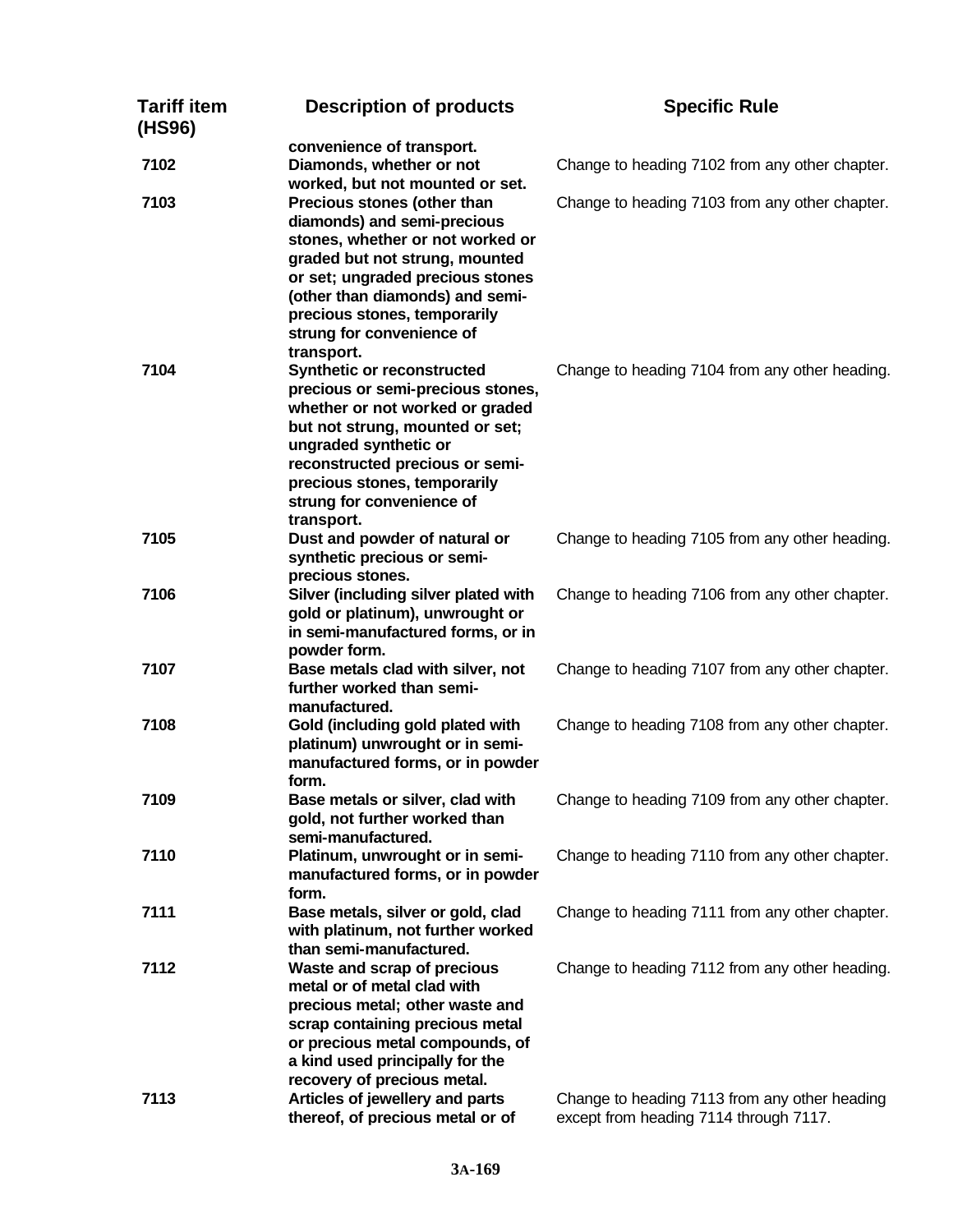| <b>Tariff item</b><br>(HS96) |        | <b>Description of products</b>                                                                                                                                      | <b>Specific Rule</b>                                                                                            |
|------------------------------|--------|---------------------------------------------------------------------------------------------------------------------------------------------------------------------|-----------------------------------------------------------------------------------------------------------------|
| 7114                         |        | metal clad with precious metal.<br>Articles of goldsmiths or<br>silversmiths wares and parts<br>thereof, of precious metal or of<br>metal clad with precious metal. | Change to heading 7114 from any other heading<br>except from heading 7113 or 7115 through 7117.                 |
| 7115                         |        | Other articles of precious metal or<br>of metal clad with precious metal.                                                                                           | Change to heading 7115 from any other heading<br>except from heading 7113 through 7114 or 7116<br>through 7117. |
| 7116                         |        | Articles of natural or cultured<br>pearls, precious or semi-precious<br>stones (natural, synthetic or<br>reconstructed).                                            | Change to heading 7116 from any other heading<br>except from heading 7113 through 7115 or 7117.                 |
| 7117                         |        | Imitation jewellery.                                                                                                                                                | Change to heading 7117 from any other heading<br>except from heading 7113 through 7116.                         |
| 7118                         |        | Coin.                                                                                                                                                               | Change to heading 7118 from any other heading.                                                                  |
| <b>CHAPTER 72</b><br>7201    |        | <b>IRON AND STEEL</b><br>Pig iron and, spiegeleisen in pigs,<br>blocks or other primary forms.                                                                      |                                                                                                                 |
|                              | 720110 | - Non-alloy pig iron containing by<br>weight 0.5 percent or less of<br>phosphorus                                                                                   | Change to subheading 720110 from any other<br>heading.                                                          |
|                              | 720120 | - Non-alloy pig iron containing by<br>weight more than 0.5 percent of<br>phosphorus                                                                                 | Change to subheading 720120 from any other<br>heading.                                                          |
|                              | 720150 | - Alloy pig iron; spiegeleisen                                                                                                                                      | Change to subheading 720150 from any other<br>heading.                                                          |
| 7202                         |        | Ferro-alloys.                                                                                                                                                       |                                                                                                                 |
|                              | 720211 | -Ferro-manganese: containing by<br>weight more than 2 percent of<br>carbon                                                                                          | Change to subheading 720211 from any other<br>heading.                                                          |
|                              | 720219 | -Ferro-manganese: other                                                                                                                                             | Change to subheading 720219 from any other<br>heading.                                                          |
|                              | 720221 | -Ferro-silicon: containing by weight<br>more than 55 percent of silicon                                                                                             | Change to subheading 720221 from any other<br>chapter.                                                          |
|                              |        | 720229 - Ferro-silicon: other                                                                                                                                       | Change to subheading 720229 from any other<br>heading.                                                          |
|                              | 720230 | - Ferro-silico-manganese                                                                                                                                            | Change to subheading 720230 from any other<br>heading.                                                          |
|                              | 720241 | -Ferro-chromium: containing by<br>weight more than 4 percent of<br>carbon                                                                                           | Change to subheading 720241 from any other<br>heading.                                                          |
|                              | 720249 | -Ferro-chromium: other                                                                                                                                              | Change to subheading 720249 from any other<br>heading.                                                          |
|                              | 720250 | - Ferro-silico-chromium                                                                                                                                             | Change to subheading 720250 from any other<br>chapter.                                                          |
|                              | 720260 | - Ferro-nickel                                                                                                                                                      | Change to subheading 720260 from any other<br>heading.                                                          |
|                              | 720270 | - Ferro-molybdenum                                                                                                                                                  | Change to subheading 720270 from any other<br>heading.                                                          |
|                              | 720280 | - Ferro-tungsten and ferro-silico-<br>tungsten                                                                                                                      | Change to subheading 720280 from any other<br>chapter.                                                          |
|                              | 720291 | -Other: ferro-titanium and ferro-                                                                                                                                   | Change to subheading 720291 from any other                                                                      |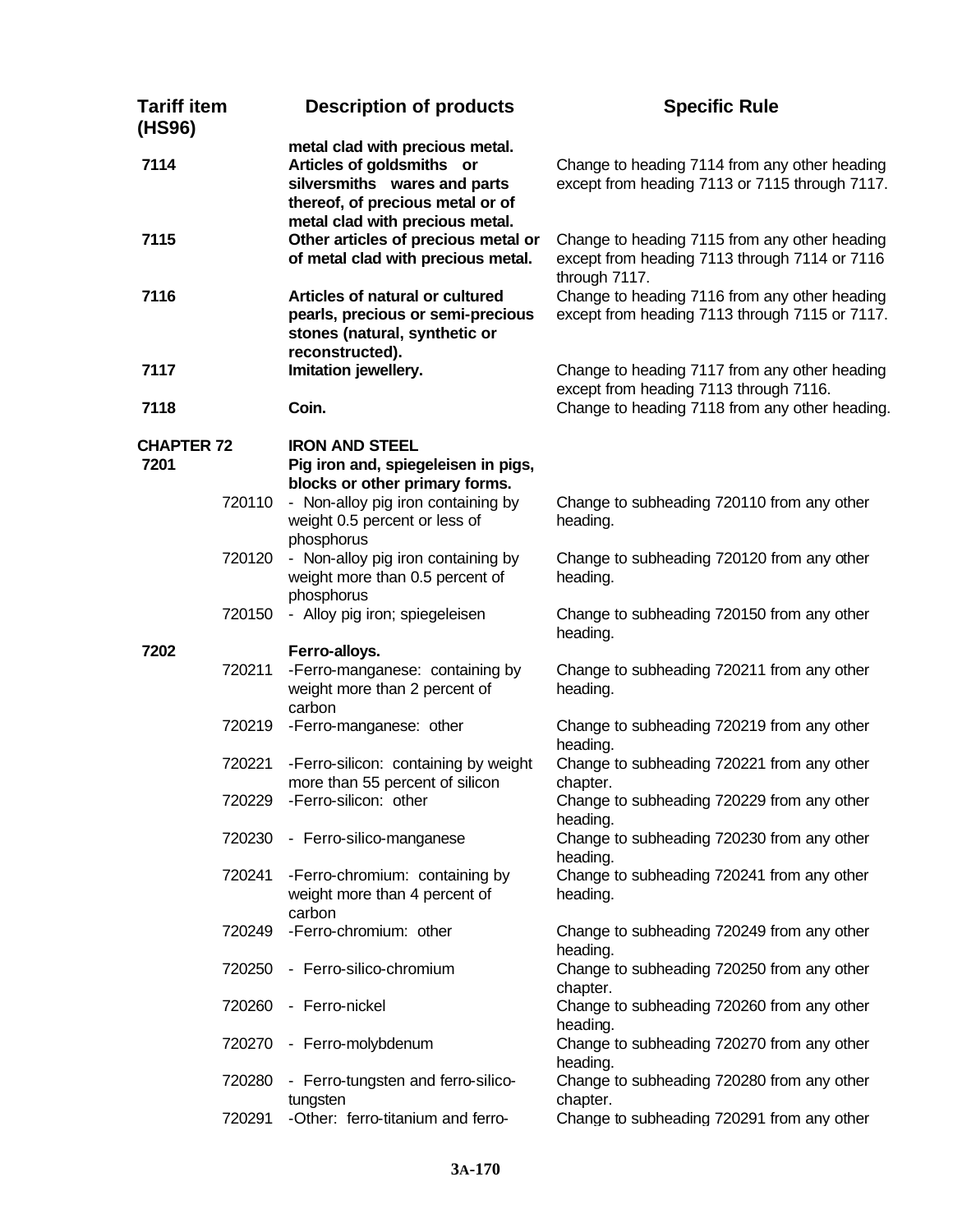| <b>Tariff item</b><br>(HS96) |        | <b>Description of products</b>                                                                                                                                                                                                                  | <b>Specific Rule</b>                                   |
|------------------------------|--------|-------------------------------------------------------------------------------------------------------------------------------------------------------------------------------------------------------------------------------------------------|--------------------------------------------------------|
|                              |        | silico-titanium                                                                                                                                                                                                                                 | heading.                                               |
|                              | 720292 | -Other: ferro-vanadium                                                                                                                                                                                                                          | Change to subheading 720292 from any other<br>heading. |
|                              |        | 720293 - Other: ferro-niobium                                                                                                                                                                                                                   | Change to subheading 720293 from any other<br>heading. |
|                              | 720299 | -Other: other                                                                                                                                                                                                                                   | Change to subheading 720299 from any other<br>heading. |
| 7203                         |        | Ferrous products obtained by<br>direct reduction of iron ore and<br>other spongy ferrous products, in<br>lumps, pellets or similar forms;<br>iron having a minimum purity by<br>weight of 99.94 percent, in lumps,<br>pellets or similar forms. |                                                        |
|                              | 720310 | - Ferrous products obtained by<br>direct reduction of iron ore                                                                                                                                                                                  | Change to subheading 720310 from any other<br>heading. |
|                              | 720390 | - Other                                                                                                                                                                                                                                         | Change to subheading 720390 from any other<br>heading. |
| 7204                         |        | Ferrous waste and scrap;<br>remelting scrap ingots of iron or<br>steel.                                                                                                                                                                         |                                                        |
|                              | 720410 | - Waste and scrap of cast iron                                                                                                                                                                                                                  | Change to subheading 720410 from any other<br>heading. |
|                              | 720421 | -Waste and scrap of alloy steel: of<br>stainless steel                                                                                                                                                                                          | Change to subheading 720421 from any other<br>heading. |
|                              | 720429 | -Waste and scrap of alloy steel:<br>other                                                                                                                                                                                                       | Change to subheading 720429 from any other<br>heading. |
|                              | 720430 | - Waste and scrap of tinned iron or<br>steel                                                                                                                                                                                                    | Change to subheading 720430 from any other<br>heading. |
|                              | 720441 | -Other waste and scrap: turnings,<br>shavings, chips, milling waste,<br>sawdust, filings, trimmings and<br>stampings, whether or not in bundles                                                                                                 | Change to subheading 720441 from any other<br>heading. |
|                              | 720449 | -Other waste and scrap: other                                                                                                                                                                                                                   | Change to subheading 720449 from any other<br>heading. |
|                              |        | 720450 - Remelting scrap ingots                                                                                                                                                                                                                 | Change to subheading 720450 from any other<br>heading. |
| 7205                         |        | Granules and powders, of pig<br>iron, spiegeleisen, iron or steel.                                                                                                                                                                              |                                                        |
|                              | 720510 | - Granules                                                                                                                                                                                                                                      | Change to subheading 720510 from any other<br>heading. |
|                              | 720521 | -Powders: Of alloy steel                                                                                                                                                                                                                        | Change to subheading 720521 from any other<br>heading. |
|                              | 720529 | -Powders: Other                                                                                                                                                                                                                                 | Change to subheading 720529 from any other<br>heading. |
| 7206                         |        | Iron and non-alloy steel in ingots<br>or other primary forms (excluding<br>iron of heading 72.03).                                                                                                                                              |                                                        |
|                              | 720610 | - Ingots                                                                                                                                                                                                                                        | Change to subheading 720610 from any other<br>heading. |
|                              | 720690 | - Other                                                                                                                                                                                                                                         | Change to subheading 720690 from any other<br>heading. |
| 7207                         |        | Semi-finished products of iron or                                                                                                                                                                                                               | Change to heading 7207 from any other heading          |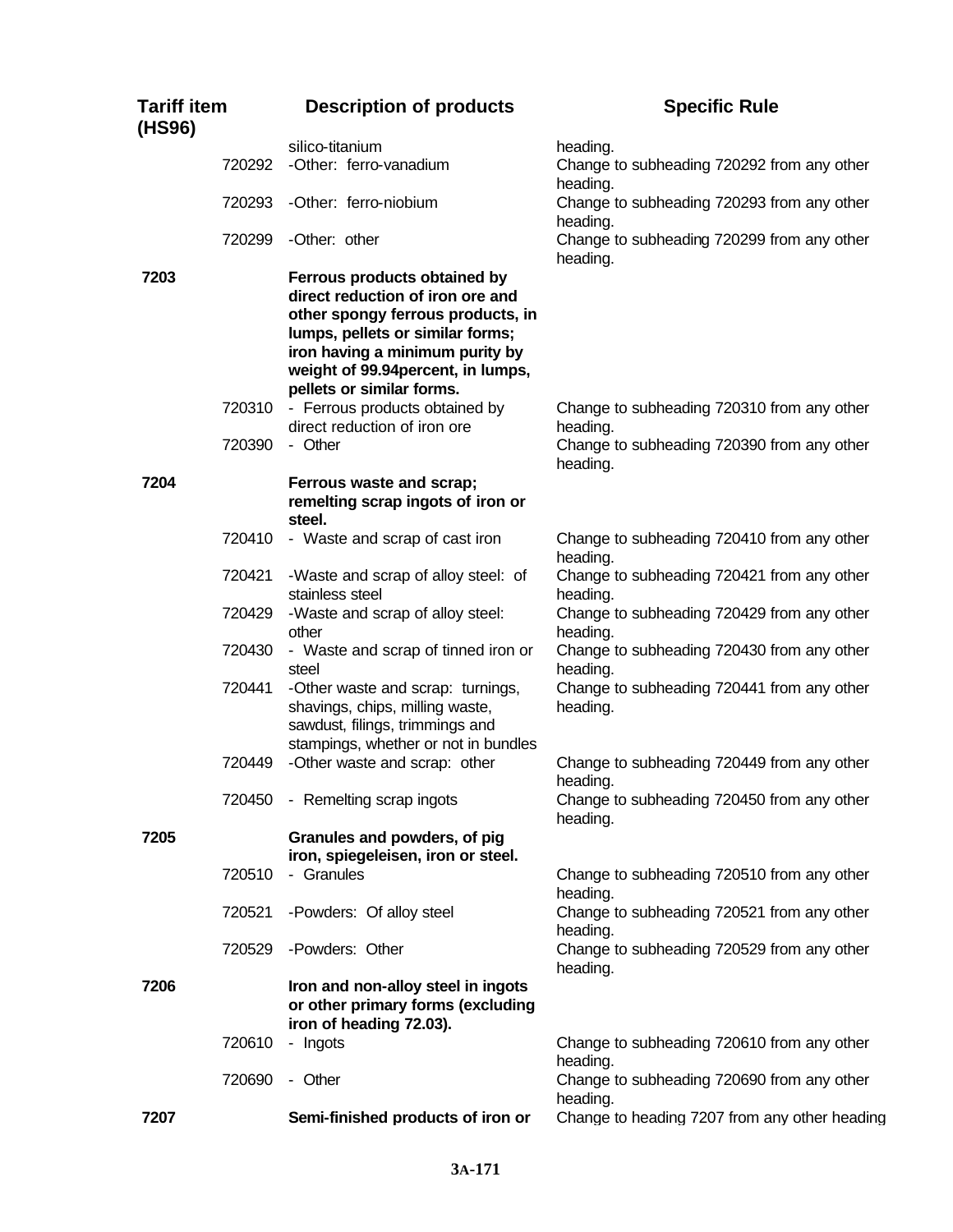| <b>Tariff item</b><br>(HS96) | <b>Description of products</b>                                                                                                                                                   | <b>Specific Rule</b>                                                                                                                      |
|------------------------------|----------------------------------------------------------------------------------------------------------------------------------------------------------------------------------|-------------------------------------------------------------------------------------------------------------------------------------------|
| 7208                         | non-alloy steel.<br>Flat-rolled products of iron or<br>non-alloy steel, of a width of 600<br>mm or more, hot-rolled, not clad,<br>plated or coated.                              | except from heading 7206.<br>Change to heading 7208 from any other heading.                                                               |
| 7209                         | Flat-rolled products of iron or<br>non-alloy steel, of a width of 600<br>mm or more, cold-rolled (cold-<br>reduced), not clad, plated or<br>coated.                              | Change to heading 7209 from any other heading<br>except from heading 7208 or 7211.                                                        |
| 7210                         | Flat-rolled products of iron or<br>non-alloy steel, of a width of 600<br>mm or more, clad, plated or<br>coated.                                                                  | Change to heading 7210 from any other heading<br>except from heading 7208 through 7211.                                                   |
| 7211                         | Flat-rolled products of iron or<br>non-alloy steel, of a width of less<br>than 600 mm, not clad, plated or<br>coated.                                                            | Change to heading 7211 from any other heading<br>except from heading 7208 through 7209.                                                   |
| 7212                         | Flat-rolled products of iron or<br>non-alloy steel, of a width of less<br>than 600 mm, clad, plated or<br>coated.                                                                | Change to heading 7212 from any other heading<br>except from heading 7208 through 7211.                                                   |
| 7213                         | Bars and rods, hot-rolled, in<br>irregularly wound coils, of iron or<br>non-alloy steel.                                                                                         | Change to heading 7213 from any other heading.                                                                                            |
| 7214                         | Other bars and rods of iron or<br>non-alloy steel, not further<br>worked than forged, hot-rolled,<br>hot-drawn or hot-extruded, but<br>including those twisted after<br>rolling. | Change to heading 7214 from any other heading<br>except from heading 7213.                                                                |
| 7215                         | Other bars and rods of iron or<br>non-alloy steel.                                                                                                                               | Change to heading 7215 from any other heading<br>except from heading 7213 through 7214.                                                   |
| 7216                         | Angles, shapes and sections of<br>iron or non-alloy steel.                                                                                                                       | Change to heading 7216 from any other heading<br>except from heading 7208 through 7215.                                                   |
| 7217<br>7218                 | Wire of iron or non-alloy steel.<br>Stainless steel in ingots or other                                                                                                           | Change to heading 7217 from any other heading<br>except from heading 7213 through 7215.<br>Change to heading 7218 from any other heading. |
|                              | primary forms; semi-finished<br>products of stainless steel.                                                                                                                     |                                                                                                                                           |
| 7219                         | <b>Flat-rolled products of stainless</b><br>steel, of a width of 600 mm or<br>more.                                                                                              | Change to heading 7219 from any other heading<br>except from heading 7220.                                                                |
| 7220                         | <b>Flat-rolled products of stainless</b><br>steel, of a width of less than 600<br>mm.                                                                                            | Change to heading 7220 from any other heading<br>except from heading 7219.                                                                |
| 7221                         | Bars and rods, hot-rolled, in<br>irregularly wound coils, of<br>stainless steel.                                                                                                 | Change to heading 7221 from any other heading<br>except from heading 7222.                                                                |
| 7222                         | Other bars and rods of stainless<br>steel; angles, shapes and<br>sections of stainless steel.                                                                                    | Change to heading 7222 from any other heading<br>except from heading 7221.                                                                |
| 7223                         | Wire of stainless steel.                                                                                                                                                         | Change to heading 7223 from any other heading                                                                                             |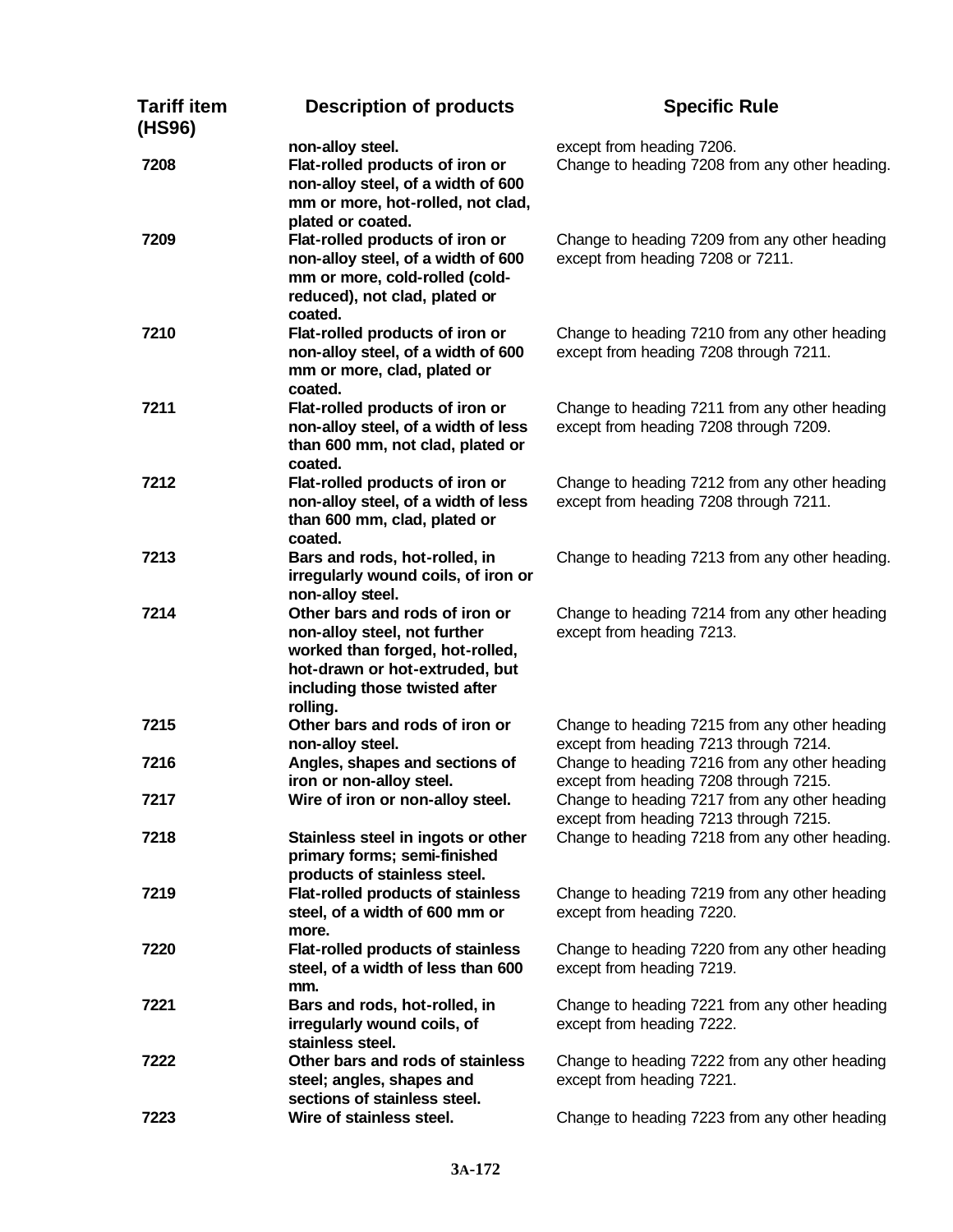| <b>Tariff item</b><br>(HS96) | <b>Description of products</b>                                                                                                                                                                                                                                                                                                                                                                       | <b>Specific Rule</b>                                                                     |
|------------------------------|------------------------------------------------------------------------------------------------------------------------------------------------------------------------------------------------------------------------------------------------------------------------------------------------------------------------------------------------------------------------------------------------------|------------------------------------------------------------------------------------------|
| 7224                         | Other alloy steel in ingots or<br>other primary forms; semi-<br>finished products of other alloy<br>steel.                                                                                                                                                                                                                                                                                           | except from heading 7221 through 7222.<br>Change to heading 7224 from any other heading. |
| 7225                         | Flat-rolled products of other alloy<br>steel, of a width of 600 mm or<br>more.                                                                                                                                                                                                                                                                                                                       | Change to heading 7225 from any other heading<br>except from heading 7226.               |
| 7226                         | Flat-rolled products of other alloy<br>steel, of a width of less than 600<br>mm.                                                                                                                                                                                                                                                                                                                     | Change to heading 7226 from any other heading<br>except from heading 7225.               |
| 7227                         | Bars and rods, hot-rolled, in<br>irregularly wound coils, of other<br>alloy steel.                                                                                                                                                                                                                                                                                                                   | Change to heading 7227 from any other heading<br>except from heading 7228.               |
| 7228                         | Other bars and rods of other alloy<br>steel; angles, shapes and<br>sections, of other alloy steel;<br>hollow drill bars and rods, of alloy<br>or non-alloy steel.                                                                                                                                                                                                                                    | Change to heading 7228 from any other heading<br>except from heading 7227.               |
| 7229                         | Wire of other alloy steel.                                                                                                                                                                                                                                                                                                                                                                           | Change to heading 7229 from any other heading<br>except from heading 7227 through 7228.  |
| <b>CHAPTER 73</b><br>7301    | <b>ARTICLES OF IRON OR STEEL</b><br>Sheet piling of iron or steel,<br>whether or not drilled, punched<br>or made from assembled<br>elements; welded angles, shapes<br>and sections, of iron or steel.                                                                                                                                                                                                | Change to heading 7301 from any other heading.                                           |
| 7302                         | Railway or tramway track<br>construction material of iron or<br>steel, the following: rails, check-<br>rails and rack rails, switch blades,<br>crossing frogs, point rods and<br>other crossing pieces, sleepers<br>(cross-ties), fish-plates, chairs,<br>chair wedges, sole plates (base<br>plates), rail clips, bedplates, ties<br>and other material specialized for<br>jointing or fixing rails. | Change to heading 7302 from any other heading.                                           |
| 7303                         | Tubes, pipes and hollow profiles,<br>of cast iron.                                                                                                                                                                                                                                                                                                                                                   | Change to heading 7303 from any other heading.                                           |
| 7304                         | Tubes, pipes and hollow profiles,<br>seamless, of iron (other than cast<br>iron) or steel.                                                                                                                                                                                                                                                                                                           | Change to heading 7304 from any other heading.                                           |
| 7305                         | Other tubes and pipes (for<br>example, welded, riveted or<br>similarly closed), having circular<br>cross-sections, the external<br>diameter of which exceeds 406.4<br>mm, of iron or steel.                                                                                                                                                                                                          | Change to heading 7305 from any other heading.                                           |
| 7306                         | Other tubes, pipes and hollow<br>profiles (for example, open seam<br>or welded, riveted or similarly<br>closed), of iron or steel.                                                                                                                                                                                                                                                                   | Change to heading 7306 from any other heading.                                           |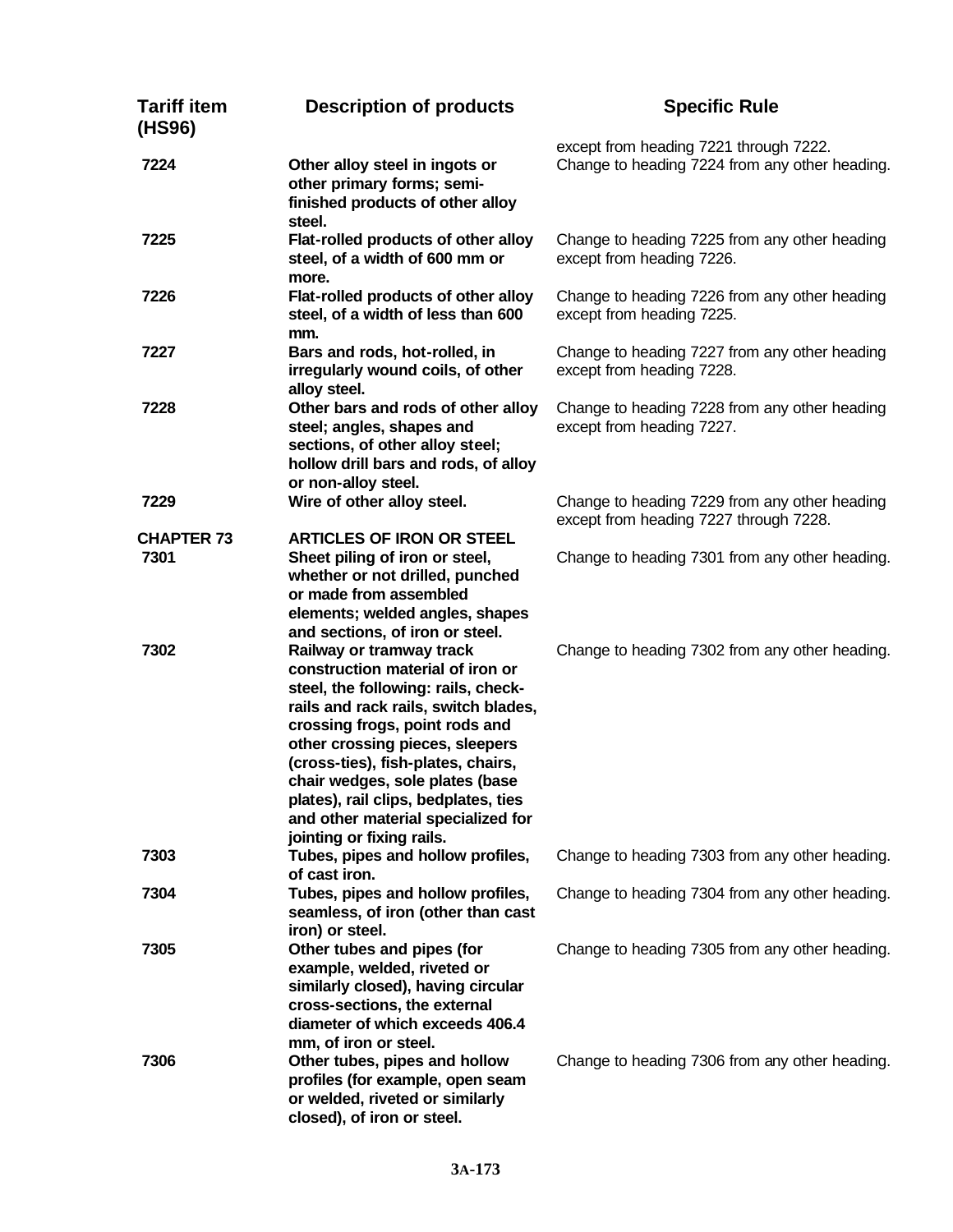| Tariff item<br>(HS96) |        | <b>Description of products</b>                                                                                                                                                                                                                                                                                                                                                                                                                                                             | <b>Specific Rule</b>                                       |
|-----------------------|--------|--------------------------------------------------------------------------------------------------------------------------------------------------------------------------------------------------------------------------------------------------------------------------------------------------------------------------------------------------------------------------------------------------------------------------------------------------------------------------------------------|------------------------------------------------------------|
| 7307                  |        | Tube or pipe fittings (for example,<br>couplings, elbows, sleeves), of<br>iron or steel.                                                                                                                                                                                                                                                                                                                                                                                                   | Change to heading 7307 from any other chapter.             |
| 7308                  |        | <b>Structures (excluding</b><br>prefabricated buildings of heading<br>94.06) and parts of structures (for<br>example, bridges and bridge-<br>sections, lock-gates, towers,<br>lattice masts, roofs, roofing<br>frame-works, doors and windows<br>and their frames and thresholds<br>for doors, shutters, balustrades,<br>pillars and columns), of iron or<br>steel; plates, rods, angles,<br>shapes, sections, tubes and the<br>like, prepared for use in<br>structures, of iron or steel. | Change to heading 7308 from any other heading.             |
| 7309                  |        | Reservoirs, tanks, vats and<br>similar containers for any material<br>(other than compressed or<br>liquefied gas), of iron or steel, of a<br>capacity exceeding 300 l, whether<br>or not lined or heat-insulated, but<br>not fitted with mechanical or<br>thermal equipment.                                                                                                                                                                                                               | Change to heading 7309 from any other heading.             |
| 7310                  |        | Tanks, casks, drums, cans, boxes<br>and similar containers, for any<br>material (other than compressed<br>or liquefied gas), of iron or steel,<br>of a capacity not exceeding 300 I,<br>whether or not lined or heat-<br>insulated, but not fitted with<br>mechanical or thermal equipment.                                                                                                                                                                                                | Change to heading 7310 from any other heading.             |
| 7311                  |        | <b>Containers for compressed or</b><br>liquefied gas, of iron or steel.                                                                                                                                                                                                                                                                                                                                                                                                                    | Change to heading 7311 from any other heading.             |
| 7312                  |        | Stranded wire, ropes, cables,<br>plaited bands, slings and the like,<br>of iron or steel, not electrically<br>insulated.                                                                                                                                                                                                                                                                                                                                                                   | Change to heading 7312 from any other heading.             |
| 7313                  |        | Barbed wire of iron or steel;<br>twisted hoop or single flat wire,<br>barbed or not, and loosely twisted<br>double wire, of a kind used for<br>fencing, of iron or steel.                                                                                                                                                                                                                                                                                                                  | Change to heading 7313 from any other heading.             |
| 7314<br>7315          |        | Cloth (including endless bands),<br>grill, netting and fencing, of iron<br>or steel wire; expanded metal of<br>iron or steel.<br>Chain and parts thereof, of iron or                                                                                                                                                                                                                                                                                                                       | Change to heading 7314 from any other heading.             |
|                       | 731511 | steel.<br>-Articulated link chain and parts                                                                                                                                                                                                                                                                                                                                                                                                                                                | Change to subheading 731511 from any other                 |
|                       |        | thereof: roller chain                                                                                                                                                                                                                                                                                                                                                                                                                                                                      | heading; or<br>Change to subheading 731511 from subheading |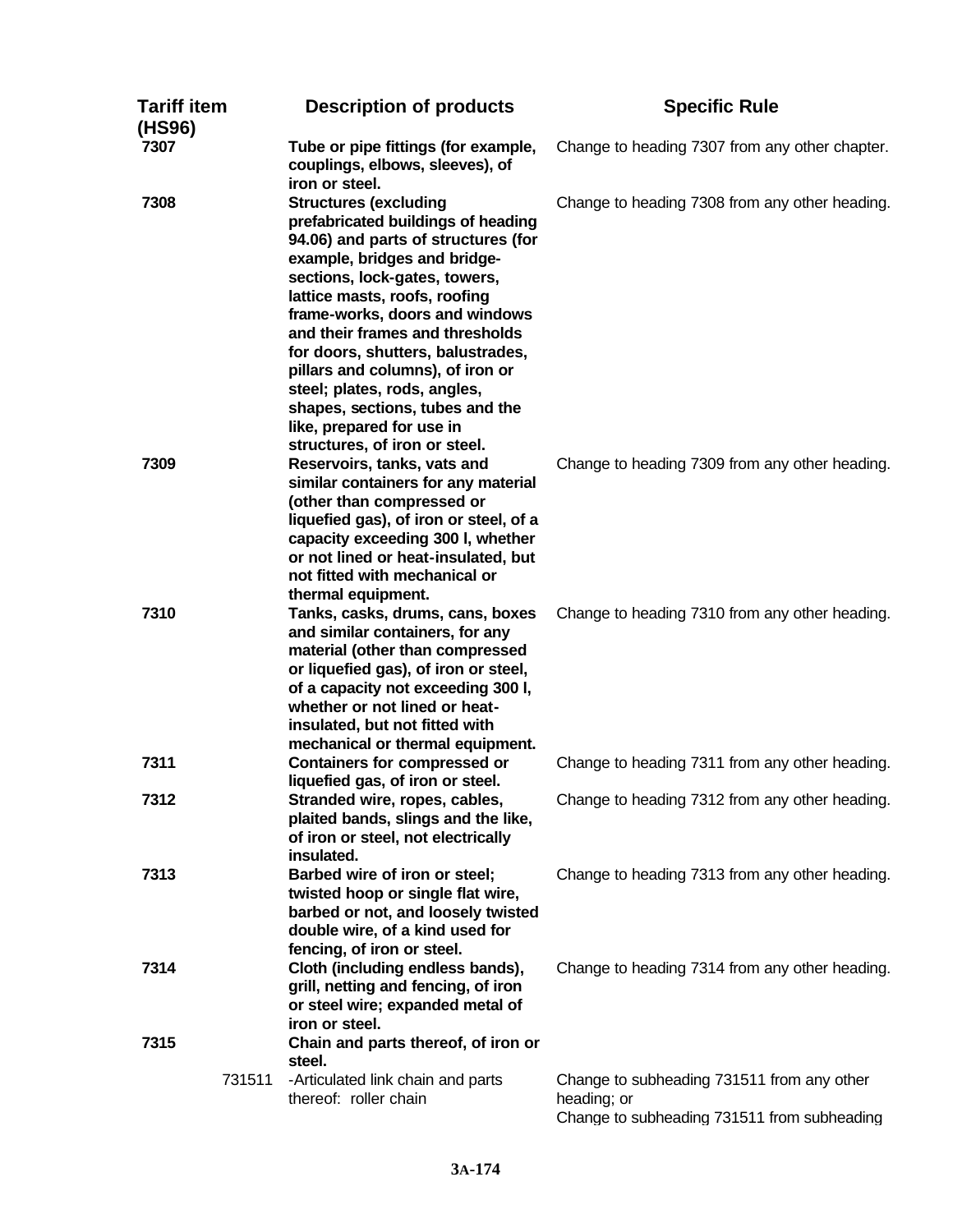| <b>Tariff item</b><br>(HS96) | <b>Description of products</b>                                                           | <b>Specific Rule</b>                                                                                                                                                                                                                                                                                                                           |
|------------------------------|------------------------------------------------------------------------------------------|------------------------------------------------------------------------------------------------------------------------------------------------------------------------------------------------------------------------------------------------------------------------------------------------------------------------------------------------|
|                              | 731512 - Articulated link chain and parts<br>thereof: other chain                        | 731519, whether or not there is also a change<br>from any other heading provided there is a<br>regional value content of not less than 35 percent<br>based on the build-up method or 45 percent<br>based on the build-down method.<br>Change to subheading 731512 from any other<br>heading; or<br>Change to subheading 731512 from subheading |
|                              | 731519 - Articulated link chain and parts                                                | 731519, whether or not there is also a change<br>from any other heading provided there is a<br>regional value content of not less than 35 percent<br>based on the build-up method or 45 percent<br>based on the build-down method.<br>Change to subheading 731519 from any other                                                               |
|                              | thereof: parts                                                                           | subheading.                                                                                                                                                                                                                                                                                                                                    |
| 731520                       | - Skid chain                                                                             | Change to subheading 731520 from any other<br>heading; or<br>Change to subheading 731520 from subheading<br>731519, whether or not there is also a change<br>from any other heading provided there is a<br>regional value content of not less than 35 percent<br>based on the build-up method or 45 percent<br>based on the build-down method. |
| 731581                       | -Articulated link chain and parts<br>thereof: stud-link                                  | Change to subheading 731581 from any other<br>heading; or<br>Change to subheading 731581 from subheading<br>731519, whether or not there is also a change<br>from any other heading provided there is a<br>regional value content of not less than 35 percent<br>based on the build-up method or 45 percent<br>based on the build-down method. |
|                              | 731582 - Articulated link chain and parts<br>thereof: other, welded link                 | Change to subheading 731582 from any other<br>heading; or<br>Change to subheading 731582 from subheading<br>731519, whether or not there is also a change<br>from any other heading provided there is a<br>regional value content of not less than 35 percent<br>based on the build-up method or 45 percent<br>based on the build-down method. |
| 731589                       | -Articulated link chain and parts<br>thereof: other                                      | Change to subheading 731589 from any other<br>heading; or<br>Change to subheading 731589 from subheading<br>731519, whether or not there is also a change<br>from any other heading provided there is a<br>regional value content of not less than 35 percent<br>based on the build-up method or 45 percent<br>based on the build-down method. |
| 731590                       | - Other parts                                                                            | Change to subheading 731590 from any other<br>subheading.                                                                                                                                                                                                                                                                                      |
| 7316<br>7317                 | Anchors, grapnels and parts<br>thereof, of iron or steel.<br>Nails, tacks, drawing pins, | Change to heading 7316 from any other heading<br>except from 7312 or 7315.<br>Change to heading 7317 from any other heading.                                                                                                                                                                                                                   |
|                              |                                                                                          |                                                                                                                                                                                                                                                                                                                                                |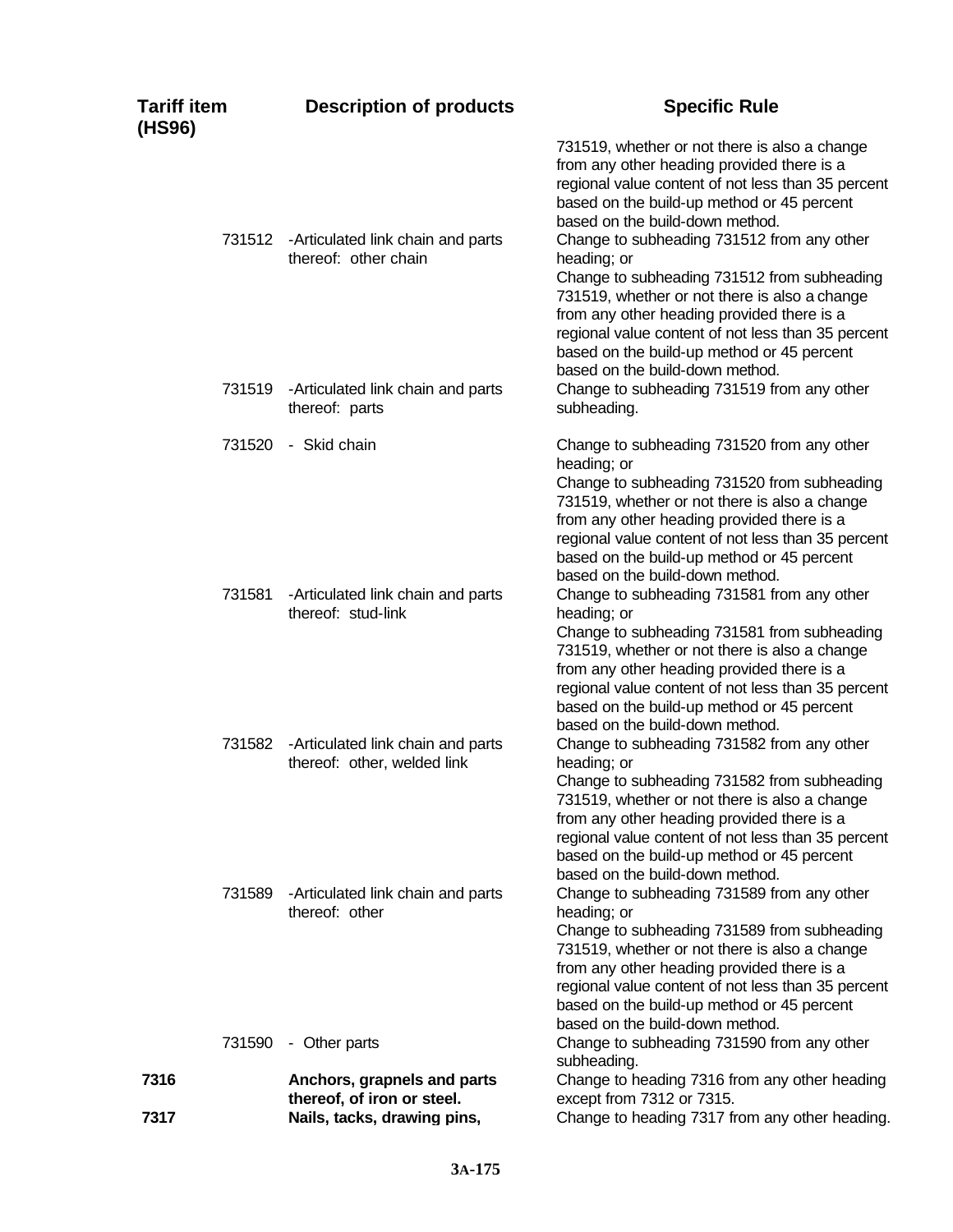| <b>Tariff item</b><br>(HS96) | <b>Description of products</b>                                                                                                                                                                                                                                     | <b>Specific Rule</b>                                                                                                                                                                                                                                                                                                                           |
|------------------------------|--------------------------------------------------------------------------------------------------------------------------------------------------------------------------------------------------------------------------------------------------------------------|------------------------------------------------------------------------------------------------------------------------------------------------------------------------------------------------------------------------------------------------------------------------------------------------------------------------------------------------|
|                              | corrugated nails, staples (other<br>than those of heading 83.05) and<br>similar articles, of iron or steel,<br>whether or not with heads of<br>other material, but excluding such<br>articles with heads of copper.                                                |                                                                                                                                                                                                                                                                                                                                                |
| 7318                         | Screws, bolts, nuts, coach<br>screws, screw hooks, rivets,<br>cotters, cotter-pins, washers<br>(including spring washers) and<br>similar articles, of iron or steel.                                                                                               | Change to heading 7318 from any other heading.                                                                                                                                                                                                                                                                                                 |
| 7319                         | Sewing needles, knitting needles,<br>bodkins, crochet hooks,<br>embroidery stilettos and similar<br>articles, for use in the hand, of<br>iron or steel; safety pins and<br>other pins of iron or steel, not<br>elsewhere specified or included.                    | Change to heading 7319 from any other heading.                                                                                                                                                                                                                                                                                                 |
| 7320                         | Springs and leaves for springs, of<br>iron or steel.                                                                                                                                                                                                               | Change to heading 7320 from any other heading.                                                                                                                                                                                                                                                                                                 |
| 7321                         | Stoves, ranges, grates, cookers<br>(including those with subsidiary<br><b>boilers</b><br>for<br>central<br>heating),<br>barbecues, braziers, gas-rings,<br>plate warmers and similar non-<br>electric domestic appliances, and<br>parts thereof, of iron or steel. |                                                                                                                                                                                                                                                                                                                                                |
| 732111                       | -Cooking appliances and plate<br>warmers: for gas fuel or for both<br>gas and other fuels                                                                                                                                                                          | Change to subheading 732111 from any other<br>heading; or<br>Change to subheading 732111 from subheading<br>732190, whether or not there is also a change<br>from any other heading provided there is a<br>regional value content of not less than 35 percent<br>based on the build-up method or 45 percent<br>based on the build-down method. |
| 732112                       | -Cooking appliances and plate<br>warmers: for liquid fuel                                                                                                                                                                                                          | Change to subheading 732112 from any other<br>heading; or<br>Change to subheading 732112 from subheading<br>732190, whether or not there is also a change<br>from any other heading provided there is a<br>regional value content of not less than 35 percent<br>based on the build-up method or 45 percent<br>based on the build-down method. |
| 732113                       | -Cooking appliances and plate<br>warmers: for solid fuel                                                                                                                                                                                                           | Change to subheading 732113 from any other<br>heading; or<br>Change to subheading 732113 from subheading<br>732190, whether or not there is also a change<br>from any other heading provided there is a<br>regional value content of not less than 35 percent<br>based on the build-up method or 45 percent<br>based on the build-down method. |
| 732181                       | -Other appliances: for gas fuel or<br>for both gas and other fuels                                                                                                                                                                                                 | Change to subheading 732181 from any other<br>heading; or                                                                                                                                                                                                                                                                                      |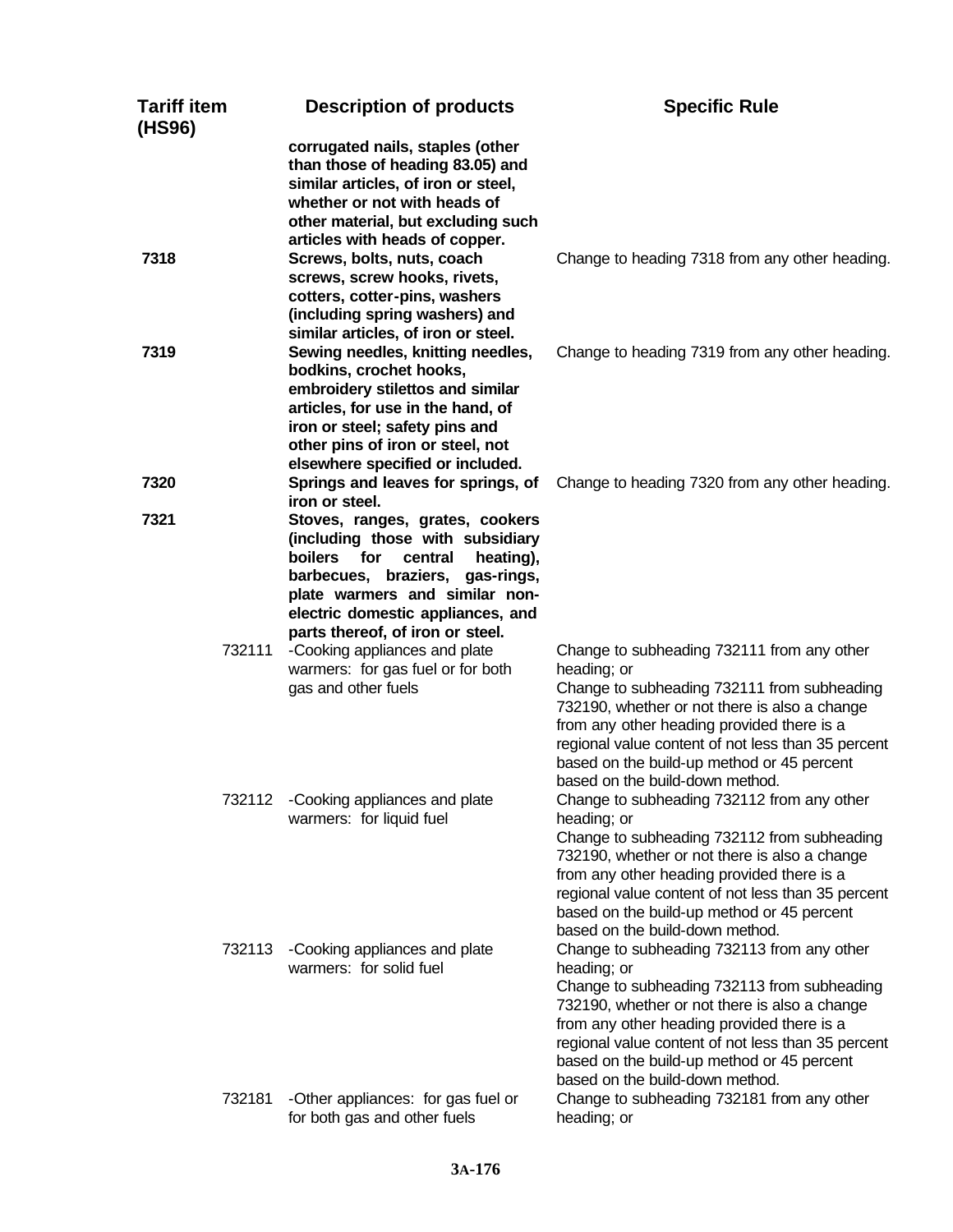| <b>Tariff item</b><br>(HS96) | <b>Description of products</b>                                                                                                                                                                                                                                                                                                                       | <b>Specific Rule</b>                                                                                                                                                                                                                                                                                                                           |
|------------------------------|------------------------------------------------------------------------------------------------------------------------------------------------------------------------------------------------------------------------------------------------------------------------------------------------------------------------------------------------------|------------------------------------------------------------------------------------------------------------------------------------------------------------------------------------------------------------------------------------------------------------------------------------------------------------------------------------------------|
|                              |                                                                                                                                                                                                                                                                                                                                                      | Change to subheading 732181 from subheading<br>732190, whether or not there is also a change<br>from any other heading provided there is a<br>regional value content of not less than 35 percent<br>based on the build-up method or 45 percent<br>based on the build-down method.                                                              |
|                              | 732182 - Other appliances: for liquid fuel                                                                                                                                                                                                                                                                                                           | Change to subheading 732182 from any other<br>heading; or<br>Change to subheading 732182 from subheading<br>732190, whether or not there is also a change<br>from any other heading provided there is a<br>regional value content of not less than 35 percent<br>based on the build-up method or 45 percent<br>based on the build-down method. |
|                              | 732183 - Other appliances: for solid fuel                                                                                                                                                                                                                                                                                                            | Change to subheading 732183 from any other<br>heading; or<br>Change to subheading 732183 from subheading<br>732190, whether or not there is also a change<br>from any other heading provided there is a<br>regional value content of not less than 35 percent<br>based on the build-up method or 45 percent<br>based on the build-down method. |
|                              | 732190 - Parts                                                                                                                                                                                                                                                                                                                                       | Change to subheading 732190 from any other<br>heading.                                                                                                                                                                                                                                                                                         |
| 7322                         | Radiators for central heating, not<br>electrically heated, and parts<br>thereof, of iron or steel; air<br>heaters and hot air distributors<br>(including distributors which can<br>also distribute fresh or<br>conditioned air), not electrically<br>heated, incorporating a motor-<br>driven fan or blower, and parts<br>thereof, of iron or steel. | Change to heading 7322 from any other heading.                                                                                                                                                                                                                                                                                                 |
| 7323<br>7324                 | Table, kitchen or other household<br>articles and parts thereof, of iron<br>or steel; iron or steel wool; pot<br>scourers and scouring or<br>polishing pads, gloves and the<br>like, of iron or steel.<br>Sanitary ware and parts thereof,                                                                                                           | Change to heading 7323 from any other heading.                                                                                                                                                                                                                                                                                                 |
|                              | of iron or steel.<br>732410 - Sinks and wash basins, of                                                                                                                                                                                                                                                                                              | Change to subheading 732410 from any other                                                                                                                                                                                                                                                                                                     |
| 732421                       | stainless steel<br>-Baths: of cast iron, whether or not<br>enamelled                                                                                                                                                                                                                                                                                 | subheading.<br>Change to subheading 732421 from any other<br>subheading.                                                                                                                                                                                                                                                                       |
|                              | 732429 - Baths: other                                                                                                                                                                                                                                                                                                                                | Change to subheading 732429 from any other<br>subheading.                                                                                                                                                                                                                                                                                      |
| 732490                       | - Other, including parts                                                                                                                                                                                                                                                                                                                             | Change to subheading 732490 from any other<br>subheading.                                                                                                                                                                                                                                                                                      |
| 7325                         | Other cast articles of iron or<br>steel.                                                                                                                                                                                                                                                                                                             |                                                                                                                                                                                                                                                                                                                                                |
|                              | 732510 - Of non-malleable cast iron                                                                                                                                                                                                                                                                                                                  | Change to subheading 732510 from any other                                                                                                                                                                                                                                                                                                     |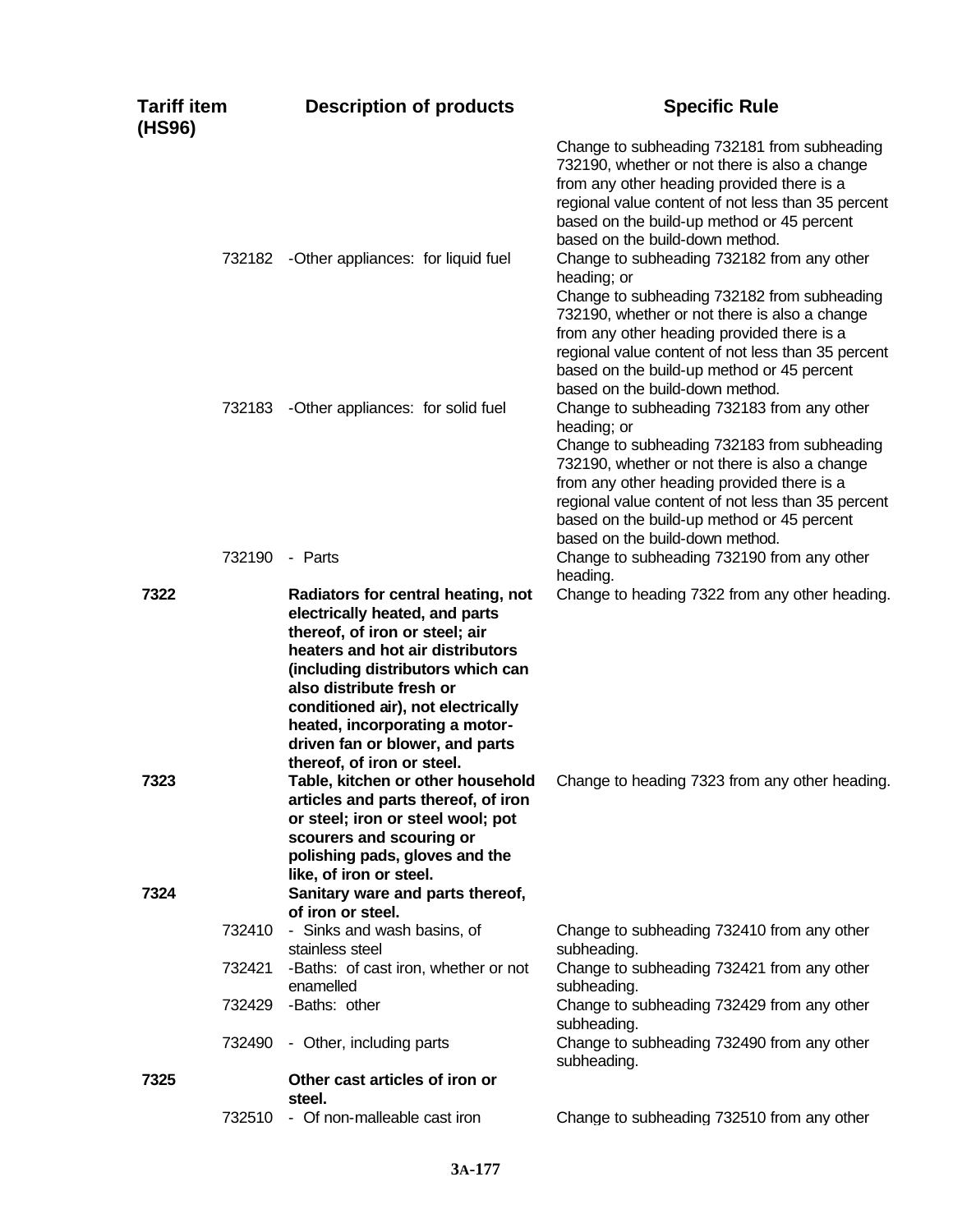| <b>Tariff item</b><br>(HS96) |        | <b>Description of products</b>                                                                                                                                                             | <b>Specific Rule</b>                                                                                                                                                                                                       |
|------------------------------|--------|--------------------------------------------------------------------------------------------------------------------------------------------------------------------------------------------|----------------------------------------------------------------------------------------------------------------------------------------------------------------------------------------------------------------------------|
|                              | 732591 | -Other:<br>grinding balls and similar<br>articles for mills                                                                                                                                | heading.<br>Change to subheading 732591 from any other<br>heading.                                                                                                                                                         |
|                              | 732599 | -Other: other                                                                                                                                                                              | Change to subheading 732599 from any other<br>heading.                                                                                                                                                                     |
| 7326                         |        | Other articles of iron or steel.                                                                                                                                                           |                                                                                                                                                                                                                            |
|                              | 732611 | -Forged or stamped, but not further<br>worked: grinding balls and similar<br>articles for mills                                                                                            | Change to subheading 732611 from any other<br>heading.                                                                                                                                                                     |
|                              | 732619 | -Forged or stamped, but not further<br>worked: other                                                                                                                                       | Change to subheading 732619 from any other<br>heading.                                                                                                                                                                     |
|                              | 732620 | - Articles of iron or steel wire                                                                                                                                                           | Change to subheading 732620 from any other<br>heading.                                                                                                                                                                     |
|                              | 732690 | - Other:                                                                                                                                                                                   | Change to subheading 732690 from any other<br>heading except from heading 7325.                                                                                                                                            |
| <b>CHAPTER 74</b>            |        | <b>COPPER AND ARTICLES</b><br><b>THEREOF</b>                                                                                                                                               |                                                                                                                                                                                                                            |
| 7401                         |        | Copper mattes; cement copper<br>(precipitated copper).                                                                                                                                     | Change to heading 7401 from any other heading.                                                                                                                                                                             |
| 7402                         |        | Unrefined copper; copper anodes<br>for electrolytic refining.                                                                                                                              | Change to heading 7402 from any other heading.                                                                                                                                                                             |
| 7403                         |        | Refined copper and copper alloys,<br>unwrought.                                                                                                                                            | Change to heading 7403 from any other heading.                                                                                                                                                                             |
| 7404                         |        | Copper waste and scrap.                                                                                                                                                                    | No change in tariff classification to heading 7404,<br>provided the waste and scrap or wholly obtained<br>or produced entirely in the territory of one or<br>more Parties as defined in Article 3.1(a) of this<br>Chapter. |
| 7405                         |        | Master alloys of copper.                                                                                                                                                                   | Change to heading 7405 from any other heading.                                                                                                                                                                             |
| 7406                         |        | Copper powders and flakes.                                                                                                                                                                 | Change to heading 7406 from any other heading.                                                                                                                                                                             |
| 7407                         |        | Copper bars, rods and profiles.                                                                                                                                                            | Change to heading 7407 from any other heading.                                                                                                                                                                             |
| 7408                         |        | Copper wire.                                                                                                                                                                               | Change to heading 7408 from any other heading<br>except from heading 7407.                                                                                                                                                 |
| 7409                         |        | Copper plates, sheets and strip,<br>of a thickness exceeding 0.15 mm.                                                                                                                      | Change to heading 7409 from any other heading.                                                                                                                                                                             |
| 7410                         |        | Copper foil (whether or not<br>printed or backed with paper,<br>paperboard, plastics or similar<br>backing materials), of a thickness<br>(excluding any backing) not<br>exceeding 0.15 mm. | Change to heading 7410 from any other heading<br>except from plate, sheet, or strip classified in<br>heading 7409 of a thickness less than 5 mm.                                                                           |
| 7411                         |        | Copper tubes and pipes.                                                                                                                                                                    | Change to heading 7411 from any other heading.                                                                                                                                                                             |
| 7412                         |        | Copper tube or pipe fittings (for<br>example, couplings, elbows,<br>sleeves).                                                                                                              | Change to heading 7412 from any other heading.                                                                                                                                                                             |
| 7413                         |        | Stranded wire, cables, plaited<br>bands and the like, of copper, not<br>electrically insulated.                                                                                            | Change to heading 7413 from any other heading.                                                                                                                                                                             |
| 7414                         |        | Cloth (including endless bands),<br>grill and netting, of copper wire;<br>expanded metal, of copper.                                                                                       | Change to heading 7414 from any other heading.                                                                                                                                                                             |
| 7415                         |        | Nails, tacks, drawing pins, staples                                                                                                                                                        | Change to heading 7415 from any other heading.                                                                                                                                                                             |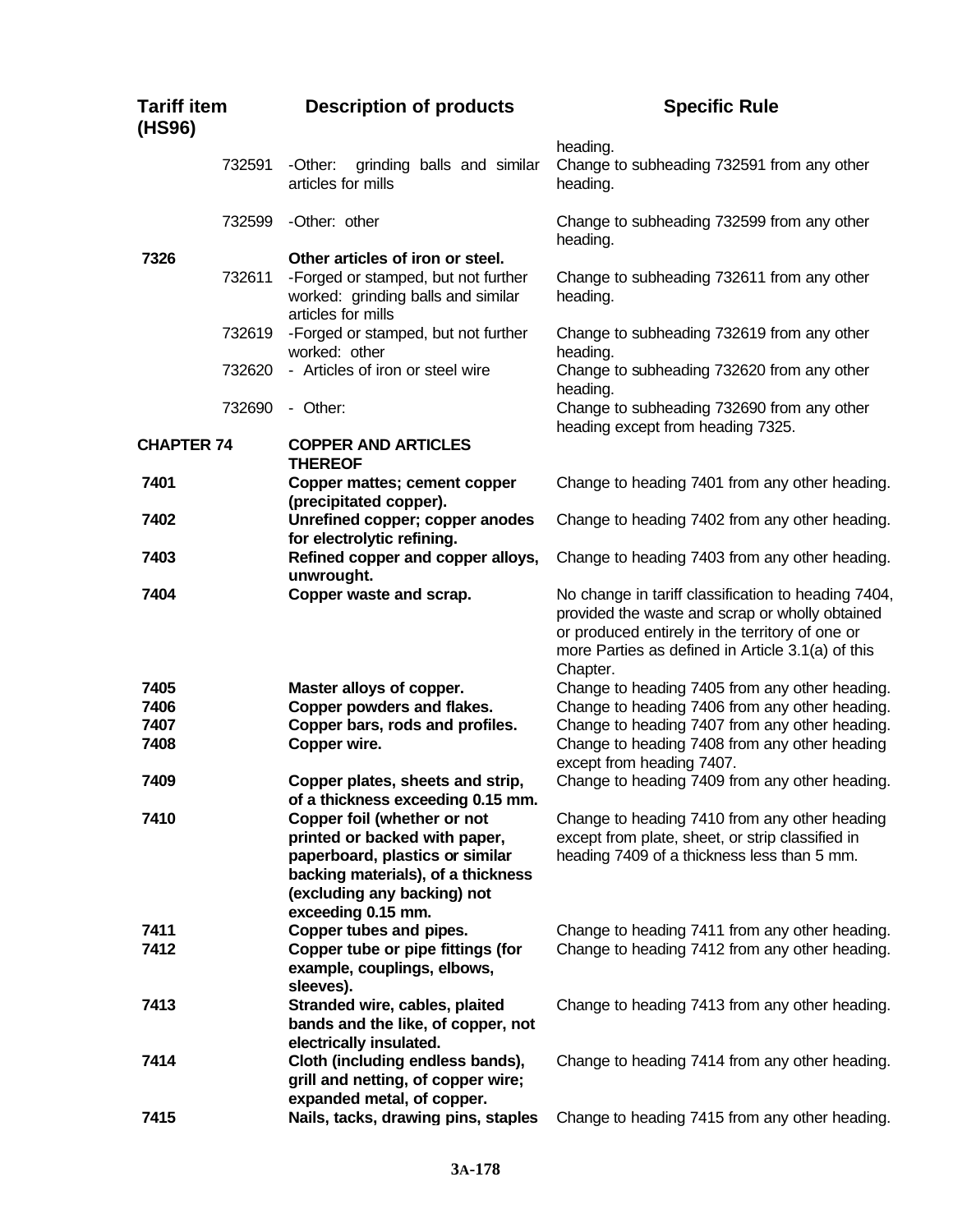| <b>Tariff item</b><br>(HS96) | <b>Description of products</b>                                                                                                                                                                                                                                         | <b>Specific Rule</b>                                                                                                                                                                                                                       |
|------------------------------|------------------------------------------------------------------------------------------------------------------------------------------------------------------------------------------------------------------------------------------------------------------------|--------------------------------------------------------------------------------------------------------------------------------------------------------------------------------------------------------------------------------------------|
|                              | (other than those of heading<br>83.05) and similar articles, of<br>copper or of iron or steel with<br>heads of copper; screws, bolts,<br>nuts, screw hooks, rivets,<br>cotters, cotter-pins, washers<br>(including spring washers) and<br>similar articles, of copper. |                                                                                                                                                                                                                                            |
| 7416<br>7417                 | Copper springs.<br>Cooking or heating apparatus of a<br>kind used for domestic purposes,<br>non-electric, and parts thereof, of<br>copper.                                                                                                                             | Change to heading 7416 from any other heading.<br>Change to heading 7417 from any other heading.                                                                                                                                           |
| 7418                         | Table, kitchen or other household<br>articles and parts thereof, of<br>copper; pot scourers and<br>scouring or polishing pads,<br>gloves and the like, of copper;<br>sanitary ware and parts thereof,<br>of copper.                                                    | Change to heading 7418 from any other heading.                                                                                                                                                                                             |
| 7419<br>741910               | Other articles of copper.<br>- Chain and parts thereof                                                                                                                                                                                                                 | Change to subheading 741910 from any other<br>subheading.                                                                                                                                                                                  |
| 741991                       | - Other:                                                                                                                                                                                                                                                               | Change to subheading 7419.91 from any other<br>subheading.                                                                                                                                                                                 |
| <b>CHAPTER 75</b>            | <b>AND</b><br><b>ARTICLES</b><br><b>NICKEL</b><br><b>THEREOF</b>                                                                                                                                                                                                       |                                                                                                                                                                                                                                            |
| 7501                         | Nickel mattes, nickel oxide sinters<br>and other intermediate products<br>of nickel metallurgy.                                                                                                                                                                        | Change to heading 7501 from any other heading.                                                                                                                                                                                             |
| 7502                         | Unwrought nickel.                                                                                                                                                                                                                                                      | Change to heading 7502 from any other heading.                                                                                                                                                                                             |
| 7503                         | Nickel waste and scrap.                                                                                                                                                                                                                                                | Change to heading 7503 from any other heading.                                                                                                                                                                                             |
| 7504                         | Nickel powders and flakes.                                                                                                                                                                                                                                             | Change to heading 7504 from any other heading.                                                                                                                                                                                             |
| 7505                         | Nickel bars, rods, profiles and<br>wire.                                                                                                                                                                                                                               | Change to heading 7505 from any other heading.                                                                                                                                                                                             |
| 7506                         | Nickel plates, sheets, strip and<br>foil.                                                                                                                                                                                                                              | Change to heading 7506 from any other heading;<br>or<br>Change to foil, not exceeding 0.15mm in<br>thickness, from any other good of heading 7506,<br>provided that there has been a reduction in<br>thickness of no less than 50 percent. |
| 7507                         | Nickel tubes, pipes and tube or<br>fittings<br>(for<br>pipe<br>example,                                                                                                                                                                                                |                                                                                                                                                                                                                                            |
| 750711                       | couplings, elbows, sleeves).<br>-Tubes and pipes:<br>of nickel, not<br>alloyed                                                                                                                                                                                         | Change to subheading 750711 from any other<br>subheading.                                                                                                                                                                                  |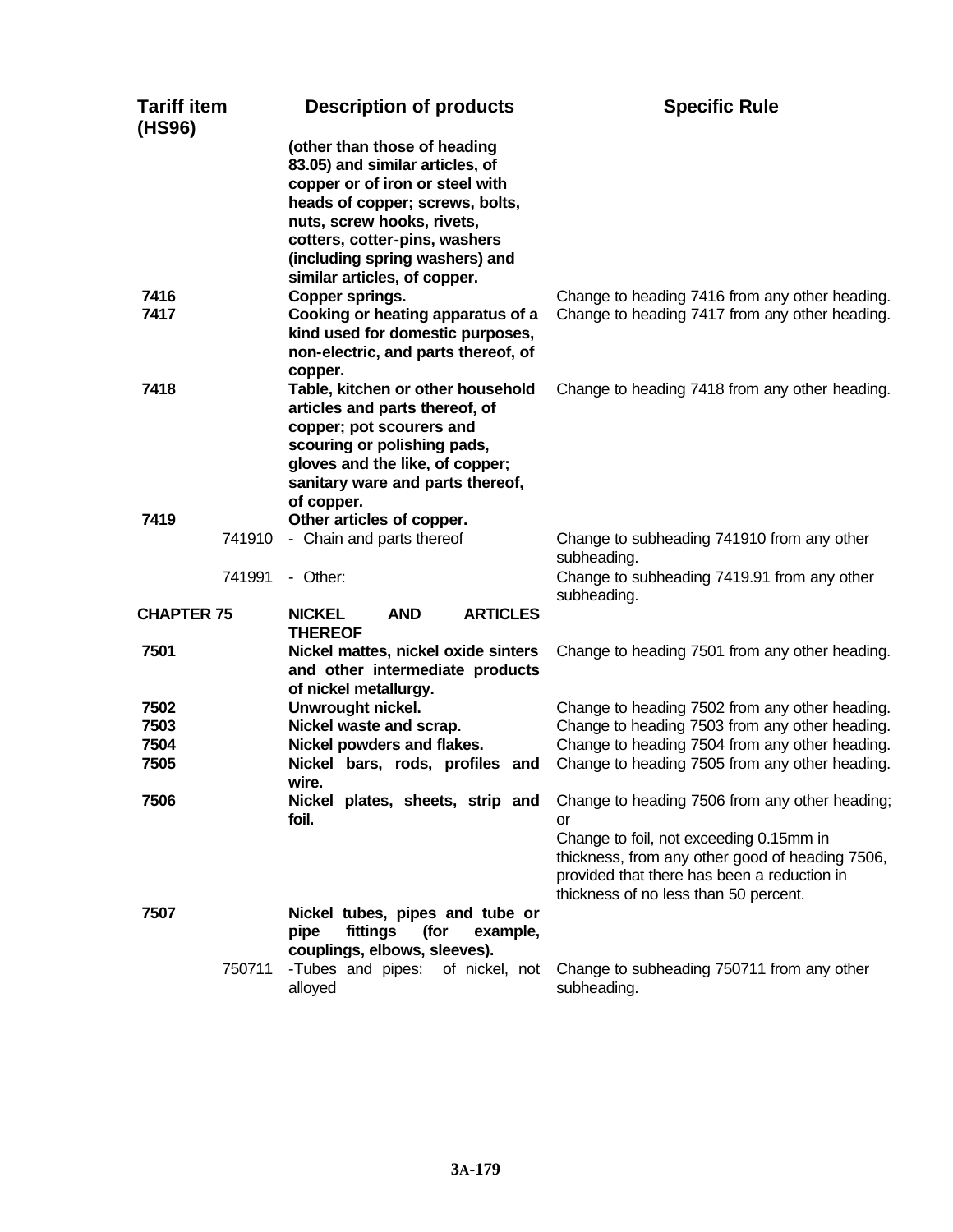| <b>Tariff item</b><br>(HS96) |        | <b>Description of products</b>                                       | <b>Specific Rule</b>                                                                                                         |
|------------------------------|--------|----------------------------------------------------------------------|------------------------------------------------------------------------------------------------------------------------------|
|                              | 750712 | -Tubes and pipes: of nickel alloys                                   | Change to subheading 750712 from any other<br>subheading.                                                                    |
|                              | 750720 | - Tube or pipe fittings                                              | Change to subheading 750720 from any other<br>subheading.                                                                    |
| 7508                         |        | Other articles of nickel.                                            |                                                                                                                              |
|                              | 750810 | - Cloth, grill and netting, of nickel<br>wire                        | Change to subheading 750810 from any other<br>subheading.                                                                    |
|                              | 750890 | - Other                                                              | Change to subheading 750890 from any other<br>subheading.                                                                    |
| <b>CHAPTER 76</b>            |        | <b>ALUMINIUM AND ARTICLES</b>                                        |                                                                                                                              |
|                              |        | <b>THEREOF</b>                                                       |                                                                                                                              |
| 7601                         |        | Unwrought aluminium.                                                 | Change to heading 7601 from any other heading.                                                                               |
| 7602                         |        | Aluminium waste or scrap.                                            | Change to heading 7602 from any other heading.                                                                               |
| 7603                         |        | Aluminium powders and flakes.                                        | Change to heading 7603 from any other heading.                                                                               |
| 7604<br>7605                 |        | Aluminium bars, rods and profiles.<br>Aluminium wire.                | Change to heading 7604 from any other heading.<br>Change to heading 7605 from any other heading<br>except from heading 7604. |
| 7606                         |        | Aluminium plates, sheets<br>and                                      |                                                                                                                              |
|                              |        | strip, of a thickness exceeding 0.2<br>mm.                           |                                                                                                                              |
|                              | 760611 | -Rectangular (including square): of                                  | Change to subheading 760611 from any other                                                                                   |
|                              |        | aluminium, not alloyed                                               | heading.                                                                                                                     |
|                              | 760612 | -Rectangular (including square): of                                  | Change to subheading 760612 from any other                                                                                   |
|                              |        | aluminium alloys                                                     | heading except from 7604 and 7605.                                                                                           |
|                              | 760691 | -Other: of aluminium, not alloyed                                    | Change to subheading 760691 from any other<br>heading.                                                                       |
|                              | 760692 | -Other: of aluminium alloys                                          | Change to subheading 760692 from any other<br>heading except from 7604 and 7605.                                             |
| 7607                         |        | Aluminium foil (whether or not<br>printed or backed with paper,      | Change to heading 7607 from any other heading.                                                                               |
|                              |        | paperboard, plastics or similar                                      |                                                                                                                              |
|                              |        | backing materials) of a thickness                                    |                                                                                                                              |
|                              |        | (excluding any backing) not                                          |                                                                                                                              |
|                              |        | exceeding 0.2 mm.                                                    |                                                                                                                              |
| 7608                         |        | Aluminium tubes and pipes.                                           | Change to heading 7608 from any other heading<br>except from heading 7609.                                                   |
| 7609                         |        | Aluminium tube or pipe fittings                                      | Change to heading 7609 from any other heading                                                                                |
|                              |        | (for example, couplings, elbows,<br>sleeves).                        | except from heading 7608.                                                                                                    |
| 7610                         |        | Aluminium structures (excluding                                      | Change to heading 7610 from any other heading.                                                                               |
|                              |        | prefabricated buildings of heading                                   |                                                                                                                              |
|                              |        | 94.06) and parts of structures (for                                  |                                                                                                                              |
|                              |        | example, bridges and bridge-                                         |                                                                                                                              |
|                              |        | sections, towers, lattice masts,                                     |                                                                                                                              |
|                              |        | roofs, roofing frameworks, doors                                     |                                                                                                                              |
|                              |        | and windows and their frames                                         |                                                                                                                              |
|                              |        | thresholds<br>for<br>and<br>doors,                                   |                                                                                                                              |
|                              |        | balustrades, pillars and columns);                                   |                                                                                                                              |
|                              |        | aluminium plates, rods, profiles,                                    |                                                                                                                              |
|                              |        | tubes and the like, prepared for                                     |                                                                                                                              |
|                              |        | use in structures.                                                   |                                                                                                                              |
| 7611                         |        | Aluminium reservoirs, tanks, vats<br>and similar containers, for any | Change to heading 7611 from any other heading.                                                                               |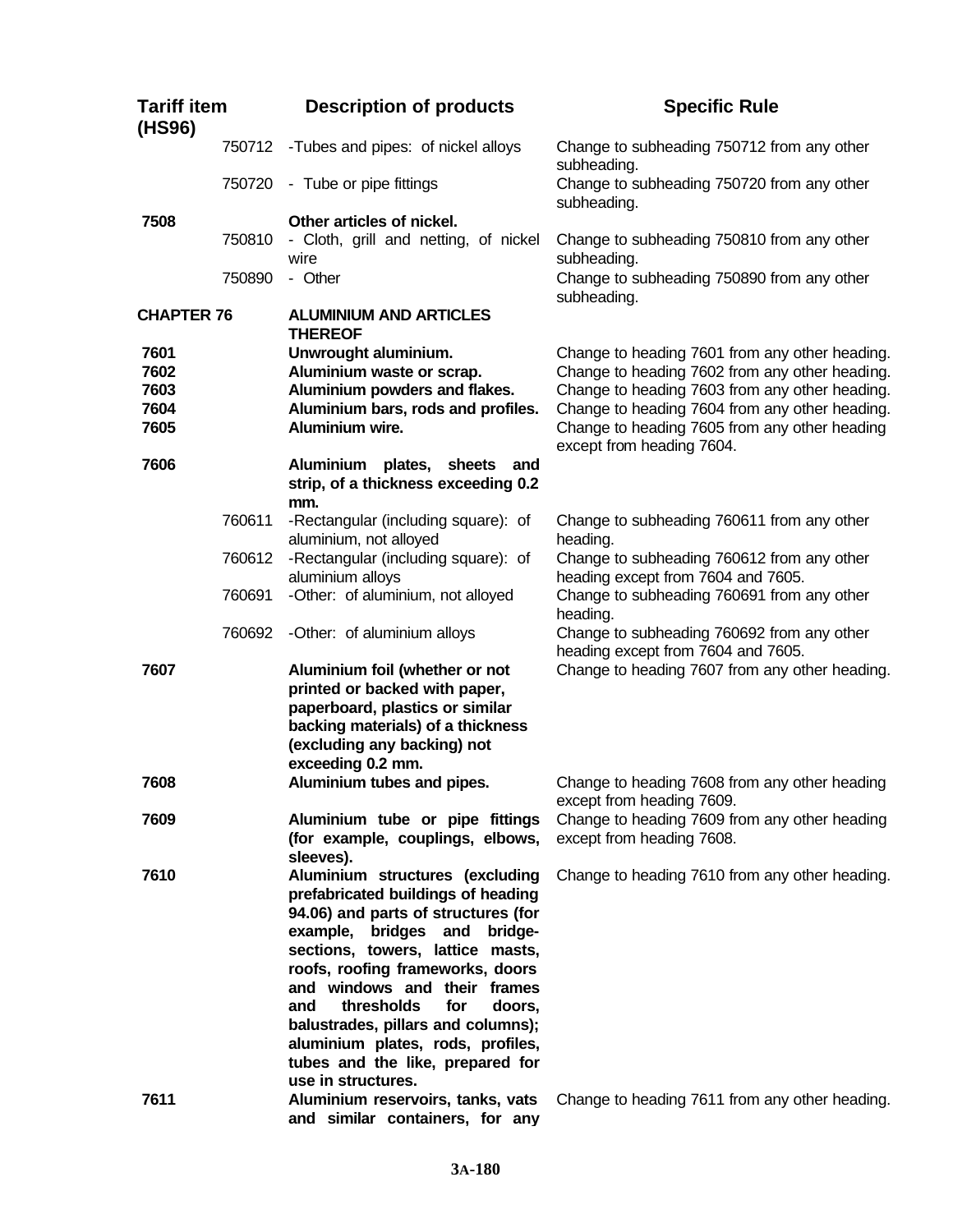| Tariff item<br>(HS96)     | <b>Description of products</b>                                                                                                                                                                                                                                                                                                                       | <b>Specific Rule</b>                                                                                                                                                                                                   |
|---------------------------|------------------------------------------------------------------------------------------------------------------------------------------------------------------------------------------------------------------------------------------------------------------------------------------------------------------------------------------------------|------------------------------------------------------------------------------------------------------------------------------------------------------------------------------------------------------------------------|
|                           | material (other than compressed<br>or liquefied gas), of a capacity<br>exceeding 300 l, whether or not<br>lined or heat-insulated, but not<br>fitted with mechanical or thermal<br>equipment.                                                                                                                                                        |                                                                                                                                                                                                                        |
| 7612                      | Aluminium casks, drums, cans,<br>boxes and<br>similar<br>containers<br>(including rigid or<br>collapsible<br>containers), for<br>tubular<br>any<br>material (other than compressed<br>or liquefied gas), of a capacity not<br>exceeding 300 l, whether or not<br>lined or heat-insulated, but not<br>fitted with mechanical or thermal<br>equipment. | Change to heading 7612 from any other heading.                                                                                                                                                                         |
| 7613                      | <b>Aluminium</b><br>containers<br>for<br>compressed or liquefied gas.                                                                                                                                                                                                                                                                                | Change to heading 7613 from any other heading.                                                                                                                                                                         |
| 7614                      | Stranded wire, cables, plaited<br>bands and the like, of aluminium,<br>not electrically insulated.                                                                                                                                                                                                                                                   |                                                                                                                                                                                                                        |
|                           | 761410 - With steel core                                                                                                                                                                                                                                                                                                                             | Change to subheading 761410 from any other<br>heading.                                                                                                                                                                 |
| 761490                    | - Other                                                                                                                                                                                                                                                                                                                                              | Change to subheading 761490 from any other<br>heading except from heading 7604 through 7605.                                                                                                                           |
| 7615                      | Table, kitchen or other household<br>articles and parts thereof, of<br>aluminium; pot scourers and<br>scouring<br>polishing<br>or<br>pads,<br>gloves and the like, of aluminium;<br>sanitary ware and parts thereof,<br>of aluminium.                                                                                                                | Change to heading 7615 from any other heading.                                                                                                                                                                         |
| 7616<br><b>CHAPTER 78</b> | Other articles of aluminium.<br><b>LEAD AND ARTICLES THEREOF</b>                                                                                                                                                                                                                                                                                     | Change to heading 7616 from any other heading.                                                                                                                                                                         |
| 7801                      | Unwrought lead.                                                                                                                                                                                                                                                                                                                                      | Change to heading 7801 from any other heading.                                                                                                                                                                         |
| 7802                      | Lead waste and scrap.                                                                                                                                                                                                                                                                                                                                | Change to heading 7802 from any other heading.                                                                                                                                                                         |
| 7803                      | Lead bars, rods, profiles and wire.                                                                                                                                                                                                                                                                                                                  | Change to heading 7803 from any other heading.                                                                                                                                                                         |
| 7804                      | Lead plates, sheets, strip and foil;<br>lead powders and flakes.                                                                                                                                                                                                                                                                                     | Change to heading 7804 from any other heading<br>provided there is a regional value content of not<br>less than 35 percent based on the build-up<br>method or 45 percent based on the build-down<br>method.            |
| 7805                      | Lead tubes, pipes and tube or<br>fittings<br>(for<br>pipe<br>example,<br>couplings, elbows, sleeves).                                                                                                                                                                                                                                                | Change to heading 7805 from any other heading<br>provided there is a regional value content of not<br>less than 35 percent based on the build-up<br>method or 45 percent based on the build-down                       |
| 7806                      | Other articles of lead.                                                                                                                                                                                                                                                                                                                              | method.<br>Change to heading 7806 from any other heading<br>provided there is a regional value content of not<br>less than 35 percent based on the build-up<br>method or 45 percent based on the build-down<br>method. |
| <b>CHAPTER 79</b>         | <b>ZINC AND ARTICLES THEREOF</b>                                                                                                                                                                                                                                                                                                                     |                                                                                                                                                                                                                        |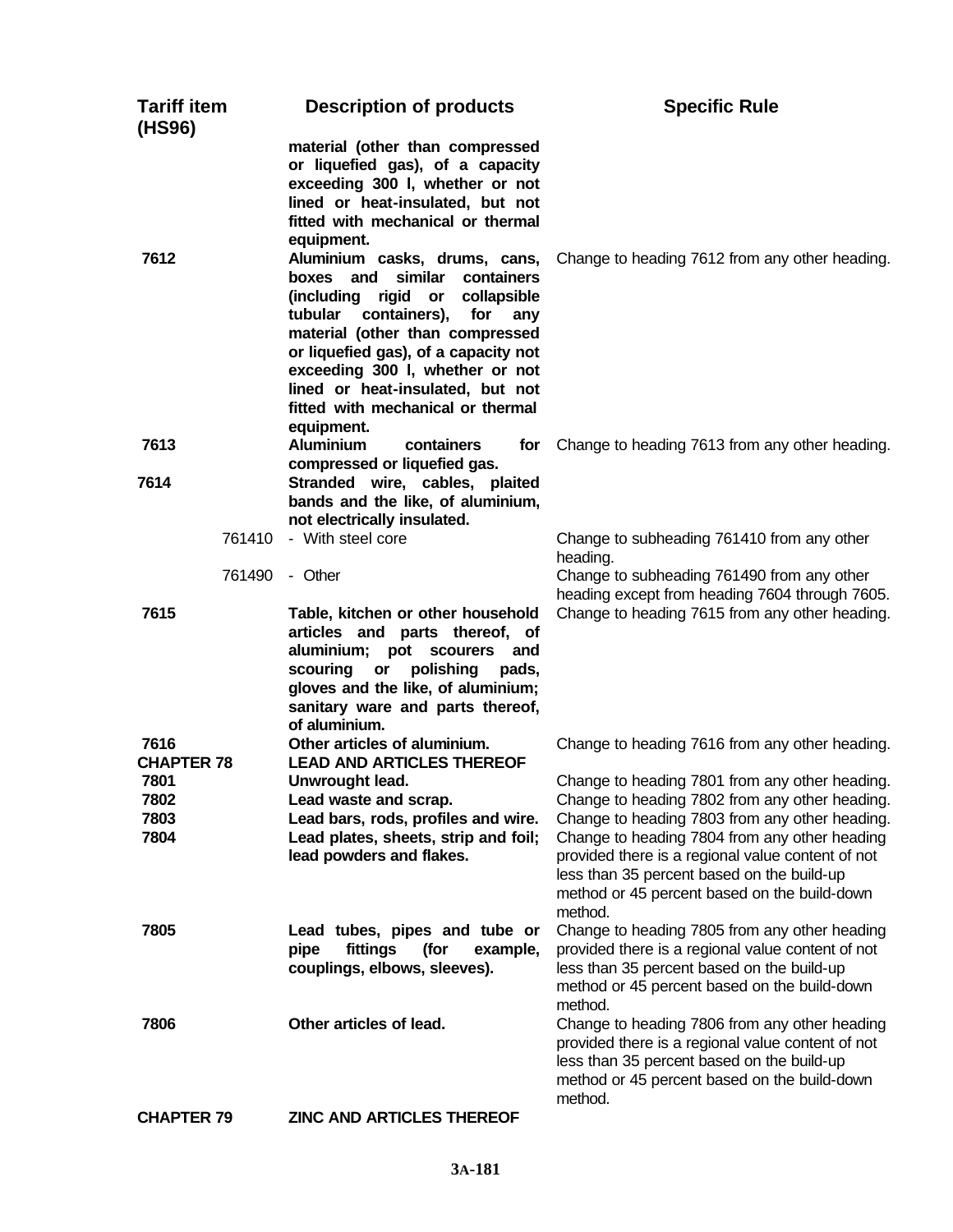| Tariff item<br>(HS96)     | <b>Description of products</b>                                                                                                                                                               | <b>Specific Rule</b>                                                                                                                                                                                                                                          |
|---------------------------|----------------------------------------------------------------------------------------------------------------------------------------------------------------------------------------------|---------------------------------------------------------------------------------------------------------------------------------------------------------------------------------------------------------------------------------------------------------------|
| 7901                      | Unwrought zinc.                                                                                                                                                                              | Change to heading 7901 from any other heading<br>provided there is a regional value content of not<br>less than 35 percent based on the build-up<br>method or 45 percent based on the build-down<br>method.                                                   |
| 7902                      | Zinc waste and scrap.                                                                                                                                                                        | Change to heading 7902 from any other heading<br>provided there is a regional value content of not<br>less than 35 percent based on the build-up<br>method or 45 percent based on the build-down<br>method.                                                   |
| 7903                      | Zinc dust, powders and flakes.                                                                                                                                                               | Change to heading 7903 from any other heading<br>provided there is a regional value content of not<br>less than 35 percent based on the build-up<br>method or 45 percent based on the build-down<br>method.                                                   |
| 7904                      | Zinc bars, rods, profiles and wire.                                                                                                                                                          | Change to heading 7904 from any other heading<br>provided there is a regional value content of not<br>less than 35 percent based on the build-up<br>method or 45 percent based on the build-down<br>method.                                                   |
| 7905                      | Zinc plates, sheets, strip and foil.                                                                                                                                                         | Change to heading 7905 from any other heading<br>provided there is a regional value content of not<br>less than 35 percent based on the build-up<br>method or 45 percent based on the build-down<br>method.                                                   |
| 7906                      | Zinc tubes, pipes and tube or pipe<br>fittings (for example couplings,<br>elbows, sleeves).                                                                                                  | Change to heading 7906 from any other heading<br>provided there is a regional value content of not<br>less than 35 percent based on the build-up<br>method or 45 percent based on the build-down<br>method.                                                   |
| 7907<br><b>CHAPTER 80</b> | Other articles of zinc.<br>TIN AND ARTICLES THEREOF                                                                                                                                          | Change to heading 7907 from any other heading                                                                                                                                                                                                                 |
| 8001<br>8002              | Unwrought tin.<br>Tin waste and scrap.                                                                                                                                                       | Change to heading 8001 from any other heading.<br>Change to heading 8002 from any other heading<br>provided there is a regional value content of not<br>less than 35 percent based on the build-up<br>method or 45 percent based on the build-down<br>method. |
| 8003                      | Tin bars, rods, profiles and wire.                                                                                                                                                           | Change to heading 8003 from any other heading<br>provided there is a regional value content of not<br>less than 35 percent based on the build-up<br>method or 45 percent based on the build-down<br>method.                                                   |
| 8004                      | Tin plates, sheets and strip, of a<br>thickness exceeding 0.2 mm.                                                                                                                            | Change to heading 8004 from any other heading<br>provided there is a regional value content of not<br>less than 35 percent based on the build-up<br>method or 45 percent based on the build-down<br>method.                                                   |
| 8005                      | Tin foil (whether or not printed or<br>backed with paper, paperboard,<br>plastics<br>similar<br>backing<br>or<br>materials),<br>of<br>thickness<br>a<br>(excluding<br>backing)<br>any<br>not | Change to heading 8005 from any other heading<br>provided there is a regional value content of not<br>less than 35 percent based on the build-up<br>method or 45 percent based on the build-down<br>method.                                                   |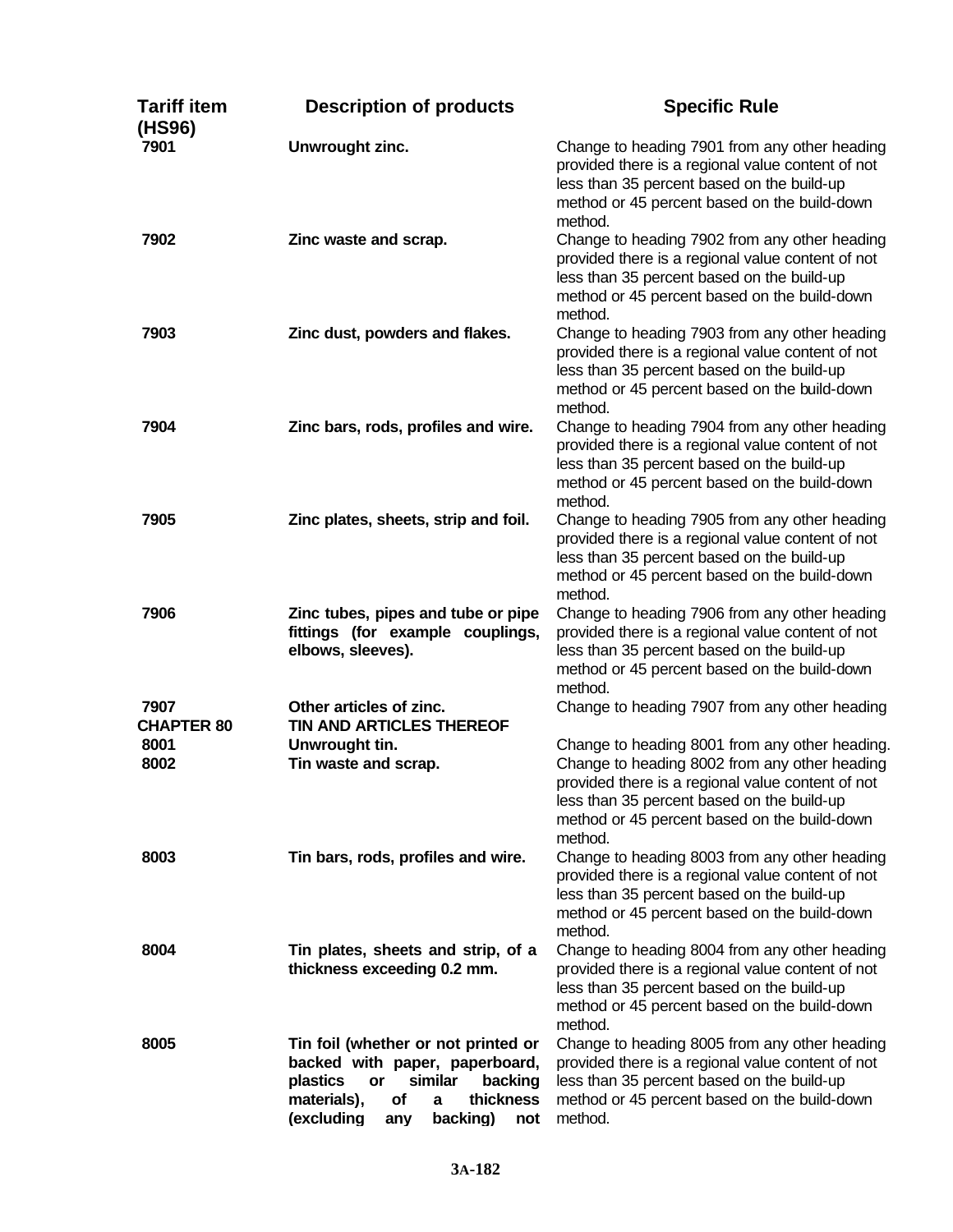| <b>Tariff item</b><br>(HS96) | <b>Description of products</b>                                                                                       | <b>Specific Rule</b>                                                                                                                                                                                             |
|------------------------------|----------------------------------------------------------------------------------------------------------------------|------------------------------------------------------------------------------------------------------------------------------------------------------------------------------------------------------------------|
|                              | exceeding 0.2 mm; tin powders<br>and flakes.                                                                         |                                                                                                                                                                                                                  |
| 8006                         | Tin tubes, pipes and tube or pipe<br>fittings (for example, couplings,<br>elbows, sleeves).                          | Change to heading 8006 from any other heading<br>provided there is a regional value content of not<br>less than 35 percent based on the build-up<br>method or 45 percent based on the build-down<br>method.      |
| 8007                         | Other articles of tin.                                                                                               | Change to heading 8007 from any other heading<br>provided there is a regional value content of not<br>less than 35 percent based on the build-up<br>method or 45 percent based on the build-down<br>method.      |
| <b>CHAPTER 81</b><br>8101    | <b>OTHER</b><br><b>BASE</b><br><b>METALS;</b><br><b>CERMETS; ARTICLES THEREOF</b><br>Tungsten (wolfram) and articles |                                                                                                                                                                                                                  |
|                              | thereof,<br>including<br>waste<br>and<br>scrap.                                                                      |                                                                                                                                                                                                                  |
| 810110                       | - Powders                                                                                                            | Change to subheading 810110 from any other<br>chapter.                                                                                                                                                           |
| 810194                       | -Other: unwrought tungsten,<br>including bars and rods obtained<br>simply by sintering                               | Change to subheading 810194 from any other<br>chapter.                                                                                                                                                           |
| 810195                       | -Other: bars and rods, other than<br>those obtained simply by sintering,<br>profiles, plates, sheets, strip and foil | Change to subheading 810195 from any other<br>subheading                                                                                                                                                         |
| 810196                       | -Other: wire                                                                                                         | Change to subheading 810196 from any other<br>subheading                                                                                                                                                         |
|                              | 810197 - Other: waste and scrap                                                                                      | Change to subheading 810197 from any other<br>chapter.                                                                                                                                                           |
| 810199                       | -Other: other                                                                                                        | Change to subheading 810199 from any other<br>heading provided there is a regional value content<br>of not less than 35 percent based on the build-up<br>method or 45 percent based on the build-down<br>method. |
| 8102                         | Molybdenum and articles thereof,<br>including waste and scrap.                                                       |                                                                                                                                                                                                                  |
| 810210                       | - Powders                                                                                                            | Change to subheading 810210 from any other<br>heading provided there is a regional value content<br>of not less than 35 percent based on the build-up<br>method or 45 percent based on the build-down<br>method. |
| 810294                       | -Other: unwrought molybdenum,<br>including bars and rods obtained<br>simply by sintering.                            | Change to subheading 810294 from any other<br>heading provided there is a regional value content<br>of not less than 35 percent based on the build-up<br>method or 45 percent based on the build-down<br>method. |
| 810295                       | -Other: bars and rods, other than<br>those obtained simply by sintering,<br>profiles, plates, sheets, strip and foil | Change to subheading 810295 from any other<br>subheading.                                                                                                                                                        |
| 810296                       | -Other: wire                                                                                                         | Change to subheading 810296 from any other<br>subheading.                                                                                                                                                        |
| 810297                       | -Other: waste and scrap                                                                                              | Change to subheading 810297 from any other                                                                                                                                                                       |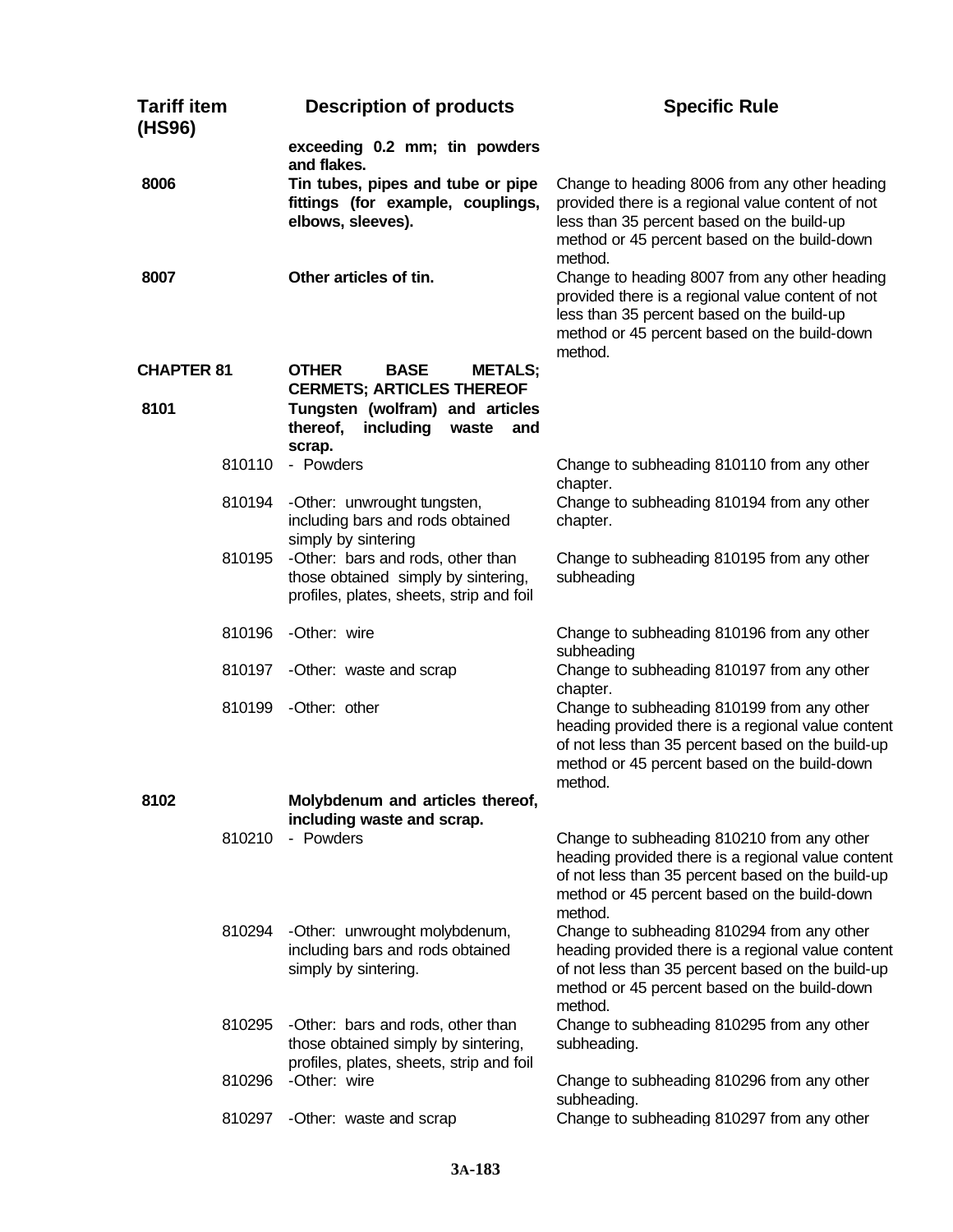| <b>Tariff item</b><br>(HS96) | <b>Description of products</b>                                                                                                                 | <b>Specific Rule</b>                                                                                                                                               |
|------------------------------|------------------------------------------------------------------------------------------------------------------------------------------------|--------------------------------------------------------------------------------------------------------------------------------------------------------------------|
|                              |                                                                                                                                                | heading provided there is a regional value content<br>of not less than 35 percent based on the build-up<br>method or 45 percent based on the build-down<br>method. |
| 810299                       | -Other: other                                                                                                                                  | Change to subheading 810299 from any other<br>subheading.                                                                                                          |
| 8103                         | Tantalum and articles thereof,<br>including waste and scrap.                                                                                   |                                                                                                                                                                    |
| 810320                       | - Unwrought tantalum, including<br>bars and rods obtained simply by<br>sintering; powders                                                      | Change to subheading 810320 from any other<br>subheading.                                                                                                          |
| 810330                       | - Waste and scrap                                                                                                                              | Change to subheading 810330 from any other<br>subheading.                                                                                                          |
| 810390                       | - Other                                                                                                                                        | Change to subheading 810390 from any other<br>subheading.                                                                                                          |
| 8104                         | Magnesium and articles thereof,<br>including waste and scrap.                                                                                  |                                                                                                                                                                    |
| 810411                       | -Unwrought magnesium: containing<br>at least 99.8 percent by weight of<br>magnesium                                                            | Change to subheading 810411 from any other<br>chapter.                                                                                                             |
| 810419                       | -Unwrought magnesium: other                                                                                                                    | Change to subheading 810419 from any other<br>chapter.                                                                                                             |
| 810420                       | - Waste and scrap                                                                                                                              | Change to subheading 810420 from any other<br>subheading.                                                                                                          |
| 810430                       | - Raspings, turnings and granules,<br>graded according to size; powders                                                                        | Change to subheading 8104.0 from any other<br>subheading.                                                                                                          |
| 810490                       | - Other                                                                                                                                        | Change to subheading 810490 from any other<br>subheading.                                                                                                          |
| 8105                         | <b>Cobalt mattes and other</b><br>intermediate products of cobalt<br>metallurgy; cobalt and articles<br>thereof, including waste and<br>scrap. |                                                                                                                                                                    |
| 810520                       | - Cobalt mattes and other<br>intermediate products of cobalt<br>metallurgy; unwrought cobalt;<br>powders                                       | Change to subheading 810520 from any other<br>subheading.                                                                                                          |
| 810530                       | - Waste and scrap                                                                                                                              | Change to subheading 810530 from any other<br>subheading.                                                                                                          |
| 810590                       | - Other                                                                                                                                        | Change to subheading 810590 from any other<br>subheading.                                                                                                          |
| 8106                         | Bismuth and articles thereof,<br>including waste and scrap.                                                                                    | Change to heading 8106 from any other heading.                                                                                                                     |
| 8107                         | Cadmium and articles thereof,<br>including waste and scrap.                                                                                    |                                                                                                                                                                    |
| 810720                       | - Unwrought cadmium; powders                                                                                                                   | Change to subheading 810720 from any other<br>subheading.                                                                                                          |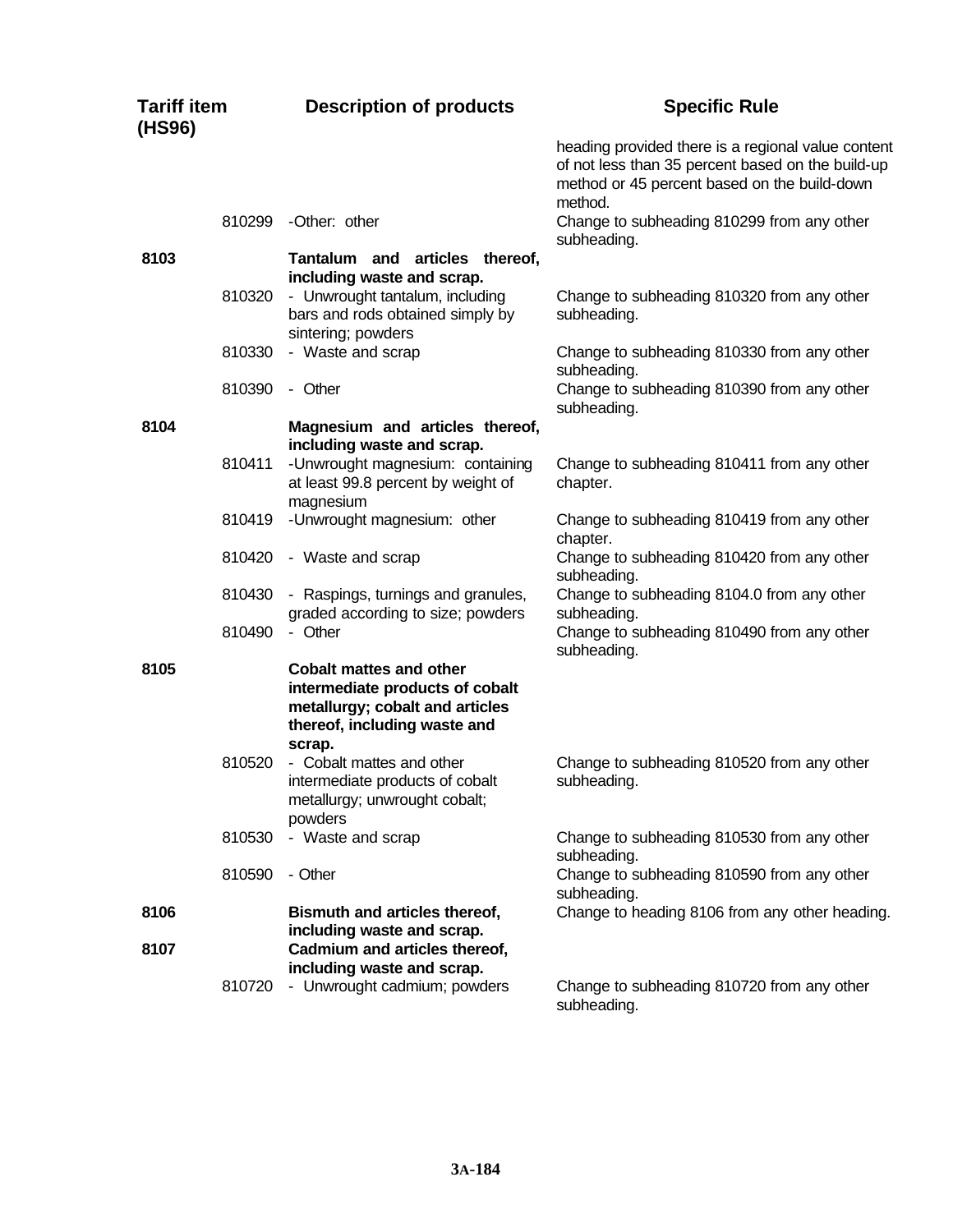| Tariff item<br>(HS96) |        | <b>Description of products</b>                                                                                                                                                                     | <b>Specific Rule</b>                                       |
|-----------------------|--------|----------------------------------------------------------------------------------------------------------------------------------------------------------------------------------------------------|------------------------------------------------------------|
|                       | 810730 | - Waste and scrap                                                                                                                                                                                  | Change to subheading 810730 from any other<br>subheading.  |
|                       | 810790 | - Other                                                                                                                                                                                            | Change to subheading 810790 from any other<br>subheading.  |
| 8108                  |        | and articles thereof,<br><b>Titanium</b><br>including waste and scrap.                                                                                                                             |                                                            |
|                       | 810820 | - Unwrought titanium; powders                                                                                                                                                                      | Change to subheading 810820 from any other<br>chapter      |
|                       | 810830 | - Waste and scrap                                                                                                                                                                                  | Change to subheading 8108.30 from any other<br>chapter     |
|                       | 810890 | - Other                                                                                                                                                                                            | Change to subheading 8108.90 from any other<br>subheading. |
| 8109                  |        | Zirconium and articles thereof,<br>including waste and scrap.                                                                                                                                      |                                                            |
|                       | 810920 | - Unwrought zirconium; powders                                                                                                                                                                     | Change to subheading 810920 from any other<br>subheading.  |
|                       | 810930 | - Waste and scrap                                                                                                                                                                                  | Change to subheading 810930 from any other<br>subheading.  |
|                       | 810990 | - Other                                                                                                                                                                                            | Change to subheading 810990 from any other<br>subheading.  |
| 8110                  |        | Antimony and articles thereof,<br>including waste and scrap.                                                                                                                                       |                                                            |
|                       | 811010 | - Unwrought antimony; powders                                                                                                                                                                      | Change to subheading 811010 from any other<br>subheading.  |
|                       | 811020 | - Waste and scrap                                                                                                                                                                                  | Change to subheading 811020 from any other<br>subheading.  |
|                       | 811090 | - Other                                                                                                                                                                                            | Change to subheading 811090 from any other<br>subheading.  |
| 8111                  |        | Manganese and articles thereof,<br>including waste and scrap.                                                                                                                                      | Change to heading 8111 from any other chapter.             |
| 8112                  |        | Beryllium, chromium, germanium,<br>vanadium,<br>gallium,<br>hafnium,<br>niobium<br>indium,<br>(columbium),<br>rhenium and thallium, and articles<br>of these metals, including waste<br>and scrap. |                                                            |
|                       | 811212 | -Beryllium: unwrought; powders                                                                                                                                                                     | Change to subheading 811212 from any other<br>chapter.     |
|                       | 811213 | -Beryllium: waste and scrap                                                                                                                                                                        | Change to subheading 811213 from any other<br>chapter.     |
|                       | 811219 | -Beryllium: other                                                                                                                                                                                  | Change to subheading 811.19 from any other<br>chapter.     |
|                       | 811221 | -Chromium: unwrought; powders                                                                                                                                                                      | Change to subheading 811221 from any other<br>subheading.  |
|                       | 811222 | -Chromium: waste and scrap                                                                                                                                                                         | Change to subheading 811222 from any other<br>subheading.  |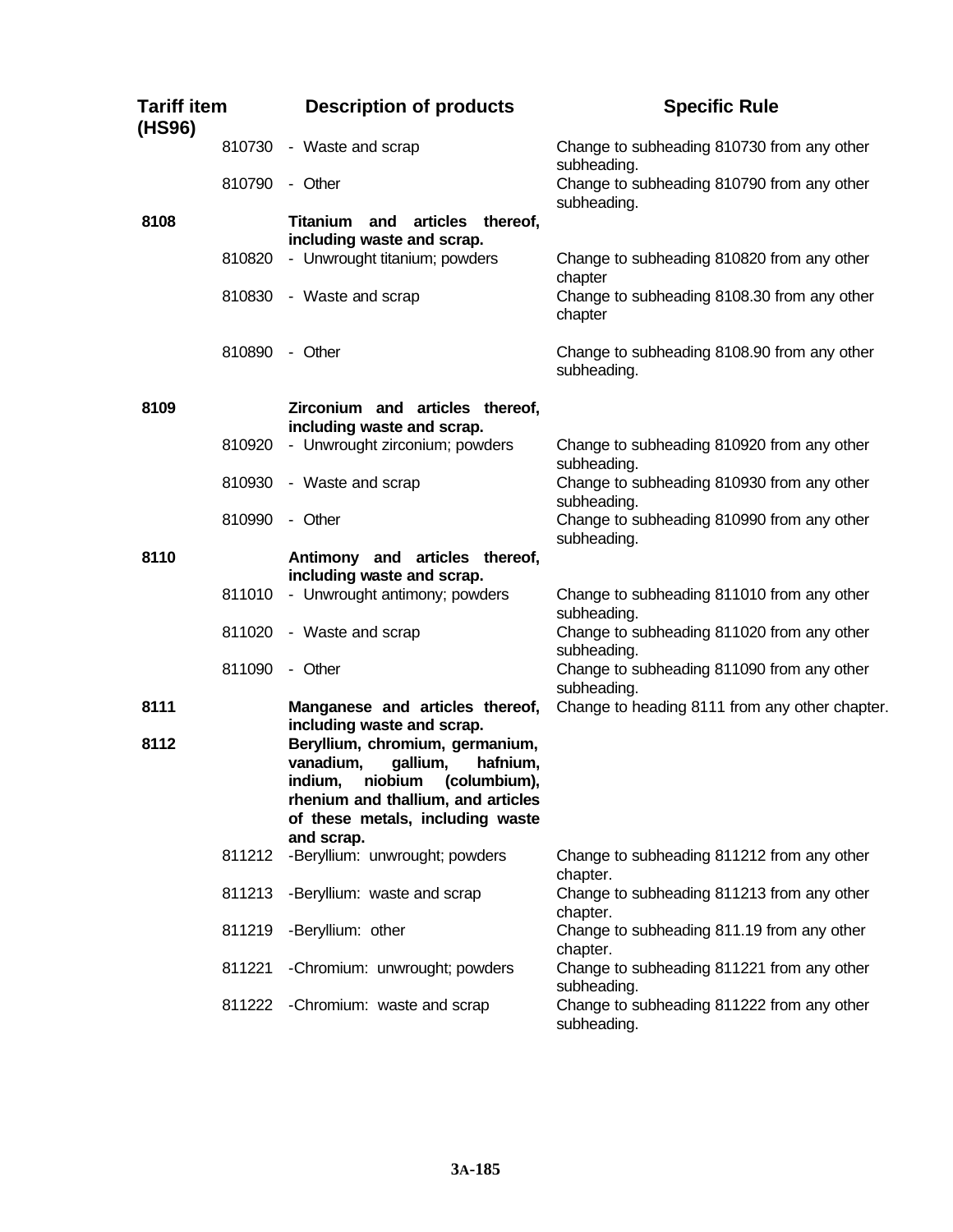| <b>Tariff item</b><br>(HS96) | <b>Description of products</b>                                                                                                                                                                                                                                                                                                  | <b>Specific Rule</b>                                      |
|------------------------------|---------------------------------------------------------------------------------------------------------------------------------------------------------------------------------------------------------------------------------------------------------------------------------------------------------------------------------|-----------------------------------------------------------|
| 811229                       | -Chromium: other                                                                                                                                                                                                                                                                                                                | Change to subheading 811229 from any other<br>subheading. |
| 811230                       | - Germanium                                                                                                                                                                                                                                                                                                                     | Change to subheading 811230 from any other<br>subheading. |
| 811240                       | - Vanadium                                                                                                                                                                                                                                                                                                                      | Change to subheading 811240 from any other<br>subheading. |
| 811251                       | -Thallium: unwrought; powders                                                                                                                                                                                                                                                                                                   | Change to subheading 811251 from any other<br>subheading. |
| 811252                       | -Thallium: waste and scrap                                                                                                                                                                                                                                                                                                      | Change to subheading 811252 from any other<br>subheading. |
| 811259                       | -Thallium: other                                                                                                                                                                                                                                                                                                                | Change to subheading 811259 from any other<br>subheading. |
| 811292                       | -Other: unwrought; waste and<br>scrap; powders                                                                                                                                                                                                                                                                                  | Change to subheading 811292 from any other<br>subheading. |
| 811299                       | -Other: other                                                                                                                                                                                                                                                                                                                   | Change to subheading 811299 from any other<br>subheading. |
| 8113                         | Cermets and articles thereof,<br>including waste and scrap.                                                                                                                                                                                                                                                                     | Change to heading 8113 from any other heading.            |
| <b>CHAPTER 82</b>            | TOOLS, IMPLEMENTS, CUTLERY,<br><b>SPOONS AND FORKS, OF BASE</b><br><b>METAL; PARTS THEREOF OF</b><br><b>BASE METAL</b>                                                                                                                                                                                                          |                                                           |
| 8201                         | Hand tools, the following: spades,<br>shovels, mattocks, picks, hoes,<br>forks and rakes; axes, bill hooks<br>and similar hewing tools;<br>secateurs and pruners of any<br>kind; scythes, sickles, hay knives,<br>hedge shears, timber wedges and<br>other tools of a kind used in<br>agriculture, horticulture or<br>forestry. | Change to heading 8201 from any other chapter.            |
| 8202                         | Hand saws; blades for saws of all<br>kinds (including slitting, slotting<br>or toothless saw blades).                                                                                                                                                                                                                           | Change to heading 8202 from any other chapter.            |
| 8203                         | Files, rasps, pliers (including<br>cutting pliers), pincers, tweezers,<br>metal cutting shears, pipe-<br>cutters, bolt croppers, perforating<br>punches and similar hand tools.                                                                                                                                                 | Change to heading 8203 from any other chapter.            |
| 8204                         | Hand-operated spanners and<br>wrenches (including torque meter<br>wrenches but not including tap<br>wrenches); interchangeable<br>spanner sockets, with or without<br>handles.                                                                                                                                                  | Change to heading 8204 from any other chapter.            |
| 8205                         | Hand tools (including glaziers<br>diamonds), not elsewhere<br>specified or included; blow lamps;<br>vices, clamps and the like, other<br>than accessories for and parts of,<br>machine-tools; anvils; portable<br>forges; hand- or pedal-operated                                                                               | Change to heading 8205 from any other chapter.            |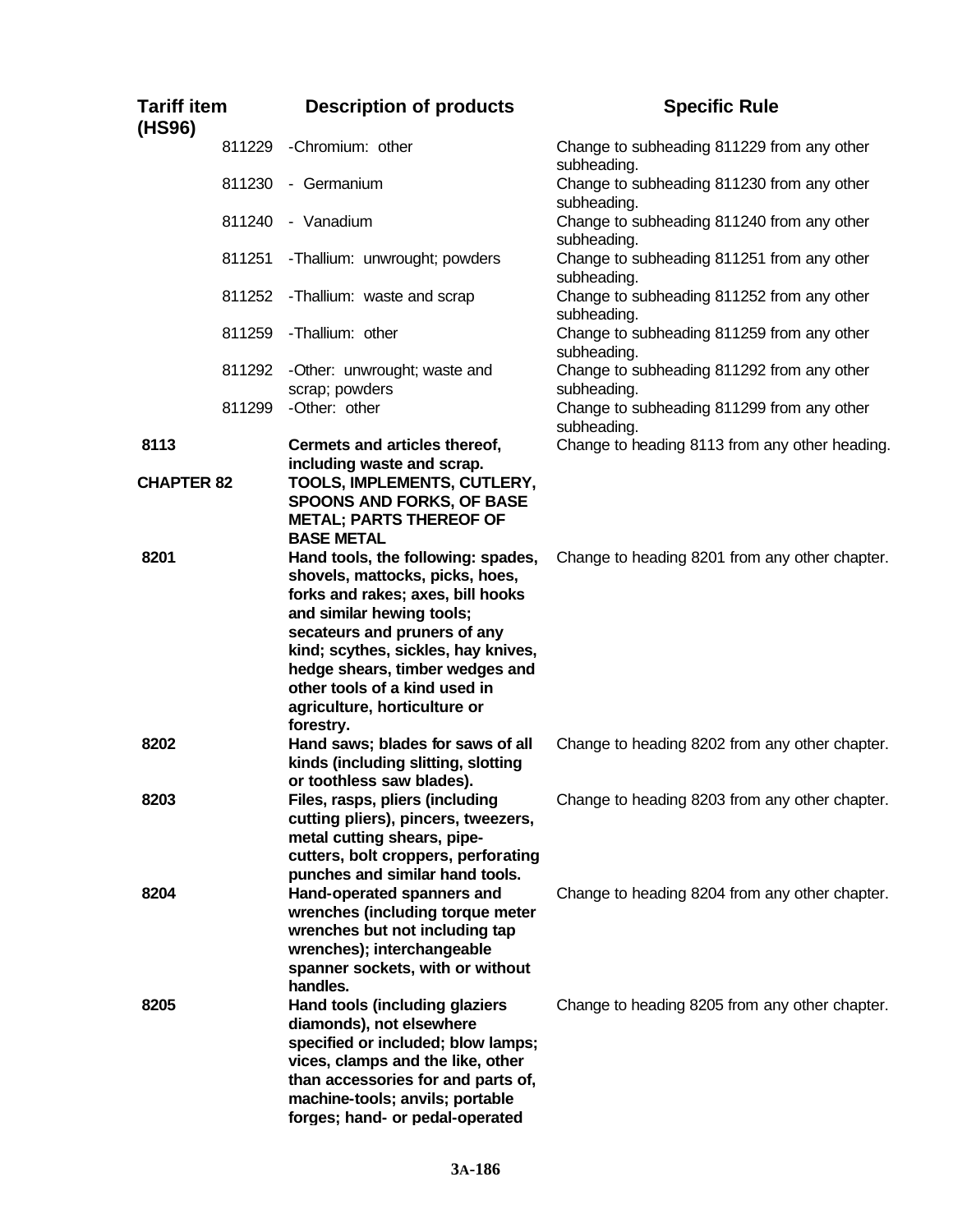| <b>Tariff item</b><br>(HS96) | <b>Description of products</b>                                                                                                                                                                                                                                                                                                                                            | <b>Specific Rule</b>                                                          |
|------------------------------|---------------------------------------------------------------------------------------------------------------------------------------------------------------------------------------------------------------------------------------------------------------------------------------------------------------------------------------------------------------------------|-------------------------------------------------------------------------------|
| 8206                         | grinding wheels with frameworks.<br>Tools of two or more of the<br>headings 82.02 to 82.05, put up in<br>sets for retail sale.                                                                                                                                                                                                                                            | Change to heading 8206 from any other chapter.                                |
| 8207                         | Interchangeable tools for hand<br>tools, whether or not power-<br>operated, or for machine-tools<br>example, for<br>(for<br>pressing,<br>stamping,<br>punching,<br>tapping,<br>threading,<br>drilling,<br>boring,<br>milling, turning<br>broaching,<br>or<br>screwdriving), including dies for<br>drawing or extruding metal, and<br>rock drilling or earth boring tools. | Change to heading 8207 from any other chapter.                                |
| 8208                         | Knives and cutting blades, for<br>machines<br>or<br>for<br>mechanical<br>appliances.                                                                                                                                                                                                                                                                                      | Change to heading 8208 from any other chapter.                                |
| 8209                         | Plates, sticks, tips and the like for<br>tools, unmounted, of cermets.                                                                                                                                                                                                                                                                                                    | Change to heading 8209 from any other chapter.                                |
| 8210                         | Hand-operated<br>mechanical<br>appliances, weighing 10 kg or<br>less, used in the preparation,<br>conditioning or serving of food or<br>drink.                                                                                                                                                                                                                            | Change to heading 8210 from any other chapter.                                |
| 8211                         | <b>Knives</b><br>with<br>cutting<br>blades,<br>serrated or not (including pruning<br>knives), other than knives of<br>heading<br>82.08,<br>and<br>blades<br>therefor.                                                                                                                                                                                                     | Change to heading 8211 from any other chapter.                                |
| 8212                         | <b>Razors</b><br>blades<br>and<br>razor<br>(including razor blade blanks in<br>strips).                                                                                                                                                                                                                                                                                   | Change to heading 8212 from any other chapter.                                |
| 8213                         | Scissors,<br>tailors<br>shears<br>and<br>similar<br>shears,<br><b>blades</b><br>and<br>therefor.                                                                                                                                                                                                                                                                          | Change to heading 8213 from any other chapter.                                |
| 8214                         | example, hair clippers, butchers<br>or kitchen cleavers, choppers and<br>mincing knives, paper knives);<br>manicure or pedicure sets and<br>instruments (including nail files).                                                                                                                                                                                           | Other articles of cutlery (for Change to heading 8214 from any other chapter. |
| 8215                         | Spoons, forks, ladles, skimmers,<br>cake-servers, fish-knives, butter-<br>knives, sugar tongs and similar<br>kitchen or tableware.                                                                                                                                                                                                                                        | Change to heading 8215 from any other chapter.                                |
| <b>CHAPTER 83</b>            | MISCELLANEOUS ARTICLES OF<br><b>BASE METAL</b>                                                                                                                                                                                                                                                                                                                            |                                                                               |
| 8301                         | <b>Padlocks</b><br><b>locks</b><br>and<br>(key,<br>combination<br>electrically<br>or<br>operated), of base metal; clasps<br>frames<br>with<br>and<br>clasps,<br>incorporating<br>locks,<br>of<br>base                                                                                                                                                                     |                                                                               |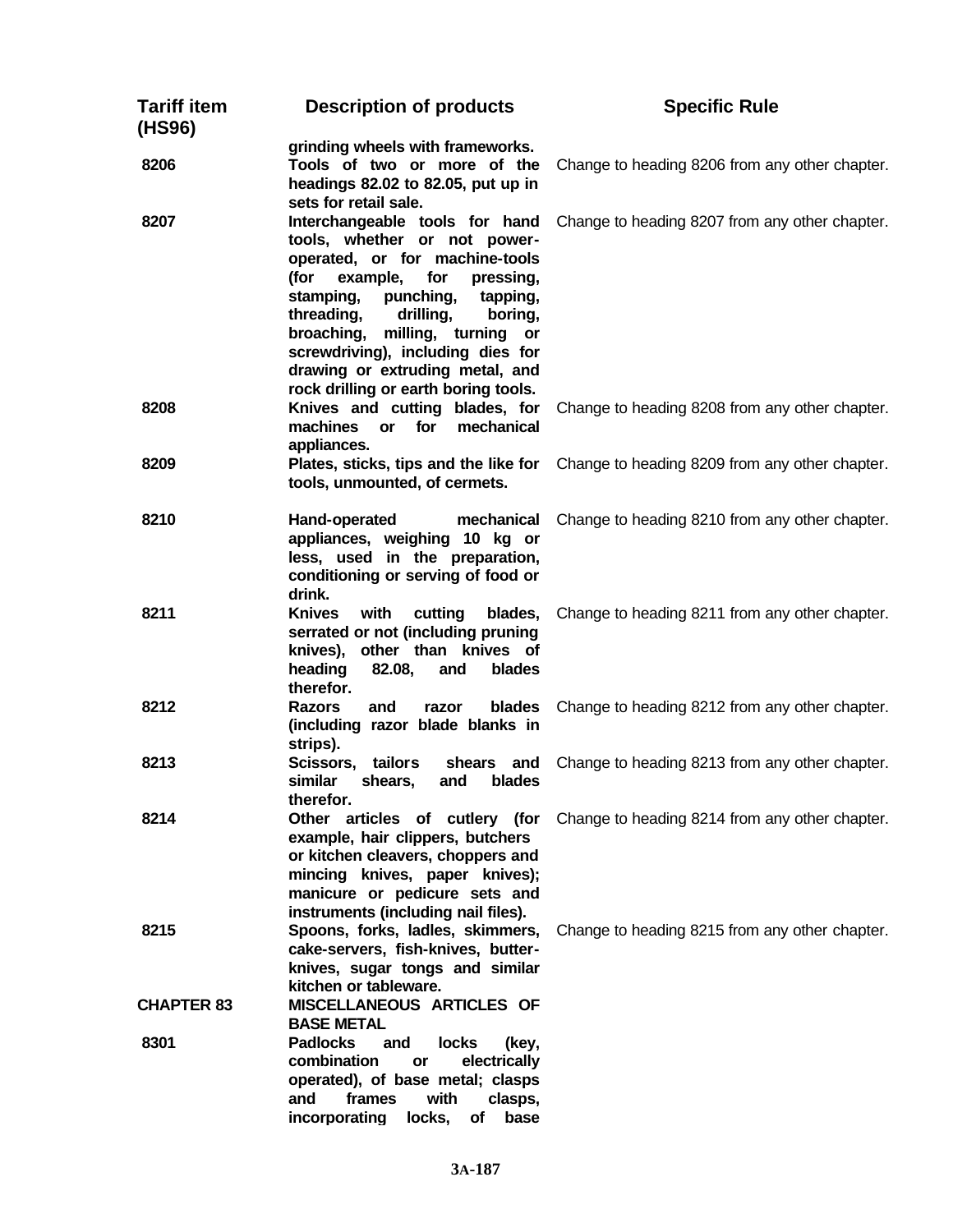| <b>Tariff item</b><br>(HS96) | <b>Description of products</b>                                                                                                                                                                                                                                                                                                                         | <b>Specific Rule</b>                                                                                                                                                                                                                                                                                                                           |
|------------------------------|--------------------------------------------------------------------------------------------------------------------------------------------------------------------------------------------------------------------------------------------------------------------------------------------------------------------------------------------------------|------------------------------------------------------------------------------------------------------------------------------------------------------------------------------------------------------------------------------------------------------------------------------------------------------------------------------------------------|
|                              | keys for any of the<br>metal:<br>foregoing articles, of base metal.                                                                                                                                                                                                                                                                                    |                                                                                                                                                                                                                                                                                                                                                |
| 830110                       | - Padlocks                                                                                                                                                                                                                                                                                                                                             | Change to subheading 830110 from any other<br>chapter; or                                                                                                                                                                                                                                                                                      |
|                              |                                                                                                                                                                                                                                                                                                                                                        | Change to subheading 830110 from subheading<br>830160, whether or not there is also a change<br>from any other chapter provided there is a<br>regional value content of not less than 35 percent<br>based on the build-up method or 45 percent                                                                                                 |
| 830120                       | - Locks of a kind used for motor<br>vehicles                                                                                                                                                                                                                                                                                                           | based on the build-down method.<br>Change to subheading 830120 from any other<br>chapter; or                                                                                                                                                                                                                                                   |
|                              |                                                                                                                                                                                                                                                                                                                                                        | Change to subheading 830120 from subheading<br>830160, whether or not there is also a change<br>from any other chapter provided there is a<br>regional value content of not less than 35 percent<br>based on the build-up method or 45 percent                                                                                                 |
|                              | 830130 - Locks of a kind used for furniture                                                                                                                                                                                                                                                                                                            | based on the build-down method.<br>Change to subheading 830130 from any other<br>chapter; or                                                                                                                                                                                                                                                   |
|                              |                                                                                                                                                                                                                                                                                                                                                        | Change to subheading 830130 from subheading<br>830160, whether or not there is also a change<br>from any other chapter provided there is a<br>regional value content of not less than 35 percent<br>based on the build-up method or 45 percent<br>based on the build-down method.                                                              |
| 830140                       | - Other locks:                                                                                                                                                                                                                                                                                                                                         | Change to subheading 830140 from any other<br>chapter; or<br>Change to subheading 830140 from subheading<br>830160, whether or not there is also a change<br>from any other chapter provided there is a<br>regional value content of not less than 35 percent<br>based on the build-up method or 45 percent<br>based on the build-down method. |
| 830150                       | - Clasps and frames with clasps,<br>incorporating locks                                                                                                                                                                                                                                                                                                | Change to subheading 830150 from any other<br>chapter.                                                                                                                                                                                                                                                                                         |
| 830160                       | - Parts                                                                                                                                                                                                                                                                                                                                                | Change to subheading 830160 from any other<br>chapter.                                                                                                                                                                                                                                                                                         |
| 830170                       | - Keys presented separately                                                                                                                                                                                                                                                                                                                            | Change to subheading 830170 from any other<br>chapter.                                                                                                                                                                                                                                                                                         |
| 8302                         | <b>Base metal mountings, fittings</b><br>and similar articles suitable for<br>furniture, doors, staircases,<br>windows, blinds, coachwork,<br>saddlery, trunks, chests, caskets<br>or the like; base metal hat-racks,<br>hat-pegs, brackets and similar<br>fixtures; castors with mountings<br>of base metal; automatic door<br>closers of base metal. |                                                                                                                                                                                                                                                                                                                                                |
| 830210                       | - Hinges                                                                                                                                                                                                                                                                                                                                               | Change to subheading 830210 from any other<br>subheading.                                                                                                                                                                                                                                                                                      |
| 830220                       | - Castors                                                                                                                                                                                                                                                                                                                                              | Change to subheading 830220 from any other                                                                                                                                                                                                                                                                                                     |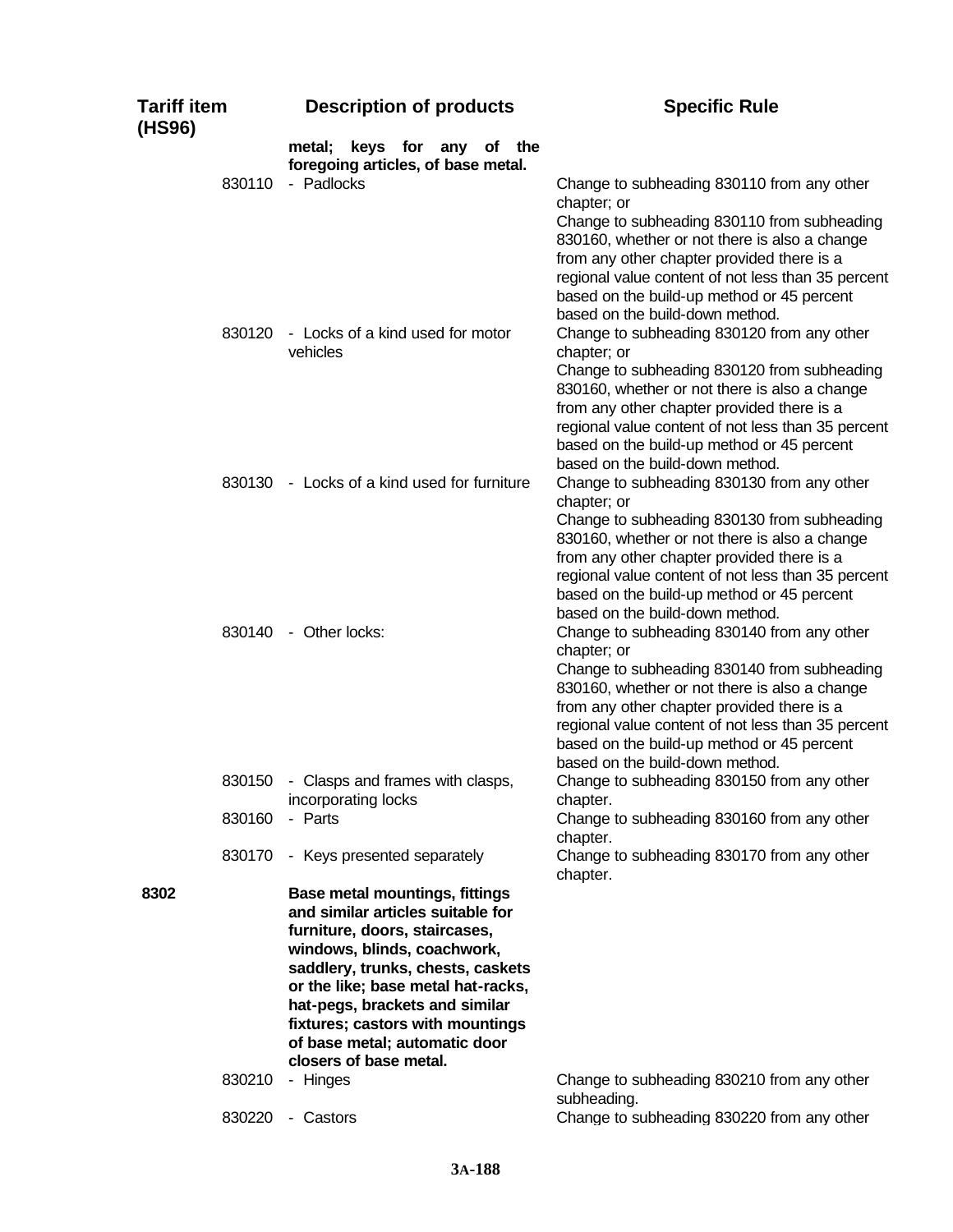| <b>Tariff item</b><br>(HS96) | <b>Description of products</b>                                                                                                                                                                                                                       | <b>Specific Rule</b>                                                     |
|------------------------------|------------------------------------------------------------------------------------------------------------------------------------------------------------------------------------------------------------------------------------------------------|--------------------------------------------------------------------------|
| 830230                       | - Other mountings, fittings and<br>similar articles suitable for motor<br>vehicles                                                                                                                                                                   | subheading.<br>Change to subheading 830230 from any other<br>subheading. |
| 830241                       | -Other mountings, fittings and similar<br>articles: suitable for buildings                                                                                                                                                                           | Change to subheading 830241 from any other<br>subheading.                |
| 830242                       | -Other mountings, fittings and similar<br>articles: other, suitable for furniture                                                                                                                                                                    | Change to subheading 830242 from any other<br>subheading.                |
| 830249                       | -Other mountings, fittings and similar<br>articles: other                                                                                                                                                                                            | Change to subheading 830249 from any other<br>subheading.                |
| 830250                       | - Hat-racks, hat-pegs, brackets and<br>similar fixtures                                                                                                                                                                                              | Change to subheading 830250 from any other<br>subheading.                |
| 830260                       | - Automatic door closers                                                                                                                                                                                                                             | Change to subheading 830260 from any other<br>subheading.                |
| 8303                         | Armoured or reinforced safes,<br>strong-boxes and doors and safe<br>deposit lockers for strong-rooms,<br>cash or deed boxes and the like,<br>of base metal.                                                                                          | Change to heading 8303 from any other heading.                           |
| 8304                         | Filing cabinets, card-index<br>cabinets, paper trays, paper<br>rests, pen trays, office-stamp<br>stands and similar office or desk<br>equipment, of base metal, other<br>than office furniture of heading<br>94.03.                                  | Change to heading 8304 from any other heading.                           |
| 8305                         | Fittings for loose-leaf binders or<br>files, letter clips, letter corners,<br>paper clips, indexing tags and<br>similar office articles, of base<br>metal; staples in strips (for<br>example, for offices, upholstery,<br>packaging), of base metal. |                                                                          |
| 830510                       | - Fittings for loose-leaf binders or<br>files                                                                                                                                                                                                        | Change to subheading 830510 from any other<br>subheading.                |
| 830520                       | - Staples in strips                                                                                                                                                                                                                                  | Change to subheading 830520 from any other<br>subheading.                |
| 830590                       | - Other, including parts                                                                                                                                                                                                                             | Change to subheading 830590 from any other<br>subheading.                |
| 8306                         | Bells, gongs and the like, non-<br>electric, of base metal; statuettes<br>and other ornaments, of base<br>metal; photograph, picture or<br>similar frames, of base metal;<br>mirrors of base metal.                                                  | Change to heading 8306 from any other heading.                           |
| 8307                         | Flexible tubing of base metal, with<br>or without fittings.                                                                                                                                                                                          | Change to heading 8307 from any other heading.                           |
| 8308                         | Clasps,<br>frames<br>with<br>clasps,<br>buckles,<br>buckle-clasps,<br>hooks,<br>eyes, eyelets and the like, of base<br>metal, of a kind used for clothing,<br>footwear,<br>awnings,<br>handbags,<br>travel goods or other made up                    |                                                                          |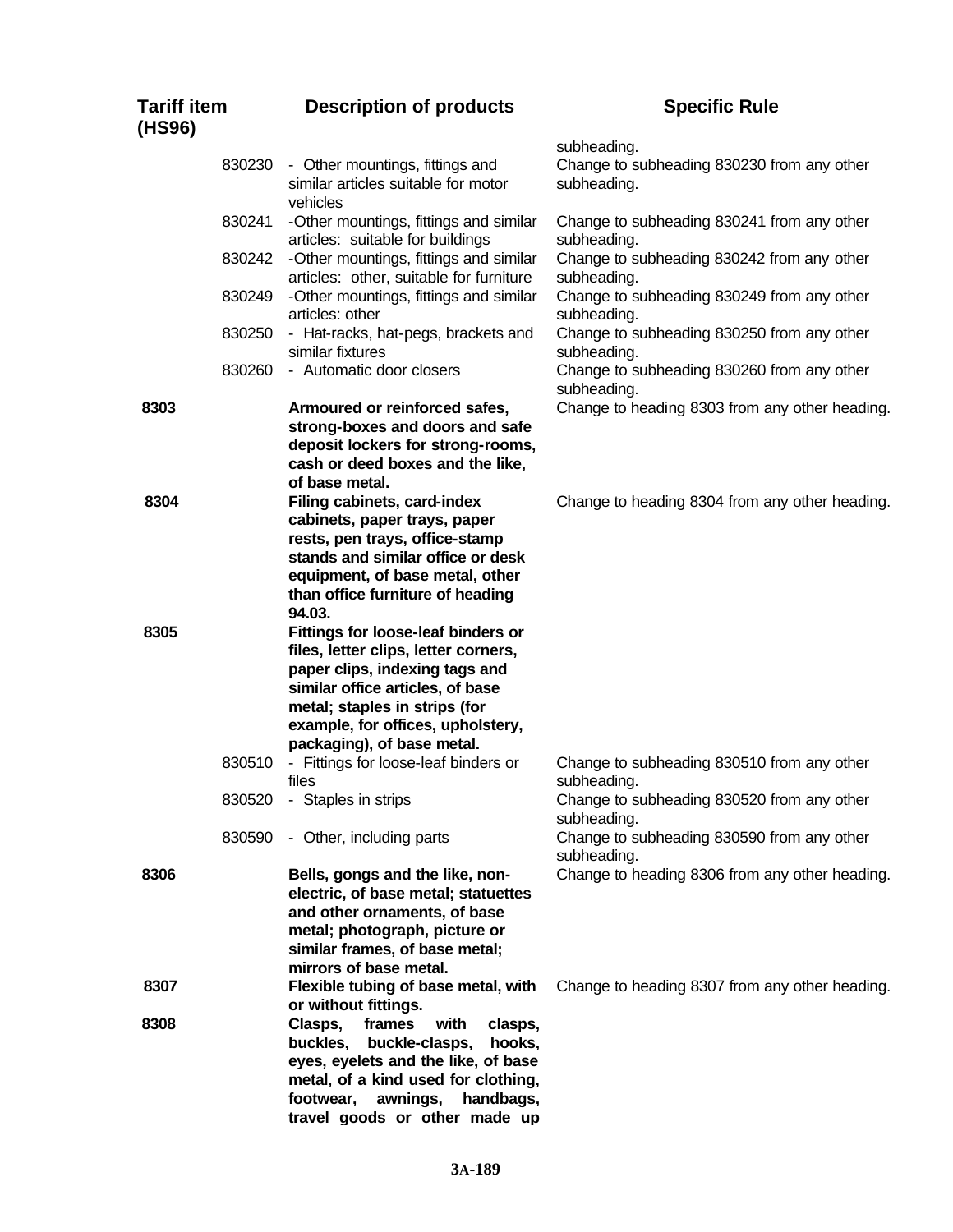| <b>Tariff item</b><br>(HS96) |        | <b>Description of products</b>                                                                                                                                                                                                                                                                                                        | <b>Specific Rule</b>                                        |
|------------------------------|--------|---------------------------------------------------------------------------------------------------------------------------------------------------------------------------------------------------------------------------------------------------------------------------------------------------------------------------------------|-------------------------------------------------------------|
|                              |        | articles; tubular or<br>bifurcated<br>rivets, of base metal; beads and<br>spangles, of base metal.                                                                                                                                                                                                                                    |                                                             |
|                              | 830810 | - Hooks, eyes and eyelets                                                                                                                                                                                                                                                                                                             | Change to subheading 830810 from any other<br>subheading.   |
|                              | 830820 | - Tubular or bifurcated rivets                                                                                                                                                                                                                                                                                                        | Change to subheading 830820 from any other<br>subheading.   |
|                              | 830890 | - Other, including parts                                                                                                                                                                                                                                                                                                              | Change to subheading 830890 from any other<br>subheading.   |
| 8309                         |        | Stoppers, caps and lids (including<br>crown corks, screw caps and<br>pouring stoppers), capsules for<br>bottles, threaded bungs, bung<br>covers, seals and other packing<br>accessories, of base metal.                                                                                                                               | Change to heading 8309 from any other heading.              |
| 8310                         |        | Sign-plates, name-plates,<br>address-plates and similar plates,<br>numbers, letters and other<br>symbols, of base metal, excluding<br>those of heading 9405.                                                                                                                                                                          | Change to heading 8310 from any other heading.              |
| 8311                         |        | Wire, rods, tubes, plates,<br>electrodes and similar products,<br>of base metal or of metal<br>carbides, coated or cored with<br>flux material, of a kind used for<br>soldering, brazing, welding or<br>deposition of metal or of metal<br>carbides; wire and rods, of<br>agglomerated base metal powder,<br>used for metal spraying. |                                                             |
|                              | 831110 | - Coated electrodes of base metal,<br>for electric arc-welding:                                                                                                                                                                                                                                                                       | Change to subheading 831110 from any other<br>subheading.   |
|                              | 831120 | - Cored wire of base metal, for<br>electric arc-welding                                                                                                                                                                                                                                                                               | Change to subheading 831120 from any other<br>subheading.   |
|                              | 831130 | - Coated rods and cored wire, of<br>base metal, for soldering, brazing or<br>welding by flame                                                                                                                                                                                                                                         | Change to subheading 831130 from any other<br>subheading.   |
|                              | 831190 | - Other, including parts                                                                                                                                                                                                                                                                                                              | Change to subheading 831190 from any other<br>subheading.   |
| <b>CHAPTER 84</b>            |        | <b>NUCLEAR REACTORS,</b><br><b>BOILERS, MACHINERY AND</b><br><b>MECHANICAL APPLIANCES;</b><br><b>PARTS THEREOF</b>                                                                                                                                                                                                                    |                                                             |
| 8401                         |        | Nuclear reactors; fuel elements<br>(cartridges), non-irradiated, for<br>nuclear reactors; machinery and<br>apparatus for isotopic<br>separation.                                                                                                                                                                                      |                                                             |
|                              | 840110 | - Nuclear reactors                                                                                                                                                                                                                                                                                                                    | A change to subheading 840110 from any other<br>subheading. |
|                              | 840120 | - Machinery and apparatus for<br>isotopic<br>separation, and parts<br>thereof                                                                                                                                                                                                                                                         | A change to subheading 840120 from any other<br>subheading  |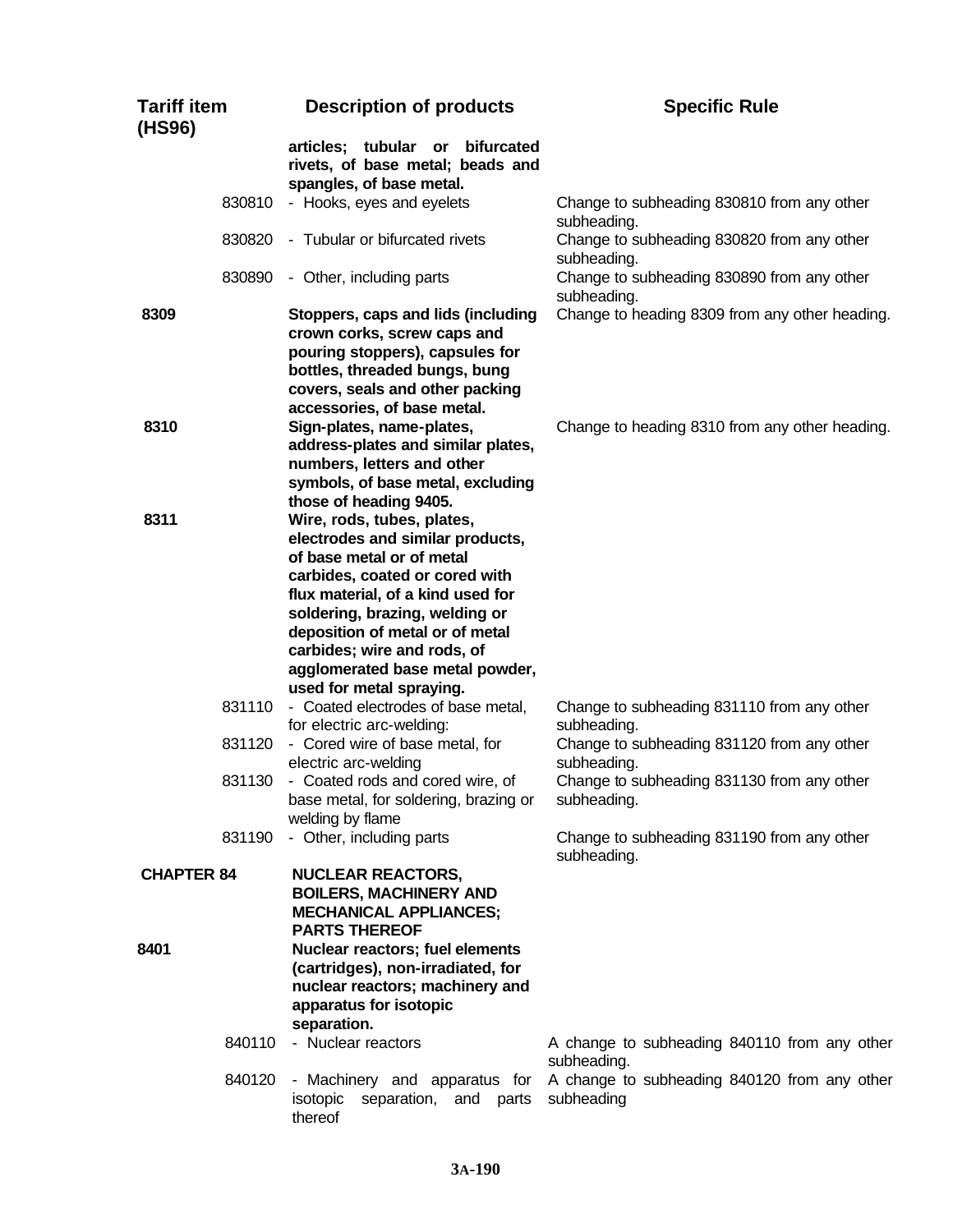| <b>Tariff item</b><br>(HS96) |        | <b>Description of products</b>                                                                                                                                                                                     | <b>Specific Rule</b>                                                                                                                                                                                                                                                                                                                              |
|------------------------------|--------|--------------------------------------------------------------------------------------------------------------------------------------------------------------------------------------------------------------------|---------------------------------------------------------------------------------------------------------------------------------------------------------------------------------------------------------------------------------------------------------------------------------------------------------------------------------------------------|
|                              | 840130 | - Fuel elements (cartridges), non-<br>irradiated                                                                                                                                                                   | A change to subheading 840130 from any other<br>subheading.                                                                                                                                                                                                                                                                                       |
|                              | 840140 | - Parts of nuclear reactors                                                                                                                                                                                        | A change to subheading 840140 from any other<br>heading.                                                                                                                                                                                                                                                                                          |
| 8402                         |        | Steam or other vapour<br>generating boilers (other than<br>central heating hot water boilers<br>capable also of producing low<br>pressure steam); super-heated<br>water boilers.                                   |                                                                                                                                                                                                                                                                                                                                                   |
|                              | 840211 | - Watertube boilers with a steam<br>production exceeding 45 t per hour                                                                                                                                             | A change to subheading 840211 from any other<br>heading; or A change to subheading 840211 from<br>subheading 840290, whether or not there is also a<br>change from any other heading, provided there is<br>a regional value content of not less than 35 percent<br>based on the build-up method or 45 percent based<br>on the build-down method.  |
|                              | 840212 | - Watertube boilers with a steam<br>production not exceeding 45 t per<br>hour                                                                                                                                      | A change to subheading 840212 from any other<br>subheading, except from subheading 840211                                                                                                                                                                                                                                                         |
|                              | 840219 | - Other vapour generating boilers,<br>including hybrid boilers                                                                                                                                                     | A change to subheading 840219 from any other<br>heading; or A change to subheading 840219 from<br>subheading 8402.90, whether or not there is also a<br>change from any other heading, provided there is<br>a regional value content of not less than 35 percent<br>based on the build-up method or 45 percent based<br>on the build-down method. |
|                              | 840220 | - Super-heated water boilers                                                                                                                                                                                       | A change to subheading 840220 from any other<br>subheading.                                                                                                                                                                                                                                                                                       |
|                              | 840290 | - Parts                                                                                                                                                                                                            | A change to subheading 840290 from any other<br>heading, or No change in tariff classification,<br>provided there is a regional value content of not<br>less than 35 percent based on the build-up method<br>or 45 percent based on the build-down method.                                                                                        |
| 8403                         |        | Central heating<br>boilers other<br>than those of heading 84.02.                                                                                                                                                   |                                                                                                                                                                                                                                                                                                                                                   |
|                              | 840310 | - Boilers                                                                                                                                                                                                          | A change to subheading 840310 from any other<br>subheading.                                                                                                                                                                                                                                                                                       |
|                              | 840390 | - Parts                                                                                                                                                                                                            | A change to subheading 840390 from any other<br>heading.                                                                                                                                                                                                                                                                                          |
| 8404                         |        | Auxiliary plant for use with<br>boilers of heading 84.02 or 84.03<br>example,<br>economisers,<br>(for<br>super-heaters, soot removers,<br>gas recoverers); condensers for<br>steam or other vapour power<br>units. |                                                                                                                                                                                                                                                                                                                                                   |
|                              | 840410 | - Auxiliary plant for use with<br>boilers of heading 84.02 or 84.03                                                                                                                                                | A change to subheading 840410 from any other<br>subheading                                                                                                                                                                                                                                                                                        |
|                              | 840420 | - Condensers for steam or other<br>vapour power units                                                                                                                                                              | A change to subheading 840420 from any other<br>heading; or A change to subheading 840420 from<br>subheading 840490, whether or not there is also a<br>change from any other heading, provided there is                                                                                                                                           |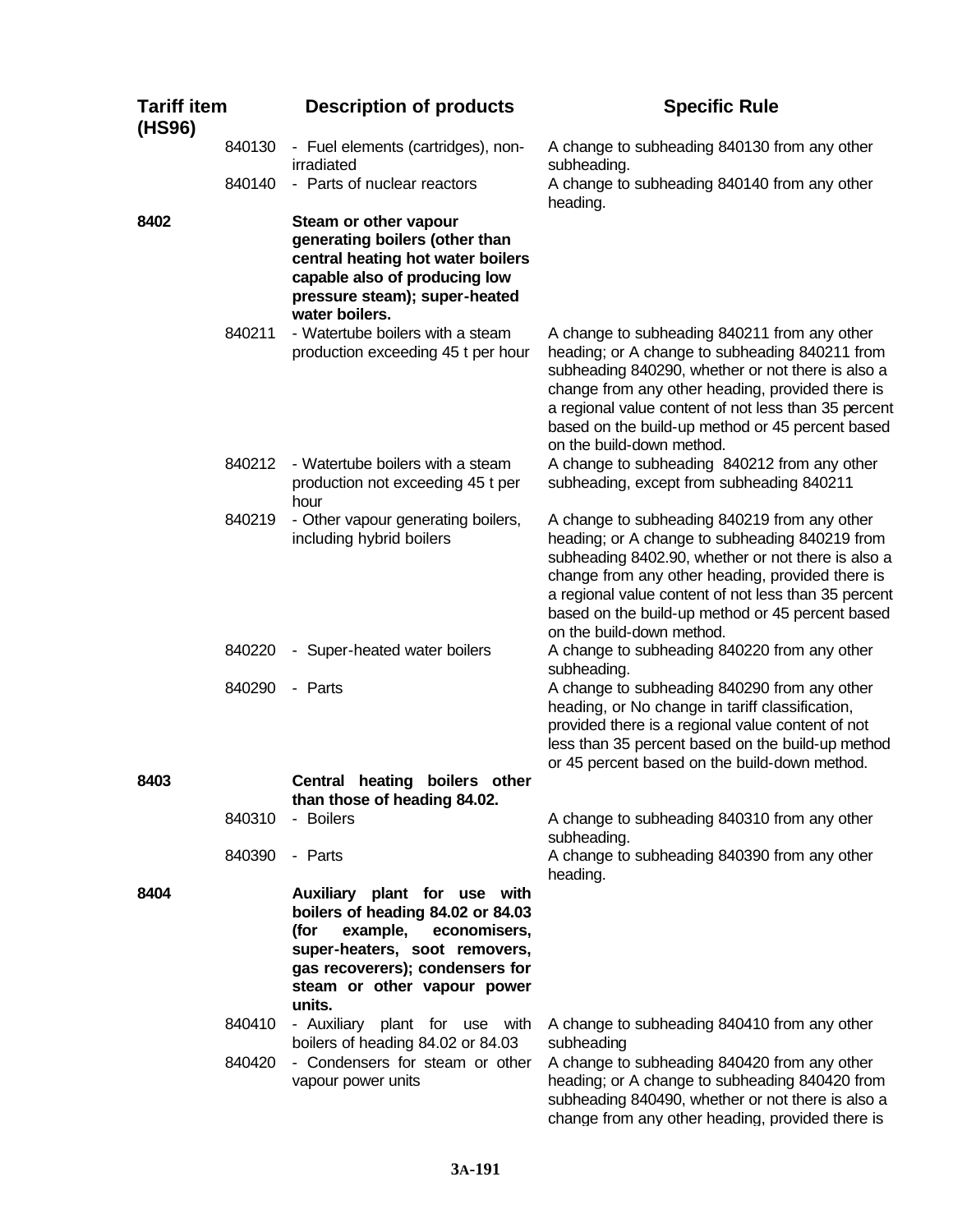| <b>Tariff item</b><br>(HS96) |                  | <b>Description of products</b>                                                                                                                                                                     | <b>Specific Rule</b>                                                                                                                                                                                                    |
|------------------------------|------------------|----------------------------------------------------------------------------------------------------------------------------------------------------------------------------------------------------|-------------------------------------------------------------------------------------------------------------------------------------------------------------------------------------------------------------------------|
|                              | 840490           | - Parts                                                                                                                                                                                            | a regional value content of not less than 35 percent<br>based on the build-up method or 45 percent based<br>on the build-down method.<br>A change to subheading 840490 from any other<br>heading.                       |
| 8405                         |                  | Producer gas or water<br>gas<br>generators, with or without their<br>acetylene<br>purifiers;<br>gas<br>generators and similar water<br>process gas generators, with or<br>without their purifiers. |                                                                                                                                                                                                                         |
|                              | 840510           | - Producer gas or water gas<br>generators, with or without their<br>purifiers; acetylene gas generators<br>and similar water process gas<br>generators, with or without their<br>purifiers         | A change to subheading 840510 from any other<br>subheading.                                                                                                                                                             |
|                              | 840590           | - Parts                                                                                                                                                                                            | A change to subheading 840590 from any other<br>heading.                                                                                                                                                                |
| 8406                         |                  | other<br><b>Steam</b><br>turbines<br>and<br>vapour turbines.                                                                                                                                       |                                                                                                                                                                                                                         |
|                              | 840610           | - Turbines for marine propulsion                                                                                                                                                                   | A change to subheading 840610 from any other<br>subheading.                                                                                                                                                             |
|                              | 840681           | - Other turbines of an output<br>exceeding 40 MW                                                                                                                                                   | A change to subheading 840681 through 840682<br>from any other subheading outside that group.                                                                                                                           |
|                              | 840682<br>840690 | Other turbines of an output<br>$\sim$<br>not exceeding 40 MW<br>- Parts                                                                                                                            | A change to subheading 8406.81 through 840682<br>from any other subheading outside that group.<br>A change to subheading 840690000 from any                                                                             |
|                              |                  |                                                                                                                                                                                                    | other heading, or A regional value content of not<br>less than 35 percent based on the build-up method<br>or 45 percent based on the build-down method,<br>whether or not there is a change in tariff<br>classification |
| 8407                         |                  | Spark-ignition reciprocating or<br>internal<br>combustion<br>rotary<br>piston engines.                                                                                                             | A change to heading 8407 from any other heading.                                                                                                                                                                        |
| 8408                         |                  | <b>Compression-ignition</b><br>internal<br>combustion<br>piston<br>engines<br>(diesel or semi-diesel engines).                                                                                     | A change to heading 8408 from any other heading.                                                                                                                                                                        |
| 8409                         |                  | Parts suitable for use solely or<br>principally with the engines of<br>heading 84.07 or 84.08.                                                                                                     |                                                                                                                                                                                                                         |
|                              | 840910           | - For aircraft engines                                                                                                                                                                             | A change to subheading 8409.10 from any other<br>heading.                                                                                                                                                               |
|                              | 840991           | - Other: Suitable for use solely or<br>with<br>principally<br>spark-ignition<br>internal combustion piston engines:                                                                                | A change to subheading 840991 from any other<br>heading, or A regional value content of not less<br>than 30 percent based on the build up method,<br>whether or not there is a change in tariff<br>classification.      |
|                              | 840999           | - Other: Other:                                                                                                                                                                                    | A change to subheading 840999 from any other<br>heading, or A regional value content of not less<br>than 30 percent based on the build up method,                                                                       |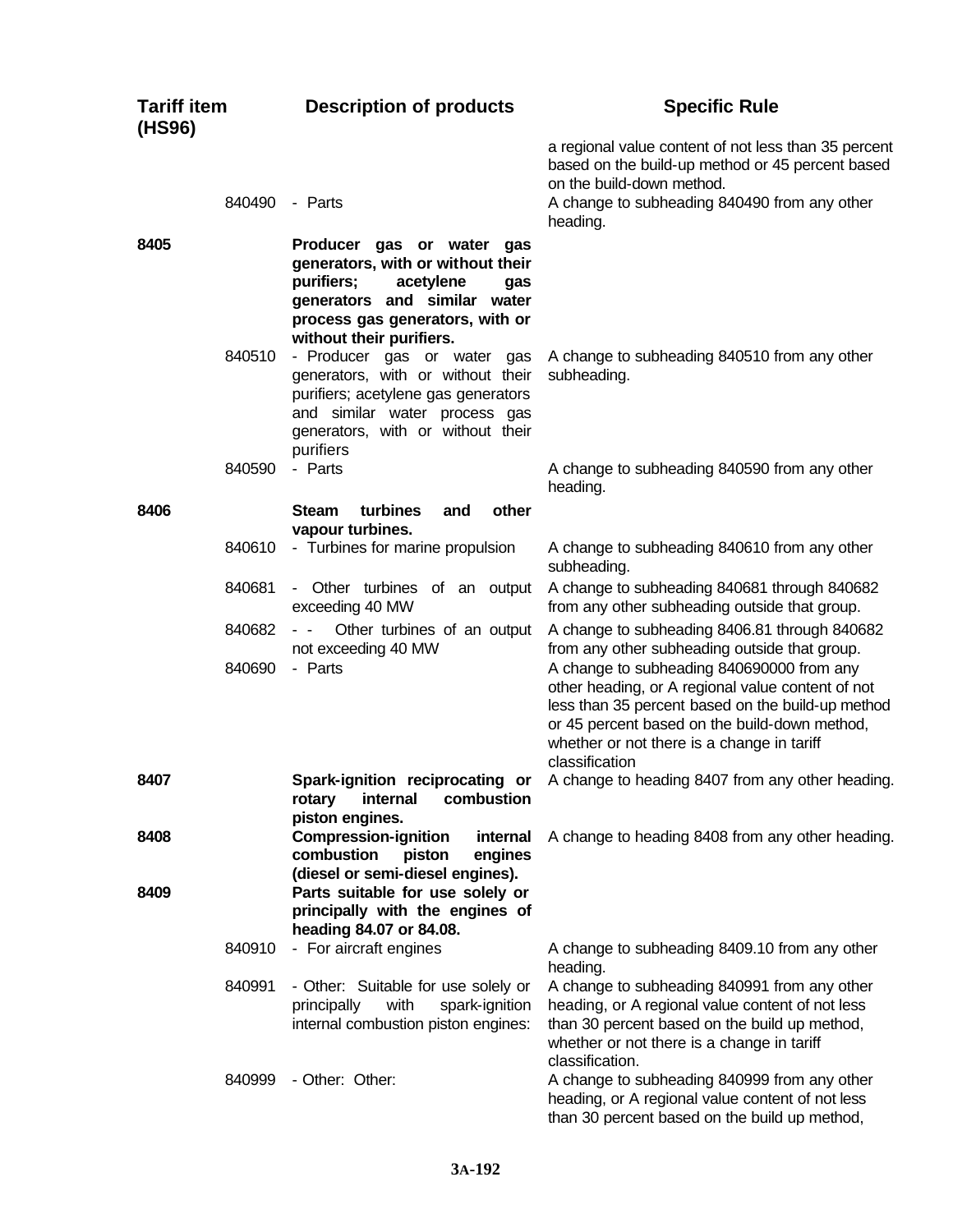| <b>Tariff item</b><br>(HS96) |        | <b>Description of products</b>                                             |                                                                                                                                                                                                                                                                                                                                                                                                                                                                                                                                                                                                                                                                                                                                                                                                                                                                                                                                                                                                                                                                                                                                                                                                                                                                                                                                                                |  |
|------------------------------|--------|----------------------------------------------------------------------------|----------------------------------------------------------------------------------------------------------------------------------------------------------------------------------------------------------------------------------------------------------------------------------------------------------------------------------------------------------------------------------------------------------------------------------------------------------------------------------------------------------------------------------------------------------------------------------------------------------------------------------------------------------------------------------------------------------------------------------------------------------------------------------------------------------------------------------------------------------------------------------------------------------------------------------------------------------------------------------------------------------------------------------------------------------------------------------------------------------------------------------------------------------------------------------------------------------------------------------------------------------------------------------------------------------------------------------------------------------------|--|
|                              |        |                                                                            | whether or not there is a change in tariff<br>classification.                                                                                                                                                                                                                                                                                                                                                                                                                                                                                                                                                                                                                                                                                                                                                                                                                                                                                                                                                                                                                                                                                                                                                                                                                                                                                                  |  |
| 8410                         |        | <b>Hydraulic</b><br>turbines,<br>water<br>wheels, and regulators therefor. |                                                                                                                                                                                                                                                                                                                                                                                                                                                                                                                                                                                                                                                                                                                                                                                                                                                                                                                                                                                                                                                                                                                                                                                                                                                                                                                                                                |  |
|                              | 841011 | - Of a power not exceeding 1,000<br>kW                                     | A change to subheading 841011 from any other<br>subheading, except from subheadings 841011                                                                                                                                                                                                                                                                                                                                                                                                                                                                                                                                                                                                                                                                                                                                                                                                                                                                                                                                                                                                                                                                                                                                                                                                                                                                     |  |
|                              | 841012 | - Of a power exceeding 1,000 kW<br>but not exceeding 10,000 kW             | A change to subheading 841012 from any other<br>subheading, except from subheadings 841011<br>through 841013.                                                                                                                                                                                                                                                                                                                                                                                                                                                                                                                                                                                                                                                                                                                                                                                                                                                                                                                                                                                                                                                                                                                                                                                                                                                  |  |
|                              | 841013 | - Of a power exceeding 10,000<br>kW                                        | A change to subheading 841013 from any other<br>subheading, except from subheadings 841011<br>through 841013.                                                                                                                                                                                                                                                                                                                                                                                                                                                                                                                                                                                                                                                                                                                                                                                                                                                                                                                                                                                                                                                                                                                                                                                                                                                  |  |
|                              | 841090 | - Parts, including regulators                                              | A change to subheading 841090 from any other<br>heading, or A regional value content of not less<br>than 35 percent based on the build-up method or<br>45 percent based on the build-down method,<br>whether or not there is a change in tariff                                                                                                                                                                                                                                                                                                                                                                                                                                                                                                                                                                                                                                                                                                                                                                                                                                                                                                                                                                                                                                                                                                                |  |
| 8411                         |        | Turbo-jets, turbo-propellers and<br>other gas turbines.                    | <b>Specific Rule</b><br>through 841013.<br>classification<br>A change to subheading 841111 from any other<br>subheading, except from subheadings 841111<br>through 8411.82.<br>A change to subheading 841112 from any other<br>subheading, except from subheadings 841111<br>through 841182.<br>A change to subheading 841121 from any other<br>subheading, except from subheadings 841111<br>through 841182.<br>A change to subheading 841122 from any other<br>subheading, except from subheadings 841111<br>through 841182.<br>A change to subheading 841191 from any other<br>subheading, except from subheadings 841111<br>through 841182.<br>A change to subheading 841182 from any other<br>subheading, except from subheadings 841111<br>through 8411.82.<br>A change to subheading 841191 from any other<br>heading, A regional value content of not less than<br>35 percent based on the build-up method or 45<br>percent based on the build-down method, whether<br>or not there is a change in tariff classification<br>A change to subheading 841199 from any other<br>heading, A regional value content of not less than<br>35 percent based on the build-up method or 45<br>percent based on the build-down method, whether<br>or not there is a change in tariff classification<br>A change to subheading 841210 from any other<br>subheading. |  |
|                              | 841111 | - Turbo-jets: Of a<br>thrust<br>not<br>exceeding 25 kN                     |                                                                                                                                                                                                                                                                                                                                                                                                                                                                                                                                                                                                                                                                                                                                                                                                                                                                                                                                                                                                                                                                                                                                                                                                                                                                                                                                                                |  |
|                              | 841112 | - Turbo-jets: Of a thrust exceeding<br>25 kN                               |                                                                                                                                                                                                                                                                                                                                                                                                                                                                                                                                                                                                                                                                                                                                                                                                                                                                                                                                                                                                                                                                                                                                                                                                                                                                                                                                                                |  |
|                              | 841121 | - Turbo-propellers: Of a power not<br>exceeding 1,100 kW                   |                                                                                                                                                                                                                                                                                                                                                                                                                                                                                                                                                                                                                                                                                                                                                                                                                                                                                                                                                                                                                                                                                                                                                                                                                                                                                                                                                                |  |
|                              | 841122 | - Turbo-propellers: Of a power<br>exceeding 1,100 kW                       |                                                                                                                                                                                                                                                                                                                                                                                                                                                                                                                                                                                                                                                                                                                                                                                                                                                                                                                                                                                                                                                                                                                                                                                                                                                                                                                                                                |  |
|                              | 841181 | - Other gas turbines: Of a power<br>not exceeding 5,000 kW                 |                                                                                                                                                                                                                                                                                                                                                                                                                                                                                                                                                                                                                                                                                                                                                                                                                                                                                                                                                                                                                                                                                                                                                                                                                                                                                                                                                                |  |
|                              | 841182 | - Other gas turbines: Of a power<br>exceeding 5,000 kW                     |                                                                                                                                                                                                                                                                                                                                                                                                                                                                                                                                                                                                                                                                                                                                                                                                                                                                                                                                                                                                                                                                                                                                                                                                                                                                                                                                                                |  |
|                              | 841191 | - Parts: Of turbo-jets or turbo-<br>propellers                             |                                                                                                                                                                                                                                                                                                                                                                                                                                                                                                                                                                                                                                                                                                                                                                                                                                                                                                                                                                                                                                                                                                                                                                                                                                                                                                                                                                |  |
|                              | 841199 | - Parts: Other                                                             |                                                                                                                                                                                                                                                                                                                                                                                                                                                                                                                                                                                                                                                                                                                                                                                                                                                                                                                                                                                                                                                                                                                                                                                                                                                                                                                                                                |  |
| 8412                         | 841210 | Other engines and motors.<br>- Reaction<br>engines<br>other<br>than        |                                                                                                                                                                                                                                                                                                                                                                                                                                                                                                                                                                                                                                                                                                                                                                                                                                                                                                                                                                                                                                                                                                                                                                                                                                                                                                                                                                |  |
|                              |        | turbo-jets                                                                 |                                                                                                                                                                                                                                                                                                                                                                                                                                                                                                                                                                                                                                                                                                                                                                                                                                                                                                                                                                                                                                                                                                                                                                                                                                                                                                                                                                |  |
|                              | 841221 | - Hydraulic power engines<br>and                                           | A change to subheading 841221 from any other                                                                                                                                                                                                                                                                                                                                                                                                                                                                                                                                                                                                                                                                                                                                                                                                                                                                                                                                                                                                                                                                                                                                                                                                                                                                                                                   |  |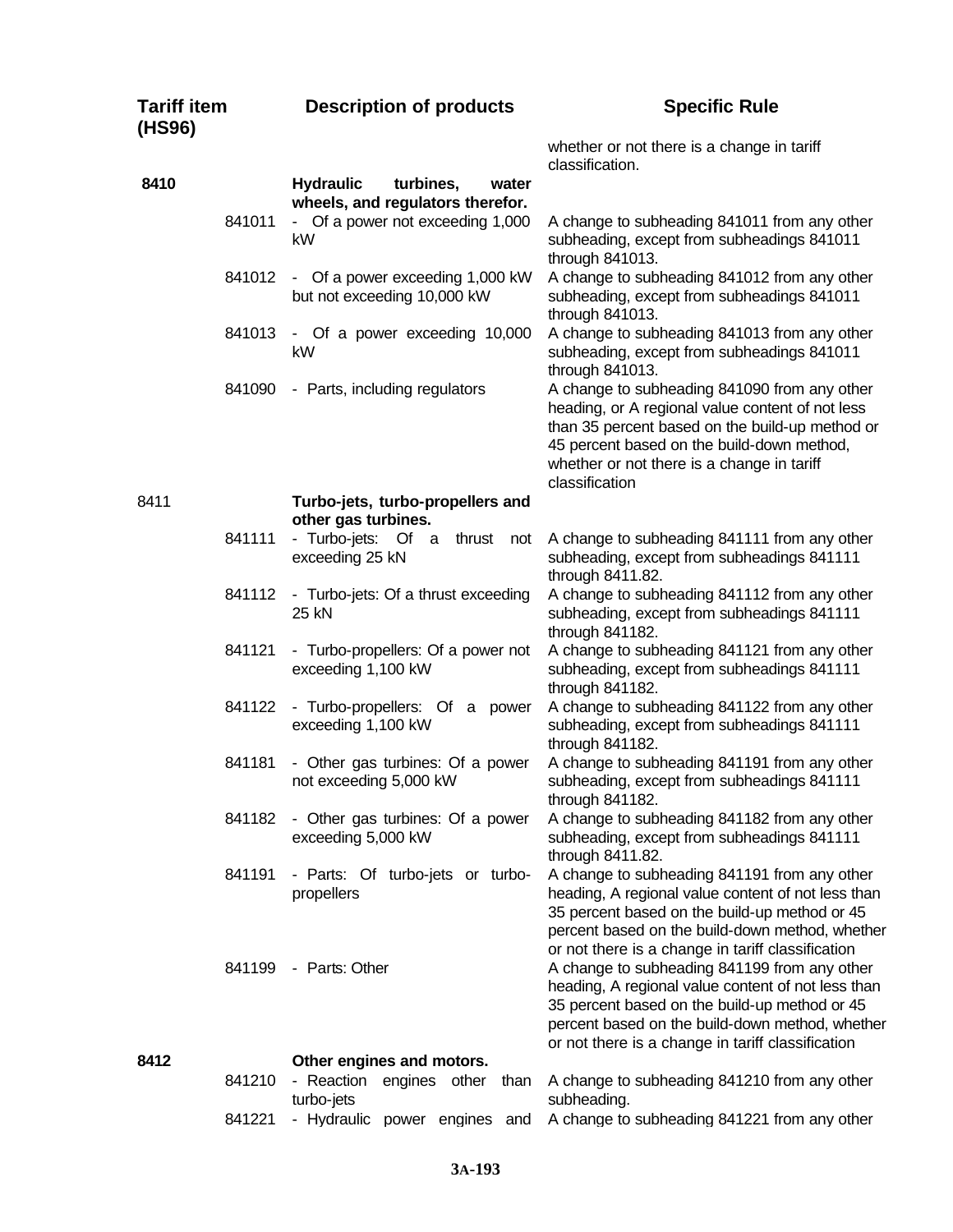| <b>Tariff item</b><br>(HS96) | <b>Description of products</b>                                                                                                                                      | <b>Specific Rule</b>                                                                                                                                                                                                                                              |
|------------------------------|---------------------------------------------------------------------------------------------------------------------------------------------------------------------|-------------------------------------------------------------------------------------------------------------------------------------------------------------------------------------------------------------------------------------------------------------------|
| 841229                       | motors: Linear acting (cylinders)<br>- Hydraulic power engines and<br>motors: Other                                                                                 | subheading.<br>A change to subheading 841229 from any other<br>subheading.                                                                                                                                                                                        |
| 841231                       | - Pneumatic power engines and<br>motors: Linear acting (cylinders)                                                                                                  | A change to subheading 841231 from any other<br>subheading.                                                                                                                                                                                                       |
| 841239                       | - Pneumatic power engines and<br>motors: Other                                                                                                                      | A change to subheading 841239 from any other<br>subheading.                                                                                                                                                                                                       |
| 841280                       | - Other                                                                                                                                                             | A change to subheading 841280 from any other<br>subheading.                                                                                                                                                                                                       |
| 841290                       | - Parts                                                                                                                                                             | A change to subheading 841290 from any other<br>heading, or A regional value content of not less<br>than 35 percent based on the build-up method or<br>45 percent based on the build-down method,<br>whether or not there is a change in tariff<br>classification |
| 8413                         | Pumps for liquids, whether or<br>not fitted with a measuring                                                                                                        |                                                                                                                                                                                                                                                                   |
| 841311                       | device; liquid elevators.<br>- Pumps fitted or designed to be<br>fitted with a measuring device:<br>Pumps for dispensing fuel or<br>lubricants, of the type used in | A change to subheading 841311 from any other<br>subheading.                                                                                                                                                                                                       |
| 841319                       | filling-stations or in garages<br>- Pumps fitted or designed to be<br>fitted with a measuring device:<br>Other                                                      | A change to subheading 841319 from any other<br>subheading.                                                                                                                                                                                                       |
| 841320                       | - Hand pumps, other than those of<br>subheading 8413.11 or 8413.19                                                                                                  | A change to subheading 841320 from any other<br>subheading.                                                                                                                                                                                                       |
| 841330                       | - Fuel, lubricating<br>cooling<br>or<br>medium<br>for<br>internal<br>pumps<br>combustion piston engines                                                             | A change to subheading 841330 from any other<br>subheading.                                                                                                                                                                                                       |
| 841340                       | - Concrete pumps                                                                                                                                                    | A change to subheading 841340 from any other<br>subheading.                                                                                                                                                                                                       |
| 841350                       | - Other<br>reciprocating<br>positive<br>displacement pumps                                                                                                          | A change to subheading 841350 from any other<br>subheading.                                                                                                                                                                                                       |
| 841360                       | - Other<br>positive<br>rotary<br>displacement pumps                                                                                                                 | A change to subheading 841360 from any other<br>subheading.                                                                                                                                                                                                       |
| 841370                       | - Other centrifugal pumps                                                                                                                                           | A change to subheading 841370 from any other<br>subheading.                                                                                                                                                                                                       |
| 841381                       | - Other pumps                                                                                                                                                       | A change to subheading 841381 from any other<br>subheading.                                                                                                                                                                                                       |
| 841382                       | - liquid elevators                                                                                                                                                  | A change to subheading 841382 from any other<br>subheading.                                                                                                                                                                                                       |
| 841391                       | - Parts: of pumps                                                                                                                                                   | A change to subheading 841391 from any other<br>heading, or A regional value content of not less<br>than 35 percent based on the build-up method or<br>45 percent based on the build-down method,<br>whether or not there is a change in tariff<br>classification |
|                              | 841399 - Parts: of liquid elevators                                                                                                                                 | A change to subheading 841399 from any other<br>heading, or A regional value content of not less<br>than 35 percent based on the build-up method or<br>45 percent based on the build-down method,                                                                 |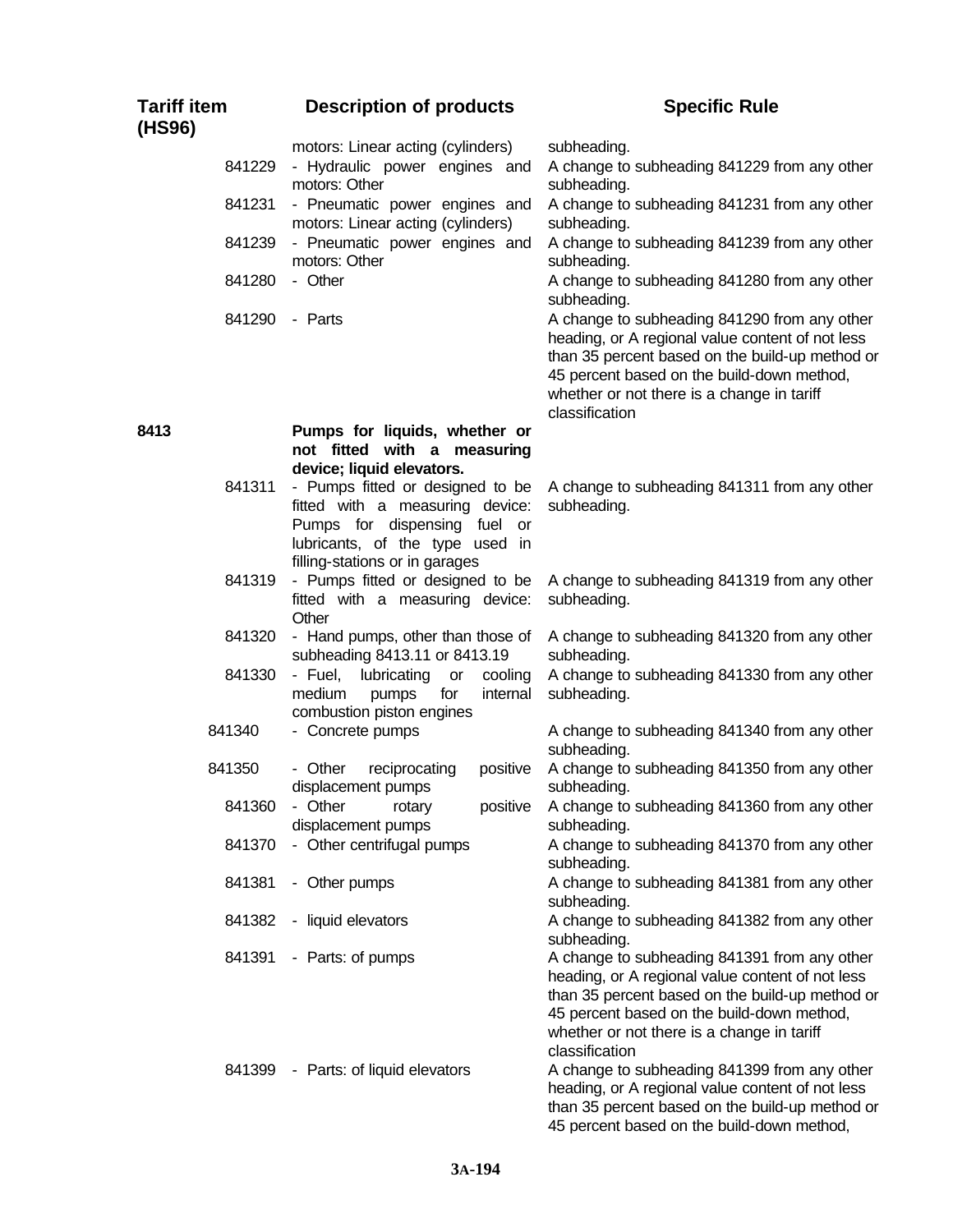| <b>Tariff item</b><br>(HS96) | <b>Description of products</b>                                                                                                                                        | <b>Specific Rule</b>                                                                                                                                                                                                                                                 |
|------------------------------|-----------------------------------------------------------------------------------------------------------------------------------------------------------------------|----------------------------------------------------------------------------------------------------------------------------------------------------------------------------------------------------------------------------------------------------------------------|
|                              |                                                                                                                                                                       | whether or not there is a change in tariff<br>classification                                                                                                                                                                                                         |
| 8414                         | Air or vacuum pumps, air or<br>other gas compressors and<br>fans; ventilating or recycling<br>incorporating<br>a fan,<br>hoods<br>whether or not fitted with filters. |                                                                                                                                                                                                                                                                      |
| 841410                       | - Vacuum pumps                                                                                                                                                        | A change to subheading 841410 from any other<br>subheading                                                                                                                                                                                                           |
| 841420                       | - Hand-<br>foot-operated<br>air<br>or<br>pumps                                                                                                                        | A change to subheading 841420 from any other<br>subheading                                                                                                                                                                                                           |
| 841430                       | - Compressors of a kind used in<br>refrigerating equipment                                                                                                            | A change to subheading 841430 from any other<br>subheading                                                                                                                                                                                                           |
| 841440                       | - Air compressors mounted on a<br>wheeled chassis for towing                                                                                                          | A change to subheading 841440 from any other<br>subheading                                                                                                                                                                                                           |
| 841451                       | - Fans: Table, floor, wall, window,<br>ceiling or roof fans, with a self-<br>contained electric motor of an<br>output not exceeding 125 W:                            | A change to subheading 841451 from any other<br>subheading                                                                                                                                                                                                           |
| 841459                       | - Fans: Other                                                                                                                                                         | A change to subheading 841459 from any other<br>subheading                                                                                                                                                                                                           |
| 841460                       | - Hoods<br>maximum<br>having<br>a<br>horizontal side not exceeding 120<br>cm                                                                                          | A change to subheading 841460 from any other<br>subheading                                                                                                                                                                                                           |
| 841480                       | - Other:                                                                                                                                                              | A change to subheading 841480 from any other<br>subheading                                                                                                                                                                                                           |
| 841490                       | - Parts                                                                                                                                                               | A change to subheading 841490 from any other<br>subheading, or A regional value content of not less<br>than 35 percent based on the build-up method or<br>45 percent based on the build-down method,<br>whether or not there is a change in tariff<br>classification |
| 8415                         | conditioning<br>Air<br>machines,<br>comprising a motor-driven fan                                                                                                     |                                                                                                                                                                                                                                                                      |
|                              | and elements for changing the                                                                                                                                         |                                                                                                                                                                                                                                                                      |
|                              | humidity,<br>temperature<br>and<br>including those machines in                                                                                                        |                                                                                                                                                                                                                                                                      |
|                              | which the humidity cannot be                                                                                                                                          |                                                                                                                                                                                                                                                                      |
| 841510                       | separately regulated.<br>- Window                                                                                                                                     | A change to subheading 841510 from any other                                                                                                                                                                                                                         |
|                              | or<br>wall<br>types,<br>self-contained or split-system                                                                                                                | subheading                                                                                                                                                                                                                                                           |
| 841520                       | - Of a kind used for persons, in<br>motor vehicles                                                                                                                    | A change to subheading 841520 from any other<br>subheading                                                                                                                                                                                                           |
| 841581                       | - Other:<br>Incorporating<br>a<br>refrigerating unit and a valve for<br>reversal of the cooling/heat cycle<br>(reversible heat pumps).                                | A change to subheading 841481 from any other<br>subheading                                                                                                                                                                                                           |
| 841582                       | - Other: Other, incorporating a<br>refrigerating unit                                                                                                                 | A change to subheading 841482 from any other<br>subheading                                                                                                                                                                                                           |
| 841583                       | - Other:<br>Not<br>incorporating<br>a<br>refrigerating unit                                                                                                           | A change to subheading 841483 from any other<br>subheading                                                                                                                                                                                                           |
| 841590                       | - Parts                                                                                                                                                               | A change to subheading 841590 from any other<br>subheading, or A regional value content of not less                                                                                                                                                                  |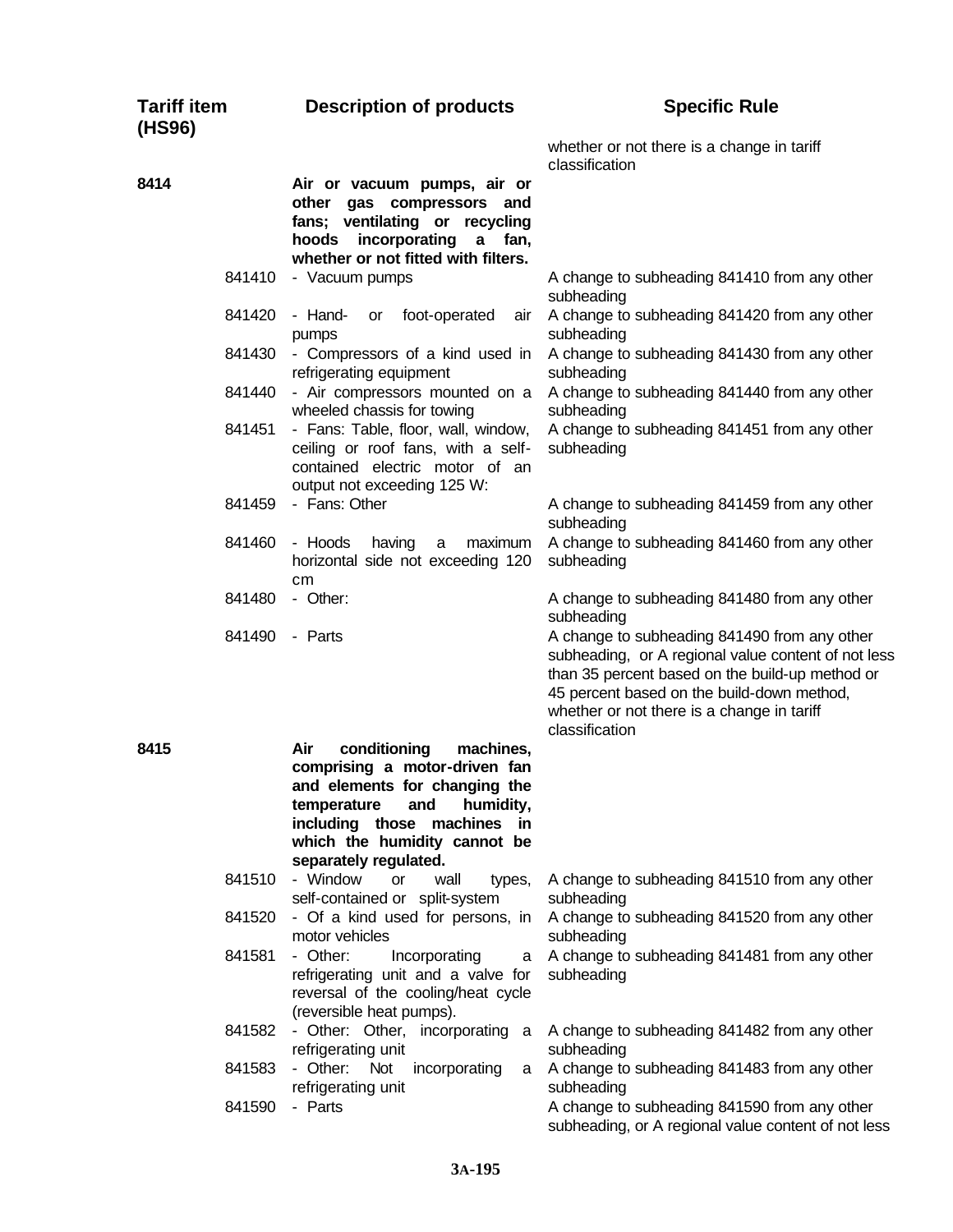| <b>Tariff item</b><br>(HS96) |        | <b>Description of products</b>                                                                                                                                                                                             | <b>Specific Rule</b>                                                                                                                                                                                                                                              |
|------------------------------|--------|----------------------------------------------------------------------------------------------------------------------------------------------------------------------------------------------------------------------------|-------------------------------------------------------------------------------------------------------------------------------------------------------------------------------------------------------------------------------------------------------------------|
|                              |        |                                                                                                                                                                                                                            | than 35 percent based on the build-up method or<br>45 percent based on the build-down method,<br>whether or not there is a change in tariff<br>classification                                                                                                     |
| 8416                         |        | Furnace burners for liquid fuel,<br>for pulverised solid fuel or for<br>mechanical<br>gas;<br>stokers,<br>including<br>their<br>mechanical<br>mechanical<br>ash<br>grates,<br>similar<br>dischargers<br>and<br>appliances. |                                                                                                                                                                                                                                                                   |
|                              | 841610 | - Furnace burners for liquid fuel                                                                                                                                                                                          | A change to subheading 841610 from any other<br>subheading                                                                                                                                                                                                        |
|                              | 841620 | - Other furnace burners, including<br>combination burners                                                                                                                                                                  | A change to subheading 841620 from any other<br>subheading                                                                                                                                                                                                        |
|                              | 841630 | - Mechanical stokers<br>including<br>mechanical<br>their<br>grates,<br>mechanical ash dischargers and<br>similar appliances                                                                                                | A change to subheading 841630 from any other<br>subheading                                                                                                                                                                                                        |
|                              | 841690 | - Parts                                                                                                                                                                                                                    | A change to subheading 841690 from any other<br>heading, or A regional value content of not less<br>than 35 percent based on the build-up method or<br>45 percent based on the build-down method,<br>whether or not there is a change in tariff<br>classification |
| 8417                         |        | Industrial or laboratory furnaces<br>including<br>and<br>ovens.<br>incinerators, non-electric.                                                                                                                             |                                                                                                                                                                                                                                                                   |
|                              | 841710 | - Furnaces and ovens for the<br>roasting, melting or other heat-<br>treatment of ores, pyrites or of<br>metals                                                                                                             | A change to subheading 841710 from any other<br>subheading                                                                                                                                                                                                        |
|                              | 841720 | - Bakery ovens, including biscuit<br>ovens                                                                                                                                                                                 | A change to subheading 841720 from any other<br>subheading                                                                                                                                                                                                        |
|                              | 841780 | - Other                                                                                                                                                                                                                    | A change to subheading 841730 from any other<br>subheading                                                                                                                                                                                                        |
|                              | 841790 | - Parts                                                                                                                                                                                                                    | A change to subheading 841790 from any other<br>heading.                                                                                                                                                                                                          |
| 8418                         |        | Refrigerators,<br>freezers<br>and<br>other refrigerating or freezing<br>equipment, electric or other;<br>heat pumps other than<br>air<br>conditioning<br>machines<br>of<br>heading 84.15.                                  |                                                                                                                                                                                                                                                                   |
|                              | 841810 | - Combined refrigerator-freezers,<br>fitted with separate external doors:<br>Household type                                                                                                                                | A change to subheading 841810 from any other<br>subheading                                                                                                                                                                                                        |
|                              | 841821 | - Refrigerators, household type:<br>compression type                                                                                                                                                                       | A change to subheading 841821 from any other<br>subheading                                                                                                                                                                                                        |
|                              | 841822 | - Refrigerators, household type:<br>Absorption-type, electrical                                                                                                                                                            | A change to subheading 841822 from any other<br>subheading                                                                                                                                                                                                        |
|                              | 841829 | Other:                                                                                                                                                                                                                     | A change to subheading 841829 from any other<br>subheading                                                                                                                                                                                                        |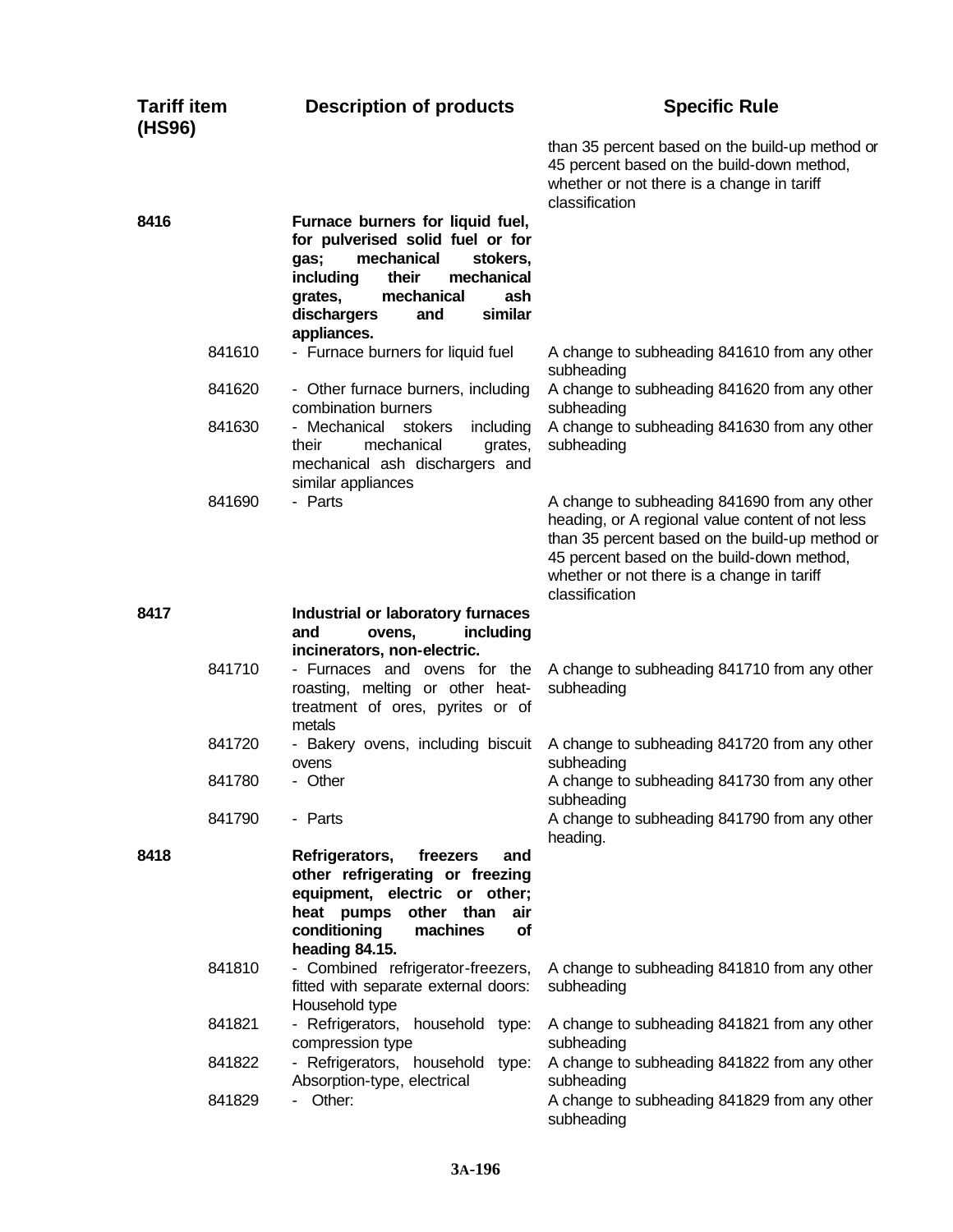| <b>Tariff item</b><br>(HS96) |        | <b>Description of products</b>                                                                                                                                                                                                                                                                                                                                                                                                                                                                                                                                                                                         | <b>Specific Rule</b>                                       |
|------------------------------|--------|------------------------------------------------------------------------------------------------------------------------------------------------------------------------------------------------------------------------------------------------------------------------------------------------------------------------------------------------------------------------------------------------------------------------------------------------------------------------------------------------------------------------------------------------------------------------------------------------------------------------|------------------------------------------------------------|
|                              | 841830 | - Freezers of the chest type, not<br>exceeding 800   capacity                                                                                                                                                                                                                                                                                                                                                                                                                                                                                                                                                          | A change to subheading 841830 from any other<br>subheading |
|                              | 841840 | - Freezers of the upright type, not<br>exceeding 900 I capacity                                                                                                                                                                                                                                                                                                                                                                                                                                                                                                                                                        | A change to subheading 841840 from any other<br>subheading |
|                              | 841850 | - Other refrigerating or freezing<br>chests, cabinets, display counters,<br>similar<br>show-cases<br>and<br>refrigerating or freezing furniture                                                                                                                                                                                                                                                                                                                                                                                                                                                                        | A change to subheading 841850 from any other<br>subheading |
|                              | 841861 | - Other refrigerating or freezing<br>equipment;<br>heat<br>pumps:<br>Compression type units whose<br>condensers are heat exchangers                                                                                                                                                                                                                                                                                                                                                                                                                                                                                    | A change to subheading 841861 from any other<br>subheading |
|                              | 841869 | - Other:                                                                                                                                                                                                                                                                                                                                                                                                                                                                                                                                                                                                               | A change to subheading 841869 from any other<br>subheading |
|                              | 841891 | Furniture designed<br>- Parts:<br>to<br>receive refrigerating or freezing<br>equipment                                                                                                                                                                                                                                                                                                                                                                                                                                                                                                                                 | A change to subheading 841891 from any other<br>subheading |
|                              | 841899 | - Parts: Other                                                                                                                                                                                                                                                                                                                                                                                                                                                                                                                                                                                                         | A change to subheading 8418.99 from any other<br>heading.  |
| 8419                         |        | Machinery, plant or laboratory<br>equipment,<br>whether<br>or<br>not<br>electrically<br>heated<br>(excluding<br>other<br>furnaces,<br>ovens<br>and<br>equipment of heading 85.14), for<br>the treatment of materials by a<br>process involving a change of<br>temperature such as heating,<br>cooking,<br>roasting,<br>distilling,<br>rectifying,<br>sterilising,<br>pasteurising, steaming, drying,<br>evaporating,<br>vaporising,<br>condensing or cooling, other<br>than machinery or plant of a<br>kind<br>used<br>domestic<br>for<br>purposes;<br>instantaneous<br>or<br>storage water heaters, non-<br>electric. |                                                            |
|                              | 841911 | - Instantaneous or storage water<br>non-electric:<br>heaters,<br>Instantaneous gas water heaters                                                                                                                                                                                                                                                                                                                                                                                                                                                                                                                       | A change to subheading 841911 from any other<br>subheading |
|                              | 841919 | - Instantaneous or storage water<br>heaters, non-electric: Other                                                                                                                                                                                                                                                                                                                                                                                                                                                                                                                                                       | A change to subheading 841919 from any other<br>subheading |
|                              | 841920 | - Medical, surgical or laboratory<br>sterilisers                                                                                                                                                                                                                                                                                                                                                                                                                                                                                                                                                                       | A change to subheading 841920 from any other<br>subheading |
|                              | 841931 | - Dryers: For agricultural<br>products                                                                                                                                                                                                                                                                                                                                                                                                                                                                                                                                                                                 | A change to subheading 841931 from any other<br>subheading |
|                              | 841932 | - Dryers: For wood, paper pulp,<br>paper or paperboard                                                                                                                                                                                                                                                                                                                                                                                                                                                                                                                                                                 | A change to subheading 841932 from any other<br>subheading |
|                              | 841939 | - Dryers: Other                                                                                                                                                                                                                                                                                                                                                                                                                                                                                                                                                                                                        | A change to subheading 841939 from any other<br>subheading |
|                              | 841940 | - Distilling or rectifying plant                                                                                                                                                                                                                                                                                                                                                                                                                                                                                                                                                                                       | A change to subheading 841940 from any other<br>subheading |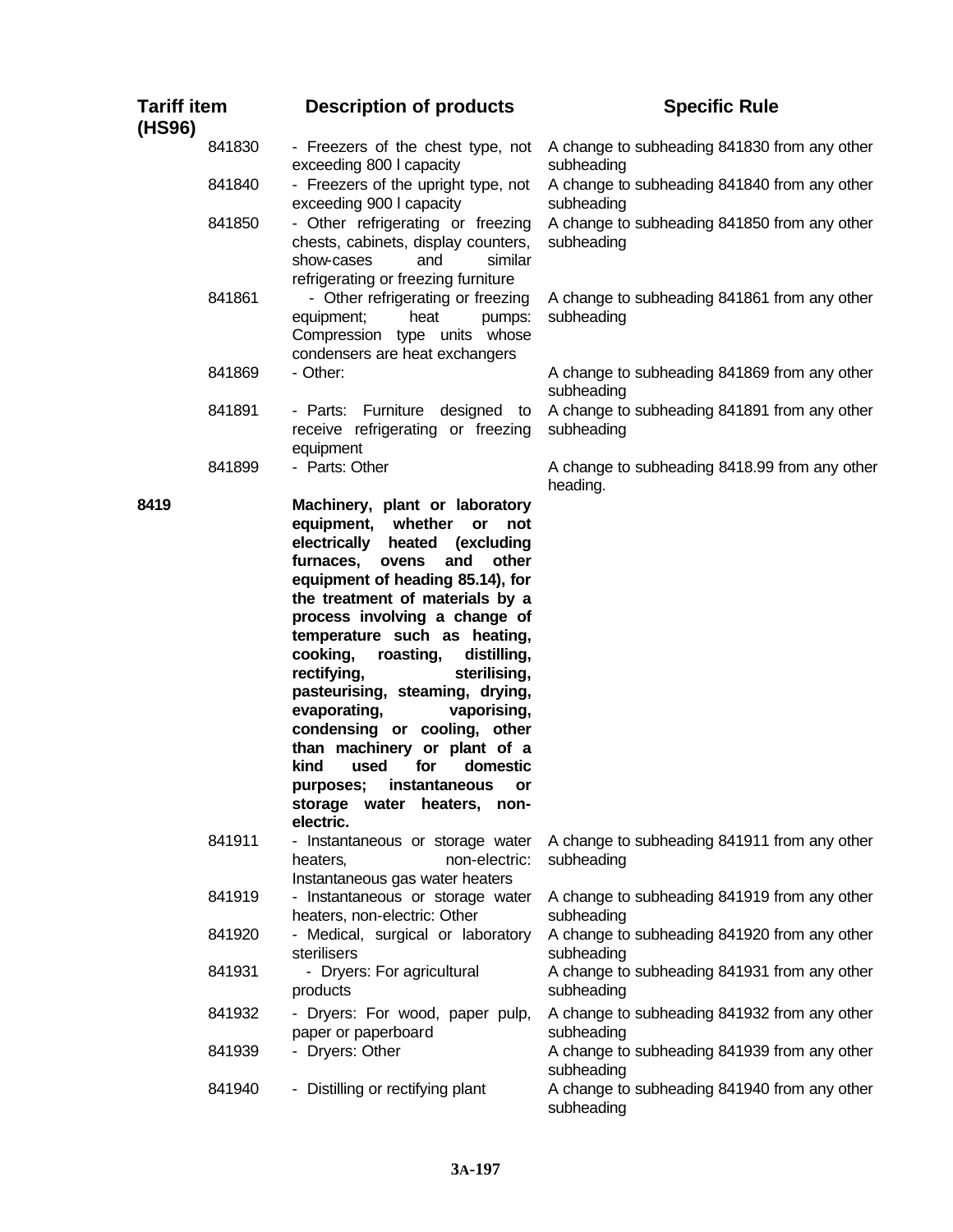| <b>Tariff item</b><br>(HS96) |        | <b>Description of products</b>                                                                                               | <b>Specific Rule</b><br>A change to subheading 841950 from any other<br>subheading<br>A change to subheading 841960 from any other<br>subheading                                                                                                                                                               |  |  |  |  |
|------------------------------|--------|------------------------------------------------------------------------------------------------------------------------------|----------------------------------------------------------------------------------------------------------------------------------------------------------------------------------------------------------------------------------------------------------------------------------------------------------------|--|--|--|--|
|                              | 841950 | - Heat exchange units                                                                                                        |                                                                                                                                                                                                                                                                                                                |  |  |  |  |
|                              | 841960 | - Machinery for liquefying air or<br>other gases                                                                             |                                                                                                                                                                                                                                                                                                                |  |  |  |  |
|                              | 841981 | - Other machinery, plant and<br>equipment: For making hot drinks<br>or for cooking or heating food                           | A change to subheading 841981 from any other<br>subheading                                                                                                                                                                                                                                                     |  |  |  |  |
|                              | 841989 | - Other machinery, plant and<br>equipment: other                                                                             | A change to subheading 841989 from any other<br>subheading                                                                                                                                                                                                                                                     |  |  |  |  |
|                              | 841990 | - Parts                                                                                                                      | A change to subheading 841990 from any other<br>heading, except from heading 7303 through 7306<br>and 8501, or A regional value content not less than<br>35 percent based on the build-up method or 45<br>percent based on the build-down method, whether<br>or not there is a change in tariff classification |  |  |  |  |
| 8420                         |        | Calendering or other rolling<br>machines, other than for metals                                                              |                                                                                                                                                                                                                                                                                                                |  |  |  |  |
|                              |        | or glass, and cylinders therefor.                                                                                            |                                                                                                                                                                                                                                                                                                                |  |  |  |  |
|                              | 842010 | - Calendering or other<br>rolling<br>machines                                                                                | A change to subheading 842010 from any other<br>subheading.                                                                                                                                                                                                                                                    |  |  |  |  |
|                              | 842091 | - Parts: Cylinders                                                                                                           | A change to subheading 842091 from any other<br>heading, or A regional value content of not less<br>than 40 percent, whether or not there is a change<br>in tariff classification                                                                                                                              |  |  |  |  |
|                              | 842099 | - Parts: Others                                                                                                              | A change to subheading 842099 from any other<br>heading, or A regional value content of not less<br>than 35 percent based on the build-up method or<br>45 percent based on the build-down method,<br>whether or not there is a change in tariff<br>classification                                              |  |  |  |  |
| 8421                         |        | Centrifuges,<br>including                                                                                                    |                                                                                                                                                                                                                                                                                                                |  |  |  |  |
|                              |        | centrifugal dryers; filtering or<br>purifying<br>machinery<br>and<br>apparatus for liquids or gases.                         |                                                                                                                                                                                                                                                                                                                |  |  |  |  |
|                              | 842111 | - Centrifuges, including centrifugal<br>dryers: Cream separators                                                             | A change to subheading 842111 from any other<br>subheading                                                                                                                                                                                                                                                     |  |  |  |  |
|                              | 842112 | - Centrifuges,<br>including<br>centrifugal dryers: Clothes-dryers                                                            | A change to subheading 842112 from any other<br>subheading                                                                                                                                                                                                                                                     |  |  |  |  |
|                              | 842119 | - Centrifuges,<br>including<br>centrifugal dryers: Other                                                                     | A change to subheading 842119 from any other<br>subheading.                                                                                                                                                                                                                                                    |  |  |  |  |
|                              | 842121 | - Filtering or purifying machinery<br>and apparatus for liquids: For<br>filtering or purifying water                         | A change to subheading 842121 from any other<br>subheading                                                                                                                                                                                                                                                     |  |  |  |  |
|                              | 842122 | - Filtering or purifying machinery<br>and apparatus for liquids: For<br>filtering or purifying beverages<br>other than water | A change to subheading 842122 from any other<br>subheading                                                                                                                                                                                                                                                     |  |  |  |  |
|                              | 842123 | - Filtering or purifying machinery<br>and apparatus for liquids: Oil or<br>petrol-filters for internal combustion<br>engines | A change to subheading 842123 from any other<br>subheading                                                                                                                                                                                                                                                     |  |  |  |  |
|                              | 842129 | - Filtering or purifying machinery<br>and apparatus for liquids: Other                                                       | A change to subheading 842129 from any other<br>subheading                                                                                                                                                                                                                                                     |  |  |  |  |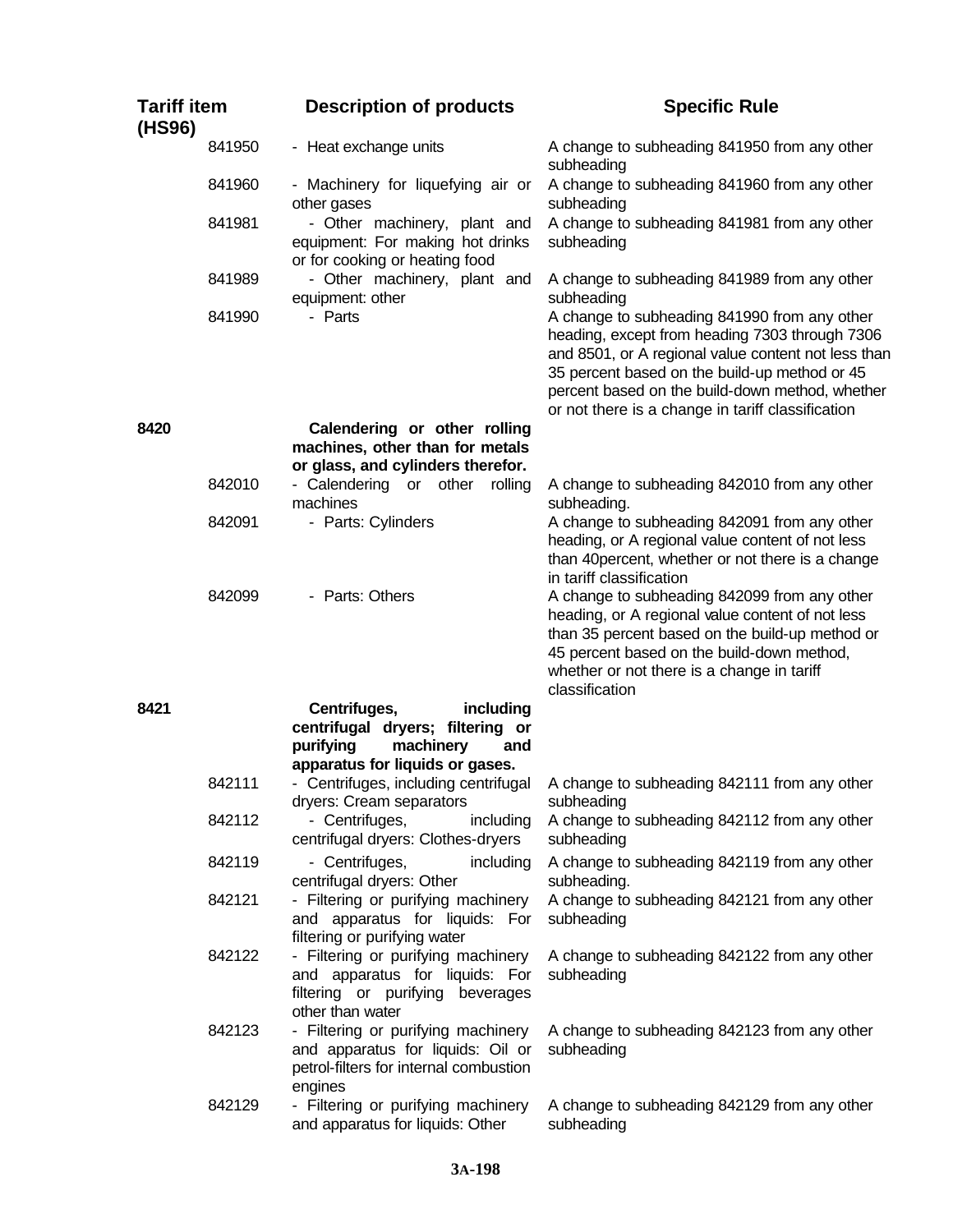| <b>Tariff item</b><br>(HS96) |        | <b>Description of products</b>                                                                                                                   | <b>Specific Rule</b>                                                                                                                                                                                                                                              |
|------------------------------|--------|--------------------------------------------------------------------------------------------------------------------------------------------------|-------------------------------------------------------------------------------------------------------------------------------------------------------------------------------------------------------------------------------------------------------------------|
|                              | 842131 | - Filtering or purifying machinery<br>and apparatus for gases: Intake air<br>filters for<br>internal combustion<br>engines                       | A change to subheading 842131 from any other<br>subheading                                                                                                                                                                                                        |
|                              | 842139 | - Filtering or purifying machinery<br>and apparatus for gases: Other                                                                             | A change to subheading 8412139 from any other<br>subheading                                                                                                                                                                                                       |
|                              | 842191 | - Parts: Of centrifuges, including<br>centrifugal dryers:                                                                                        | A change to subheading 842191 from any other<br>subheading                                                                                                                                                                                                        |
|                              | 842199 | - Parts: Others                                                                                                                                  | A change to subheading 842199 from any other<br>heading, or A regional value content of not less<br>than 35 percent based on the build-up method or<br>45 percent based on the build-down method,<br>whether or not there is a change in tariff<br>classification |
| 8422                         |        | <b>Dish</b><br>washing<br>machines;<br>machinery for cleaning or drying<br>bottles or other containers;                                          |                                                                                                                                                                                                                                                                   |
|                              |        | machinery for filling, closing,<br>labelling<br>sealing<br>$\alpha$<br>bottles,                                                                  |                                                                                                                                                                                                                                                                   |
|                              |        | cans, boxes, bags or other                                                                                                                       |                                                                                                                                                                                                                                                                   |
|                              |        | containers;<br>machinery<br>for<br>capsuling bottles, jars, tubes                                                                                |                                                                                                                                                                                                                                                                   |
|                              |        | and similar containers; other<br>packing or wrapping machinery                                                                                   |                                                                                                                                                                                                                                                                   |
|                              |        | (including heat-shrink wrapping                                                                                                                  |                                                                                                                                                                                                                                                                   |
|                              |        | machinery);<br>machinery<br>for<br>aerating beverage.                                                                                            |                                                                                                                                                                                                                                                                   |
|                              | 842211 | - Dish washing machines: Of the<br>household type                                                                                                | A change to subheading 842211 from any other<br>subheading                                                                                                                                                                                                        |
|                              | 842219 | - Dish washing machines: Other                                                                                                                   | A change to subheading 842219 from any other<br>subheading.                                                                                                                                                                                                       |
|                              | 842220 | - Machinery for cleaning or drying<br>bottles or other containers                                                                                | A change to subheading 842220 from any other<br>subheading                                                                                                                                                                                                        |
|                              | 842230 | - Machinery for filling, closing,<br>sealing or labelling bottles, cans,<br>boxes, bags or other containers;<br>machinery for capsuling bottles, | A change to subheading 842230 from any other<br>subheading                                                                                                                                                                                                        |
|                              |        | jars, tubes and similar containers;                                                                                                              |                                                                                                                                                                                                                                                                   |
|                              | 842240 | machinery for aerating beverages<br>- Other packing or wrapping                                                                                  | A change to subheading 842240 from any other                                                                                                                                                                                                                      |
|                              |        | machinery (including heat-shrink<br>wrapping machinery)                                                                                          | subheading                                                                                                                                                                                                                                                        |
|                              | 842290 | - Parts                                                                                                                                          | A change to subheading 842290 from any other<br>heading                                                                                                                                                                                                           |
| 8423                         |        | machinery<br>Weighing<br>(excluding<br>of<br>balances<br>a<br>sensitivity of 5 cg or better),<br>including<br>weight<br>operated                 |                                                                                                                                                                                                                                                                   |
|                              |        | counting or checking machines;<br>weighing machine weights of all                                                                                |                                                                                                                                                                                                                                                                   |
|                              | 842310 | kinds.<br>- Personal weighing<br>including baby scales; household                                                                                | machines, A change to subheading 842310 from any other<br>subheading                                                                                                                                                                                              |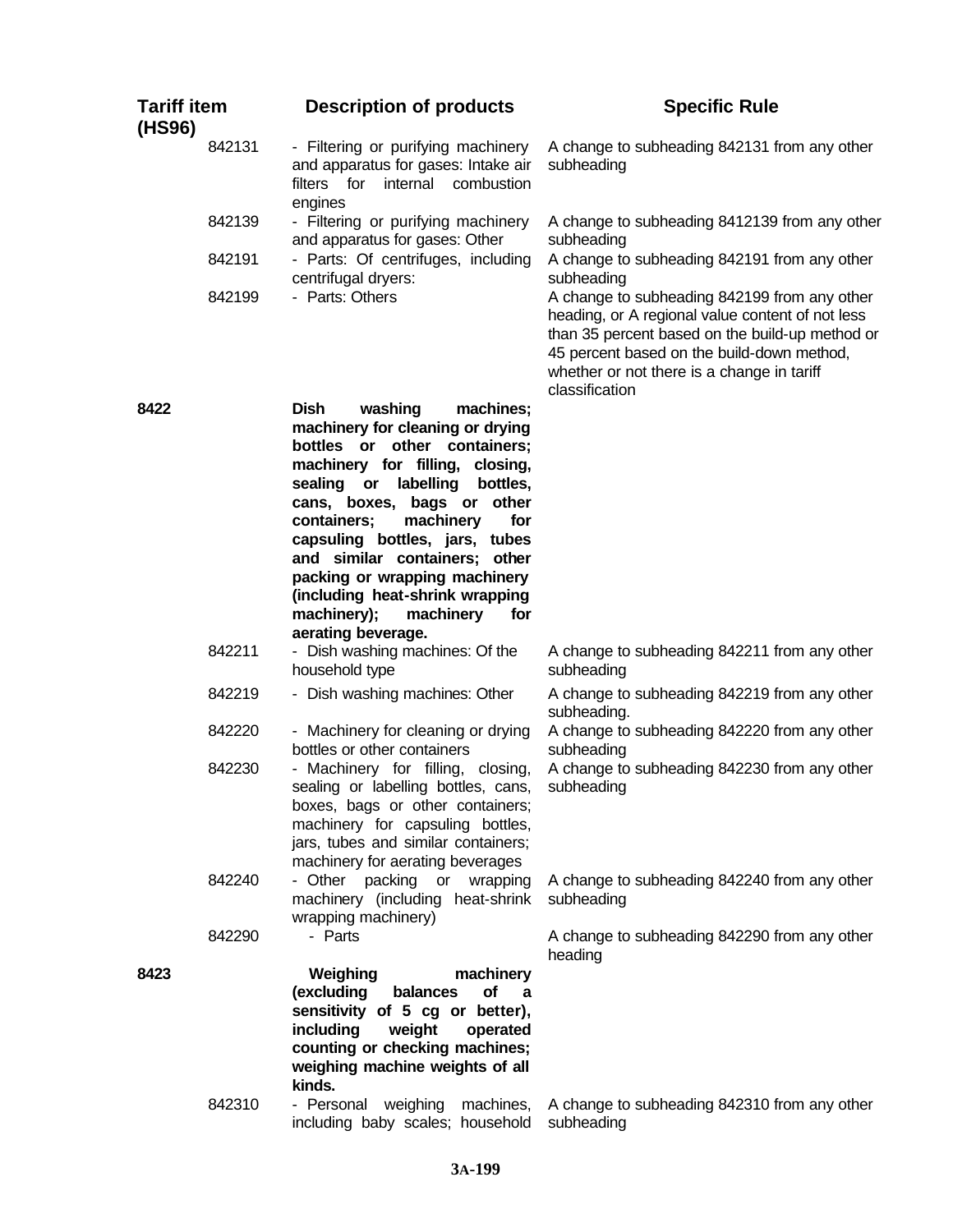| <b>Tariff item</b><br>(HS96) | <b>Description of products</b>                                                                                                                                                                                                                                                                                                                                                                                    | <b>Specific Rule</b><br>A change to subheading 842320 from any other                                                                                                                                                                                              |  |  |  |  |
|------------------------------|-------------------------------------------------------------------------------------------------------------------------------------------------------------------------------------------------------------------------------------------------------------------------------------------------------------------------------------------------------------------------------------------------------------------|-------------------------------------------------------------------------------------------------------------------------------------------------------------------------------------------------------------------------------------------------------------------|--|--|--|--|
|                              | scales                                                                                                                                                                                                                                                                                                                                                                                                            |                                                                                                                                                                                                                                                                   |  |  |  |  |
| 842320                       | - Scales for continuous weighing<br>of goods on conveyors<br>subheading.<br>- Constant weight scales<br>and<br>scales<br>for<br>discharging<br>subheading<br>a<br>predetermined weight of material<br>into a bag or container, including<br>hopper scales<br>- Other weighing<br>machinery:<br>subheading<br>Having<br>maximum<br>weighing<br>a<br>capacity not exceeding 30 kg<br>- Other weighing<br>machinery: |                                                                                                                                                                                                                                                                   |  |  |  |  |
| 842330                       |                                                                                                                                                                                                                                                                                                                                                                                                                   | A change to subheading 842330 from any other                                                                                                                                                                                                                      |  |  |  |  |
| 842381                       |                                                                                                                                                                                                                                                                                                                                                                                                                   | A change to subheading 842381 from any other                                                                                                                                                                                                                      |  |  |  |  |
| 842382                       | maximum<br>Having<br>a<br>weighing<br>capacity exceeding 30 kg but not<br>exceeding 5,000 kg                                                                                                                                                                                                                                                                                                                      | A change to subheading 842382 from any other<br>subheading                                                                                                                                                                                                        |  |  |  |  |
| 842389                       | - Other weighing<br>machinery:<br>Other                                                                                                                                                                                                                                                                                                                                                                           | A change to subheading 842389 from any other<br>heading                                                                                                                                                                                                           |  |  |  |  |
| 842390                       | - Weighing machine weights of all<br>kinds; parts of weighing machinery                                                                                                                                                                                                                                                                                                                                           | A change to subheading 842390 from any other<br>heading, or A regional value content of not less<br>than 35 percent based on the build-up method or<br>45 percent based on the build-down method,<br>whether or not there is a change in tariff<br>classification |  |  |  |  |
| 8424                         | Mechanical appliances (whether<br>hand-operated)<br>not<br>for<br>or<br>dispersing<br>projecting,<br>or<br>spraying liquids or powders; fire<br>extinguishers, whether or not<br>charged; spray guns and similar<br>appliances;<br>steam<br><b>or</b><br>sand<br>blasting machines and similar jet<br>projecting machines.                                                                                        |                                                                                                                                                                                                                                                                   |  |  |  |  |
| 842410                       | - Fire extinguishers, whether or<br>not charged                                                                                                                                                                                                                                                                                                                                                                   | A change to subheading 842410 from any other<br>subheading                                                                                                                                                                                                        |  |  |  |  |
| 842420                       | - Spray<br>similar<br>and<br>guns<br>appliances                                                                                                                                                                                                                                                                                                                                                                   | A change to subheading 842420 from any other<br>subheading.                                                                                                                                                                                                       |  |  |  |  |
| 842430                       | - Steam<br>blasting<br>sand<br>or<br>machines and similar jet projecting<br>machines                                                                                                                                                                                                                                                                                                                              | A change to subheading 842430 from any other<br>subheading                                                                                                                                                                                                        |  |  |  |  |
| 842481                       | - Other appliances: Agricultural<br>or horticultural                                                                                                                                                                                                                                                                                                                                                              | A change to subheading 842481 from any other<br>subheading                                                                                                                                                                                                        |  |  |  |  |
| 842489                       | - Other appliances: Other                                                                                                                                                                                                                                                                                                                                                                                         | A change to subheading 842489 from any other<br>subheading                                                                                                                                                                                                        |  |  |  |  |
| 842490                       | - Parts:                                                                                                                                                                                                                                                                                                                                                                                                          | A change to subheading 842490 from any other<br>heading, except from subheading 841440 or<br>subheading 841480.                                                                                                                                                   |  |  |  |  |
| 8425                         | Pulley tackle and hoists other<br>than skip hoists; winches and<br>capstans; jacks.                                                                                                                                                                                                                                                                                                                               |                                                                                                                                                                                                                                                                   |  |  |  |  |
| 842511                       | - Pulley tackle and hoists other<br>than skip hoists or hoists of a kind<br>used for raising vehicles: Powered<br>by electric motor                                                                                                                                                                                                                                                                               | A change to subheading 842511 from any other<br>subheading                                                                                                                                                                                                        |  |  |  |  |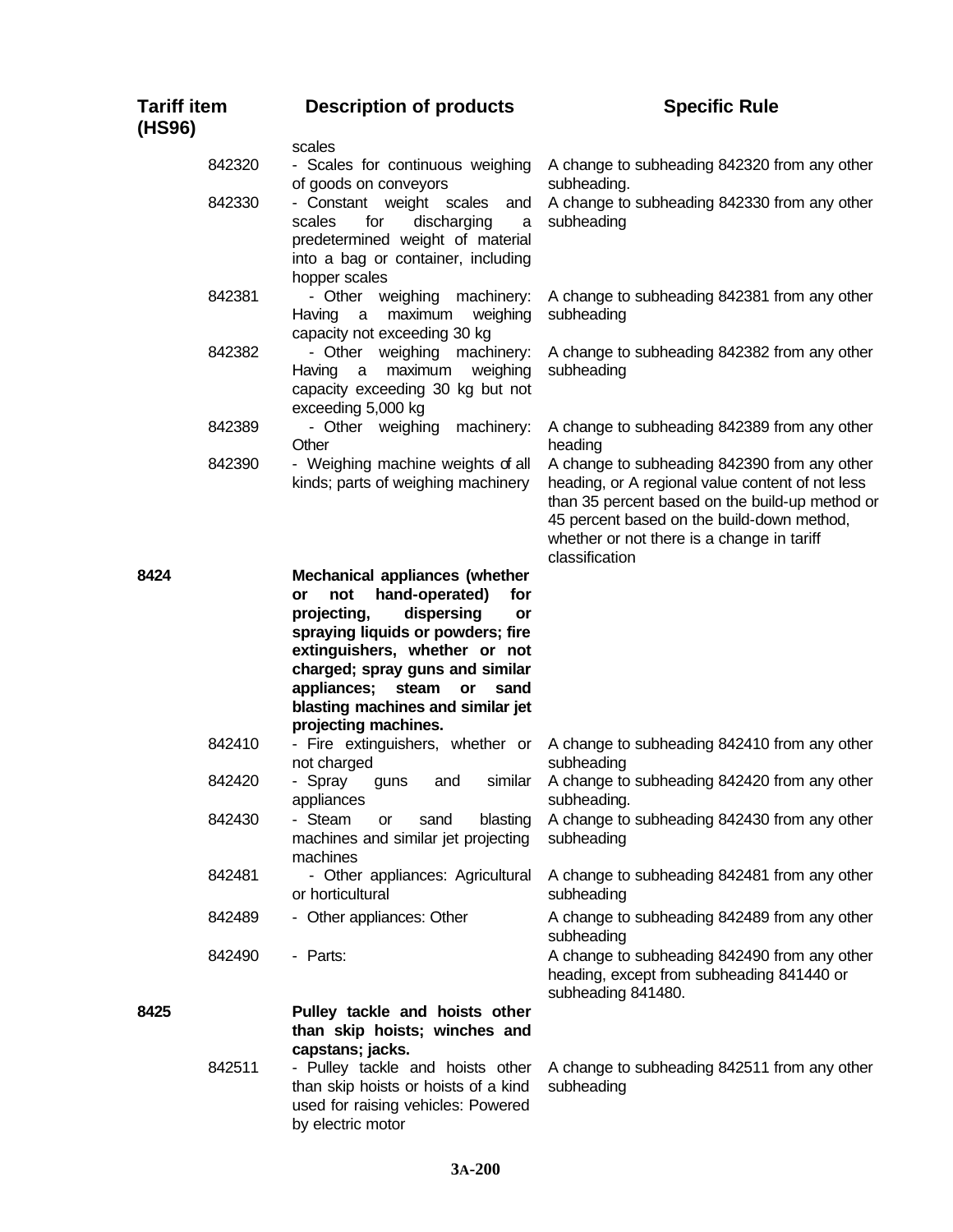| <b>Tariff item</b><br>(HS96) | <b>Description of products</b>                                                                                                                                                                            | <b>Specific Rule</b>                                        |
|------------------------------|-----------------------------------------------------------------------------------------------------------------------------------------------------------------------------------------------------------|-------------------------------------------------------------|
| 842519                       | - Pulley tackle and hoists other<br>than skip hoists or hoists of a kind<br>used for raising vehicles: Other                                                                                              | A change to subheading 842519 from any other<br>subheading  |
| 842520                       | - Pit-head winding gear; winches<br>designed<br>specially<br>for<br>use<br>underground                                                                                                                    | A change to subheading 842520 from any other<br>subheading. |
| 842531                       | - Other<br>winches;<br>capstans:<br>Powered by electric motor                                                                                                                                             | A change to subheading 842531 from any other<br>subheading  |
| 842539                       | - Other winches; capstans: Other                                                                                                                                                                          | A change to subheading 842539 from any other<br>subheading  |
| 842541                       | - Jacks; hoists of a kind used for<br>raising vehicles: Built-in jacking<br>systems of a type used in garages                                                                                             | A change to subheading 842541 from any other<br>subheading  |
| 842542                       | - Jacks; hoists of a kind used for<br>raising vehicles: Other jacks and<br>hoists, hydraulic                                                                                                              | A change to subheading 842542 from any other<br>subheading  |
| 842549<br>8426               | - Jacks; hoists of a kind used<br>for raising vehicles: Other<br><b>Ships</b><br>derricks;<br>cranes,                                                                                                     | A change to subheading 842549 from any other<br>subheading  |
|                              | including cable cranes; mobile<br>lifting frames, straddle carriers<br>and works trucks fitted with a<br>crane.                                                                                           |                                                             |
| 842611                       | - Overhead<br>travelling<br>cranes,<br>transporter cranes, gantry cranes,<br>bridge cranes, mobile lifting frames<br>and straddle carriers: Overhead<br>travelling cranes on fixed support                | A change to subheading 842611 from any other<br>subheading  |
| 842612                       | - Overhead<br>travelling<br>cranes,<br>transporter cranes, gantry cranes,<br>bridge cranes, mobile lifting frames<br>and straddle carriers: Mobile lifting<br>frames on tyres and<br>straddle<br>carriers | A change to subheading 842612 from any other<br>subheading  |
| 842619                       | - Overhead<br>travelling<br>cranes,<br>transporter cranes, gantry cranes,<br>bridge cranes, mobile lifting frames<br>and straddle carriers: Other                                                         | A change to subheading 842619 from any other<br>subheading. |
| 842620                       | - Tower cranes                                                                                                                                                                                            | A change to subheading 842620 from any other<br>subheading  |
| 842630                       | - Portal or pedestal jib cranes                                                                                                                                                                           | A change to subheading 842630 from any other<br>subheading  |
| 842641                       | - Other machinery, self-propelled:<br>On tyres                                                                                                                                                            | A change to subheading 842641 from any other<br>subheading  |
| 842649                       | - Other<br>self-<br>machinery,<br>propelled: Other                                                                                                                                                        | A change to subheading 842649 from any other<br>subheading  |
| 842691                       | - Other machinery: Designed for<br>mounting on road vehicles                                                                                                                                              | A change to subheading 842691 from any other<br>subheading  |
| 842699                       | - Other machinery: Other                                                                                                                                                                                  | A change to subheading 842699 from any other<br>subheading  |
| 8427                         | Fork-lift trucks; other works<br>trucks fitted with<br>lifting<br>or<br>handling equipment.                                                                                                               |                                                             |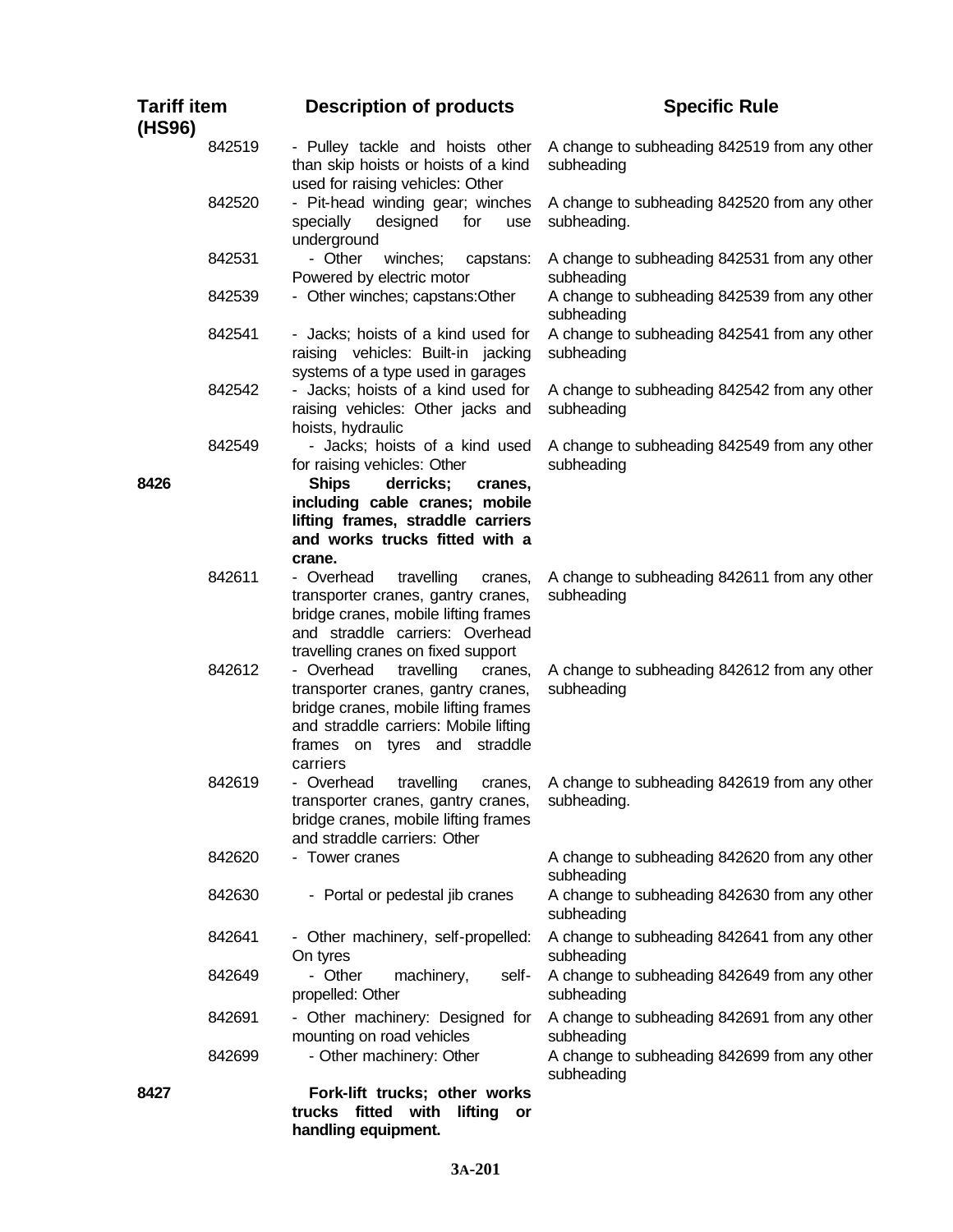| <b>Tariff item</b><br>(HS96) |        | <b>Description of products</b>                                                                                                                                                         | <b>Specific Rule</b>                                                     |  |
|------------------------------|--------|----------------------------------------------------------------------------------------------------------------------------------------------------------------------------------------|--------------------------------------------------------------------------|--|
|                              | 842710 | - Self-propelled trucks powered by<br>an electric motor                                                                                                                                | A change to subheading 842710 from any other<br>subheading               |  |
|                              | 842720 | - Other self-propelled trucks                                                                                                                                                          | A change to subheading 842720 from any other                             |  |
|                              | 842790 | - Other trucks                                                                                                                                                                         | A change to subheading 842790 from any other<br>subheading               |  |
| 8428                         |        | Other lifting, handling, loading<br>unloading machinery (for<br>or<br>lifts,<br>example,<br>escalators,<br>conveyors, teleferics).                                                     | subheading<br>subheading<br>A change to subheading 842860 from any other |  |
|                              | 842810 | - Lifts and skip hoists                                                                                                                                                                | A change to subheading 842810 from any other                             |  |
|                              | 842820 | - Pneumatic<br>elevators<br>and<br>conveyors                                                                                                                                           | A change to subheading 842820 from any other<br>subheading               |  |
|                              | 842831 | - Other<br>continuous-action<br>elevators and conveyors, for goods<br>or materials: Specially designed<br>for underground use                                                          | A change to subheading 842831 from any other<br>subheading.              |  |
|                              | 842832 | - Other<br>continuous-action<br>elevators and conveyors, for goods<br>or materials: Other, bucket type                                                                                 | A change to subheading 842832 from any other<br>subheading               |  |
|                              | 842833 | continuous-action<br>- Other<br>elevators and conveyors, for goods<br>or materials: Other, belt type                                                                                   | A change to subheading 842833 from any other<br>subheading               |  |
|                              | 842839 | - Other<br>continuous-action<br>elevators and conveyors, for goods<br>or materials: Other                                                                                              | A change to subheading 842839 from any other<br>subheading               |  |
|                              | 842840 | - Escalators and moving walkways                                                                                                                                                       | A change to subheading 842840 from any other<br>subheading               |  |
|                              | 842850 | - Mine wagon pushers, locomotive<br>or wagon traversers, wagon tippers<br>and similar railway wagon handling<br>equipment                                                              | A change to subheading 842850 from any other<br>subheading               |  |
|                              | 842860 | - Teleferics,<br>chair-lifts,<br>ski-<br>draglines; traction mechanisms for<br>funiculars                                                                                              | subheading                                                               |  |
|                              | 842890 | - Other machinery                                                                                                                                                                      | A change to subheading 842890 from any other<br>subheading               |  |
| 8429                         |        | Self-propelled<br>bulldozers,<br>angledozers, graders, levellers,<br>scrapers, mechanical shovels,<br>shovel<br>loaders,<br>excavators,<br>machines and<br>tamping<br>road<br>rollers. |                                                                          |  |
|                              | 842911 | - Bulldozers<br>and<br>angledozers: Track laying                                                                                                                                       | A change to subheading 842911 from any other<br>subheading               |  |
|                              | 842919 | - Bulldozers<br>and<br>angledozers:<br>Other                                                                                                                                           | A change to subheading 842912 from any other<br>subheading               |  |
|                              | 842920 | - Graders and levellers                                                                                                                                                                | A change to subheading 842920 from any other<br>subheading.              |  |
|                              | 842930 | - Scrapers                                                                                                                                                                             | A change to subheading 842930 from any other<br>subheading               |  |
|                              | 842940 | - Tamping machines and road                                                                                                                                                            | A change to subheading 842940 from any other                             |  |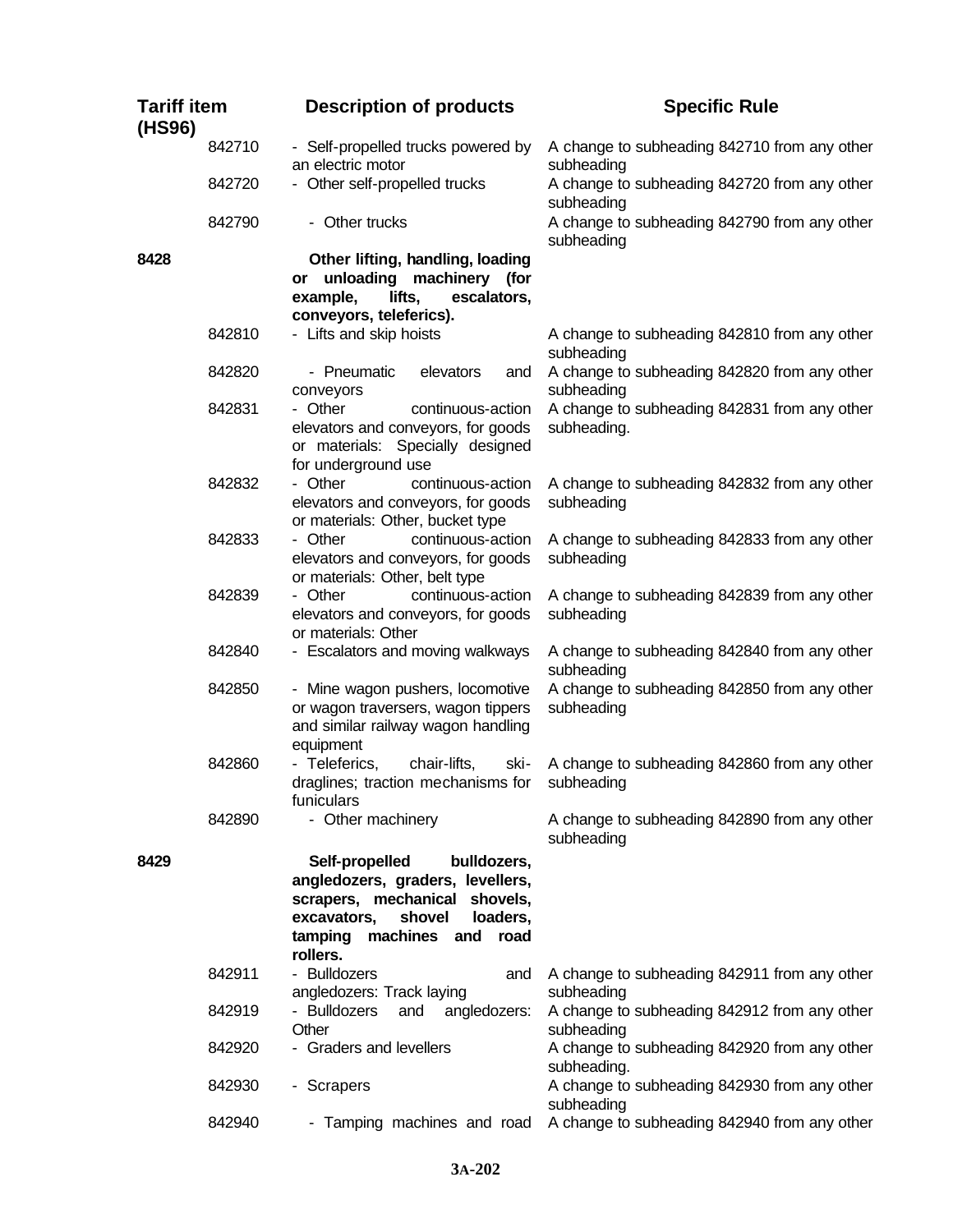| <b>Tariff item</b><br>(HS96) |        | <b>Description of products</b>                                                                                                                                                                                                                   | <b>Specific Rule</b>                                        |  |
|------------------------------|--------|--------------------------------------------------------------------------------------------------------------------------------------------------------------------------------------------------------------------------------------------------|-------------------------------------------------------------|--|
|                              |        | rollers                                                                                                                                                                                                                                          | subheading                                                  |  |
|                              | 842951 | - Mechanical shovels, excavators<br>loaders: Front-end<br>shovel<br>and<br>shovel loaders                                                                                                                                                        | A change to subheading 842951 from any other<br>subheading  |  |
|                              | 842952 | - Mechanical shovels, excavators<br>and shovel loaders: Machinery with<br>a 360° revolving superstructure                                                                                                                                        | A change to subheading 842952 from any other<br>subheading  |  |
|                              | 842959 | - Mechanical<br>shovels,<br>excavators<br>shovel<br>and<br>loaders: Other                                                                                                                                                                        | A change to subheading 842959 from any other<br>subheading  |  |
| 8430                         |        | <b>Other</b><br>moving,<br>grading,<br>levelling, scraping, excavating,<br>tamping, compacting, extracting<br>or boring machinery, for earth,<br>minerals or ores; pile-drivers<br>pile-extractors;<br>and<br>snow-<br>ploughs and snow-blowers. |                                                             |  |
|                              | 843010 | - Pile-drivers and pile-extractors                                                                                                                                                                                                               | A change to subheading 843010 from any other<br>subheading  |  |
|                              | 843020 | - Snow-ploughs<br>and<br>snow-<br>blowers                                                                                                                                                                                                        | A change to subheading 843020 from any other<br>subheading  |  |
|                              | 843031 | - Coal<br>rock<br>cutters<br><b>or</b><br>and<br>machinery: Self-<br>tunnelling<br>propelled                                                                                                                                                     | A change to subheading 843031 from any other<br>subheading. |  |
|                              | 843039 | - Coal<br>rock cutters<br>and<br><b>or</b><br>tunnelling machinery: Other                                                                                                                                                                        | A change to subheading 843039 from any other<br>subheading  |  |
|                              | 843041 | - Other<br>boring<br>sinking<br>or<br>machinery: Self-propelled                                                                                                                                                                                  | A change to subheading 843041 from any other<br>subheading  |  |
|                              | 843049 | - Other<br>boring<br>sinking<br>or<br>machinery: Other                                                                                                                                                                                           | A change to subheading 843049 from any other<br>subheading  |  |
|                              | 843050 | - Other machinery, self-propelled                                                                                                                                                                                                                | A change to subheading 843050 from any other<br>subheading  |  |
|                              | 843061 | - Other<br>machinery,<br>not<br>self-<br>propelled: Tamping or compacting<br>machinery                                                                                                                                                           | A change to subheading 843061 from any other<br>subheading  |  |
|                              | 843069 | - Other machinery, not self-<br>propelled: Other                                                                                                                                                                                                 | A change to subheading 843069 from any other<br>subheading  |  |
| 8431                         |        | Parts suitable for use solely or<br>principally with the machinery of<br>headings 84.25 to 84.30.                                                                                                                                                | A change to heading 8431 from any other heading             |  |
| 8432                         |        | Agricultural,<br>horticultural<br>or<br>forestry machinery for<br>soil<br>preparation or cultivation; lawn<br>or sports-ground rollers.                                                                                                          |                                                             |  |
|                              | 843210 | - Ploughs                                                                                                                                                                                                                                        | A change to subheading 843210 from any other<br>subheading  |  |
|                              | 843221 | - Harrows, scarifiers, cultivators,<br>weeders and hoes: Disc harrows                                                                                                                                                                            | A change to subheading 843221 from any other<br>subheading  |  |
|                              | 843229 | - Harrows, scarifiers, cultivators,<br>weeders and hoes: Other                                                                                                                                                                                   | A change to subheading 843229 from any other<br>subheading  |  |
|                              | 843230 | - Seeders,<br>planters<br>and                                                                                                                                                                                                                    | A change to subheading 843230 from any other                |  |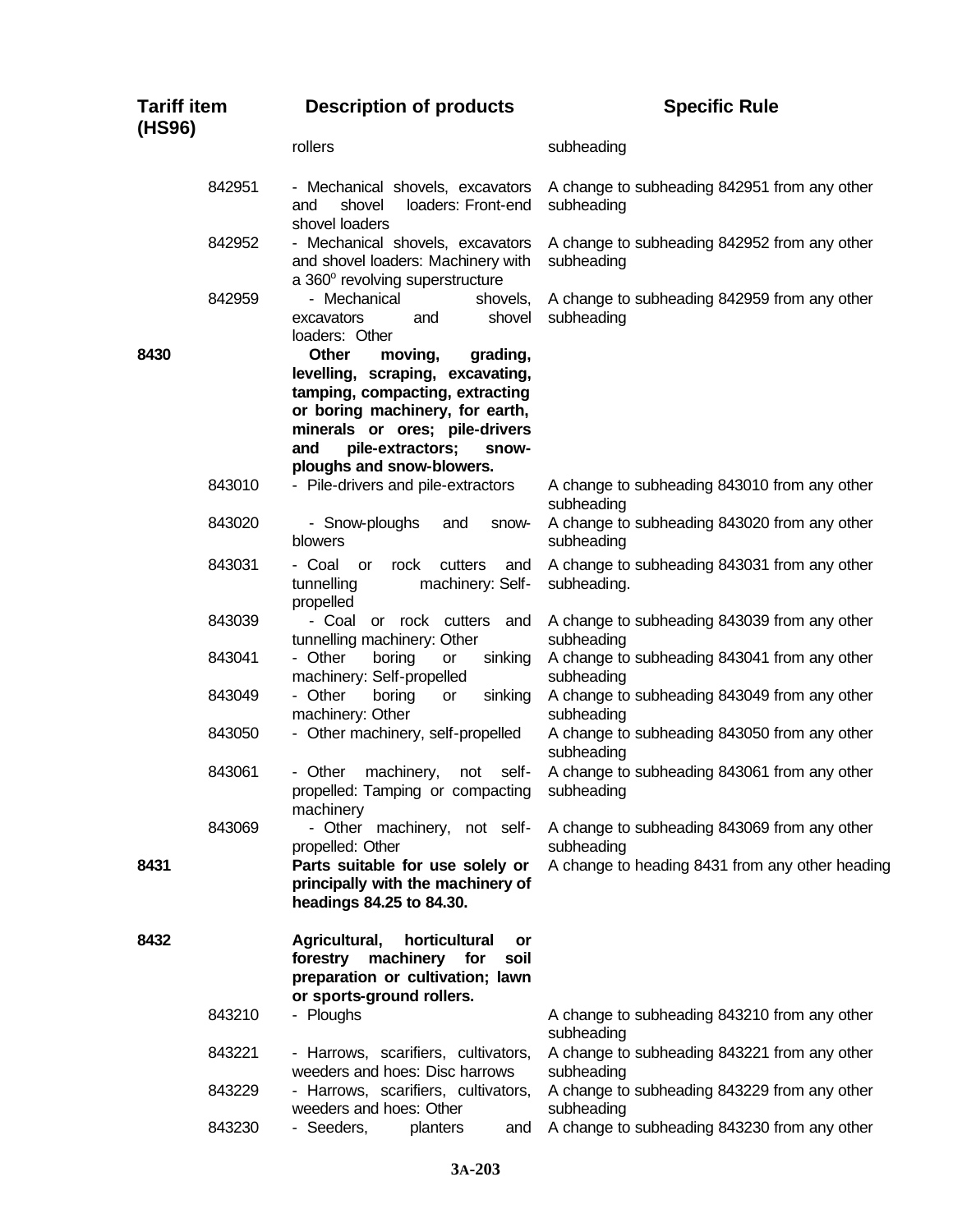| <b>Tariff item</b><br>(HS96) |  | <b>Description of products</b>                                                                                                                                                                                 |                    |                                  | <b>Specific Rule</b>                                                                                       |
|------------------------------|--|----------------------------------------------------------------------------------------------------------------------------------------------------------------------------------------------------------------|--------------------|----------------------------------|------------------------------------------------------------------------------------------------------------|
| 843240                       |  | transplanters<br>- Manure spreaders and fertiliser<br>distributors                                                                                                                                             |                    |                                  | subheading<br>A change to subheading 843240 from any other<br>subheading                                   |
| 843280                       |  | - Other machinery                                                                                                                                                                                              |                    |                                  | A change to subheading 843280 from any other<br>subheading                                                 |
| 843290                       |  | - Parts                                                                                                                                                                                                        |                    |                                  | A change to subheading 843290 from any other<br>heading                                                    |
| 8433                         |  | <b>Harvesting</b><br>machinery, including straw or<br>fodder balers; grass or hay<br>mowers; machines for cleaning,<br>sorting or grading eggs, fruit or<br>other<br>other than machinery of heading<br>84.37. | or<br>agricultural | threshing<br>produce,            |                                                                                                            |
| 843311                       |  | - Mowers for lawns, parks or<br>sports-grounds: Powered, with the<br>cutting device<br>horizontal plane                                                                                                        | rotating in        | a                                | A change to subheading 843311 from any other<br>subheading                                                 |
| 843319                       |  | - Mowers for lawns, parks or<br>sports-grounds: Other                                                                                                                                                          |                    |                                  | A change to subheading 843319 from any other<br>subheading                                                 |
| 843320                       |  | - Other mowers, including cutter<br>bars for tractor mounting                                                                                                                                                  |                    |                                  | A change to subheading 843320 from any other<br>subheading                                                 |
| 843330                       |  | - Other haymaking machinery                                                                                                                                                                                    |                    |                                  | A change to subheading 843330 from any other<br>subheading                                                 |
| 843340                       |  | - Straw<br><b>or</b><br>including pick-up balers                                                                                                                                                               | fodder             | balers,                          | A change to subheading 843340 from any other<br>subheading                                                 |
| 843351                       |  | - Other<br>threshing<br>harvester-threshers                                                                                                                                                                    | harvesting         | machinery;<br>machinery: Combine | A change to subheading 843351 from any other<br>subheading                                                 |
| 843352                       |  | - Other<br>threshing<br>threshing machinery                                                                                                                                                                    | harvesting         | machinery;<br>machinery: Other   | A change to subheading 843352 from any other<br>subheading                                                 |
| 843353                       |  | - Other<br>threshing machinery: Root or tuber<br>harvesting machines                                                                                                                                           | harvesting         | machinery;                       | A change to subheading 843353 from any other<br>subheading                                                 |
| 843359                       |  | - Other<br>threshing machinery: Other                                                                                                                                                                          | harvesting         | machinery;                       | A change to subheading 843359 from any other<br>subheading                                                 |
| 843360                       |  | - Machines for cleaning, sorting or<br>grading<br>agricultural produce                                                                                                                                         |                    | eggs, fruit or other             | A change to subheading 843360 from any other<br>subheading                                                 |
| 843390                       |  | - Parts                                                                                                                                                                                                        |                    |                                  | A change to subheading 843390 from any other<br>heading                                                    |
| 8434                         |  | Milking machines and dairy<br>machinery.                                                                                                                                                                       |                    |                                  |                                                                                                            |
| 843410<br>843420             |  | - Milking machines<br>- Dairy machinery                                                                                                                                                                        |                    |                                  | A change to subheading 843410 from any other<br>subheading<br>A change to subheading 843420 from any other |
| 843490                       |  | - Parts                                                                                                                                                                                                        |                    |                                  | subheading<br>A change to subheading 843490 from any other<br>heading                                      |
| 8435                         |  | Presses, crushers and similar<br>machinery                                                                                                                                                                     | used               | in<br>the                        |                                                                                                            |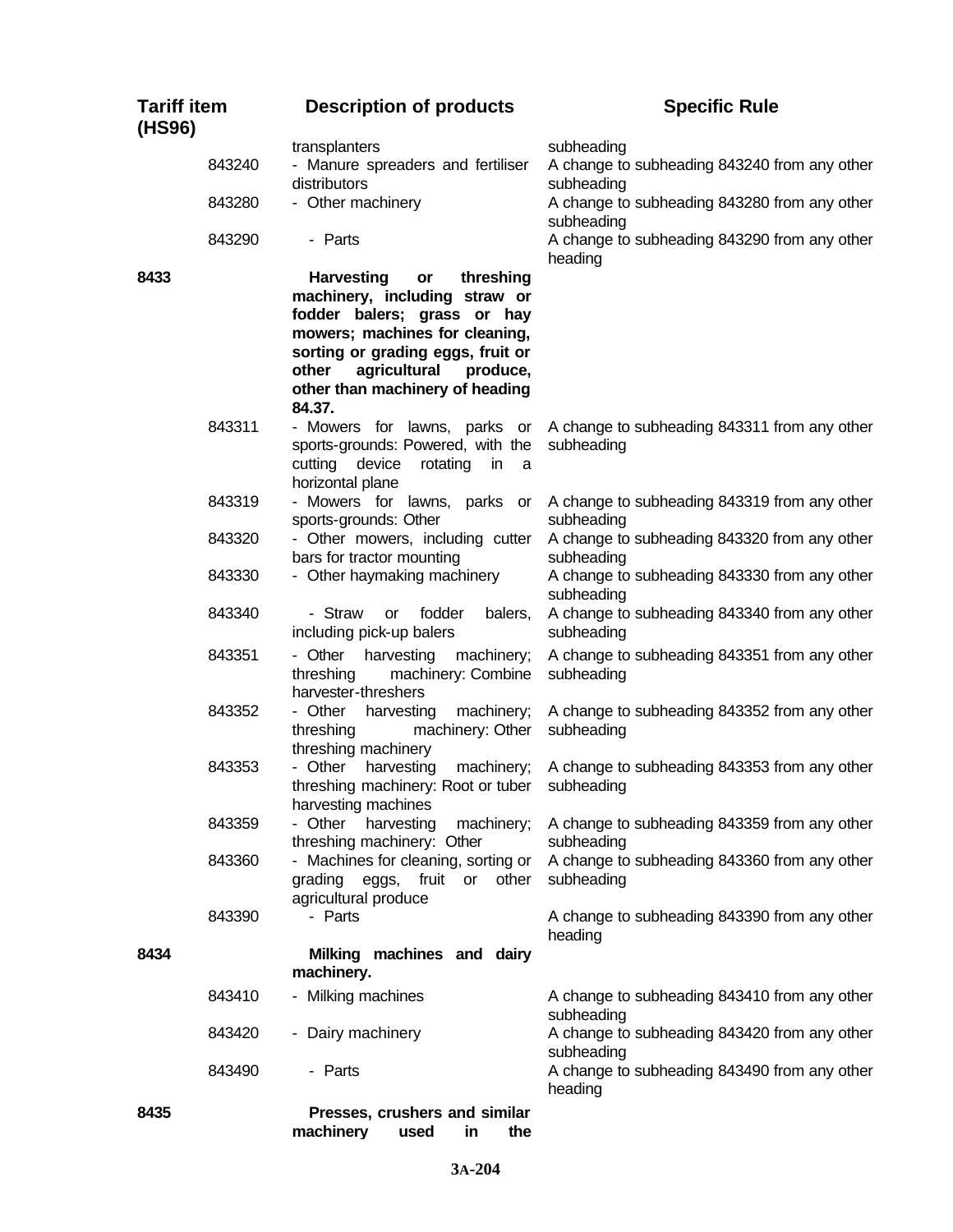| <b>Tariff item</b><br>(HS96) | <b>Description of products</b>                                                                                                                                                                                                                            | <b>Specific Rule</b>                                       |
|------------------------------|-----------------------------------------------------------------------------------------------------------------------------------------------------------------------------------------------------------------------------------------------------------|------------------------------------------------------------|
|                              | manufacture of wine, cider, fruit<br>juices or similar beverages.                                                                                                                                                                                         |                                                            |
| 843510                       | - Machinery                                                                                                                                                                                                                                               | A change to subheading 843510 from any other<br>subheading |
| 843590                       | - Parts                                                                                                                                                                                                                                                   | A change to subheading 843590 from any other<br>heading    |
| 8436                         | agricultural,<br><b>Other</b><br>horticultural, forestry, poultry-<br>bee-keeping<br>keeping<br>or<br>machinery,<br>including<br>germination plant fitted with<br>mechanical<br>thermal<br>or<br>equipment; poultry incubators<br>and brooders.           |                                                            |
| 843610                       | - Machinery for preparing animal<br>feeding stuffs                                                                                                                                                                                                        | A change to subheading 843610 from any other<br>subheading |
| 843621                       | - Poultry-keeping<br>machinery;<br>incubators<br>poultry<br>and<br>brooders: Poultry incubators and<br>brooders                                                                                                                                           | A change to subheading 843621 from any other<br>subheading |
| 843629                       | - Poultry-keeping<br>machinery;<br>poultry<br>incubators<br>and<br>brooders: Other                                                                                                                                                                        | A change to subheading 843629 from any other<br>subheading |
| 843680                       | - Other machinery                                                                                                                                                                                                                                         | A change to subheading 843680 from any other<br>subheading |
| 843691                       | Parts: Of poultry-keeping<br>machinery or poultry incubators<br>and brooders                                                                                                                                                                              | A change to subheading 843691 from any other<br>heading    |
| 843699                       | - Parts: Other                                                                                                                                                                                                                                            | A change to subheading 843699 from any other<br>heading    |
| 8437                         | <b>Machines for cleaning, sorting</b><br>or grading seed, grain or dried<br>leguminous<br>vegetables;<br>machinery used in the milling<br>industry or for the working of<br>cereals or dried leguminous<br>vegetables, other than farm-type<br>machinery. |                                                            |
| 843710                       | - Machines for cleaning, sorting or<br>grading seed, grain or dried<br>leguminous vegetables                                                                                                                                                              | A change to subheading 843710 from any other<br>subheading |
| 843780                       | - Other machinery                                                                                                                                                                                                                                         | A change to subheading 843780 from any other<br>subheading |
| 843790                       | - Parts                                                                                                                                                                                                                                                   | A change to subheading 843790 from any other<br>heading    |
| 8438                         | Machinery, not specified or<br>included<br>elsewhere<br>this<br>in.<br>Chapter,<br>for<br>the<br>industrial<br>preparation or manufacture of<br>food<br>drink,<br>other than<br>or<br>machinery for the extraction or<br>preparation of animal or fixed   |                                                            |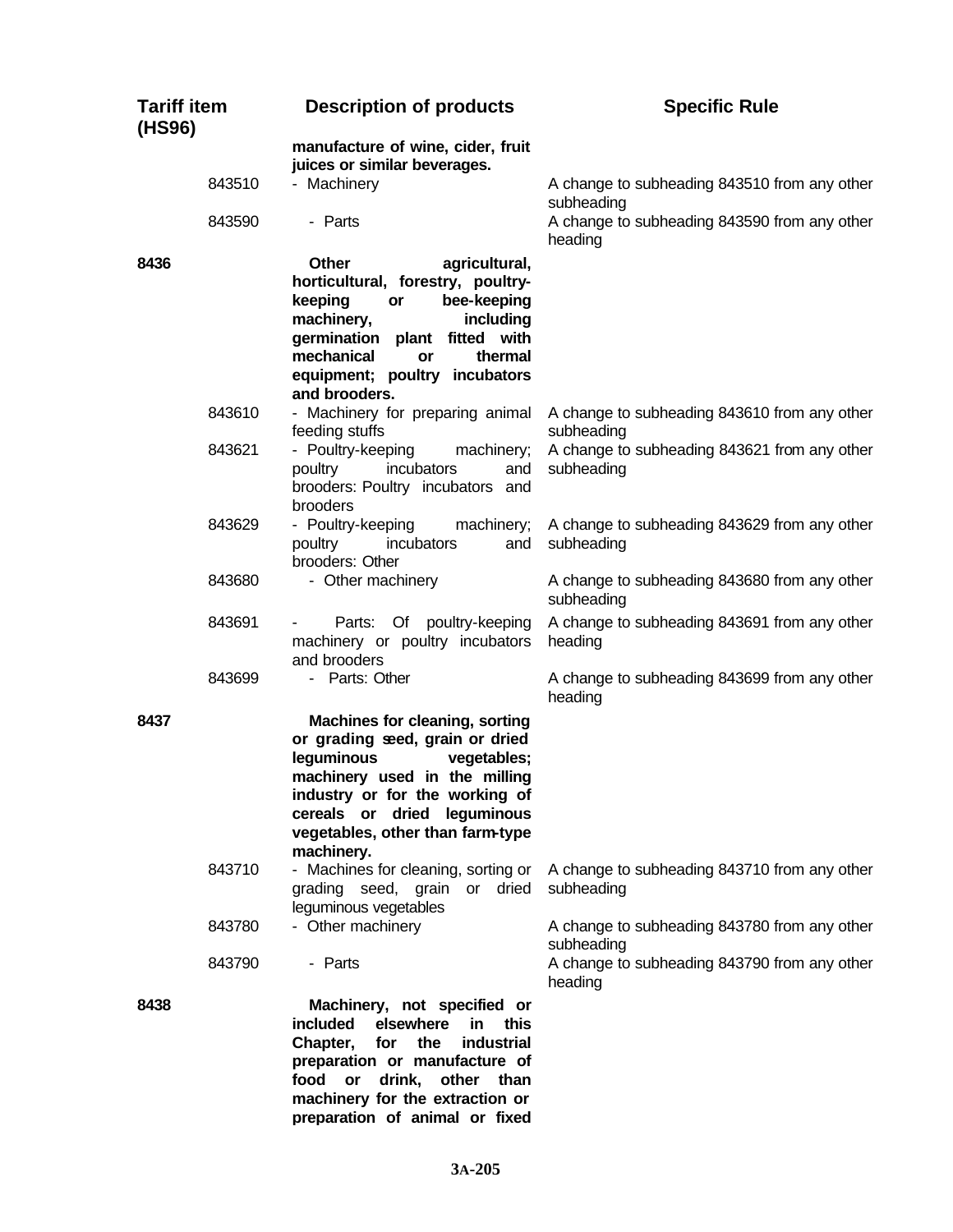| <b>Tariff item</b><br>(HS96) | <b>Description of products</b>                                                                                                                  | <b>Specific Rule</b>                                       |
|------------------------------|-------------------------------------------------------------------------------------------------------------------------------------------------|------------------------------------------------------------|
| 843810                       | vegetable fats or oils.<br>- Bakery<br>machinery<br>and<br>machinery for the manufacture of<br>macaroni,<br>spaghetti or<br>similar<br>products | A change to subheading 843810 from any other<br>subheading |
| 843820                       | - Machinery for the manufacture<br>confectionery,<br>of<br>cocoa<br>or<br>chocolate                                                             | A change to subheading 843820 from any other<br>subheading |
| 843830                       | - Machinery<br>for<br>sugar<br>manufacture                                                                                                      | A change to subheading 843830 from any other<br>subheading |
| 843840                       | - Brewery machinery                                                                                                                             | A change to subheading 843840 from any other<br>subheading |
| 843850                       | - Machinery for the preparation of<br>meat or poultry                                                                                           | A change to subheading 843850 from any other<br>subheading |
| 843860                       | - Machinery for the preparation of<br>fruits, nuts or vegetables                                                                                | A change to subheading 843860 from any other<br>subheading |
| 843880                       | - Other machinery                                                                                                                               | A change to subheading 843880 from any other<br>subheading |
| 843890                       | - Parts                                                                                                                                         | A change to subheading 843890 from any other<br>heading    |
| 8439                         | Machinery for making pulp of<br>fibrous cellulosic material or for<br>making or finishing paper or<br>paperboard.                               |                                                            |
| 843910                       | - Machinery for making pulp of<br>fibrous cellulosic material                                                                                   | A change to subheading 843910 from any other<br>subheading |
| 843920                       | - Machinery for making paper or<br>paperboard                                                                                                   | A change to subheading 843920 from any other<br>subheading |
| 843930                       | - Machinery for finishing paper<br>or paperboard                                                                                                | A change to subheading 843930 from any other<br>subheading |
| 843991                       | - Parts: Of machinery for making<br>pulp of fibrous cellulosic material                                                                         | A change to subheading 843991 from any other<br>heading    |
| 843999                       | - Parts: Other                                                                                                                                  | A change to subheading 843999 from any other<br>heading    |
| 8440                         | <b>Book-binding</b><br>machinery,<br>book-sewing<br>including<br>machines.                                                                      |                                                            |
| 844010                       | - Machinery                                                                                                                                     | A change to subheading 844010 from any other<br>subheading |
| 844090                       | - Parts                                                                                                                                         | A change to subheading 844090 from any other<br>heading    |
| 8441                         | Other machinery for making up<br>paper<br>pulp,<br>paper<br>or<br>paperboard, including cutting<br>machines of all kinds.                       |                                                            |
| 844110                       | - Cutting machines                                                                                                                              | A change to subheading 844110 from any other<br>subheading |
| 844120                       | - Machines for<br>making<br>bags,<br>sacks or envelopes                                                                                         | A change to subheading 844120 from any other<br>subheading |
| 844130                       | - Machines for making cartons,<br>boxes, cases, tubes, drums or                                                                                 | A change to subheading 844130 from any other<br>subheading |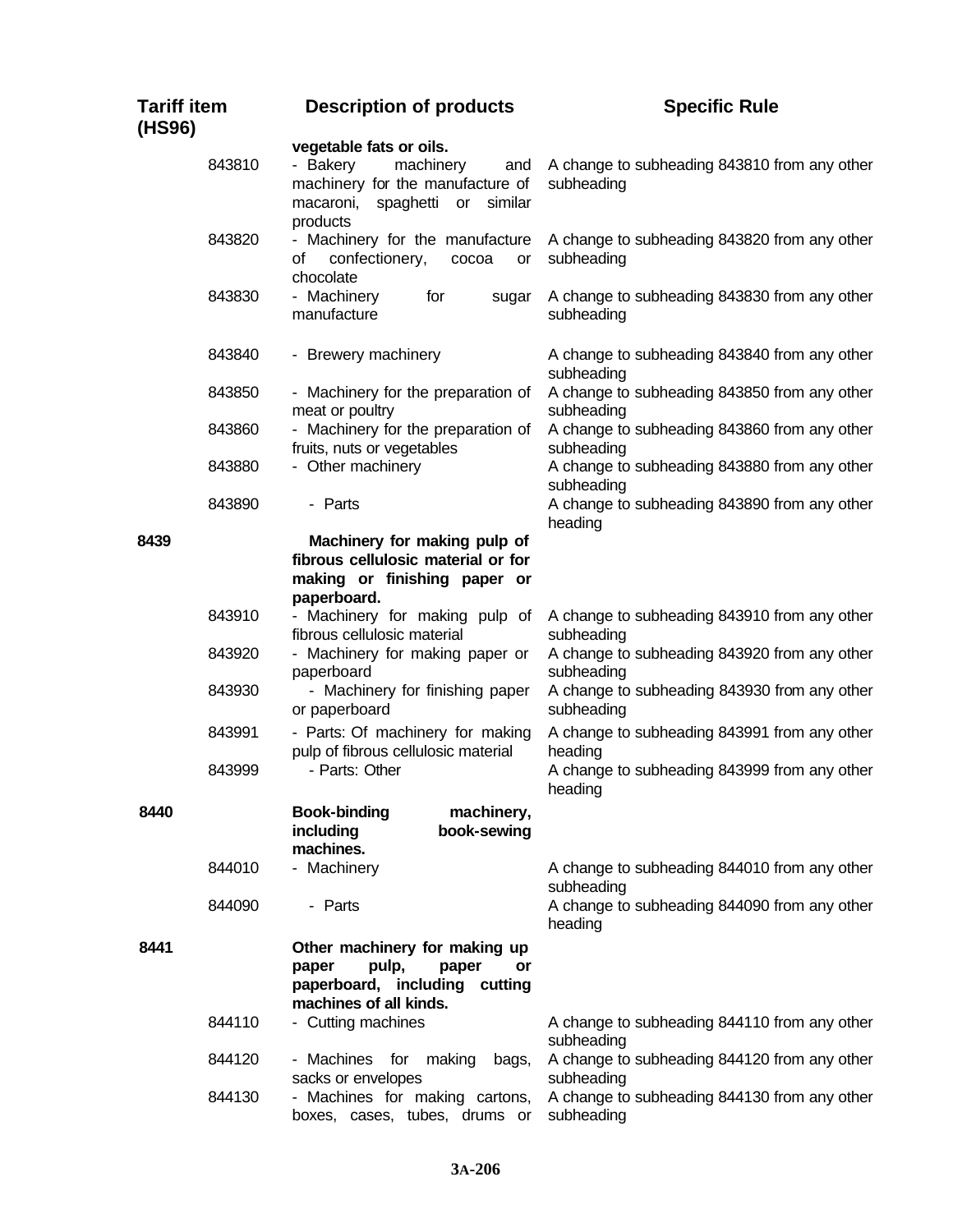| <b>Tariff item</b><br>(HS96) | <b>Description of products</b>                                                                                                                                                                                                                                                                                                                                                                                                                                                                                         | <b>Specific Rule</b>                                                                                        |
|------------------------------|------------------------------------------------------------------------------------------------------------------------------------------------------------------------------------------------------------------------------------------------------------------------------------------------------------------------------------------------------------------------------------------------------------------------------------------------------------------------------------------------------------------------|-------------------------------------------------------------------------------------------------------------|
|                              | similar containers, other than by                                                                                                                                                                                                                                                                                                                                                                                                                                                                                      |                                                                                                             |
| 844140                       | moulding<br>- Machines for moulding articles in<br>paper pulp, paper or paperboard                                                                                                                                                                                                                                                                                                                                                                                                                                     | A change to subheading 844140 from any other<br>subheading                                                  |
| 844180                       | - Other machinery                                                                                                                                                                                                                                                                                                                                                                                                                                                                                                      | A change to subheading 844180 from any other<br>subheading                                                  |
| 844190                       | - Parts                                                                                                                                                                                                                                                                                                                                                                                                                                                                                                                | A change to subheading 844190 from any other<br>heading                                                     |
| 8442                         | Machinery,<br>apparatus<br>and<br>(other<br>the<br>equipment<br>than<br>machine-tools of headings 84.56<br>to 84.65), for type-founding or<br>type-setting, for preparing or<br>making printing blocks, plates,<br>cylinders<br>other<br>printing<br>or<br>printing<br>components;<br>type,<br>blocks, plates, cylinders and<br>printing<br>other<br>components;<br>blocks, plates, cylinders and<br>lithographic stones, prepared<br>printing<br>for<br>purposes<br>(for<br>example, planed, grained or<br>polished). |                                                                                                             |
| 844210                       | - Phototype-setting<br>and<br>composing machines                                                                                                                                                                                                                                                                                                                                                                                                                                                                       | A change to subheading 844210 from any other<br>subheading except from subheadings 844210<br>through 844230 |
| 844220                       | - Machinery,<br>apparatus<br>and<br>equipment for type-setting<br>or<br>composing by other processes,<br>with or without founding device                                                                                                                                                                                                                                                                                                                                                                               | A change to subheading 844220 from any other<br>subheading except from subheadings 844210<br>through 844230 |
| 844230                       | - Other machinery, apparatus and<br>equipment                                                                                                                                                                                                                                                                                                                                                                                                                                                                          | A change to subheading 844230 from any other<br>subheading except from subheadings 844210<br>through 844230 |
| 844240                       | - Parts<br>the<br>οf<br>machinery,<br>or<br>apparatus<br>equipment                                                                                                                                                                                                                                                                                                                                                                                                                                                     | foregoing A change to subheading 844240 from any other<br>heading                                           |
| 844250                       | - Printing type, blocks, plates,<br>cylinders<br>other<br>and<br>printing<br>components;<br>blocks,<br>plates,<br>cylinders and lithographic stones,<br>prepared for printing purposes (for<br>example,<br>planed, grained<br>or<br>polished)                                                                                                                                                                                                                                                                          | A change to subheading 844250 from any other<br>heading                                                     |
| 8443                         | <b>Printing</b><br>machinery used for<br>printing by means of<br>the<br>printing type, blocks, plates,<br>cylinders and other printing<br>components of heading 84.42;<br>ink-jet printing machines, other<br>than those of heading 84.71;<br>machines for uses ancillary to                                                                                                                                                                                                                                           |                                                                                                             |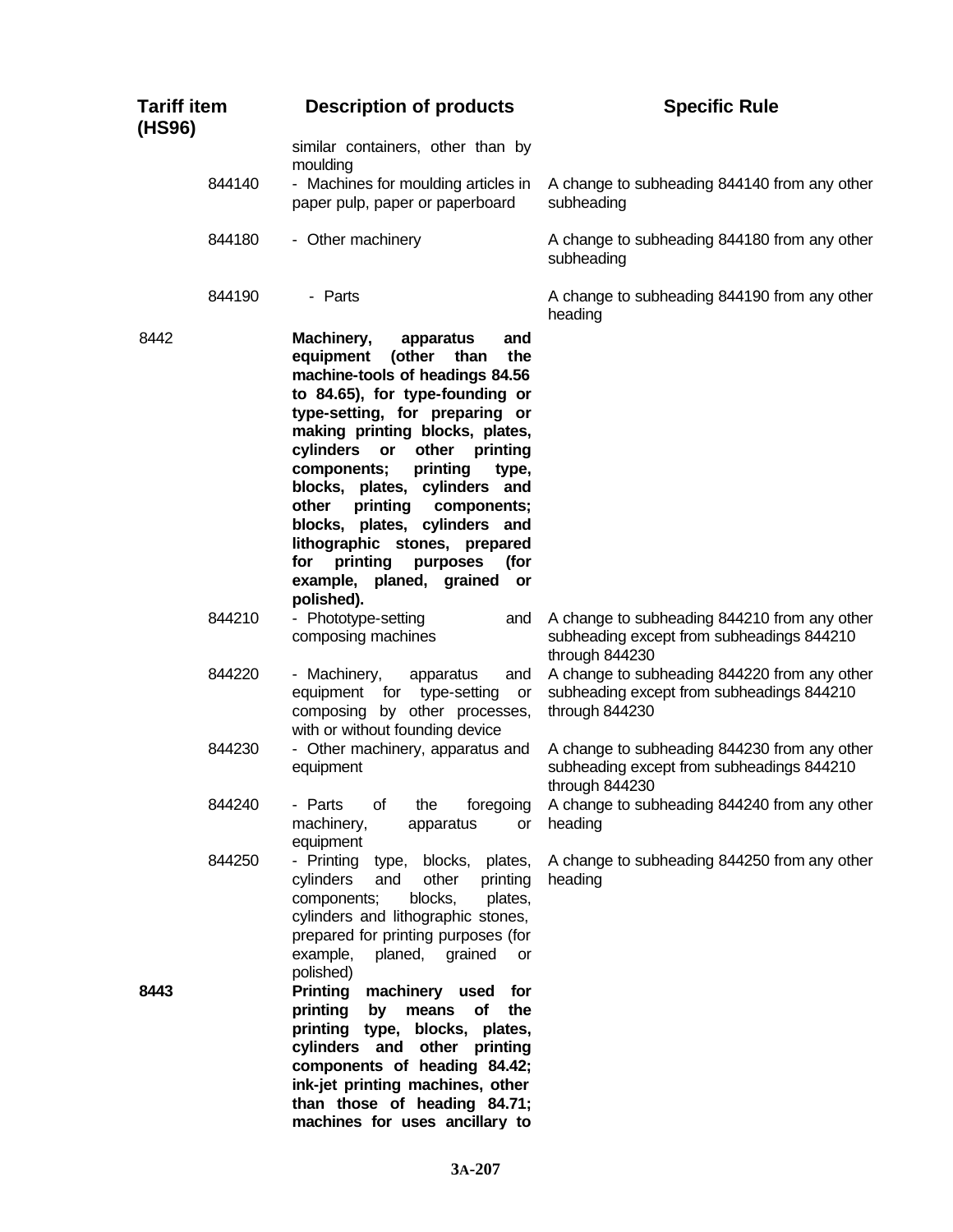| <b>Tariff item</b><br>(HS96) | <b>Description of products</b>                                                                  | <b>Specific Rule</b>                                                                                                                                                                                                                                                                                                                                                                                                          |
|------------------------------|-------------------------------------------------------------------------------------------------|-------------------------------------------------------------------------------------------------------------------------------------------------------------------------------------------------------------------------------------------------------------------------------------------------------------------------------------------------------------------------------------------------------------------------------|
|                              | printing.                                                                                       |                                                                                                                                                                                                                                                                                                                                                                                                                               |
| 844311                       | - Offset printing machinery: Reel<br>fed                                                        | A change to subheading 844311 from any other<br>subheading, except from subheadings 844311<br>through 844360, or a change to subheading<br>844311 from subheading 844660, provided there is<br>a regional value content of not less than 35 percent<br>based on the build-up method or 45 percent based<br>on the build-down method, whether or not there is<br>also a change from any other subheading outside<br>that group |
| 844312                       | - Offset printing machinery: Sheet<br>fed, office type (sheet size not<br>exceeding 22 x 36 cm) | A change to subheading 844312 from any other<br>subheading, except from subheadings 844311<br>through 844360, or a change to subheading<br>844312 from subheading 844660, provided there is<br>a regional value content of not less than 35 percent<br>based on the build-up method or 45 percent based<br>on the build-down method, whether or not there is<br>also a change from any other subheading outside<br>that group |
| 844319                       | - Offset<br>printing<br>machinery: Other                                                        | A change to subheading 844319 from any other<br>subheading, except from subheadings 844311<br>through 844360, or a change to subheading<br>844319 from subheading 844660, provided there is<br>a regional value content of not less than 35 percent<br>based on the build-up method or 45 percent based<br>on the build-down method, whether or not there is<br>also a change from any other subheading outside<br>that group |
| 844321                       | - Letterpress printing machinery,<br>excluding<br>flexographic<br>printing: Reel fed            | A change to subheading 844321 from any other<br>subheading, except from subheadings 844311<br>through 844360, or a change to subheading<br>844321 from subheading 844660, provided there is<br>a regional value content of not less than 35 percent<br>based on the build-up method or 45 percent based<br>on the build-down method, whether or not there is<br>also a change from any other subheading outside<br>that group |
| 844329                       | - Letterpress<br>printing<br>machinery, excluding flexographic<br>printing: Other               | A change to subheading 844329 from any other<br>subheading, except from subheadings 844311<br>through 844360, or a change to subheading<br>844329 from subheading 844660, provided there is<br>a regional value content of not less than 35 percent<br>based on the build-up method or 45 percent based<br>on the build-down method, whether or not there is<br>also a change from any other subheading outside<br>that group |
| 844330                       | - Flexographic printing machinery                                                               | A change to subheading 844330 from any other<br>subheading, except from subheadings 844311<br>through 844360, or a change to subheading<br>844330 from subheading 844660, provided there is<br>a regional value content of not less than 35 percent<br>based on the build-up method or 45 percent based<br>on the build-down method, whether or not there is                                                                  |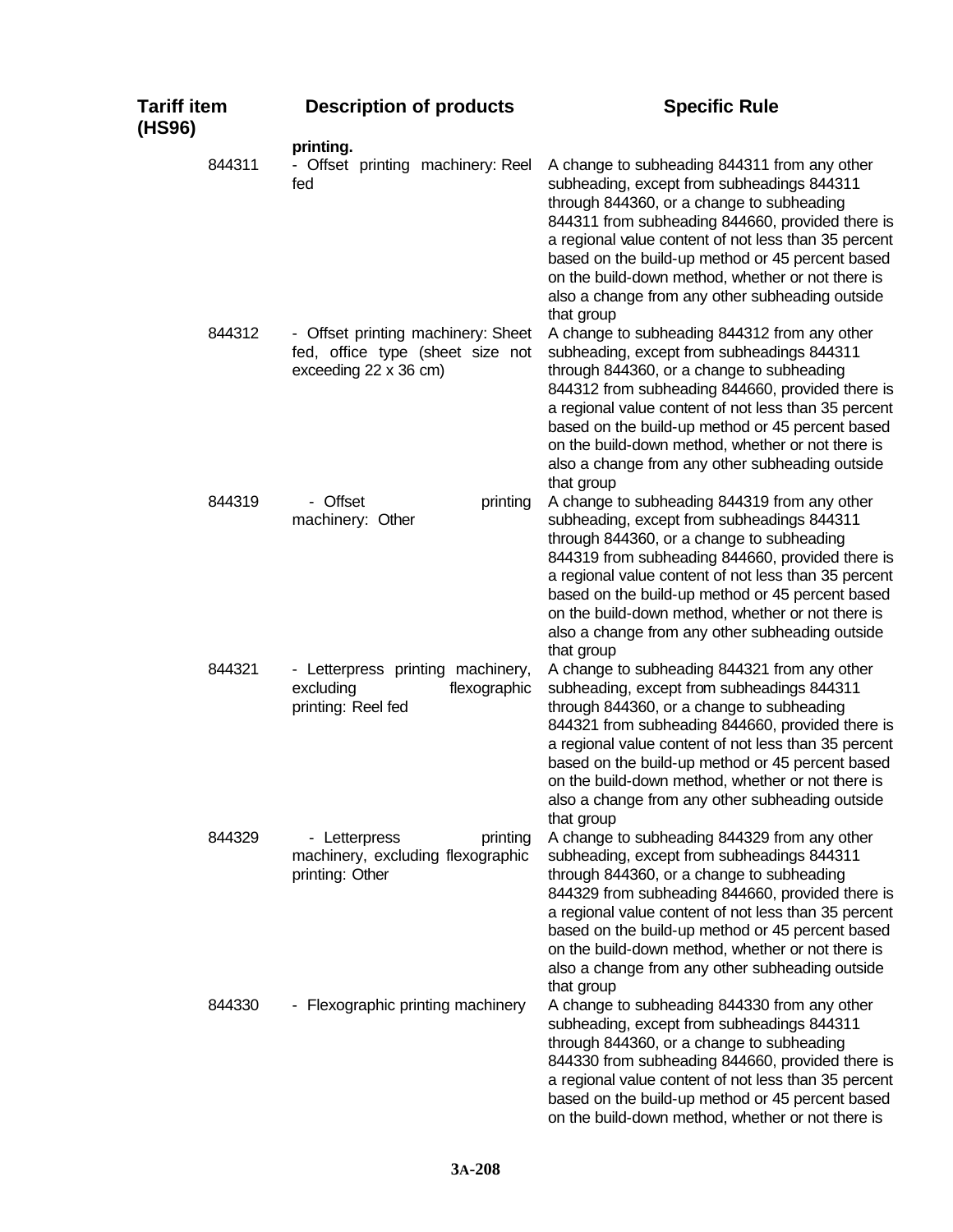| <b>Tariff item</b><br>(HS96) | <b>Description of products</b>                                                                                                                                                                                                                                                                                               | <b>Specific Rule</b>                                                                                                                                                                                                                                                                                                                                                                                                          |
|------------------------------|------------------------------------------------------------------------------------------------------------------------------------------------------------------------------------------------------------------------------------------------------------------------------------------------------------------------------|-------------------------------------------------------------------------------------------------------------------------------------------------------------------------------------------------------------------------------------------------------------------------------------------------------------------------------------------------------------------------------------------------------------------------------|
| 844340                       | - Gravure printing machinery                                                                                                                                                                                                                                                                                                 | also a change from any other subheading outside<br>that group<br>A change to subheading 844340 from any other<br>subheading, except from subheadings 844311<br>through 844360, or a change to subheading<br>844340 from subheading 844660, provided there is                                                                                                                                                                  |
| 844351                       | Ink-jet printing machines                                                                                                                                                                                                                                                                                                    | a regional value content of not less than 35 percent<br>based on the build-up method or 45 percent based<br>on the build-down method, whether or not there is<br>also a change from any other subheading outside<br>that group<br>A change to subheading 844351 from any other<br>subheading, except from subheadings 844311<br>through 844360, or a change to subheading<br>844351 from subheading 844660, provided there is |
|                              |                                                                                                                                                                                                                                                                                                                              | a regional value content of not less than 35 percent<br>based on the build-up method or 45 percent based<br>on the build-down method, whether or not there is<br>also a change from any other subheading outside<br>that group                                                                                                                                                                                                |
| 844359                       | Other:                                                                                                                                                                                                                                                                                                                       | A change to subheading 844359 from any other<br>subheading, except from subheadings 844311<br>through 844360, or a change to subheading<br>844359 from subheading 844660, provided there is<br>a regional value content of not less than 35 percent<br>based on the build-up method or 45 percent based<br>on the build-down method, whether or not there is<br>also a change from any other subheading outside<br>that group |
| 844360                       | - Machines for uses ancillary to<br>printing                                                                                                                                                                                                                                                                                 | A change to subheading 844360 from any other<br>subheading, except from subheadings 844311<br>through 844360                                                                                                                                                                                                                                                                                                                  |
| 844390                       | - Parts                                                                                                                                                                                                                                                                                                                      | A change to subheading 844390 from any other<br>heading, or A regional value content of not less<br>than 35 percent based on the build up method or<br>45 percent based on the build down method,<br>whether or not there is a change in tariff<br>classification                                                                                                                                                             |
| 8444                         | <b>Machines</b><br>for<br>extruding,<br>drawing, texturing or cutting<br>man-made textile materials.                                                                                                                                                                                                                         | A change to heading 8444 from any other heading                                                                                                                                                                                                                                                                                                                                                                               |
| 8445                         | Machines for preparing textile<br>fibres; spinning, doubling or<br>twisting machines and other<br>machinery for producing textile<br>yarns; textile reeling or winding<br>(including<br>weft-winding)<br>machines for<br>machines<br>and<br>preparing textile yarns for use<br>on the machines of heading<br>84.46 or 84.47. | A change to heading 8445 from any other heading,<br>except from heading 8445 through 8447.                                                                                                                                                                                                                                                                                                                                    |
| 8446                         | <b>Weaving machines (looms).</b>                                                                                                                                                                                                                                                                                             | A change to heading 8446 from any other heading,<br>except from heading 8445 through 8447.                                                                                                                                                                                                                                                                                                                                    |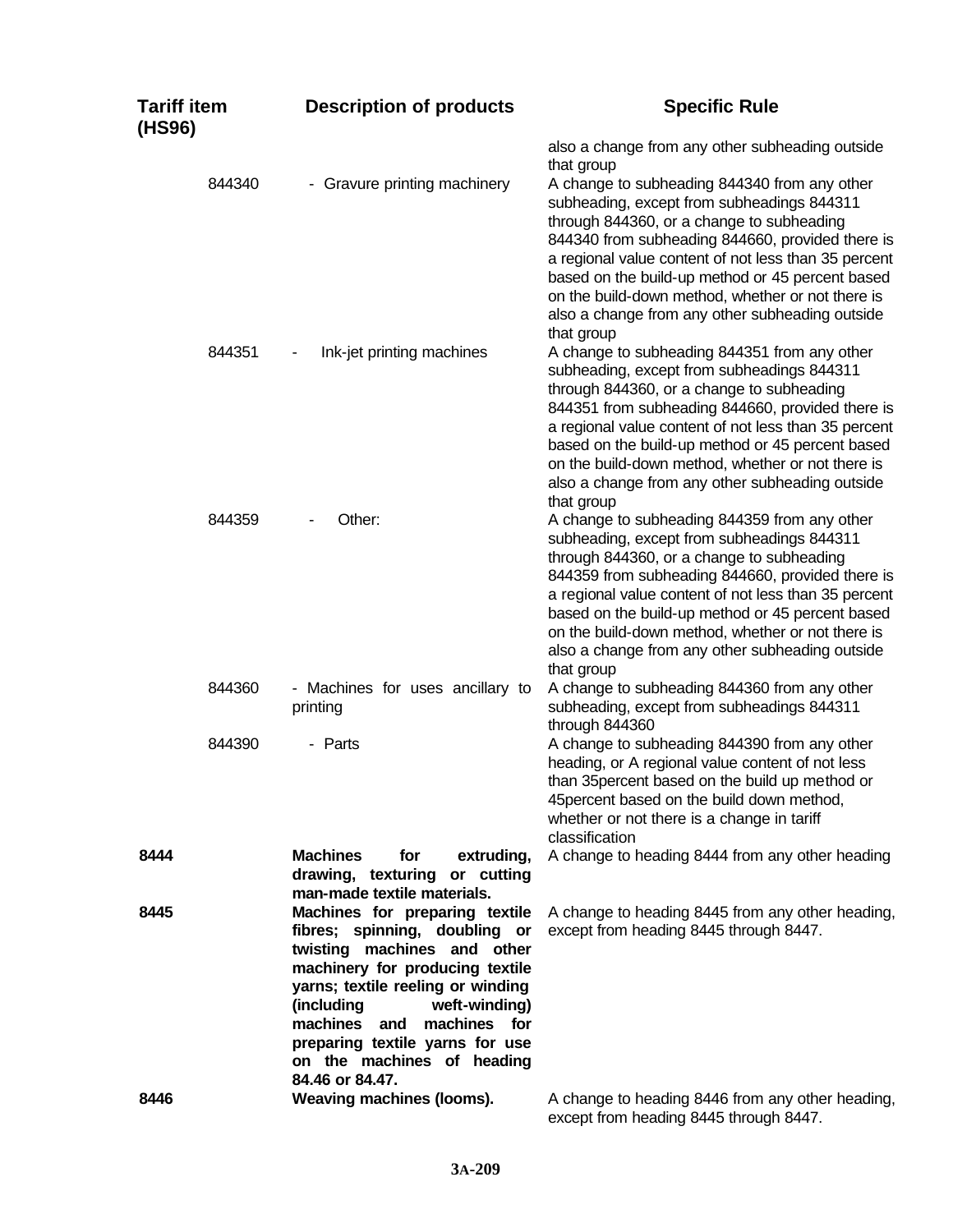| <b>Tariff item</b><br>(HS96) | <b>Description of products</b>                                                                                                                                                                                                                                                                                                                                                                                                                                                                                         | <b>Specific Rule</b>                                                                          |
|------------------------------|------------------------------------------------------------------------------------------------------------------------------------------------------------------------------------------------------------------------------------------------------------------------------------------------------------------------------------------------------------------------------------------------------------------------------------------------------------------------------------------------------------------------|-----------------------------------------------------------------------------------------------|
| 8447                         | <b>Knitting</b><br>machines,<br>stitch-<br>bonding machines and machines<br>for making gimped yarn, tulle,<br>lace, embroidery, trimmings,<br>braid or net and machines for<br>tufting.                                                                                                                                                                                                                                                                                                                                | A change to subheading 8447 from any other<br>heading, except from heading 8445 through 8447. |
| 8448                         | Auxiliary machinery for use with<br>machines of heading 84.44,<br>84.45, 84.46<br>or<br>84.47 (for<br>example, dobbies, Jacquards,<br>automatic stop motions, shuttle<br>changing mechanisms); parts<br>and accessories suitable for use<br>solely or principally with the<br>machines of this heading or of<br>heading 84.44, 84.45, 84.46 or<br>84.47 (for example, spindles and<br>spindle flyers, card clothing,<br>extruding<br>combs,<br>nipples,<br>shuttles, healds and<br>heald-<br>frames, hosiery needles). |                                                                                               |
| 844811                       | - Auxiliary<br>machinery<br>for<br>machines of headings 84.44,<br>84.45, 84.46 or 84.47: Dobbies<br>and Jacquards; card reducing,<br>copying, punching or assembling<br>machines for use therewith                                                                                                                                                                                                                                                                                                                     | A change to subheading 844811 from any other<br>subheading                                    |
| 844819                       | - Auxiliary<br>machinery<br>for<br>machines of headings 84.44,<br>84.45, 84.46 or 84.47: Other                                                                                                                                                                                                                                                                                                                                                                                                                         | A change to subheading 844819 from any other<br>subheading                                    |
| 844820                       | - Parts<br>and<br>accessories<br>machines of heading 84.44 or of<br>their auxiliary machinery                                                                                                                                                                                                                                                                                                                                                                                                                          | of A change to subheading 844820 from any other<br>heading                                    |
| 844831                       | - Parts<br>and<br>accessories<br>οf<br>machines of heading 84.45 or of<br>auxiliary<br>machinery: Card<br>their<br>clothing                                                                                                                                                                                                                                                                                                                                                                                            | A change to subheading 844831 from any other<br>heading                                       |
| 844832                       | - Parts<br>and<br>accessories<br>οf<br>machines of heading 84.45 or of<br>auxiliary<br>machinery: Of<br>their<br>machines for preparing textile<br>fibres, other than card clothing                                                                                                                                                                                                                                                                                                                                    | A change to subheading 844832 from any other<br>heading                                       |
| 844833                       | - Parts<br>and<br>accessories<br>οf<br>machines of heading 84.45 or of<br>their auxiliary machinery: Spindles,<br>spindle flyers, spinning rings and<br>ring travellers                                                                                                                                                                                                                                                                                                                                                | A change to subheading 844833 from any other<br>heading                                       |
| 844839                       | - Parts and<br>accessories<br>0f<br>machines of heading 84.45 or of<br>their auxiliary machinery: Other                                                                                                                                                                                                                                                                                                                                                                                                                | A change to subheading 844839 from any other<br>heading                                       |
| 844841                       | - Parts<br>accessories<br>and<br>οf<br>weaving machines (looms) or of<br>their auxiliary machinery: Shuttles                                                                                                                                                                                                                                                                                                                                                                                                           | A change to subheading 844841 from any other<br>heading                                       |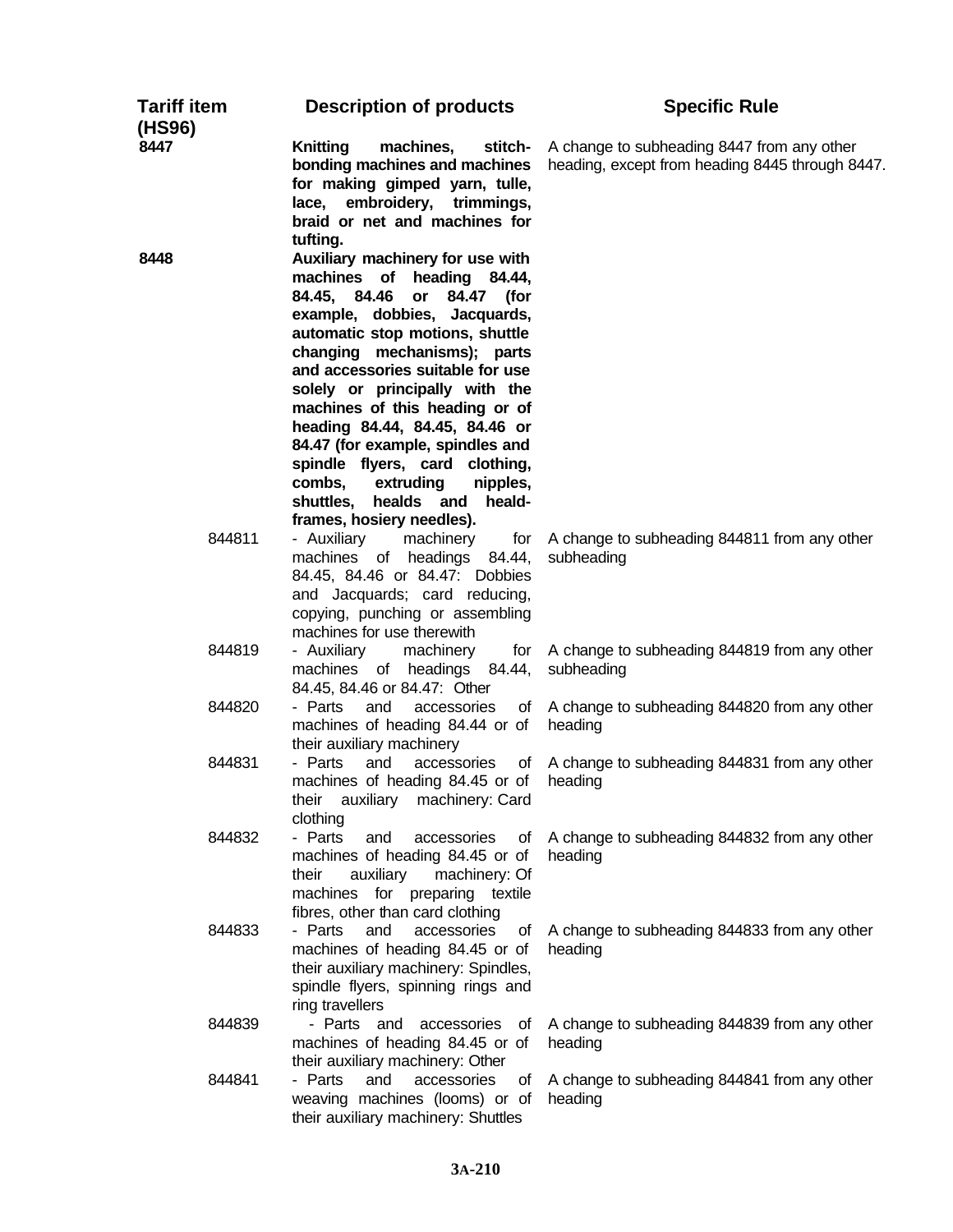| <b>Tariff item</b><br>(HS96) |                  | <b>Description of products</b>                                                                                                                                                                                                                                                                                                                                                                                                                                                 | <b>Specific Rule</b>                                                                                       |
|------------------------------|------------------|--------------------------------------------------------------------------------------------------------------------------------------------------------------------------------------------------------------------------------------------------------------------------------------------------------------------------------------------------------------------------------------------------------------------------------------------------------------------------------|------------------------------------------------------------------------------------------------------------|
|                              | 844842           | - Parts<br>and<br>accessories<br>оf<br>weaving machines (looms) or of<br>their auxiliary machinery: Reeds<br>for looms, healds and heald-frames                                                                                                                                                                                                                                                                                                                                | A change to subheading 844842 from any other<br>heading                                                    |
|                              | 844849           | - Parts and accessories of<br>weaving machines (looms) or of<br>their auxiliary machinery: Other                                                                                                                                                                                                                                                                                                                                                                               | A change to subheading 844849 from any other<br>heading                                                    |
|                              | 844851           | - Parts<br>and<br>accessories<br>of<br>machines of heading 84.47 or of<br>their auxiliary machinery: Sinkers,<br>needles and other articles used in<br>forming stitches                                                                                                                                                                                                                                                                                                        | A change to subheading 844851 from any other<br>heading                                                    |
|                              | 844859           | - Parts and<br>accessories<br>- of<br>machines of heading 84.47 or of<br>their auxiliary machinery: Other                                                                                                                                                                                                                                                                                                                                                                      | A change to subheading 844859 from any other<br>heading                                                    |
| 8449                         |                  | Machinery for the manufacture<br>or finishing of felt or nonwovens<br>in the piece or in shapes,<br>including machinery for making<br>felt hats; blocks for making<br>hats.                                                                                                                                                                                                                                                                                                    | A change to heading 8444 from any other heading                                                            |
| 8450                         |                  | <b>Household</b><br>laundry-type<br>or<br>washing machines,<br>including<br>machines which both wash and<br>dry.                                                                                                                                                                                                                                                                                                                                                               |                                                                                                            |
|                              | 845011           | - Machines, each of a dry linen<br>not<br>exceeding<br>10<br>capacity<br>kg: Fully-automatic machines                                                                                                                                                                                                                                                                                                                                                                          | A change to subheading 845011 from any other<br>subheading                                                 |
|                              | 845012           | - Machines, each of a dry linen<br>exceeding<br>10<br>capacity<br>not<br>kg: Other machines, with built-in<br>centrifugal drier                                                                                                                                                                                                                                                                                                                                                | A change to subheading 845012 from any other<br>subheading                                                 |
|                              | 845019           | - Machines, each of a dry linen<br>capacity<br>exceeding<br>10<br>not<br>kg: Other                                                                                                                                                                                                                                                                                                                                                                                             | A change to subheading 845019 from any other<br>subheading                                                 |
|                              | 845020<br>845090 | - Machines, each of a dry linen<br>capacity exceeding 10 kg<br>- Parts                                                                                                                                                                                                                                                                                                                                                                                                         | A change to subheading 845020 from any other<br>subheading<br>A change to subheading 845090 from any other |
|                              |                  |                                                                                                                                                                                                                                                                                                                                                                                                                                                                                | heading                                                                                                    |
| 8451                         |                  | Machinery (other than machines<br>of heading 84.50) for washing,<br>cleaning,<br>wringing,<br>drying,<br>ironing,<br>pressing<br>(including<br>fusing<br>presses),<br>bleaching,<br>finishing,<br>dyeing,<br>dressing,<br>coating or impregnating textile<br>yarns, fabrics<br>or made up<br>textile articles and machines for<br>applying the paste to the base<br>fabric or other support used in<br>manufacture<br>floor<br>the<br><b>of</b><br>coverings such as linoleum; |                                                                                                            |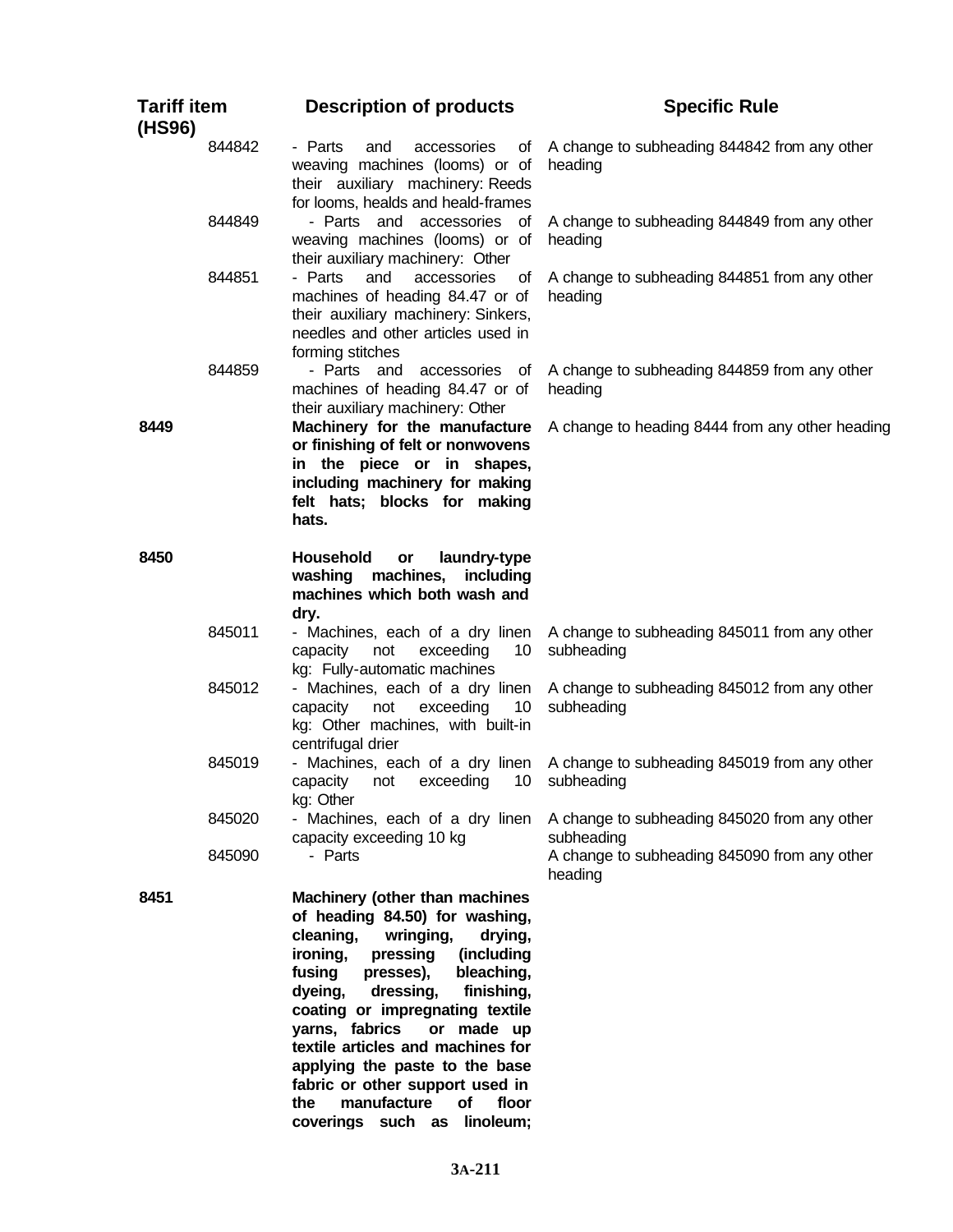| <b>Tariff item</b><br>(HS96) | <b>Description of products</b>                                                                                                                                                                                                                                                 | <b>Specific Rule</b>                                                                                         |
|------------------------------|--------------------------------------------------------------------------------------------------------------------------------------------------------------------------------------------------------------------------------------------------------------------------------|--------------------------------------------------------------------------------------------------------------|
|                              | machines for reeling, unreeling,<br>folding, cutting or pinking textile<br>fabrics.                                                                                                                                                                                            |                                                                                                              |
| 845110                       | - Dry-cleaning machines                                                                                                                                                                                                                                                        | A change to subheading 845110 from any other<br>subheading                                                   |
| 845121                       | - Drying machines: Each of a dry<br>linen capacity not exceeding 10kg                                                                                                                                                                                                          | A change to subheading 845121 from any other<br>subheading                                                   |
| 845129                       | - Drying machines: Other                                                                                                                                                                                                                                                       | A change to subheading 845129 from any other<br>subheading                                                   |
| 845130                       | - Ironing machines and presses<br>(including fusing presses)                                                                                                                                                                                                                   | A change to subheading 845130 from any other<br>subheading                                                   |
| 845140                       | - Washing, bleaching or dyeing<br>machines                                                                                                                                                                                                                                     | A change to subheading 845140 from any other<br>subheading                                                   |
| 845150                       | - Machines for reeling, unreeling,<br>folding, cutting or pinking textile<br>fabrics                                                                                                                                                                                           | A change to subheading 845150 from any other<br>subheading                                                   |
| 845180                       | - Other machinery                                                                                                                                                                                                                                                              | A change to subheading 845180 from any other<br>subheading                                                   |
| 845190                       | - Parts                                                                                                                                                                                                                                                                        | A change to subheading 845190 from any other<br>heading                                                      |
| 8452                         | Sewing machines, other than<br>book-sewing<br>machines<br><b>of</b><br>heading 84.40; furniture, bases<br>and covers specially designed<br>for sewing machines; sewing<br>machine needles.                                                                                     |                                                                                                              |
| 845210                       | - Sewing<br>machines<br>of<br>the<br>household type                                                                                                                                                                                                                            | A change to subheading 845210 from any other<br>subheading, except from subheadings 845210<br>through 845229 |
| 845221                       | machines:<br>- Other<br>sewing<br>Automatic units                                                                                                                                                                                                                              | A change to subheading 845221 from any other<br>subheading, except from subheadings 845210<br>through 845229 |
| 845229                       | - Other sewing machines: Other                                                                                                                                                                                                                                                 | A change to subheading 845229 from any other<br>subheading, except from subheadings 845210<br>through 845229 |
| 845230                       | - Sewing machine needles                                                                                                                                                                                                                                                       | A change to subheading 845230 from any other<br>subheading                                                   |
| 845240                       | - Furniture, bases and covers for<br>sewing machines and parts thereof                                                                                                                                                                                                         | A change to subheading 845240 from any other<br>subheading                                                   |
| 845290                       | - Other<br>οf<br>parts<br>sewing<br>machines                                                                                                                                                                                                                                   | A change to subheading 845290 from any other<br>heading                                                      |
| 8453<br>845310               | for<br><b>Machinery</b><br>preparing,<br>tanning or working hides, skins<br>or leather or for making or<br>repairing footwear<br>or<br>other<br>articles<br>of hides,<br>skins<br>or<br>other<br>than<br>leather,<br>sewing<br>machines.<br>- Machinery for preparing, tanning | A change to subheading 845310 from any other                                                                 |
| 845320                       | or working hides, skins or leather<br>- Machinery<br>for<br>making<br>or<br>repairing footwear                                                                                                                                                                                 | subheading<br>A change to subheading 845320 from any other<br>subheading                                     |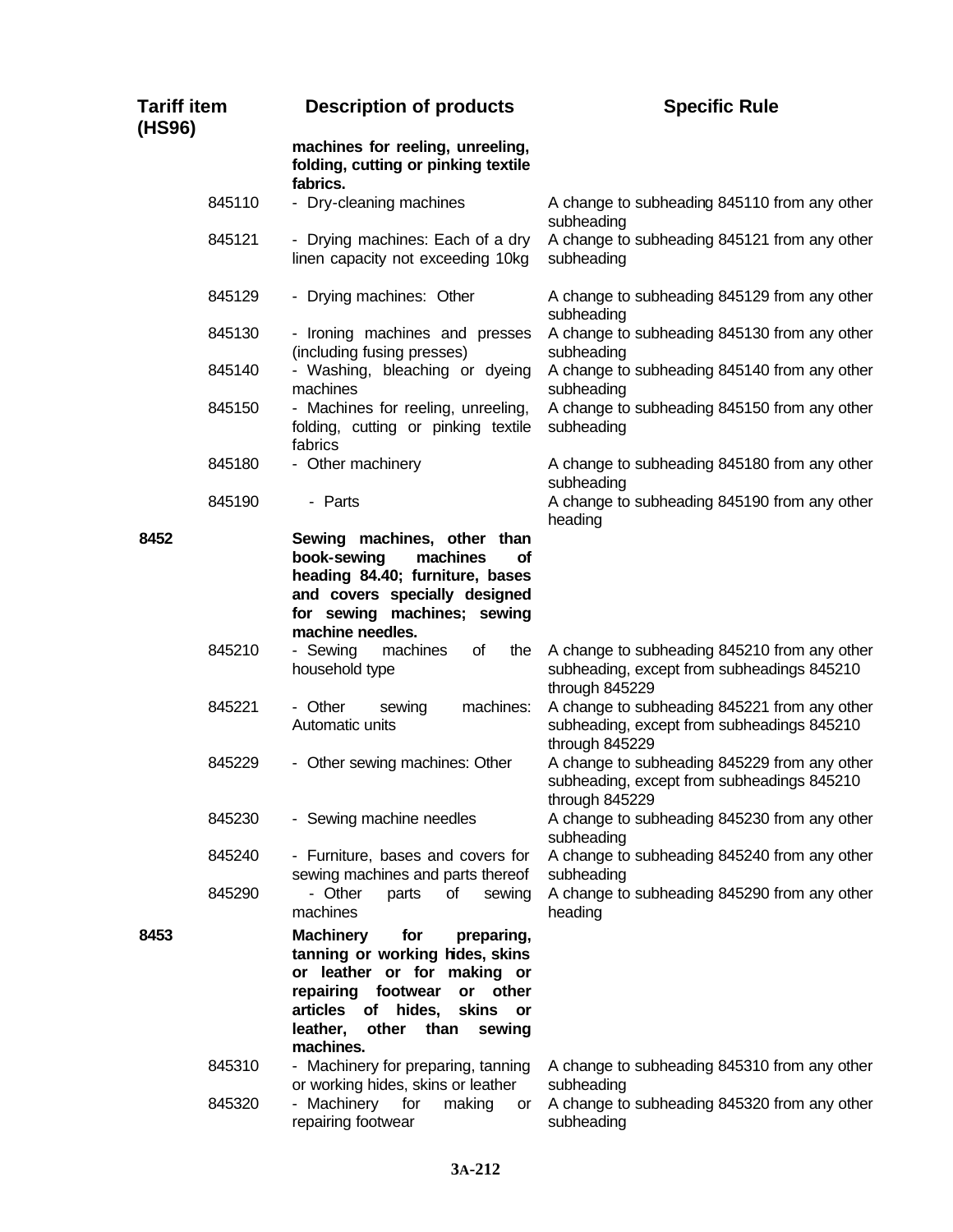| <b>Tariff item</b><br>(HS96) |        | <b>Description of products</b>                                                                                                                                                                                                                | <b>Specific Rule</b>                                                                                                                                             |
|------------------------------|--------|-----------------------------------------------------------------------------------------------------------------------------------------------------------------------------------------------------------------------------------------------|------------------------------------------------------------------------------------------------------------------------------------------------------------------|
|                              | 845380 | - Other machinery                                                                                                                                                                                                                             | A change to subheading 845380 from any other<br>subheading                                                                                                       |
|                              | 845390 | - Parts                                                                                                                                                                                                                                       | A change to subheading 845390 from any other<br>heading                                                                                                          |
| 8454                         |        | Converters, ladles, ingot moulds<br>and casting machines, of a kind<br>used in metallurgy or in metal<br>foundries.                                                                                                                           |                                                                                                                                                                  |
|                              | 845410 | - Converters                                                                                                                                                                                                                                  | A change to subheading 845410 from any other<br>subheading                                                                                                       |
|                              | 845420 | - Ingot moulds and ladles                                                                                                                                                                                                                     | A change to subheading 845420 from any other<br>subheading                                                                                                       |
|                              | 845430 | - Casting machines                                                                                                                                                                                                                            | A change to subheading 845430 from any other<br>subheading                                                                                                       |
|                              | 845490 | - Parts                                                                                                                                                                                                                                       | A change to subheading 845490 from any other<br>heading                                                                                                          |
| 8455                         |        | mills<br>rolls<br><b>Metal-rolling</b><br>and<br>therefor.                                                                                                                                                                                    |                                                                                                                                                                  |
|                              | 845510 | - Tube mills                                                                                                                                                                                                                                  | A change to subheading 845510 from any other<br>subheading                                                                                                       |
|                              | 845521 | - Other<br>mills: Hot<br>rolling<br>or<br>combination hot and cold                                                                                                                                                                            | A change to subheading 845521 from any other<br>subheading                                                                                                       |
|                              | 845522 | - Other rolling mills: Cold                                                                                                                                                                                                                   | A change to subheading 845522 from any other<br>subheading                                                                                                       |
|                              | 845530 | - Rolls for rolling mills                                                                                                                                                                                                                     | A change to subheading 845530 from any other<br>subheading                                                                                                       |
|                              | 845590 | - Other parts                                                                                                                                                                                                                                 | A change to subheading 845590 from any other<br>heading                                                                                                          |
| 8456                         |        | Machine-tools for working any<br>material by removal of material,<br>by laser or other light or photon<br>ultrasonic,<br>electro-<br>beam,<br>electro-chemical,<br>discharge,<br>electron beam, ionic-beam or<br>plasma arc processes.        | A change to heading 8456 from any other heading,<br>provided there is a regional value content of not<br>less than 65 percent based on the build-down<br>method. |
| 8457                         |        | <b>Machining</b><br>unit<br>centres,<br>construction machines (single<br>multi-station<br>station)<br>and<br>transfer machines, for working<br>metal.                                                                                         | A change to heading 8457 from any other heading,<br>provided there is a regional value content of not<br>less than 65 percent based on the build-down<br>method. |
| 8458                         |        | <b>Lathes</b><br>(including<br>turning<br>centres) for removing metal.                                                                                                                                                                        | A change to heading 8458 from any other heading,<br>provided there is a regional value content of not<br>less than 65 percent based on the build-down<br>method. |
| 8459                         |        | Machine-tools (including way-<br>type unit head machines) for<br>drilling,<br>boring,<br>milling,<br>threading<br>tapping<br>by<br>or<br>other<br>removing<br>metal,<br>than<br>lathes<br>(including<br>turning<br>centres) of heading 84.58. | A change to heading 8459 from any other heading,<br>provided there is a regional value content of not<br>less than 65 percent based on the build-down<br>method. |
| 8460                         |        | deburring,<br><b>Machine-tools</b><br>for                                                                                                                                                                                                     | A change to heading 8460 from any other heading,                                                                                                                 |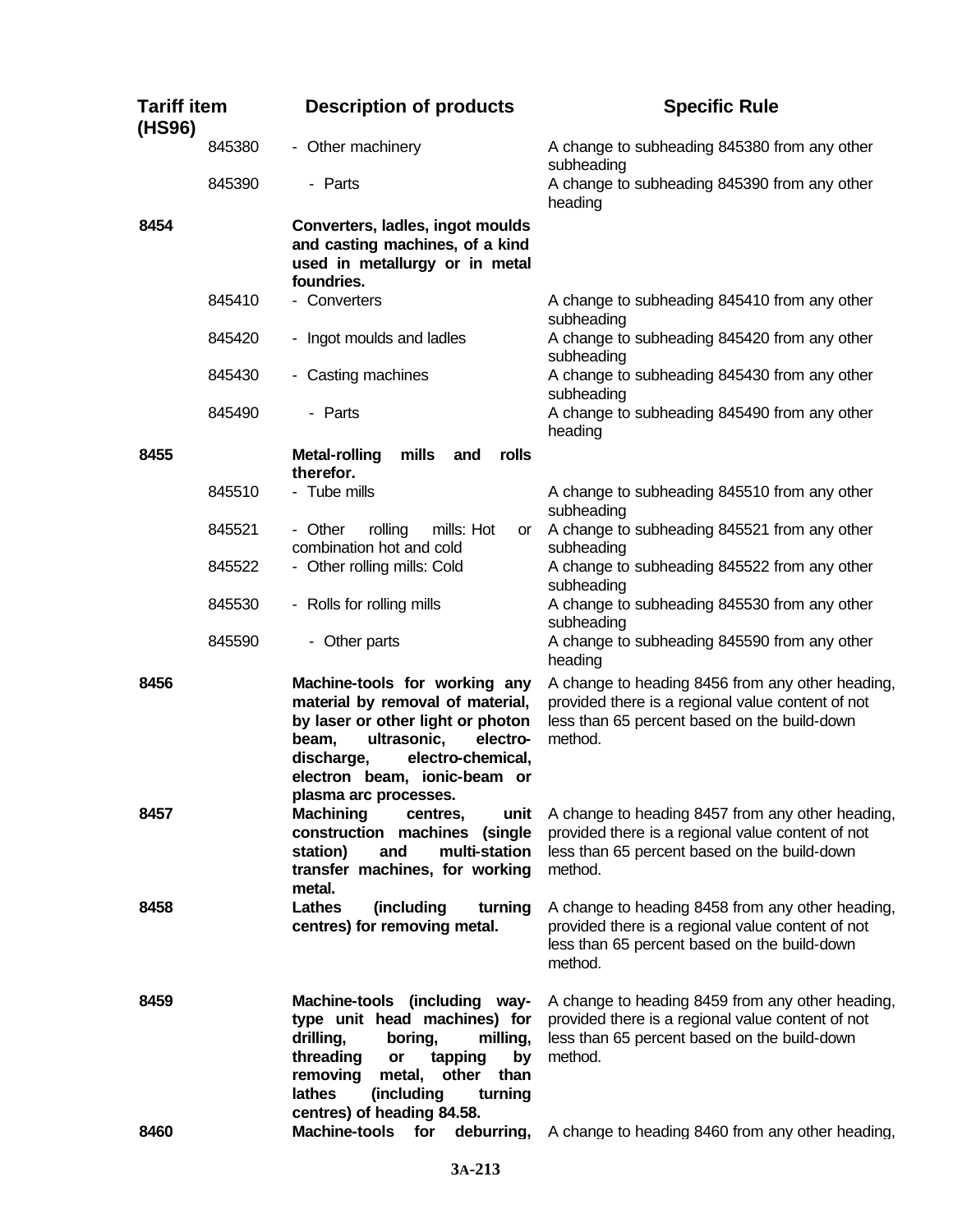| <b>Tariff item</b><br>(HS96) | <b>Description of products</b>                                                                                                                                                                                                                                                                                                                                    | <b>Specific Rule</b>                                                                                                                                                                                                                                      |
|------------------------------|-------------------------------------------------------------------------------------------------------------------------------------------------------------------------------------------------------------------------------------------------------------------------------------------------------------------------------------------------------------------|-----------------------------------------------------------------------------------------------------------------------------------------------------------------------------------------------------------------------------------------------------------|
|                              | sharpening, grinding, honing,<br>lapping, polishing or otherwise<br>finishing metal or cermets by<br>means<br>of<br>grinding<br>stones,<br>abrasives or polishing products,<br>other than gear cutting, gear<br>grinding<br>or<br>gear<br>finishing<br>machines of heading 84.61.                                                                                 | provided there is a regional value content of not<br>less than 65 percent based on the build-down<br>method.                                                                                                                                              |
| 8461                         | <b>Machine-tools</b><br>for<br>planing,<br>shaping,<br>slotting,<br>broaching,<br>gear cutting, gear grinding or<br>gear finishing, sawing, cutting-<br>off and other machine-tools<br>working by removing metal or<br>elsewhere<br>cermets,<br>not<br>specified or included.                                                                                     | A change to heading 8461 from any other heading,<br>provided there is a regional value content of not<br>less than 65 percent based on the build-down<br>method.                                                                                          |
| 8462                         | <b>Machine-tools</b><br>(including<br>presses) for working metal by<br>forging,<br>hammering<br>or<br>die-<br>stamping;<br>machine-tools<br>(including presses) for working<br>metal<br>by<br>bending,<br>folding,<br>straightening,<br>flattening,<br>shearing, punching or notching;<br>presses for working metal or<br>metal carbides, not specified<br>above. | A change to heading 8462 from any other heading,<br>provided there is a regional value content of not<br>less than 65 percent based on the build-down<br>method.                                                                                          |
| 8463                         | Other machine-tools for working<br>without<br>metal<br>cermets,<br>or<br>removing material.                                                                                                                                                                                                                                                                       | A change to heading 8463 from any other heading,<br>provided there is a regional value content of not<br>less than 65 percent based on the build-down<br>method.                                                                                          |
| 8464                         | <b>Machine-tools</b><br>for<br>working<br>ceramics,<br>concrete,<br>stone.<br>asbestos-cement or like mineral<br>materials or for cold-working<br>glass.                                                                                                                                                                                                          | A change to heading 8464 from any other heading                                                                                                                                                                                                           |
| 8465                         | <b>Machine-tools</b><br>(including<br>machines for nailing, stapling,<br>otherwise<br>glueing<br>or<br>assembling) for working wood,<br>cork, bone, hard rubber, hard<br>similar<br>hard<br>plastics<br><b>or</b><br>materials.                                                                                                                                   | A change to heading 8465 from any other heading                                                                                                                                                                                                           |
| 8466                         | Parts and accessories suitable<br>for use solely or principally with<br>the machines of headings 84.56<br>to 84.65, including work or tool<br>holders, self-opening dieheads,<br>dividing heads and other special<br>attachments for machine-tools;<br>tool holders for any type of tool<br>for working in the hand.                                              | A change to heading 8466 from any other heading,<br>or A regional value content of not less than 35<br>percent based on the build up method or 45<br>percent based on the build down method, whether<br>or not there is a change in tariff classification |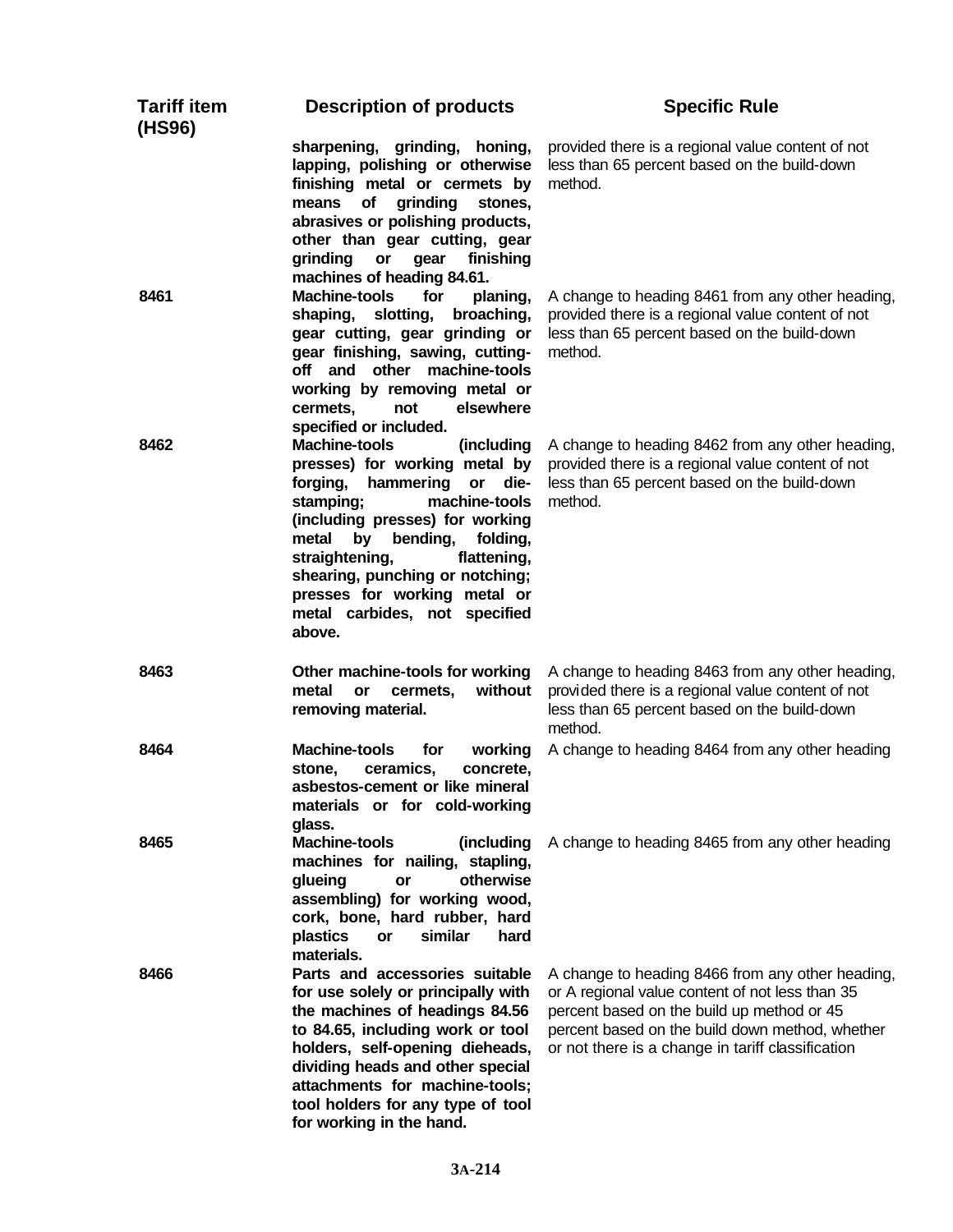| <b>Tariff item</b><br>(HS96) | <b>Description of products</b>                                                                                                                                                                                    | <b>Specific Rule</b>                                                                                                                                                   |
|------------------------------|-------------------------------------------------------------------------------------------------------------------------------------------------------------------------------------------------------------------|------------------------------------------------------------------------------------------------------------------------------------------------------------------------|
| 8467                         | Tools for working in the hand,<br>pneumatic, hydraulic or with<br>self-contained<br>electric<br><b>or</b><br>non-electric motor.                                                                                  |                                                                                                                                                                        |
| 846711                       | - Pneumatic:<br>Rotary<br>type<br>combined<br>rotary-<br>(including<br>percussion):                                                                                                                               | A change to subheading 846711 from any other<br>subheading                                                                                                             |
| 846719                       | - Pneumatic: Other:                                                                                                                                                                                               | A change to subheading 846719 from any other<br>subheading                                                                                                             |
| 846781                       | - Other tools: Chain saws                                                                                                                                                                                         | A change to subheading 846781 from any other<br>subheading                                                                                                             |
| 846789                       | - Other tools: Other                                                                                                                                                                                              | A change to subheading 846789 from any other<br>subheading                                                                                                             |
| 846791                       | - Parts: Of chain saws                                                                                                                                                                                            | A change to subheading 846791 from any other<br>heading, except from heading 8407                                                                                      |
| 846792<br>846799             | - Parts: Of pneumatic tools<br>- Parts: Other                                                                                                                                                                     | A change to subheading 846792 from any other<br>heading, except from heading 8407<br>A change to subheading 846799 from any other<br>heading, except from heading 8407 |
| 8468                         | Machinery and apparatus for<br>soldering, brazing or welding,<br>whether or not capable of<br>cutting, other than those of<br>heading<br>85.15;<br>gas-operated<br>surface tempering machines and<br>appliances.  |                                                                                                                                                                        |
| 846810                       | - Hand-held blow pipes                                                                                                                                                                                            | A change to subheading 846810 from any other<br>subheading                                                                                                             |
| 846820                       | - Other gas-operated machinery<br>and apparatus                                                                                                                                                                   | A change to subheading 846820 from any other<br>subheading                                                                                                             |
| 846880                       | - Other machinery and apparatus                                                                                                                                                                                   | A change to subheading 846880 from any other<br>subheading                                                                                                             |
| 846890                       | - Parts                                                                                                                                                                                                           | A change to subheading 846890 from any other<br>heading                                                                                                                |
| 8469                         | Typewriters other than printers<br>heading<br>84.71;<br>οf<br>word-<br>processing machines.                                                                                                                       |                                                                                                                                                                        |
| 846912                       | - Automatic typewriters and word-<br>processing machines: Automatic<br>typewriters                                                                                                                                | A change to subheading 846912 from any other<br>subheading, except from subheadings 846911<br>through 846912                                                           |
| 846920                       | - Other typewriters, electric                                                                                                                                                                                     | A change to subheading 846920 from any other<br>subheading except from subheadings 846920<br>through 846930                                                            |
| 846930                       | - Other typewriters, non-electric                                                                                                                                                                                 | A change to subheading 846930 from any other<br>subheading except from 846920 through 846930                                                                           |
| 8472                         | office<br>machines<br>(for<br><b>Other</b><br>example, hectograph or stencil<br>duplicating<br>machines,<br>addressing machines, automatic<br>banknote<br>dispensers,<br>coin-<br>sorting machines, coin-counting |                                                                                                                                                                        |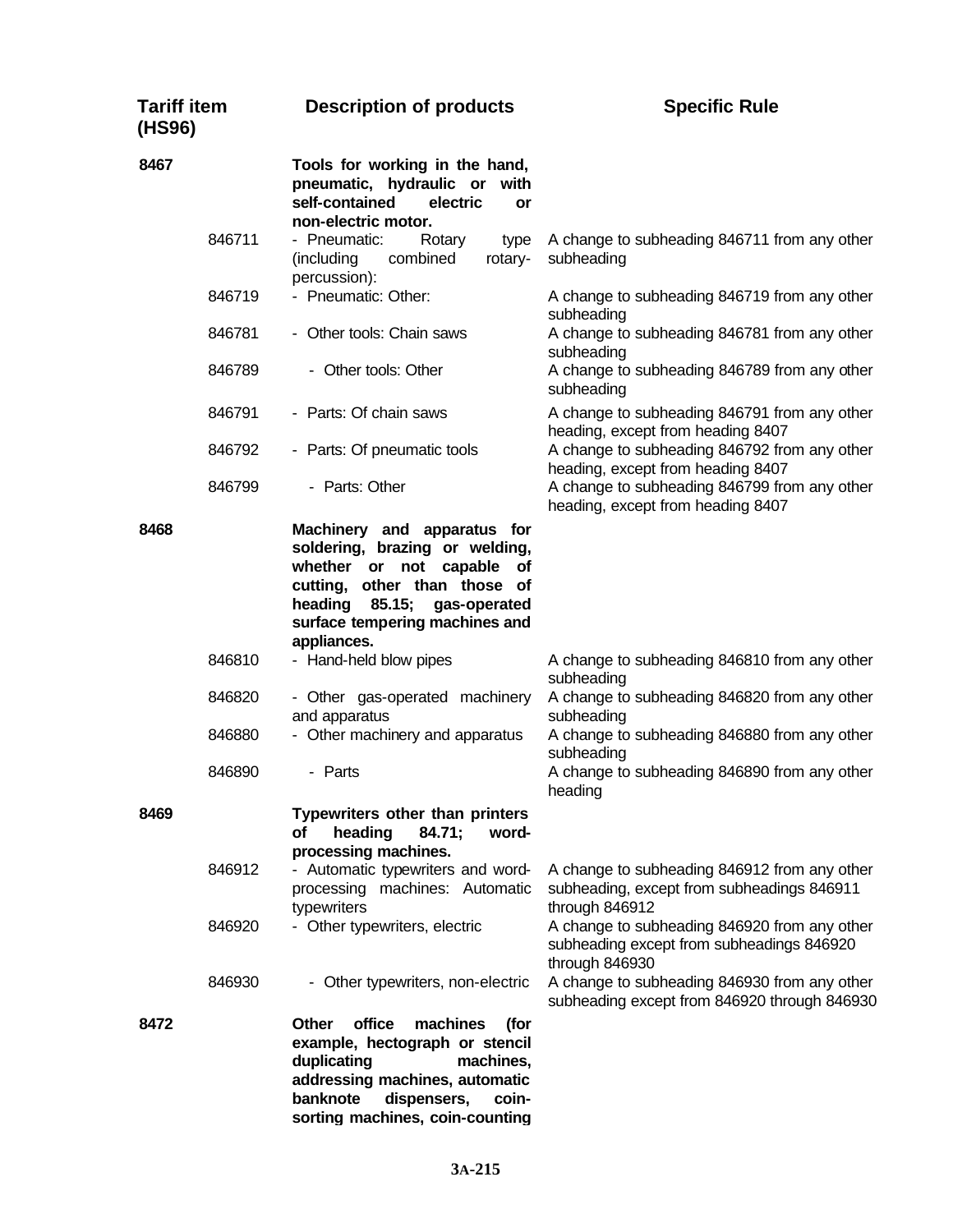| <b>Tariff item</b><br>(HS96) | <b>Description of products</b>                                                                                                                                                                                                                                                                                                                                                                                                                                                                                          | <b>Specific Rule</b>                                                                                                                                                                                                                                                 |
|------------------------------|-------------------------------------------------------------------------------------------------------------------------------------------------------------------------------------------------------------------------------------------------------------------------------------------------------------------------------------------------------------------------------------------------------------------------------------------------------------------------------------------------------------------------|----------------------------------------------------------------------------------------------------------------------------------------------------------------------------------------------------------------------------------------------------------------------|
|                              | or wrapping machines, pencil-<br>sharpening<br>machines,<br>perforating<br>stapling<br>or<br>machines).                                                                                                                                                                                                                                                                                                                                                                                                                 |                                                                                                                                                                                                                                                                      |
| 847210                       | - Duplicating machines                                                                                                                                                                                                                                                                                                                                                                                                                                                                                                  | A change to subheading 847210 from any other<br>subheading                                                                                                                                                                                                           |
| 847220                       | - Addressing<br>machines<br>and<br>address plate embossing machines                                                                                                                                                                                                                                                                                                                                                                                                                                                     | A change to subheading 847220 from any other<br>subheading                                                                                                                                                                                                           |
| 847230                       | - Machines for sorting or folding<br>inserting mail in<br>mail or for<br>envelopes or bands, machines for<br>opening, closing or sealing mail<br>and machines for affixing<br>or<br>cancelling postage stamps                                                                                                                                                                                                                                                                                                           | A change to subheading 847230 from any other<br>subheading                                                                                                                                                                                                           |
| 847290                       | - Other:                                                                                                                                                                                                                                                                                                                                                                                                                                                                                                                | A change to subheading 847290 from any other<br>subheading, or A regional value content of not less<br>than 35 percent based on the build up method or<br>45 percent based on the build down method,<br>whether or not there is a change in tariff<br>classification |
| 8473                         | Parts and accessories (other<br>than covers, carrying cases and<br>the like) suitable for use solely<br>or principally with the machines<br>of headings 84.69 to 84.72.                                                                                                                                                                                                                                                                                                                                                 | A change to heading 8473 from any other heading,<br>or A regional value content of not less than<br>35 percent based on the build up method or<br>45 percent based on the build down method,<br>whether or not there is a change in tariff<br>classification         |
| 8474                         | <b>Machinery</b><br>for<br>sorting,<br>screening, separating, washing,<br>crushing, grinding, mixing<br>or<br>kneading earth, stone, ores or<br>other mineral substances,<br>in<br>(including<br>solid<br>powder<br>or<br>paste) form;<br>machinery<br>for<br>agglomerating,<br>shaping<br>or<br>moulding solid mineral fuels,<br>unhardened<br>ceramic<br>paste,<br>cements, plastering materials or<br>other<br>mineral<br>products<br>in<br>powder or paste form; machines<br>for forming foundry moulds of<br>sand. |                                                                                                                                                                                                                                                                      |
| 847410                       | - Sorting, screening, separating or<br>washing machines                                                                                                                                                                                                                                                                                                                                                                                                                                                                 | A change to subheading 847410 from any other<br>subheading except from subheadings 847410<br>through 847480                                                                                                                                                          |
| 847420                       | - Crushing<br>grinding<br>or<br>machines                                                                                                                                                                                                                                                                                                                                                                                                                                                                                | A change to subheading 847420 from any other<br>subheading except from subheadings 847410<br>through 847480                                                                                                                                                          |
| 847431                       | - Mixing or kneading machines:<br>Concrete or mortar mixers                                                                                                                                                                                                                                                                                                                                                                                                                                                             | A change to subheading 847431 from any other<br>subheading except from subheadings 847410<br>through 847480                                                                                                                                                          |
| 847432                       | - Mixing or kneading machines:<br><b>Machines</b><br>for<br>mixing<br>mineral<br>substances with bitumen                                                                                                                                                                                                                                                                                                                                                                                                                | A change to subheading 847432 from any other<br>subheading except from subheadings 847410<br>through 847480                                                                                                                                                          |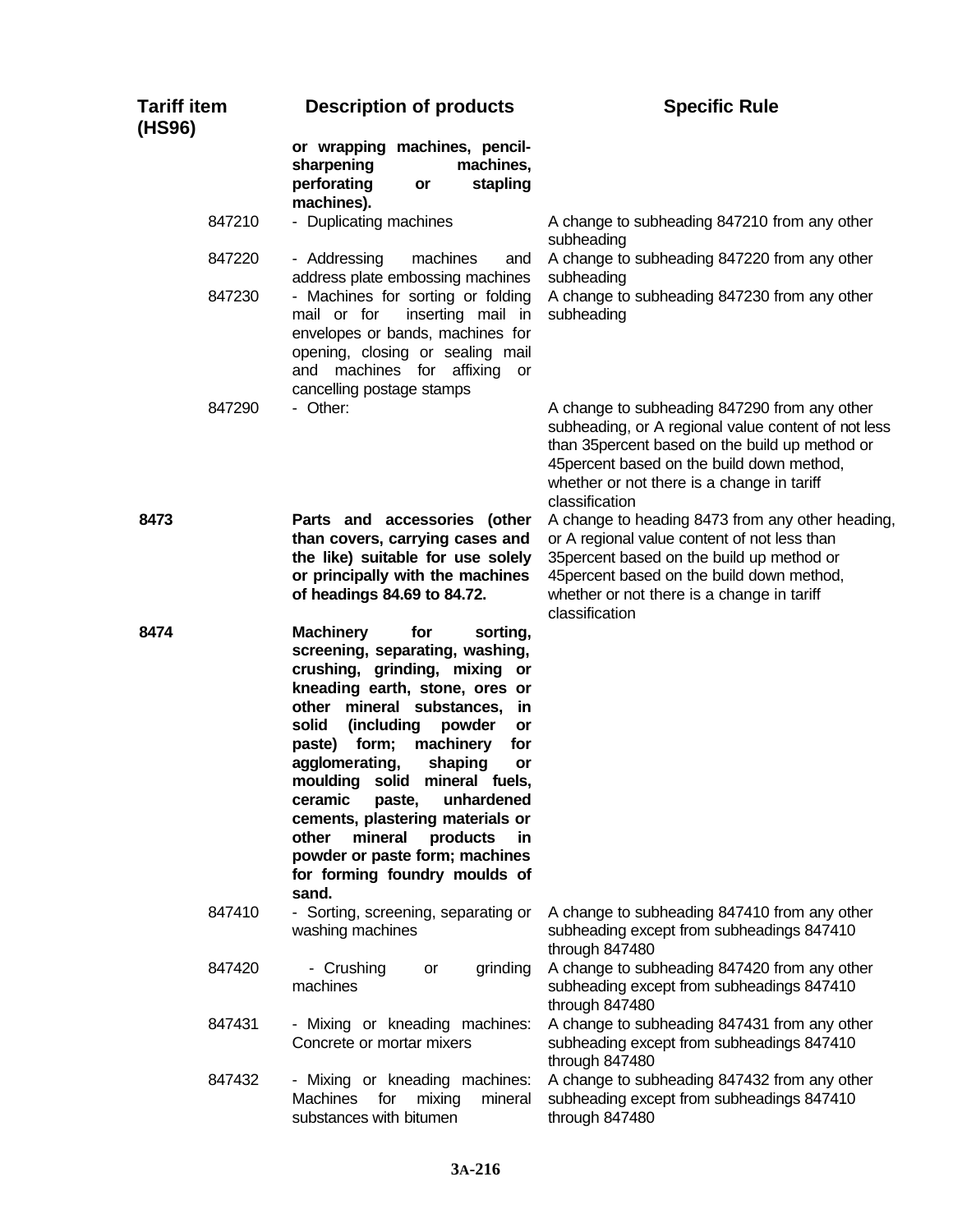| <b>Tariff item</b><br>(HS96) | <b>Description of products</b>                                                                                                                                                                     | <b>Specific Rule</b>                                                                                                                                                                                                                                              |
|------------------------------|----------------------------------------------------------------------------------------------------------------------------------------------------------------------------------------------------|-------------------------------------------------------------------------------------------------------------------------------------------------------------------------------------------------------------------------------------------------------------------|
| 847439                       | - Mixing or kneading machines:<br>Other                                                                                                                                                            | A change to subheading 847439 from any other<br>subheading except from subheadings 847410<br>through 847480                                                                                                                                                       |
| 847480                       | - Other machinery                                                                                                                                                                                  | A change to subheading 847480 from any other<br>subheading except from subheadings 847410<br>through 847480                                                                                                                                                       |
| 847490                       | - Parts                                                                                                                                                                                            | A change to subheading 847490 from any other<br>heading, or A regional value content of not less<br>than 35 percent based on the build up method or<br>45 percent based on the build down method,<br>whether or not there is a change in tariff<br>classification |
| 8475                         | <b>Machines for assembling electric</b><br>or electronic lamps, tubes or<br>valves or flash-bulb, in glass<br>envelopes;<br>machines<br>for<br>manufacturing or hot working<br>glass or glassware. |                                                                                                                                                                                                                                                                   |
| 847510                       | - Machines for assembling electric<br>or electronic lamps, tubes or valves<br>or flash-bulbs, in glass envelopes                                                                                   | A change to subheading 847510 from any other<br>subheading                                                                                                                                                                                                        |
| 847521                       | - Machines for manufacturing or<br>hot working glass or glassware:<br>Machines for making optical fibres<br>and preforms thereof                                                                   | A change to subheading 847521 from any other<br>subheading except from subheadings 847521<br>through 847529                                                                                                                                                       |
| 847529                       | - Machines for manufacturing or<br>hot working glass or glassware:<br>Other                                                                                                                        | A change to subheading 847529 from any other<br>subheading except from subheadings 847521<br>through 847529                                                                                                                                                       |
| 847590                       | - Parts                                                                                                                                                                                            | A change to subheading 847590 from any other<br>heading                                                                                                                                                                                                           |
| 8476                         | <b>Automatic</b><br>goods-vending<br>machines (for example, postage<br>stamp,<br>cigarette,<br>food<br>or<br>beverage machines), including<br>money-changing machines.                             |                                                                                                                                                                                                                                                                   |
| 847621                       | - Automatic<br>beverage-vending<br>machines: Incorporating heating or<br>refrigerating devices                                                                                                     | A change to subheading 847621 from any other<br>subheading except from subheadings 847621<br>through 847689                                                                                                                                                       |
| 847629                       | - Automatic<br>beverage-vending<br>machines: Other                                                                                                                                                 | A change to subheading 847629 from any other<br>subheading except from subheadings 847621<br>through 847689                                                                                                                                                       |
| 847681                       | - Other machines: Incorporating<br>heating or refrigerating devices                                                                                                                                | A change to subheading 847681 from any other<br>subheading except from subheadings 847621<br>through 847689                                                                                                                                                       |
| 847689                       | - Other machines: Other                                                                                                                                                                            | A change to subheading 847689 from any other<br>subheading except from subheadings 847621<br>through 847689                                                                                                                                                       |
| 847690                       | - Parts                                                                                                                                                                                            | A change to subheading 847690 from any other<br>heading                                                                                                                                                                                                           |
| 8477                         | Machinery for working rubber or<br>plastics or for the manufacture<br>products<br>οf<br>from<br>these<br>materials,<br>specified<br>not<br>or                                                      | A change to heading 8477 from any other heading,<br>provided there is a regional value content of not<br>less than 65 percent based on the build-down<br>method.                                                                                                  |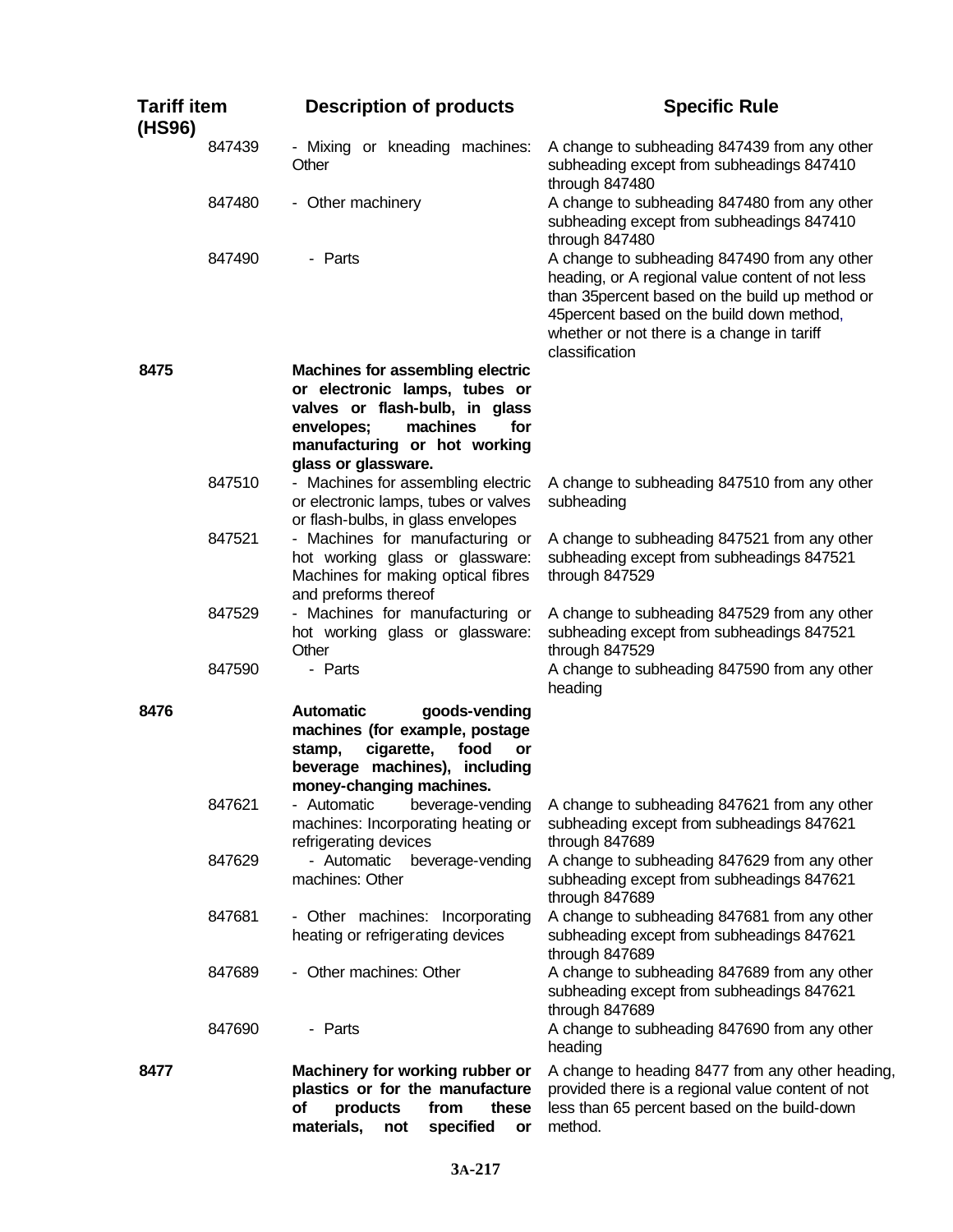| <b>Tariff item</b><br>(HS96) | <b>Description of products</b>                                                                                                                                                                                            | <b>Specific Rule</b>                                                         |
|------------------------------|---------------------------------------------------------------------------------------------------------------------------------------------------------------------------------------------------------------------------|------------------------------------------------------------------------------|
| 8478                         | included<br>elsewhere<br>this<br>in.<br>Chapter.<br><b>Machinery</b><br>for<br>preparing<br>or<br>making<br>tobacco,<br>up<br>not<br>specified or included elsewhere<br>in this Chapter.                                  |                                                                              |
| 847810                       | - Machinery                                                                                                                                                                                                               | A change to subheading 847810 from any other<br>subheading                   |
| 847890                       | - Parts                                                                                                                                                                                                                   | A change to subheading 847890 from any other<br>heading                      |
| 8479                         | <b>Machines</b><br>mechanical<br>and<br>appliances<br>having<br>individual<br>functions,<br>not<br>specified<br>or<br>elsewhere<br>included<br>in<br>this<br>Chapter.                                                     |                                                                              |
| 847910                       | - Machinery for public works,<br>building or the like                                                                                                                                                                     | A change to subheading 847910 from any other<br>subheading                   |
| 847920                       | - Machinery for the extraction or<br>preparation of animal or fixed<br>vegetable fats or oils                                                                                                                             | A change to subheading 847920 from any other<br>subheading                   |
| 847930                       | - Presses for the manufacture of<br>particle board or fibre building<br>board of wood or other ligneous<br>materials and other machinery for<br>treating wood or cork                                                     | A change to subheading 847930 from any other<br>subheading                   |
| 847940                       | - Rope or cable-making machines                                                                                                                                                                                           | A change to subheading 847940 from any other<br>subheading                   |
| 847950                       | - Industrial robots, not elsewhere<br>specified or included                                                                                                                                                               | A change to subheading 847950 from any other<br>subheading                   |
| 847960                       | - Evaporative air coolers                                                                                                                                                                                                 | A change to subheading 847960 from any other<br>subheading                   |
| 847981                       | - Other machines and mechanical<br>appliances: For treating metal,<br>including electric wire coil-winders                                                                                                                | A change to subheading 847981 from any other<br>subheading                   |
| 847982                       | appliances: Mixing, kneading, subheading<br>crushing,<br>grinding,<br>screening,<br>sifting, homogenising, emulsifying<br>or stirring machines                                                                            | - Other machines and mechanical A change to subheading 847982 from any other |
| 847989                       | - Other<br>machines<br>and<br>mechanical appliances: Other                                                                                                                                                                | A change to subheading 847989 from any other<br>subheading                   |
| 847990                       | - Parts:                                                                                                                                                                                                                  | A change to heading 847990 from any other<br>heading                         |
| 8480                         | <b>Moulding</b><br>boxes<br>for<br>metal<br>foundry; mould bases; moulding<br>moulds<br>for<br>patterns;<br>metal<br>(other than ingot moulds), metal<br>carbides,<br>glass,<br>mineral<br>materials, rubber or plastics. | A change to heading 8480 from any other heading                              |
| 8481                         | Taps, cocks, valves and similar<br>appliances for pipes,<br>boiler                                                                                                                                                        |                                                                              |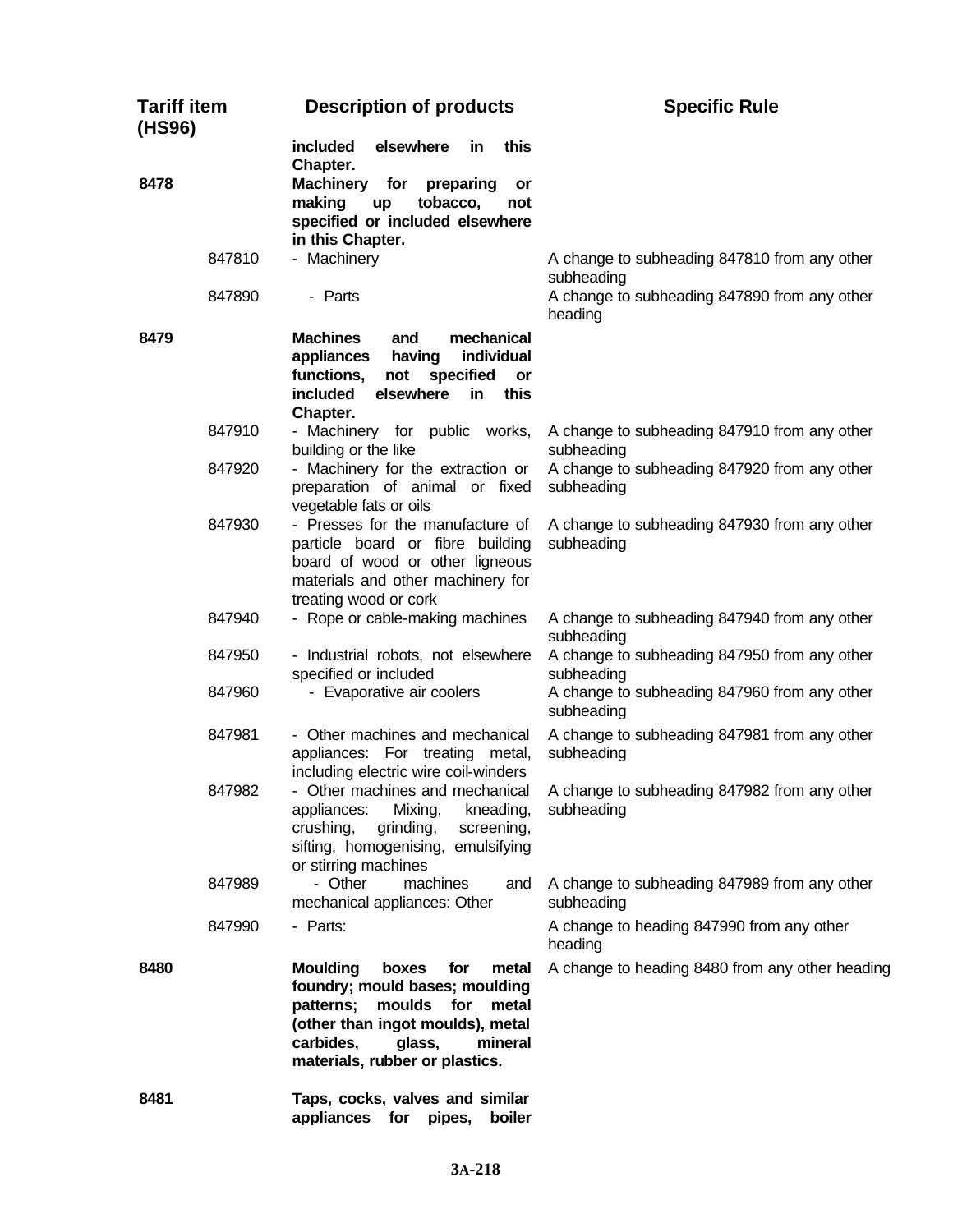| <b>Tariff item</b><br>(HS96) | <b>Description of products</b>                                                                                                | <b>Specific Rule</b>                                                                                                                                                                                                                                                                                                                                                                                                                  |
|------------------------------|-------------------------------------------------------------------------------------------------------------------------------|---------------------------------------------------------------------------------------------------------------------------------------------------------------------------------------------------------------------------------------------------------------------------------------------------------------------------------------------------------------------------------------------------------------------------------------|
|                              | shells, tanks, vats or the like,<br>including<br>pressure-reducing<br>thermostatically<br>valves<br>and<br>controlled valves. |                                                                                                                                                                                                                                                                                                                                                                                                                                       |
| 848110                       | - Pressure-reducing valves                                                                                                    | A change to subheading 848110 from any other<br>heading, or a change to subheading 848110 from<br>subheading 848190 whether or not there is also a<br>change from another heading, provided there is a<br>regional value content of not less than 35 percent<br>based on the build up method or 45 percent based<br>on the build down method                                                                                          |
| 848120                       | - Valves<br>for<br>oleohydraulic<br>or<br>pneumatic transmissions                                                             | A change to subheading 848120 from any other<br>heading, or a change to subheading 848120 from<br>subheading 848190 whether or not there is also a<br>change from another heading, provided there is a<br>regional value content of not less than 35 percent<br>based on the build up method or 45 percent based<br>on the build down method                                                                                          |
| 848130                       | - Check (nonreturn) valves                                                                                                    | A change to subheading 848130 from any other<br>heading, or a change to subheading 848130 from<br>subheading 848190 whether or not there is also a<br>change from another heading, provided there is a<br>regional value content of not less than 35 percent<br>based on the build up method or 45 percent based<br>on the build down method                                                                                          |
| 848140                       | - Safety or relief valves                                                                                                     | A change to subheading 848140 from any other<br>heading, or a change to subheading 848140 from<br>subheading 848190 whether or not there is also a<br>change from another heading, provided there is a<br>regional value content of not less than 35 percent<br>based on the build up method or 45 percent based<br>on the build down method                                                                                          |
| 848180                       | - Other appliances:                                                                                                           | A change to subheading 848180 from any other<br>heading, or a change to subheading 848180 from<br>subheading 848190 whether or not there is also a<br>change from another heading, provided there is a<br>regional value content of not less than 35 percent<br>based on the build up method or 45 percent based<br>on the build down method                                                                                          |
| 848190                       | - Parts                                                                                                                       | A change to subheading 848190 from any other<br>heading                                                                                                                                                                                                                                                                                                                                                                               |
| 8482<br>848210               | Ball or roller bearings.<br>- Ball bearings                                                                                   | A change to subheading 848210 from any<br>subheading except from subheadings 848210<br>through 848280 and inner or outer rings or races<br>of subheading 848299; or A change to subheading<br>from inner or outer rings or races of subheading<br>848299, whether or not there is also a change from<br>any subheading outside that group provided there<br>is a regional value content of 50 percent based on<br>the build up method |
| 848220                       | - Tapered<br>roller<br>bearings,<br>including cone and tapered roller                                                         | A change to subheading 84820 from any<br>subheading except from subheadings 848210                                                                                                                                                                                                                                                                                                                                                    |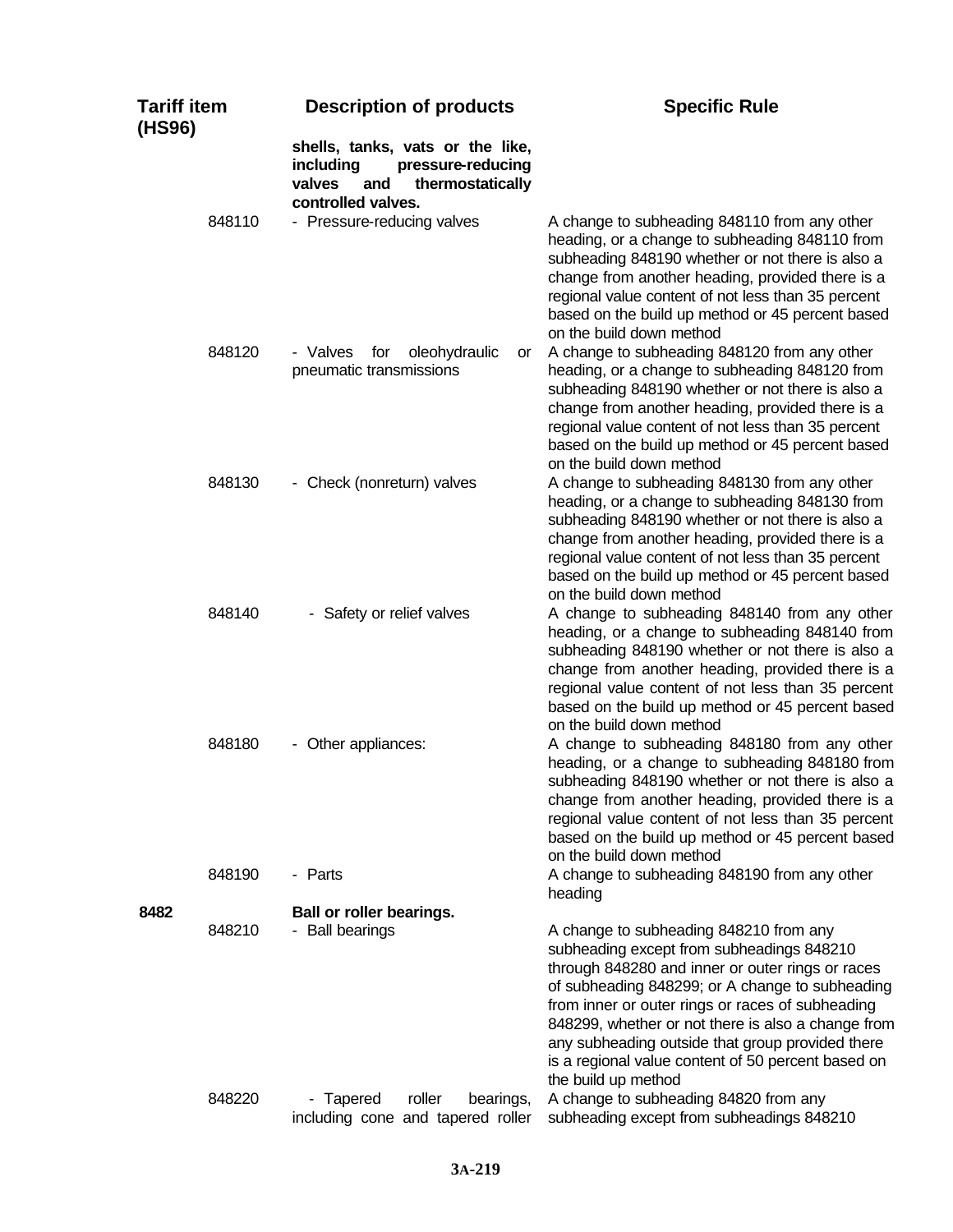| <b>Tariff item</b><br>(HS96) | <b>Description of products</b>                                                                                                                                                          | <b>Specific Rule</b>                                                                                                                                                                                                                                                                                                                                                                                                                  |
|------------------------------|-----------------------------------------------------------------------------------------------------------------------------------------------------------------------------------------|---------------------------------------------------------------------------------------------------------------------------------------------------------------------------------------------------------------------------------------------------------------------------------------------------------------------------------------------------------------------------------------------------------------------------------------|
|                              | assemblies                                                                                                                                                                              | through 848280 and inner or outer rings or races<br>of subheading 848299; or A change to subheading<br>from inner or outer rings or races of subheading<br>848299, whether or not there is also a change from<br>any subheading outside that group provided there<br>is a regional value content of 50 percent based on<br>the build up method                                                                                        |
| 848230                       | - Spherical roller bearings                                                                                                                                                             | A change to subheading 848230 from any<br>subheading except from subheadings 848210<br>through 848280 and inner or outer rings or races<br>of subheading 848299; or A change to subheading<br>from inner or outer rings or races of subheading<br>848299, whether or not there is also a change from<br>any subheading outside that group provided there<br>is a regional value content of 50 percent based on<br>the build up method |
| 848240                       | - Needle roller bearings                                                                                                                                                                | A change to subheading 848240 from any<br>subheading except from subheadings 848210<br>through 848280 and inner or outer rings or races<br>of subheading 848299; or A change to subheading<br>from inner or outer rings or races of subheading<br>848299, whether or not there is also a change from<br>any subheading outside that group provided there<br>is a regional value content of 50 percent based on<br>the build up method |
| 848250                       | - Other cylindrical roller bearings                                                                                                                                                     | A change to subheading 848250 from any<br>subheading except from subheadings 848210<br>through 848280 and inner or outer rings or races<br>of subheading 848299; or A change to subheading<br>from inner or outer rings or races of subheading<br>848299, whether or not there is also a change from<br>any subheading outside that group provided there<br>is a regional value content of 50 percent based on<br>the build up method |
| 848280                       | including<br>- Other,<br>combined<br>ball/roller bearings                                                                                                                               | A change to subheading 848280 from any<br>subheading except from subheadings 848210<br>through 848280 and inner or outer rings or races<br>of subheading 848299; or A change to subheading<br>from inner or outer rings or races of subheading<br>848299, whether or not there is also a change from<br>any subheading outside that group provided there<br>is a regional value content of 50 percent based on<br>the build up method |
| 848291                       | - Parts: Balls, needles and rollers                                                                                                                                                     | A change to subheading 848291 from any other<br>heading                                                                                                                                                                                                                                                                                                                                                                               |
| 848299                       | - Parts: Other                                                                                                                                                                          | A change to subheading 848299 from any other<br>heading                                                                                                                                                                                                                                                                                                                                                                               |
| 8483                         | Transmission shafts (including<br>cam shafts and crank shafts)<br>and cranks; bearing housings<br>and plain shaft bearings; gears<br>gearing;<br>ball<br>$\mathsf{or}$<br>roller<br>and |                                                                                                                                                                                                                                                                                                                                                                                                                                       |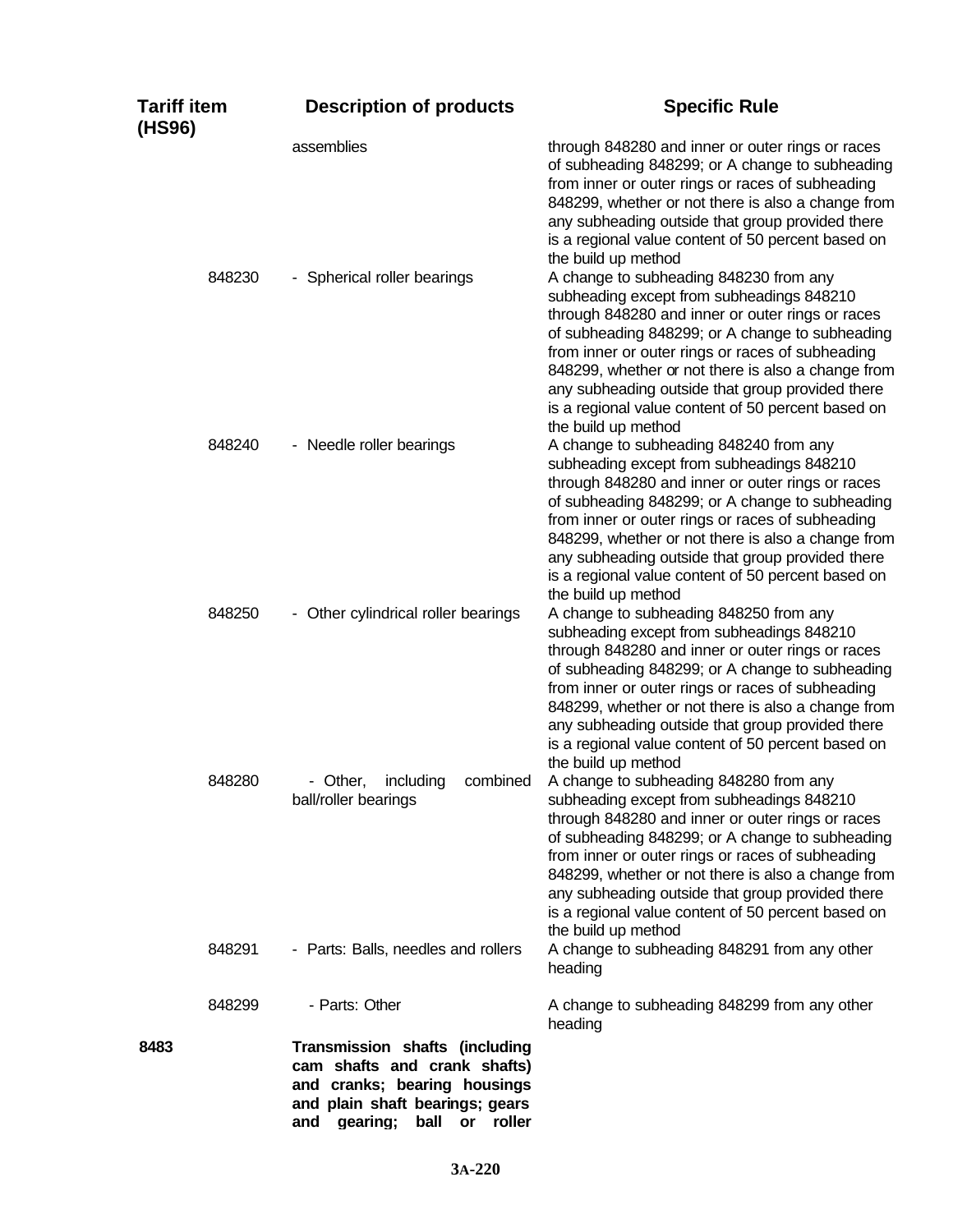| <b>Tariff item</b><br>(HS96) | <b>Description of products</b>                                                                                                                                                                                                                                                                                                   | <b>Specific Rule</b>                                                                                                                                                                                                                                                                                                                                                                                                                                                                                                                                           |
|------------------------------|----------------------------------------------------------------------------------------------------------------------------------------------------------------------------------------------------------------------------------------------------------------------------------------------------------------------------------|----------------------------------------------------------------------------------------------------------------------------------------------------------------------------------------------------------------------------------------------------------------------------------------------------------------------------------------------------------------------------------------------------------------------------------------------------------------------------------------------------------------------------------------------------------------|
|                              | screws; gear boxes and other<br>changers,<br>including<br>speed<br>torque<br>converters;<br>flywheels<br>and pulleys, including<br>pulley<br>clutches<br>shaft<br>blocks;<br>and<br>couplings (including universal<br>joints).                                                                                                   |                                                                                                                                                                                                                                                                                                                                                                                                                                                                                                                                                                |
| 848310                       | - Transmission shafts (including<br>cam shafts and crank shafts) and<br>cranks                                                                                                                                                                                                                                                   | A change to subheading 848310 from any other<br>subheading                                                                                                                                                                                                                                                                                                                                                                                                                                                                                                     |
| 848320                       | - Bearing housings, incorporating<br>ball or roller bearings                                                                                                                                                                                                                                                                     | A change to subheading 848320 from any other<br>subheading, except from subheadings 848210<br>through 848280                                                                                                                                                                                                                                                                                                                                                                                                                                                   |
| 848330                       | - Bearing<br>housings,<br>not<br>ball<br>incorporating<br>roller<br>or<br>bearings; plain shaft bearings                                                                                                                                                                                                                         | A change to subheading 848330 from any other<br>heading, or a change to subheading 848330 from<br>another subheading, provided there is a regional<br>value content of 50 percent based on the build up<br>method                                                                                                                                                                                                                                                                                                                                              |
| 848340                       | - Gears and gearing, other than<br>toothed wheels, chain sprockets<br>and other transmission elements<br>presented separately; ball or roller<br>screws; gear boxes and other<br>speed changers, including torque<br>converters                                                                                                  | A change to subheading 848340 from any<br>subheading, except from subheadings 848210<br>through 848280, subheading 848299, subheadings<br>848310 through 848340, subheading 848360 or<br>subheading 848390; or A change to subheading<br>848340 from subheadings 848210 through 848280,<br>subheading 848299, subheadings 848310 through<br>848340, subheading 848360 or subheading<br>848390, whether or not there is also a change from<br>any other subheading, provided there is a regional<br>value content of 50 percent based on the build up<br>method |
| 848350                       | - Flywheels and pulleys, including<br>pulley blocks                                                                                                                                                                                                                                                                              | A change to subheading 848350 from any<br>subheading, except from subheadings 848210<br>through 848280, subheading 848299, subheadings<br>848310 through 848340, subheading 848360 or<br>subheading 848390; or<br>A change to subheading 848350 from subheadings<br>848210 through 848280, subheading 848299,<br>subheadings 848310 through 848340, subheading<br>848360 or subheading 848390, whether or not<br>there is also a change from any other subheading,<br>provided there is a regional value content of 50<br>percent based on the build up method |
| 848360                       | - Clutches and shaft couplings<br>(including universal joints)                                                                                                                                                                                                                                                                   | A change to subheading 848360 from any other<br>subheading                                                                                                                                                                                                                                                                                                                                                                                                                                                                                                     |
| 848390<br>8484               | - Toothed wheels, chain sprockets<br>and other transmission elements<br>presented separately; parts.<br>Gaskets and similar joints of<br>metal sheeting combined with<br>other material or of two or more<br>metal;<br>layers<br>Οf<br>sets<br>or<br>assortments<br>of gaskets<br>and<br>dissimilar<br>similar<br>joints,<br>in. | A change to subheading 848390 from any other<br>heading.                                                                                                                                                                                                                                                                                                                                                                                                                                                                                                       |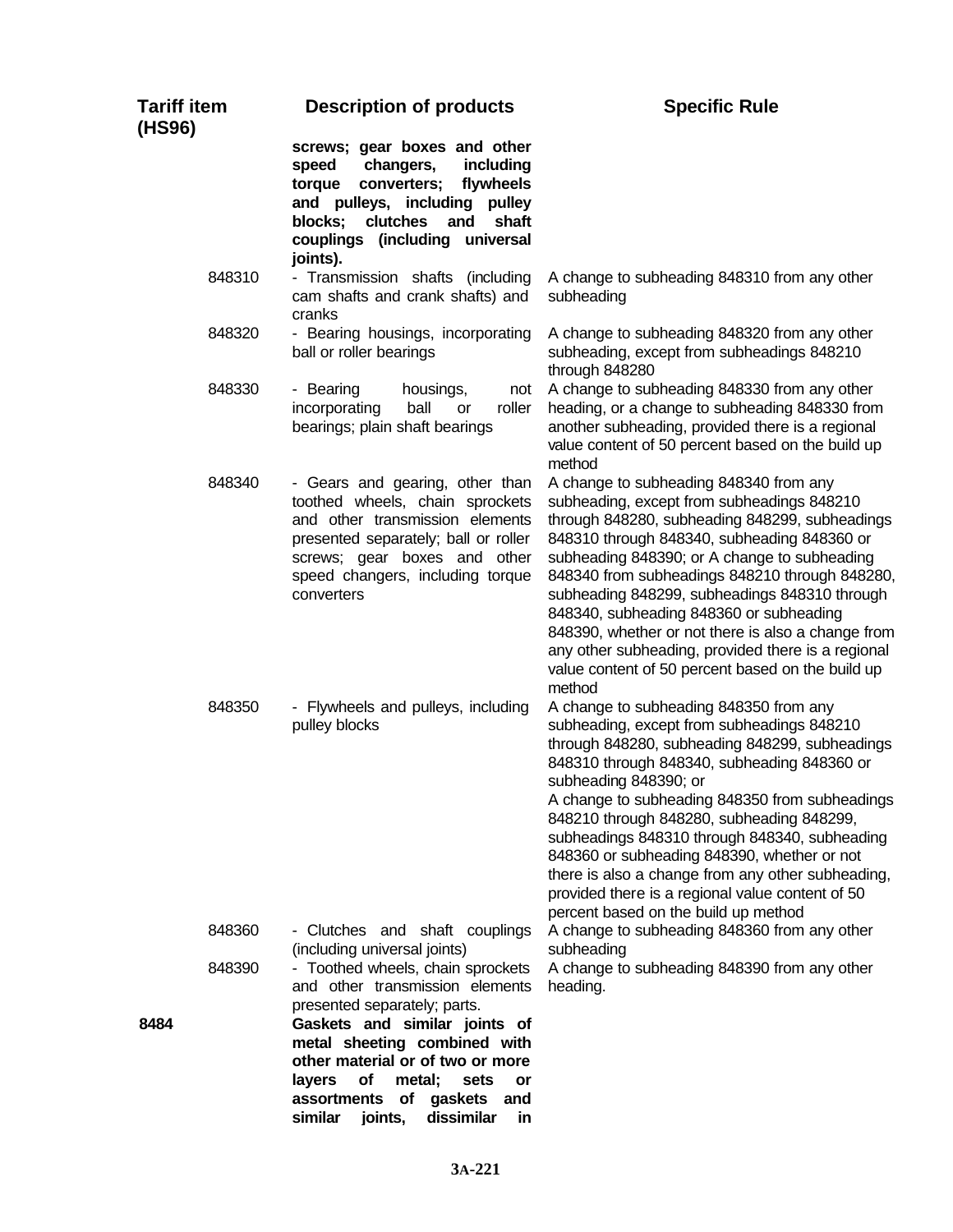| <b>Tariff item</b><br>(HS96) |                   | <b>Description of products</b>                                                                                                                                                                                                                                                                                                               | <b>Specific Rule</b>                                                                                                                                                                                                                                                                                                                                                                                                                                                                    |
|------------------------------|-------------------|----------------------------------------------------------------------------------------------------------------------------------------------------------------------------------------------------------------------------------------------------------------------------------------------------------------------------------------------|-----------------------------------------------------------------------------------------------------------------------------------------------------------------------------------------------------------------------------------------------------------------------------------------------------------------------------------------------------------------------------------------------------------------------------------------------------------------------------------------|
|                              |                   | composition, put up in pouches,<br>envelopes or similar packings;<br>mechanical seals.                                                                                                                                                                                                                                                       |                                                                                                                                                                                                                                                                                                                                                                                                                                                                                         |
|                              | 848410            | - Gaskets and similar joints of<br>metal sheeting combined with other<br>material or of two or more layers of<br>metal                                                                                                                                                                                                                       | A change to subheading 848410 from any other<br>subheading                                                                                                                                                                                                                                                                                                                                                                                                                              |
|                              | 848420            | - Mechanical seals                                                                                                                                                                                                                                                                                                                           | A change to subheading 848420 from any other<br>subheading                                                                                                                                                                                                                                                                                                                                                                                                                              |
|                              | 848490            | - Other                                                                                                                                                                                                                                                                                                                                      | A change to subheading 848490 from any other<br>subheading                                                                                                                                                                                                                                                                                                                                                                                                                              |
| 8485                         |                   | Machinery parts, not containing<br>electrical<br>connectors,<br>insulators, coils, contacts or<br>other electrical features, not<br>specified or included elsewhere<br>in this Chapter.                                                                                                                                                      |                                                                                                                                                                                                                                                                                                                                                                                                                                                                                         |
|                              | 848510            | - Ships or boats propellers and<br>blades therefor                                                                                                                                                                                                                                                                                           | A change to subheading 848510 from any other<br>heading                                                                                                                                                                                                                                                                                                                                                                                                                                 |
|                              | 848590            | - Other                                                                                                                                                                                                                                                                                                                                      | A change to subheading 848590 from any other<br>heading, or A regional value content of not less<br>than 35 percent based on build up method or 45<br>percent based on build down method, whether or<br>not there is a change in tariff classification                                                                                                                                                                                                                                  |
|                              | <b>CHAPTER 85</b> | ELECTRICAL MACHINERY AND<br><b>EQUIPMENT</b><br><b>AND</b><br><b>PARTS</b><br><b>SOUND</b><br>THEREOF;<br><b>RECORDERS</b><br><b>AND</b><br><b>REPRODUCERS,</b><br><b>TELEVISION</b><br><b>SOUND</b><br><b>IMAGE</b><br><b>AND</b><br><b>RECORDERS</b><br><b>AND</b><br>REPRODUCERS, AND PARTS<br>AND ACCESSORIES OF SUCH<br><b>ARTICLES</b> |                                                                                                                                                                                                                                                                                                                                                                                                                                                                                         |
| 8501                         |                   | Electric motors and generators<br>(excluding generating sets).                                                                                                                                                                                                                                                                               |                                                                                                                                                                                                                                                                                                                                                                                                                                                                                         |
|                              | 850110            | Motors<br>of<br>an<br>output<br>not<br>exceeding 37.5 W:                                                                                                                                                                                                                                                                                     | A change to subheading 850110 from any other<br>heading, except from stators and rotors for the<br>goods of heading 8501 or subheading 850300, or<br>a change to subheading 850110 from stators and<br>rotors for the goods of heading 8501 or<br>subheading 850300, whether or not there is also a<br>change from any other heading, provided there is<br>a regional value content of not less than 35 percent<br>based on build up method or 45 percent based on<br>build down method |
|                              | 850120<br>850131  | - Universal AC/DC motors of an<br>output exceeding 37.5 W:<br>- Other<br>DC<br>motors;<br>DC                                                                                                                                                                                                                                                 | A change to subheading 850120 from any other<br>heading<br>A change to subheading 850131 from any other                                                                                                                                                                                                                                                                                                                                                                                 |
|                              |                   | generators: Of<br>output<br>not<br>an<br>exceeding 750 W:                                                                                                                                                                                                                                                                                    | heading                                                                                                                                                                                                                                                                                                                                                                                                                                                                                 |
|                              | 850132            | - Other<br>DC<br>motors;<br>DC<br>generators: Of an output exceeding                                                                                                                                                                                                                                                                         | A change to subheading 850132 from any other<br>heading                                                                                                                                                                                                                                                                                                                                                                                                                                 |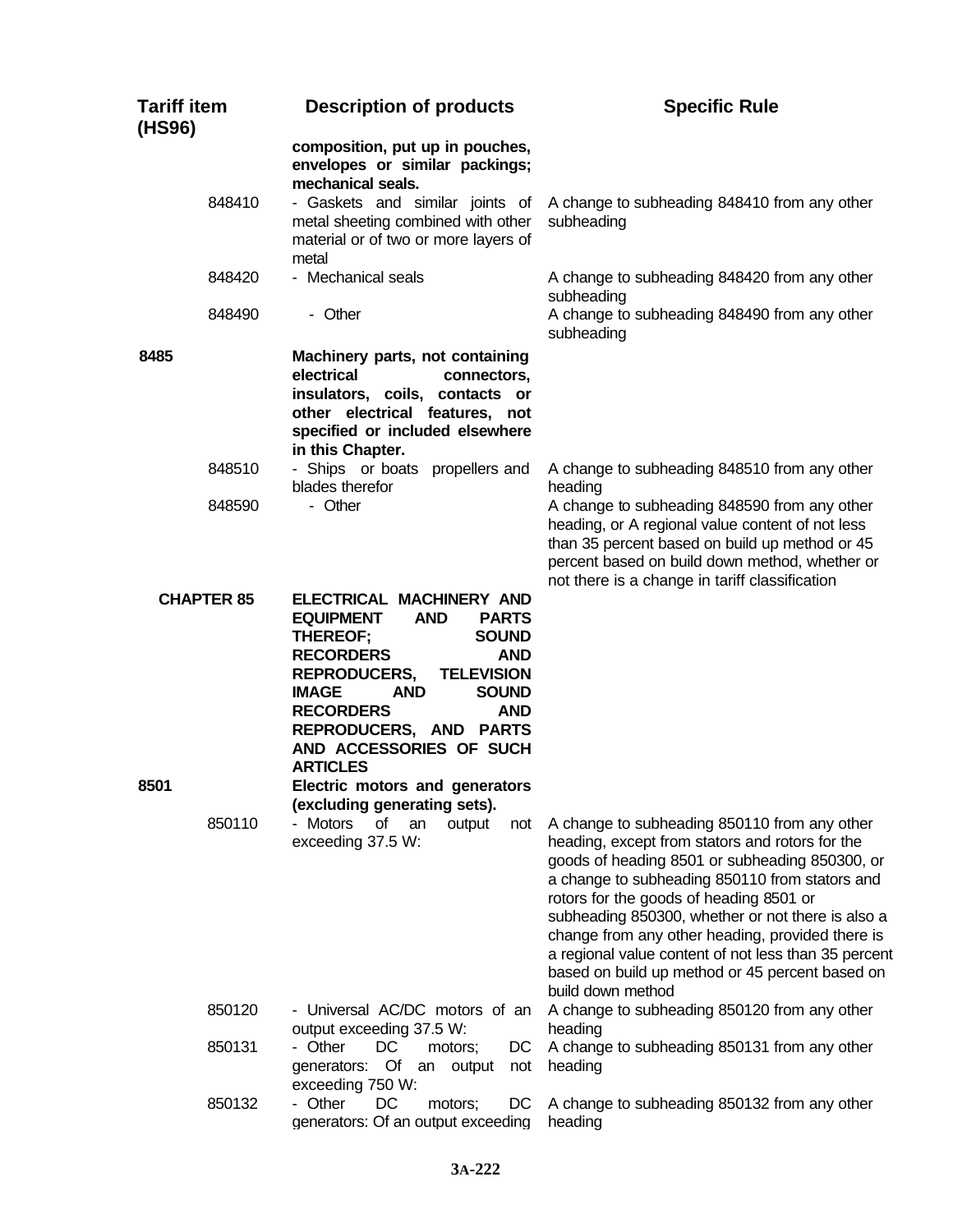| <b>Tariff item</b><br>(HS96) | <b>Description of products</b>                                                                                                            | <b>Specific Rule</b>                                                                                                                                                                                                                              |
|------------------------------|-------------------------------------------------------------------------------------------------------------------------------------------|---------------------------------------------------------------------------------------------------------------------------------------------------------------------------------------------------------------------------------------------------|
| 850133                       | 750 W but not exceeding 75 kW:<br>DC<br>- Other<br>DC<br>motors;<br>generators: Of an output exceeding<br>75 kW but not exceeding 375 kW: | A change to subheading 850133 from any other<br>heading                                                                                                                                                                                           |
| 850134                       | DC<br>- Other<br>motors;<br>DC<br>generators: Of an output exceeding<br>375 kW:                                                           | A change to subheading 850134 from any other<br>heading                                                                                                                                                                                           |
| 850140                       | - Other AC motors, single-phase:                                                                                                          | A change to subheading 850140 from any other<br>heading                                                                                                                                                                                           |
| 850151                       | - Other AC motors, multi-phase:<br>Of an output not exceeding 750 W                                                                       | A change to subheading 850151 from any other<br>heading                                                                                                                                                                                           |
| 850152                       | - Other AC motors, multi-phase:<br>Of an output exceeding 750 W but<br>not exceeding 75 kW:                                               | A change to subheading 850152 from any other<br>heading                                                                                                                                                                                           |
| 850153                       | - Other AC motors, multi-phase:<br>Of an output exceeding 75 kW                                                                           | A change to subheading 850153 from any other<br>heading                                                                                                                                                                                           |
| 850161                       | - AC generators (alternators): Of<br>an output not exceeding 75 kVA:                                                                      | A change to subheading 850161 from any other<br>heading                                                                                                                                                                                           |
| 850162                       | - AC generators (alternators): Of<br>an output exceeding 75 kVA but<br>not exceeding 375 kVA                                              | A change to subheading 850162 from any other<br>heading                                                                                                                                                                                           |
| 850163                       | - AC generators (alternators): Of<br>an output exceeding 375 kVA but<br>not exceeding 750 kVA                                             | A change to subheading 850163 from any other<br>heading                                                                                                                                                                                           |
| 850164                       | - AC generators (alternators):<br>Of an output exceeding 750 kVA                                                                          | A change to subheading 850164 from any other<br>heading                                                                                                                                                                                           |
| 8502                         | Electric generating sets and<br>rotary converters.                                                                                        | A change to heading 8502 from any other heading                                                                                                                                                                                                   |
| 8503                         | Parts suitable for use solely or<br>principally with the machines of<br>heading 85.01 or 85.02.                                           | A change to heading 8503 from any other heading,<br>or A regional value content of not less than 35<br>percent based on build up method or 45 percent<br>based on build down method, whether or not there<br>is a change in tariff classification |
| 8504                         | <b>Electrical</b><br>transformers,<br>static<br>converters<br>(for<br>example,<br>rectifiers) and inductors.                              |                                                                                                                                                                                                                                                   |
| 850410                       | - Ballasts for discharge lamps or<br>tubes                                                                                                | A change to subheading 850410 from any other<br>subheading except from subheadings 850410<br>through 850450                                                                                                                                       |
| 850421                       | - Liquid dielectric transformers:<br>Having a power handling capacity<br>not exceeding 650 kVA                                            | A change to subheading 850421 from any other<br>subheading except from subheadings 850410<br>through 850450                                                                                                                                       |
| 850422                       | - Liquid dielectric transformers:<br>Having a power handling capacity<br>exceeding<br>650<br>kVA<br>but<br>not<br>exceeding 10,000 kVA    | A change to subheading 850422 from any other<br>subheading except from subheadings 850410<br>through 850450                                                                                                                                       |
| 850423                       | - Liquid dielectric transformers:<br>Having a power handling capacity<br>exceeding 10,000 kVA                                             | A change to subheading 850423 from any other<br>subheading except from subheadings 850410<br>through 850450                                                                                                                                       |
| 850431                       | - Other transformers: Having a<br>handling<br>capacity<br>power<br>not<br>exceeding 1 kVA                                                 | A change to subheading 850431 from any other<br>heading, or a change to subheading 850431 from<br>subheading 850490, whether or not there is also a                                                                                               |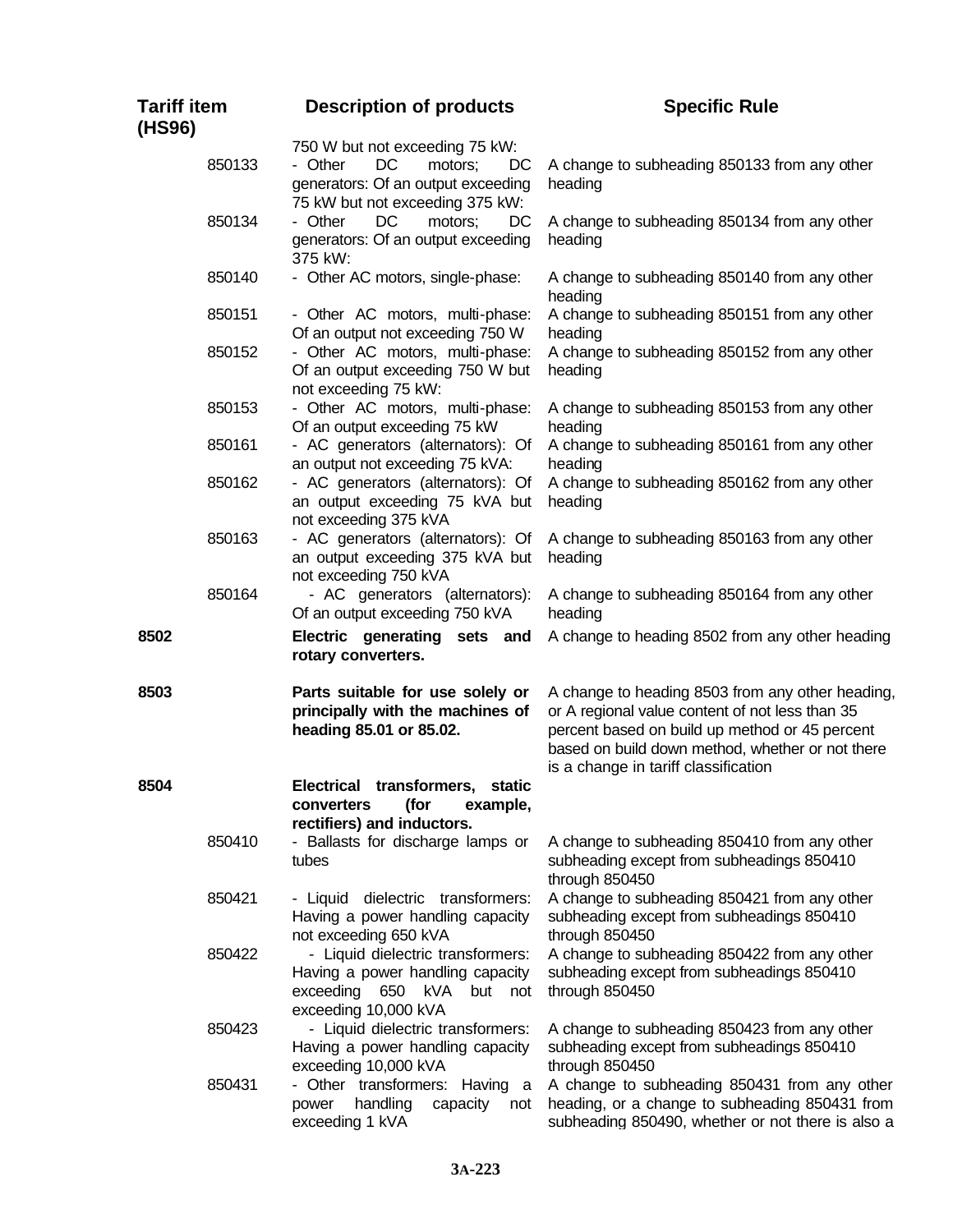| <b>Tariff item</b><br>(HS96) |        | <b>Description of products</b>                                                                                                                                                                                                                                                                                                         | <b>Specific Rule</b>                                                                                                                                                                                                                                   |
|------------------------------|--------|----------------------------------------------------------------------------------------------------------------------------------------------------------------------------------------------------------------------------------------------------------------------------------------------------------------------------------------|--------------------------------------------------------------------------------------------------------------------------------------------------------------------------------------------------------------------------------------------------------|
|                              |        |                                                                                                                                                                                                                                                                                                                                        | change from any other heading, provided there is<br>a regional value content of not less than 35 percent<br>based on build up method or 45 percent based on<br>build down method                                                                       |
|                              | 850432 | - Other transformers: Having<br>- a<br>power handling capacity exceeding<br>1 kVA but not exceeding 16 kVA                                                                                                                                                                                                                             | A change to subheading 850432 from any<br>subheading except from subheadings 850410<br>through 850450                                                                                                                                                  |
|                              | 850433 | - Other transformers: Having a<br>power handling capacity exceeding<br>16 kVA but not exceeding 500 kVA                                                                                                                                                                                                                                | A change to subheading 850433 from any<br>subheading except from subheadings 850410<br>through 850450                                                                                                                                                  |
|                              | 850434 | - Other transformers: Having a<br>power handling capacity exceeding<br>500 kVA                                                                                                                                                                                                                                                         | A change to subheading 850434 from any<br>subheading except from subheadings 850410<br>through 850450                                                                                                                                                  |
|                              | 850440 | - Static converters:                                                                                                                                                                                                                                                                                                                   | A change to subheading 850440 from any<br>subheading except from subheadings 850410<br>through 850450                                                                                                                                                  |
|                              | 850450 | - Other inductors:                                                                                                                                                                                                                                                                                                                     | A change to subheading 850450from any<br>subheading except from subheadings 850410<br>through 850450                                                                                                                                                   |
|                              | 850490 | - Parts                                                                                                                                                                                                                                                                                                                                | A change to subheading 850490 from any other<br>heading, or A regional value content of not less<br>than 35 percent based on build up method or 45<br>percent based on build down method, whether or<br>not there is a change in tariff classification |
| 8505                         |        | Electro-magnets;<br>permanent<br>magnets and articles intended<br>to become permanent magnets<br>magnetisation;<br>after<br>electro-<br>magnetic or permanent magnet<br>chucks,<br>clamps<br>similar<br>and<br>holding<br>devices;<br>electro-<br>magnetic couplings,<br>clutches<br>brakes; electro-magnetic<br>and<br>lifting heads. |                                                                                                                                                                                                                                                        |
|                              | 850511 | - Permanent magnets and articles<br>intended to become permanent<br>magnets after magnetisation: Of<br>metal                                                                                                                                                                                                                           | A change to subheading 850511 from any other<br>subheading                                                                                                                                                                                             |
|                              | 850519 | - Permanent magnets and articles<br>intended to become permanent<br>magnets after magnetisation: Other                                                                                                                                                                                                                                 | A change to subheading 850519 from any other<br>subheading                                                                                                                                                                                             |
|                              | 850520 | - Electro-magnetic<br>couplings,<br>clutches and brakes                                                                                                                                                                                                                                                                                | A change to subheading 850520 from any other<br>subheading                                                                                                                                                                                             |
|                              | 850530 | - Electro-magnetic lifting heads                                                                                                                                                                                                                                                                                                       | A change to subheading 850530 from any other<br>subheading                                                                                                                                                                                             |
|                              | 850590 | - Other, including parts                                                                                                                                                                                                                                                                                                               | A change to subheading 850590 from any other<br>heading                                                                                                                                                                                                |
| 8506                         |        | <b>Primary</b><br>cells<br>primary<br>and<br>batteries.                                                                                                                                                                                                                                                                                |                                                                                                                                                                                                                                                        |
|                              | 850610 | - Manganese dioxide                                                                                                                                                                                                                                                                                                                    | A change to subheading 850610 from any other<br>subheading                                                                                                                                                                                             |
|                              | 850630 | - Mercuric oxide                                                                                                                                                                                                                                                                                                                       | A change to subheading 850630 from any other<br>subheading                                                                                                                                                                                             |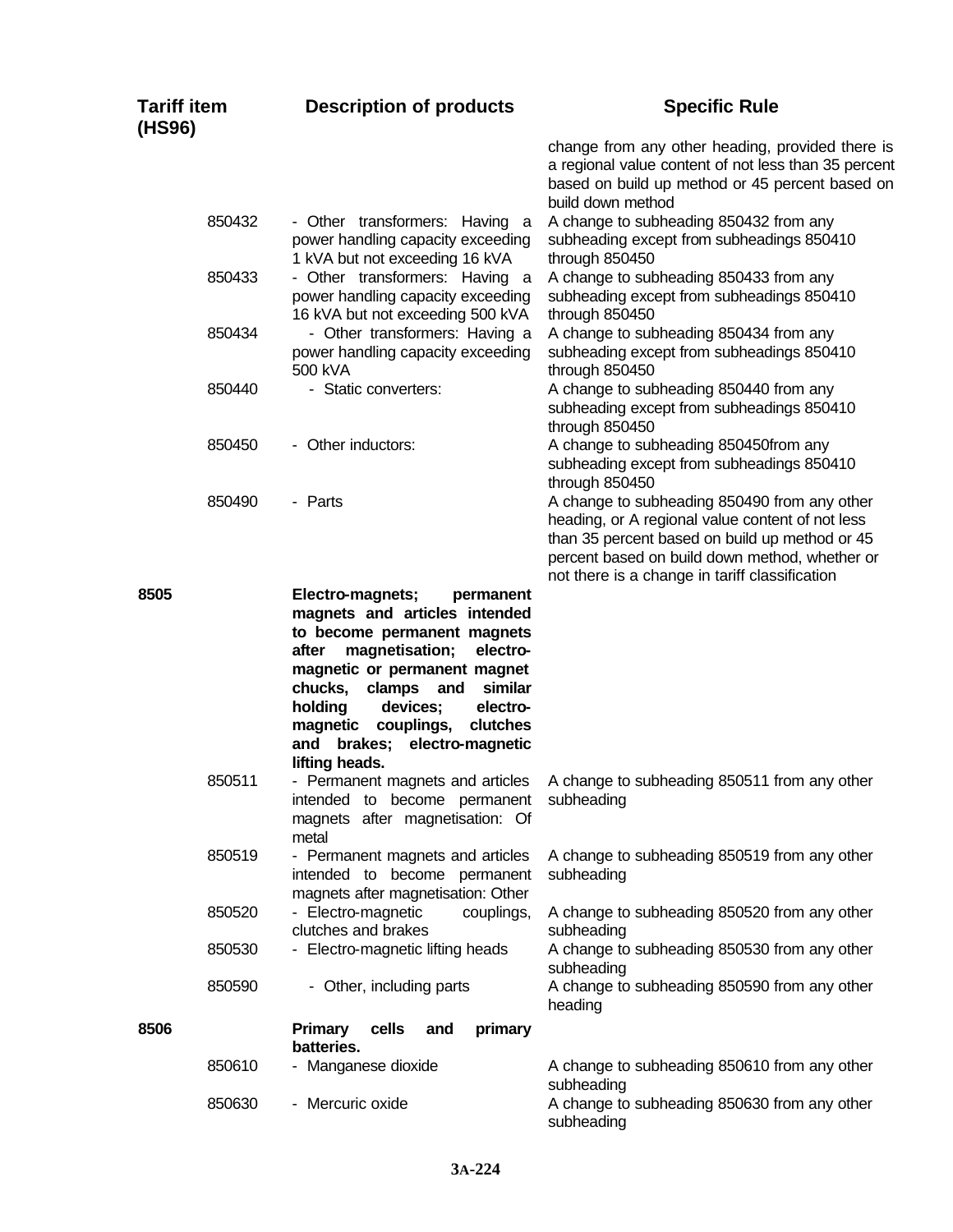| <b>Tariff item</b><br>(HS96) |        | <b>Description of products</b>                                                                                      | <b>Specific Rule</b>                                                                                        |
|------------------------------|--------|---------------------------------------------------------------------------------------------------------------------|-------------------------------------------------------------------------------------------------------------|
|                              | 850640 | - Silver oxide                                                                                                      | A change to subheading 850640 from any other<br>subheading                                                  |
|                              | 850650 | - Lithium                                                                                                           | A change to subheading 850650 from any other<br>subheading except from subheadings 850650<br>through 850680 |
|                              | 850660 | - Air-zinc                                                                                                          | A change to subheading 850660 from any other<br>subheading except from subheadings 850650<br>through 850680 |
|                              | 850680 | - Other primary cells and primary<br>batteries:                                                                     | A change to subheading 850680 from any other<br>subheading except from subheadings 850650<br>through 850680 |
|                              | 850690 | - Parts                                                                                                             | A change to subheading 850690 from any other<br>heading                                                     |
| 8507                         |        | Electric accumulators, including<br>separators therefor, whether or<br>(including<br>not<br>rectangular<br>square). |                                                                                                             |
|                              | 850710 | - Lead-acid, of a kind used for<br>starting piston engines                                                          | A change to subheading 850710 from any other<br>subheading                                                  |
|                              | 850720 | - Other lead-acid accumulators                                                                                      | A change to subheading 850720 from any other<br>subheading                                                  |
|                              | 850730 | - Nickel-cadmium                                                                                                    | A change to subheading 850730 from any other<br>subheading                                                  |
|                              | 850740 | - Nickel-iron                                                                                                       | A change to subheading 850740 from any other<br>subheading                                                  |
|                              | 850780 | - Other accumulators                                                                                                | A change to subheading 850780 from any other<br>subheading                                                  |
|                              | 850790 | - Parts:                                                                                                            | A change to subheading 850790 from any other<br>heading                                                     |
| 8509                         |        | Electro-mechanical<br>domestic<br>appliances, with self-contained<br>electric motor.                                |                                                                                                             |
|                              | 850910 | - Vacuum cleaners, including dry<br>and wet vacuum cleaners                                                         | A change to subheading 850910 from any other<br>subheading                                                  |
|                              | 850920 | - Floor polishers                                                                                                   | A change to subheading 850920 from any other<br>subheading                                                  |
|                              | 850930 | - Kitchen waste disposers                                                                                           | A change to subheading 850930 from any other<br>subheading                                                  |
|                              | 850940 | - Food grinders and mixers; fruit<br>or vegetable juice extractors                                                  | A change to subheading 850940 from any other<br>subheading                                                  |
|                              | 850980 | - Other appliances                                                                                                  | A change to subheading 850980 from any other<br>subheading                                                  |
|                              | 850990 | - Parts                                                                                                             | A change to subheading 850990 from any other<br>heading                                                     |
| 8510                         |        | Shavers, hair clippers and hair-<br>removing appliances, with self-<br>contained electric motor.                    |                                                                                                             |
|                              | 851010 | - Shavers                                                                                                           | A change to subheading 851010 from any other<br>subheading                                                  |
|                              | 851020 | - Hair clippers                                                                                                     | A change to subheading 851020 from any other<br>subheading                                                  |
|                              | 851030 | - Hair-removing appliances                                                                                          | A change to subheading 851030 from any other<br>subheading                                                  |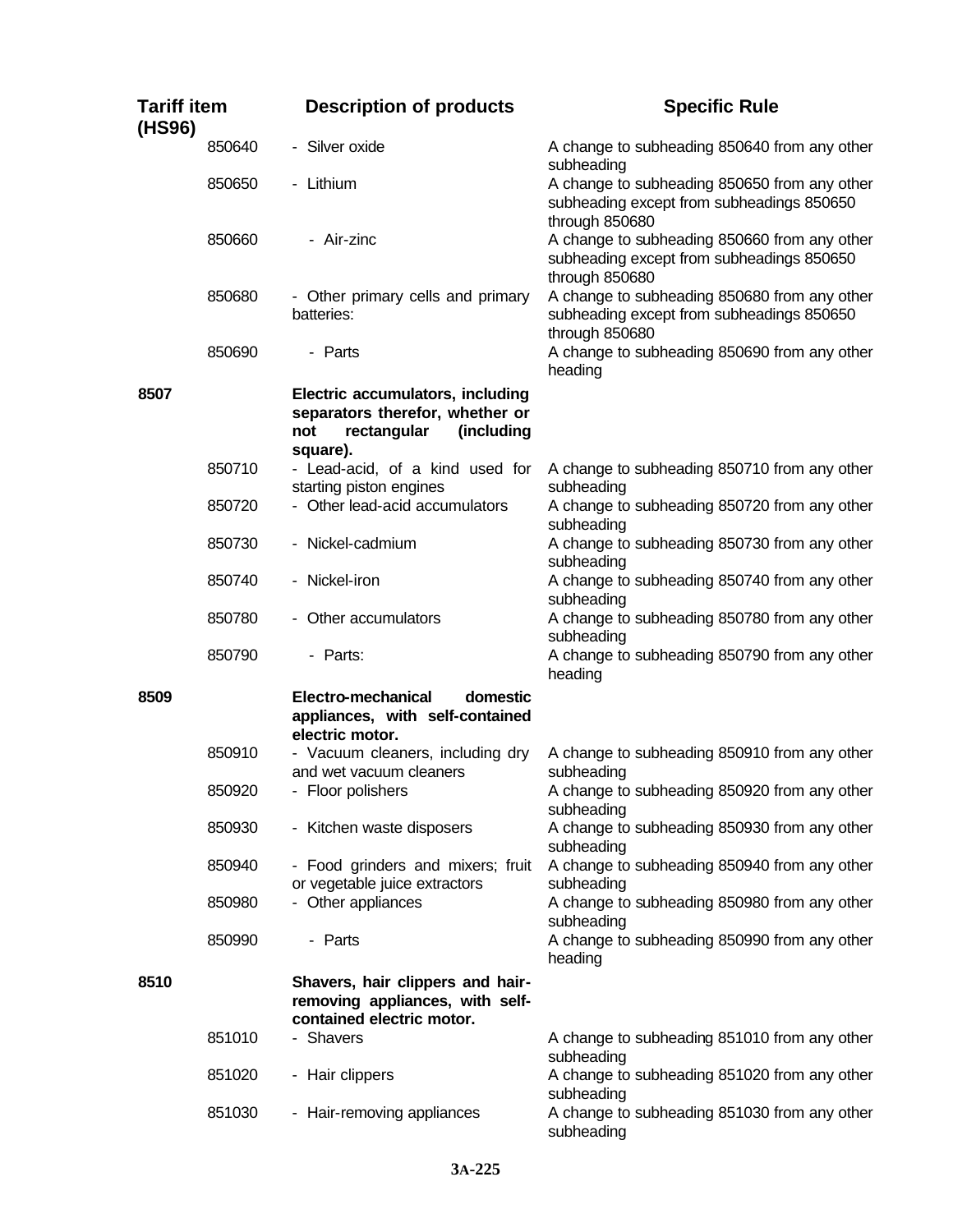| <b>Tariff item</b><br>(HS96) |        | <b>Description of products</b>                                                                                                                                                                                                                                                                                                                                                                           | <b>Specific Rule</b>                                                                                                                                                                                                                                                                                                                   |
|------------------------------|--------|----------------------------------------------------------------------------------------------------------------------------------------------------------------------------------------------------------------------------------------------------------------------------------------------------------------------------------------------------------------------------------------------------------|----------------------------------------------------------------------------------------------------------------------------------------------------------------------------------------------------------------------------------------------------------------------------------------------------------------------------------------|
|                              | 851090 | - Parts                                                                                                                                                                                                                                                                                                                                                                                                  | A change to subheading 851090 from any other<br>heading                                                                                                                                                                                                                                                                                |
| 8511                         |        | Electrical ignition or starting<br>equipment of a kind used for<br>spark-ignition or compression-<br>internal<br>combustion<br>ignition<br>engines (for example, ignition<br>magnetos,<br>magneto-dynamos,<br>ignition coils, sparking plugs<br>and glow plugs, starter motors);<br>generators<br>(for<br>example,<br>dynamos, alternators) and cut-<br>of<br>kind<br>$\mathbf{a}$<br>used<br>in<br>outs |                                                                                                                                                                                                                                                                                                                                        |
|                              | 851110 | conjunction with such engines.<br>- Sparking plugs                                                                                                                                                                                                                                                                                                                                                       | A change to subheading 851110 from any other<br>subheading                                                                                                                                                                                                                                                                             |
|                              | 851120 | - Ignition<br>magnetos;<br>magneto-<br>dynamos; magnetic flywheels                                                                                                                                                                                                                                                                                                                                       | A change to subheading 851120 from any other<br>subheading                                                                                                                                                                                                                                                                             |
|                              | 851130 | - Distributors; ignition coils                                                                                                                                                                                                                                                                                                                                                                           | A change to subheading 851130 from any other<br>subheading                                                                                                                                                                                                                                                                             |
|                              | 851140 | - Starter motors and dual purpose<br>starter-generators                                                                                                                                                                                                                                                                                                                                                  | A change to subheading 851140 from any other<br>subheading                                                                                                                                                                                                                                                                             |
|                              | 851150 | - Other generators                                                                                                                                                                                                                                                                                                                                                                                       | A change to subheading 851150 from any other<br>subheading                                                                                                                                                                                                                                                                             |
|                              | 851180 | - Other equipment                                                                                                                                                                                                                                                                                                                                                                                        | A change to subheading 851180 from any other<br>subheading                                                                                                                                                                                                                                                                             |
| 8512                         | 851190 | - Parts<br>Electrical lighting or signalling<br>equipment (excluding articles of<br>85.39),<br>heading<br>windscreen                                                                                                                                                                                                                                                                                     | A change to subheading 851190 from any other<br>heading, or A regional value content of not less<br>than 35 percent based on build up method or 45<br>percent based on build down method, whether or<br>not there is a change in tariff classification                                                                                 |
|                              |        | defrosters<br>wipers,<br>and<br>demisters, of a kind used for<br>cycles or motor vehicles.                                                                                                                                                                                                                                                                                                               |                                                                                                                                                                                                                                                                                                                                        |
|                              | 851210 | - Lighting<br>visual<br>signalling<br>or<br>equipment of a kind<br>used on<br>bicycles                                                                                                                                                                                                                                                                                                                   | A change to subheading 851210 from any<br>heading, or A change to subheading 851210 from<br>subheading 851290, whether or not there is also a<br>change from any other heading, provided there is<br>also a regional value content of not less than 35<br>percent based on build up method or 45 percent<br>based on build down method |
|                              | 851220 | - Other lighting or visual signalling<br>equipment                                                                                                                                                                                                                                                                                                                                                       | A change to subheading 851220 from any<br>heading, or A change to subheading 851220 from<br>subheading 851290, whether or not there is also a<br>change from any other heading, provided there is<br>also a regional value content of not less than 35<br>percent based on build up method or 45 percent<br>based on build down method |
|                              | 851230 | - Sound signalling equipment:                                                                                                                                                                                                                                                                                                                                                                            | A change to subheading 851230 from any<br>heading, or A change to subheading 851230 from                                                                                                                                                                                                                                               |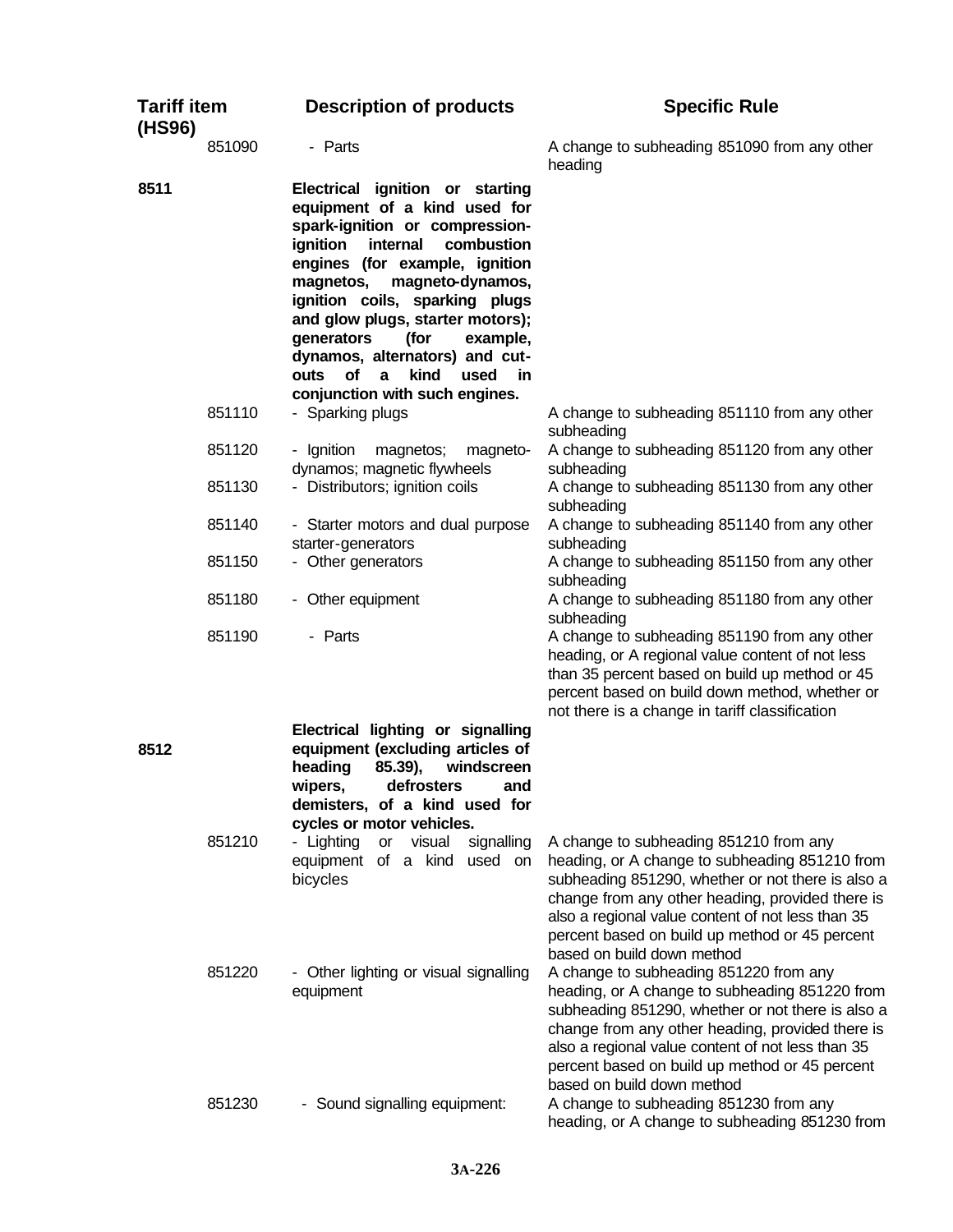| <b>Tariff item</b><br>(HS96) | <b>Description of products</b>                                                                                                                                                                                                                                                                 | <b>Specific Rule</b>                                                                                                                                                                                                                                                                                                                                                                                                                                                                                                                                                                                                                            |
|------------------------------|------------------------------------------------------------------------------------------------------------------------------------------------------------------------------------------------------------------------------------------------------------------------------------------------|-------------------------------------------------------------------------------------------------------------------------------------------------------------------------------------------------------------------------------------------------------------------------------------------------------------------------------------------------------------------------------------------------------------------------------------------------------------------------------------------------------------------------------------------------------------------------------------------------------------------------------------------------|
| 851240<br>851290             | - Windscreen wipers, defrosters<br>and demisters<br>- Parts                                                                                                                                                                                                                                    | subheading 851290, whether or not there is also a<br>change from any other heading, provided there is<br>also a regional value content of not less than 35<br>percent based on build up method or 45 percent<br>based on build down method<br>A change to subheading 851240 from any<br>heading, or A change to subheading 851240 from<br>subheading 851290, whether or not there is also a<br>change from any other heading, provided there is<br>also a regional value content of not less than 35<br>percent based on build up method or 45 percent<br>based on build down method<br>A change to subheading 851290 from any other<br>heading |
| 8513                         | Portable electric lamps designed<br>to function by their own source<br>of energy (for example, dry<br>batteries,<br>accumulators,<br>magnetos), other than lighting<br>equipment of heading 85.12.                                                                                             |                                                                                                                                                                                                                                                                                                                                                                                                                                                                                                                                                                                                                                                 |
| 851310                       | - Lamps                                                                                                                                                                                                                                                                                        | A change to subheading 851310 from any other<br>heading; or A change to subheading 851310 from<br>subheading 851390, whether or not there is also a<br>change from any other heading, provided there is<br>a regional value content of not less than 35 percent<br>based on build up method or 45 percent based on<br>build down method                                                                                                                                                                                                                                                                                                         |
| 851390                       | - Parts                                                                                                                                                                                                                                                                                        | A change to subheading 851390 from any other<br>heading                                                                                                                                                                                                                                                                                                                                                                                                                                                                                                                                                                                         |
| 8514                         | Industrial or laboratory electric<br>furnaces and ovens (including<br>those functioning by induction<br>dielectric<br>loss);<br>other<br>or<br><b>industrial</b><br>laboratory<br>or<br>equipment<br>for<br>the<br>heat<br>treatment<br>οf<br>materials<br>by<br>induction or dielectric loss. |                                                                                                                                                                                                                                                                                                                                                                                                                                                                                                                                                                                                                                                 |
| 851410<br>851420             | - Resistance heated furnaces and<br>ovens:<br>- Furnaces<br>and<br>ovens<br>functioning<br>by<br>induction<br>or<br>dielectric loss:                                                                                                                                                           | A change to subheading 851410 from any other<br>subheading<br>A change to subheading 851420 from any other<br>subheading                                                                                                                                                                                                                                                                                                                                                                                                                                                                                                                        |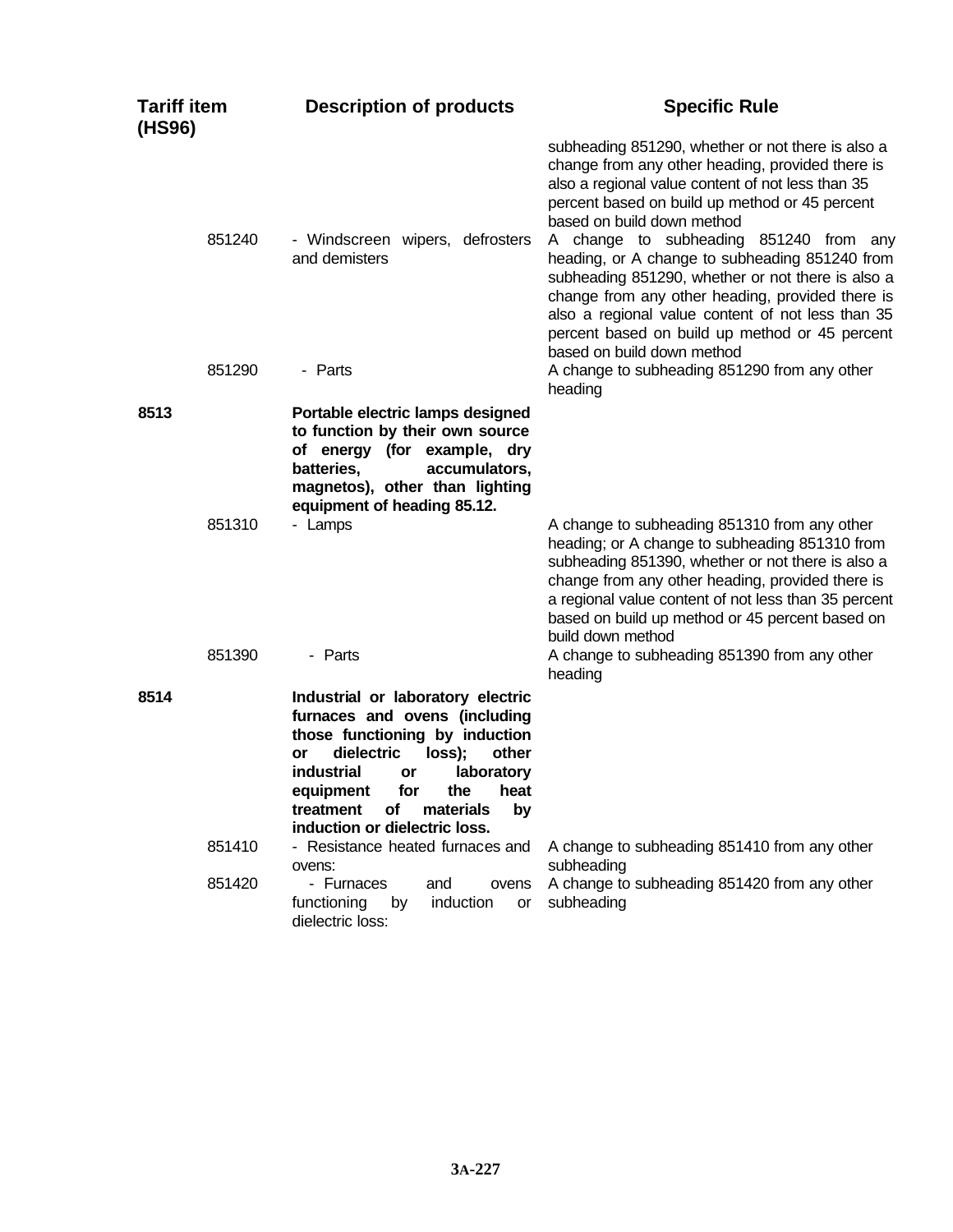| <b>Tariff item</b><br>(HS96) |        | <b>Description of products</b>                                                                                                                                                                                                                                                                                                                                                                                                                                                                            | <b>Specific Rule</b>                                       |
|------------------------------|--------|-----------------------------------------------------------------------------------------------------------------------------------------------------------------------------------------------------------------------------------------------------------------------------------------------------------------------------------------------------------------------------------------------------------------------------------------------------------------------------------------------------------|------------------------------------------------------------|
|                              | 851430 | - Other furnaces and ovens                                                                                                                                                                                                                                                                                                                                                                                                                                                                                | A change to subheading 851430 from any other<br>subheading |
|                              | 851440 | - Other equipment for the heat<br>treatment of materials by induction<br>or dielectric loss                                                                                                                                                                                                                                                                                                                                                                                                               | A change to subheading 851440 from any other<br>subheading |
|                              | 851490 | - Parts:                                                                                                                                                                                                                                                                                                                                                                                                                                                                                                  | A change to subheading 851490 from any other<br>heading    |
| 8515                         |        | Electric (including electrically<br>heated gas), laser or other light<br>or photon beam, ultrasonic,<br>electron beam, magnetic pulse<br>or plasma arc soldering, brazing<br>welding<br>machines<br><b>or</b><br>and<br>apparatus, whether<br>not<br>or<br>of cutting;<br>electric<br>capable<br>machines and apparatus for hot<br>spraying of metals or cermets.                                                                                                                                         |                                                            |
|                              | 851511 | - Brazing or soldering machines<br>and apparatus: Soldering irons and<br>guns                                                                                                                                                                                                                                                                                                                                                                                                                             | A change to subheading 851511 from any other<br>subheading |
|                              | 851519 | - Brazing or soldering machines<br>and apparatus: Other                                                                                                                                                                                                                                                                                                                                                                                                                                                   | A change to subheading 851519 from any other<br>subheading |
|                              | 851521 | - Machines and apparatus for<br>resistance welding of metal: Fully<br>or partly automatic                                                                                                                                                                                                                                                                                                                                                                                                                 | A change to subheading 851521 from any other<br>subheading |
|                              | 851529 | - Machines and apparatus for<br>resistance welding of metal: Other                                                                                                                                                                                                                                                                                                                                                                                                                                        | A change to subheading 851529 from any other<br>subheading |
|                              | 851531 | - Machines and apparatus for arc<br>(including plasma arc) welding of<br>metals: Fully or partly automatic                                                                                                                                                                                                                                                                                                                                                                                                | A change to subheading 851531 from any other<br>subheading |
|                              | 851539 | - Machines and apparatus for arc<br>(including plasma arc) welding of<br>metals: Other                                                                                                                                                                                                                                                                                                                                                                                                                    | A change to subheading 851539 from any other<br>subheading |
|                              | 851580 | - Other machines and apparatus                                                                                                                                                                                                                                                                                                                                                                                                                                                                            | A change to subheading 851580 from any other<br>subheading |
|                              | 851590 | - Parts                                                                                                                                                                                                                                                                                                                                                                                                                                                                                                   | A change to subheading 851590 from any other<br>heading    |
| 8516                         |        | <b>Electric</b><br>instantaneous<br>or<br>storage<br>water<br>heaters<br>and<br>immersion<br>electric<br>heaters;<br>space heating apparatus and<br>soil heating apparatus; electro-<br>thermic hair-dressing apparatus<br>(for example, hair dryers, hair<br>curlers, curling tong heaters)<br>and<br>hand<br>dryers;<br>electric<br>smoothing irons; other electro-<br>thermic appliances of a kind<br>used for domestic purposes;<br>electric heating resistors, other<br>than those of heading 85.45. |                                                            |

851610 - Electric instantaneous or storage A change to subheading 851610 from any other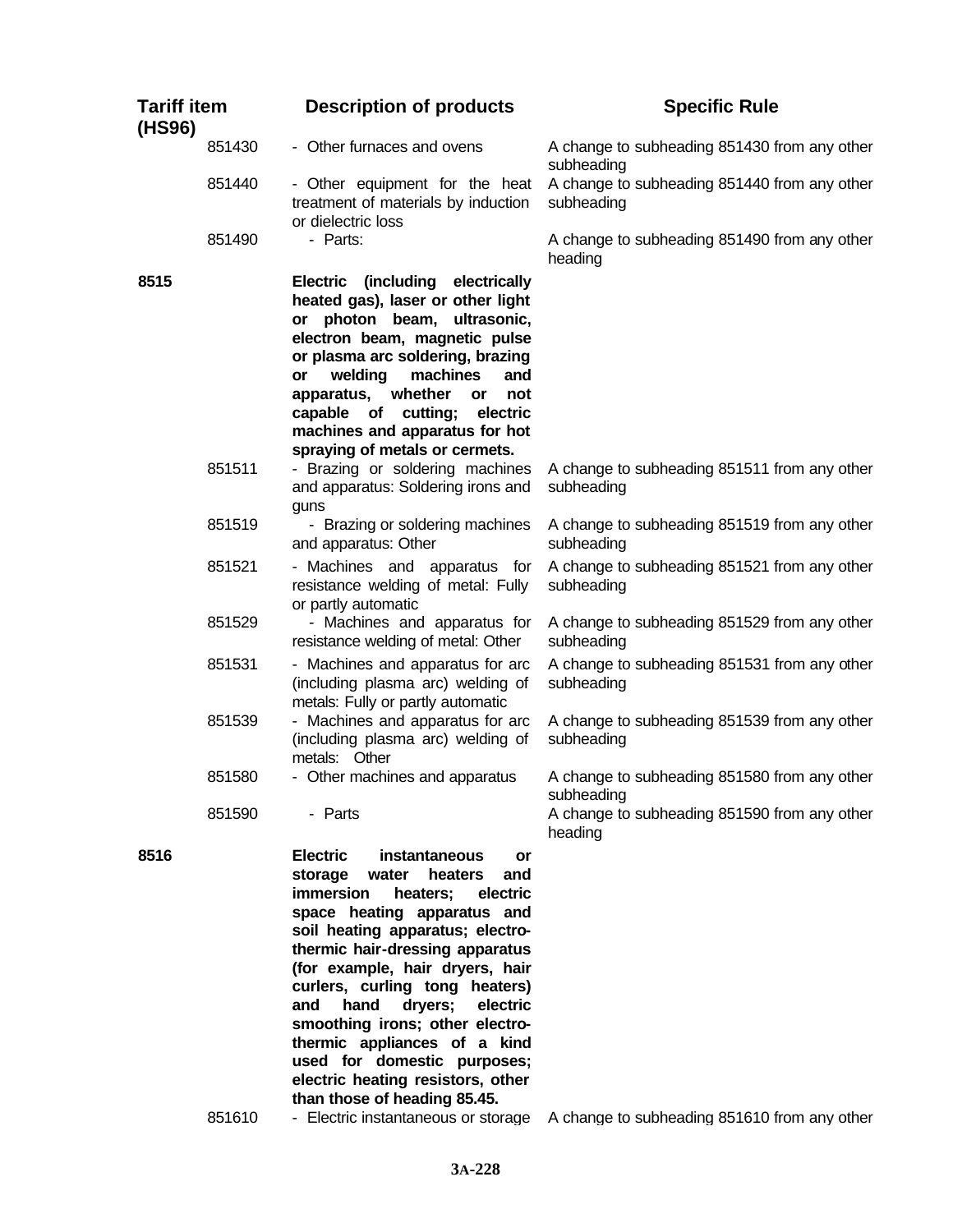| <b>Tariff item</b><br>(HS96) | <b>Description of products</b>                                                                          | <b>Specific Rule</b>                                                                                                                                                                                                                                                                                                                                                                                                                                                              |
|------------------------------|---------------------------------------------------------------------------------------------------------|-----------------------------------------------------------------------------------------------------------------------------------------------------------------------------------------------------------------------------------------------------------------------------------------------------------------------------------------------------------------------------------------------------------------------------------------------------------------------------------|
|                              | heaters<br>immersion<br>water<br>and<br>heaters:                                                        | subheading                                                                                                                                                                                                                                                                                                                                                                                                                                                                        |
| 851621                       | - Electric space heating apparatus<br>and electric soil heating apparatus:<br>Storage heating radiators | A change to subheading 851621 from any other<br>subheading                                                                                                                                                                                                                                                                                                                                                                                                                        |
| 851629                       | - Electric<br>heating<br>space<br>apparatus and electric soil heating<br>apparatus: Other               | A change to subheading 851629 from any other<br>subheading                                                                                                                                                                                                                                                                                                                                                                                                                        |
| 851631                       | - Electro-thermic hair-dressing or<br>apparatus: Hair<br>hand-drying<br>dryers                          | A change to subheading 851631 from any other<br>subheading                                                                                                                                                                                                                                                                                                                                                                                                                        |
| 851632                       | - Electro-thermic hair-dressing or<br>hand-drying apparatus: Other hair-<br>dressing apparatus          | A change to subheading 851632 from any other<br>subheading                                                                                                                                                                                                                                                                                                                                                                                                                        |
| 851633                       | - Electro-thermic hair-dressing<br>or hand-drying apparatus: Hand-<br>drying apparatus                  | A change to subheading 851633 from any other<br>subheading                                                                                                                                                                                                                                                                                                                                                                                                                        |
| 851640                       | - Electric smoothing irons                                                                              | A change to subheading 851640 from any other<br>subheading                                                                                                                                                                                                                                                                                                                                                                                                                        |
| 851650                       | - Microwave ovens                                                                                       | A change to subheading 851650 from any other<br>subheading                                                                                                                                                                                                                                                                                                                                                                                                                        |
| 851660                       | - Other ovens; cookers, cooking<br>plates, boiling rings, grillers and<br>roasters                      | A change to subheading 851660 from any other<br>subheading                                                                                                                                                                                                                                                                                                                                                                                                                        |
| 851671                       | electro-thermic<br>- Other<br>Coffee or tea<br>appliances:<br>makers                                    | A change to subheading 851671 from any other<br>subheading                                                                                                                                                                                                                                                                                                                                                                                                                        |
| 851672                       | electro-thermic<br>- Other<br>appliances: Toasters                                                      | A change to subheading 851672 from any other<br>subheading, except from housings for toasters of<br>subheading 851690 or subheading 903210; or A<br>change to subheading 851672 from housings for<br>toasters of subheading 851690 or subheading<br>903210, whether or not there is also a change from<br>any other subheading, provided there is a regional<br>value content of not less than 35 percent based on<br>build up method or 45 percent based on build down<br>method |
| 851679                       | electro-thermic<br>- Other<br>appliances: Other:                                                        | A change to subheading 851679 from any other<br>subheading                                                                                                                                                                                                                                                                                                                                                                                                                        |
| 851680                       | - Electric heating resistors                                                                            | A change to subheading 851680 from any other<br>heading; or a change to subheading 851680 from<br>subheading 851690, whether or not there is also a<br>change from any other heading, provided there is<br>a regional value content of not less than 35 percent<br>based on build up method or 45 percent based on<br>build down method                                                                                                                                           |
| 851690                       | - Parts                                                                                                 | A change to subheading 851690 from any other<br>heading; or A regional value content of not less<br>than 35 percent based on build up method or 45<br>percent based on build down method, whether or<br>not there is a change in tariff classification                                                                                                                                                                                                                            |
| 8518                         | <b>Microphones</b><br>stands<br>and<br>therefor; loudspeakers, whether                                  |                                                                                                                                                                                                                                                                                                                                                                                                                                                                                   |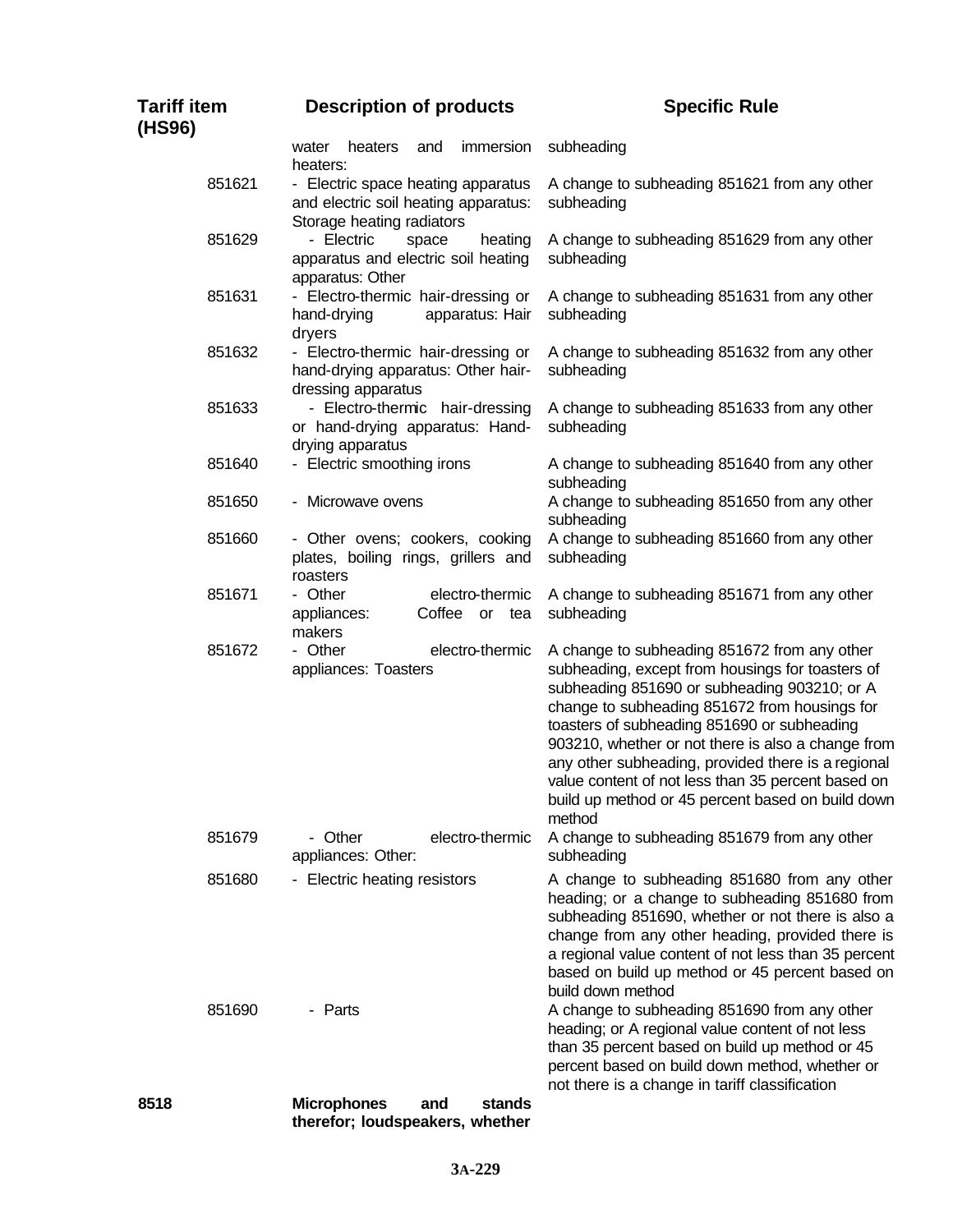| Tariff item<br>(HS96) | <b>Description of products</b>                                                                                                                                                                                                                                                                                         | <b>Specific Rule</b>                                                                                                                                                                                                                                                                                                                              |
|-----------------------|------------------------------------------------------------------------------------------------------------------------------------------------------------------------------------------------------------------------------------------------------------------------------------------------------------------------|---------------------------------------------------------------------------------------------------------------------------------------------------------------------------------------------------------------------------------------------------------------------------------------------------------------------------------------------------|
|                       | mounted<br>their<br>not<br>in.<br>or<br>enclosures;<br>headphones<br>and<br>earphones,<br>whether<br>or<br>not<br>combined with a microphone,<br>consisting<br>and<br>sets<br>of<br>a a<br>microphone and one or more<br>loudspeakers; audio-frequency<br>electric<br>amplifiers;<br>electric<br>sound amplifier sets. |                                                                                                                                                                                                                                                                                                                                                   |
| 851810                | - Microphones<br>and<br>stands<br>therefor:                                                                                                                                                                                                                                                                            | A change to subheading 851810 from any other<br>heading, or a change to subheading 851810 from<br>subheading 851890, whether or not there is also a<br>change from any other heading, provided there is<br>a regional value content of not less than 35 percent<br>based on build up method or 45 percent based on<br>build down method           |
| 851821                | - Loudspeakers, whether or not<br>mounted<br>their<br>in.<br>enclosures: Single loudspeakers,<br>mounted in their enclosures                                                                                                                                                                                           | A change to subheading 851821 from any other<br>heading, or a change to subheading 851821 from<br>subheading 851890, whether or not there is also a<br>change from any other heading, provided there is<br>a regional value content of not less than 35 percent<br>based on build up method or 45 percent based on<br>build down method           |
| 851822                | - Loudspeakers, whether or not<br>mounted<br>in<br>their<br>enclosures:<br>Multiple loudspeakers, mounted in<br>the same enclosure                                                                                                                                                                                     | A change to subheading 851822 from any other<br>heading, or a change to subheading 851822 from<br>subheading 851829 or 851890, whether or not<br>there is also a change from any other heading,<br>provided there is a regional value content of not<br>less than 35 percent based on build up method or<br>45 percent based on build down method |
| 851829                | - Loudspeakers, whether or not<br>mounted in their enclosures: Other:                                                                                                                                                                                                                                                  | A change to subheading 851829 from any other<br>heading, or a change to subheading 851829 from<br>subheading 851890, whether or not there is also a<br>change from any other heading, provided there is<br>a regional value content of not less than 35 percent<br>based on build up method or 45 percent based on<br>build down method           |
| 851830                | - Headphones and earphones,<br>whether or not combined with a<br>microphone, and sets consisting of<br>a microphone and one or more<br>loudspeakers:                                                                                                                                                                   | A change to subheading 851830 from any other<br>heading, or a change to subheading 851830 from<br>subheading 851890, whether or not there is also a<br>change from any other heading, provided there is<br>a regional value content of not less than 35 percent<br>based on build up method or 45 percent based on<br>build down method           |
| 851840                | - Audio-frequency<br>electric<br>amplifiers                                                                                                                                                                                                                                                                            | A change to subheading 851840 from any other<br>heading; or a change to subheading 851840 from<br>subheading 851890, whether or not there is also a<br>change from any other heading, provided there is<br>a regional value content of not less than 35 percent<br>based on build up method or 45 percent based on<br>build down method           |
| 851850                | - Electric sound amplifier sets                                                                                                                                                                                                                                                                                        | A change to subheading 851850 from any other<br>heading; or a change to subheading 851850 from                                                                                                                                                                                                                                                    |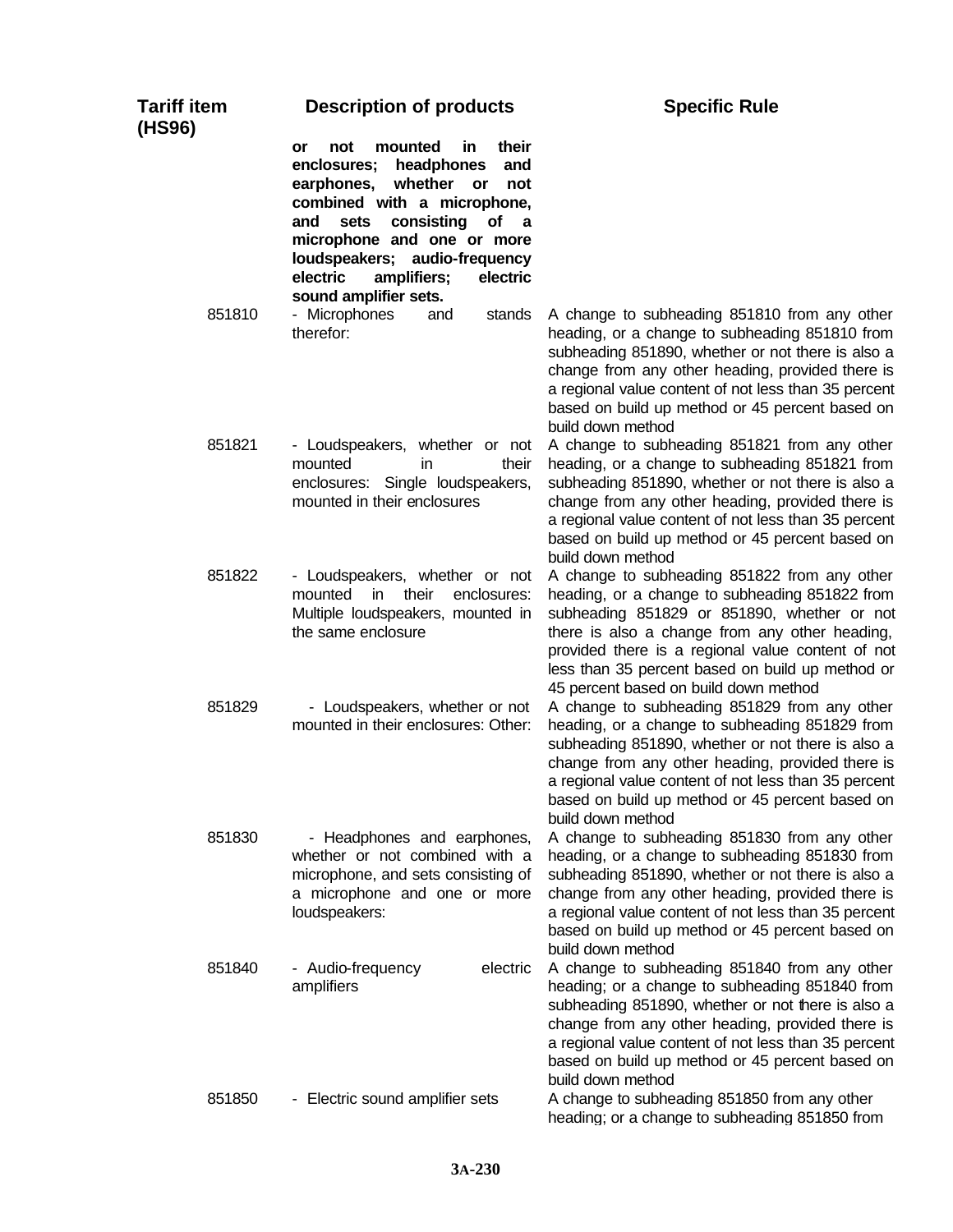| <b>Tariff item</b><br>(HS96) |        | <b>Description of products</b>                                                                                                                                       | <b>Specific Rule</b>                                                                                                                                                                                                                                   |
|------------------------------|--------|----------------------------------------------------------------------------------------------------------------------------------------------------------------------|--------------------------------------------------------------------------------------------------------------------------------------------------------------------------------------------------------------------------------------------------------|
|                              |        |                                                                                                                                                                      | subheading 851890, whether or not there is also a<br>change from any other heading, provided there is<br>a regional value content of not less than 35 percent<br>based on build up method or 45 percent based on<br>build down method                  |
| 851890                       |        | - Parts                                                                                                                                                              | A change to subheading 851890 from any other<br>heading, or A regional value content of not less<br>than 35 percent based on build up method or 45<br>percent based on build down method, whether or<br>not there is a change in tariff classification |
| 8519                         |        | <b>Turntables</b><br>(record-decks),<br>record-players, cassette-players<br>and other sound reproducing<br>apparatus, not incorporating a<br>sound recording device. |                                                                                                                                                                                                                                                        |
| 851910                       |        | - Coin- or disc-operated record-<br>players                                                                                                                          | A change to subheading 851910 from any other<br>subheading                                                                                                                                                                                             |
| 851921                       |        | - Other<br>record-players: Without<br>loudspeaker                                                                                                                    | A change to subheading 851921 from any other<br>subheading                                                                                                                                                                                             |
| 851929                       |        | - Other record-players: Other                                                                                                                                        | A change to subheading 851929 from any other<br>subheading                                                                                                                                                                                             |
| 851931                       |        | - Turntables<br>(record-<br>decks): With<br>automatic<br>record<br>changing mechanism                                                                                | A change to subheading 851931 from any other<br>subheading                                                                                                                                                                                             |
| 851939                       |        | - Turntables (record-decks): Other                                                                                                                                   | A change to subheading 851939 from any other<br>subheading                                                                                                                                                                                             |
| 851940                       |        | - Transcribing machines                                                                                                                                              | A change to subheading 851940 from any other<br>subheading                                                                                                                                                                                             |
| 851992                       |        | - Other<br>sound<br>reproducing<br>Pocket-size cassette-<br>apparatus:<br>players                                                                                    | A change to subheading 851992 from any other<br>subheading except from subheadings 851992<br>through 851993                                                                                                                                            |
| 851993                       |        | - Other<br>reproducing<br>sound<br>apparatus: Other, cassette-type                                                                                                   | A change to subheading 851993 from any other<br>subheading except from subheadings 851992<br>through 851993                                                                                                                                            |
| 851999                       |        | apparatus: Other:                                                                                                                                                    | - Other sound reproducing A change to subheading 851999 from any other<br>subheading                                                                                                                                                                   |
| 8520                         |        | Magnetic tape recorders and<br>other<br>sound<br>recording<br>whether<br>apparatus,<br>not<br>or<br>incorporating<br>sound<br>a<br>reproducing device.               |                                                                                                                                                                                                                                                        |
| 852010                       |        | - Dictating machines not capable<br>of operating without an external<br>source of power                                                                              | A change to subheading 852010 from any other<br>subheading                                                                                                                                                                                             |
|                              | 852032 | - Other magnetic tape recorders<br>incorporating sound reproducing<br>apparatus: Digital audio type                                                                  | A change to subheading 852032 from any other<br>subheading except from subheadings 852032<br>through 852033                                                                                                                                            |
|                              | 852033 | - Other magnetic tape recorders<br>incorporating sound reproducing<br>apparatus: Other, cassette-type                                                                | A change to subheading 852033 from any other<br>subheading except from subheadings 852032<br>through 852033                                                                                                                                            |
| 852039                       |        | - Other magnetic tape recorders<br>incorporating sound reproducing<br>apparatus: Other                                                                               | A change to subheading 852039 from any other<br>subheading                                                                                                                                                                                             |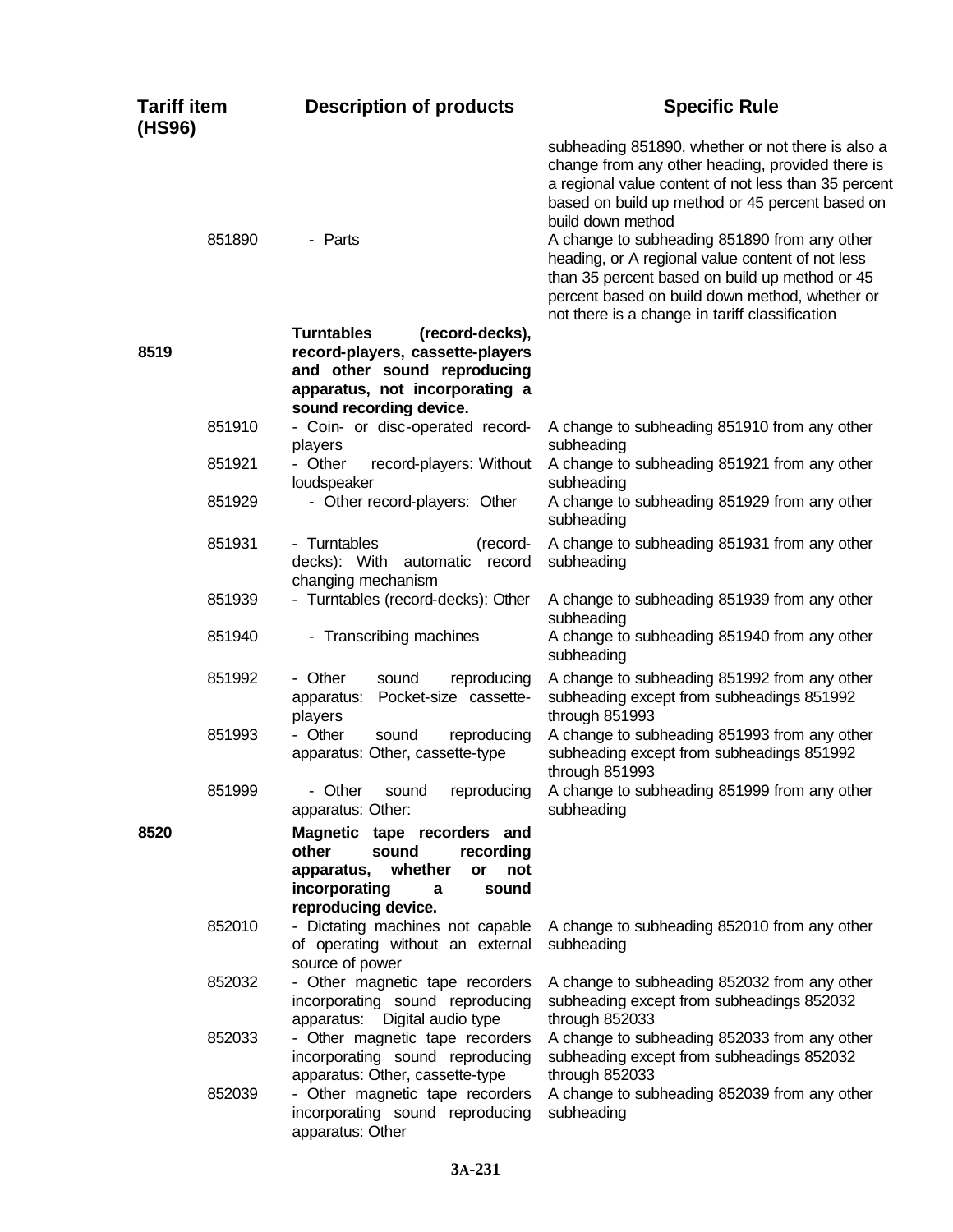| <b>Tariff item</b><br>(HS96) |        | <b>Description of products</b>                                                                                                                                                                                                                                                                                                                                                         | <b>Specific Rule</b>                                                                                                                                                                                                                                   |
|------------------------------|--------|----------------------------------------------------------------------------------------------------------------------------------------------------------------------------------------------------------------------------------------------------------------------------------------------------------------------------------------------------------------------------------------|--------------------------------------------------------------------------------------------------------------------------------------------------------------------------------------------------------------------------------------------------------|
|                              | 852090 | - Other                                                                                                                                                                                                                                                                                                                                                                                | A change to subheading 852090 from any other<br>subheading                                                                                                                                                                                             |
| 8521                         |        | Video recording or reproducing<br>whether<br>apparatus,<br>or<br>not<br>incorporating a video tuner.                                                                                                                                                                                                                                                                                   |                                                                                                                                                                                                                                                        |
|                              | 852110 | - Magnetic tape-type                                                                                                                                                                                                                                                                                                                                                                   | A change to subheading 852110 from any other<br>subheading                                                                                                                                                                                             |
|                              | 852190 | - Other:                                                                                                                                                                                                                                                                                                                                                                               | A change to subheading 852190 from any other<br>subheading                                                                                                                                                                                             |
| 8522                         |        | Parts and accessories suitable<br>for use solely or principally with<br>the apparatus of headings 85.19<br>to 85.21.                                                                                                                                                                                                                                                                   |                                                                                                                                                                                                                                                        |
|                              | 852210 | - Pick-up cartridges                                                                                                                                                                                                                                                                                                                                                                   | A change to subheading 852210 from any other<br>heading                                                                                                                                                                                                |
|                              | 852290 | - Other:                                                                                                                                                                                                                                                                                                                                                                               | A change to subheading 852290 from any other<br>heading, or A regional value content of not less<br>than 35 percent based on build up method or 45<br>percent based on build down method, whether or<br>not there is a change in tariff classification |
| 8523                         |        | Prepared unrecorded media for<br>recording<br>similar<br>sound<br>or<br>recording of other phenomena,<br>other than products of Chapter<br>37.                                                                                                                                                                                                                                         | A change to heading 8523 from any other heading                                                                                                                                                                                                        |
| 8524                         |        | Records,<br>tapes<br>other<br>and<br>recorded media for sound or<br>other<br>similarly<br>recorded<br>phenomena, including matrices<br>and masters for the production<br>excluding<br>οf<br>records,<br>but                                                                                                                                                                            | A change to heading 8524 from any other heading                                                                                                                                                                                                        |
| 8525                         |        | products of Chapter 37.<br><b>Transmission</b><br>for<br>apparatus<br>radio-telephony,<br>radio-<br>telegraphy, radio-broadcasting<br>or television, whether or not<br>incorporating<br>reception<br>apparatus or sound recording<br>reproducing<br>apparatus;<br>or<br>television cameras; still image<br>video cameras and other video<br>recorders;<br>digital<br>camera<br>cameras |                                                                                                                                                                                                                                                        |
|                              | 852510 | - Transmission apparatus:                                                                                                                                                                                                                                                                                                                                                              | A change to subheading 852510 from any other<br>subheading except from subheadings 852510<br>through 852520                                                                                                                                            |
|                              | 852520 | - Transmission<br>apparatus<br>incorporating reception apparatus:                                                                                                                                                                                                                                                                                                                      | A change to subheading 852520 from any other<br>subheading except from subheadings 852510<br>through 852520                                                                                                                                            |
|                              | 852530 | - Television cameras                                                                                                                                                                                                                                                                                                                                                                   | A change to subheading 852530 from any other<br>subheading                                                                                                                                                                                             |
|                              | 852540 | - Still image video cameras and<br>video camera recorders;<br>other                                                                                                                                                                                                                                                                                                                    | A change to subheading 852540 from any other<br>subheading                                                                                                                                                                                             |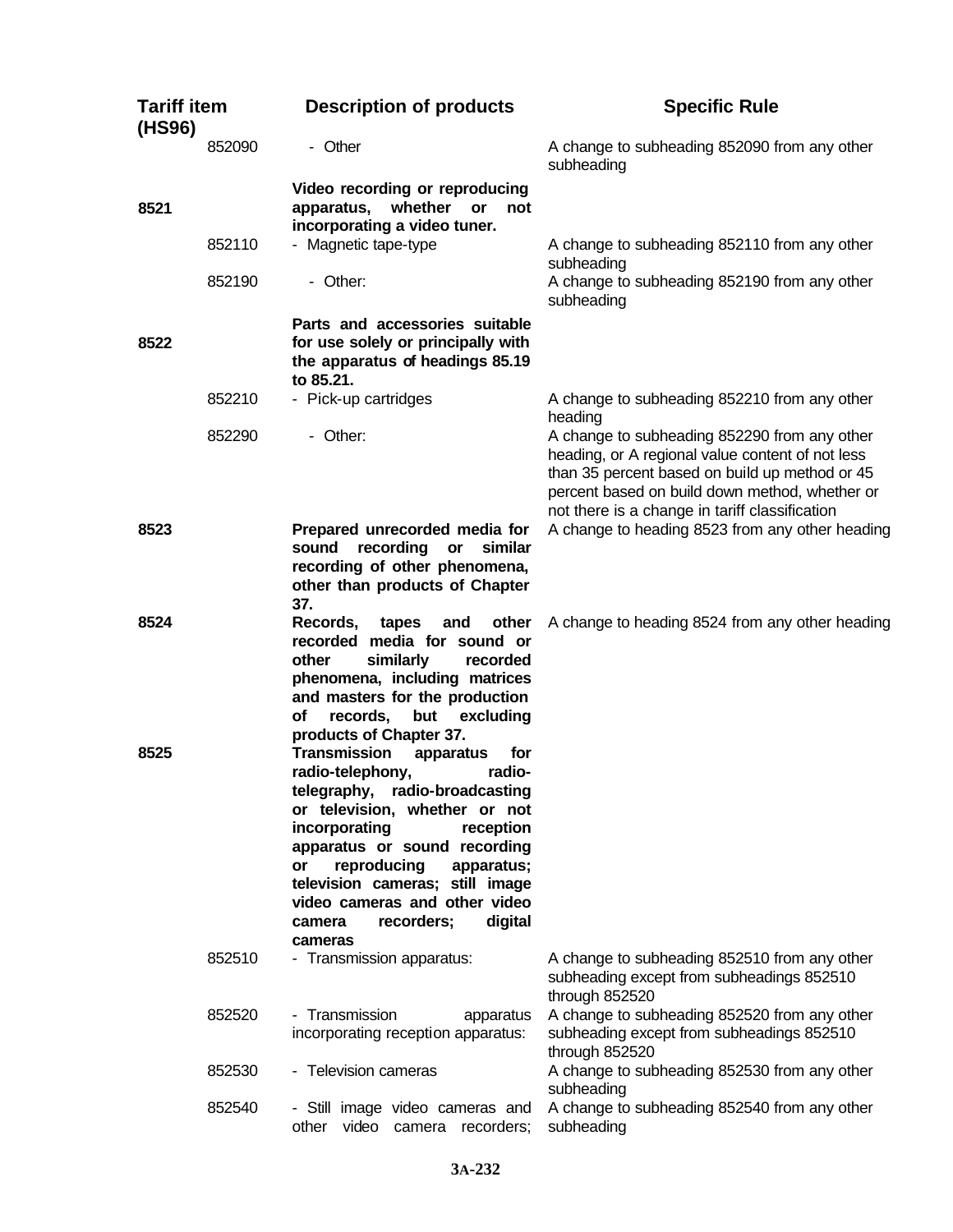| <b>Tariff item</b><br>(HS96) |        | <b>Description of products</b>                                                                                                                                                                                                                                                 | <b>Specific Rule</b>                                                                       |
|------------------------------|--------|--------------------------------------------------------------------------------------------------------------------------------------------------------------------------------------------------------------------------------------------------------------------------------|--------------------------------------------------------------------------------------------|
| 8526                         |        | digital cameras:<br>Radar<br>radio<br>apparatus,<br>navigational aid apparatus and<br>radio remote control apparatus.                                                                                                                                                          |                                                                                            |
|                              | 852610 | - Radar apparatus                                                                                                                                                                                                                                                              | A change to subheading 852610 from any other<br>subheading                                 |
|                              | 852691 | - Other: Radio navigational aid<br>apparatus                                                                                                                                                                                                                                   | A change to subheading 852691 from any other<br>subheading                                 |
|                              | 852692 | - Other: Radio remote control<br>apparatus                                                                                                                                                                                                                                     | A change to subheading 852692 from any other<br>subheading                                 |
| 8527                         |        | Reception apparatus for radio-<br>telephony, radio-telegraphy or<br>radio-broadcasting, whether or<br>not combined, in the same<br>housing, with sound recording<br>or reproducing apparatus or a<br>clock.                                                                    |                                                                                            |
|                              | 852712 | - Radio-broadcast<br>receivers<br>capable of operating without an<br>external source of power, including<br>apparatus capable of receiving<br>also radio-telephony or radio-<br>telegraphy:<br>Pocket-size<br>radio<br>cassette-players                                        | A change to subheading 852712 from any other<br>subheading                                 |
|                              | 852713 | - Radio-broadcast<br>receivers<br>capable of operating without an<br>external source of power, including<br>apparatus capable of receiving<br>also radio-telephony or radio-<br>telegraphy:<br>Other<br>apparatus<br>combined with sound recording or<br>reproducing apparatus | A change to subheading 852713 from any other<br>subheading                                 |
|                              | 852719 | - Radio-broadcast<br>receivers<br>capable of operating without an<br>external source of power, including<br>apparatus capable of receiving<br>also radio-telephony or radio-<br>telegraphy: Other                                                                              | A change to subheading 852719 from any other<br>subheading                                 |
|                              | 852721 | capable of operating without an<br>external source of power, of a kind<br>used in motor vehicles, including<br>apparatus capable of receiving<br>also radio-telephony or radio-<br>telegraphy: Combined with sound<br>recording<br>reproducing<br>or<br>apparatus              | - Radio-broadcast receivers not A change to subheading 852721 from any other<br>subheading |
|                              | 852729 | - Radio-broadcast receivers not<br>capable of operating without an<br>external source of power, of a kind<br>used in motor vehicles, including<br>apparatus capable of receiving<br>also radio-telephony or radio-                                                             | A change to subheading 852729 from any other<br>subheading                                 |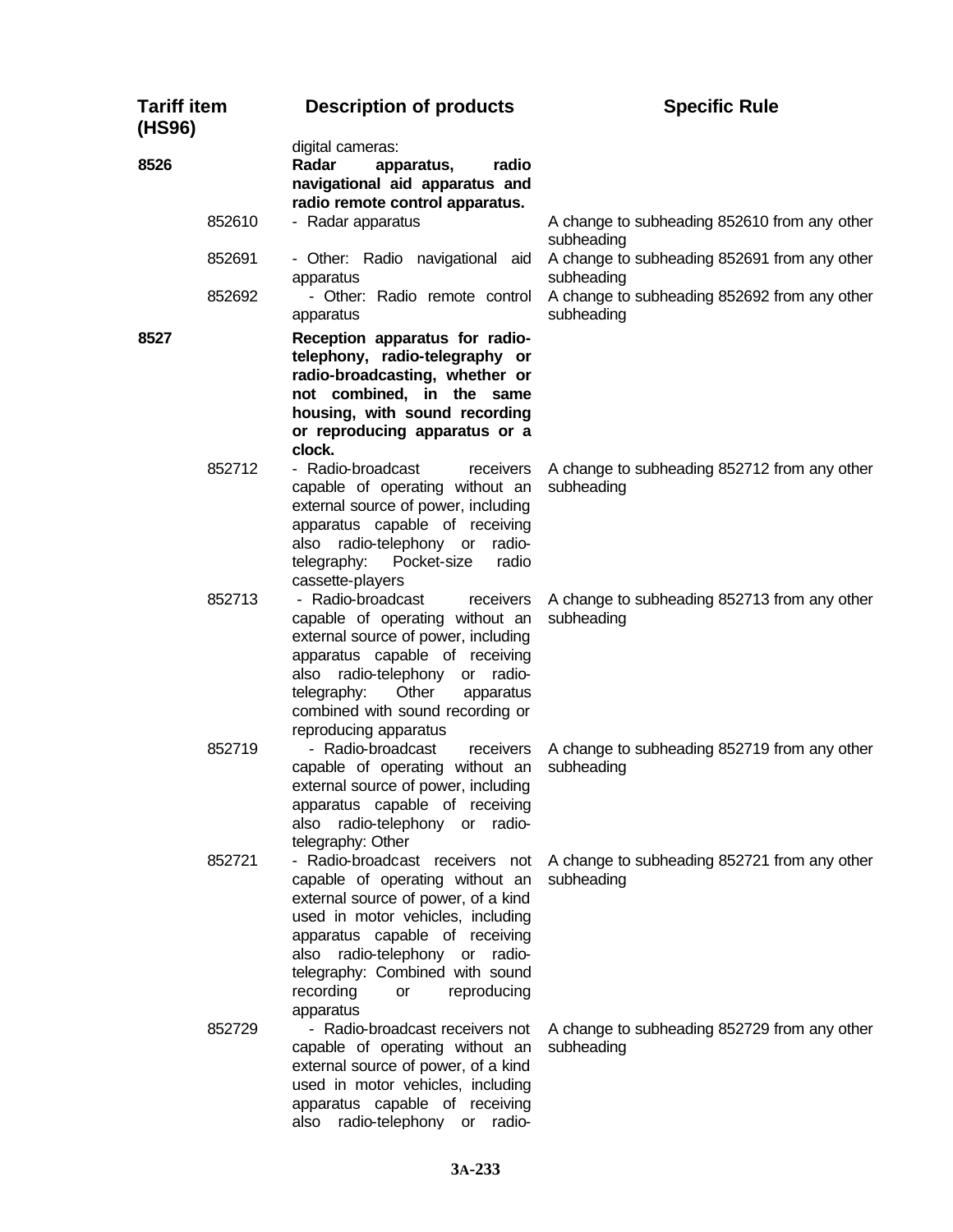| <b>Tariff item</b><br>(HS96) | <b>Description of products</b>                                                                                                                                                                                                               | <b>Specific Rule</b>                                                                                                     |  |
|------------------------------|----------------------------------------------------------------------------------------------------------------------------------------------------------------------------------------------------------------------------------------------|--------------------------------------------------------------------------------------------------------------------------|--|
| 852731                       | telegraphy: Other<br>- Other radio-broadcast receivers,<br>including apparatus capable of<br>receiving also radio-telephony or<br>radio-telegraphy: Combined with<br>sound recording or reproducing<br>apparatus                             | A change to subheading 852731 from any other<br>subheading                                                               |  |
| 852732                       | - Other radio-broadcast receivers,<br>including apparatus capable of<br>receiving also radio-telephony or<br>radio-telegraphy: Not combined<br>with<br>sound<br>recording<br>or<br>reproducing<br>apparatus<br>but<br>combined with a clock  | A change to subheading 852732 from any other<br>subheading                                                               |  |
| 852739                       | - Other radio-broadcast receivers,<br>including apparatus capable of<br>receiving also radio-telephony or<br>radio-telegraphy: Other                                                                                                         | A change to subheading 852739 from any other<br>subheading                                                               |  |
| 852790                       | - Other apparatus:                                                                                                                                                                                                                           | A change to subheading 852790 from any other<br>subheading                                                               |  |
| 8528                         | <b>Reception</b><br>for<br>apparatus<br>television,<br>whether<br>or<br>not<br>incorporating<br>radio-broadcast<br>receivers or sound or video<br>recording<br>reproducing<br>or<br>apparatus; video monitors and                            |                                                                                                                          |  |
| 852812                       | video projectors.<br>- Reception<br>apparatus<br>for<br>television,<br>whether<br>or<br>not<br>radio-broadcast<br>incorporating<br>receivers<br>video<br>sound<br><b>or</b><br>or<br>recording<br>reproducing<br>or<br>apparatus: Colour     | A change to subheading 852812 from any other<br>subheading, except from subheadings 701120,<br>854011 or 854091          |  |
| 852813                       | - Reception<br>apparatus<br>tor<br>whether<br>television,<br>not<br>or<br>radio-broadcast<br>incorporating<br>receivers<br>or video<br>sound<br>or<br>recording<br>reproducing<br>or<br>Black and white or<br>apparatus:<br>other monochrome | A change to subheading 852813 from any other<br>subheading                                                               |  |
| 852821                       | - Video monitors: Colour                                                                                                                                                                                                                     | A change to subheading 852821 from any other<br>subheading, except from subheadings 701120,<br>854011 or 854091          |  |
| 852822<br>852830             | - Video monitors: Black and white<br>or other monochrome<br>- Video projectors                                                                                                                                                               | A change to subheading 852822 from any other<br>subheading<br>A change to subheading 852830 from any other<br>subheading |  |
| 8529                         | Parts suitable for use solely or<br>principally with the apparatus of<br>headings 85.25 to 85.28.                                                                                                                                            |                                                                                                                          |  |
| 852910                       | - Aerials and aerial reflectors of all<br>kinds; parts suitable for use<br>therewith                                                                                                                                                         | A change to subheading 852910 from any other<br>heading                                                                  |  |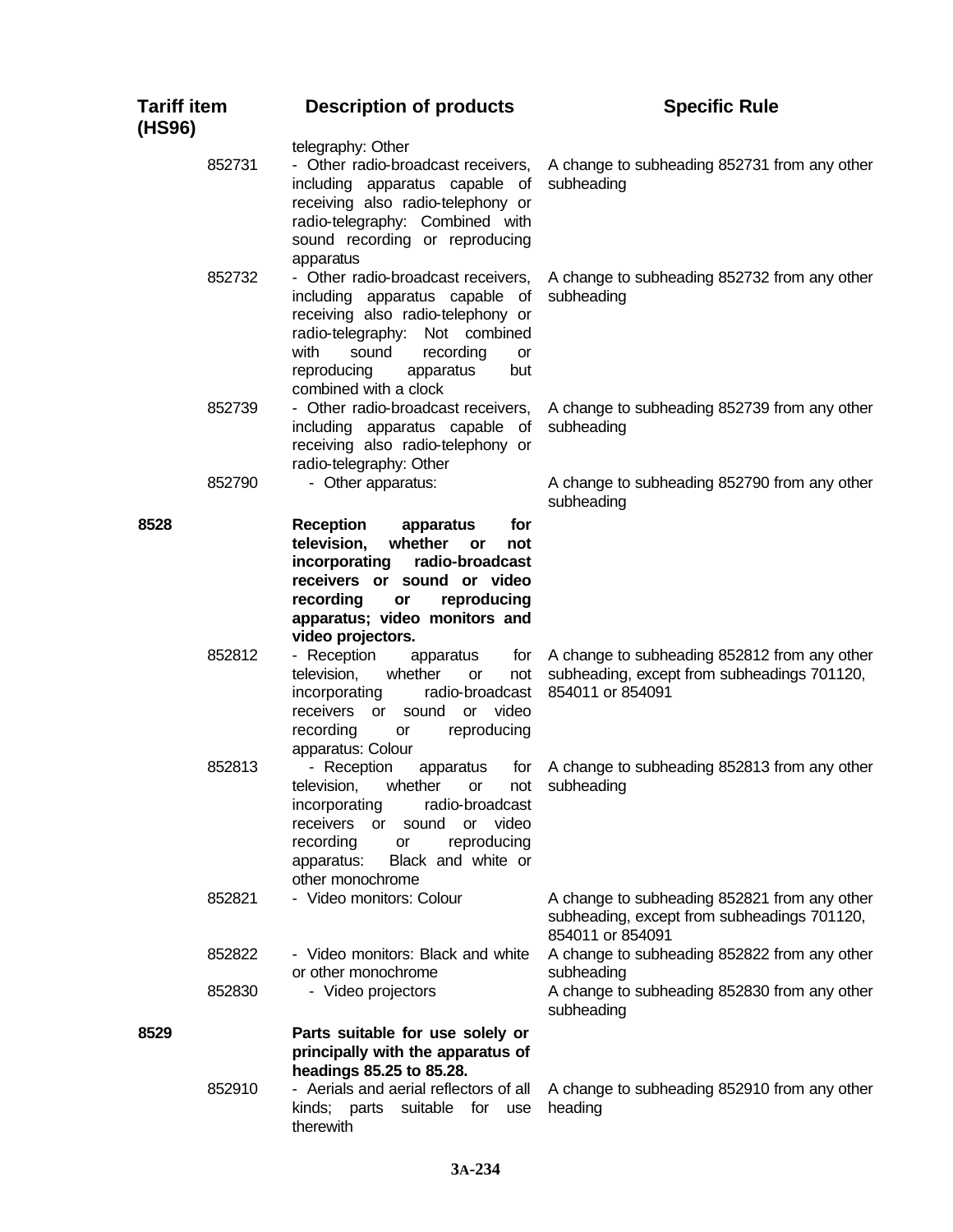| <b>Tariff item</b><br>(HS96) |        | <b>Description of products</b>                                                                                                                                                                                                                                      |                                                                             | <b>Specific Rule</b>                                                                                                                                                                                                                                   |  |
|------------------------------|--------|---------------------------------------------------------------------------------------------------------------------------------------------------------------------------------------------------------------------------------------------------------------------|-----------------------------------------------------------------------------|--------------------------------------------------------------------------------------------------------------------------------------------------------------------------------------------------------------------------------------------------------|--|
|                              | 852990 | - Other                                                                                                                                                                                                                                                             |                                                                             | A change to subheading 852990 from any other<br>heading, or A regional value content of not less<br>than 35 percent based on build up method or 45<br>percent based on build down method, whether or<br>not there is a change in tariff classification |  |
| 8530                         |        | Electrical signalling, safety or<br>traffic control equipment for<br>railways,<br>inland<br>waterways,<br>facilities, port installations or<br>airfields (other than those of<br>heading 86.08).                                                                    | tramways,<br>roads,<br>parking                                              |                                                                                                                                                                                                                                                        |  |
|                              | 853010 | Equipment for<br>tramways                                                                                                                                                                                                                                           | railways<br>or                                                              | A change to subheading 853010 from any other<br>subheading                                                                                                                                                                                             |  |
|                              | 853080 | - Other equipment                                                                                                                                                                                                                                                   |                                                                             | A change to subheading 853080 from any other<br>subheading                                                                                                                                                                                             |  |
|                              | 853090 | - Parts                                                                                                                                                                                                                                                             |                                                                             | A change to subheading 853090 from any other<br>heading                                                                                                                                                                                                |  |
| 8531                         |        | <b>Electric</b><br>sound<br>signalling<br>example, bells, sirens, indicator<br>panels, burglar or fire alarms),<br>other than those of heading<br>85.12 or 85.30.                                                                                                   | visual<br>or<br>(for<br>apparatus                                           |                                                                                                                                                                                                                                                        |  |
|                              | 853110 | - Burglar or fire alarms and similar<br>apparatus:                                                                                                                                                                                                                  |                                                                             | A change to subheading 853110 from any other<br>subheading                                                                                                                                                                                             |  |
|                              | 853180 | - Other apparatus                                                                                                                                                                                                                                                   |                                                                             | A change to subheading 853180 from any other<br>subheading                                                                                                                                                                                             |  |
|                              | 853190 | - Parts                                                                                                                                                                                                                                                             |                                                                             | A change to subheading 853190 from any other<br>heading                                                                                                                                                                                                |  |
| 8535                         |        | <b>Electrical</b><br>switching<br>or<br>electrical circuits, or for making<br>connections to or in electrical<br>circuits (for example, switches,<br>lightning<br>fuses,<br>limiters,<br>voltage<br>suppressors,<br>boxes), for a voltage exceeding<br>1,000 volts. | for<br>apparatus<br>protecting<br>arresters,<br>surge<br>junction<br>plugs, |                                                                                                                                                                                                                                                        |  |
|                              | 853510 | - Fuses                                                                                                                                                                                                                                                             |                                                                             | A change to subheading 853510 from any other<br>subheading                                                                                                                                                                                             |  |
|                              | 853521 | - Automatic circuit breakers: For a<br>voltage of less than 72.5 kV                                                                                                                                                                                                 |                                                                             | A change to subheading 853521 from any other<br>subheading                                                                                                                                                                                             |  |
|                              | 853529 | - Automatic<br>circuit<br>Other                                                                                                                                                                                                                                     | breakers:                                                                   | A change to subheading 853529 from any other<br>subheading                                                                                                                                                                                             |  |
|                              | 853530 | - Isolating switches and make-<br>and-break switches                                                                                                                                                                                                                |                                                                             | A change to subheading 853530 from any other<br>subheading                                                                                                                                                                                             |  |
|                              | 853540 | - Lightning arresters, voltage<br>limiters and surge suppressors                                                                                                                                                                                                    |                                                                             | A change to subheading 853540 from any other<br>subheading                                                                                                                                                                                             |  |
|                              | 853590 | - Other                                                                                                                                                                                                                                                             |                                                                             | A change to subheading 853590 from any other<br>subheading                                                                                                                                                                                             |  |
| 8536                         |        | <b>Electrical</b>                                                                                                                                                                                                                                                   | apparatus<br>for                                                            |                                                                                                                                                                                                                                                        |  |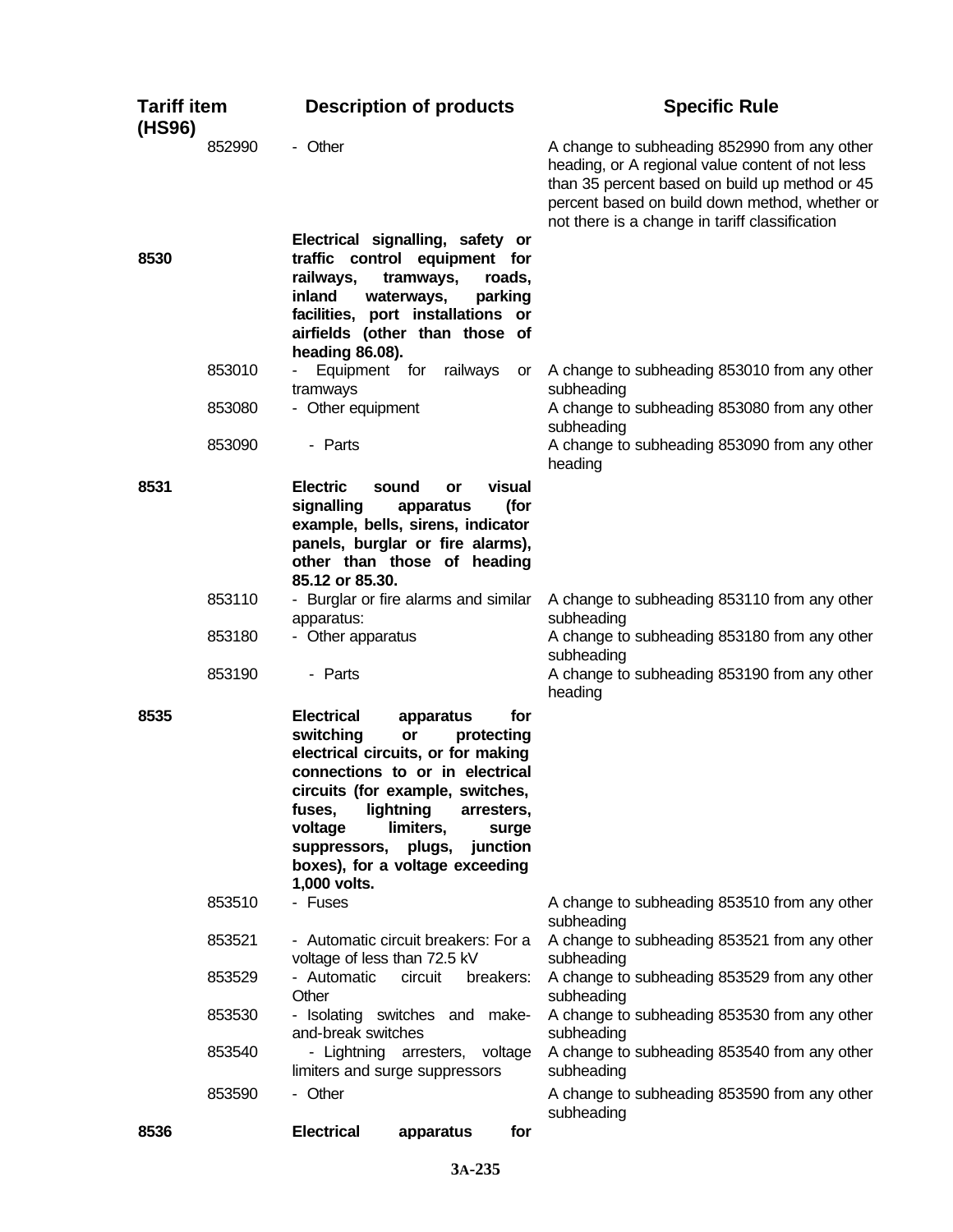| <b>Tariff item</b><br>(HS96) | <b>Description of products</b>                                                                                                                                                                                                                                                                                                                                                                                                 | <b>Specific Rule</b>                                                                                                                                                                                                                              |
|------------------------------|--------------------------------------------------------------------------------------------------------------------------------------------------------------------------------------------------------------------------------------------------------------------------------------------------------------------------------------------------------------------------------------------------------------------------------|---------------------------------------------------------------------------------------------------------------------------------------------------------------------------------------------------------------------------------------------------|
|                              | switching<br>protecting<br>or<br>electrical circuits, or for making<br>connections to or in electrical<br>circuits (for example, switches,<br>relays,<br>fuses,<br>surge<br>suppressors, plugs,<br>sockets,<br>lamp-holders, junction boxes),<br>for a voltage not exceeding<br>1,000 volts.                                                                                                                                   |                                                                                                                                                                                                                                                   |
| 853610                       | - Fuses                                                                                                                                                                                                                                                                                                                                                                                                                        | A change to subheading 853610 from any other<br>subheading                                                                                                                                                                                        |
| 853620                       | - Automatic circuit breakers                                                                                                                                                                                                                                                                                                                                                                                                   | A change to subheading 853620 from any other<br>subheading                                                                                                                                                                                        |
| 853630                       | - Other apparatus for protecting<br>electrical circuits                                                                                                                                                                                                                                                                                                                                                                        | A change to subheading 853630 from any other<br>subheading                                                                                                                                                                                        |
| 853641                       | - Relays: For a<br>voltage<br>not<br>exceeding 60 V                                                                                                                                                                                                                                                                                                                                                                            | A change to subheading 853641 from any other<br>subheading                                                                                                                                                                                        |
| 853649                       | - Relays: Other                                                                                                                                                                                                                                                                                                                                                                                                                | A change to subheading 853649 from any other<br>subheading                                                                                                                                                                                        |
| 853650                       | Other switches                                                                                                                                                                                                                                                                                                                                                                                                                 | A change to subheading 853650 from any other<br>subheading                                                                                                                                                                                        |
| 853661                       | - Lamp-holders,<br>plugs<br>and<br>sockets: Lamp-holders                                                                                                                                                                                                                                                                                                                                                                       | A change to subheading 853661 from any other<br>subheading                                                                                                                                                                                        |
| 853669                       | - Lamp-holders,<br>plugs<br>and<br>sockets: Other                                                                                                                                                                                                                                                                                                                                                                              | A change to subheading 853669 from any other<br>subheading                                                                                                                                                                                        |
| 853690                       | - Other apparatus:                                                                                                                                                                                                                                                                                                                                                                                                             | A change to subheading 853690 from any other<br>subheading                                                                                                                                                                                        |
| 8537                         | Boards,<br>panels,<br>consoles,<br>cabinets<br>desks,<br>and<br>other<br>bases, equipped with two or<br>of<br>apparatus<br>heading<br>more<br>85.35<br>85.36,<br>for<br>electric<br>or<br>control or the distribution of<br>including<br>electricity,<br>those<br>incorporating<br>instruments or<br>apparatus of Chapter 90, and<br>numerical<br>control<br>apparatus,<br>other than switching apparatus<br>of heading 85.17. | A change to heading 8537 from any other heading                                                                                                                                                                                                   |
| 8538                         | Parts suitable for use solely or<br>principally with the apparatus of<br>heading 85.35, 85.36 or 85.37.<br>Electric filament or discharge                                                                                                                                                                                                                                                                                      | A change to heading 8538 from any other heading,<br>or A regional value content of not less than 35<br>percent based on build up method or 45 percent<br>based on build down method, whether or not there<br>is a change in tariff classification |
| 8539                         | lamps, including sealed beam<br>lamp units and ultra-violet or<br>infra-red lamps; arc-lamps.                                                                                                                                                                                                                                                                                                                                  |                                                                                                                                                                                                                                                   |
| 853910                       | - Sealed beam lamp units                                                                                                                                                                                                                                                                                                                                                                                                       | A change to subheading 853910 from any other<br>subheading                                                                                                                                                                                        |
| 853921                       | - Other filament lamps, excluding<br>ultra-violet or<br>infra-red<br>lamps:<br>Tungsten halogen                                                                                                                                                                                                                                                                                                                                | A change to subheading 853921 from any other<br>subheading                                                                                                                                                                                        |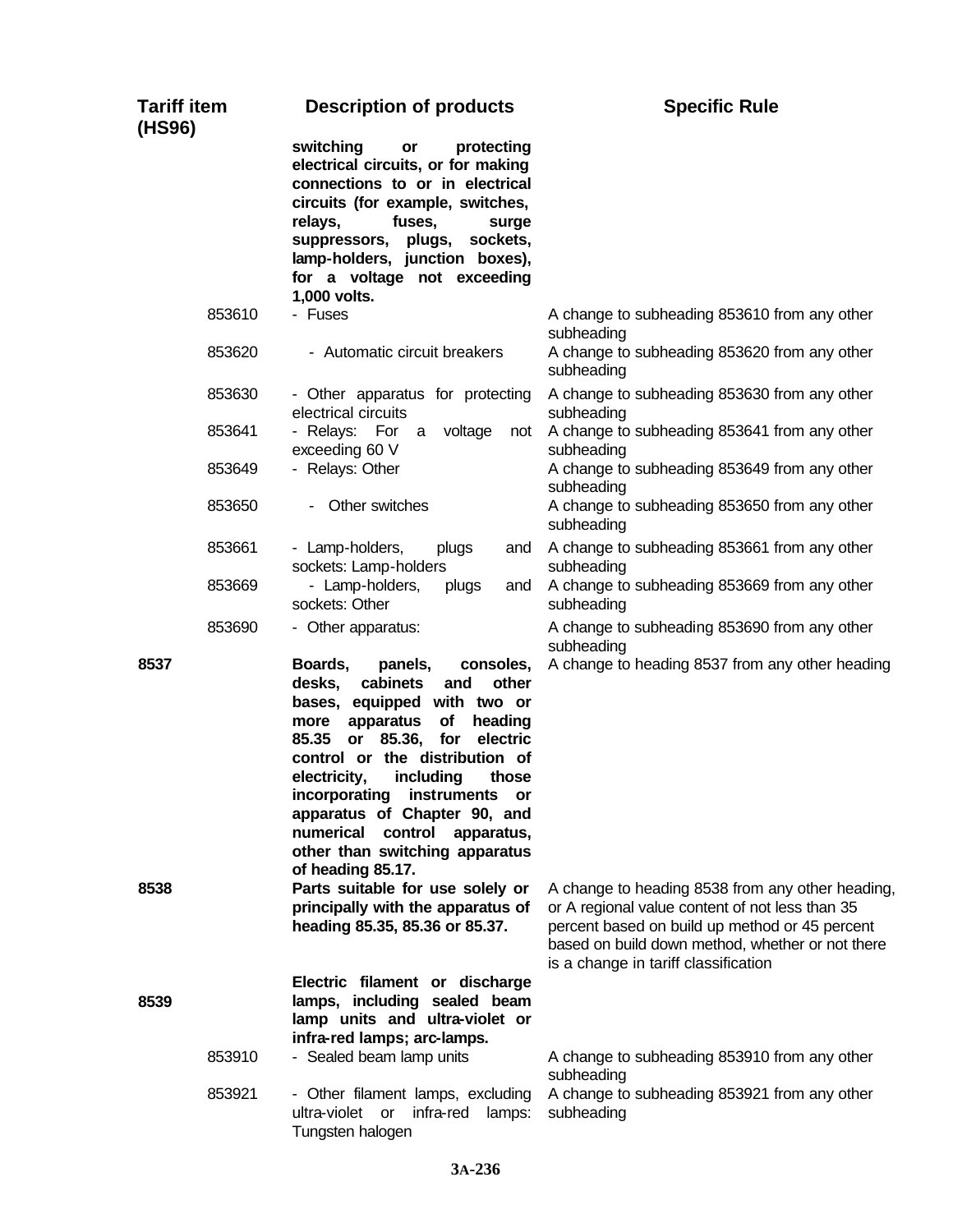| <b>Tariff item</b><br>(HS96) |        | <b>Description of products</b>                                                                                                                                                                                                        | <b>Specific Rule</b>                                                                                                                                                                                                                                                                                                                    |
|------------------------------|--------|---------------------------------------------------------------------------------------------------------------------------------------------------------------------------------------------------------------------------------------|-----------------------------------------------------------------------------------------------------------------------------------------------------------------------------------------------------------------------------------------------------------------------------------------------------------------------------------------|
|                              | 853922 | - Other filament lamps, excluding<br>ultra-violet or infra-red<br>lamps:<br>Other, of a power not exceeding<br>200 W and for a voltage exceeding<br>100 V                                                                             | A change to subheading 853922 from any other<br>heading, or a change to subheading 853922 from<br>subheading 853990, whether or not there is also a<br>change from any other heading, provided there is<br>a regional value content of not less than 35 percent<br>based on build up method or 45 percent based on<br>build down method |
|                              | 853929 | - Other<br>filament<br>lamps,<br>excluding ultra-violet or infra-red<br>lamps: Other                                                                                                                                                  | A change to subheading 853929 from any other<br>heading, or a change to subheading 853929 from<br>subheading 853990, whether or not there is also a<br>change from any other heading, provided there is<br>a regional value content of not less than 35 percent<br>based on build up method or 45 percent based on<br>build down method |
| 853931                       |        | - Discharge lamps, other than<br>ultra-violet lamps: Fluorescent, hot<br>cathode                                                                                                                                                      | A change to subheading 853931 from any other<br>subheading                                                                                                                                                                                                                                                                              |
|                              | 853932 | - Discharge lamps, other than<br>ultra-violet<br>lamps:<br>Mercury or<br>sodium vapour lamps; metal halide<br>lamps                                                                                                                   | A change to subheading 853932 from any other<br>subheading except from subheadings 853932<br>through 853939                                                                                                                                                                                                                             |
|                              | 853939 | - Discharge lamps, other than<br>ultra-violet lamps: Other                                                                                                                                                                            | A change to subheading 853939 from any other<br>subheading except from subheadings 853932<br>through 853939                                                                                                                                                                                                                             |
| 853941                       |        | - Ultra-violet or infra-red<br>lamps;<br>arc-lamps: Arc-lamps                                                                                                                                                                         | A change to subheading 853941 from any other<br>subheading except from subheadings 853941<br>through 853949                                                                                                                                                                                                                             |
|                              | 853949 | - Ultra-violet or infra-red lamps;<br>arc-lamps: Other                                                                                                                                                                                | A change to subheading 853949 from any other<br>subheading except from subheadings 853941<br>through 853949                                                                                                                                                                                                                             |
|                              | 853990 | - Parts                                                                                                                                                                                                                               | A change to subheading 863990 from any other<br>heading                                                                                                                                                                                                                                                                                 |
| 8540                         |        | Thermionic, cold cathode<br>or<br>photo-cathode valves and tubes<br>(for example, vacuum or vapour<br>or gas- filled valves and tubes,<br>mercury arc rectifying valves<br>and tubes, cathode-ray tubes,<br>television camera tubes). |                                                                                                                                                                                                                                                                                                                                         |
| 854011                       |        | - Cathode-ray television<br>picture<br>monitor<br>tubes, including video<br>cathode-ray tubes: Colour                                                                                                                                 | A change to subheading 854011 from any other<br>subheading, except from subheadings 701120 or<br>854091                                                                                                                                                                                                                                 |
|                              | 854012 | - Cathode-ray television<br>picture<br>tubes, including video<br>monitor<br>cathode-ray tubes: Black and white<br>or other monochrome                                                                                                 | A change to subheading 854012 from any other<br>subheading                                                                                                                                                                                                                                                                              |
|                              | 854020 | - Television camera tubes; image<br>converters and intensifiers; other<br>photo-cathode tubes                                                                                                                                         | A change to subheading 854020 from any other<br>heading; or A change to subheading 854020 from<br>subheading 854091 through 854099, whether or<br>not there is also a change from any other heading,<br>provided there is a regional value content of not<br>less than 35 percent based on build up method or                           |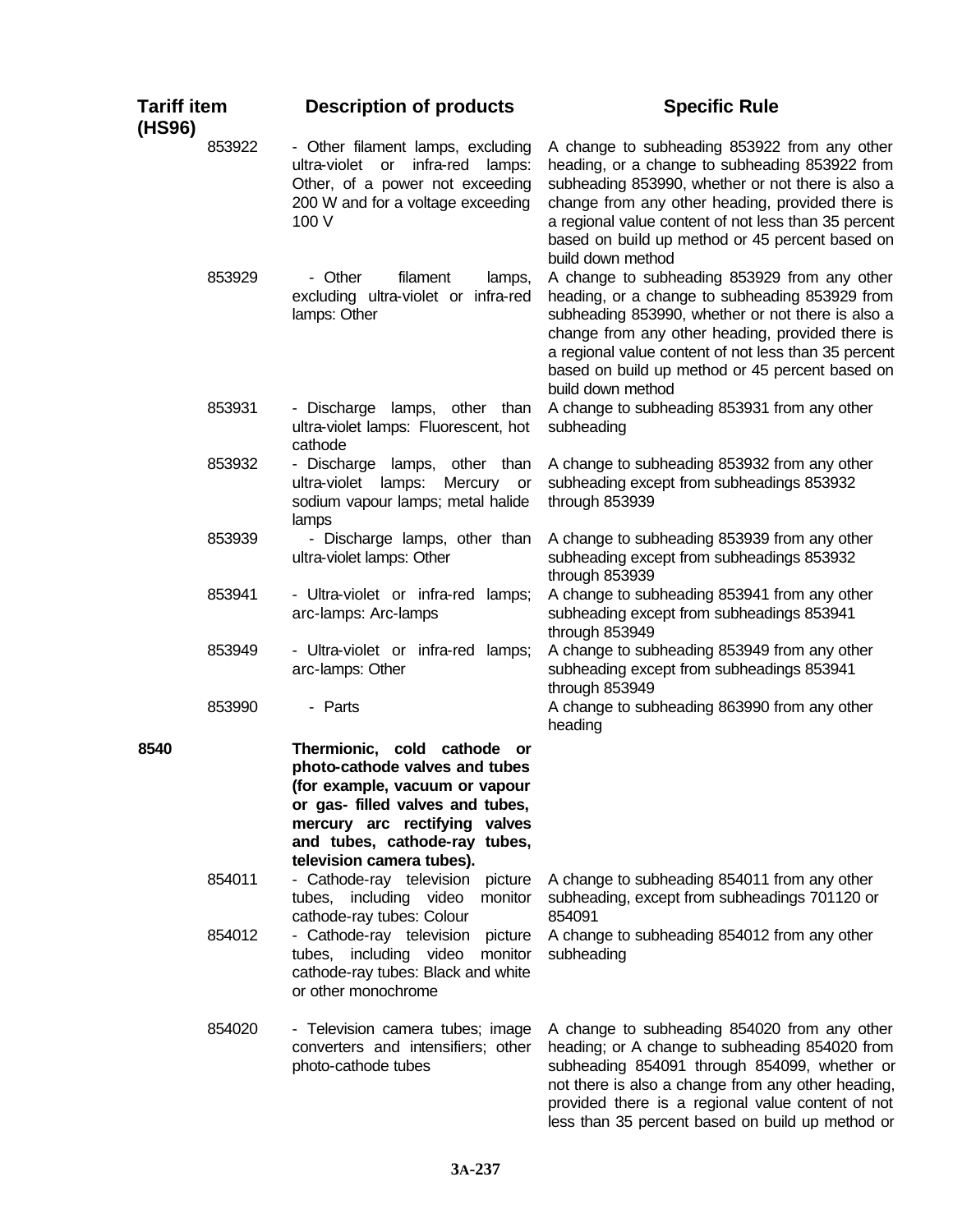| Tariff item<br>(HS96) | <b>Description of products</b>                                                                                                                                   | <b>Specific Rule</b>                                                                                                                                                                                                                                      |
|-----------------------|------------------------------------------------------------------------------------------------------------------------------------------------------------------|-----------------------------------------------------------------------------------------------------------------------------------------------------------------------------------------------------------------------------------------------------------|
| 854040                | - Data/graphic<br>tubes,<br>display<br>colour, with a phosphor dot screen<br>pitch smaller than 0.4 mm                                                           | 45 percent based on build down method<br>A change to subheading 854040 from any other<br>subheading except from subheading 854040<br>through 854060                                                                                                       |
| 854050                | - Data/graphic<br>tubes,<br>display<br>black<br>and<br>other<br>white<br><b>or</b><br>monochrome                                                                 | A change to subheading 854050 from any other<br>subheading except from subheadings 854040<br>through 854060                                                                                                                                               |
| 854060                | - Other cathode-ray tubes                                                                                                                                        | A change to subheading 854060 from any other<br>subheading except from subheadings 854040<br>through 854060                                                                                                                                               |
| 854071                | - Microwave tubes (for example,<br>magnetrons, klystrons, travelling<br>tubes,<br>carcinotrons),<br>wave<br>excluding<br>grid-controlled<br>tubes:<br>Magnetrons | A change to subheading 854071 from any other<br>subheading                                                                                                                                                                                                |
| 854072                | - Microwave tubes (for example,<br>magnetrons, klystrons, travelling<br>tubes,<br>carcinotrons),<br>wave<br>excluding<br>grid-controlled<br>tubes:<br>Klystrons  | A change to subheading 854072 from any other<br>subheading                                                                                                                                                                                                |
| 854079                | - Microwave tubes (for example,<br>magnetrons, klystrons, travelling<br>carcinotrons),<br>tubes,<br>wave<br>excluding<br>grid-controlled<br>tubes:<br>Other      | A change to subheading 854079 from any other<br>subheading                                                                                                                                                                                                |
| 854081                | - Other<br>valves<br>tubes:<br>and<br>Receiver or amplifier valves and<br>tubes                                                                                  | A change to subheading 854081 from any other<br>subheading                                                                                                                                                                                                |
| 854089                | - Other<br>valves<br>and<br>tubes: Other                                                                                                                         | A change to subheading 854089 from any other<br>subheading                                                                                                                                                                                                |
| 854091                | - Parts: Of cathode-ray tubes                                                                                                                                    | A change to subheading 854091from any other<br>heading, or A regional value content of not less<br>than 35 percent based on build up method or 45<br>percent based on build down method, whether or<br>not there is a change in tariff classification     |
| 854099                | - Parts: Other                                                                                                                                                   | A change to subheading 854099 from any other<br>subheading, or A regional value content of not less<br>than 35 percent based on build up method or 45<br>percent based on build down method, whether or<br>not there is a change in tariff classification |
| 8543                  | <b>Electrical</b><br>machines<br>and<br>individual<br>having<br>apparatus,<br>specified<br>functions,<br>not<br>or<br>elsewhere<br>this<br>included<br>in        |                                                                                                                                                                                                                                                           |
| 854319                | Chapter.<br>- Particle accelerators: Other                                                                                                                       | A change to subheading 854319 from any other<br>subheading except from subheadings 854311<br>through 854319                                                                                                                                               |
| 854320                | - Signal generators                                                                                                                                              | A change to subheading 854320 from any other<br>subheading                                                                                                                                                                                                |
| 854330                | - Machines<br>apparatus<br>for<br>and<br>electroplating,<br>electrolysis<br>or<br>electrophoresis                                                                | A change to subheading 854330 from any other<br>subheading                                                                                                                                                                                                |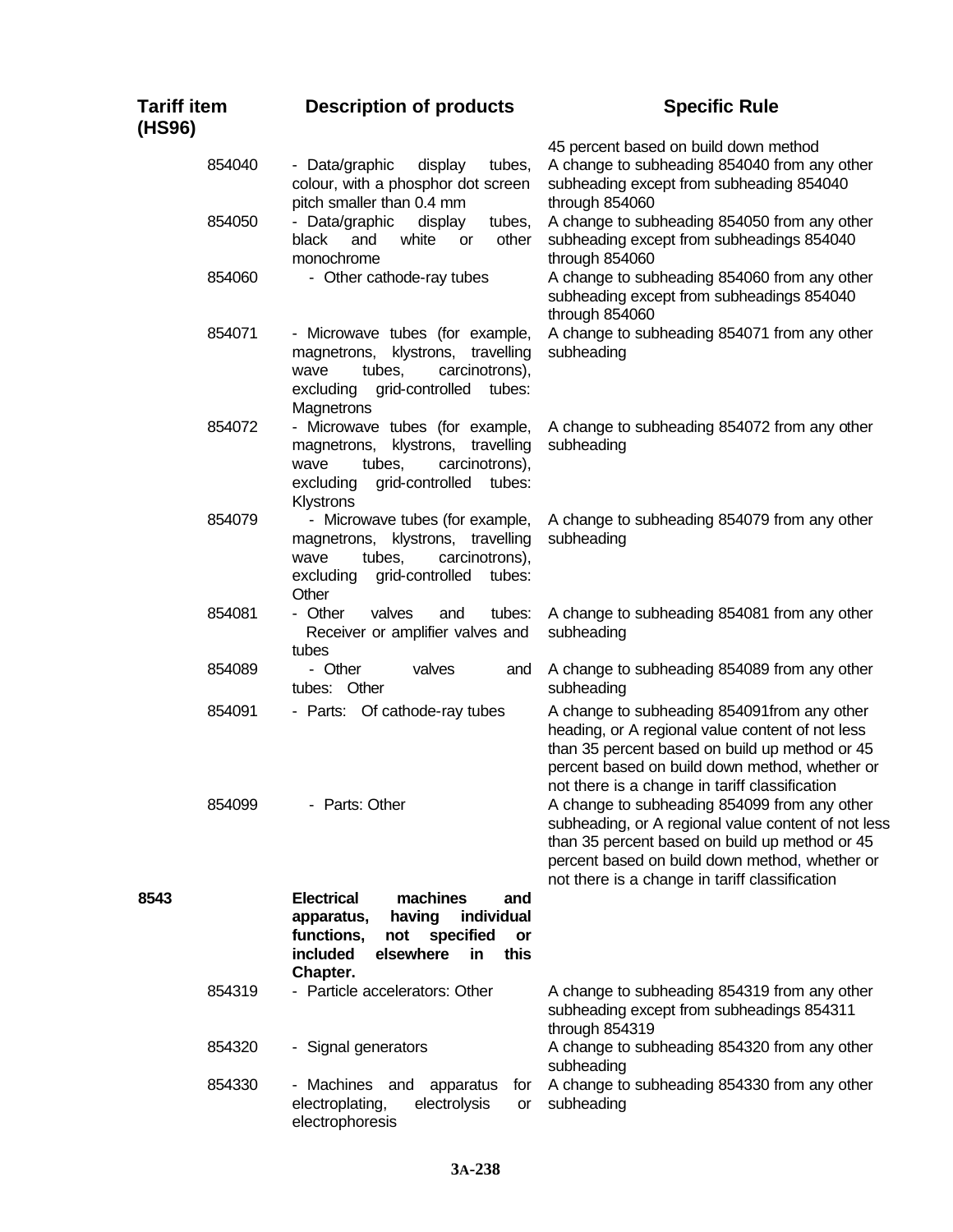| <b>Tariff item</b><br>(HS96) | <b>Description of products</b>                                                                                                                                                                                                                                                                                                                                                          | <b>Specific Rule</b>                                                                                                                                                                                                                                                                                                                                                                                                                                      |
|------------------------------|-----------------------------------------------------------------------------------------------------------------------------------------------------------------------------------------------------------------------------------------------------------------------------------------------------------------------------------------------------------------------------------------|-----------------------------------------------------------------------------------------------------------------------------------------------------------------------------------------------------------------------------------------------------------------------------------------------------------------------------------------------------------------------------------------------------------------------------------------------------------|
| 854340                       | - Electric fence energisers                                                                                                                                                                                                                                                                                                                                                             | A change to subheading 854340 from any other<br>subheading except from subheadings 854340<br>through 854389                                                                                                                                                                                                                                                                                                                                               |
| 854389                       | - Other<br>machines<br>and<br>apparatus: Other                                                                                                                                                                                                                                                                                                                                          | A change to subheading 854389 from any other<br>subheading except from subheadings 854340<br>through 854389                                                                                                                                                                                                                                                                                                                                               |
| 854390                       | - Parts:                                                                                                                                                                                                                                                                                                                                                                                | A change to subheading 854390 from any other<br>heading, or A regional value content of not less<br>than 35 percent based on build up method or 45<br>percent based on build down method, whether or<br>not there is a change in tariff classification                                                                                                                                                                                                    |
| 8544                         | Insulated (including enamelled<br>anodised)<br>wire,<br>cable<br>or<br>(including co-axial cable) and<br>insulated<br>other<br>electric<br>conductors, whether<br>or not<br>fitted with connectors; optical<br>made<br>fibre<br>cables,<br>up<br><b>of</b><br>individually<br>sheathed<br>fibres,<br>whether or not assembled with<br>electric conductors or fitted<br>with connectors. |                                                                                                                                                                                                                                                                                                                                                                                                                                                           |
| 854411                       | - Winding wire: Of copper                                                                                                                                                                                                                                                                                                                                                               | A change to subheading 854411 from any other<br>subheading, provided there is a regional value<br>content of not less than 35 percent based on build<br>up method or 45 percent based on build down<br>method                                                                                                                                                                                                                                             |
| 854419                       | - Winding wire: Other                                                                                                                                                                                                                                                                                                                                                                   | A change to subheading 854419 from any other<br>subheading, provided there is a regional value<br>content of not less than 35 percent based on build<br>up method or 45 percent based on build down<br>method                                                                                                                                                                                                                                             |
| 854420                       | - Co-axial cable and other co-axial<br>electric conductors                                                                                                                                                                                                                                                                                                                              | A change to subheading 854420 from any other<br>subheading, except from subheadings 854411<br>through 854460, headings 7408, 7413, 7605 or<br>7614; or A change to subheading 854420 from<br>heading 7408, 7413, 7605 or 7614, whether or not<br>there is also a change from any other subheading,<br>provided there is also a regional value content of<br>not less than 35 percent based on build up method<br>or 45 percent based on build down method |
| 854430                       | - Ignition wiring sets and other<br>wiring sets of a kind used in<br>vehicles, aircraft or ships                                                                                                                                                                                                                                                                                        | A change to subheading 854430 from any other<br>subheading, provided there is a regional value<br>content of not less than 35 percent based on build<br>up method or 45 percent based on build down<br>method                                                                                                                                                                                                                                             |
| 854441                       | - Other electric conductors, for a<br>voltage not exceeding 80 V: Fitted<br>with connectors                                                                                                                                                                                                                                                                                             | A change to subheading 854441 from any other<br>subheading, provided there is a regional value<br>content of not less than 35 percent based on build<br>up method or 45 percent based on build down<br>method                                                                                                                                                                                                                                             |
| 854449                       | - Other electric conductors, for a<br>voltage not exceeding 80 V: Other:                                                                                                                                                                                                                                                                                                                | A change to subheading 854449 from any other<br>subheading, provided there is a regional value                                                                                                                                                                                                                                                                                                                                                            |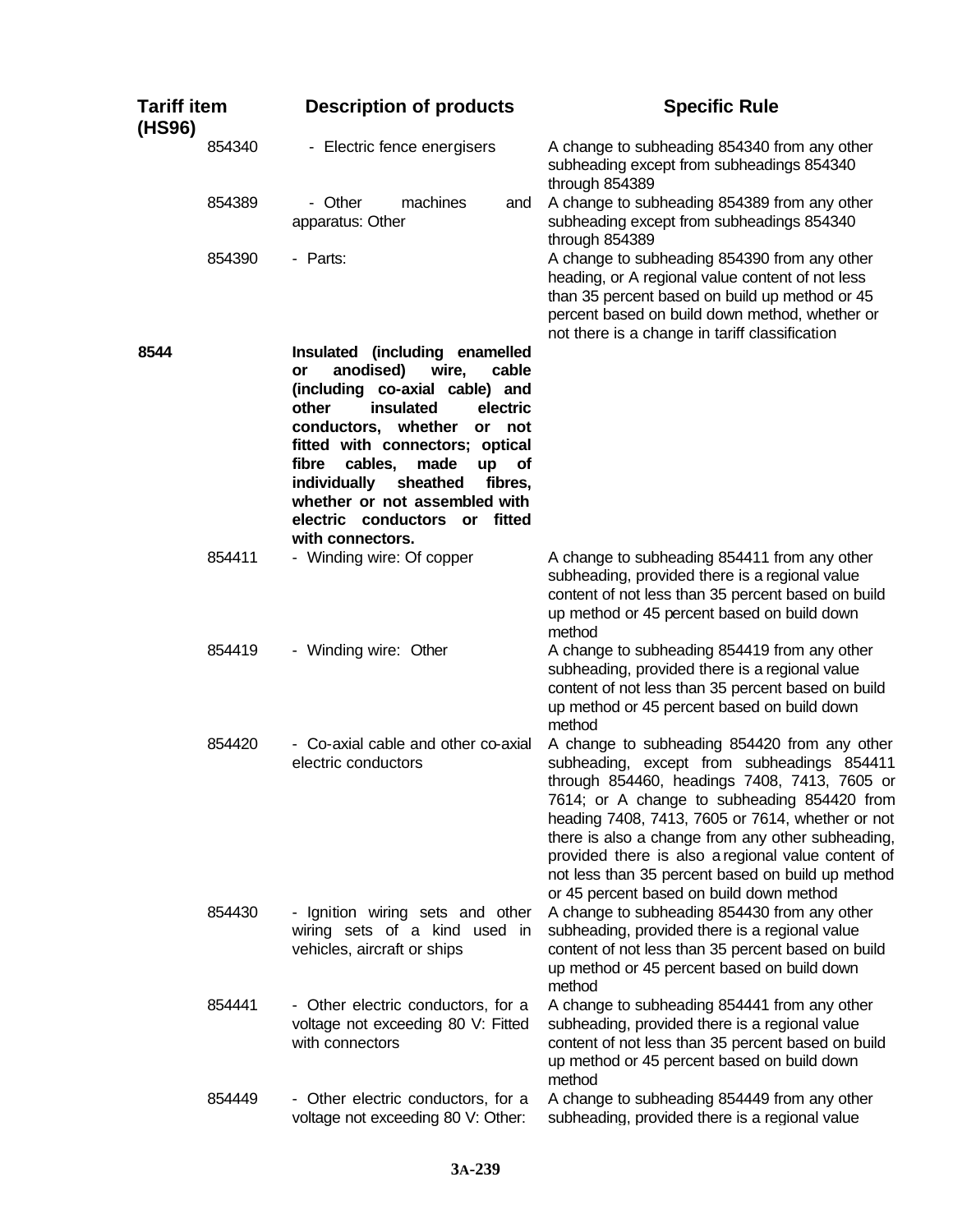| <b>Tariff item</b><br>(HS96) |        | <b>Description of products</b>                                                                                                                                                                                                                                                       | <b>Specific Rule</b>                                                                                                                                                                                                                                                                                                                                                                                                                                         |
|------------------------------|--------|--------------------------------------------------------------------------------------------------------------------------------------------------------------------------------------------------------------------------------------------------------------------------------------|--------------------------------------------------------------------------------------------------------------------------------------------------------------------------------------------------------------------------------------------------------------------------------------------------------------------------------------------------------------------------------------------------------------------------------------------------------------|
|                              |        |                                                                                                                                                                                                                                                                                      | content of not less than 35 percent based on build<br>up method or 45 percent based on build down<br>method                                                                                                                                                                                                                                                                                                                                                  |
|                              | 854451 | - Other electric conductors, for a<br>voltage exceeding 80 V but not<br>exceeding 1,000 V: Fitted with<br>connectors                                                                                                                                                                 | A change to subheading 854451 from any other<br>subheading, provided there is a regional value<br>content of not less than 35 percent based on build<br>up method or 45 percent based on build down<br>method                                                                                                                                                                                                                                                |
|                              | 854459 | - Other electric conductors, for a<br>voltage exceeding 80 V but not<br>exceeding 1,000 V: Other:                                                                                                                                                                                    | A change to subheading 854459 from any other<br>subheading, except from subheadings 854411<br>through 854460, heading 7408, 7413, 7605 or<br>7614; or A change to subheading 854459 from<br>headings 7408, 7413, 7605 or 7614, whether or<br>not there is also a change from any other<br>subheading, provided there is also a regional value<br>content of not less than 35 percent based on build<br>up method or 45 percent based on build down<br>method |
|                              | 854460 | - Other electric conductors, for a<br>voltage exceeding 1,000 V                                                                                                                                                                                                                      | A change to subheading 854460 from any other<br>subheading, provided there is a regional value<br>content of not less than 35 percent based on build<br>up method or 45 percent based on build down<br>method                                                                                                                                                                                                                                                |
| 8545                         |        | electrodes,<br><b>Carbon</b><br>carbon<br>brushes, lamp carbons, battery<br>carbons and other articles of<br>graphite or other carbon, with<br>or without metal, of a kind used<br>for electrical purposes.                                                                          |                                                                                                                                                                                                                                                                                                                                                                                                                                                              |
|                              | 854511 | - Electrodes: Of a kind used for<br>furnaces                                                                                                                                                                                                                                         | A change to subheading 854511 from any other<br>subheading                                                                                                                                                                                                                                                                                                                                                                                                   |
|                              | 854519 | - Electrodes: Other                                                                                                                                                                                                                                                                  | A change to subheading 854519 from any other<br>subheading                                                                                                                                                                                                                                                                                                                                                                                                   |
|                              | 854520 | - Brushes                                                                                                                                                                                                                                                                            | A change to subheading 854520 from any other<br>subheading                                                                                                                                                                                                                                                                                                                                                                                                   |
|                              | 854590 | - Other                                                                                                                                                                                                                                                                              | A change to subheading 854590 from any other<br>subheading                                                                                                                                                                                                                                                                                                                                                                                                   |
| 8546                         |        | <b>Electrical</b><br>insulators<br>Οf<br>any<br>material.                                                                                                                                                                                                                            |                                                                                                                                                                                                                                                                                                                                                                                                                                                              |
|                              | 854610 | - Of glass                                                                                                                                                                                                                                                                           | A change to subheading 854610 from any other<br>subheading                                                                                                                                                                                                                                                                                                                                                                                                   |
|                              | 854620 | - Of ceramics                                                                                                                                                                                                                                                                        | A change to subheading 854620 from any other<br>subheading                                                                                                                                                                                                                                                                                                                                                                                                   |
|                              | 854690 | - Other                                                                                                                                                                                                                                                                              | A change to subheading 854690 from any other<br>subheading                                                                                                                                                                                                                                                                                                                                                                                                   |
| 8547                         |        | Insulating fittings for electrical<br>machines,<br>appliances<br>or<br>equipment, being fittings wholly<br>of insulating material apart from<br>any minor components of metal<br>(for example, threaded sockets)<br>incorporated during moulding<br>solely for purposes of assembly, |                                                                                                                                                                                                                                                                                                                                                                                                                                                              |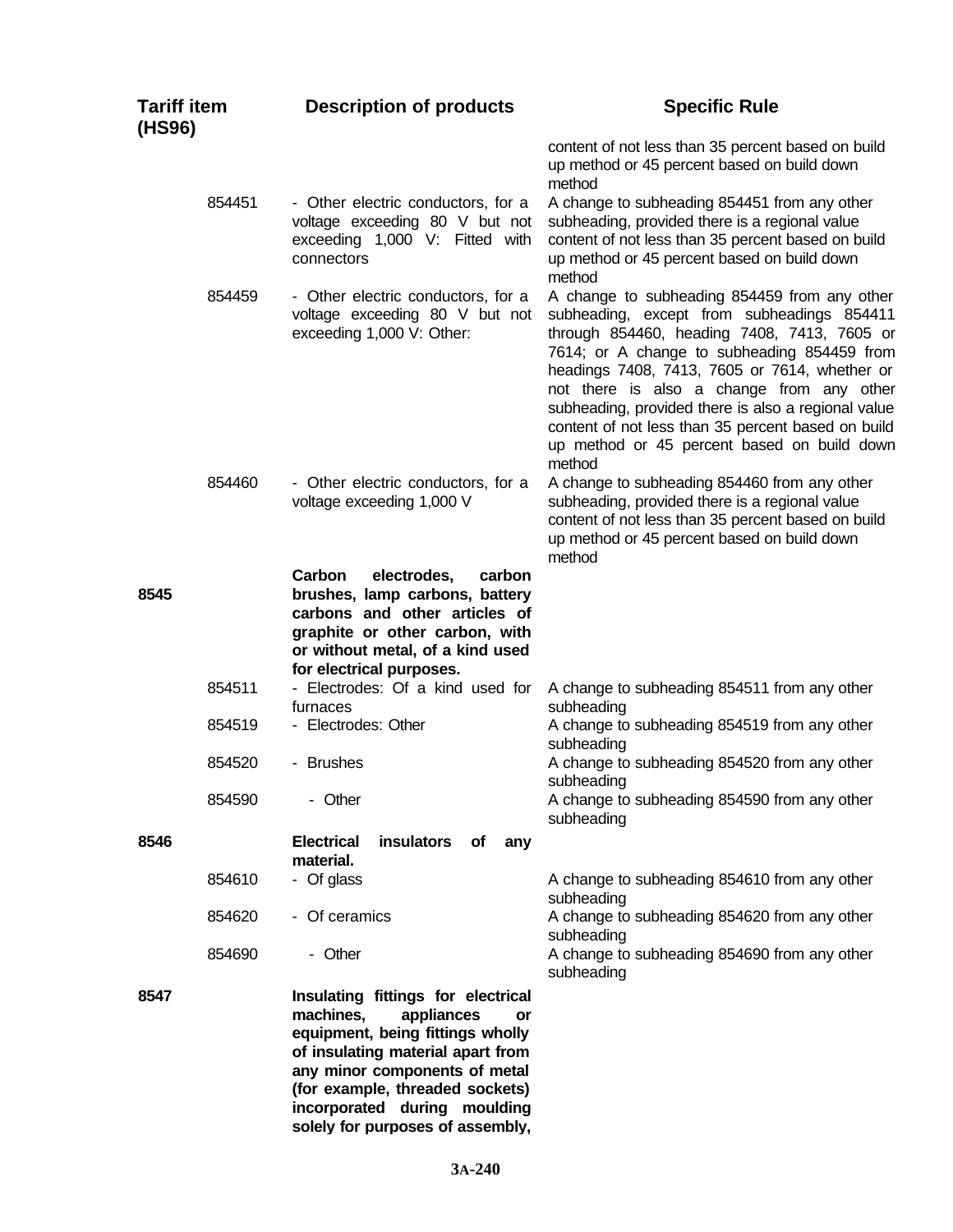| <b>Tariff item</b><br>(HS96) | <b>Description of products</b>                                                                                                                                                                                                                                                                                                                           | <b>Specific Rule</b>                                                                                                                                                                                                                                                                                                         |
|------------------------------|----------------------------------------------------------------------------------------------------------------------------------------------------------------------------------------------------------------------------------------------------------------------------------------------------------------------------------------------------------|------------------------------------------------------------------------------------------------------------------------------------------------------------------------------------------------------------------------------------------------------------------------------------------------------------------------------|
|                              | other than insulators of heading<br>85.46; electrical conduit tubing<br>and joints therefor, of base<br>metal<br>lined with<br>insulating<br>material.                                                                                                                                                                                                   |                                                                                                                                                                                                                                                                                                                              |
| 854710                       | - Insulating fittings of ceramics                                                                                                                                                                                                                                                                                                                        | A change to subheading 854710 from any other<br>subheading                                                                                                                                                                                                                                                                   |
| 854720                       | - Insulating fittings of plastics                                                                                                                                                                                                                                                                                                                        | A change to subheading 854720 from any other<br>subheading                                                                                                                                                                                                                                                                   |
| 854790                       | - Other                                                                                                                                                                                                                                                                                                                                                  | A change to subheading 854790 from any other<br>subheading                                                                                                                                                                                                                                                                   |
| 8548                         | Waste and scrap of primary<br>cells, primary<br>batteries<br>and<br>electric<br>accumulators;<br>spent<br>primary cells,<br>spent primary<br>batteries and<br>spent<br>electric<br>accumulators; electrical parts of<br>machinery or apparatus, not<br>specified or included elsewhere<br>in this Chapter.                                               | A change to heading 8548 from any other heading                                                                                                                                                                                                                                                                              |
| <b>CHAPTER 86</b>            | <b>RAILWAY</b><br><b>OR</b><br><b>TRAMWAY</b><br>LOCOMOTIVES,<br><b>ROLLING-</b><br><b>STOCK AND PARTS THEREOF;</b><br><b>RAILWAY OR TRAMWAY TRACK</b><br>FIXTURES AND FITTINGS AND<br><b>PARTS</b><br>THEREOF;<br><b>MECHANICAL</b><br>(INCLUDING<br><b>ELECTRO-MECHANICAL)</b><br><b>TRAFFIC</b><br><b>SIGNALLING</b><br><b>EQUIPMENT OF ALL KINDS</b> |                                                                                                                                                                                                                                                                                                                              |
| 8601                         | Rail locomotives powered from<br>an external source of electricity<br>or by electric accumulators.                                                                                                                                                                                                                                                       | Change to heading 8601 from any other heading.                                                                                                                                                                                                                                                                               |
| 8602                         | Other<br>rail<br>locomotives;<br>locomotive tenders.                                                                                                                                                                                                                                                                                                     | Change to heading 8602 from any other heading.                                                                                                                                                                                                                                                                               |
| 8603                         | Self-propelled<br>railway<br>or<br>tramway coaches,<br>vans<br>and<br>trucks, other than those<br><b>of</b><br>heading 86.04.                                                                                                                                                                                                                            | Change to heading 8603 from any other heading<br>except from heading 8607; or<br>Change to heading 8603 from heading 8607,<br>whether or not there is also a change from any<br>other heading provided there is a regional value<br>content of not less than 30 percent based on the                                         |
| 8604                         | Railway<br>tramway<br>or<br>maintenance or service vehicles,<br>whether or not self-propelled<br>example,<br>workshops,<br>(for<br>ballast<br>tampers,<br>cranes,<br>trackliners, testing coaches and<br>track inspection vehicles).                                                                                                                     | build-up method.<br>Change to heading 8604 from any other heading<br>except from heading 8607; or<br>Change to heading 8604 from heading 8607,<br>whether or not there is also a change from any<br>other heading provided there is a regional value<br>content of not less than 30 percent based on the<br>build-up method. |
| 8605                         | Railway or tramway passenger<br>coaches,<br>self-propelled;<br>not                                                                                                                                                                                                                                                                                       | Change to heading 8605 from any other heading<br>except from heading 8607; or                                                                                                                                                                                                                                                |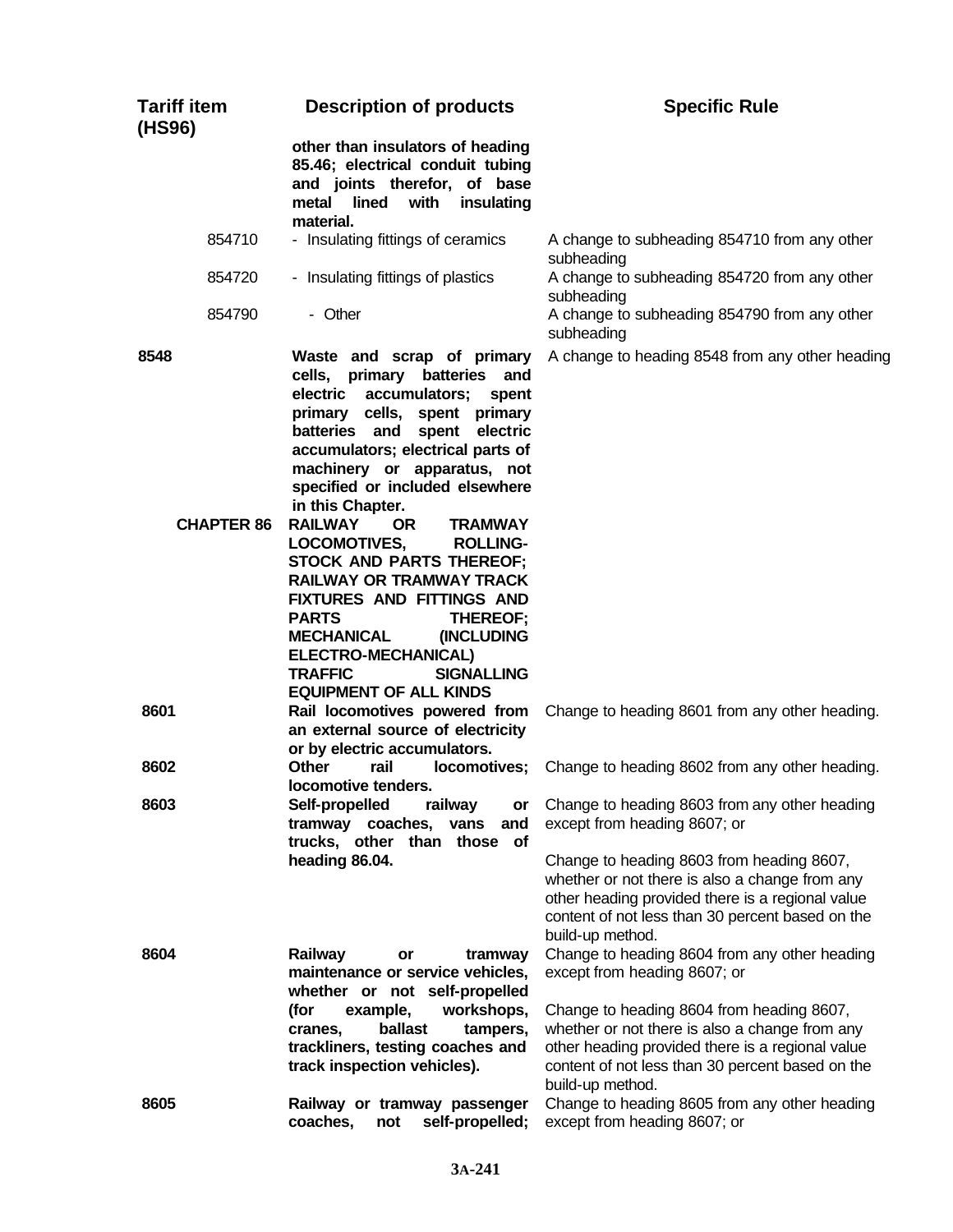| <b>Tariff item</b><br>(HS96) | <b>Description of products</b>                                                                                                                                                                                                                                                                                                   | <b>Specific Rule</b>                                                                                                                                                                                                                  |
|------------------------------|----------------------------------------------------------------------------------------------------------------------------------------------------------------------------------------------------------------------------------------------------------------------------------------------------------------------------------|---------------------------------------------------------------------------------------------------------------------------------------------------------------------------------------------------------------------------------------|
|                              | office<br>luggage<br>vans,<br>post<br>coaches<br>and<br>other<br>special<br>railway<br>purpose<br>or<br>tramway<br>self-propelled<br>coaches,<br>not<br>those of heading<br>(excluding<br>86.04).                                                                                                                                | Change to heading 8605 from heading 8607,<br>whether or not there is also a change from any<br>other heading provided there is a regional value<br>content of not less than 30 percent based on the<br>build-up method.               |
| 8606                         | Railway or tramway goods vans<br>and wagons, not self-propelled.                                                                                                                                                                                                                                                                 | Change to heading 8606 from any other heading<br>except from heading 8607; or                                                                                                                                                         |
|                              |                                                                                                                                                                                                                                                                                                                                  | Change to heading 8606 from heading 8607,<br>whether or not there is also a change from any<br>other heading provided there is a regional value<br>content of not less than 30 percent based on the<br>build-up method.               |
| 8607                         | Parts of railway or tramway<br>locomotives or rolling-stock.                                                                                                                                                                                                                                                                     |                                                                                                                                                                                                                                       |
| 860711                       | Bogies, bissel-bogies, axles and<br>wheels, and parts thereof: driving<br>bogies and bissel-bogies                                                                                                                                                                                                                               | Change to subheading 860711 from any other<br>subheading except from subheading 860712, and<br>except from subheading 860719 when that change<br>is pursuant to General Rule of Interpretation 2(a).                                  |
| 860712                       | -Bogies, bissel-bogies, axles and<br>wheels, and parts thereof:<br>other<br>bogies and bissel-bogies                                                                                                                                                                                                                             | Change to subheading 860712 from any other<br>subheading except from subheading 860711, and<br>except from subheading 860719 when that change<br>is pursuant to General Rule of Interpretation 2(a)                                   |
| 860719                       | -Bogies, bissel-bogies, axles and<br>wheels, and parts thereof: other,<br>including parts                                                                                                                                                                                                                                        | Change to axles of subheading 860719 from parts<br>of axles of subheading 860719 and a change to<br>wheels, whether or not fitted with axles, of<br>subheading 860719 from parts of axles or parts of<br>wheels of subheading 860719. |
| 860721                       | -Brakes and parts thereof:<br>air<br>brakes and parts thereof                                                                                                                                                                                                                                                                    | Change to subheading 860721 from any other<br>heading.                                                                                                                                                                                |
| 860729                       | -Brakes and parts thereof: other                                                                                                                                                                                                                                                                                                 | Change to subheading 860729 from any other<br>heading.                                                                                                                                                                                |
| 860730                       | - Hooks<br>other<br>coupling<br>and<br>buffers,<br>devices,<br>and<br>parts<br>thereof                                                                                                                                                                                                                                           | Change to subheading 860730 from any other<br>heading.                                                                                                                                                                                |
| 860791                       | -Other: of locomotives                                                                                                                                                                                                                                                                                                           | Change to subheading 860791 from any other<br>heading.                                                                                                                                                                                |
| 860799                       | -Other: other                                                                                                                                                                                                                                                                                                                    | Change to subheading 860799 from any other<br>heading.                                                                                                                                                                                |
| 8608                         | Railway<br>tramway<br>track<br>or<br>fixtures and fittings; mechanical<br>electro-mechanical)<br>(including<br>signalling,<br>safety<br>or<br>traffic<br>control equipment for railways,<br>inland<br>roads,<br>tramways,<br>waterways,<br>parking<br>facilities,<br>port installations or airfields;<br>parts of the foregoing. | Change to heading 8608 from any other heading.                                                                                                                                                                                        |
| 8609                         | <b>Containers (including containers</b><br>the transport of fluids)<br>for<br>specially designed and equipped<br>for carriage by one or more                                                                                                                                                                                     | Change to heading 8609 from any other heading.                                                                                                                                                                                        |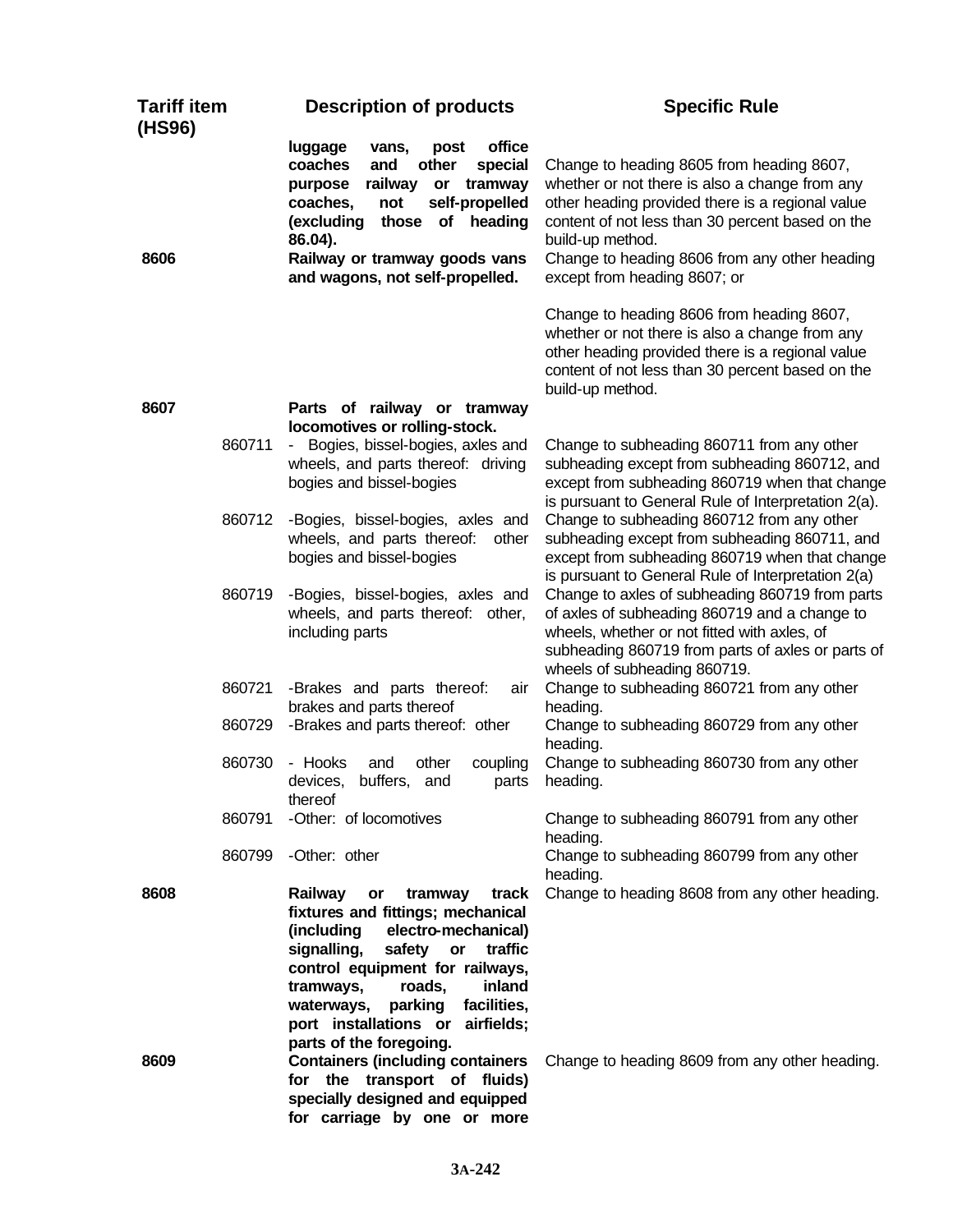| <b>Tariff item</b><br>(HS96) | <b>Description of products</b>                                                                                                                                                                                                                                                                                                      | <b>Specific Rule</b>                                                                                                                                                                                         |
|------------------------------|-------------------------------------------------------------------------------------------------------------------------------------------------------------------------------------------------------------------------------------------------------------------------------------------------------------------------------------|--------------------------------------------------------------------------------------------------------------------------------------------------------------------------------------------------------------|
| <b>CHAPTER 87</b>            | modes of transport.<br><b>VEHICLES</b><br><b>OTHER</b><br><b>THAN</b><br><b>RAILWAY</b><br><b>OR</b><br><b>TRAMWAY</b><br>ROLLING-STOCK, AND PARTS<br><b>AND ACCESSORIES THEREOF</b>                                                                                                                                                |                                                                                                                                                                                                              |
| 8701                         | Tractors (other than tractors of<br>heading 8709).                                                                                                                                                                                                                                                                                  | Change to heading 8701 from any other heading<br>provided there is a regional value content of not<br>less than 30 percent based on the build-up method.                                                     |
| 8702                         | Motor vehicles for the transport<br>of<br>ten<br>or<br>more<br>persons,<br>including the driver.                                                                                                                                                                                                                                    | Change to heading 8702 from any other heading<br>provided there is a regional value content of not<br>less than 30 percent based on the build-up method.                                                     |
| 8703                         | Motor cars and other motor<br>vehicles principally designed for<br>the transport of persons (other<br>than those of heading 87.02),<br>including station wagons and<br>racing cars.                                                                                                                                                 | Change to heading 8703 from any other heading<br>provided there is a regional value content of not<br>less than 30 percent based on the build-up method.                                                     |
| 8704                         | Motor vehicles for the transport<br>of goods.                                                                                                                                                                                                                                                                                       | Change to heading 8704 from any other heading<br>provided there is a regional value content of not<br>less than 30 percent based on the build-up method.                                                     |
| 8705                         | Special purpose motor vehicles,<br>other than those principally<br>designed for the transport of<br>persons or goods (for example,<br>breakdown lorries, crane lorries,<br>fire fighting vehicles, concrete-<br>lorries, road<br>mixer<br>sweeper<br>lorries, spraying lorries, mobile<br>workshops, mobile radiological<br>units). | Change to heading 8705 from any other heading<br>provided there is a regional value content of not<br>less than 30 percent based on the build-up method.                                                     |
| 8706                         | Chassis fitted with engines, for<br>the motor vehicles of headings<br>8701 to 8705.                                                                                                                                                                                                                                                 | Change to heading 8706 from any other heading<br>provided there is a regional value content of not<br>less than 30 percent based on the build-up method.                                                     |
| 8707                         | Bodies (including cabs), for the<br>motor vehicles of headings 8701<br>to 8705.                                                                                                                                                                                                                                                     | Change to heading 8707 from any other chapter;<br>or                                                                                                                                                         |
|                              |                                                                                                                                                                                                                                                                                                                                     | Change to heading 8707 from 8708, whether or not<br>there is also a change from any other chapter<br>provided there is a regional value content of not<br>less than 30 percent based on the build-up method. |
| 8708                         | Parts and accessories of the<br>motor vehicles of headings 8701<br>to 8705.                                                                                                                                                                                                                                                         |                                                                                                                                                                                                              |
|                              | 870810<br>- Bumpers and parts thereof                                                                                                                                                                                                                                                                                               | Change to subheading 870810 from any other<br>heading; or                                                                                                                                                    |
|                              |                                                                                                                                                                                                                                                                                                                                     | Change to subheading 870810 from subheading<br>870899, whether or not there is also a change from<br>any other heading provided there is a regional                                                          |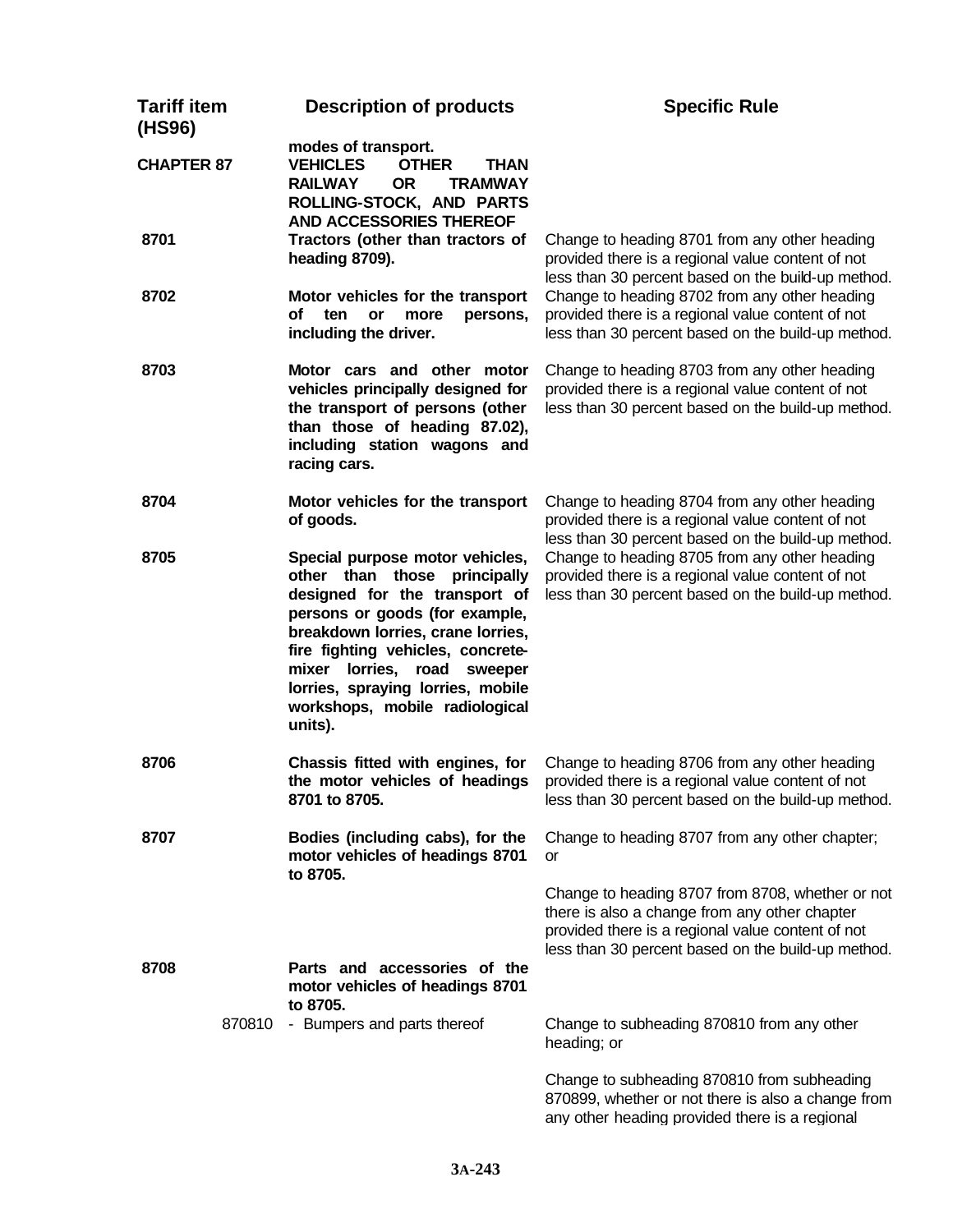| Tariff item<br>(HS96) | <b>Description of products</b>                                                                             | <b>Specific Rule</b>                                                                                                                                                                                                                                                                                                                                               |
|-----------------------|------------------------------------------------------------------------------------------------------------|--------------------------------------------------------------------------------------------------------------------------------------------------------------------------------------------------------------------------------------------------------------------------------------------------------------------------------------------------------------------|
| 870821                | -Other parts and accessories of<br>bodies (including cabs):<br>safety<br>seat belts                        | value content of not less than 30 percent based on<br>the build-up method.<br>Change to subheading 870821 from any other<br>heading; or                                                                                                                                                                                                                            |
| 870829                | -Other parts and accessories of<br>bodies (including cabs): other                                          | Change to subheading 870821 from subheading<br>870899, whether or not there is also a change from<br>any other heading provided there is a regional<br>value content of not less than 30 percent based on<br>the build-up method.<br>Change to subheading 870829 from any other<br>heading; or                                                                     |
| 870831                | -Brakes<br>servo-brakes<br>and<br>and<br>parts thereof:<br>brake<br>mounted                                | A regional value content of not less than 30 percent<br>based on build up method, whether or not there is a<br>change in tariff classification<br>Change to subheading 870831 from any other<br>heading; or                                                                                                                                                        |
| 870839                | linings<br>-Brakes<br>servo-brakes<br>and<br>and                                                           | Change to subheading 870831 from subheading<br>870839 or 870899, whether or not there is also a<br>change from any other heading provided there is a<br>regional value content of not less than 30 percent<br>based on the build-up method.<br>Change to subheading 870839 from any other                                                                          |
| 870840                | parts thereof: other<br>- Gear boxes                                                                       | heading; or<br>Change to subheading 870839 from subheading<br>870831 or 870899, whether or not there is also a<br>change from any other heading provided there is a<br>regional value content of not less than 30 percent<br>based on the build-up method.<br>Change to subheading 870840 from any other<br>heading; or                                            |
| 870850                | - Drive-axles<br>with<br>differential,<br>whether or not<br>provided with<br>other transmission components | Change to subheading 870840 from subheading<br>870899, whether or not there is also a change from<br>any other heading provided there is a regional<br>value content of not less than 30 percent based on<br>the build-up method.<br>Change to subheading 870850 from any other<br>heading except subheading 848210 through<br>848280, or                          |
| 870860                | - Non-driving<br>axles<br>and<br>parts<br>thereof                                                          | Change to subheading 870850 from subheading<br>870899 or 848210 through 848280, whether or not<br>there is also a change from any other heading<br>provided there is a regional value content of not<br>less than 30 percent based on the build-up method.<br>Change to subheading 870860 from any other<br>heading except subheading 848210 through<br>848280, or |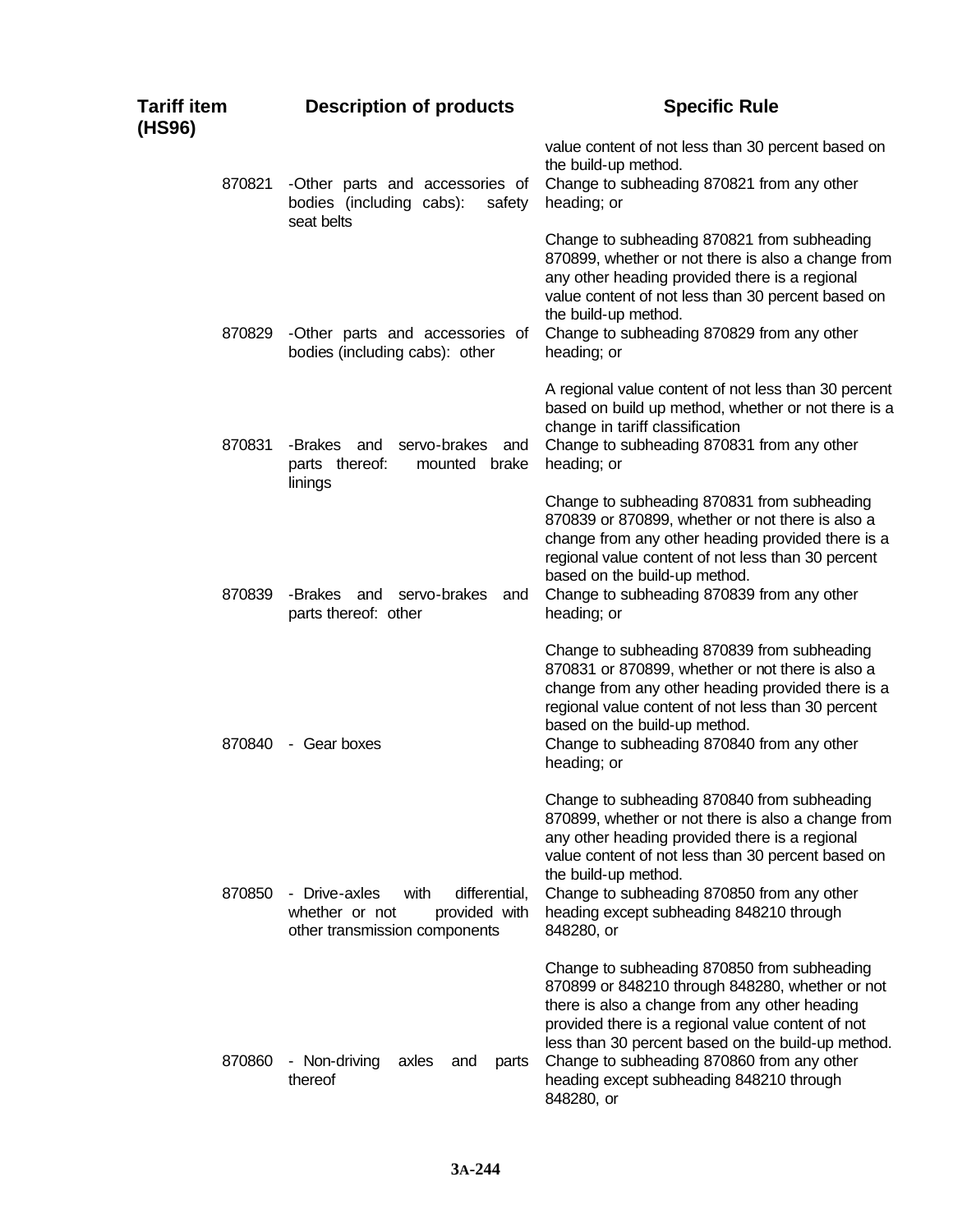| Tariff item<br>(HS96) | <b>Description of products</b>                                           | <b>Specific Rule</b>                                                                                                                                                                                                                                                                                                    |
|-----------------------|--------------------------------------------------------------------------|-------------------------------------------------------------------------------------------------------------------------------------------------------------------------------------------------------------------------------------------------------------------------------------------------------------------------|
| 870870                | - Road wheels and<br>parts<br>and<br>accessories thereof                 | Change to subheading 870860 from subheading<br>870899 or 848210 through 848280, whether or not<br>there is also a change from any other heading<br>provided there is a regional value content of not<br>less than 30 percent based on the build-up method.<br>Change to subheading 870870 from any other<br>heading; or |
| 870880                | - Suspension shock-absorbers                                             | Change to subheading 870870 from subheading<br>870899, whether or not there is also a change from<br>any other heading provided there is a regional<br>value content of not less than 30 percent based on<br>the build-up method.<br>Change to subheading 870880 from any other<br>heading; or                          |
| 870891                | -Other<br>accessories:<br>parts<br>and<br>radiators                      | Change to subheading 870880 from subheading<br>870899, whether or not there is also a change from<br>any other heading provided there is a regional<br>value content of not less than 30 percent based on<br>the build-up method.<br>Change to subheading 870891 from any other<br>heading; or                          |
| 870892                | -Other<br>parts<br>and<br>accessories:<br>silencers and exhaust pipes:   | Change to subheading 870891 from subheading<br>870899, whether or not there is also a change from<br>any other heading provided there is a regional<br>value content of not less than 30 percent based on<br>the build-up method.<br>Change to subheading 870892 from any other<br>heading; or                          |
| 870893                | -Other<br>accessories:<br>parts<br>and<br>clutches and parts thereof     | Change to subheading 870892 from subheading<br>870899, whether or not there is also a change from<br>any other heading provided there is a regional<br>value content of not less than 30 percent based on<br>the build-up method.<br>Change to subheading 870893 from any other<br>heading; or                          |
| 870894                | -Other<br>accessories:<br>parts and<br>steering wheels, steering columns | Change to subheading 870893 from subheading<br>870899, whether or not there is also a change from<br>any other heading provided there is a regional<br>value content of not less than 30 percent based on<br>the build-up method.<br>Change to subheading 870894 from any other<br>heading; or                          |
|                       | and steering boxes                                                       | Change to subheading 870894 from subheading<br>870899, whether or not there is also a change from<br>any other heading provided there is a regional<br>value content of not less than 30 percent based on<br>the build-up method.                                                                                       |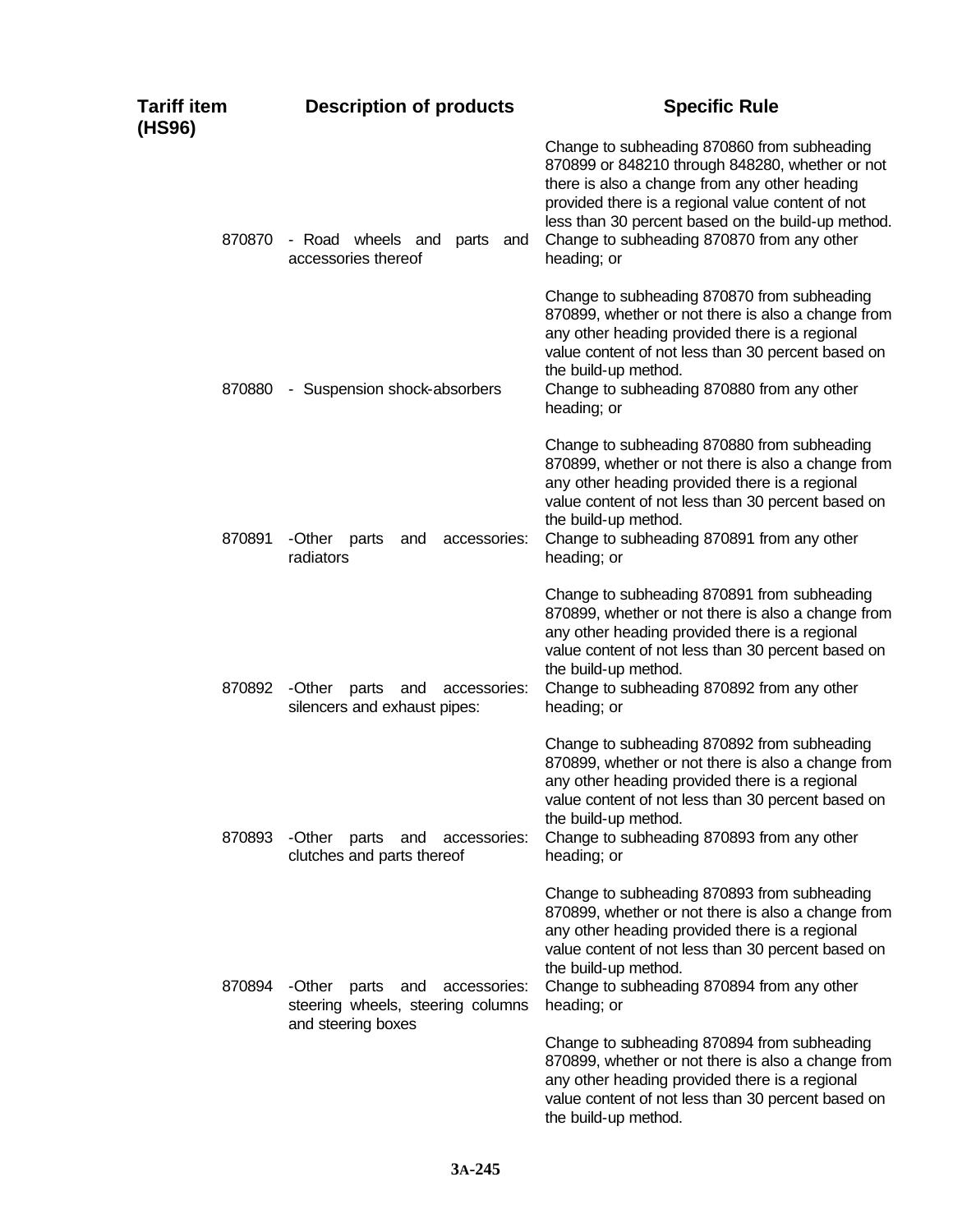| <b>Tariff item</b><br>(HS96) |        |                                                           |        |                    | <b>Description of products</b>                                                                                                                                                                                                                                   | <b>Specific Rule</b>                                                                                                                                                                                                                                                            |
|------------------------------|--------|-----------------------------------------------------------|--------|--------------------|------------------------------------------------------------------------------------------------------------------------------------------------------------------------------------------------------------------------------------------------------------------|---------------------------------------------------------------------------------------------------------------------------------------------------------------------------------------------------------------------------------------------------------------------------------|
|                              | 870899 | -Other<br>other                                           | parts  | and                | accessories:                                                                                                                                                                                                                                                     | Change to subheading 870899 from any other<br>heading; or                                                                                                                                                                                                                       |
|                              |        |                                                           |        |                    |                                                                                                                                                                                                                                                                  | A regional value content of not less than 30 percent<br>based on build up method, whether or not there is a<br>change in tariff classification                                                                                                                                  |
| 8709                         |        | factories,<br>of the foregoing vehicles.                  |        |                    | Works trucks, self-propelled,<br>not fitted with lifting or handling<br>equipment, of the type used in<br>warehouses,<br>dock<br>areas or airports for short<br>distance transport of goods;<br>tractors of the type used on<br>railway station platforms; parts |                                                                                                                                                                                                                                                                                 |
|                              | 870911 | -Vehicles: electrical                                     |        |                    |                                                                                                                                                                                                                                                                  | Change to subheading 870911 from any other<br>heading; or                                                                                                                                                                                                                       |
|                              |        |                                                           |        |                    |                                                                                                                                                                                                                                                                  | Change to subheading 870911 from subheading<br>870990, whether or not there is also a change from<br>any other heading provided there is a regional<br>value content of not less than 30 percent based on<br>the build-up method.                                               |
|                              |        | 870919 - Vehicles: other                                  |        |                    |                                                                                                                                                                                                                                                                  | Change to subheading 870919 from any other<br>heading; or                                                                                                                                                                                                                       |
|                              | 870990 | - Parts                                                   |        |                    |                                                                                                                                                                                                                                                                  | Change to subheading 870919 from subheading<br>870990, whether or not there is also a change from<br>any other heading provided there is a regional<br>value content of not less than 30 percent based on<br>the build-up method.<br>Change to subheading 870990 from any other |
| 8710                         |        | <b>Tanks</b><br>fighting<br>whether<br>vehicles.          | and    | other<br>vehicles, | armoured<br>motorised,<br>or not fitted<br>with<br>weapons, and parts of such                                                                                                                                                                                    | heading.<br>Change to heading 8710 from any other heading.                                                                                                                                                                                                                      |
| 8711                         |        | and                                                       | cycles | fitted             | Motorcycles (including mopeds)<br>with<br>an<br>auxiliary motor, with or without                                                                                                                                                                                 | Change to heading 8711 from any other heading<br>except from heading 8714; or                                                                                                                                                                                                   |
| 8712                         |        | side-cars; side-cars.<br><b>Bicycles and other cycles</b> |        |                    |                                                                                                                                                                                                                                                                  | Change to heading 8711 from heading 8714,<br>whether or not there is also a change from any<br>other heading provided there is a regional value<br>content of not less than 30 percent based on the<br>build-up method.<br>Change to heading 8712 from any other heading        |
|                              |        | motorised.                                                |        |                    | (including delivery tricycles), not                                                                                                                                                                                                                              | except from heading 8714; or                                                                                                                                                                                                                                                    |
|                              |        |                                                           |        |                    |                                                                                                                                                                                                                                                                  | Change to heading 8712 from heading 8714,<br>whether or not there is also a change from any<br>other heading provided there is a regional value<br>content of not less than 30 percent based on the                                                                             |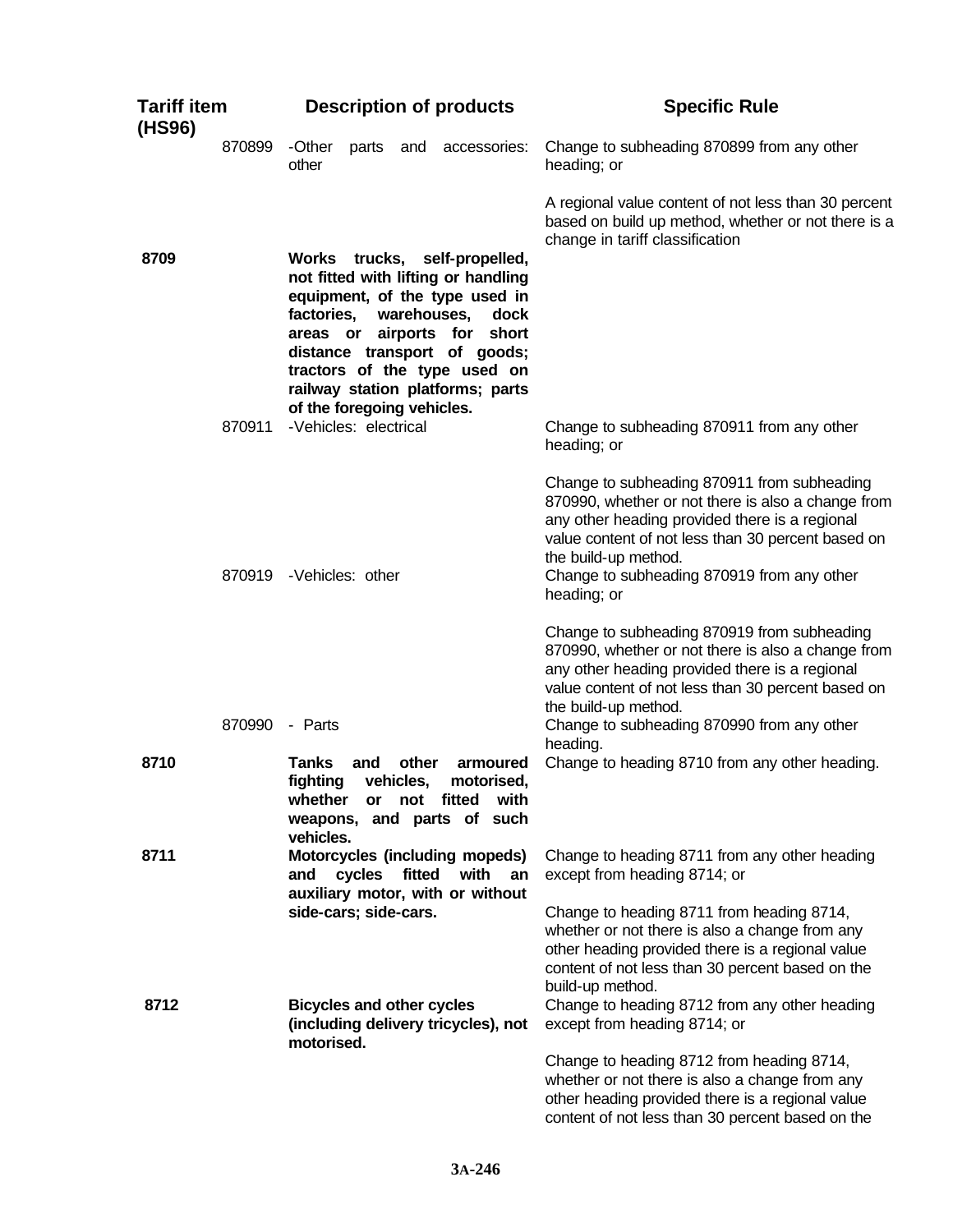| <b>Tariff item</b><br>(HS96) | <b>Description of products</b>                                                                                                                                                 | <b>Specific Rule</b>                                                                                                                                                                                                                                                                           |
|------------------------------|--------------------------------------------------------------------------------------------------------------------------------------------------------------------------------|------------------------------------------------------------------------------------------------------------------------------------------------------------------------------------------------------------------------------------------------------------------------------------------------|
| 8713                         | Carriages for disabled persons,<br>whether or not motorised or<br>otherwise mechanically<br>propelled.                                                                         | build-up method.<br>Change to heading 8713 from any other heading.                                                                                                                                                                                                                             |
| 8714                         | Parts and accessories of<br>vehicles of headings 8711 to<br>8713.                                                                                                              |                                                                                                                                                                                                                                                                                                |
| 871411                       | - Of motorcycles (including<br>mopeds): saddles                                                                                                                                | Change to subheading 871411 from any other<br>heading.                                                                                                                                                                                                                                         |
| 871419                       | -Of motorcycles (including<br>mopeds): other                                                                                                                                   | Change to subheading 871419 from any other<br>heading.                                                                                                                                                                                                                                         |
| 871420                       | - Of carriages for disabled<br>persons                                                                                                                                         | Change to subheading 871420 from any other<br>heading.                                                                                                                                                                                                                                         |
| 871491                       | -Other: frames and forks, and<br>parts thereof                                                                                                                                 | Change to subheading 871491 from any other<br>heading.                                                                                                                                                                                                                                         |
| 871492                       | -Other: wheel rims and spokes                                                                                                                                                  | Change to subheading 871492 from any other<br>heading.                                                                                                                                                                                                                                         |
| 871493                       | -Other: hubs, other than coaster<br>braking hubs and hub brakes, and<br>free-wheel sprocket-wheels                                                                             | Change to subheading 871493 from any other<br>heading.                                                                                                                                                                                                                                         |
| 871494                       | -Other: brakes, including coaster<br>braking hubs and hub brakes, and<br>parts thereof                                                                                         | Change to subheading 871494 from any other<br>heading.                                                                                                                                                                                                                                         |
| 871495                       | -Other: saddles                                                                                                                                                                | Change to subheading 871495 from any other<br>heading.                                                                                                                                                                                                                                         |
| 871496                       | -Other: pedals and crank-gear,<br>and parts thereof                                                                                                                            | Change to subheading 871496 from any other<br>heading.                                                                                                                                                                                                                                         |
| 871499                       | -Other: other                                                                                                                                                                  | Change to subheading 8714.99 from any other<br>heading; or                                                                                                                                                                                                                                     |
| 8715                         |                                                                                                                                                                                | A regional value content of not less than 30 percent<br>based on build up method, whether or not there is a<br>change in tariff classification                                                                                                                                                 |
|                              | <b>Baby carriages and parts</b><br>thereof.                                                                                                                                    | Change to heading 8715 from any other heading.                                                                                                                                                                                                                                                 |
| 8716<br>871610               | Trailers and semi-trailers; other<br>vehicles, not mechanically<br>propelled; parts thereof.<br>- Trailers and semi-trailers of the<br>caravan type, for housing or<br>camping | Change to subheading 871610 from any other<br>heading; or                                                                                                                                                                                                                                      |
| 871620                       | - Self-loading or self-unloading<br>trailers and semi-trailers for<br>agricultural purposes                                                                                    | Change to subheading 871610 from subheading<br>871690, whether or not there is also a change from<br>any other heading provided there is a regional<br>value content of not less than 30 percent based on<br>the build-up method.<br>Change to subheading 871620 from any other<br>heading; or |
|                              |                                                                                                                                                                                | Change to subheading 871620 from subheading<br>871690, whether or not there is also a change from<br>any other heading provided there is a regional                                                                                                                                            |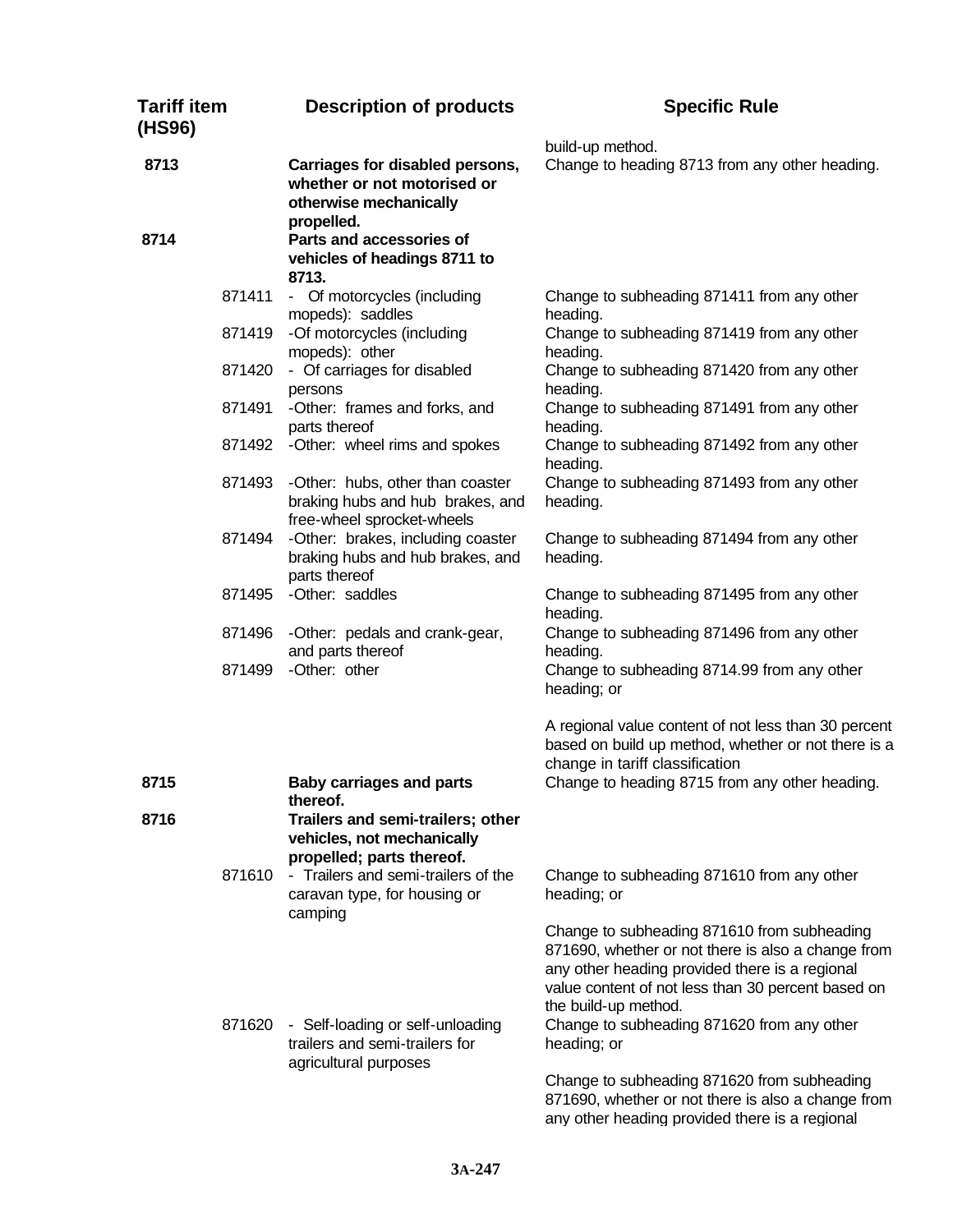| Tariff item<br>(HS96) | <b>Description of products</b>                                                                                                                                  | <b>Specific Rule</b>                                                                                                                                                                                                                                                                           |
|-----------------------|-----------------------------------------------------------------------------------------------------------------------------------------------------------------|------------------------------------------------------------------------------------------------------------------------------------------------------------------------------------------------------------------------------------------------------------------------------------------------|
| 871631                | Other trailers and semi-trailers<br>$\sim$<br>for the transport of goods: tanker<br>trailers and tanker semi-trailers                                           | value content of not less than 30 percent based on<br>the build-up method.<br>Change to subheading 871631 from any other<br>heading; or                                                                                                                                                        |
| 871639                | Other trailers and semi-trailers<br>$\sim$ $-$<br>for the transport of goods: other                                                                             | Change to subheading 871631 from subheading<br>871690, whether or not there is also a change from<br>any other heading provided there is a regional<br>value content of not less than 30 percent based on<br>the build-up method.<br>Change to subheading 871639 from any other<br>heading; or |
| 871640                | - Other trailers and semi-trailers                                                                                                                              | Change to subheading 871639 from subheading<br>871690, whether or not there is also a change from<br>any other heading provided there is a regional<br>value content of not less than 30 percent based on<br>the build-up method.<br>Change to subheading 871640 from any other<br>heading; or |
| 871680                | - Other vehicles                                                                                                                                                | Change to subheading 871640 from subheading<br>871690, whether or not there is also a change from<br>any other heading provided there is a regional<br>value content of not less than 30 percent based on<br>the build-up method.<br>Change to subheading 871680 from any other<br>heading; or |
| 871690                | - Parts                                                                                                                                                         | Change to subheading 871680 from subheading<br>871690, whether or not there is also a change from<br>any other heading provided there is a regional<br>value content of not less than 30 percent based on<br>the build-up method.<br>Change to subheading 871690 from any other<br>heading.    |
| <b>CHAPTER 88</b>     | <b>AIRCRAFT, SPACECRAFT, AND</b><br><b>PARTS THEREOF</b>                                                                                                        |                                                                                                                                                                                                                                                                                                |
| 8801                  | Balloons and dirigibles; gliders,<br>hang gliders and other non-<br>powered aircraft.                                                                           |                                                                                                                                                                                                                                                                                                |
| 880110                | - Gliders and hang gliders                                                                                                                                      | Change to subheading 880110 from any other<br>subheading.                                                                                                                                                                                                                                      |
| 880190                | - Other                                                                                                                                                         | Change to subheading 880190 from any other<br>subheading.                                                                                                                                                                                                                                      |
| 8802                  | Other<br>aircraft<br>(for<br>example,<br>aeroplanes);<br>helicopters,<br>spacecraft (including satellites)<br>and suborbital and spacecraft<br>launch vehicles. |                                                                                                                                                                                                                                                                                                |
| 880211                | -Helicopters: of an unladen weight<br>not exceeding 2,000 kg                                                                                                    | Change to subheading 880211 from any other<br>subheading; or                                                                                                                                                                                                                                   |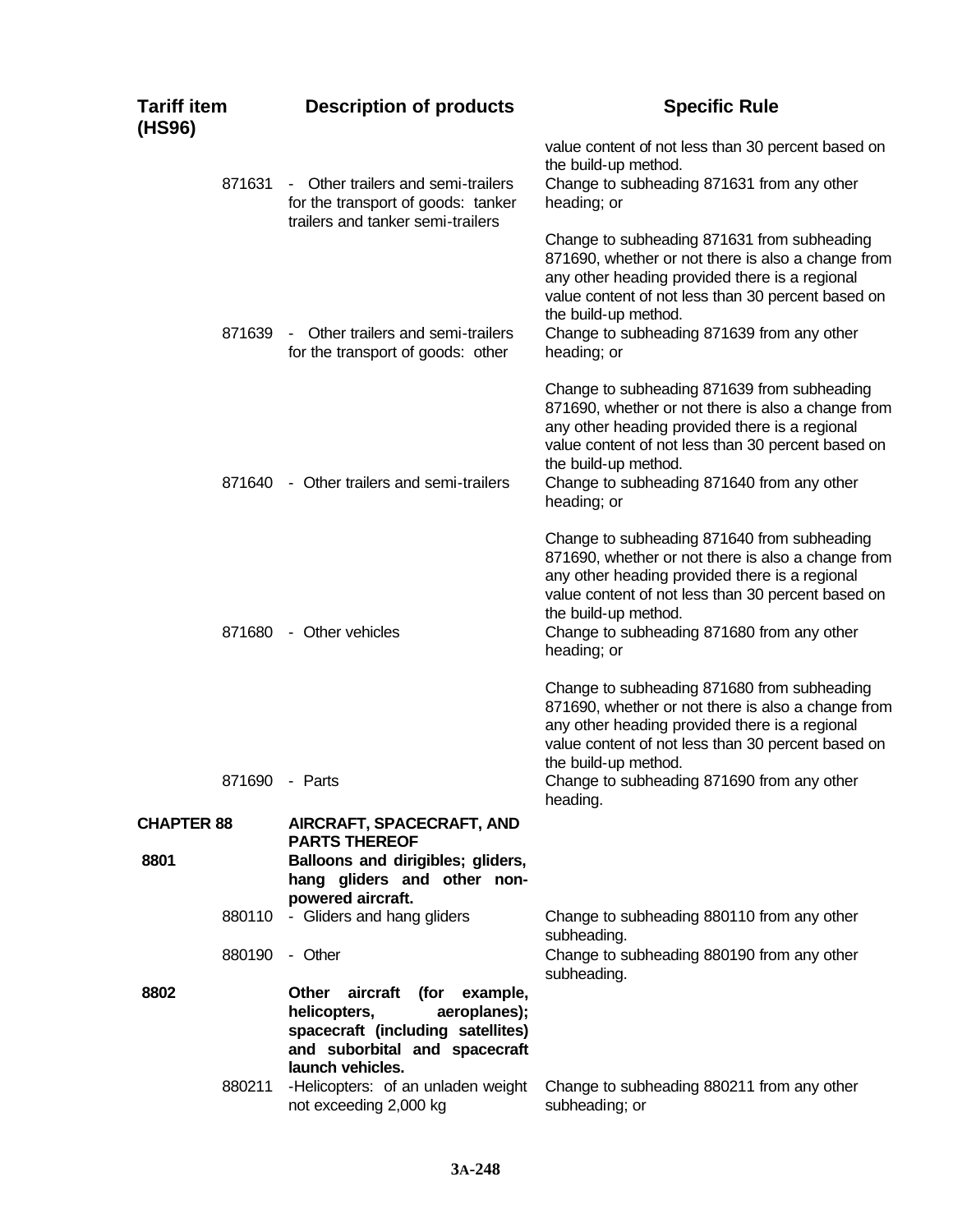| <b>Tariff item</b><br>(HS96) | <b>Description of products</b>                                                                                              | <b>Specific Rule</b>                                                                                                                                                                                                                                       |
|------------------------------|-----------------------------------------------------------------------------------------------------------------------------|------------------------------------------------------------------------------------------------------------------------------------------------------------------------------------------------------------------------------------------------------------|
| 880212                       | -Helicopters: of an unladen weight<br>exceeding 2,000 kg                                                                    | A regional value content of not less than 35 percent<br>based on build up method or 45 percent based on<br>build down method, whether or not there is a<br>change in tariff classification<br>Change to subheading 880212 from any other<br>subheading; or |
|                              |                                                                                                                             | A regional value content of not less than 35 percent<br>based on build up method or 45 percent based on<br>build down method, whether or not there is a<br>change in tariff classification                                                                 |
| 880220                       | - Aeroplanes and other aircraft, of<br>an unladen weight not exceeding<br>2,000 kg                                          | Change to subheading 880220 from any other<br>subheading.                                                                                                                                                                                                  |
| 880230                       | - Aeroplanes and other aircraft, of<br>an unladen weight exceeding 2,000<br>kg but not exceeding 15,000 kg                  | Change to subheading 880230 from any other<br>subheading.                                                                                                                                                                                                  |
| 880240                       | - Aeroplanes and other aircraft, of<br>an unladen weight<br>exceeding15,000 kg                                              | Change to subheading 880240 from any other<br>subheading.                                                                                                                                                                                                  |
| 880260                       | - Spacecraft (including satellites)<br>and<br>suborbital<br>and<br>spacecraft<br>launch vehicles                            | Change to subheading 880260 from any other<br>subheading.                                                                                                                                                                                                  |
| 8803                         | Parts of goods of heading 8801<br>or 8802.                                                                                  |                                                                                                                                                                                                                                                            |
| 880310                       | - Propellers and rotors and parts<br>thereof                                                                                | Change to subheading 880310 from any other<br>subheading.                                                                                                                                                                                                  |
| 880320                       | - Under-carriages<br>and<br>parts<br>thereof                                                                                | Change to subheading 880320 from any other<br>subheading.                                                                                                                                                                                                  |
| 880330                       | - Other parts of aeroplanes or<br>helicopters                                                                               | Change to subheading 880330 from any other<br>subheading.                                                                                                                                                                                                  |
| 880390                       | - Other                                                                                                                     | Change to subheading 880390 from any other<br>subheading.                                                                                                                                                                                                  |
| 8804                         | Parachutes (including dirigible<br>parachutes and paragliders) and<br>rotochutes; parts thereof and<br>accessories thereto. | Change to heading 8804 from any other heading.                                                                                                                                                                                                             |
| 8805                         | Aircraft launching gear; deck-<br>arrestor or similar gear; ground<br>flying trainers; parts of the                         | Change to heading 8805 from any other heading;<br>or                                                                                                                                                                                                       |
|                              | foregoing articles.                                                                                                         | A regional value content of not less than 35 percent<br>based on build up method or 45 percent based on<br>build down method, whether or not there is a<br>change in tariff classification                                                                 |
| <b>CHAPTER 89</b>            | SHIPS, BOATS AND FLOATING<br><b>STRUCTURES</b>                                                                              |                                                                                                                                                                                                                                                            |
| 8901                         | Cruise ships, excursion boats,<br>ferry-boats, cargo ships, barges<br>and similar vessels for the                           | Change to heading 8901 from any other chapter;<br>or                                                                                                                                                                                                       |
|                              | transport of persons or goods.                                                                                              | Change to heading 8901 from any other heading<br>whether or not there is also a change from any<br>other chapter provided there is a regional value<br>content of not less than 35 percent based on build                                                  |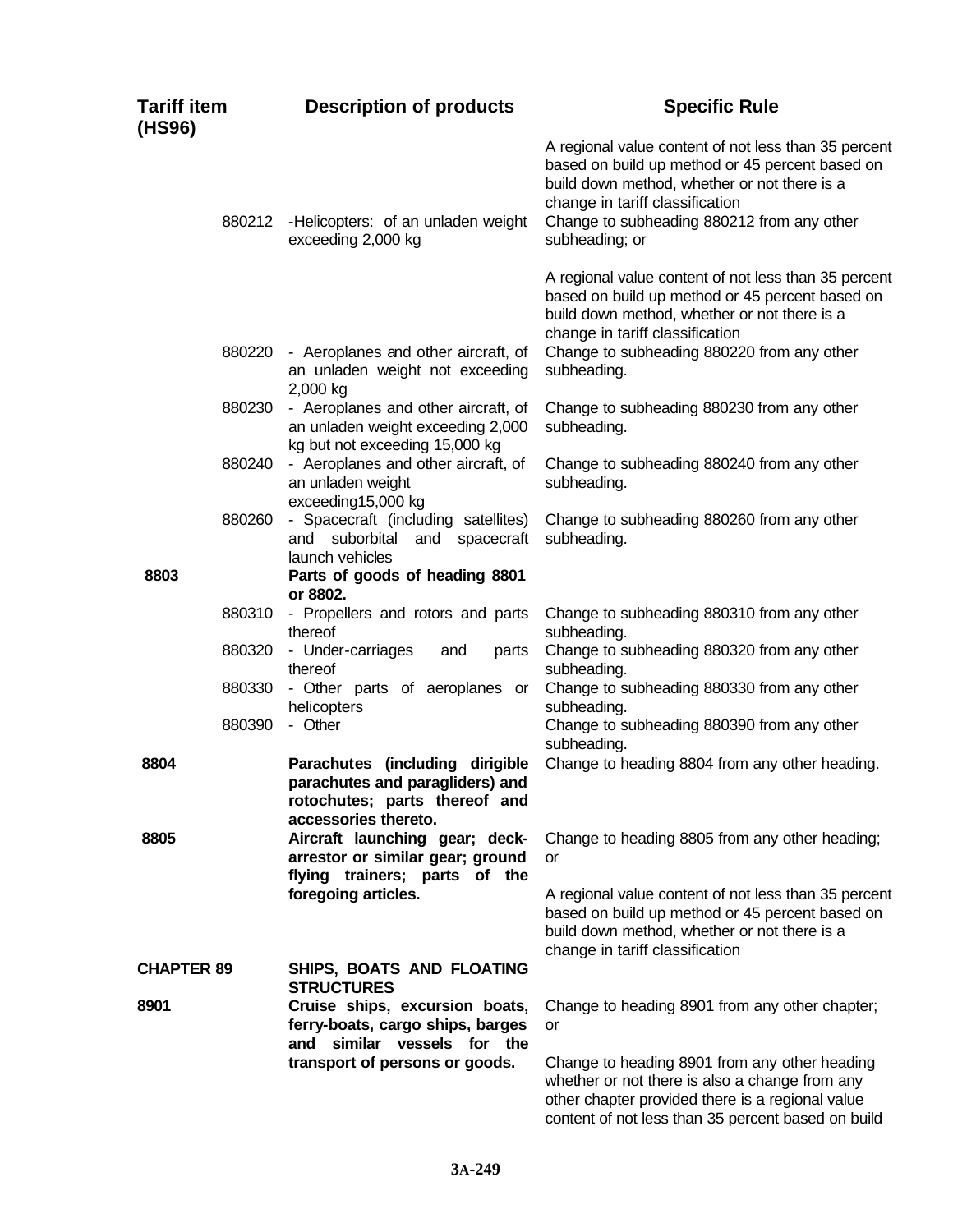| <b>Tariff item</b><br>(HS96) | <b>Description of products</b>                                                                                                                                                                                                          | <b>Specific Rule</b>                                                                                                                                                                                                                                               |
|------------------------------|-----------------------------------------------------------------------------------------------------------------------------------------------------------------------------------------------------------------------------------------|--------------------------------------------------------------------------------------------------------------------------------------------------------------------------------------------------------------------------------------------------------------------|
|                              |                                                                                                                                                                                                                                         | up method or 45 percent based on build down<br>method                                                                                                                                                                                                              |
| 8902                         | Fishing vessels; factory ships<br>other<br>for<br>and<br>vessels<br>processing or preserving fishery                                                                                                                                    | Change to heading 8902 from any other chapter;<br>or                                                                                                                                                                                                               |
|                              | products.                                                                                                                                                                                                                               | Change to heading 8902 from any other heading<br>whether or not there is also a change from any<br>other chapter provided there is a regional value<br>content of not less than 35 percent based on build<br>up method or 45 percent based on build down<br>method |
| 8903                         | Yachts and other vessels for<br>pleasure<br>or<br>sports;<br>rowing<br>boats and canoes.                                                                                                                                                | Change to heading 8903 from any other heading.                                                                                                                                                                                                                     |
| 8904                         | Tugs and pusher craft.                                                                                                                                                                                                                  | Change to heading 8904 from any other chapter;<br>or                                                                                                                                                                                                               |
|                              |                                                                                                                                                                                                                                         | Change to heading 8904 from any other heading<br>whether or not there is also a change from any<br>other chapter provided there is a regional value<br>content of not less than 35 percent based on build<br>up method or 45 percent based on build down<br>method |
| 8905                         | Light-vessels,<br>fire-floats,<br>dredgers, floating cranes, and<br>other vessels the navigability of                                                                                                                                   | Change to heading 8905 from any other chapter;<br>or                                                                                                                                                                                                               |
|                              | which is subsidiary to their main<br>function; floating docks; floating<br>submersible<br>drilling<br>or<br>or<br>production platforms.                                                                                                 | Change to heading 8905 from any other heading<br>whether or not there is also a change from any<br>other chapter provided there is a regional value<br>content of not less than 35 percent based on build<br>up method or 45 percent based on build down<br>method |
| 8906                         | <b>Other</b><br>including<br>vessels,<br>warships<br>and lifeboats<br>other<br>than rowing boats.                                                                                                                                       | Change to heading 8906 from any other heading.                                                                                                                                                                                                                     |
| 8907                         | Other floating structures (for<br>example, rafts, tanks, coffer-<br>dams,<br>landing-stages,<br>buoys<br>and beacons).                                                                                                                  | Change to heading 8907 from any other heading.                                                                                                                                                                                                                     |
| 8908                         | <b>Vessels</b><br>and<br>other<br>floating                                                                                                                                                                                              | Change to heading 8908 from any other heading.                                                                                                                                                                                                                     |
| <b>CHAPTER 90</b>            | structures for breaking up.<br>OPTICAL, PHOTOGRAPHIC,<br><b>CINEMATOGRAPHIC</b><br><b>MEASURING, CHECKING,</b><br>PRECISION, MEDICAL OR<br><b>SURGICAL INSTRUMENTS AND</b><br><b>APPARATUS; PARTS AND</b><br><b>ACCESSORIES THEREOF</b> |                                                                                                                                                                                                                                                                    |
| 9001                         | Optical fibres and optical fibre<br>bundles; optical fibre cables<br>other than those of heading<br>85.44; sheets and plates of<br>polarising<br>material;<br>lenses                                                                    |                                                                                                                                                                                                                                                                    |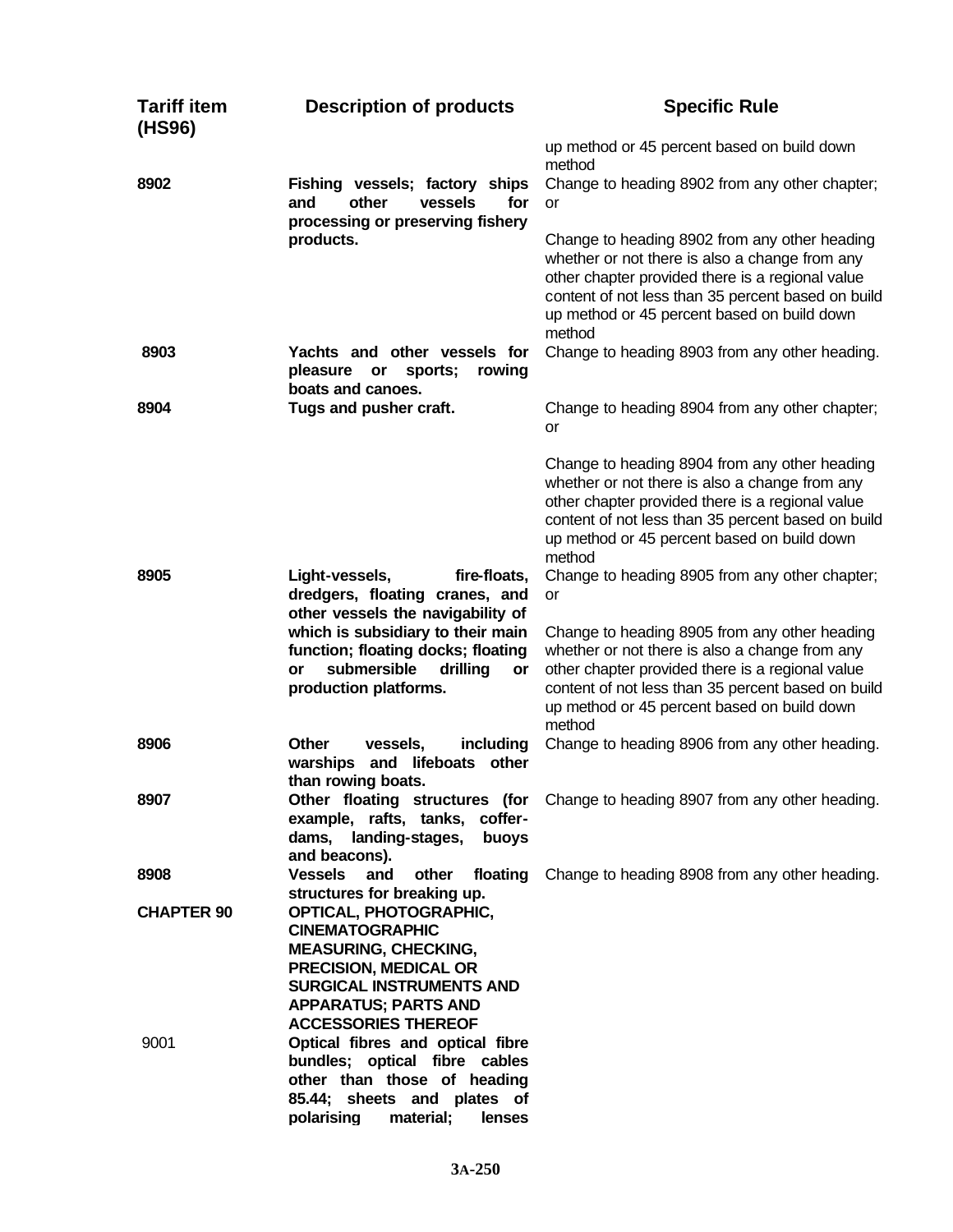| <b>Tariff item</b><br>(HS96) |                  | <b>Description of products</b>                                                                                                                                                                                      | <b>Specific Rule</b>                                                                                                                                                                                                                                                                                                                                         |
|------------------------------|------------------|---------------------------------------------------------------------------------------------------------------------------------------------------------------------------------------------------------------------|--------------------------------------------------------------------------------------------------------------------------------------------------------------------------------------------------------------------------------------------------------------------------------------------------------------------------------------------------------------|
|                              |                  | (including<br>contact<br>lenses),<br>mirrors<br>other<br>prisms,<br>and<br>optical elements, of any material,<br>unmounted, other than such<br>elements of glass not optically<br>worked.                           |                                                                                                                                                                                                                                                                                                                                                              |
|                              | 900110           | - Optical<br>fibres,<br>optical<br>fibre<br>bundles and cables                                                                                                                                                      | A change to subheading 900110 from any other<br>chapter, except from heading 7002; or A change to<br>subheading 900110 from heading 7002, whether or<br>not there is also a change from any other chapter,<br>provided there is a regional value content of not<br>less than 35 percent based on build up method or<br>45 percent based on build down method |
|                              | 900120           | - Sheets and plates of polarising<br>material                                                                                                                                                                       | A change to subheading 900120 from any other<br>subheading                                                                                                                                                                                                                                                                                                   |
|                              | 900130           | - Contact lenses                                                                                                                                                                                                    | A change to subheading 900130 from any other<br>subheading                                                                                                                                                                                                                                                                                                   |
|                              | 900140           | - Spectacle lenses of glass                                                                                                                                                                                         | A change to subheading 900140 from any other<br>subheading                                                                                                                                                                                                                                                                                                   |
|                              | 900150           | - Spectacle<br>lenses<br>0f<br>other<br>materials                                                                                                                                                                   | A change to subheading 900150 from any other<br>subheading                                                                                                                                                                                                                                                                                                   |
|                              | 900190           | - Other                                                                                                                                                                                                             | A change to subheading 900190 from any other<br>subheading                                                                                                                                                                                                                                                                                                   |
| 9002                         |                  | Lenses, prisms, mirrors and<br>other optical elements, of any<br>material, mounted, being parts<br>of or fittings for instruments or<br>apparatus, other than<br>such<br>elements of glass not optically<br>worked. |                                                                                                                                                                                                                                                                                                                                                              |
|                              | 900211           | - Objective lenses: For cameras,<br>projectors<br>photographic<br>or<br>enlargers or reducers                                                                                                                       | A change to subheading 900211 from any other<br>subheading, except from subheading 900190                                                                                                                                                                                                                                                                    |
|                              | 900219<br>900220 | - Objective lenses: Other<br>- Filters                                                                                                                                                                              | A change to subheading 900219 from any other<br>subheading, except from subheading 900190<br>A change to subheading 900220 from any other                                                                                                                                                                                                                    |
|                              | 900290           | - Other                                                                                                                                                                                                             | subheading, except from subheading 900190<br>A change to subheading 900290 from any other<br>subheading, except from subheading 900190                                                                                                                                                                                                                       |
| 9003                         |                  | <b>Frames</b><br>mountings<br>for<br>and<br>spectacles, goggles or the like,<br>and parts thereof.                                                                                                                  |                                                                                                                                                                                                                                                                                                                                                              |
|                              | 900311           | - Frames<br>mountings: Of<br>and<br>plastics                                                                                                                                                                        | A change to subheading 900311 from any other<br>heading; or a change to subheading 900311 from<br>subheading 900390, whether or not there is also a<br>change from any other heading, provided there is a<br>regional value content of not less than 35 percent<br>based on build up method or 45 percent based on<br>build down method                      |
|                              | 900319           | - Frames and mountings: Of other<br>materials                                                                                                                                                                       | A change to subheading 900319 from any other<br>heading; or a change to subheading 900319 from<br>subheading 900390, whether or not there is also a<br>change from any other heading, provided there is a                                                                                                                                                    |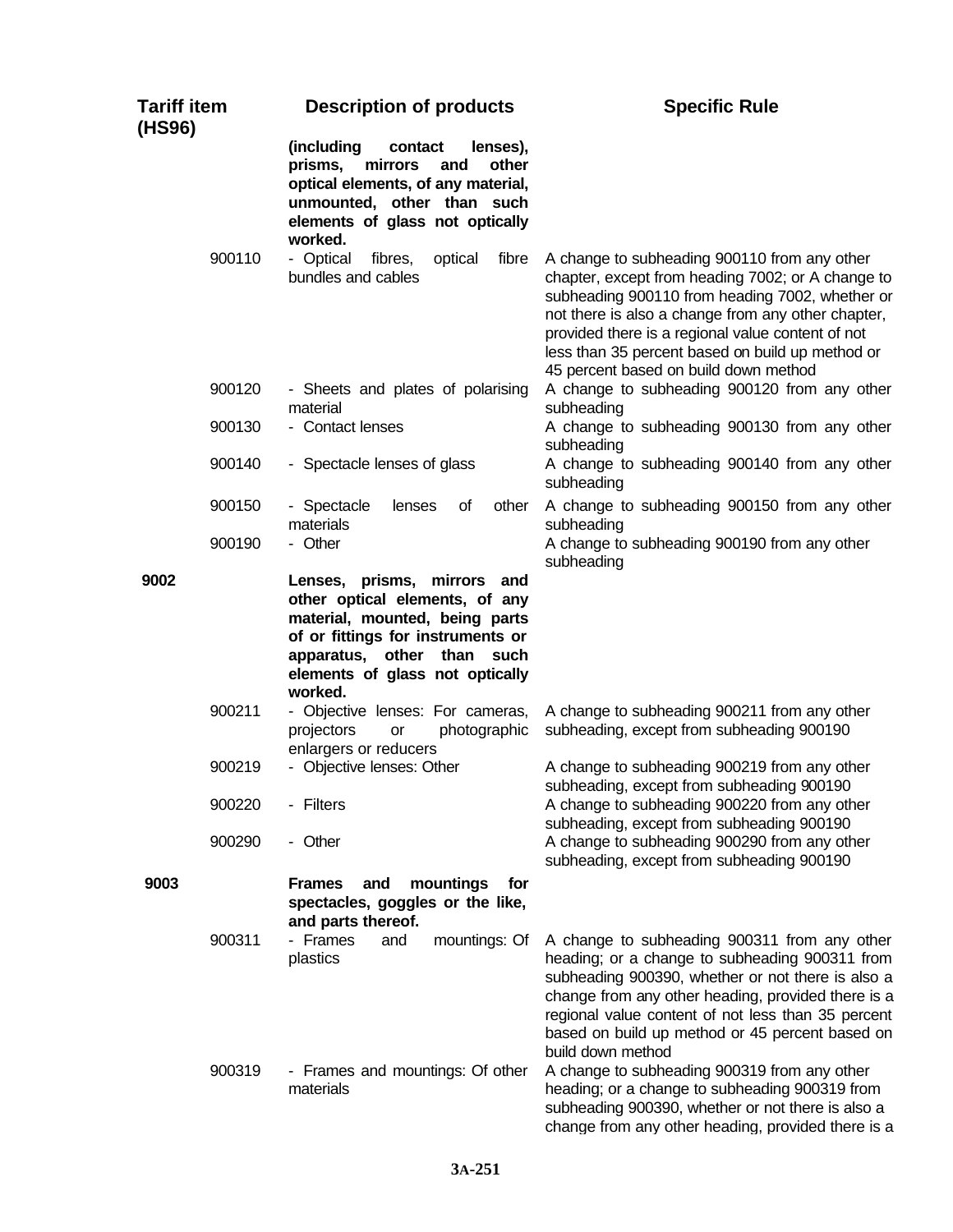| <b>Tariff item</b><br>(HS96) | <b>Description of products</b> | <b>Specific Rule</b>                                                                                                       |
|------------------------------|--------------------------------|----------------------------------------------------------------------------------------------------------------------------|
|                              |                                | regional value content of not less than 35 percent<br>based on build up method or 45 percent based on<br>build down method |
| 900390                       | - Parts                        | A change to subheading 900390 from any other<br>heading                                                                    |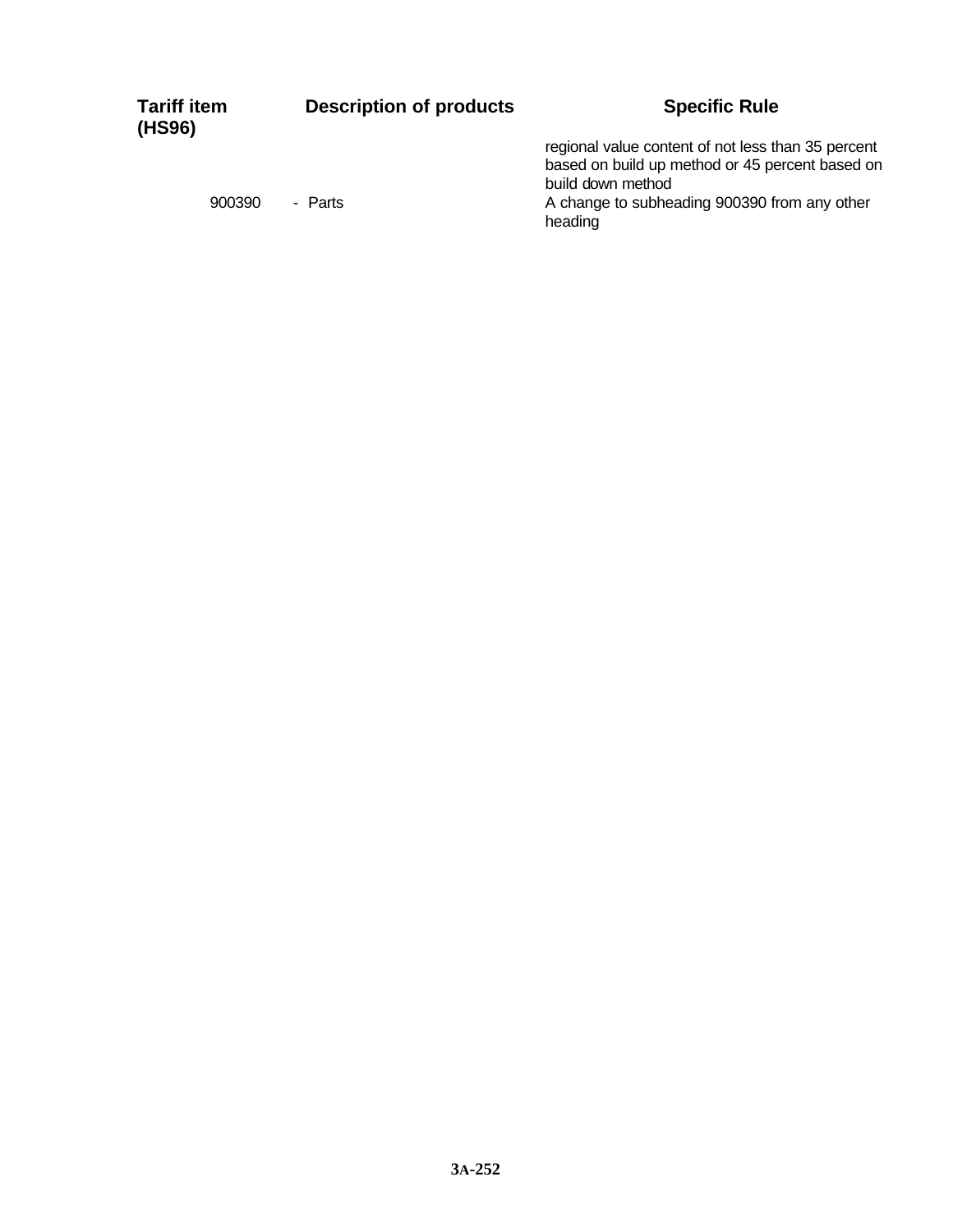| <b>Tariff item</b><br>(HS96) |        | <b>Description of products</b>                                                                                                                                                                                                     | <b>Specific Rule</b>                                                                                                                                                                                                                                                                                                                                                           |  |
|------------------------------|--------|------------------------------------------------------------------------------------------------------------------------------------------------------------------------------------------------------------------------------------|--------------------------------------------------------------------------------------------------------------------------------------------------------------------------------------------------------------------------------------------------------------------------------------------------------------------------------------------------------------------------------|--|
| 9004                         |        | Spectacles, goggles and the like,<br>corrective, protective or other.                                                                                                                                                              | A change to heading 9004 from any other chapter,<br>or a change to heading 9004 from any heading<br>within Chapter 90, whether or not there is also a<br>change from any other heading, provided there is a<br>regional value content of not less than 35 percent<br>based on build up method or 45 percent based on<br>build down method                                      |  |
| 9005                         |        | Binoculars, monoculars, other<br>optical<br>telescopes,<br>and<br>mountings<br>therefor;<br>other<br>astronomical<br><b>instruments</b><br>and<br>mountings therefor, but<br>not<br>including instruments for radio-<br>astronomy. |                                                                                                                                                                                                                                                                                                                                                                                |  |
|                              | 900510 | - Binoculars                                                                                                                                                                                                                       | A change to subheading 900510 from any other<br>subheading                                                                                                                                                                                                                                                                                                                     |  |
|                              | 900580 | - Other instruments                                                                                                                                                                                                                | A change to subheading 900580 from any<br>subheading, except from heading 9001 through<br>9002 or subheading 900590; or A change to<br>subheading 900580 from subheading 900590,<br>provided there is a regional value content of not<br>less than 35 percent based on build up method or<br>45 percent based on build down method                                             |  |
|                              | 900590 | - Parts<br>and<br>accessories<br>(including mountings)                                                                                                                                                                             | A change to subheading 900590 from any other<br>heading                                                                                                                                                                                                                                                                                                                        |  |
| 9006                         |        | Photographic<br>(other<br>than<br>cinematographic)<br>cameras;<br>photographic<br>flashlight<br>apparatus and flashbulbs other<br>than discharge lamps of heading<br>85.39.                                                        |                                                                                                                                                                                                                                                                                                                                                                                |  |
|                              | 900610 | - Cameras of a kind used for<br>printing<br>plates<br>preparing<br>or<br>cylinders                                                                                                                                                 | A change to subheading 900610 from any other<br>subheading                                                                                                                                                                                                                                                                                                                     |  |
|                              | 900620 | recording documents on microfilm,<br>microfiche or other microforms                                                                                                                                                                | - Cameras of a kind used for A change to subheading 900620 from any other<br>subheading                                                                                                                                                                                                                                                                                        |  |
|                              | 900630 | - Cameras specially designed for<br>underwater use, for aerial survey<br>for<br>medical<br>surgical<br>or<br>or<br>examination of internal organs;<br>comparison cameras for forensic<br>or criminological purposes                | A change to subheading 900630 from any other<br>subheading                                                                                                                                                                                                                                                                                                                     |  |
|                              | 900640 | - Instant print cameras                                                                                                                                                                                                            | A change to subheading 900640 from any other<br>heading; or A change to subheading 900640 from<br>subheading 900691 or 900699, whether or not<br>there is also a change from any other heading,<br>provided there is a regional value content of<br>regional value content of not less than 35 percent<br>based on build up method or 45 percent based on<br>build down method |  |
|                              | 900651 | With<br>- Other<br>cameras:<br>a<br>through-the-lens viewfinder (single                                                                                                                                                            | A change to subheading 900651 from any other<br>subheading                                                                                                                                                                                                                                                                                                                     |  |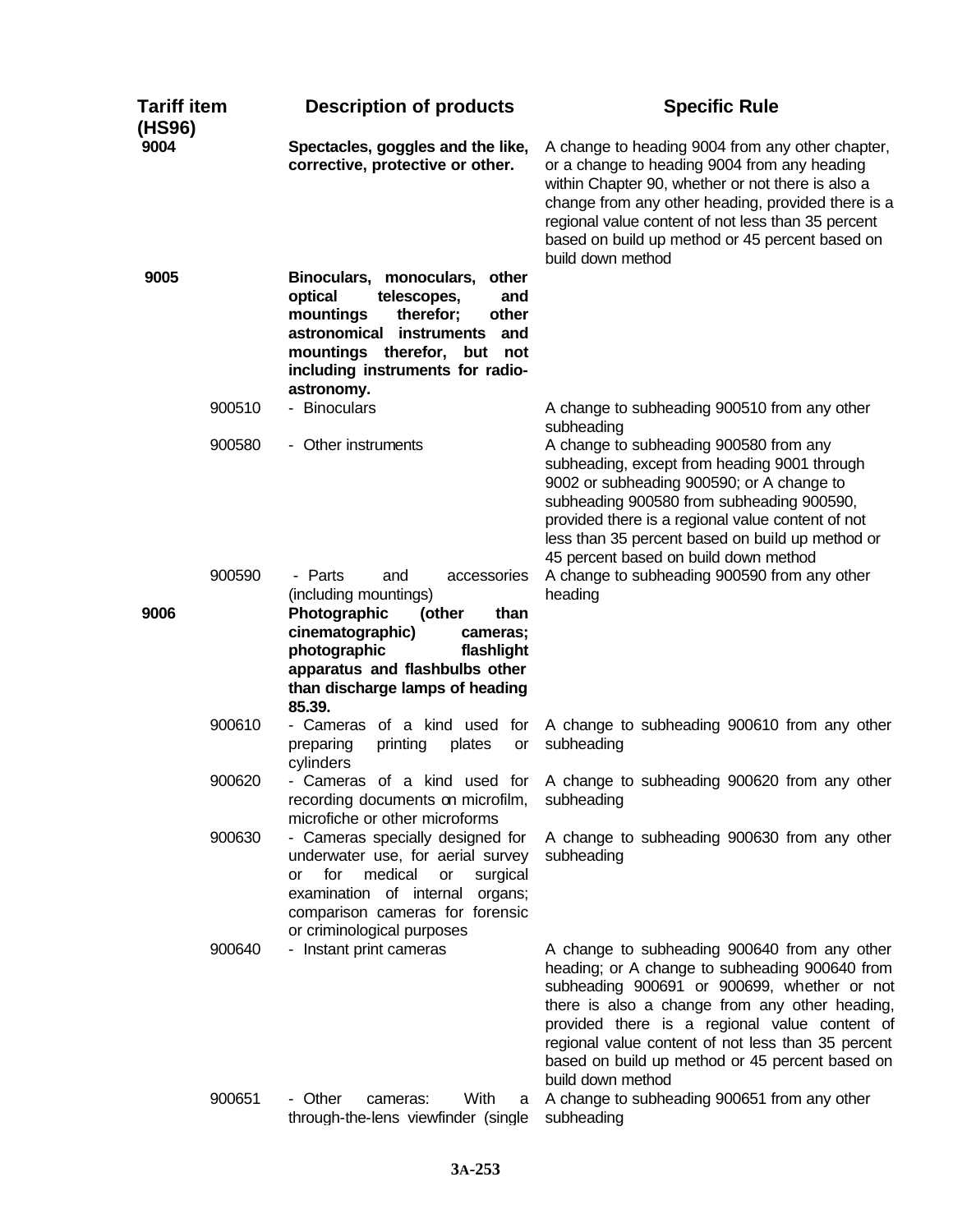| Tariff item<br>(HS96) | <b>Description of products</b>                                                                                                                | <b>Specific Rule</b>                                                                                                                                                                                                                                                                                                                              |  |
|-----------------------|-----------------------------------------------------------------------------------------------------------------------------------------------|---------------------------------------------------------------------------------------------------------------------------------------------------------------------------------------------------------------------------------------------------------------------------------------------------------------------------------------------------|--|
| 900652                | lens reflex (SLR)), for roll film of a<br>width not exceeding 35 mm<br>- Other cameras: Other, for roll<br>film of a width of less than 35 mm | A change to subheading 900652 from any other<br>heading; or A change to subheading 900652 from                                                                                                                                                                                                                                                    |  |
|                       |                                                                                                                                               | subheading 900691 or 900699, whether or not<br>there is also a change from any other heading,<br>provided there is a regional value content of not<br>less than 35 percent based on build up method or<br>45 percent based on build down method                                                                                                   |  |
| 900653                | - Other cameras: Other, for roll<br>film of a width of 35 mm                                                                                  | A change to subheading 900653 from any other<br>subheading                                                                                                                                                                                                                                                                                        |  |
| 900659                | - Other cameras: Other                                                                                                                        | A change to subheading 900659 from any other<br>heading; or A change to subheading 900659 from<br>subheading 900691 or 900699, whether or not<br>there is also a change from any other heading,<br>provided there is a regional value content of not<br>less than 35 percent based on build up method or<br>45 percent based on build down method |  |
| 900661                | flashlight<br>- Photographic<br>flashbulbs:<br>apparatus<br>and<br>Discharge lamp<br>electronic)<br>(<br>flashlight apparatus                 | A change to subheading 900661 from any other<br>subheading                                                                                                                                                                                                                                                                                        |  |
| 900662                | - Photographic<br>flashlight<br>apparatus<br>and<br>flashbulbs: Flashbulbs,<br>flashcubes<br>and the like                                     | A change to subheading 900662 from any other<br>subheading                                                                                                                                                                                                                                                                                        |  |
| 900669                | - Photographic<br>flashlight<br>apparatus and flashbulbs:<br>Other                                                                            | A change to subheading 900669 from any other<br>subheading                                                                                                                                                                                                                                                                                        |  |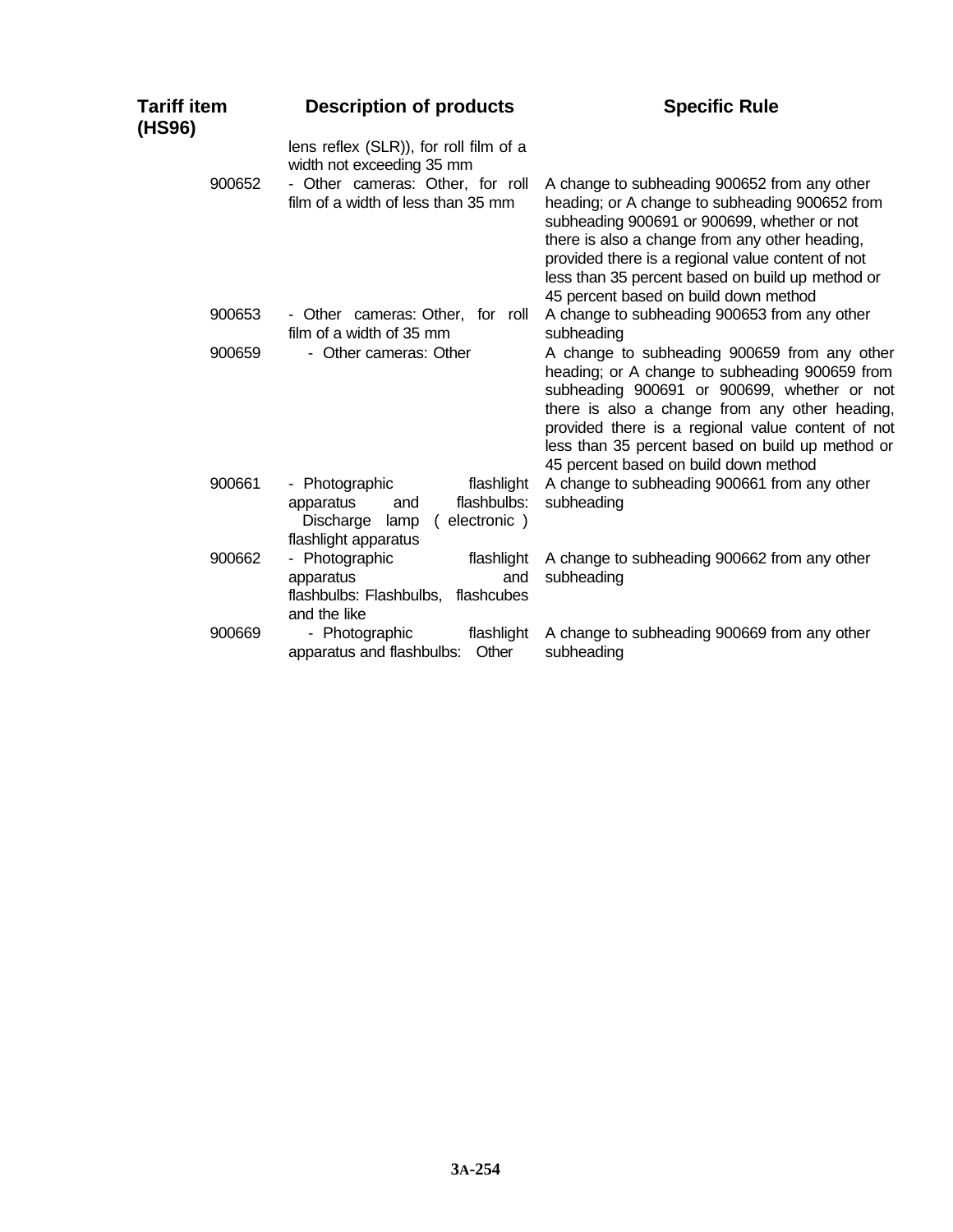| <b>Tariff item</b><br>(HS96) |        | <b>Description of products</b>                                                                                                   | <b>Specific Rule</b>                                                                                                                                                                                                                                                                                                                    |  |
|------------------------------|--------|----------------------------------------------------------------------------------------------------------------------------------|-----------------------------------------------------------------------------------------------------------------------------------------------------------------------------------------------------------------------------------------------------------------------------------------------------------------------------------------|--|
|                              | 900691 | - Parts<br>accessories: For<br>and<br>cameras                                                                                    | A change to subheading 900691 from any other<br>heading                                                                                                                                                                                                                                                                                 |  |
|                              | 900699 | - Parts and accessories: Other                                                                                                   | A change to subheading 900699 from any other<br>heading                                                                                                                                                                                                                                                                                 |  |
| 9007                         |        | Cinematographic cameras and<br>projectors,<br>whether<br>or<br>not<br>incorporating sound recording<br>or reproducing apparatus. |                                                                                                                                                                                                                                                                                                                                         |  |
|                              | 900711 | - Cameras: For film of less than<br>16 mm width or for double-8 mm<br>film                                                       | A change to subheading 900711 from any other<br>subheading                                                                                                                                                                                                                                                                              |  |
|                              | 900719 | - Cameras: Other                                                                                                                 | A change to subheading 900719 from any other<br>subheading                                                                                                                                                                                                                                                                              |  |
|                              | 900720 | - Projectors                                                                                                                     | A change to subheading 900720 from any other<br>subheading                                                                                                                                                                                                                                                                              |  |
|                              | 900791 | - Parts<br>accessories: For<br>and<br>cameras                                                                                    | A change to subheading 900791 from any other<br>heading, or A regional value content of not less<br>than 35 percent based on build up method or 45<br>percent based on build down method, whether or<br>not there is a change in tariff classification                                                                                  |  |
|                              | 900792 | accessories: For<br>- Parts<br>and<br>projectors                                                                                 | A change to subheading 900792 from any other<br>headings, or A regional value content of not less<br>than 35 percent based on build up method or 45<br>percent based on build down method, whether or<br>not there is a change in tariff classification                                                                                 |  |
| 9008                         |        | Image projectors, other than<br>cinematographic; photographic<br>(other than cinematographic)<br>enlargers and reducers.         |                                                                                                                                                                                                                                                                                                                                         |  |
|                              | 900810 | - Slide projectors                                                                                                               | A change to subheading 900810 from any other<br>heading; or A change to subheading 900810 from<br>subheading 900890, whether or not there is also a<br>change from any other heading, provided there is a<br>regional value content of not less than 35 percent<br>based on build up method or 45 percent based on<br>build down method |  |
|                              | 900820 | - Microfilm, microfiche or other<br>microform readers, whether or not<br>capable of producing copies                             | A change to subheading 900820 from any other<br>subheading                                                                                                                                                                                                                                                                              |  |
|                              | 900830 | - Other image projectors                                                                                                         | A change to subheading 900830 from any other<br>subheading                                                                                                                                                                                                                                                                              |  |
|                              | 900840 | - Photographic<br>(other<br>than<br>cinematographic)<br>enlargers<br>and<br>reducers                                             | A change to subheading 900840 from any other<br>subheading                                                                                                                                                                                                                                                                              |  |
|                              | 900890 | - Parts and accessories                                                                                                          | A change to subheading 900890 from any other<br>heading                                                                                                                                                                                                                                                                                 |  |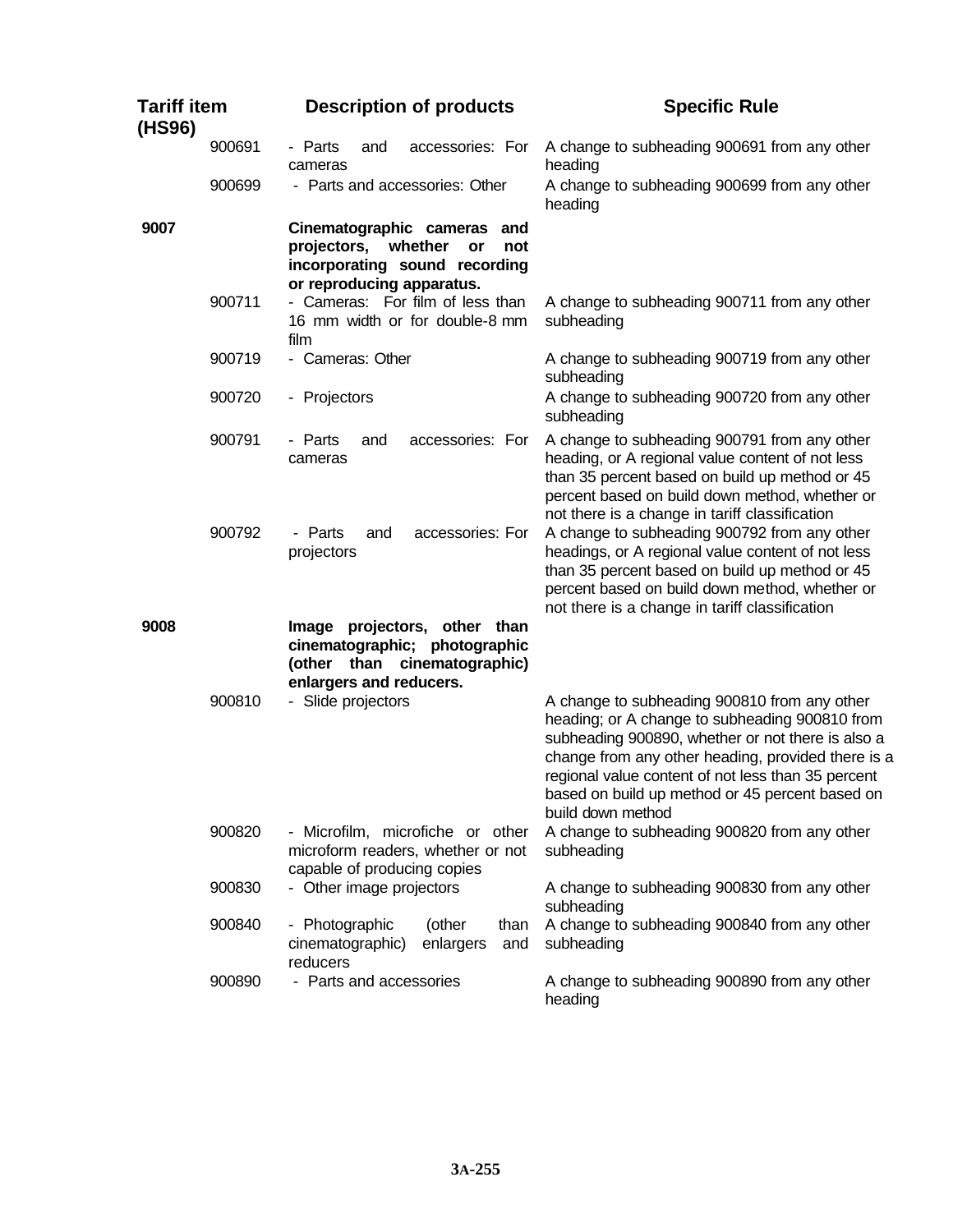| <b>Tariff item</b><br>(HS96) |        | <b>Description of products</b>                                                                                                                                                                                                                                                                                                 | <b>Specific Rule</b>                                                                                                                                                                                                                                                                                                                                                      |  |
|------------------------------|--------|--------------------------------------------------------------------------------------------------------------------------------------------------------------------------------------------------------------------------------------------------------------------------------------------------------------------------------|---------------------------------------------------------------------------------------------------------------------------------------------------------------------------------------------------------------------------------------------------------------------------------------------------------------------------------------------------------------------------|--|
| 9009                         | 900912 | Photocopying<br>apparatus<br>incorporating an optical system<br>or of the contact type and<br>thermo-copying apparatus.<br>- Electrostatic<br>photocopying<br>apparatus: Operating<br>by<br>reproducing the original image via<br>an intermediate onto the copy<br>(indirect process):                                         | A change to subheading 900912 from any other<br>subheading except subheading 900990, or a<br>change to subheading 900912 from subheading<br>900990, whether or not there is also a change from<br>any other subheading, provided there is a regional<br>value content of not less than 35 percent based on<br>build up method or 45 percent based on build down<br>method |  |
|                              | 900922 | - Other<br>photocopying<br>apparatus: Of the contact type                                                                                                                                                                                                                                                                      | A change to subheading 900921 from any other<br>subheading                                                                                                                                                                                                                                                                                                                |  |
|                              | 900930 | - Thermo-copying apparatus                                                                                                                                                                                                                                                                                                     | A change to subheading 900930 from any other<br>subheading                                                                                                                                                                                                                                                                                                                |  |
| 9010                         |        | Apparatus and equipment for<br>photographic<br>(including<br>laboratories<br>cinematographic)<br>(including apparatus for the<br>projection or drawing of circuit<br>sensitised<br>patterns<br>on<br>semiconductor materials), not<br>specified or included elsewhere<br>in this Chapter; negatoscopes;<br>projection screens. |                                                                                                                                                                                                                                                                                                                                                                           |  |
|                              | 901010 | - Apparatus and equipment for<br>automatically<br>developing<br>photographic<br>(including<br>cinematographic) film or paper in<br>rolls or for automatically exposing<br>developed<br>film<br>rolls<br>to<br>οf<br>photographic paper                                                                                         | A change to subheading 901010 from any other<br>subheading.                                                                                                                                                                                                                                                                                                               |  |
|                              | 901050 | photographic<br>(including<br>for<br>cinematographic)<br>laboratories;<br>negatoscopes                                                                                                                                                                                                                                         | - Other apparatus and equipment A change to subheading 901050 from any other<br>subheading except from subheadings 901041<br>through 901050                                                                                                                                                                                                                               |  |
|                              | 901060 | - Projection screens                                                                                                                                                                                                                                                                                                           | A change to subheading 901060 from any other<br>subheading                                                                                                                                                                                                                                                                                                                |  |
|                              | 901090 | - Parts and accessories:                                                                                                                                                                                                                                                                                                       | A change to subheading 901090 from any other<br>heading                                                                                                                                                                                                                                                                                                                   |  |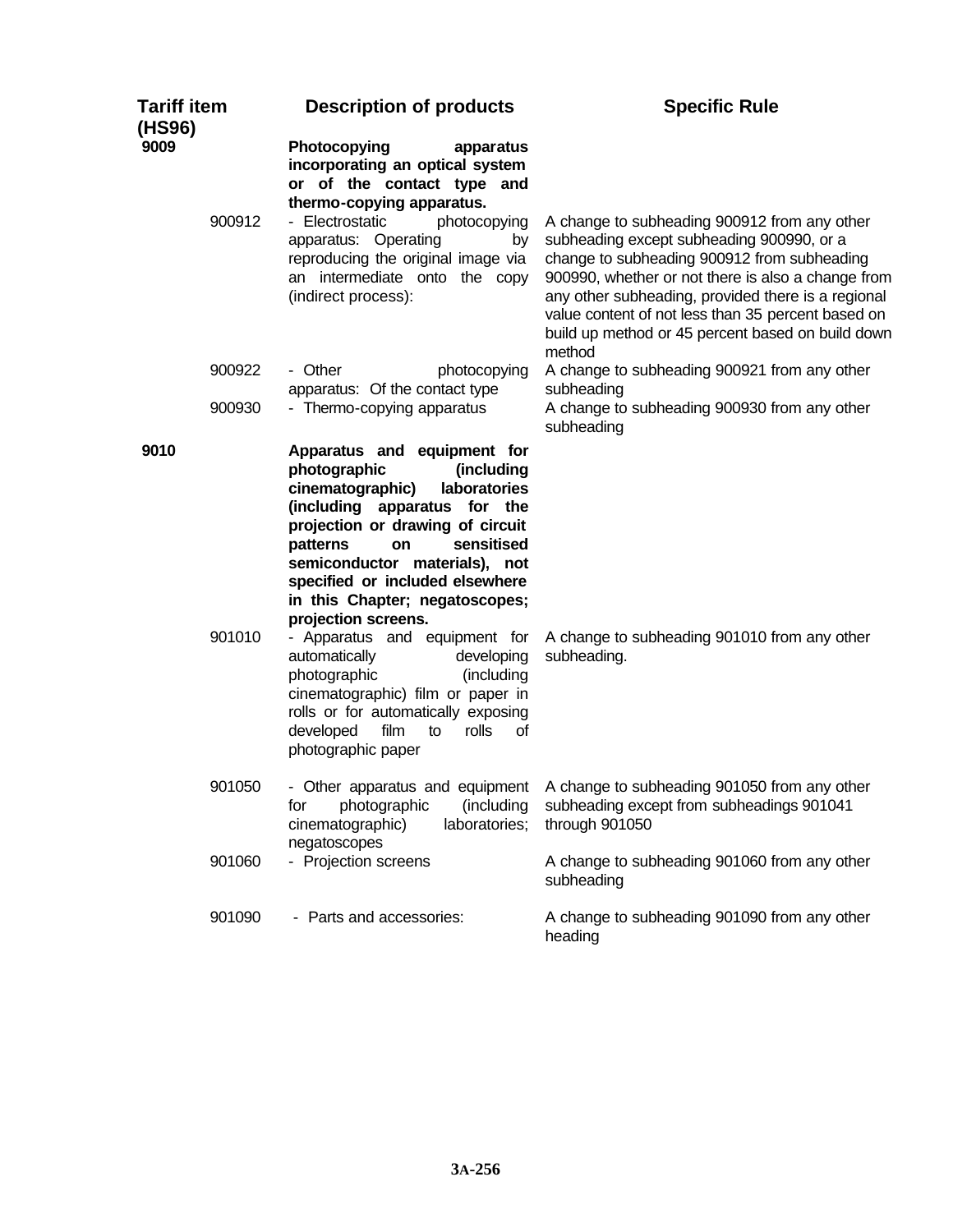| <b>Tariff item</b><br>(HS96) |        | <b>Description of products</b>                                                                                                                                                                                                                                                     | <b>Specific Rule</b>                                                                                                                                                                                                                                                                                                                    |  |
|------------------------------|--------|------------------------------------------------------------------------------------------------------------------------------------------------------------------------------------------------------------------------------------------------------------------------------------|-----------------------------------------------------------------------------------------------------------------------------------------------------------------------------------------------------------------------------------------------------------------------------------------------------------------------------------------|--|
| 9011                         |        | Compound optical microscopes,<br>including<br>those<br>for<br>photomicrography,<br>cinephotomicrography<br>or                                                                                                                                                                      |                                                                                                                                                                                                                                                                                                                                         |  |
|                              | 901110 | microprojection.<br>- Stereoscopic microscopes                                                                                                                                                                                                                                     | A change to subheading 901110 from any other<br>heading; or A change to subheading 901110 from<br>subheading 901190, whether or not there is also a<br>change from any other heading, provided there is a<br>regional value content of not less than 35 percent<br>based on build up method or 45 percent based on<br>build down method |  |
|                              | 901120 | - Other<br>microscopes,<br>for<br>photomicrography,<br>cinephotomicrography<br>or<br>microprojection                                                                                                                                                                               | A change to subheading 901120 from any other<br>heading; or A change to subheading 901120 from<br>subheading 901190, whether or not there is also a<br>change from any other heading, provided there is a<br>regional value content of not less than 35 percent<br>based on build up method or 45 percent based on<br>build down method |  |
|                              | 901180 | - Other microscopes                                                                                                                                                                                                                                                                | A change to subheading 901180 from any other<br>heading; or A change to subheading 901180 from<br>subheading 901190, whether or not there is also a<br>change from any other heading, provided there is a<br>regional value content of not less than 35 percent<br>based on build up method or 45 percent based on<br>build down method |  |
| 9012                         | 901190 | - Parts and accessories<br>Microscopes other than optical                                                                                                                                                                                                                          | A change to subheading 901190 from any other<br>heading                                                                                                                                                                                                                                                                                 |  |
|                              |        | diffraction<br>microscopes;<br>apparatus.                                                                                                                                                                                                                                          |                                                                                                                                                                                                                                                                                                                                         |  |
|                              | 901210 | - Microscopes other than optical<br>microscopes; diffraction apparatus                                                                                                                                                                                                             | A change to subheading 901210 from any other<br>subheading                                                                                                                                                                                                                                                                              |  |
|                              | 901290 | - Parts and accessories                                                                                                                                                                                                                                                            | A change to subheading 901290 from any other<br>heading                                                                                                                                                                                                                                                                                 |  |
| 9013                         |        | Liquid<br>crystal<br>devices<br>not<br>constituting articles provided for<br>specifically<br>in<br>more<br>other<br>headings; lasers, other than<br>diodes;<br>other<br>laser<br>optical<br>appliances and instruments, not<br>specified or included elsewhere<br>in this Chapter. |                                                                                                                                                                                                                                                                                                                                         |  |
|                              | 901310 | - Telescopic sights for fitting to<br>periscopes;<br>arms;<br>telescopes<br>designed<br>to<br>form<br>parts<br>οf<br>machines, appliances, instruments<br>or apparatus of this Chapter or<br>Section XVI                                                                           | A change to subheading 901310 from any other<br>heading, or a change to subheading 901310 from<br>subheading 901390, whether or not there is also a<br>change from any other heading, provided there is a<br>regional value content of not less than 35 percent<br>based on build up method or 45 percent based on<br>build down method |  |
|                              | 901320 | - Lasers, other than laser diodes                                                                                                                                                                                                                                                  | A change to subheading 901320 from any other<br>subheading                                                                                                                                                                                                                                                                              |  |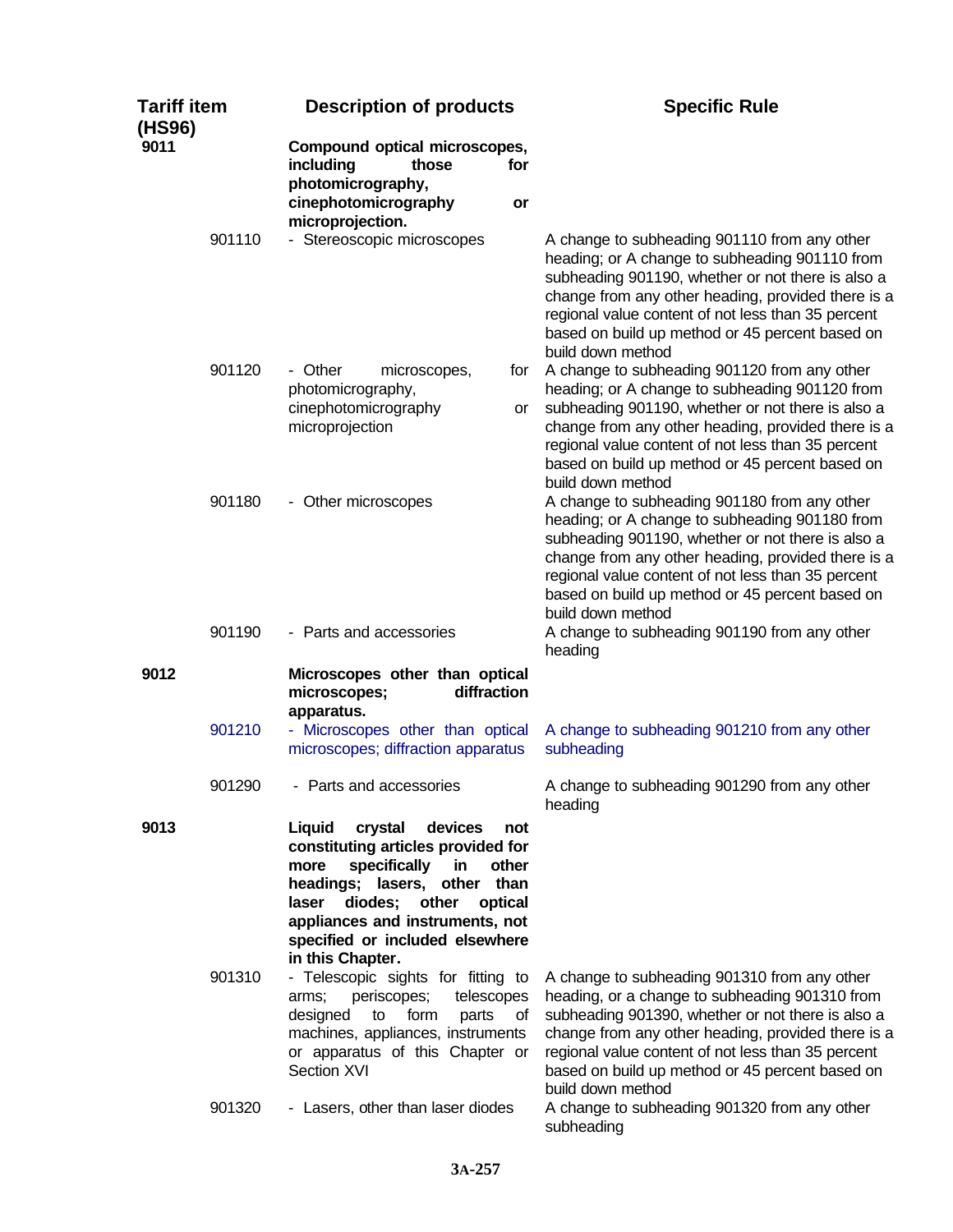| <b>Tariff item</b><br>(HS96) | <b>Description of products</b>                                                                                                                                                                                                        | <b>Specific Rule</b>                                                                                                                                                                                                                                                                                                                    |  |
|------------------------------|---------------------------------------------------------------------------------------------------------------------------------------------------------------------------------------------------------------------------------------|-----------------------------------------------------------------------------------------------------------------------------------------------------------------------------------------------------------------------------------------------------------------------------------------------------------------------------------------|--|
| 901380                       | - Other devices, appliances and<br>instruments                                                                                                                                                                                        | A change to subheading 901380 from any other<br>heading, or a change to subheading 901380 from<br>subheading 901390, whether or not there is also a<br>change from any other heading, provided there is a<br>regional value content of not less than 35 percent<br>based on build up method or 45 percent based on<br>build down method |  |
| 901390                       | - Parts and accessories                                                                                                                                                                                                               | A change to subheading 901390 from any other<br>heading, or A regional value content of not less<br>than 35 percent based on build up method or 45<br>percent based on build down method, whether or<br>not there is a change in tariff classification                                                                                  |  |
| 9014                         | finding<br><b>Direction</b><br>compasses;<br>other navigational instruments<br>and appliances.                                                                                                                                        |                                                                                                                                                                                                                                                                                                                                         |  |
| 901410                       | - Direction finding compasses                                                                                                                                                                                                         | A change to subheading 901410 from any other<br>subheading                                                                                                                                                                                                                                                                              |  |
| 901420                       | - Instruments and appliances for<br>aeronautical or space navigation<br>(other than compasses)                                                                                                                                        | A change to subheading 901420 from any other<br>subheading                                                                                                                                                                                                                                                                              |  |
| 901480                       | - Other<br>instruments<br>and<br>appliances                                                                                                                                                                                           | A change to subheading 901480 from any other<br>subheading                                                                                                                                                                                                                                                                              |  |
| 901490                       | - Parts and accessories                                                                                                                                                                                                               | A change to subheading 901490 from any other<br>heading                                                                                                                                                                                                                                                                                 |  |
| 9015                         | <b>Surveying</b><br>(including<br>photogrammetrical<br>surveying),<br>hydrographic,<br>oceanographic,<br>hydrological, meteorological or<br>geophysical<br>instruments<br>and<br>appliances,<br>excluding<br>compasses; rangefinders. |                                                                                                                                                                                                                                                                                                                                         |  |
| 901510                       | - Rangefinders                                                                                                                                                                                                                        | A change to subheading 901510 from any other<br>subheading                                                                                                                                                                                                                                                                              |  |
| 901520                       | - Theodolites<br>tachymeters<br>and<br>(tacheometers)                                                                                                                                                                                 | A change to subheading 901520 from any other<br>subheading                                                                                                                                                                                                                                                                              |  |
| 901530                       | - Levels                                                                                                                                                                                                                              | A change to subheading 901530 from any other<br>subheading                                                                                                                                                                                                                                                                              |  |
| 901540                       | - Photogrammetrical<br>surveying<br>instruments and appliances                                                                                                                                                                        | A change to subheading 901540 from any other<br>subheading                                                                                                                                                                                                                                                                              |  |
| 901580                       | - Other<br>instruments<br>and<br>appliances                                                                                                                                                                                           | A change to subheading 901580 from any other<br>subheading                                                                                                                                                                                                                                                                              |  |
| 901590                       | - Parts and accessories                                                                                                                                                                                                               | A change to subheading 901590 from any other<br>heading, or A regional value content of not less<br>than 35 percent based on build up method or 45<br>percent based on build down method, whether or<br>not there is a change in tariff classification                                                                                  |  |
| 9016                         | Balances of a sensitivity of 5 cg<br>with or without<br>better,<br>or<br>weights.                                                                                                                                                     | A change to heading 9016 from any other heading.                                                                                                                                                                                                                                                                                        |  |
| 9017                         | Drawing,<br>marking-out<br>or<br>mathematical<br>calculating<br>instruments<br>example,<br>(for                                                                                                                                       |                                                                                                                                                                                                                                                                                                                                         |  |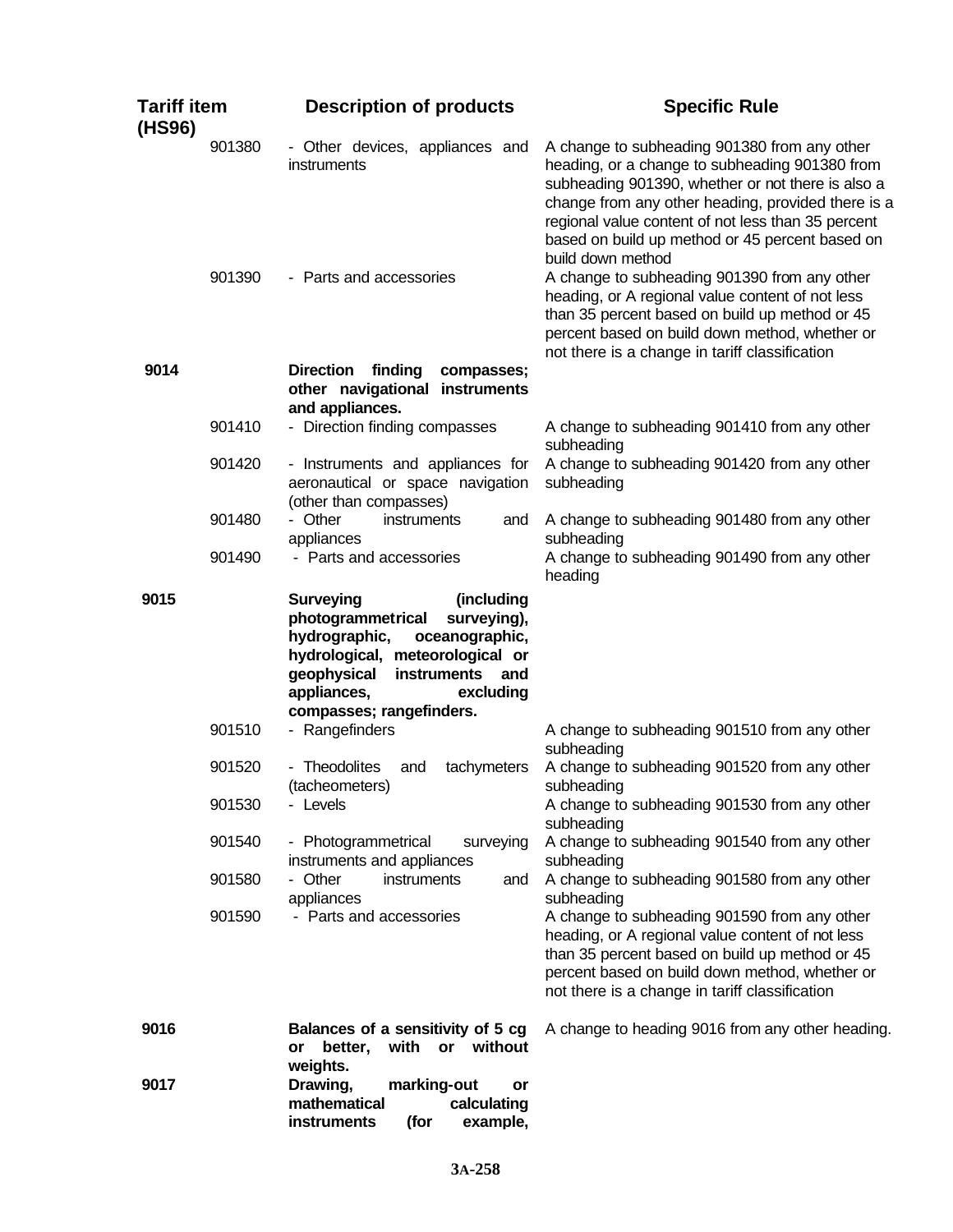| <b>Tariff item</b><br>(HS96) | <b>Description of products</b>                                                                                                                                                                                                                                                                                                                                                                       | <b>Specific Rule</b>                                                                                                                                                                                                                                                                                                                    |
|------------------------------|------------------------------------------------------------------------------------------------------------------------------------------------------------------------------------------------------------------------------------------------------------------------------------------------------------------------------------------------------------------------------------------------------|-----------------------------------------------------------------------------------------------------------------------------------------------------------------------------------------------------------------------------------------------------------------------------------------------------------------------------------------|
|                              | drafting machines, pantographs,<br>protractors, drawing sets, slide<br>rules,<br>disc<br>calculators);<br><b>instruments</b><br>measuring<br>for<br>length, for use in the hand (for<br>example, measuring rods and<br>tapes, micrometers, callipers),<br>included<br>not<br>specified<br>or<br>elsewhere in this Chapter.                                                                           |                                                                                                                                                                                                                                                                                                                                         |
| 901710                       | - Drafting tables and machines,<br>whether or not automatic                                                                                                                                                                                                                                                                                                                                          | A change to subheading 901710 from any other<br>subheading                                                                                                                                                                                                                                                                              |
| 901720                       | - Other drawing, marking-out or<br>mathematical<br>calculating<br>instruments                                                                                                                                                                                                                                                                                                                        | A change to subheading 901720 from any other<br>subheading                                                                                                                                                                                                                                                                              |
| 901730                       | - Micrometers,<br>callipers<br>and<br>gauges                                                                                                                                                                                                                                                                                                                                                         | A change to subheading 901730 from any other<br>heading, or a change to subheading 901730 from<br>subheading 901790, whether or not there is also a<br>change from any other heading, provided there is a<br>regional value content of not less than 35 percent<br>based on build up method or 45 percent based on<br>build down method |
| 901780                       | - Other instruments                                                                                                                                                                                                                                                                                                                                                                                  | A change to subheading 901780 from any other<br>heading; or A change to subheading 901780 from<br>subheading 901790, whether or not there is also a<br>change from any other heading, provided there is a<br>regional value content of not less than 35 percent<br>based on build up method or 45 percent based on<br>build down method |
| 901790                       | - Parts and accessories                                                                                                                                                                                                                                                                                                                                                                              | A change to subheading 901790 from any other<br>heading, or A regional value content of not less<br>than 35 percent based on build up method or 45<br>percent based on build down method, whether or<br>not there is a change in tariff classification                                                                                  |
| 9020                         | Other breathing appliances and<br>gas masks, excluding protective<br>masks<br>having<br>neither<br>mechanical<br>parts<br>nor<br>replaceable filters.                                                                                                                                                                                                                                                | A change to heading 9020 from any other heading                                                                                                                                                                                                                                                                                         |
| 9022                         | Apparatus based on the use of<br>X-rays or of alpha, beta or<br>gamma radiations, whether or<br>not for medical, surgical, dental<br>or veterinary uses, including<br>radiography or<br>radiotherapy<br>apparatus, X-ray tubes and<br>other X-ray generators, high<br>tension<br>generators,<br>control<br>panels and desks,<br>screens,<br>examination or treatment tables,<br>chairs and the like. |                                                                                                                                                                                                                                                                                                                                         |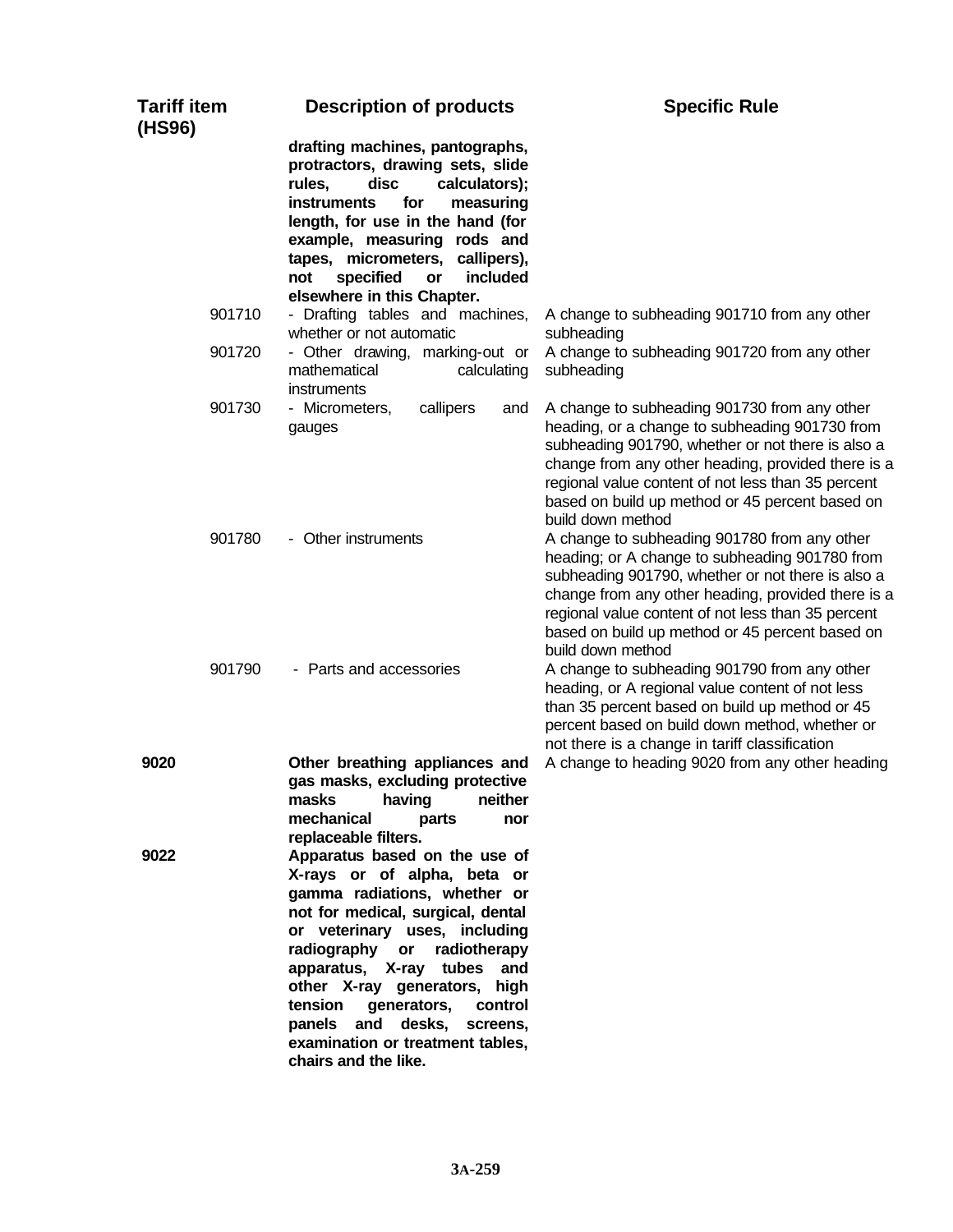| <b>Tariff item</b><br>(HS96) | <b>Description of products</b>                                                                                                                                                                                                                                                            | <b>Specific Rule</b>                                                                                        |  |  |
|------------------------------|-------------------------------------------------------------------------------------------------------------------------------------------------------------------------------------------------------------------------------------------------------------------------------------------|-------------------------------------------------------------------------------------------------------------|--|--|
| 902212                       | - Apparatus based on the use of<br>X-rays, whether or not for medical,<br>surgical, dental or veterinary uses,<br>including<br>radiography<br>or<br>radiotherapy apparatus: Computed<br>tomography apparatus                                                                              | A change to subheading 902212 from any other<br>subheading except from subheadings 902212<br>through 902214 |  |  |
| 902213                       | - Apparatus based on the use of<br>X-rays, whether or not for medical,<br>surgical, dental or veterinary uses,<br>including<br>radiography<br>or<br>radiotherapy apparatus: Other, for<br>dental uses                                                                                     | A change to subheading 902213 from any other<br>subheading except from subheadings 902212<br>through 902214 |  |  |
| 902214                       | - Apparatus based on the use of<br>X-rays, whether or not for medical,<br>surgical, dental or veterinary uses,<br>including<br>radiography<br>or<br>radiotherapy apparatus: Other, for<br>medical, surgical or veterinary<br>uses                                                         | A change to subheading 902214 from any other<br>subheading except from subheadings 902212<br>through 902214 |  |  |
| 902219                       | - Apparatus based on the use of<br>X-rays, whether or not for medical,<br>surgical, dental or veterinary uses,<br>including<br>radiography<br>or<br>radiotherapy apparatus: For other<br>uses                                                                                             | A change to subheading 902219 from any other<br>subheading                                                  |  |  |
| 902221                       | - Apparatus based on the use of<br>alpha, beta or gamma radiations,<br>not<br>for<br>whether<br>or<br>medical,<br>surgical, dental or veterinary uses,<br>radiography<br>including<br>or<br>radiotherapy<br>apparatus:<br>For<br>medical,<br>surgical,<br>dental<br>or<br>veterinary uses | A change to subheading 902221 from any other<br>subheading                                                  |  |  |
| 902229                       | - Apparatus based on the use of<br>alpha, beta or gamma radiations,<br>whether<br>not for<br>medical,<br>or<br>surgical, dental or veterinary uses,<br>including<br>radiography<br>or<br>radiotherapy apparatus: For other<br>uses                                                        | A change to subheading 902229 from any other<br>subheading                                                  |  |  |
| 902230                       | - X-ray tubes                                                                                                                                                                                                                                                                             | A change to subheading 902230 from any other<br>subheading                                                  |  |  |
| 902290                       | - Other,<br>including<br>parts<br>and<br>accessories                                                                                                                                                                                                                                      | A change to subheading 902290 from any other<br>subheading                                                  |  |  |
| 9023                         | Instruments,<br>apparatus<br>and<br>designed<br>for<br>models,<br>demonstrational purposes<br>(for<br>education<br>example,<br>in<br>or<br>exhibitions), unsuitable for other<br>uses.                                                                                                    | A change to heading 9023 from any other heading                                                             |  |  |
| 9024                         | Machines and appliances for<br>testing the hardness, strength,<br>compressibility,<br>elasticity<br>or                                                                                                                                                                                    |                                                                                                             |  |  |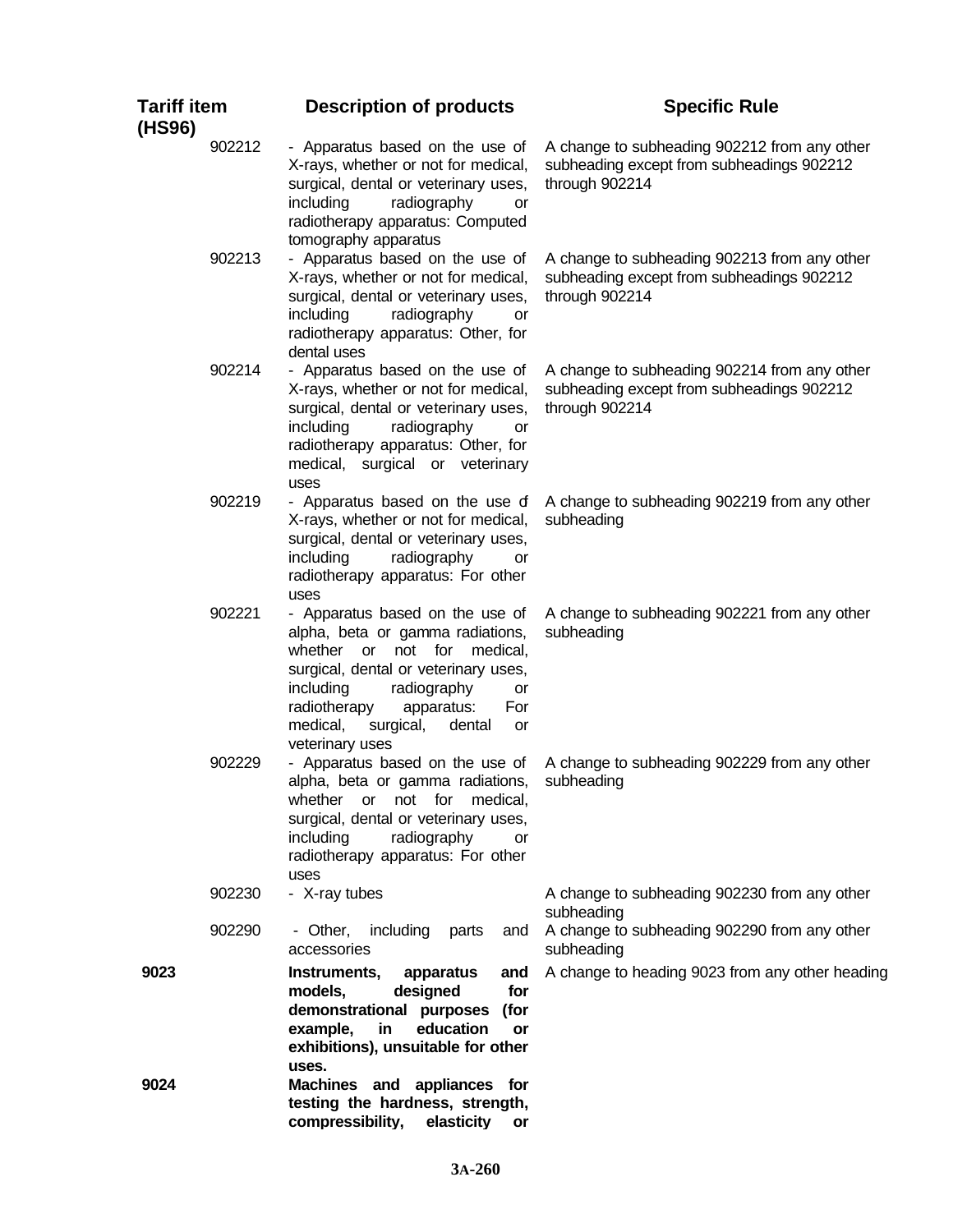## **Description of products Specific Rule**

**other mechanical properties of materials (for example, metals, wood, textiles, paper, plastics).**

testing metals

902410 - Machines and appliances for A change to subheading 902410 from any other subheading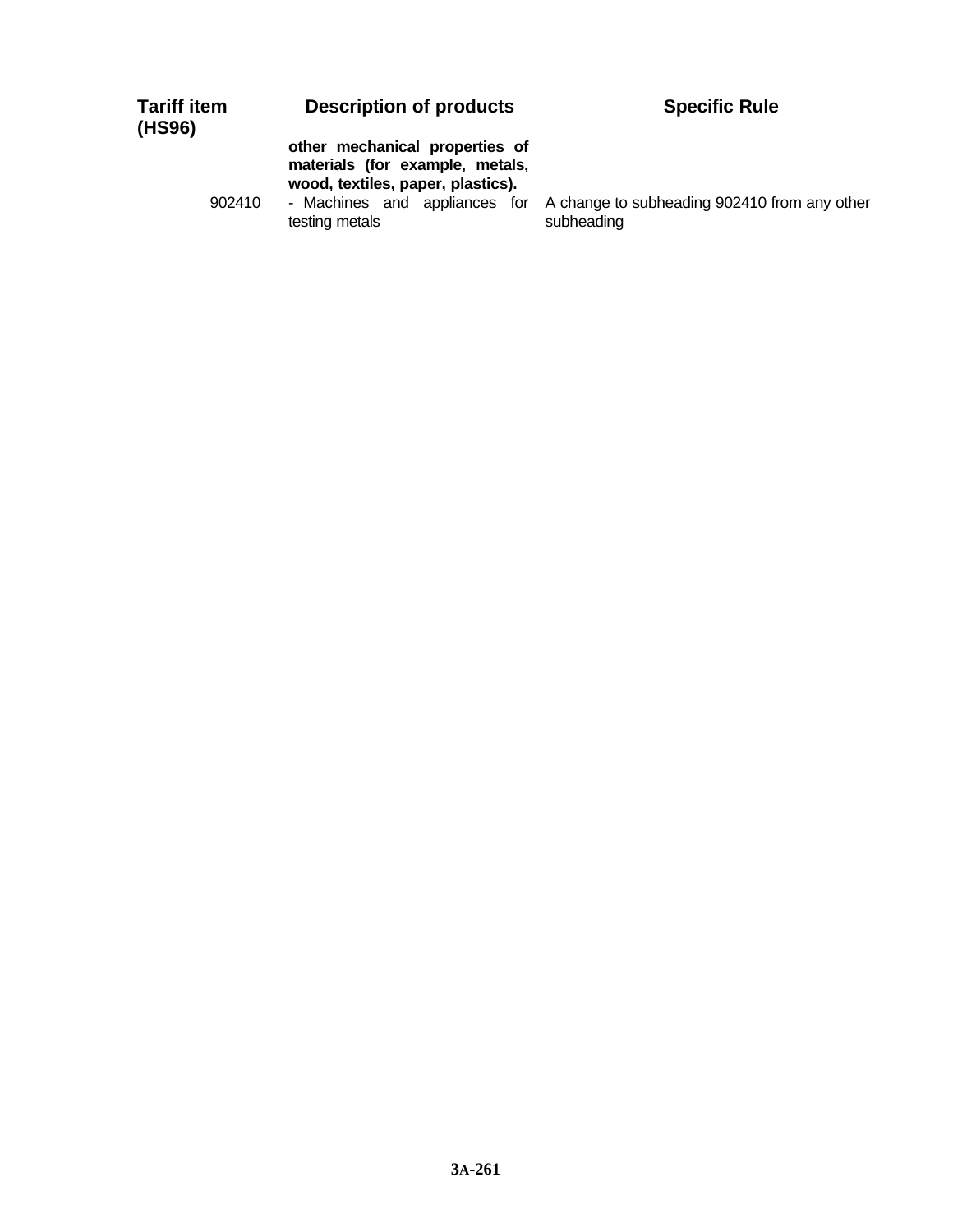| <b>Tariff item</b><br>(HS96) |        | <b>Description of products</b>                                                                                                                                                                                                                                                                                                                                                                                                                                                                                  | <b>Specific Rule</b>                                                                                                                                                                                                                                   |  |  |
|------------------------------|--------|-----------------------------------------------------------------------------------------------------------------------------------------------------------------------------------------------------------------------------------------------------------------------------------------------------------------------------------------------------------------------------------------------------------------------------------------------------------------------------------------------------------------|--------------------------------------------------------------------------------------------------------------------------------------------------------------------------------------------------------------------------------------------------------|--|--|
|                              | 902480 | - Other machines and appliances                                                                                                                                                                                                                                                                                                                                                                                                                                                                                 | A change to subheading 902480 from any other<br>subheading                                                                                                                                                                                             |  |  |
|                              | 902490 | - Parts and accessories                                                                                                                                                                                                                                                                                                                                                                                                                                                                                         | A change to subheading 902490 from any other<br>heading, or A regional value content of not less<br>than 35 percent based on build up method or 45<br>percent based on build down method, whether or<br>not there is a change in tariff classification |  |  |
| 9025                         |        | <b>Hydrometers and similar floating</b><br>thermometers,<br>instruments,<br>pyrometers,<br>barometers,<br>hygrometers<br>and<br>psychrometers,<br>recording<br>or<br>not, and any combination of                                                                                                                                                                                                                                                                                                                |                                                                                                                                                                                                                                                        |  |  |
|                              | 902511 | these instruments.<br>- Thermometers and pyrometers,<br>with<br>combined<br>other<br>not<br>instruments: Liquid-filled, for direct<br>reading                                                                                                                                                                                                                                                                                                                                                                   | A change to subheading 902511 from any other<br>subheading.                                                                                                                                                                                            |  |  |
|                              | 902519 | - Thermometers and pyrometers,<br>combined<br>with<br>other<br>not<br>instruments: Other                                                                                                                                                                                                                                                                                                                                                                                                                        | A change to subheading 902519 from any other<br>subheading.                                                                                                                                                                                            |  |  |
|                              | 902580 | - Other instruments                                                                                                                                                                                                                                                                                                                                                                                                                                                                                             | A change to subheading 902580 from any other<br>subheading.                                                                                                                                                                                            |  |  |
|                              | 902590 | - Parts and accessories                                                                                                                                                                                                                                                                                                                                                                                                                                                                                         | A change to subheading 902590 from any other<br>heading, or A regional value content of not less<br>than 35 percent based on build up method or 45<br>percent based on build down method, whether or<br>not there is a change in tariff classification |  |  |
| 9027                         |        | Instruments and apparatus for<br>physical or chemical analysis<br>polarimeters,<br>(for<br>example,<br>refractometers,<br>spectrometers,<br>smoke<br>analysis<br>gas<br>or<br>apparatus);<br>instruments<br>and<br>apparatus for<br>measuring<br>or<br>checking<br>viscosity,<br>porosity,<br>expansion, surface tension or<br>like;<br>instruments<br>the<br>and<br>apparatus for<br>measuring<br>or<br>checking quantities<br>of heat,<br>light<br>sound<br>(including<br>or<br>exposure meters); microtomes. |                                                                                                                                                                                                                                                        |  |  |
|                              | 902710 | - Gas<br>smoke<br>analysis<br><b>or</b><br>apparatus                                                                                                                                                                                                                                                                                                                                                                                                                                                            | A change to subheading 902710 from any other<br>subheading                                                                                                                                                                                             |  |  |
|                              | 902740 | - Exposure meters                                                                                                                                                                                                                                                                                                                                                                                                                                                                                               | A change to subheading 902740 from any other<br>subheading                                                                                                                                                                                             |  |  |
| 9028                         | 902790 | - Microtomes;<br>parts<br>and<br>accessories:<br>Gas, liquid or electricity supply<br>or production meters, including<br>calibrating meters therefor.                                                                                                                                                                                                                                                                                                                                                           | A change to subheading 902790 from any other<br>subheading                                                                                                                                                                                             |  |  |
|                              | 902810 | - Gas meters                                                                                                                                                                                                                                                                                                                                                                                                                                                                                                    | A change to subheading 902810 from any other                                                                                                                                                                                                           |  |  |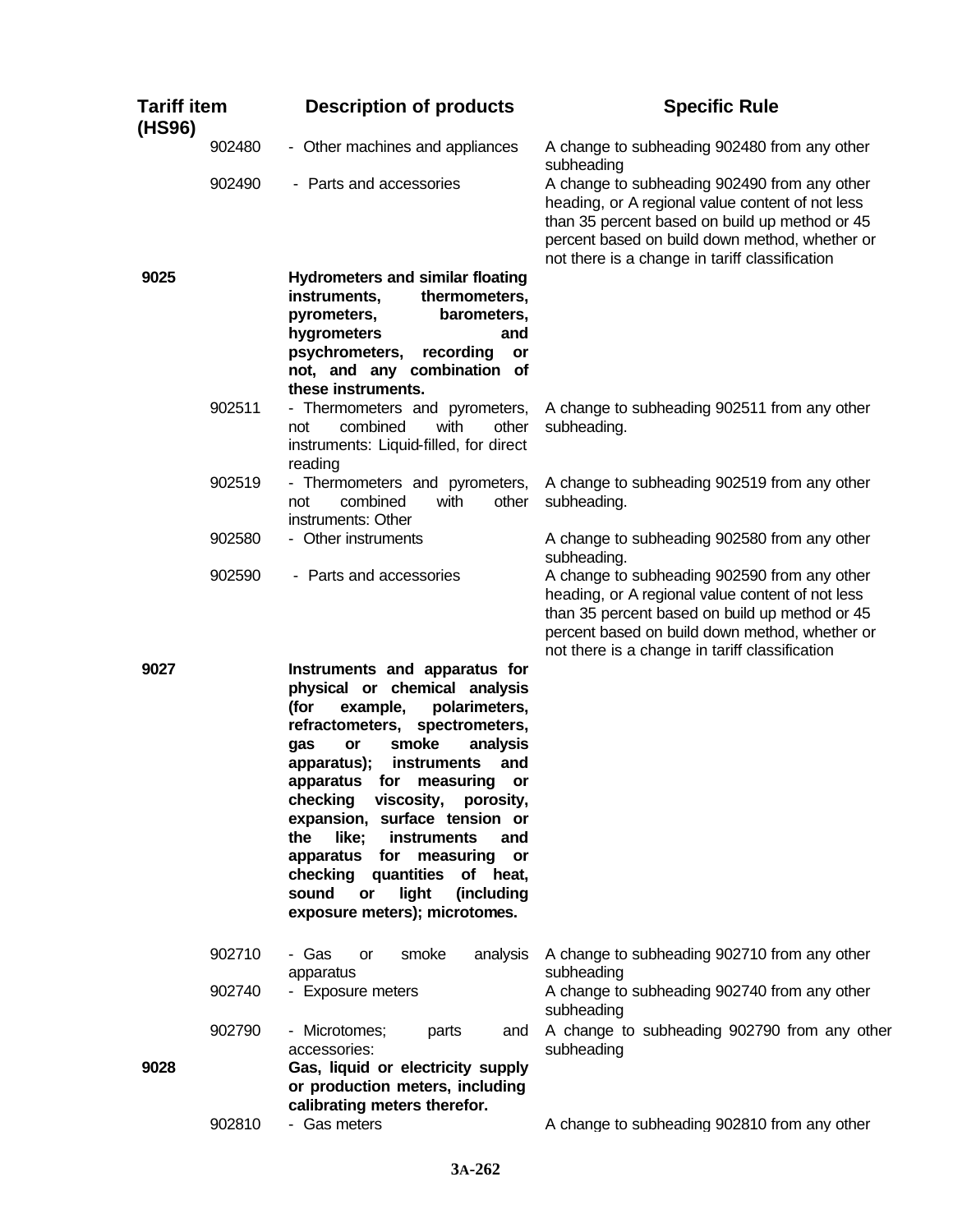| <b>Tariff item</b><br>(HS96) |        | <b>Description of products</b>                           |                                                                                                                                                                                                                                      |                       | <b>Specific Rule</b>                                                                                                                                                                                                                                                                                                                    |  |
|------------------------------|--------|----------------------------------------------------------|--------------------------------------------------------------------------------------------------------------------------------------------------------------------------------------------------------------------------------------|-----------------------|-----------------------------------------------------------------------------------------------------------------------------------------------------------------------------------------------------------------------------------------------------------------------------------------------------------------------------------------|--|
|                              | 902820 | - Liquid meters                                          |                                                                                                                                                                                                                                      |                       | subheading<br>A change to subheading 902820 from any other                                                                                                                                                                                                                                                                              |  |
|                              | 902830 | - Electricity meters                                     |                                                                                                                                                                                                                                      |                       | subheading<br>A change to subheading 902830 from any other<br>subheading                                                                                                                                                                                                                                                                |  |
|                              | 902890 |                                                          | - Parts and accessories                                                                                                                                                                                                              |                       | A change to subheading 902890 from any other<br>heading, or A regional value content of not less<br>than 35 percent based on build up method or 45<br>percent based on build down method, whether or<br>not there is a change in tariff classification                                                                                  |  |
| 9029                         |        | counters,<br>stroboscopes.                               | <b>Revolution counters, production</b><br>taximeters,<br>mileometers, pedometers and<br>the like; speed indicators and<br>tachometers, other than those<br>of heading 90.14 or 90.15;                                                |                       |                                                                                                                                                                                                                                                                                                                                         |  |
|                              | 902910 | pedometers and the like                                  | - Revolution counters, production<br>counters, taximeters, mileometers,                                                                                                                                                              |                       | A change to subheading 902910 from any other<br>heading, or a change to subheading 902910 from<br>subheading 902990, whether or not there is also a<br>change from any other heading, provided there is a<br>regional value content of not less than 35 percent<br>based on build up method or 45 percent based on<br>build down method |  |
|                              | 902920 | - Speed                                                  | indicators<br>tachometers; stroboscopes                                                                                                                                                                                              | and                   | A change to subheading 902920 from any other<br>heading, or a change to subheading 902920 from<br>subheading 902990, whether or not there is also a<br>change from any other heading, provided there is a<br>regional value content of not less than 35 percent<br>based on build up method or 45 percent based on<br>build down method |  |
|                              | 902990 |                                                          | - Parts and accessories                                                                                                                                                                                                              |                       | A change to subheading 902990 from any other<br>heading, or A regional value content of not less<br>than 35 percent based on build up method or 45<br>percent based on build down method, whether or<br>not there is a change in tariff classification                                                                                  |  |
| 9030                         |        | Oscilloscopes,<br>90.28;<br>apparatus for<br>radiations. | analysers and other instruments<br>and apparatus for measuring or<br>checking electrical quantities,<br>excluding meters of heading<br>instruments<br>measuring<br>detecting alpha, beta, gamma, X-<br>ray, cosmic or other ionising | spectrum<br>and<br>or |                                                                                                                                                                                                                                                                                                                                         |  |
|                              | 903010 | radiations                                               | - Instruments and apparatus for<br>measuring or detecting ionising                                                                                                                                                                   |                       | A change to subheading 903010 from any other<br>subheading                                                                                                                                                                                                                                                                              |  |
|                              | 903020 |                                                          | - Cathode-ray oscilloscopes and<br>cathode-ray oscillographs                                                                                                                                                                         |                       | A change to subheading 903020 from any other<br>subheading                                                                                                                                                                                                                                                                              |  |
|                              | 903031 | - Other                                                  | instruments                                                                                                                                                                                                                          | and                   | A change to subheading 903031 from any other                                                                                                                                                                                                                                                                                            |  |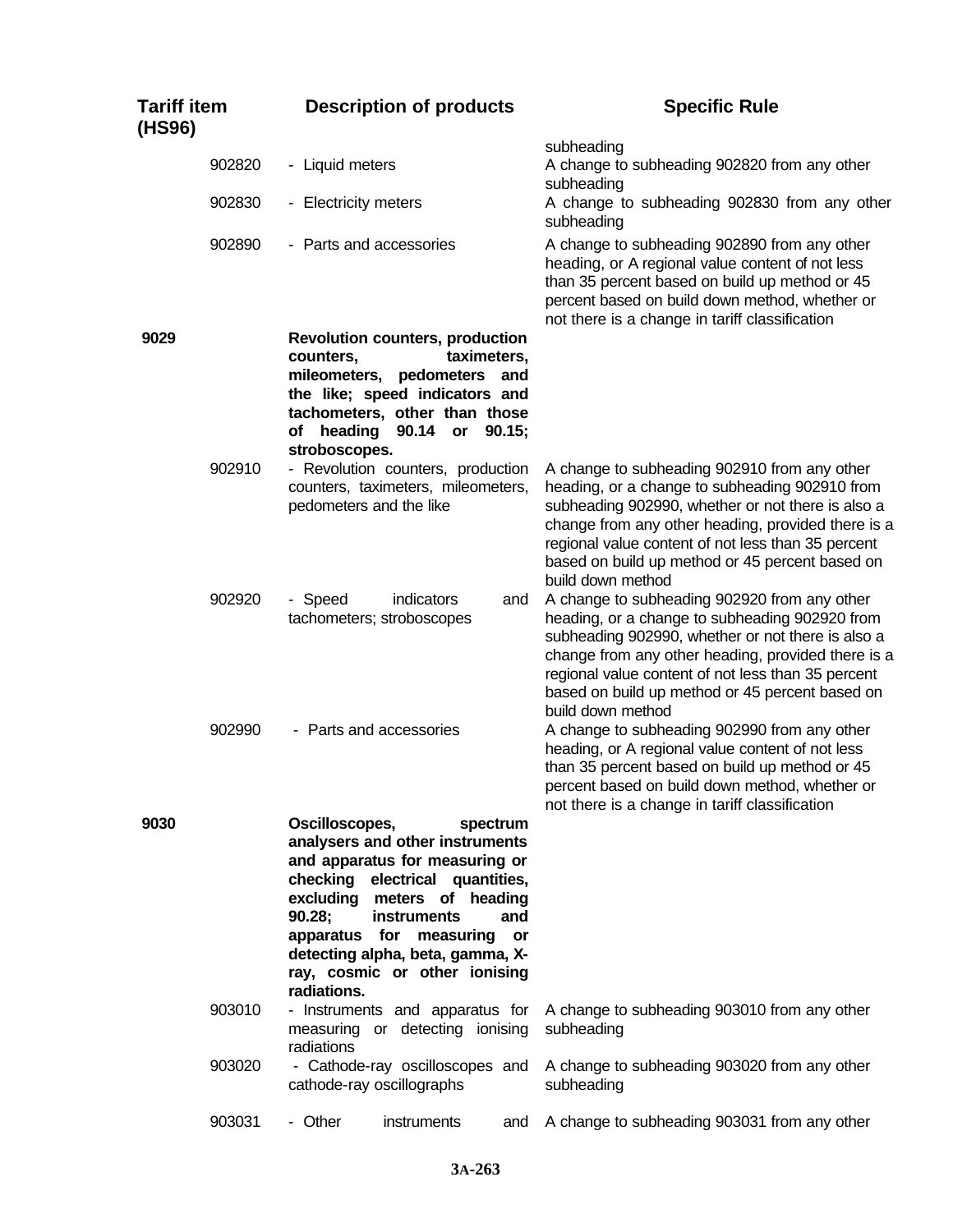| <b>Tariff item</b><br>(HS96) | <b>Description of products</b>                                                                                                                                                        | <b>Specific Rule</b>                                                                                                                                                                                                                                   |  |
|------------------------------|---------------------------------------------------------------------------------------------------------------------------------------------------------------------------------------|--------------------------------------------------------------------------------------------------------------------------------------------------------------------------------------------------------------------------------------------------------|--|
|                              | apparatus,<br>measuring<br>for<br>or<br>checking<br>voltage,<br>current,<br>resistance or power, without a<br>recording device: Multimeters                                           | subheading.                                                                                                                                                                                                                                            |  |
| 903039                       | - Other<br>instruments<br>and<br>apparatus,<br>for<br>measuring<br>or<br>checking<br>voltage,<br>current,<br>resistance or power, without a<br>recording device: Other                | A change to subheading 903039 from any other<br>subheading.                                                                                                                                                                                            |  |
| 903083                       | - Other<br>instruments<br>and<br>apparatus: Other, with a recording<br>device                                                                                                         | A change to subheading 903083 from any other<br>subheading                                                                                                                                                                                             |  |
| 903089                       | - Other<br>instruments<br>and<br>apparatus: Other                                                                                                                                     | A change to subheading 903089 from any other<br>subheading                                                                                                                                                                                             |  |
| 903090                       | - Parts and accessories:                                                                                                                                                              | A change to subheading 903090 from any other<br>subheading                                                                                                                                                                                             |  |
| 9031                         | <b>Measuring</b><br>checking<br>or<br>instruments,<br>appliances<br>and<br>machines,<br>specified<br>not<br>or<br>this<br>included<br>elsewhere<br>in<br>Chapter; profile projectors. |                                                                                                                                                                                                                                                        |  |
| 903110                       | - Machines<br>balancing<br>for<br>mechanical parts                                                                                                                                    | A change to subheading 903110 from any other<br>subheading.                                                                                                                                                                                            |  |
| 903120<br>903130             | - Test benches<br>- Profile projectors                                                                                                                                                | A change to subheading 903120 from any other<br>subheading.<br>A change to subheading 903130 from any other                                                                                                                                            |  |
| 903149                       | - Other optical instruments and<br>appliances: Other                                                                                                                                  | subheading<br>A change to subheading 903149 from any other<br>subheading, except from subheadings 903141<br>through 903149                                                                                                                             |  |
| 903180                       | - Other instruments, appliances<br>and machines:                                                                                                                                      | A change to subheading 903180 from any other<br>subheading                                                                                                                                                                                             |  |
| 903190                       | - Parts and accessories:                                                                                                                                                              | A change to subheading 903190 from any other<br>heading, or A regional value content of not less<br>than 35 percent based on build up method or 45<br>percent based on build down method, whether or<br>not there is a change in tariff classification |  |
| 9032                         | <b>Automatic</b><br>regulating<br>or<br>controlling<br>instruments<br>and<br>apparatus.                                                                                               |                                                                                                                                                                                                                                                        |  |
| 903210                       | - Thermostats                                                                                                                                                                         | A change to subheading 903210 from any other<br>subheading                                                                                                                                                                                             |  |
| 903220                       | - Manostats                                                                                                                                                                           | A change to subheading 903220 from any other<br>subheading                                                                                                                                                                                             |  |
| 903281<br>903289             | - Other<br>instruments<br>and<br>apparatus: Hydraulic or pneumatic<br>- Other<br>instruments<br>and<br>apparatus: Other                                                               | A change to subheading 903281 from any other<br>subheading<br>A change to subheading 903289 from any other<br>subheading                                                                                                                               |  |
| 903290                       | - Parts and accessories                                                                                                                                                               | A change to subheading 903290 from any other<br>subheading, or A regional value content of not less<br>than 35 percent based on build up method or 45<br>percent based on build down method, whether or                                                |  |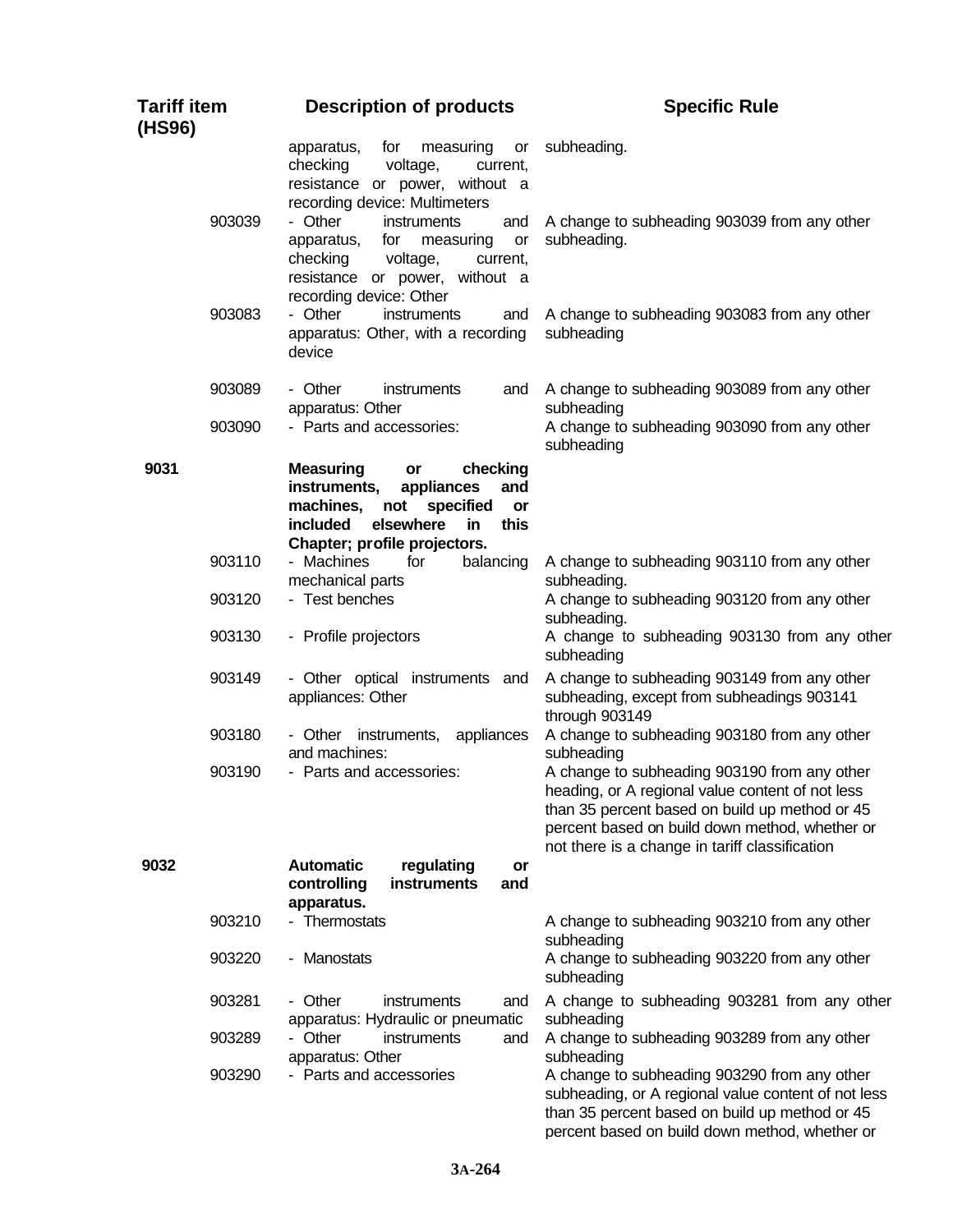| Tariff item<br>(HS96) | <b>Description of products</b>                                                                                                                                                    | <b>Specific Rule</b>                                                                                                                                                                                                                                                                                                              |  |
|-----------------------|-----------------------------------------------------------------------------------------------------------------------------------------------------------------------------------|-----------------------------------------------------------------------------------------------------------------------------------------------------------------------------------------------------------------------------------------------------------------------------------------------------------------------------------|--|
| 9033                  | Parts<br>and<br>accessories<br>(not<br>specified or included elsewhere in<br>for<br>this<br>Chapter)<br>machines,<br>appliances,<br>instruments<br>or<br>apparatus of Chapter 90. | not there is a change in tariff classification<br>A change to heading 9033 from any other heading,<br>or A regional value content of not less than 35<br>percent based on build up method or 45 percent<br>based on build down method, whether or not there<br>is a change in tariff classification                               |  |
| <b>CHAPTER 91</b>     | <b>CLOCKS AND WATCHES AND</b><br><b>PARTS THEREOF</b>                                                                                                                             |                                                                                                                                                                                                                                                                                                                                   |  |
| 9101                  | Wrist-watches, pocket-watches<br>and other watches, including<br>stop-watches, with<br>case<br>of<br>precious metal or of metal clad<br>with precious metal.                      |                                                                                                                                                                                                                                                                                                                                   |  |
| 910111                | -Wrist-watches,<br>electrically<br>whether<br>operated,<br><b>or</b><br>not<br>incorporating a stop-watch facility:                                                               | Change to subheading 910111 from any other<br>chapter; or                                                                                                                                                                                                                                                                         |  |
|                       | with mechanical display only                                                                                                                                                      | Change to subheading 910111 from heading 9114,<br>whether or not there is also a change from any<br>other chapter provided there is a regional value<br>content of not less than 35 percent based on build<br>up method or 45 percent based on build down<br>method.                                                              |  |
| 910112                | -Wrist-watches,<br>electrically<br>operated,<br>whether<br><b>or</b><br>not<br>incorporating a stop-watch facility:<br>with opto-electronic display only                          | Change to subheading 910112 from any other<br>heading except from headings 9108 through 9110.                                                                                                                                                                                                                                     |  |
| 910119                | -Wrist-watches,<br>electrically<br>whether<br>operated,<br><b>or</b><br>not<br>incorporating a stop-watch facility:<br>other                                                      | Change to subheading 910119 from any other<br>chapter; or<br>Change to subheading 910119 from heading 9114,<br>whether or not there is also a change from any<br>other chapter provided there is a regional value<br>content of not less than 35 percent based on build<br>up method or 45 percent based on build down<br>method. |  |
| 910121                | -Other wrist-watches, whether or<br>not incorporating a stop-watch<br>facility: with automatic winding                                                                            | Change to subheading 910121 from any other<br>heading except from headings 9108 through 9110.                                                                                                                                                                                                                                     |  |
| 910129                | -Other wrist-watches, whether or<br>not incorporating a stop-watch<br>facility: other                                                                                             | Change to subheading 910129 from any other<br>chapter; or<br>Change to subheading 910129 from heading 9114,<br>whether or not there is also a change from any                                                                                                                                                                     |  |
|                       |                                                                                                                                                                                   | other chapter provided there is a regional value<br>content of not less than 35 percent based on build<br>up method or 45 percent based on build down<br>method.                                                                                                                                                                  |  |
| 910191<br>910199      | -Other: electrically operated<br>-Other: other                                                                                                                                    | Change to subheading 910191 from any other<br>heading except from headings 9108 through 9110.<br>Change to subheading 910199 from any other                                                                                                                                                                                       |  |
|                       |                                                                                                                                                                                   | chapter; or<br>Change to subheading 910199 from heading 9114,                                                                                                                                                                                                                                                                     |  |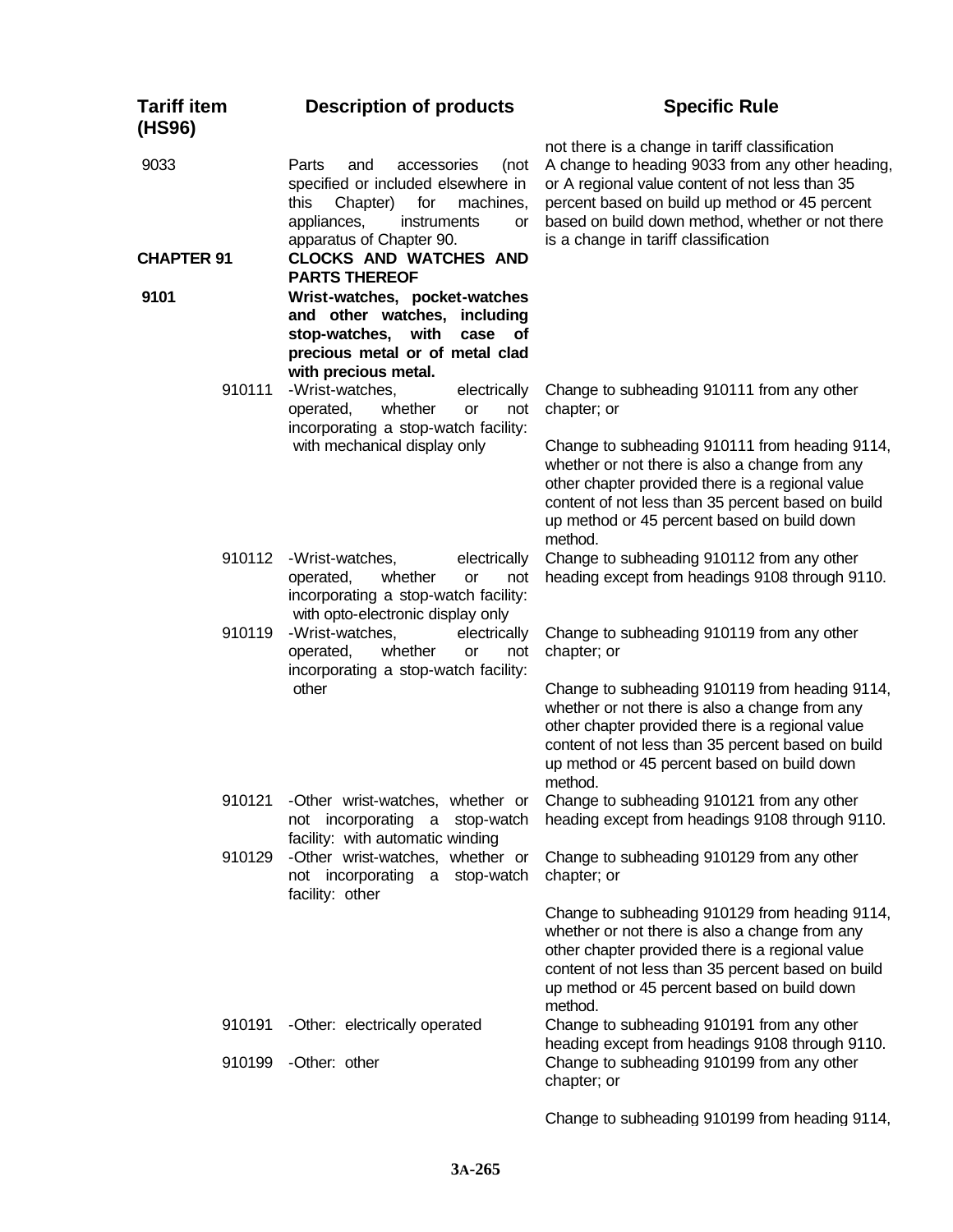| <b>Tariff item</b><br>(HS96) | <b>Description of products</b>                                                                                                                   | <b>Specific Rule</b>                                                                                                                                                                                                                                                       |
|------------------------------|--------------------------------------------------------------------------------------------------------------------------------------------------|----------------------------------------------------------------------------------------------------------------------------------------------------------------------------------------------------------------------------------------------------------------------------|
| 9102                         | Wrist-watches, pocket-watches<br>and other watches, including                                                                                    | whether or not there is also a change from any<br>other chapter provided there is a regional value<br>content of not less than 35 percent based on build<br>up method or 45 percent based on build down<br>method.<br>Change to heading 9102 from any other chapter;<br>or |
|                              | stop-watches, other than those<br>of heading 91.01.                                                                                              | Change to heading 9102 from heading 9114,<br>whether or not there is also a change from any<br>other chapter provided there is a regional value<br>content of not less than 35 percent based on build<br>up method or 45 percent based on build down<br>method.            |
| 9103                         | Clocks with watch movements,<br>excluding<br>clocks<br>of<br>heading<br>91.04.                                                                   | Change to heading 9103 from any other chapter;<br>or                                                                                                                                                                                                                       |
|                              |                                                                                                                                                  | Change to heading 9103 from heading 9114,<br>whether or not there is also a change from any<br>other chapter provided there is a regional value<br>content of not less than 35 percent based on build<br>up method or 45 percent based on build down<br>method.            |
| 9104                         | Instrument panel clocks and<br>clocks of a similar type for<br>vehicles, aircraft, spacecraft or                                                 | Change to heading 9104 from any other chapter;<br><b>or</b>                                                                                                                                                                                                                |
|                              | vessels.                                                                                                                                         | Change to heading 9104 from heading 9114,<br>whether or not there is also a change from any<br>other chapter provided there is a regional value<br>content of not less than 35 percent based on build<br>up method or 45 percent based on build down<br>method.            |
| 9105                         | Other clock.                                                                                                                                     | Change to heading 9105 from any other chapter;<br>or                                                                                                                                                                                                                       |
|                              |                                                                                                                                                  | Change to heading 9105 from heading 9114,<br>whether or not there is also a change from any<br>other chapter provided there is a regional value<br>content of not less than 35 percent based on build<br>up method or 45 percent based on build down<br>method.            |
| 9106                         | Time of day recording apparatus<br>and apparatus for measuring,<br>recording<br>otherwise<br>or                                                  | Change to heading 9106 from any other chapter;<br>or                                                                                                                                                                                                                       |
|                              | indicating intervals of time, with<br>clock or watch movement or<br>with synchronous motor (for<br>example, time-registers, time-<br>recorders). | Change to heading 9106 from heading 9114,<br>whether or not there is also a change from any<br>other chapter provided there is a regional value<br>content of not less than 35 percent based on build<br>up method or 45 percent based on build down<br>method.            |
| 9107                         | Time switches with clock or<br>watch<br>with<br>movement<br>or<br>synchronous motor.                                                             | Change to heading 9107 from any other chapter;<br>or                                                                                                                                                                                                                       |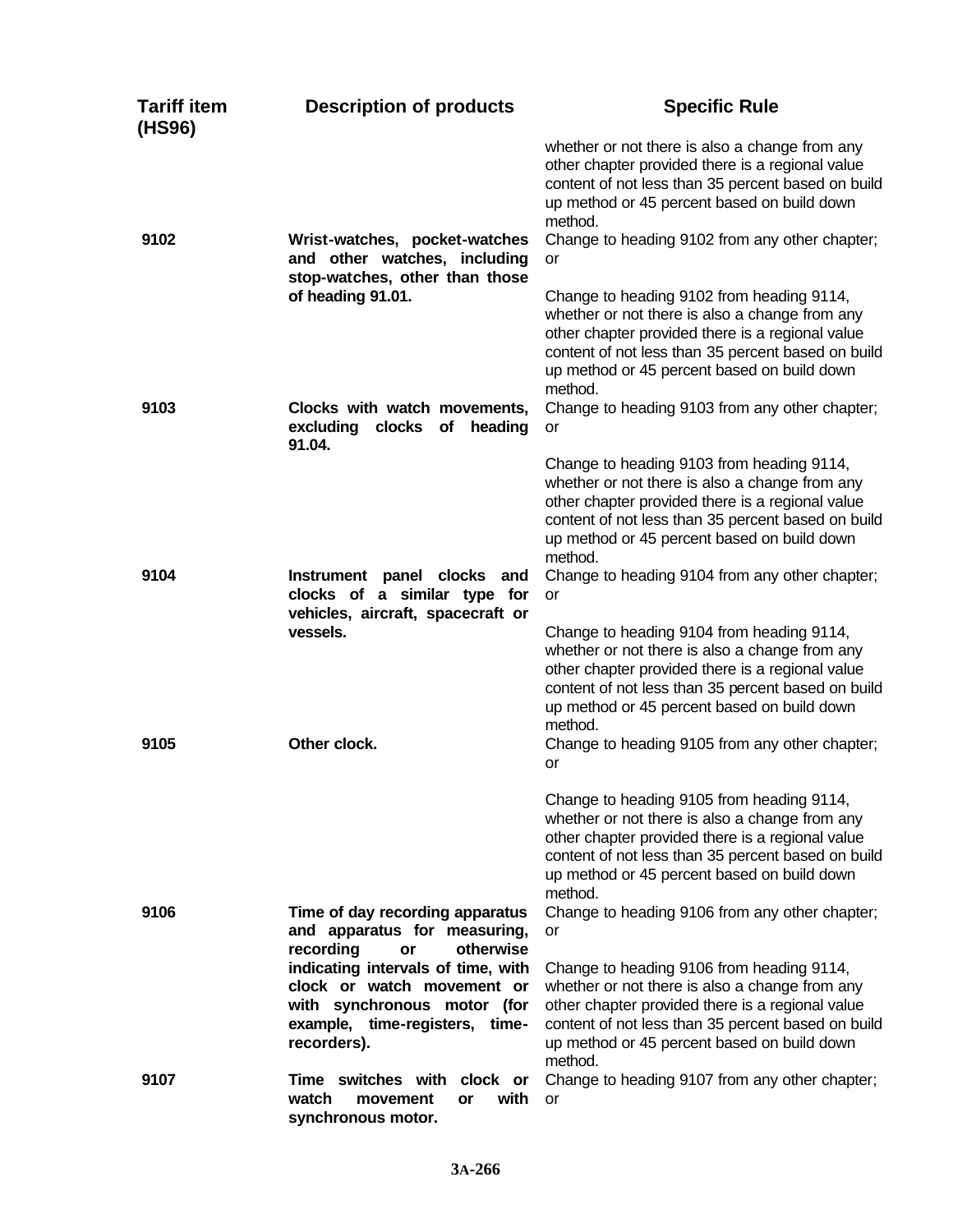| <b>Tariff item</b><br>(HS96) |                | <b>Description of products</b>                                                                                                                                                                                 | <b>Specific Rule</b>                                                                                                                                                                                                                                            |
|------------------------------|----------------|----------------------------------------------------------------------------------------------------------------------------------------------------------------------------------------------------------------|-----------------------------------------------------------------------------------------------------------------------------------------------------------------------------------------------------------------------------------------------------------------|
|                              |                |                                                                                                                                                                                                                | Change to heading 9107 from heading 9114,<br>whether or not there is also a change from any<br>other chapter provided there is a regional value<br>content of not less than 35 percent based on build<br>up method or 45 percent based on build down<br>method. |
| 9108                         |                | Watch<br>movements,<br>complete<br>and assembled.                                                                                                                                                              | Change to heading 9108 from any other heading,<br>provided there is a regional value content of not<br>less than 35 percent based on build up method or<br>45 percent based on build down method.                                                               |
| 9109                         |                | Clock movements, complete and<br>assembled.                                                                                                                                                                    | Change to heading 9109 from any other heading,<br>provided there is a regional value content of not<br>less than 35 percent based on build up method or<br>45 percent based on build down method                                                                |
| 9110                         |                | <b>Complete</b><br>watch<br>clock<br>or<br>movements,<br>unassembled<br>or<br>assembled<br>partly<br>(movement<br>sets); incomplete watch or clock<br>movements, assembled; rough<br>watch or clock movements. | Change to heading 9110 from any other heading,<br>provided there is a regional value content of not<br>less than 35 percent based on build up method or<br>45 percent based on build down method                                                                |
| 9111                         | 911110         | Watch cases and parts thereof.<br>- Cases of precious metal or of<br>metal clad with precious metal                                                                                                            | Change to subheading 911110 from subheading<br>911190 or any other heading provided there is a<br>regional value content of not less than 35 percent<br>based on build up method or 45 percent based on<br>build down method                                    |
|                              | 911120         | - Cases of base metal, whether or<br>not gold- or silver-plated                                                                                                                                                | Change to subheading 911120 from subheading<br>911190 or any other heading provided there is a<br>regional value content of not less than 35 percent<br>based on build up method or 45 percent based on<br>build down method                                    |
|                              | 911180         | - Other cases                                                                                                                                                                                                  | Change to subheading 911180 from subheading<br>911190 or any other heading provided there is a<br>regional value content of not less than 35 percent<br>based on build up method or 45 percent based on<br>build down method                                    |
|                              | 911190 - Parts |                                                                                                                                                                                                                | Change to subheading 911190 from any other<br>heading.                                                                                                                                                                                                          |
| 9112                         |                | Clock cases and cases of a<br>similar type for other goods of<br>this Chapter, and parts thereof.                                                                                                              |                                                                                                                                                                                                                                                                 |
|                              | 911210         | - Clock cases of metal                                                                                                                                                                                         | Change to subheading 911210 from subheading<br>911290 or any other heading, provided there is a<br>regional value content of not less than 35 percent<br>based on build up method or 45 percent based on<br>build down method                                   |
|                              | 911280         | - Clock cases other than of metal                                                                                                                                                                              | Change to subheading 911280 from subheading<br>911290 or any other heading provided there is a<br>regional value content of not less than 35 percent<br>based on build up method or 45 percent based on<br>build down method                                    |
|                              | 911290 - Parts |                                                                                                                                                                                                                | Change to subheading 911290 from any other                                                                                                                                                                                                                      |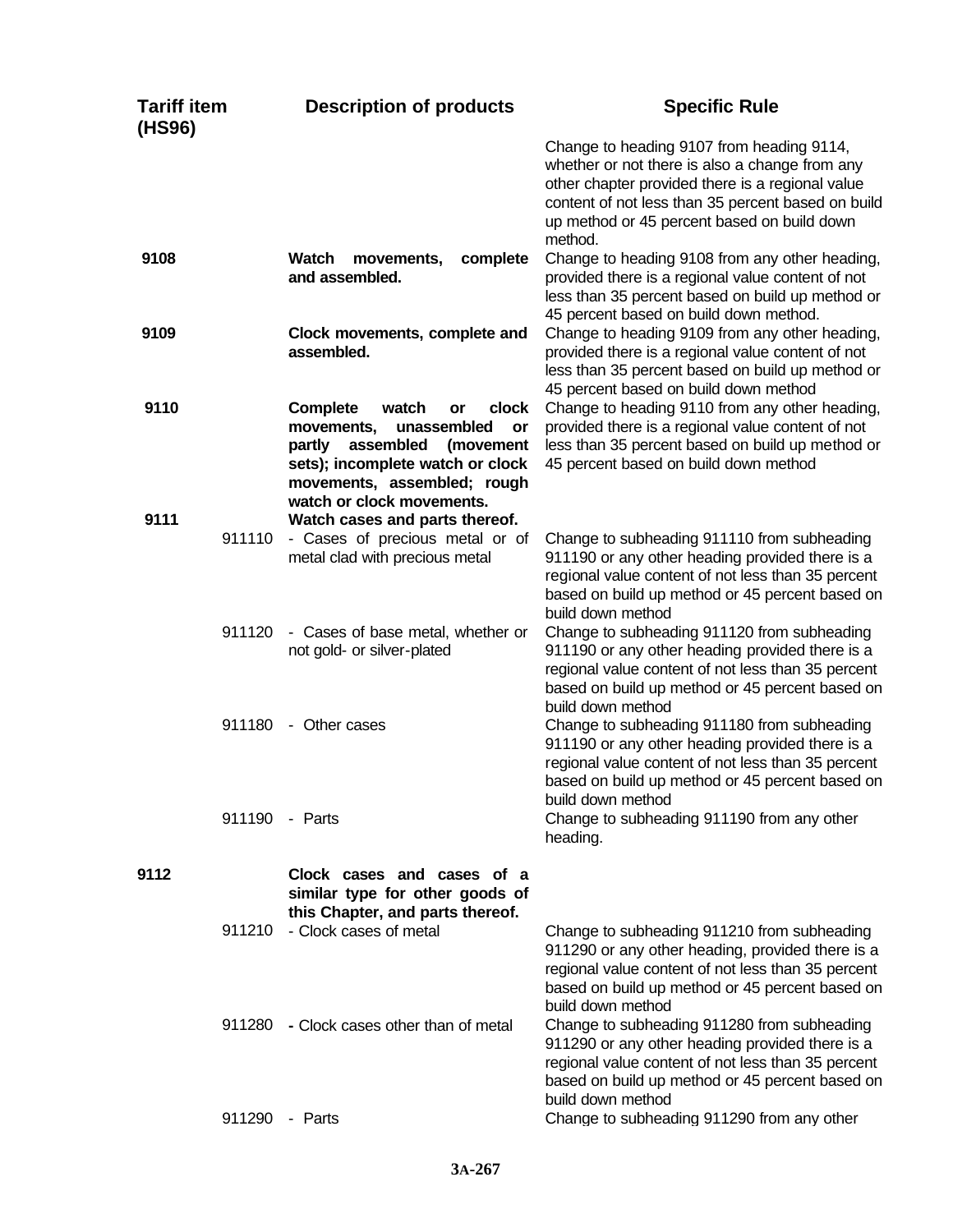| <b>Tariff item</b><br>(HS96) | <b>Description of products</b>                                                                                           | <b>Specific Rule</b>                                                                                                                                                                                                                                                |
|------------------------------|--------------------------------------------------------------------------------------------------------------------------|---------------------------------------------------------------------------------------------------------------------------------------------------------------------------------------------------------------------------------------------------------------------|
| 9113<br>9114                 | Watch straps, watch bands and<br>bracelets,<br>watch<br>and<br>parts<br>thereof.                                         | heading.<br>Change to heading 9113 from any other heading<br>provided there is a regional value content of not<br>less than 35 percent based on build up method or<br>45 percent based on build down method<br>Change to heading 9114 from any other heading.       |
| <b>CHAPTER 92</b>            | Other clock or watch parts.<br><b>MUSICAL</b><br><b>INSTRUMENTS;</b><br>PARTS AND ACCESSORIES OF<br><b>SUCH ARTICLES</b> |                                                                                                                                                                                                                                                                     |
| 9201                         | including<br>Pianos,<br>automatic<br>pianos; harpsichords and other<br>keyboard stringed instruments.                    | Change to heading 9201 from any other heading<br>except from heading 9209 when that change is<br>pursuant to General Rule of Interpretation 2(a).                                                                                                                   |
| 9202                         | <b>Other</b><br>musical<br>string<br>example,<br>instruments<br>(for<br>guitars, violins, harps).                        |                                                                                                                                                                                                                                                                     |
| 920210                       | - Played with a bow                                                                                                      | Change to subheading 920210 from any other<br>heading except from heading 9209 when that<br>change is pursuant to General Rule of<br>Interpretation 2(a).                                                                                                           |
| 920290                       | - Other                                                                                                                  | Change to subheading 920290 from any other<br>chapter; or                                                                                                                                                                                                           |
|                              |                                                                                                                          | Change to subheading 920290 from heading 9209,<br>whether or not there is also a change from any<br>other chapter provided there is a regional value<br>content of not less than 35 percent based on build<br>up method or 45 percent based on build down<br>method |
| 9203                         | Keyboard<br>pipe<br>organs;<br>harmoniums<br>similar<br>and<br>keyboard instruments with free<br>metal reeds.            | Change to heading 9203 from any other heading<br>except from heading 9209 when that change is<br>pursuant to General Rule of Interpretation 2(a)                                                                                                                    |
| 9204                         | <b>Accordions</b><br>similar<br>and<br>instruments; mouth organs.                                                        | Change to heading 9204 from any other heading<br>except from heading 9209 when that change is<br>pursuant to General Rule of Interpretation 2(a)                                                                                                                    |
| 9205                         | Other wind musical instruments<br>(for<br>clarinets,<br>example,<br>trumpets, bagpipes).                                 | Change to heading 9205 from any other heading<br>except from heading 9209 when that change is<br>pursuant to General Rule of Interpretation 2(a)                                                                                                                    |
| 9206                         | <b>Percussion musical instruments</b><br>example,<br>(for<br>drums,<br>xylophones, cymbals, castanets,                   | Change to heading 9206 from any other chapter;<br>or                                                                                                                                                                                                                |
|                              | maracas).                                                                                                                | Change to heading 9206 from heading 9209,<br>whether or not there is also a change from any<br>other chapter provided there is a regional value<br>content of not less than 35 percent based on build<br>up method or 45 percent based on build down<br>method.     |
| 9207                         | Musical instruments, the sound<br>of which is produced, or must<br>amplified, electrically (for<br>be                    | Change to heading 9207 from any other chapter;<br>or                                                                                                                                                                                                                |
|                              | example,<br>guitars,<br>organs,<br>accordions).                                                                          | Change to heading 9207 from heading 9209,<br>whether or not there is also a change from any<br>other chapter provided there is a regional value                                                                                                                     |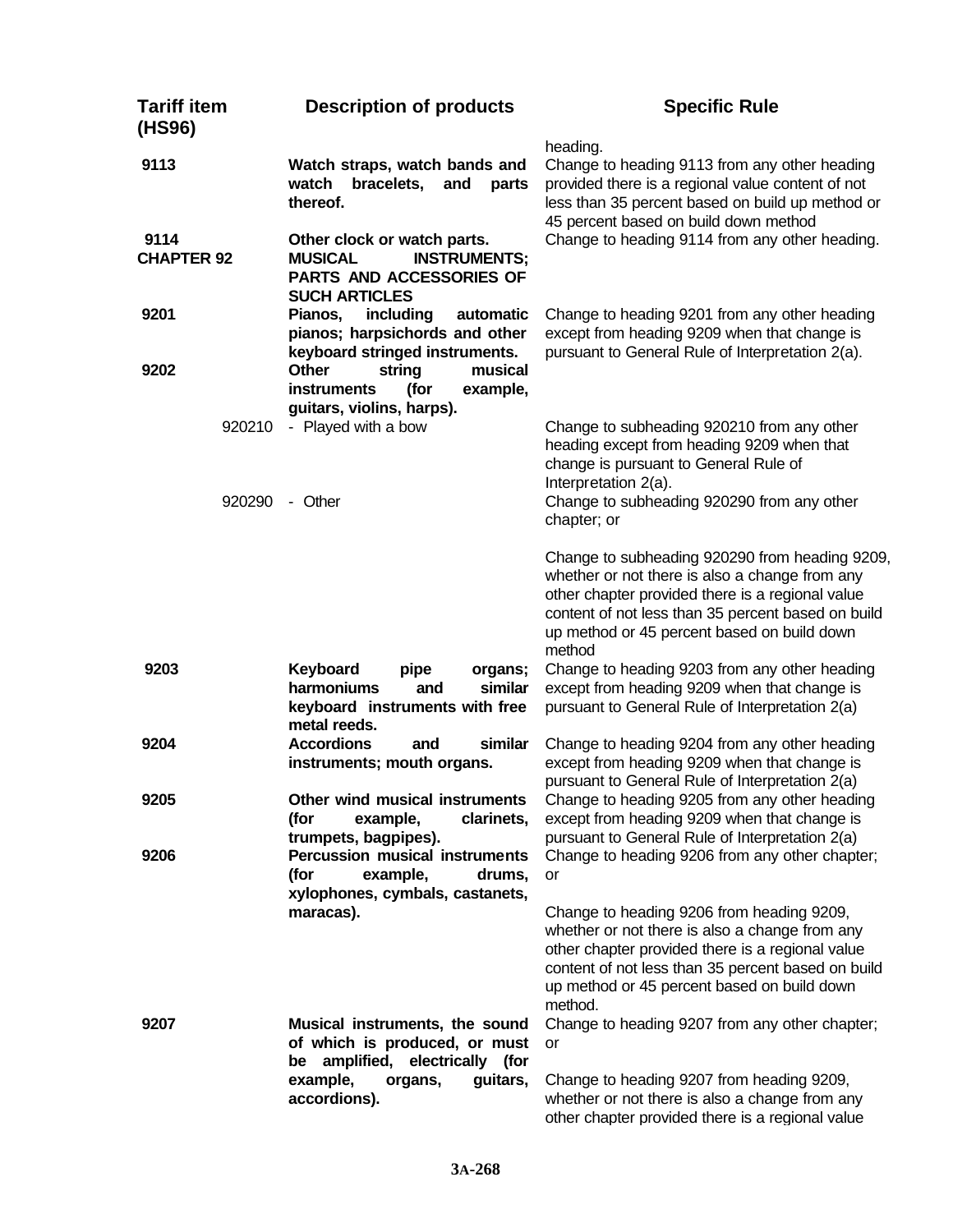| <b>Tariff item</b><br>(HS96) | <b>Description of products</b>                                                                                                                                                                                                                                                                                                                                                           | <b>Specific Rule</b>                                                                                                                                                                                                                                            |
|------------------------------|------------------------------------------------------------------------------------------------------------------------------------------------------------------------------------------------------------------------------------------------------------------------------------------------------------------------------------------------------------------------------------------|-----------------------------------------------------------------------------------------------------------------------------------------------------------------------------------------------------------------------------------------------------------------|
|                              |                                                                                                                                                                                                                                                                                                                                                                                          | content of not less than 35 percent based on build<br>up method or 45 percent based on build down<br>method.                                                                                                                                                    |
| 9208                         | <b>Musical</b><br>fairground<br>boxes,<br>mechanical<br>organs,<br>street<br>mechanical<br>singing<br>organs,                                                                                                                                                                                                                                                                            | Change to heading 9208 from any other chapter;<br>or                                                                                                                                                                                                            |
|                              | birds, musical saws and other<br>musical instruments not falling<br>within any other heading of this<br>Chapter; decoy calls of all kinds;<br>whistles, call horns and other<br>mouth-blown sound signalling<br>instruments.                                                                                                                                                             | Change to heading 9208 from heading 9209,<br>whether or not there is also a change from any<br>other chapter provided there is a regional value<br>content of not less than 35 percent based on build<br>up method or 45 percent based on build down<br>method  |
| 9209                         | Parts (for example, mechanisms<br>musical<br>boxes)<br>for<br>and<br>accessories (for example, cards,<br>discs and rolls for mechanical<br>of<br>instruments)<br>musical<br>instruments;<br>metronomes,<br>tuning forks and pitch pipes of<br>all kinds.                                                                                                                                 | Change to heading 9209 from any other heading.                                                                                                                                                                                                                  |
| <b>CHAPTER 93</b>            | <b>ARMS</b><br><b>AND</b><br><b>AMMUNITION;</b><br><b>ACCESSORIES</b><br><b>PARTS</b><br><b>AND</b><br><b>THEREOF</b>                                                                                                                                                                                                                                                                    |                                                                                                                                                                                                                                                                 |
| 9301                         | Military weapons, other than<br>revolvers, pistols and the arms<br>of heading 9307.                                                                                                                                                                                                                                                                                                      | Change to heading 9301 from any other chapter;<br>or                                                                                                                                                                                                            |
|                              |                                                                                                                                                                                                                                                                                                                                                                                          | Change to heading 9301 from heading 9305,<br>whether or not there is also a change from any<br>other chapter provided there is a regional value<br>content of not less than 35 percent based on build<br>up method or 45 percent based on build down<br>method. |
| 9302                         | <b>Revolvers</b><br>and<br>pistols, other<br>than those of heading 9303 or<br>9304.                                                                                                                                                                                                                                                                                                      | Change to heading 9302 from any other heading<br>except from heading 9305 when that change is<br>pursuant to General Rule of Interpretation 2(a).                                                                                                               |
| 9303                         | similar<br>Other<br>firearms<br>and<br>devices which operate by the<br>firing of an explosive charge (for<br>example, sporting shotguns and<br>rifles, muzzle-loading firearms,<br>Very pistols and other devices<br>designed to project only signal<br>flares, pistols and revolvers for<br>firing blank ammunition, captive-<br>bolt<br>humane<br>killers,<br>line-<br>throwing guns). | Change to heading 9303 from any other heading<br>except from heading 9305 when that change is<br>pursuant to General Rule of Interpretation 2(a).                                                                                                               |
| 9304                         | Other arms (for example, spring,<br>air or gas guns and pistols,<br>truncheons), excluding those of                                                                                                                                                                                                                                                                                      | Change to heading 9304 from any other chapter;<br>or                                                                                                                                                                                                            |
|                              | heading 93.07.                                                                                                                                                                                                                                                                                                                                                                           | Change to heading 9304 from heading 9305,<br>whether or not there is also a change from any<br>other chapter provided there is a regional value                                                                                                                 |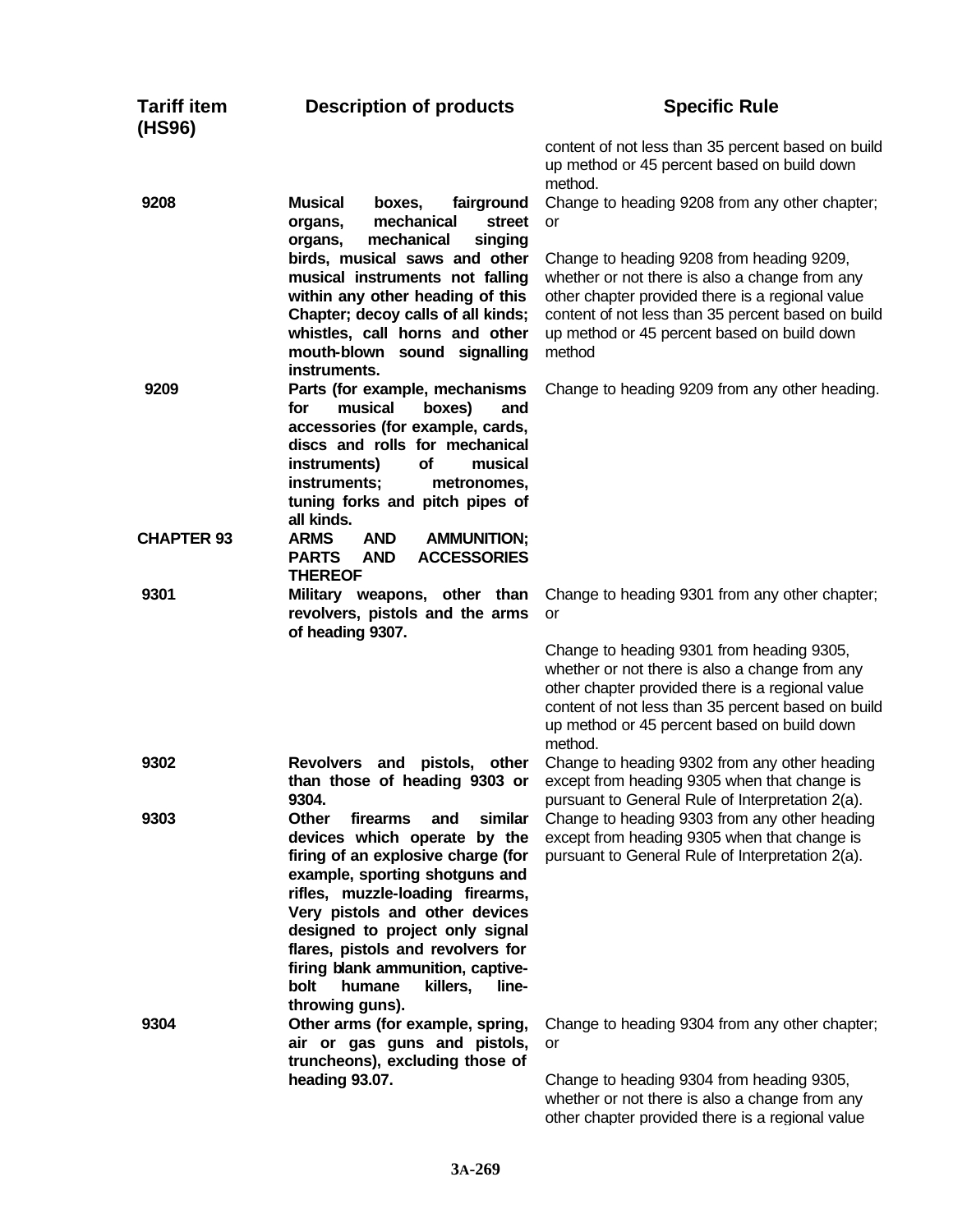| <b>Tariff item</b><br>(HS96) | <b>Description of products</b>                                                                                                                                                                                                                                                                                                     | <b>Specific Rule</b>                                                                                                                                                                                                                                    |
|------------------------------|------------------------------------------------------------------------------------------------------------------------------------------------------------------------------------------------------------------------------------------------------------------------------------------------------------------------------------|---------------------------------------------------------------------------------------------------------------------------------------------------------------------------------------------------------------------------------------------------------|
| 9305                         | Parts and accessories of articles                                                                                                                                                                                                                                                                                                  | content of not less than 35 percent based on build<br>up method or 45 percent based on build down<br>method.                                                                                                                                            |
| 930510                       | of headings 9301 to 9304.<br>- Of revolvers or pistols                                                                                                                                                                                                                                                                             | Change to subheading 930510 from any other<br>heading; or                                                                                                                                                                                               |
| 930521                       | -Of shotguns or rifles of heading<br>9303: shotgun barrels                                                                                                                                                                                                                                                                         | A regional value content of not less than 35 percent<br>based on build up method or 45 percent based on<br>build down method, whether or not there is a<br>change in tariff classification<br>Change to subheading 930521 from any other<br>heading; or |
| 930529                       | -Of shotguns or rifles of heading<br>9303: other                                                                                                                                                                                                                                                                                   | A regional value content of not less than 35 percent<br>based on build up method or 45 percent based on<br>build down method, whether or not there is a<br>change in tariff classification<br>Change to subheading 930529 from any other<br>heading; or |
| 930591                       | -Other:<br>of military weapons of<br>heading 93.01                                                                                                                                                                                                                                                                                 | A regional value content of not less than 35 percent<br>based on build up method or 45 percent based on<br>build down method, whether or not there is a<br>change in tariff classification<br>Change to subheading 930591 from any other<br>heading; or |
| 930599                       | -Other: other                                                                                                                                                                                                                                                                                                                      | A regional value content of not less than 35 percent<br>based on build up method or 45 percent based on<br>build down method, whether or not there is a<br>change in tariff classification<br>Change to subheading 930599 from any other<br>heading; or |
| 9306                         | Bombs, grenades, torpedoes,<br>mines,<br>missiles,<br>similar<br>and<br>munitions of war and parts                                                                                                                                                                                                                                 | A regional value content of not less than 35 percent<br>based on build up method or 45 percent based on<br>build down method, whether or not there is a<br>change in tariff classification<br>Change to heading 9306 from any other heading.            |
| 9307<br><b>CHAPTER 94</b>    | thereof; cartridges and other<br>ammunition and projectiles and<br>parts thereof, including shot and<br>cartridge wads.<br>Swords, cutlasses,<br>bayonets,<br>lances and similar arms and<br>parts thereof and scabbards and<br>sheaths therefor.<br><b>FURNITURE;</b><br><b>BEDDING,</b><br><b>MATTRESS</b><br><b>MATTRESSES,</b> | Change to heading 9307 from any other heading.                                                                                                                                                                                                          |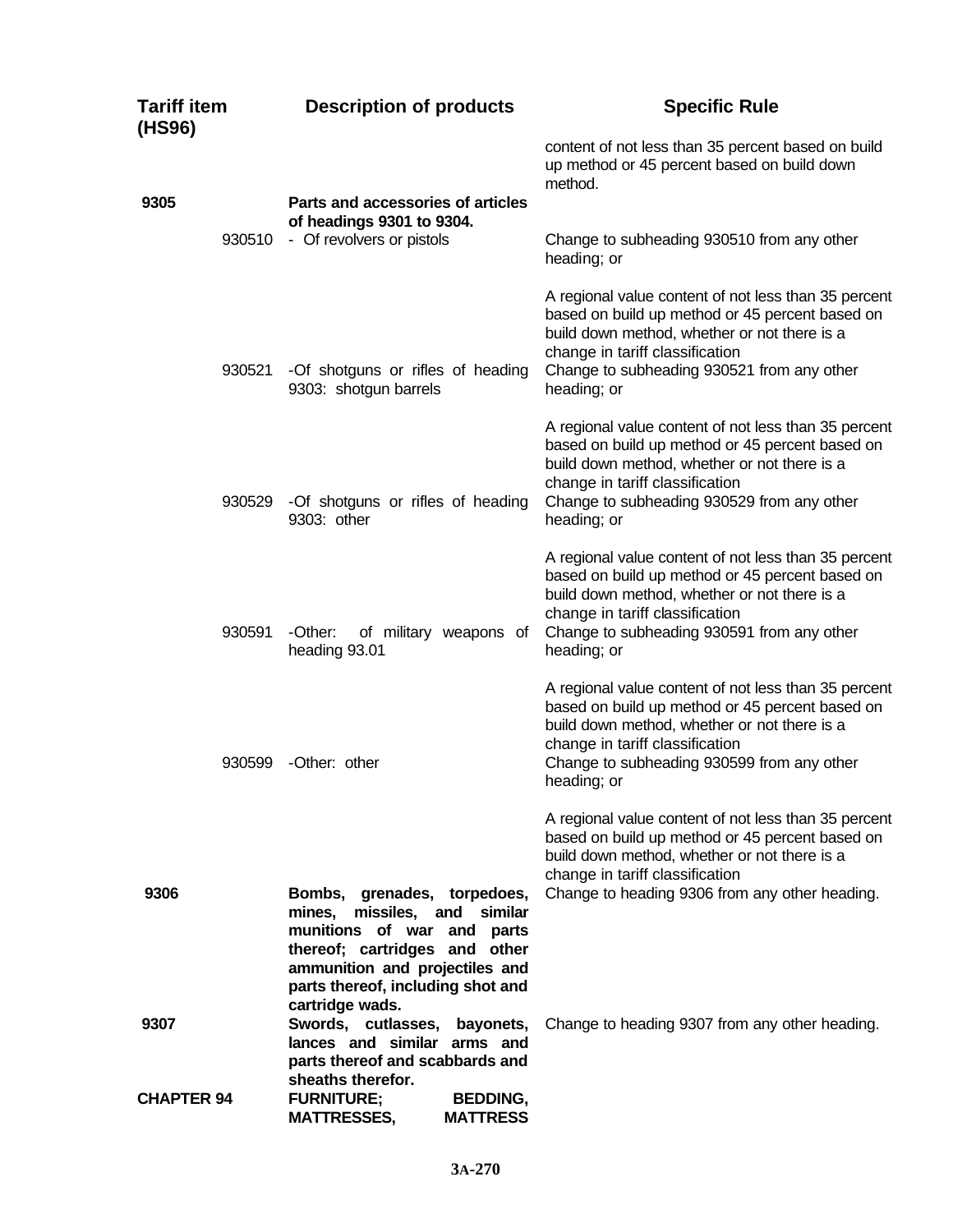| <b>Tariff item</b><br>(HS96) | <b>Description of products</b>                                                                                                                                                                                                                                                                                                                                                                                                                                                                           | <b>Specific Rule</b>                                                                                                                                                                                                                                          |
|------------------------------|----------------------------------------------------------------------------------------------------------------------------------------------------------------------------------------------------------------------------------------------------------------------------------------------------------------------------------------------------------------------------------------------------------------------------------------------------------------------------------------------------------|---------------------------------------------------------------------------------------------------------------------------------------------------------------------------------------------------------------------------------------------------------------|
| 9401                         | SUPPORTS, CUSHIONS<br><b>AND</b><br><b>SIMILAR</b><br><b>STUFFED</b><br><b>FURNISHINGS;</b><br><b>LAMPS</b><br><b>AND</b><br>FITTINGS,<br><b>NOT</b><br><b>LIGHTING</b><br><b>ELSEWHERE</b><br><b>SPECIFIED</b><br><b>OR</b><br><b>INCLUDED;</b><br><b>ILLUMINATED</b><br>SIGNS, ILLUMINATED<br><b>NAME-</b><br><b>PLATES</b><br><b>AND</b><br><b>THE</b><br>LIKE;<br><b>PREFABRICATED BUILDINGS</b><br>Seats (other than those of<br>heading 94.02), whether or not<br>convertible into beds, and parts |                                                                                                                                                                                                                                                               |
| 940110                       | thereof.<br>- Seats of a kind used for aircraft                                                                                                                                                                                                                                                                                                                                                                                                                                                          | Change to subheading 940110 from any other                                                                                                                                                                                                                    |
|                              |                                                                                                                                                                                                                                                                                                                                                                                                                                                                                                          | subheading except from subheadings 940110<br>through 940180, 940310 through 940380, and<br>except from subheadings 940190 or 940390. when<br>that change is pursuant to General Rule of<br>Interpretation 2(a).                                               |
| 940120                       | - Seats of a kind used for motor<br>vehicles                                                                                                                                                                                                                                                                                                                                                                                                                                                             | Change to subheading 940120 from any other<br>subheading except from subheadings 940110<br>through 940180, 940310 through 940380, and<br>except from subheadings 940190 or 940390. when<br>that change is pursuant to General Rule of<br>Interpretation 2(a). |
| 940130                       | - Swivel seats with variable height<br>adjustment                                                                                                                                                                                                                                                                                                                                                                                                                                                        | Change to subheading 940130 from any other<br>subheading except from subheadings 940110<br>through 940180, 940310 through 940380, and<br>except from subheadings 940190 or 940390. when<br>that change is pursuant to General Rule of<br>Interpretation 2(a). |
| 940140                       | - Seats other than garden seats or<br>equipment,<br>camping<br>convertible<br>into beds                                                                                                                                                                                                                                                                                                                                                                                                                  | Change to subheading 940140 from any other<br>subheading except from subheadings 940110<br>through 940180, 940310 through 940380, and<br>except from subheadings 940190 or 940390. when<br>that change is pursuant to General Rule of<br>Interpretation 2(a). |
| 940150                       | - Seats of cane, osier, bamboo or<br>similar materials                                                                                                                                                                                                                                                                                                                                                                                                                                                   | Change to subheading 940150 from any other<br>subheading except from subheadings 940110<br>through 940180, 940310 through 940380, and<br>except from subheadings 940190 or 940390. when<br>that change is pursuant to General Rule of<br>Interpretation 2(a). |
| 940161                       | -Other seats, with wooden frames:<br>upholstered                                                                                                                                                                                                                                                                                                                                                                                                                                                         | Change to subheading 940161 from any other<br>subheading except from subheadings 940110<br>through 940180, 940310 through 940380, and<br>except from subheadings 940190 or 940390. when<br>that change is pursuant to General Rule of<br>Interpretation 2(a). |
| 940169                       | -Other seats, with wooden frames:<br>other                                                                                                                                                                                                                                                                                                                                                                                                                                                               | Change to subheading 940169 from any other<br>subheading except from subheadings 940110<br>through 940180, 940310 through 940380, and<br>except from subheadings 940190 or 940390. when                                                                       |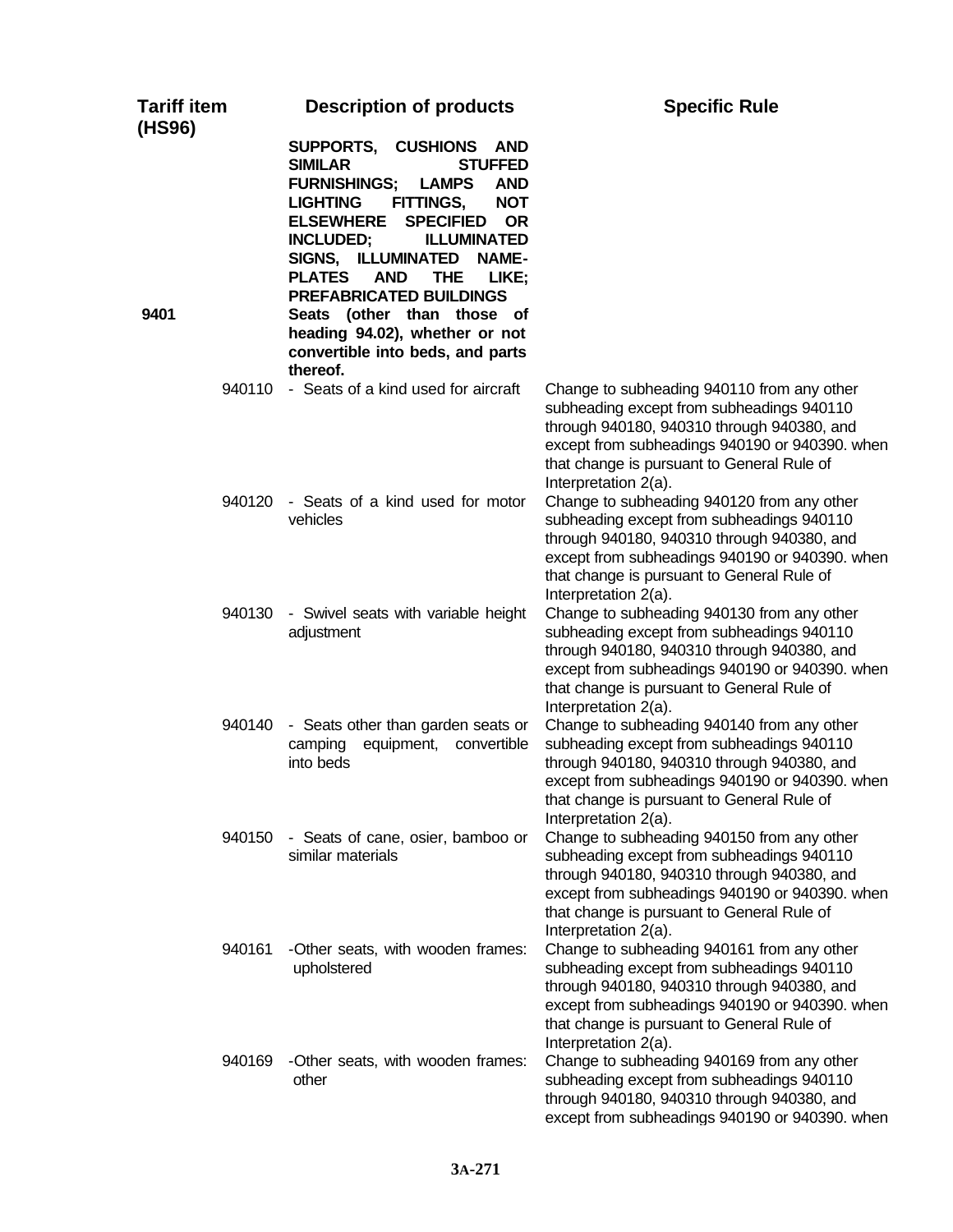| <b>Tariff item</b><br>(HS96) | <b>Description of products</b>                                                                                                                                                                                                                                                                                                                                                                                              | <b>Specific Rule</b>                                                                                                                                                                                                                                                                                                                |
|------------------------------|-----------------------------------------------------------------------------------------------------------------------------------------------------------------------------------------------------------------------------------------------------------------------------------------------------------------------------------------------------------------------------------------------------------------------------|-------------------------------------------------------------------------------------------------------------------------------------------------------------------------------------------------------------------------------------------------------------------------------------------------------------------------------------|
| 940171                       | -Other seats, with metal frames:<br>upholstered                                                                                                                                                                                                                                                                                                                                                                             | that change is pursuant to General Rule of<br>Interpretation 2(a).<br>Change to subheading 940171 from any other<br>subheading except from subheadings 940110<br>through 940180, 940310 through 940380, and<br>except from subheadings 940190 or 940390. when<br>that change is pursuant to General Rule of<br>Interpretation 2(a). |
| 940179                       | -Other seats, with metal frames:<br>other                                                                                                                                                                                                                                                                                                                                                                                   | Change to subheading 940179 from any other<br>subheading except from subheadings 940110<br>through 940180, 940310 through 940380, and<br>except from subheadings 940190 or 940390. when<br>that change is pursuant to General Rule of<br>Interpretation 2(a).                                                                       |
| 940180                       | - Other seats                                                                                                                                                                                                                                                                                                                                                                                                               | Change to subheading 940180 from any other<br>subheading except from subheadings 940110<br>through 940180, 940310 through 940380, and<br>except from subheadings 940190 or 940390. when<br>that change is pursuant to General Rule of<br>Interpretation 2(a).                                                                       |
| 940190                       | - Parts                                                                                                                                                                                                                                                                                                                                                                                                                     | Change to subheading 940190 from any other<br>heading.                                                                                                                                                                                                                                                                              |
| 9402<br>9403                 | Medical,<br>surgical,<br>dental<br>or<br>veterinary<br>furniture<br>(for<br>example,<br>operating<br>tables,<br>examination<br>tables,<br>hospital<br>beds with mechanical fittings,<br>chairs);<br>barbers<br>dentists<br>chairs and similar chairs, having<br>rotating as well as both reclining<br>and elevating movements; parts<br>of the foregoing articles.<br>furniture<br><b>Other</b><br>and<br>parts<br>thereof. | Change to heading 9402 from any other heading<br>except from subheadings 940110 through 940180<br>or subheadings 940310 through 940380, and<br>except from subheadings 940190 or 940390 when<br>that change is pursuant to General Rule of<br>Interpretation 2(a).                                                                  |
| 940310                       | - Metal furniture of a kind used in<br>offices                                                                                                                                                                                                                                                                                                                                                                              | Change to subheading 940310 from any other<br>subheading except from subheadings 940110<br>through 940180, 940310 through 940380 and<br>except from subheadings 940190 or 940390 when<br>that change is pursuant to General Rule of<br>Interpretation 2(a).                                                                         |
| 940320                       | - Other metal furniture                                                                                                                                                                                                                                                                                                                                                                                                     | Change to subheading 940320 from any other<br>subheading except from subheadings 940110<br>through 940180, 940310 through 940380 and<br>except from subheadings 940190 or 940390 when<br>that change is pursuant to General Rule of<br>Interpretation 2(a).                                                                         |
| 940330                       | - Wooden furniture of a kind used<br>in offices                                                                                                                                                                                                                                                                                                                                                                             | Change to subheading 940330 from any other<br>subheading except from subheadings 940110<br>through 940180, 940310 through 940380 and<br>except from subheadings 940190 or 940390 when<br>that change is pursuant to General Rule of<br>Interpretation 2(a).                                                                         |
| 940340                       | - Wooden furniture of a kind used                                                                                                                                                                                                                                                                                                                                                                                           | Change to subheading 940340 from any other                                                                                                                                                                                                                                                                                          |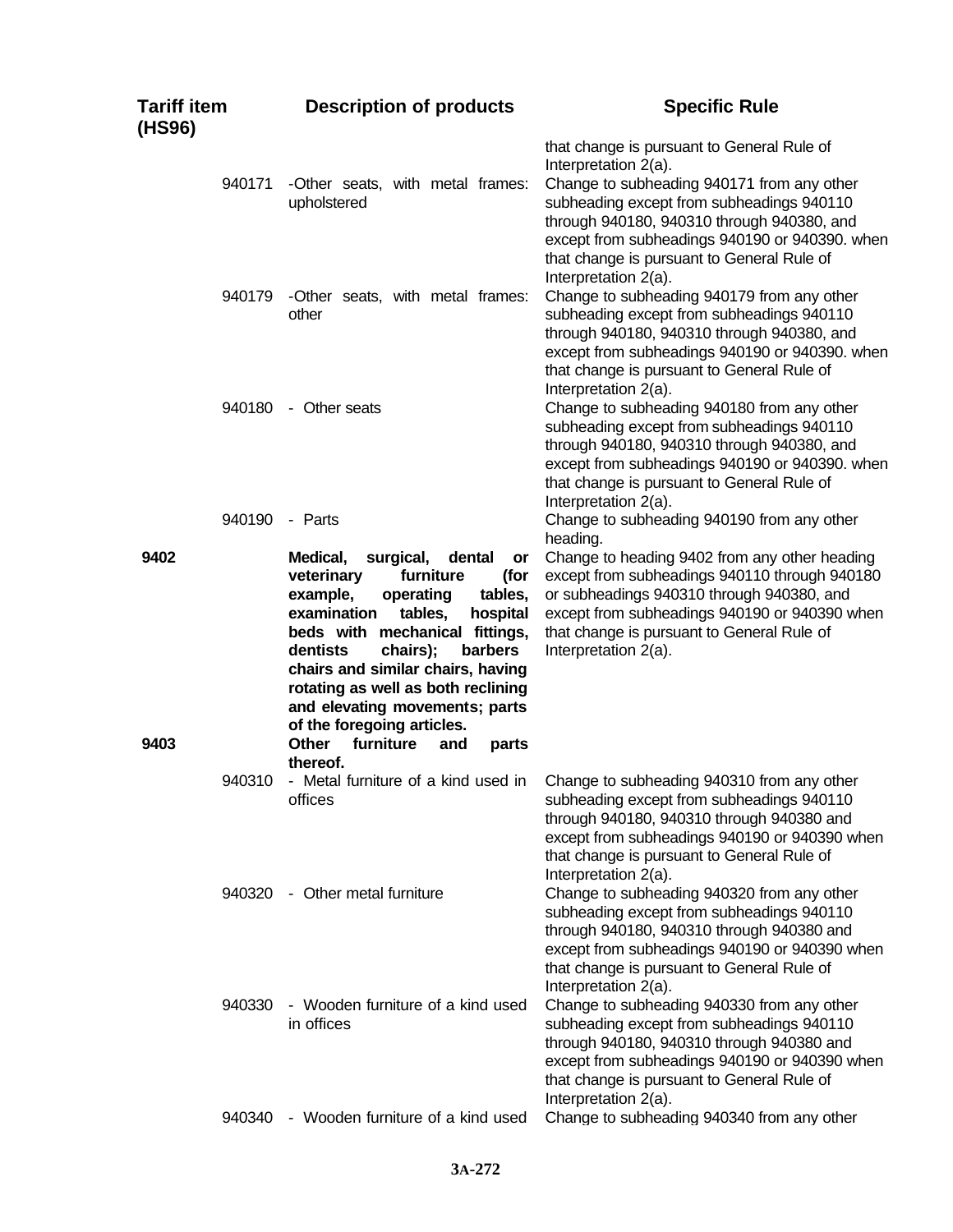| Tariff item<br>(HS96) |        | <b>Description of products</b>                                                                                                                                                                                                                                                                       | <b>Specific Rule</b>                                                                                                                                                                                                                                        |
|-----------------------|--------|------------------------------------------------------------------------------------------------------------------------------------------------------------------------------------------------------------------------------------------------------------------------------------------------------|-------------------------------------------------------------------------------------------------------------------------------------------------------------------------------------------------------------------------------------------------------------|
|                       |        | in the kitchen                                                                                                                                                                                                                                                                                       | subheading except from subheadings 940110<br>through 940180, 940310 through 940380 and<br>except from subheadings 940190 or 940390 when<br>that change is pursuant to General Rule of<br>Interpretation 2(a).                                               |
|                       | 940350 | - Wooden furniture of a kind used<br>in the bedroom:                                                                                                                                                                                                                                                 | Change to subheading 940350 from any other<br>subheading except from subheadings 940110<br>through 940180, 940310 through 940380 and<br>except from subheadings 940190 or 940390 when<br>that change is pursuant to General Rule of<br>Interpretation 2(a). |
|                       | 940360 | - Other wooden furniture:                                                                                                                                                                                                                                                                            | Change to subheading 940360 from any other<br>subheading except from subheadings 940110<br>through 940180, 940310 through 940380 and<br>except from subheadings 940190 or 940390 when<br>that change is pursuant to General Rule of<br>Interpretation 2(a). |
|                       | 940370 | - Furniture of plastics                                                                                                                                                                                                                                                                              | Change to subheading 940370 from any other<br>subheading except from subheadings 940110<br>through 940180, 940310 through 940380 and<br>except from subheadings 940190 or 940390 when<br>that change is pursuant to General Rule of<br>Interpretation 2(a). |
|                       | 940380 | - Furniture<br>of other<br>materials,<br>including cane, osier, bamboo or<br>similar materials:                                                                                                                                                                                                      | Change to subheading 940380 from any other<br>subheading except from subheadings 940110<br>through 940180, 940310 through 940380 and<br>except from subheadings 940190 or 940390 when<br>that change is pursuant to General Rule of<br>Interpretation 2(a). |
|                       | 940390 | - Parts                                                                                                                                                                                                                                                                                              | Change to subheading 940390 from any other<br>heading.                                                                                                                                                                                                      |
| 9404                  |        | Mattress supports; articles of<br>bedding and similar furnishing<br>(for example, mattresses, quilts,<br>eider-downs, cushions, pouffes<br>and pillows) fitted with springs<br>or stuffed or internally fitted<br>with any material or of cellular<br>rubber or plastics, whether or<br>not covered. |                                                                                                                                                                                                                                                             |
|                       | 940410 | - Mattress supports                                                                                                                                                                                                                                                                                  | Change to subheading 940410 from any other<br>heading.                                                                                                                                                                                                      |
|                       | 940421 | -Mattresses: of cellular rubber or<br>plastics, whether or not covered                                                                                                                                                                                                                               | Change to subheading 940421 from any other<br>heading.                                                                                                                                                                                                      |
|                       | 940429 | -Mattresses: of other materials:                                                                                                                                                                                                                                                                     | Change to subheading 940429 from any other<br>chapter.                                                                                                                                                                                                      |
|                       | 940430 | - Sleeping bags                                                                                                                                                                                                                                                                                      | Change to subheading 940430 from any other<br>chapter.                                                                                                                                                                                                      |
|                       | 940490 | - Other:                                                                                                                                                                                                                                                                                             | Change to subheading 940490 from any other<br>chapter except from headings 5007, 5111 through<br>5113, 5208 through 5212, 5309 through 5311,<br>5407 through 5408, 5512 through 5516 or<br>subheading 630790.                                               |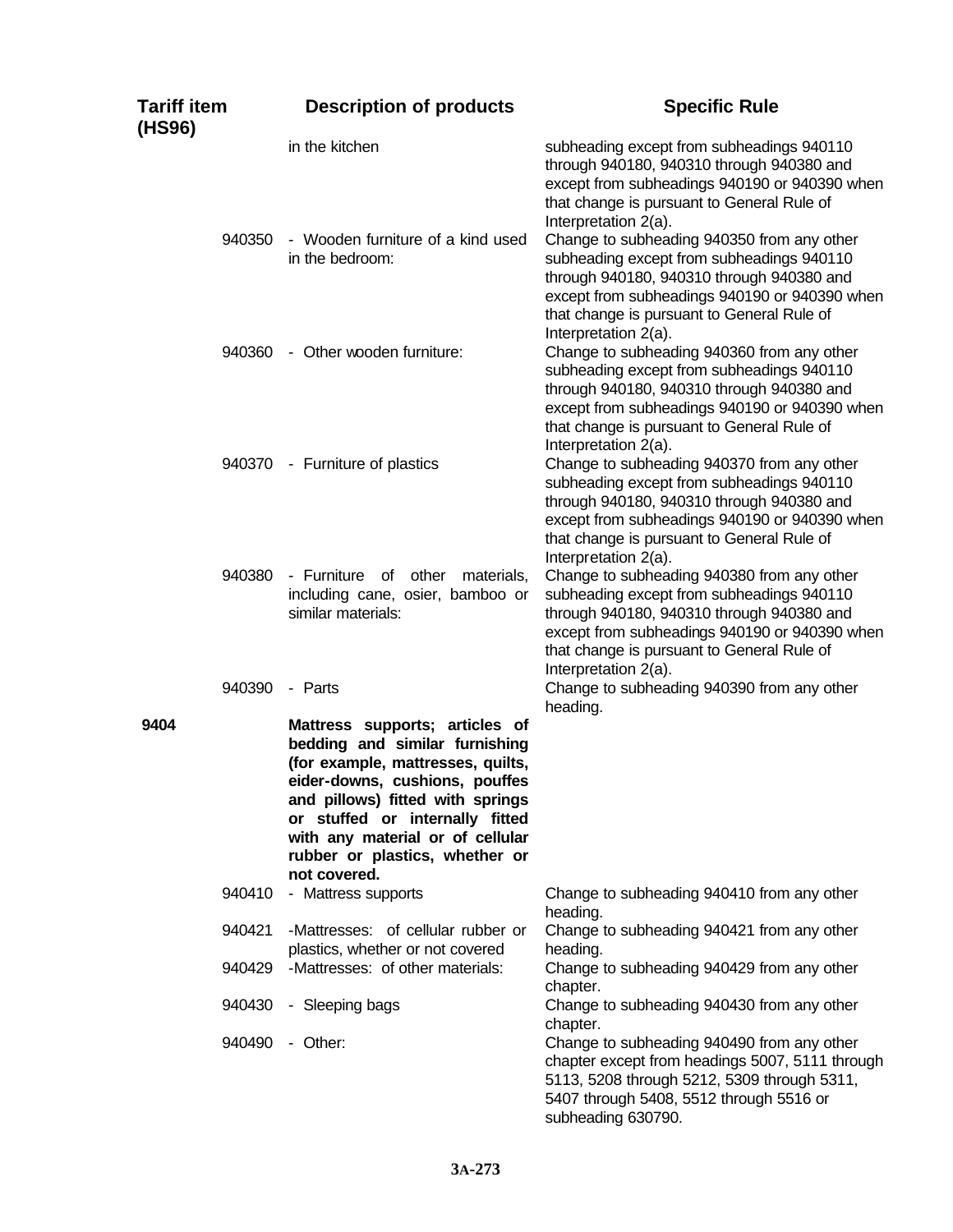| <b>Tariff item</b><br>(HS96) | <b>Description of products</b>                                                                                                                                                                                                                                                                                                  | <b>Specific Rule</b>                                                                                                                                                                                                                                                                                                                                  |
|------------------------------|---------------------------------------------------------------------------------------------------------------------------------------------------------------------------------------------------------------------------------------------------------------------------------------------------------------------------------|-------------------------------------------------------------------------------------------------------------------------------------------------------------------------------------------------------------------------------------------------------------------------------------------------------------------------------------------------------|
| 9405                         | Lamps<br>and<br>lighting<br>fittings<br>searchlights<br>including<br>and<br>spotlights and parts thereof, not<br>elsewhere specified or included;<br>illuminated<br>signs,<br>illuminated<br>name-plates and the like, having<br>a permanently fixed light source,<br>and parts thereof not elsewhere<br>specified or included. |                                                                                                                                                                                                                                                                                                                                                       |
| 940510                       | - Chandeliers and other electric<br>ceiling or wall lighting<br>fittings,<br>excluding those of a kind used for                                                                                                                                                                                                                 | Change to subheading 940510 from any other<br>chapter; or                                                                                                                                                                                                                                                                                             |
| 940520                       | lighting public open spaces or<br>thoroughfares<br>- Electric table, desk, bedside or<br>floor-standing<br>lamps                                                                                                                                                                                                                | Change to subheading 940510 from subheading<br>940591 through 940599, whether or not there is<br>also a change from any other chapter provided<br>there is a regional value content of not less than 35<br>percent based on build up method or 45 percent<br>based on build down method<br>Change to subheading 940520 from any other<br>chapter; or  |
| 940530                       | - Lighting sets of a kind used for<br>Christmas trees                                                                                                                                                                                                                                                                           | Change to subheading 940520 from subheading<br>940591 through 940599, whether or not there is<br>also a change from any other chapter provided<br>there is a regional value content of not less than 35<br>percent based on build up method or 45 percent<br>based on build down method.<br>Change to subheading 940530 from any other<br>chapter; or |
| 940540                       | - Other electric lamps and lighting<br>fittings                                                                                                                                                                                                                                                                                 | Change to subheading 940530 from subheading<br>940591 through 940599, whether or not there is<br>also a change from any other chapter provided<br>there is a regional value content of not less than 35<br>percent based on build up method or 45 percent<br>based on build down method<br>Change to subheading 940540 from any other<br>chapter; or  |
| 940550                       | - Non-electrical lamps and lighting<br>fittings                                                                                                                                                                                                                                                                                 | Change to subheading 940540 from subheading<br>940591 through 940599, whether or not there is<br>also a change from any other chapter provided<br>there is a regional value content of not less than 35<br>percent based on build up method or 45 percent<br>based on build down method<br>Change to subheading 940550 from any other<br>chapter; or  |
|                              |                                                                                                                                                                                                                                                                                                                                 | Change to subheading 940550 from subheading<br>940591 through 940599, whether or not there is<br>also a change from any other chapter provided<br>there is a regional value content of not less than 35<br>percent based on build up method or 45 percent                                                                                             |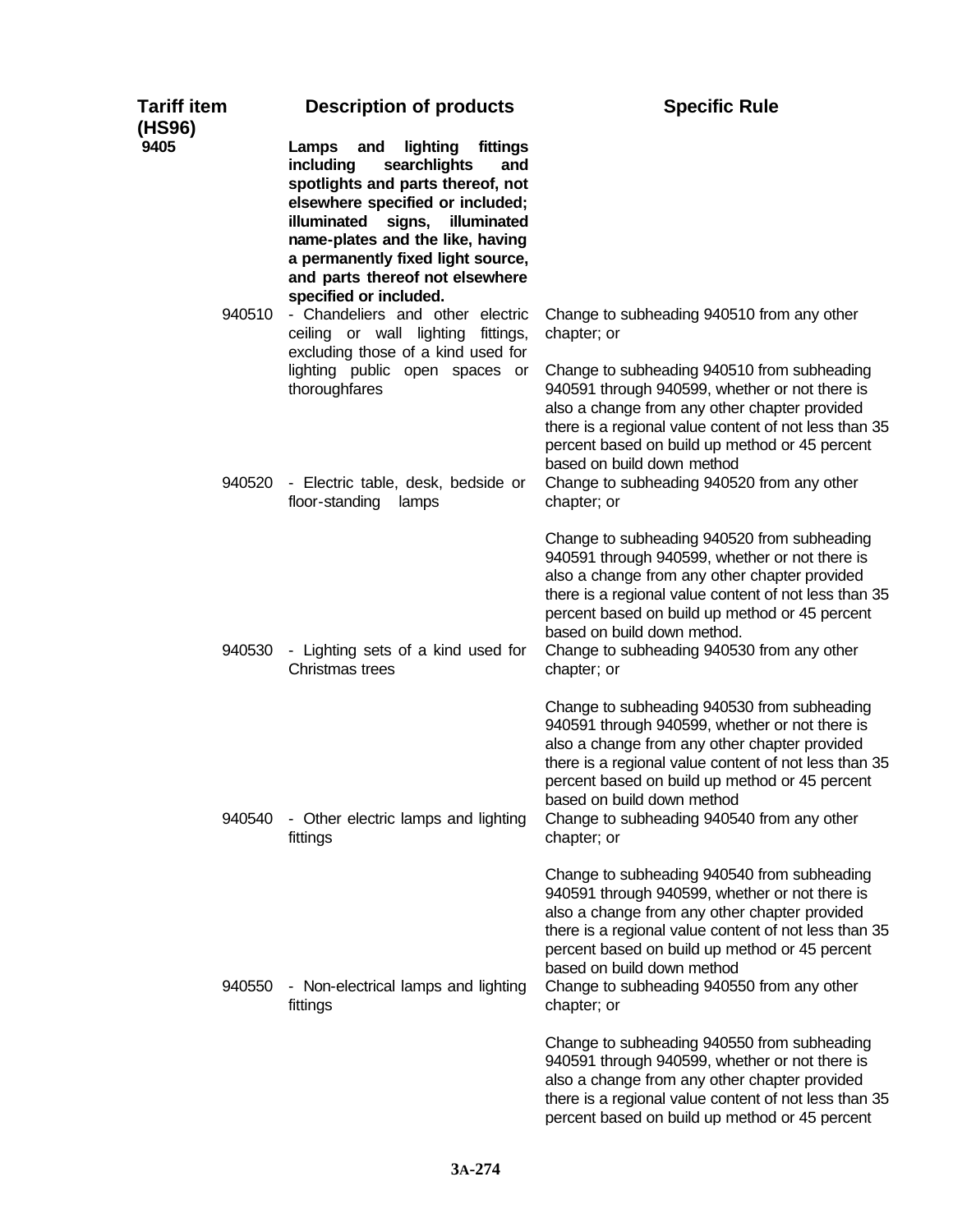| <b>Tariff item</b><br>(HS96) |        | <b>Description of products</b>                                                                                                       | <b>Specific Rule</b>                                                                                                                                                                                                                                                                    |
|------------------------------|--------|--------------------------------------------------------------------------------------------------------------------------------------|-----------------------------------------------------------------------------------------------------------------------------------------------------------------------------------------------------------------------------------------------------------------------------------------|
|                              | 940560 | - Illuminated<br>illuminated<br>signs,<br>name-plates and the like                                                                   | based on build down method<br>Change to subheading 940560 from any other<br>chapter; or                                                                                                                                                                                                 |
|                              |        |                                                                                                                                      | Change to subheading 940560 from subheading<br>940591 through 940599, whether or not there is<br>also a change from any other chapter provided<br>there is a regional value content of not less than 35<br>percent based on build up method or 45 percent<br>based on build down method |
|                              | 940591 | -Parts: of glass                                                                                                                     | Change to subheading 940591 from any other<br>heading.                                                                                                                                                                                                                                  |
|                              | 940592 | -Parts: of plastics                                                                                                                  | Change to subheading 940592 from any other<br>heading.                                                                                                                                                                                                                                  |
|                              | 940599 | - Parts: other                                                                                                                       | Change to subheading 940599 from any other<br>heading.                                                                                                                                                                                                                                  |
| 9406<br><b>CHAPTER 95</b>    |        | Prefabricated buildings.<br>TOYS, GAMES AND SPORTS<br><b>REQUISITES:</b><br><b>PARTS</b><br><b>AND</b><br><b>ACCESSORIES THEREOF</b> | Change to heading 9406 from any other heading.                                                                                                                                                                                                                                          |
| 9501                         |        | Wheeled toys designed to be<br>ridden by children (for example,<br>tricycles, scooters, pedal cars);<br>dolls carriages.             | Change to heading 9501 from any other chapter.                                                                                                                                                                                                                                          |
| 9502                         |        | Dolls representing only human<br>beings.                                                                                             |                                                                                                                                                                                                                                                                                         |
|                              | 950210 | - Dolls, whether or not dressed                                                                                                      | Change to subheading 950210 from any other<br>chapter; or                                                                                                                                                                                                                               |
|                              |        |                                                                                                                                      | Change to subheading 950210 from subheading<br>950291 through 950299, whether or not there is<br>also a change from any other chapter provided<br>there is a regional value content of not less than 35<br>percent based on build up method or 45 percent<br>based on build down method |
|                              | 950291 | -Parts and accessories: garments<br>and accessories therefor, footwear<br>and headgear                                               | Change to subheading 950291 from any other<br>heading.                                                                                                                                                                                                                                  |
|                              | 950299 | -Parts and accessories: other                                                                                                        | Change to subheading 950299 from any other<br>heading.                                                                                                                                                                                                                                  |
| 9503                         |        | Other<br>reduced-size<br>toys;<br>(scale) models and similar<br>recreational models, working or<br>not; puzzles of all kinds.        |                                                                                                                                                                                                                                                                                         |
|                              | 950310 | - Electric trains, including tracks,<br>signals and other accessories<br>therefor                                                    | Change to subheading 950310 from any other<br>subheading.                                                                                                                                                                                                                               |
|                              | 950320 | - Reduced-size (scale) model<br>assembly kits, whether or not<br>working models, excluding those of<br>subheading 9503.10            | Change to subheading 950320 from any other<br>subheading.                                                                                                                                                                                                                               |
|                              | 950330 | - Other construction<br>sets<br>and<br>constructional toys                                                                           | Change to subheading 950330 from any other<br>subheading.                                                                                                                                                                                                                               |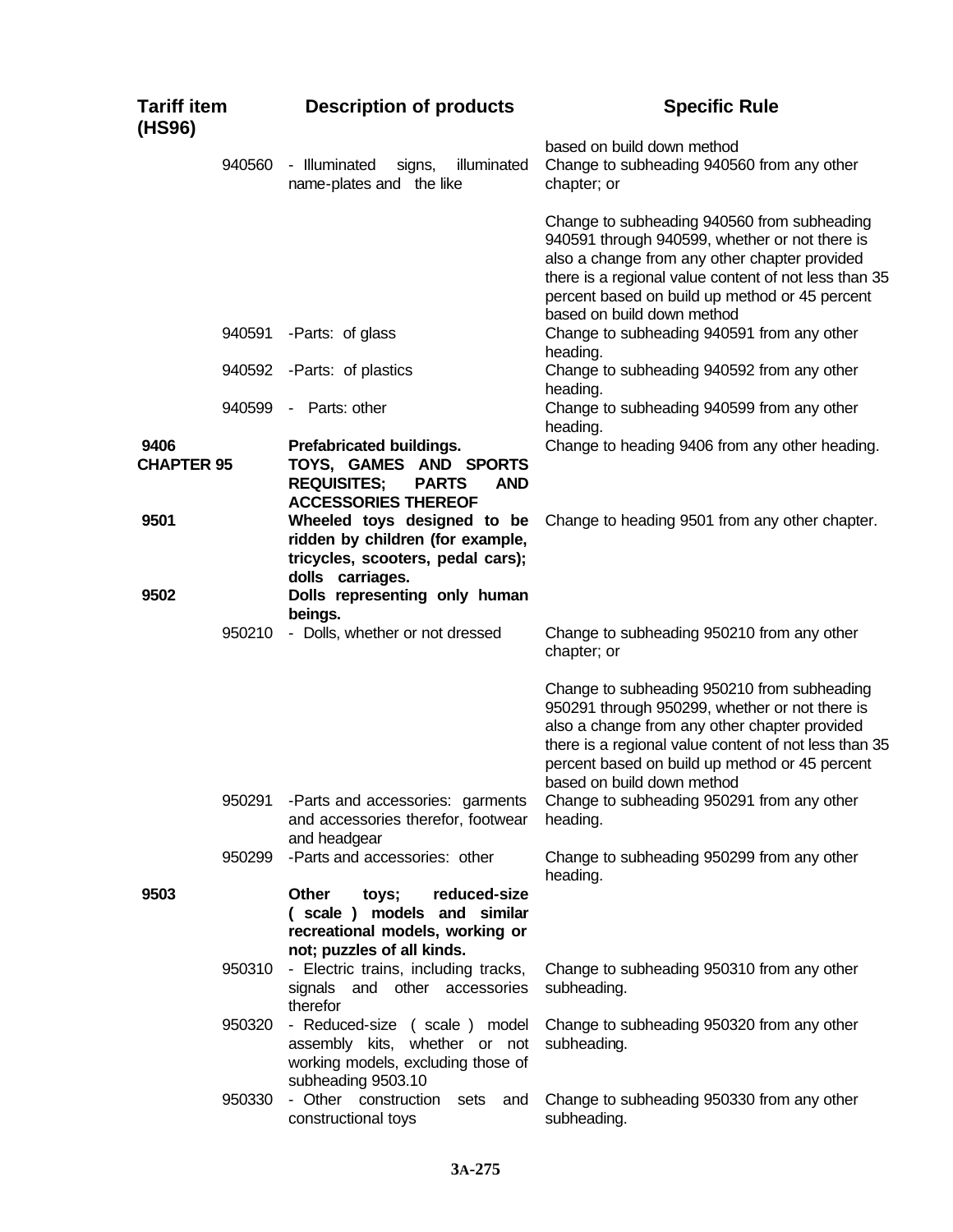| Tariff item<br>(HS96) |        | <b>Description of products</b>                                                                                                                                                                                                                                                | <b>Specific Rule</b>                                                      |
|-----------------------|--------|-------------------------------------------------------------------------------------------------------------------------------------------------------------------------------------------------------------------------------------------------------------------------------|---------------------------------------------------------------------------|
|                       | 950341 | -Toys representing animals or non-<br>human creatures: stuffed                                                                                                                                                                                                                | Change to toys classified in subheading 950341<br>from any other heading. |
|                       | 950349 | -Toys representing animals or non-<br>human creatures: other                                                                                                                                                                                                                  | Change to toys classified in subheading 950349<br>from any other heading. |
|                       | 950350 | - Toy musical instruments and<br>apparatus                                                                                                                                                                                                                                    | Change to subheading 950350 from any other<br>subheading.                 |
|                       | 950360 | - Puzzles                                                                                                                                                                                                                                                                     | Change to subheading 950360 from any other<br>subheading.                 |
|                       | 950370 | - Other toys, put up in sets or<br>outfits                                                                                                                                                                                                                                    | Change to subheading 950370 from any other<br>chapter.                    |
|                       | 950380 | - Other<br>models,<br>toys<br>and<br>incorporating a motor:                                                                                                                                                                                                                   | Change to subheading 950380 from any other<br>chapter.                    |
|                       | 950390 | - Other:                                                                                                                                                                                                                                                                      | Change to subheading 950390 from any other<br>chapter.                    |
| 9504                  |        | Articles for funfair,<br>table or<br>parlour<br>including<br>games,<br>billiards,<br>pintables,<br>special<br>tables for casino games and<br>automatic<br>bowling<br>alley<br>equipment.                                                                                      |                                                                           |
|                       | 950410 | - Video games of a kind used with<br>a television receiver                                                                                                                                                                                                                    | Change to subheading 950410 from any other<br>subheading.                 |
|                       | 950420 | - Articles and accessories for<br>billiards                                                                                                                                                                                                                                   | Change to subheading 950420 from any other<br>subheading.                 |
|                       | 950430 | - Other games, operated by coins,<br>banknotes (paper currency), discs<br>or other similar articles, other than<br>bowling alley equipment:                                                                                                                                   | Change to subheading 950430 from any other<br>subheading.                 |
|                       | 950440 | - Playing cards                                                                                                                                                                                                                                                               | Change to subheading 950440 from any other<br>subheading.                 |
|                       | 950490 | - Other                                                                                                                                                                                                                                                                       | Change to subheading 950490 from any other<br>subheading.                 |
| 9505                  |        | Festive,<br>carnival<br>other<br>or<br>entertainment articles, including<br>tricks and<br>conjuring<br>novelty<br>jokes.                                                                                                                                                      |                                                                           |
|                       | 950510 | - Articles for Christmas festivities:                                                                                                                                                                                                                                         | Change to subheading 950510 from any other<br>subheading.                 |
|                       | 950590 | - Other                                                                                                                                                                                                                                                                       | Change to subheading 950590 from any other<br>subheading.                 |
| 9506                  |        | <b>Articles</b><br>equipment<br>and<br>for<br>physical<br>exercise,<br>general<br>athletics,<br>gymnastics,<br>other<br>sports (including table-tennis)<br>or outdoor games, not specified<br>or included elsewhere in this<br>Chapter; swimming pools and<br>paddling pools. |                                                                           |
|                       | 950611 | -Snow-skis and other snow-ski<br>equipment: skis                                                                                                                                                                                                                              | Change to subheading 950611 from any other<br>subheading.                 |
|                       | 950612 | -Snow-skis<br>and other snow-ski<br>ski-fastenings (ski-<br>equipment:                                                                                                                                                                                                        | Change to subheading 950612 from any other<br>subheading.                 |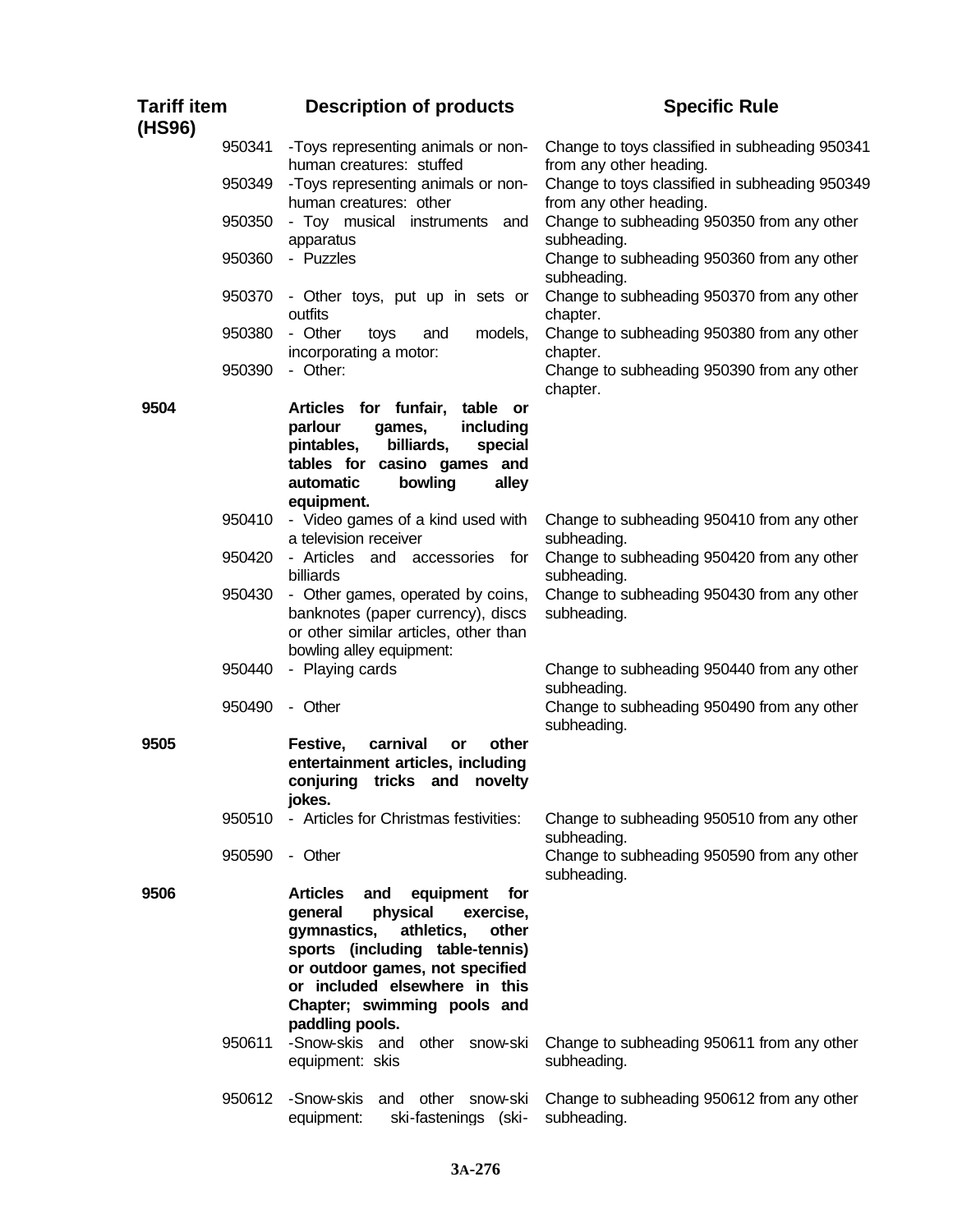| <b>Tariff item</b><br>(HS96) | <b>Description of products</b>                                                                                                                                                                                                        | <b>Specific Rule</b>                                                                    |
|------------------------------|---------------------------------------------------------------------------------------------------------------------------------------------------------------------------------------------------------------------------------------|-----------------------------------------------------------------------------------------|
|                              | bindings)                                                                                                                                                                                                                             |                                                                                         |
| 950619                       | other snow-ski<br>-Snow-skis<br>and<br>equipment: other                                                                                                                                                                               | Change to subheading 950619 from any other<br>subheading.                               |
| 950621                       | -Water-skis,<br>surf-boards,<br>sailboards and other water-sport                                                                                                                                                                      | Change to subheading 950621 from any other<br>subheading.                               |
| 950629                       | equipment: sailboards<br>-Water-skis,<br>surf-boards,<br>sailboards and other water-sport<br>equipment: other                                                                                                                         | Change to subheading 950629 from any other<br>subheading.                               |
| 950631                       | -Golf<br>clubs<br>other<br>golf<br>and<br>equipment: clubs, complete                                                                                                                                                                  | Change to subheading 950631 from any other<br>subheading except from subheading 950639. |
| 950632                       | -Golf<br>clubs<br>and<br>other<br>golf<br>equipment: balls                                                                                                                                                                            | Change to subheading 950632 from any other<br>subheading.                               |
| 950639                       | -Golf<br>clubs<br>other<br>golf<br>and<br>equipment: other                                                                                                                                                                            | Change to subheading 950639 from any other<br>subheading.                               |
| 950640                       | - Articles and equipment for table-<br>tennis                                                                                                                                                                                         | Change to subheading 950640 from any other<br>chapter.                                  |
| 950651                       | -Tennis,<br>badminton<br>similar<br>or<br>rackets, whether or not strung:<br>lawn-tennis rackets, whether or not<br>strung                                                                                                            | Change to subheading 950651 from any other<br>chapter.                                  |
| 950659                       | -Tennis,<br>badminton<br>similar<br>or<br>rackets, whether or not strung:<br>other:                                                                                                                                                   | Change to subheading 950659 from any other<br>chapter.                                  |
| 950661                       | -Balls, other than golf balls and<br>table-tennis balls: lawn-tennis balls                                                                                                                                                            | Change to subheading 950661 from any other<br>subheading.                               |
| 950662                       | -Balls, other than golf balls and<br>table-tennis balls: inflatable                                                                                                                                                                   | Change to subheading 950662 from any other<br>subheading.                               |
| 950669                       | -Balls, other than golf balls and<br>table-tennis balls: other                                                                                                                                                                        | Change to subheading 950669 from any other<br>chapter.                                  |
| 950670                       | - Ice skates and roller skates,<br>including skating boots with skates<br>attached                                                                                                                                                    | Change to subheading 950670 from any other<br>subheading.                               |
| 950691                       | -Other: articles and equipment for<br>physical<br>general<br>exercise,<br>gymnastics or athletics                                                                                                                                     | Change to subheading 950691 from any other<br>subheading.                               |
| 950699                       | -Other: other:                                                                                                                                                                                                                        | Change to subheading 950699 from any other<br>chapter.                                  |
| 9507                         | Fishing rods, fish-hooks and<br>other line fishing tackle; fish<br>landing nets, butterfly nets and<br>similar nets; decoy<br>birds<br>(other than those of heading<br>92.08 or 97.05) and similar<br>hunting or shooting requisites. | Change to heading 9507 from any other chapter.                                          |
| 9508<br><b>CHAPTER 96</b>    | Roundabouts, swings, shooting<br>galleries and other fairground<br>amusements; travelling circuses<br>travelling<br>menageries;<br>and<br>travelling theatres.<br><b>MISCELLANEOUS</b>                                                | Change to heading 9508 from any other heading.                                          |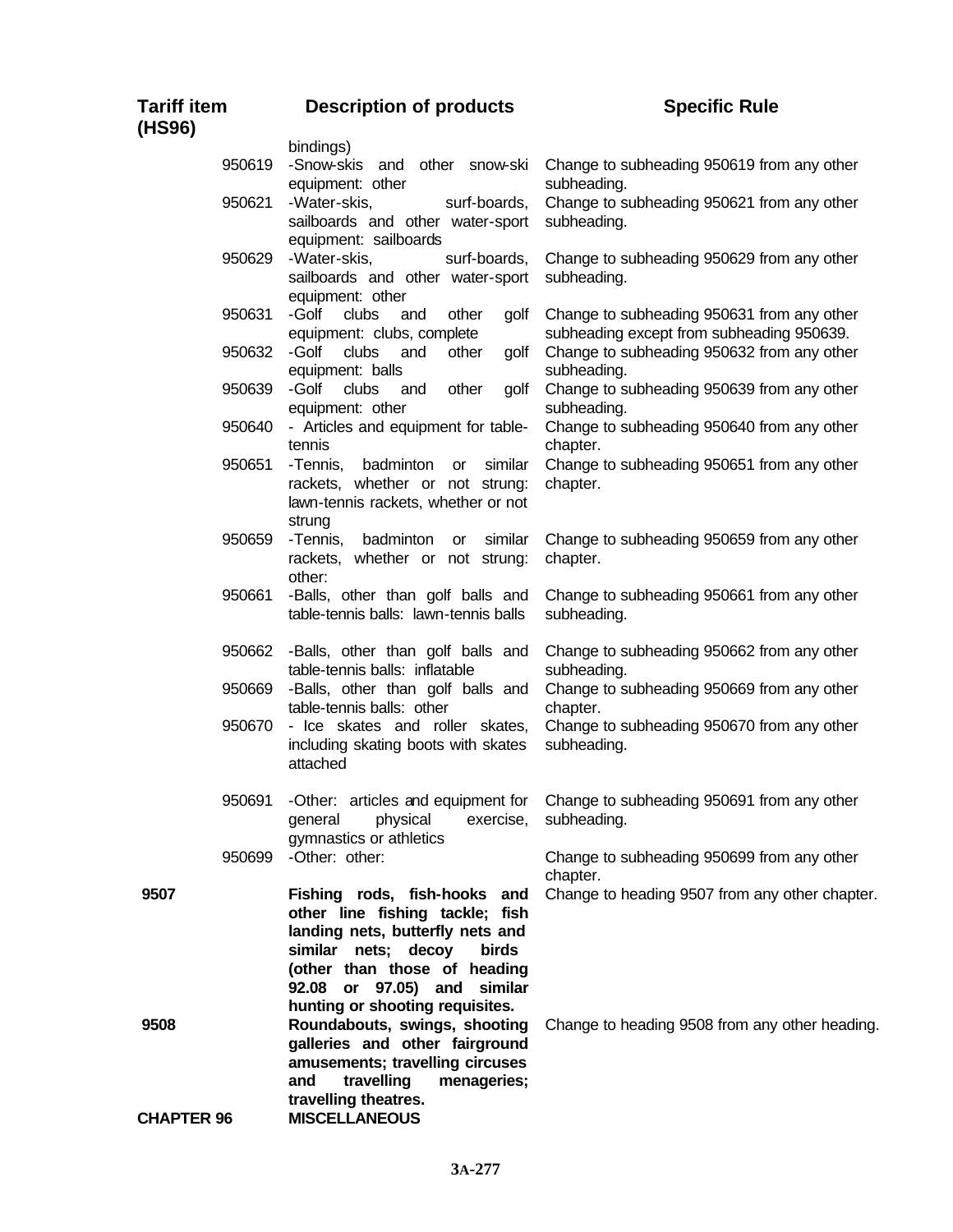| <b>Tariff item</b><br>(HS96) | <b>Description of products</b>                                                                                                                                                                                                                                                                                                                                                                                         | <b>Specific Rule</b>                                   |
|------------------------------|------------------------------------------------------------------------------------------------------------------------------------------------------------------------------------------------------------------------------------------------------------------------------------------------------------------------------------------------------------------------------------------------------------------------|--------------------------------------------------------|
| 9601                         | <b>MANUFACTURED ARTICLES</b><br>Worked ivory, bone, tortoise-<br>antlers,<br>horn,<br>shell,<br>coral,<br>mother-of-pearl<br>other<br>and<br>animal carving material, and<br>of<br>articles<br>these<br>materials<br>(including articles obtained by<br>moulding).                                                                                                                                                     | Change to heading 9601 from any other heading.         |
| 9602                         | Worked vegetable or mineral<br>carving material and articles of<br>these materials; moulded<br>or<br>articles<br>carved<br>of wax,<br>οf<br>stearin, of natural gums or<br>natural resins or of modelling<br>pastes, and other moulded or<br>carved articles, not elsewhere<br>specified or included; worked,<br>unhardened<br>gelatin<br>(except)<br>gelatin of heading 35.03) and<br>articles of unhardened gelatin. | Change to heading 9602 from any other heading.         |
| 9603                         | brushes<br>(including<br>Brooms,<br>brushes constituting parts of<br>appliances<br>machines,<br>or<br>hand-operated<br>vehicles),<br>mechanical floor sweepers, not<br>motorised, mops and feather<br>dusters; prepared knots and<br>tufts for broom<br>brush<br><b>or</b><br>making; paint pads and rollers;<br>squeegees (other than roller<br>squeegees).                                                           |                                                        |
| 960310                       | - Brooms and brushes, consisting<br>other<br>vegetable<br>twias<br>or<br>ot<br>materials bound together, with or<br>without handles                                                                                                                                                                                                                                                                                    | Change to subheading 960310 from any other<br>chapter. |
| 960321                       | -Tooth brushes, shaving brushes,<br>hair brushes, nail brushes, eyelash<br>brushes and other toilet brushes<br>for use on the person, including<br>such brushes constituting parts of<br>tooth<br>brushes,<br>appliances:<br>including dental-plate brushes                                                                                                                                                            | Change to subheading 960321 from any other<br>heading. |
| 960329                       | -Tooth brushes, shaving brushes,<br>hair brushes, nail brushes, eyelash<br>brushes and other toilet brushes<br>for use on the person, including<br>such brushes constituting parts of<br>appliances: other                                                                                                                                                                                                             | Change to subheading 960329 from any other<br>chapter. |
| 960330                       | - Artists brushes, writing brushes<br>similar<br>brushes<br>and<br>for<br>the<br>application of cosmetics                                                                                                                                                                                                                                                                                                              | Change to subheading 960330 from any other<br>heading. |
| 960340                       | - Paint,<br>distemper,<br>varnish<br>or                                                                                                                                                                                                                                                                                                                                                                                | Change to subheading 960340 from any other             |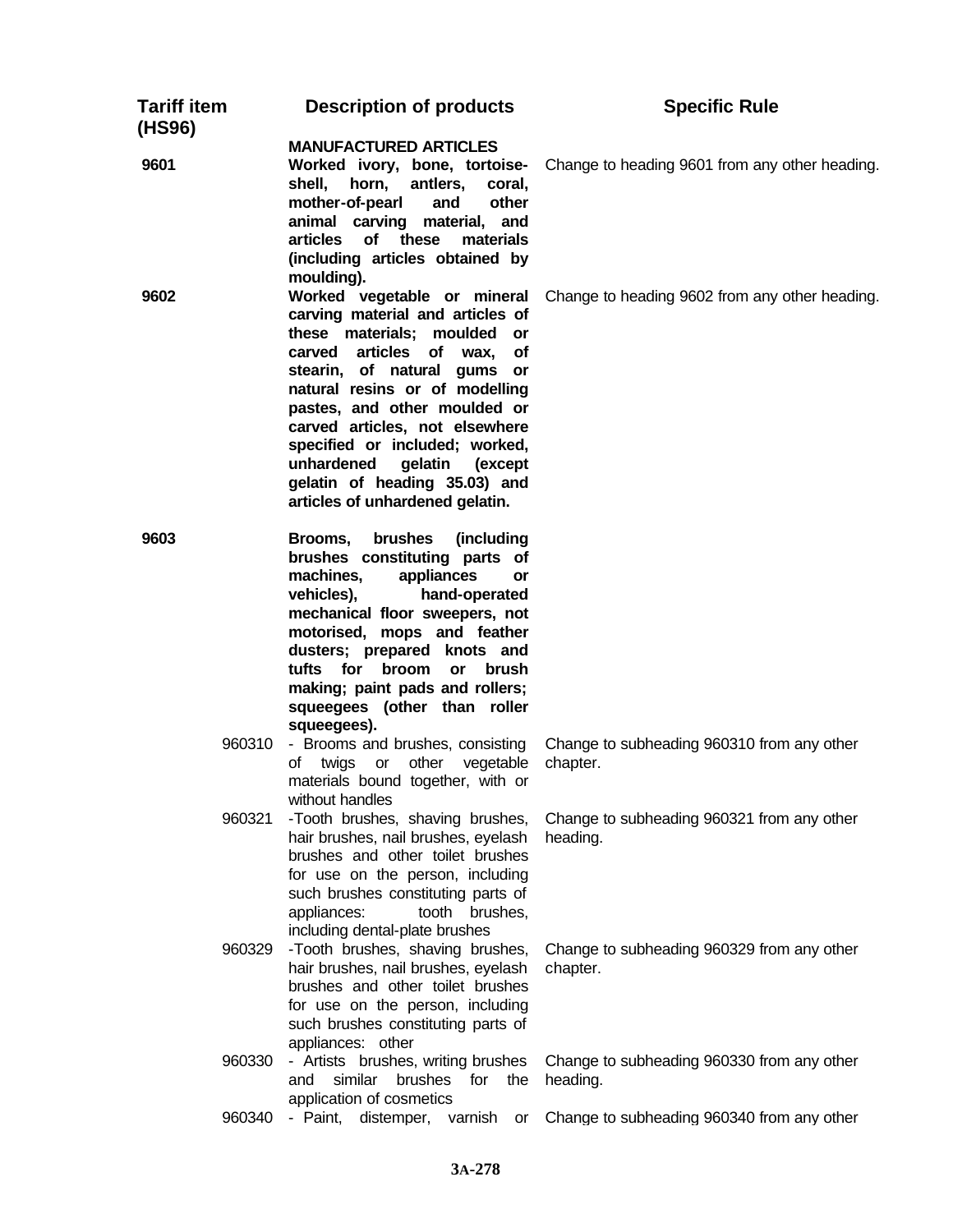| <b>Tariff item</b><br>(HS96) |                  | <b>Description of products</b>                                                                                                            | <b>Specific Rule</b>                                                                                                                                                                                                                                                     |
|------------------------------|------------------|-------------------------------------------------------------------------------------------------------------------------------------------|--------------------------------------------------------------------------------------------------------------------------------------------------------------------------------------------------------------------------------------------------------------------------|
|                              |                  | similar brushes (other than brushes<br>of subheading 9603.30); paint<br>pads and rollers                                                  | chapter.                                                                                                                                                                                                                                                                 |
|                              | 960350           | - Other brushes constituting parts<br>machines,<br>appliances<br>of<br>or<br>vehicles                                                     | Change to subheading 960350 from any other<br>heading.                                                                                                                                                                                                                   |
|                              | 960390           | - Other                                                                                                                                   | Change to subheading 960390 from any other<br>heading.                                                                                                                                                                                                                   |
| 9604<br>9605                 |                  | Hand sieves and hand riddles.<br>Travel sets for personal toilet,<br>sewing or shoe or clothes<br>cleaning.                               | Change to heading 9604 from any other heading.<br>Change to heading 9605 from any other chapter.                                                                                                                                                                         |
| 9606                         |                  | Buttons, press-fasteners, snap-<br>press-studs,<br>fasteners<br>and<br>button moulds and other parts<br>of these articles; button blanks. |                                                                                                                                                                                                                                                                          |
|                              | 960610           | - Press-fasteners, snap-fasteners<br>and press-studs and parts therefor                                                                   | Change to subheading 960610 from any other<br>heading.                                                                                                                                                                                                                   |
|                              | 960621           | -Buttons: of plastics, not covered<br>with textile material                                                                               | Change to subheading 960621 from any other<br>chapter; or                                                                                                                                                                                                                |
|                              |                  |                                                                                                                                           | Change to subheading 960621 from subheading<br>960630, whether or not there is also a change from<br>any other chapter provided there is a regional value<br>content of not less than 35 percent based on build<br>up method or 45 percent based on build down<br>method |
|                              | 960622<br>960629 | -Buttons:<br>of base metal,<br>not<br>covered with textile material<br>-Buttons: other                                                    | Change to subheading 960622 from any other<br>heading.<br>Change to subheading 960629 from any other<br>chapter; or                                                                                                                                                      |
|                              |                  |                                                                                                                                           | Change to subheading 960629 from subheading<br>960630, whether or not there is also a change from<br>any other chapter provided there is a regional value<br>content of not less than 35 percent based on build<br>up method or 45 percent based on build down<br>method |
|                              | 960630           | - Button moulds and other parts of<br>buttons; button blanks                                                                              | Change to subheading 960630 from any other<br>heading.                                                                                                                                                                                                                   |
| 9607                         |                  | <b>Slide</b><br>fasteners<br>and<br>parts<br>thereof.                                                                                     |                                                                                                                                                                                                                                                                          |
|                              | 960711           | -Slide fasteners: fitted with chain<br>scoops of base metal                                                                               | Change to subheading 960711 from any other<br>chapter; or                                                                                                                                                                                                                |
|                              |                  |                                                                                                                                           | Change to subheading 960711 from subheading<br>960720, whether or not there is also a change from<br>any other chapter provided there is a regional value<br>content of not less than 35 percent based on build<br>up method or 45 percent based on build down<br>method |
|                              | 960719           | -Slide fasteners: other                                                                                                                   | Change to subheading 960719 from any other                                                                                                                                                                                                                               |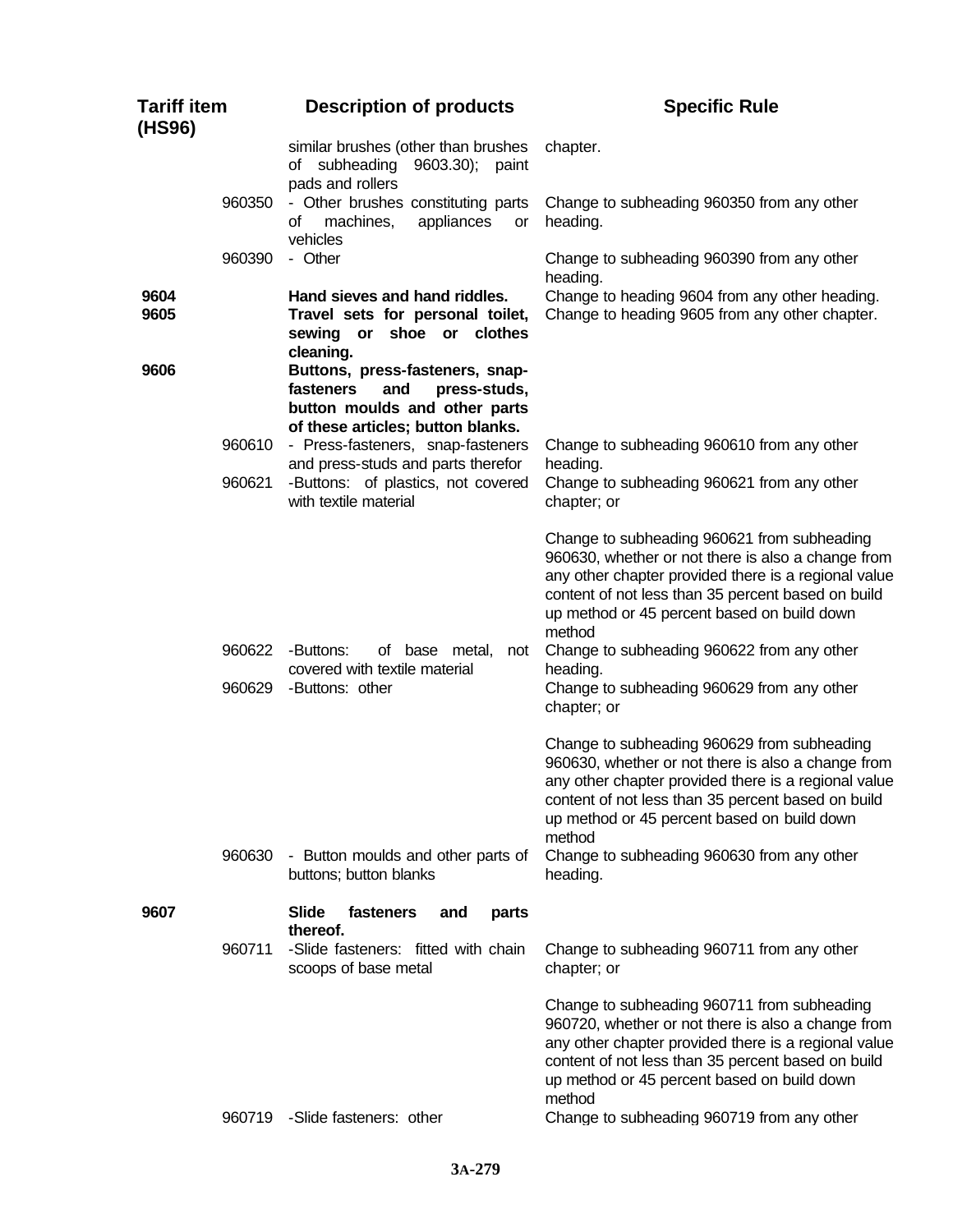| <b>Tariff item</b><br>(HS96) |        | <b>Description of products</b>                                                                                                                                                                                                                                                                                                    | <b>Specific Rule</b>                                                                                                                                                                                                                                                                                                                                 |
|------------------------------|--------|-----------------------------------------------------------------------------------------------------------------------------------------------------------------------------------------------------------------------------------------------------------------------------------------------------------------------------------|------------------------------------------------------------------------------------------------------------------------------------------------------------------------------------------------------------------------------------------------------------------------------------------------------------------------------------------------------|
|                              |        |                                                                                                                                                                                                                                                                                                                                   | chapter; or                                                                                                                                                                                                                                                                                                                                          |
|                              | 960720 | - Parts                                                                                                                                                                                                                                                                                                                           | Change to subheading 960719 from subheading<br>960720, whether or not there is also a change from<br>any other chapter provided there is a regional value<br>content of not less than 35 percent based on build<br>up method or 45 percent based on build down<br>method<br>Change to subheading 960720 from any other                               |
| 9608                         |        | Ball point pens; felt tipped and                                                                                                                                                                                                                                                                                                  | heading.                                                                                                                                                                                                                                                                                                                                             |
|                              |        | other porous-tipped pens and<br>fountain<br>markers;<br>pens,<br>stylograph pens and other pens;<br>duplicating stylos; propelling or<br>sliding<br>pencils; pen-holders,<br>pencil-holders<br>and<br>similar<br>holders; parts (including caps<br>and clips) of the foregoing<br>articles, other than those of<br>heading 96.09. |                                                                                                                                                                                                                                                                                                                                                      |
|                              | 960810 | - Ball point pens                                                                                                                                                                                                                                                                                                                 | Change to subheading 960810 from any other<br>chapter; or                                                                                                                                                                                                                                                                                            |
|                              | 960820 | - Felt tipped and other porous-<br>tipped pens and markers                                                                                                                                                                                                                                                                        | Change to subheading 960810 from subheading<br>960860 through 960899, whether or not there is<br>also a change from any other chapter provided<br>there is a regional value content of not less than 35<br>percent based on build up method or 45 percent<br>based on build down method<br>Change to subheading 960820 from any other<br>chapter; or |
|                              | 960831 | -Fountain pens, stylograph pens<br>and other pens: indian ink drawing                                                                                                                                                                                                                                                             | Change to subheading 960820 from subheading<br>960860 through 960899, whether or not there is<br>also a change from any other chapter provided<br>there is a regional value content of not less than 35<br>percent based on build up method or 45 percent<br>based on build down method<br>Change to subheading 960831 from any other<br>chapter; or |
|                              | 960839 | pens<br>-Fountain pens, stylograph pens<br>and other pens: other                                                                                                                                                                                                                                                                  | Change to subheading 960831 from subheading<br>960860 through 960899, whether or not there is<br>also a change from any other chapter provided<br>there is a regional value content of not less than 35<br>percent based on build up method or 45 percent<br>based on build down method<br>Change to subheading 960839 from any other<br>chapter; or |
|                              |        |                                                                                                                                                                                                                                                                                                                                   | Change to subheading 960839 from subheading<br>960860 through 960899, whether or not there is                                                                                                                                                                                                                                                        |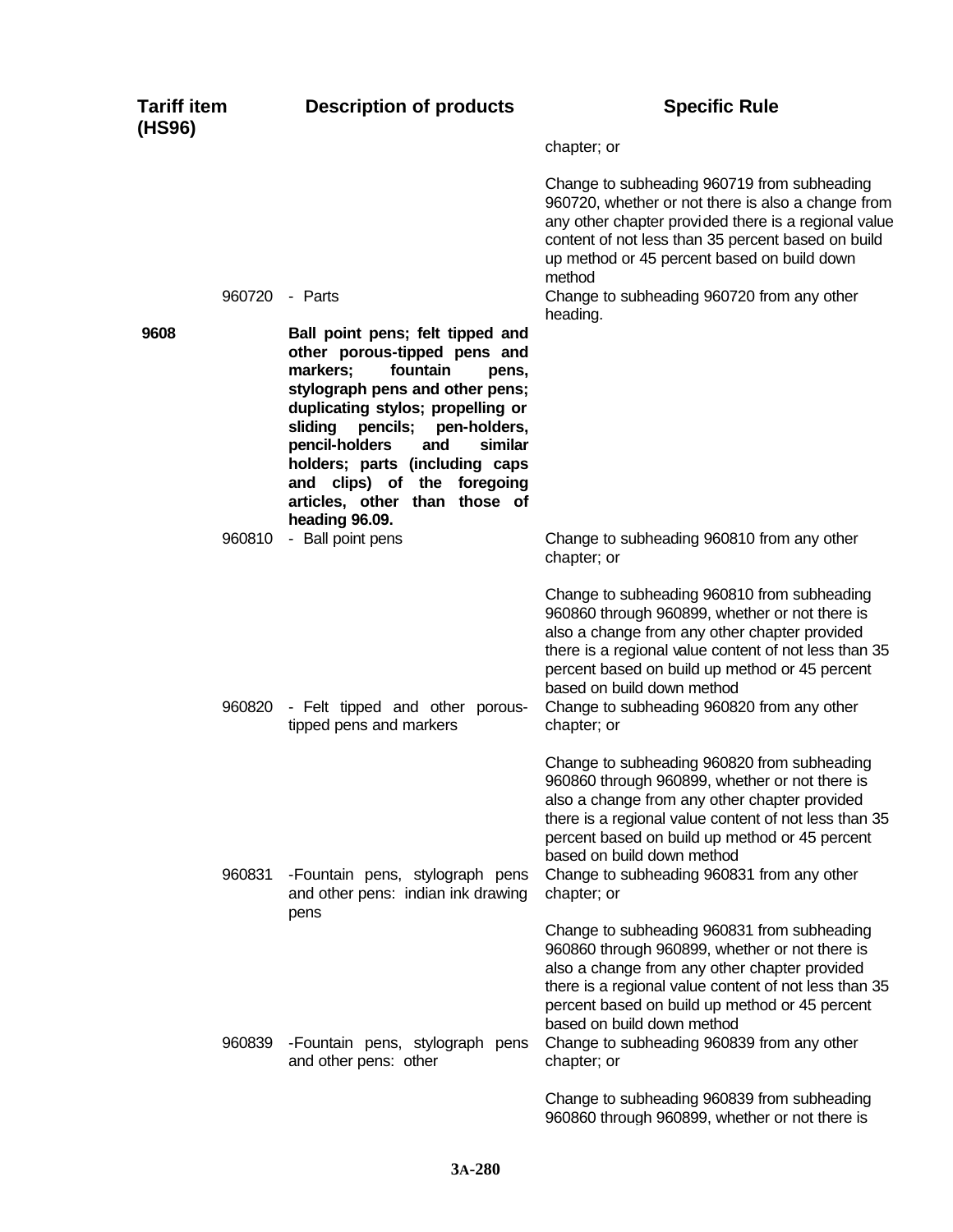| <b>Tariff item</b><br>(HS96) |        | <b>Description of products</b>                                                                                                                                                                                                                | <b>Specific Rule</b>                                                                                                                                                                                                                                                                                                                                 |
|------------------------------|--------|-----------------------------------------------------------------------------------------------------------------------------------------------------------------------------------------------------------------------------------------------|------------------------------------------------------------------------------------------------------------------------------------------------------------------------------------------------------------------------------------------------------------------------------------------------------------------------------------------------------|
|                              | 960840 | - Propelling or sliding pencils                                                                                                                                                                                                               | also a change from any other chapter provided<br>there is a regional value content of not less than 35<br>percent based on build up method or 45 percent<br>based on build down method<br>Change to subheading 960840 from any other<br>chapter; or                                                                                                  |
|                              | 960850 | - Sets of articles from two or more<br>of the foregoing subheadings                                                                                                                                                                           | Change to subheading 960840 from subheading<br>960860 through 960899, whether or not there is<br>also a change from any other chapter provided<br>there is a regional value content of not less than 35<br>percent based on build up method or 45 percent<br>based on build down method<br>Change to subheading 960850 from any other<br>chapter; or |
|                              |        |                                                                                                                                                                                                                                               | Change to subheading 960850 from subheading<br>960860 through 960899, whether or not there is<br>also a change from any other chapter provided<br>there is a regional value content of not less than 35<br>percent based on build up method or 45 percent<br>based on build down method                                                              |
|                              | 960860 | - Refills<br>ball<br>for<br>point<br>pens,<br>comprising the ball point and ink-<br>reservoir                                                                                                                                                 | Change to subheading 960860 from any other<br>heading.                                                                                                                                                                                                                                                                                               |
|                              | 960891 | -Other: pen nibs and nib points                                                                                                                                                                                                               | Change to subheading 960891 from any other<br>heading.                                                                                                                                                                                                                                                                                               |
|                              | 960899 | -Other: other                                                                                                                                                                                                                                 | Change to subheading 960899 from any other<br>heading.                                                                                                                                                                                                                                                                                               |
| 9609                         |        | Pencils (other than pencils of<br>heading 96.08), crayons, pencil<br>leads,<br>pastels,<br>drawing<br>charcoals, writing or drawing<br>chalks and tailors chalks.                                                                             | Change to heading 9609 from any other chapter.                                                                                                                                                                                                                                                                                                       |
| 9610                         |        | Slates and boards, with writing<br>or drawing surfaces, whether or<br>not framed.                                                                                                                                                             | Change to heading 9610 from any other heading.                                                                                                                                                                                                                                                                                                       |
| 9611                         |        | Date, sealing<br>or numbering<br>stamps, and the like (including<br>devices<br>for<br>printing<br>or<br>embossing labels), designed for<br>operating in the hand; hand-<br>operated composing sticks, and<br>hand printing sets incorporating | Change to heading 9611 from any other heading.                                                                                                                                                                                                                                                                                                       |
| 9612                         |        | such composing sticks.<br>Typewriter or similar ribbons,<br>inked or otherwise prepared for<br>giving impressions, whether or<br>not on spools or in cartridges;<br>ink-pads, whether or not inked,<br>with or without boxes.                 |                                                                                                                                                                                                                                                                                                                                                      |
|                              | 961210 | - Ribbons                                                                                                                                                                                                                                     | Change to subheading 961210 from any other<br>chapter.                                                                                                                                                                                                                                                                                               |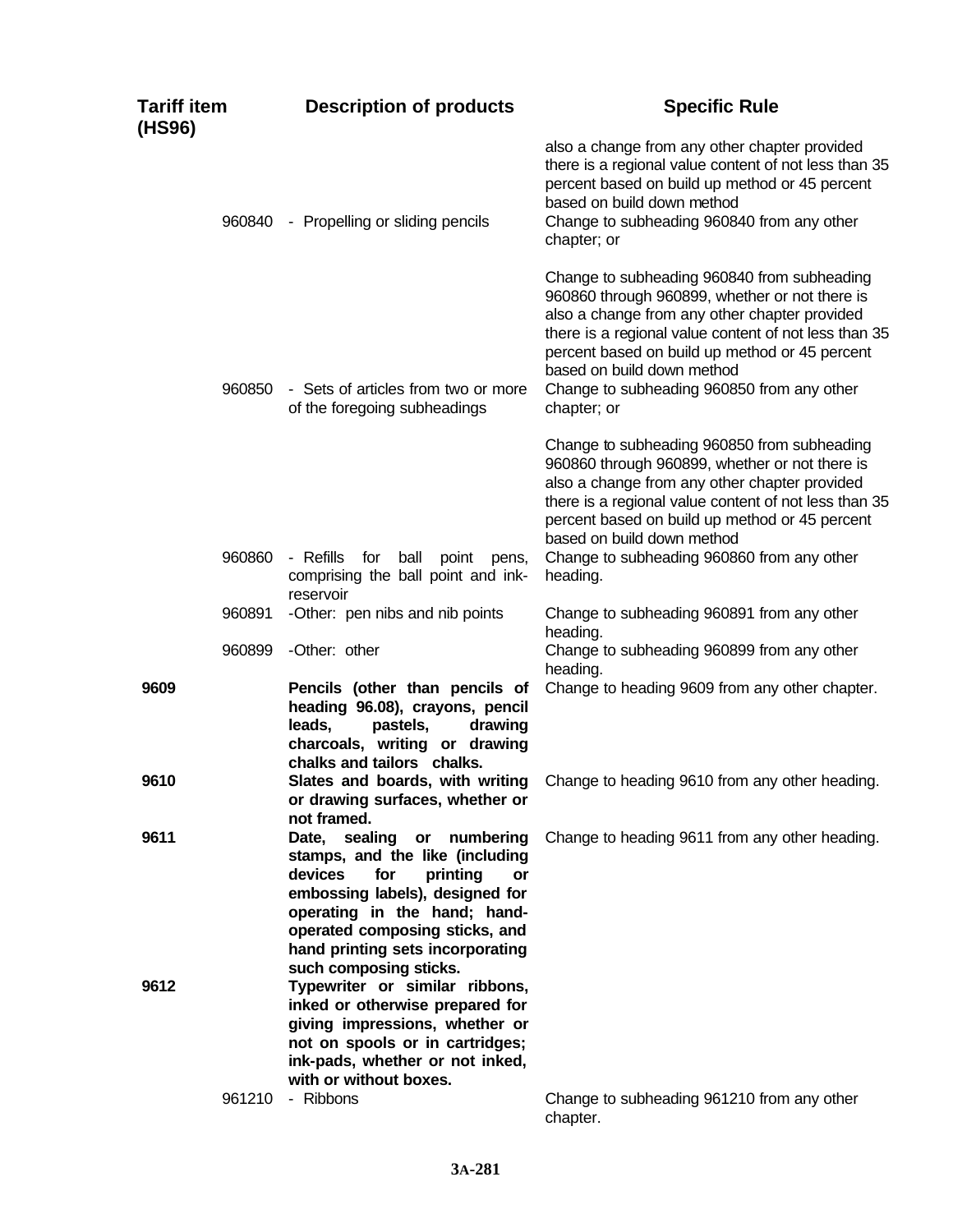| <b>Tariff item</b><br>(HS96) |                  | <b>Description of products</b>                                                                                                                                         | <b>Specific Rule</b>                                                                                                                                                                                                                                                                                                                  |
|------------------------------|------------------|------------------------------------------------------------------------------------------------------------------------------------------------------------------------|---------------------------------------------------------------------------------------------------------------------------------------------------------------------------------------------------------------------------------------------------------------------------------------------------------------------------------------|
|                              | 961220           | - Ink-pads                                                                                                                                                             | Change to subheading 961220 from any other<br>heading.                                                                                                                                                                                                                                                                                |
| 9613                         |                  | <b>Cigarette</b><br>lighters<br>other<br>and<br>lighters,<br>whether<br>or<br>not<br>mechanical or electrical,<br>and<br>parts thereof other than flints<br>and wicks. |                                                                                                                                                                                                                                                                                                                                       |
|                              | 961310           | - Pocket lighters, gas fuelled, non-<br>refillable:                                                                                                                    | Change to subheading 961310 from any other<br>chapter; or                                                                                                                                                                                                                                                                             |
|                              | 961320           | fuelled,<br>- Pocket<br>lighters,<br>gas<br>refillable:                                                                                                                | Change to subheading 961310 from subheading<br>961390, whether or not there is also a change from<br>any other chapter provided there is a regional value<br>content of not less than 35 percent based on build<br>up method or 45 percent based on build down<br>method<br>Change to subheading 961320 from any other<br>chapter; or |
|                              | 961380           | - Other lighters: pocket lighters<br>other than gas                                                                                                                    | Change to subheading 961320 from subheading<br>961390, whether or not there is also a change from<br>any other chapter provided there is a regional value<br>content of not less than 35 percent based on build<br>up method or 45 percent based on build down<br>method<br>Change to subheading 961380 from any other<br>chapter; or |
|                              | 961390           | - Parts                                                                                                                                                                | Change to subheading 961380 from subheading<br>961390, whether or not there is also a change from<br>any other chapter provided there is a regional value<br>content of not less than 35 percent based on build<br>up method or 45 percent based on build down<br>method<br>Change to subheading 961390 from any other<br>heading.    |
| 9614                         |                  | Smoking pipes (including pipe<br>bowls) and cigar or cigarette<br>holders, and parts thereof.                                                                          |                                                                                                                                                                                                                                                                                                                                       |
|                              | 961420<br>961490 | - Pipes and pipe bowls<br>- Other                                                                                                                                      | Change to subheading 961420 from any other<br>subheading except from subheading 961490.<br>Change to subheading 961490 from any other                                                                                                                                                                                                 |
| 9615                         |                  | Combs, hair-slides and the like;<br>hair pins, curling pins, curling<br>grips, hair-curlers and the like,<br>other than those of heading<br>85.16, and parts thereof.  | heading.                                                                                                                                                                                                                                                                                                                              |
|                              | 961511           | - Combs, hair-slides and the like:<br>of hard rubber or plastics                                                                                                       | Change to subheading 961511 from any other<br>chapter; or                                                                                                                                                                                                                                                                             |
|                              |                  |                                                                                                                                                                        | Change to subheading 961511 from subheading<br>961590, whether or not there is also a change from                                                                                                                                                                                                                                     |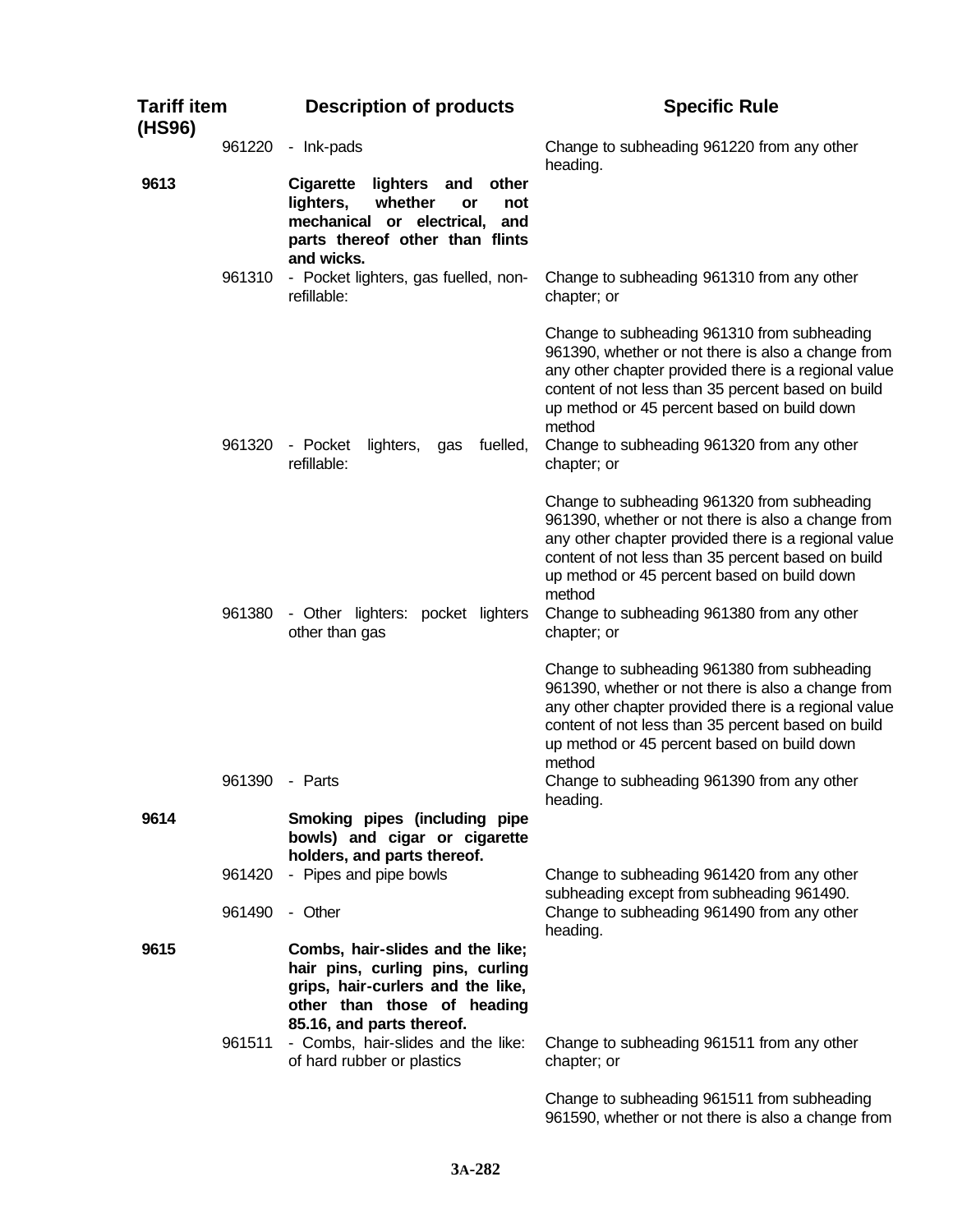| <b>Tariff item</b><br>(HS96) | <b>Description of products</b>                                                                                                                                                                                                            | <b>Specific Rule</b>                                                                                                                                                                                                                                                     |
|------------------------------|-------------------------------------------------------------------------------------------------------------------------------------------------------------------------------------------------------------------------------------------|--------------------------------------------------------------------------------------------------------------------------------------------------------------------------------------------------------------------------------------------------------------------------|
|                              |                                                                                                                                                                                                                                           | any other chapter provided there is a regional value<br>content of not less than 35 percent based on build<br>up method or 45 percent based on build down<br>method                                                                                                      |
| 961519                       | - Combs, hair-slides and the like:<br>other                                                                                                                                                                                               | Change to subheading 961519 from any other<br>chapter; or                                                                                                                                                                                                                |
|                              |                                                                                                                                                                                                                                           | Change to subheading 961519 from subheading<br>961590, whether or not there is also a change from<br>any other chapter provided there is a regional value<br>content of not less than 35 percent based on build<br>up method or 45 percent based on build down<br>method |
| 961590                       | - Other                                                                                                                                                                                                                                   | Change to subheading 961590 from any other<br>heading.                                                                                                                                                                                                                   |
| 9616                         | Scent sprays and similar toilet<br>sprays, and mounts and heads<br>therefor; powder-puffs and pads<br>for the application of cosmetics<br>or toilet preparations.                                                                         | Change to heading 9616 from any other heading.                                                                                                                                                                                                                           |
| 9617                         | flasks<br><b>Vacuum</b><br>other<br>and<br>vacuum vessels, complete with<br>cases; parts thereof other than<br>glass inners.                                                                                                              | Change to heading 9617 from any other chapter.                                                                                                                                                                                                                           |
| 9618                         | Tailors dummies and other lay<br>figures; automata and other<br>animated displays used for shop<br>window dressing.                                                                                                                       | Change to heading 9618 from any other heading.                                                                                                                                                                                                                           |
| <b>CHAPTER 97</b>            | <b>WORKS</b><br>ΟF<br>ART,<br><b>AND</b><br><b>COLLECTORS</b><br><b>PIECES</b><br><b>ANTIQUES</b>                                                                                                                                         |                                                                                                                                                                                                                                                                          |
| 9701                         | Paintings, drawings and pastels,<br>executed entirely by hand, other<br>than drawings of heading 49.06<br>and other than hand-painted or<br>hand-decorated<br>manufactured<br>articles; collages<br>and<br>similar<br>decorative plaques. |                                                                                                                                                                                                                                                                          |
| 970110                       | - Paintings, drawings and pastels                                                                                                                                                                                                         | Change to subheading 970110 from any other<br>subheading.                                                                                                                                                                                                                |
| 970190                       | - Other                                                                                                                                                                                                                                   | Change to subheading 970190 from any other<br>subheading.                                                                                                                                                                                                                |
| 9702                         | Original engravings, prints and<br>lithographs.                                                                                                                                                                                           | Change to heading 9702 from any other heading.                                                                                                                                                                                                                           |
| 9703                         | Original<br>sculptures<br>and<br>statuary, in any material.                                                                                                                                                                               | Change to heading 9703 from any other heading.                                                                                                                                                                                                                           |
| 9704                         | Postage or revenue stamps,<br>stamp-postmarks,<br>first-day<br>stationery<br>covers,<br>postal<br>(stamped paper), and the like,<br>used or unused, other than<br>those of heading 49.07.                                                 | Change to heading 9704 from any other heading.                                                                                                                                                                                                                           |
| 9705                         | <b>Collections</b><br>collectors<br>and                                                                                                                                                                                                   | Change to heading 9705 from any other heading.                                                                                                                                                                                                                           |